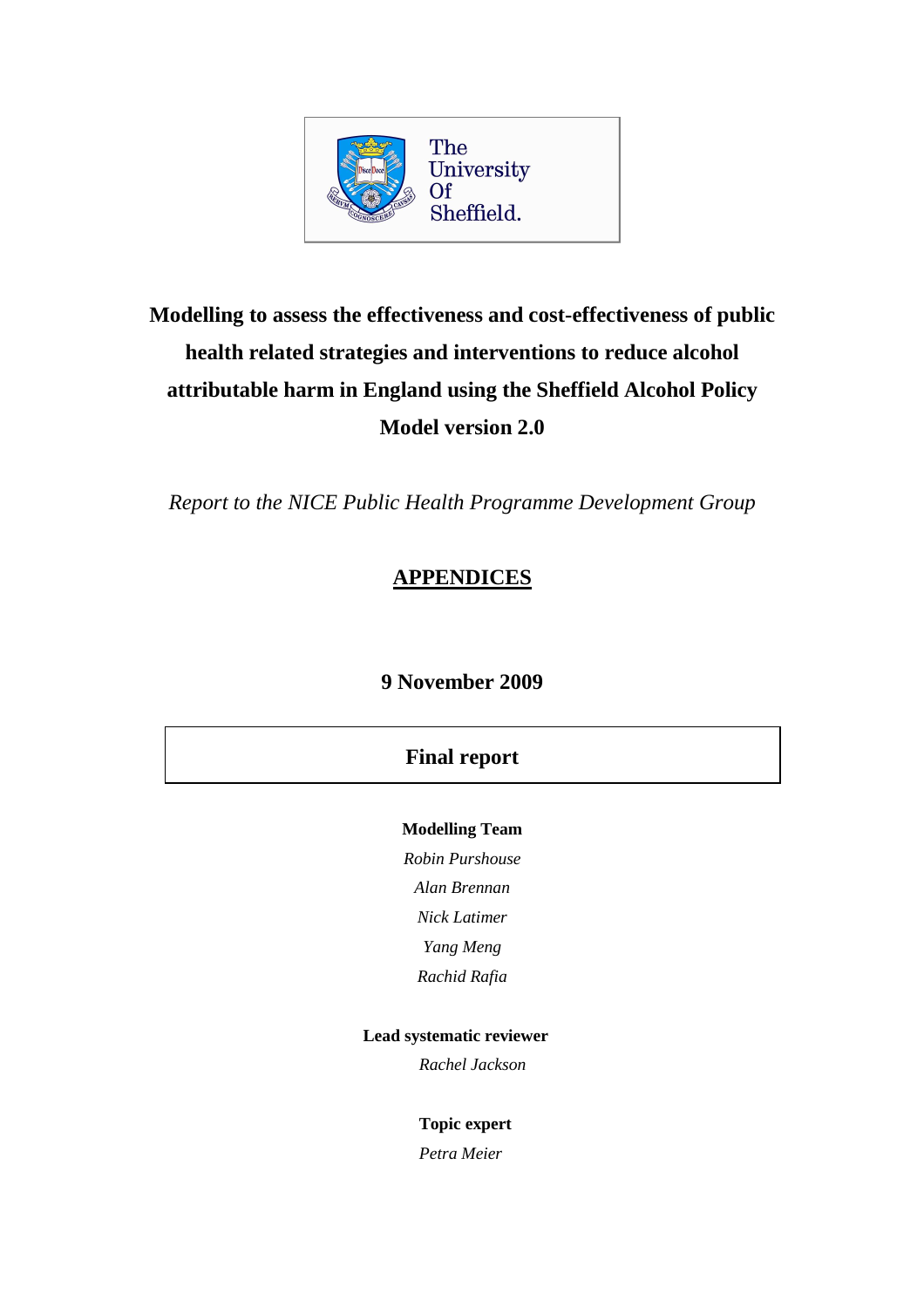#### **Appendix 1: Age/sex consumption distribution from the GHS (2006) – Descriptive statistics**

|                         |                  |       | $18 - 24$ years |        | $25 - 34$ years |                           | $35 - 44$ years |             | $45 - 54$ years |                           | $55 - 64$ years |        | $65 - 74$ years |                           | $75$ years $+$ |        |
|-------------------------|------------------|-------|-----------------|--------|-----------------|---------------------------|-----------------|-------------|-----------------|---------------------------|-----------------|--------|-----------------|---------------------------|----------------|--------|
| <b>Mean Consumption</b> | Intake           | the M |                 | F      | M               | $\boldsymbol{\mathrm{F}}$ | M               | $\mathbf F$ | M               | $\boldsymbol{\mathrm{F}}$ | M               | F      | M               | $\boldsymbol{\mathrm{F}}$ | M              | F      |
|                         | heaviest day     |       |                 |        |                 |                           |                 |             |                 |                           |                 |        |                 |                           |                |        |
|                         |                  |       |                 |        |                 |                           |                 |             |                 |                           |                 |        |                 |                           |                |        |
| Abstainers              |                  |       | 10.71%          | 14.03% | 10.47%          | 14.21%                    | 7.20%           | 12.86%      | 8.67%           | 13.28%                    | 8.18%           | 15.30% | 8.37%           | 20.59%                    | 15.99%         | 27.00% |
| Moderate                | $< 6/8$ units    |       | 41.97%          | 46.49% | 43.95%          | 51.11%                    | 46.60%          | 54.20%      | 49.59%          | 53.73%                    | 50.65%          | 57.89% | 59.88%          | 58.50%                    | 65.84%         | 59.95% |
|                         | $\geq 8/6$ units |       | 10.06%          | 10.93% | 10.58%          | 8.30%                     | 9.79%           | 6.67%       | 6.87%           | 4.97%                     | 4.05%           | 2.66%  | 2.09%           | 1.16%                     | 0.78%          | 0.38%  |
| Hazardous               | $< 6 / 8$ units  |       | 10.06%          | 9.79%  | 9.92%           | 9.33%                     | 14.64%          | 11.35%      | 15.90%          | 13.90%                    | 18.60%          | 14.57% | 19.42%          | 15.31%                    | 14.13%         | 11.28% |
|                         | $\geq 8/6$ units |       | 16.27%          | 11.58% | 15.59%          | 9.85%                     | 12.62%          | 8.60%       | 9.21%           | 6.21%                     | 8.10%           | 3.78%  | 3.60%           | 1.37%                     | 0.62%          | 0.25%  |
| Harmful                 | $< 6/8$ units    |       | 2.78%           | 1.47%  | 1.96%           | 1.80%                     | 2.51%           | 2.06%       | 2.98%           | 3.26%                     | 3.01%           | 2.58%  | 3.37%           | 2.01%                     | 1.71%          | 1.01%  |
|                         | $\geq 8/6$ units |       | 8.14%           | 5.71%  | 7.52%           | 5.39%                     | 6.63%           | 4.26%       | 6.78%           | 4.66%                     | 7.41%           | 3.22%  | 3.26%           | 1.06%                     | 0.93%          | 0.13%  |
| Total                   |                  |       | 100%            | 100%   | 100%            | 100%                      | 100%            | 100%        | 100%            | 100%                      | 100%            | 100%   | 100%            | 100%                      | 100%           | 100%   |

#### **Table A1.1: Age and sex-specific distribution of drinking behaviour in adults in England in 2006**

#### **Table A1.2: Proxy of the binge behaviour in England in 2006**

|                         | $18 - 24$ years |        | $25 - 34$ years |        | $35 - 44$ years |        | $45 - 54$ years |                                | $55 - 64$ years |        | $65 - 74$ years |        | $75$ years $+$ |        |
|-------------------------|-----------------|--------|-----------------|--------|-----------------|--------|-----------------|--------------------------------|-----------------|--------|-----------------|--------|----------------|--------|
| Intake the heaviest day | M               | F      | M               | н.     | M               | F      | M               | $\overline{\phantom{0}}$<br>Н. | M               | F      | M               | F      | М              | F      |
|                         |                 |        |                 |        |                 |        |                 |                                |                 |        |                 |        |                |        |
|                         |                 |        |                 |        |                 |        |                 |                                |                 |        |                 |        |                |        |
| Abstainers              | 10.71%          | 14.03% | 10.47%          | 14.21% | 7.20%           | 12.86% | 8.67%           | 13.28%                         | 8.18%           | 15.30% | 8.37%           | 20.59% | 15.99%         | 27.00% |
| $< 6/8$ units           |                 |        |                 |        |                 |        |                 |                                |                 |        |                 |        |                |        |
|                         | 54.82%          | 57.75% | 55.83%          | 62.24% | 63.75%          | 67.61% | 68.47%          | 70.89%                         | 72.27%          | 75.04% | 82.67%          | 75.82% | 81.68%         | 72.24% |
| $\geq 8/6$ units        |                 |        |                 |        |                 |        |                 |                                |                 |        |                 |        |                |        |
|                         | 34.48%          | 28.22% | 33.70%          | 23.54% | 29.05%          | 19.53% | 22.85%          | 15.84%                         | 19.55%          | 9.66%  | 8.95%           | 3.59%  | 2.33%          | 0.76%  |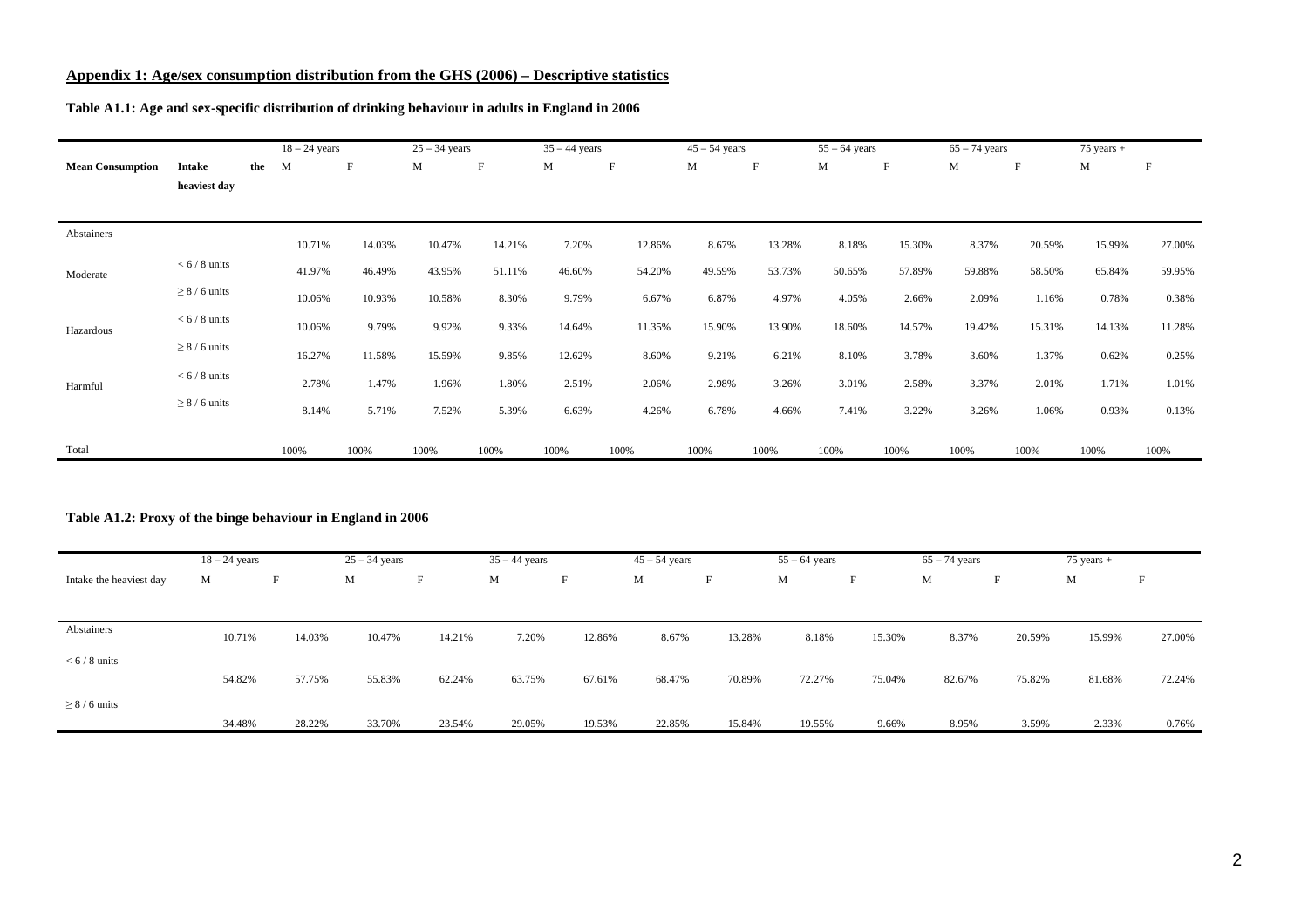#### **Appendix 2: ABV estimates for Nielsen market research data**

#### **Table A2.1: ABV estimates for Nielsen alcohol product categories**

| Product                      | ABV   | Source                                   |
|------------------------------|-------|------------------------------------------|
| Commodity lager              | 3.2%  | SGAIP <sup>*</sup> - assume same as beer |
| Standard lager               | 4.0%  | SGAIP - assume same as beer              |
| Premium lager                | 5.0%  | SGAIP - assume same as beer              |
| Superstrength lager          | 8.0%  | SGAIP - assume same as beer              |
| Commodity beer               | 3.2%  | <b>SGAIP</b>                             |
| Standard beer                | 4.0%  | <b>SGAIP</b>                             |
| Premium beer                 | 5.0%  | <b>SGAIP</b>                             |
| Superstrength beer           | 8.0%  | <b>SGAIP</b>                             |
| Stout                        | 3.9%  | CCFRA labelling study <sup>†</sup>       |
| Cider and perry              | 6.5%  | SGAIP - mid-point of cider and perry     |
| <b>Blended Scotch Whisky</b> | 40.0% | SGAIP                                    |
| Malt Whisky                  | 40.0% | <b>SGAIP</b>                             |
| <b>Imported Whisky</b>       | 37.5% | SGAIP - assume maps to whiskey           |
| Gin                          | 37.5% | <b>SGAIP</b>                             |
| Vodka                        | 37.5% | <b>SGAIP</b>                             |
| Liqueurs                     | 35.0% | SGAIP - using non-cream version          |
| Brandy/cognac                | 40.0% | SGAIP - using cognac                     |
| Rum                          | 37.5% | SGAIP - using middle ABV rum category    |
| Australian Light Wine        | 12.9% | CCFRA labelling study                    |
| French Light Wine            | 12.4% | <b>CCFRA</b> labelling study             |
| Italian Light Wine           | 12.0% | <b>CCFRA</b> labelling study             |
| <b>USA Light Wine</b>        | 12.3% | <b>CCFRA</b> labelling study             |
| German Light Wine            | 9.3%  | CCFRA labelling study                    |
| Chilean Light Wine           | 13.3% | <b>CCFRA</b> labelling study             |
| Sparkling Wine               | 12.5% | <b>SGAIP</b>                             |
| Champagne                    | 12.5% | <b>SGAIP</b>                             |
| Sherry                       | 15.8% | CCFRA labelling study                    |
| Port                         | 20.0% | <b>CCFRA</b> labelling study             |
| Vermouth                     | 16.5% | <b>CCFRA</b> labelling study             |
| <b>RTDs</b>                  | 5.0%  | ONS (Goddard 2007)                       |

 \* Scottish Government – Alcohol Industry Partnership data (2008) † This data was collected for Monitoring Implementation of Alcohol Labelling Regime (Campden & Chorleywood Food Research Association Group, June 2008). The data was not collected for the ScHARR review, and CCFRA has no responsibility for the analysis of the data in this work.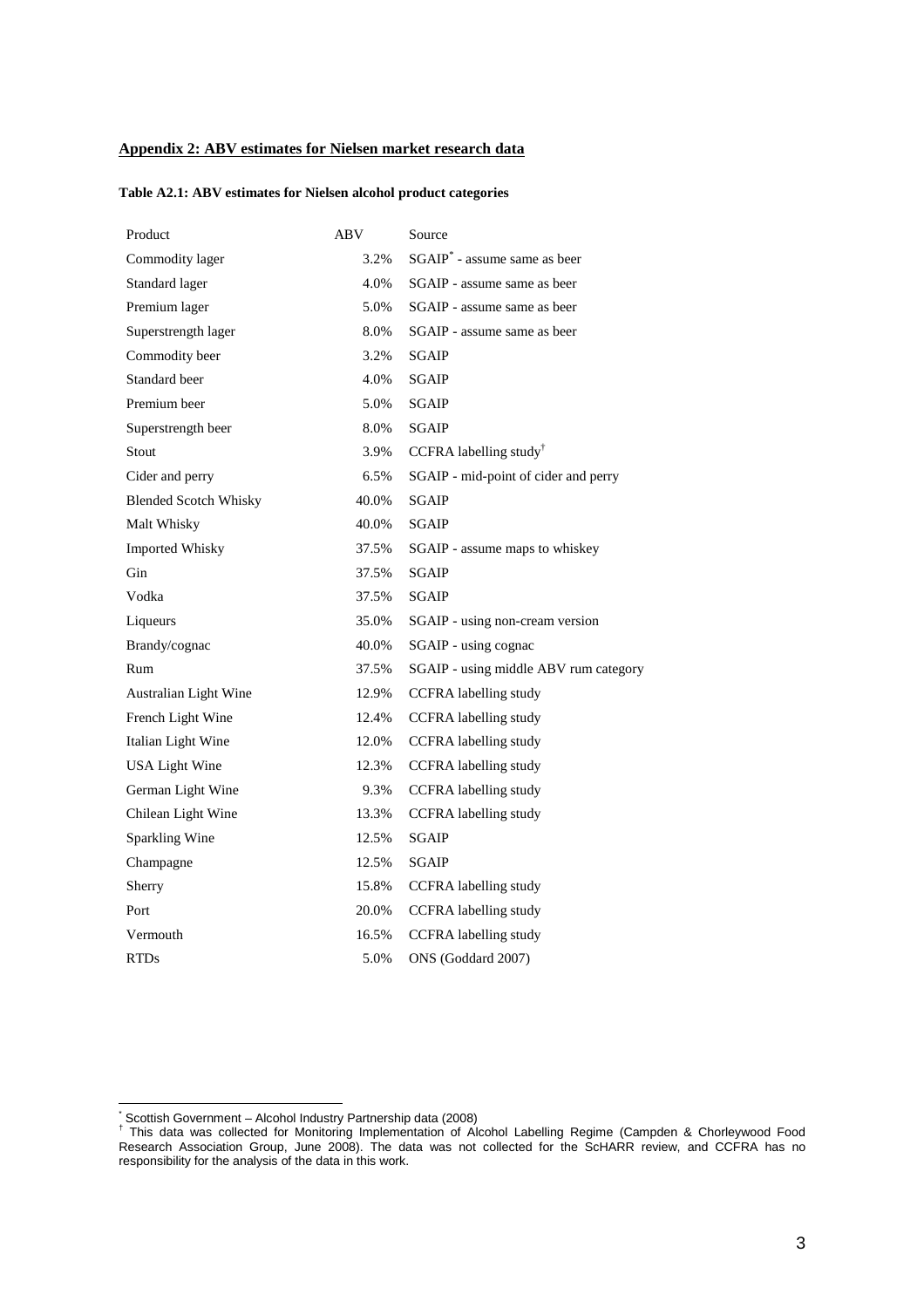#### **Appendix 3: Detailed tables from the NWPHO report**

| Table A3.1: Number of person-specific hospital admission attributable to alcohol-reproduction of the NWPHO report (2008) |
|--------------------------------------------------------------------------------------------------------------------------|
|--------------------------------------------------------------------------------------------------------------------------|

| <b>Conditions</b>                                               | ICD-10 codes          | $16 - 24$ vrs  |                        | $25 - 34$ vrs  |                | $35 - 44$ yrs      |                | $45 - 54$ yrs  |                      | $55 - 64$ vrs  |                        | $\overline{65} - 74$ yrs |                | $75 + vrs$     |                 |
|-----------------------------------------------------------------|-----------------------|----------------|------------------------|----------------|----------------|--------------------|----------------|----------------|----------------------|----------------|------------------------|--------------------------|----------------|----------------|-----------------|
|                                                                 |                       | м              | F                      | М              | F              | М                  | F              | М              | F                    | M              | F                      | М                        | F              | М              | F               |
| Alcohol-induced pseudo-Cushing's syndrome                       | E24.4                 | $\theta$       | $\theta$               | $\overline{0}$ | $\mathbf{0}$   | $\theta$           | $\mathbf{0}$   | $\overline{0}$ | $\overline{0}$       | $\Omega$       | $\Omega$               | $\Omega$                 | $\overline{0}$ | $\overline{0}$ | $\theta$        |
| Menral and behavioural disorders due to use of alcohol          | F10                   | 7,164          | 3,242                  | 9,554          | 3,595          | 15,396             | 6,075          | 14,527         | 5,819                | 11,606         | 3,823                  | 6,527                    | 1,972          | 3,452          | 1,630           |
| Degeneration of nervous system due to alcohol                   | G31.2                 | $\Omega$       | $\Omega$               |                |                | 30                 | 15             | 71             | 29                   | 64             | 26                     | 42                       | 11             | 24             | 10              |
| Alcoholic polyneuropathy                                        | G62.1                 |                | $\Omega$               | 6              |                | 9                  | $\overline{A}$ | 25             | 15                   | 33             | 8                      | 20                       | 5              | 11             | 6               |
| Alcoholic myopathy                                              | G72.1                 |                | $\Omega$               | $\Omega$       |                | $\mathcal{D}$      |                | -8             | $\overline{1}$       | 10             |                        | 5                        | $\mathbf{1}$   | $\overline{A}$ |                 |
| Alcoholic cardiomyopathy                                        | I426                  |                | $\Omega$               | $\overline{7}$ | $\Omega$       | 46                 | 6              | 119            | 9                    | 159            | 11                     | 103                      | 3              | 37             | 9               |
| Alcoholic gastritis                                             | K29.2                 | 65             | 30                     | 91             | 19             | 128                | 39             | 97             | 28                   | 55             | 17                     | 30                       | 9              | 14             | 3               |
| Alcoholic liver disease                                         | K70                   | 18             | 10                     | 233            | 167            | 1,229              | 675            | 2,316          | 1,139                | 2,590          | 1,091                  | 1,467                    | 657            | 522            | 267             |
| Alcohol-induced chronic pancreatitis                            | K86.0                 | 39             | 12                     | 155            | 32             | 331                | 80             | 261            | 72                   | 146            | 30                     | 52                       | 17             | 18             | $\overline{3}$  |
| Ethanol                                                         | T51.0                 | 1,550          | 2,452                  | 1,700          | 1,959          | 1,639              | 2,321          | 839            | 1,239                | 340            | 385                    | 96                       | 105            | 46             | 43              |
| Methanol                                                        | T51.1                 |                | 3                      | $\overline{3}$ |                | 2                  | $\overline{4}$ | $\overline{4}$ | $\overline{3}$       | $\mathbf{1}$   | $\overline{0}$         | $\Omega$                 | $\Omega$       | $\overline{1}$ | 2               |
| Toxic effect of alcohol, unspecified                            | T519                  | 54             | 80                     | 53             | 63             | 79                 | 76             | 36             | 40                   | 13             | 20                     | $\mathcal{R}$            | 5              | $\overline{2}$ |                 |
| Accidental poisoning by and exposure to alcohol                 | X45                   | 79             | 77                     | 55             | 48             | 53                 | 54             | 34             | 29                   | 13             | 13                     | $\Omega$                 | $\mathcal{D}$  | $\overline{5}$ | $7\phantom{.0}$ |
| Malignant neoplasms of lip, oral cavity and pharynx             | $C00 - C14$           | 11             | 8                      | 27             | 19             | 101                | 49             | 395            | 113                  | 565            | 165                    | 395                      | 129            | 254            | 122             |
|                                                                 | C15                   |                |                        | 6              |                | 45                 | 12             | 223            | 43                   | 581            | 111                    | 625                      | 127            | 541            | 200             |
| Malignant neoplasm of oesophagus                                |                       |                |                        | $\Delta$       |                |                    | 8              | 40             |                      |                |                        | 159                      |                |                |                 |
| Malignant neoplasm of colon                                     | C18                   |                | $\Omega$               | $\mathcal{D}$  |                | 13                 | $\tau$         |                | 21                   | 115            | 49                     |                          | 59             | 150            | 77              |
| Malignant neoplasm of rectum                                    | C20<br>C22            |                |                        | $\mathbf{3}$   |                | 12<br>$\mathbf{8}$ | 3              | 60             | 20<br>$\overline{9}$ | 156            | 41<br>17               | 185                      | 44             | 131            | 48              |
| Malignant neopasm of liver and intrahepatic bile ducts          |                       |                | $\Omega$               | $\mathcal{L}$  | $\Omega$       |                    | $\overline{4}$ | 20             |                      | 48             |                        | 61                       | 20             | 56             | 25              |
| Malignant neoplasm of larynx                                    | C32                   |                |                        |                |                | 14                 |                | 82             | 13                   | 231            | 24                     | 189                      | 19             | 140            | 18              |
| Malignant neoplasm of breast                                    | C50                   |                | 3                      | $\overline{0}$ | 69             | $\overline{0}$     | 430            | $\overline{0}$ | 771                  | $\overline{0}$ | 800                    | $\Omega$                 | 394            | $\Omega$       | 223             |
| Epilepsy                                                        | G40-G41               | 1,581          | 2,314                  | 1,966          | 2,757          | 2,558              | 3,062          | 2,636          | 2,760                | 2,832          | 2,669                  | 2,460                    | 1,960          | 2.459          | 2.469           |
| Hypertensive diseases                                           | $I10-I15$             | 201            | 173                    | 971            | 602            | 4,119              | 2,476          | 12,368         | 6,303                | 23,317         | 11,755                 | 25,438                   | 12,593         | 19,292         | 13,699          |
| Cardiac arrhyththmias                                           | I47-I48               | 219            | 264                    | 474            | 443            | 1,232              | 715            | 2,649          | 1,279                | 7,058          | 3,258                  | 12,337                   | 6,686          | 20,431         | 19,495          |
| Heart failure                                                   | I50-I51               |                | $\theta$               |                | $\Omega$       | 2                  | $\blacksquare$ | $\overline{3}$ | -1                   | 5              | $\overline{2}$         | 8                        | $\overline{3}$ | 20             | 14              |
| Haemorrhagic stroke                                             | I60-I62, I69.0-I69.2  | 36             | 19                     | 69             | 27             | 138                | 81             | 294            | 128                  | 348            | 141                    | 348                      | 125            | 349            | 182             |
| Ischaemic stroke                                                | I63-I66, 169.3, I69.4 | $\mathbf{Q}$   | 2                      | 22             | $-9$           | 48                 | $-21$          | 308            | $-48$                | 544            | $-108$                 | 465                      | $-248$         | $-305$         | $-1,075$        |
| Oesophageal varices                                             | I85                   | 37             | 23                     | 53             | 29             | 131                | 57             | 293            | 104                  | 349            | 163                    | 279                      | 158            | 168            | 101             |
| Gastro-oesophageal laceration-haemorrhage                       | K22.6                 | 145            | 120                    | 156            | 81             | 123                | 60             | 63             | 43                   | 83             | 55                     | 112                      | 72             | 166            | 154             |
| Unspecified liver cirrhosis                                     | K73, K74              | 54             | 50                     | 108            | 77             | 454                | 196            | 622            | 336                  | 675            | 561                    | 479                      | 600            | 401            | 441             |
| Acute and chronic pancreatitis                                  | K86.1, K85            | 63             | 95                     | 157            | 126            | 303                | 174            | 402            | 186                  | 423            | 216                    | 327                      | 158            | 267            | 167             |
| Psoriasis                                                       | L40                   | 49             | 105                    | 102            | 144            | 180                | 144            | 185            | 128                  | 181            | 135                    | 108                      | 76             | 74             | 71              |
| Spontaneous abortion                                            | L40.5                 | $\Omega$       | 2,156                  | $\overline{0}$ | 3.603          | $\Omega$           | 2,374          | $\overline{0}$ | 70                   | $\overline{0}$ | $\overline{1}$         | $\Omega$                 | $\overline{0}$ | $\Omega$       | 11              |
| Road traffic accidents                                          |                       | 1,035          | 178                    | 1,013          | 202            | 697                | 121            | 417            | 91                   | 114            | 16                     | 55                       | 13             | 60             | 18              |
| Pedestrian traffic accidents                                    |                       | 33             | 8                      | 38             | $\overline{7}$ | 35                 | $\tau$         | 24             | $7\phantom{.0}$      | 9              | $\overline{2}$         | 6                        | 1              | 13             | 2               |
| Water transport accidents                                       | V90-V94               | 6              | $\mathcal{D}_{\alpha}$ | 9              | 2              | 11                 | 3              | 6              | $\overline{2}$       | $\overline{7}$ | $\mathcal{D}_{\alpha}$ | $\mathcal{D}$            | 2              | $\overline{1}$ | 2               |
| Air and Space transport accidents                               | V95-V97               |                | $\mathbf{0}$           | $\overline{3}$ |                | 5                  | $\mathbf{0}$   | 3              | $\overline{0}$       | $\overline{c}$ | $\overline{0}$         |                          | $\mathbf{0}$   | $\mathbf{0}$   | $\Omega$        |
| Falls                                                           | W00-W19               | 1,925          | 596                    | 1,669          | 710            | 1,668              | 773            | 1,473          | 924                  | 1,764          | 1,582                  | 1,319                    | 786            | 4,623          | 4,428           |
| Work/Machine injuries                                           | W24-W31               | 325            | 79                     | 300            | 71             | 260                | 66             | 157            | 40                   | 108            | 24                     | 45                       | 13             | 20             | 11              |
| Firearm injuries                                                | W32-W34               | 71             | $\overline{7}$         | 29             | 3              | 20                 | $\overline{4}$ | 12             | $\overline{1}$       | $\tau$         | -1                     | 3                        | $\overline{0}$ | $\overline{1}$ | $\Omega$        |
| Drowning                                                        | W65-W74               |                | $\mathbf{3}$           | 2              |                | 3                  | $\mathcal{R}$  | 3              | $\overline{1}$       | $\overline{4}$ | $\mathcal{D}_{\alpha}$ | $\mathcal{R}$            | $\mathbf{1}$   | $\overline{4}$ | $\Delta$        |
| Inhalation of gastric contents/inhalation and ingestion of food |                       |                |                        |                |                |                    |                |                |                      |                |                        |                          |                |                |                 |
| causing obstruction of the respiratory tract                    | W78-W79               | q              | 5                      | 10             | $\mathbf{Q}$   | 15                 | 12             | 15             | 12                   | 21             | 19                     | 37                       | 23             | 81             | 98              |
| Fire injuries                                                   | X00-X09               | 114            | 31                     | 91             | 32             | 77                 | 33             | 53             | 24                   | 40             | 23                     | 35                       | 23             | 43             | 63              |
| Accidental excessive cold                                       | X31                   | $\overline{2}$ | $\theta$               |                |                | 2                  | $\overline{1}$ | $\overline{2}$ | $\overline{1}$       | 3              | $\overline{1}$         | $\overline{3}$           | 3              | 14             | 27              |
| Intentional self-harm                                           | X60-X84, Y10-Y33      | 1,613          | 3,310                  | 1,606          | 1,896          | 1,471              | 1,953          | 795            | 1,072                | 394            | 464                    | 167                      | 187            | 173            | 180             |
| Assault                                                         | X85-Y09               | 3,016          | 481                    | 1,907          | 372            | 1,281              | 269            | 534            | 112                  | 185            | 42                     | 64                       | 26             | 39             | 60              |
| Diabetes mellitus                                               | E11                   | $-20$          | $-16$                  | $-82$          | $-64$          | $-302$             | $-193$         | $-731$         | $-319$               | $-1,258$       | $-451$                 | $-1,108$                 | $-571$         | $-790$         | $-697$          |
| Ischaemic heart disease                                         | $I20-I25$             | $-8$           | $-4$                   | $-59$          | $-24$          | $-495$             | $-159$         | $-957$         | $-467$               | $-2,224$       | $-908$                 | $-3,039$                 | $-1,212$       | $\Omega$       | $\Omega$        |
| Cholelithiasis                                                  | <b>K80</b>            | $-49$          | $-667$                 | $-207$         | $-1.447$       | $-541$             | $-2.030$       | $-843$         | $-1,967$             | $-1,179$       | $-2,102$               | $-1,347$                 | $-1,335$       | $-1,387$       | $-1,457$        |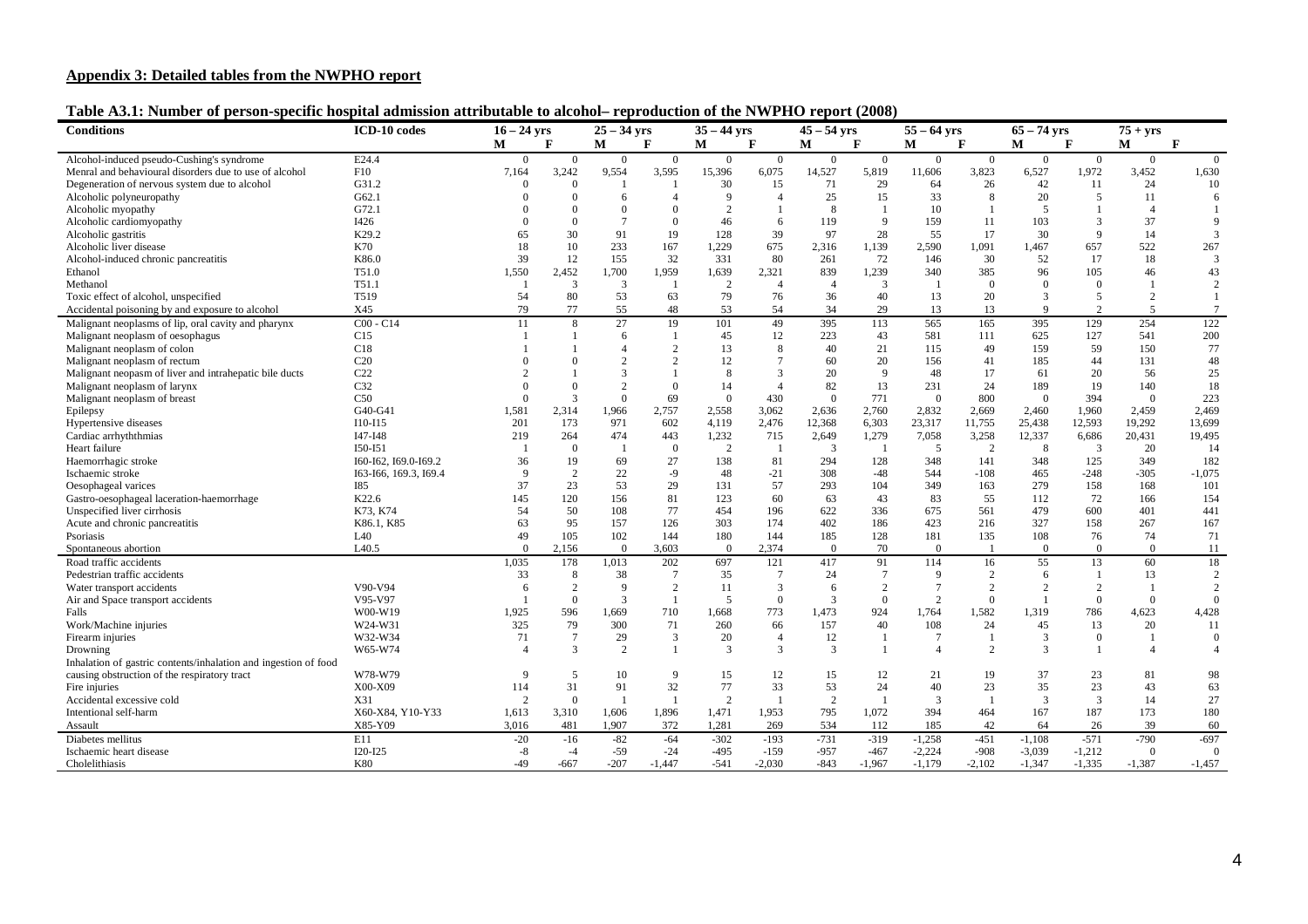#### **Table A3.2: Alcohol attributable fraction in England– reproduction of the NWPHO report (2008)**

| <b>Conditions</b>                                      | ICD-10 codes          | $16 - 24$ vrs |              | $\overline{25} - 34$ yrs |              | $35 - 44$ yrs |              | $45 - 54$ yrs |              | $55 - 64$ vrs |              | $\sqrt{65-74}$ yrs |              | $75 + yrs$       |              |
|--------------------------------------------------------|-----------------------|---------------|--------------|--------------------------|--------------|---------------|--------------|---------------|--------------|---------------|--------------|--------------------|--------------|------------------|--------------|
|                                                        |                       | M             | F            | М                        | F            | М             | F            | М             | $\mathbf{F}$ | М<br>F        |              | м                  | F            | $\mathbf F$<br>М |              |
| Alcohol-induced pseudo-Cushing's syndrome              | E24.4                 | 1.00          | 1.00         | 1.00                     | 1.00         | 1.00          | 1.00         | 1.00          | 1.00         | 1.00          | 1.00         | 1.00               | 1.00         | 1.00             | 1.00         |
| Menral and behavioural disorders due to use of alcohol | F10                   | 1.00          | 1.00         | 1.00                     | 1.00         | 1.00          | 1.00         | 1.00          | 1.00         | 1.00          | 1.00         | 1.00               | 1.00         | 1.00             | 1.00         |
| Degeneration of nervous system due to alcohol          | G31.2                 | 1.00          | 1.00         | 1.00                     | 1.00         | 1.00          | 1.00         | 1.00          | 1.00         | 1.00          | 1.00         | 1.00               | 1.00         | 1.00             | 1.00         |
| Alcoholic polyneuropathy                               | G62.1                 | 1.00          | 1.00         | 1.00                     | 1.00         | 1.00          | 1.00         | 1.00          | 1.00         | 1.00          | 1.00         | 1.00               | 1.00         | 1.00             | 1.00         |
| Alcoholic myopathy                                     | G72.1                 | 1.00          | 1.00         | 1.00                     | 1.00         | 1.00          | 1.00         | 1.00          | 1.00         | 1.00          | 1.00         | 1.00               | 1.00         | 1.00             | 1.00         |
| Alcoholic cardiomyopathy                               | I426                  | 1.00          | 1.00         | 1.00                     | 1.00         | 1.00          | 1.00         | 1.00          | 1.00         | 1.00          | 1.00         | 1.00               | 1.00         | 1.00             | 1.00         |
| Alcoholic gastritis                                    | K29.2                 | 1.00          | 1.00         | 1.00                     | 1.00         | 1.00          | 1.00         | 1.00          | 1.00         | 1.00          | 1.00         | 1.00               | 1.00         | 1.00             | 1.00         |
| Alcoholic liver disease                                | K70                   | 1.00          | 1.00         | 1.00                     | 1.00         | 1.00          | 1.00         | 1.00          | 1.00         | 1.00          | 1.00         | 1.00               | 1.00         | 1.00             | 1.00         |
| Alcohol-induced chronic pancreatitis                   | K86.0                 | 1.00          | 1.00         | 1.00                     | 1.00         | 1.00          | 1.00         | 1.00          | 1.00         | 1.00          | 1.00         | 1.00               | 1.00         | 1.00             | 1.00         |
| Ethanol                                                | T51.0                 | 1.00          | 1.00         | 1.00                     | 1.00         | 1.00          | 1.00         | 1.00          | 1.00         | 1.00          | 1.00         | 1.00               | 1.00         | 1.00             | 1.00         |
| Methanol                                               | T51.1                 | 1.00          | 1.00         | 1.00                     | 1.00         | 1.00          | 1.00         | 1.00          | 1.00         | 1.00          | 1.00         | 1.00               | 1.00         | 1.00             | 1.00         |
| Toxic effect of alcohol, unspecified                   | T519                  | 1.00          | 1.00         | 1.00                     | 1.00         | 1.00          | 1.00         | 1.00          | 1.00         | 1.00          | 1.00         | 1.00               | 1.00         | 1.00             | 1.00         |
| Accidental poisoning by and exposure to alcohol        | X45                   | 1.00          | 1.00         | 1.00                     | 1.00         | 1.00          | 1.00         | 1.00          | 1.00         | 1.00          | 1.00         | 1.00               | 1.00         | 1.00             | 1.00         |
| Malignant neoplasms of lip, oral cavity and pharynx    | $C00 - C14$           | 0.50          | 0.40         | 0.50                     | 0.35         | 0.49          | 0.36         | 0.53          | 0.35         | 0.50          | 0.33         | 0.44               | 0.26         | 0.36             | 0.20         |
| Malignant neoplasm of oesophagus                       | C15                   | 0.32          | 0.23         | 0.31                     | 0.20         | 0.30          | 0.20         | 0.34          | 0.20         | 0.32          | 0.18         | 0.26               | 0.14         | 0.20             | 0.10         |
| Malignant neoplasm of colon                            | C18                   | 0.05          | 0.03         | 0.05                     | 0.03         | 0.04          | 0.03         | 0.05          | 0.03         | 0.05          | 0.03         | 0.04               | 0.02         | 0.03             | 0.01         |
| Malignant neoplasm of rectum                           | C20                   | 0.08          | 0.06         | 0.08                     | 0.05         | 0.08          | 0.05         | 0.09          | 0.05         | 0.08          | 0.05         | 0.07               | 0.03         | 0.05             | 0.03         |
| Malignant neopasm of liver and intrahepatic bile ducts | C <sub>22</sub>       | 0.16          | 0.11         | 0.15                     | 0.10         | 0.15          | 0.10         | 0.17          | 0.10         | 0.16          | 0.09         | 0.13               | 0.07         | 0.10             | 0.05         |
| Malignant neoplasm of larynx                           | C32                   | 0.34          | 0.25         | 0.33                     | 0.21         | 0.32          | 0.22         | 0.36          | 0.21         | 0.34          | 0.20         | 0.28               | 0.15         | 0.22             | 0.11         |
| Malignant neoplasm of breast                           | C50                   | 0.00          | 0.09         | 0.00                     | 0.08         | 0.00          | 0.09         | 0.00          | 0.09         | 0.00          | 0.08         | 0.00               | 0.06         | 0.00             | 0.04         |
| Epilepsy                                               | G40-G41               | 0.56          | 0.64         | 0.58                     | 0.59         | 0.58          | 0.61         | 0.61          | 0.61         | 0.61          | 0.57         | 0.51               | 0.45         | 0.42             | 0.35         |
| Hypertensive diseases                                  | $I10-I15$             | 0.34          | 0.24         | 0.33                     | 0.19         | 0.32          | 0.20         | 0.37          | 0.20         | 0.34          | 0.18         | 0.27               | 0.13         | 0.20             | 0.09         |
| Cardiac arrhyththmias                                  | I47-I48               | 0.35          | 0.36         | 0.36                     | 0.35         | 0.37          | 0.35         | 0.38          | 0.35         | 0.37          | 0.33         | 0.34               | 0.27         | 0.30             | 0.22         |
| Heart failure                                          | $I50-I51$             | 0.00          | 0.00         | 0.00                     | 0.00         | 0.00          | 0.00         | 0.00          | 0.00         | 0.00          | 0.00         | 0.00               | 0.00         | 0.00             | 0.00         |
| Haemorrhagic stroke                                    | I60-I62, I69.0-I69.2  | 0.31          | 0.20         | 0.30                     | 0.15         | 0.27          | 0.15         | 0.34          | 0.15         | 0.30          | 0.13         | 0.24               | 0.10         | 0.16             | 0.06         |
| Ischaemic stroke                                       | I63-I66, 169.3, I69.4 | 0.16          | 0.03         | 0.13                     | $-0.04$      | 0.08          | $-0.04$      | 0.18          | $-0.04$      | 0.12          | $-0.05$      | 0.06               | $-0.05$      | $-0.02$          | $-0.06$      |
| Oesophageal varices                                    | <b>I85</b>            | 0.77          | 0.67         | 0.76                     | 0.59         | 0.74          | 0.60         | 0.79          | 0.59         | 0.77          | 0.57         | 0.71               | 0.48         | 0.61             | 0.38         |
| Gastro-oesophageal laceration-haemorrhage              | K22.6                 | 0.47          | 0.47         | 0.47                     | 0.47         | 0.47          | 0.47         | 0.47          | 0.47         | 0.47          | 0.47         | 0.47               | 0.47         | 0.47             | 0.47         |
| Unspecified liver cirrhosis                            | K73, K74              | 0.77          | 0.67         | 0.76                     | 0.59         | 0.74          | 0.60         | 0.79          | 0.59         | 0.77          | 0.57         | 0.71               | 0.48         | 0.61             | 0.38         |
| Acute and chronic pancreatitis                         | K86.1, K85            | 0.27          | 0.19         | 0.27                     | 0.16         | 0.26          | 0.16         | 0.30          | 0.16         | 0.27          | 0.14         | 0.22               | 0.10         | 0.16             | 0.07         |
| Psoriasis                                              | L40                   | 0.34          | 0.33         | 0.34                     | 0.33         | 0.35          | 0.33         | 0.36          | 0.32         | 0.35          | 0.31         | 0.33               | 0.26         | 0.30             | 0.22         |
| Spontaneous abortion                                   | L <sub>40.5</sub>     | 0.00          | 0.23         | 0.00                     | 0.21         | 0.00          | 0.22         | 0.00          | 0.21         | 0.00          | 0.20         | 0.00               | 0.15         | 0.00             | 0.12         |
| Road traffic accidents - Death                         |                       | 0.37          | 0.18         | 0.37                     | 0.18         | 0.37          | 0.18         | 0.37          | 0.18         | 0.09          | 0.00         | 0.09               | 0.00         | 0.09             | 0.00         |
| Road traffic accidents - Hospitalisation               |                       | 0.21          | 0.09         | 0.33                     | 0.15         | 0.24          | 0.12         | 0.24          | 0.12         | 0.09          | 0.03         | 0.09               | 0.03         | 0.09             | 0.03         |
| Pedestrian traffic accidents - Death                   |                       | 0.69          | 0.50         | 0.58                     | 0.22         | 0.51          | 0.42         | 0.51          | 0.42         | 0.16          | 0.06         | 0.16               | 0.06         | 0.16             | 0.06         |
| Pedestrian traffic accidents - Hospitalisation         |                       | 0.35          | 0.16         | 0.45                     | 0.19         | 0.46          | 0.21         | 0.46          | 0.21         | 0.23          | 0.03         | 0.23               | 0.03         | 0.23             | 0.03         |
| Water transport accidents                              | V90-V94<br>V95-V97    | 0.20          | 0.20         | 0.20                     | 0.20         | 0.20          | 0.20         | 0.20          | 0.20         | 0.20          | 0.20         | 0.20               | 0.20         | 0.20             | 0.20         |
| Air and Space transport accidents                      |                       | 0.16          | 0.16         | 0.16                     | 0.16         | 0.16          | 0.16         | 0.16          | 0.16         | 0.16          | 0.16         | 0.16               | 0.16         | 0.16             | 0.16         |
| Falls                                                  | W00-W19               | 0.22          | 0.14         | 0.22                     | 0.14         | 0.22          | 0.14         | 0.22          | 0.14         | 0.22          | 0.14         | 0.12               | 0.04         | 0.12             | 0.04         |
| Work/Machine injuries                                  | W24-W31               | 0.07          | 0.07         | 0.07                     | 0.07         | 0.07          | 0.07         | 0.07          | 0.07         | 0.07          | 0.07         | 0.07               | 0.07         | 0.07<br>0.25     | 0.07         |
| Firearm injuries                                       | W32-W34<br>W65-W74    | 0.25<br>0.34  | 0.25<br>0.34 | 0.25                     | 0.25         | 0.25<br>0.34  | 0.25<br>0.34 | 0.25          | 0.25<br>0.34 | 0.25          | 0.25         | 0.25<br>0.34       | 0.25         | 0.34             | 0.25<br>0.34 |
| Drowning                                               | W78-W79               | 0.25          | 0.25         | 0.34<br>0.25             | 0.34<br>0.25 | 0.25          | 0.25         | 0.34<br>0.25  | 0.25         | 0.34<br>0.25  | 0.34<br>0.25 | 0.25               | 0.34<br>0.25 | 0.25             | 0.25         |
| Inhalation of gastric contents<br>Fire injuries        | X00-X09               | 0.38          | 0.38         | 0.38                     | 0.38         | 0.38          | 0.38         | 0.38          | 0.38         | 0.38          | 0.38         | 0.38               | 0.38         | 0.38             | 0.38         |
|                                                        | X31                   |               | 0.25         | 0.25                     |              | 0.25          | 0.25         | 0.25          | 0.25         | 0.25          | 0.25         | 0.25               | 0.25         | 0.25             | 0.25         |
| Accidental excessive cold<br>Intentional self-harm     | X60-X84, Y10-Y33      | 0.25<br>0.34  | 0.35         | 0.34                     | 0.25<br>0.33 | 0.35          | 0.34         | 0.37          | 0.34         | 0.36          | 0.32         | 0.31               | 0.25         | 0.27             | 0.20         |
| Assault                                                | X85-Y09               | 0.27          | 0.27         | 0.27                     | 0.27         | 0.27          | 0.27         | 0.27          | 0.27         | 0.27          | 0.27         | 0.27               | 0.27         | 0.27             | 0.27         |
| Diabetes mellitus                                      | E11                   | $-0.08$       | $-0.05$      | $-0.09$                  | $-0.06$      | $-0.09$       | $-0.06$      | $-0.10$       | $-0.05$      | $-0.10$       | $-0.05$      | $-0.06$            | $-0.05$      | $-0.04$          | $-0.04$      |
| Ischaemic heart disease                                | $I20-I25$             | $-0.07$       | $-0.06$      | $-0.08$                  | $-0.09$      | $-0.10$       | $-0.09$      | $-0.07$       | $-0.09$      | $-0.09$       | $-0.08$      | $-0.10$            | $-0.08$      | $-0.11$          | $-0.07$      |
| Cholelithiasis                                         | <b>K80</b>            | $-0.23$       | $-0.23$      | $-0.23$                  | $-0.21$      | $-0.24$       | $-0.22$      | $-0.26$       | $-0.22$      | $-0.24$       | $-0.19$      | $-0.21$            | $-0.14$      | $-0.17$          | $-0.11$      |
|                                                        |                       |               |              |                          |              |               |              |               |              |               |              |                    |              |                  |              |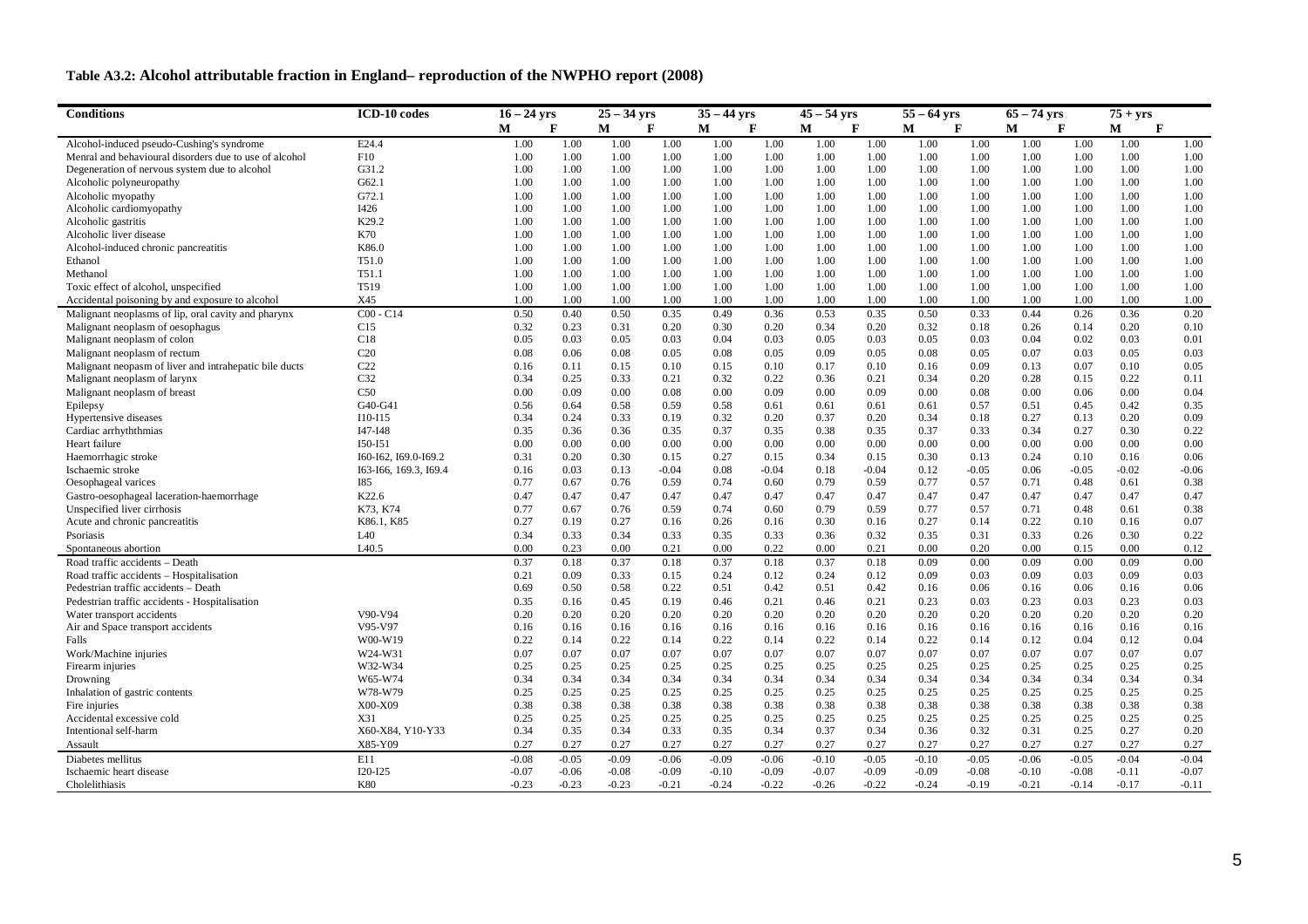#### **Appendix 4: Risk functions**

**Table A4.1: Constant and slope of the linear absolute risk function for mortality for wholly attributable conditions** 

|                                                             |                   | $11 - 15$ vears |           | 16 - 17 years    |                  | $\overline{18}$ - 24 years |                | $\overline{25}$ - 34 years |                  | $\overline{35}$ - 44 years |                  | $\overline{45}$ - 54 years |                  | 55 - 64 vears  |                  | 65 - 74 years    |                | $75 + years$     |                  |
|-------------------------------------------------------------|-------------------|-----------------|-----------|------------------|------------------|----------------------------|----------------|----------------------------|------------------|----------------------------|------------------|----------------------------|------------------|----------------|------------------|------------------|----------------|------------------|------------------|
| <b>Conditions</b>                                           |                   | M               | F         | М                | F                | М                          | $\mathbf F$    | М                          | F                | М                          | $\mathbf F$      | М                          | F                | M              | F                | М                | F              | М                | F                |
| Alcohol-induced<br>pseudo-<br>Cushing's syndrome            | constant<br>Slope |                 | 8E-04     |                  |                  |                            |                |                            |                  |                            |                  |                            |                  |                |                  |                  |                |                  |                  |
| Mental and behavioural disorders<br>due to use of alcohol   | constant<br>Slope | 7E-04<br>9E-05  | 1E-04     | 9E-04<br>$1E-04$ | 5E-04<br>9E-05   | 5E-04<br>5E-05             | 4E-04<br>5E-05 | 6E-04<br>7E-05             | 4E-04<br>8E-05   | $1E-03$<br>$2E-04$         | 7E-04<br>$2E-04$ | 2E-03<br>3E-04             | 1E-03<br>3E-04   | 2E-03<br>3E-04 | 1E-03<br>4E-04   | 3E-03<br>6E-04   | 1E-03<br>6E-04 | 5E-03<br>2E-03   | 3E-03<br>2E-03   |
| Degeneration of nervous system<br>due to alcohol            | constant<br>Slope |                 |           |                  |                  |                            |                | 6E-08<br>3E-08             | 1E-07<br>3E-08   | 2E-06<br>$2E-07$           | 2E-06<br>3E-07   | 6E-06<br>9E-07             | 4E-06<br>8E-07   | 8E-06<br>1E-06 | 6E-06<br>1E-06   | $1E-05$<br>3E-06 | 6E-06<br>2E-06 | 3E-05<br>7E-06   | $1E-05$<br>5E-06 |
| Alcoholic polyneuropathy                                    | constant<br>Slope |                 |           |                  |                  |                            |                | 3E-07<br>4E-08             | 4E-07<br>7E-08   | 6E-07<br>7E-08             | 4E-07<br>8E-08   | 2E-06<br>3E-07             | 2E-06<br>4E-07   | 4E-06<br>6E-07 | $2E-06$<br>5E-07 | 6E-06<br>$1E-06$ | 3E-06<br>8E-07 | $1E-05$<br>3E-06 | 8E-06<br>3E-06   |
| Alcoholic myopathy                                          | constant<br>Slope |                 |           |                  |                  |                            |                |                            |                  | 1E-07<br>2E-08             | 1E-07<br>3E-08   | 7E-07<br>1E-07             | $1E-07$<br>4E-08 | 1E-06<br>2E-07 | $2E-07$<br>7E-08 | $2E-06$<br>3E-07 | 6E-07<br>2E-07 | 5E-06<br>1E-06   | 1E-06<br>5E-07   |
| Alcoholic cardiomyopathy                                    | constant<br>Slope |                 |           |                  |                  |                            |                | 4E-07<br>5E-08             |                  | 3E-06<br>4E-07             | 6E-07<br>1E-07   | $1E-05$<br>2E-06           | 1E-06<br>3E-07   | 2E-05<br>3E-06 | 3E-06<br>6E-07   | 3E-05<br>6E-06   | 2E-06<br>5E-07 | 4E-05<br>1E-05   | $1E-05$<br>4E-06 |
| Alcoholic gastritis                                         | constant<br>Slope |                 |           | 7E-06<br>8E-07   | 4E-06<br>6E-07   | 4E-06<br>4E-07             | 3E-06<br>4E-07 | 5E-06<br>6E-07             | 2E-06<br>3E-07   | 8E-06<br>1E-06             | 4E-06<br>7E-07   | 9E-06<br>1E-06             | 4E-06<br>8E-07   | 6E-06<br>1E-06 | 4E-06<br>1E-06   | $1E-05$<br>2E-06 | 5E-06<br>2E-06 | $2E-05$<br>4E-06 | 4E-06<br>1E-06   |
| Alcoholic liver disease                                     | constant<br>Slope |                 |           | 2E-06<br>2E-07   | 1E-06<br>2E-07   | 1E-06<br>1E-07             | 1E-06<br>1E-07 | $1E-05$<br>1E-06           | 2E-05<br>3E-06   | 8E-05<br>9E-06             | 7E-05<br>1E-05   | 2E-04<br>3E-05             | 2E-04<br>3E-05   | 3E-04<br>5E-05 | 2E-04<br>6E-05   | 5E-04<br>9E-05   | 4E-04<br>1E-04 | 6E-04<br>2E-04   | 3E-04<br>$1E-04$ |
| Alcohol-induced<br>chronic<br>pancreatitis                  | constant<br>Slope |                 | 8E-04     | 4E-06<br>5E-07   | 2E-06<br>3E-07   | 2E-06<br>2E-07             | 1E-06<br>2E-07 | 9E-06<br>1E-06             | 3E-06<br>5E-07   | 2E-05<br>3E-06             | 8E-06<br>1E-06   | 2E-05<br>3E-06             | $1E-05$<br>2E-06 | 2E-05<br>3E-06 | 7E-06<br>2E-06   | 2E-05<br>3E-06   | 1E-05<br>3E-06 | 2E-05<br>5E-06   | 4E-06<br>1E-06   |
| Ethanol                                                     | constant<br>Slope | 3E-04<br>4E-05  | 1E-04     | 2E-04<br>2E-05   | 4E-04<br>7E-05   | $1E-04$<br>1E-05           | 3E-04<br>4E-05 | 1E-04<br>1E-05             | 2E-04<br>4E-05   | $1E-04$<br>2E-05           | 3E-04<br>6E-05   | 9E-05<br>1E-05             | 2E-04<br>5E-05   | 5E-05<br>8E-06 | $1E-04$<br>4E-05 | 4E-05<br>9E-06   | 8E-05<br>3E-05 | 7E-05<br>2E-05   | 7E-05<br>4E-05   |
| Methanol                                                    | constant<br>Slope |                 |           | $1E-07$<br>2E-08 | 5E-07<br>9E-08   | 6E-08<br>3E-08             | 3E-07<br>6E-08 | 2E-07<br>3E-08             | $1E-07$<br>3E-08 | 1E-07<br>3E-08             | 5E-07<br>$1E-07$ | 4E-07<br>8E-08             | 5E-07<br>1E-07   | 1E-07<br>3E-08 |                  |                  |                | 2E-06<br>5E-07   | 3E-06<br>2E-06   |
| effect<br>of<br>Toxic<br>alcohol.<br>unspecified            | constant<br>Slope |                 |           | 7E-06<br>8E-07   | $1E-05$<br>2E-06 | 4E-06<br>4E-07             | 9E-06<br>1E-06 | 3E-06<br>4E-07             | 8E-06<br>1E-06   | 6E-06<br>8E-07             | 9E-06<br>2E-06   | 4E-06<br>6E-07             | 7E-06<br>2E-06   | 2E-06<br>3E-07 | 6E-06<br>$2E-06$ | $1E-06$<br>3E-07 | 4E-06<br>2E-06 | 3E-06<br>1E-06   | $2E-06$<br>1E-06 |
| Accidental<br>poisoning<br>by<br>and<br>exposure to alcohol | constant<br>Slope |                 | $0E + 00$ | $1E-05$<br>1E-06 | $1E-05$<br>2E-06 | 5E-06<br>6E-07             | 9E-06<br>1E-06 | 4E-06<br>4E-07             | 6E-06<br>1E-06   | 4E-06<br>5E-07             | 7E-06<br>1E-06   | 4E-06<br>6E-07             | 5E-06<br>1E-06   | 2E-06<br>3E-07 | 4E-06<br>1E-06   | 4E-06<br>8E-07   | 1E-06<br>6E-07 | 8E-06<br>2E-06   | 1E-05<br>7E-06   |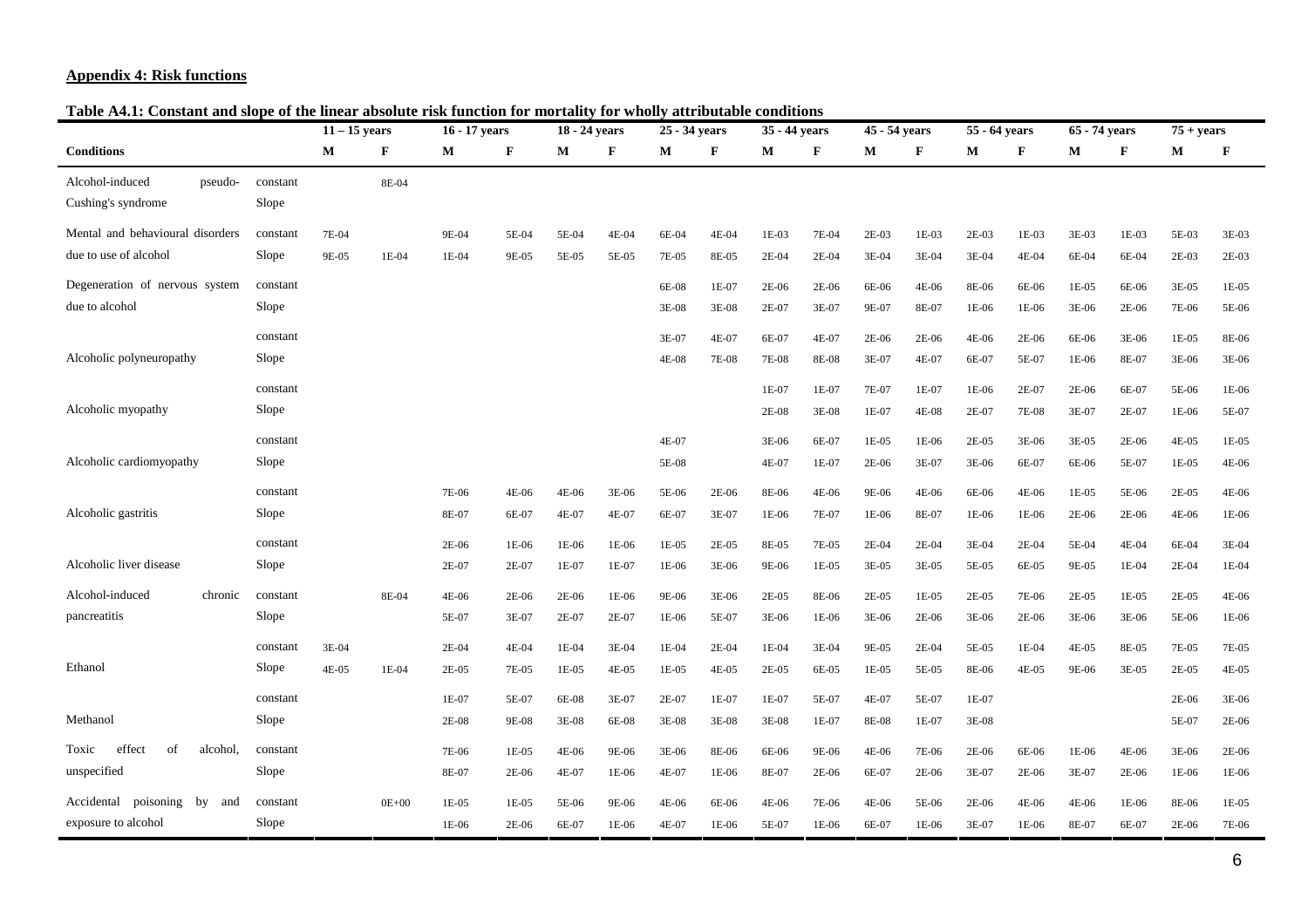|                                   |          | $11 - 15$ years |              | 16 - 17 years |       | 18 - 24 years |       | 25 - 34 years |              | 35 - 44 years |       | 45 - 54 years |       | 55 - 64 years |       | 65 - 74 years |         | $75 + years$ |         |
|-----------------------------------|----------|-----------------|--------------|---------------|-------|---------------|-------|---------------|--------------|---------------|-------|---------------|-------|---------------|-------|---------------|---------|--------------|---------|
| $\label{10}$ Conditions           |          | M               | $\mathbf{F}$ | М             | F     | М             | F     | М             | $\mathbf{F}$ | М             | F     | M             | F     | М             | F     | М             | F       | М            | F       |
| Alcohol-induced<br>pseudo-        | constant |                 |              |               |       |               |       |               |              |               |       |               |       |               |       |               |         |              |         |
| Cushing's syndrome                | Slope    |                 |              |               |       |               |       |               |              |               |       |               |       |               |       |               |         |              |         |
| Mental and behavioural disorders  | constant | 3E-07           |              | 5E-07         |       | 2E-07         |       | 2E-06         | 6E-07        | 6E-06         | 4E-06 | 1E-05         | 9E-06 | 1E-05         | 2E-05 | 2E-05         | 9E-06   | 3E-05        | $2E-05$ |
| due to use of alcohol             | Slope    | 5E-08           |              | 6E-08         |       | 3E-08         |       | 2E-07         | 1E-07        | 8E-07         | 9E-07 | 2E-06         | 2E-06 | 3E-06         | 5E-06 | 5E-06         | 4E-06   | 1E-05        | $1E-05$ |
| Degeneration of nervous system    | constant |                 |              |               |       |               |       |               |              |               |       | 2E-07         |       | 4E-07         |       | 3E-07         |         | 4E-06        |         |
| due to alcohol                    | Slope    |                 |              |               |       |               |       |               |              |               |       | 3E-08         |       | 6E-08         |       | 7E-08         |         | 9E-07        |         |
|                                   | constant |                 |              |               |       |               |       |               |              |               |       | 9E-08         |       |               |       |               |         |              |         |
| Alcoholic polyneuropathy          | Slope    |                 |              |               |       |               |       |               |              |               |       | 3E-08         |       |               |       |               |         |              |         |
|                                   | constant |                 |              |               |       |               |       |               |              |               |       | 2E-07         |       | 1E-07         |       |               |         |              |         |
| Alcoholic myopathy                | Slope    |                 |              |               |       |               |       |               |              |               |       | 3E-08         |       | 3E-08         |       |               |         |              |         |
|                                   | constant |                 |              |               |       |               |       | 1E-07         | 1E-07        | 8E-07         |       | 2E-06         | 6E-07 | 3E-06         | 7E-07 | 5E-06         | 6E-07   | 1E-06        | 1E-06   |
| Alcoholic cardiomyopathy          | Slope    |                 |              |               |       |               |       | 2E-08         | 3E-08        | 1E-07         |       | 3E-07         | 1E-07 | 4E-07         | 2E-07 | 1E-06         | 2E-07   | 3E-07        | 5E-07   |
|                                   | constant |                 |              |               |       |               |       |               | 1E-07        |               |       | 9E-08         |       | 1E-07         |       | 3E-07         |         |              |         |
| Alcoholic gastritis               | Slope    |                 |              |               |       |               |       |               | 3E-08        |               |       | 3E-08         |       | 3E-08         |       | 7E-08         |         |              |         |
|                                   | constant |                 |              |               |       | 2E-07         | 2E-07 | 5E-06         | 5E-06        | 3E-05         | 3E-05 | 8E-05         | 6E-05 | 1E-04         | 1E-04 | 1E-04         | $1E-04$ | 2E-04        | $1E-04$ |
| Alcoholic liver disease           | Slope    |                 |              |               |       | 3E-08         | 4E-08 | 6E-07         | 7E-07        | $4E-06$       | 5E-06 | 1E-05         | 1E-05 | 2E-05         | 2E-05 | 3E-05         | 3E-05   | 4E-05        | 4E-05   |
| Alcohol-induced<br>chronic        | constant |                 |              |               |       |               |       | 2E-07         | 1E-07        | 2E-07         | 1E-07 | 1E-06         | 4E-07 | 1E-06         | 5E-07 | 1E-06         | 6E-07   | 2E-06        |         |
| pancreatitis                      | Slope    |                 |              |               |       |               |       | 2E-08         | 3E-08        | 4E-08         | 3E-08 | 2E-07         | 9E-08 | 2E-07         | 1E-07 | 2E-07         | 2E-07   | 6E-07        |         |
|                                   | constant |                 |              |               |       | 8E-08         |       |               | $1E-07$      | 6E-07         | 2E-07 | 4E-07         | 3E-07 | 6E-07         | 3E-07 | 4E-07         |         |              |         |
| Ethanol                           | Slope    |                 |              |               |       | 2E-08         |       |               | 3E-08        | 1E-07         | 6E-08 | 8E-08         | 1E-07 | 1E-07         | 1E-07 | 1E-07         |         |              |         |
|                                   | constant |                 | 2E-07        |               |       |               |       |               |              | 7E-08         |       | 1E-07         |       |               |       |               |         |              |         |
| Methanol                          | Slope    |                 |              |               |       |               |       |               |              | 3E-08         |       | 3E-08         |       |               |       |               |         |              |         |
| effect<br>Toxic<br>of<br>alcohol, | constant |                 | $2E-07$      |               | 3E-07 | 2E-07         | 2E-07 | 9E-07         | 4E-07        | 1E-06         | 2E-06 | 4E-06         | 2E-06 | $2E-06$       | 3E-06 | 3E-06         | 3E-06   | 2E-06        |         |
| unspecified                       | Slope    |                 | 4E-08        |               | 6E-08 | 2E-08         | 4E-08 | 1E-07         | 7E-08        | 2E-07         | 4E-07 | 6E-07         | 6E-07 | 3E-07         | 1E-06 | 8E-07         | 1E-06   | 5E-07        |         |
| Accidental poisoning by and       | constant |                 | $0E + 00$    |               | 3E-07 | 3E-07         | 2E-07 | 8E-07         | 6E-07        | 2E-06         | 2E-06 | 4E-06         | 3E-06 | 2E-06         | 3E-06 | 3E-06         | 2E-06   | 2E-06        |         |
| exposure to alcohol               | Slope    |                 | 4E-08        |               | 6E-08 | $3E-08$       | 4E-08 | 1E-07         | $1E-07$      | 3E-07         | 5E-07 | 7E-07         | 7E-07 | 4E-07         | 1E-06 | 8E-07         | 9E-07   | 5E-07        |         |

#### **Table A4.2: Constant and slope of the linear absolute risk function for morbidity for wholly attributable conditions**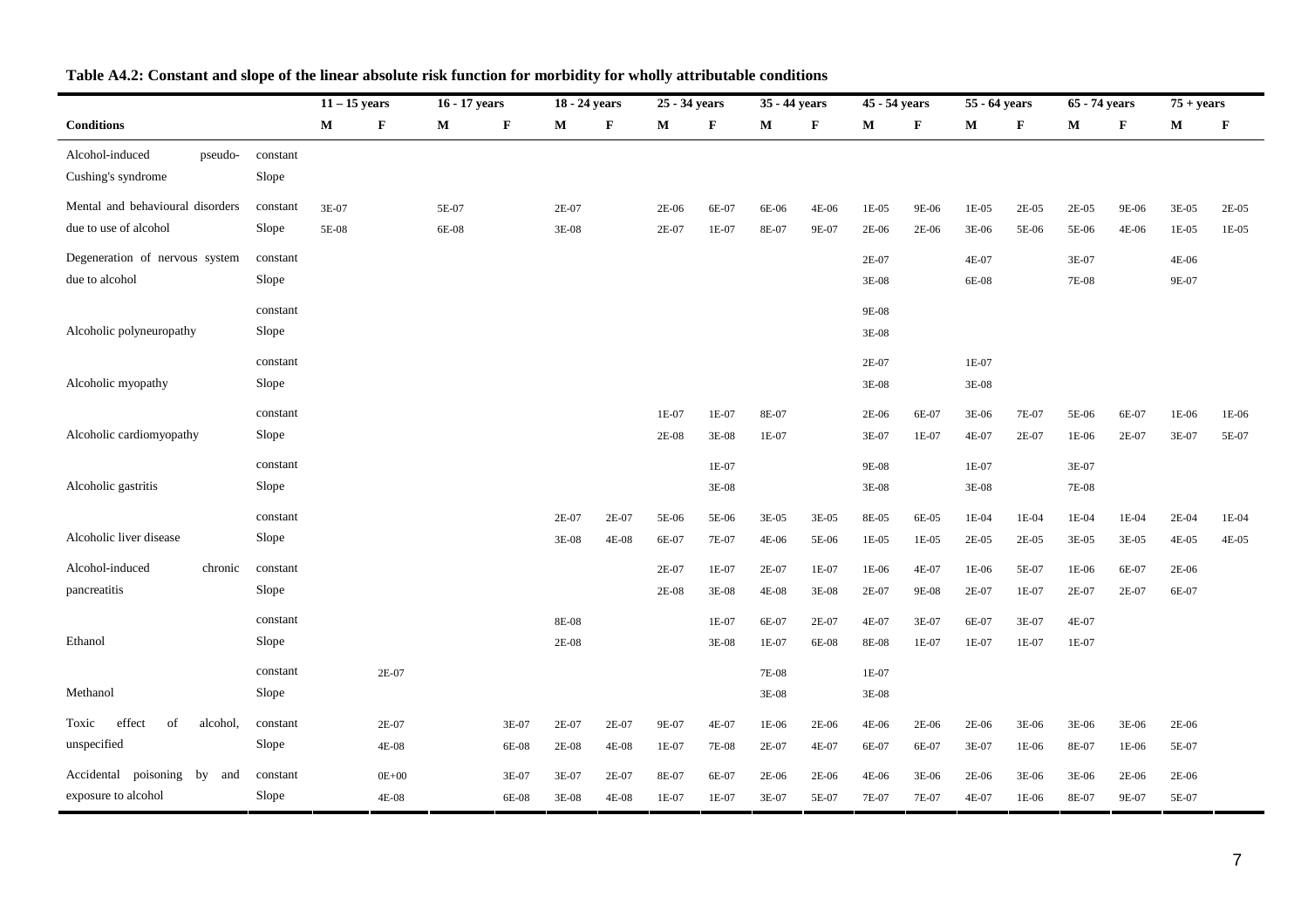

#### **Table A4.3: Relative risk functions for partially chronic conditions attributable to alcohol**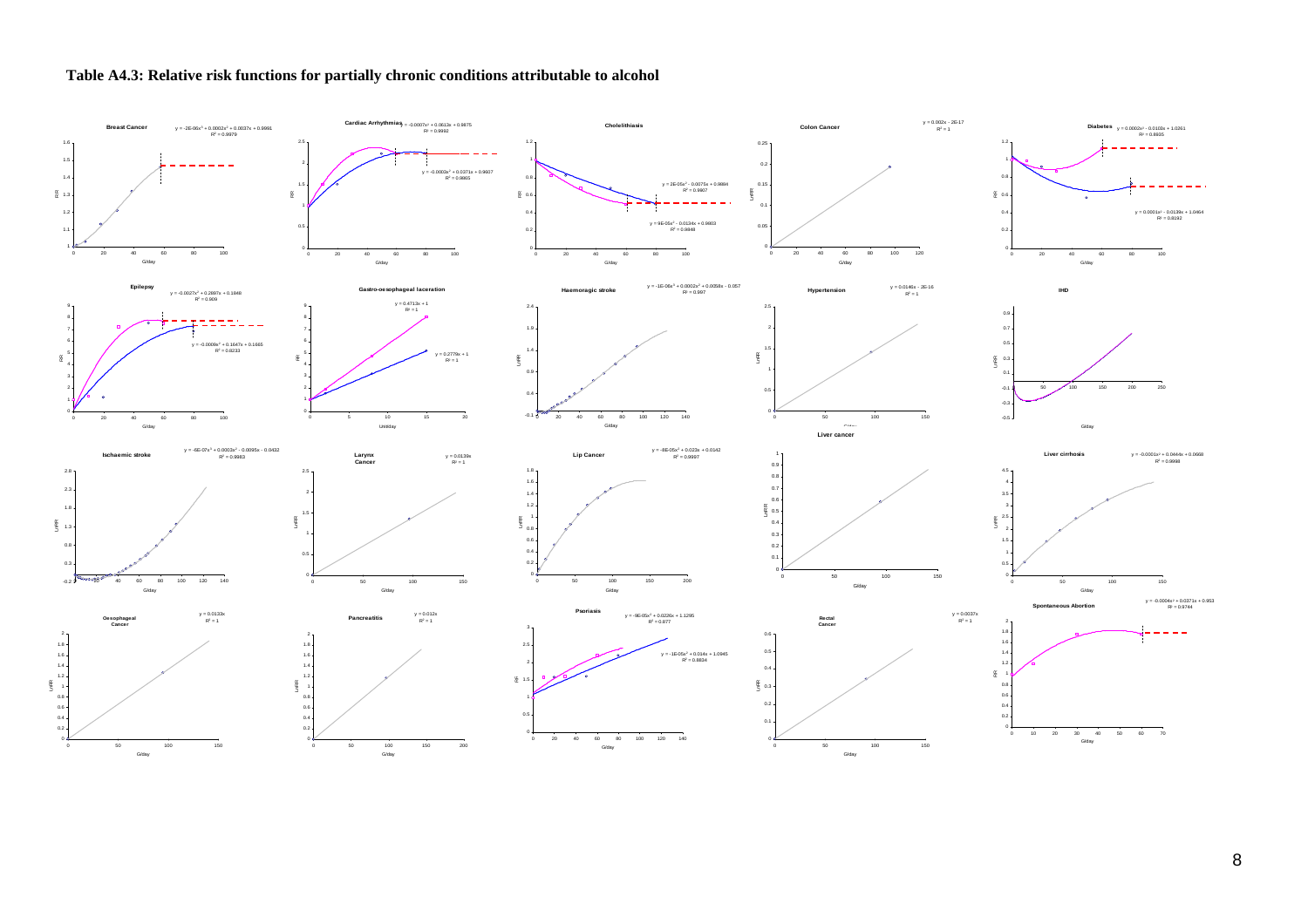|  |  | Table A4.4: Slope of the linear function for partially acute conditions attributable to alcohol |  |
|--|--|-------------------------------------------------------------------------------------------------|--|
|  |  |                                                                                                 |  |

|                                            | $11 - 15$ years |              | 16 - 17 years |          | 18 - 24 years |             | 25 - 34 years |             | 35 - 44 years |          | $45 - 54$ years |          | 55 - 64 years |             | $65 - 74$ years |          | $75 + years$ |             |
|--------------------------------------------|-----------------|--------------|---------------|----------|---------------|-------------|---------------|-------------|---------------|----------|-----------------|----------|---------------|-------------|-----------------|----------|--------------|-------------|
|                                            | M               | $\mathbf{F}$ | M             | F        | M             | $\mathbf F$ | М             | $\mathbf F$ | M             | F        | M               | F        | М             | $\mathbf F$ | M               | F        | М            | $\mathbf F$ |
| Road traffic – deaths                      | 0.69528         | 0.173454     | 0.09405       | 0.025168 | 0.08942       | 0.043672329 | 0.08942       | 0.043672    | 0.11357       | 0.066326 | 0.11357         | 0.066326 | 0.02874       | 0.000199    | 0.02874         | 0.000199 | 0.02874      | 0.00020     |
| Road traffic-hosp                          | 0.46673         | 0.17172      | 0.05686       | 0.031407 | 0.06639       | 0.042037688 | 0.06639       | 0.042038    | 0.05434       | 0.041922 | 0.05434         | 0.041922 | 0.02809       | 0.013213    | 0.02809         | 0.013213 | 0.02809      | 0.01321     |
| traffic-<br>Pedestrian<br>deaths           | 0.44682         | 0.276398     | 0.44682       | 0.276398 | 0.18897       | 0.029381198 | 0.18897       | 0.029381    | 0.17849       | 0.212429 | 0.17849         | 0.212429 | 0.05099       | 0.032656    | 0.05099         | 0.032656 | 0.05099      | 0.03266     |
| traffic<br>Pedestrian<br>hosp              | 0.10836         | 0.052653     | 0.10836       | 0.052653 | 0.11234       | 0.056129004 | 0.11234       | 0.056129    | 0.14650       | 0.078224 | 0.14650         | 0.078224 | 0.08006       | 0.015893    | 0.08006         | 0.015893 | 0.08006      | 0.01589     |
| Water<br>transport<br>accidents            | 0.05076         | 0.087927     | 0.05076       | 0.087927 | 0.05076       | 0.087926723 | 0.05076       | 0.087927    | 0.05076       | 0.087927 | 0.05076         | 0.087927 | 0.05076       | 0.087927    | 0.05076         | 0.087927 | 0.05076      | 0.08793     |
| Space<br>Air<br>and<br>transport accidents | 0.03860         | 0.067134     | 0.03860       | 0.067134 | 0.03860       | 0.067134352 | 0.03860       | 0.067134    | 0.03860       | 0.067134 | 0.03860         | 0.067134 | 0.03860       | 0.067134    | 0.03860         | 0.067134 | 0.03860      | 0.06713     |
| Falls                                      | 0.05418         | 0.052505     | 0.05418       | 0.052505 | 0.05418       | 0.052504642 | 0.05418       | 0.052505    | 0.05418       | 0.052505 | 0.05418         | 0.052505 | 0.05418       | 0.052505    | 0.05220         | 0.031951 | 0.05220      | 0.03195     |
| Work/Machine injuries                      | 0.01516         | 0.026618     | 0.01516       | 0.026618 | 0.01516       | 0.026617749 | 0.01516       | 0.026618    | 0.01516       | 0.026618 | 0.01516         | 0.026618 | 0.01516       | 0.026618    | 0.01516         | 0.026618 | 0.01516      | 0.02662     |
| Firearm injuries                           | 0.06771         | 0.117273     | 0.06771       | 0.117273 | 0.06771       | 0.117273117 | 0.06771       | 0.117273    | 0.06771       | 0.117273 | 0.06771         | 0.117273 | 0.06771       | 0.117273    | 0.06771         | 0.117273 | 0.06771      | 0.11727     |
| Drowning                                   | 0.04479         | 0.045148     | 0.07494       | 0.119852 | 0.07494       | 0.119852028 | 0.07494       | 0.119852    | 0.16686       | 0.286913 | 0.14365         | 0.247599 | 0.14365       | 0.247599    | 0.14744         | 0.301356 | 0.14744      | 0.30136     |
| Inhalation of gastric<br>contents          | 0.06771         | 0.117273     | 0.06771       | 0.117273 | 0.06771       | 0.117273117 | 0.06771       | 0.117273    | 0.06771       | 0.117273 | 0.06771         | 0.117273 | 0.06771       | 0.117273    | 0.06771         | 0.117273 | 0.06771      | 0.11727     |
| Fire injuries                              | 0.12451         | 0.215684     | 0.12451       | 0.215684 | 0.12451       | 0.215684001 | 0.12451       | 0.215684    | 0.12451       | 0.215684 | 0.12451         | 0.215684 | 0.12451       | 0.215684    | 0.12451         | 0.215684 | 0.12451      | 0.21568     |
| Accidental<br>excessive<br>cold            | 0.06771         | 0.117273     | 0.06771       | 0.117273 | 0.06771       | 0.117273117 | 0.06771       | 0.117273    | 0.06771       | 0.117273 | 0.06771         | 0.117273 | 0.06771       | 0.117273    | 0.06771         | 0.117273 | 0.06771      | 0.11727     |
| Intentional self-harm                      | 0.08579         | 0.134101     | 0.08579       | 0.134101 | 0.08579       | 0.134100664 | 0.07585       | 0.129364    | 0.09209       | 0.14889  | 0.11380         | 0.16487  | 0.12263       | 0.200287    | 0.14082         | 0.21133  | 0.19996      | 0.26948     |
| Assault                                    | 0.07539         | 0.130083     | 0.07539       | 0.130083 | 0.07539       | 0.130082505 | 0.07539       | 0.130083    | 0.07539       | 0.130083 | 0.07539         | 0.130083 | 0.07539       | 0.130083    | 0.07539         | 0.130083 | 0.07539      | 0.13008     |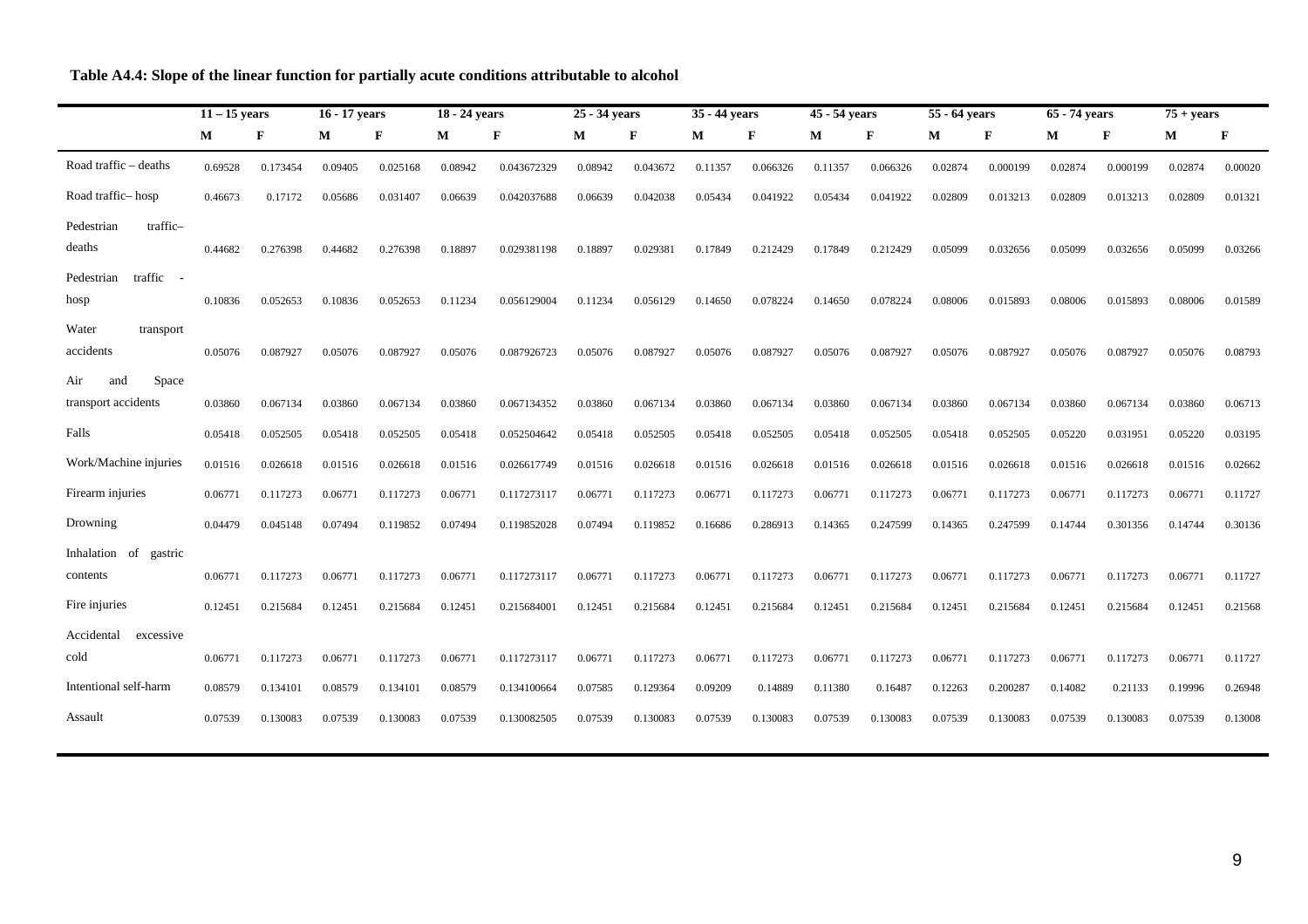#### **Appendix 5: Morbidity cost to the NHS**

#### **Table A5.1: Morbidity cost data**

| <b>Conditions</b>                      | ICD-10 codes    |                   |                     |                      |               |             |                    |                        |                              |                                                    |
|----------------------------------------|-----------------|-------------------|---------------------|----------------------|---------------|-------------|--------------------|------------------------|------------------------------|----------------------------------------------------|
|                                        |                 | <b>Multiplier</b> | Inpatient<br>visits | Outpatient<br>visits | A&E<br>visits | Ambulance   | GP<br>consultation | <b>Nurse</b><br>visits | Other<br>health<br>care cost | Total cost per person-<br>specific hospitalisation |
| Alcohol-induced<br>pseudo-Cushing's    | E24.4           |                   |                     |                      |               |             |                    |                        |                              |                                                    |
| syndrome                               |                 | 2.04              | £4,885              | £920                 | $\pounds 0$   | $\pounds 0$ | £0                 | $\pounds 0$            | $\pounds 0$                  | £5,805                                             |
| Mental and behavioural disorders due   | F10             |                   |                     |                      |               |             |                    |                        |                              |                                                    |
| to use of alcohol                      |                 | 1.05              | £1,422              | £473                 | £1,882        | £979        | £164               | £15                    | £1,006                       | £5,942                                             |
| Degeneration                           | G31.2           | 3.50              | £8,325              | £1,977               | £2,095        | £654        | £439               | £41                    | £3,359                       | £16,890                                            |
| Alcoholic polyneuropathy               | G62.1           | 2.26              | £5,101              | £1,532               | £1,353        | £422        | £284               | £27                    | £1,808                       | £10,526                                            |
| Alcoholic myopathy                     | G72.1           | 2.71              | £6,497              | £1,834               | £1,619        | £506        | £340               | £32                    | £2,164                       | £12,991                                            |
| Alcoholic cardiomyopathy               | I42.6           | 1.86              | £3,469              | £1,261               | £1,670        | £1,043      | £234               | £22                    | £893                         | £8,592                                             |
| Alcoholic gastritis                    | K29.2           | 2.63              | £2,896              | £1,187               | £4,718        | £2,456      | £330               | £31                    | £841                         | £12,459                                            |
| Alcoholic liver disease                | K70             | 1.32              | £2,538              | £297                 | £788          | £492        | £83                | $\pounds 8$            | £421                         | £4,626                                             |
| Chronic pancreatitis                   | K86.0           | 4.64              | £7,821              | £2,619               | £4,164        | £2,601      | £582               | £54                    | £1,484                       | £19,324                                            |
| Ethanol poisoning                      | T51.0           | 1.39              | £576                | £0                   | £2,494        | £1,558      | $\pounds 0$        | $\pounds 0$            | $\pounds 0$                  | £4,627                                             |
| Methanol poisoning                     | T51.1           | 1.24              | £857                | £0                   | £2,226        | £1,391      | £0                 | $\pounds 0$            | $\pounds 0$                  | £4,474                                             |
| Toxic effect of alcohol, unspecified   | T51.9           | 8.00              | £3,531              | $\pounds 0$          | £14,371       | £8,977      | $\pounds 0$        | $\pounds 0$            | $\pounds 0$                  | £26,879                                            |
| Accidental poisoning by exposure to    | X45             |                   |                     | £0                   |               |             |                    |                        |                              |                                                    |
| alcohol                                |                 | 0.51              | £314                |                      | £917          | £572        | £0                 | $\pounds 0$            | $\pounds 0$                  | £1,803                                             |
| Malignant neoplasm of lip, oral cavity | $COO-C14$       |                   |                     |                      |               |             |                    |                        |                              |                                                    |
| and pharynx                            |                 | 2.54              | £4,924              | £1,437               | £762          | £476        | £319               | £30                    | £407                         | £8,355                                             |
| Malignant neoplasm of oesophagus       | C15             | 2.43              | £2,964              | £1,373               | £727          | £454        | £229               | £21                    | £389                         | £6,158                                             |
| Malignant neoplasm of colon            | C18             | 3.77              | £4,324              | £2,130               | £1,129        | £705        | £355               | £33                    | £603                         | £9,280                                             |
| Malignant neoplasm of rectum           | C <sub>20</sub> | 3.27              | £3,751              | £1,845               | £978          | £611        | £308               | £29                    | £523                         | £8,044                                             |
| Malignant neoplasm of liver and        | C22             |                   |                     |                      |               |             |                    |                        |                              |                                                    |
| intrahepatic bile ducts                |                 | 2.19              | £3,428              | £1,239               | £656          | £410        | £207               | £19                    | £351                         | £6,310                                             |
| Malignant neoplasm of larynx           | C32             | 1.65              | £3,769              | £932                 | £494          | £308        | £155               | £15                    | £264                         | £5,937                                             |
| Malignant neoplasm of breast           | C50             | 1.77              | £2,172              | £998                 | £529          | £330        | £166               | £16                    | £283                         | £4,494                                             |
| Diabetes mellitus (typeII)             | E11             | 2.04              | £2,367              | £1,150               | £199          | £1,142      | £383               | £36                    |                              | £5,277                                             |
| Epilepsy and status epilepticus        | G40-G41         | 1.71              | £2,612              | £773                 | £2,561        | £1,600      | £269               | £25                    | $\pounds 0$                  | £7,840                                             |
| Hypertensive diseases                  | $I10-I15$       | 2.20              | £3,819              | £744                 | £0            | £0          | £413               | £39                    | $\pounds 0$                  | £5,015                                             |
| Ischaemic heart disease                | $I20-I25$       | 2.04              | £2,054              | £690                 | £1,828        | £0          | £0                 | $\pounds 0$            |                              | £4,572                                             |
| Cardiac arrhythmias                    | I47-I48         | 1.58              | £3,269              | £712                 | £1,886        | £1,178      | £99                | £9                     | $\pounds 0$                  | £7,153                                             |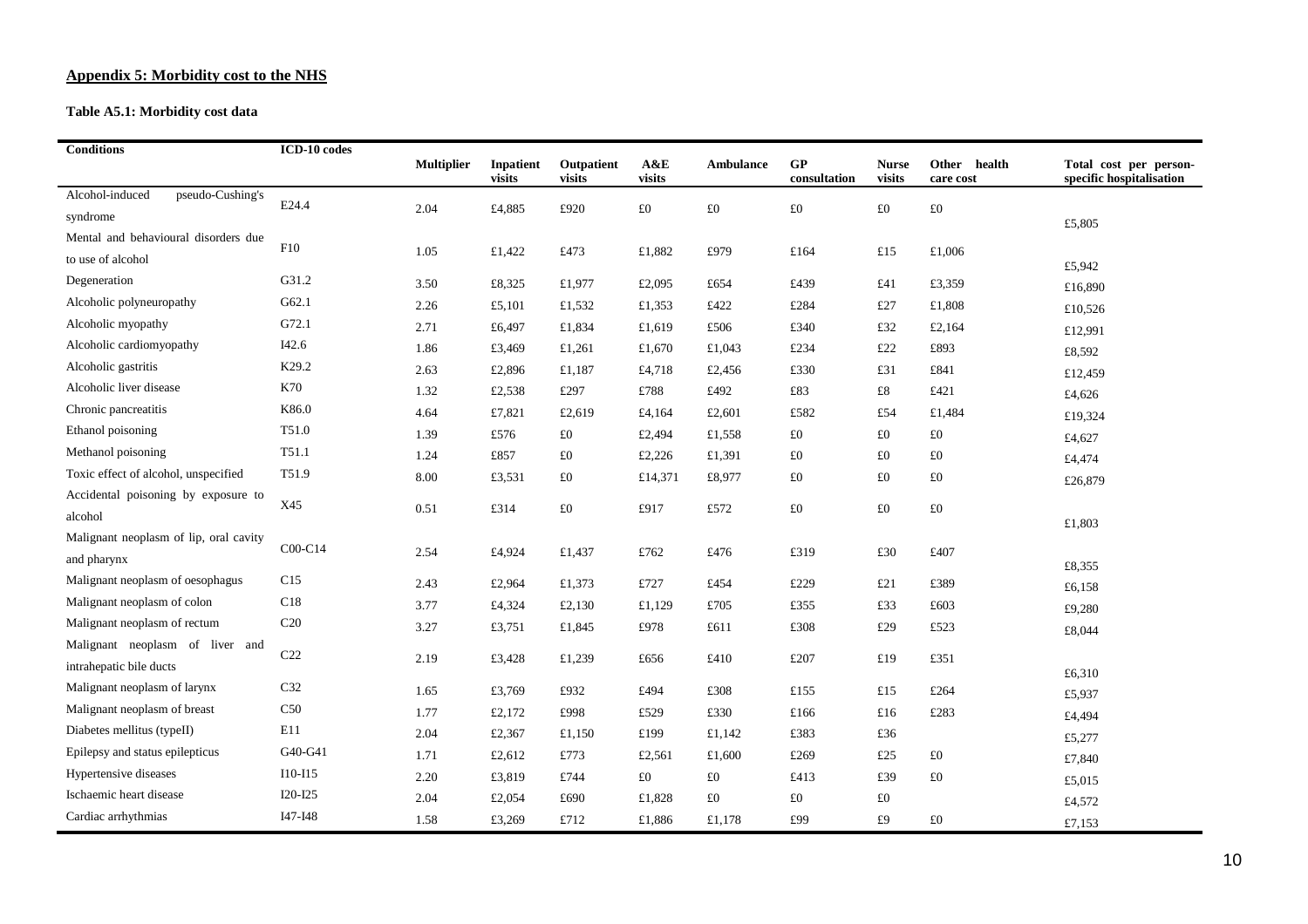| haemorrhagic stroke                     | I60-I62, I69.0-I69.2  | 1.10 | £3,517 | £498   | £990   | £619   | £104        | £10         | £0          | £5,738  |
|-----------------------------------------|-----------------------|------|--------|--------|--------|--------|-------------|-------------|-------------|---------|
| Ischaemic stroke                        | I66-I66, I69.3, I69.4 | 2.04 | £3,402 | £920   | £1,828 | £1,142 | £192        | $\pounds18$ |             | £7,502  |
| Oesophageal varices                     | <b>I85</b>            | 2.65 | £2,609 | £599   | £2,379 | £1,486 | £166        | £16         | $\pounds 0$ | £7,254  |
| laceration-<br>Gastro-oesophageal       |                       |      |        |        |        |        |             |             |             |         |
| haemorrhage syndrome                    | K22.6                 | 0.80 | £839   | £181   | £720   | £450   | £25         | $\pounds2$  | $\pounds 0$ | £2,218  |
| Unspecified liver disease               | K73, K74              | 1.54 | £2,646 | £347   | £921   | £575   | £97         | £9          | $\pounds 0$ | £4,595  |
| Cholelithiasis                          | k80                   | 2.04 | £2,093 | £230   | £2,437 | £0     | $\pounds 0$ | $\pounds 0$ |             | £4,760  |
| Acute and chronic pancreatitis          | K85, K86.1            | 1.26 | £2,466 | £568   | £1,130 | £706   | £79         | £7          | £0          | £4,956  |
| Psoriasis                               | L40 excluding L40.5   | 2.31 | £3,766 | £782   | £0     | £0     | £362        | £34         | $\pounds 0$ | £4,944  |
| Spontaneous abortion                    | O <sub>0</sub> 3      | 1.10 | £657   | £372   | £1,641 | £820   | £138        | £13         | $\pounds 0$ | £3,639  |
| Road traffic accidents - non pedestrian |                       | 2.92 | £5,004 | £660   | £5,243 | £3,275 | £183        | £17         | £0          | £14,382 |
| Pedestrian traffic accidents            |                       | 4.95 | £9,785 | £1,119 | £7,412 | £4,630 | £311        | £29         | £0          | £23,285 |
| Water transport accidents               | V90-V94               | 1.24 | £2,294 | £279   | £1,851 | £1,156 | £39         | £4          | £0          | £5,624  |
| Air/space transport accidents           | V95-V97               | 2.34 | £4,010 | £529   | £2,101 | £1,312 | £0          | $\pounds 0$ | £0          | £7,952  |
| Fall injuries                           | W00-W19               | 0.82 | £1,852 | £92    | £1,465 | £763   | £77         | £7          | $\pounds 0$ | £4,255  |
| Work/machine injuries                   | W24-W31               | 1.26 | £2,162 | £142   | £1,887 | £943   | £119        | £11         | $\pounds 0$ | £5,264  |
| Firearm injuries                        | W32-W34               | 1.16 | £1,562 | £131   | £1,730 | £1,080 | £0          | $\pounds 0$ | £0          | £4,502  |
| Drowning                                | W65-W74               | 1.05 | £1,220 | £236   | £939   | £587   | £33         | £3          | £0          | £3,018  |
| Inhalation of gastric contents          | W78                   | 0.79 | £1,771 | £178   | £945   | £591   | £25         | £2          | £0          | £3,513  |
| Fire injuries                           | X00-X09               | 0.75 | £1,274 | £170   | £1,125 | £703   | £24         | $\pounds2$  | $\pounds 0$ | £3,298  |
| Accidental excessive cold               | X31                   | 0.91 | £1,636 | £103   | £1,638 | £1,023 | £29         | £3          | £0          | £4,432  |
| Intentional self-harm                   | X60-X84               | 1.22 | £641   | £137   | £2,182 | £1,136 | £114        | £11         | £0          | £4,222  |
| Assault                                 | X85-Y09               | 1.15 | £1,252 | £130   | £2,067 | £1,076 | £36         | £3          | £0          | £4,564  |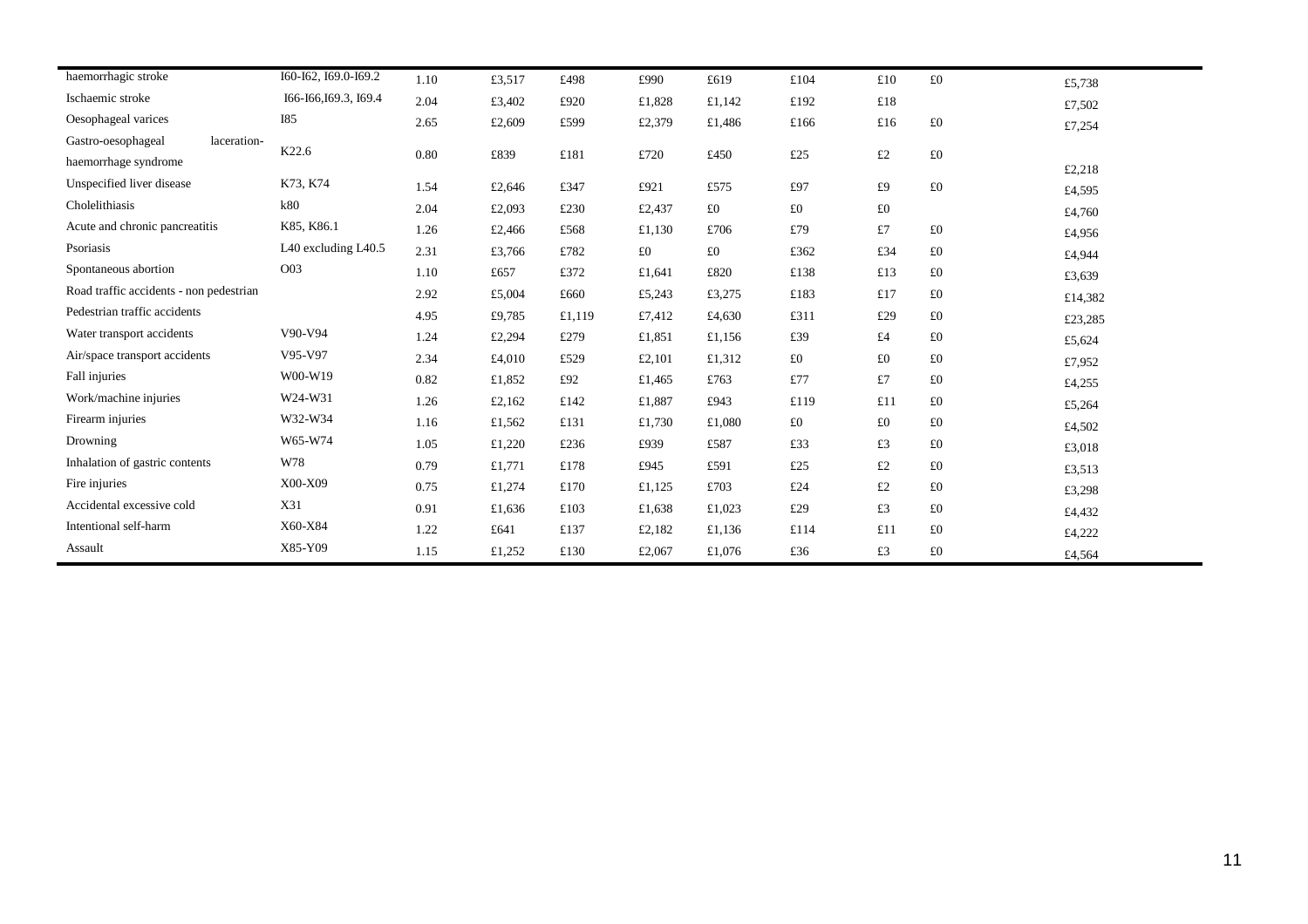#### **Appendix 6: Utilities**

**Table A6.1: Utility values by age group** 

|                                                | $11 - 15$ years | $16 - 17$ years | 18 - 24 years | 25 - 34 years | 35 - 44 years | 45 - 54 years | 55 - 64 years | 65 - 74 years | $75+$ |
|------------------------------------------------|-----------------|-----------------|---------------|---------------|---------------|---------------|---------------|---------------|-------|
| Alcohol-induced pseudo-cushing                 | 0.608           | 0.608           | 0.608         | 0.587         | 0.560         | 0.534         | 0.507         | 0.480         | 0.451 |
| Mental and behavioural disorders               | 0.569           | 0.569           | 0.569         | 0.550         | 0.524         | 0.500         | 0.475         | 0.450         | 0.423 |
| Degeneration of nervous system <sup>*</sup>    | 0.608           | 0.608           | 0.608         | 0.587         | 0.560         | 0.534         | 0.507         | 0.480         | 0.451 |
| Alcoholic polyneuropathy                       | 0.608           | 0.608           | 0.608         | 0.587         | 0.560         | 0.534         | 0.507         | 0.480         | 0.451 |
| Alcoholic myopathy                             | 0.651           | 0.651           | 0.651         | 0.629         | 0.600         | 0.571         | 0.544         | 0.515         | 0.484 |
| Alcoholic cardiomyopathy                       | 0.651           | 0.651           | 0.651         | 0.629         | 0.600         | 0.571         | 0.544         | 0.515         | 0.484 |
| Alcoholic gastritis                            | 0.543           | 0.543           | 0.543         | 0.524         | 0.500         | 0.476         | 0.453         | 0.429         | 0.403 |
| Alcoholic liver disease                        | 0.563           | 0.563           | 0.563         | 0.544         | 0.519         | 0.494         | 0.470         | 0.445         | 0.418 |
| Chronic pancreatitis (alcohol induced)         | 0.509           | 0.509           | 0.509         | 0.491         | 0.469         | 0.447         | 0.424         | 0.403         | 0.377 |
| Ethanol poisoning                              | 0.434           | 0.434           | 0.434         | 0.418         | 0.400         | 0.381         | 0.361         | 0.343         | 0.322 |
| Methanol poisoning                             | 0.434           | 0.434           | 0.434         | 0.418         | 0.400         | 0.381         | 0.361         | 0.343         | 0.322 |
| Toxic effect of alcohol, unspecified           | 0.732           | 0.732           | 0.732         | 0.705         | 0.674         | 0.642         | 0.609         | 0.578         | 0.542 |
| Accidental poisoning by exposure to<br>alcohol | 0.639           | 0.639           | 0.639         | 0.617         | 0.588         | 0.562         | 0.533         | 0.505         | 0.474 |
| Malignant neoplast of lip, oral cavity         |                 |                 |               |               |               |               |               |               |       |
| and pharynx                                    | 0.716           | 0.716           | 0.716         | 0.691         | 0.660         | 0.629         | 0.598         | 0.566         | 0.532 |
| Malignant neoplast of oesophagus               | 0.784           | 0.784           | 0.784         | 0.756         | 0.723         | 0.688         | 0.653         | 0.620         | 0.581 |
| Malignant neoplast of colon                    | 0.841           | 0.841           | 0.841         | 0.812         | 0.775         | 0.737         | 0.702         | 0.664         | 0.625 |
| Malignant neoplast of rectum                   | 0.858           | 0.858           | 0.858         | 0.828         | 0.790         | 0.752         | 0.716         | 0.678         | 0.637 |
| Malignant neoplast of liver and bile           | 0.690           | 0.690           | 0.690         | 0.667         | 0.636         | 0.607         | 0.576         | 0.545         | 0.513 |
| Malignant neoplast of larynx                   | 0.908           | 0.908           | 0.908         | 0.877         | 0.836         | 0.796         | 0.758         | 0.717         | 0.674 |
| Malignant neoplast of breast                   | 0.840           | 0.840           | 0.840         | 0.811         | 0.774         | 0.736         | 0.701         | 0.664         | 0.624 |
| Diabetes mellitus (Type II)                    | 0.704           | 0.704           | 0.704         | 0.680         | 0.649         | 0.617         | 0.588         | 0.556         | 0.523 |
| Epilepsy and status epilepticus                | 0.623           | 0.623           | 0.623         | 0.600         | 0.574         | 0.546         | 0.519         | 0.492         | 0.461 |
| Hypertensive diseases                          | 0.769           | 0.769           | 0.769         | 0.743         | 0.709         | 0.675         | 0.642         | 0.608         | 0.572 |
| Ischaemic Heart Disease                        | 0.734           | 0.734           | 0.734         | 0.707         | 0.676         | 0.643         | 0.611         | 0.580         | 0.543 |
| Cardiac arrhythmias                            | 0.795           | 0.795           | 0.795         | 0.768         | 0.733         | 0.699         | 0.664         | 0.628         | 0.591 |
| Haemorrhagic stroke                            | 0.750           | 0.750           | 0.750         | 0.724         | 0.691         | 0.657         | 0.626         | 0.592         | 0.557 |
| Ischaemic stroke                               | 0.643           | 0.643           | 0.643         | 0.620         | 0.593         | 0.564         | 0.535         | 0.508         | 0.476 |
| Oesophageal varices                            | 0.709           | 0.709           | 0.709         | 0.683         | 0.653         | 0.622         | 0.590         | 0.560         | 0.525 |
| Gastro_oeso                                    | 0.946           | 0.946           | 0.946         | 0.911         | 0.871         | 0.829         | 0.787         | 0.748         | 0.701 |
| Unspecified liver disease                      | 0.698           | 0.698           | 0.698         | 0.674         | 0.643         | 0.612         | 0.583         | 0.552         | 0.519 |
| Heart failure                                  | 0.679           | 0.679           | 0.679         | 0.655         | 0.625         | 0.597         | 0.566         | 0.536         | 0.504 |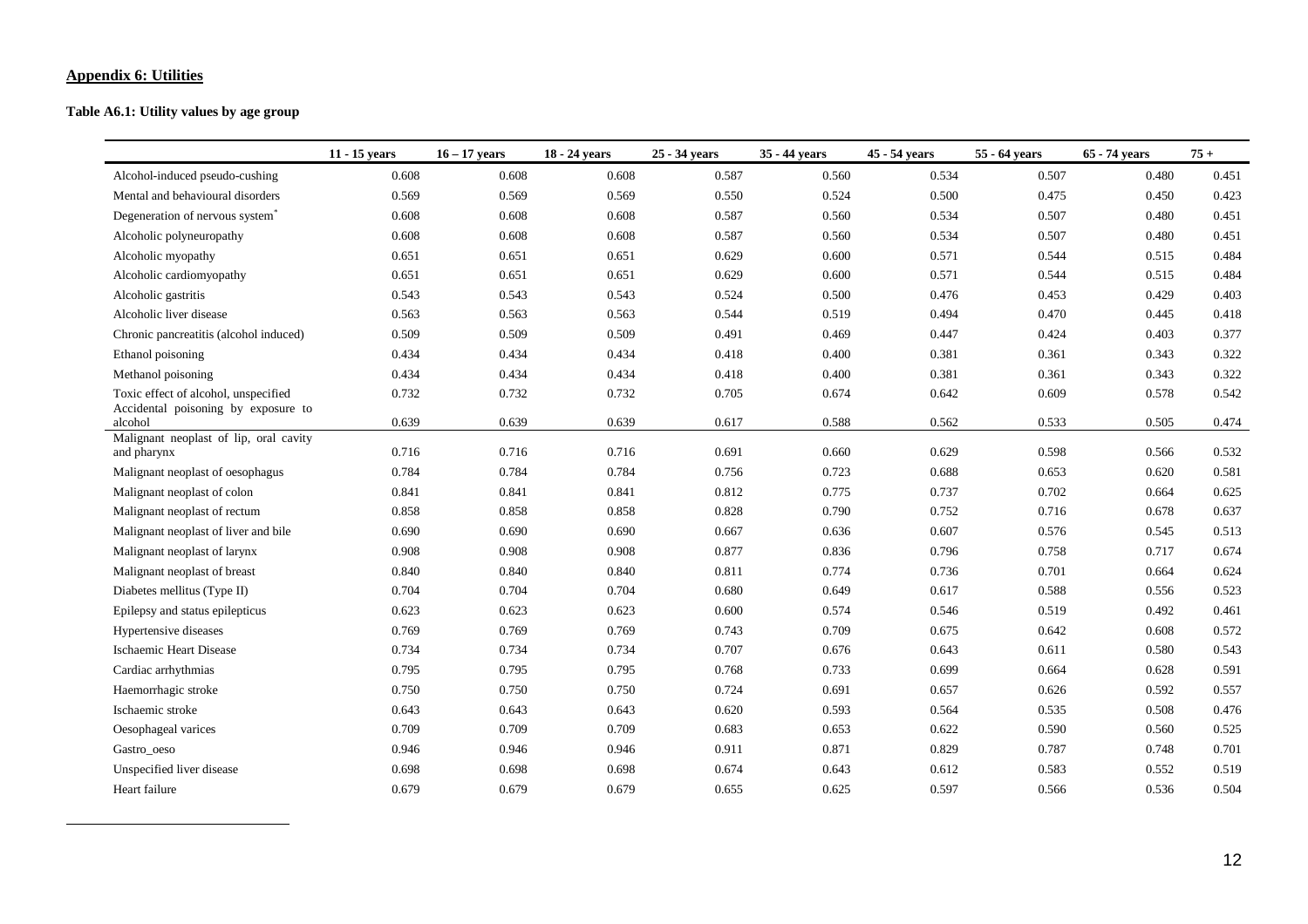| Cholelithiasis                          | 0.844 | 0.844 | 0.844 | 0.813 | 0.777 | 0.740 | 0.702 | 0.667 | 0.625 |
|-----------------------------------------|-------|-------|-------|-------|-------|-------|-------|-------|-------|
| Acute an chronic pancreatitis           | 0.693 | 0.693 | 0.693 | 0.667 | 0.638 | 0.607 | 0.576 | 0.547 | 0.513 |
| Psoriasis                               | 0.733 | 0.733 | 0.733 | 0.707 | 0.676 | 0.643 | 0.610 | 0.580 | 0.543 |
| Spontaneous abortion                    | 0.932 | 0.932 | 0.932 | 0.900 | 0.858 | 0.819 | 0.778 | 0.736 | 0.692 |
| Road traffic accidents – non pedestrian | 0.680 | 0.680 | 0.680 | 0.656 | 0.626 | 0.598 | 0.567 | 0.537 | 0.505 |
| Pedestrian traffic accidents            | 0.658 | 0.658 | 0.658 | 0.636 | 0.606 | 0.577 | 0.549 | 0.520 | 0.489 |
| Water transport accident                | 0.680 | 0.680 | 0.680 | 0.656 | 0.626 | 0.598 | 0.567 | 0.537 | 0.505 |
| Air/space transport accidents           | 0.680 | 0.680 | 0.680 | 0.656 | 0.626 | 0.598 | 0.567 | 0.537 | 0.505 |
| Fall injuries                           | 0.710 | 0.710 | 0.710 | 0.686 | 0.655 | 0.623 | 0.593 | 0.561 | 0.528 |
| Work/machine injuries                   | 0.888 | 0.888 | 0.888 | 0.858 | 0.818 | 0.781 | 0.741 | 0.701 | 0.660 |
| Firearm injuries                        | 0.658 | 0.658 | 0.658 | 0.636 | 0.606 | 0.577 | 0.549 | 0.520 | 0.489 |
| Drowning                                | 0.658 | 0.658 | 0.658 | 0.636 | 0.606 | 0.577 | 0.549 | 0.520 | 0.489 |
| Inhalation of gastric contents and      | 0.971 | 0.971 | 0.971 | 0.937 | 0.894 | 0.852 | 0.809 | 0.767 | 0.720 |
| ingestion                               |       |       |       |       |       |       |       |       |       |
| Fire injuries                           | 0.658 | 0.658 | 0.658 | 0.636 | 0.606 | 0.577 | 0.549 | 0.520 | 0.489 |
| Accidental excessive cold               | 0.658 | 0.658 | 0.658 | 0.636 | 0.606 | 0.577 | 0.549 | 0.520 | 0.489 |
| Intentional self-harm                   | 0.464 | 0.464 | 0.464 | 0.447 | 0.428 | 0.407 | 0.386 | 0.367 | 0.344 |
| Assault                                 | 0.705 | 0.705 | 0.705 | 0.679 | 0.650 | 0.618 | 0.587 | 0.557 | 0.522 |
|                                         |       |       |       |       |       |       |       |       |       |
| General population                      | 0.971 | 0.971 | 0.971 | 0.937 | 0.894 | 0.852 | 0.809 | 0.767 | 0.720 |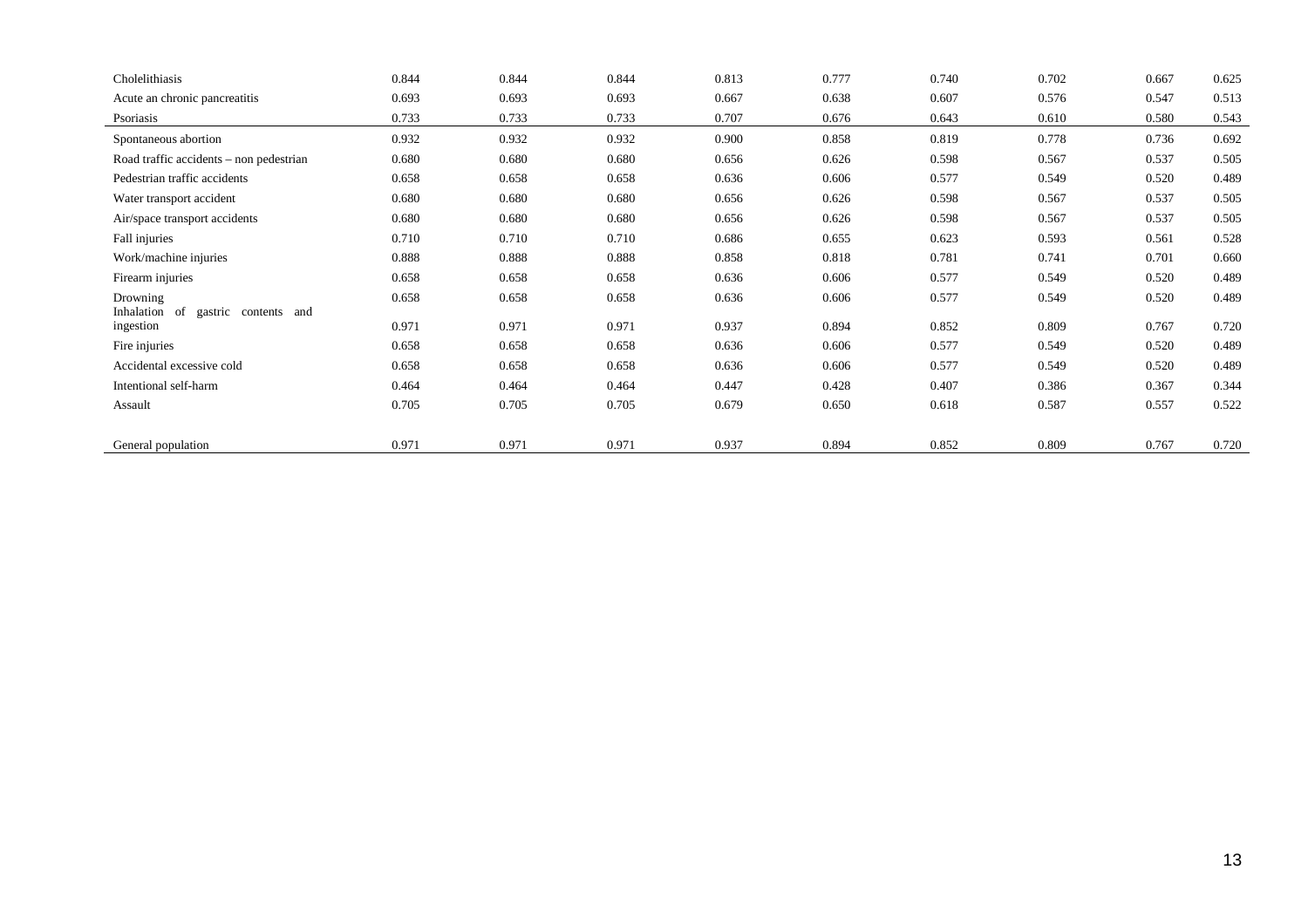#### **Appendix 7: Summary from previous Home Office costs of alcohol-attributable crime analysis**

#### **Table A7.1: Home Office crime data**

|                     |      |                                           |                          |                   |                |                  |                |         | <b>Estimated</b><br>total |         |                    |         | <b>Estimated total cost of</b> |    |
|---------------------|------|-------------------------------------------|--------------------------|-------------------|----------------|------------------|----------------|---------|---------------------------|---------|--------------------|---------|--------------------------------|----|
|                     |      |                                           | <b>Recorded</b><br>crime |                   |                | <b>Estimated</b> | <b>Alcohol</b> | related | alcohol                   | related |                    | crime   | related                        | to |
| <b>Offence code</b> |      | <b>Offence</b>                            | 2006/07                  | <b>Multiplier</b> |                | offences         | proportion     |         | offences                  |         | Unit cost of crime | alcohol |                                |    |
|                     |      |                                           |                          |                   |                |                  |                |         |                           |         |                    |         |                                |    |
|                     |      | Causing death by dangerous driving        |                          |                   |                |                  |                |         |                           |         |                    |         |                                |    |
|                     |      | under the influence, driving after having |                          |                   |                |                  |                |         |                           |         |                    |         |                                |    |
|                     | 4.6  | consumed excess alcohol                   | 462                      |                   | $\overline{1}$ | 462              |                | 100%    |                           | 462     | £1,458,975         |         | £674,046,450                   |    |
|                     | 5    | More serious wounding                     | 17,281                   |                   | 1.8            | 31,106           |                | 26%     |                           | 8,088   | £21,422            |         | £173,250,596                   |    |
| $8A + 8D$           |      | Less serious wounding                     | 487,463                  |                   | 7.7            | 3,753465         |                | 26%     | 975,901                   |         | £8,056             |         | £7,861,857,860                 |    |
|                     | 104  | Assault on a constable                    | 21,751                   |                   | 7.7            | 167,483          |                | 19%     |                           | 31,822  | £1,440             |         | £45,823,267                    |    |
| $105A+B$            |      | Assault without injury                    | 207,067                  |                   | 7.7            | 1,594416         |                | 19%     | 302,939                   |         | £1,440             |         | £436,232,190                   |    |
| $56 - 59$           |      | Criminal damage                           | 1,185,111                |                   | 4.3            | 5,095,977        |                | 37%     | 1,885,512                 |         | £866               |         | £1,632,853,046                 |    |
|                     | 39   | Theft from the person                     | 114,865                  |                   | 4.6            | 528,379          |                | 7%      |                           | 36,987  | £844               |         | £31,216,631                    |    |
|                     | 34   | Robbery                                   | 101,370                  |                   | 3.7            | 375,069          |                | 7%      |                           | 26,255  | £7,282             |         | £191.187.672                   |    |
| 34A                 |      | Robbery (Business)                        | 9453                     |                   | 3.7            | 34,976           |                | 7%      |                           | 2,448   | £5,000             |         | £12,241,635                    |    |
| $28 + 29$           |      | Burglary in a dwelling                    | 292,285                  |                   | 2.2            | 643,027          |                | 7%      |                           | 45,012  | £3,268             |         | £147,098,857                   |    |
| $30 + 31$           |      | Burglary not in a dwelling                | 329,759                  |                   | 2.1            | 692,494          |                | 7%      |                           | 48,475  | £2,700             |         | £130,881,347                   |    |
|                     | 44   | Theft of a pedal cycle                    | 110,531                  |                   | 3.6            | 397,912          |                | 7%      |                           | 27,854  | £634               |         | £17,659,317                    |    |
|                     | 45   | Theft from vehicle                        | 502,663                  |                   | 2.8            | 1,407,456        |                | 34%     | 478,535                   |         | £858               |         | £410,583,181                   |    |
|                     | 37.2 | Aggravated vehicle taking                 | 10919                    |                   | 1.2            | 13,103           |                | 34%     |                           | 4,455   | £4,138             |         | £18,434,591                    |    |
|                     | 48   | Theft of vehicle                          | 182,491                  |                   | 1.2            | 218989           |                | 34%     |                           | 74,456  | £4,138             |         | £308,100,285                   |    |
|                     | 49   | Other theft                               | 536,762                  |                   | 2.7            | 1,449,257        |                | 7%      |                           | 101,448 | £634               |         | £64,318,043                    |    |
|                     | 46   | Theft from shops                          | 294,304                  |                   | 100            | 29,430,400       |                | 7%      | 2,060,128                 |         | £100               |         | £206,012,800                   |    |
|                     | 65   | Violent disorder                          | 1744                     |                   | 1.8            | 3,139            |                | 21%     |                           | 659     | £10,407            |         | £6,860,627                     |    |
|                     |      | Total sexual offence                      | 57,542                   |                   | 5.2            | 299,218          |                | 21%     |                           | 62,836  | £31,438            |         | £1,975,433,892                 |    |
| $1 + 4 + 37$        |      | Homicide                                  | 1,414                    |                   | $\mathbf{1}$   | 1,414            |                | 21%     |                           | 297     | £1,458,975         |         | £433,228,037                   |    |
|                     |      |                                           |                          |                   |                |                  |                |         |                           |         |                    |         |                                |    |

Total **£14,777,320,326**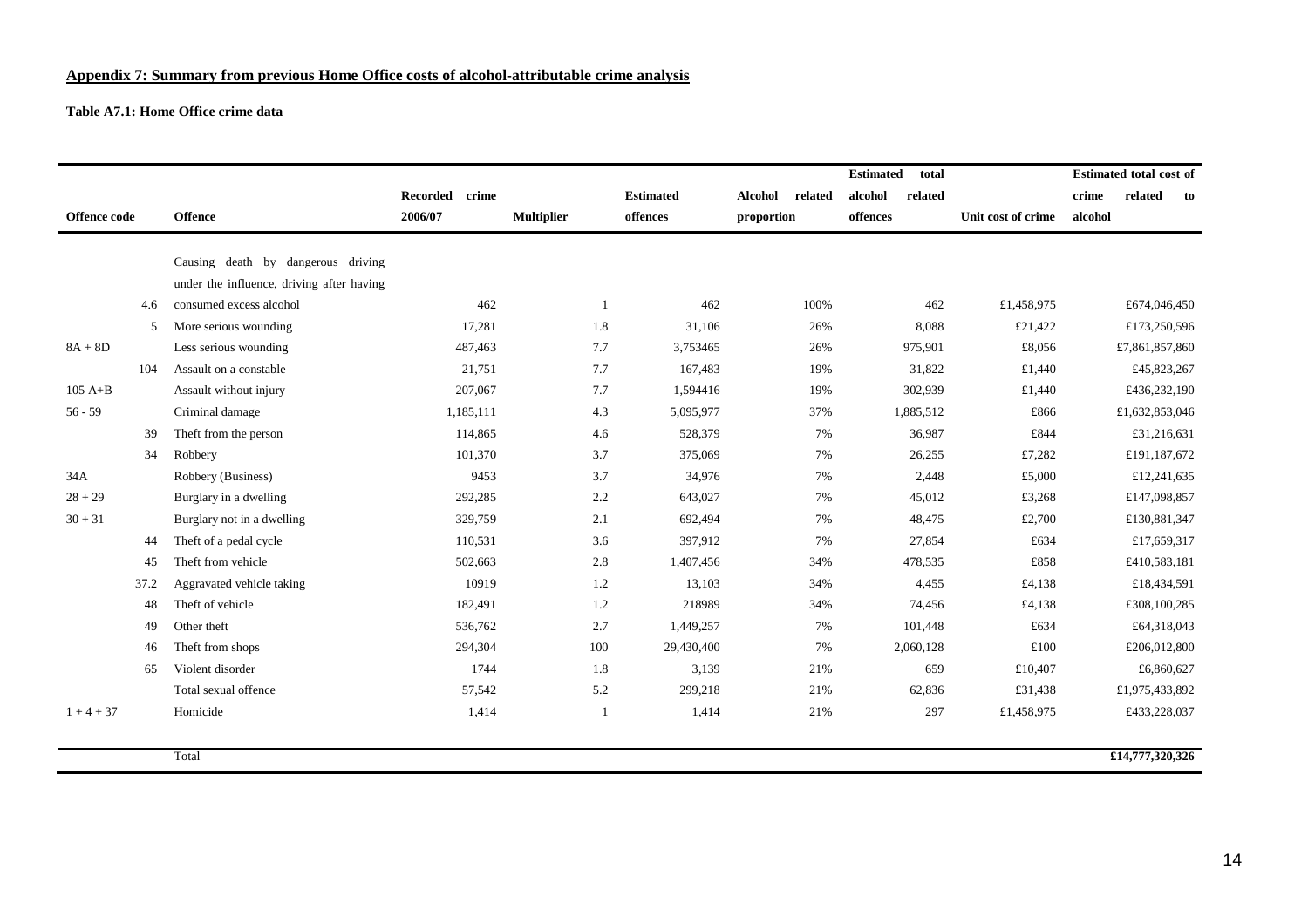#### **Appendix 8: Estimated number of offences per age group**

#### **Table A8.1: Baseline volume of offences**

| <b>Conditions</b>          | Codes          | $11 - 15$ vrs |                | $16 - 17$ yrs |                | $18 - 24$ yrs |                | $25 - 34$ yrs |                | $35 - 44$ yrs |                 | $45 - 54$ yrs  |                | $55 - 64$ vrs  |                | $65 - 74$ yrs |                | <b>Total</b> |                |
|----------------------------|----------------|---------------|----------------|---------------|----------------|---------------|----------------|---------------|----------------|---------------|-----------------|----------------|----------------|----------------|----------------|---------------|----------------|--------------|----------------|
|                            |                | $\mathbf{M}$  | F              | М             | $\mathbf{F}$   | М             | F              | М             | $\mathbf{F}$   | M             | $\mathbf{F}$    | М              | $\mathbf{F}$   | М              | $\mathbf{F}$   | М             | F              | M            | $\mathbf{F}$   |
| Causing death              |                |               |                |               |                |               |                |               |                |               |                 |                |                |                |                |               |                |              |                |
| by dangerous               |                |               |                |               |                |               |                |               |                |               |                 |                |                |                |                |               |                |              |                |
| driving under              |                |               |                |               |                |               |                |               |                |               |                 |                |                |                |                |               |                |              |                |
| the influence, of          |                |               |                |               |                |               |                |               |                |               |                 |                |                |                |                |               |                |              |                |
| alcohol                    | 4.6            | 64            | 26             | 43            | 9              | 150           | 30             | 96            | 21             | 9             | 2               | 5              |                | 3              |                |               | $\overline{0}$ | 372          | 90             |
| More<br>serious            |                |               |                |               |                |               |                |               |                |               |                 |                |                |                |                |               |                |              |                |
| wounding                   | $\overline{5}$ | 5,566         | 2,128          | 2,838         | 473            | 9,932         | 1,655          | 5,566         | 982            | 819           | 164             | 450            | 90             | 246            | 49             | 123           | 25             | 25,540       | 5,566          |
| Less<br>serious            |                |               |                |               |                |               |                |               |                |               |                 |                |                |                |                |               |                |              |                |
| wounding                   | $8A+8D$        | 671,673       | 256,816        | 342,421       | 57,070         | 1,198,475     | 199,746        | 671,673       | 118,530        | 98,775        | 19,755          | 54,326         | 10,865         | 29,633         | 5,927          | 14,816        | 2,963          | 3,081,792    | 671,673        |
| Assault on a               |                |               |                |               |                |               |                |               |                |               |                 |                |                |                |                |               |                |              |                |
| constable                  | 104            | 29,971        | 11,459         | 15,279        | 2,547          | 53,477        | 8,913          | 29,971        | 5,289          | 4,407         | 881             | 2,424          | 485            | 1,322          | 264            | 661           | 132            | 137,512      | 29,971         |
| Assault without            |                |               |                |               |                |               |                |               |                |               |                 |                |                |                |                |               |                |              |                |
| injury                     | $105A+B$       | 285,317       | 109,092        | 145,455       | 24,243         | 509,094       | 84,849         | 285,317       | 50,350         | 41,958        | 8,392           | 23,077         | 4,615          | 12,587         | 2,517          | 6,294         | 1,259          | 1,309,099    | 285,317        |
| Criminal                   |                |               |                |               |                |               |                |               |                |               |                 |                |                |                |                |               |                |              |                |
| damage                     | 56-59          | 1,486,327     | 318,499        | 448,257       | 47,185         | 1,568,900     | 165,147        | 743,163       | 106,166        | 106,166       | $\Omega$        | 58,391         | $\Omega$       | 31,850         | $\Omega$       | 15,925        | $\Omega$       | 4,458,980    | 636,997        |
| Theft from the             |                |               |                |               |                |               |                |               |                |               |                 |                |                |                |                |               |                |              |                |
| person                     | 39             | 84,084        | 53,980         | 37,371        | 14,302         | 130,797       | 50,058         | 99,655        | 33,218         | 9,343         | 3,114           | 5,138          | 1,713          | 2,803          | 934            | 1,401         | 467            | 370,592      | 157,787        |
| Robbery                    | 34             | 97,240        | 27,783         | 40,131        | 3,087          | 140,458       | 10,804         | 55,566        | $\mathbf{0}$   | $\Omega$      | $\mathbf{0}$    | $\overline{0}$ | $\mathbf{0}$   | $\overline{0}$ | $\overline{0}$ | $\mathbf{0}$  | $\overline{0}$ | 333,395      | 41,674         |
| Robbery                    |                |               |                |               |                |               |                |               |                |               |                 |                |                |                |                |               |                |              |                |
| (Business)                 | 34A            | 9,068         | 2,591          | 3,742         | 288            | 13,098        | 1,008          | 5,182         | $\overline{0}$ | $\Omega$      | $\mathbf{0}$    | $\Omega$       | $\Omega$       | $\mathbf{0}$   | $\theta$       | $\mathbf{0}$  | $\theta$       | 31,090       | 3,886          |
| Burglary in a              |                |               |                |               |                |               |                |               |                |               |                 |                |                |                |                |               |                |              |                |
| dwelling                   | $28 + 29$      | 165,532       | 19,100         | 63,666        | 4,244          | 222,831       | 14,855         | 133,699       | 6,367          | 6,367         | $\overline{0}$  | 3,502          | $\overline{0}$ | 1,910          | $\overline{0}$ | 955           | $\Omega$       | 598,461      | 44,566         |
| Burglary not in            |                |               |                |               |                |               |                |               |                |               |                 |                |                |                |                |               |                |              |                |
| a dwelling                 | $30 + 31$      | 178,266       | 20,569         | 68,564        | 4,571          | 239,973       | 15,998         | 143,984       | 6,856          | 6,856         | $\mathbf{0}$    | 3,771          | $\Omega$       | 2,057          | $\overline{0}$ | 1,028         | $\overline{0}$ | 644,499      | 47,995         |
| Theft of a pedal           |                |               |                |               |                |               |                |               |                |               |                 |                |                |                |                |               |                |              |                |
| cycle                      | 44             | 63,322        | 40,651         | 28,143        | 10,771         | 98,501        | 37,698         | 75,048        | 25,016         | 7,036         | 2,345           | 3,870          | 1,290          | 2,111          | 704            | 1,055         | 352            | 279,086      | 118,826        |
| Theft<br>from              |                |               |                |               |                |               |                |               |                |               |                 |                |                |                |                |               |                |              |                |
| vehicle                    | 45             | 223,976       | 143,787        | 99,545        | 38,097         | 348,408       | 133,341        | 265,453       | 88,484         | 24,886        | 8,295           | 13,687         | 4,562          | 7,466          | 2,489          | 3,733         | 1,244          | 987,155      | 420,301        |
| Aggravated                 |                |               |                |               |                |               |                |               |                |               |                 |                |                |                |                |               |                |              |                |
| vehicle taking             | 37.2           | 2,085         | 1,339          | 927           | 355            | 3,244         | 1,241          | 2,471         | 824            | 232           | 77              | 127            | 42             | 70             | 23             | 35            | 12             | 9,190        | 3,913          |
| Theft of vehicle           | 48             | 34,849        | 22,372         | 15,488        | 5,928          | 54,209        | 20,747         | 41,302        | 13,767         | 3,872         | 1,291           | 2,130          | 710            | 1.162          | 387            | 581           | 194            | 153,593      | 65,396         |
| Other theft                | 49             | 230,628       | 148,058        | 102,501       | 39,229         | 358,755       | 137,301        | 273,337       | 91,112         | 25,625        | 8,542           | 14,094         | 4,698          | 7,688          | 2,563          | 3,844         | 1,281          | 1,016,473    | 432,784        |
| Theft<br>from              |                |               |                |               |                |               |                |               |                |               |                 |                |                |                |                |               |                |              |                |
| shops                      | 46             | 5,266,493     | 2,013,659      | 2,684,879     | 447,480        | 9,397,075     | 1,566,179      | 5,266,493     | 929,381        | 774,484       | 154,897         | 425,966        | 85,193         | 232,345        | 46,469         | 116,173       | 23,235         | 24,163,907   | 5,266,493      |
| Violent<br>disorder        |                |               |                |               |                |               |                |               |                |               |                 |                |                |                |                |               |                |              |                |
|                            | 65             | 547           | 194            | 302           | 47             | 1,056         | 165            | 564           | 88             | 79            | 9               | 44             | 5              | 24             | 3              | 12            |                | 2,628        | 511            |
| Total<br>sexual<br>offence |                |               |                |               |                |               |                |               |                |               |                 |                | $\Omega$       |                |                |               |                |              |                |
|                            |                | 74,805        | $\overline{0}$ | 22,164        | $\overline{0}$ | 77,575        | $\overline{0}$ | 74,805        | $\overline{0}$ | 24,935        | $\overline{0}$  | 13,714         |                | 7,480          | $\overline{0}$ | 3,740         | $\overline{0}$ | 299,218      | $\overline{0}$ |
| Homicide                   | $1+4+37$       | 253           | 97             | 129           | 21             | 451           | 75             | 253           | 45             | 37            | $7\phantom{.0}$ | 20             | $\overline{4}$ | 11             | 2              | 6             |                | 1,161        | 253            |
| Total                      |                | 8.910.064     | 3.192.199      | 4.121.846     | 699,946        | 14,426,460    | 2.449.812      | 8.173.598     | 1.476.499      | 1.135.888     | 207,772         | 624,738        | 114,274        | 340,766        | 62.331         | 170.383       | 31.166         | 37,903,743   | 8,233,999      |
|                            |                |               |                |               |                |               |                |               |                |               |                 |                |                |                |                |               |                |              |                |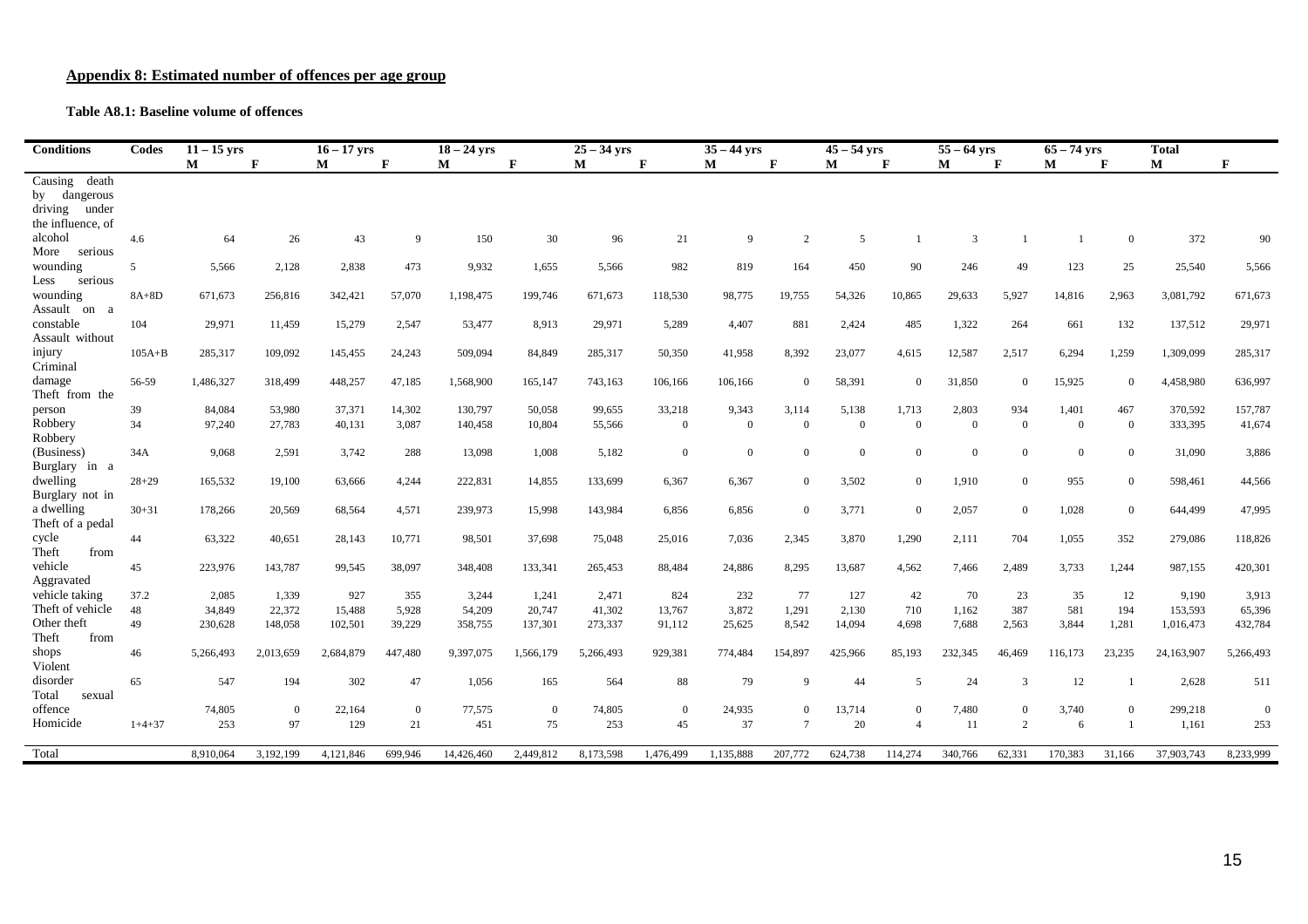### **Appendix 9: Slope of the linear function used for crime**

**Table A9.1: Crime risk functions** 

|                                                                       |                        | Male               |                   | Female             |                   |
|-----------------------------------------------------------------------|------------------------|--------------------|-------------------|--------------------|-------------------|
| <b>Offences</b>                                                       | <b>AAF</b> used        | Under 16 years old | 16 years and over | Under 16 years old | 16 years and over |
| Causing death by dangerous driving under the influence, driving after | All violent offences   | $\mathbf{0}$       | 0.0292823         | 0.0195215          | 0.0658335         |
| having consumed excess alcohol                                        |                        |                    |                   |                    |                   |
| More serious wounding                                                 | Assault with Injury    | $\boldsymbol{0}$   | 0.0204662         | 0.0195215          | 0.0966432         |
| Less serious wounding                                                 | Assault with Injury    | $\boldsymbol{0}$   | 0.0204662         | 0.0195215          | 0.0966432         |
| Assault on a constable                                                | Assault without Injury | $\mathbf{0}$       | 0.0363766         | 0.0195215          | 0.0436861         |
| Assault without injury                                                | Assault without Injury | $\overline{0}$     | 0.0363766         | 0.0195215          | 0.0436861         |
| Criminal damage                                                       | Criminal damage        | 0.018368           | 0.0746887         | 0.2416419          | 0.1278472         |
| Theft from the person                                                 | Other theft            | 0.0280705          | 0.0016796         | 0.0401591          | 0.0027182         |
| Robbery                                                               | Other theft            | 0.0280705          | 0.0016796         | 0.0401591          | 0.0027182         |
| Robbery (Business)                                                    | Other theft            | 0.0280705          | 0.0016796         | 0.0401591          | 0.0027182         |
| Burglary in a dwelling                                                | Other theft            | 0.0280705          | 0.0016796         | 0.0401591          | 0.0027182         |
| Burglary not in a dwelling                                            | Other theft            | 0.0280705          | 0.0016796         | 0.0401591          | 0.0027182         |
| Theft of a pedal cycle                                                | Other theft            | 0.0280705          | 0.0016796         | 0.0401591          | 0.0027182         |
| Theft from vehicle                                                    | Vehicle related thefts | $\mathbf{0}$       | 0.0086            | 1.4436236          | 0.2575445         |
| Aggravated vehicle taking                                             | Vehicle related thefts | $\mathbf{0}$       | 0.0086            | 1.4436236          | 0.2575445         |
| Theft of vehicle                                                      | Vehicle related thefts | $\overline{0}$     | 0.0086            | 1.4436236          | 0.2575445         |
| Other theft                                                           | Other theft            | 0.0280705          | 0.0016796         | 0.0401591          | 0.0027182         |
| Theft from shops                                                      | Other theft            | 0.0280705          | 0.0016796         | 0.0401591          | 0.0027182         |
| Violent disorder                                                      | All violent offences   | $\mathbf{0}$       | 0.0292823         | 0.0195215          | 0.0658335         |
| Total sexual offence                                                  | All violent offences   | $\mathbf{0}$       | 0.0292823         | 0.0195215          | 0.0658335         |
| Homicide                                                              | All violent offences   | $\mathbf{0}$       | 0.0292823         | 0.0195215          | 0.0658335         |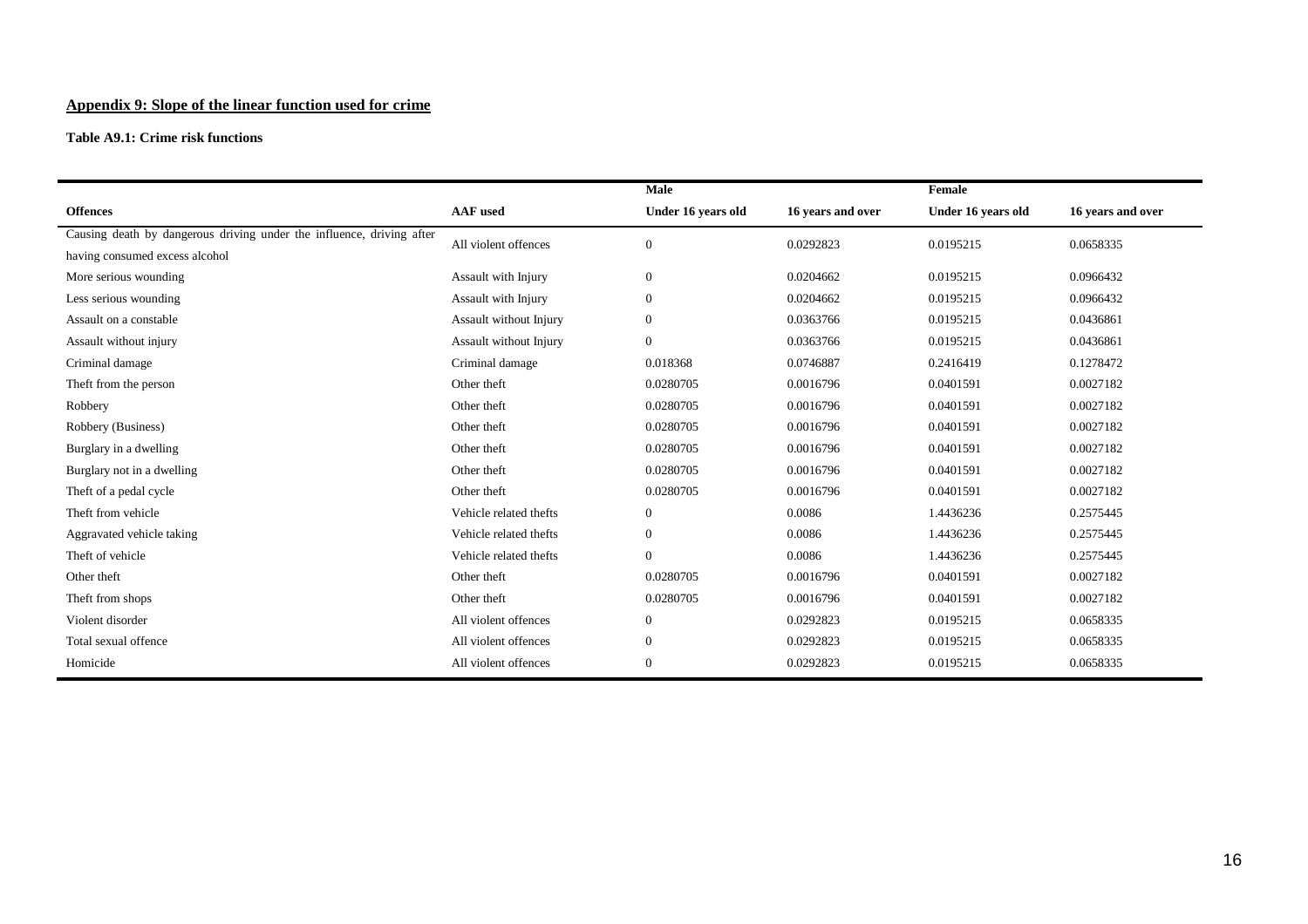#### **Appendix 10: Unit cost of crime used in the model (derived from Dubourg et al and Brand and Price)**

#### **Table A10.1: Crime cost breakdown**

|                                    |           |                  |                  | Physical<br>and  |                  |                            |                |                |                 |                |                |                |                 |
|------------------------------------|-----------|------------------|------------------|------------------|------------------|----------------------------|----------------|----------------|-----------------|----------------|----------------|----------------|-----------------|
|                                    |           |                  |                  | emotional        | Value of         |                            |                |                |                 |                |                | Criminal       |                 |
|                                    |           | <b>Defensive</b> | <b>Insurance</b> | impact on direct | property         | <b>Property</b><br>damaged |                | Property       | <b>Victim</b>   | Lost           | Health         | <b>Justice</b> | Average         |
| <b>Conditions</b>                  |           | expenditure      | administration   | victims          | stolen           | /destroyed                 |                | recovered      | services        | output         | services       | <b>System</b>  | $cost(\pounds)$ |
| Causing death by dangerous driving |           |                  |                  |                  |                  |                            |                |                |                 |                |                |                |                 |
| under the influence, driving after | 4.6       |                  |                  |                  |                  |                            |                |                |                 |                |                |                |                 |
| having consumed excess alcohol     |           | 145              | 229              | $\overline{0}$   | $\overline{0}$   |                            | $\bigcirc$     | $\theta$       | 2,102           | $\bigcirc$     | 770            | 144,239        | 147,485         |
| More serious wounding              | 5         | -1               | -1               | $\overline{0}$   | $\overline{0}$   |                            | $\bigcirc$     | $\bigcirc$     | $7\phantom{.0}$ | 1,166          | 1,348          | 14,345         | 16,868          |
|                                    | $8A+8$    |                  |                  |                  |                  |                            |                |                |                 |                |                |                |                 |
| Less serious wounding              | D         | $\mathbf{1}$     | $\overline{1}$   | $\overline{0}$   | $\bigcirc$       |                            | $\bigcirc$     | $\overline{0}$ | $7\phantom{.0}$ | 1,166          | 1,348          | 978            | 3,501           |
| Assault on a constable             | 104       | $\bigcirc$       | $\left( \right)$ | $\overline{0}$   | $\left( \right)$ |                            | $\bigcirc$     | $\bigcirc$     | 6               | 269            | 123            | 255            | 653             |
|                                    | 105A      |                  |                  |                  |                  |                            |                |                |                 |                |                |                |                 |
| Assault without injury             | $+B$      | $\overline{0}$   | $\bigcirc$       | $\overline{0}$   | $\bigcirc$       |                            | $\overline{0}$ | $\overline{0}$ | 6               | 269            | 123            | 255            | 653             |
| Criminal damage                    | 56-59     | 13               | 36               | $\bigcirc$       | $\overline{0}$   |                            | 212            | $\theta$       | 2               | 6              | $\bigcirc$     | 126            | 395             |
| Theft from the person              | 39        | 59               | 52               | $\bigcirc$       | 281              |                            | 69             | $-36$          | $\overline{1}$  | 10             | $\bigcirc$     | 217            | 653             |
| Robbery                            | 34        | $\overline{0}$   | 21               | $\bigcirc$       | 109              |                            | 12             | $-19$          | 16              | 1,011          | 483            | 2,601          | 4,234           |
| Robbery (Business)                 | 34A       | 1,200            | 100              | $\bigcirc$       | 1,500            |                            |                |                |                 | 120            | 50             | 1,400          | 4,370           |
| Burglary in a dwelling             | $28 + 29$ | 221              | 177              | $\bigcirc$       | 846              |                            | 187            | $-22$          | 11              | 64             | $\bigcirc$     | 1,137          | 2,621           |
| Burglary not in a dwelling         | $30 + 31$ | 900              | 50               | $\bigcirc$       | 1,200            |                            | $\bigcirc$     | ()             | ()              | 40             | $\overline{0}$ | 490            | 2,680           |
| Theft of a pedal cycle             | 44        | $\bigcirc$       | 33               | $\bigcirc$       | 175              |                            | 17             | $-13$          | 1               | 3              | $\overline{0}$ | 301            | 517             |
| Theft from vehicle                 | 45        | 116              | 50               | $\bigcirc$       | 240              |                            | 126            | $-11$          | 1               | 20             | $\overline{0}$ | 50             | 592             |
| Aggravated vehicle taking          | 37.2      | 546              | 370              | $\overline{0}$   | 2,367            |                            | 349            | $-542$         | $\mathbf{1}$    | 47             | $\overline{0}$ | 199            | 3,337           |
| Theft of vehicle                   | 48        | 546              | 370              | $\bigcirc$       | 2,367            |                            | 349            | $-542$         | $\mathbf{1}$    | 47             | $\overline{0}$ | 199            | 3,337           |
| Other theft                        | 49        | $\bigcirc$       | 33               | $\bigcirc$       | 175              |                            | 17             | $-13$          | $\mathbf{1}$    | $\overline{3}$ | $\overline{0}$ | 301            | 517             |
| Theft from shops                   | 46        | 30               |                  | $\overline{0}$   | 50               |                            |                |                |                 |                |                | 20             | 100             |
| Violent disorder                   | 65        | $\mathbf{1}$     | $\mathbf{1}$     | $\bigcirc$       | $\bigcirc$       |                            | $\bigcirc$     | $\overline{0}$ | 9               | 1,648          | 1,347          | 1,928          | 4,934           |
| Total sexual offence               |           | 3                | 5                | $\bigcirc$       | $\left( \right)$ |                            | $\bigcirc$     | $\bigcirc$     | 32              | 4,430          | 916            | 3,298          | 8,684           |
|                                    | $1+4+3$   |                  |                  |                  |                  |                            |                |                |                 |                |                |                |                 |
| Homicide                           | $\tau$    | 145              | 229              | $\overline{0}$   | $\left( \right)$ |                            | $\bigcirc$     | $\overline{0}$ | 2,102           | $\bigcirc$     | 770            | 144,239        | 147,485         |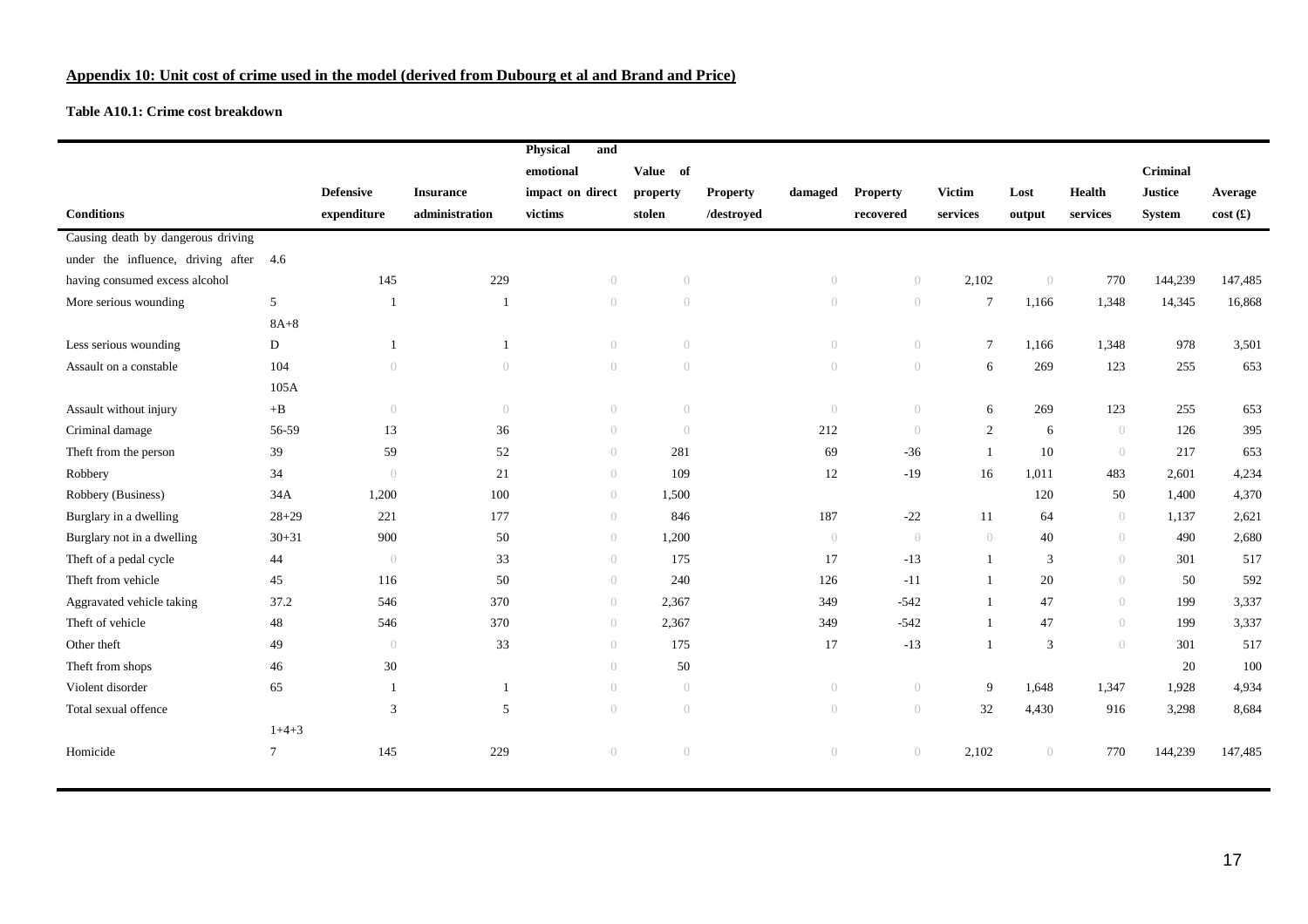#### **Appendix 11: Slope for the risk function for absenteeism and unemployment**

**Table A11.1: Absenteeism and unemployment risk functions** 

|             |      | Absenteeism |             | Unemployment |           |
|-------------|------|-------------|-------------|--------------|-----------|
| Age (years) | Male | Female      | <b>Male</b> | Female       |           |
| $16 - 17$   |      | 0.032165066 | 0.052621428 | 0.008581818  | 0.0085054 |
| $18 - 24$   |      | 0.024393434 | 0.026885027 | 0.024937002  | 0.0246043 |
| $25 - 34$   |      | 0.022397746 | 0.01925162  | 0.042068445  | 0.0413112 |
| $35 - 44$   |      | 0.015560604 | 0.012292169 | 0.059020791  | 0.058     |
| $45 - 54$   |      | 0.012508971 | 0.007301323 | 0.061394295  | 0.0598779 |
| $55 - 64$   |      | 0.007713999 | 0.000896239 | 0.018979162  | 0.0188283 |
| $65 - 74$   |      | 0.005237434 | 0.000472704 | 0.002209442  | 0.0022043 |
| $75+$       |      | 0.009056513 | $\theta$    | 0.000128814  | 0.0001287 |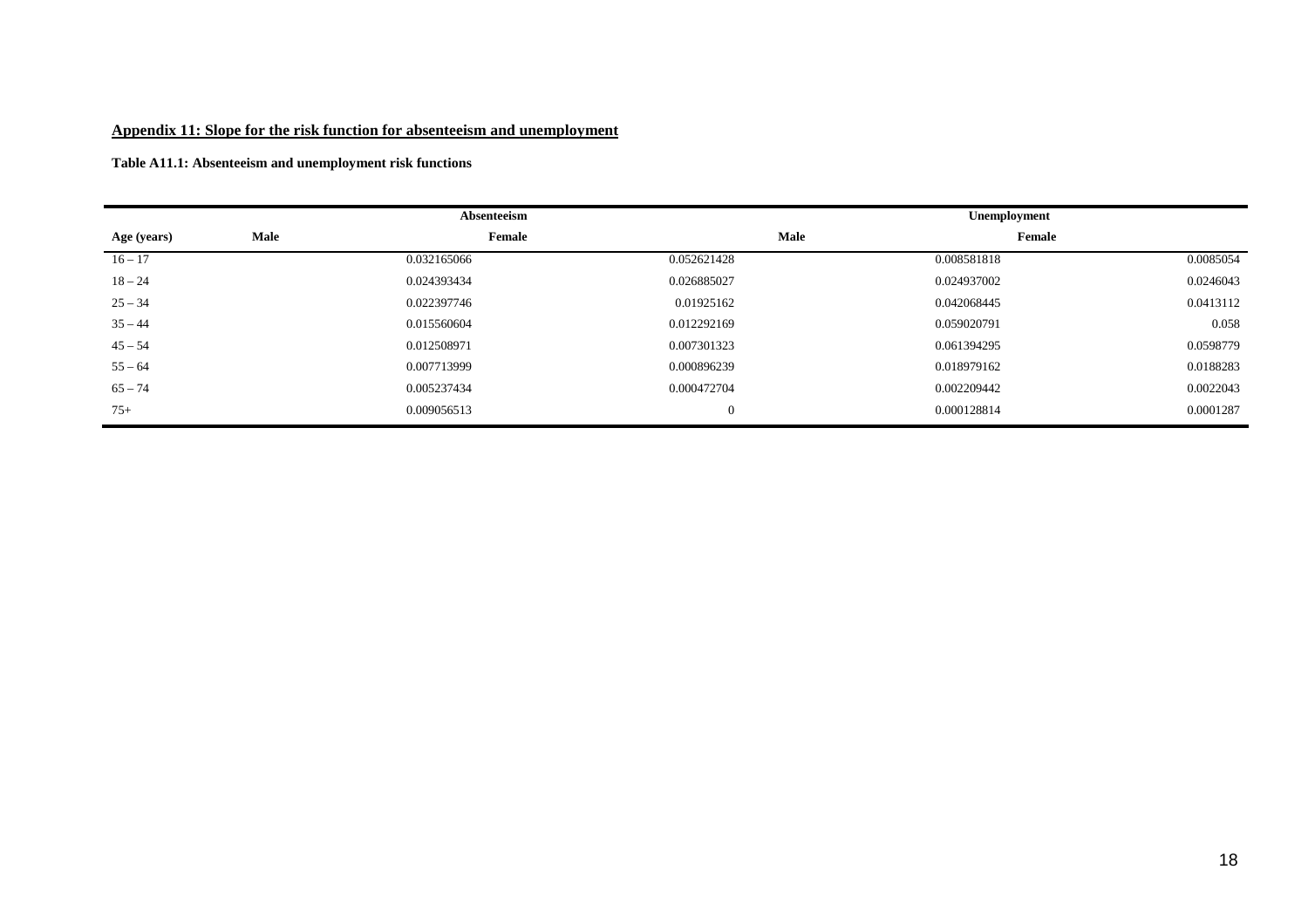## **Appendix 12: Profiles of attendance breakdown by sex, age and consumption group**

|      |           |                                    | Time from implementation (Year) |              |              |    |    |    |    |                         |    |    |         |  |
|------|-----------|------------------------------------|---------------------------------|--------------|--------------|----|----|----|----|-------------------------|----|----|---------|--|
|      |           | Gender Age group Consumption group | 0                               | $\mathbf{1}$ | $\mathbf{2}$ | 3  | 4  | 5  | 6  | $\overline{\mathbf{z}}$ | 8  |    | 9 Never |  |
| Male | $<$ 16    | Safe                               | 4%                              | 4%           | 4%           | 4% | 3% | 3% | 3% | 3%                      | 3% | 3% | 65%     |  |
| Male | $<$ 16    | Hazardous                          | 4%                              | 4%           | 4%           | 4% | 3% | 3% | 3% | 3%                      | 3% | 3% | 65%     |  |
| Male | < 16      | Harmful                            | 4%                              | 4%           | 4%           | 4% | 3% | 3% | 3% | 3%                      | 3% | 3% | 65%     |  |
| Male | $16 - 17$ | Safe                               | 4%                              | 4%           | 4%           | 4% | 4% | 3% | 3% | 3%                      | 3% | 3% | 65%     |  |
| Male | $16 - 17$ | Hazardous                          | 4%                              | 4%           | 4%           | 4% | 4% | 3% | 3% | 3%                      | 3% | 3% | 65%     |  |
| Male | $16 - 17$ | Harmful                            | 4%                              | 4%           | 4%           | 4% | 4% | 3% | 3% | 3%                      | 3% | 3% | 65%     |  |
| Male | 18-24     | Safe                               | 15%                             | 12%          | 11%          | 9% | 8% | 7% | 6% | 5%                      | 4% | 4% | 21%     |  |
| Male | 18-24     | Hazardous                          | 15%                             | 12%          | 11%          | 9% | 8% | 7% | 6% | 5%                      | 4% | 4% | 21%     |  |
| Male | 18-24     | Harmful                            | 15%                             | 12%          | 11%          | 9% | 8% | 7% | 6% | 5%                      | 4% | 4% | 21%     |  |
| Male | 25-34     | Safe                               | 11%                             | 10%          | 9%           | 8% | 7% | 6% | 6% | 5%                      | 4% | 4% | 30%     |  |
| Male | $25 - 34$ | Hazardous                          | 11%                             | 10%          | 9%           | 8% | 7% | 6% | 6% | 5%                      | 4% | 4% | 30%     |  |
| Male | 25-34     | Harmful                            | 11%                             | 10%          | 9%           | 8% | 7% | 6% | 6% | 5%                      | 4% | 4% | 30%     |  |
| Male | 35-44     | Safe                               | 6%                              | 5%           | 5%           | 5% | 4% | 4% | 4% | 4%                      | 4% | 3% | 56%     |  |
| Male | $35 - 44$ | Hazardous                          | 6%                              | 5%           | 5%           | 5% | 4% | 4% | 4% | 4%                      | 4% | 3% | 56%     |  |
| Male | 35-44     | Harmful                            | 6%                              | 5%           | 5%           | 5% | 4% | 4% | 4% | 4%                      | 4% | 3% | 56%     |  |
| Male | 45-54     | Safe                               | 3%                              | 3%           | 3%           | 3% | 3% | 3% | 3% | 3%                      | 2% | 2% | 72%     |  |
| Male | 45-54     | Hazardous                          | 3%                              | 3%           | 3%           | 3% | 3% | 3% | 3% | 3%                      | 2% | 2% | 72%     |  |
| Male | 45-54     | Harmful                            | 3%                              | 3%           | 3%           | 3% | 3% | 3% | 3% | 3%                      | 2% | 2% | 72%     |  |
| Male | 55-64     | Safe                               | 2%                              | 2%           | 2%           | 2% | 2% | 2% | 2% | 2%                      | 2% | 2% | 79%     |  |
| Male | 55-64     | Hazardous                          | 2%                              | 2%           | 2%           | 2% | 2% | 2% | 2% | 2%                      | 2% | 2% | 79%     |  |
| Male | 55-64     | Harmful                            | 2%                              | 2%           | 2%           | 2% | 2% | 2% | 2% | 2%                      | 2% | 2% | 79%     |  |
| Male | 65-74     | Safe                               | 2%                              | 2%           | 2%           | 2% | 2% | 2% | 2% | 2%                      | 2% | 2% | 83%     |  |
| Male | 65-74     | Hazardous                          | 2%                              | 2%           | 2%           | 2% | 2% | 2% | 2% | 2%                      | 2% | 2% | 83%     |  |
| Male | 65-74     | Harmful                            | 2%                              | 2%           | 2%           | 2% | 2% | 2% | 2% | 2%                      | 2% | 2% | 83%     |  |
| Male | $75+$     | Safe                               | 2%                              | 2%           | 2%           | 2% | 2% | 2% | 2% | 2%                      | 2% | 2% | 80%     |  |
| Male | $75+$     | <b>Hazardous</b>                   | 2%                              | 2%           | 2%           | 2% | 2% | 2% | 2% | 2%                      | 2% | 2% | 80%     |  |
| Male | $75+$     | Harmful                            | 2%                              | 2%           | 2%           | 2% | 2% | 2% | 2% | 2%                      | 2% | 2% | 80%     |  |

### **Table A12.1: Profiles of male attendance– next GP registration**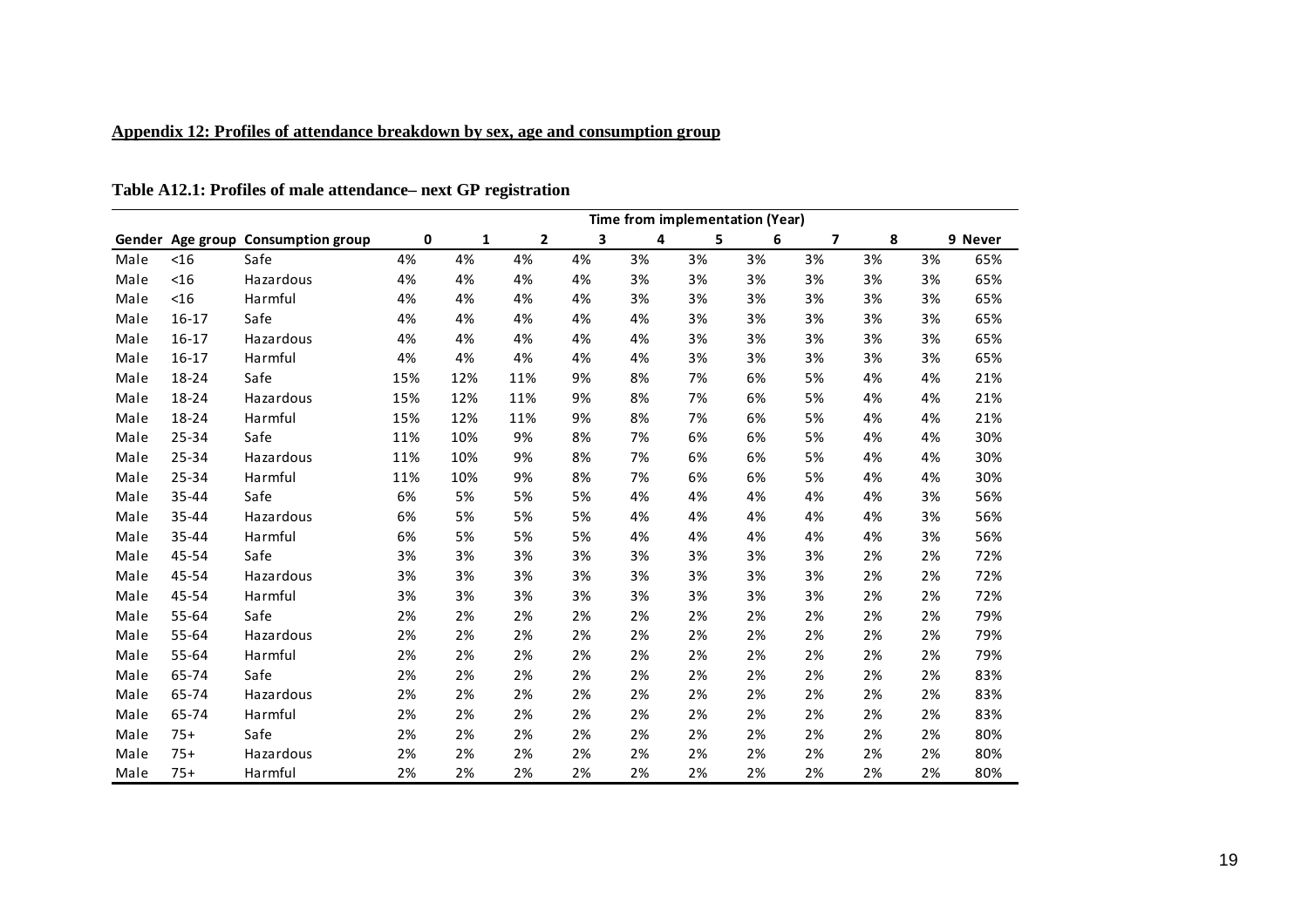|      |           |                                    | Time from implementation (year) |     |              |    |    |    |    |    |    |    |         |
|------|-----------|------------------------------------|---------------------------------|-----|--------------|----|----|----|----|----|----|----|---------|
|      |           | Gender Age group Consumption group | 0                               | 1   | $\mathbf{2}$ | 3  | 4  | 5  | 6  | 7  | 8  |    | 9 Never |
| Male | $<$ 16    | Safe                               | 68%                             | 13% | 6%           | 3% | 2% | 1% | 1% | 1% | 0% | 0% | 5%      |
| Male | $<$ 16    | Hazardous                          | 68%                             | 13% | 6%           | 3% | 2% | 1% | 1% | 1% | 0% | 0% | 5%      |
| Male | $<$ 16    | Harmful                            | 68%                             | 13% | 6%           | 3% | 2% | 1% | 1% | 1% | 0% | 0% | 5%      |
| Male | $16 - 17$ | Safe                               | 71%                             | 13% | 5%           | 3% | 2% | 1% | 1% | 0% | 0% | 0% | 4%      |
| Male | $16 - 17$ | Hazardous                          | 71%                             | 13% | 5%           | 3% | 2% | 1% | 1% | 0% | 0% | 0% | 4%      |
| Male | $16 - 17$ | Harmful                            | 71%                             | 13% | 5%           | 3% | 2% | 1% | 1% | 0% | 0% | 0% | 4%      |
| Male | 18-24     | Safe                               | 68%                             | 14% | 6%           | 3% | 2% | 1% | 1% | 1% | 0% | 0% | 5%      |
| Male | 18-24     | Hazardous                          | 68%                             | 14% | 6%           | 3% | 2% | 1% | 1% | 1% | 0% | 0% | 5%      |
| Male | 18-24     | Harmful                            | 68%                             | 14% | 6%           | 3% | 2% | 1% | 1% | 1% | 0% | 0% | 5%      |
| Male | 25-34     | Safe                               | 61%                             | 13% | 6%           | 3% | 2% | 1% | 1% | 1% | 1% | 0% | 10%     |
| Male | 25-34     | Hazardous                          | 61%                             | 13% | 6%           | 3% | 2% | 1% | 1% | 1% | 1% | 0% | 10%     |
| Male | 25-34     | Harmful                            | 61%                             | 13% | 6%           | 3% | 2% | 1% | 1% | 1% | 1% | 0% | 10%     |
| Male | 35-44     | Safe                               | 65%                             | 12% | 5%           | 3% | 2% | 1% | 1% | 1% | 0% | 0% | 10%     |
| Male | 35-44     | Hazardous                          | 65%                             | 12% | 5%           | 3% | 2% | 1% | 1% | 1% | 0% | 0% | 10%     |
| Male | $35 - 44$ | Harmful                            | 65%                             | 12% | 5%           | 3% | 2% | 1% | 1% | 1% | 0% | 0% | 10%     |
| Male | 45-54     | Safe                               | 70%                             | 11% | 5%           | 3% | 2% | 1% | 1% | 0% | 0% | 0% | 8%      |
| Male | 45-54     | Hazardous                          | 70%                             | 11% | 5%           | 3% | 2% | 1% | 1% | 0% | 0% | 0% | 8%      |
| Male | 45-54     | Harmful                            | 70%                             | 11% | 5%           | 3% | 2% | 1% | 1% | 0% | 0% | 0% | 8%      |
| Male | 55-64     | Safe                               | 78%                             | 8%  | 4%           | 2% | 1% | 1% | 0% | 0% | 0% | 0% | 6%      |
| Male | 55-64     | <b>Hazardous</b>                   | 78%                             | 8%  | 4%           | 2% | 1% | 1% | 0% | 0% | 0% | 0% | 6%      |
| Male | 55-64     | Harmful                            | 78%                             | 8%  | 4%           | 2% | 1% | 1% | 0% | 0% | 0% | 0% | 6%      |
| Male | 65-74     | Safe                               | 90%                             | 4%  | 2%           | 1% | 0% | 0% | 0% | 0% | 0% | 0% | 2%      |
| Male | 65-74     | <b>Hazardous</b>                   | 90%                             | 4%  | 2%           | 1% | 0% | 0% | 0% | 0% | 0% | 0% | 2%      |
| Male | 65-74     | Harmful                            | 90%                             | 4%  | 2%           | 1% | 0% | 0% | 0% | 0% | 0% | 0% | 2%      |
| Male | $75+$     | Safe                               | 95%                             | 2%  | 1%           | 0% | 0% | 0% | 0% | 0% | 0% | 0% | 1%      |
| Male | $75+$     | Hazardous                          | 95%                             | 2%  | 1%           | 0% | 0% | 0% | 0% | 0% | 0% | 0% | 1%      |
| Male | $75+$     | Harmful                            | 95%                             | 2%  | 1%           | 0% | 0% | 0% | 0% | 0% | 0% | 0% | 1%      |

**Table A12.2: Profiles of male attendance– next GP attendance**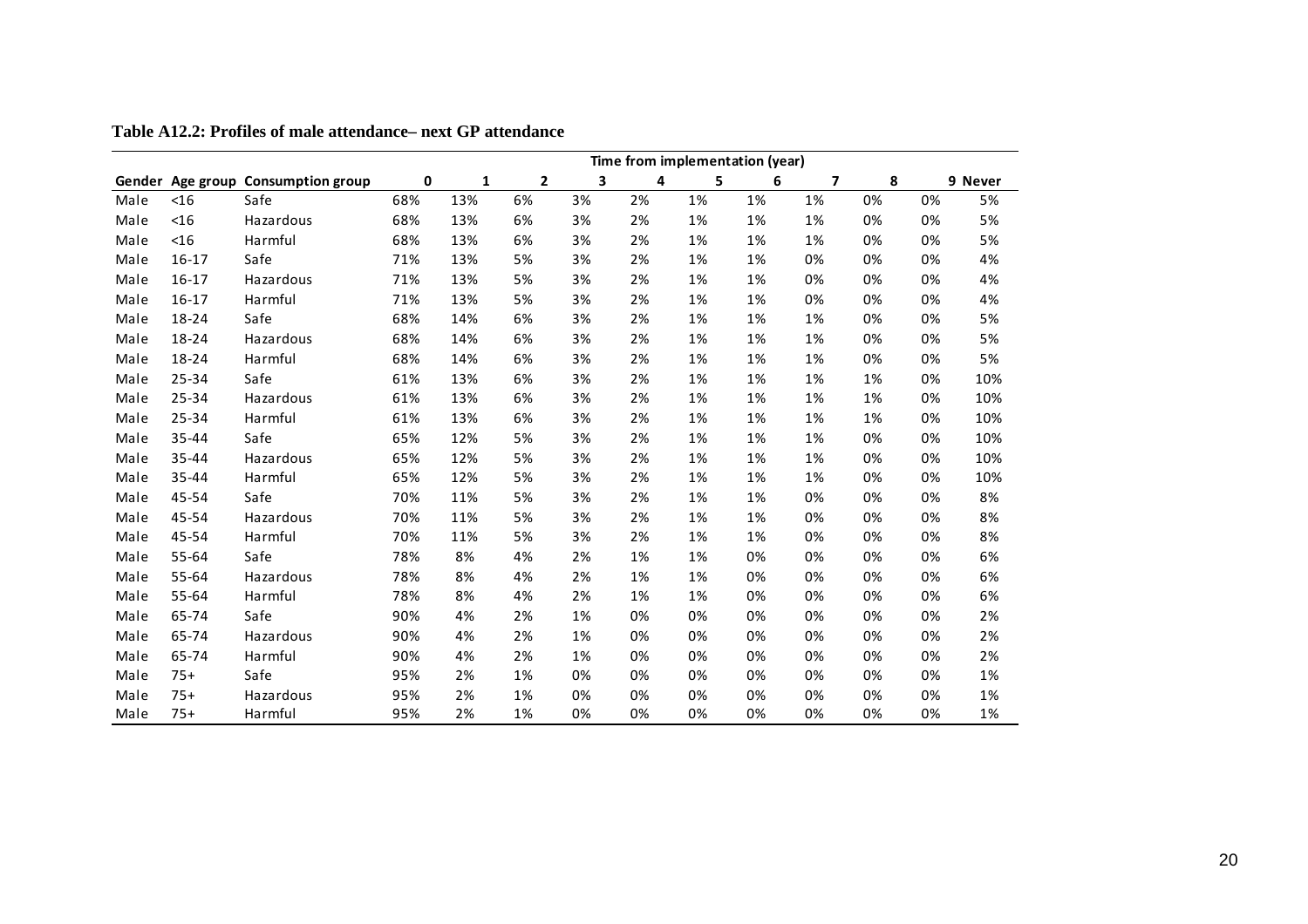|      |           |                                    | Time from implementation (year) |              |              |     |    |    |    |                         |    |    |         |
|------|-----------|------------------------------------|---------------------------------|--------------|--------------|-----|----|----|----|-------------------------|----|----|---------|
|      |           | Gender Age group Consumption group | 0                               | $\mathbf{1}$ | $\mathbf{2}$ | 3   | 4  | 5  | 6  | $\overline{\mathbf{z}}$ | 8  |    | 9 Never |
| Male | $<$ 16    | Safe                               | 0%                              | 0%           | 0%           | 0%  | 0% | 0% | 0% | 0%                      | 0% | 0% | 100%    |
| Male | $<$ 16    | Hazardous                          | 0%                              | 0%           | 0%           | 0%  | 0% | 0% | 0% | 0%                      | 0% | 0% | 100%    |
| Male | $<$ 16    | Harmful                            | 0%                              | 0%           | 0%           | 0%  | 0% | 0% | 0% | 0%                      | 0% | 0% | 100%    |
| Male | $16 - 17$ | Safe                               | 0%                              | 0%           | 0%           | 0%  | 0% | 0% | 0% | 0%                      | 0% | 0% | 100%    |
| Male | $16 - 17$ | Hazardous                          | 0%                              | 0%           | 0%           | 0%  | 0% | 0% | 0% | 0%                      | 0% | 0% | 100%    |
| Male | $16 - 17$ | Harmful                            | 0%                              | 0%           | 0%           | 0%  | 0% | 0% | 0% | 0%                      | 0% | 0% | 100%    |
| Male | 18-24     | Safe                               | 28%                             | 20%          | 14%          | 10% | 8% | 5% | 4% | 3%                      | 2% | 2% | 4%      |
| Male | 18-24     | Hazardous                          | 50%                             | 25%          | 12%          | 6%  | 3% | 2% | 1% | 0%                      | 0% | 0% | 0%      |
| Male | 18-24     | Harmful                            | 65%                             | 23%          | 8%           | 3%  | 1% | 0% | 0% | 0%                      | 0% | 0% | 0%      |
| Male | 25-34     | Safe                               | 22%                             | 17%          | 13%          | 10% | 8% | 6% | 5% | 4%                      | 3% | 2% | 8%      |
| Male | 25-34     | Hazardous                          | 40%                             | 24%          | 14%          | 9%  | 5% | 3% | 2% | 1%                      | 1% | 0% | 1%      |
| Male | 25-34     | Harmful                            | 59%                             | 24%          | 10%          | 4%  | 2% | 1% | 0% | 0%                      | 0% | 0% | 0%      |
| Male | 35-44     | Safe                               | 18%                             | 15%          | 12%          | 10% | 8% | 7% | 5% | 4%                      | 4% | 3% | 14%     |
| Male | 35-44     | Hazardous                          | 31%                             | 21%          | 15%          | 10% | 7% | 5% | 3% | 2%                      | 2% | 1% | 3%      |
| Male | 35-44     | Harmful                            | 45%                             | 25%          | 14%          | 7%  | 4% | 2% | 1% | 1%                      | 0% | 0% | 0%      |
| Male | 45-54     | Safe                               | 15%                             | 12%          | 11%          | 9%  | 8% | 7% | 6% | 5%                      | 4% | 4% | 21%     |
| Male | 45-54     | Hazardous                          | 27%                             | 20%          | 14%          | 11% | 8% | 6% | 4% | 3%                      | 2% | 2% | 4%      |
| Male | 45-54     | Harmful                            | 48%                             | 25%          | 13%          | 7%  | 4% | 2% | 1% | 1%                      | 0% | 0% | 0%      |
| Male | 55-64     | Safe                               | 12%                             | 11%          | 10%          | 8%  | 7% | 6% | 6% | 5%                      | 4% | 4% | 27%     |
| Male | 55-64     | <b>Hazardous</b>                   | 21%                             | 17%          | 13%          | 10% | 8% | 6% | 5% | 4%                      | 3% | 2% | 9%      |
| Male | 55-64     | Harmful                            | 43%                             | 25%          | 14%          | 8%  | 5% | 3% | 1% | 1%                      | 0% | 0% | 0%      |
| Male | 65-74     | Safe                               | 16%                             | 13%          | 11%          | 9%  | 8% | 7% | 6% | 5%                      | 4% | 3% | 18%     |
| Male | 65-74     | <b>Hazardous</b>                   | 24%                             | 18%          | 14%          | 11% | 8% | 6% | 5% | 3%                      | 3% | 2% | 6%      |
| Male | 65-74     | Harmful                            | 48%                             | 25%          | 13%          | 7%  | 4% | 2% | 1% | 1%                      | 0% | 0% | 0%      |
| Male | $75+$     | Safe                               | 33%                             | 22%          | 15%          | 10% | 7% | 5% | 3% | 2%                      | 1% | 1% | 2%      |
| Male | $75+$     | Hazardous                          | 44%                             | 25%          | 14%          | 8%  | 4% | 2% | 1% | 1%                      | 0% | 0% | 0%      |
| Male | $75+$     | Harmful                            | 63%                             | 23%          | 9%           | 3%  | 1% | 0% | 0% | 0%                      | 0% | 0% | 0%      |

**Table A12.3: Profiles of male attendance– next A&E attendance**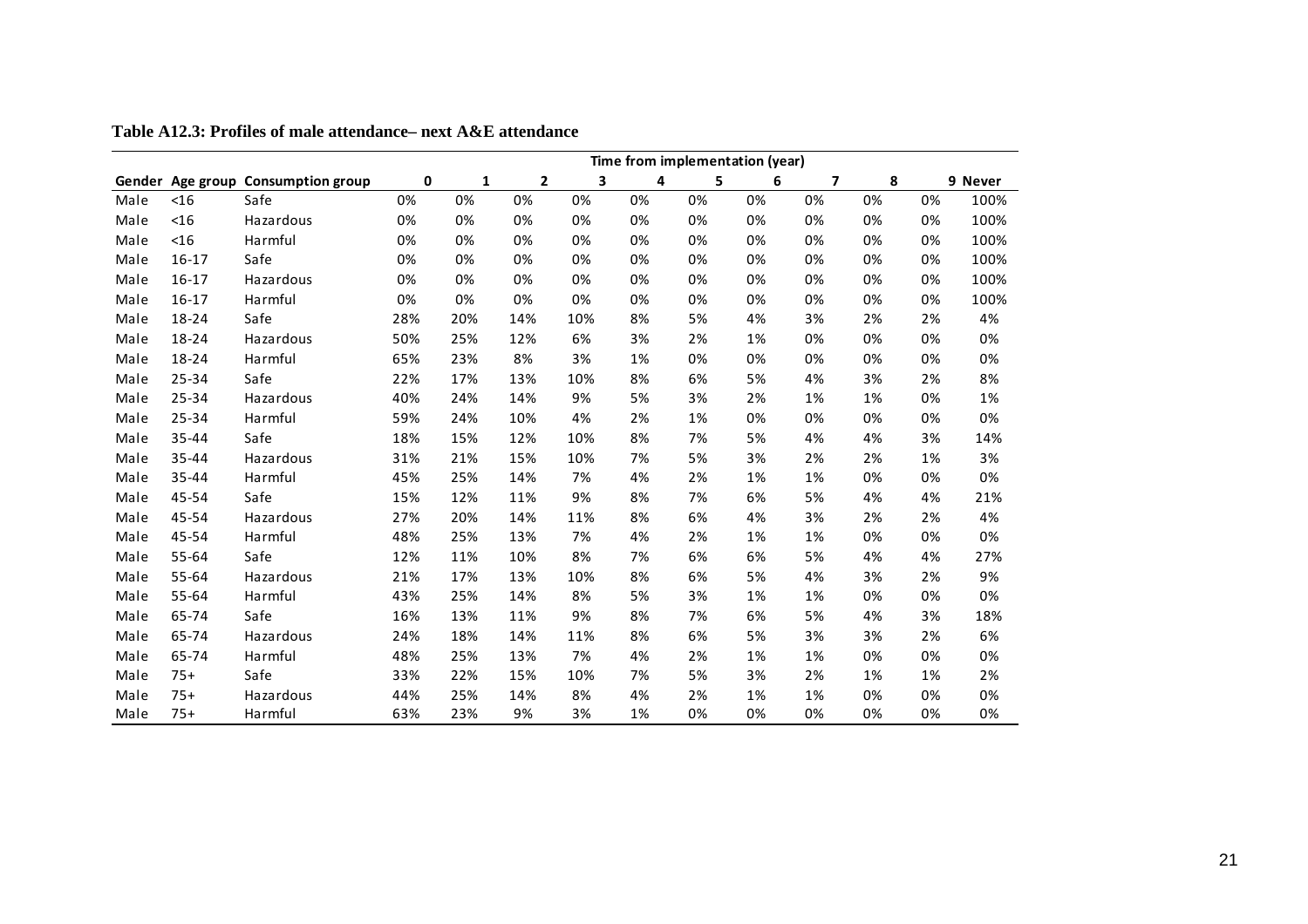|        |           |                             | Time from implementation (year) |              |                |     |    |    |    |                |    |    |         |
|--------|-----------|-----------------------------|---------------------------------|--------------|----------------|-----|----|----|----|----------------|----|----|---------|
| Gender |           | Age group Consumption group | 0                               | $\mathbf{1}$ | $\overline{2}$ | 3   | 4  | 5  | 6  | $\overline{7}$ | 8  |    | 9 Never |
| Female | $<$ 16    | Safe                        | 4%                              | 4%           | 4%             | 4%  | 4% | 3% | 3% | 3%             | 3% | 3% | 65%     |
| Female | $<$ 16    | Hazardous                   | 4%                              | 4%           | 4%             | 4%  | 4% | 3% | 3% | 3%             | 3% | 3% | 65%     |
| Female | $<$ 16    | Harmful                     | 4%                              | 4%           | 4%             | 4%  | 4% | 3% | 3% | 3%             | 3% | 3% | 65%     |
| Female | $16 - 17$ | Safe                        | 5%                              | 5%           | 5%             | 4%  | 4% | 4% | 4% | 3%             | 3% | 3% | 60%     |
| Female | $16 - 17$ | Hazardous                   | 5%                              | 5%           | 5%             | 4%  | 4% | 4% | 4% | 3%             | 3% | 3% | 60%     |
| Female | $16 - 17$ | Harmful                     | 5%                              | 5%           | 5%             | 4%  | 4% | 4% | 4% | 3%             | 3% | 3% | 60%     |
| Female | 18-24     | Safe                        | 18%                             | 15%          | 12%            | 10% | 8% | 7% | 5% | 5%             | 4% | 3% | 14%     |
| Female | 18-24     | Hazardous                   | 18%                             | 15%          | 12%            | 10% | 8% | 7% | 5% | 5%             | 4% | 3% | 14%     |
| Female | 18-24     | Harmful                     | 18%                             | 15%          | 12%            | 10% | 8% | 7% | 5% | 5%             | 4% | 3% | 14%     |
| Female | 25-34     | Safe                        | 11%                             | 10%          | 9%             | 8%  | 7% | 6% | 5% | 5%             | 4% | 4% | 32%     |
| Female | 25-34     | Hazardous                   | 11%                             | 10%          | 9%             | 8%  | 7% | 6% | 5% | 5%             | 4% | 4% | 32%     |
| Female | 25-34     | Harmful                     | 11%                             | 10%          | 9%             | 8%  | 7% | 6% | 5% | 5%             | 4% | 4% | 32%     |
| Female | 35-44     | Safe                        | 5%                              | 5%           | 4%             | 4%  | 4% | 4% | 4% | 3%             | 3% | 3% | 61%     |
| Female | 35-44     | Hazardous                   | 5%                              | 5%           | 4%             | 4%  | 4% | 4% | 4% | 3%             | 3% | 3% | 61%     |
| Female | 35-44     | Harmful                     | 5%                              | 5%           | 4%             | 4%  | 4% | 4% | 4% | 3%             | 3% | 3% | 61%     |
| Female | 45-54     | Safe                        | 3%                              | 3%           | 3%             | 3%  | 3% | 3% | 2% | 2%             | 2% | 2% | 74%     |
| Female | 45-54     | Hazardous                   | 3%                              | 3%           | 3%             | 3%  | 3% | 3% | 2% | 2%             | 2% | 2% | 74%     |
| Female | 45-54     | Harmful                     | 3%                              | 3%           | 3%             | 3%  | 3% | 3% | 2% | 2%             | 2% | 2% | 74%     |
| Female | 55-64     | Safe                        | 2%                              | 2%           | 2%             | 2%  | 2% | 2% | 2% | 2%             | 2% | 2% | 79%     |
| Female | 55-64     | Hazardous                   | 2%                              | 2%           | 2%             | 2%  | 2% | 2% | 2% | 2%             | 2% | 2% | 79%     |
| Female | 55-64     | Harmful                     | 2%                              | 2%           | 2%             | 2%  | 2% | 2% | 2% | 2%             | 2% | 2% | 79%     |
| Female | 65-74     | Safe                        | 2%                              | 2%           | 2%             | 2%  | 2% | 2% | 2% | 2%             | 2% | 2% | 83%     |
| Female | 65-74     | Hazardous                   | 2%                              | 2%           | 2%             | 2%  | 2% | 2% | 2% | 2%             | 2% | 2% | 83%     |
| Female | 65-74     | Harmful                     | 2%                              | 2%           | 2%             | 2%  | 2% | 2% | 2% | 2%             | 2% | 2% | 83%     |
| Female | $75+$     | Safe                        | 3%                              | 3%           | 3%             | 3%  | 3% | 3% | 2% | 2%             | 2% | 2% | 74%     |
| Female | $75+$     | Hazardous                   | 3%                              | 3%           | 3%             | 3%  | 3% | 3% | 2% | 2%             | 2% | 2% | 74%     |
| Female | $75+$     | Harmful                     | 3%                              | 3%           | 3%             | 3%  | 3% | 3% | 2% | 2%             | 2% | 2% | 74%     |

**Table A12.4: Profiles of female attendance– next GP registration**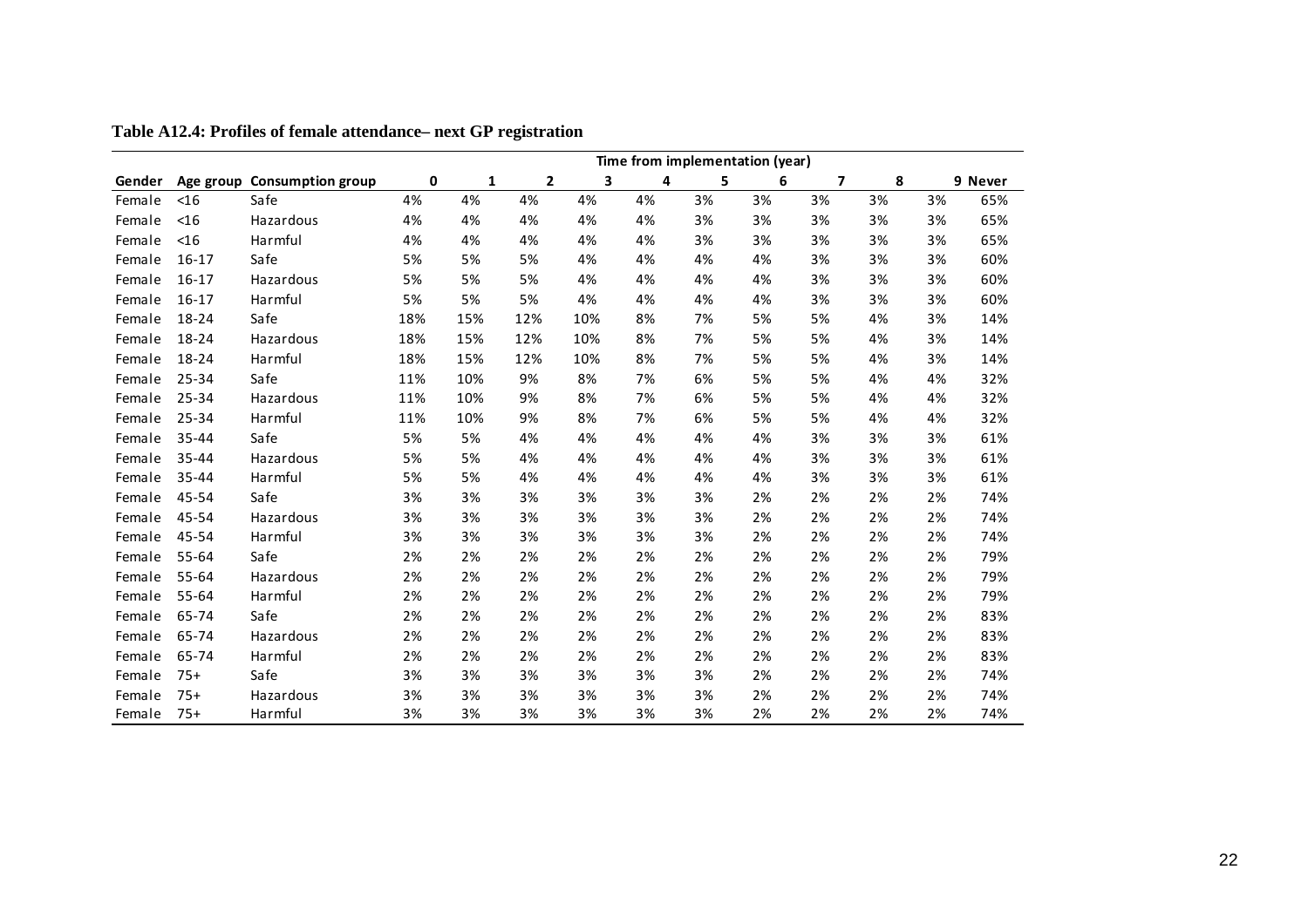|        |           |                             | Time from implementation (year) |              |                |    |    |    |    |                |    |    |         |
|--------|-----------|-----------------------------|---------------------------------|--------------|----------------|----|----|----|----|----------------|----|----|---------|
| Gender |           | Age group Consumption group | 0                               | $\mathbf{1}$ | $\overline{2}$ | 3  | 4  | 5  | 6  | $\overline{ }$ | 8  |    | 9 Never |
| Female | $<$ 16    | Safe                        | 69%                             | 13%          | 6%             | 3% | 2% | 1% | 1% | 1%             | 0% | 0% | 5%      |
| Female | $<$ 16    | Hazardous                   | 69%                             | 13%          | 6%             | 3% | 2% | 1% | 1% | 1%             | 0% | 0% | 5%      |
| Female | $<$ 16    | Harmful                     | 69%                             | 13%          | 6%             | 3% | 2% | 1% | 1% | 1%             | 0% | 0% | 5%      |
| Female | $16 - 17$ | Safe                        | 74%                             | 12%          | 5%             | 2% | 1% | 1% | 1% | 0%             | 0% | 0% | 3%      |
| Female | $16 - 17$ | Hazardous                   | 74%                             | 12%          | 5%             | 2% | 1% | 1% | 1% | 0%             | 0% | 0% | 3%      |
| Female | $16 - 17$ | Harmful                     | 74%                             | 12%          | 5%             | 2% | 1% | 1% | 1% | 0%             | 0% | 0% | 3%      |
| Female | 18-24     | Safe                        | 83%                             | 8%           | 3%             | 1% | 1% | 0% | 0% | 0%             | 0% | 0% | 2%      |
| Female | 18-24     | Hazardous                   | 83%                             | 8%           | 3%             | 1% | 1% | 0% | 0% | 0%             | 0% | 0% | 2%      |
| Female | 18-24     | Harmful                     | 83%                             | 8%           | 3%             | 1% | 1% | 0% | 0% | 0%             | 0% | 0% | 2%      |
| Female | 25-34     | Safe                        | 87%                             | 6%           | 3%             | 1% | 1% | 0% | 0% | 0%             | 0% | 0% | 1%      |
| Female | 25-34     | Hazardous                   | 87%                             | 6%           | 3%             | 1% | 1% | 0% | 0% | 0%             | 0% | 0% | 1%      |
| Female | 25-34     | Harmful                     | 87%                             | 6%           | 3%             | 1% | 1% | 0% | 0% | 0%             | 0% | 0% | 1%      |
| Female | 35-44     | Safe                        | 88%                             | 6%           | 2%             | 1% | 1% | 0% | 0% | 0%             | 0% | 0% | 1%      |
| Female | 35-44     | Hazardous                   | 88%                             | 6%           | 2%             | 1% | 1% | 0% | 0% | 0%             | 0% | 0% | 1%      |
| Female | 35-44     | Harmful                     | 88%                             | 6%           | 2%             | 1% | 1% | 0% | 0% | 0%             | 0% | 0% | 1%      |
| Female | 45-54     | Safe                        | 88%                             | 6%           | 2%             | 1% | 1% | 0% | 0% | 0%             | 0% | 0% | 1%      |
| Female | 45-54     | Hazardous                   | 88%                             | 6%           | 2%             | 1% | 1% | 0% | 0% | 0%             | 0% | 0% | 1%      |
| Female | 45-54     | Harmful                     | 88%                             | 6%           | 2%             | 1% | 1% | 0% | 0% | 0%             | 0% | 0% | 1%      |
| Female | 55-64     | Safe                        | 91%                             | 5%           | 2%             | 1% | 0% | 0% | 0% | 0%             | 0% | 0% | 1%      |
| Female | 55-64     | Hazardous                   | 91%                             | 5%           | 2%             | 1% | 0% | 0% | 0% | 0%             | 0% | 0% | 1%      |
| Female | 55-64     | Harmful                     | 91%                             | 5%           | 2%             | 1% | 0% | 0% | 0% | 0%             | 0% | 0% | 1%      |
| Female | 65-74     | Safe                        | 94%                             | 3%           | 1%             | 0% | 0% | 0% | 0% | 0%             | 0% | 0% | 0%      |
| Female | 65-74     | Hazardous                   | 94%                             | 3%           | 1%             | 0% | 0% | 0% | 0% | 0%             | 0% | 0% | 0%      |
| Female | 65-74     | Harmful                     | 94%                             | 3%           | 1%             | 0% | 0% | 0% | 0% | 0%             | 0% | 0% | 0%      |
| Female | $75+$     | Safe                        | 95%                             | 2%           | 1%             | 0% | 0% | 0% | 0% | 0%             | 0% | 0% | 1%      |
| Female | $75+$     | Hazardous                   | 95%                             | 2%           | 1%             | 0% | 0% | 0% | 0% | 0%             | 0% | 0% | 1%      |
| Female | $75+$     | Harmful                     | 95%                             | 2%           | 1%             | 0% | 0% | 0% | 0% | 0%             | 0% | 0% | 1%      |

**Table A12.5: Profiles of female attendance– next GP attendance**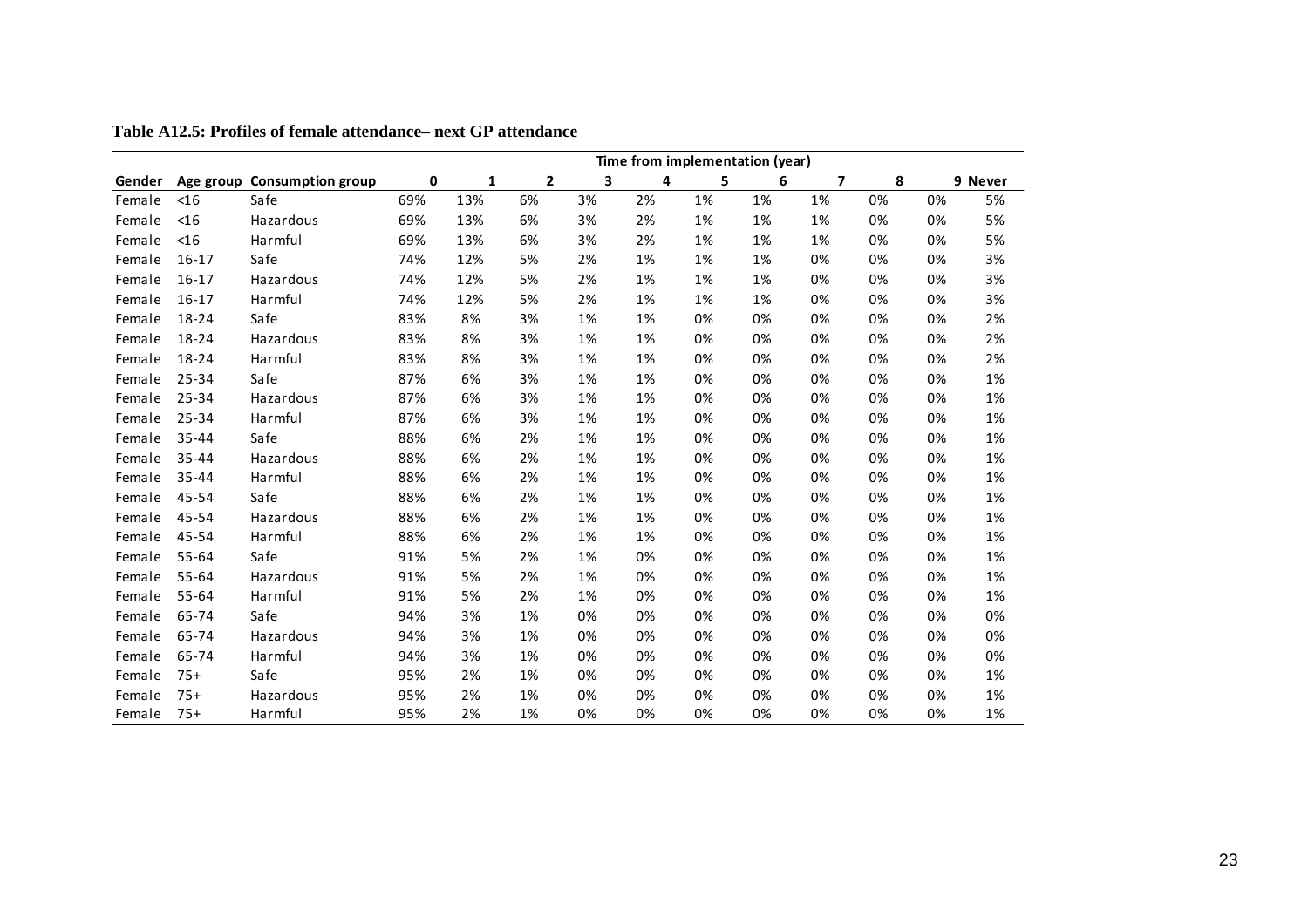|        |           |                             |     |              |                |     |    |    | Time from implementation (year) |                |    |    |         |
|--------|-----------|-----------------------------|-----|--------------|----------------|-----|----|----|---------------------------------|----------------|----|----|---------|
| Gender |           | Age group Consumption group | 0   | $\mathbf{1}$ | $\overline{2}$ | 3   | 4  | 5  | 6                               | $\overline{7}$ | 8  |    | 9 Never |
| Female | $<$ 16    | Safe                        | 0%  | 0%           | 0%             | 0%  | 0% | 0% | 0%                              | 0%             | 0% | 0% | 100%    |
| Female | $<$ 16    | Hazardous                   | 0%  | 0%           | 0%             | 0%  | 0% | 0% | 0%                              | 0%             | 0% | 0% | 100%    |
| Female | $<$ 16    | Harmful                     | 0%  | 0%           | 0%             | 0%  | 0% | 0% | 0%                              | 0%             | 0% | 0% | 100%    |
| Female | $16 - 17$ | Safe                        | 0%  | 0%           | 0%             | 0%  | 0% | 0% | 0%                              | 0%             | 0% | 0% | 100%    |
| Female | $16 - 17$ | Hazardous                   | 0%  | 0%           | 0%             | 0%  | 0% | 0% | 0%                              | 0%             | 0% | 0% | 100%    |
| Female | $16 - 17$ | Harmful                     | 0%  | 0%           | 0%             | 0%  | 0% | 0% | 0%                              | 0%             | 0% | 0% | 100%    |
| Female | 18-24     | Safe                        | 25% | 19%          | 14%            | 11% | 8% | 6% | 4%                              | 3%             | 2% | 2% | 5%      |
| Female | 18-24     | Hazardous                   | 40% | 24%          | 14%            | 9%  | 5% | 3% | 2%                              | 1%             | 1% | 0% | 1%      |
| Female | 18-24     | Harmful                     | 60% | 24%          | 10%            | 4%  | 2% | 1% | 0%                              | 0%             | 0% | 0% | 0%      |
| Female | 25-34     | Safe                        | 19% | 15%          | 12%            | 10% | 8% | 7% | 5%                              | 4%             | 4% | 3% | 13%     |
| Female | 25-34     | Hazardous                   | 32% | 22%          | 15%            | 10% | 7% | 5% | 3%                              | 2%             | 2% | 1% | 2%      |
| Female | 25-34     | Harmful                     | 42% | 24%          | 14%            | 8%  | 5% | 3% | 2%                              | 1%             | 1% | 0% | 0%      |
| Female | 35-44     | Safe                        | 14% | 12%          | 11%            | 9%  | 8% | 7% | 6%                              | 5%             | 4% | 4% | 21%     |
| Female | 35-44     | Hazardous                   | 28% | 20%          | 14%            | 10% | 8% | 5% | 4%                              | 3%             | 2% | 1% | 4%      |
| Female | 35-44     | Harmful                     | 40% | 24%          | 14%            | 9%  | 5% | 3% | 2%                              | 1%             | 1% | 0% | 1%      |
| Female | 45-54     | Safe                        | 14% | 12%          | 11%            | 9%  | 8% | 7% | 6%                              | 5%             | 4% | 4% | 21%     |
| Female | 45-54     | Hazardous                   | 25% | 19%          | 14%            | 11% | 8% | 6% | 4%                              | 3%             | 3% | 2% | 6%      |
| Female | 45-54     | Harmful                     | 38% | 24%          | 15%            | 9%  | 6% | 3% | 2%                              | 1%             | 1% | 1% | 1%      |
| Female | 55-64     | Safe                        | 14% | 12%          | 11%            | 9%  | 8% | 7% | 6%                              | 5%             | 4% | 4% | 21%     |
| Female | 55-64     | Hazardous                   | 22% | 17%          | 13%            | 10% | 8% | 6% | 5%                              | 4%             | 3% | 2% | 9%      |
| Female | 55-64     | Harmful                     | 36% | 23%          | 15%            | 9%  | 6% | 4% | 2%                              | 2%             | 1% | 1% | 1%      |
| Female | 65-74     | Safe                        | 18% | 15%          | 12%            | 10% | 8% | 7% | 5%                              | 4%             | 4% | 3% | 13%     |
| Female | 65-74     | Hazardous                   | 24% | 18%          | 14%            | 11% | 8% | 6% | 5%                              | 4%             | 3% | 2% | 7%      |
| Female | 65-74     | Harmful                     | 34% | 22%          | 15%            | 10% | 6% | 4% | 3%                              | 2%             | 1% | 1% | 2%      |
| Female | $75+$     | Safe                        | 40% | 24%          | 14%            | 9%  | 5% | 3% | 2%                              | 1%             | 1% | 0% | 1%      |
| Female | $75+$     | Hazardous                   | 48% | 25%          | 13%            | 7%  | 4% | 2% | 1%                              | 1%             | 0% | 0% | 0%      |
| Female | $75+$     | Harmful                     | 68% | 22%          | 7%             | 2%  | 1% | 0% | 0%                              | 0%             | 0% | 0% | 0%      |

**Table A12.6: Profiles of female attendance– next A&E attendance**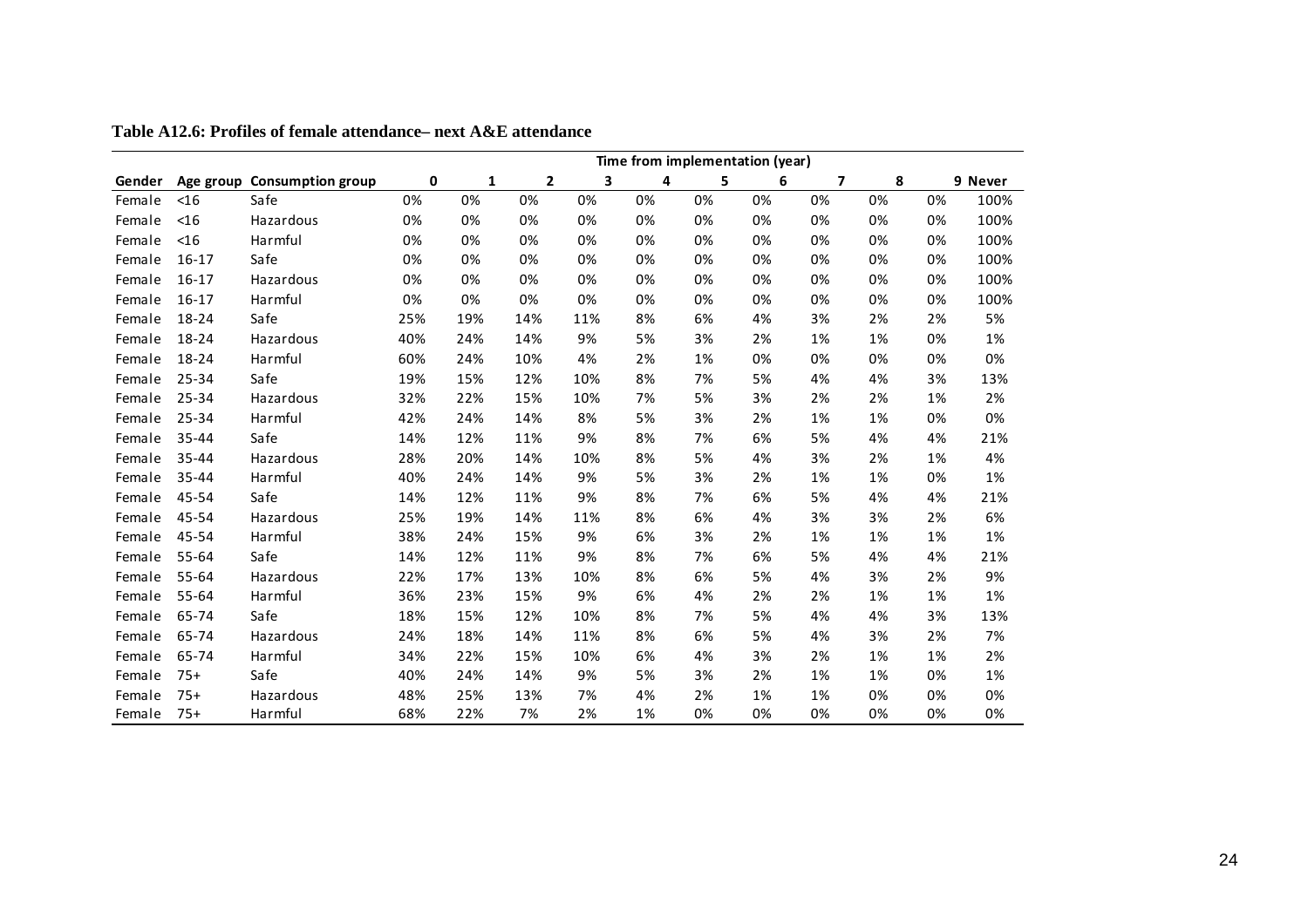### **Appendix 13: Screening regression model parameters**

#### **Table A13.1: Screening regression model**

|                     | AUDIT-C Q1 AUDIT   AUDIT-C Q1 |                   |          | AUDIT-C   Q1      |          | AUDIT   AUDIT-C 4   Q1   AUDIT   AUDIT-C 3   Q1 |          |                   | <b>FAST Q1</b> | FAST   Q1   AUDIT   FAST 3   Q1 |          |                   |
|---------------------|-------------------------------|-------------------|----------|-------------------|----------|-------------------------------------------------|----------|-------------------|----------------|---------------------------------|----------|-------------------|
|                     | <b>Thresholds</b>             | <b>Thresholds</b> |          | <b>Thresholds</b> |          | <b>Thresholds</b>                               |          | <b>Thresholds</b> |                | Thresholds Thresholds           |          | <b>Thresholds</b> |
|                     | 1                             | 8                 | 6        | 4                 | 3        | 8                                               | 8        | 6                 | 1              | 3                               | 8        | 6                 |
| Coefficient         |                               |                   |          |                   |          |                                                 |          |                   |                |                                 |          |                   |
| Male daily con      |                               | 1.318             |          | 6.149             | 21.084   | 1.070                                           | 1.215    |                   | 1.107          | 0.712                           | 1.868    |                   |
| Male under 16s      |                               | 0.000             |          | 0.000             | 0.000    | 0.000                                           | 0.000    |                   | 0.000          | 0.000                           | 0.000    |                   |
| Male 16-17          |                               | 0.000             |          | 0.000             | 0.000    | 0.000                                           | 0.000    |                   | 0.000          | 0.000                           | 0.000    |                   |
| Male 18-24          |                               | 0.187             |          | $-0.168$          | 0.719    | 0.225                                           | 0.173    |                   | 0.371          | 0.582                           | $-0.196$ |                   |
| <b>Male 25-34</b>   |                               | $-0.534$          |          | $-0.443$          | 0.623    | $-0.526$                                        | $-0.564$ |                   | 0.139          | $-0.133$                        | $-0.449$ |                   |
| Male 35-44          |                               | $-0.999$          |          | $-1.209$          | $-0.283$ | $-0.905$                                        | $-0.995$ |                   | $-0.257$       | $-0.468$                        | $-0.709$ |                   |
| <b>Male 45-54</b>   |                               | $-1.348$          |          | $-1.969$          | $-0.874$ | $-1.168$                                        | $-1.299$ |                   | $-0.991$       | $-0.570$                        | $-0.938$ |                   |
| <b>Male 55-64</b>   |                               | $-1.822$          |          | $-2.437$          | $-1.173$ | $-1.602$                                        | $-1.774$ |                   | $-1.560$       | $-0.549$                        | $-0.742$ |                   |
| Male 65-74          |                               | $-2.131$          |          | $-3.461 - 2.003$  |          | $-1.816$                                        | $-2.055$ |                   | $-2.672$       | $-0.960$                        | 0.688    |                   |
| <b>Male 75+</b>     |                               | $-2.131$          |          | $-3.461 - 2.003$  |          | $-1.816$                                        | $-2.055$ |                   | $-2.672$       | $-0.960$                        | 0.688    |                   |
| Male constant       | see remarks                   | $-1.829$          |          | $-1.863$          | $-4.310$ | $-1.289$                                        | $-1.585$ |                   | $-0.061$       | $-1.013$                        | $-0.620$ |                   |
| Female daily con    |                               | 1.505             | 1.850    |                   | 19.797   |                                                 | 1.308    | 1.636             | 1.328          | 0.846                           | 1.680    | 675.373           |
| Female under 16s    |                               | 0.000             | 0.000    |                   | 0.000    |                                                 | 0.000    | 0.000             | 0.000          | 0.000                           | 0.000    | 0.000             |
| <b>Female 16-17</b> |                               | 0.000             | 0.000    |                   | 0.000    |                                                 | 0.000    | 0.000             | 0.000          | 0.000                           | 0.000    | 0.000             |
| Female 18-24        |                               | $-0.779$          | $-0.477$ |                   | 0.061    |                                                 | $-0.873$ | $-0.642$          | 0.124          | $-1.101$                        | $-1.237$ | $-2.079$          |
| Female 25-34        |                               | $-1.324$          | $-1.073$ |                   | $-0.811$ |                                                 | $-1.362$ | $-1.222$          | $-0.234$       | $-1.469$                        | $-0.722$ | $-0.693$          |
| Female 35-44        |                               | $-1.763$          | $-1.491$ |                   | $-1.566$ |                                                 | $-1.771$ | $-1.688$          | $-0.869$       | $-1.657$                        | $-0.829$ | 15.845            |
| Female 45-54        |                               | $-2.207$          | $-1.860$ |                   | $-2.277$ |                                                 | $-2.183$ | $-2.081$          | $-1.637$       | $-1.686$                        | $-0.855$ | $-0.288$          |
| Female 55-64        |                               | $-2.450$          | $-1.989$ |                   | $-2.815$ |                                                 | $-2.469$ | $-2.144$          | $-2.331$       | $-1.639$                        | $-1.814$ | 99.920            |
| Female 65-74        |                               | $-2.412$          | $-1.869$ |                   | $-3.577$ |                                                 | $-2.306$ | $-2.280$          | $-3.486$       | $-1.496$                        | 0.789    | 99.920            |
| Female 75+          |                               | $-2.412$          | $-1.869$ |                   | $-3.577$ |                                                 | $-2.306$ | $-2.280$          | $-3.486$       | $-1.496$                        | 0.789    | 99.920            |
| Female constant     |                               | $-1.803$          | $-1.032$ |                   | $-3.221$ |                                                 | $-1.360$ | $-0.520$          | $-0.134$       | $-0.431$                        | $-0.281$ | $-147.196$        |

Remark: For AUDIT-C Q1 with thresholds 1, everyone with positive consumption has a positive screening result.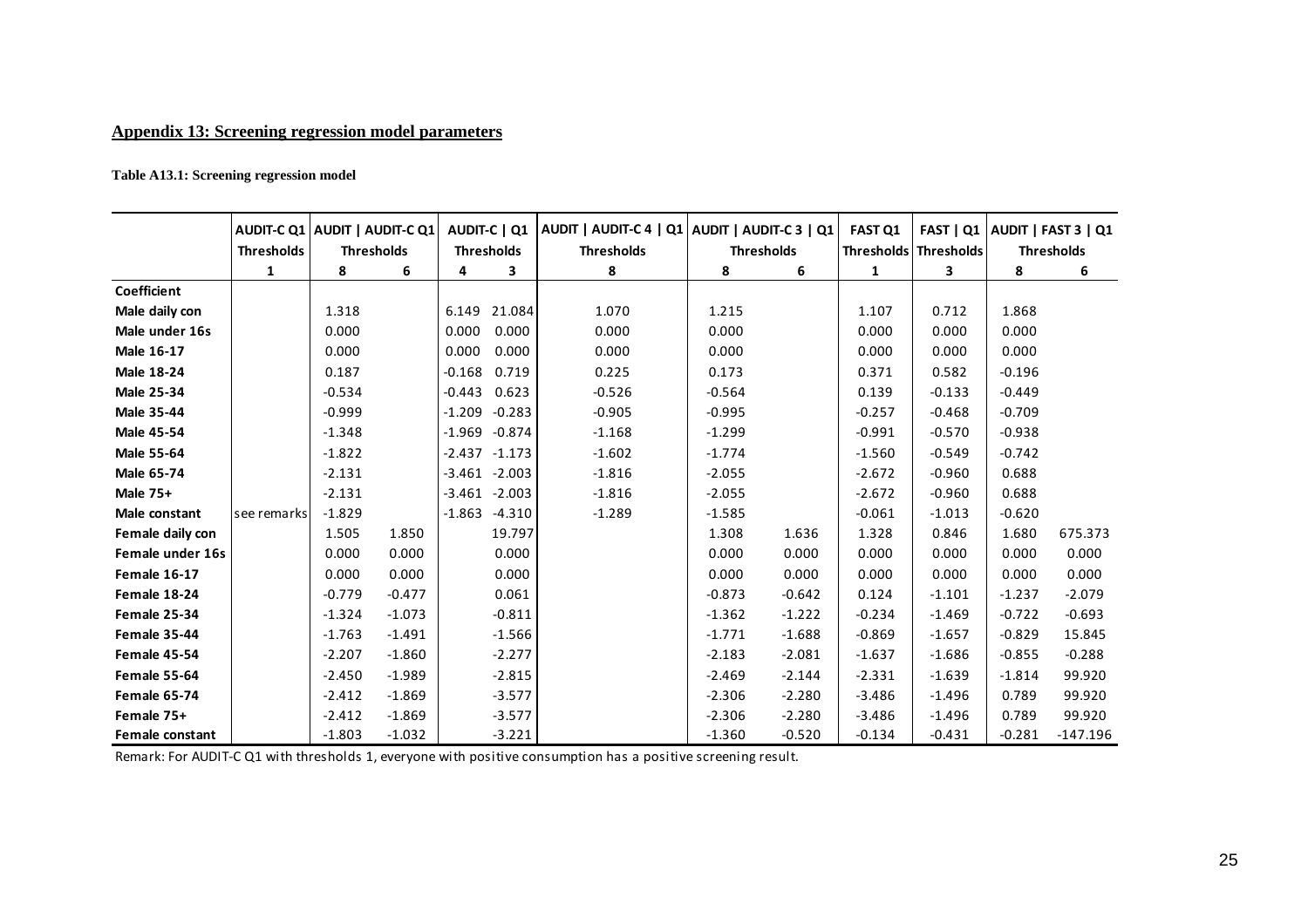|                            |                                       |                             |            |              |              |              |              | RRP (£ per unit) |             |             |             |        |
|----------------------------|---------------------------------------|-----------------------------|------------|--------------|--------------|--------------|--------------|------------------|-------------|-------------|-------------|--------|
| Sale price (£<br>per unit) | <b>Proportion on</b><br>promotion (%) | Sale price (£<br>(per unit) | $0 - 0.15$ | $0.15 - 0.2$ | $0.2 - 0.25$ | $0.25 - 0.3$ | $0.3 - 0.35$ | $0.35 - 0.4$     | $0.4 - 0.5$ | $0.5 - 0.6$ | $0.6 - 0.7$ | >0.7   |
| $0 - 0.15$                 | 24.8%                                 | $0 - 0.15$                  | 47.3%      | 42.4%        | 8.8%         | 1.0%         | 0.4%         | 0.1%             | 0.1%        | 0.0%        | $0.0\%$     | 0.0%   |
| $0.15 - 0.2$               | 46.9%                                 | $0.15 - 0.2$                | $0.0\%$    | 46.5%        | 35.0%        | 5.4%         | 8.4%         | 4.1%             | 0.6%        | 0.0%        | 0.0%        | 0.0%   |
| $0.2 - 0.25$               | 67.1%                                 | $0.2 - 0.25$                | 0.0%       | 0.0%         | 26.3%        | 32.3%        | 24.2%        | 11.2%            | 5.3%        | 0.7%        | 0.0%        | 0.0%   |
| $0.25 - 0.3$               | 63.5%                                 | $0.25 - 0.3$                | 0.0%       | 0.0%         | 0.0%         | 30.8%        | 34.6%        | 19.9%            | 9.5%        | 5.1%        | 0.1%        | 0.0%   |
| $0.3 - 0.35$               | 48.3%                                 | $0.3 - 0.35$                | 0.0%       | 0.0%         | 0.0%         | 0.0%         | 42.7%        | 36.7%            | 16.9%       | 2.8%        | 0.8%        | 0.1%   |
| $0.35 - 0.4$               | 44.8%                                 | $0.35 - 0.4$                | 0.0%       | 0.0%         | 0.0%         | 0.0%         | 0.0%         | 49.5%            | 42.2%       | 6.5%        | 0.7%        | 1.1%   |
| $0.4 - 0.5$                | 43.5%                                 | $0.4 - 0.5$                 | 0.0%       | 0.0%         | 0.0%         | 0.0%         | 0.0%         | 0.0%             | 68.9%       | 24.4%       | 5.0%        | 1.6%   |
| $0.5 - 0.6$                | 44.7%                                 | $0.5 - 0.6$                 | 0.0%       | 0.0%         | 0.0%         | 0.0%         | 0.0%         | $0.0\%$          | 0.0%        | 66.4%       | 29.6%       | 4.1%   |
| $0.6 - 0.7$                | 23.2%                                 | $0.6 - 0.7$                 | 0.0%       | 0.0%         | 0.0%         | $0.0\%$      | 0.0%         | 0.0%             | 0.0%        | $0.0\%$     | 63.3%       | 36.7%  |
| >0.7                       | 16.8%                                 | >0.7                        | 0.0%       | 0.0%         | 0.0%         | 0.0%         | $0.0\%$      | 0.0%             | 0.0%        | 0.0%        | $0.0\%$     | 100.0% |

**Appendix 14: Nielsen off-trade alcohol promotion distributions (derived from data © Nielsen 2008)**

| Table A14.1: Nielsen-derived off-trade alcohol promotion distributions – beer |  |  |  |
|-------------------------------------------------------------------------------|--|--|--|
|-------------------------------------------------------------------------------|--|--|--|

**Table A14.2: Nielsen-derived off-trade alcohol promotion distributions – wine** 

|               |                      |               |            |              |              |              |              | RRP (£ per unit) |             |             |             |        |
|---------------|----------------------|---------------|------------|--------------|--------------|--------------|--------------|------------------|-------------|-------------|-------------|--------|
| Sale price (£ | <b>Proportion on</b> | Sale price (£ |            |              |              |              |              |                  |             |             |             |        |
| per unit)     | promotion (%)        | per unit)     | $0 - 0.15$ | $0.15 - 0.2$ | $0.2 - 0.25$ | $0.25 - 0.3$ | $0.3 - 0.35$ | $0.35 - 0.4$     | $0.4 - 0.5$ | $0.5 - 0.6$ | $0.6 - 0.7$ | >0.7   |
| $0 - 0.15$    | 41.3%                | $0 - 0.15$    | 91.6%      | 2.1%         | 1.4%         | 1.4%         | 1.4%         | 0.4%             | 1.2%        | 0.4%        | 0.0%        | 0.1%   |
| $0.15 - 0.2$  | 33.2%                | $0.15 - 0.2$  | 0.0%       | 73.6%        | 11.8%        | 5.3%         | 6.2%         | 1.7%             | 1.0%        | 0.3%        | $0.0\%$     | 0.1%   |
| $0.2 - 0.25$  | 49.2%                | $0.2 - 0.25$  | 0.0%       | 0.0%         | 56.9%        | 27.5%        | 7.9%         | 2.1%             | 4.1%        | 1.3%        | 0.2%        | 0.1%   |
| $0.25 - 0.3$  | 44.5%                | $0.25 - 0.3$  | 0.0%       | 0.0%         | 0.0%         | 73.1%        | 13.2%        | 5.5%             | 3.5%        | 4.1%        | 0.2%        | 0.4%   |
| $0.3 - 0.35$  | 51.6%                | $0.3 - 0.35$  | 0.0%       | 0.0%         | 0.0%         | 0.0%         | 46.4%        | 17.3%            | 24.5%       | 5.0%        | 5.6%        | 1.1%   |
| $0.35 - 0.4$  | 65.6%                | $0.35 - 0.4$  | 0.0%       | $0.0\%$      | 0.0%         | 0.0%         | 0.0%         | 38.6%            | 30.6%       | 20.5%       | 2.9%        | 7.3%   |
| $0.4 - 0.5$   | 61.7%                | $0.4 - 0.5$   | 0.0%       | 0.0%         | 0.0%         | 0.0%         | 0.0%         | 0.0%             | 41.4%       | 33.6%       | 14.1%       | 10.9%  |
| $0.5 - 0.6$   | 48.9%                | $0.5 - 0.6$   | 0.0%       | $0.0\%$      | 0.0%         | 0.0%         | 0.0%         | 0.0%             | 0.0%        | 54.5%       | 15.8%       | 29.7%  |
| $0.6 - 0.7$   | 46.9%                | $0.6 - 0.7$   | 0.0%       | 0.0%         | 0.0%         | 0.0%         | 0.0%         | 0.0%             | 0.0%        | $0.0\%$     | 55.8%       | 44.2%  |
| >0.7          | 44.3%                | >0.7          | 0.0%       | 0.0%         | $0.0\%$      | 0.0%         | 0.0%         | $0.0\%$          | 0.0%        | $0.0\%$     | $0.0\%$     | 100.0% |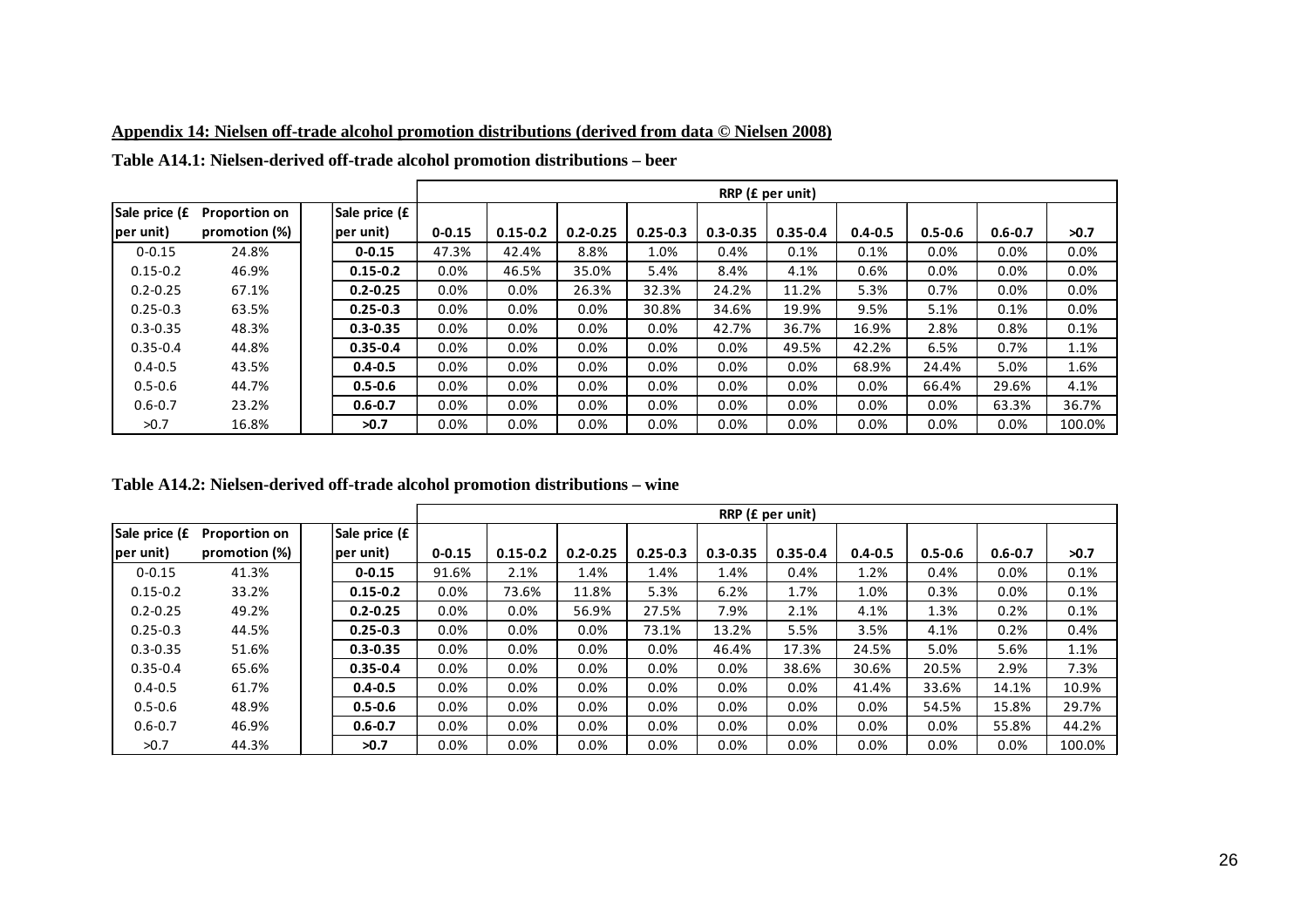|                            |                                       |                            |            |              |              |              |              | RRP (£ per unit) |             |             |             |        |
|----------------------------|---------------------------------------|----------------------------|------------|--------------|--------------|--------------|--------------|------------------|-------------|-------------|-------------|--------|
| Sale price (£<br>per unit) | <b>Proportion on</b><br>promotion (%) | Sale price (£<br>per unit) | $0 - 0.15$ | $0.15 - 0.2$ | $0.2 - 0.25$ | $0.25 - 0.3$ | $0.3 - 0.35$ | $0.35 - 0.4$     | $0.4 - 0.5$ | $0.5 - 0.6$ | $0.6 - 0.7$ | >0.7   |
| $0 - 0.15$                 | 11.5%                                 | $0 - 0.15$                 | 56.5%      | 40.2%        | 1.1%         | 1.1%         | 0.4%         | 0.3%             | 0.2%        | 0.2%        | 0.0%        | 0.0%   |
| $0.15 - 0.2$               | 26.8%                                 | $0.15 - 0.2$               | 0.0%       | 74.3%        | 15.2%        | 2.4%         | 0.9%         | 6.7%             | 0.5%        | $0.0\%$     | $0.0\%$     | 0.0%   |
| $0.2 - 0.25$               | 20.3%                                 | $0.2 - 0.25$               | 0.0%       | 0.0%         | 57.1%        | 25.5%        | 7.4%         | 9.2%             | 0.9%        | $0.0\%$     | 0.0%        | 0.0%   |
| $0.25 - 0.3$               | 24.7%                                 | $0.25 - 0.3$               | 0.0%       | 0.0%         | 0.0%         | 66.1%        | 25.2%        | 6.0%             | 2.6%        | 0.1%        | $0.0\%$     | 0.0%   |
| $0.3 - 0.35$               | 47.9%                                 | $0.3 - 0.35$               | 0.0%       | 0.0%         | 0.0%         | 0.0%         | 41.5%        | 35.9%            | 22.0%       | 0.6%        | 0.0%        | 0.0%   |
| $0.35 - 0.4$               | 54.0%                                 | $0.35 - 0.4$               | 0.0%       | $0.0\%$      | 0.0%         | 0.0%         | 0.0%         | 37.4%            | 59.6%       | 2.8%        | 0.3%        | 0.0%   |
| $0.4 - 0.5$                | 30.3%                                 | $0.4 - 0.5$                | 0.0%       | $0.0\%$      | 0.0%         | 0.0%         | 0.0%         | 0.0%             | 71.9%       | 23.7%       | 3.9%        | 0.4%   |
| $0.5 - 0.6$                | 32.8%                                 | $0.5 - 0.6$                | 0.0%       | 0.0%         | 0.0%         | 0.0%         | 0.0%         | 0.0%             | 0.0%        | 48.6%       | 44.0%       | 7.4%   |
| $0.6 - 0.7$                | 27.8%                                 | $0.6 - 0.7$                | 0.0%       | 0.0%         | 0.0%         | 0.0%         | 0.0%         | 0.0%             | 0.0%        | $0.0\%$     | 57.2%       | 42.8%  |
| >0.7                       | 23.5%                                 | >0.7                       | 0.0%       | 0.0%         | $0.0\%$      | 0.0%         | $0.0\%$      | $0.0\%$          | 0.0%        | $0.0\%$     | $0.0\%$     | 100.0% |

**Table A14.3: Nielsen-derived off-trade alcohol promotion distributions – spirit** 

**Table A14.4: Nielsen-derived off-trade alcohol promotion distributions – RTD** 

|               |                      |               |            |              |              |              |              | RRP (£ per unit) |             |             |             |        |
|---------------|----------------------|---------------|------------|--------------|--------------|--------------|--------------|------------------|-------------|-------------|-------------|--------|
| Sale price (£ | <b>Proportion on</b> | Sale price (£ |            |              |              |              |              |                  |             |             |             |        |
| per unit)     | promotion (%)        | per unit)     | $0 - 0.15$ | $0.15 - 0.2$ | $0.2 - 0.25$ | $0.25 - 0.3$ | $0.3 - 0.35$ | $0.35 - 0.4$     | $0.4 - 0.5$ | $0.5 - 0.6$ | $0.6 - 0.7$ | >0.7   |
| $0 - 0.15$    | 57.9%                | $0 - 0.15$    | 1.3%       | 0.0%         | 2.4%         | 51.6%        | 20.4%        | 1.5%             | 1.7%        | 11.5%       | 0.7%        | 8.9%   |
| $0.15 - 0.2$  | 71.0%                | $0.15 - 0.2$  | 0.0%       | 0.8%         | 1.3%         | 25.9%        | 26.4%        | 32.3%            | 4.3%        | 1.1%        | 3.0%        | 4.8%   |
| $0.2 - 0.25$  | 16.9%                | $0.2 - 0.25$  | 0.0%       | 0.0%         | 29.8%        | 13.9%        | 13.9%        | 13.9%            | 7.2%        | 6.5%        | 4.6%        | 10.2%  |
| $0.25 - 0.3$  | 28.3%                | $0.25 - 0.3$  | 0.0%       | 0.0%         | $0.0\%$      | 68.2%        | 3.1%         | 21.1%            | 1.0%        | 4.9%        | 0.4%        | 1.4%   |
| $0.3 - 0.35$  | 30.2%                | $0.3 - 0.35$  | 0.0%       | 0.0%         | $0.0\%$      | 0.0%         | 13.3%        | 39.6%            | 37.6%       | 3.8%        | 4.0%        | 1.7%   |
| $0.35 - 0.4$  | 16.9%                | $0.35 - 0.4$  | 0.0%       | 0.0%         | $0.0\%$      | 0.0%         | 0.0%         | 78.8%            | 14.6%       | 2.6%        | 1.0%        | 3.0%   |
| $0.4 - 0.5$   | 24.3%                | $0.4 - 0.5$   | 0.0%       | 0.0%         | $0.0\%$      | 0.0%         | 0.0%         | 0.0%             | 29.1%       | 36.1%       | 13.4%       | 21.4%  |
| $0.5 - 0.6$   | 39.7%                | $0.5 - 0.6$   | 0.0%       | 0.0%         | $0.0\%$      | 0.0%         | 0.0%         | $0.0\%$          | 0.0%        | 40.0%       | 38.8%       | 21.2%  |
| $0.6 - 0.7$   | 66.8%                | $0.6 - 0.7$   | 0.0%       | 0.0%         | $0.0\%$      | 0.0%         | 0.0%         | 0.0%             | 0.0%        | 0.0%        | 59.5%       | 40.5%  |
| >0.7          | 41.6%                | >0.7          | 0.0%       | 0.0%         | $0.0\%$      | 0.0%         | 0.0%         | $0.0\%$          | 0.0%        | 0.0%        | $0.0\%$     | 100.0% |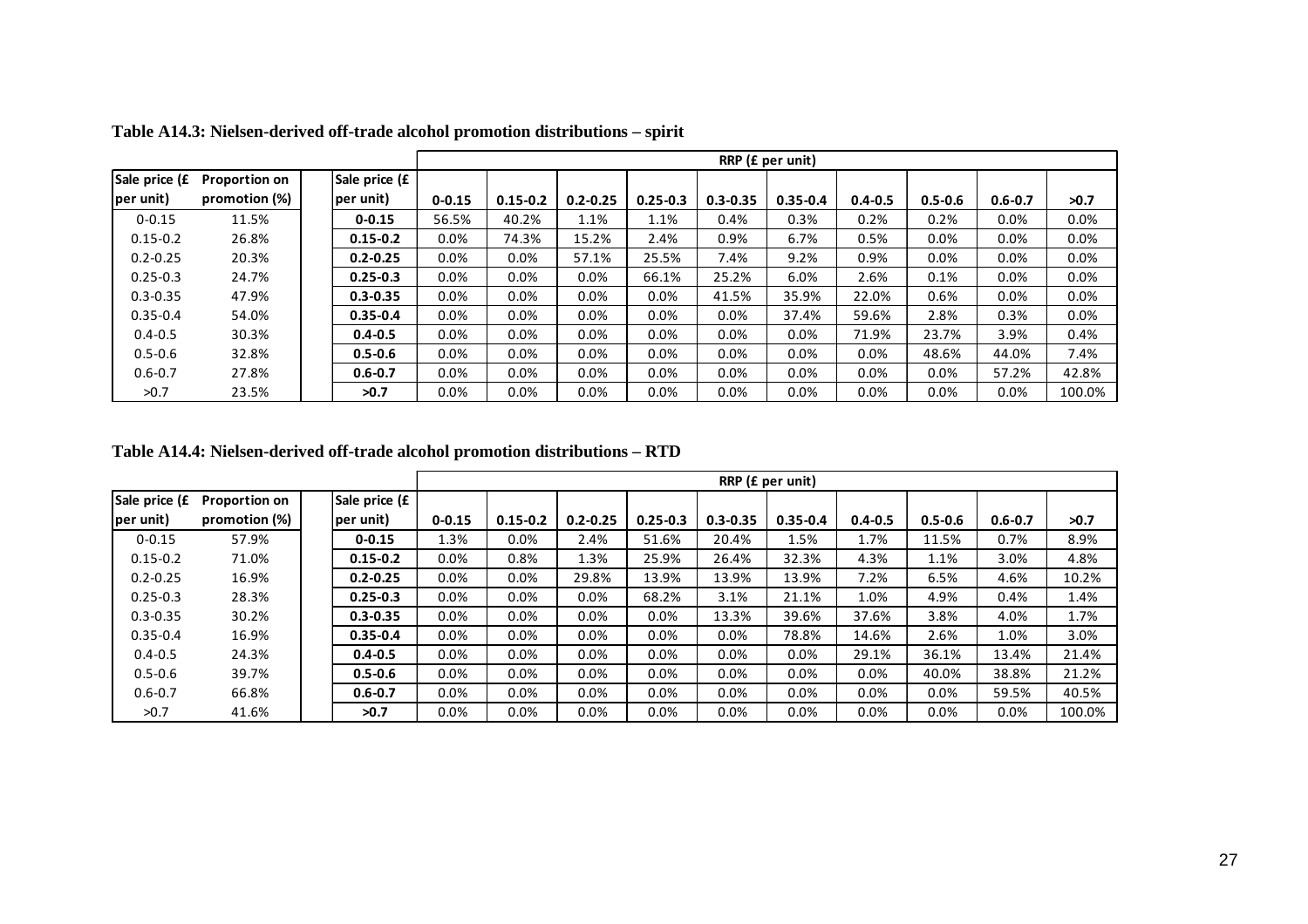|                         | Table A15.1: CGA-derived on-trade alcohol promotion distributions – beer |                |           |              |              |      |                         |      |      |        |       |                                                          |                  |            |       |       |                                    |             |             |           |           |      |
|-------------------------|--------------------------------------------------------------------------|----------------|-----------|--------------|--------------|------|-------------------------|------|------|--------|-------|----------------------------------------------------------|------------------|------------|-------|-------|------------------------------------|-------------|-------------|-----------|-----------|------|
|                         |                                                                          |                |           |              |              |      |                         |      |      |        |       |                                                          | RRP (£ per unit) |            |       |       |                                    |             |             |           |           |      |
| Sale price on<br>(£ per | <b>Proportion</b><br>promotion                                           | Sale price     |           |              |              |      |                         |      |      |        |       |                                                          |                  |            |       |       |                                    |             |             |           |           |      |
| unit)                   | (%)                                                                      | $(f$ per unit) | $0 - 0.5$ | $0.5 - 0.55$ | $0.55 - 0.6$ |      | $0.6 - 0.65$   0.65-0.7 |      |      |        |       | $0.7 - 0.75$   0.75-0.8   0.8-0.85   0.85-0.9   0.9-0.95 | 0.95-1           | $1 - 1.05$ |       |       | $1.05 - 1.1$   1.1-1.15   1.15-1.2 | $1.2 - 1.3$ | $1.3 - 1.6$ | $1.6 - 2$ | $2 - 2.5$ | >2.5 |
| $0 - 0.5$               | 2.7%                                                                     | $0 - 0.5$      | 0.0%      | 0.0%         | 0.0%         | 0.0% | 0.0%                    | 0.0% | 0.0% | 100.0% | 0.0%  | 0.0%                                                     | 0.0%             | 0.0%       | 0.0%  | 0.0%  | 0.0%                               | 0.0%        | $0.0\%$     | 0.0%      | 0.0%      | 0.0% |
| $0.5 - 0.55$            | 30.5%                                                                    | $0.5 - 0.55$   | 0.0%      | 0.0%         | 0.0%         | 0.0% | 37.3%                   | 0.0% | 0.0% | 15.7%  | 0.0%  | 0.0%                                                     | 0.0%             | 47.0%      | 0.0%  | 0.0%  | 0.0%                               | 0.0%        | 0.0%        | 0.0%      | 0.0%      | 0.0% |
| $0.55 - 0.6$            | 64.0%                                                                    | $0.55 - 0.6$   | 0.0%      | 0.0%         | 0.0%         | 0.0% | 9.2%                    | 0.0% | 0.0% | 0.0%   | 2.9%  | 0.0%                                                     | 0.0%             | 87.9%      | 0.0%  | 0.0%  | 0.0%                               | 0.0%        | 0.0%        | 0.0%      | 0.0%      | 0.0% |
| $0.6 - 0.65$            | 0.0%                                                                     | $0.6 - 0.65$   | 0.0%      | 0.0%         | 0.0%         | 0.0% | 0.0%                    | 0.0% | 0.0% | 0.0%   | 0.0%  | 0.0%                                                     | 0.0%             | 0.0%       | 0.0%  | 0.0%  | 0.0%                               | 0.0%        | 0.0%        | 0.0%      | 0.0%      | 0.0% |
| $0.65 - 0.7$            | 28.3%                                                                    | $0.65 - 0.7$   | 0.0%      | 0.0%         | 0.0%         | 0.0% | 0.0%                    | 1.3% | 0.0% | 0.0%   | 0.0%  | 28.5%                                                    | 0.0%             | 70.2%      | 0.0%  | 0.0%  | 0.0%                               | 0.0%        | 0.0%        | 0.0%      | 0.0%      | 0.0% |
| $0.7 - 0.75$            | 10.1%                                                                    | $0.7 - 0.75$   | 0.0%      | 0.0%         | 0.0%         | 0.0% | 0.0%                    | 0.0% | 5.3% | 80.0%  | 0.0%  | 13.1%                                                    | 0.0%             | 1.6%       | 0.0%  | 0.0%  | 0.0%                               | 0.0%        | 0.0%        | 0.0%      | 0.0%      | 0.0% |
| $0.75 - 0.8$            | 14.5%                                                                    | $0.75 - 0.8$   | 0.0%      | 0.0%         | 0.0%         | 0.0% | 0.0%                    | 0.0% | 0.0% | 0.0%   | 54.1% | 35.4%                                                    | 5.7%             | 4.8%       | 0.0%  | 0.0%  | 0.0%                               | 0.0%        | 0.0%        | 0.0%      | 0.0%      | 0.0% |
| $0.8 - 0.85$            | 13.8%                                                                    | $0.8 - 0.85$   | 0.0%      | 0.0%         | 0.0%         | 0.0% | 0.0%                    | 0.0% | 0.0% | 0.0%   | 11.7% | 40.4%                                                    | 9.9%             | 10.9%      | 13.8% | 9.4%  | 2.9%                               | 1.0%        | 0.0%        | 0.0%      | 0.0%      | 0.0% |
| $0.85 - 0.9$            | 4.9%                                                                     | $0.85 - 0.9$   | 0.0%      | 0.0%         | 0.0%         | 0.0% | 0.0%                    | 0.0% | 0.0% | 0.0%   | 2.7%  | 23.8%                                                    | 36.5%            | 17.4%      | 10.9% | 4.4%  | 0.0%                               | 4.3%        | 0.0%        | 0.0%      | 0.0%      | 0.0% |
| $0.9 - 0.95$            | 4.9%                                                                     | $0.9 - 0.95$   | 0.0%      | 0.0%         | 0.0%         | 0.0% | 0.0%                    | 0.0% | 0.0% | 0.0%   | 0.0%  | 4.7%                                                     | 16.5%            | 48.6%      | 18.5% | 8.2%  | 3.2%                               | 0.0%        | 0.3%        | 0.0%      | 0.0%      | 0.0% |
| $0.95 - 1$              | 2.7%                                                                     | $0.95 - 1$     | 0.0%      | 0.0%         | 0.0%         | 0.0% | 0.0%                    | 0.0% | 0.0% | 0.0%   | 0.0%  | 0.0%                                                     | 0.0%             | 13.2%      | 56.0% | 16.6% | 14.1%                              | 0.1%        | 0.0%        | 0.0%      | 0.0%      | 0.0% |

**0.95-1** 0.0% 0.0% 0.0% 0.0% 0.0% 0.0% 0.0% 0.0% 0.0% 0.0% 0.0% 13.2% 56.0% 16.6% 14.1% 0.1% 0.0% 0.0% 0.0% 0.0%

**1-1.05** 0.0% 0.0% 0.0% 0.0% 0.0% 0.0% 0.0% 0.0% 0.0% 0.0% 0.0% 0.0% 3.7% 67.6% 27.2% 0.6% 0.0% 0.8% 0.0% 0.0%

**1.05-1.1** 0.0% 0.0% 0.0% 0.0% 0.0% 0.0% 0.0% 0.0% 0.0% 0.0% 0.0% 0.0% 0.0% 6.7% 62.3% 30.7% 0.3% 0.0% 0.0% 0.0%

**1.1-1.15** 0.0% 0.0% 0.0% 0.0% 0.0% 0.0% 0.0% 0.0% 0.0% 0.0% 0.0% 0.0% 0.0% 0.0% 40.7% 58.3% 1.0% 0.0% 0.0% 0.0%

**1.15-1.2** 0.0% 0.0% 0.0% 0.0% 0.0% 0.0% 0.0% 0.0% 0.0% 0.0% 0.0% 0.0% 0.0% 0.0% 0.0% 89.6% 6.1% 4.2% 0.0% 0.0%

**1.2-1.3** 0.0% 0.0% 0.0% 0.0% 0.0% 0.0% 0.0% 0.0% 0.0% 0.0% 0.0% 0.0% 0.0% 0.0% 0.0% 2.7% 94.8% 2.5% 0.0% 0.0%

**1.3-1.6** 0.0% 0.0% 0.0% 0.0% 0.0% 0.0% 0.0% 0.0% 0.0% 0.0% 0.0% 0.0% 0.0% 0.0% 0.0% 0.0% 71.0% 26.3% 2.6% 0.0%

**1.6-2** 0.0% 0.0% 0.0% 0.0% 0.0% 0.0% 0.0% 0.0% 0.0% 0.0% 0.0% 0.0% 0.0% 0.0% 0.0% 0.0% 0.0% 57.7% 42.3% 0.0%

**2-2.5** 0.0% 0.0% 0.0% 0.0% 0.0% 0.0% 0.0% 0.0% 0.0% 0.0% 0.0% 0.0% 0.0% 0.0% 0.0% 0.0% 0.0% 0.0% 0.0% 0.0%

 $\%$  | **>2.5** | 0.0% | 0.0% | 0.0% | 0.0% | 0.0% | 0.0% | 0.0% | 0.0% | 0.0% | 0.0% | 0.0% | 0.0% | 0.0% | 0.0% | 0.0% | 0.0% | 0.0% | 0.0% | 0.0% | 0.0% | 0.0% | 0.0% | 0.0% | 0.0% | 0.0% | 0.0% | 0.0% | 0.0% | 0.0% | 0.

0.95-1 2.7%<br>1-1.05 2.5%

1.05-1.1 1.7%<br>1.1-1.15 0.8%

1.1-1.15 0.8%<br>1.15-1.2 0.3%

1.2-1.3 0.3%<br>1.3-1.6 0.1%

1.6-2 0.1%<br>2-2.5 0.0%

 $2-2.5$  0.0%<br>>2.5 0.0%

 $0.0%$ 

 $1 - 1.05$ 

 $1.15 - 1.2$ 

 $1.3 - 1.6$ 

**Appendix 15: CGA on-trade alcohol promotion distributions (derived from data © CGA Strategy 2009)**

0.0%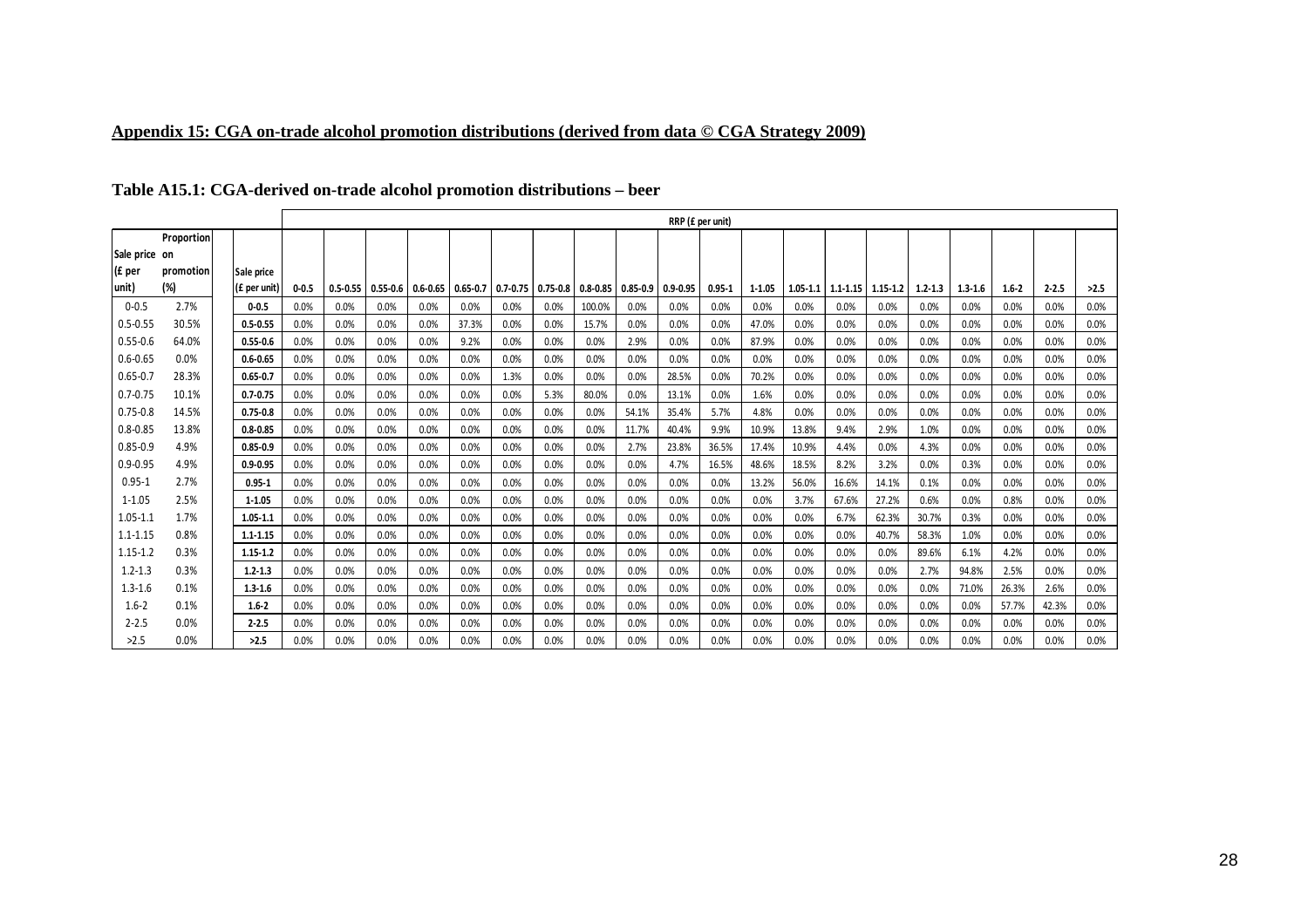|               |            |              |           |              |      |                         |              |                                    |       |       |              | RRP (£ per unit) |            |            |       |                                            |       |             |             |           |           |       |
|---------------|------------|--------------|-----------|--------------|------|-------------------------|--------------|------------------------------------|-------|-------|--------------|------------------|------------|------------|-------|--------------------------------------------|-------|-------------|-------------|-----------|-----------|-------|
|               | Proportion |              |           |              |      |                         |              |                                    |       |       |              |                  |            |            |       |                                            |       |             |             |           |           |       |
| Sale price on |            |              |           |              |      |                         |              |                                    |       |       |              |                  |            |            |       |                                            |       |             |             |           |           |       |
| (£ per        | promotion  | Sale price   |           |              |      |                         |              |                                    |       |       |              |                  |            |            |       |                                            |       |             |             |           |           |       |
| unit)         | (%)        | (£ per unit) | $0 - 0.5$ | $0.5 - 0.55$ |      | $0.55 - 0.6$   0.6-0.65 | $0.65 - 0.7$ | $0.7 - 0.75$   0.75-0.8   0.8-0.85 |       |       | $0.85 - 0.9$ | $0.9 - 0.95$     | $0.95 - 1$ | $1 - 1.05$ |       | $1.05 - 1.1$   $1.1 - 1.15$   $1.15 - 1.2$ |       | $1.2 - 1.3$ | $1.3 - 1.6$ | $1.6 - 2$ | $2 - 2.5$ | >2.5  |
|               | 0.0%       | $0 - 0.5$    | 0.0%      | 0.0%         | 0.0% | 0.0%                    | 0.0%         | 0.0%                               | 0.0%  | 0.0%  | 0.0%         | 0.0%             | 0.0%       | 0.0%       | 0.0%  | 0.0%                                       | 0.0%  | 0.0%        | 0.0%        | 0.0%      | 0.0%      | 0.0%  |
| 2             | 100.0%     | $0.5 - 0.55$ | 0.0%      | 0.0%         | 0.0% | 0.0%                    | 0.0%         | 0.0%                               | 93.8% | 0.0%  | 6.2%         | 0.0%             | 0.0%       | 0.0%       | 0.0%  | 0.0%                                       | 0.0%  | 0.0%        | 0.0%        | 0.0%      | 0.0%      | 0.0%  |
|               | 0.0%       | $0.55 - 0.6$ | 0.0%      | 0.0%         | 0.0% | 0.0%                    | 0.0%         | 0.0%                               | 0.0%  | 0.0%  | 0.0%         | 0.0%             | 0.0%       | 0.0%       | 0.0%  | 0.0%                                       | 0.0%  | 0.0%        | 0.0%        | 0.0%      | 0.0%      | 0.0%  |
|               | 0.0%       | $0.6 - 0.65$ | 0.0%      | 0.0%         | 0.0% | 0.0%                    | 0.0%         | 0.0%                               | 0.0%  | 0.0%  | 0.0%         | 0.0%             | 0.0%       | 0.0%       | 0.0%  | 0.0%                                       | 0.0%  | 0.0%        | 0.0%        | 0.0%      | 0.0%      | 0.0%  |
|               | 0.0%       | $0.65 - 0.7$ | 0.0%      | 0.0%         | 0.0% | 0.0%                    | 0.0%         | 0.0%                               | 0.0%  | 0.0%  | 0.0%         | 0.0%             | 0.0%       | 0.0%       | 0.0%  | 0.0%                                       | 0.0%  | 0.0%        | 0.0%        | 0.0%      | 0.0%      | 0.0%  |
|               | 30.5%      | $0.7 - 0.75$ | 0.0%      | 0.0%         | 0.0% | 0.0%                    | 0.0%         | 0.0%                               | 0.0%  | 0.1%  | 0.0%         | 83.5%            | 0.0%       | 6.8%       | 1.0%  | 4.4%                                       | 4.2%  | 0.0%        | 0.0%        | 0.0%      | 0.0%      | 0.0%  |
|               | 22.5%      | $0.75 - 0.8$ | 0.0%      | 0.0%         | 0.0% | 0.0%                    | 0.0%         | 0.0%                               | 0.0%  | 0.0%  | 0.0%         | 32.6%            | 16.8%      | 10.9%      | 36.4% | 3.2%                                       | 0.0%  | 0.0%        | 0.0%        | 0.0%      | 0.0%      | 0.0%  |
|               | 37.0%      | $0.8 - 0.85$ | 0.0%      | 0.0%         | 0.0% | 0.0%                    | 0.0%         | 0.0%                               | 0.0%  | 30.6% | 0.0%         | 0.0%             | 11.0%      | 13.1%      | 14.0% | 3.8%                                       | 1.5%  | 6.6%        | 0.2%        | 0.0%      | 0.0%      | 19.3% |
| 9             | 0.5%       | $0.85 - 0.9$ | 0.0%      | 0.0%         | 0.0% | 0.0%                    | 0.0%         | 0.0%                               | 0.0%  | 0.0%  | 0.0%         | 0.0%             | 0.0%       | 0.0%       | 0.4%  | 0.2%                                       | 50.6% | 48.8%       | 0.0%        | 0.0%      | 0.0%      | 0.0%  |
| 10            | 0.0%       | $0.9 - 0.95$ | 0.0%      | 0.0%         | 0.0% | 0.0%                    | 0.0%         | 0.0%                               | 0.0%  | 0.0%  | 0.0%         | 0.0%             | 0.0%       | 0.0%       | 0.0%  | 0.0%                                       | 0.0%  | 0.0%        | 0.0%        | 0.0%      | 0.0%      | 0.0%  |
| 11            | 0.0%       | $0.95 - 1$   | 0.0%      | 0.0%         | 0.0% | 0.0%                    | 0.0%         | 0.0%                               | 0.0%  | 0.0%  | 0.0%         | 0.0%             | 0.0%       | 0.0%       | 0.0%  | 0.0%                                       | 0.0%  | 0.0%        | 0.0%        | 0.0%      | 0.0%      | 0.0%  |
| 12            | 0.0%       | $1 - 1.05$   | 0.0%      | 0.0%         | 0.0% | 0.0%                    | 0.0%         | 0.0%                               | 0.0%  | 0.0%  | 0.0%         | 0.0%             | 0.0%       | 0.0%       | 0.0%  | 0.0%                                       | 0.0%  | 0.0%        | 0.0%        | 0.0%      | 0.0%      | 0.0%  |
| 13            | 0.0%       | $1.05 - 1.1$ | 0.0%      | 0.0%         | 0.0% | 0.0%                    | 0.0%         | 0.0%                               | 0.0%  | 0.0%  | 0.0%         | 0.0%             | 0.0%       | 0.0%       | 0.0%  | 0.0%                                       | 0.0%  | 0.0%        | 0.0%        | 0.0%      | 0.0%      | 0.0%  |
| 14            | 0.0%       | $1.1 - 1.15$ | 0.0%      | 0.0%         | 0.0% | 0.0%                    | 0.0%         | 0.0%                               | 0.0%  | 0.0%  | 0.0%         | 0.0%             | 0.0%       | 0.0%       | 0.0%  | 0.0%                                       | 0.0%  | 0.0%        | 0.0%        | 0.0%      | 0.0%      | 0.0%  |
| 15            | 0.0%       | $1.15 - 1.2$ | 0.0%      | 0.0%         | 0.0% | 0.0%                    | 0.0%         | 0.0%                               | 0.0%  | 0.0%  | 0.0%         | 0.0%             | 0.0%       | 0.0%       | 0.0%  | 0.0%                                       | 0.0%  | 0.0%        | 0.0%        | 0.0%      | 0.0%      | 0.0%  |
| 16            | 0.0%       | $1.2 - 1.3$  | 0.0%      | 0.0%         | 0.0% | 0.0%                    | 0.0%         | 0.0%                               | 0.0%  | 0.0%  | 0.0%         | 0.0%             | 0.0%       | 0.0%       | 0.0%  | 0.0%                                       | 0.0%  | 0.0%        | 0.0%        | 0.0%      | 0.0%      | 0.0%  |
| 17            | 0.0%       | $1.3 - 1.6$  | 0.0%      | 0.0%         | 0.0% | 0.0%                    | 0.0%         | 0.0%                               | 0.0%  | 0.0%  | 0.0%         | 0.0%             | 0.0%       | 0.0%       | 0.0%  | 0.0%                                       | 0.0%  | 0.0%        | 0.0%        | 0.0%      | 0.0%      | 0.0%  |
| 18            | 0.0%       | $1.6 - 2$    | 0.0%      | 0.0%         | 0.0% | 0.0%                    | 0.0%         | 0.0%                               | 0.0%  | 0.0%  | 0.0%         | 0.0%             | 0.0%       | 0.0%       | 0.0%  | 0.0%                                       | 0.0%  | 0.0%        | 0.0%        | 0.0%      | 0.0%      | 0.0%  |
| 19            | 0.0%       | $2 - 2.5$    | 0.0%      | 0.0%         | 0.0% | 0.0%                    | 0.0%         | 0.0%                               | 0.0%  | 0.0%  | 0.0%         | 0.0%             | 0.0%       | 0.0%       | 0.0%  | 0.0%                                       | 0.0%  | 0.0%        | 0.0%        | 0.0%      | 0.0%      | 0.0%  |
| 20            | 0.0%       | >2.5         | 0.0%      | 0.0%         | 0.0% | 0.0%                    | 0.0%         | 0.0%                               | 0.0%  | 0.0%  | 0.0%         | 0.0%             | 0.0%       | 0.0%       | 0.0%  | 0.0%                                       | 0.0%  | 0.0%        | 0.0%        | 0.0%      | 0.0%      | 0.0%  |

#### **Table A15.2: CGA-derived on-trade alcohol promotion distributions – wine**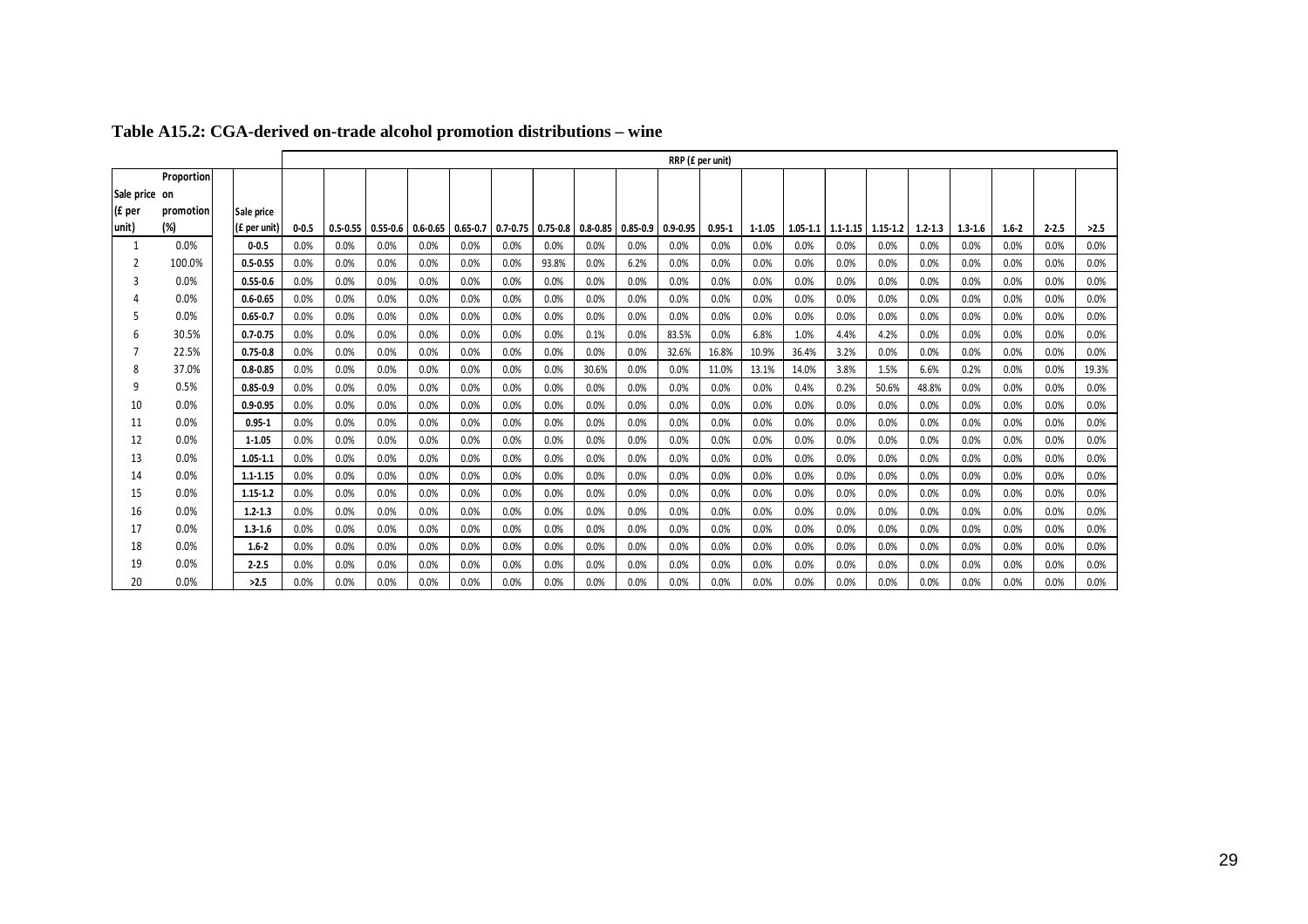|               |            |                |           |              |              |              |              |              |        |                         |              | RRP (£ per unit) |            |            |       |                                            |       |             |             |           |           |        |
|---------------|------------|----------------|-----------|--------------|--------------|--------------|--------------|--------------|--------|-------------------------|--------------|------------------|------------|------------|-------|--------------------------------------------|-------|-------------|-------------|-----------|-----------|--------|
|               | Proportion |                |           |              |              |              |              |              |        |                         |              |                  |            |            |       |                                            |       |             |             |           |           |        |
| Sale price on |            |                |           |              |              |              |              |              |        |                         |              |                  |            |            |       |                                            |       |             |             |           |           |        |
| (£ per        | promotion  | Sale price     |           |              |              |              |              |              |        |                         |              |                  |            |            |       |                                            |       |             |             |           |           |        |
| unit)         | (%)        | $(f$ per unit) | $0 - 0.5$ | $0.5 - 0.55$ | $0.55 - 0.6$ | $0.6 - 0.65$ | $0.65 - 0.7$ | $0.7 - 0.75$ |        | $0.75 - 0.8$   0.8-0.85 | $0.85 - 0.9$ | $0.9 - 0.95$     | $0.95 - 1$ | $1 - 1.05$ |       | $1.05 - 1.1$   $1.1 - 1.15$   $1.15 - 1.2$ |       | $1.2 - 1.3$ | $1.3 - 1.6$ | $1.6 - 2$ | $2 - 2.5$ | >2.5   |
|               | 30.7%      | $0 - 0.5$      | 0.0%      | 0.0%         | 0.0%         | 0.0%         | 0.0%         | 0.0%         | 0.0%   | 0.0%                    | 0.0%         | 0.0%             | 0.0%       | 0.0%       | 0.0%  | 0.0%                                       | 0.0%  | 0.0%        | 0.0%        | 0.0%      | 0.0%      | 100.0% |
|               | 0.0%       | $0.5 - 0.55$   | 0.0%      | 0.0%         | 0.0%         | 0.0%         | 0.0%         | 0.0%         | 0.0%   | 0.0%                    | 0.0%         | 0.0%             | 0.0%       | 0.0%       | 0.0%  | 0.0%                                       | 0.0%  | 0.0%        | 0.0%        | 0.0%      | 0.0%      | 0.0%   |
|               | 49.2%      | $0.55 - 0.6$   | 0.0%      | 0.0%         | 0.0%         | 0.0%         | 0.0%         | 0.4%         | 0.0%   | 0.0%                    | 0.0%         | 0.0%             | 0.0%       | 0.0%       | 0.0%  | 0.0%                                       | 0.0%  | 0.0%        | 99.6%       | 0.0%      | 0.0%      | 0.0%   |
|               | 0.0%       | $0.6 - 0.65$   | 0.0%      | 0.0%         | 0.0%         | 0.0%         | 0.0%         | 0.0%         | 100.0% | 0.0%                    | 0.0%         | 0.0%             | 0.0%       | 0.0%       | 0.0%  | 0.0%                                       | 0.0%  | 0.0%        | 0.0%        | 0.0%      | 0.0%      | 0.0%   |
|               | 0.0%       | $0.65 - 0.7$   | 0.0%      | 0.0%         | 0.0%         | 0.0%         | 0.0%         | 0.0%         | 0.0%   | 0.0%                    | 0.0%         | 0.0%             | 0.0%       | 0.0%       | 0.0%  | 0.0%                                       | 0.0%  | 0.0%        | 0.0%        | 0.0%      | 0.0%      | 0.0%   |
|               | 0.0%       | $0.7 - 0.75$   | 0.0%      | 0.0%         | 0.0%         | 0.0%         | 0.0%         | 0.0%         | 0.0%   | 0.0%                    | 0.0%         | 0.0%             | 0.0%       | 0.0%       | 0.0%  | 0.0%                                       | 0.0%  | 0.0%        | 0.0%        | 0.0%      | 0.0%      | 0.0%   |
|               | 0.0%       | $0.75 - 0.8$   | 0.0%      | 0.0%         | 0.0%         | 0.0%         | 0.0%         | 0.0%         | 0.0%   | 0.0%                    | 0.0%         | 0.0%             | 0.0%       | 0.0%       | 0.0%  | 0.0%                                       | 0.0%  | 0.0%        | 0.0%        | 0.0%      | 0.0%      | 0.0%   |
|               | 0.0%       | $0.8 - 0.85$   | 0.0%      | 0.0%         | 0.0%         | 0.0%         | 0.0%         | 0.0%         | 0.0%   | 0.0%                    | 0.0%         | 0.0%             | 0.0%       | 0.0%       | 0.0%  | 0.0%                                       | 0.0%  | 0.0%        | 0.0%        | 0.0%      | 0.0%      | 0.0%   |
| q             | 0.0%       | $0.85 - 0.9$   | 0.0%      | 0.0%         | 0.0%         | 0.0%         | 0.0%         | 0.0%         | 0.0%   | 0.0%                    | 0.0%         | 0.0%             | 0.0%       | 0.0%       | 0.0%  | 0.0%                                       | 0.0%  | 0.0%        | 0.0%        | 0.0%      | 0.0%      | 0.0%   |
| 10            | 100.0%     | $0.9 - 0.95$   | 0.0%      | 0.0%         | 0.0%         | 0.0%         | 0.0%         | 0.0%         | 0.0%   | 0.0%                    | 0.0%         | 0.0%             | 0.0%       | 6.0%       | 8.8%  | 0.0%                                       | 0.0%  | 0.8%        | 0.0%        | 84.5%     | 0.0%      | 0.0%   |
| 11            | 55.1%      | $0.95 - 1$     | 0.0%      | 0.0%         | 0.0%         | 0.0%         | 0.0%         | 0.0%         | 0.0%   | 0.0%                    | 0.0%         | 0.0%             | 0.0%       | 0.0%       | 11.6% | 78.8%                                      | 0.0%  | 0.0%        | 0.0%        | 9.6%      | 0.0%      | 0.0%   |
| 12            | 49.0%      | $1 - 1.05$     | 0.0%      | 0.0%         | 0.0%         | 0.0%         | 0.0%         | 0.0%         | 0.0%   | 0.0%                    | 0.0%         | 0.0%             | 0.0%       | 0.0%       | 0.0%  | 28.7%                                      | 37.4% | 32.7%       | 0.0%        | 1.3%      | 0.0%      | 0.0%   |
| 13            | 36.8%      | $1.05 - 1.1$   | 0.0%      | 0.0%         | 0.0%         | 0.0%         | 0.0%         | 0.0%         | 0.0%   | 0.0%                    | 0.0%         | 0.0%             | 0.0%       | 0.0%       | 0.0%  | 1.0%                                       | 35.7% | 38.8%       | 11.5%       | 9.3%      | 1.8%      | 1.9%   |
| 14            | 28.5%      | $1.1 - 1.15$   | 0.0%      | 0.0%         | 0.0%         | 0.0%         | 0.0%         | 0.0%         | 0.0%   | 0.0%                    | 0.0%         | 0.0%             | 0.0%       | 0.0%       | 0.0%  | 0.0%                                       | 2.5%  | 91.6%       | 5.9%        | 0.0%      | 0.0%      | 0.0%   |
| 15            | 23.3%      | $1.15 - 1.2$   | 0.0%      | 0.0%         | 0.0%         | 0.0%         | 0.0%         | 0.0%         | 0.0%   | 0.0%                    | 0.0%         | 0.0%             | 0.0%       | 0.0%       | 0.0%  | 0.0%                                       | 0.0%  | 75.1%       | 24.9%       | 0.0%      | 0.0%      | 0.0%   |
| 16            | 7.7%       | $1.2 - 1.3$    | 0.0%      | 0.0%         | 0.0%         | 0.0%         | 0.0%         | 0.0%         | 0.0%   | 0.0%                    | 0.0%         | 0.0%             | 0.0%       | 0.0%       | 0.0%  | 0.0%                                       | 0.0%  | 1.1%        | 81.4%       | 16.9%     | 0.6%      | 0.0%   |
| 17            | 4.2%       | $1.3 - 1.6$    | 0.0%      | 0.0%         | 0.0%         | 0.0%         | 0.0%         | 0.0%         | 0.0%   | 0.0%                    | 0.0%         | 0.0%             | 0.0%       | 0.0%       | 0.0%  | 0.0%                                       | 0.0%  | 0.0%        | 30.6%       | 60.5%     | 9.0%      | 0.0%   |
| 18            | 4.0%       | $1.6 - 2$      | 0.0%      | 0.0%         | 0.0%         | 0.0%         | 0.0%         | 0.0%         | 0.0%   | 0.0%                    | 0.0%         | 0.0%             | 0.0%       | 0.0%       | 0.0%  | 0.0%                                       | 0.0%  | 0.0%        | 0.0%        | 47.4%     | 52.1%     | 0.5%   |
| 19            | 1.8%       | $2 - 2.5$      | 0.0%      | 0.0%         | 0.0%         | 0.0%         | 0.0%         | 0.0%         | 0.0%   | 0.0%                    | 0.0%         | 0.0%             | 0.0%       | 0.0%       | 0.0%  | 0.0%                                       | 0.0%  | 0.0%        | 0.0%        | 0.0%      | 76.3%     | 23.7%  |
| 20            | 0.8%       | >2.5           | 0.0%      | 0.0%         | 0.0%         | 0.0%         | 0.0%         | 0.0%         | 0.0%   | 0.0%                    | 0.0%         | 0.0%             | 0.0%       | 0.0%       | 0.0%  | 0.0%                                       | 0.0%  | 0.0%        | 0.0%        | 0.0%      | 0.0%      | 100.0% |

#### **Table A15.3: CGA-derived on-trade alcohol promotion distributions – spirit**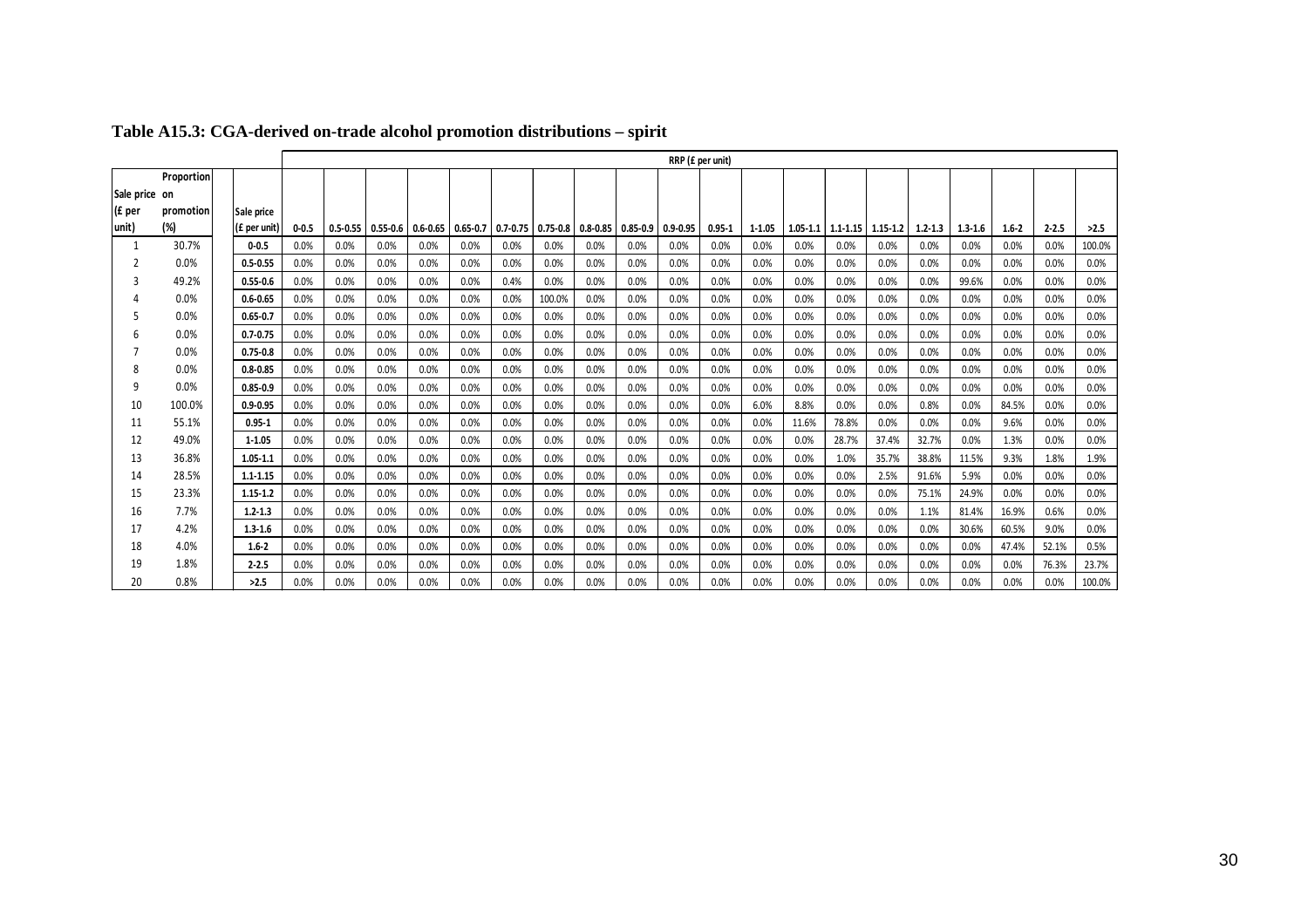|               |            |              |           |              |              |                       |      |              |      |                         |              | RRP (£ per unit) |            |            |      |                                            |      |             |             |           |           |        |
|---------------|------------|--------------|-----------|--------------|--------------|-----------------------|------|--------------|------|-------------------------|--------------|------------------|------------|------------|------|--------------------------------------------|------|-------------|-------------|-----------|-----------|--------|
|               | Proportion |              |           |              |              |                       |      |              |      |                         |              |                  |            |            |      |                                            |      |             |             |           |           |        |
| Sale price on |            |              |           |              |              |                       |      |              |      |                         |              |                  |            |            |      |                                            |      |             |             |           |           |        |
| (£ per        | promotion  | Sale price   |           |              |              |                       |      |              |      |                         |              |                  |            |            |      |                                            |      |             |             |           |           |        |
| unit)         | (%)        | (£ per unit) | $0 - 0.5$ | $0.5 - 0.55$ | $0.55 - 0.6$ | $0.6 - 0.65$ 0.65-0.7 |      | $0.7 - 0.75$ |      | $0.75 - 0.8$   0.8-0.85 | $0.85 - 0.9$ | $0.9 - 0.95$     | $0.95 - 1$ | $1 - 1.05$ |      | $1.05 - 1.1$   $1.1 - 1.15$   $1.15 - 1.2$ |      | $1.2 - 1.3$ | $1.3 - 1.6$ | $1.6 - 2$ | $2 - 2.5$ | >2.5   |
|               | 0.0%       | $0 - 0.5$    | 0.0%      | 0.0%         | 0.0%         | 0.0%                  | 0.0% | 0.0%         | 0.0% | 0.0%                    | 0.0%         | 0.0%             | 0.0%       | 0.0%       | 0.0% | 0.0%                                       | 0.0% | 0.0%        | 0.0%        | 0.0%      | 0.0%      | 0.0%   |
|               | 0.0%       | $0.5 - 0.55$ | 0.0%      | 0.0%         | 0.0%         | 0.0%                  | 0.0% | 0.0%         | 0.0% | 0.0%                    | 0.0%         | 0.0%             | 0.0%       | 0.0%       | 0.0% | 0.0%                                       | 0.0% | 0.0%        | 0.0%        | 0.0%      | 0.0%      | 0.0%   |
|               | 0.0%       | $0.55 - 0.6$ | 0.0%      | 0.0%         | 0.0%         | 0.0%                  | 0.0% | 0.0%         | 0.0% | 0.0%                    | 0.0%         | 0.0%             | 0.0%       | 0.0%       | 0.0% | 0.0%                                       | 0.0% | 0.0%        | 0.0%        | 0.0%      | 0.0%      | 0.0%   |
|               | 0.0%       | $0.6 - 0.65$ | 0.0%      | 0.0%         | 0.0%         | 0.0%                  | 0.0% | 0.0%         | 0.0% | 0.0%                    | 0.0%         | 0.0%             | 0.0%       | 0.0%       | 0.0% | 0.0%                                       | 0.0% | 0.0%        | 0.0%        | 0.0%      | 0.0%      | 0.0%   |
|               | 0.0%       | $0.65 - 0.7$ | 0.0%      | 0.0%         | 0.0%         | 0.0%                  | 0.0% | 0.0%         | 0.0% | 0.0%                    | 0.0%         | 0.0%             | 0.0%       | 0.0%       | 0.0% | 0.0%                                       | 0.0% | 0.0%        | 0.0%        | 0.0%      | 0.0%      | 0.0%   |
|               | 0.0%       | $0.7 - 0.75$ | 0.0%      | 0.0%         | 0.0%         | 0.0%                  | 0.0% | 0.0%         | 0.0% | 0.0%                    | 0.0%         | 0.0%             | 0.0%       | 0.0%       | 0.0% | 0.0%                                       | 0.0% | 0.0%        | 0.0%        | 0.0%      | 0.0%      | 0.0%   |
|               | 0.0%       | $0.75 - 0.8$ | 0.0%      | 0.0%         | 0.0%         | 0.0%                  | 0.0% | 0.0%         | 0.0% | 0.0%                    | 0.0%         | 0.0%             | 0.0%       | 0.0%       | 0.0% | 0.0%                                       | 0.0% | 0.0%        | 0.0%        | 0.0%      | 0.0%      | 0.0%   |
|               | 0.0%       | $0.8 - 0.85$ | 0.0%      | 0.0%         | 0.0%         | 0.0%                  | 0.0% | 0.0%         | 0.0% | 0.0%                    | 0.0%         | 0.0%             | 0.0%       | 0.0%       | 0.0% | 0.0%                                       | 0.0% | 0.0%        | 0.0%        | 0.0%      | 0.0%      | 0.0%   |
| q             | 0.0%       | $0.85 - 0.9$ | 0.0%      | 0.0%         | 0.0%         | 0.0%                  | 0.0% | 0.0%         | 0.0% | 0.0%                    | 0.0%         | 0.0%             | 0.0%       | 0.0%       | 0.0% | 0.0%                                       | 0.0% | 0.0%        | 0.0%        | 0.0%      | 0.0%      | 0.0%   |
| 10            | 0.0%       | $0.9 - 0.95$ | 0.0%      | 0.0%         | 0.0%         | 0.0%                  | 0.0% | 0.0%         | 0.0% | 0.0%                    | 0.0%         | 0.0%             | 0.0%       | 0.0%       | 0.0% | 0.0%                                       | 0.0% | 0.0%        | 0.0%        | 0.0%      | 0.0%      | 0.0%   |
| 11            | 0.0%       | $0.95 - 1$   | 0.0%      | 0.0%         | 0.0%         | 0.0%                  | 0.0% | 0.0%         | 0.0% | 0.0%                    | 0.0%         | 0.0%             | 0.0%       | 0.0%       | 0.0% | 0.0%                                       | 0.0% | 0.0%        | 0.0%        | 0.0%      | 0.0%      | 0.0%   |
| 12            | 0.0%       | $1 - 1.05$   | 0.0%      | 0.0%         | 0.0%         | 0.0%                  | 0.0% | 0.0%         | 0.0% | 0.0%                    | 0.0%         | 0.0%             | 0.0%       | 0.0%       | 0.0% | 0.0%                                       | 0.0% | 0.0%        | 0.0%        | 0.0%      | 0.0%      | 0.0%   |
| 13            | 0.0%       | $1.05 - 1.1$ | 0.0%      | 0.0%         | 0.0%         | 0.0%                  | 0.0% | 0.0%         | 0.0% | 0.0%                    | 0.0%         | 0.0%             | 0.0%       | 0.0%       | 0.0% | 0.0%                                       | 0.0% | 0.0%        | 0.0%        | 0.0%      | 0.0%      | 0.0%   |
| 14            | 0.0%       | $1.1 - 1.15$ | 0.0%      | 0.0%         | 0.0%         | 0.0%                  | 0.0% | 0.0%         | 0.0% | 0.0%                    | 0.0%         | 0.0%             | 0.0%       | 0.0%       | 0.0% | 0.0%                                       | 0.0% | 0.0%        | 0.0%        | 0.0%      | 0.0%      | 0.0%   |
| 15            | 2.5%       | $1.15 - 1.2$ | 0.0%      | 0.0%         | 0.0%         | 0.0%                  | 0.0% | 0.0%         | 0.0% | 0.0%                    | 0.0%         | 0.0%             | 0.0%       | 0.0%       | 0.0% | 0.0%                                       | 0.0% | 0.0%        | 0.0%        | 0.0%      | 0.0%      | 100.0% |
| 16            | 0.1%       | $1.2 - 1.3$  | 0.0%      | 0.0%         | 0.0%         | 0.0%                  | 0.0% | 0.0%         | 0.0% | 0.0%                    | 0.0%         | 0.0%             | 0.0%       | 0.0%       | 0.0% | 0.0%                                       | 0.0% | 0.0%        | 100.0%      | 0.0%      | 0.0%      | 0.0%   |
| 17            | 2.1%       | $1.3 - 1.6$  | 0.0%      | 0.0%         | 0.0%         | 0.0%                  | 0.0% | 0.0%         | 0.0% | 0.0%                    | 0.0%         | 0.0%             | 0.0%       | 0.0%       | 0.0% | 0.0%                                       | 0.0% | 0.0%        | 0.2%        | 95.7%     | 4.1%      | 0.0%   |
| 18            | 0.2%       | $1.6 - 2$    | 0.0%      | 0.0%         | 0.0%         | 0.0%                  | 0.0% | 0.0%         | 0.0% | 0.0%                    | 0.0%         | 0.0%             | 0.0%       | 0.0%       | 0.0% | 0.0%                                       | 0.0% | 0.0%        | 0.0%        | 33.2%     | 58.7%     | 8.1%   |
| 19            | 0.2%       | $2 - 2.5$    | 0.0%      | 0.0%         | 0.0%         | 0.0%                  | 0.0% | 0.0%         | 0.0% | 0.0%                    | 0.0%         | 0.0%             | 0.0%       | 0.0%       | 0.0% | 0.0%                                       | 0.0% | 0.0%        | 0.0%        | 0.0%      | 7.4%      | 92.6%  |
| 20            | 0.3%       | >2.5         | 0.0%      | 0.0%         | 0.0%         | 0.0%                  | 0.0% | 0.0%         | 0.0% | 0.0%                    | 0.0%         | 0.0%             | 0.0%       | 0.0%       | 0.0% | 0.0%                                       | 0.0% | 0.0%        | 0.0%        | 0.0%      | 0.0%      | 100.0% |

**Table A15.4: CGA-derived on-trade alcohol promotion distributions – RTD**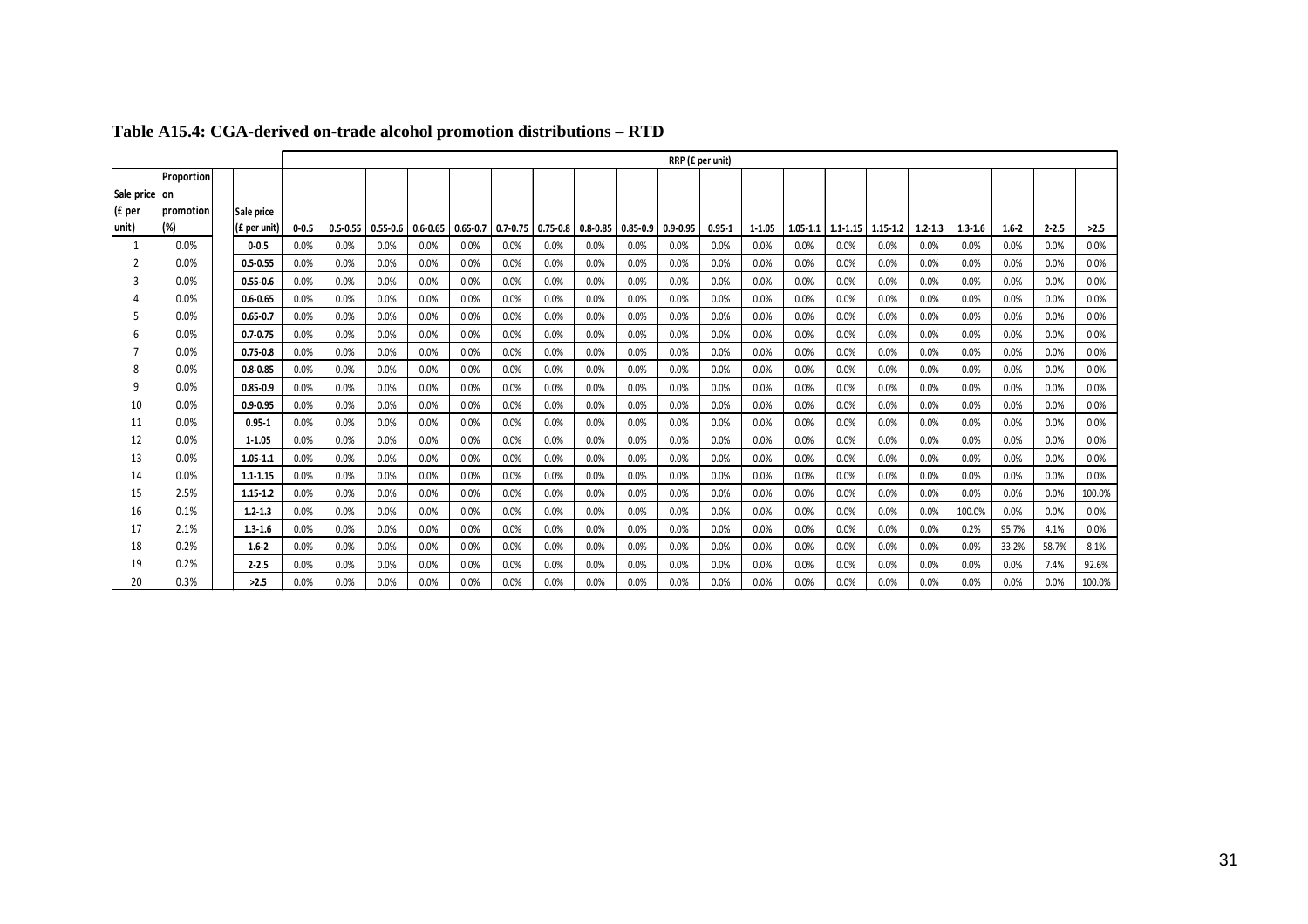### **Appendix 16: Sensitivity analysis using different elasticity matrix**

|                           | <b>CONSUMPTION</b> |                 |             |           |                    | <b>OFF</b>  |               |                |           |            |             |           |                    | <b>ON</b>   |               |                |            |           |
|---------------------------|--------------------|-----------------|-------------|-----------|--------------------|-------------|---------------|----------------|-----------|------------|-------------|-----------|--------------------|-------------|---------------|----------------|------------|-----------|
|                           |                    |                 | <b>BEER</b> |           |                    | <b>WINE</b> | <b>SPIRIT</b> |                |           | <b>RTD</b> | <b>BEER</b> |           |                    | <b>WINE</b> | <b>SPIRIT</b> |                | <b>RTD</b> |           |
| <b>PRICE</b> $\downarrow$ |                    |                 | LOW         | HI        | LOW                | HI          | LOW           | H <sub>l</sub> | LOW       | HI         | LOW         | HI        | LOW                | HI          | LOW           | H <sub>l</sub> | LOW        | $H\Box$   |
|                           | <b>BEER</b>        | LOW             | $-0.4030$   | 0.0061    | 0.0029             | 0.0075      | 0.0008        | 0.0043         | 0.0006    | 0.0036     | 0.0066      | 0.0157    | 0.0011             | 0.0003      | 0.0083        | 0.0040         | 0.0010     | 0.0042    |
|                           |                    | H <sub>l</sub>  | 0.0014      | $-0.4378$ | 0.0022             | 0.0095      | 0.0006        | 0.0052         | 0.0005    | 0.0026     | 0.0080      | 0.0215    | 0.0009             | 0.0013      | 0.0101        | 0.0055         | 0.0012     | 0.0048    |
|                           | <b>WINE</b>        | LOW             | 0.0020      | 0.0106    | $-0.4346$          | 0.0034      | 0.0008        | 0.0034         | 0.0002    | 0.0019     | 0.0069      | 0.0140    | 0.0002             | $-0.0002$   | 0.0067        | 0.0033         | 0.0003     | 0.0037    |
| <b>OFF</b>                |                    | H <sub>l</sub>  | 0.0014      | 0.0097    | 0.0010             | $-0.4729$   | 0.0007        | 0.0037         | 0.0005    | 0.0015     | 0.0069      | 0.0176    | 0.0001             | 0.0012      | 0.0073        | 0.0042         | 0.0008     | 0.0044    |
|                           | <b>SPIRIT</b>      | LOW             | 0.0002      | 0.0147    | 0.0027             | 0.0121      | $-0.5140$     | 0.0030         | 0.0003    | 0.0008     | 0.0068      | 0.0176    | $-0.0008$          | $-0.0009$   | 0.0059        | 0.0029         | 0.0008     | 0.0031    |
|                           |                    | $\overline{H}$  | 0.0022      | 0.0083    | 0.0013             | 0.0082      | 0.0005        | $-0.5237$      | 0.0002    | 0.0017     | 0.0068      | 0.0200    | 0.0009             | $-0.0003$   | 0.0067        | 0.0035         | 0.0008     | 0.0034    |
|                           | RTD                | LOW             | 0.0010      | 0.0276    | $-0.0003$          | 0.0007      | 0.0003        | 0.0039         | $-0.3234$ | 0.0006     | 0.0085      | 0.0129    | 0.0016             | $-0.0016$   | $-0.0422$     | 0.0030         | 0.0010     | 0.0032    |
|                           |                    | HI              | 0.0013      | 0.0119    | 0.000 <sub>1</sub> | 0.0067      | 0.0013        | 0.0025         | 0.0002    | -0.3433    | 0.0068      | 0.0090    | 0.000 <sub>1</sub> | 0.0019      | 0.0084        | 0.0045         | 0.0011     | 0.0035    |
|                           | <b>BEER</b>        | LOW             | 0.0019      | 0.0101    | 0.0033             | 0.0078      | 0.0009        | 0.0053         | 0.0006    | 0.0022     | $-0.401$    | 0.0322    | 0.0016             | 0.0015      | 0.0101        | 0.0076         | 0.0025     | 0.0063    |
|                           |                    | HI              | 0.0023      | 0.0128    | 0.0019             | 0.0100      | 0.0007        | 0.0052         | 0.0005    | 0.0025     | 0.0126      | $-0.421$  | 0.0017             | $-0.0002$   | 0.0193        | 0.0104         | 0.0014     | 0.0064    |
|                           | <b>WINE</b>        | LOW             | 0.0005      | 0.0027    | 0.0006             | 0.0033      | 0.0004        | 0.0032         | 0.0000    | 0.0004     | 0.0104      | 0.0224    | -0.2614            | 0.0012      | 0.0078        | 0.0037         | 0.0012     | 0.0028    |
| 0 <sub>N</sub>            |                    | HI              | 0.0006      | 0.0051    | 0.0009             | 0.0055      | 0.0004        | 0.0037         | 0.0004    | 0.0007     | 0.0057      | 0.0061    | 0.0002             | $-0.2799$   | 0.0025        | 0.0053         | 0.0013     | 0.0045    |
|                           | <b>SPIRIT</b>      | LOW             | 0.0004      | 0.0017    | 0.0014             | 0.0051      | 0.0003        | 0.0001         | 0.0015    | 0.0012     | $-0.0069$   | $-0.0117$ | $-0.0005$          | 0.0004      | $-1.0965$     | 0.0046         | $-0.0022$  | $-0.0048$ |
|                           |                    | H <sub>II</sub> | 0.0006      | 0.0021    | 0.0007             | 0.0018      | 0.0002        | $-0.0002$      | 0.0000    | 0.0002     | $-0.0001$   | $-0.0111$ | $-0.0030$          | $-0.0068$   | 0.0013        | $-0.1559$      | 0.0013     | $-0.0007$ |
|                           | <b>RTD</b>         | LOW             | 0.0006      | 0.0030    | 0.0000             | $-0.0008$   | 0.0004        | 0.0006         | $-0.0001$ | 0.0010     | 0.0075      | $-0.0022$ | 0.0011             | 0.0050      | 0.0136        | $-0.0086$      | $-0.3477$  | 0.0067    |
|                           |                    | HI              | 0.0005      | 0.0025    | $-0.0005$          | 0.0023      | 0.0003        | 0.0034         | 0.0001    | 0.0007     | 0.0064      | 0.0030    | 0.0004             | 0.0048      | 0.0010        | $-0.0051$      | 0.0013     | $-0.3356$ |

**Table A16.1: Elasticity matrix for moderate drinkers – moderate versus heavy drinkers (based on Chisholm et al, 2004)**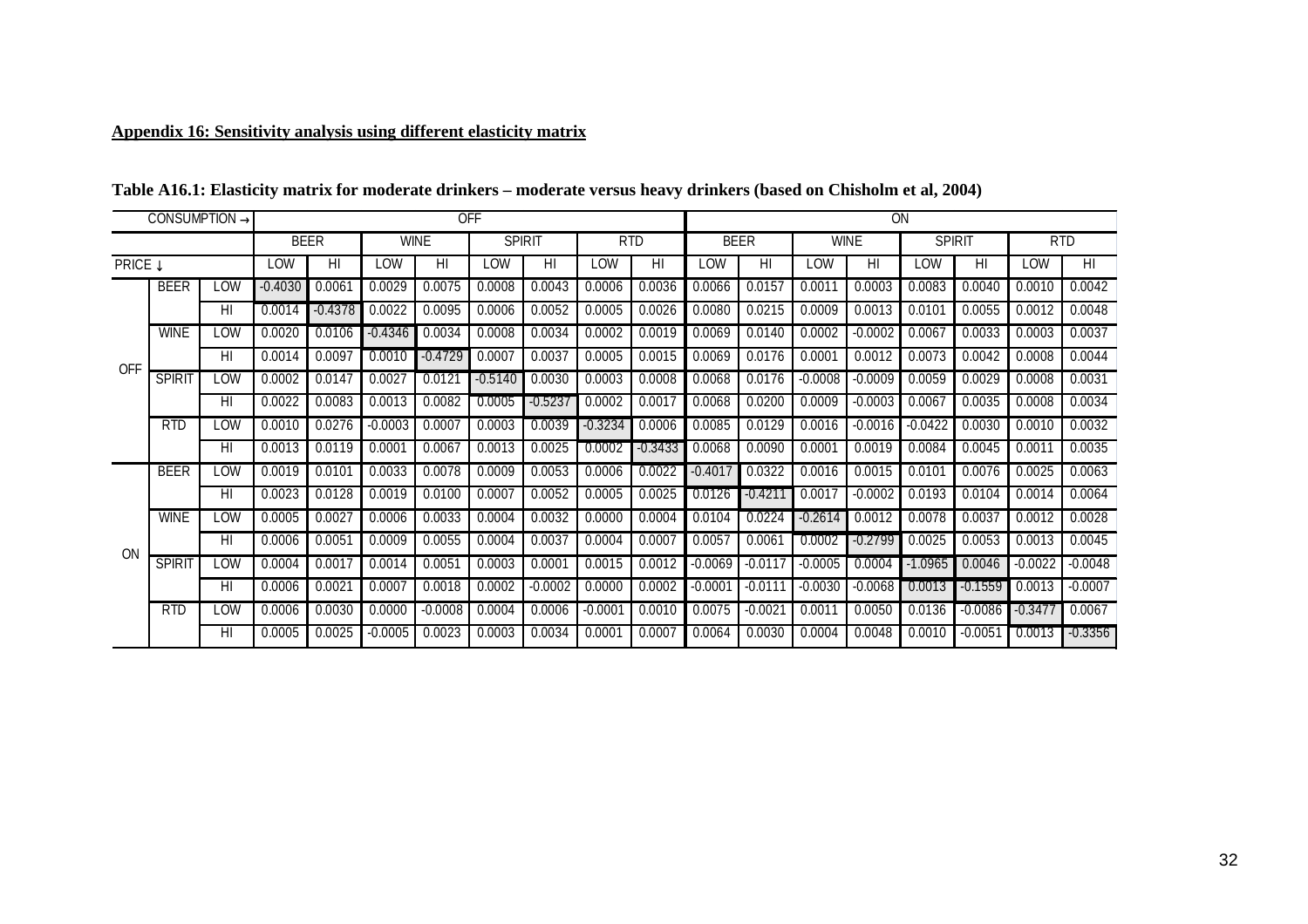| <b>CONSUMPTION</b>        |               |             |           |                 |                    | <b>OFF</b>      |                |            |                    |             | ON        |                    |           |               |           |            |                         |           |  |
|---------------------------|---------------|-------------|-----------|-----------------|--------------------|-----------------|----------------|------------|--------------------|-------------|-----------|--------------------|-----------|---------------|-----------|------------|-------------------------|-----------|--|
|                           |               | <b>BEER</b> |           | <b>WINE</b>     |                    | <b>SPIRIT</b>   |                | <b>RTD</b> |                    | <b>BEER</b> |           | <b>WINE</b>        |           | <b>SPIRIT</b> |           | <b>RTD</b> |                         |           |  |
| <b>PRICE</b> $\downarrow$ |               | LOW         | HI        | LOW             | $\overline{H}$     | LOW             | H <sub>l</sub> | LOW        | HI                 | LOW         | HI        | LOW                | HI        | LOW           | HI        | LOW        | $\overline{\mathsf{H}}$ |           |  |
|                           | <b>BEER</b>   | LOW         | $-0.2686$ | 0.0041          | 0.0020             | 0.0050          | 0.0005         | 0.0028     | 0.0004             | 0.0024      | 0.0044    | 0.0105             | 0.0007    | 0.0002        | 0.0055    | 0.0026     | 0.0007                  | 0.0028    |  |
|                           |               | HI          | 0.0009    | -0.2918         | 0.0015             | 0.0063          | 0.0004         | 0.0035     | 0.0003             | 0.0018      | 0.0053    | 0.0143             | 0.0006    | 0.0008        | 0.0067    | 0.0037     | 0.0008                  | 0.0032    |  |
|                           | <b>WINE</b>   | LOW         | 0.0013    | $0.007^{\circ}$ | $-0.2897$          | 0.0022          | 0.0006         | 0.0023     | 0.0001             | 0.0012      | 0.0046    | 0.0093             | 0.0001    | $-0.0002$     | 0.0044    | 0.0022     | 0.0002                  | 0.0025    |  |
| <b>OFF</b>                |               | HI          | 0.0009    | 0.0065          | 0.0006             | $-0.3152$       | 0.0005         | 0.0024     | 0.0003             | 0.0010      | 0.0046    | 0.0117             | 0.0001    | 0.0008        | 0.0048    | 0.0028     | 0.0006                  | 0.0029    |  |
|                           | <b>SPIRIT</b> | LOW         | 0.0001    | 0.0098          | 0.0018             | $0.008^{\circ}$ | $-0.3427$      | 0.0020     | 0.0002             | 0.0006      | 0.0045    | 0.0118             | $-0.0005$ | $-0.0006$     | 0.0039    | 0.0020     | 0.0005                  | 0.0021    |  |
|                           |               | HI          | 0.0015    | 0.0055          | 0.0008             | 0.0054          | 0.0003         | -0.3492    | $0.000^{\circ}$    | 0.0012      | 0.0045    | 0.0133             | 0.0006    | $-0.0002$     | 0.0045    | 0.0023     | 0.0006                  | 0.0023    |  |
|                           | <b>RTD</b>    | LOW         | 0.0006    | 0.0184          | $-0.0002$          | 0.0005          | 0.0002         | 0.0026     | $-0.2156$          | 0.0004      | 0.0056    | 0.0086             | 0.0011    | $-0.001$      | $-0.0281$ | 0.0020     | 0.0006                  | 0.0021    |  |
|                           |               | HI          | 0.0009    | 0.0079          | 0.000 <sup>1</sup> | 0.0045          | 0.0008         | 0.0017     | 0.000 <sup>7</sup> | $-0.2289$   | 0.0045    | 0.0060             | 0.0001    | 0.0013        | 0.0056    | 0.0030     | 0.0007                  | 0.0023    |  |
|                           | <b>BEER</b>   | LOW         | 0.0013    | 0.0067          | 0.0022             | 0.0052          | 0.0006         | 0.0035     | 0.0004             | 0.0014      | $-0.2678$ | 0.0215             | 0.001     | 0.0010        | 0.0067    | 0.0050     | 0.0016                  | 0.0042    |  |
|                           |               | HI          | 0.0015    | 0.0085          | 0.0013             | 0.0066          | 0.0005         | 0.0034     | 0.0004             | 0.0016      | 0.0084    | $-0.2808$          | 0.0012    | $-0.0001$     | 0.0128    | 0.0069     | 0.0009                  | 0.0042    |  |
|                           | <b>WINE</b>   | LOW         | 0.0003    | 0.0018          | 0.0004             | 0.0022          | 0.0003         | 0.0021     | 0.0000             | 0.0002      | 0.0069    | 0.0149             | -0.1743   | 0.0008        | 0.0052    | 0.0024     | 0.0008                  | 0.0019    |  |
| <b>ON</b>                 |               | HI          | 0.0004    | 0.0034          | 0.0006             | 0.0037          | 0.0003         | 0.0025     | 0.0003             | 0.0005      | 0.0038    | 0.004 <sup>2</sup> | 0.0001    | $-0.1866$     | 0.0017    | 0.0035     | 0.0009                  | 0.0030    |  |
|                           | <b>SPIRIT</b> | LOW         | 0.0003    | 0.001           | 0.0009             | 0.0034          | 0.0002         | 0.0001     | 0.0010             | 0.0008      | $-0.0046$ | $-0.0078$          | $-0.0003$ | 0.0002        | -0.7310   | 0.0031     | $-0.0015$               | $-0.0032$ |  |
|                           |               | HI          | 0.0004    | 0.0014          | 0.0005             | 0.0012          | 0.0001         | $-0.0001$  | 0.0000             | 0.0001      | $-0.000$  | $-0.0074$          | $-0.0020$ | $-0.0045$     | 0.0008    | -0.1039    | 0.0008                  | $-0.0005$ |  |
|                           | <b>RTD</b>    | LOW         | 0.0004    | 0.0020          | 0.0000             | $-0.0006$       | 0.0003         | 0.0004     | 0.0000             | 0.0006      | 0.0050    | $-0.0014$          | 0.0008    | 0.0033        | 0.0090    | $-0.0058$  | $-0.2318$               | 0.0045    |  |
|                           |               | HI          | 0.0003    | 0.0017          | $-0.0003$          | 0.0016          | 0.0002         | 0.0023     | 0.0000             | 0.0005      | 0.0043    | 0.0020             | 0.0003    | 0.0032        | 0.0007    | $-0.0034$  | 0.0009                  | $-0.2238$ |  |

**Table A16.2: Elasticity matrix for hazardous and harmful drinkers – moderate versus heavy drinkers (based on Chisholm et al, 2004)**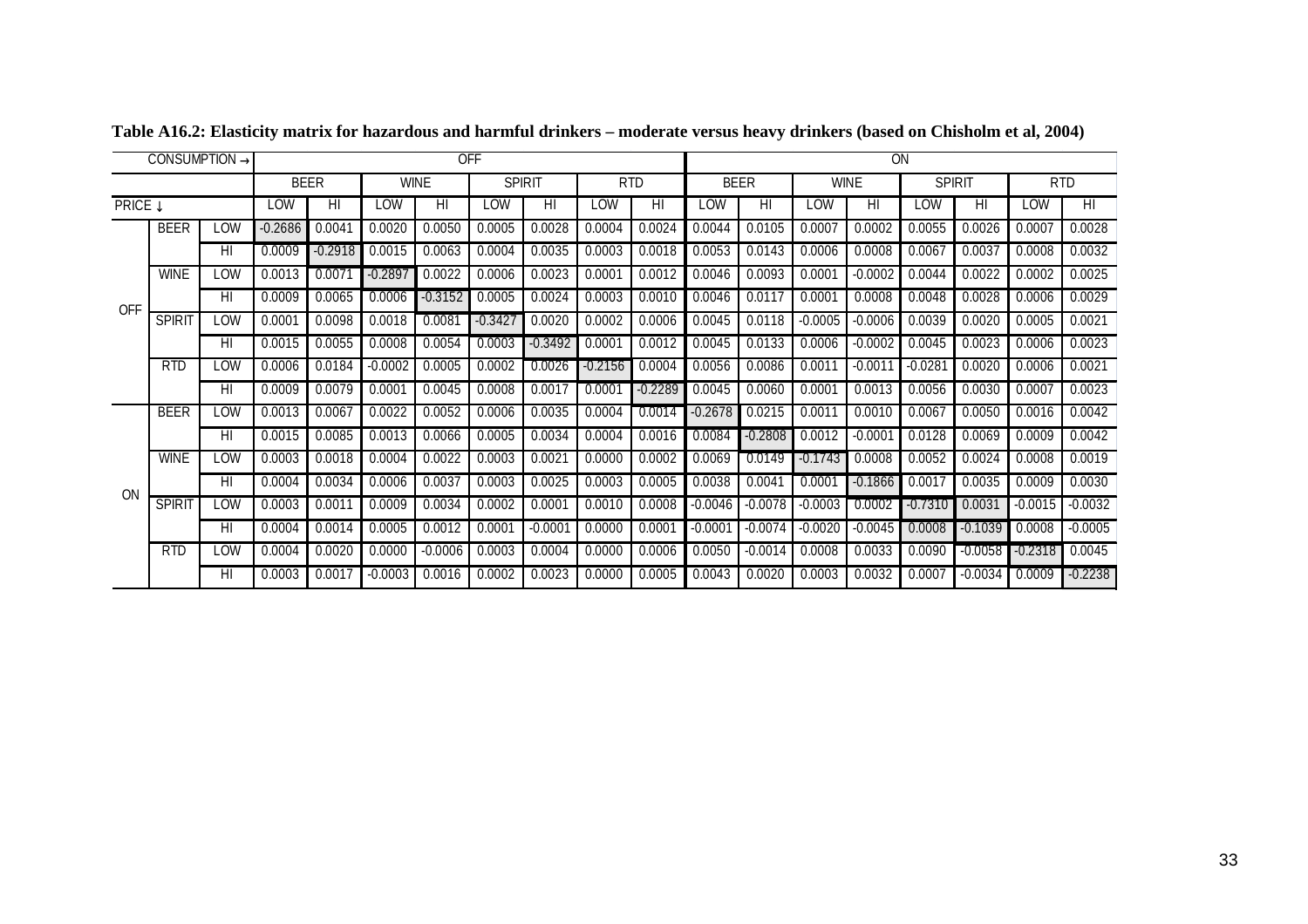| <b>CONSUMPTION</b> |                |        |           |             |             |                | <b>OFF</b>    |                |            | ON             |           |                         |           |                |           |                         |         |                         |
|--------------------|----------------|--------|-----------|-------------|-------------|----------------|---------------|----------------|------------|----------------|-----------|-------------------------|-----------|----------------|-----------|-------------------------|---------|-------------------------|
|                    |                |        |           | <b>BEER</b> | <b>WINE</b> |                | <b>SPIRIT</b> |                | <b>RTD</b> |                |           | <b>BEER</b>             |           | <b>WINE</b>    |           | <b>SPIRIT</b>           |         | <b>RTD</b>              |
|                    | <b>PRICE</b> ↓ |        | LOW       | HI          | LOW         | $\overline{H}$ | LOW           | $\overline{H}$ | LOW        | H <sub>l</sub> | LOW       | $\overline{\mathsf{H}}$ | LOW       | $\overline{H}$ | LOW       | $\overline{\mathsf{H}}$ | LOW     | $\overline{\mathsf{H}}$ |
|                    | <b>BEER</b>    | LOW    | $-1.0300$ | 0.0000      | 0.0529      | 0.0529         | 0.0435        | 0.0435         | 0.0000     | 0.0000         | 0.0407    | 0.0407                  | 0.0529    | 0.0529         | 0.0435    | 0.0435                  | 0.0000  | 0.0000                  |
|                    |                | HI     | 0.0000    | $-1.0300$   | 0.5071      | 0.507'         | 0.4165        | 0.4165         | 0.0000     | 0.0000         | 0.3893    | 0.3893                  | 0.5071    | 0.507          | 0.4165    | 0.4165                  | 0.0000  | 0.0000                  |
|                    | <b>WINE</b>    | LOW    | $-0.0046$ | $-0.0046$   | $-0.3200$   | 0.0000         | 0.0195        | 0.0195         | 0.0000     | 0.0000         | $-0.0208$ | $-0.0208$               | 0.0000    | 0.0000         | 0.0195    | 0.0195                  | 0.0000  | 0.0000                  |
| <b>OFF</b>         |                | HI     | $-0.030'$ | $-0.0301$   | 0.0000      | $-0.3200$      | 0.1289        | 0.1289         | 0.0000     | 0.0000         | $-0.1375$ | $-0.1375$               | 0.0000    | 0.0000         | 0.1289    | 0.1289                  | 0.0000  | 0.0000                  |
|                    | <b>SPIRIT</b>  | LOW    | $-0.0092$ | $-0.0092$   | $-0.0105$   | $-0.0105$      | 1.3100        | 0.0000         | 0.0000     | 0.0000         | $-0.0048$ | $-0.0048$               | $-0.0105$ | $-0.0105$      | 0.0000    | 0.0000                  | 0.0000  | 0.0000                  |
|                    |                | HI     | $-0.0675$ | $-0.0675$   | $-0.0768$   | $-0.0768$      | 0.0000        | $-1.3100$      | 0.0000     | 0.0000         | $-0.0349$ | $-0.0349$               | $-0.0768$ | $-0.0768$      | 0.0000    | 0.0000                  | 0.0000  | 0.0000                  |
|                    | <b>RTD</b>     | LOW    | 0.0000    | 0.0000      | 0.0000      | 0.0000         | 0.0000        | 0.0000         | -1.3100    | 0.0000         | 0.0000    | 0.0000                  | 0.0000    | 0.0000         | 0.0000    | 0.0000                  | 0.0000  | 0.0000                  |
|                    |                | HI     | 0.0000    | 0.0000      | 0.0000      | 0.0000         | 0.0000        | 0.0000         | 0.0000     | $-1.3100$      | 0.0000    | 0.0000                  | 0.0000    | 0.0000         | 0.0000    | 0.0000                  | 0.0000  | 0.0000                  |
|                    | <b>BEER</b>    | LOW    | 0.0124    | 0.0124      | $-0.1468$   | $-0.1468$      | $-0.1965$     | $-0.1965$      | 0.0000     | 0.0000         | $-0.4800$ | 0.0000                  | -0.1468   | $-0.1468$      | -0.1965   | -0.1965                 | 0.0000  | 0.0000                  |
|                    |                | HI     | 0.0476    | 0.0476      | $-0.5632$   | $-0.5632$      | $-0.7535$     | $-0.7535$      | 0.0000     | 0.0000         | 0.0000    | $-0.4800$               | $-0.5632$ | $-0.5632$      | $-0.7535$ | -0.7535                 | 0.0000  | 0.0000                  |
|                    | <b>WINE</b>    | -<br>S | $-0.0039$ | $-0.0039$   | 0.0000      | 0.0000         | 0.0166        | 0.0166         | 0.0000     | 0.0000         | $-0.0177$ | -0.0177                 | -0.7500   | 0.0000         | 0.0166    | 0.0166                  | 0.0000  | 0.0000                  |
| ON                 |                | HI     | $-0.0315$ | $-0.0315$   | 0.0000      | 0.0000         | 0.1350        | 0.1350         | 0.0000     | 0.0000         | -0.1440   | -0.1440                 | 0.0000    | $-0.7500$      | 0.1350    | 0.1350                  | 0.0000  | 0.0000                  |
|                    | <b>SPIRIT</b>  | LOW    | $-0.0290$ | $-0.0290$   | $-0.0330$   | $-0.0330$      | 0.0000        | 0.0000         | 0.0000     | 0.0000         | $-0.0150$ | $-0.0150$               | $-0.0330$ | $-0.0330$      | -1.3100   | 0.0000                  | 0.0000  | 0.0000                  |
|                    |                | HI     | $-0.1843$ | $-0.1843$   | $-0.2097$   | $-0.2097$      | 0.0000        | 0.0000         | 0.0000     | 0.0000         | -0.0953   | $-0.0953$               | -0.2097   | -0.2097        | 0.0000    | -1.3100                 | 0.0000  | 0.0000                  |
|                    | <b>RTD</b>     | LOW    | 0.0000    | 0.0000      | 0.0000      | 0.0000         | 0.0000        | 0.0000         | 0.0000     | 0.0000         | 0.0000    | 0.0000                  | 0.0000    | 0.0000         | 0.0000    | 0.0000                  | -1.3100 | 0.0000                  |
|                    |                | HI     | 0.0000    | 0.0000      | 0.0000      | 0.0000         | 0.0000        | 0.0000         | 0.0000     | 0.0000         | 0.0000    | 0.0000                  | 0.0000    | 0.0000         | 0.0000    | 0.0000                  | 0.0000  | $-1.3100$               |

**Table A16.3: Elasticity matrix for moderate drinkers – UK long-run elasticities (based on Huang, 2003)**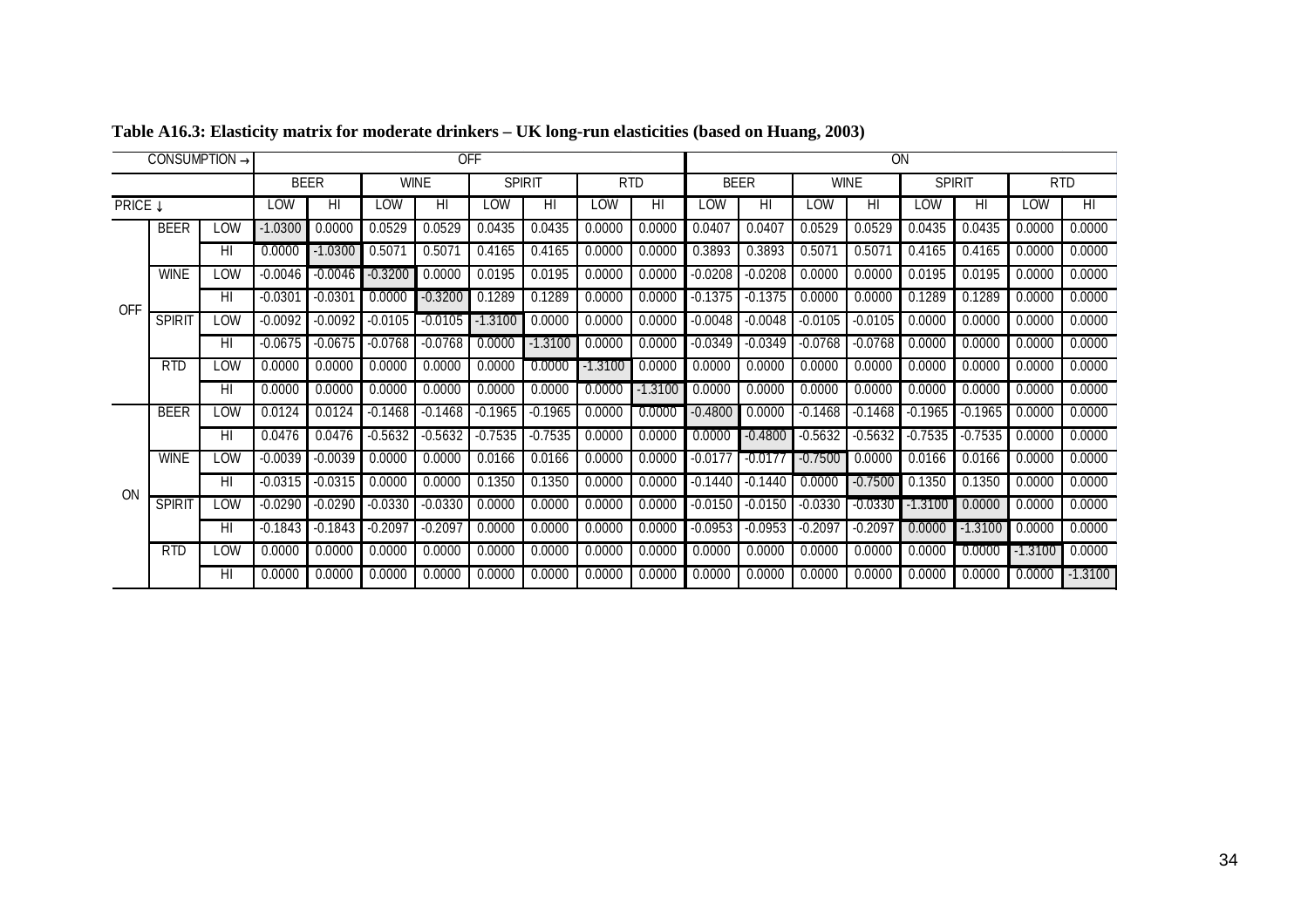| <b>CONSUMPTION</b> |                |        |           |             |             |                | <b>OFF</b>    |                |            | ON             |           |                         |           |                |           |                         |         |                         |
|--------------------|----------------|--------|-----------|-------------|-------------|----------------|---------------|----------------|------------|----------------|-----------|-------------------------|-----------|----------------|-----------|-------------------------|---------|-------------------------|
|                    |                |        |           | <b>BEER</b> | <b>WINE</b> |                | <b>SPIRIT</b> |                | <b>RTD</b> |                |           | <b>BEER</b>             |           | <b>WINE</b>    |           | <b>SPIRIT</b>           |         | <b>RTD</b>              |
|                    | <b>PRICE</b> ↓ |        | LOW       | HI          | LOW         | $\overline{H}$ | LOW           | $\overline{H}$ | LOW        | H <sub>l</sub> | LOW       | $\overline{\mathsf{H}}$ | LOW       | $\overline{H}$ | LOW       | $\overline{\mathsf{H}}$ | LOW     | $\overline{\mathsf{H}}$ |
|                    | <b>BEER</b>    | LOW    | $-1.0300$ | 0.0000      | 0.0529      | 0.0529         | 0.0435        | 0.0435         | 0.0000     | 0.0000         | 0.0407    | 0.0407                  | 0.0529    | 0.0529         | 0.0435    | 0.0435                  | 0.0000  | 0.0000                  |
|                    |                | HI     | 0.0000    | $-1.0300$   | 0.5071      | 0.507'         | 0.4165        | 0.4165         | 0.0000     | 0.0000         | 0.3893    | 0.3893                  | 0.5071    | 0.507          | 0.4165    | 0.4165                  | 0.0000  | 0.0000                  |
|                    | <b>WINE</b>    | LOW    | $-0.0046$ | $-0.0046$   | $-0.3200$   | 0.0000         | 0.0195        | 0.0195         | 0.0000     | 0.0000         | $-0.0208$ | $-0.0208$               | 0.0000    | 0.0000         | 0.0195    | 0.0195                  | 0.0000  | 0.0000                  |
| <b>OFF</b>         |                | HI     | $-0.030'$ | $-0.0301$   | 0.0000      | $-0.3200$      | 0.1289        | 0.1289         | 0.0000     | 0.0000         | $-0.1375$ | $-0.1375$               | 0.0000    | 0.0000         | 0.1289    | 0.1289                  | 0.0000  | 0.0000                  |
|                    | <b>SPIRIT</b>  | LOW    | $-0.0092$ | $-0.0092$   | $-0.0105$   | $-0.0105$      | 1.3100        | 0.0000         | 0.0000     | 0.0000         | $-0.0048$ | $-0.0048$               | $-0.0105$ | $-0.0105$      | 0.0000    | 0.0000                  | 0.0000  | 0.0000                  |
|                    |                | HI     | $-0.0675$ | $-0.0675$   | $-0.0768$   | $-0.0768$      | 0.0000        | $-1.3100$      | 0.0000     | 0.0000         | $-0.0349$ | $-0.0349$               | $-0.0768$ | $-0.0768$      | 0.0000    | 0.0000                  | 0.0000  | 0.0000                  |
|                    | <b>RTD</b>     | LOW    | 0.0000    | 0.0000      | 0.0000      | 0.0000         | 0.0000        | 0.0000         | -1.3100    | 0.0000         | 0.0000    | 0.0000                  | 0.0000    | 0.0000         | 0.0000    | 0.0000                  | 0.0000  | 0.0000                  |
|                    |                | HI     | 0.0000    | 0.0000      | 0.0000      | 0.0000         | 0.0000        | 0.0000         | 0.0000     | $-1.3100$      | 0.0000    | 0.0000                  | 0.0000    | 0.0000         | 0.0000    | 0.0000                  | 0.0000  | 0.0000                  |
|                    | <b>BEER</b>    | LOW    | 0.0124    | 0.0124      | $-0.1468$   | $-0.1468$      | $-0.1965$     | $-0.1965$      | 0.0000     | 0.0000         | $-0.4800$ | 0.0000                  | -0.1468   | $-0.1468$      | -0.1965   | -0.1965                 | 0.0000  | 0.0000                  |
|                    |                | HI     | 0.0476    | 0.0476      | $-0.5632$   | $-0.5632$      | $-0.7535$     | $-0.7535$      | 0.0000     | 0.0000         | 0.0000    | $-0.4800$               | $-0.5632$ | $-0.5632$      | $-0.7535$ | -0.7535                 | 0.0000  | 0.0000                  |
|                    | <b>WINE</b>    | -<br>S | $-0.0039$ | $-0.0039$   | 0.0000      | 0.0000         | 0.0166        | 0.0166         | 0.0000     | 0.0000         | $-0.0177$ | -0.0177                 | -0.7500   | 0.0000         | 0.0166    | 0.0166                  | 0.0000  | 0.0000                  |
| ON                 |                | HI     | $-0.0315$ | $-0.0315$   | 0.0000      | 0.0000         | 0.1350        | 0.1350         | 0.0000     | 0.0000         | -0.1440   | -0.1440                 | 0.0000    | $-0.7500$      | 0.1350    | 0.1350                  | 0.0000  | 0.0000                  |
|                    | <b>SPIRIT</b>  | LOW    | $-0.0290$ | $-0.0290$   | $-0.0330$   | $-0.0330$      | 0.0000        | 0.0000         | 0.0000     | 0.0000         | $-0.0150$ | $-0.0150$               | $-0.0330$ | $-0.0330$      | -1.3100   | 0.0000                  | 0.0000  | 0.0000                  |
|                    |                | HI     | $-0.1843$ | $-0.1843$   | $-0.2097$   | $-0.2097$      | 0.0000        | 0.0000         | 0.0000     | 0.0000         | -0.0953   | $-0.0953$               | -0.2097   | -0.2097        | 0.0000    | -1.3100                 | 0.0000  | 0.0000                  |
|                    | <b>RTD</b>     | LOW    | 0.0000    | 0.0000      | 0.0000      | 0.0000         | 0.0000        | 0.0000         | 0.0000     | 0.0000         | 0.0000    | 0.0000                  | 0.0000    | 0.0000         | 0.0000    | 0.0000                  | -1.3100 | 0.0000                  |
|                    |                | HI     | 0.0000    | 0.0000      | 0.0000      | 0.0000         | 0.0000        | 0.0000         | 0.0000     | 0.0000         | 0.0000    | 0.0000                  | 0.0000    | 0.0000         | 0.0000    | 0.0000                  | 0.0000  | $-1.3100$               |

**Table A16.4: Elasticity matrix for hazardous and harmful drinkers – UK long-run elasticities (based on Huang, 2003)**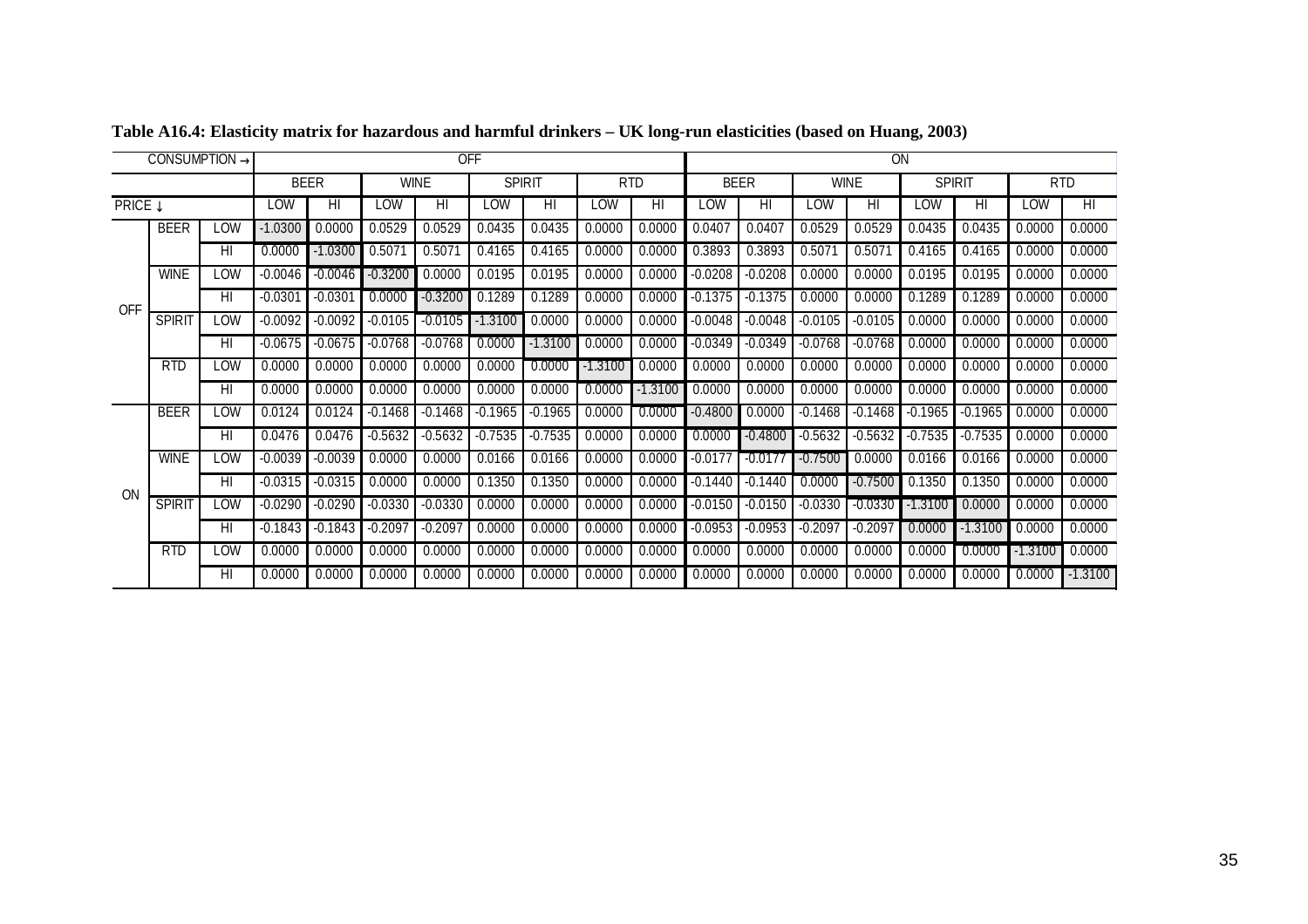| <b>CONSUMPTION</b>        |               |        |           |             |                |             | <b>OFF</b>     |               |           | ON         |             |           |             |           |               |           |                    |           |
|---------------------------|---------------|--------|-----------|-------------|----------------|-------------|----------------|---------------|-----------|------------|-------------|-----------|-------------|-----------|---------------|-----------|--------------------|-----------|
|                           |               |        |           | <b>BEER</b> |                | <b>WINE</b> |                | <b>SPIRIT</b> |           | <b>RTD</b> | <b>BEER</b> |           | <b>WINE</b> |           | <b>SPIRIT</b> |           | <b>RTD</b>         |           |
| <b>PRICE</b> $\downarrow$ |               | LOW    | HI        | LOW         | H <sub>l</sub> | LOW         | H <sub>l</sub> | LOW           | HI        | LOW        | HI          | LOW       | HI          | LOW       | HI            | LOW       | H <sub>l</sub>     |           |
|                           | <b>BEER</b>   | LOW    | $-0.4039$ | 0.0079      | 0.0023         | 0.0068      | 0.0002         | 0.0036        | 0.0007    | 0.0026     | 0.0094      | 0.0251    | 0.0009      | $-0.0002$ | 0.0108        | 0.0038    | 0.0013             | 0.0049    |
|                           |               | HI     | 0.0015    | $-0.427$    | 0.0022         | 0.0083      | 0.0003         | 0.0060        | 0.0004    | 0.0025     | 0.0114      | 0.0323    | 0.0008      | $-0.0002$ | 0.0078        | 0.0046    | 0.0010             | 0.0045    |
|                           | <b>WINE</b>   | LOW    | 0.0016    | 0.0097      | $-0.4322$      | 0.0032      | 0.0001         | 0.0044        | 0.0002    | 0.0032     | 0.0070      | 0.0135    | 0.0003      | $-0.0005$ | 0.0060        | 0.0024    | 0.0010             | 0.0042    |
| <b>OFF</b>                |               | HI     | 0.0016    | 0.0089      | 0.0007         | $-0.4700$   | 0.0003         | 0.0040        | 0.0005    | 0.0018     | 0.0079      | 0.0166    | 0.0002      | 0.0006    | 0.0063        | 0.0035    | 0.001              | 0.0046    |
|                           | <b>SPIRIT</b> | LOW    | 0.0011    | 0.0174      | 0.0017         | 0.0115      | -0.5178        | 0.0032        | $-0.0008$ | 0.0010     | 0.0089      | 0.0270    | $-0.003C$   | $-0.0026$ | 0.0052        | 0.0020    | 0.0008             | 0.0029    |
|                           |               | HI     | 0.0020    | 0.0103      | 0.0013         | 0.0079      | 0.0002         | $-0.5215$     | 0.0001    | 0.0007     | 0.0067      | 0.0222    | 0.0006      | $-0.0003$ | 0.0049        | 0.0026    | 0.001              | 0.0032    |
|                           | <b>RTD</b>    | LOW    | 0.0012    | 0.0126      | 0.0002         | 0.0048      | 0.0034         | 0.0033        | -0.3333   | 0.0010     | 0.0090      | 0.0142    | 0.0017      | $-0.0019$ | $-0.0383$     | 0.0025    | 0.0010             | 0.0035    |
|                           |               | HI     | 0.0003    | 0.0041      | 0.0009         | 0.0083      | 0.0004         | 0.0025        | 0.0002    | -0.3504    | 0.0086      | 0.0091    | 0.0000      | 0.0013    | 0.0054        | 0.0022    | 0.0012             | 0.0034    |
|                           | <b>BEER</b>   | LOW    | 0.0016    | 0.0096      | 0.0025         | 0.0081      | 0.0001         | 0.0048        | 0.0007    | 0.0016     | $-0.3853$   | 0.0310    | 0.0023      | 0.0010    | 0.0092        | 0.0063    | $0.002^{t}$        | 0.0057    |
|                           |               | HI     | 0.0019    | 0.0125      | 0.0016         | 0.0099      | 0.0002         | 0.0056        | 0.0005    | 0.0022     | 0.0132      | $-0.4049$ | 0.0019      | $-0.0006$ | 0.0157        | 0.0091    | 0.0012             | 0.0063    |
|                           | <b>WINE</b>   | -<br>S | 0.0009    | 0.0028      | 0.0006         | 0.0031      | 0.0006         | 0.0031        | 0.0000    | 0.0009     | 0.0124      | 0.0209    | $-0.2554$   | 0.0008    | 0.0057        | 0.0029    | 0.0012             | 0.0025    |
| ON                        |               | HI     | 0.0003    | 0.0051      | 0.0007         | 0.0054      | 0.0002         | 0.0038        | 0.0003    | 0.0011     | 0.0069      | 0.0073    | 0.0002      | -0.2758   | 0.0026        | 0.0054    | 0.0017             | 0.0034    |
|                           | <b>SPIRIT</b> | LOW    | 0.0032    | 0.0040      | 0.0009         | 0.0071      | 0.0001         | $-0.0002$     | 0.0021    | 0.0008     | $-0.0087$   | $-0.0094$ | 0.0006      | 0.0025    | -1.0680       | 0.0015    | 0.002 <sup>2</sup> | $-0.0045$ |
|                           |               | HI     | 0.0007    | 0.0028      | 0.0008         | 0.0017      | 0.0001         | $-0.0004$     | 0.0001    | 0.0004     | 0.0014      | $-0.0109$ | $-0.0030$   | $-0.0077$ | $-0.0001$     | -0.1469   | 0.0013             | 0.0001    |
|                           | <b>RTD</b>    | LOW    | 0.0007    | 0.0067      | $-0.0003$      | 0.0007      | 0.0002         | $-0.0005$     | 0.0000    | 0.0003     | 0.0093      | 0.0081    | 0.0004      | 0.0037    | 0.0110        | $-0.0087$ | $-0.3376$          | 0.0043    |
|                           |               | HI     | 0.0016    | 0.0050      | $-0.0004$      | 0.0034      | 0.0002         | 0.0032        | 0.0000    | 0.0003     | 0.0065      | 0.0042    | 0.0015      | 0.0043    | 0.0039        | $-0.0030$ | 0.0016             | $-0.3301$ |

#### **Table A16.5: Elasticity matrix for moderate drinkers – aggregation**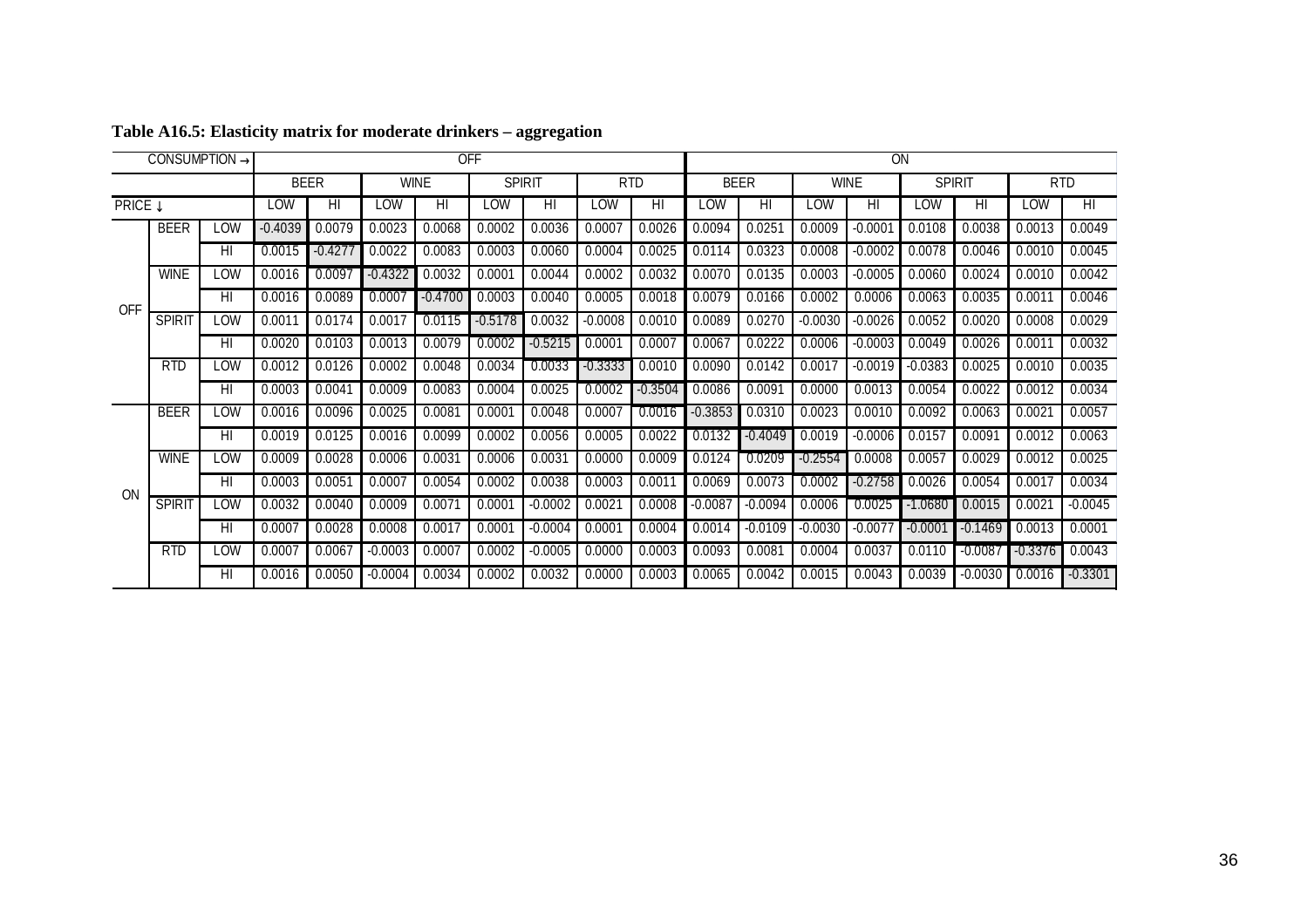|                | CONSUMPTION $\rightarrow$ |                 |             |                |             |                | <b>OFF</b>      |                |            |           |             |                         |             | ON        |               |           |            |           |
|----------------|---------------------------|-----------------|-------------|----------------|-------------|----------------|-----------------|----------------|------------|-----------|-------------|-------------------------|-------------|-----------|---------------|-----------|------------|-----------|
|                |                           |                 | <b>BEER</b> |                | <b>WINE</b> |                | <b>SPIRIT</b>   |                | <b>RTD</b> |           | <b>BEER</b> |                         | <b>WINE</b> |           | <b>SPIRIT</b> |           | <b>RTD</b> |           |
| <b>PRICE</b> ↓ |                           |                 | LOW         | $\overline{H}$ | LOW         | H <sub>l</sub> | LOW             | $\overline{H}$ | LOW        | HI        | LOW         | $\overline{\mathsf{H}}$ | LOW         | HI        | LOW           | HI        | LOW        | HI        |
|                | BEER                      | LOW             | $-0.4039$   | 0.0079         | 0.0023      | 0.0068         | 0.0002          | 0.0036         | 0.0007     | 0.0026    | 0.0094      | 0.0251                  | 0.0009      | $-0.0001$ | 0.0108        | 0.0038    | 0.0013     | 0.0049    |
|                |                           | HI              | 0.0015      | $-0.4277$      | 0.0022      | 0.0083         | 0.0003          | 0.0060         | 0.0004     | 0.0025    | 0.0114      | 0.0323                  | 0.0008      | $-0.0002$ | 0.0078        | 0.0046    | 0.0010     | 0.0045    |
|                | <b>WINE</b>               | LOW             | 0.0016      | 0.0097         | $-0.4322$   | 0.0032         | 0.0001          | 0.0044         | 0.0002     | 0.0032    | 0.0070      | 0.0135                  | 0.0003      | $-0.0005$ | 0.0060        | 0.0024    | 0.0010     | 0.0042    |
| <b>OFF</b>     |                           | HI              | 0.0016      | 0.0089         | 0.0007      | -0.4700        | 0.0003          | 0.0040         | 0.0005     | 0.0018    | 0.0079      | 0.0166                  | 0.0002      | 0.0006    | 0.0063        | 0.0035    | 0.0011     | 0.0046    |
|                | <b>SPIRIT</b>             | LOW             | 0.001'      | 0.0174         | 0.0017      | 0.0115         | $-0.5178$       | 0.0032         | $-0.0008$  | 0.0010    | 0.0089      | 0.0270                  | $-0.0030$   | $-0.0026$ | 0.0052        | 0.0020    | 0.0008     | 0.0029    |
|                |                           | HI              | 0.0020      | 0.0103         | 0.0013      | 0.0079         | 0.0002          | $-0.5215$      | 0.0001     | 0.0007    | 0.0067      | 0.0222                  | 0.0006      | $-0.0003$ | 0.0049        | 0.0026    | 0.0011     | 0.0032    |
|                | RTD                       | LOW             | 0.0012      | 0.0126         | 0.0002      | 0.0048         | 0.0034          | 0.0033         | $-0.3333$  | 0.0010    | 0.0090      | 0.0142                  | 0.0017      | $-0.0019$ | $-0.0383$     | 0.0025    | 0.0010     | 0.0035    |
|                |                           | H <sub>II</sub> | 0.0003      | 0.004'         | 0.0009      | 0.0083         | 0.0004          | 0.0025         | 0.0002     | $-0.3504$ | 0.0086      | 0.0091                  | 0.0000      | 0.0013    | 0.0054        | 0.0022    | 0.0012     | 0.0034    |
|                | <b>BEER</b>               | LOW             | 0.0016      | 0.0096         | 0.0025      | 0.0081         | 0.0001          | 0.0048         | 0.0007     | 0.0016    | $-0.3853$   | 0.0310                  | 0.0023      | 0.0010    | 0.0092        | 0.0063    | 0.0021     | 0.0057    |
|                |                           | HI              | 0.0019      | 0.0125         | 0.0016      | 0.0099         | 0.0002          | 0.0056         | 0.0005     | 0.0022    | 0.0132      | -0.4049                 | 0.0019      | $-0.0006$ | 0.0157        | 0.0091    | 0.0012     | 0.0063    |
|                | <b>WINE</b>               | LOW             | 0.0009      | 0.0028         | 0.0006      | 0.0031         | 0.0006          | 0.0031         | 0.0000     | 0.0009    | 0.0124      | 0.0209                  | -0.2554     | 0.0008    | 0.0057        | 0.0029    | 0.0012     | 0.0025    |
|                |                           | HI              | 0.0003      | 0.005'         | 0.0007      | 0.0054         | 0.0002          | 0.0038         | 0.0003     | 0.001     | 0.0069      | 0.0073                  | 0.0002      | $-0.2758$ | 0.0026        | 0.0054    | 0.0017     | 0.0034    |
| ON             | <b>SPIRIT</b>             | LOW             | 0.0032      | 0.0040         | 0.0009      | 0.0071         | $0.000^{\circ}$ | $-0.0002$      | 0.0021     | 0.0008    | $-0.0087$   | $-0.0094$               | 0.0006      | 0.0025    | -1.0680       | 0.0015    | 0.0021     | $-0.0045$ |
|                |                           | HI              | 0.0007      | 0.0028         | 0.0008      | 0.0017         | $0.000^{\circ}$ | $-0.0004$      | 0.0001     | 0.0004    | 0.0014      | $-0.0109$               | -0.0030     | $-0.007$  | $-0.0001$     | $-0.1469$ | 0.0013     | 0.0001    |
|                | <b>RTD</b>                | LOW             | 0.0007      | 0.0067         | $-0.0003$   | 0.0007         | 0.0002          | $-0.0005$      | 0.0000     | 0.0003    | 0.0093      | 0.0081                  | 0.0004      | 0.0037    | 0.0110        | $-0.0087$ | -0.3376    | 0.0043    |
|                |                           | HI              | 0.0016      | 0.0050         | $-0.0004$   | 0.0034         | 0.0002          | 0.0032         | 0.0000     | 0.0003    | 0.0065      | 0.0042                  | 0.0015      | 0.0043    | 0.0039        | $-0.0030$ | 0.0016     | $-0.3301$ |

### **Table A16.6: Elasticity matrix for hazardous and harmful drinkers – aggregation**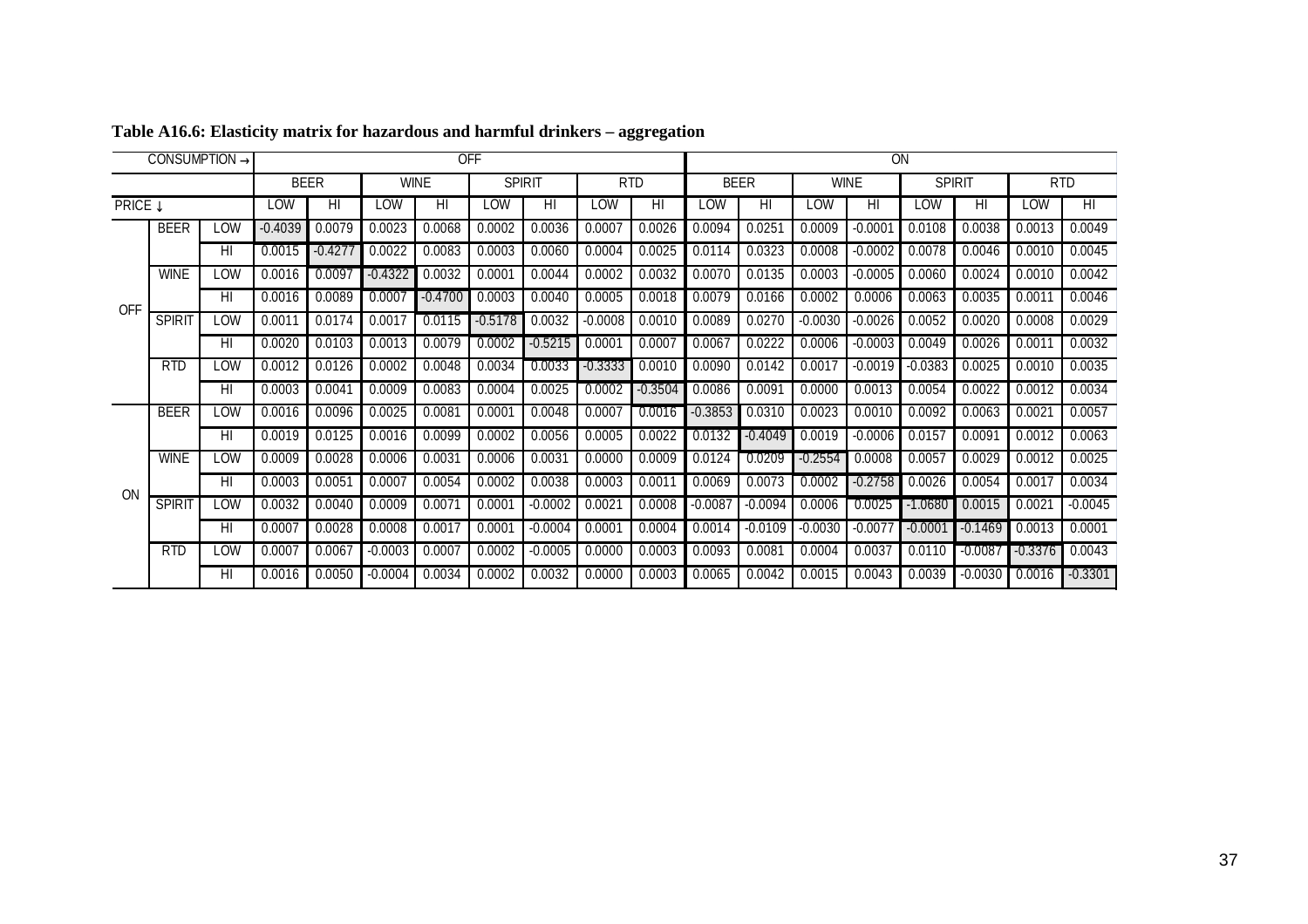## **Appendix 17: Summary tables for sensitivity analysis – standard model with cross-price adjustment**

# **Table A17.1: Summary tables for sensitivity analysis – standard model with cross-price adjustment – consumption analysis – overall population**

|                 | <b>SUMMARY - TOTAL</b>                   |                 |         |         | Mean annual consumption per drinker (units) |            |           |               | Total spending on alcohol (£ millions) |              |             |           |            | Per drinker (£ p) |                        |
|-----------------|------------------------------------------|-----------------|---------|---------|---------------------------------------------|------------|-----------|---------------|----------------------------------------|--------------|-------------|-----------|------------|-------------------|------------------------|
|                 |                                          |                 |         |         |                                             |            |           |               |                                        |              |             |           |            |                   | Change in              |
|                 |                                          |                 |         |         |                                             |            |           |               |                                        |              |             |           |            |                   | spend p.a.             |
|                 |                                          | % change in     |         |         |                                             |            |           | Off retail    | On retail                              |              |             | Total     |            |                   | Change in if no change |
|                 |                                          | consumption     |         |         |                                             |            | All       | $(exc duty +$ | (exc duty $+$                          | Off duty $+$ | On duty $+$ | spending  | % spending | spend per         | in                     |
|                 | Policy Scenario                          | (all beverages) | Beer    | Wine    | Spirit                                      | <b>RTD</b> | beverages | VAT)          | VAT)                                   | <b>VAT</b>   | <b>VAT</b>  | change    | change     | drinker p.a.      | consump.               |
| P <sub>1</sub>  | General Price +1%                        | $-0.4%$         | $-1.4$  | $-1.3$  | $-0.6$                                      | $-0.1$     | $-3.5$    | $+43.0$       | $+67.6$                                | $-4.1$       | $+5.5$      | $+112.0$  | $+0.6%$    | $+3.80$           | $+6.34$                |
| P <sub>2</sub>  | General Price +10%                       | $-4.3%$         | $-14.5$ | $-13.2$ | $-6.3$                                      | $-1.1$     | $-35.2$   | $+404.5$      | $+635.8$                               | $-47.9$      | $+47.8$     | +1040.2   | $+5.6%$    | $+35.34$          | $+63.38$               |
| lP3             | General Price +25%                       | $-11.0%$        | $-37.9$ | $-34.4$ | $-15.5$                                     | $-2.8$     | $-90.5$   | $+901.6$      | $+1418.2$                              | $-148.9$     | $+87.4$     | $+2258.3$ | $+12.1%$   | $+76.73$          | $+158.44$              |
| IP4             | Low Priced Off Trade Products +10%       | $-0.3%$         | $+0.2$  | $-1.5$  | $-0.9$                                      | $-0.1$     | $-2.4$    | $+84.6$       | $+37.2$                                | $-5.3$       | $+12.9$     | $+129.4$  | $+0.7%$    | $+4.40$           | $+3.23$                |
| P <sub>5</sub>  | Low Priced Off Trade Products +25%       | $-0.7%$         | $+0.4$  | $-3.9$  | $-2.3$                                      | $-0.1$     | $-6.0$    | $+195.0$      | $+93.1$                                | $-16.6$      | $+32.3$     | $+303.8$  | $+1.6%$    | $+10.32$          | $+8.07$                |
| P <sub>6</sub>  | Low Priced On Trade Products +10%        | $-0.3%$         | $-1.3$  | $+0.9$  | $-1.5$                                      | $-0.2$     | $-2.2$    | $+13.0$       | $+101.7$                               | $+10.7$      | $-4.1$      | $+121.4$  | $+0.7%$    | $+4.13$           | $+7.30$                |
| P7              | Low Priced On Trade Products +25%        | $-0.6%$         | $-3.3$  | $+2.2$  | $-3.3$                                      | $-0.6$     | $-5.1$    | $+32.5$       | $+219.3$                               | $+26.9$      | $-12.9$     | $+265.8$  | $+1.4%$    | $+9.03$           | $+18.26$               |
| IP8             | All Low Priced Products +10%             | $-0.6%$         | $-1.2$  | $-0.7$  | $-2.4$                                      | $-0.3$     | $-4.6$    | $+97.7$       | $+139.1$                               | $+5.4$       | $+8.9$      | $+251.0$  | $+1.3%$    | $+8.53$           | $+10.53$               |
| P <sub>9</sub>  | All Low Priced Products +25%             | $-1.3%$         | $-3.0$  | $-1.8$  | $-5.6$                                      | $-0.7$     | $-11.1$   | $+227.8$      | $+313.3$                               | $+10.1$      | $+19.4$     | $+570.6$  | $+3.1%$    | $+19.39$          | $+26.33$               |
| <b>P10</b>      | Minimum Price 15p (Off and On Trade)     | $-0.0%$         | $-0.1$  | $+0.2$  | $-0.2$                                      | $+0.0$     | $-0.1$    | $+10.6$       | $+7.9$                                 | $-0.2$       | $+2.7$      | $+21.0$   | $+0.1%$    | $+0.71$           | $+0.31$                |
| P <sub>11</sub> | Minimum Price 20p                        | $-0.0%$         | $-0.7$  | $+0.8$  | $-0.4$                                      | $+0.0$     | $-0.2$    | $+32.8$       | $+25.8$                                | $+0.1$       | $+8.9$      | $+67.6$   | $+0.4%$    | $+2.30$           | $+0.98$                |
| P <sub>12</sub> | Minimum Price 25p                        | $-0.1%$         | $-1.8$  | $+2.1$  | $-0.8$                                      | $+0.0$     | $-0.5$    | $+76.4$       | $+64.0$                                | $+0.0$       | $+22.2$     | $+162.7$  | $+0.9%$    | $+5.53$           | $+2.44$                |
| P <sub>13</sub> | Minimum Price 30p                        | $-0.2%$         | $-3.4$  | $+3.7$  | $-2.3$                                      | $+0.0$     | $-1.9$    | $+159.3$      | $+132.4$                               | $-6.4$       | $+46.0$     | $+331.2$  | $+1.8%$    | $+11.25$          | $+5.85$                |
| <b>P14</b>      | Minimum Price 35p                        | $-0.9%$         | $-5.4$  | $+3.1$  | $-5.3$                                      | $+0.1$     | $-7.5$    | $+288.3$      | $+218.7$                               | $-30.9$      | $+76.0$     | $+552.1$  | $+3.0%$    | $+18.76$          | $+12.62$               |
| P <sub>15</sub> | Minimum Price 40p                        | $-2.2%$         | $-8.4$  | $+0.1$  | $-9.5$                                      | $+0.1$     | $-17.7$   | $+449.3$      | $+318.9$                               | $-76.9$      | $+110.9$    | $+802.3$  | $+4.3%$    | $+27.26$          | $+23.11$               |
| P <sub>16</sub> | Minimum Price 45p                        | $-4.0%$         | $-12.5$ | $-5.7$  | $-14.5$                                     | $+0.1$     | $-32.6$   | $+632.6$      | $+429.5$                               | $-145.4$     | $+149.3$    | $+1066.0$ | $+5.7%$    | $+36.22$          | $+37.64$               |
| <b>P17</b>      | Minimum Price 50p                        | $-6.3%$         | $-17.3$ | $-14.7$ | $-19.9$                                     | $+0.1$     | $-51.8$   | $+814.6$      | $+547.6$                               | $-237.5$     | $+190.2$    | $+1315.0$ | $+7.0%$    | $+44.68$          | $+55.57$               |
| P <sub>18</sub> | Minimum Price 60p                        | $-11.5%$        | $-22.8$ | $-40.3$ | $-31.4$                                     | $+0.1$     | $-94.5$   | $+1137.5$     | $+799.0$                               | $-457.3$     | $+277.0$    | $+1756.1$ | $+9.4%$    | $+59.67$          | $+98.61$               |
| P <sub>19</sub> | Minimum Price 70p                        | $-17.1%$        | $-26.8$ | $-71.8$ | $-41.9$                                     | $-0.0$     | $-140.5$  | $+1264.1$     | $+1065.2$                              | $-728.9$     | $+367.4$    | $+1967.9$ | $+10.5%$   | +66.86            | $+146.09$              |
| P20             | Minimum Price 20p Off and 80p On Trade   | $-0.1%$         | $-1.2$  | $+1.0$  | $-0.3$                                      | $+0.0$     | $-0.5$    | $+35.6$       | $+66.4$                                | $+2.5$       | $+13.2$     | $+117.7$  | $+0.6%$    | $+4.00$           | $+2.75$                |
| P21             | Minimum Price 30p Off and 95p On Trade   | $-0.4%$         | $-6.2$  | $+4.9$  | $-2.2$                                      | $+0.1$     | $-3.4$    | $+174.5$      | $+297.0$                               | $+6.1$       | $+59.4$     | $+537.0$  | $+2.9%$    | $+18.25$          | $+14.34$               |
| P22             | Minimum Price 40p Off and 110p On Trade  | $-3.0%$         | $-18.6$ | $+2.9$  | $-9.3$                                      | $+0.1$     | $-24.9$   | $+487.6$      | $+715.9$                               | $-47.2$      | $+127.9$    | $+1284.2$ | $+6.9%$    | $+43.63$          | $+48.85$               |
| P23             | 30p Minimum Price Beers Only             | $+0.0%$         | $-5.0$  | $+4.8$  | $+0.3$                                      | $+0.0$     | $+0.2$    | $+98.5$       | $+102.0$                               | $+4.4$       | $+35.4$     | $+240.3$  | $+1.3%$    | $+8.16$           | $+3.51$                |
| P24             | 30p Minimum Price Wines Only             | $-0.2%$         | $+0.4$  | $-2.4$  | $+0.0$                                      | $+0.0$     | $-1.9$    | $+25.2$       | $+6.6$                                 | $-6.8$       | $+2.3$      | $+27.3$   | $+0.1%$    | $+0.93$           | $+1.27$                |
| P <sub>25</sub> | 30p Minimum Price Spirits Only           | $-0.0%$         | $+1.3$  | $+1.2$  | $-2.7$                                      | $+0.0$     | $-0.1$    | $+35.3$       | $+23.7$                                | $-3.9$       | $+8.3$      | $+63.4$   | $+0.3%$    | $+2.15$           | $+1.07$                |
| P26             | 30p Minimum Price Alcopops (RTDs) Only   | $+0.0%$         | $+0.0$  | $+0.0$  | $+0.0$                                      | $-0.0$     | $+0.0$    | $+0.1$        | $+0.0$                                 | $+0.0$       | $+0.0$      | $+0.1$    | $+0.0%$    | $+0.00$           | $+0.00$                |
| P27             | Ban Off Trade Discounting if > 50%       | $-0.0%$         | $+0.0$  | $-0.0$  | $-0.0$                                      | $-0.0$     | $-0.0$    | $+0.7$        | $+0.2$                                 | $-0.1$       | $+0.1$      | $+0.8$    | $+0.0%$    | $+0.03$           | $+0.03$                |
| P28             | Ban Off Trade Discounting if > 40%       | $-0.1%$         | $-0.0$  | $-1.0$  | $+0.0$                                      | $+0.0$     | $-1.0$    | $+15.5$       | $+2.7$                                 | $-2.8$       | $+0.9$      | $+16.3$   | $+0.1%$    | $+0.56$           | $+0.92$                |
| P <sub>29</sub> | Ban Off Trade Discounting if > 30%       | $-0.3%$         | $-0.1$  | $-2.4$  | $+0.0$                                      | $-0.0$     | $-2.5$    | $+40.8$       | $+7.7$                                 | $-7.0$       | $+2.7$      | $+44.1$   | $+0.2%$    | $+1.50$           | $+2.40$                |
| P30             | Ban Off Trade Discounting if > 20%       | $-0.7%$         | $-0.4$  | $-5.7$  | $-0.1$                                      | $-0.0$     | $-6.1$    | $+96.9$       | $+18.3$                                | $-17.4$      | $+6.4$      | $+104.2$  | $+0.6%$    | $+3.54$           | $+5.85$                |
| P31             | Ban Off Trade Discounting if > 10%       | $-1.5%$         | $-1.0$  | $-11.1$ | $-0.5$                                      | $-0.0$     | $-12.6$   | $+193.4$      | $+38.0$                                | $-37.0$      | $+13.2$     | $+207.6$  | $+1.1%$    | $+7.05$           | $+12.00$               |
| P32             | Total Ban Off Trade Discounting          | $-2.7%$         | $-2.4$  | $-18.1$ | $-1.7$                                      | $-0.1$     | $-22.2$   | $+337.1$      | $+71.8$                                | $-68.2$      | $+24.9$     | $+365.6$  | $+2.0%$    | $+12.42$          | $+21.48$               |
| P33             | Ban Off Trade Discount if Reg Price <30p | $-0.0%$         | $-0.4$  | $+0.3$  | $-0.0$                                      | $+0.0$     | $-0.1$    | $+12.1$       | $+9.2$                                 | $+0.2$       | $+3.2$      | $+24.7$   | $+0.1%$    | $+0.84$           | $+0.38$                |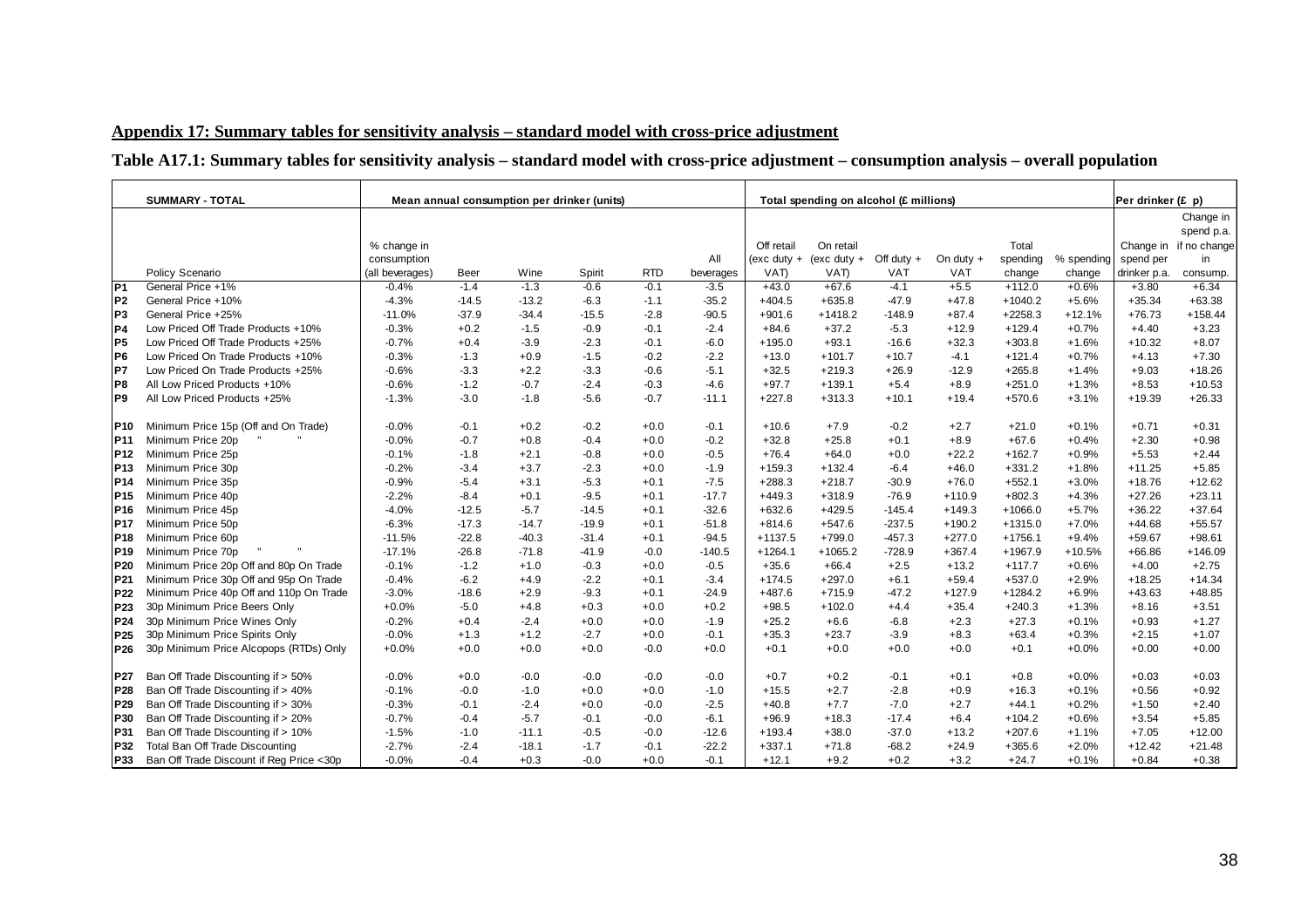|                 | <b>SUMMARY - 11 TO 17</b>                | Mean annual consumption per drinker (units) |         |        |         |            |           |               | Total spending on alcohol (£ millions) |              |            |          |            | Per drinker (£ p) |              |
|-----------------|------------------------------------------|---------------------------------------------|---------|--------|---------|------------|-----------|---------------|----------------------------------------|--------------|------------|----------|------------|-------------------|--------------|
|                 |                                          |                                             |         |        |         |            |           |               |                                        |              |            |          |            |                   | Change in    |
|                 |                                          |                                             |         |        |         |            |           |               |                                        |              |            |          |            |                   | spend p.a.   |
|                 |                                          | % change in                                 |         |        |         |            |           | Off retail    | On retail                              |              |            | Total    |            | Change in         | if no change |
|                 |                                          | consumption                                 |         |        |         |            | All       | $(exc duty +$ | (exc duty $+$                          | Off duty $+$ | On duty +  | spending | % spending | spend per         | in           |
|                 | Policy Scenario                          | (all beverages)                             | Beer    | Wine   | Spirit  | <b>RTD</b> | beverages | VAT)          | VAT)                                   | <b>VAT</b>   | <b>VAT</b> | change   | change     | drinker p.a.      | consump.     |
| P <sub>1</sub>  | General Price +1%                        | $-0.5%$                                     | $-1.0$  | $-0.1$ | $-1.8$  | $-0.5$     | $-3.4$    | $+0.6$        | $+4.2$                                 | $-0.0$       | $-0.1$     | $+4.7$   | $+0.4%$    | $+3.38$           | $+7.51$      |
| P <sub>2</sub>  | General Price +10%                       | $-5.1%$                                     | $-10.8$ | $-1.6$ | $-16.1$ | $-4.7$     | $-33.2$   | $+6.1$        | $+39.8$                                | $-0.2$       | $-1.1$     | $+44.7$  | $+4.3%$    | $+32.06$          | $+75.07$     |
| P3              | General Price +25%                       | $-12.0%$                                    | $-28.9$ | $-4.7$ | $-32.5$ | $-11.9$    | $-77.9$   | $+14.0$       | $+93.9$                                | $-0.9$       | $-1.6$     | $+105.3$ | $+10.1%$   | $+75.59$          | $+187.67$    |
| P <sub>4</sub>  | Low Priced Off Trade Products +10%       | $-0.1%$                                     | $-0.2$  | $+0.1$ | $-0.4$  | $+0.0$     | $-0.5$    | $+0.7$        | $+1.1$                                 | $-0.2$       | $+0.4$     | $+1.9$   | $+0.2%$    | $+1.36$           | $+0.58$      |
| P <sub>5</sub>  | Low Priced Off Trade Products +25%       | $-0.2%$                                     | $-0.5$  | $+0.4$ | $-1.1$  | $+0.0$     | $-1.2$    | $+1.5$        | $+2.7$                                 | $-0.6$       | $+0.9$     | $+4.5$   | $+0.4%$    | $+3.27$           | $+1.45$      |
| P <sub>6</sub>  | Low Priced On Trade Products +10%        | $-2.3%$                                     | $-0.9$  | $+1.4$ | $-13.6$ | $-2.3$     | $-15.3$   | $+0.9$        | $+3.1$                                 | $+0.7$       | $-4.9$     | $-0.2$   | $-0.0%$    | $-0.18$           | $+21.57$     |
| P7              | Low Priced On Trade Products +25%        | $-4.6%$                                     | $-2.2$  | $+3.6$ | $-25.8$ | $-5.7$     | $-30.0$   | $+2.1$        | $+10.2$                                | $+1.6$       | $-9.1$     | $+4.8$   | $+0.5%$    | $+3.43$           | $+53.94$     |
| P8              | All Low Priced Products +10%             | $-2.4%$                                     | $-1.1$  | $+1.6$ | $-14.0$ | $-2.3$     | $-15.8$   | $+1.5$        | $+4.2$                                 | $+0.4$       | $-4.5$     | $+1.6$   | $+0.2%$    | $+1.18$           | $+22.15$     |
| P9              | All Low Priced Products +25%             | $-4.8%$                                     | $-2.7$  | $+4.0$ | $-26.9$ | $-5.7$     | $-31.3$   | $+3.6$        | $+12.8$                                | $+1.1$       | $-8.2$     | $+9.3$   | $+0.9%$    | $+6.68$           | $+55.39$     |
| P <sub>10</sub> | Minimum Price 15p (Off and On Trade)     | $-0.0%$                                     | $+0.1$  | $+0.1$ | $-0.2$  | $+0.0$     | $-0.1$    | $+0.1$        | $+0.1$                                 | $-0.0$       | $+0.0$     | $+0.3$   | $+0.0%$    | $+0.19$           | $+0.09$      |
| P11             | Minimum Price 20p                        | $-0.1%$                                     | $+0.1$  | $+0.2$ | $-0.6$  | $+0.0$     | $-0.3$    | $+0.5$        | $+0.6$                                 | $-0.2$       | $+0.2$     | $+1.2$   | $+0.1%$    | $+0.83$           | $+0.38$      |
| P <sub>12</sub> | Minimum Price 25p                        | $-0.1%$                                     | $-0.0$  | $+0.3$ | $-1.2$  | $+0.0$     | $-0.8$    | $+1.1$        | $+1.7$                                 | $-0.4$       | $+0.6$     | $+3.1$   | $+0.3%$    | $+2.20$           | $+0.99$      |
| IP13            | Minimum Price 30p                        | $-0.3%$                                     | $-0.5$  | $+0.7$ | $-2.1$  | $+0.1$     | $-1.9$    | $+2.2$        | $+4.1$                                 | $-1.0$       | $+1.5$     | $+6.8$   | $+0.7%$    | $+4.90$           | $+2.30$      |
| P14             | Minimum Price 35p                        | $-0.5%$                                     | $-1.3$  | $+1.0$ | $-3.3$  | $+0.1$     | $-3.4$    | $+3.2$        | $+6.7$                                 | $-1.7$       | $+2.4$     | $+10.6$  | $+1.0%$    | $+7.62$           | $+4.06$      |
| P <sub>15</sub> | Minimum Price 40p                        | $-0.9%$                                     | $-2.5$  | $+1.2$ | $-4.7$  | $+0.2$     | $-5.8$    | $+4.4$        | $+9.5$                                 | $-2.6$       | $+3.4$     | $+14.7$  | $+1.4%$    | $+10.52$          | $+6.65$      |
| P <sub>16</sub> | Minimum Price 45p                        | $-1.5%$                                     | $-3.8$  | $+0.9$ | $-7.0$  | $+0.2$     | $-9.6$    | $+5.9$        | $+12.8$                                | $-4.0$       | $+4.5$     | $+19.2$  | $+1.8%$    | $+13.79$          | $+10.54$     |
| P <sub>17</sub> | Minimum Price 50p                        | $-2.3%$                                     | $-5.4$  | $-0.3$ | $-9.3$  | $+0.3$     | $-14.7$   | $+7.5$        | $+16.1$                                | $-5.7$       | $+5.7$     | $+23.7$  | $+2.3%$    | $+17.01$          | $+15.56$     |
| P <sub>18</sub> | Minimum Price 60p                        | $-3.8%$                                     | $-8.9$  | $-3.7$ | $-12.9$ | $+0.4$     | $-25.1$   | $+9.5$        | $+23.4$                                | $-9.3$       | $+8.3$     | $+31.9$  | $+3.1%$    | $+22.93$          | $+27.32$     |
| P <sub>19</sub> | Minimum Price 70p                        | $-4.8%$                                     | $-8.4$  | $-7.5$ | $-15.9$ | $+0.5$     | $-31.4$   | $+11.7$       | $+32.7$                                | $-11.8$      | $+11.0$    | $+43.6$  | $+4.2%$    | $+31.33$          | $+41.43$     |
| P20             | Minimum Price 20p Off and 80p On Trade   | $-0.4%$                                     | $-2.4$  | $+0.4$ | $-0.4$  | $+0.1$     | $-2.3$    | $+0.7$        | $+8.2$                                 | $+0.0$       | $+1.0$     | $+9.9$   | $+0.9%$    | $+7.10$           | $+7.23$      |
| P21             | Minimum Price 30p Off and 95p On Trade   | $-1.3%$                                     | $-8.5$  | $+1.6$ | $-1.7$  | $+0.3$     | $-8.4$    | $+2.8$        | $+23.9$                                | $-0.4$       | $+3.2$     | $+29.5$  | $+2.8%$    | $+21.19$          | $+23.11$     |
| P22             | Minimum Price 40p Off and 110p On Trade  | $-3.4%$                                     | $-21.3$ | $+3.0$ | $-4.2$  | $+0.5$     | $-22.0$   | $+5.6$        | $+44.6$                                | $-1.6$       | $+5.5$     | $+54.0$  | $+5.2%$    | $+38.77$          | $+51.90$     |
| P23             | 30p Minimum Price Beers Only             | $-0.2%$                                     | $-1.4$  | $+0.1$ | $+0.2$  | $+0.0$     | $-1.2$    | $+1.2$        | $+3.1$                                 | $-0.6$       | $+1.1$     | $+4.9$   | $+0.5%$    | $+3.51$           | $+1.52$      |
| P24             | 30p Minimum Price Wines Only             | $+0.0%$                                     | $+0.0$  | $+0.0$ | $+0.0$  | $+0.0$     | $+0.0$    | $+0.0$        | $+0.0$                                 | $+0.0$       | $+0.0$     |          | $+0.0%$    | $+0.00$           | $+0.00$      |
|                 |                                          |                                             |         |        |         |            |           |               |                                        |              |            | $+0.0$   |            |                   |              |
| P <sub>25</sub> | 30p Minimum Price Spirits Only           | $-0.1%$                                     | $+0.9$  | $+0.6$ | $-2.3$  | $+0.0$     | $-0.8$    | $+1.0$        | $+1.0$                                 | $-0.4$       | $+0.4$     | $+1.9$   | $+0.2%$    | $+1.39$           | $+0.78$      |
| P <sub>26</sub> | 30p Minimum Price Alcopops (RTDs) Only   | $+0.0%$                                     | $+0.0$  | $+0.0$ | $+0.0$  | $+0.0$     | $+0.0$    | $+0.0$        | $+0.0$                                 | $+0.0$       | $+0.0$     | $+0.0$   | $+0.0%$    | $+0.00$           | $+0.00$      |
| P27             | Ban Off Trade Discounting if > 50%       | $-0.0%$                                     | $-0.0$  | $-0.0$ | $-0.0$  | $+0.0$     | $-0.0$    | $+0.0$        | $+0.0$                                 | $-0.0$       | $+0.0$     | $+0.0$   | $+0.0%$    | $+0.01$           | $+0.00$      |
| P28             | Ban Off Trade Discounting if > 40%       | $-0.0%$                                     | $-0.0$  | $-0.2$ | $+0.0$  | $+0.0$     | $-0.2$    | $+0.1$        | $+0.1$                                 | $-0.0$       | $+0.0$     | $+0.2$   | $+0.0%$    | $+0.14$           | $+0.18$      |
| P29             | Ban Off Trade Discounting if > 30%       | $-0.1%$                                     | $-0.1$  | $-0.4$ | $-0.0$  | $+0.0$     | $-0.5$    | $+0.4$        | $+0.2$                                 | $-0.1$       | $+0.1$     | $+0.6$   | $+0.1%$    | $+0.41$           | $+0.50$      |
| P30             | Ban Off Trade Discounting if > 20%       | $-0.2%$                                     | $-0.2$  | $-0.9$ | $-0.0$  | $+0.0$     | $-1.2$    | $+0.9$        | $+0.5$                                 | $-0.2$       | $+0.2$     | $+1.4$   | $+0.1%$    | $+0.99$           | $+1.18$      |
| P31             | Ban Off Trade Discounting if > 10%       | $-0.4%$                                     | $-0.5$  | $-1.9$ | $-0.2$  | $+0.0$     | $-2.6$    | $+1.9$        | $+1.1$                                 | $-0.5$       | $+0.4$     | $+2.9$   | $+0.3%$    | $+2.11$           | $+2.59$      |
| P32             | Total Ban Off Trade Discounting          | $-0.8%$                                     | $-1.0$  | $-3.2$ | $-0.6$  | $-0.1$     | $-4.9$    | $+3.7$        | $+2.3$                                 | $-1.0$       | $+0.8$     | $+5.8$   | $+0.6%$    | $+4.14$           | $+5.18$      |
| P33             | Ban Off Trade Discount if Reg Price <30p | $-0.0%$                                     | $-0.1$  | $+0.0$ | $-0.0$  | $+0.0$     | $-0.1$    | $+0.2$        | $+0.4$                                 | $-0.1$       | $+0.1$     | $+0.6$   | $+0.1%$    | $+0.45$           | $+0.19$      |

#### **Table A17.2: Summary tables for sensitivity analysis – standard model with cross-price adjustment – consumption analysis – 11 to 17 year old drinkers**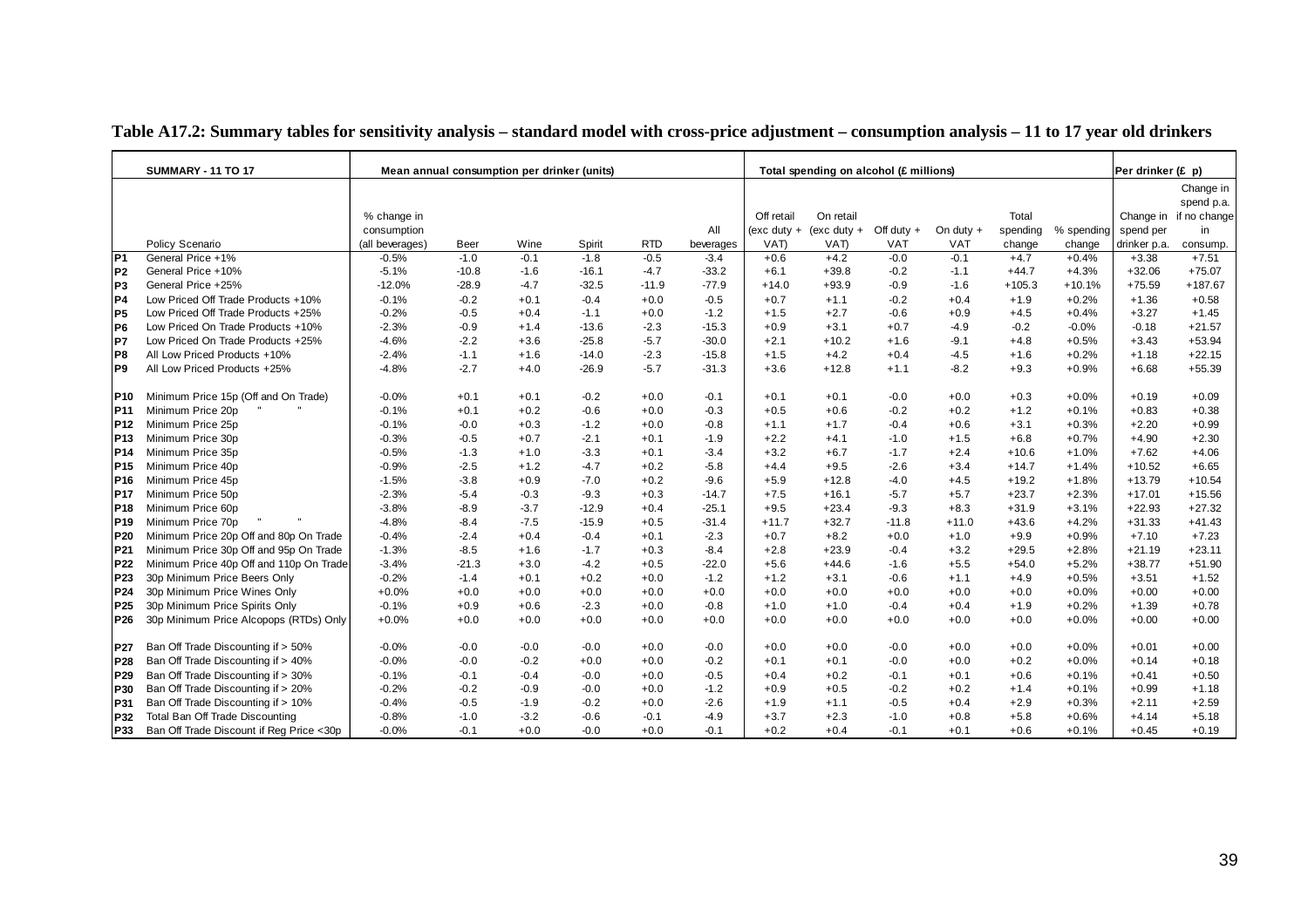# **Table A17.3: Summary tables for sensitivity analysis – standard model with cross-price adjustment – consumption analysis – 18 to 24 year old hazardous drinkers**

|                 | SUMMARY - HAZARDOUS 18 to 24             |                 |         | Mean annual consumption per drinker (units) |         |            |           |               | Total spending on alcohol (£ millions) |              |             |          |            | Per drinker (£ p) |                        |
|-----------------|------------------------------------------|-----------------|---------|---------------------------------------------|---------|------------|-----------|---------------|----------------------------------------|--------------|-------------|----------|------------|-------------------|------------------------|
|                 |                                          |                 |         |                                             |         |            |           |               |                                        |              |             |          |            |                   | Change in              |
|                 |                                          |                 |         |                                             |         |            |           |               |                                        |              |             |          |            |                   | spend p.a.             |
|                 |                                          | % change in     |         |                                             |         |            |           | Off retail    | On retail                              |              |             | Total    |            |                   | Change in if no change |
|                 |                                          | consumption     |         |                                             |         |            | All       | $(exc duty +$ | $(exc duty +$                          | Off duty $+$ | On duty $+$ | spending | % spending | spend per         | in                     |
|                 | Policy Scenario                          | (all beverages) | Beer    | Wine                                        | Spirit  | <b>RTD</b> | beverages | VAT)          | VAT)                                   | <b>VAT</b>   | <b>VAT</b>  | change   | change     | drinker p.a.      | consump.               |
| P <sub>1</sub>  | General Price +1%                        | $-0.5%$         | $-3.4$  | $-0.5$                                      | $-2.5$  | $-0.7$     | $-7.1$    | $+1.1$        | $+4.3$                                 | $-0.1$       | $+0.1$      | $+5.4$   | $+0.5%$    | $+7.64$           | $+15.39$               |
| P <sub>2</sub>  | General Price +10%                       | $-5.1%$         | $-34.8$ | $-5.5$                                      | $-24.2$ | $-6.9$     | $-71.4$   | $+10.1$       | $+39.7$                                | $-0.9$       | $+0.2$      | $+49.0$  | $+4.5%$    | $+69.18$          | $+153.86$              |
| P <sub>3</sub>  | General Price +25%                       | $-12.8%$        | $-89.7$ | $-15.9$                                     | $-58.5$ | $-17.4$    | $-181.4$  | $+22.8$       | $+83.5$                                | $-3.1$       | $-2.3$      | $+100.9$ | $+9.3%$    | $+142.38$         | $+384.65$              |
| P <sub>4</sub>  | Low Priced Off Trade Products +10%       | $-0.2%$         | $+0.2$  | $-1.7$                                      | $-1.3$  | $-0.1$     | $-2.9$    | $+1.6$        | $+1.1$                                 | $-0.3$       | $+0.4$      | $+2.7$   | $+0.2%$    | $+3.80$           | $+2.67$                |
| P <sub>5</sub>  | Low Priced Off Trade Products +25%       | $-0.5%$         | $+0.5$  | $-4.2$                                      | $-3.3$  | $-0.2$     | $-7.2$    | $+3.6$        | $+2.7$                                 | $-0.8$       | $+0.9$      | $+6.3$   | $+0.6%$    | $+8.92$           | $+6.69$                |
| P <sub>6</sub>  | Low Priced On Trade Products +10%        | $-1.0%$         | $-1.4$  | $+2.2$                                      | $-13.2$ | $-1.5$     | $-13.9$   | $+0.8$        | $+3.5$                                 | $+0.7$       | $-2.2$      | $+2.8$   | $+0.3%$    | $+3.88$           | $+23.00$               |
| P7              | Low Priced On Trade Products +25%        | $-2.3%$         | $-3.5$  | $+5.6$                                      | $-30.1$ | $-3.8$     | $-31.8$   | $+2.1$        | $+4.8$                                 | $+1.7$       | $-5.7$      | $+2.9$   | $+0.3%$    | $+4.03$           | $+57.49$               |
| P8              | All Low Priced Products +10%             | $-1.2%$         | $-1.2$  | $+0.5$                                      | $-14.5$ | $-1.6$     | $-16.8$   | $+2.4$        | $+4.5$                                 | $+0.4$       | $-1.9$      | $+5.5$   | $+0.5%$    | $+7.72$           | $+25.67$               |
| P <sub>9</sub>  | All Low Priced Products +25%             | $-2.8%$         | $-3.1$  | $+1.3$                                      | $-33.2$ | $-4.0$     | $-39.0$   | $+5.7$        | $+7.6$                                 | $+0.9$       | $-4.8$      | $+9.3$   | $+0.9%$    | $+13.18$          | $+64.18$               |
|                 |                                          |                 |         |                                             |         |            |           |               |                                        |              |             |          |            |                   |                        |
| P10             | Minimum Price 15p (Off and On Trade)     | $-0.0%$         | $-0.4$  | $+0.1$                                      | $+0.1$  | $+0.0$     | $-0.2$    | $+0.2$        | $+0.4$                                 | $-0.0$       | $+0.1$      | $+0.7$   | $+0.1%$    | $+1.00$           | $+0.34$                |
| P <sub>11</sub> | Minimum Price 20p                        | $-0.1%$         | $-1.0$  | $+0.0$                                      | $+0.2$  | $+0.0$     | $-0.8$    | $+0.7$        | $+1.2$                                 | $-0.1$       | $+0.4$      | $+2.1$   | $+0.2%$    | $+2.97$           | $+1.09$                |
| P <sub>12</sub> | Minimum Price 25p                        | $-0.1%$         | $-2.0$  | $+0.0$                                      | $-0.1$  | $+0.1$     | $-1.9$    | $+1.4$        | $+2.5$                                 | $-0.4$       | $+0.8$      | $+4.4$   | $+0.4%$    | $+6.21$           | $+2.53$                |
| P <sub>13</sub> | Minimum Price 30p                        | $-0.4%$         | $-3.3$  | $-0.4$                                      | $-2.2$  | $+0.2$     | $-5.8$    | $+3.1$        | $+4.8$                                 | $-1.0$       | $+1.6$      | $+8.6$   | $+0.8%$    | $+12.06$          | $+6.26$                |
| P <sub>14</sub> | Minimum Price 35p                        | $-1.0%$         | $-5.5$  | $-2.8$                                      | $-6.5$  | $+0.3$     | $-14.4$   | $+5.9$        | $+7.9$                                 | $-2.2$       | $+2.7$      | $+14.3$  | $+1.3%$    | $+20.14$          | $+13.83$               |
| P <sub>15</sub> | Minimum Price 40p                        | $-2.0%$         | $-8.7$  | $-6.6$                                      | $-13.1$ | $+0.5$     | $-28.0$   | $+9.4$        | $+11.7$                                | $-4.1$       | $+4.0$      | $+21.0$  | $+1.9%$    | $+29.58$          | $+25.35$               |
| P <sub>16</sub> | Minimum Price 45p                        | $-3.3%$         | $-13.3$ | $-12.3$                                     | $-21.3$ | $+0.6$     | $-46.2$   | $+13.0$       | $+16.1$                                | $-6.7$       | $+5.5$      | $+28.0$  | $+2.6%$    | $+39.46$          | $+40.78$               |
| P <sub>17</sub> | Minimum Price 50p                        | $-4.8%$         | $-18.2$ | $-19.9$                                     | $-30.1$ | $+0.8$     | $-67.4$   | $+16.3$       | $+20.8$                                | $-9.7$       | $+7.1$      | $+34.5$  | $+3.2%$    | $+48.64$          | $+58.99$               |
| <b>P18</b>      | Minimum Price 60p                        | $-7.8%$         | $-22.5$ | $-38.8$                                     | $-50.1$ | $+1.0$     | $-110.4$  | $+21.2$       | $+30.9$                                | $-16.5$      | $+10.4$     | $+46.0$  | $+4.2%$    | $+64.83$          | $+101.18$              |
| P <sub>19</sub> | Minimum Price 70p                        | $-11.1%$        | $-28.3$ | $-61.6$                                     | $-68.8$ | $+1.2$     | $-157.5$  | $+20.2$       | $+41.8$                                | $-24.7$      | $+14.0$     | $+51.2$  | $+4.7%$    | $+72.27$          | $+148.14$              |
| P20             | Minimum Price 20p Off and 80p On Trade   | $-0.1%$         | $-2.3$  | $+0.4$                                      | $+0.4$  | $+0.1$     | $-1.4$    | $+0.8$        | $+4.8$                                 | $-0.0$       | $+0.9$      | $+6.5$   | $+0.6%$    | $+9.22$           | $+6.74$                |
| P21             | Minimum Price 30p Off and 95p On Trade   | $-0.6%$         | $-8.4$  | $+0.9$                                      | $-1.9$  | $+0.3$     | $-9.1$    | $+3.7$        | $+16.6$                                | $-0.5$       | $+3.0$      | $+22.8$  | $+2.1%$    | $+32.20$          | $+27.37$               |
| P <sub>22</sub> | Minimum Price 40p Off and 110p On Trade  | $-3.2%$         | $-28.2$ | $-3.8$                                      | $-13.9$ | $+0.7$     | $-45.2$   | $+10.7$       | $+35.1$                                | $-3.0$       | $+5.4$      | $+48.2$  | $+4.4%$    | $+67.99$          | $+83.19$               |
| P23             | 30p Minimum Price Beers Only             | $-0.1%$         | $-4.6$  | $+1.8$                                      | $+0.7$  | $+0.1$     | $-2.0$    | $+1.6$        | $+4.1$                                 | $-0.5$       | $+1.4$      | $+6.5$   | $+0.6%$    | $+9.23$           | $+3.51$                |
| P24             | 30p Minimum Price Wines Only             | $-0.2%$         | $+0.5$  | $-3.1$                                      | $+0.1$  | $+0.0$     | $-2.5$    | $+0.7$        | $+0.3$                                 | $-0.2$       | $+0.1$      | $+0.8$   | $+0.1%$    | $+1.18$           | $+1.50$                |
| P <sub>25</sub> | 30p Minimum Price Spirits Only           | $-0.1%$         | $+0.8$  | $+0.8$                                      | $-2.9$  | $+0.0$     | $-1.3$    | $+0.8$        | $+0.4$                                 | $-0.2$       | $+0.1$      | $+1.2$   | $+0.1%$    | $+1.65$           | $+1.26$                |
| P26             | 30p Minimum Price Alcopops (RTDs) Only   | $+0.0%$         | $+0.0$  | $+0.0$                                      | $+0.0$  | $+0.0$     | $+0.0$    | $+0.0$        | $+0.0$                                 | $+0.0$       | $+0.0$      | $+0.0$   | $+0.0%$    | $+0.00$           | $+0.00$                |
|                 |                                          |                 |         |                                             |         |            |           |               |                                        |              |             |          |            |                   |                        |
| <b>P27</b>      | Ban Off Trade Discounting if > 50%       | $-0.0%$         | $+0.0$  | $-0.0$                                      | $+0.0$  | $+0.0$     | $-0.0$    | $+0.0$        | $+0.0$                                 | $-0.0$       | $+0.0$      | $+0.0$   | $+0.0%$    | $+0.02$           | $+0.03$                |
| P28             | Ban Off Trade Discounting if > 40%       | $-0.0%$         | $-0.0$  | $-0.7$                                      | $+0.0$  | $+0.0$     | $-0.7$    | $+0.2$        | $+0.1$                                 | $-0.1$       | $+0.0$      | $+0.3$   | $+0.0%$    | $+0.41$           | $+0.59$                |
| P29             | Ban Off Trade Discounting if > 30%       | $-0.1%$         | $-0.2$  | $-1.6$                                      | $-0.0$  | $+0.0$     | $-1.8$    | $+0.6$        | $+0.2$                                 | $-0.1$       | $+0.1$      | $+0.8$   | $+0.1%$    | $+1.12$           | $+1.59$                |
| P30             | Ban Off Trade Discounting if > 20%       | $-0.3%$         | $-0.5$  | $-3.8$                                      | $-0.1$  | $+0.0$     | $-4.5$    | $+1.5$        | $+0.6$                                 | $-0.4$       | $+0.2$      | $+1.9$   | $+0.2%$    | $+2.73$           | $+3.99$                |
| P31             | Ban Off Trade Discounting if > 10%       | $-0.7%$         | $-1.3$  | $-7.3$                                      | $-1.0$  | $-0.0$     | $-9.6$    | $+3.2$        | $+1.3$                                 | $-0.8$       | $+0.4$      | $+4.1$   | $+0.4%$    | $+5.83$           | $+8.65$                |
| P32             | Total Ban Off Trade Discounting          | $-1.3%$         | $-2.8$  | $-11.9$                                     | $-3.3$  | $-0.2$     | $-18.2$   | $+6.1$        | $+2.7$                                 | $-1.7$       | $+0.9$      | $+8.1$   | $+0.7%$    | $+11.43$          | $+16.82$               |
| P33             | Ban Off Trade Discount if Reg Price <30p | $-0.0%$         | $-0.3$  | $-0.0$                                      | $-0.0$  | $+0.0$     | $-0.3$    | $+0.2$        | $+0.3$                                 | $-0.0$       | $+0.1$      | $+0.5$   | $+0.1%$    | $+0.77$           | $+0.34$                |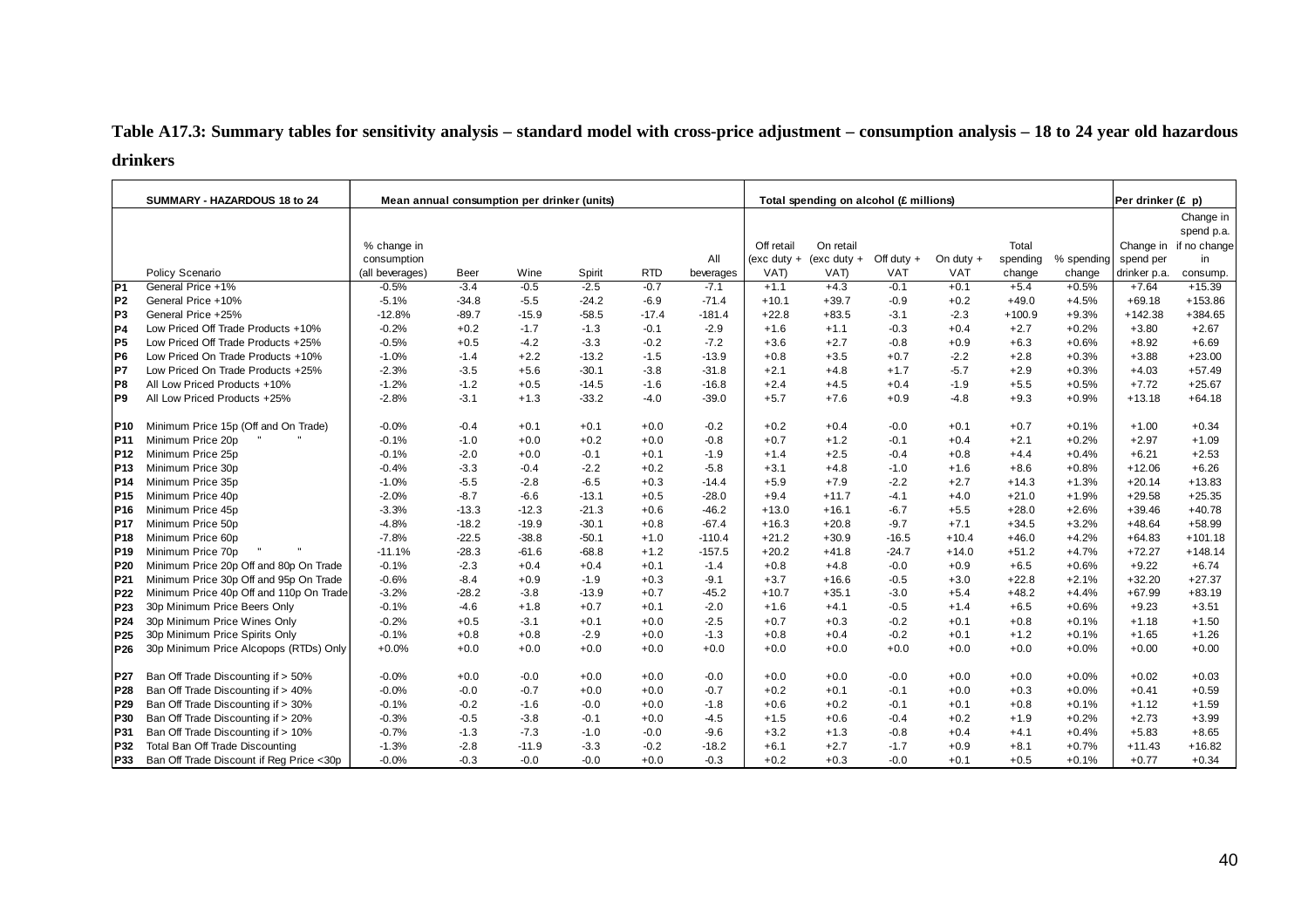|                 | <b>SUMMARY - MODERATE</b>                |                 |        | Mean annual consumption per drinker (units) |         |            |           |            | Total spending on alcohol (£ millions) |              |             |          |            | Per drinker (£ p) |                        |
|-----------------|------------------------------------------|-----------------|--------|---------------------------------------------|---------|------------|-----------|------------|----------------------------------------|--------------|-------------|----------|------------|-------------------|------------------------|
|                 |                                          |                 |        |                                             |         |            |           |            |                                        |              |             |          |            |                   | Change in              |
|                 |                                          |                 |        |                                             |         |            |           |            |                                        |              |             |          |            |                   | spend p.a.             |
|                 |                                          | % change in     |        |                                             |         |            |           | Off retail | On retail                              |              |             | Total    |            |                   | Change in if no change |
|                 |                                          | consumption     |        |                                             |         |            | All       |            | (exc duty + (exc duty +                | Off duty $+$ | On duty $+$ | spending | % spending | spend per         | in                     |
|                 | Policy Scenario                          | (all beverages) | Beer   | Wine                                        | Spirit  | <b>RTD</b> | beverages | VAT)       | VAT)                                   | VAT          | <b>VAT</b>  | change   | change     | drinker p.a.      | consump.               |
| P <sub>1</sub>  | General Price +1%                        | $-0.3%$         | $-0.3$ | $-0.5$                                      | $-0.2$  | $-0.0$     | $-1.0$    | $+9.6$     | $+25.0$                                | $-0.7$       | $+3.2$      | $+37.1$  | $+0.7%$    | $+1.92$           | $+2.76$                |
| P <sub>2</sub>  | General Price +10%                       | $-3.5%$         | $-3.5$ | $-4.7$                                      | $-1.8$  | $-0.3$     | $-10.4$   | $+91.4$    | $+241.2$                               | $-7.5$       | $+30.2$     | $+355.3$ | $+6.7%$    | $+18.39$          | $+27.57$               |
| P <sub>3</sub>  | General Price +25%                       | $-8.8%$         | $-9.1$ | $-12.0$                                     | $-4.6$  | $-0.7$     | $-26.4$   | $+208.0$   | $+565.8$                               | $-23.0$      | $+68.2$     | $+819.1$ | $+15.4%$   | $+42.40$          | $+68.91$               |
| P <sub>4</sub>  | Low Priced Off Trade Products +10%       | $-0.2%$         | $+0.3$ | $-0.8$                                      | $-0.2$  | $-0.0$     | $-0.6$    | $+14.1$    | $+6.7$                                 | $-1.1$       | $+2.2$      | $+21.8$  | $+0.4%$    | $+1.13$           | $+0.90$                |
| P <sub>5</sub>  | Low Priced Off Trade Products +25%       | $-0.5%$         | $+0.8$ | $-1.9$                                      | $-0.5$  | $-0.0$     | $-1.6$    | $+32.8$    | $+16.6$                                | $-3.3$       | $+5.6$      | $+51.7$  | $+1.0%$    | $+2.68$           | $+2.24$                |
| P <sub>6</sub>  | Low Priced On Trade Products +10%        | $-0.2%$         | $-0.4$ | $-0.0$                                      | $-0.2$  | $-0.0$     | $-0.7$    | $+0.8$     | $+33.7$                                | $+0.7$       | $+2.9$      | $+38.1$  | $+0.7%$    | $+1.97$           | $+2.73$                |
| P7              | Low Priced On Trade Products +25%        | $-0.6%$         | $-0.9$ | $-0.1$                                      | $-0.6$  | $-0.1$     | $-1.7$    | $+2.1$     | $+76.5$                                | $+1.8$       | $+5.9$      | $+86.3$  | $+1.6%$    | $+4.47$           | $+6.82$                |
| P8              | All Low Priced Products +10%             | $-0.4%$         | $-0.1$ | $-0.8$                                      | $-0.4$  | $-0.0$     | $-1.3$    | $+14.9$    | $+40.4$                                | $-0.4$       | $+5.1$      | $+60.0$  | $+1.1%$    | $+3.11$           | $+3.63$                |
| P <sub>9</sub>  | All Low Priced Products +25%             | $-1.1%$         | $-0.1$ | $-2.0$                                      | $-1.1$  | $-0.1$     | $-3.3$    | $+34.9$    | $+93.4$                                | $-1.5$       | $+11.5$     | $+138.3$ | $+2.6%$    | $+7.16$           | $+9.06$                |
| P10             | Minimum Price 15p (Off and On Trade)     | $+0.0%$         | $+0.0$ | $+0.0$                                      | $-0.0$  | $+0.0$     | $+0.0$    | $+1.4$     | $+1.3$                                 | $+0.1$       | $+0.5$      | $+3.3$   | $+0.1%$    | $+0.17$           | $+0.07$                |
| P11             | Minimum Price 20p                        | $+0.0%$         | $+0.0$ | $+0.1$                                      | $-0.0$  | $+0.0$     | $+0.1$    | $+3.8$     | $+4.2$                                 | $+0.1$       | $+1.5$      | $+9.7$   | $+0.2%$    | $+0.50$           | $+0.19$                |
| P <sub>12</sub> | Minimum Price 25p                        | $+0.1%$         | $+0.1$ | $+0.2$                                      | $-0.1$  | $+0.0$     | $+0.2$    | $+8.5$     | $+10.1$                                | $+0.3$       | $+3.5$      | $+22.3$  | $+0.4%$    | $+1.16$           | $+0.44$                |
| P <sub>13</sub> | Minimum Price 30p                        | $-0.0%$         | $+0.3$ | $+0.1$                                      | $-0.4$  | $+0.0$     | $-0.0$    | $+21.3$    | $+21.1$                                | $-0.4$       | $+7.2$      | $+49.1$  | $+0.9%$    | $+2.54$           | $+1.24$                |
| P <sub>14</sub> | Minimum Price 35p                        | $-0.4%$         | $+0.5$ | $-0.6$                                      | $-1.1$  | $+0.0$     | $-1.2$    | $+44.1$    | $+34.7$                                | $-3.4$       | $+11.9$     | $+87.3$  | $+1.6%$    | $+4.52$           | $+2.98$                |
| P <sub>15</sub> | Minimum Price 40p                        | $-1.1%$         | $+0.5$ | $-2.0$                                      | $-2.0$  | $+0.0$     | $-3.4$    | $+75.0$    | $+50.6$                                | $-9.0$       | $+17.3$     | $+133.8$ | $+2.5%$    | $+6.93$           | $+5.73$                |
| P <sub>16</sub> | Minimum Price 45p                        | $-2.2%$         | $+0.5$ | $-4.0$                                      | $-3.2$  | $+0.0$     | $-6.6$    | $+115.0$   | $+68.3$                                | $-17.0$      | $+23.3$     | $+189.5$ | $+3.6%$    | $+9.81$           | $+9.75$                |
| <b>P17</b>      | Minimum Price 50p                        | $-3.6%$         | $+0.3$ | $-6.7$                                      | $-4.5$  | $+0.1$     | $-10.9$   | $+161.1$   | $+87.5$                                | $-27.8$      | $+29.8$     | $+250.6$ | $+4.7%$    | $+12.97$          | $+14.91$               |
| P <sub>18</sub> | Minimum Price 60p                        | $-7.3%$         | $-0.3$ | $-14.1$                                     | $-7.6$  | $+0.1$     | $-22.0$   | $+255.6$   | $+130.0$                               | $-58.3$      | $+44.1$     | $+371.4$ | $+7.0%$    | $+19.23$          | $+28.03$               |
| P <sub>19</sub> | Minimum Price 70p                        | $-11.4%$        | $-0.8$ | $-22.7$                                     | $-10.8$ | $+0.0$     | $-34.3$   | $+322.8$   | $+175.8$                               | $-98.5$      | $+59.4$     | $+459.5$ | $+8.6%$    | $+23.78$          | $+42.87$               |
| P20             | Minimum Price 20p Off and 80p On Trade   | $-0.0%$         | $-0.0$ | $+0.1$                                      | $-0.0$  | $+0.0$     | $-0.0$    | $+4.0$     | $+9.9$                                 | $+0.2$       | $+2.2$      | $+16.2$  | $+0.3%$    | $+0.84$           | $+0.57$                |
| P21             | Minimum Price 30p Off and 95p On Trade   | $-0.2%$         | $-0.4$ | $+0.1$                                      | $-0.4$  | $+0.0$     | $-0.6$    | $+22.1$    | $+57.7$                                | $+0.2$       | $+11.5$     | $+91.5$  | $+1.7%$    | $+4.74$           | $+3.88$                |
| P22             | Minimum Price 40p Off and 110p On Trade  | $-1.9%$         | $-1.9$ | $-1.9$                                      | $-1.9$  | $+0.0$     | $-5.7$    | $+77.2$    | $+161.7$                               | $-7.2$       | $+28.8$     | $+260.6$ | $+4.9%$    | $+13.49$          | $+14.79$               |
| P23             | 30p Minimum Price Beers Only             | $+0.2%$         | $-0.1$ | $+0.5$                                      | $+0.1$  | $+0.0$     | $+0.5$    | $+9.6$     | $+16.2$                                | $+1.0$       | $+5.5$      | $+32.2$  | $+0.6%$    | $+1.67$           | $+0.52$                |
| P <sub>24</sub> | 30p Minimum Price Wines Only             | $-0.2%$         | $+0.1$ | $-0.6$                                      | $+0.0$  | $+0.0$     | $-0.6$    | $+6.0$     | $+1.0$                                 | $-1.0$       | $+0.3$      | $+6.3$   | $+0.1%$    | $+0.33$           | $+0.45$                |
| P <sub>25</sub> | 30p Minimum Price Spirits Only           | $+0.0%$         | $+0.3$ | $+0.2$                                      | $-0.5$  | $+0.0$     | $+0.0$    | $+5.6$     | $+3.9$                                 | $-0.4$       | $+1.4$      | $+10.5$  | $+0.2%$    | $+0.54$           | $+0.27$                |
| P <sub>26</sub> | 30p Minimum Price Alcopops (RTDs) Only   | $+0.0%$         | $+0.0$ | $+0.0$                                      | $+0.0$  | $-0.0$     | $+0.0$    | $+0.0$     | $+0.0$                                 | $+0.0$       | $+0.0$      | $+0.1$   | $+0.0%$    | $+0.00$           | $+0.00$                |
| <b>P27</b>      | Ban Off Trade Discounting if > 50%       | $-0.0%$         | $+0.0$ | $-0.0$                                      | $+0.0$  | $-0.0$     | $-0.0$    | $+0.1$     | $+0.0$                                 | $-0.0$       | $+0.0$      | $+0.2$   | $+0.0%$    | $+0.01$           | $+0.01$                |
| P28             | Ban Off Trade Discounting if > 40%       | $-0.1%$         | $+0.0$ | $-0.3$                                      | $+0.0$  | $-0.0$     | $-0.3$    | $+3.5$     | $+0.4$                                 | $-0.3$       | $+0.1$      | $+3.7$   | $+0.1%$    | $+0.19$           | $+0.29$                |
| P29             | Ban Off Trade Discounting if > 30%       | $-0.2%$         | $+0.0$ | $-0.7$                                      | $+0.0$  | $-0.0$     | $-0.6$    | $+9.0$     | $+1.2$                                 | $-0.8$       | $+0.4$      | $+9.9$   | $+0.2%$    | $+0.51$           | $+0.77$                |
| P30             | Ban Off Trade Discounting if > 20%       | $-0.5%$         | $+0.0$ | $-1.6$                                      | $-0.0$  | $-0.0$     | $-1.6$    | $+21.7$    | $+3.0$                                 | $-1.9$       | $+1.0$      | $+23.8$  | $+0.4%$    | $+1.23$           | $+1.87$                |
| P31             | Ban Off Trade Discounting if > 10%       | $-1.1%$         | $+0.0$ | $-3.1$                                      | $-0.1$  | $-0.0$     | $-3.2$    | $+44.0$    | $+6.2$                                 | $-4.2$       | $+2.1$      | $+48.1$  | $+0.9%$    | $+2.49$           | $+3.87$                |
| P32             | Total Ban Off Trade Discounting          | $-1.9%$         | $-0.1$ | $-5.1$                                      | $-0.5$  | $-0.0$     | $-5.7$    | $+78.0$    | $+12.2$                                | $-8.0$       | $+4.1$      | $+86.3$  | $+1.6%$    | $+4.47$           | $+7.01$                |
| P33             | Ban Off Trade Discount if Reg Price <30p | $+0.0%$         | $+0.0$ | $+0.0$                                      | $-0.0$  | $+0.0$     | $+0.0$    | $+1.4$     | $+1.4$                                 | $+0.0$       | $+0.5$      | $+3.3$   | $+0.1%$    | $+0.17$           | $+0.07$                |

### **Table A17.4: Summary tables for sensitivity analysis – standard model with cross-price adjustment – consumption analysis – moderate drinkers**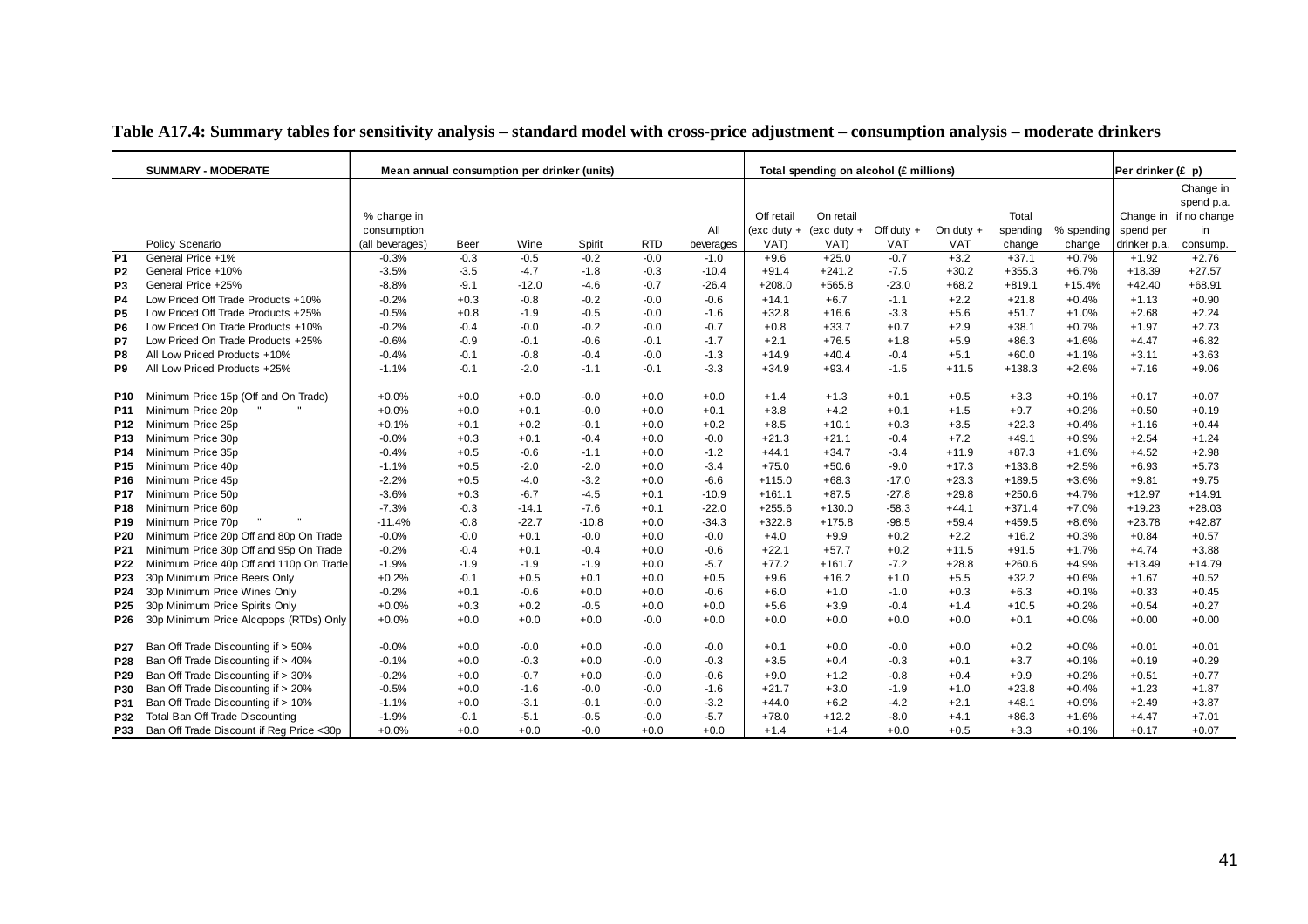|                 | <b>SUMMARY - HAZARDOUS</b>               | Mean annual consumption per drinker (units) |         |          |         |            |           |            | Total spending on alcohol (£ millions) |              |             |          |            | Per drinker (£ p) |                        |
|-----------------|------------------------------------------|---------------------------------------------|---------|----------|---------|------------|-----------|------------|----------------------------------------|--------------|-------------|----------|------------|-------------------|------------------------|
|                 |                                          |                                             |         |          |         |            |           |            |                                        |              |             |          |            |                   | Change in              |
|                 |                                          |                                             |         |          |         |            |           |            |                                        |              |             |          |            |                   | spend p.a.             |
|                 |                                          | % change in                                 |         |          |         |            |           | Off retail | On retail                              |              |             | Total    |            |                   | Change in if no change |
|                 |                                          | consumption                                 |         |          |         |            | All       |            | (exc duty + (exc duty +                | Off duty $+$ | On duty $+$ | spending | % spending | spend per         | in                     |
|                 | Policy Scenario                          | (all beverages)                             | Beer    | Wine     | Spirit  | <b>RTD</b> | beverages | VAT)       | VAT)                                   | VAT          | <b>VAT</b>  | change   | change     | drinker p.a.      | consump.               |
| P <sub>1</sub>  | General Price +1%                        | $-0.5%$                                     | $-2.6$  | $-2.6$   | $-1.3$  | $-0.2$     | $-6.6$    | $+17.0$    | $+22.0$                                | $-1.9$       | $+0.9$      | $+38.0$  | $+0.5%$    | $+5.73$           | $+10.70$               |
| P <sub>2</sub>  | General Price +10%                       | $-4.7%$                                     | $-26.8$ | $-26.5$  | $-12.3$ | $-1.7$     | $-67.3$   | $+159.1$   | $+202.4$                               | $-21.7$      | $+6.3$      | $+346.2$ | $+4.9%$    | $+52.20$          | $+107.04$              |
| P <sub>3</sub>  | General Price +25%                       | $-12.1%$                                    | $-69.6$ | $-69.3$  | $-29.7$ | $-4.2$     | $-172.8$  | $+350.7$   | $+434.6$                               | $-67.0$      | $+3.3$      | $+721.6$ | $+10.2%$   | $+108.83$         | $+267.59$              |
| <b>P4</b>       | Low Priced Off Trade Products +10%       | $-0.4%$                                     | $+0.3$  | $-3.8$   | $-1.5$  | $-0.1$     | $-5.0$    | $+30.8$    | $+12.4$                                | $-3.1$       | $+4.3$      | $+44.3$  | $+0.6%$    | $+6.68$           | $+5.42$                |
| P <sub>5</sub>  | Low Priced Off Trade Products +25%       | $-0.9%$                                     | $+0.8$  | $-9.5$   | $-3.8$  | $-0.2$     | $-12.6$   | $+70.3$    | $+30.9$                                | $-9.1$       | $+10.7$     | $+102.9$ | $+1.4%$    | $+15.51$          | $+13.54$               |
| P <sub>6</sub>  | Low Priced On Trade Products +10%        | $-0.3%$                                     | $-2.7$  | $+2.4$   | $-3.7$  | $-0.4$     | $-4.4$    | $+6.9$     | $+29.1$                                | $+5.7$       | $-5.6$      | $+36.1$  | $+0.5%$    | $+5.45$           | $+12.40$               |
| P7              | Low Priced On Trade Products +25%        | $-0.7%$                                     | $-6.7$  | $+6.0$   | $-7.7$  | $-1.0$     | $-9.5$    | $+17.4$    | $+60.1$                                | $+14.2$      | $-13.8$     | $+77.8$  | $+1.1%$    | $+11.73$          | $+31.01$               |
| P <sub>8</sub>  | All Low Priced Products +10%             | $-0.7%$                                     | $-2.4$  | $-1.4$   | $-5.2$  | $-0.5$     | $-9.4$    | $+37.8$    | $+41.5$                                | $+2.5$       | $-1.3$      | $+80.5$  | $+1.1%$    | $+12.14$          | $+17.82$               |
| P <sub>9</sub>  | All Low Priced Products +25%             | $-1.6%$                                     | $-6.0$  | $-3.5$   | $-11.5$ | $-1.2$     | $-22.2$   | $+87.9$    | $+91.2$                                | $+5.0$       | $-3.1$      | $+181.0$ | $+2.6%$    | $+27.30$          | $+44.55$               |
| P10             | Minimum Price 15p (Off and On Trade)     | $-0.0%$                                     | $-0.3$  | $+0.5$   | $-0.2$  | $+0.0$     | $-0.0$    | $+3.5$     | $+2.7$                                 | $+0.1$       | $+0.9$      | $+7.2$   | $+0.1%$    | $+1.09$           | $+0.45$                |
| P11             | Minimum Price 20p                        | $-0.0%$                                     | $-1.2$  | $+1.5$   | $-0.5$  | $+0.0$     | $-0.1$    | $+10.7$    | $+8.3$                                 | $+0.4$       | $+2.8$      | $+22.2$  | $+0.3%$    | $+3.34$           | $+1.37$                |
| P <sub>12</sub> | Minimum Price 25p                        | $-0.0%$                                     | $-3.0$  | $+3.7$   | $-1.1$  | $+0.0$     | $-0.4$    | $+25.2$    | $+20.1$                                | $+0.6$       | $+6.9$      | $+52.8$  | $+0.7%$    | $+7.96$           | $+3.45$                |
| P <sub>13</sub> | Minimum Price 30p                        | $-0.2%$                                     | $-5.3$  | $+6.2$   | $-3.7$  | $+0.0$     | $-2.8$    | $+53.7$    | $+41.3$                                | $-1.4$       | $+14.2$     | $+107.9$ | $+1.5%$    | $+16.27$          | $+8.51$                |
| P <sub>14</sub> | Minimum Price 35p                        | $-0.9%$                                     | $-8.3$  | $+4.6$   | $-8.7$  | $+0.1$     | $-12.3$   | $+100.5$   | $+69.3$                                | $-10.3$      | $+23.9$     | $+183.4$ | $+2.6%$    | $+27.66$          | $+19.22$               |
| P <sub>15</sub> | Minimum Price 40p                        | $-2.1%$                                     | $-12.7$ | $-1.8$   | $-16.1$ | $+0.1$     | $-30.4$   | $+160.6$   | $+103.4$                               | $-28.6$      | $+35.8$     | $+271.1$ | $+3.8%$    | $+40.89$          | $+36.64$               |
| P16             | Minimum Price 45p                        | $-4.1%$                                     | $-18.8$ | $-14.3$  | $-25.1$ | $+0.1$     | $-58.1$   | $+230.8$   | $+141.8$                               | $-57.2$      | $+49.1$     | $+364.5$ | $+5.1%$    | $+54.97$          | $+61.71$               |
| <b>P17</b>      | Minimum Price 50p                        | $-6.6%$                                     | $-25.9$ | $-33.4$  | $-34.9$ | $+0.1$     | $-94.1$   | $+301.8$   | $+183.3$                               | $-96.0$      | $+63.5$     | $+452.6$ | $+6.4%$    | $+68.26$          | $+93.27$               |
| P <sub>18</sub> | Minimum Price 60p                        | $-12.4%$                                    | $-34.0$ | $-87.6$  | $-55.7$ | $+0.1$     | $-177.2$  | $+423.7$   | $+272.6$                               | $-192.0$     | $+94.4$     | $+598.7$ | $+8.4%$    | $+90.29$          | $+170.20$              |
| P <sub>19</sub> | Minimum Price 70p                        | $-18.8%$                                    | $-41.2$ | $-153.2$ | $-74.0$ | $+0.0$     | $-268.4$  | $+454.3$   | $+367.7$                               | $-312.9$     | $+126.6$    | $+635.7$ | $+9.0%$    | $+95.87$          | $+254.99$              |
| P20             | Minimum Price 20p Off and 80p On Trade   | $-0.0%$                                     | $-2.0$  | $+2.0$   | $-0.4$  | $+0.0$     | $-0.4$    | $+12.0$    | $+22.6$                                | $+1.4$       | $+4.3$      | $+40.3$  | $+0.6%$    | $+6.08$           | $+4.16$                |
| P21             | Minimum Price 30p Off and 95p On Trade   | $-0.3%$                                     | $-10.4$ | $+9.0$   | $-3.5$  | $+0.1$     | $-4.8$    | $+61.2$    | $+101.7$                               | $+4.7$       | $+18.6$     | $+186.3$ | $+2.6%$    | $+28.09$          | $+22.64$               |
| P22             | Minimum Price 40p Off and 110p On Trade  | $-2.9%$                                     | $-31.4$ | $+5.1$   | $-15.8$ | $+0.2$     | $-41.9$   | $+179.7$   | $+243.4$                               | $-13.8$      | $+38.4$     | $+447.7$ | $+6.3%$    | $+67.52$          | $+80.07$               |
| P23             | 30p Minimum Price Beers Only             | $+0.0%$                                     | $-7.7$  | $+7.6$   | $+0.4$  | $+0.0$     | $+0.4$    | $+31.4$    | $+31.6$                                | $+1.9$       | $+10.9$     | $+75.8$  | $+1.1%$    | $+11.43$          | $+4.81$                |
| P <sub>24</sub> | 30p Minimum Price Wines Only             | $-0.2%$                                     | $+0.5$  | $-3.8$   | $+0.1$  | $+0.0$     | $-3.2$    | $+9.3$     | $+2.0$                                 | $-2.4$       | $+0.7$      | $+9.6$   | $+0.1%$    | $+1.44$           | $+2.06$                |
| P <sub>25</sub> | 30p Minimum Price Spirits Only           | $+0.0%$                                     | $+1.8$  | $+2.4$   | $-4.2$  | $+0.0$     | $+0.0$    | $+13.0$    | $+7.7$                                 | $-0.8$       | $+2.6$      | $+22.5$  | $+0.3%$    | $+3.39$           | $+1.65$                |
| P <sub>26</sub> | 30p Minimum Price Alcopops (RTDs) Only   | $+0.0%$                                     | $-0.0$  | $+0.0$   | $+0.0$  | $-0.0$     | $+0.0$    | $+0.0$     | $-0.0$                                 | $+0.0$       | $-0.0$      | $+0.0$   | $+0.0%$    | $+0.00$           | $+0.00$                |
| <b>P27</b>      | Ban Off Trade Discounting if > 50%       | $-0.0%$                                     | $+0.0$  | $-0.1$   | $+0.0$  | $+0.0$     | $-0.1$    | $+0.3$     | $+0.1$                                 | $-0.1$       | $+0.0$      | $+0.3$   | $+0.0%$    | $+0.05$           | $+0.06$                |
| P28             | Ban Off Trade Discounting if > 40%       | $-0.1%$                                     | $-0.0$  | $-2.1$   | $+0.0$  | $+0.0$     | $-2.1$    | $+6.4$     | $+1.1$                                 | $-1.4$       | $+0.4$      | $+6.4$   | $+0.1%$    | $+0.97$           | $+1.77$                |
| P29             | Ban Off Trade Discounting if > 30%       | $-0.4%$                                     | $-0.1$  | $-5.2$   | $+0.0$  | $-0.0$     | $-5.3$    | $+16.7$    | $+2.9$                                 | $-3.6$       | $+1.0$      | $+17.0$  | $+0.2%$    | $+2.57$           | $+4.61$                |
| P30             | Ban Off Trade Discounting if > 20%       | $-0.9%$                                     | $-0.4$  | $-12.1$  | $-0.1$  | $-0.0$     | $-12.6$   | $+39.3$    | $+6.9$                                 | $-8.8$       | $+2.4$      | $+39.8$  | $+0.6%$    | $+6.00$           | $+11.12$               |
| P31             | Ban Off Trade Discounting if > 10%       | $-1.8%$                                     | $-1.2$  | $-23.5$  | $-0.9$  | $-0.0$     | $-25.6$   | $+77.6$    | $+14.4$                                | $-18.5$      | $+5.0$      | $+78.5$  | $+1.1%$    | $+11.84$          | $+22.67$               |
| P32             | Total Ban Off Trade Discounting          | $-3.1%$                                     | $-3.2$  | $-38.4$  | $-3.1$  | $-0.1$     | $-44.8$   | $+132.5$   | $+27.0$                                | $-33.7$      | $+9.4$      | $+135.3$ | $+1.9%$    | $+20.40$          | $+39.90$               |
| P33             | Ban Off Trade Discount if Reg Price <30p | $-0.0%$                                     | $-0.6$  | $+0.4$   | $-0.0$  | $+0.0$     | $-0.2$    | $+4.0$     | $+2.8$                                 | $+0.1$       | $+1.0$      | $+7.8$   | $+0.1%$    | $+1.17$           | $+0.54$                |

#### **Table A17.5: Summary tables for sensitivity analysis – standard model with cross-price adjustment – consumption analysis – hazardous drinkers**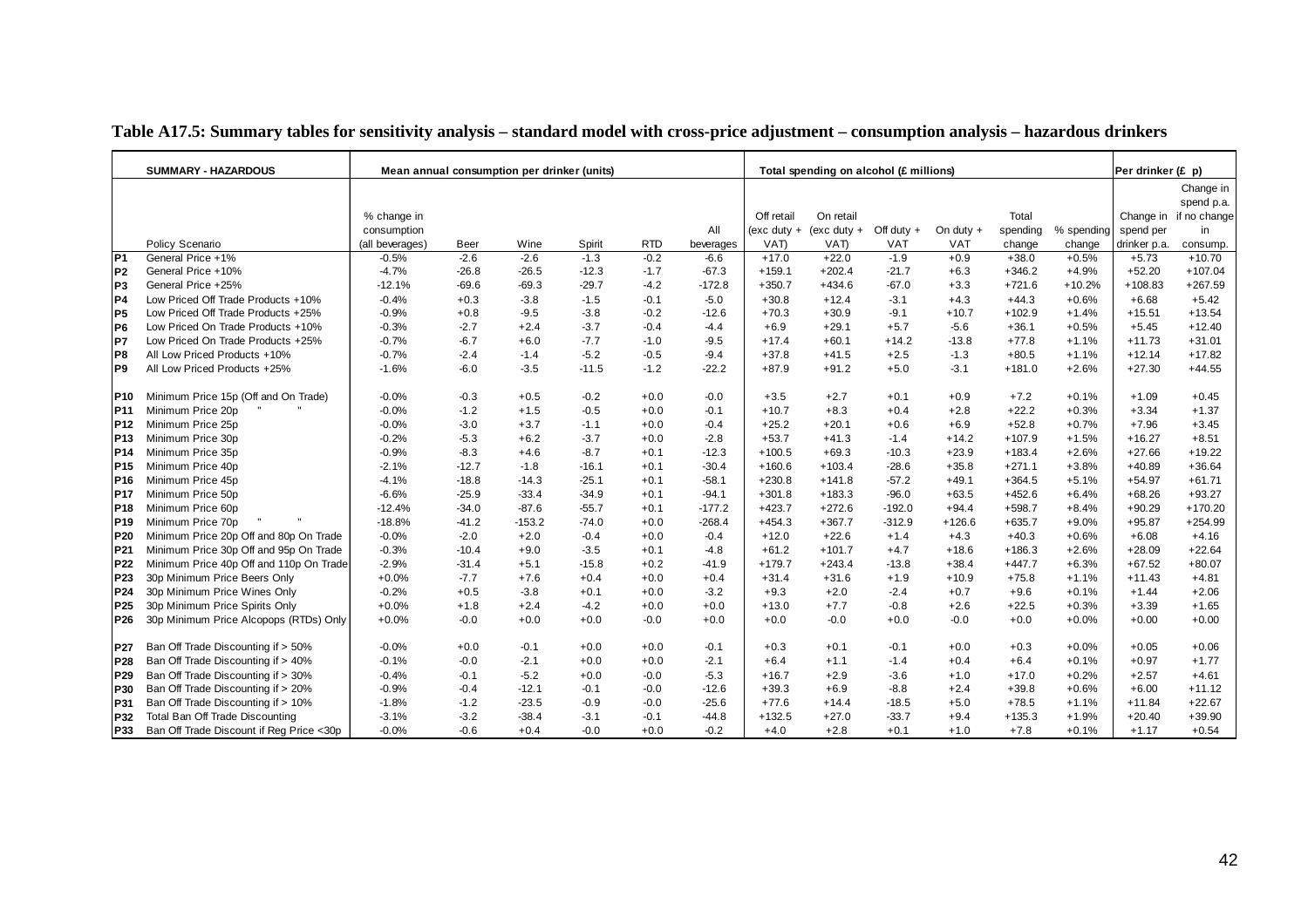|                 | <b>SUMMARY - HARMFUL</b>                 | Mean annual consumption per drinker (units) |             |          |          |            |           |            | Total spending on alcohol (£ millions) |              |             |          |            | Per drinker (£ p) |                        |
|-----------------|------------------------------------------|---------------------------------------------|-------------|----------|----------|------------|-----------|------------|----------------------------------------|--------------|-------------|----------|------------|-------------------|------------------------|
|                 |                                          |                                             |             |          |          |            |           |            |                                        |              |             |          |            |                   | Change in              |
|                 |                                          |                                             |             |          |          |            |           |            |                                        |              |             |          |            |                   | spend p.a.             |
|                 |                                          | % change in                                 |             |          |          |            |           | Off retail | On retail                              |              |             | Total    |            |                   | Change in if no change |
|                 |                                          | consumption                                 |             |          |          |            | All       |            | (exc duty + (exc duty +                | Off duty $+$ | On duty $+$ | spending | % spending | spend per         | in                     |
|                 | Policy Scenario                          | (all beverages)                             | <b>Beer</b> | Wine     | Spirit   | <b>RTD</b> | beverages | VAT)       | VAT)                                   | VAT          | <b>VAT</b>  | change   | change     | drinker p.a.      | consump.               |
| P <sub>1</sub>  | General Price +1%                        | $-0.4%$                                     | $-7.2$      | $-4.8$   | $-2.8$   | $-0.6$     | $-15.4$   | $+16.2$    | $+18.4$                                | $-1.6$       | $+1.2$      | $+34.2$  | $+0.6%$    | $+14.31$          | $+24.48$               |
| P <sub>2</sub>  | General Price +10%                       | $-4.4%$                                     | $-74.2$     | $-50.1$  | $-28.0$  | $-6.0$     | $-158.3$  | $+152.6$   | $+170.5$                               | $-18.6$      | $+9.0$      | $+313.5$ | $+5.4%$    | $+131.27$         | $+244.78$              |
| P <sub>3</sub>  | General Price +25%                       | $-11.3%$                                    | $-194.2$    | $-133.7$ | $-68.9$  | $-15.1$    | $-412.0$  | $+339.6$   | $+367.6$                               | $-58.7$      | $+10.9$     | $+659.5$ | $+11.3%$   | $+276.14$         | $+611.95$              |
| P4              | Low Priced Off Trade Products +10%       | $-0.3%$                                     | $-1.5$      | $-2.6$   | $-5.4$   | $-0.5$     | $-9.9$    | $+39.7$    | $+18.2$                                | $-1.1$       | $+6.4$      | $+63.3$  | $+1.1%$    | $+26.51$          | $+17.49$               |
| P <sub>5</sub>  | Low Priced Off Trade Products +25%       | $-0.7%$                                     | $-3.8$      | $-7.0$   | $-13.4$  | $-1.1$     | $-25.4$   | $+91.9$    | $+45.6$                                | $-4.2$       | $+16.0$     | $+149.2$ | $+2.6%$    | $+62.49$          | $+43.73$               |
| P <sub>6</sub>  | Low Priced On Trade Products +10%        | $-0.2%$                                     | $-5.5$      | $+4.4$   | $-5.9$   | $-1.3$     | $-8.3$    | $+5.2$     | $+34.5$                                | $+4.3$       | $-1.5$      | $+42.5$  | $+0.7%$    | $+17.78$          | $+29.97$               |
| P7              | Low Priced On Trade Products +25%        | $-0.5%$                                     | $-13.7$     | $+11.1$  | $-12.9$  | $-3.2$     | $-18.7$   | $+13.0$    | $+72.8$                                | $+10.8$      | $-5.0$      | $+91.6$  | $+1.6%$    | $+38.38$          | $+74.94$               |
| P <sub>8</sub>  | All Low Priced Products +10%             | $-0.5%$                                     | $-7.1$      | $+1.8$   | $-11.3$  | $-1.8$     | $-18.3$   | $+44.9$    | $+52.8$                                | $+3.3$       | $+4.9$      | $+105.8$ | $+1.8%$    | $+44.32$          | $+47.47$               |
| P <sub>9</sub>  | All Low Priced Products +25%             | $-1.2%$                                     | $-18.1$     | $+4.0$   | $-26.2$  | $-4.4$     | $-44.6$   | $+105.0$   | $+118.7$                               | $+6.5$       | $+11.0$     | $+241.2$ | $+4.1%$    | $+101.00$         | $+118.66$              |
| P10             | Minimum Price 15p (Off and On Trade)     | $-0.0%$                                     | $-0.8$      | $+0.9$   | $-1.4$   | $+0.0$     | $-1.2$    | $+5.6$     | $+3.9$                                 | $-0.3$       | $+1.4$      | $+10.5$  | $+0.2%$    | $+4.40$           | $+2.01$                |
| P11             | Minimum Price 20p                        | $-0.1%$                                     | $-5.1$      | $+5.0$   | $-2.8$   | $+0.0$     | $-2.8$    | $+18.2$    | $+13.3$                                | $-0.4$       | $+4.6$      | $+35.7$  | $+0.6%$    | $+14.96$          | $+6.74$                |
| P <sub>12</sub> | Minimum Price 25p                        | $-0.2%$                                     | $-14.7$     | $+14.4$  | $-5.6$   | $+0.1$     | $-5.8$    | $+42.7$    | $+33.8$                                | $-0.8$       | $+11.8$     | $+87.5$  | $+1.5%$    | $+36.66$          | $+16.95$               |
| P <sub>13</sub> | Minimum Price 30p                        | $-0.4%$                                     | $-28.9$     | $+27.7$  | $-14.9$  | $+0.2$     | $-15.9$   | $+84.2$    | $+69.9$                                | $-4.6$       | $+24.5$     | $+174.2$ | $+3.0%$    | $+72.93$          | $+38.38$               |
| P <sub>14</sub> | Minimum Price 35p                        | $-1.3%$                                     | $-47.3$     | $+30.6$  | $-32.7$  | $+0.4$     | $-49.0$   | $+143.5$   | $+114.5$                               | $-17.2$      | $+40.2$     | $+281.1$ | $+4.8%$    | $+117.71$         | $+77.85$               |
| P <sub>15</sub> | Minimum Price 40p                        | $-2.9%$                                     | $-72.7$     | $+22.1$  | $-56.0$  | $+0.5$     | $-106.1$  | $+213.3$   | $+164.8$                               | $-39.2$      | $+57.8$     | $+396.6$ | $+6.8%$    | $+166.08$         | $+136.28$              |
| P <sub>16</sub> | Minimum Price 45p                        | $-5.1%$                                     | $-105.3$    | $+1.6$   | $-82.9$  | $+0.4$     | $-186.1$  | $+285.7$   | $+219.0$                               | $-71.0$      | $+76.8$     | $+510.5$ | $+8.7%$    | $+213.77$         | $+212.89$              |
| P <sub>17</sub> | Minimum Price 50p                        | $-7.9%$                                     | $-142.5$    | $-33.8$  | $-111.3$ | $+0.4$     | $-287.2$  | $+350.0$   | $+276.0$                               | $-113.4$     | $+96.7$     | $+609.3$ | $+10.4%$   | $+255.12$         | $+303.84$              |
| <b>P18</b>      | Minimum Price 60p                        | $-13.6%$                                    | $-183.3$    | $-138.3$ | $-171.0$ | $+0.0$     | $-492.6$  | $+455.1$   | $+395.1$                               | $-206.5$     | $+138.0$    | $+781.7$ | $+13.4%$   | $+327.32$         | $+513.15$              |
| P <sub>19</sub> | Minimum Price 70p                        | $-19.4%$                                    | $-207.8$    | $-274.5$ | $-222.3$ | $-1.0$     | $-705.6$  | $+482.9$   | $+519.3$                               | $-316.4$     | $+180.6$    | $+866.4$ | $+14.8%$   | $+362.80$         | $+741.07$              |
| P20             | Minimum Price 20p Off and 80p On Trade   | $-0.1%$                                     | $-7.9$      | $+6.1$   | $-2.6$   | $+0.1$     | $-4.3$    | $+19.6$    | $+31.8$                                | $+0.8$       | $+6.5$      | $+58.7$  | $+1.0%$    | $+24.56$          | $+16.57$               |
| P21             | Minimum Price 30p Off and 95p On Trade   | $-0.6%$                                     | $-43.1$     | $+34.0$  | $-14.4$  | $+0.4$     | $-23.1$   | $+91.1$    | $+130.9$                               | $+1.1$       | $+28.6$     | $+251.6$ | $+4.3%$    | $+105.37$         | $+78.58$               |
| P22             | Minimum Price 40p Off and 110p On Trade  | $-3.9%$                                     | $-123.5$    | $+36.7$  | $-55.2$  | $+0.7$     | $-141.3$  | $+230.1$   | $+297.3$                               | $-26.3$      | $+59.3$     | $+560.5$ | $+9.6%$    | $+234.70$         | $+250.88$              |
| P23             | 30p Minimum Price Beers Only             | $-0.1%$                                     | $-40.0$     | $+34.4$  | $+2.1$   | $+0.2$     | $-3.4$    | $+57.5$    | $+54.2$                                | $+1.6$       | $+19.0$     | $+132.2$ | $+2.3%$    | $+55.37$          | $+25.62$               |
| P24             | 30p Minimum Price Wines Only             | $-0.3%$                                     | $+2.6$      | $-13.4$  | $+0.2$   | $+0.0$     | $-10.6$   | $+9.9$     | $+3.6$                                 | $-3.4$       | $+1.3$      | $+11.5$  | $+0.2%$    | $+4.80$           | $+6.37$                |
| P <sub>25</sub> | 30p Minimum Price Spirits Only           | $-0.0%$                                     | $+8.6$      | $+6.8$   | $-17.2$  | $+0.0$     | $-1.7$    | $+16.7$    | $+12.1$                                | $-2.7$       | $+4.3$      | $+30.4$  | $+0.5%$    | $+12.71$          | $+6.38$                |
| P <sub>26</sub> | 30p Minimum Price Alcopops (RTDs) Only   | $+0.0%$                                     | $-0.0$      | $+0.0$   | $+0.0$   | $-0.0$     | $+0.0$    | $+0.0$     | $-0.0$                                 | $+0.0$       | $-0.0$      | $+0.0$   | $+0.0%$    | $+0.02$           | $+0.00$                |
| <b>P27</b>      | Ban Off Trade Discounting if > 50%       | $-0.0%$                                     | $+0.0$      | $-0.2$   | $-0.0$   | $-0.0$     | $-0.2$    | $+0.3$     | $+0.1$                                 | $-0.0$       | $+0.0$      | $+0.4$   | $+0.0%$    | $+0.16$           | $+0.17$                |
| P28             | Ban Off Trade Discounting if > 40%       | $-0.1%$                                     | $-0.4$      | $-4.1$   | $+0.0$   | $+0.0$     | $-4.5$    | $+5.6$     | $+1.2$                                 | $-1.1$       | $+0.4$      | $+6.2$   | $+0.1%$    | $+2.59$           | $+4.00$                |
| P29             | Ban Off Trade Discounting if > 30%       | $-0.3%$                                     | $-1.5$      | $-10.0$  | $+0.0$   | $-0.0$     | $-11.4$   | $+15.0$    | $+3.5$                                 | $-2.7$       | $+1.2$      | $+17.1$  | $+0.3%$    | $+7.14$           | $+10.57$               |
| P30             | Ban Off Trade Discounting if > 20%       | $-0.8%$                                     | $-3.8$      | $-23.8$  | $-0.3$   | $-0.0$     | $-28.0$   | $+35.7$    | $+8.4$                                 | $-6.6$       | $+2.9$      | $+40.3$  | $+0.7%$    | $+16.90$          | $+25.93$               |
| P31             | Ban Off Trade Discounting if > 10%       | $-1.6%$                                     | $-8.9$      | $-46.1$  | $-2.4$   | $-0.2$     | $-57.6$   | $+71.3$    | $+17.3$                                | $-14.3$      | $+6.1$      | $+80.4$  | $+1.4%$    | $+33.67$          | $+53.36$               |
| P32             | Total Ban Off Trade Discounting          | $-2.8%$                                     | $-19.3$     | $-75.1$  | $-7.8$   | $-0.8$     | $-103.0$  | $+125.7$   | $+32.2$                                | $-26.5$      | $+11.3$     | $+142.8$ | $+2.4%$    | $+59.79$          | $+96.49$               |
| P33             | Ban Off Trade Discount if Reg Price <30p | $-0.0%$                                     | $-3.0$      | $+2.3$   | $-0.1$   | $+0.0$     | $-0.9$    | $+6.8$     | $+5.0$                                 | $+0.1$       | $+1.7$      | $+13.6$  | $+0.2%$    | $+5.70$           | $+2.59$                |

### **Table A17.6: Summary tables for sensitivity analysis – standard model with cross-price adjustment – consumption analysis – harmful drinkers**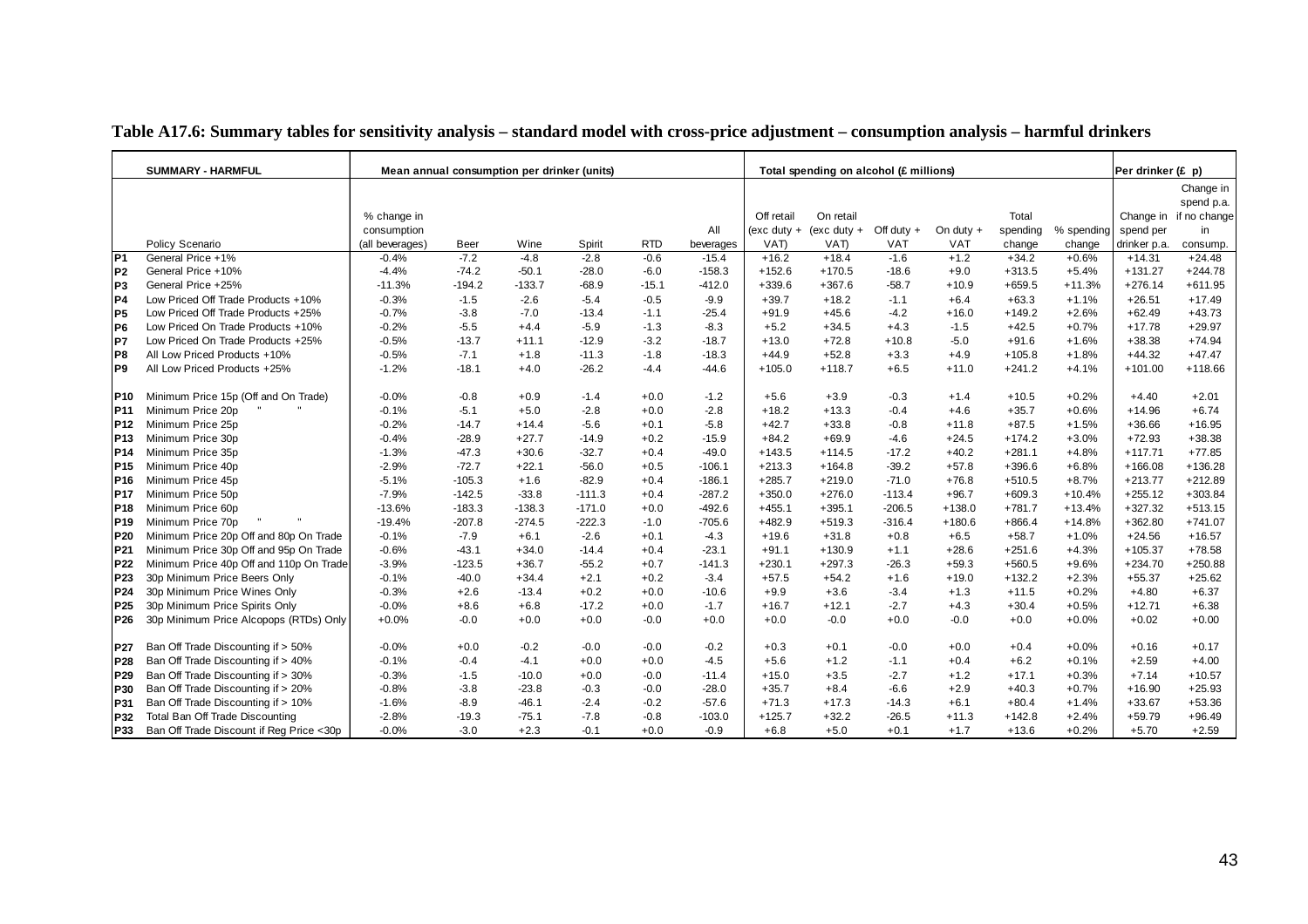|                        | <b>SUMMARY - TOTAL</b>                                                   |                |         |                  | Health outcomes p.a. (first year) |                  |                  |         |                  | Health outcomes p.a. (full effect) |                   |                  | Crime outcomes p.a. |                  |                  |                  |                    | Workplace harm p.a. |
|------------------------|--------------------------------------------------------------------------|----------------|---------|------------------|-----------------------------------|------------------|------------------|---------|------------------|------------------------------------|-------------------|------------------|---------------------|------------------|------------------|------------------|--------------------|---------------------|
|                        |                                                                          |                |         |                  |                                   |                  |                  |         |                  |                                    | Cum.              |                  |                     |                  |                  |                  |                    |                     |
|                        |                                                                          |                |         |                  |                                   |                  |                  |         |                  |                                    | dicounted         |                  |                     |                  |                  | QALYs of         | Days               |                     |
|                        |                                                                          |                | Chronic | Acute            | Hospital                          | QALYs            |                  | Chronic | Acute            | Hospital                           | QALYs             | Violent          | Criminal            | Other            | Total            | crime            | Absence            | Unemploye           |
|                        |                                                                          |                | illness | illness          | admission                         | saved            |                  | illness | illness          | admission                          | Years 1           | crime            | damage              | crime            | crimes           | victims          | (000s)             | d ('000s            |
|                        | Policy Scenario                                                          | Deaths         | (000s)  | (000s)           | s ('000s)                         | (000s)           | Deaths           | (000s)  | (′000s)          | s ('000s)                          | 10 ('000s)        | (000s)           | (000s)              | ('000s)          | (000s)           | (000s)           | days)              | people)             |
| P1                     | General Price +1%                                                        | $-31$          | $-0.2$  | $-0.8$           | $-1.3$                            | $-0.3$           | $-155$           | $-2.0$  | $-0.9$           | $-5.0$                             | $-5.6$            | $-2.2$           | $-3.8$              | $-3.7$           | $-9.8$           | $-0.2$           | $-46.7$            | $-1.2$              |
| P <sub>2</sub>         | General Price +10%                                                       | $-299$         | $-1.8$  | $-8.2$           | $-12.6$                           | $-3.0$           | $-1528$          | $-20.1$ | $-9.1$           | $-50.3$                            | $-56.5$           | $-22.3$          | $-38.6$             | $-36.9$          | $-97.8$          | $-1.7$           | $-473.2$           | $-12.0$             |
| P <sub>3</sub>         | General Price +25%                                                       | $-739$         | $-4.5$  | $-20.0$          | $-30.9$                           | $-7.4$           | $-3804$          | $-50.2$ | $-21.9$          | $-124.7$                           | $-139.8$          | $-56.6$          | $-97.3$             | $-90.9$          | $-244.8$         | $-4.2$           | $-1205.6$          | $-30.2$             |
| <b>P4</b>              | Low Priced Off Trade Products +10%                                       | $-34$          | $-0.2$  | $-0.8$           | $-1.3$                            | $-0.3$           | $-176$           | $-2.0$  | $-1.0$           | $-5.1$                             | $-5.7$            | $-0.5$           | $-0.6$              | $-0.7$           | $-1.7$           | $-0.0$           | $-18.6$            | $-0.6$              |
| P <sub>5</sub>         | Low Priced Off Trade Products +25%                                       | $-82$          | $-0.5$  | $-2.1$           | $-3.1$                            | $-0.7$           | $-437$           | $-5.1$  | $-2.5$           | $-12.8$                            | $-14.1$           | $-1.2$           | $-1.4$              | $-1.7$           | $-4.3$           | $-0.1$           | $-46.9$            | $-1.5$              |
| P <sub>6</sub>         | Low Priced On Trade Products +10%                                        | $-13$          | $-0.1$  | $-0.5$           | $-0.8$                            | $-0.2$           | $-53$            | $-0.8$  | $-0.5$           | $-2.3$                             | $-3.0$            | $-3.4$           | $-7.2$              | $-11.2$          | -21.8            | $-0.3$           | $-41.5$            | $-0.5$              |
| P7                     | Low Priced On Trade Products +25%                                        | $-32$          | $-0.2$  | $-1.2$           | $-1.8$                            | $-0.5$           | $-131$           | $-2.1$  | $-1.3$           | $-5.5$                             | $-7.2$            | $-7.7$           | $-16.3$             | $-24.5$          | $-48.5$          | $-0.6$           | $-95.9$            | $-1.2$              |
| P <sub>8</sub>         | All Low Priced Products +10%                                             | $-48$          | $-0.3$  | $-1.4$           | $-2.0$                            | $-0.5$           | $-231$           | $-2.9$  | $-1.6$           | $-7.4$                             | $-8.8$            | $-3.9$           | $-7.7$              | $-11.9$          | $-23.5$          | $-0.3$           | $-60.1$            | $-1.1$              |
| P <sub>9</sub>         | All Low Priced Products +25%                                             | $-115$         | $-0.7$  | $-3.3$           | $-5.0$                            | $-1.2$           | $-575$           | $-7.3$  | $-3.8$           | $-18.5$                            | $-21.5$           | $-9.0$           | $-17.8$             | $-26.2$          | $-53.0$          | $-0.7$           | $-143.4$           | $-2.7$              |
| P10                    | Minimum Price 15p (Off and On Trade)                                     | $-0$           | -0.0    | $-0.0$           | $-0.0$                            | $-0.0$           | $-4$             | $-0.0$  | $-0.0$           | $-0.1$                             | $-0.1$            | $-0.1$           | $-0.2$              | $-0.1$           | $-0.4$           | $-0.0$           | $-1.2$             | $-0.1$              |
| P <sub>11</sub>        | Minimum Price 20p                                                        | $-1$           | $-0.0$  | $-0.0$           | $-0.1$                            | $-0.0$           | $-11$            | $-0.1$  | $-0.0$           | $-0.3$                             | $-0.3$            | $-0.2$           | $-0.3$              | $-0.3$           | $-0.8$           | $-0.0$           | $-1.9$             | $-0.2$              |
| P <sub>12</sub>        | Minimum Price 25p                                                        | $-4$           | $-0.0$  | $-0.1$           | $-0.1$                            | $-0.0$           | $-27$            | $-0.3$  | $-0.1$           | $-0.7$                             | $-0.7$            | $-0.3$           | $-0.5$              | $-0.6$           | $-1.4$           | $-0.0$           | $-2.8$             | $-0.4$              |
| P <sub>13</sub>        | Minimum Price 30p                                                        | $-19$          | $-0.1$  | $-0.5$           | $-0.7$                            | $-0.2$           | $-115$           | $-1.4$  | $-0.5$           | $-3.3$                             | $-3.5$            | $-0.9$           | $-1.3$              | $-1.5$           | $-3.6$           | $-0.1$           | $-16.1$            | $-1.2$              |
| P <sub>14</sub>        | Minimum Price 35p                                                        | $-80$          | $-0.5$  | $-2.0$           | $-3.1$                            | $-0.7$           | $-447$           | $-5.4$  | $-2.4$           | $-13.4$                            | $-14.4$           | $-2.8$           | $-4.0$              | $-3.9$           | $-10.7$          | $-0.2$           | $-68.8$            | $-3.6$              |
| P <sub>15</sub>        | Minimum Price 40p                                                        | $-181$         | $-1.2$  | $-4.4$           | $-7.0$                            | $-1.5$           | $-1026$          | $-12.8$ | $-5.2$           | $-31.2$                            | $-33.0$           | $-6.1$           | $-8.7$              | $-8.0$           | $-22.7$          | $-0.4$           | $-164.8$           | $-7.7$              |
| P16                    | Minimum Price 45p                                                        | $-322$         | $-2.2$  | $-7.9$           | $-12.7$                           | $-2.8$           | $-1828$          | $-23.1$ | $-9.2$           | $-56.2$                            | $-59.4$           | $-10.9$          | $-15.6$             | $-14.1$          | $-40.6$          | $-0.8$           | $-308.6$           | $-13.3$             |
| P <sub>17</sub>        | Minimum Price 50p                                                        | $-495$         | $-3.4$  | $-12.2$          | $-19.6$                           | $-4.3$           | $-2808$          | $-35.8$ | $-14.0$          | $-87.0$                            | $-91.8$           | $-16.9$          | $-24.4$             | $-21.9$          | $-63.1$          | $-1.2$           | -496.3             | $-20.3$             |
| P18                    | Minimum Price 60p                                                        | $-866$         | $-5.8$  | $-21.2$          | -34.1                             | $-7.6$           | $-4854$          | $-62.8$ | $-24.1$          | $-151.2$                           | $-160.4$          | $-30.2$          | $-43.2$             | $-39.1$          | $-112.4$         | $-2.2$           | -924.5             | $-33.4$             |
| P <sub>19</sub>        | Minimum Price 70p                                                        | $-1240$        | $-8.4$  | $-30.2$          | $-48.8$                           | $-11.0$          | $-6911$          | $-90.9$ | $-34.0$          | $-217.2$                           | $-230.4$          | $-43.6$          | $-61.5$             | $-56.2$          | $-161.2$         | $-3.1$           | $-1385.1$          | $-44.5$             |
| P <sub>20</sub>        | Minimum Price 20p Off and 80p On Trade                                   | $-3$           | $-0.0$  | $-0.1$           | $-0.1$                            | $-0.0$           | $-17$            | $-0.2$  | $-0.1$           | $-0.6$                             | $-0.6$            | $-0.6$           | $-1.2$              | $-1.7$           | $-3.6$           | $-0.0$           | $-6.2$             | $-0.3$              |
| P21                    | Minimum Price 30p Off and 95p On Trade                                   | $-33$          | $-0.2$  | $-0.8$           | $-1.3$                            | $-0.3$           | $-180$           | $-2.3$  | $-0.9$           | $-5.7$                             | $-6.1$            | $-2.4$           | $-4.8$              | $-6.9$           | $-14.2$          | $-0.2$           | $-37.3$            | $-1.7$              |
| P <sub>22</sub>        | Minimum Price 40p Off and 110p On Trade                                  | $-245$         | $-1.6$  | $-6.2$           | $-9.9$                            | $-2.2$           | $-1348$          | $-17.3$ | $-7.2$           | $-42.7$                            | $-45.4$           | $-12.2$          | $-21.3$             | $-22.9$          | $-56.4$          | $-0.9$           | -263.1             | $-10.1$             |
| P <sub>23</sub>        | 30p Minimum Price Beers Only                                             | $+2$           | -0.0    | $+0.1$           | $+0.1$                            | $+0.0$           | $-5$             | $-0.0$  | $+0.1$           | $+0.0$                             | $+0.3$            | $+0.0$           | $-0.0$              | -0.3             | $-0.3$           | $+0.0$           | $+6.4$             | $-0.3$              |
| P24                    | 30p Minimum Price Wines Only                                             | -21            | $-0.1$  | $-0.5$           | $-0.8$                            | $-0.2$           | $-104$           | $-1.3$  | $-0.6$           | $-3.1$                             | $-3.6$            | $-0.8$           | $-1.2$              | $-0.8$           | $-2.8$           | $-0.1$           | $-21.4$            | $-0.8$              |
| P25                    | 30p Minimum Price Spirits Only                                           | $-1$           | $-0.0$  | $-0.0$           | $-0.0$                            | $-0.0$           | -5               | $-0.1$  | $-0.0$           | $-0.1$                             | $-0.2$            | $-0.1$           | $-0.1$              | $-0.3$           | $-0.4$           | $-0.0$           | $-0.8$             | $-0.1$              |
| P <sub>26</sub>        | 30p Minimum Price Alcopops (RTDs) Only                                   | $+0$           | $+0.0$  | $+0.0$           | $+0.0$                            | $+0.0$           | $+0$             | $+0.0$  | $+0.0$           | $+0.0$                             | $+0.0$            | $+0.0$           | $+0.0$              | $+0.0$           | $+0.0$           | $+0.0$           | $+0.1$             | $+0.0$              |
| <b>P27</b>             | Ban Off Trade Discounting if > 50%                                       | $-0$           | $-0.0$  |                  |                                   |                  |                  |         |                  | $-0.1$                             |                   |                  |                     | $-0.0$           |                  |                  |                    | $-0.0$              |
|                        | Ban Off Trade Discounting if > 40%                                       |                |         | $-0.0$           | $-0.0$                            | $-0.0$           | $-2$<br>$-55$    | $-0.0$  | $-0.0$           |                                    | $-0.1$            | $-0.0$           | $-0.0$              |                  | $-0.0$           | $-0.0$           | $-0.3$             |                     |
| P28                    |                                                                          | $-10$          | $-0.1$  | $-0.3$           | $-0.4$                            | $-0.1$           |                  | $-0.7$  | $-0.3$           | $-1.7$                             | $-1.8$            | $-0.3$           | $-0.3$              | $-0.3$           | $-0.9$           | $-0.0$           | $-9.8$             | $-0.3$              |
| P <sub>29</sub><br>P30 | Ban Off Trade Discounting if > 30%<br>Ban Off Trade Discounting if > 20% | $-26$<br>$-63$ | $-0.2$  | $-0.7$<br>$-1.6$ | $-1.0$                            | $-0.2$<br>$-0.6$ | $-139$<br>$-331$ | $-1.7$  | $-0.8$           | $-4.2$<br>$-10.1$                  | $-4.7$<br>$-11.2$ | $-0.7$<br>$-1.7$ | $-0.9$<br>$-2.2$    | $-0.8$<br>$-2.0$ | $-2.4$<br>$-5.9$ | $-0.0$<br>$-0.1$ | $-25.4$<br>$-62.5$ | $-0.8$<br>$-2.0$    |
|                        | Ban Off Trade Discounting if > 10%                                       | $-123$         | $-0.4$  |                  | $-2.4$                            |                  |                  | $-4.1$  | $-1.8$<br>$-3.6$ |                                    | $-22.6$           |                  | $-4.7$              |                  |                  |                  | $-129.4$           | $-4.2$              |
| P31                    |                                                                          |                | $-0.8$  | $-3.2$           | $-4.9$                            | $-1.1$           | $-661$           | $-8.3$  |                  | $-20.6$                            |                   | $-3.5$           |                     | -4.4             | $-12.6$          | $-0.3$           |                    |                     |
| P32                    | Total Ban Off Trade Discounting                                          | $-211$         | $-1.4$  | $-5.3$           | $-8.4$                            | $-1.9$           | $-1149$          | $-14.6$ | $-6.0$           | $-35.8$                            | $-38.9$           | $-6.6$           | $-9.0$              | $-8.3$           | $-23.8$          | $-0.5$           | $-232.0$           | $-7.5$              |
| P33                    | Ban Off Trade Discount if Reg Price <30p                                 | $-1$           | $-0.0$  | $-0.0$           | $-0.0$                            | $-0.0$           | -6               | $-0.1$  | $-0.0$           | $-0.2$                             | $-0.2$            | $-0.0$           | $-0.1$              | $-0.1$           | $-0.2$           | $-0.0$           | $-0.6$             | $-0.1$              |

**Table A17.7: Summary tables for sensitivity analysis – standard model with cross-price adjustment – harm analysis – overall population**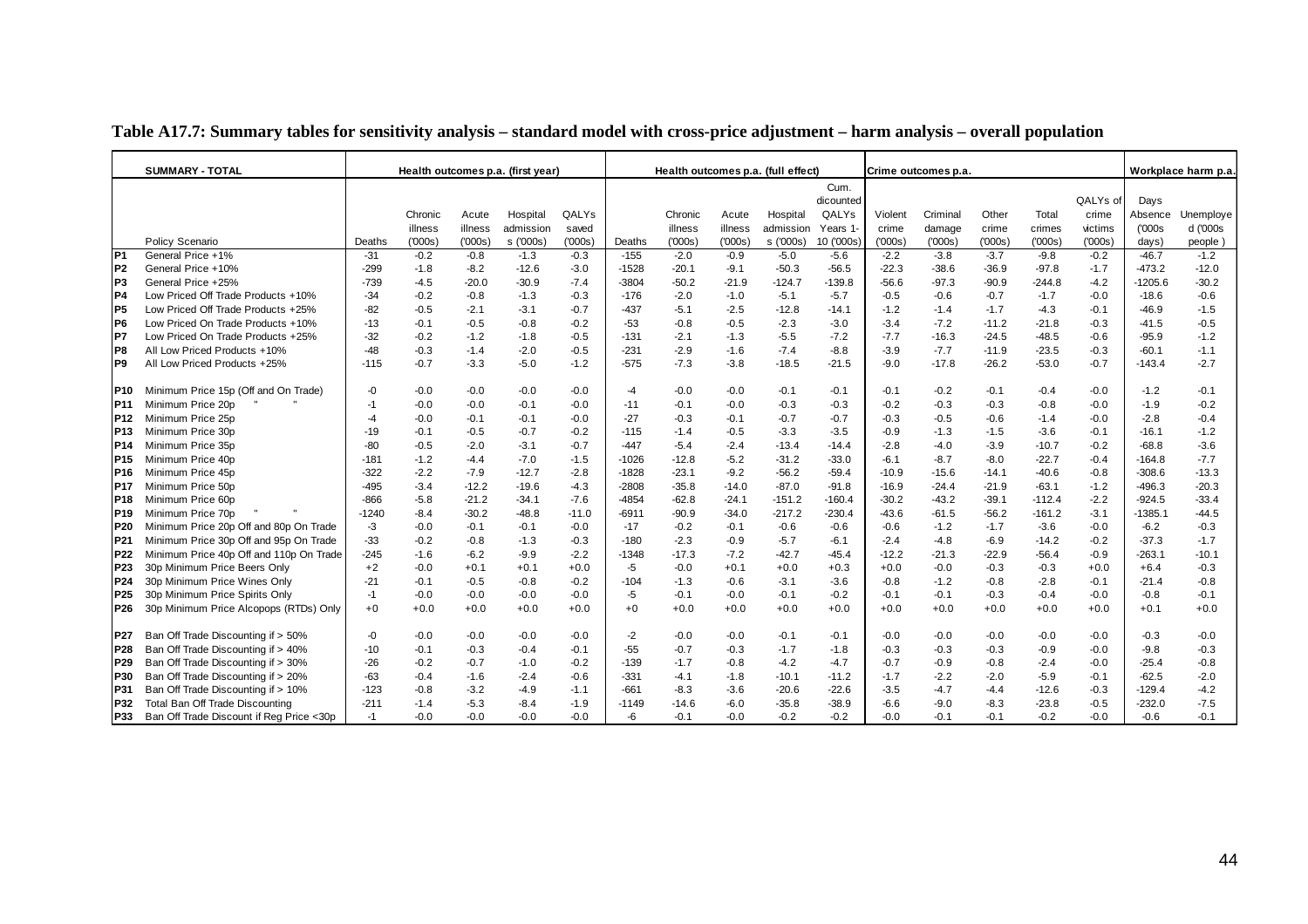|                 | <b>SUMMARY - 11 TO 17</b>                |        | Health outcomes p.a. (first year) |                  |                        |                 |        | Health outcomes p.a. (full effect) |                  |                        |                       |                 | Crime outcomes p.a. |                 |                  |                   |                | Workplace harm p.a.           |
|-----------------|------------------------------------------|--------|-----------------------------------|------------------|------------------------|-----------------|--------|------------------------------------|------------------|------------------------|-----------------------|-----------------|---------------------|-----------------|------------------|-------------------|----------------|-------------------------------|
|                 |                                          |        |                                   |                  |                        |                 |        |                                    |                  |                        | Cum.<br>dicounted     |                 |                     |                 |                  | QALYs of          | Days           |                               |
|                 |                                          |        | Chronic                           | Acute<br>illness | Hospital               | QALYs           |        | Chronic                            | Acute<br>illness | Hospital               | QALYS                 | Violent         | Criminal            | Other           | Total            | crime             | Absence        |                               |
|                 | Policy Scenario                          | Deaths | illness<br>(000s)                 | (000s)           | admission<br>s ('000s) | saved<br>(000s) | Deaths | illness<br>(000s)                  | (000s)           | admission<br>s ('000s) | Years 1<br>10 ('000s) | crime<br>(000s) | damage<br>(000s)    | crime<br>(000s) | crimes<br>(000s) | victims<br>(000s) | (000s<br>days) | Unemployed<br>$(000s$ people) |
| P <sub>1</sub>  | General Price +1%                        | -0     | $-0.0$                            | $-0.0$           | $-0.1$                 | $-0.0$          | -0     | $-0.0$                             | $-0.0$           | $-0.1$                 | $-0.2$                | $-0.3$          | $-0.8$              | $-2.1$          | $-3.2$           | $-0.0$            | $-2.2$         | $-0.0$                        |
| P <sub>2</sub>  | General Price +10%                       | -3     | $-0.0$                            | -0.4             | $-0.5$                 | $-0.2$          | -3     | $-0.1$                             | $-0.4$           | $-0.6$                 | $-1.5$                | $-2.7$          | $-8.3$              | $-20.1$         | $-31.1$          | $-0.3$            | $-21.6$        | $-0.3$                        |
| P <sub>3</sub>  | General Price +25%                       | $-7$   | $-0.1$                            | $-0.9$           | $-1.2$                 | $-0.4$          | $-7$   | $-0.2$                             | $-0.9$           | $-1.4$                 | $-3.6$                | $-6.4$          | $-20.1$             | $-48.0$         | $-74.6$          | $-0.7$            | $-50.9$        | $-0.6$                        |
| P <sub>4</sub>  | Low Priced Off Trade Products +10%       | -0     | $-0.0$                            | $-0.0$           | $-0.0$                 | $-0.0$          | $-0$   | $-0.0$                             | $-0.0$           | $-0.0$                 | $-0.0$                | $-0.0$          | $-0.1$              | $-0.1$          | $-0.3$           | $-0.0$            | $-0.2$         | $-0.0$                        |
| P <sub>5</sub>  | Low Priced Off Trade Products +25%       | $-0$   | $-0.0$                            | $-0.0$           | $-0.0$                 | $-0.0$          | $-0$   | $-0.0$                             | $-0.0$           | $-0.0$                 | $-0.0$                | $-0.1$          | $-0.2$              | $-0.4$          | $-0.6$           | $-0.0$            | $-0.6$         | $-0.0$                        |
| P <sub>6</sub>  | Low Priced On Trade Products +10%        | -1     | $-0.0$                            | $-0.2$           | $-0.2$                 | $-0.1$          | $-1$   | $-0.0$                             | $-0.2$           | $-0.3$                 | $-0.7$                | $-1.0$          | $-3.4$              | $-9.2$          | $-13.6$          | $-0.1$            | $-8.8$         | $-0.1$                        |
| P7              | Low Priced On Trade Products +25%        | $-2$   | $-0.0$                            | $-0.4$           | $-0.5$                 | $-0.2$          | $-2$   | $-0.1$                             | $-0.3$           | $-0.6$                 | $-1.5$                | $-2.1$          | $-7.2$              | $-19.6$         | $-28.9$          | $-0.2$            | $-17.3$        | $-0.2$                        |
| P8              | All Low Priced Products +10%             | -1     | $-0.0$                            | $-0.2$           | $-0.2$                 | $-0.1$          | $-1$   | $-0.0$                             | $-0.2$           | $-0.3$                 | $-0.7$                | $-1.1$          | $-3.5$              | $-9.3$          | $-13.8$          | $-0.1$            | $-9.1$         | $-0.1$                        |
| P <sub>9</sub>  | All Low Priced Products +25%             | $-2$   | $-0.0$                            | -0.4             | $-0.5$                 | $-0.2$          | $-2$   | $-0.1$                             | $-0.3$           | $-0.6$                 | $-1.5$                | $-2.2$          | $-7.4$              | $-20.0$         | $-29.6$          | $-0.2$            | $-17.9$        | $-0.2$                        |
| P10             | Minimum Price 15p (Off and On Trade)     | -0     | $-0.0$                            | $-0.0$           | $-0.0$                 | $-0.0$          | -0     | $-0.0$                             | $-0.0$           | $-0.0$                 | $-0.0$                | $-0.0$          | $-0.0$              | $-0.0$          | $-0.0$           | $-0.0$            | $-0.0$         | $-0.0$                        |
| P <sub>11</sub> | Minimum Price 20p                        | -0     | $-0.0$                            | $-0.0$           | $-0.0$                 | $-0.0$          | -0     | $-0.0$                             | $-0.0$           | $-0.0$                 | $-0.0$                | $-0.0$          | $-0.0$              | $-0.1$          | $-0.2$           | $-0.0$            | $-0.2$         | $-0.0$                        |
| P <sub>12</sub> | Minimum Price 25p                        | -ሰ     | $-0.0$                            | $-0.0$           | $-0.0$                 | $-0.0$          | $-0$   | $-0.0$                             | $-0.0$           | $-0.0$                 | $-0.0$                | $-0.1$          | $-0.1$              | $-0.2$          | $-0.4$           | $-0.0$            | $-0.4$         | $-0.0$                        |
| P <sub>13</sub> | Minimum Price 30p                        | -ሰ     | $-0.0$                            | -0.0             | $-0.0$                 | $-0.0$          | -0     | $-0.0$                             | $-0.0$           | $-0.0$                 | $-0.0$                | $-0.1$          | $-0.3$              | $-0.6$          | $-1.0$           | $-0.0$            | $-1.0$         | $-0.0$                        |
| P14             | Minimum Price 35p                        | -0     | $-0.0$                            | -0.0             | $-0.0$                 | $-0.0$          | $-0$   | $-0.0$                             | $-0.0$           | $-0.0$                 | $-0.1$                | $-0.2$          | $-0.7$              | $-1.2$          | $-2.1$           | $-0.0$            | $-1.9$         | $-0.0$                        |
| P <sub>15</sub> | Minimum Price 40p                        | -1     | $-0.0$                            | $-0.0$           | $-0.1$                 | $-0.0$          | -1     | $-0.0$                             | $-0.0$           | $-0.1$                 | $-0.2$                | $-0.4$          | $-1.2$              | $-2.3$          | $-4.0$           | $-0.0$            | $-3.3$         | $-0.1$                        |
| P <sub>16</sub> | Minimum Price 45p                        | $-1$   | $-0.0$                            | $-0.1$           | $-0.1$                 | $-0.0$          | $-1$   | $-0.0$                             | $-0.1$           | $-0.1$                 | $-0.3$                | $-0.7$          | $-2.1$              | $-4.2$          | $-7.0$           | $-0.1$            | $-5.7$         | $-0.1$                        |
| P <sub>17</sub> | Minimum Price 50p                        | $-1$   | $-0.0$                            | $-0.1$           | $-0.2$                 | $-0.1$          | $-1$   | $-0.0$                             | $-0.1$           | $-0.2$                 | $-0.5$                | $-1.1$          | $-3.2$              | $-6.6$          | $-11.0$          | $-0.1$            | $-8.9$         | $-0.2$                        |
| P <sub>18</sub> | Minimum Price 60p                        | $-2$   | $-0.0$                            | $-0.2$           | $-0.3$                 | $-0.1$          | $-2$   | $-0.0$                             | $-0.2$           | $-0.4$                 | $-0.9$                | $-2.0$          | $-5.7$              | $-11.8$         | $-19.5$          | $-0.2$            | $-16.0$        | $-0.3$                        |
| P <sub>19</sub> | Minimum Price 70p                        | -3     | $-0.0$                            | $-0.3$           | $-0.4$                 | $-0.1$          | -3     | $-0.1$                             | $-0.3$           | $-0.5$                 | $-1.2$                | $-2.6$          | $-7.4$              | $-16.4$         | $-26.3$          | $-0.3$            | $-20.8$        | $-0.3$                        |
| P20             | Minimum Price 20p Off and 80p On Trade   | -0     | $-0.0$                            | -0.0             | $-0.0$                 | $-0.0$          | -0     | $-0.0$                             | $-0.0$           | $-0.0$                 | $-0.1$                | $-0.2$          | $-0.6$              | $-1.4$          | $-2.2$           | $-0.0$            | $-1.6$         | $-0.0$                        |
| P21             | Minimum Price 30p Off and 95p On Trade   | -1     | $-0.0$                            | $-0.1$           | $-0.1$                 | $-0.0$          | $-1$   | $-0.0$                             | $-0.1$           | $-0.1$                 | $-0.4$                | $-0.8$          | $-2.3$              | $-5.3$          | $-8.4$           | $-0.1$            | $-5.6$         | $-0.1$                        |
| P22             | Minimum Price 40p Off and 110p On Trade  | $-2$   | $-0.0$                            | $-0.2$           | $-0.3$                 | $-0.1$          | $-2$   | $-0.0$                             | $-0.2$           | $-0.4$                 | $-0.9$                | $-2.0$          | $-6.1$              | $-13.6$         | $-21.7$          | $-0.2$            | $-14.7$        | $-0.2$                        |
| P <sub>23</sub> | 30p Minimum Price Beers Only             | $-0$   | $-0.0$                            | $-0.0$           | $-0.0$                 | $-0.0$          | $-0$   | $-0.0$                             | $-0.0$           | $-0.0$                 | $-0.0$                | $-0.1$          | $-0.3$              | $-0.4$          | $-0.7$           | $-0.0$            | $-0.7$         | $-0.0$                        |
| P24             | 30p Minimum Price Wines Only             | $+0$   | $+0.0$                            | $+0.0$           | $+0.0$                 | $+0.0$          | $+0$   | $+0.0$                             | $+0.0$           | $+0.0$                 | $+0.0$                | $+0.0$          | $+0.0$              | $+0.0$          | $+0.0$           | $+0.0$            | $+0.0$         | $+0.0$                        |
| P <sub>25</sub> | 30p Minimum Price Spirits Only           | $-0$   | $-0.0$                            | $-0.0$           | $-0.0$                 | $-0.0$          | -0     | $-0.0$                             | $-0.0$           | $-0.0$                 | $-0.0$                | $-0.0$          | $-0.1$              | $-0.2$          | $-0.3$           | $-0.0$            | $-0.3$         | $-0.0$                        |
| P26             | 30p Minimum Price Alcopops (RTDs) Only   | $+0$   | $+0.0$                            | $+0.0$           | $+0.0$                 | $+0.0$          | $+0$   | $+0.0$                             | $+0.0$           | $+0.0$                 | $+0.0$                | $+0.0$          | $+0.0$              | $+0.0$          | $+0.0$           | $+0.0$            | $+0.0$         | $+0.0$                        |
| P27             | Ban Off Trade Discounting if > 50%       | -0     | $-0.0$                            | $-0.0$           | $-0.0$                 | $-0.0$          | -0     | $-0.0$                             | $-0.0$           | $-0.0$                 | $-0.0$                | $-0.0$          | $-0.0$              | $-0.0$          | $-0.0$           | $-0.0$            | $-0.0$         | $-0.0$                        |
| P28             | Ban Off Trade Discounting if > 40%       | $-0$   | $-0.0$                            | $-0.0$           | $-0.0$                 | $-0.0$          | -0     | $-0.0$                             | $-0.0$           | $-0.0$                 | $-0.0$                | $-0.0$          | $-0.0$              | $-0.1$          | $-0.1$           | $-0.0$            | $-0.1$         | $-0.0$                        |
| P <sub>29</sub> | Ban Off Trade Discounting if > 30%       | $-0$   | $-0.0$                            | $-0.0$           | $-0.0$                 | $-0.0$          | -0     | $-0.0$                             | $-0.0$           | $-0.0$                 | $-0.0$                | $-0.0$          | $-0.1$              | $-0.2$          | $-0.3$           | $-0.0$            | $-0.3$         | $-0.0$                        |
| P30             | Ban Off Trade Discounting if > 20%       | -ሰ     | $-0.0$                            | -0.0             | $-0.0$                 | $-0.0$          | -0     | $-0.0$                             | $-0.0$           | $-0.0$                 | $-0.0$                | $-0.1$          | $-0.2$              | $-0.5$          | $-0.8$           | $-0.0$            | $-0.8$         | $-0.0$                        |
| P31             | Ban Off Trade Discounting if > 10%       | -0     | $-0.0$                            | $-0.0$           | $-0.0$                 | $-0.0$          | -0     | $-0.0$                             | $-0.0$           | $-0.0$                 | $-0.1$                | $-0.2$          | $-0.5$              | $-1.1$          | $-1.8$           | $-0.0$            | $-1.7$         | $-0.0$                        |
| P32             | Total Ban Off Trade Discounting          | -0     | $-0.0$                            | $-0.0$           | $-0.1$                 | $-0.0$          | -0     | $-0.0$                             | $-0.0$           | $-0.1$                 | $-0.2$                | $-0.4$          | $-0.9$              | $-2.2$          | $-3.5$           | $-0.0$            | $-3.2$         | $-0.1$                        |
| P33             | Ban Off Trade Discount if Reg Price <30p | -0     | $-0.0$                            | -0.0             | $-0.0$                 | $-0.0$          | -0     | $-0.0$                             | $-0.0$           | $-0.0$                 | $-0.0$                | $-0.0$          | $-0.0$              | $-0.0$          | $-0.1$           | $-0.0$            | $-0.1$         | $-0.0$                        |

**Table A17.8: Summary tables for sensitivity analysis – standard model with cross-price adjustment – harm analysis – 11 to 17 year old drinkers**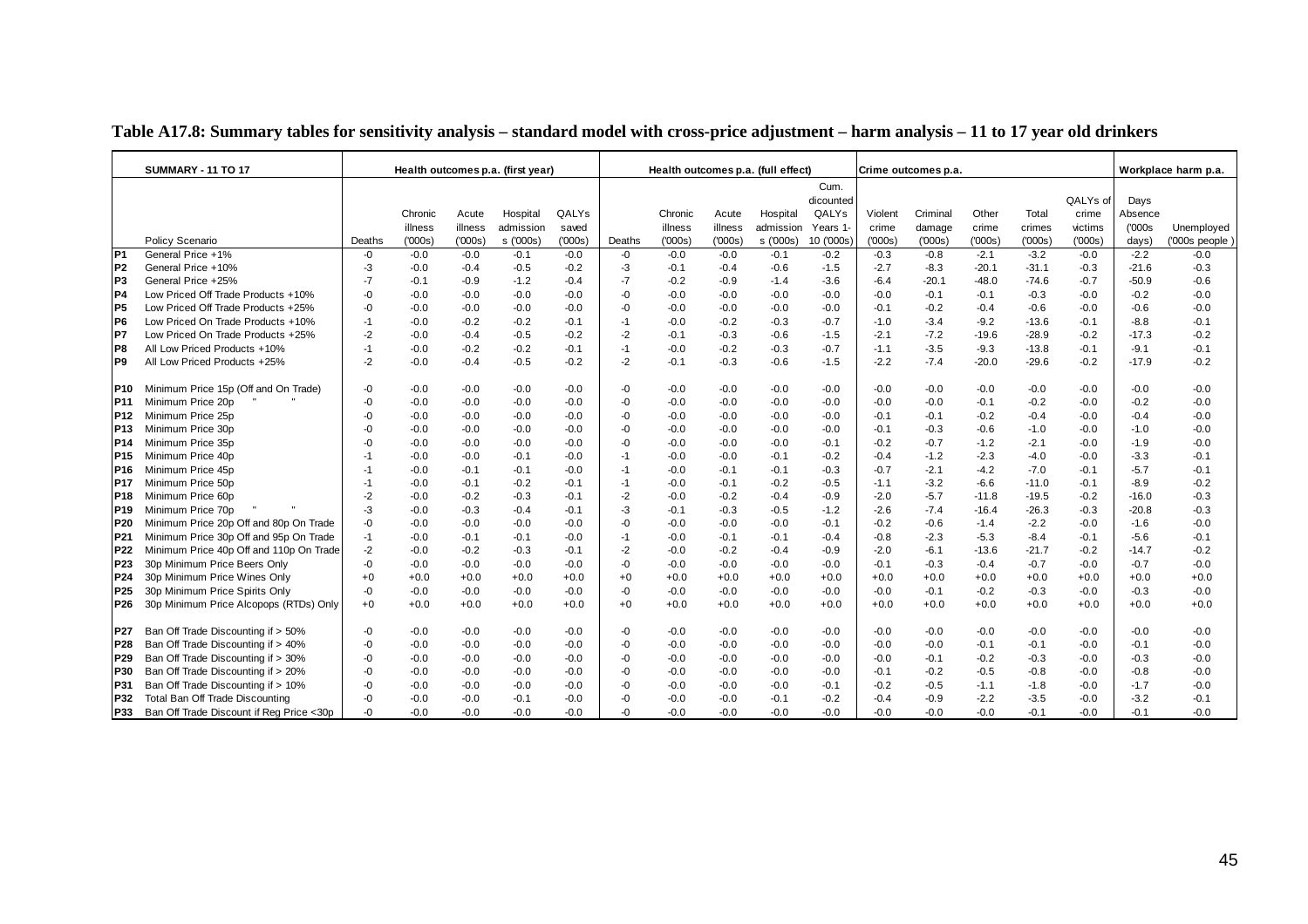|                 | SUMMARY - HAZARDOUS 18 to 24             |        |         |         | Health outcomes p.a. (first year) |        |        |         |         | Health outcomes p.a. (full effect) |            |         | Crime outcomes p.a. |         |         |          |          | Workplace harm p.a. |
|-----------------|------------------------------------------|--------|---------|---------|-----------------------------------|--------|--------|---------|---------|------------------------------------|------------|---------|---------------------|---------|---------|----------|----------|---------------------|
|                 |                                          |        |         |         |                                   |        |        |         |         |                                    | Cum.       |         |                     |         |         |          |          |                     |
|                 |                                          |        |         |         |                                   |        |        |         |         |                                    | dicounted  |         |                     |         |         | QALYs of | Days     |                     |
|                 |                                          |        | Chronic | Acute   | Hospital                          | QALYs  |        | Chronic | Acute   | Hospital                           | QALYs      | Violent | Criminal            | Other   | Total   | crime    | Absence  | Unemploye           |
|                 |                                          |        | illness | illness | admission                         | saved  |        | illness | illness | admission                          | Years 1    | crime   | damage              | crime   | crimes  | victims  | (000s    | d ('000s            |
|                 | Policy Scenario                          | Deaths | (000s)  | (000s)  | s ('000s)                         | (000s) | Deaths | (000s)  | (000s)  | s ('000s)                          | 10 ('000s) | (000s   | (000s)              | (000s)  | (000s)  | (000s)   | days)    | people              |
| P <sub>1</sub>  | General Price +1%                        | $-1$   | $-0.0$  | $-0.0$  | $-0.0$                            | $-0.0$ | $-1$   | $-0.0$  | $-0.0$  | $-0.1$                             | $-0.1$     | $-0.6$  | $-1.0$              | $-0.5$  | $-2.0$  | $-0.0$   | $-5.9$   | $+0.0$              |
| P <sub>2</sub>  | General Price +10%                       | -6     | $-0.0$  | $-0.3$  | $-0.4$                            | $-0.1$ | $-7$   | $-0.1$  | $-0.3$  | $-0.5$                             | $-1.3$     | $-5.7$  | $-9.7$              | $-4.7$  | $-20.2$ | $-0.4$   | $-59.4$  | $+0.0$              |
| P <sub>3</sub>  | General Price +25%                       | $-16$  | $-0.0$  | $-0.8$  | $-1.1$                            | $-0.3$ | $-17$  | $-0.2$  | $-0.7$  | $-1.4$                             | $-3.2$     | $-14.5$ | $-24.7$             | $-12.0$ | $-51.2$ | $-1.0$   | $-150.4$ | $+0.0$              |
| P <sub>4</sub>  | Low Priced Off Trade Products +10%       | -0     | $-0.0$  | $-0.0$  | $-0.0$                            | $-0.0$ | -0     | $-0.0$  | $-0.0$  | $-0.0$                             | $-0.0$     | $-0.1$  | $-0.2$              | $-0.2$  | $-0.5$  | $-0.0$   | $-2.2$   | $+0.0$              |
| P <sub>5</sub>  | Low Priced Off Trade Products +25%       | -0     | $-0.0$  | $-0.0$  | $-0.0$                            | $-0.0$ | -0     | $-0.0$  | $-0.0$  | $-0.0$                             | $-0.1$     | $-0.3$  | $-0.4$              | $-0.4$  | $-1.2$  | $-0.0$   | $-5.5$   | $+0.0$              |
| P <sub>6</sub>  | Low Priced On Trade Products +10%        | -1     | $-0.0$  | $-0.1$  | $-0.1$                            | $-0.0$ | $-2$   | $-0.0$  | $-0.1$  | $-0.1$                             | $-0.3$     | $-1.1$  | $-1.8$              | $-0.9$  | $-3.7$  | $-0.1$   | $-11.5$  | $+0.0$              |
| P7              | Low Priced On Trade Products +25%        | -3     | -0.0    | $-0.1$  | $-0.2$                            | $-0.1$ | -3     | $-0.1$  | $-0.1$  | $-0.3$                             | $-0.6$     | $-2.5$  | $-4.1$              | $-2.1$  | $-8.7$  | $-0.2$   | $-26.3$  | $+0.0$              |
| P8              | All Low Priced Products +10%             | $-1$   | $-0.0$  | $-0.1$  | $-0.1$                            | $-0.0$ | $-2$   | $-0.0$  | $-0.1$  | $-0.2$                             | $-0.3$     | $-1.2$  | $-1.9$              | $-1.1$  | $-4.2$  | $-0.1$   | $-13.6$  | $+0.0$              |
| P9              | All Low Priced Products +25%             | -3     | $-0.0$  | $-0.2$  | $-0.2$                            | $-0.1$ | $-4$   | $-0.1$  | $-0.2$  | $-0.3$                             | $-0.7$     | $-2.8$  | $-4.6$              | $-2.5$  | $-9.9$  | $-0.2$   | $-31.8$  | $+0.0$              |
| P <sub>10</sub> | Minimum Price 15p (Off and On Trade)     | -0     | $-0.0$  | $-0.0$  | $-0.0$                            | -0.0   | -0     | $-0.0$  | $-0.0$  | $-0.0$                             | -0.0       | $-0.0$  | $-0.0$              | $-0.0$  | $-0.0$  | $-0.0$   | $-0.2$   | $+0.0$              |
| P <sub>11</sub> | Minimum Price 20p                        | $-0$   | $-0.0$  | $-0.0$  | $-0.0$                            | $-0.0$ | -0     | $-0.0$  | $-0.0$  | $-0.0$                             | $-0.0$     | $-0.0$  | $-0.1$              | $-0.0$  | $-0.1$  | $-0.0$   | $-0.6$   | $+0.0$              |
| P <sub>12</sub> | Minimum Price 25p                        | -0     | $-0.0$  | $-0.0$  | $-0.0$                            | $-0.0$ | -0     | $-0.0$  | $-0.0$  | $-0.0$                             | $-0.0$     | $-0.1$  | $-0.1$              | $-0.1$  | $-0.3$  | $-0.0$   | $-1.5$   | $+0.0$              |
| P <sub>13</sub> | Minimum Price 30p                        | $-0$   | $-0.0$  | $-0.0$  | $-0.0$                            | $-0.0$ | -0     | $-0.0$  | $-0.0$  | $-0.0$                             | $-0.1$     | $-0.3$  | $-0.4$              | $-0.3$  | $-1.0$  | $-0.0$   | $-4.4$   | $+0.0$              |
| P <sub>14</sub> | Minimum Price 35p                        | -1     | $-0.0$  | $-0.1$  | $-0.1$                            | $-0.0$ | $-1$   | $-0.0$  | $-0.1$  | $-0.1$                             | $-0.2$     | $-0.8$  | $-1.1$              | $-0.8$  | $-2.7$  | $-0.1$   | $-11.2$  | $+0.0$              |
| P <sub>15</sub> | Minimum Price 40p                        | -2     | -0.0    | $-0.1$  | $-0.2$                            | $-0.0$ | $-2$   | $-0.0$  | $-0.1$  | $-0.2$                             | $-0.5$     | $-1.6$  | $-2.4$              | $-1.6$  | $-5.7$  | $-0.1$   | $-21.9$  | $+0.0$              |
| P <sub>16</sub> | Minimum Price 45p                        | -3     | $-0.0$  | $-0.2$  | $-0.3$                            | $-0.1$ | -3     | $-0.0$  | $-0.2$  | $-0.3$                             | $-0.8$     | $-2.8$  | $-4.2$              | $-2.7$  | $-9.7$  | $-0.2$   | $-36.4$  | $+0.0$              |
| P <sub>17</sub> | Minimum Price 50p                        | $-4$   | -0.0    | $-0.3$  | $-0.4$                            | $-0.1$ | -5     | $-0.1$  | $-0.3$  | $-0.4$                             | $-1.1$     | -4.1    | $-6.2$              | $-4.0$  | $-14.3$ | $-0.3$   | $-53.1$  | $+0.0$              |
| P <sub>18</sub> | Minimum Price 60p                        | $-7$   | $-0.0$  | $-0.5$  | $-0.6$                            | $-0.2$ | -8     | $-0.1$  | $-0.4$  | $-0.7$                             | $-1.8$     | $-6.6$  | $-9.9$              | $-6.5$  | $-23.0$ | $-0.4$   | $-86.6$  | $+0.0$              |
| P <sub>19</sub> | Minimum Price 70p                        | $-10$  | $-0.0$  | $-0.6$  | $-0.9$                            | $-0.3$ | $-11$  | $-0.1$  | $-0.6$  | $-1.0$                             | $-2.6$     | $-9.5$  | -14.1               | $-9.3$  | $-32.9$ | $-0.6$   | $-123.4$ | $+0.0$              |
| P <sub>20</sub> | Minimum Price 20p Off and 80p On Trade   | -0     | $-0.0$  | $-0.0$  | $-0.0$                            | $-0.0$ | -0     | $-0.0$  | $-0.0$  | $-0.0$                             | $-0.0$     | $-0.1$  | $-0.1$              | $-0.1$  | $-0.3$  | $-0.0$   | $-1.1$   | $+0.0$              |
| P21             | Minimum Price 30p Off and 95p On Trade   | -1     | $-0.0$  | $-0.0$  | $-0.0$                            | $-0.0$ | $-1$   | $-0.0$  | $-0.0$  | $-0.1$                             | $-0.2$     | $-0.5$  | $-0.8$              | $-0.5$  | $-1.9$  | $-0.0$   | $-7.2$   | $+0.0$              |
| P22             | Minimum Price 40p Off and 110p On Trade  | -3     | $-0.0$  | $-0.2$  | $-0.3$                            | $-0.1$ | -4     | $-0.1$  | $-0.2$  | $-0.3$                             | $-0.8$     | $-3.2$  | $-5.1$              | $-2.8$  | $-11.1$ | $-0.2$   | $-36.6$  | $+0.0$              |
| P <sub>23</sub> | 30p Minimum Price Beers Only             | -0     | $-0.0$  | $-0.0$  | $-0.0$                            | $-0.0$ | -0     | $-0.0$  | $-0.0$  | $-0.0$                             | -0.0       | $-0.1$  | $-0.2$              | $-0.1$  | $-0.5$  | -0.0     | $-1.6$   | $+0.0$              |
| P <sub>24</sub> | 30p Minimum Price Wines Only             | -0     | $-0.0$  | $-0.0$  | $-0.0$                            | $-0.0$ | -0     | $-0.0$  | $-0.0$  | $-0.0$                             | $-0.0$     | $-0.1$  | $-0.1$              | $-0.1$  | $-0.4$  | $-0.0$   | $-1.9$   | $+0.0$              |
| P <sub>25</sub> | 30p Minimum Price Spirits Only           | -0     | $-0.0$  | $-0.0$  | $-0.0$                            | -0.0   | -0     | $-0.0$  | $-0.0$  | $-0.0$                             | $-0.0$     | $-0.0$  | $-0.0$              | $-0.1$  | $-0.2$  | $-0.0$   | $-0.9$   | $+0.0$              |
| P <sub>26</sub> | 30p Minimum Price Alcopops (RTDs) Only   | $+0$   | $+0.0$  | $+0.0$  | $+0.0$                            | $+0.0$ | $+0$   | $+0.0$  | $+0.0$  | $+0.0$                             | $+0.0$     | $+0.0$  | $+0.0$              | $+0.0$  | $+0.0$  | $+0.0$   | $+0.0$   | $+0.0$              |
| P27             | Ban Off Trade Discounting if > 50%       | -0     | $-0.0$  | $-0.0$  | $-0.0$                            | $-0.0$ | -0     | $-0.0$  | $-0.0$  | $-0.0$                             | $-0.0$     | $-0.0$  | $-0.0$              | $-0.0$  | $-0.0$  | $-0.0$   | $-0.0$   | $+0.0$              |
| P28             | Ban Off Trade Discounting if > 40%       | -0     | -0.0    | $-0.0$  | $-0.0$                            | -0.0   | -0     | $-0.0$  | $-0.0$  | $-0.0$                             | $-0.0$     | $-0.0$  | $-0.1$              | $-0.0$  | $-0.1$  | $-0.0$   | $-0.5$   | $+0.0$              |
| P <sub>29</sub> | Ban Off Trade Discounting if > 30%       | -0     | $-0.0$  | $-0.0$  | $-0.0$                            | $-0.0$ | -0     | $-0.0$  | $-0.0$  | $-0.0$                             | $-0.0$     | $-0.1$  | $-0.1$              | $-0.1$  | $-0.4$  | $-0.0$   | $-1.4$   | $+0.0$              |
| P30             | Ban Off Trade Discounting if > 20%       | -0     | -0.0    | $-0.0$  | $-0.0$                            | $-0.0$ | -0     | -0.0    | $-0.0$  | $-0.0$                             | $-0.1$     | $-0.3$  | $-0.4$              | $-0.3$  | $-0.9$  | $-0.0$   | $-3.5$   | $+0.0$              |
| P31             | Ban Off Trade Discounting if > 10%       | $-1$   | $-0.0$  | $-0.0$  | $-0.1$                            | $-0.0$ | $-1$   | $-0.0$  | $-0.0$  | $-0.1$                             | $-0.2$     | $-0.6$  | $-0.8$              | $-0.6$  | $-2.0$  | $-0.0$   | $-7.5$   | $+0.0$              |
| P32             | Total Ban Off Trade Discounting          | $-1$   | $-0.0$  | $-0.1$  | $-0.1$                            | $-0.0$ | -1     | $-0.0$  | $-0.1$  | $-0.1$                             | $-0.3$     | $-1.1$  | $-1.7$              | $-1.1$  | $-3.9$  | $-0.1$   | $-14.4$  | $+0.0$              |
| P33             | Ban Off Trade Discount if Reg Price <30p | -0     | $-0.0$  | $-0.0$  | $-0.0$                            | $-0.0$ | -0     | $-0.0$  | $-0.0$  | $-0.0$                             | $-0.0$     | $-0.0$  | $-0.0$              | $-0.0$  | $-0.1$  | $-0.0$   | $-0.2$   | $+0.0$              |

#### **Table A17.9: Summary tables for sensitivity analysis – standard model with cross-price adjustment – harm analysis – 18 to 24 year old hazardous drinkers**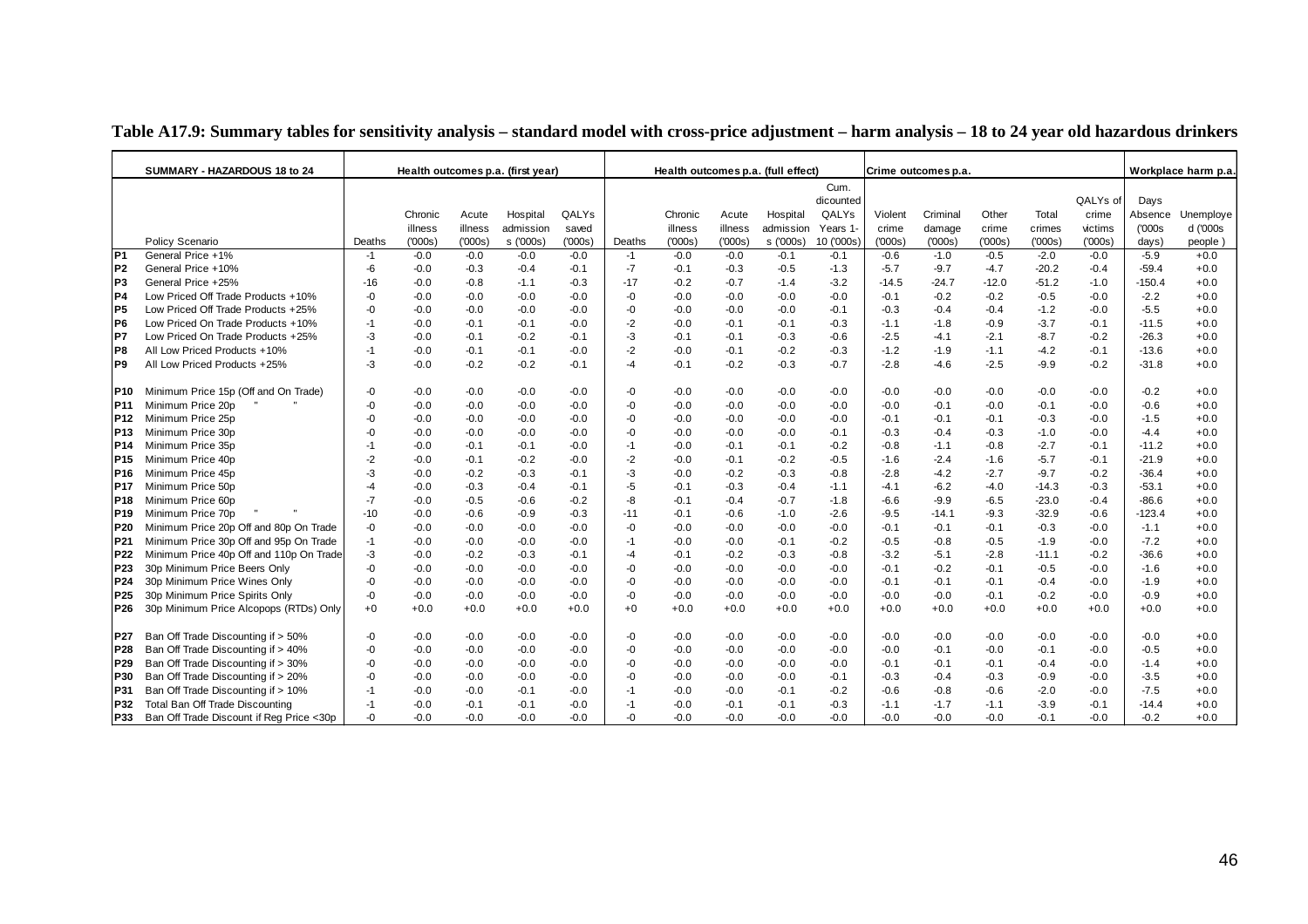|                 | <b>SUMMARY - MODERATE</b>                |        |         |         | Health outcomes p.a. (first year) |        |        |         |         | Health outcomes p.a. (full effect) |            |         | Crime outcomes p.a. |         |         |          |          | Workplace harm p.a |
|-----------------|------------------------------------------|--------|---------|---------|-----------------------------------|--------|--------|---------|---------|------------------------------------|------------|---------|---------------------|---------|---------|----------|----------|--------------------|
|                 |                                          |        |         |         |                                   |        |        |         |         |                                    | Cum.       |         |                     |         |         |          |          |                    |
|                 |                                          |        |         |         |                                   |        |        |         |         |                                    | dicounted  |         |                     |         |         | QALYs of | Days     |                    |
|                 |                                          |        | Chronic | Acute   | Hospital                          | QALYs  |        | Chronic | Acute   | Hospital                           | QALYs      | Violent | Criminal            | Other   | Total   | crime    | Absence  | Unemploye          |
|                 |                                          |        | illness | illness | admission                         | saved  |        | illness | illness | admission                          | Years 1    | crime   | damage              | crime   | crimes  | victims  | (000s    | d ('000s           |
|                 | Policy Scenario                          | Deaths | (000s)  | (000s)  | s ('000s)                         | (000s) | Deaths | (000s)  | (000s)  | s ('000s)                          | 10 ('000s) | (000s)  | (000s)              | (000s)  | (000s)  | (000s)   | days)    | people             |
| P <sub>1</sub>  | General Price +1%                        | $-7$   | $-0.0$  | $-0.3$  | $-0.3$                            | $-0.1$ | -9     | $-0.3$  | $-0.3$  | $-0.8$                             | $-1.4$     | $-0.6$  | $-0.9$              | $-0.6$  | $-2.1$  | $-0.0$   | $-15.7$  | $+0.0$             |
| P <sub>2</sub>  | General Price +10%                       | $-66$  | $-0.3$  | $-2.8$  | $-3.5$                            | $-0.9$ | $-92$  | $-2.9$  | $-3.0$  | $-8.5$                             | $-14.2$    | $-6.2$  | $-9.2$              | $-5.6$  | $-21.0$ | $-0.4$   | $-158.3$ | $+0.0$             |
| P <sub>3</sub>  | General Price +25%                       | $-161$ | $-0.6$  | $-7.1$  | $-8.8$                            | $-2.4$ | $-219$ | $-7.3$  | $-7.6$  | $-21.5$                            | $-35.5$    | $-15.7$ | $-23.0$             | $-14.0$ | $-52.7$ | $-1.1$   | $-397.4$ | $+0.0$             |
| P4              | Low Priced Off Trade Products +10%       | $-5$   | $-0.0$  | $-0.2$  | $-0.3$                            | $-0.1$ | -8     | $-0.3$  | $-0.2$  | $-0.8$                             | $-1.1$     | $-0.1$  | $+0.0$              | $-0.1$  | $-0.2$  | $-0.0$   | $-4.8$   | $+0.0$             |
| P5              | Low Priced Off Trade Products +25%       | $-13$  | $-0.1$  | $-0.6$  | $-0.7$                            | $-0.2$ | $-19$  | $-0.8$  | $-0.6$  | $-2.0$                             | $-2.9$     | -0.1    | $+0.0$              | $-0.2$  | $-0.4$  | $-0.0$   | $-12.0$  | $+0.0$             |
| P6              | Low Priced On Trade Products +10%        | $-4$   | $-0.0$  | $-0.2$  | $-0.2$                            | $-0.1$ | -6     | $-0.2$  | $-0.2$  | $-0.5$                             | $-0.8$     | -0.8    | $-1.1$              | $-0.7$  | $-2.6$  | $-0.1$   | $-13.3$  | $+0.0$             |
| P7              | Low Priced On Trade Products +25%        | $-10$  | $-0.0$  | $-0.4$  | $-0.6$                            | $-0.2$ | $-15$  | $-0.5$  | $-0.5$  | $-1.4$                             | $-2.2$     | $-1.9$  | $-2.8$              | $-1.8$  | $-6.5$  | $-0.1$   | $-33.3$  | $+0.0$             |
| P <sub>8</sub>  | All Low Priced Products +10%             | -9     | $-0.0$  | $-0.4$  | $-0.5$                            | $-0.1$ | $-14$  | $-0.5$  | $-0.4$  | $-1.4$                             | $-2.0$     | $-0.8$  | $-1.1$              | $-0.8$  | $-2.7$  | $-0.1$   | $-18.1$  | $+0.0$             |
| P <sub>9</sub>  | All Low Priced Products +25%             | $-23$  | $-0.1$  | $-1.0$  | $-1.2$                            | $-0.3$ | $-34$  | $-1.2$  | $-1.1$  | $-3.4$                             | $-4.9$     | $-2.0$  | $-2.8$              | $-2.0$  | $-6.9$  | $-0.1$   | $-45.2$  | $+0.0$             |
| P <sub>10</sub> | Minimum Price 15p (Off and On Trade)     | +0     | $+0.0$  | $+0.0$  | $+0.0$                            | $+0.0$ | $+0$   | $+0.0$  | $+0.0$  | $+0.0$                             | $+0.0$     | $+0.0$  | $+0.0$              | $+0.0$  | $+0.0$  | $+0.0$   | $+0.1$   | $+0.0$             |
| P <sub>11</sub> | Minimum Price 20p                        | $+1$   | $+0.0$  | $+0.0$  | $+0.0$                            | $+0.0$ | $+1$   | $+0.0$  | $+0.0$  | $+0.1$                             | $+0.1$     | $+0.0$  | $+0.1$              | $+0.0$  | $+0.2$  | $+0.0$   | $+1.0$   | $+0.0$             |
| P <sub>12</sub> | Minimum Price 25p                        | $+1$   | $+0.0$  | $+0.0$  | $+0.0$                            | $+0.0$ | $+2$   | $+0.0$  | $+0.0$  | $+0.1$                             | $+0.1$     | $+0.1$  | $+0.2$              | $+0.1$  | $+0.5$  | $+0.0$   | $+3.2$   | $+0.0$             |
| P <sub>13</sub> | Minimum Price 30p                        | -0     | $-0.0$  | $-0.0$  | $-0.1$                            | $-0.0$ | -0     | $-0.1$  | $-0.0$  | $-0.2$                             | $-0.3$     | $+0.1$  | $+0.3$              | $+0.0$  | $+0.5$  | $+0.0$   | $+2.5$   | $+0.0$             |
| P <sub>14</sub> | Minimum Price 35p                        | -9     | $-0.1$  | $-0.4$  | $-0.5$                            | $-0.1$ | $-14$  | $-0.6$  | $-0.5$  | $-1.6$                             | $-2.3$     | $-0.2$  | $-0.0$              | $-0.3$  | $-0.5$  | $-0.0$   | $-8.5$   | $+0.0$             |
| P <sub>15</sub> | Minimum Price 40p                        | -25    | $-0.1$  | $-1.1$  | $-1.4$                            | $-0.3$ | $-36$  | $-1.5$  | $-1.2$  | $-4.0$                             | $-6.0$     | $-0.8$  | $-0.8$              | $-0.9$  | $-2.6$  | $-0.1$   | $-30.7$  | $+0.0$             |
| P <sub>16</sub> | Minimum Price 45p                        | $-49$  | $-0.3$  | $-2.2$  | $-2.8$                            | $-0.7$ | $-68$  | $-2.7$  | $-2.5$  | $-7.5$                             | $-11.6$    | $-1.8$  | $-2.0$              | $-1.9$  | $-5.7$  | $-0.1$   | $-65.3$  | $+0.0$             |
| P <sub>17</sub> | Minimum Price 50p                        | $-78$  | $-0.4$  | $-3.7$  | $-4.6$                            | $-1.2$ | $-107$ | $-4.3$  | $-4.1$  | $-12.1$                            | $-18.9$    | -3.0    | $-3.7$              | $-3.2$  | $-9.9$  | $-0.2$   | $-112.2$ | $+0.0$             |
| P18             | Minimum Price 60p                        | $-147$ | $-0.8$  | $-6.7$  | $-8.4$                            | $-2.2$ | $-198$ | $-8.3$  | $-7.4$  | $-22.8$                            | $-34.9$    | -6.4    | $-7.8$              | $-6.5$  | $-20.7$ | $-0.4$   | $-237.2$ | $+0.0$             |
| P <sub>19</sub> | Minimum Price 70p                        | $-218$ | $-1.2$  | $-9.8$  | $-12.4$                           | $-3.2$ | $-283$ | $-12.6$ | $-10.7$ | $-34.2$                            | $-51.3$    | $-10.2$ | $-12.7$             | $-10.3$ | $-33.2$ | $-0.7$   | $-378.1$ | $+0.0$             |
| P20             | Minimum Price 20p Off and 80p On Trade   | $+0$   | $+0.0$  | $-0.0$  | $-0.0$                            | $-0.0$ | $+0$   | $-0.0$  | $-0.0$  | $-0.0$                             | $-0.0$     | $-0.0$  | $-0.0$              | $-0.0$  | $-0.0$  | $-0.0$   | $-0.1$   | $+0.0$             |
| P21             | Minimum Price 30p Off and 95p On Trade   | $-4$   | $-0.0$  | $-0.2$  | $-0.2$                            | $-0.1$ | -6     | $-0.3$  | $-0.2$  | $-0.7$                             | $-1.1$     | $-0.2$  | $-0.2$              | $-0.2$  | $-0.7$  | $-0.0$   | $-5.1$   | $+0.0$             |
| P22             | Minimum Price 40p Off and 110p On Trade  | $-41$  | $-0.2$  | $-1.8$  | $-2.3$                            | $-0.6$ | $-57$  | $-2.2$  | $-2.0$  | $-6.1$                             | $-9.4$     | $-2.2$  | $-3.0$              | $-2.0$  | $-7.2$  | $-0.2$   | $-62.6$  | $+0.0$             |
| P23             | 30p Minimum Price Beers Only             | $+4$   | $+0.0$  | $+0.1$  | $+0.2$                            | $+0.0$ | $+6$   | $+0.1$  | $+0.1$  | $+0.4$                             | $+0.5$     | $+0.4$  | $+0.6$              | $+0.3$  | $+1.2$  | $+0.0$   | $+8.8$   | $+0.0$             |
| P24             | 30p Minimum Price Wines Only             | $-4$   | $-0.0$  | $-0.2$  | $-0.2$                            | $-0.1$ | -6     | $-0.2$  | $-0.2$  | $-0.6$                             | $-0.8$     | $-0.2$  | $-0.3$              | $-0.2$  | $-0.8$  | $-0.0$   | $-7.0$   | $+0.0$             |
| P <sub>25</sub> | 30p Minimum Price Spirits Only           | -0     | $-0.0$  | $-0.0$  | $-0.0$                            | $-0.0$ | -0     | $-0.0$  | $-0.0$  | $-0.0$                             | $-0.0$     | $+0.0$  | $+0.0$              | $+0.0$  | $+0.1$  | $+0.0$   | $+0.7$   | $+0.0$             |
| P <sub>26</sub> | 30p Minimum Price Alcopops (RTDs) Only   | $+0$   | $+0.0$  | $+0.0$  | $+0.0$                            | $+0.0$ | $+0$   | $+0.0$  | $+0.0$  | $+0.0$                             | $+0.0$     | $+0.0$  | $+0.0$              | $+0.0$  | $+0.0$  | $+0.0$   | $+0.0$   | $+0.0$             |
| P27             | Ban Off Trade Discounting if > 50%       | -0     | $-0.0$  | $-0.0$  | $-0.0$                            | $-0.0$ | -0     | $-0.0$  | $-0.0$  | $-0.0$                             | $-0.0$     | -0.0    | $-0.0$              | $-0.0$  | $-0.0$  | $-0.0$   | $-0.1$   | $+0.0$             |
| <b>P28</b>      | Ban Off Trade Discounting if > 40%       | $-2$   | $-0.0$  | $-0.1$  | $-0.1$                            | $-0.0$ | $-2$   | $-0.1$  | $-0.1$  | $-0.2$                             | $-0.4$     | $-0.1$  | $-0.1$              | $-0.1$  | $-0.2$  | $-0.0$   | $-2.9$   | $+0.0$             |
| P29             | Ban Off Trade Discounting if > 30%       | $-4$   | $-0.0$  | $-0.2$  | $-0.2$                            | $-0.1$ | -6     | $-0.2$  | $-0.2$  | $-0.6$                             | $-1.0$     | $-0.2$  | $-0.2$              | $-0.2$  | $-0.6$  | $-0.0$   | $-7.6$   | $+0.0$             |
| P30             | Ban Off Trade Discounting if > 20%       | $-10$  | $-0.0$  | $-0.4$  | $-0.5$                            | $-0.1$ | $-15$  | $-0.5$  | $-0.5$  | $-1.4$                             | $-2.3$     | $-0.4$  | $-0.5$              | $-0.5$  | $-1.5$  | $-0.0$   | $-18.8$  | $+0.0$             |
| P31             | Ban Off Trade Discounting if > 10%       | $-21$  | $-0.1$  | $-0.9$  | $-1.1$                            | $-0.3$ | $-30$  | $-1.0$  | $-1.0$  | $-2.9$                             | $-4.8$     | $-0.9$  | $-1.1$              | $-1.0$  | $-3.1$  | $-0.1$   | $-38.9$  | $+0.0$             |
| P32             | Total Ban Off Trade Discounting          | $-38$  | $-0.2$  | $-1.6$  | $-2.0$                            | $-0.5$ | $-54$  | $-1.8$  | $-1.7$  | $-5.2$                             | $-8.5$     | $-1.8$  | $-2.1$              | $-1.8$  | $-5.7$  | $-0.1$   | $-69.7$  | $+0.0$             |
| P33             | Ban Off Trade Discount if Reg Price <30p | $+0$   | $-0.0$  | $+0.0$  | $+0.0$                            | $+0.0$ | $+0$   | $-0.0$  | $-0.0$  | $-0.0$                             | $-0.0$     | $+0.0$  | $+0.0$              | $+0.0$  | $+0.1$  | $+0.0$   | $+0.4$   | $+0.0$             |

### **Table A17.10: Summary tables for sensitivity analysis – standard model with cross-price adjustment – harm analysis – moderate drinkers**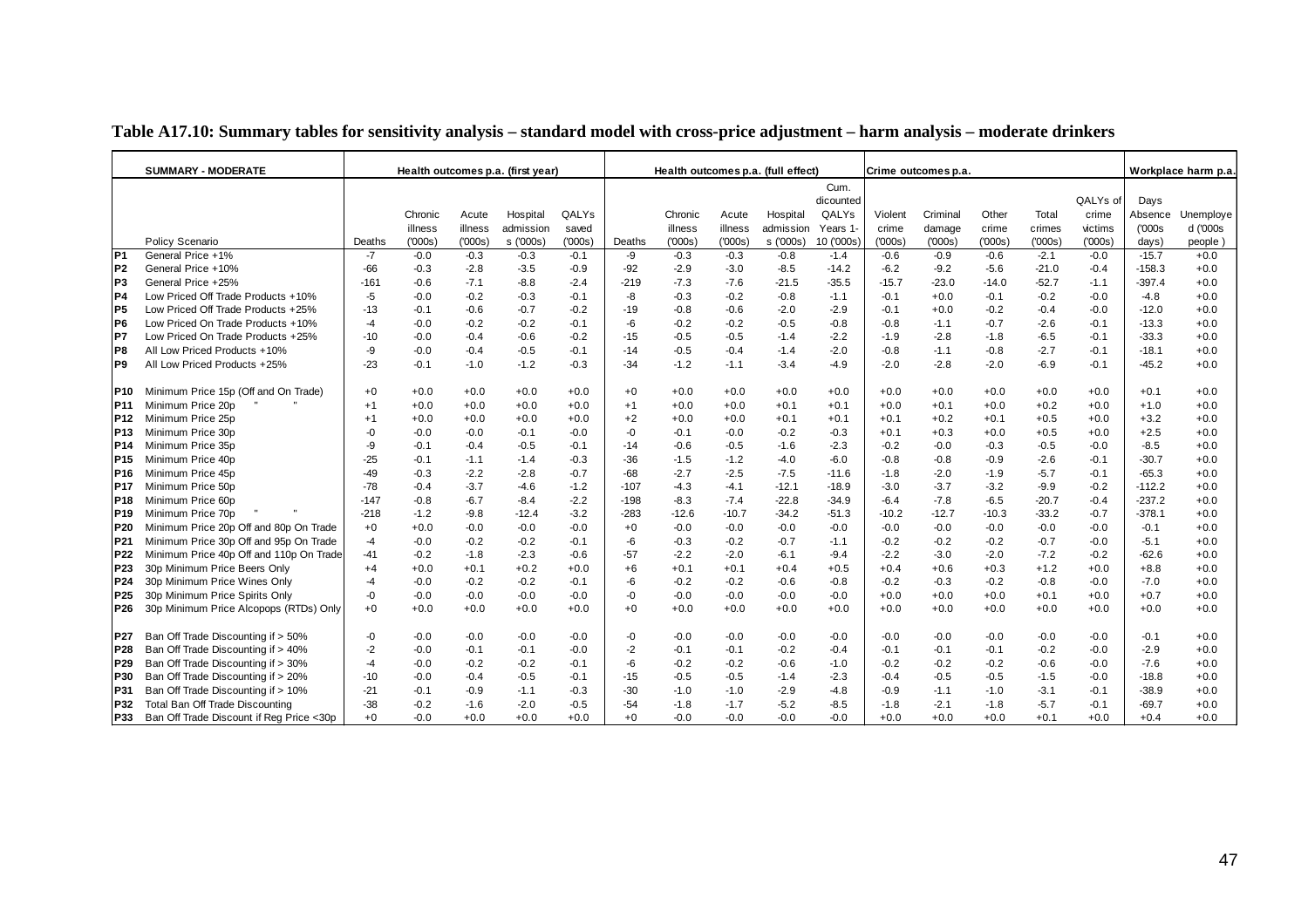|                 | <b>SUMMARY - HAZARDOUS</b>               |        |         |         | Health outcomes p.a. (first year) |        |         |         |         | Health outcomes p.a. (full effect) |            |         | Crime outcomes p.a. |         |          |          |          | Workplace harm p.a |
|-----------------|------------------------------------------|--------|---------|---------|-----------------------------------|--------|---------|---------|---------|------------------------------------|------------|---------|---------------------|---------|----------|----------|----------|--------------------|
|                 |                                          |        |         |         |                                   |        |         |         |         |                                    | Cum.       |         |                     |         |          |          |          |                    |
|                 |                                          |        |         |         |                                   |        |         |         |         |                                    | dicounted  |         |                     |         |          | QALYs of | Days     |                    |
|                 |                                          |        | Chronic | Acute   | Hospital                          | QALYs  |         | Chronic | Acute   | Hospital                           | QALYs      | Violent | Criminal            | Other   | Total    | crime    | Absence  | Unemploye          |
|                 |                                          |        | illness | illness | admission                         | saved  |         | illness | illness | admission                          | Years 1    | crime   | damage              | crime   | crimes   | victims  | (000s    | d ('000s           |
|                 | Policy Scenario                          | Deaths | (000s)  | (000s)  | s ('000s)                         | (000s) | Deaths  | (000s)  | (000s)  | s ('000s)                          | 10 ('000s) | (000s)  | (000s)              | (000s)  | (000s)   | (000s)   | days)    | people             |
| P <sub>1</sub>  | General Price +1%                        | $-13$  | $-0.1$  | $-0.3$  | $-0.5$                            | $-0.1$ | $-71$   | $-0.7$  | $-0.4$  | $-1.7$                             | $-2.3$     | $-1.0$  | $-1.8$              | $-1.6$  | $-4.5$   | $-0.1$   | $-21.2$  | $+0.0$             |
| P <sub>2</sub>  | General Price +10%                       | $-129$ | $-0.6$  | $-3.6$  | $-5.1$                            | $-1.3$ | $-683$  | $-6.8$  | $-4.2$  | $-17.7$                            | $-22.9$    | $-10.6$ | $-18.1$             | $-15.7$ | -44.4    | $-0.8$   | $-214.5$ | $+0.0$             |
| P <sub>3</sub>  | General Price +25%                       | -323   | $-1.5$  | $-8.9$  | $-12.6$                           | $-3.2$ | $-1688$ | $-17.3$ | $-10.2$ | $-44.5$                            | $-56.8$    | $-26.7$ | $-45.5$             | $-37.6$ | $-109.8$ | $-1.9$   | $-547.8$ | $+0.0$             |
| P4              | Low Priced Off Trade Products +10%       | $-15$  | $-0.1$  | $-0.4$  | $-0.5$                            | $-0.1$ | $-90$   | $-0.9$  | $-0.4$  | $-2.1$                             | $-2.5$     | $-0.3$  | $-0.4$              | $-0.4$  | $-1.0$   | $-0.0$   | $-9.7$   | $+0.0$             |
| P5              | Low Priced Off Trade Products +25%       | -38    | $-0.2$  | $-1.0$  | $-1.4$                            | $-0.3$ | $-219$  | $-2.1$  | $-1.3$  | $-5.4$                             | $-6.4$     | $-0.7$  | $-0.9$              | $-0.9$  | $-2.5$   | $-0.0$   | $-24.6$  | $+0.0$             |
| P6              | Low Priced On Trade Products +10%        | $-5$   | $-0.0$  | $-0.2$  | $-0.3$                            | $-0.1$ | $-22$   | $-0.3$  | $-0.2$  | $-0.8$                             | $-1.2$     | $-1.7$  | $-3.5$              | $-5.5$  | $-10.7$  | $-0.1$   | $-19.2$  | $+0.0$             |
| P7              | Low Priced On Trade Products +25%        | $-12$  | $-0.1$  | $-0.5$  | $-0.7$                            | $-0.2$ | $-54$   | $-0.6$  | $-0.5$  | $-1.8$                             | $-2.7$     | $-3.6$  | $-7.5$              | $-10.7$ | $-21.9$  | $-0.3$   | $-41.8$  | $+0.0$             |
| P <sub>8</sub>  | All Low Priced Products +10%             | $-20$  | $-0.1$  | $-0.6$  | $-0.8$                            | $-0.2$ | $-112$  | $-1.1$  | $-0.7$  | $-2.9$                             | $-3.7$     | $-2.0$  | $-3.9$              | $-5.9$  | $-11.7$  | $-0.2$   | $-28.9$  | $+0.0$             |
| P <sub>9</sub>  | All Low Priced Products +25%             | $-50$  | $-0.3$  | $-1.5$  | $-2.1$                            | $-0.5$ | $-274$  | $-2.8$  | $-1.9$  | $-7.3$                             | $-9.4$     | $-4.4$  | $-8.5$              | $-11.7$ | $-24.5$  | $-0.3$   | $-66.7$  | $+0.0$             |
| P <sub>10</sub> | Minimum Price 15p (Off and On Trade)     | -0     | $-0.0$  | $-0.0$  | $-0.0$                            | $-0.0$ | -1      | $-0.0$  | $-0.0$  | $-0.0$                             | $-0.0$     | $-0.0$  | $-0.0$              | $-0.0$  | $-0.0$   | $-0.0$   | $+0.0$   | $+0.0$             |
| P <sub>11</sub> | Minimum Price 20p                        | -1     | $-0.0$  | $-0.0$  | $-0.0$                            | $-0.0$ | $-3$    | $-0.0$  | $-0.0$  | $-0.1$                             | $-0.1$     | $-0.0$  | $-0.0$              | $-0.1$  | $-0.1$   | $-0.0$   | $-0.3$   | $+0.0$             |
| P <sub>12</sub> | Minimum Price 25p                        | $-2$   | $-0.0$  | $-0.0$  | $-0.1$                            | $-0.0$ | $-10$   | $-0.1$  | $-0.1$  | $-0.2$                             | $-0.3$     | -0.1    | $-0.1$              | $-0.2$  | $-0.4$   | $-0.0$   | $-1.1$   | $+0.0$             |
| P <sub>13</sub> | Minimum Price 30p                        | -9     | $-0.0$  | $-0.2$  | $-0.3$                            | $-0.1$ | $-48$   | $-0.4$  | $-0.3$  | $-1.1$                             | $-1.4$     | $-0.4$  | $-0.5$              | $-0.7$  | $-1.5$   | $-0.0$   | $-7.6$   | $+0.0$             |
| P <sub>14</sub> | Minimum Price 35p                        | $-33$  | $-0.2$  | $-0.9$  | $-1.2$                            | $-0.3$ | $-187$  | $-1.8$  | $-1.2$  | $-4.6$                             | $-5.8$     | $-1.2$  | $-1.7$              | $-1.7$  | $-4.7$   | $-0.1$   | $-31.6$  | $+0.0$             |
| P <sub>15</sub> | Minimum Price 40p                        | $-78$  | $-0.4$  | $-2.1$  | $-2.9$                            | $-0.7$ | $-438$  | $-4.3$  | $-2.7$  | $-11.0$                            | $-13.5$    | $-2.8$  | $-4.0$              | $-3.5$  | $-10.3$  | $-0.2$   | $-76.4$  | $+0.0$             |
| P <sub>16</sub> | Minimum Price 45p                        | $-143$ | $-0.7$  | $-3.8$  | $-5.3$                            | $-1.3$ | $-798$  | $-8.0$  | $-4.8$  | $-20.3$                            | $-24.8$    | $-5.2$  | $-7.5$              | $-6.4$  | $-19.1$  | $-0.4$   | $-145.2$ | $+0.0$             |
| P <sub>17</sub> | Minimum Price 50p                        | $-223$ | $-1.1$  | $-5.8$  | $-8.2$                            | $-2.0$ | $-1239$ | $-12.7$ | $-7.2$  | $-31.8$                            | $-38.3$    | $-8.2$  | $-11.8$             | $-9.9$  | $-29.9$  | $-0.6$   | $-235.2$ | $+0.0$             |
| P18             | Minimum Price 60p                        | $-393$ | $-2.1$  | $-10.1$ | $-14.6$                           | $-3.5$ | $-2195$ | $-23.6$ | $-12.3$ | $-58.1$                            | $-68.3$    | $-14.4$ | $-20.5$             | $-17.7$ | $-52.6$  | $-1.0$   | $-435.9$ | $+0.0$             |
| P <sub>19</sub> | Minimum Price 70p                        | $-563$ | $-3.1$  | $-14.4$ | $-21.1$                           | $-5.1$ | $-3147$ | $-35.6$ | $-17.2$ | $-86.1$                            | $-98.9$    | $-20.9$ | $-29.5$             | $-25.1$ | $-75.6$  | $-1.5$   | $-655.2$ | $+0.0$             |
| P20             | Minimum Price 20p Off and 80p On Trade   | $-1$   | $-0.0$  | $-0.0$  | $-0.0$                            | $-0.0$ | -5      | $-0.1$  | $-0.0$  | $-0.1$                             | $-0.2$     | $-0.1$  | $-0.3$              | $-0.5$  | $-1.0$   | $-0.0$   | $-1.5$   | $+0.0$             |
| P21             | Minimum Price 30p Off and 95p On Trade   | $-13$  | $-0.1$  | $-0.3$  | $-0.4$                            | $-0.1$ | $-70$   | $-0.7$  | $-0.4$  | $-1.7$                             | $-2.1$     | $-0.9$  | $-1.6$              | $-2.2$  | $-4.7$   | $-0.1$   | $-14.0$  | $+0.0$             |
| P22             | Minimum Price 40p Off and 110p On Trade  | $-101$ | $-0.5$  | $-2.8$  | $-3.8$                            | $-0.9$ | $-554$  | $-5.4$  | $-3.5$  | $-14.1$                            | $-17.6$    | $-5.4$  | $-9.0$              | $-8.3$  | $-22.8$  | $-0.4$   | $-115.2$ | $+0.0$             |
| P23             | 30p Minimum Price Beers Only             | $+1$   | $+0.0$  | $+0.0$  | $+0.0$                            | $+0.0$ | $+4$    | $+0.0$  | $+0.0$  | $+0.1$                             | $+0.1$     | -0.1    | $-0.3$              | $-0.4$  | $-0.8$   | $-0.0$   | $+0.2$   | $+0.0$             |
| P24             | 30p Minimum Price Wines Only             | -9     | $-0.0$  | $-0.2$  | $-0.3$                            | $-0.1$ | $-51$   | $-0.5$  | $-0.3$  | $-1.2$                             | $-1.4$     | $-0.2$  | $-0.2$              | $-0.3$  | $-0.7$   | $-0.0$   | $-7.8$   | $+0.0$             |
| P <sub>25</sub> | 30p Minimum Price Spirits Only           | -0     | $-0.0$  | $-0.0$  | $-0.0$                            | $-0.0$ | $-1$    | $-0.0$  | $-0.0$  | $-0.0$                             | $-0.0$     | $-0.0$  | $+0.0$              | $-0.0$  | $-0.0$   | $+0.0$   | $+0.1$   | $+0.0$             |
| P <sub>26</sub> | 30p Minimum Price Alcopops (RTDs) Only   | $+0$   | $+0.0$  | $+0.0$  | $+0.0$                            | $+0.0$ | $+0$    | $+0.0$  | $+0.0$  | $+0.0$                             | $+0.0$     | $+0.0$  | $+0.0$              | $+0.0$  | $+0.0$   | $+0.0$   | $+0.0$   | $+0.0$             |
| P27             | Ban Off Trade Discounting if > 50%       | -0     | $-0.0$  | $-0.0$  | $-0.0$                            | $-0.0$ | $-1$    | $-0.0$  | $-0.0$  | $-0.0$                             | $-0.0$     | -0.0    | $-0.0$              | $-0.0$  | $-0.0$   | $-0.0$   | $-0.1$   | $+0.0$             |
| <b>P28</b>      | Ban Off Trade Discounting if > 40%       | $-5$   | $-0.0$  | $-0.1$  | $-0.2$                            | $-0.0$ | $-29$   | $-0.3$  | $-0.1$  | $-0.7$                             | $-0.8$     | $-0.1$  | $-0.2$              | $-0.2$  | $-0.4$   | $-0.0$   | $-4.8$   | $+0.0$             |
| P29             | Ban Off Trade Discounting if > 30%       | $-12$  | $-0.1$  | $-0.3$  | $-0.4$                            | $-0.1$ | $-71$   | $-0.7$  | $-0.4$  | $-1.7$                             | $-2.1$     | $-0.3$  | $-0.4$              | $-0.4$  | $-1.2$   | $-0.0$   | $-12.4$  | $+0.0$             |
| P30             | Ban Off Trade Discounting if > 20%       | $-29$  | $-0.1$  | $-0.7$  | $-1.0$                            | $-0.2$ | $-166$  | $-1.6$  | $-0.8$  | $-4.0$                             | $-4.9$     | $-0.8$  | $-1.1$              | $-0.9$  | $-2.8$   | $-0.1$   | $-30.5$  | $+0.0$             |
| P31             | Ban Off Trade Discounting if > 10%       | $-57$  | $-0.3$  | $-1.5$  | $-2.1$                            | $-0.5$ | $-324$  | $-3.2$  | $-1.8$  | $-8.2$                             | $-10.0$    | $-1.7$  | $-2.3$              | $-2.0$  | $-6.1$   | $-0.1$   | $-63.0$  | $+0.0$             |
| P32             | Total Ban Off Trade Discounting          | $-98$  | $-0.5$  | $-2.6$  | $-3.7$                            | $-0.9$ | $-551$  | $-5.5$  | $-3.1$  | $-14.0$                            | $-17.1$    | $-3.2$  | $-4.5$              | $-3.8$  | $-11.5$  | $-0.2$   | $-112.1$ | $+0.0$             |
| P33             | Ban Off Trade Discount if Reg Price <30p | -0     | $-0.0$  | $-0.0$  | $-0.0$                            | $-0.0$ | $-2$    | $-0.0$  | $-0.0$  | $-0.1$                             | $-0.1$     | $-0.0$  | $-0.0$              | $-0.1$  | $-0.1$   | $-0.0$   | $-0.4$   | $+0.0$             |

**Table A17.11: Summary tables for sensitivity analysis – standard model with cross-price adjustment – harm analysis – hazardous drinkers**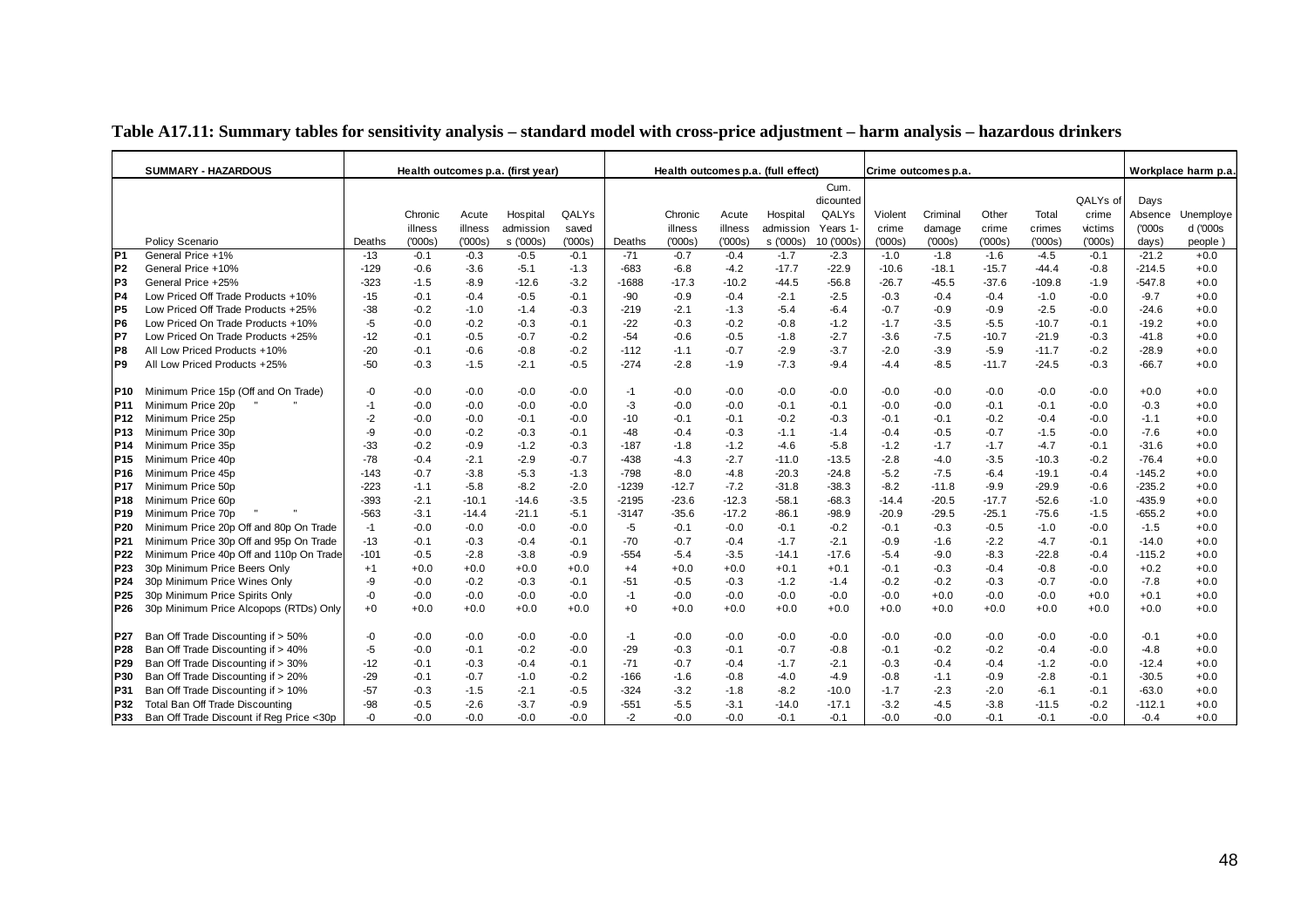|                 | <b>SUMMARY - HARMFUL</b>                 |        |         |         | Health outcomes p.a. (first year) |        |         |         |         | Health outcomes p.a. (full effect) |            |         | Crime outcomes p.a. |         |         |          |          | Workplace harm p.a |
|-----------------|------------------------------------------|--------|---------|---------|-----------------------------------|--------|---------|---------|---------|------------------------------------|------------|---------|---------------------|---------|---------|----------|----------|--------------------|
|                 |                                          |        |         |         |                                   |        |         |         |         |                                    | Cum.       |         |                     |         |         |          |          |                    |
|                 |                                          |        |         |         |                                   |        |         |         |         |                                    | dicounted  |         |                     |         |         | QALYs of | Days     |                    |
|                 |                                          |        | Chronic | Acute   | Hospital                          | QALYs  |         | Chronic | Acute   | Hospital                           | QALYs      | Violent | Criminal            | Other   | Total   | crime    | Absence  | Unemploye          |
|                 |                                          |        | illness | illness | admission                         | saved  |         | illness | illness | admission                          | Years 1    | crime   | damage              | crime   | crimes  | victims  | (000s    | d ('000s           |
|                 | Policy Scenario                          | Deaths | (000s)  | (000s)  | s ('000s)                         | (000s) | Deaths  | (000s)  | (000s)  | s ('000s)                          | 10 ('000s) | (000s)  | (000s)              | (000s)  | (000s)  | (000s)   | days)    | people)            |
| IP <sub>1</sub> | General Price +1%                        | $-11$  | $-0.1$  | $-0.2$  | $-0.4$                            | $-0.1$ | $-74$   | $-1.0$  | $-0.2$  | $-2.4$                             | $-2.0$     | $-0.4$  | $-0.7$              | $-0.6$  | $-1.7$  | $-0.0$   | $-9.1$   | $-1.2$             |
| P <sub>2</sub>  | General Price +10%                       | $-103$ | $-1.0$  | $-1.6$  | $-3.8$                            | $-0.7$ | $-751$  | $-10.4$ | $-1.7$  | $-23.9$                            | $-18.9$    | $-4.5$  | $-7.6$              | $-5.6$  | $-17.7$ | $-0.3$   | $-93.0$  | $-12.0$            |
| P <sub>3</sub>  | General Price +25%                       | $-253$ | $-2.4$  | $-3.6$  | $-9.0$                            | $-1.6$ | $-1893$ | $-25.5$ | $-3.7$  | $-58.2$                            | $-46.0$    | $-11.6$ | $-19.4$             | $-14.0$ | $-45.1$ | $-0.8$   | $-241.5$ | $-30.2$            |
| P4              | Low Priced Off Trade Products +10%       | $-14$  | $-0.1$  | $-0.3$  | $-0.5$                            | $-0.1$ | $-79$   | $-0.9$  | $-0.3$  | $-2.2$                             | $-2.1$     | $-0.1$  | $-0.2$              | $-0.2$  | $-0.6$  | $-0.0$   | $-4.0$   | $-0.6$             |
| P5              | Low Priced Off Trade Products +25%       | $-31$  | $-0.2$  | $-0.5$  | $-1.0$                            | $-0.2$ | $-199$  | $-2.3$  | $-0.6$  | $-5.4$                             | $-4.8$     | -0.4    | $-0.5$              | $-0.5$  | $-1.4$  | $-0.0$   | $-10.4$  | $-1.5$             |
| P6              | Low Priced On Trade Products +10%        | $-4$   | $-0.0$  | $-0.1$  | $-0.2$                            | $-0.0$ | $-25$   | $-0.4$  | $-0.1$  | $-0.9$                             | $-0.7$     | -0.7    | $-1.3$              | $-1.4$  | $-3.4$  | $-0.0$   | $-6.9$   | $-0.5$             |
| P7              | Low Priced On Trade Products +25%        | -9     | $-0.1$  | $-0.2$  | $-0.4$                            | $-0.1$ | $-62$   | $-0.9$  | $-0.2$  | $-2.2$                             | $-1.8$     | $-1.5$  | $-2.9$              | $-3.0$  | $-7.4$  | $-0.1$   | $-15.6$  | $-1.2$             |
| P8              | All Low Priced Products +10%             | $-18$  | $-0.1$  | $-0.4$  | $-0.7$                            | $-0.1$ | $-105$  | $-1.3$  | $-0.4$  | $-3.1$                             | $-2.8$     | $-0.8$  | $-1.5$              | $-1.6$  | $-3.9$  | $-0.1$   | $-11.0$  | $-1.1$             |
| P <sub>9</sub>  | All Low Priced Products +25%             | $-41$  | $-0.3$  | $-0.7$  | $-1.4$                            | $-0.3$ | $-266$  | $-3.2$  | $-0.7$  | $-7.6$                             | $-6.7$     | $-1.9$  | $-3.5$              | $-3.5$  | $-8.9$  | $-0.1$   | $-26.2$  | $-2.7$             |
| P <sub>10</sub> | Minimum Price 15p (Off and On Trade)     | -0     | $-0.0$  | $-0.0$  | $-0.0$                            | $-0.0$ | -3      | $-0.0$  | $-0.0$  | $-0.1$                             | $-0.1$     | $-0.1$  | $-0.2$              | $-0.1$  | $-0.4$  | $-0.0$   | $-1.3$   | $-0.1$             |
| P <sub>11</sub> | Minimum Price 20p                        | -1     | $-0.0$  | $-0.0$  | $-0.1$                            | $-0.0$ | -8      | $-0.1$  | $-0.0$  | $-0.3$                             | $-0.2$     | $-0.2$  | $-0.4$              | $-0.2$  | $-0.8$  | $-0.0$   | $-2.6$   | $-0.2$             |
| P <sub>12</sub> | Minimum Price 25p                        | -3     | $-0.0$  | $-0.1$  | $-0.1$                            | $-0.0$ | $-19$   | $-0.2$  | $-0.1$  | $-0.6$                             | $-0.5$     | $-0.4$  | $-0.6$              | $-0.4$  | $-1.4$  | $-0.0$   | $-4.9$   | $-0.4$             |
| P <sub>13</sub> | Minimum Price 30p                        | $-11$  | $-0.1$  | $-0.2$  | $-0.4$                            | $-0.1$ | $-66$   | $-0.8$  | $-0.2$  | $-2.0$                             | $-1.8$     | $-0.7$  | $-1.1$              | $-0.8$  | $-2.5$  | $-0.0$   | $-11.0$  | $-1.2$             |
| P <sub>14</sub> | Minimum Price 35p                        | -38    | $-0.3$  | $-0.7$  | $-1.3$                            | $-0.3$ | $-246$  | $-3.0$  | $-0.7$  | $-7.2$                             | $-6.3$     | $-1.4$  | $-2.1$              | $-1.7$  | $-5.2$  | $-0.1$   | $-28.6$  | $-3.6$             |
| P <sub>15</sub> | Minimum Price 40p                        | $-78$  | $-0.7$  | $-1.2$  | $-2.7$                            | $-0.5$ | $-553$  | $-7.0$  | $-1.3$  | $-16.3$                            | $-13.5$    | $-2.4$  | $-3.6$              | $-2.8$  | $-8.8$  | $-0.2$   | $-57.2$  | $-7.7$             |
| P <sub>16</sub> | Minimum Price 45p                        | $-130$ | $-1.2$  | $-1.8$  | $-4.5$                            | $-0.8$ | $-961$  | $-12.4$ | $-1.9$  | $-28.4$                            | $-22.9$    | $-3.7$  | $-5.6$              | $-4.3$  | $-13.6$ | $-0.3$   | $-97.0$  | $-13.3$            |
| P <sub>17</sub> | Minimum Price 50p                        | $-195$ | $-1.8$  | $-2.6$  | $-6.7$                            | $-1.2$ | $-1462$ | $-18.9$ | $-2.7$  | $-43.0$                            | $-34.4$    | -5.4    | $-7.9$              | $-6.1$  | $-19.5$ | $-0.4$   | $-146.9$ | $-20.3$            |
| P <sub>18</sub> | Minimum Price 60p                        | $-325$ | $-3.0$  | $-4.2$  | $-11.0$                           | $-1.9$ | $-2461$ | $-30.9$ | $-4.4$  | $-70.2$                            | $-56.9$    | $-8.9$  | $-12.9$             | $-9.7$  | $-31.5$ | $-0.6$   | $-247.3$ | $-33.4$            |
| P <sub>19</sub> | Minimum Price 70p                        | $-457$ | $-4.1$  | $-5.9$  | $-15.2$                           | $-2.7$ | $-3479$ | $-42.7$ | $-6.1$  | $-96.7$                            | $-79.6$    | $-11.6$ | $-16.3$             | $-12.5$ | $-40.4$ | $-0.8$   | $-345.2$ | $-44.5$            |
| P20             | Minimum Price 20p Off and 80p On Trade   | $-2$   | $-0.0$  | $-0.0$  | $-0.1$                            | $-0.0$ | $-12$   | $-0.2$  | $-0.0$  | $-0.4$                             | $-0.4$     | $-0.3$  | $-0.6$              | $-0.5$  | $-1.4$  | $-0.0$   | $-3.9$   | $-0.3$             |
| P21             | Minimum Price 30p Off and 95p On Trade   | $-16$  | $-0.1$  | $-0.3$  | $-0.6$                            | $-0.1$ | $-104$  | $-1.4$  | $-0.3$  | $-3.2$                             | $-2.7$     | $-1.1$  | $-1.9$              | $-1.6$  | $-4.5$  | $-0.1$   | $-16.1$  | $-1.7$             |
| P22             | Minimum Price 40p Off and 110p On Trade  | $-102$ | $-1.0$  | $-1.5$  | $-3.6$                            | $-0.6$ | $-736$  | $-9.7$  | $-1.6$  | $-22.4$                            | $-18.0$    | $-3.8$  | $-6.3$              | $-5.0$  | $-15.2$ | $-0.3$   | $-79.7$  | $-10.1$            |
| P23             | 30p Minimum Price Beers Only             | $-2$   | $-0.0$  | $-0.0$  | $-0.1$                            | $-0.0$ | $-15$   | $-0.2$  | $-0.0$  | $-0.5$                             | $-0.3$     | $-0.2$  | $-0.3$              | $-0.2$  | $-0.7$  | $-0.0$   | $-2.7$   | $-0.3$             |
| P24             | 30p Minimum Price Wines Only             | -8     | $-0.1$  | $-0.2$  | $-0.3$                            | $-0.1$ | $-47$   | $-0.6$  | $-0.2$  | $-1.4$                             | $-1.3$     | $-0.4$  | $-0.6$              | $-0.3$  | $-1.3$  | $-0.0$   | $-6.6$   | $-0.8$             |
| P <sub>25</sub> | 30p Minimum Price Spirits Only           | $-1$   | $-0.0$  | $-0.0$  | $-0.0$                            | $-0.0$ | $-4$    | $-0.0$  | $-0.0$  | $-0.1$                             | $-0.1$     | $-0.1$  | $-0.1$              | $-0.3$  | $-0.5$  | $-0.0$   | $-1.5$   | $-0.1$             |
| P <sub>26</sub> | 30p Minimum Price Alcopops (RTDs) Only   | $+0$   | $+0.0$  | $+0.0$  | $+0.0$                            | $+0.0$ | $+0$    | $+0.0$  | $+0.0$  | $+0.0$                             | $+0.0$     | $+0.0$  | $+0.0$              | $+0.0$  | $+0.0$  | $+0.0$   | $+0.0$   | $+0.0$             |
| P27             | Ban Off Trade Discounting if > 50%       | -0     | $-0.0$  | $-0.0$  | $-0.0$                            | $-0.0$ | $-1$    | $-0.0$  | $-0.0$  | $-0.0$                             | $-0.0$     | -0.0    | $-0.0$              | $-0.0$  | $-0.0$  | $-0.0$   | $-0.1$   | $-0.0$             |
| <b>P28</b>      | Ban Off Trade Discounting if > 40%       | $-4$   | $-0.0$  | $-0.1$  | $-0.1$                            | $-0.0$ | $-24$   | $-0.3$  | $-0.1$  | $-0.7$                             | $-0.6$     | $-0.1$  | $-0.1$              | $-0.1$  | $-0.2$  | $-0.0$   | $-2.0$   | $-0.3$             |
| P29             | Ban Off Trade Discounting if > 30%       | $-10$  | $-0.1$  | $-0.2$  | $-0.4$                            | $-0.1$ | $-61$   | $-0.8$  | $-0.2$  | $-1.9$                             | $-1.6$     | -0.1    | $-0.2$              | $-0.2$  | $-0.5$  | $-0.0$   | $-5.2$   | $-0.8$             |
| P30             | Ban Off Trade Discounting if > 20%       | $-24$  | $-0.2$  | $-0.5$  | $-0.9$                            | $-0.2$ | $-151$  | $-2.0$  | $-0.5$  | $-4.7$                             | $-4.0$     | $-0.4$  | $-0.5$              | $-0.4$  | $-1.3$  | $-0.0$   | $-13.0$  | $-2.0$             |
| P31             | Ban Off Trade Discounting if > 10%       | -44    | $-0.4$  | $-0.7$  | $-1.6$                            | $-0.3$ | $-306$  | $-4.1$  | $-0.8$  | $-9.4$                             | $-7.7$     | $-0.8$  | $-1.0$              | $-0.9$  | $-2.7$  | $-0.1$   | $-27.1$  | $-4.2$             |
| P32             | Total Ban Off Trade Discounting          | $-75$  | $-0.7$  | $-1.1$  | $-2.6$                            | $-0.5$ | $-544$  | $-7.3$  | $-1.1$  | $-16.7$                            | $-13.2$    | $-1.5$  | $-2.0$              | $-1.7$  | $-5.2$  | $-0.1$   | $-49.3$  | $-7.5$             |
| P33             | Ban Off Trade Discount if Reg Price <30p | $-1$   | $-0.0$  | $-0.0$  | $-0.0$                            | $-0.0$ | $-4$    | $-0.1$  | $-0.0$  | $-0.1$                             | $-0.1$     | $-0.0$  | $-0.0$              | $-0.0$  | $-0.1$  | $-0.0$   | $-0.5$   | $-0.1$             |

### **Table A17.12: Summary tables for sensitivity analysis – standard model with cross-price adjustment – harm analysis – harmful drinkers**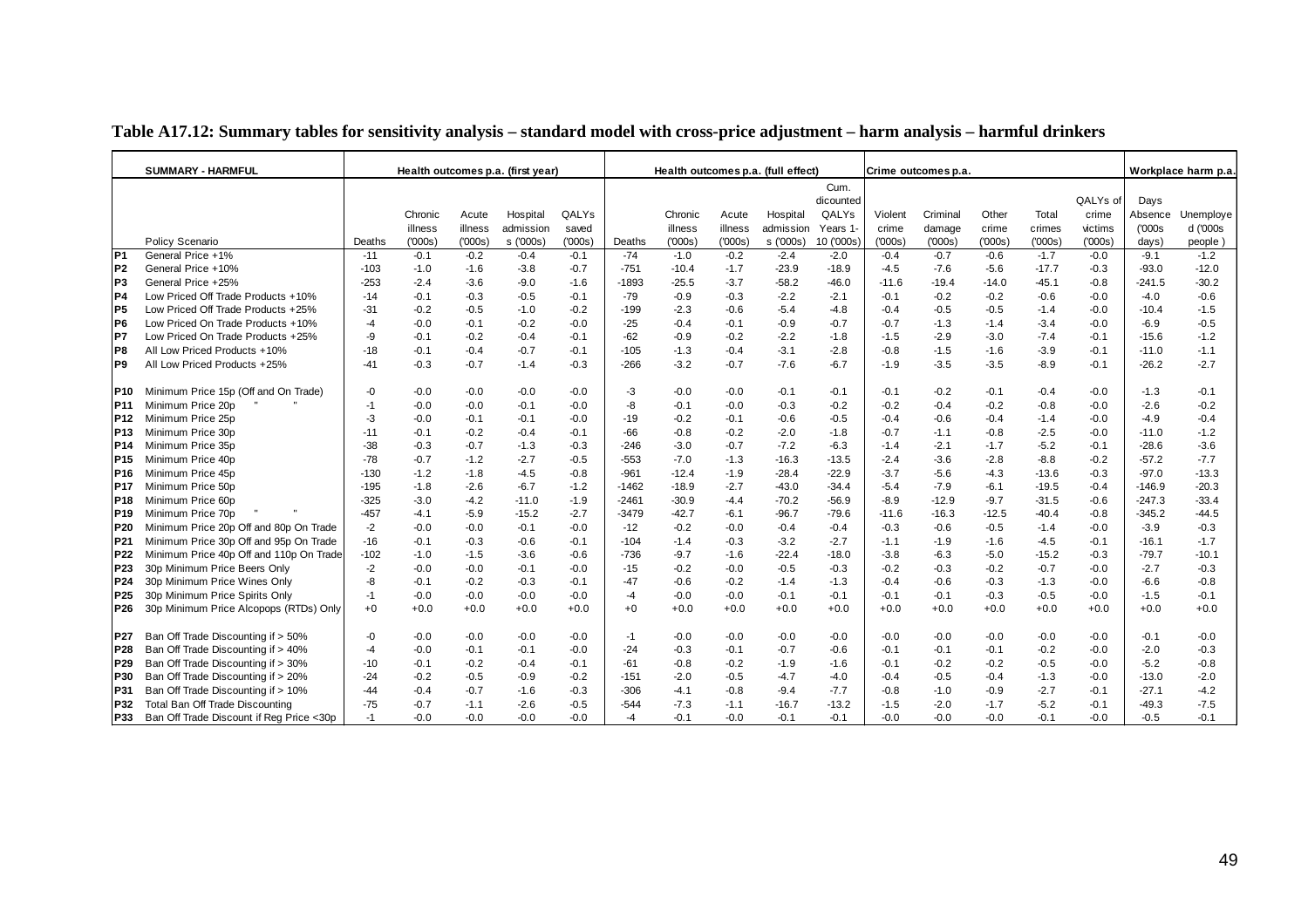|                 | <b>SUMMARY - TOTAL</b>                   |            |          | Value of harm reduction in year 1 (£ millions) |            |             |          |         |                |            |                                  |          |                       | Cumulative discounted value of harm reduction over 10 years (£m) |          |           |                |
|-----------------|------------------------------------------|------------|----------|------------------------------------------------|------------|-------------|----------|---------|----------------|------------|----------------------------------|----------|-----------------------|------------------------------------------------------------------|----------|-----------|----------------|
|                 |                                          |            |          |                                                |            |             |          |         | Total value of |            |                                  |          |                       |                                                                  |          |           | Total value of |
|                 |                                          |            |          |                                                | Unemploy   | Total       |          |         | harm           |            |                                  |          |                       |                                                                  |          |           | harm           |
|                 |                                          | Healthcare | Crime    | Absence                                        | ment       | direct      | Health   | Crime   | reduction      | Healthcare | Crime                            | Absence  |                       | Unemploy Total direct                                            | Health   | Crime     | reduction      |
|                 |                                          | costs      | costs    | costs                                          | costs      | costs       | QALY     | QALY    | incl. QALYs    | costs      | costs                            | costs    | ment costs            | costs                                                            | QALY     | QALY      | incl. QALYs    |
|                 | Policy Scenario                          | Year 1     | Year 1   | Year 1                                         | Year 1     | Year 1      | value    | value   | Year 1         |            | Years 1-10 Years 1-10 Years 1-10 |          | Years 1-10 Years 1-10 |                                                                  | value    | value     | Year 1-10      |
| P <sub>1</sub>  | General Price +1%                        | $-5.4$     | $-10.0$  | $-4.4$                                         | $-28.4$    | $-48.3$     | $-5.9$   | $-3.3$  | $-57.5$        | -88        | -83                              | $-37$    | $-236$                | -444                                                             | $-113$   | $-27$     | $-584$         |
| P <sub>2</sub>  | General Price +10%                       | $-55.1$    | $-100.4$ | $-45.1$                                        | $-285.5$   | $-486.1$    | $-60.0$  | $-33.1$ | $-579.2$       | $-887$     | $-835$                           | $-375$   | $-2,375$              | $-4,472$                                                         | $-1,131$ | $-275$    | $-5,877$       |
| P3              | General Price +25%                       | $-135.0$   | $-252.2$ | $-115.2$                                       | $-723.3$   | $-1,225.7$  | $-147.7$ | $-83.5$ | $-1,456.9$     | $-2,193$   | $-2,097$                         | $-958$   | $-6,015$              | $-11,264$                                                        | $-2,797$ | -694      | $-14,755$      |
| P <sub>4</sub>  | Low Priced Off Trade Products +10%       | $-5.4$     | $-2.2$   | $-1.8$                                         | $-13.2$    | $-22.5$     | $-5.3$   | $-.7$   | $-28.5$        | $-92$      | $-18$                            | $-15$    | $-109$                | $-234$                                                           | $-113$   | -6        | $-353$         |
| P <sub>5</sub>  | Low Priced Off Trade Products +25%       | $-13.4$    | $-5.4$   | $-4.4$                                         | $-33.8$    | $-57.1$     | $-13.3$  | $-1.7$  | $-72.2$        | $-230$     | $-45$                            | $-37$    | $-281$                | -593                                                             | $-282$   | $-14$     | $-890$         |
| IP <sub>6</sub> | Low Priced On Trade Products +10%        | $-3.3$     | $-19.4$  | $-2.7$                                         | $-8.5$     | $-33.9$     | $-4.2$   | $-5.4$  | $-43.5$        | $-46$      | $-161$                           | $-23$    | $-71$                 | -301                                                             | $-60$    | $-45$     | $-406$         |
| IP7             | Low Priced On Trade Products +25%        | $-7.9$     | $-43.2$  | $-6.5$                                         | $-20.4$    | $-78.0$     | $-9.8$   | $-12.3$ | $-100.1$       | $-111$     | $-359$                           | $-54$    | $-170$                | $-694$                                                           | $-143$   | $-102$    | -939           |
| P8              | All Low Priced Products +10%             | $-8.9$     | $-21.5$  | $-4.5$                                         | $-21.9$    | $-56.8$     | $-9.7$   | $-6.1$  | $-72.6$        | $-140$     | $-179$                           | $-37$    | $-182$                | $-538$                                                           | $-176$   | $-51$     | $-764$         |
| P <sub>9</sub>  | All Low Priced Products +25%             | $-21.6$    | $-48.7$  | $-11.0$                                        | $-55.2$    | $-136.5$    | $-23.4$  | $-14.0$ | $-174.0$       | $-346$     | $-405$                           | $-92$    | $-459$                | $-1,301$                                                         | -431     | $-117$    | $-1,849$       |
| P <sub>10</sub> | Minimum Price 15p (Off and On Trade)     | $-0.1$     | $-.5$    | $-.1$                                          | $-1.5$     | $-2.1$      | $-.1$    | $-.1$   | $-2.3$         | $-2$       | -4                               |          | $-12$                 | -18                                                              | $-2$     | $-1$      | $-21$          |
| P11             | Minimum Price 20p                        | $-0.2$     | $-0.8$   | $-0.0$                                         | $-3.3$     | $-4.4$      | $-2$     | $-3$    | $-4.9$         | -4         | $-7$                             |          | $-27$                 | -39                                                              | -6       | $-2$      | $-47$          |
| P <sub>12</sub> | Minimum Price 25p                        | $-0.5$     | $-1.4$   | $+.1$                                          | $-6.9$     | $-8.8$      | $-5$     | $-4$    | $-9.7$         | $-11$      | $-12$                            | $+1$     | $-57$                 | -80                                                              | $-14$    | -3        | $-97$          |
| P <sub>13</sub> | Minimum Price 30p                        | $-3.0$     | $-4.0$   | $-.9$                                          | $-22.2$    | $-30.2$     | $-3.1$   | $-1.2$  | $-34.5$        | $-55$      | $-33$                            | -8       | $-185$                | $-281$                                                           | $-70$    | $-10$     | $-361$         |
| P14             | Minimum Price 35p                        | $-13.3$    | $-12.2$  | $-5.7$                                         | $-76.3$    | $-107.5$    | $-13.6$  | $-3.9$  | $-124.9$       | $-231$     | $-101$                           | $-48$    | $-635$                | $-1,015$                                                         | $-289$   | $-32$     | $-1,336$       |
| P <sub>15</sub> | Minimum Price 40p                        | $-29.9$    | $-26.1$  | $-14.9$                                        | $-170.2$   | $-241.1$    | $-30.8$  | $-8.5$  | $-280.3$       | $-529$     | $-217$                           | $-124$   | $-1,415$              | $-2,285$                                                         | $-661$   | $-71$     | $-3,016$       |
| P <sub>16</sub> | Minimum Price 45p                        | $-54.0$    | $-46.5$  | $-29.0$                                        | $-302.1$   | $-431.6$    | $-55.7$  | $-15.3$ | $-502.6$       | $-953$     | $-387$                           | $-241$   | $-2,512$              | $-4,093$                                                         | $-1.188$ | $-127$    | $-5,408$       |
| P17             | Minimum Price 50p                        | $-83.5$    | $-72.4$  | $-47.5$                                        | $-467.8$   | $-671.2$    | $-86.6$  | $-24.0$ | $-781.8$       | $-1,472$   | $-602$                           | $-395$   | $-3,890$              | $-6,360$                                                         | $-1,836$ | $-200$    | $-8,395$       |
| P <sub>18</sub> | Minimum Price 60p                        | $-146.1$   | $-129.5$ | $-89.6$                                        | $-766.8$   | $-1, 132.1$ | $-152.8$ | $-43.0$ | $-1,327.9$     | $-2,579$   | $-1,077$                         | $-745$   | $-6,377$              | $-10,779$                                                        | $-3,209$ | $-358$    | $-14,346$      |
| P <sub>19</sub> | Minimum Price 70p                        | $-209.6$   | $-187.1$ | $-135.3$                                       | $-1,027.7$ | $-1,559.7$  | $-220.3$ | $-62.1$ | $-1,842.1$     | $-3,721$   | $-1,556$                         | $-1,125$ | $-8,547$              | $-14,949$                                                        | $-4,609$ | $-517$    | $-20,074$      |
| P20             | Minimum Price 20p Off and 80p On Trade   | $-0.6$     | $-3.0$   | $-3$                                           | $-4.9$     | $-8.8$      | $-.7$    | $-9$    | $-10.4$        | $-10$      | $-25$                            | $-3$     | $-41$                 | -78                                                              | $-13$    | -8        | $-98$          |
| P21             | Minimum Price 30p Off and 95p On Trade   | $-5.6$     | $-12.5$  | $-2.6$                                         | $-31.5$    | $-52.1$     | $-5.9$   | $-3.8$  | $-61.9$        | $-97$      | $-104$                           | $-21$    | $-262$                | $-484$                                                           | $-121$   | $-32$     | $-637$         |
| P22             | Minimum Price 40p Off and 110p On Trade  | $-42.4$    | $-55.8$  | $-23.9$                                        | $-231.0$   | $-353.1$    | $-44.1$  | $-18.2$ | -415.4         | $-730$     | $-464$                           | $-199$   | $-1,921$              | $-3,314$                                                         | -909     | $-151$    | $-4,374$       |
| P23             | 30p Minimum Price Beers Only             | $+0.6$     | $-.0$    | $+.9$                                          | $-6.0$     | $-4.4$      | $+.7$    | $+.1$   | $-3.7$         | $+5$       | $\overline{\phantom{a}}$         | $+8$     | $-50$                 | $-37$                                                            | $+6$     | $\ddot{}$ | $-31$          |
| P <sub>24</sub> | 30p Minimum Price Wines Only             | $-3.4$     | $-3.4$   | $-1.9$                                         | $-15.9$    | $-24.6$     | $-3.6$   | $-1.1$  | $-29.4$        | $-57$      | $-28$                            | $-16$    | $-132$                | $-233$                                                           | $-71$    | -9        | $-314$         |
| P <sub>25</sub> | 30p Minimum Price Spirits Only           | $-0.2$     | $-.5$    | $+.1$                                          | $-0.0$     | $-6$        | $-.2$    | $-1$    | $-9$           | $-3$       | $-4$                             | $+1$     | $\sim$                | $-7$                                                             | $-4$     | $-1$      | $-11$          |
| P <sub>26</sub> | 30p Minimum Price Alcopops (RTDs) Only   | $+0.0$     | $+.0$    | $+.0$                                          | $+.1$      | $+.1$       | $+.0$    | $+.0$   | $+.1$          | $+.1$      | $+.0$                            | $+.0$    | $+.4$                 | $+.6$                                                            | $+.1$    | $+.0$     | $+.7$          |
| P27             | Ban Off Trade Discounting if > 50%       | $-0.1$     | $-.0$    | $-.0$                                          | $-.3$      | $-.4$       | $-.1$    | $-.0$   | $-.5$          | $-1$       |                                  |          | $-2$                  | $-4$                                                             | -2       |           | -6             |
| P28             | Ban Off Trade Discounting if > 40%       | $-1.7$     | $-1.1$   | $-1.0$                                         | $-7.4$     | $-11.2$     | $-1.8$   | $-4$    | $-13.4$        | $-29$      | -9                               | -8       | $-61$                 | $-108$                                                           | $-37$    | -3        | $-148$         |
| P <sub>29</sub> | Ban Off Trade Discounting if > 30%       | $-4.4$     | $-2.9$   | $-2.5$                                         | $-18.8$    | $-28.7$     | $-4.6$   | $-9$    | $-34.2$        | $-73$      | $-24$                            | $-21$    | $-157$                | $-275$                                                           | $-94$    | -8        | $-377$         |
| P30             | Ban Off Trade Discounting if > 20%       | $-10.6$    | $-7.2$   | $-6.3$                                         | $-46.3$    | $-70.3$     | $-11.1$  | $-2.4$  | $-83.7$        | $-176$     | $-59$                            | $-52$    | $-385$                | $-673$                                                           | $-225$   | $-20$     | $-917$         |
| P31             | Ban Off Trade Discounting if > 10%       | $-21.2$    | $-15.2$  | $-13.0$                                        | $-95.8$    | $-145.3$    | $-22.3$  | $-5.0$  | $-172.6$       | $-356$     | $-127$                           | $-108$   | $-797$                | $-1,388$                                                         | $-451$   | $-42$     | $-1,882$       |
| P32             | Total Ban Off Trade Discounting          | $-36.0$    | $-28.3$  | $-23.4$                                        | $-172.6$   | $-260.2$    | $-38.0$  | $-9.4$  | $-307.7$       | $-614$     | $-236$                           | $-194$   | $-1,435$              | $-2,479$                                                         | $-778$   | $-78$     | $-3,336$       |
| P33             | Ban Off Trade Discount if Reg Price <30p | $-0.2$     | $-2$     | $-0$                                           | $-1.3$     | $-1.6$      | $-2$     | $-0.0$  | $-1.8$         | -3         | $-1$                             |          | $-11$                 | -15                                                              | $-4$     |           | $-19$          |

### **Table A17.13: Summary tables for sensitivity analysis – standard model with cross-price adjustment – financial value – overall population**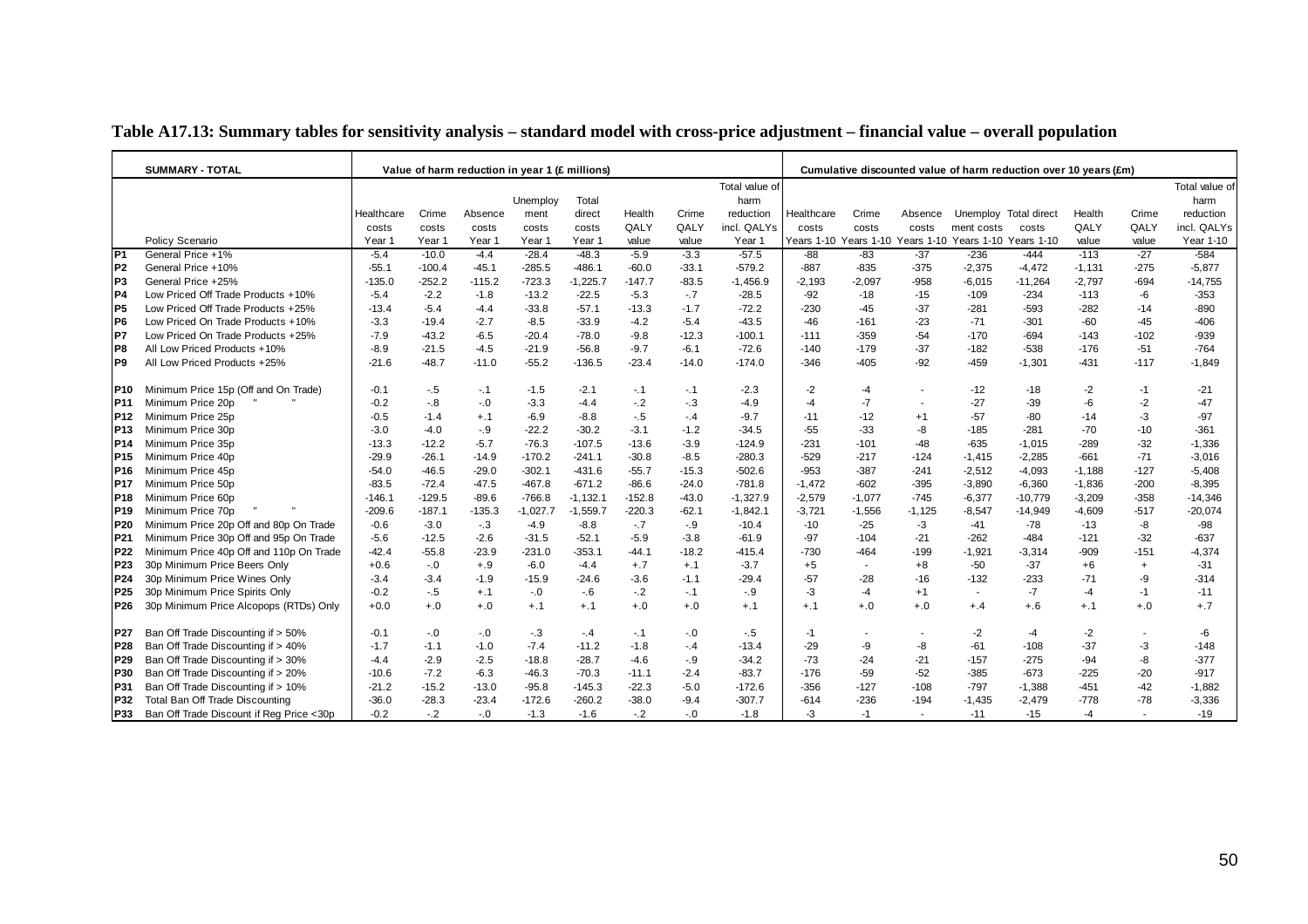|                 | <b>SUMMARY - 11 TO 17</b>                |            |         |         | Value of harm reduction in year 1 (£ millions) |         |        |         |                |                          |           |           |                                                        | Cumulative discounted value of harm reduction over 10 years (£m) |           |                          |                |
|-----------------|------------------------------------------|------------|---------|---------|------------------------------------------------|---------|--------|---------|----------------|--------------------------|-----------|-----------|--------------------------------------------------------|------------------------------------------------------------------|-----------|--------------------------|----------------|
|                 |                                          |            |         |         |                                                |         |        |         | Total value of |                          |           |           |                                                        |                                                                  |           |                          | Total value of |
|                 |                                          |            |         |         | Unemploy                                       | Total   |        |         | harm           |                          |           |           |                                                        |                                                                  |           |                          | harm           |
|                 |                                          | Healthcare | Crime   | Absence | ment                                           | direct  | Health | Crime   | reduction      | Healthcare               | Crime     | Absence   |                                                        | Unemploy Total direct                                            | Health    | Crime                    | reduction      |
|                 |                                          | costs      | costs   | costs   | costs                                          | costs   | QALY   | QALY    | incl. QALYs    | costs                    | costs     | costs     | ment costs                                             | costs                                                            | QALY      | QALY                     | incl. QALYs    |
|                 | Policy Scenario                          | Year 1     | Year 1  | Year 1  | Year 1                                         | Year 1  | value  | value   | Year 1         |                          |           |           | Years 1-10 Years 1-10 Years 1-10 Years 1-10 Years 1-10 |                                                                  | value     | value                    | Year 1-10      |
| P <sub>1</sub>  | General Price +1%                        | $-0.2$     | $-2.3$  | $-.1$   | $-.1$                                          | $-2.7$  | $-4$   | $-6$    | $-3.6$         | $-2$                     | $-19$     | $-1$      | $-1$                                                   | $-22$                                                            | $-3$      | $-5$                     | $-30$          |
| P <sub>2</sub>  | General Price +10%                       | $-2.2$     | $-22.2$ | $-7$    | $-1.0$                                         | $-26.1$ | $-3.4$ | $-5.5$  | $-35.0$        | $-21$                    | $-184$    | -5        | -9                                                     | $-219$                                                           | $-30$     | $-46$                    | $-295$         |
| P <sub>3</sub>  | General Price +25%                       | $-5.3$     | $-52.6$ | $-1.6$  | $-2.4$                                         | $-61.8$ | $-8.1$ | $-13.3$ | $-83.2$        | $-49$                    | $-437$    | $-13$     | $-20$                                                  | $-519$                                                           | $-72$     | $-111$                   | $-702$         |
| P <sub>4</sub>  | Low Priced Off Trade Products +10%       | $-0.0$     | $-.2$   | $-0$    | $-0.0$                                         | $-2$    | $-0.0$ | $-1$    | $-3$           | $\blacksquare$           | $-2$      |           |                                                        | $-2$                                                             |           | $\blacksquare$           | -3             |
| P <sub>5</sub>  | Low Priced Off Trade Products +25%       | $-0.0$     | $-5$    | $-0$    | $-.1$                                          | $-6$    | $-.1$  | $-1$    | $-8$           | $\overline{\phantom{a}}$ | -4        |           | -1                                                     | -5                                                               | $-1$      | $-1$                     | $-7$           |
| P <sub>6</sub>  | Low Priced On Trade Products +10%        | $-1.0$     | $-10.1$ | $-3$    | $-.4$                                          | $-11.8$ | $-1.6$ | $-2.2$  | $-15.6$        | $-10$                    | $-84$     | -2        | -3                                                     | $-99$                                                            | $-14$     | $-19$                    | $-132$         |
| P7              | Low Priced On Trade Products +25%        | $-2.1$     | $-20.9$ | $-5$    | $-8$                                           | $-24.3$ | $-3.3$ | $-4.7$  | $-32.3$        | $-20$                    | $-174$    | $-4$      | $-7$                                                   | $-205$                                                           | $-29$     | $-39$                    | $-273$         |
| P <sub>8</sub>  | All Low Priced Products +10%             | $-1.0$     | $-10.3$ | $-3$    | $-.4$                                          | $-12.0$ | $-1.7$ | $-2.3$  | $-16.0$        | $-10$                    | $-85$     | $-2$      |                                                        | $-101$                                                           | $-15$     | $-19$                    | $-135$         |
| P <sub>9</sub>  | All Low Priced Products +25%             | $-2.1$     | $-21.4$ | $-5$    | $-9$                                           | $-25.0$ | $-3.4$ | $-4.8$  | $-33.2$        | $-20$                    | $-178$    | $-4$      | -8                                                     | $-210$                                                           | $-30$     | $-40$                    | $-281$         |
|                 |                                          |            |         |         |                                                |         |        |         |                |                          |           |           |                                                        |                                                                  |           |                          |                |
| P10             | Minimum Price 15p (Off and On Trade)     | $-0.0$     | $-0$    | $-0$    | $-0.0$                                         | $-.0$   | $-0.0$ | $-0$    | $-1$           |                          |           |           |                                                        |                                                                  |           |                          |                |
| P <sub>11</sub> | Minimum Price 20p                        | $-0.0$     | $-1$    | $-0$    | $-0.0$                                         | $-.2$   | $-0.0$ | $-0.0$  | $-2$           |                          |           |           |                                                        |                                                                  |           |                          | -2             |
| P12             | Minimum Price 25p                        | $-0.0$     | $-3$    | $-0$    | $-.1$                                          | $-4$    | $-.1$  | $-1$    | $-6$           | $\blacksquare$           | -3        |           |                                                        | -4                                                               |           | $-1$                     | $-5$           |
| P <sub>13</sub> | Minimum Price 30p                        | $-0.1$     | $-8$    | $-.0$   | $-.1$                                          | $-1.0$  | $-.1$  | $-2$    | $-1.3$         | $-1$                     | -6        |           | -1                                                     | -8                                                               | $-1$      | $-2$                     | $-11$          |
| P <sub>14</sub> | Minimum Price 35p                        | $-0.2$     | $-1.5$  | $-.1$   | $-2$                                           | $-1.9$  | $-2$   | $-.4$   | $-2.6$         | $-1$                     | $-13$     |           | -2                                                     | $-16$                                                            | $-2$      | $-4$                     | $-22$          |
| P <sub>15</sub> | Minimum Price 40p                        | $-0.3$     | $-2.8$  | $-.1$   | $-3$                                           | $-3.5$  | $-.4$  | $-8$    | $-4.7$         | -3                       | $-23$     | -1        | -3                                                     | $-29$                                                            | $-4$      | $-7$                     | $-40$          |
| P <sub>16</sub> | Minimum Price 45p                        | $-0.5$     | $-4.9$  | $-2$    | $-5$                                           | $-6.0$  | $-7$   | $-1.4$  | $-8.2$         | $-4$                     | $-41$     | $-1$      |                                                        | $-51$                                                            | -6        | $-12$                    | $-68$          |
| <b>P17</b>      | Minimum Price 50p                        | $-0.8$     | $-7.7$  | $-3$    | $-.7$                                          | $-9.5$  | $-1.1$ | $-2.2$  | $-12.8$        | $-7$                     | $-64$     | $-2$      |                                                        | $-79$                                                            | -10       | $-18$                    | $-107$         |
| P <sub>18</sub> | Minimum Price 60p                        | $-1.4$     | $-13.7$ | $-5$    | $-1.1$                                         | $-16.8$ | $-2.1$ | $-3.9$  | $-22.7$        | $-13$                    | $-114$    | $-4$      | -9                                                     | $-140$                                                           | -18       | $-32$                    | $-191$         |
| P <sub>19</sub> | Minimum Price 70p                        | $-1.9$     | $-18.3$ | $-6$    | $-1.2$                                         | $-22.1$ | $-2.8$ | $-5.0$  | $-30.0$        | $-17$                    | $-153$    | -5        | $-10$                                                  | $-185$                                                           | $-25$     | $-42$                    | $-252$         |
| P <sub>20</sub> | Minimum Price 20p Off and 80p On Trade   | $-0.2$     | $-1.5$  | $-.1$   | $-.1$                                          | $-1.8$  | $-2$   | $-.4$   | $-2.5$         | $-1$                     | $-13$     |           | $-1$                                                   | $-15$                                                            | $-2$      | $-4$                     | $-21$          |
| P <sub>21</sub> | Minimum Price 30p Off and 95p On Trade   | $-0.6$     | $-5.6$  | $-2$    | $-3$                                           | $-6.6$  | $-8$   | $-1.5$  | $-9.0$         | $-5$                     | $-46$     | -1        | -3                                                     | $-55$                                                            | $-7$      | $-13$                    | $-75$          |
| P22             | Minimum Price 40p Off and 110p On Trade  | $-1.5$     | $-14.5$ | $-5$    | $-8$                                           | $-17.3$ | $-2.1$ | $-4.0$  | $-23.4$        | $-13$                    | $-121$    | -4        |                                                        | $-145$                                                           | $-19$     | $-33$                    | $-197$         |
| P <sub>23</sub> | 30p Minimum Price Beers Only             | $-0.1$     | $-.5$   | $-0$    | $-.1$                                          | $-7$    | $-.1$  | $-2$    | $-9$           | $\blacksquare$           | -4        |           |                                                        | -6                                                               | -1        | $-1$                     | -8             |
| P <sub>24</sub> | 30p Minimum Price Wines Only             | $+0.0$     | $+.0$   | $+.0$   | $+.0$                                          | $+.0$   | $+.0$  | $+.0$   | $+.0$          | $\ddot{}$                | $\ddot{}$ | $\ddot{}$ |                                                        |                                                                  | $\ddot{}$ | $\ddot{}$                | $\ddot{}$      |
| P25             | 30p Minimum Price Spirits Only           | $-0.0$     | $-.3$   | $-0$    | $-0.0$                                         | $-3$    | $-0.0$ | $-.1$   | $-4$           | $\blacksquare$           | $-2$      |           |                                                        | -3                                                               |           | $\overline{\phantom{a}}$ | -4             |
| P <sub>26</sub> | 30p Minimum Price Alcopops (RTDs) Only   | $+0.0$     | $+.0$   | $+.0$   | $+0.0$                                         | $+.0$   | $+.0$  | $+.0$   | $+.0$          | $+.0$                    | $+.0$     | $+.0$     | $+.0$                                                  | $+.0$                                                            | $+.0$     | $+.0$                    | $+.0$          |
|                 |                                          |            |         |         |                                                |         |        |         |                |                          |           |           |                                                        |                                                                  |           |                          |                |
| P27             | Ban Off Trade Discounting if > 50%       | $-0.0$     | $-.0$   | $-0$    | $-0.0$                                         | $-0$    | $-0.0$ | $-.0$   | $-0.0$         |                          |           |           |                                                        |                                                                  |           |                          |                |
| P28             | Ban Off Trade Discounting if > 40%       | $-0.0$     | $-1$    | $-0$    | $-0.0$                                         | $-1$    | $-0.0$ | $-0.0$  | $-2$           | $\overline{\phantom{a}}$ | $-1$      |           |                                                        | -1                                                               |           |                          | -1             |
| P <sub>29</sub> | Ban Off Trade Discounting if > 30%       | $-0.0$     | $-3$    | $-0$    | $-0.0$                                         | $-3$    | $-0.0$ | $-1$    | - 4            | $\blacksquare$           | $-2$      |           |                                                        | -3                                                               |           | $-1$                     | -4             |
| P30             | Ban Off Trade Discounting if > 20%       | $-0.1$     | $-6$    | $-0$    | $-0.0$                                         | $-8$    | -. 1   | $-2$    | $-1.0$         | $-1$                     | $-5$      |           |                                                        | -6                                                               | -1        | $-1$                     | -9             |
| P31             | Ban Off Trade Discounting if > 10%       | $-0.1$     | $-1.4$  | $-0$    | $-.1$                                          | $-1.7$  | $-2$   | $-3$    | $-2.2$         | $-1$                     | $-11$     |           | -1                                                     | $-14$                                                            | $-2$      | -3                       | $-19$          |
| P32             | Total Ban Off Trade Discounting          | $-0.3$     | $-2.7$  | $-.1$   | $-2$                                           | $-3.2$  | $-.4$  | $-7$    | $-4.4$         | $-3$                     | $-22$     | $-1$      | $-2$                                                   | $-27$                                                            | $-4$      | -6                       | $-37$          |
| P33             | Ban Off Trade Discount if Reg Price <30p | $-0.0$     | $-.1$   | $-0$    | $-0.0$                                         | $-1$    | $-0.0$ | $-0.1$  | $-.1$          |                          | $-1$      |           |                                                        | $-1$                                                             |           |                          | $-1$           |

### **Table A17.14: Summary tables for sensitivity analysis – standard model with cross-price adjustment – financial value – 11 to 17 year old drinkers**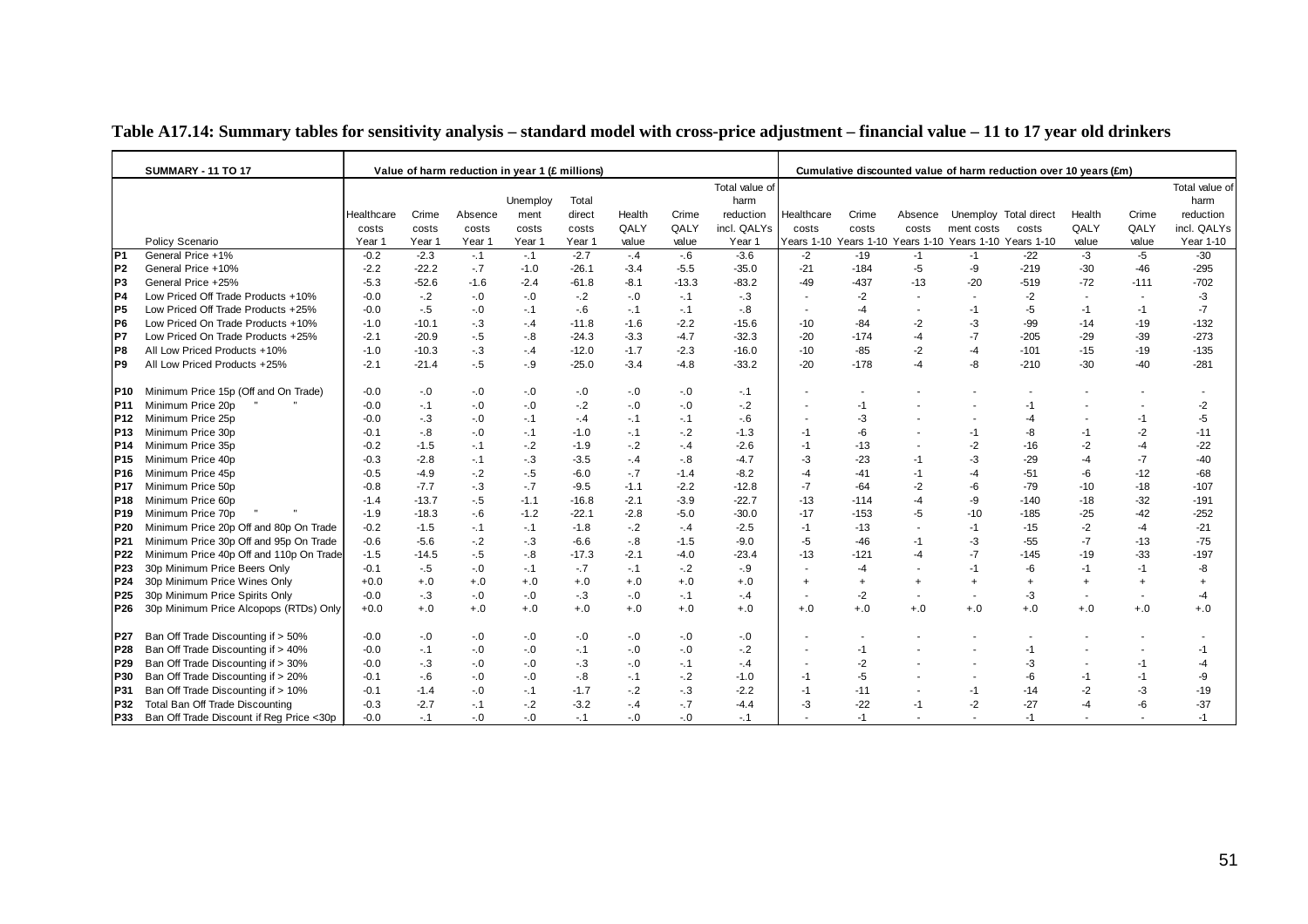# **Table A17.15: Summary tables for sensitivity analysis – standard model with cross-price adjustment – financial value – 18 to 24 year old hazardous drinkers**

|                 | SUMMARY - HAZARDOUS 18 to 24             |            |         | Value of harm reduction in year 1 (£ millions) |          |         |        |         |                |                          |        |                          |            | Cumulative discounted value of harm reduction over 10 years (£m) |          |        |                |
|-----------------|------------------------------------------|------------|---------|------------------------------------------------|----------|---------|--------|---------|----------------|--------------------------|--------|--------------------------|------------|------------------------------------------------------------------|----------|--------|----------------|
|                 |                                          |            |         |                                                |          |         |        |         | Total value of |                          |        |                          |            |                                                                  |          |        | Total value of |
|                 |                                          |            |         |                                                | Unemploy | Total   |        |         | harm           |                          |        |                          |            |                                                                  |          |        | harm           |
|                 |                                          | Healthcare | Crime   | Absence                                        | ment     | direct  | Health | Crime   | reduction      | Healthcare               | Crime  | Absence                  |            | Unemploy Total direct                                            | Health   | Crime  | reduction      |
|                 |                                          | costs      | costs   | costs                                          | costs    | costs   | QALY   | QALY    | incl. QALYs    | costs                    | costs  | costs                    | ment costs | costs                                                            | QALY     | QALY   | incl. QALYs    |
|                 | Policy Scenario                          | Year 1     | Year 1  | Year 1                                         | Year 1   | Year 1  | value  | value   | Year 1         |                          |        |                          |            | Years 1-10 Years 1-10 Years 1-10 Years 1-10 Years 1-10           | value    | value  | Year 1-10      |
| IP <sub>1</sub> | General Price +1%                        | $-0.2$     | $-2.2$  | $-.4$                                          | $+.0$    | $-2.8$  | $-3$   | $-8$    | $-3.8$         | $-2$                     | $-18$  | $-3$                     | $+$        | $-23$                                                            | $-3$     | $-6$   | $-32$          |
| IP <sub>2</sub> | General Price +10%                       | $-1.9$     | $-22.2$ | $-3.7$                                         | $+.0$    | $-27.8$ | $-2.5$ | $-7.6$  | $-37.9$        | $-18$                    | $-185$ | $-31$                    | $\ddot{}$  | $-233$                                                           | $-25$    | $-63$  | $-322$         |
| IP <sub>3</sub> | General Price +25%                       | $-4.7$     | $-56.3$ | $-9.3$                                         | $+.0$    | $-70.4$ | $-6.4$ | $-19.3$ | $-96.1$        | $-45$                    | $-468$ | $-77$                    |            | $-591$                                                           | $-64$    | $-161$ | $-816$         |
| P4              | Low Priced Off Trade Products +10%       | $-0.1$     | $-6$    | $-.1$                                          | $+.0$    | $-8$    | $-.1$  | $-2$    | $-1.0$         | $-1$                     | -5     | $-1$                     |            | -6                                                               | $-1$     | $-1$   | -9             |
| IP <sub>5</sub> | Low Priced Off Trade Products +25%       | $-0.2$     | $-1.4$  | $-3$                                           | $+.0$    | $-1.9$  | $-.2$  | $-.4$   | $-2.6$         | $-1$                     | $-12$  | -3                       |            | -16                                                              | -2       | -4     | $-22$          |
| P <sub>6</sub>  | Low Priced On Trade Products +10%        | $-0.4$     | $-4.1$  | $-.7$                                          | $+.0$    | $-5.2$  | $-5$   | $-1.4$  | $-7.1$         | $-4$                     | $-34$  | -6                       |            | -44                                                              | -6       | $-12$  | $-61$          |
| <b>P7</b>       | Low Priced On Trade Products +25%        | $-0.8$     | $-9.6$  | $-1.6$                                         | $+.0$    | $-12.1$ | $-1.1$ | $-3.3$  | $-16.5$        | -9                       | $-80$  | $-14$                    |            | $-102$                                                           | $-12$    | $-27$  | $-142$         |
| P8              | All Low Priced Products +10%             | $-0.4$     | $-4.7$  | $-8$                                           | $+.0$    | $-6.0$  | $-6$   | $-1.6$  | $-8.1$         | $-5$                     | $-39$  | $-7$                     |            | $-51$                                                            | $-6$     | $-13$  | $-70$          |
| IP <sub>9</sub> | All Low Priced Products +25%             | $-1.0$     | $-11.1$ | $-2.0$                                         | $+.0$    | $-14.0$ | $-1.4$ | $-3.7$  | $-19.1$        | $-10$                    | $-92$  | $-16$                    |            | $-119$                                                           | $-15$    | $-31$  | $-164$         |
| <b>P10</b>      | Minimum Price 15p (Off and On Trade)     | $-0.0$     | $-0.0$  | $-0.0$                                         | $+.0$    | $-.1$   | $-0$   | $-0.0$  | -. 1           |                          |        |                          |            |                                                                  |          |        | $-1$           |
| P <sub>11</sub> | Minimum Price 20p                        | $-0.0$     | $-2$    | $-0.0$                                         | $+.0$    | $-2$    | $-.0$  | $-1$    | $-3$           | ٠                        | $-1$   |                          |            | $-2$                                                             |          |        | $-2$           |
| P <sub>12</sub> | Minimum Price 25p                        | $-0.0$     | -.4     | $-.1$                                          | $+.0$    | $-5$    | $-.1$  | $-.1$   | $-7$           | $\overline{a}$           | -3     | -1                       |            | -4                                                               | -1       | $-1$   | -6             |
| P <sub>13</sub> | Minimum Price 30p                        | $-0.1$     | $-1.2$  | $-3$                                           | $+.0$    | $-1.6$  | $-2$   | $-.4$   | $-2.1$         | $-1$                     | $-10$  | $-2$                     |            | $-13$                                                            | $-2$     | -3     | $-18$          |
| P <sub>14</sub> | Minimum Price 35p                        | $-0.3$     | $-3.3$  | $-7$                                           | $+.0$    | $-4.3$  | $-5$   | $-1.0$  | $-5.8$         | $-3$                     | $-27$  | -6                       |            | $-36$                                                            | $-5$     | -9     | $-49$          |
| P <sub>15</sub> | Minimum Price 40p                        | $-0.7$     | $-6.7$  | $-1.3$                                         | $+.0$    | $-8.7$  | $-1.0$ | $-2.1$  | $-11.8$        | $-6$                     | $-56$  | $-11$                    |            | $-73$                                                            | -9       | $-18$  | $-100$         |
| P <sub>16</sub> | Minimum Price 45p                        | $-1.1$     | $-11.3$ | $-2.2$                                         | $+.0$    | $-14.7$ | $-1.6$ | $-3.7$  | $-19.9$        | $-10$                    | $-94$  | $-18$                    |            | $-123$                                                           | $-15$    | $-31$  | $-169$         |
| P <sub>17</sub> | Minimum Price 50p                        | $-1.6$     | $-16.7$ | $-3.2$                                         | $+.0$    | $-21.5$ | $-2.3$ | $-5.4$  | $-29.2$        | $-15$                    | $-138$ | $-27$                    |            | $-180$                                                           | $-22$    | $-45$  | $-247$         |
| P <sub>18</sub> | Minimum Price 60p                        | $-2.6$     | $-27.0$ | $-5.2$                                         | $+.0$    | $-34.8$ | $-3.8$ | $-8.8$  | $-47.4$        | $-24$                    | $-224$ | $-44$                    |            | $-292$                                                           | $-37$    | $-73$  | $-402$         |
| P <sub>19</sub> | Minimum Price 70p                        | $-3.7$     | $-38.5$ | $-7.5$                                         | $+.0$    | $-49.7$ | $-5.5$ | $-12.5$ | $-67.7$        | $-35$                    | $-320$ | $-62$                    |            | $-417$                                                           | $-52$    | $-104$ | $-573$         |
| P <sub>20</sub> | Minimum Price 20p Off and 80p On Trade   | $-0.0$     | $-.3$   | $-.1$                                          | $+.0$    | $-.4$   | $-.0$  | $-1$    | $-6$           | $\overline{\phantom{a}}$ | $-3$   | $-1$                     |            | -4                                                               | $-1$     | $-1$   | $-5$           |
| P21             | Minimum Price 30p Off and 95p On Trade   | $-0.2$     | $-2.2$  | $-4$                                           | $+.0$    | $-2.8$  | $-3$   | $-7$    | $-3.9$         | $-2$                     | $-18$  | $-4$                     |            | $-24$                                                            | -3       | -6     | $-33$          |
| P <sub>22</sub> | Minimum Price 40p Off and 110p On Trade  | $-1.1$     | $-12.5$ | $-2.2$                                         | $+.0$    | $-15.9$ | $-1.6$ | $-4.2$  | $-21.7$        | $-11$                    | $-104$ | $-19$                    |            | $-134$                                                           | $-16$    | $-35$  | $-184$         |
| P <sub>23</sub> | 30p Minimum Price Beers Only             | $-0.0$     | $-.5$   | $-.1$                                          | $+.0$    | $-.7$   | $-.1$  | $-2$    | $-9$           | $\blacksquare$           | -4     | $-1$                     |            | -6                                                               | $-1$     | $-1$   | -8             |
| P24             | 30p Minimum Price Wines Only             | $-0.1$     | $-5$    | $-.1$                                          | $+.0$    | $-6$    | $-.1$  | $-.1$   | $-8$           | $\overline{\phantom{a}}$ | -4     | $-1$                     |            | -5                                                               | $-1$     | $-1$   | $-7$           |
| P <sub>25</sub> | 30p Minimum Price Spirits Only           | $-0.0$     | $-2$    | $-.1$                                          | $+.0$    | $-.3$   | $-.0$  | $-.1$   | - 4            | $\blacksquare$           | $-2$   | $\overline{\phantom{a}}$ |            | -3                                                               |          | $-1$   | -3             |
| P26             | 30p Minimum Price Alcopops (RTDs) Only   | $+0.0$     | $+.0$   | $+.0$                                          | $+.0$    | $+.0$   | $+.0$  | $+.0$   | $+.0$          | $+.0$                    | $+.0$  | $+.0$                    | $+.0$      | $+.0$                                                            | $^{+.0}$ | $+.0$  | $+.0$          |
| P27             | Ban Off Trade Discounting if > 50%       | $-0.0$     | $-0.0$  | $-0.0$                                         | $+.0$    | $-0$    | $-0$   | $-0.0$  | $-0$           |                          |        |                          |            |                                                                  |          |        |                |
| P28             | Ban Off Trade Discounting if > 40%       | $-0.0$     | $-2$    | $-0$                                           | $+.0$    | $-2$    | $-0.0$ | $-0.0$  | $-3$           | $\blacksquare$           | $-1$   |                          |            | $-2$                                                             |          |        | $-2$           |
| P29             | Ban Off Trade Discounting if > 30%       | $-0.0$     | $-4$    | $-.1$                                          | $+.0$    | $-5$    | $-.1$  | $-.1$   | $-7$           | $\overline{\phantom{a}}$ | -3     | -1                       |            | -5                                                               | $-1$     | $-1$   | -6             |
| P30             | Ban Off Trade Discounting if > 20%       | $-0.1$     | $-1.0$  | $-2$                                           | $+.0$    | $-1.4$  | $-2$   | $-3$    | $-1.8$         | $-1$                     | -9     | $-2$                     |            | $-11$                                                            | $-1$     | -3     | $-16$          |
| P31             | Ban Off Trade Discounting if > 10%       | $-0.2$     | $-2.3$  | $-5$                                           | $+.0$    | $-3.0$  | $-.3$  | $-.7$   | -4.1           | $-2$                     | $-19$  | $-4$                     |            | $-25$                                                            | -3       | -6     | $-34$          |
| P32             | Total Ban Off Trade Discounting          | $-0.4$     | $-4.5$  | $-9$                                           | $+.0$    | $-5.8$  | $-6$   | $-1.5$  | $-8.0$         | $-4$                     | $-38$  | $-7$                     |            | $-49$                                                            | -6       | $-12$  | $-67$          |
| P33             | Ban Off Trade Discount if Reg Price <30p | $-0.0$     | $-1$    | $-0.0$                                         | $+.0$    | $-.1$   | $-0$   | $-0.1$  | $-.1$          |                          | $-1$   |                          |            | $-1$                                                             |          |        | -1             |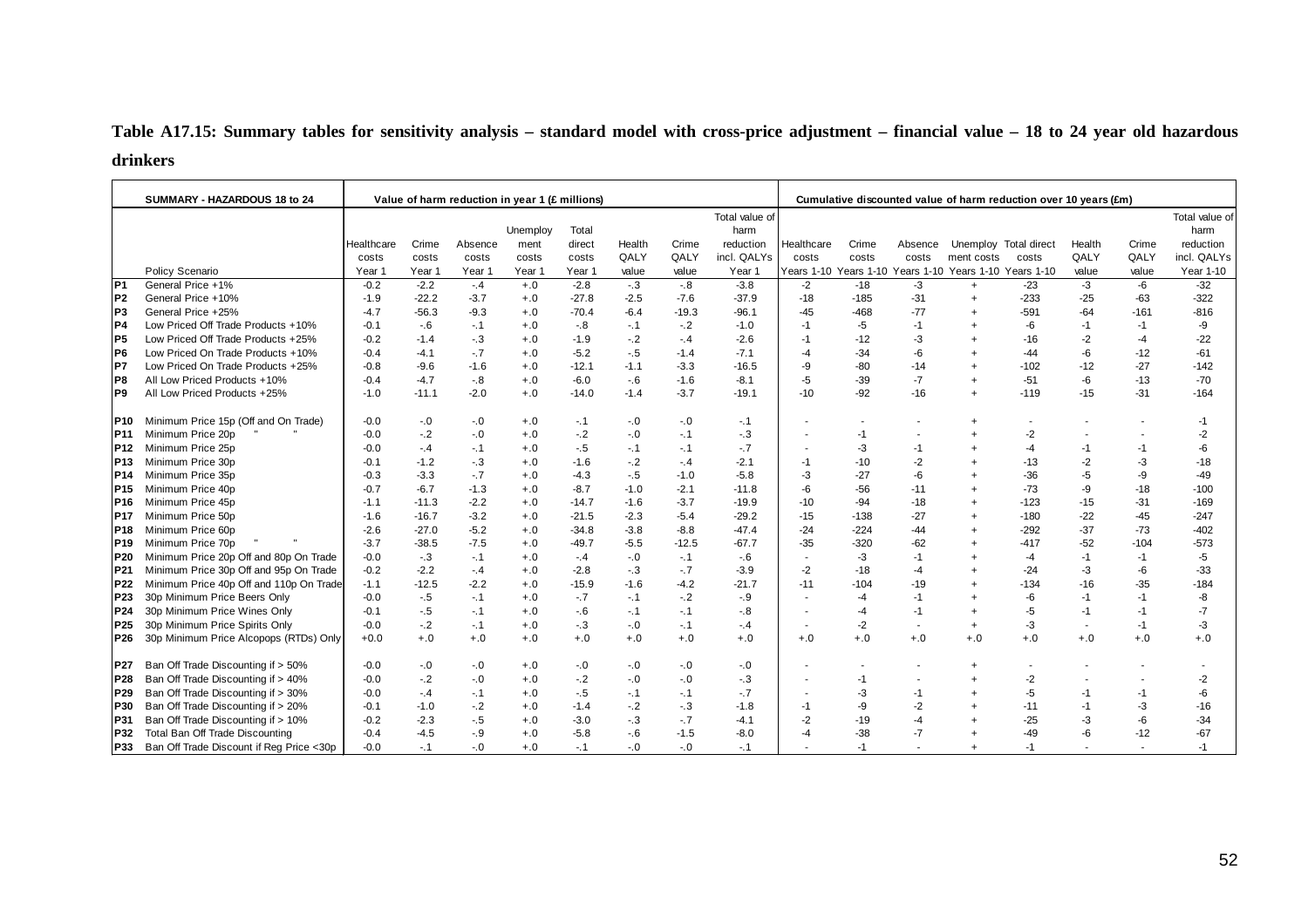|                 | <b>SUMMARY - MODERATE</b>                |            |          |         | Value of harm reduction in year 1 (£ millions) |          |         |         |                |                          |           |           |                                                        | Cumulative discounted value of harm reduction over 10 years (£m) |           |                          |                |
|-----------------|------------------------------------------|------------|----------|---------|------------------------------------------------|----------|---------|---------|----------------|--------------------------|-----------|-----------|--------------------------------------------------------|------------------------------------------------------------------|-----------|--------------------------|----------------|
|                 |                                          |            |          |         |                                                |          |         |         | Total value of |                          |           |           |                                                        |                                                                  |           |                          | Total value of |
|                 |                                          |            |          |         | Unemploy                                       | Total    |         |         | harm           |                          |           |           |                                                        |                                                                  |           |                          | harm           |
|                 |                                          | Healthcare | Crime    | Absence | ment                                           | direct   | Health  | Crime   | reduction      | Healthcare               | Crime     | Absence   |                                                        | Unemploy Total direct                                            | Health    | Crime                    | reduction      |
|                 |                                          | costs      | costs    | costs   | costs                                          | costs    | QALY    | QALY    | incl. QALYs    | costs                    | costs     | costs     | ment costs                                             | costs                                                            | QALY      | QALY                     | incl. QALYs    |
|                 | Policy Scenario                          | Year 1     | Year 1   | Year 1  | Year 1                                         | Year 1   | value   | value   | Year 1         |                          |           |           | Years 1-10 Years 1-10 Years 1-10 Years 1-10 Years 1-10 |                                                                  | value     | value                    | Year 1-10      |
| P <sub>1</sub>  | General Price +1%                        | $-1.6$     | $-2.5$   | $-1.6$  | $+.0$                                          | $-5.6$   | $-1.8$  | -.9     | $-8.3$         | $-20$                    | $-21$     | $-13$     | $+$                                                    | $-54$                                                            | $-27$     | $-7$                     | $-88$          |
| P <sub>2</sub>  | General Price +10%                       | $-17.0$    | $-25.1$  | $-15.7$ | $+.0$                                          | $-57.8$  | $-18.9$ | $-8.7$  | $-85.4$        | $-214$                   | $-209$    | $-130$    | $^{+}$                                                 | $-553$                                                           | $-284$    | $-72$                    | $-909$         |
| P <sub>3</sub>  | General Price +25%                       | $-42.8$    | $-63.1$  | $-39.4$ | $+.0$                                          | $-145.2$ | $-47.4$ | $-21.9$ | $-214.6$       | $-538$                   | $-525$    | $-327$    |                                                        | $-1,391$                                                         | $-710$    | $-182$                   | $-2,283$       |
| P <sub>4</sub>  | Low Priced Off Trade Products +10%       | $-1.3$     | $-.3$    | $-5$    | $+.0$                                          | $-2.0$   | $-1.3$  | $-1$    | $-3.4$         | $-18$                    | $-2$      | $-4$      |                                                        | $-24$                                                            | $-22$     | $-1$                     | $-47$          |
| P <sub>5</sub>  | Low Priced Off Trade Products +25%       | $-3.4$     | $-.7$    | $-1.1$  | $+.0$                                          | $-5.2$   | $-3.4$  | $-.2$   | $-8.8$         | $-47$                    | -6        | -9        |                                                        | -63                                                              | $-57$     | $-2$                     | $-121$         |
| P <sub>6</sub>  | Low Priced On Trade Products +10%        | $-1.0$     | $-3.1$   | $-1.1$  | $+.0$                                          | $-5.1$   | $-1.1$  | $-1.0$  | $-7.3$         | $-13$                    | $-25$     | -9        |                                                        | $-47$                                                            | -16       | -8                       | $-72$          |
| P7              | Low Priced On Trade Products +25%        | $-2.7$     | $-7.7$   | $-2.7$  | $+.0$                                          | $-13.1$  | $-3.1$  | $-2.6$  | $-18.7$        | $-34$                    | $-64$     | $-23$     |                                                        | $-121$                                                           | $-43$     | $-21$                    | $-185$         |
| P8              | All Low Priced Products +10%             | $-2.5$     | $-3.3$   | $-1.5$  | $+.0$                                          | $-7.3$   | $-2.6$  | $-1.1$  | $-11.0$        | $-33$                    | $-28$     | $-13$     |                                                        | $-73$                                                            | $-40$     | -9                       | $-123$         |
| P <sub>9</sub>  | All Low Priced Products +25%             | $-5.9$     | $-8.3$   | $-3.9$  | $+.0$                                          | $-18.1$  | $-6.3$  | $-2.7$  | $-27.1$        | $-80$                    | $-69$     | $-32$     |                                                        | $-181$                                                           | $-99$     | $-23$                    | $-303$         |
|                 |                                          |            |          |         |                                                |          |         |         |                |                          |           |           |                                                        |                                                                  |           |                          |                |
| P10             | Minimum Price 15p (Off and On Trade)     | $+0.0$     | $+.0$    | $+.0$   | $+.0$                                          | $+.1$    | $+.0$   | $+.0$   | $+.1$          | $+1$                     | $\ddot{}$ | $\ddot{}$ |                                                        | $+1$                                                             | $\ddot{}$ | $+$                      | $+1$           |
| P11             | Minimum Price 20p                        | $+0.1$     | $+.2$    | $+.1$   | $+.0$                                          | $+.4$    | $+.1$   | $+.1$   | $+.6$          | $+1$                     | $+1$      | $+1$      |                                                        | $+4$                                                             | $+1$      | $+1$                     | $+5$           |
| P12             | Minimum Price 25p                        | $+0.2$     | $+.5$    | $+.4$   | $+.0$                                          | $+1.1$   | $+.2$   | $+.2$   | $+1.6$         | $+2$                     | $+4$      | $+3$      |                                                        | $+10$                                                            | $+2$      | $+2$                     | $+14$          |
| P <sub>13</sub> | Minimum Price 30p                        | $-0.2$     | $+.5$    | $+.4$   | $+.0$                                          | $+.7$    | $-2$    | $+.2$   | $+.7$          | $-4$                     | $+4$      | $+3$      |                                                        | $+3$                                                             | -6        | $+2$                     | $-1$           |
| P <sub>14</sub> | Minimum Price 35p                        | $-2.5$     | $-8$     | $-6$    | $+.0$                                          | $-3.8$   | $-2.5$  | $-2$    | $-6.6$         | $-36$                    | $-7$      | -5        |                                                        | $-48$                                                            | $-47$     | $-1$                     | $-96$          |
| P <sub>15</sub> | Minimum Price 40p                        | $-6.6$     | $-3.4$   | $-2.7$  | $+.0$                                          | $-12.7$  | $-6.8$  | $-1.0$  | $-20.6$        | $-93$                    | $-29$     | $-22$     |                                                        | $-144$                                                           | $-120$    | -9                       | $-272$         |
| P <sub>16</sub> | Minimum Price 45p                        | $-13.3$    | $-7.4$   | $-6.1$  | $+.0$                                          | $-26.8$  | $-13.9$ | $-2.4$  | $-43.0$        | $-181$                   | $-62$     | $-51$     |                                                        | $-294$                                                           | $-233$    | $-20$                    | $-546$         |
| <b>P17</b>      | Minimum Price 50p                        | $-22.1$    | $-12.7$  | $-10.8$ | $+.0$                                          | $-45.6$  | $-23.2$ | $-4.2$  | $-72.9$        | $-296$                   | $-106$    | $-89$     |                                                        | $-491$                                                           | $-379$    | -35                      | $-905$         |
| P <sub>18</sub> | Minimum Price 60p                        | $-40.7$    | $-26.6$  | $-23.3$ | $+.0$                                          | $-90.5$  | $-43.1$ | $-8.8$  | $-142.4$       | $-549$                   | $-221$    | $-194$    |                                                        | -964                                                             | $-698$    | $-73$                    | $-1,735$       |
| P <sub>19</sub> | Minimum Price 70p                        | $-59.5$    | $-42.4$  | $-37.4$ | $+.0$                                          | $-139.4$ | $-63.5$ | $-14.2$ | $-217.0$       | $-814$                   | $-353$    | $-311$    |                                                        | $-1,478$                                                         | $-1,027$  | $-118$                   | $-2,622$       |
| P <sub>20</sub> | Minimum Price 20p Off and 80p On Trade   | $-0.0$     | $-0.0$   | $+.0$   | $+.0$                                          | $-0$     | $-0.0$  | $-0.0$  | $-.1$          | $\blacksquare$           | $\sim$    | $\ddot{}$ |                                                        |                                                                  | $-1$      | $\overline{\phantom{a}}$ | $-1$           |
| P21             | Minimum Price 30p Off and 95p On Trade   | $-1.1$     | $-8$     | $-.4$   | $+.0$                                          | $-2.3$   | $-1.2$  | $-2$    | $-3.7$         | $-17$                    | $-7$      | -3        |                                                        | $-26$                                                            | $-21$     | $-2$                     | $-50$          |
| P22             | Minimum Price 40p Off and 110p On Trade  | $-11.0$    | $-8.8$   | $-6.1$  | $+.0$                                          | $-25.8$  | $-11.5$ | $-3.0$  | $-40.4$        | $-147$                   | $-73$     | -50       |                                                        | $-271$                                                           | $-189$    | $-25$                    | $-485$         |
| P <sub>23</sub> | 30p Minimum Price Beers Only             | $+0.8$     | $+1.4$   | $+1.0$  | $+.0$                                          | $+3.2$   | $+.9$   | $+.5$   | $+4.6$         | $+9$                     | $+12$     | $+8$      |                                                        | $+29$                                                            | $+11$     | $+4$                     | $+44$          |
| P24             | 30p Minimum Price Wines Only             | $-1.0$     | $-1.0$   | $-7$    | $+.0$                                          | $-2.6$   | $-1.1$  | $-.3$   | $-4.0$         | $-13$                    | -8        | -5        |                                                        | $-27$                                                            | $-16$     | -3                       | -46            |
| P25             | 30p Minimum Price Spirits Only           | $-0.0$     | $+.1$    | $+.1$   | $+.0$                                          | $+.1$    | $-0.0$  | $+.0$   | $+.1$          | $-1$                     | $+1$      | $+1$      | $\ddot{}$                                              | $\ddot{}$                                                        | $-1$      | $+$                      | $+$            |
| P <sub>26</sub> | 30p Minimum Price Alcopops (RTDs) Only   | $+0.0$     | $^{+.0}$ | $+.0$   | $+.0$                                          | $+.0$    | $+.0$   | $+.0$   | $+.0$          | $+.1$                    | $+.0$     | $+.0$     | $^{+.0}$                                               | $+.1$                                                            | $+.1$     | $+.0$                    | $+.2$          |
|                 |                                          |            |          |         |                                                |          |         |         |                |                          |           |           |                                                        |                                                                  |           |                          |                |
| P27             | Ban Off Trade Discounting if > 50%       | $-0.0$     | $-.0$    | $-0$    | $+.0$                                          | $-0$     | $-0.0$  | $-0.0$  | $-1$           |                          |           |           |                                                        |                                                                  |           |                          | $-1$           |
| P28             | Ban Off Trade Discounting if > 40%       | $-0.4$     | $-3$     | $-3$    | $+.0$                                          | $-1.0$   | $-5$    | $-1$    | $-1.6$         | -6                       | $-2$      | $-2$      |                                                        | $-11$                                                            | -8        | $-1$                     | $-19$          |
| P29             | Ban Off Trade Discounting if > 30%       | $-1.1$     | $-8$     | $-8$    | $+.0$                                          | $-2.6$   | $-1.2$  | $-2$    | $-4.0$         | $-14$                    | -6        | -6        |                                                        | $-27$                                                            | $-19$     | $-2$                     | $-48$          |
| P30             | Ban Off Trade Discounting if > 20%       | $-2.6$     | $-1.9$   | $-1.9$  | $+.0$                                          | $-6.4$   | $-2.8$  | $-6$    | $-9.8$         | $-34$                    | $-16$     | $-16$     |                                                        | $-66$                                                            | -46       | $-5$                     | $-117$         |
| P31             | Ban Off Trade Discounting if > 10%       | $-5.5$     | $-4.0$   | $-3.9$  | $+.0$                                          | $-13.4$  | $-6.0$  | $-1.3$  | $-20.7$        | $-72$                    | $-33$     | $-33$     |                                                        | $-138$                                                           | $-96$     | $-11$                    | $-245$         |
| P32             | Total Ban Off Trade Discounting          | $-9.6$     | $-7.3$   | $-7.1$  | $+.0$                                          | $-24.0$  | $-10.4$ | $-2.5$  | $-36.9$        | $-126$                   | $-61$     | $-59$     |                                                        | $-246$                                                           | $-169$    | $-20$                    | $-435$         |
| P33             | Ban Off Trade Discount if Reg Price <30p | $+0.0$     | $+.1$    | $+.1$   | $+.0$                                          | $+.1$    | $+.0$   | $+.0$   | $+.2$          | $\overline{\phantom{a}}$ | $+1$      | $\ddot{}$ |                                                        | $+1$                                                             |           | $+$                      | $+1$           |

### **Table A17.16: Summary tables for sensitivity analysis – standard model with cross-price adjustment – financial value – moderate drinkers**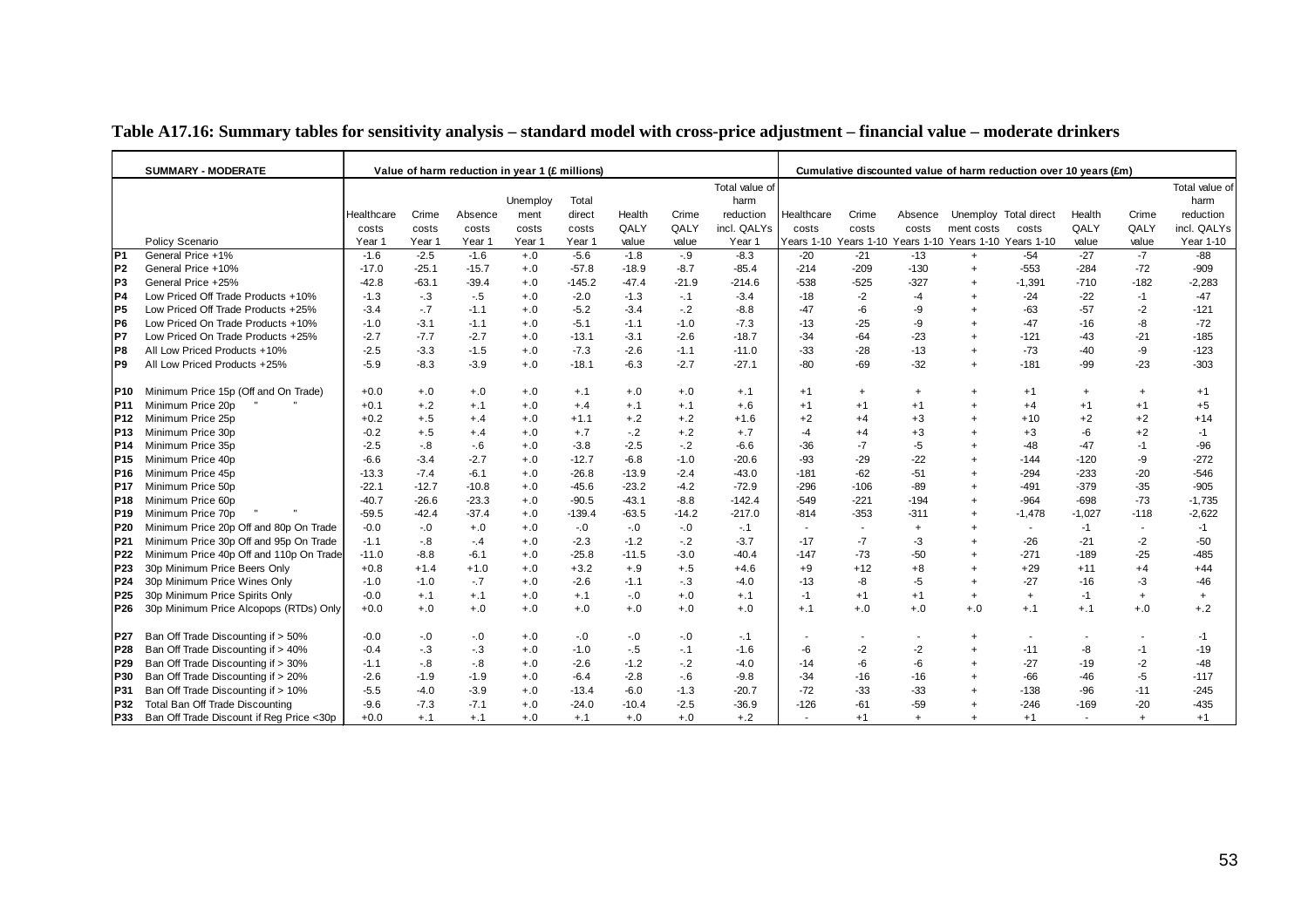|                                    | <b>SUMMARY - HAZARDOUS</b>                                              |                   |              |                 | Value of harm reduction in year 1 (£ millions) |                  |                  |                 |                |                |                 |            |                                             | Cumulative discounted value of harm reduction over 10 years (£m) |                |                |                |
|------------------------------------|-------------------------------------------------------------------------|-------------------|--------------|-----------------|------------------------------------------------|------------------|------------------|-----------------|----------------|----------------|-----------------|------------|---------------------------------------------|------------------------------------------------------------------|----------------|----------------|----------------|
|                                    |                                                                         |                   |              |                 |                                                |                  |                  |                 | Total value of |                |                 |            |                                             |                                                                  |                |                | Total value of |
|                                    |                                                                         |                   |              |                 | Unemploy                                       | Total            |                  |                 | harm           |                |                 |            |                                             |                                                                  |                |                | harm           |
|                                    |                                                                         | Healthcare        | Crime        | Absence         | ment                                           | direct           | Health           | Crime           | reduction      | Healthcare     | Crime           | Absence    | Unemploy Total direct                       |                                                                  | Health         | Crime          | reduction      |
|                                    |                                                                         | costs             | costs        | costs           | costs                                          | costs            | QALY             | QALY            | incl. QALYs    | costs          | costs           | costs      | ment costs                                  | costs                                                            | QALY           | QALY           | incl. QALYs    |
|                                    | Policy Scenario                                                         | Year 1            | Year 1       | Year 1          | Year 1                                         | Year 1           | value            | value           | Year 1         | Years 1-10     |                 |            | Years 1-10 Years 1-10 Years 1-10 Years 1-10 |                                                                  | value          | value          | Year 1-10      |
| IP <sub>1</sub>                    | General Price +1%                                                       | $-2.2$            | $-4.7$       | $-2.0$          | $+.0$                                          | $-8.9$           | $-2.5$           | $-1.5$          | $-12.9$        | $-34$          | $-39$           | $-17$      | $\ddot{}$                                   | $-89$                                                            | $-45$          | $-13$          | $-147$         |
| P <sub>2</sub>                     | General Price +10%                                                      | $-23.3$           | $-46.7$      | $-20.3$         | $+.0$                                          | $-90.3$          | $-25.9$          | $-15.4$         | $-131.7$       | $-352$         | $-389$          | $-169$     | $\ddot{}$                                   | -909                                                             | $-458$         | $-128$         | $-1,496$       |
| P <sub>3</sub>                     | General Price +25%                                                      | $-57.6$           | $-116.3$     | $-52.2$         | $+.0$                                          | -226.1           | $-64.0$          | $-38.9$         | $-328.9$       | $-879$         | $-968$          | $-434$     |                                             | $-2,280$                                                         | $-1,135$       | $-323$         | $-3,739$       |
| P <sub>4</sub>                     | Low Priced Off Trade Products +10%                                      | $-2.3$            | $-1.2$       | $-9$            | $+0.0$                                         | $-4.4$           | $-2.3$           | $-.4$           | $-7.1$         | $-39$          | $-10$           | -8         |                                             | $-57$                                                            | -49            | $-3$           | $-110$         |
| P <sub>5</sub>                     | Low Priced Off Trade Products +25%                                      | $-6.3$            | $-3.1$       | $-2.3$          | $+.0$                                          | $-11.7$          | $-6.4$           | $-1.0$          | $-19.0$        | $-105$         | $-26$           | $-19$      |                                             | $-149$                                                           | $-129$         | -8             | $-287$         |
| P6                                 | Low Priced On Trade Products +10%                                       | $-1.4$            | $-9.9$       | $-1.2$          | $+.0$                                          | $-12.5$          | $-1.9$           | $-2.7$          | $-17.0$        | $-18$          | $-83$           | $-10$      |                                             | $-110$                                                           | $-25$          | $-22$          | $-157$         |
| P7                                 | Low Priced On Trade Products +25%                                       | $-3.0$            | $-20.5$      | $-2.7$          | $+.0$                                          | $-26.2$          | $-3.9$           | $-5.7$          | $-35.8$        | -40            | $-171$          | $-22$      |                                             | $-233$                                                           | $-54$          | $-47$          | $-334$         |
| P8                                 | All Low Priced Products +10%                                            | $-3.6$            | $-11.2$      | $-2.1$          | $+.0$                                          | $-16.9$          | $-4.2$           | $-3.1$          | $-24.1$        | $-57$          | $-93$           | $-17$      | $\ddot{}$                                   | $-167$                                                           | $-74$          | $-26$          | $-267$         |
| P <sub>9</sub>                     | All Low Priced Products +25%                                            | $-9.7$            | $-23.7$      | $-5.0$          | $+.0$                                          | $-38.3$          | $-10.7$          | $-6.7$          | $-55.7$        | $-149$         | $-197$          | $-42$      |                                             | $-388$                                                           | $-188$         | $-56$          | $-631$         |
|                                    |                                                                         |                   |              |                 |                                                |                  |                  |                 |                |                |                 |            |                                             |                                                                  |                |                |                |
| P <sub>10</sub>                    | Minimum Price 15p (Off and On Trade)                                    | $-0.0$            | $-0$         | $+.0$           | $+.0$                                          | $-0.0$           | $-0.0$           | $-0.0$          | $-.1$          | -1             |                 | $\ddot{}$  |                                             | $-1$                                                             | $-1$           | $\blacksquare$ | $-2$           |
| P <sub>11</sub>                    | Minimum Price 20p                                                       | $-0.1$            | $-1$         | $+.0$           | $+.0$                                          | $-2$             | $-.1$            | $-0.0$          | - 4            | $-2$           | -1              |            |                                             | -3                                                               | $-2$           |                | $-5$           |
| P <sub>12</sub>                    | Minimum Price 25p                                                       | $-0.3$            | $-.4$        | $-.0$           | $+.0$                                          | $-7$             | $-3$             | $-1$            | $-1.1$         | $-5$           | -4              |            |                                             | -9                                                               | -6             | $-1$           | $-15$          |
| P <sub>13</sub>                    | Minimum Price 30p                                                       | $-1.3$            | $-1.7$       | $-.5$<br>$-2.7$ | $+.0$                                          | $-3.4$           | $-1.3$           | $-.5$<br>$-1.7$ | $-5.2$         | $-22$          | $-14$           | -4         |                                             | -40                                                              | -27            | $-4$           | $-71$          |
| P <sub>14</sub>                    | Minimum Price 35p                                                       | $-5.7$            | $-5.3$       |                 | $+.0$                                          | $-13.8$          | $-6.0$           |                 | $-21.4$        | $-92$          | $-44$           | $-23$      |                                             | $-159$                                                           | $-116$         | $-14$          | $-289$         |
| P <sub>15</sub>                    | Minimum Price 40p                                                       | $-13.3$           | $-11.9$      | $-7.0$          | $+.0$                                          | $-32.2$          | $-13.9$          | $-3.9$          | $-50.0$        | $-215$         | -99             | $-58$      |                                             | $-373$                                                           | $-270$         | $-33$          | $-675$         |
| P <sub>16</sub>                    | Minimum Price 45p                                                       | $-24.5$           | $-21.9$      | $-13.7$         | $+.0$                                          | $-60.1$          | $-25.6$          | $-7.3$          | $-93.0$        | $-397$         | $-182$          | $-114$     |                                             | $-693$                                                           | $-496$         | $-61$          | $-1,249$       |
| P <sub>17</sub>                    | Minimum Price 50p                                                       | $-37.4$           | $-34.5$      | $-22.5$         | $+.0$                                          | $-94.5$          | $-39.4$          | $-11.6$         | $-145.5$       | $-613$         | $-287$          | $-187$     |                                             | $-1,088$                                                         | $-766$         | -96            | $-1,950$       |
| P <sub>18</sub>                    | Minimum Price 60p                                                       | $-66.3$           | $-61.0$      | $-42.3$         | $+.0$                                          | $-169.5$         | $-70.2$          | $-20.4$         | $-260.1$       | $-1,106$       | $-507$          | $-352$     | $\ddot{}$                                   | $-1,965$                                                         | $-1,366$       | $-170$         | $-3,501$       |
| P <sub>19</sub>                    | Minimum Price 70p                                                       | $-95.4$           | $-88.6$      | $-64.0$         | $+.0$                                          | $-248.0$         | $-101.3$         | $-29.7$         | $-379.1$       | $-1,623$       | $-737$          | $-532$     |                                             | $-2,892$                                                         | $-1,979$       | $-247$         | $-5,118$       |
| P20                                | Minimum Price 20p Off and 80p On Trade                                  | $-0.2$            | $-8$         | $-.1$           | $+.0$                                          | $-1.1$           | $-2$             | $-2$            | $-1.5$         | -3             | $-7$            |            |                                             | $-10$                                                            | $-4$           | $-2$           | $-16$          |
| P21                                | Minimum Price 30p Off and 95p On Trade                                  | $-2.0$            | $-4.4$       | $-1.0$          | $+.0$                                          | $-7.3$           | $-2.1$           | $-1.3$          | $-10.7$        | $-33$          | $-36$           | -8         |                                             | $-77$                                                            | $-42$          | $-11$          | $-130$         |
| P <sub>22</sub><br>P <sub>23</sub> | Minimum Price 40p Off and 110p On Trade<br>30p Minimum Price Beers Only | $-17.7$<br>$+0.1$ | $-23.8$      | $-10.4$         | $+.0$                                          | $-51.9$          | $-18.7$          | $-7.8$<br>$-2$  | $-78.4$        | $-279$<br>$+1$ | $-198$          | $-87$      |                                             | $-564$<br>-3                                                     | $-353$<br>$+2$ | $-65$          | $-982$         |
|                                    |                                                                         |                   | $-7$         | $+.1$           | $+.0$                                          | $-4$             | $+.1$            |                 | $-5$           |                | -6              | $+1$       |                                             |                                                                  |                | $-2$           | $-3$           |
| P24<br>P <sub>25</sub>             | 30p Minimum Price Wines Only<br>30p Minimum Price Spirits Only          | $-1.3$<br>$-0.0$  | $-9$<br>$-1$ | $-.7$<br>$+.1$  | $+.0$<br>$+.0$                                 | $-2.9$<br>$-0.0$ | $-1.4$<br>$-0.0$ | $-.3$<br>$+.0$  | $-4.6$         | $-22$<br>$-1$  | -8              | -6<br>$+1$ |                                             | $-36$<br>-1                                                      | $-29$<br>$-1$  | $-2$           | $-67$<br>$-1$  |
|                                    | 30p Minimum Price Alcopops (RTDs) Only                                  | $+0.0$            | $+.0$        | $+.0$           | $+.0$                                          | $+.0$            | $+.0$            | $+.0$           | $-0$<br>$+.0$  | $+.0$          | $\sim$<br>$+.0$ | $+.0$      | $+$<br>$^{+.0}$                             | $+.0$                                                            | $+.0$          | $+$<br>$+.0$   | $+.0$          |
| P <sub>26</sub>                    |                                                                         |                   |              |                 |                                                |                  |                  |                 |                |                |                 |            |                                             |                                                                  |                |                |                |
| P27                                | Ban Off Trade Discounting if > 50%                                      | $-0.0$            | $-0$         | $-.0$           | $+.0$                                          | -.1              | $-0.0$           | $-.0$           | $-.1$          | -1             |                 |            |                                             | $-1$                                                             | $-1$           |                | $-1$           |
| <b>P28</b>                         | Ban Off Trade Discounting if > 40%                                      | $-0.8$            | $-5$         | $-.5$           | $+.0$                                          | $-1.8$           | $-8$             | $-2$            | $-2.8$         | $-13$          | -4              | -4         |                                             | $-21$                                                            | $-16$          | $-1$           | $-39$          |
| P29                                | Ban Off Trade Discounting if > 30%                                      | $-1.9$            | $-1.4$       | $-1.3$          | $+.0$                                          | $-4.6$           | $-2.1$           | $-.5$           | $-7.1$         | $-32$          | $-12$           | $-10$      |                                             | $-54$                                                            | -41            | $-4$           | $-99$          |
| P30                                | Ban Off Trade Discounting if > 20%                                      | $-4.6$            | $-3.5$       | $-3.1$          | $+.0$                                          | $-11.1$          | $-4.9$           | $-1.2$          | $-17.2$        | $-75$          | $-29$           | $-26$      |                                             | $-130$                                                           | -97            | $-10$          | $-237$         |
| P31                                | Ban Off Trade Discounting if > 10%                                      | $-9.8$            | $-7.4$       | $-6.4$          | $+.0$                                          | $-23.6$          | $-10.5$          | $-2.5$          | $-36.6$        | $-157$         | $-61$           | $-53$      |                                             | $-272$                                                           | $-200$         | $-21$          | $-492$         |
| <b>P32</b>                         | Total Ban Off Trade Discounting                                         | $-16.9$           | $-13.7$      | $-11.3$         | $+.0$                                          | $-41.9$          | $-18.1$          | $-4.6$          | $-64.6$        | $-269$         | $-114$          | $-94$      |                                             | $-478$                                                           | $-343$         | $-38$          | $-859$         |
| P33                                | Ban Off Trade Discount if Reg Price <30p                                | $-0.1$            | $-1$         | $-0$            | $+0.0$                                         | $-2$             | $-.1$            | $-0.1$          | $-3$           | $-1$           | $-1$            |            | $\ddot{}$                                   | $-2$                                                             | $-1$           |                | -4             |

### **Table A17.17: Summary tables for sensitivity analysis – standard model with cross-price adjustment – financial value – hazardous drinkers**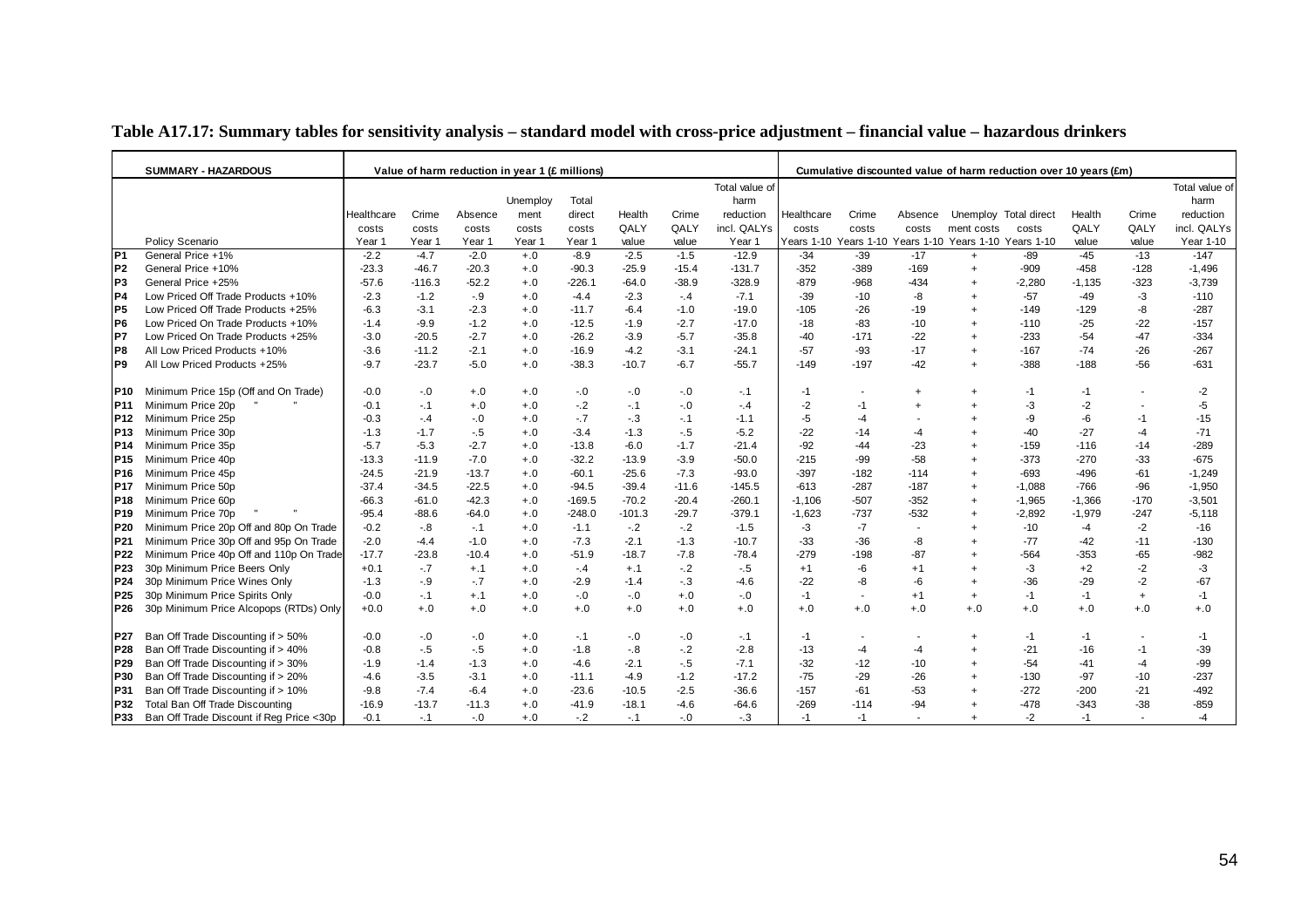|                   | <b>SUMMARY - HARMFUL</b>                                                                                          |                            |                          | Value of harm reduction in year 1 (£ millions) |                               |                                |                           |                            |                                |                                   |                        |                          |                                             | Cumulative discounted value of harm reduction over 10 years (£m) |                          |                |                               |
|-------------------|-------------------------------------------------------------------------------------------------------------------|----------------------------|--------------------------|------------------------------------------------|-------------------------------|--------------------------------|---------------------------|----------------------------|--------------------------------|-----------------------------------|------------------------|--------------------------|---------------------------------------------|------------------------------------------------------------------|--------------------------|----------------|-------------------------------|
|                   |                                                                                                                   |                            |                          |                                                |                               |                                |                           |                            | Total value of                 |                                   |                        |                          |                                             |                                                                  |                          |                | Total value of                |
|                   |                                                                                                                   |                            |                          |                                                | Unemploy                      | Total                          |                           |                            | harm                           |                                   |                        |                          |                                             |                                                                  |                          |                | harm                          |
|                   |                                                                                                                   | Healthcare                 | Crime                    | Absence                                        | ment                          | direct                         | Health                    | Crime                      | reduction                      | Healthcare                        | Crime                  | Absence                  |                                             | Unemploy Total direct                                            | Health                   | Crime          | reduction                     |
|                   |                                                                                                                   | costs                      | costs                    | costs                                          | costs                         | costs                          | QALY                      | QALY                       | incl. QALYs                    | costs                             | costs                  | costs                    | ment costs                                  | costs                                                            | QALY                     | QALY           | incl. QALYs                   |
|                   | Policy Scenario                                                                                                   | Year 1                     | Year 1                   | Year 1                                         | Year 1                        | Year 1                         | value                     | value                      | Year 1                         | Years 1-10                        |                        |                          | Years 1-10 Years 1-10 Years 1-10 Years 1-10 |                                                                  | value                    | value          | Year 1-10                     |
| P <sub>1</sub>    | General Price +1%                                                                                                 | $-1.6$                     | $-1.9$                   | $-9$                                           | $-28.4$                       | $-32.7$                        | $-1.6$                    | $-6$                       | $-34.9$                        | $-33$                             | $-16$                  | $-7$                     | $-236$                                      | $-292$                                                           | $-39$                    | $-5$           | $-337$                        |
| P <sub>2</sub>    | General Price +10%                                                                                                | $-13.8$                    | $-19.3$                  | $-8.9$                                         | $-285.5$                      | $-327.5$                       | $-13.9$                   | $-6.5$                     | $-347.9$                       | $-313$                            | $-161$                 | $-74$                    | $-2,375$                                    | $-2,922$                                                         | $-377$                   | -54            | $-3,353$                      |
| P <sub>3</sub>    | General Price +25%                                                                                                | $-32.3$                    | $-49.4$                  | $-23.1$                                        | $-723.3$                      | $-828.2$                       | $-32.9$                   | $-16.7$                    | $-877.8$                       | $-754$                            | $-411$                 | $-192$                   | $-6,015$                                    | $-7,373$                                                         | $-920$                   | $-139$         | $-8,432$                      |
| P <sub>4</sub>    | Low Priced Off Trade Products +10%                                                                                | $-1.9$                     | $-.7$                    | $-.4$                                          | $-13.2$                       | $-16.1$                        | $-1.7$                    | $-2$                       | $-18.0$                        | $-34$                             | $-5$                   | $-3$                     | $-109$                                      | $-153$                                                           | $-42$                    | $-2$           | $-196$                        |
| P <sub>5</sub>    | Low Priced Off Trade Products +25%                                                                                | $-3.8$                     | $-1.7$                   | $-1.0$                                         | $-33.8$                       | $-40.3$                        | $-3.5$                    | $-.5$                      | $-44.3$                        | $-78$                             | $-14$                  | -8                       | $-281$                                      | $-381$                                                           | -96                      | -4             | $-482$                        |
| P <sub>6</sub>    | Low Priced On Trade Products +10%                                                                                 | $-0.6$                     | $-3.3$                   | $-4$                                           | $-8.5$                        | $-12.8$                        | $-.7$                     | $-1.0$                     | $-14.5$                        | $-12$                             | $-27$                  | -3                       | $-71$                                       | $-114$                                                           | $-15$                    | -8             | $-137$                        |
| P7                | Low Priced On Trade Products +25%                                                                                 | $-1.5$                     | $-7.1$                   | $-1.0$                                         | $-20.4$                       | $-30.0$                        | $-1.6$                    | $-2.2$                     | $-33.8$                        | $-30$                             | $-59$                  | -8                       | $-170$                                      | $-267$                                                           | $-36$                    | $-18$          | $-321$                        |
| P8                | All Low Priced Products +10%                                                                                      | $-2.5$                     | $-3.9$                   | $-8$                                           | $-21.9$                       | $-29.1$                        | $-2.5$                    | $-1.2$                     | $-32.8$                        | $-47$                             | $-33$                  | $-7$                     | $-182$                                      | $-268$                                                           | $-57$                    | $-10$          | $-335$                        |
| P <sub>9</sub>    | All Low Priced Products +25%                                                                                      | $-5.3$                     | $-8.9$                   | $-2.0$                                         | $-55.2$                       | $-71.4$                        | $-5.2$                    | $-2.7$                     | $-79.3$                        | $-109$                            | $-74$                  | $-17$                    | $-459$                                      | $-659$                                                           | $-134$                   | $-23$          | $-815$                        |
|                   |                                                                                                                   |                            |                          |                                                |                               |                                |                           |                            |                                |                                   |                        |                          |                                             |                                                                  |                          |                |                               |
| P <sub>10</sub>   | Minimum Price 15p (Off and On Trade)                                                                              | $-0.1$                     | $-.4$                    | $-.1$                                          | $-1.5$                        | $-2.1$                         | $-.1$                     | $-.1$                      | $-2.3$                         | $-1$                              | -4                     | -1                       | $-12$                                       | -18                                                              | $-2$                     | $-1$           | $-21$                         |
| P <sub>11</sub>   | Minimum Price 20p                                                                                                 | $-0.2$                     | $-9$                     | $-2$                                           | $-3.3$                        | $-4.6$                         | $-2$                      | $-3$                       | $-5.1$                         | $-4$                              | $-7$                   | $-1$                     | $-27$                                       | $-40$                                                            | $-5$                     | $-2$           | $-47$                         |
| P12               | Minimum Price 25p                                                                                                 | $-0.5$                     | $-1.5$                   | $-3$                                           | $-6.9$                        | $-9.2$                         | $-5$                      | $-.5$                      | $-10.2$                        | -9                                | $-13$                  | -3                       | $-57$                                       | -81                                                              | $-11$                    | $-4$           | $-96$                         |
| P13               | Minimum Price 30p                                                                                                 | $-1.6$                     | $-2.8$                   | $-8$                                           | $-22.2$                       | $-27.4$                        | $-1.6$                    | $-9$                       | $-29.9$                        | $-29$                             | $-23$                  | $-7$                     | $-185$                                      | $-244$                                                           | $-36$                    | -8             | $-288$                        |
| P <sub>14</sub>   | Minimum Price 35p                                                                                                 | $-5.0$                     | $-5.9$                   | $-2.5$                                         | $-76.3$                       | $-89.7$                        | $-5.0$                    | $-1.9$                     | $-96.6$                        | $-102$                            | $-49$                  | $-21$                    | $-635$                                      | $-806$                                                           | $-126$                   | $-16$          | $-948$                        |
| P <sub>15</sub>   | Minimum Price 40p                                                                                                 | $-10.0$                    | $-10.1$                  | $-5.3$                                         | $-170.2$                      | $-195.5$                       | $-9.9$                    | $-3.4$                     | $-208.8$                       | $-220$                            | $-84$                  | $-44$                    | $-1,415$                                    | $-1,763$                                                         | $-270$                   | $-28$          | $-2,061$                      |
| P <sub>16</sub>   | Minimum Price 45p                                                                                                 | $-16.1$                    | $-15.9$                  | $-9.2$                                         | $-302.1$                      | $-343.3$                       | $-16.1$                   | $-5.3$                     | $-364.6$                       | $-374$                            | $-132$                 | $-77$                    | $-2,512$                                    | $-3,095$                                                         | $-458$                   | $-44$          | $-3,597$                      |
| P <sub>17</sub>   | Minimum Price 50p                                                                                                 | $-23.7$                    | $-22.8$                  | $-14.2$                                        | $-467.8$                      | $-528.5$                       | $-23.7$                   | $-7.6$                     | $-559.8$                       | $-561$                            | $-190$                 | $-118$                   | $-3,890$                                    | $-4,759$                                                         | $-688$                   | -63            | $-5,511$                      |
| P18               | Minimum Price 60p                                                                                                 | $-38.7$                    | $-37.2$                  | $-24.0$                                        | $-766.8$                      | $-866.7$                       | $-38.9$                   | $-12.5$                    | $-918.2$                       | $-919$                            | $-310$                 | $-199$                   | $-6,377$                                    | $-7,806$                                                         | $-1,139$                 | $-104$         | $-9,049$                      |
| P <sub>19</sub>   | Minimum Price 70p                                                                                                 | $-53.9$                    | $-48.5$                  | $-33.7$                                        | $-1,027.7$                    | $-1,163.8$                     | $-54.3$                   | $-16.3$                    | $-1,234.4$                     | $-1,277$                          | $-404$                 | $-280$                   | $-8,547$                                    | $-10,508$                                                        | $-1,593$                 | $-135$         | $-12,236$                     |
| P <sub>20</sub>   | Minimum Price 20p Off and 80p On Trade                                                                            | $-0.3$                     | $-1.5$                   | $-2$                                           | $-4.9$                        | $-6.9$                         | $-4$                      | $-5$                       | $-7.8$                         | -6                                | $-12$                  | $-2$                     | $-41$                                       | -61                                                              | $-7$                     | $-4$           | $-72$                         |
| P21               | Minimum Price 30p Off and 95p On Trade                                                                            | $-2.2$                     | $-4.8$                   | $-1.2$                                         | $-31.5$                       | $-39.7$                        | $-2.3$                    | $-1.5$                     | $-43.5$                        | $-45$                             | $-40$                  | $-10$                    | $-262$                                      | $-357$                                                           | $-55$                    | $-13$          | $-424$                        |
| P22               | Minimum Price 40p Off and 110p On Trade                                                                           | $-13.1$                    | $-16.6$                  | $-7.3$                                         | $-231.0$                      | $-268.0$                       | $-13.0$                   | $-5.5$                     | $-286.5$                       | $-297$                            | $-138$                 | $-61$                    | $-1,921$                                    | $-2,417$                                                         | $-359$                   | $-46$          | $-2,822$                      |
| P <sub>23</sub>   | 30p Minimum Price Beers Only                                                                                      | $-0.2$                     | $-8$                     | $-2$                                           | $-6.0$                        | $-7.2$                         | $-2$                      | $-3$                       | $-7.7$                         | -6                                | -6                     | -2                       | $-50$                                       | $-64$                                                            | $-7$                     | $-2$           | $-73$                         |
| P <sub>24</sub>   | 30p Minimum Price Wines Only                                                                                      | $-1.2$                     | $-1.5$                   | $-5$                                           | $-15.9$                       | $-19.1$                        | $-1.2$                    | $-5$                       | $-20.8$                        | $-21$                             | $-13$                  | $-4$                     | $-132$                                      | $-170$                                                           | $-26$                    | -4             | $-201$                        |
| P <sub>25</sub>   | 30p Minimum Price Spirits Only                                                                                    | $-0.1$                     | $-5$                     | $-.1$                                          | $-0.0$                        | $-.7$                          | $-2$                      | $-1$                       | $-1.0$                         | $-2$                              | -4                     | $-1$                     | $\sim$                                      | -6                                                               | $-2$                     | $-1$           | $-10$                         |
| P <sub>26</sub>   | 30p Minimum Price Alcopops (RTDs) Only                                                                            | $+0.0$                     | $+.0$                    | $+.0$                                          | $+.1$                         | $+.1$                          | $+.0$                     | $+.0$                      | $+.1$                          | $+.0$                             | $+.0$                  | $+.0$                    | $+.4$                                       | $+.5$                                                            | $+.0$                    | $+.0$          | $+.5$                         |
| P27               | Ban Off Trade Discounting if > 50%                                                                                | $-0.0$                     |                          |                                                |                               |                                |                           |                            |                                |                                   |                        |                          | $-2$                                        | -3                                                               |                          |                | -4                            |
| P28               | Ban Off Trade Discounting if > 40%                                                                                | $-0.5$                     | $-0$<br>$-2$             | $-0$<br>$-2$                                   | $-3$<br>$-7.4$                | $-3$<br>$-8.4$                 | $-0.0$<br>$-5$            | $-0.0$<br>$-1$             | - 4<br>$-9.0$                  | $\overline{\phantom{a}}$<br>$-11$ | $-2$                   | $-2$                     | $-61$                                       | $-76$                                                            | $-1$<br>$-13$            | $-1$           | $-89$                         |
| P <sub>29</sub>   | Ban Off Trade Discounting if > 30%                                                                                | $-1.4$                     | $-6$                     | $-5$                                           | $-18.8$                       | $-21.4$                        | $-1.3$                    | $-2$                       | $-22.9$                        | $-27$                             | $-5$                   | $-4$                     | $-157$                                      | $-193$                                                           | $-33$                    | $-2$           | $-228$                        |
| P30               | Ban Off Trade Discounting if > 20%                                                                                | $-3.4$                     | $-1.6$                   | $-1.3$                                         | $-46.3$                       | $-52.5$                        | $-3.3$                    | $-.5$                      | $-56.4$                        | $-67$                             | $-13$                  | $-11$                    | $-385$                                      | $-476$                                                           | -81                      | -4             | $-561$                        |
|                   |                                                                                                                   |                            |                          |                                                |                               |                                |                           |                            |                                |                                   |                        |                          |                                             |                                                                  |                          |                |                               |
|                   |                                                                                                                   |                            |                          |                                                |                               |                                |                           |                            |                                |                                   |                        |                          |                                             |                                                                  |                          |                |                               |
|                   |                                                                                                                   |                            |                          |                                                |                               |                                |                           |                            |                                |                                   |                        | $\overline{\phantom{a}}$ |                                             |                                                                  |                          | $\blacksquare$ |                               |
| P31<br>P32<br>P33 | Ban Off Trade Discounting if > 10%<br>Total Ban Off Trade Discounting<br>Ban Off Trade Discount if Reg Price <30p | $-5.8$<br>$-9.4$<br>$-0.1$ | $-3.3$<br>$-6.3$<br>$-1$ | $-2.7$<br>$-4.9$<br>$-.0$                      | $-95.8$<br>$-172.6$<br>$-1.3$ | $-107.7$<br>$-193.2$<br>$-1.5$ | $-5.7$<br>$-9.3$<br>$-.1$ | $-1.1$<br>$-2.1$<br>$-0.1$ | $-114.5$<br>$-204.6$<br>$-1.7$ | $-127$<br>$-218$<br>$-2$          | $-28$<br>$-52$<br>$-1$ | $-22$<br>$-41$           | $-797$<br>$-1,435$<br>$-11$                 | $-974$<br>$-1,746$<br>$-14$                                      | $-154$<br>$-265$<br>$-2$ | -9<br>$-17$    | $-1,138$<br>$-2,029$<br>$-16$ |

### **Table A17.18: Summary tables for sensitivity analysis – standard model with cross-price adjustment – financial value – harmful drinkers**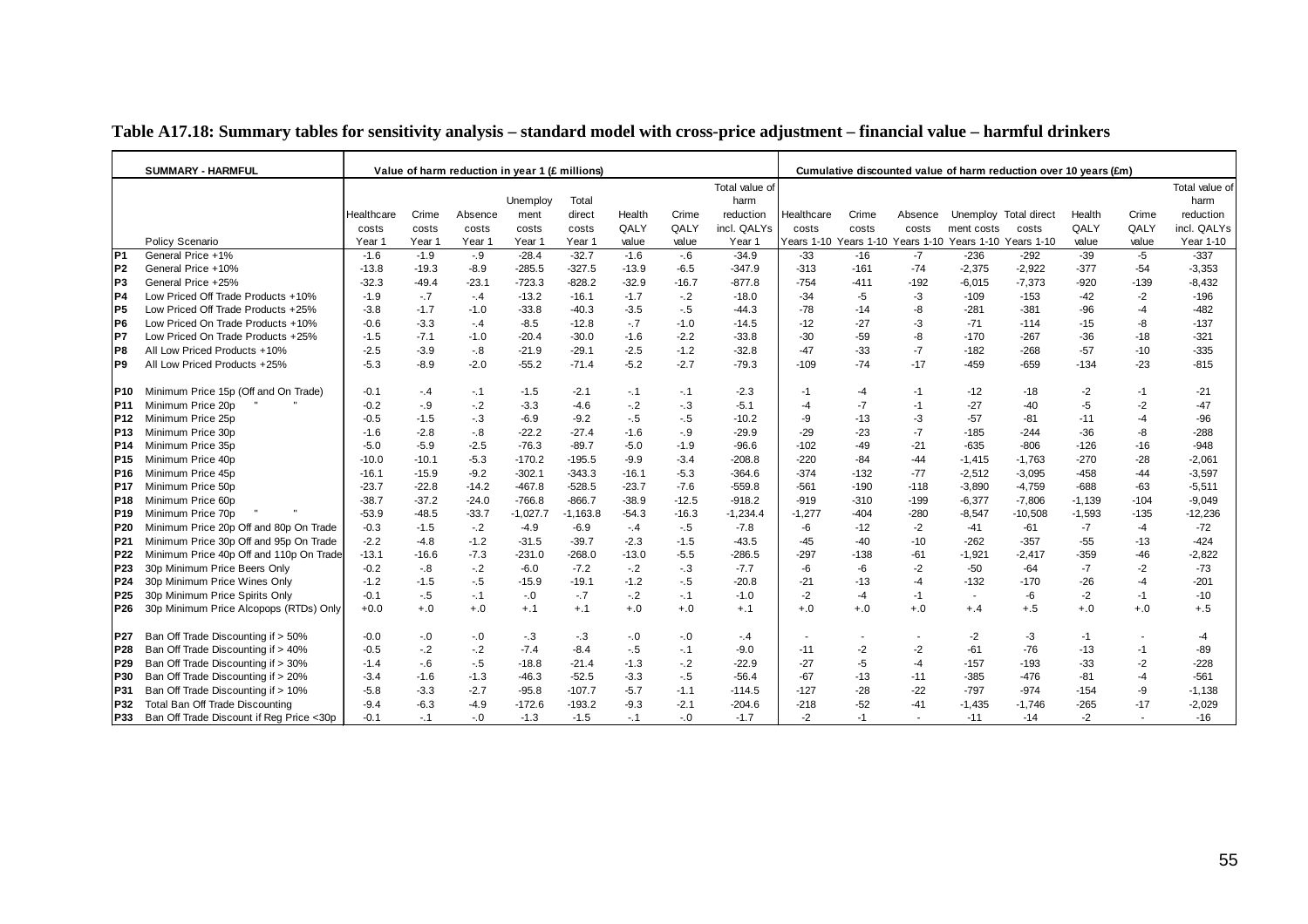# **Appendix 18: Summary tables for sensitivity analysis – heavy drinkers less elastic**

# **Table A18.1: Summary tables for sensitivity analysis – heavy drinkers less elastic – consumption analysis – overall population**

|                 | <b>SUMMARY - TOTAL</b>                   |                 |         |         | Mean annual consumption per drinker (units) |            |           |               | Total spending on alcohol (£ millions) |              |             |           |            | Per drinker (£ p) |              |
|-----------------|------------------------------------------|-----------------|---------|---------|---------------------------------------------|------------|-----------|---------------|----------------------------------------|--------------|-------------|-----------|------------|-------------------|--------------|
|                 |                                          |                 |         |         |                                             |            |           |               |                                        |              |             |           |            |                   | Change in    |
|                 |                                          |                 |         |         |                                             |            |           |               |                                        |              |             |           |            |                   | spend p.a.   |
|                 |                                          | % change in     |         |         |                                             |            |           | Off retail    | On retail                              |              |             | Total     |            | Change in         | if no change |
|                 |                                          | consumption     |         |         |                                             |            | All       | $(exc duty +$ | (exc duty $+$                          | Off duty $+$ | On duty $+$ | spending  | % spending | spend per         | in           |
|                 | Policy Scenario                          | (all beverages) | Beer    | Wine    | Spirit                                      | <b>RTD</b> | beverages | VAT)          | VAT)                                   | VAT          | VAT         | change    | change     | drinker p.a.      | consump.     |
| P <sub>1</sub>  | General Price +1%                        | $-0.3%$         | $-0.8$  | $-1.0$  | $-0.4$                                      | $-0.1$     | $-2.2$    | $+46.6$       | $+82.9$                                | $+0.2$       | $+11.2$     | $+140.9$  | $+0.8%$    | $+4.79$           | $+6.34$      |
| P <sub>2</sub>  | General Price +10%                       | $-2.7%$         | $-8.0$  | $-9.7$  | $-3.6$                                      | $-0.7$     | $-22.0$   | $+450.9$      | $+807.3$                               | $-1.5$       | $+107.7$    | $+1364.3$ | $+7.3%$    | $+46.35$          | $+63.38$     |
| P <sub>3</sub>  | General Price +25%                       | $-6.8%$         | $-20.4$ | $-24.5$ | $-9.0$                                      | $-1.7$     | $-55.6$   | $+1061.4$     | $+1924.2$                              | $-17.0$      | $+251.3$    | $+3219.9$ | $+17.3%$   | $+109.40$         | $+158.44$    |
| P <sub>4</sub>  | Low Priced Off Trade Products +10%       | $-0.3%$         | $+0.2$  | $-1.9$  | $-0.6$                                      | $-0.0$     | $-2.3$    | $+75.9$       | $+20.1$                                | $-2.9$       | $+6.9$      | $+100.1$  | $+0.5%$    | $+3.40$           | $+3.23$      |
| P5              | Low Priced Off Trade Products +25%       | $-0.7%$         | $+0.5$  | $-4.6$  | $-1.5$                                      | $-0.1$     | $-5.7$    | $+180.2$      | $+50.2$                                | $-8.8$       | $+17.4$     | $+238.9$  | $+1.3%$    | $+8.12$           | $+8.07$      |
| P <sub>6</sub>  | Low Priced On Trade Products +10%        | $-0.2%$         | $-1.1$  | $+0.1$  | $-0.5$                                      | $-0.2$     | $-1.6$    | $+3.4$        | $+140.9$                               | $+2.9$       | $+13.8$     | $+161.1$  | $+0.9%$    | $+5.47$           | $+7.30$      |
| P7              | Low Priced On Trade Products +25%        | $-0.5%$         | $-2.7$  | $+0.3$  | $-1.2$                                      | $-0.4$     | $-4.0$    | $+8.6$        | $+328.3$                               | $+7.4$       | $+30.3$     | $+374.6$  | $+2.0%$    | $+12.73$          | $+18.26$     |
| P8              | All Low Priced Products +10%             | $-0.5%$         | $-0.9$  | $-1.7$  | $-1.1$                                      | $-0.2$     | $-3.9$    | $+79.4$       | $+161.1$                               | $+0.1$       | $+20.8$     | $+261.3$  | $+1.4%$    | $+8.88$           | $+10.53$     |
| P <sub>9</sub>  | All Low Priced Products +25%             | $-1.2%$         | $-2.1$  | $-4.3$  | $-2.7$                                      | $-0.5$     | $-9.7$    | $+188.9$      | $+379.4$                               | $-1.5$       | $+47.7$     | $+614.5$  | $+3.3%$    | $+20.88$          | $+26.33$     |
|                 |                                          |                 |         |         |                                             |            |           |               |                                        |              |             |           |            |                   |              |
| P10             | Minimum Price 15p (Off and On Trade)     | $-0.0%$         | $-0.1$  | $-0.0$  | $-0.1$                                      | $+0.0$     | $-0.2$    | $+8.3$        | $+4.5$                                 | $-0.3$       | $+1.6$      | $+14.2$   | $+0.1%$    | $+0.48$           | $+0.31$      |
| <b>P11</b>      | Minimum Price 20p                        | $-0.1%$         | $-0.4$  | $+0.0$  | $-0.2$                                      | $+0.0$     | $-0.6$    | $+25.5$       | $+12.7$                                | $-0.7$       | $+4.4$      | $+41.9$   | $+0.2%$    | $+1.42$           | $+0.98$      |
| P <sub>12</sub> | Minimum Price 25p                        | $-0.2%$         | $-1.2$  | $+0.1$  | $-0.5$                                      | $+0.0$     | $-1.5$    | $+60.5$       | $+28.5$                                | $-1.9$       | $+9.8$      | $+96.9$   | $+0.5%$    | $+3.29$           | $+2.44$      |
| P <sub>13</sub> | Minimum Price 30p                        | $-0.5%$         | $-2.2$  | $-0.1$  | $-1.4$                                      | $+0.0$     | $-3.7$    | $+135.6$      | $+58.5$                                | $-6.1$       | $+20.2$     | $+208.2$  | $+1.1%$    | $+7.07$           | $+5.85$      |
| P <sub>14</sub> | Minimum Price 35p                        | $-1.0%$         | $-3.5$  | $-1.8$  | $-3.3$                                      | $+0.1$     | $-8.5$    | $+271.6$      | $+98.8$                                | $-16.0$      | $+34.2$     | $+388.6$  | $+2.1%$    | $+13.20$          | $+12.62$     |
| P <sub>15</sub> | Minimum Price 40p                        | $-2.0%$         | $-5.3$  | $-5.1$  | $-5.9$                                      | $+0.1$     | $-16.1$   | $+464.0$      | $+147.0$                               | $-32.3$      | $+50.8$     | $+629.5$  | $+3.4%$    | $+21.39$          | $+23.11$     |
| P <sub>16</sub> | Minimum Price 45p                        | $-3.2%$         | $-7.6$  | $-10.0$ | $-9.0$                                      | $+0.1$     | $-26.4$   | $+710.6$      | $+200.8$                               | $-54.4$      | $+69.4$     | $+926.4$  | $+5.0%$    | $+31.48$          | $+37.64$     |
| P <sub>17</sub> | Minimum Price 50p                        | $-4.7%$         | $-10.2$ | $-16.5$ | $-12.4$                                     | $+0.1$     | $-39.0$   | $+991.5$      | $+259.0$                               | $-83.1$      | $+89.4$     | $+1256.8$ | $+6.7%$    | $+42.70$          | $+55.57$     |
| P <sub>18</sub> | Minimum Price 60p                        | $-8.4%$         | $-16.0$ | $-33.5$ | $-19.7$                                     | $+0.2$     | $-69.1$   | $+1569.7$     | $+386.0$                               | $-165.0$     | $+132.8$    | $+1923.5$ | $+10.3%$   | $+65.35$          | $+98.61$     |
| P <sub>19</sub> | Minimum Price 70p                        | $-12.4%$        | $-22.1$ | $-52.6$ | $-27.4$                                     | $+0.1$     | $-102.0$  | $+2043.6$     | $+525.2$                               | $-280.7$     | $+179.2$    | $+2467.3$ | $+13.2%$   | $+83.83$          | $+146.09$    |
| P <sub>20</sub> | Minimum Price 20p Off and 80p On Trade   | $-0.1%$         | $-0.8$  | $+0.1$  | $-0.2$                                      | $+0.0$     | $-0.9$    | $+26.1$       | $+51.9$                                | $-0.1$       | $+9.3$      | $+87.2$   | $+0.5%$    | $+2.96$           | $+2.75$      |
| P21             | Minimum Price 30p Off and 95p On Trade   | $-0.7%$         | $-4.2$  | $+0.1$  | $-1.4$                                      | $+0.1$     | $-5.5$    | $+139.0$      | $+235.0$                               | $-3.2$       | $+41.3$     | $+412.1$  | $+2.2%$    | $+14.00$          | $+14.34$     |
| P22             | Minimum Price 40p Off and 110p On Trade  | $-2.6%$         | $-11.5$ | $-4.6$  | $-5.8$                                      | $+0.1$     | $-21.7$   | $+472.8$      | $+644.8$                               | $-25.2$      | $+108.1$    | $+1200.5$ | $+6.4%$    | $+40.79$          | $+48.85$     |
| P <sub>23</sub> | 30p Minimum Price Beers Only             | $-0.3%$         | $-3.4$  | $+0.8$  | $+0.2$                                      | $+0.0$     | $-2.4$    | $+78.0$       | $+35.4$                                | $-1.9$       | $+12.2$     | $+123.7$  | $+0.7%$    | $+4.20$           | $+3.51$      |
| P <sub>24</sub> | 30p Minimum Price Wines Only             | $-0.1%$         | $+0.3$  | $-1.4$  | $+0.0$                                      | $+0.0$     | $-1.1$    | $+27.6$       | $+6.6$                                 | $-2.0$       | $+2.3$      | $+34.5$   | $+0.2%$    | $+1.17$           | $+1.27$      |
| P <sub>25</sub> | 30p Minimum Price Spirits Only           | $-0.0%$         | $+0.9$  | $+0.5$  | $-1.6$                                      | $+0.0$     | $-0.3$    | $+29.9$       | $+16.5$                                | $-2.2$       | $+5.7$      | $+49.9$   | $+0.3%$    | $+1.69$           | $+1.07$      |
| P <sub>26</sub> | 30p Minimum Price Alcopops (RTDs) Only   | $+0.0%$         | $+0.0$  | $+0.0$  | $+0.0$                                      | $-0.0$     | $+0.0$    | $+0.0$        | $+0.0$                                 | $+0.0$       | $+0.0$      | $+0.1$    | $+0.0%$    | $+0.00$           | $+0.00$      |
|                 |                                          |                 |         |         |                                             |            |           |               |                                        |              |             |           |            |                   |              |
| P27             | Ban Off Trade Discounting if > 50%       | $-0.0%$         | $+0.0$  | $-0.0$  | $-0.0$                                      | $-0.0$     | $-0.0$    | $+0.7$        | $+0.1$                                 | $-0.0$       | $+0.0$      | $+0.9$    | $+0.0%$    | $+0.03$           | $+0.03$      |
| P28             | Ban Off Trade Discounting if > 40%       | $-0.1%$         | $-0.0$  | $-0.6$  | $+0.0$                                      | $+0.0$     | $-0.6$    | $+18.3$       | $+1.3$                                 | $-0.2$       | $+0.4$      | $+19.9$   | $+0.1%$    | $+0.68$           | $+0.92$      |
| P <sub>29</sub> | Ban Off Trade Discounting if > 30%       | $-0.2%$         | $-0.1$  | $-1.5$  | $-0.0$                                      | $-0.0$     | $-1.6$    | $+48.0$       | $+3.6$                                 | $-0.4$       | $+1.2$      | $+52.5$   | $+0.3%$    | $+1.78$           | $+2.40$      |
| P30             | Ban Off Trade Discounting if > 20%       | $-0.5%$         | $-0.2$  | $-3.6$  | $-0.0$                                      | $-0.0$     | $-3.9$    | $+115.4$      | $+8.6$                                 | $-0.9$       | $+3.0$      | $+126.0$  | $+0.7%$    | $+4.28$           | $+5.85$      |
| P31             | Ban Off Trade Discounting if > 10%       | $-1.0%$         | $-0.6$  | $-6.9$  | $-0.3$                                      | $-0.0$     | $-7.9$    | $+233.5$      | $+18.0$                                | $-2.7$       | $+6.2$      | $+255.0$  | $+1.4%$    | $+8.66$           | $+12.00$     |
| P32             | Total Ban Off Trade Discounting          | $-1.7%$         | $-1.4$  | $-11.4$ | $-1.1$                                      | $-0.1$     | $-14.0$   | $+411.9$      | $+35.3$                                | $-6.2$       | $+12.2$     | $+453.1$  | $+2.4%$    | $+15.40$          | $+21.48$     |
| P33             | Ban Off Trade Discount if Reg Price <30p | $-0.0%$         | $-0.3$  | $+0.0$  | $-0.0$                                      | $+0.0$     | $-0.3$    | $+9.5$        | $+3.4$                                 | $-0.1$       | $+1.2$      | $+13.9$   | $+0.1%$    | $+0.47$           | $+0.38$      |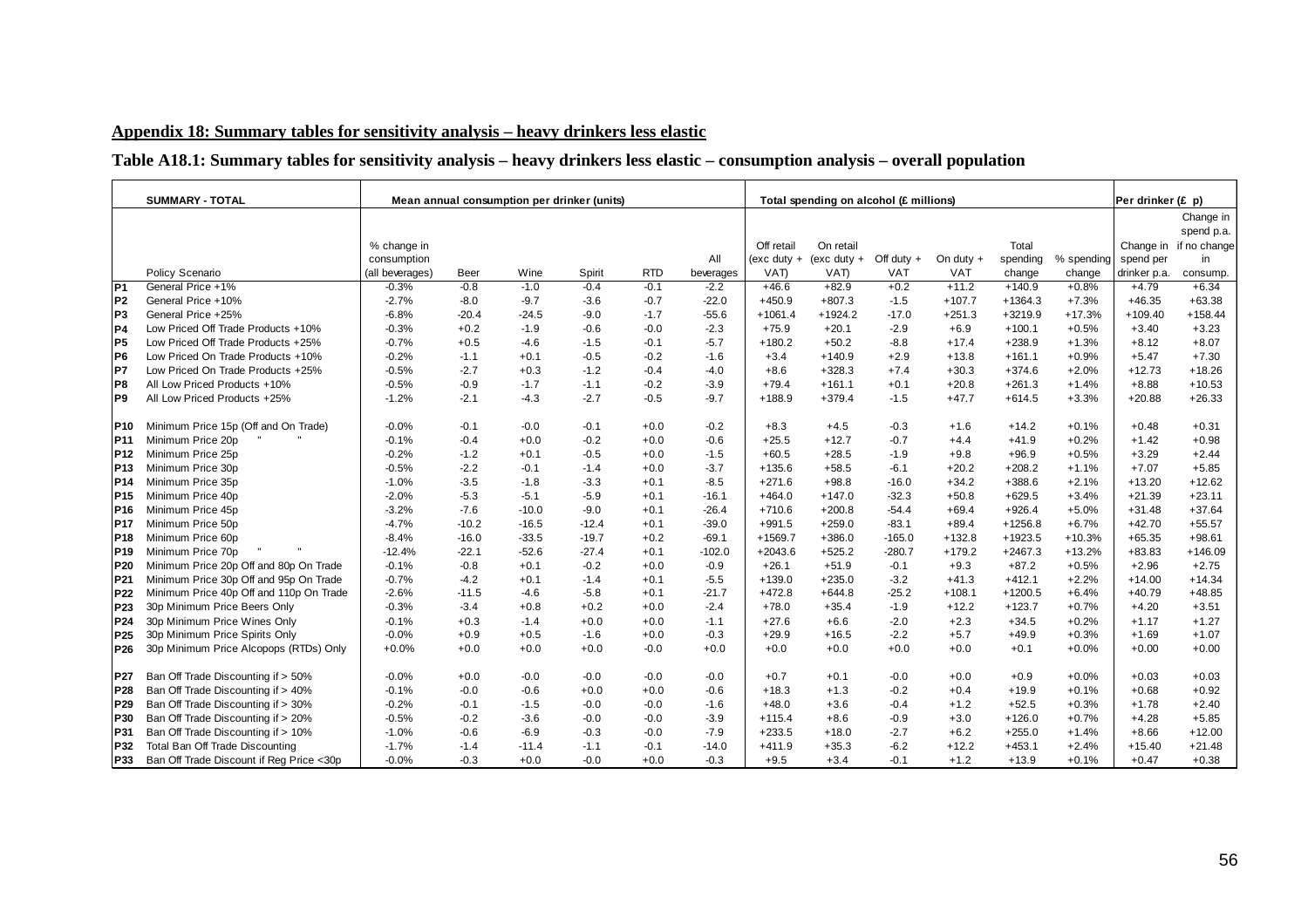|                 | <b>SUMMARY - 11 TO 17</b>                                 |                    |                    | Mean annual consumption per drinker (units) |                   |                  |                    |                    | Total spending on alcohol (£ millions) |                  |                  |                    |                    | Per drinker (£ p)    |                        |
|-----------------|-----------------------------------------------------------|--------------------|--------------------|---------------------------------------------|-------------------|------------------|--------------------|--------------------|----------------------------------------|------------------|------------------|--------------------|--------------------|----------------------|------------------------|
|                 |                                                           |                    |                    |                                             |                   |                  |                    |                    |                                        |                  |                  |                    |                    |                      | Change in              |
|                 |                                                           |                    |                    |                                             |                   |                  |                    |                    |                                        |                  |                  |                    |                    |                      | spend p.a.             |
|                 |                                                           | % change in        |                    |                                             |                   |                  |                    | Off retail         | On retail                              |                  |                  | Total              |                    |                      | Change in if no change |
|                 |                                                           | consumption        |                    |                                             |                   |                  | All                |                    | (exc duty + (exc duty +                | Off duty $+$     | On duty $+$      | spending           | % spending         | spend per            | in                     |
|                 | Policy Scenario                                           | (all beverages)    | Beer               | Wine                                        | Spirit            | <b>RTD</b>       | beverages          | VAT)               | VAT)                                   | <b>VAT</b>       | <b>VAT</b>       | change             | change             | drinker p.a.         | consump.               |
| P <sub>1</sub>  | General Price +1%                                         | $-0.3%$            | $-0.9$             | $-0.2$                                      | $-0.5$            | $-0.3$           | $-1.9$             | $+0.6$             | $+6.2$                                 | $-0.0$           | $+0.7$           | $+7.5$             | $+0.7%$            | $+5.41$              | $+7.51$                |
| P <sub>2</sub>  | General Price +10%                                        | $-2.9%$            | $-8.9$             | $-2.2$                                      | $-4.6$            | $-3.2$           | $-18.9$            | $+5.9$             | $+60.1$                                | $-0.1$           | $+6.7$           | $+72.6$            | $+6.9%$            | $+52.15$             | $+75.07$               |
| P3              | General Price +25%                                        | $-7.3%$            | $-22.5$            | $-5.5$                                      | $-11.5$           | $-7.9$           | $-47.5$            | $+13.9$            | $+141.3$                               | $-0.4$           | $+15.3$          | $+170.1$           | $+16.3%$           | $+122.11$            | $+187.67$              |
| P4              | Low Priced Off Trade Products +10%                        | $-0.1%$            | $-0.4$             | $+0.0$                                      | $-0.3$            | $+0.0$           | $-0.6$             | $+0.6$             | $+0.2$                                 | $-0.1$           | $+0.1$           | $+0.8$             | $+0.1%$            | $+0.57$              | $+0.58$                |
| P <sub>5</sub>  | Low Priced Off Trade Products +25%                        | $-0.2%$            | $-0.9$             | $+0.0$                                      | $-0.7$            | $+0.0$           | $-1.5$             | $+1.5$             | $+0.4$                                 | $-0.2$           | $+0.1$           | $+1.9$             | $+0.2%$            | $+1.35$              | $+1.45$                |
| P <sub>6</sub>  | Low Priced On Trade Products +10%                         | $-1.2%$            | $-3.0$             | $-0.0$                                      | $-3.0$            | $-1.5$           | $-7.5$             | $+0.0$             | $+16.7$                                | $+0.0$           | $+0.8$           | $+17.6$            | $+1.7%$            | $+12.61$             | $+21.57$               |
| P7              | Low Priced On Trade Products +25%                         | $-2.9%$            | $-7.6$             | $-0.0$                                      | $-7.5$            | $-3.7$           | $-18.9$            | $+0.1$             | $+37.8$                                | $+0.1$           | $+1.3$           | $+39.4$            | $+3.8%$            | $+28.25$             | $+53.94$               |
| P8              | All Low Priced Products +10%                              | $-1.3%$            | $-3.4$             | $+0.0$                                      | $-3.3$            | $-1.5$           | $-8.2$             | $+0.7$             | $+16.8$                                | $-0.0$           | $+0.9$           | $+18.4$            | $+1.8%$            | $+13.18$             | $+22.15$               |
| P9              | All Low Priced Products +25%                              | $-3.1%$            | $-8.5$             | $+0.0$                                      | $-8.2$            | $-3.7$           | $-20.4$            | $+1.6$             | $+38.2$                                | $-0.1$           | $+1.5$           | $+41.3$            | $+3.9%$            | $+29.61$             | $+55.39$               |
|                 |                                                           | $-0.0%$            | $-0.0$             | $+0.0$                                      |                   | $+0.0$           | $-0.1$             |                    | $+0.0$                                 | $-0.0$           | $+0.0$           | $+0.1$             | $+0.0%$            | $+0.09$              |                        |
| P10             | Minimum Price 15p (Off and On Trade)<br>Minimum Price 20p | $-0.1%$            | $-0.1$             |                                             | $-0.1$            |                  |                    | $+0.1$             |                                        | $-0.1$           | $+0.0$           | $+0.5$             | $+0.0%$            | $+0.37$              | $+0.09$                |
| P11             | Minimum Price 25p                                         | $-0.2%$            | $-0.5$             | $+0.0$<br>$+0.0$                            | $-0.4$<br>$-0.7$  | $+0.0$<br>$+0.0$ | $-0.4$<br>$-1.1$   | $+0.4$<br>$+1.1$   | $+0.1$<br>$+0.3$                       | $-0.2$           | $+0.1$           | $+1.3$             | $+0.1%$            | $+0.93$              | $+0.38$<br>$+0.99$     |
| P12             |                                                           |                    |                    |                                             |                   |                  |                    |                    |                                        |                  |                  |                    |                    |                      |                        |
| P <sub>13</sub> | Minimum Price 30p                                         | $-0.4%$<br>$-0.6%$ | $-1.3$<br>$-2.4$   | $+0.1$                                      | $-1.3$<br>$-1.9$  | $+0.0$           | $-2.5$<br>$-4.2$   | $+2.4$<br>$+3.8$   | $+0.6$                                 | $-0.4$           | $+0.2$<br>$+0.4$ | $+2.8$<br>$+4.7$   | $+0.3%$            | $+2.04$<br>$+3.37$   | $+2.30$                |
| <b>P14</b>      | Minimum Price 35p                                         |                    | $-3.7$             | $+0.1$                                      |                   | $+0.1$           |                    |                    | $+1.1$                                 | $-0.6$           |                  |                    | $+0.4%$            |                      | $+4.06$                |
| P15             | Minimum Price 40p<br>Minimum Price 45p                    | $-1.0%$<br>$-1.4%$ | $-5.1$             | $+0.1$<br>$-0.2$                            | $-2.8$<br>$-4.1$  | $+0.1$<br>$+0.1$ | $-6.3$<br>$-9.2$   | $+5.8$<br>$+8.7$   | $+1.8$<br>$+2.8$                       | $-0.9$<br>$-1.4$ | $+0.7$<br>$+1.0$ | $+7.3$<br>$+11.1$  | $+0.7%$<br>$+1.1%$ | $+5.25$<br>$+7.93$   | $+6.65$<br>$+10.54$    |
| P <sub>16</sub> | Minimum Price 50p                                         | $-2.0%$            | $-6.6$             |                                             |                   |                  |                    | $+12.1$            |                                        |                  |                  |                    |                    |                      | $+15.56$               |
| <b>P17</b>      |                                                           |                    |                    | $-1.0$<br>$-3.2$                            | $-5.4$            | $+0.2$<br>$+0.3$ | $-12.9$<br>$-21.1$ |                    | $+3.9$                                 | $-1.9$           | $+1.4$           | $+15.5$            | $+1.5%$            | $+11.12$             | $+27.32$               |
| P <sub>18</sub> | Minimum Price 60p<br>Minimum Price 70p                    | $-3.2%$<br>$-4.7%$ | $-10.0$<br>$-13.9$ | $-5.6$                                      | $-8.3$<br>$-11.5$ | $+0.4$           | $-30.4$            | $+18.8$<br>$+23.7$ | $+6.5$<br>$+10.9$                      | $-3.3$<br>$-5.2$ | $+2.3$<br>$+3.4$ | $+24.3$<br>$+32.8$ | $+2.3%$<br>$+3.1%$ | $+17.45$<br>$+23.54$ | $+41.43$               |
| P <sub>19</sub> | Minimum Price 20p Off and 80p On Trade                    | $-0.4%$            | $-2.5$             | $+0.0$                                      | $-0.3$            | $+0.0$           | $-2.8$             | $+0.5$             | $+6.6$                                 | $-0.1$           | $+0.7$           | $+7.7$             | $+0.7%$            | $+5.52$              | $+7.23$                |
| P <sub>20</sub> | Minimum Price 30p Off and 95p On Trade                    | $-1.5%$            | $-8.7$             | $+0.1$                                      | $-1.3$            | $+0.1$           | $-9.7$             | $+2.4$             | $+18.8$                                | $-0.3$           | $+1.9$           | $+22.8$            | $+2.2%$            | $+16.38$             | $+23.11$               |
| P21<br>P22      | Minimum Price 40p Off and 110p On Trade                   | $-3.3%$            | $-18.8$            | $+0.2$                                      | $-3.0$            | $+0.3$           | $-21.4$            | $+5.9$             | $+38.6$                                | $-0.8$           | $+3.8$           | $+47.5$            | $+4.5%$            | $+34.07$             | $+51.90$               |
| P <sub>23</sub> | 30p Minimum Price Beers Only                              | $-0.2%$            | $-1.5$             | $+0.0$                                      | $+0.0$            | $+0.0$           | $-1.5$             | $+1.5$             | $+0.4$                                 | $-0.1$           | $+0.2$           | $+2.0$             | $+0.2%$            | $+1.40$              | $+1.52$                |
| P24             | 30p Minimum Price Wines Only                              | $+0.0%$            | $+0.0$             | $+0.0$                                      | $+0.0$            | $+0.0$           | $+0.0$             | $+0.0$             | $+0.0$                                 | $+0.0$           | $+0.0$           | $+0.0$             | $+0.0%$            | $+0.00$              | $+0.00$                |
|                 | 30p Minimum Price Spirits Only                            | $-0.2%$            | $+0.2$             | $+0.1$                                      | $-1.3$            | $+0.0$           | $-1.0$             | $+0.9$             | $+0.2$                                 | $-0.2$           | $+0.1$           | $+0.9$             | $+0.1%$            | $+0.63$              | $+0.78$                |
| P <sub>25</sub> | 30p Minimum Price Alcopops (RTDs) Only                    | $+0.0%$            | $+0.0$             | $+0.0$                                      | $+0.0$            | $+0.0$           | $+0.0$             | $+0.0$             | $+0.0$                                 | $+0.0$           | $+0.0$           | $+0.0$             | $+0.0%$            | $+0.00$              | $+0.00$                |
| P26             |                                                           |                    |                    |                                             |                   |                  |                    |                    |                                        |                  |                  |                    |                    |                      |                        |
| <b>P27</b>      | Ban Off Trade Discounting if > 50%                        | $-0.0%$            | $-0.0$             | $-0.0$                                      | $-0.0$            | $+0.0$           | $-0.0$             | $+0.0$             | $+0.0$                                 | $-0.0$           | $+0.0$           | $+0.0$             | $+0.0%$            | $+0.00$              | $+0.00$                |
| P28             | Ban Off Trade Discounting if > 40%                        | $-0.0%$            | $-0.0$             | $-0.1$                                      | $+0.0$            | $+0.0$           | $-0.1$             | $+0.2$             | $+0.0$                                 | $-0.0$           | $+0.0$           | $+0.2$             | $+0.0%$            | $+0.15$              | $+0.18$                |
| P29             | Ban Off Trade Discounting if > 30%                        | $-0.1%$            | $-0.1$             | $-0.2$                                      | $-0.0$            | $+0.0$           | $-0.3$             | $+0.5$             | $+0.1$                                 | $-0.0$           | $+0.0$           | $+0.5$             | $+0.1%$            | $+0.39$              | $+0.50$                |
| P30             | Ban Off Trade Discounting if > 20%                        | $-0.1%$            | $-0.2$             | $-0.5$                                      | $-0.0$            | $+0.0$           | $-0.8$             | $+1.1$             | $+0.2$                                 | $-0.0$           | $+0.1$           | $+1.3$             | $+0.1%$            | $+0.93$              | $+1.18$                |
| P31             | Ban Off Trade Discounting if > 10%                        | $-0.3%$            | $-0.5$             | $-1.1$                                      | $-0.1$            | $+0.0$           | $-1.7$             | $+2.4$             | $+0.4$                                 | $-0.1$           | $+0.1$           | $+2.9$             | $+0.3%$            | $+2.05$              | $+2.59$                |
| <b>P32</b>      | Total Ban Off Trade Discounting                           | $-0.5%$            | $-0.9$             | $-1.9$                                      | $-0.4$            | $-0.0$           | $-3.2$             | $+4.7$             | $+0.9$                                 | $-0.1$           | $+0.3$           | $+5.8$             | $+0.6%$            | $+4.13$              | $+5.18$                |
| P33             | Ban Off Trade Discount if Reg Price <30p                  | $-0.0%$            | $-0.2$             | $+0.0$                                      | $-0.0$            | $+0.0$           | $-0.2$             | $+0.2$             | $+0.1$                                 | $-0.0$           | $+0.0$           | $+0.3$             | $+0.0%$            | $+0.19$              | $+0.19$                |

### **Table A18.2: Summary tables for sensitivity analysis – heavy drinkers less elastic – consumption analysis – 11 to 17 year old drinkers**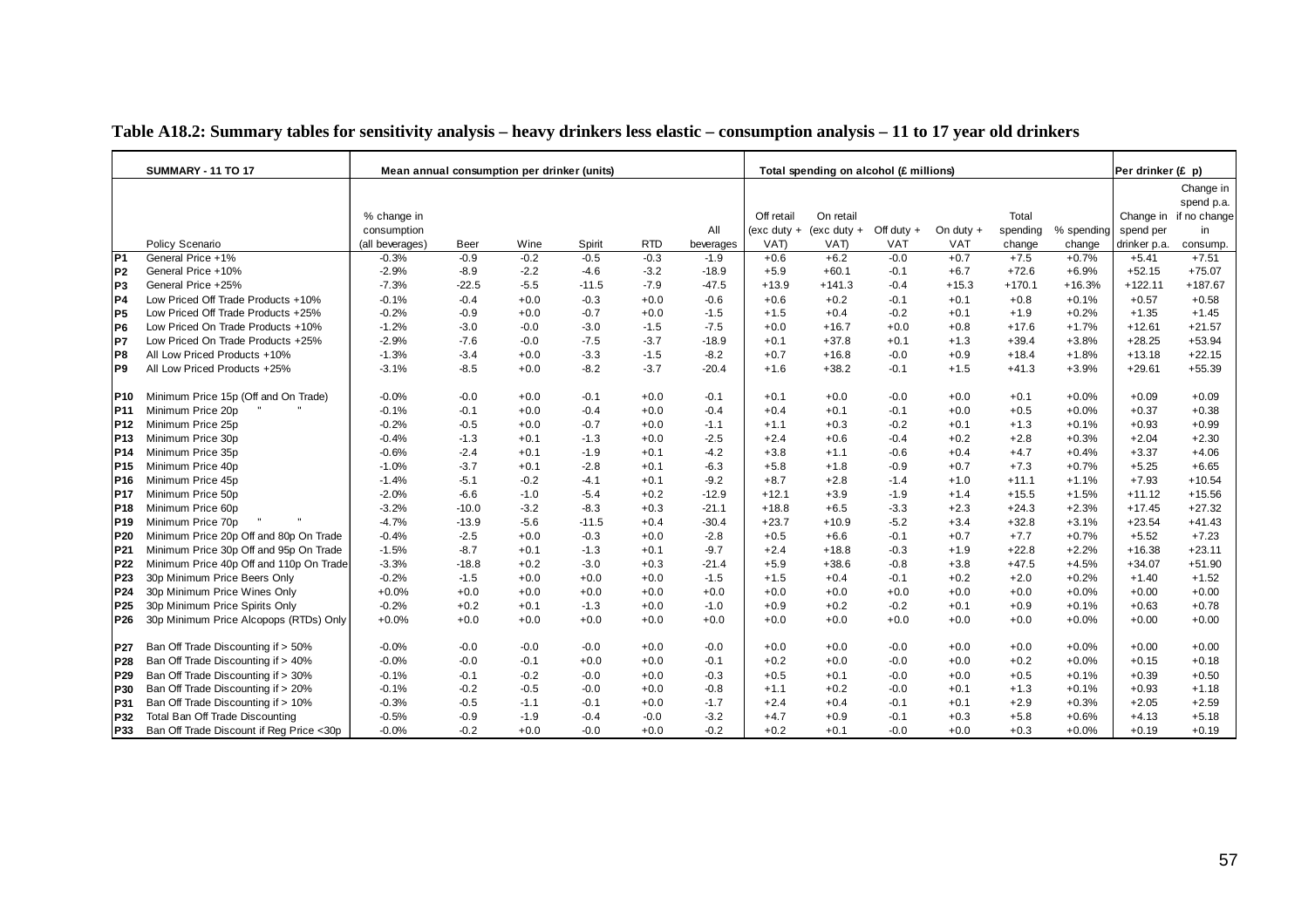|                 | SUMMARY - HAZARDOUS 18 to 24             | Mean annual consumption per drinker (units) |             |         |         |            |           |            | Total spending on alcohol (£ millions) |              |             |          |            | Per drinker (£ p) |                        |
|-----------------|------------------------------------------|---------------------------------------------|-------------|---------|---------|------------|-----------|------------|----------------------------------------|--------------|-------------|----------|------------|-------------------|------------------------|
|                 |                                          |                                             |             |         |         |            |           |            |                                        |              |             |          |            |                   | Change in              |
|                 |                                          |                                             |             |         |         |            |           |            |                                        |              |             |          |            |                   | spend p.a.             |
|                 |                                          | % change in                                 |             |         |         |            |           | Off retail | On retail                              |              |             | Total    |            |                   | Change in if no change |
|                 |                                          | consumption                                 |             |         |         |            | All       |            | (exc duty + (exc duty +                | Off duty $+$ | On duty $+$ | spending | % spending | spend per         | in                     |
|                 | Policy Scenario                          | (all beverages)                             | <b>Beer</b> | Wine    | Spirit  | <b>RTD</b> | beverages | VAT)       | VAT)                                   | <b>VAT</b>   | <b>VAT</b>  | change   | change     | drinker p.a.      | consump.               |
| P <sub>1</sub>  | General Price +1%                        | $-0.2%$                                     | $-1.4$      | $-0.6$  | $-0.9$  | $-0.3$     | $-3.2$    | $+1.1$     | $+6.6$                                 | $+0.0$       | $+0.9$      | $+8.7$   | $+0.8%$    | $+12.22$          | $+15.39$               |
| P <sub>2</sub>  | General Price +10%                       | $-2.3%$                                     | $-14.4$     | $-6.0$  | $-8.9$  | $-3.4$     | $-32.7$   | $+10.8$    | $+64.7$                                | $+0.0$       | $+8.9$      | $+84.4$  | $+7.7%$    | $+119.10$         | $+153.86$              |
| P3              | General Price +25%                       | $-5.8%$                                     | $-36.5$     | $-15.0$ | $-22.4$ | $-8.6$     | $-82.5$   | $+25.5$    | $+155.5$                               | $-0.2$       | $+21.0$     | $+201.9$ | $+18.5%$   | $+284.79$         | $+384.65$              |
| P4              | Low Priced Off Trade Products +10%       | $-0.1%$                                     | $+0.6$      | $-1.3$  | $-0.6$  | $+0.0$     | $-1.3$    | $+1.5$     | $+0.9$                                 | $-0.1$       | $+0.3$      | $+2.6$   | $+0.2%$    | $+3.71$           | $+2.67$                |
| P <sub>5</sub>  | Low Priced Off Trade Products +25%       | $-0.2%$                                     | $+1.6$      | $-3.3$  | $-1.6$  | $+0.1$     | $-3.2$    | $+3.6$     | $+2.2$                                 | $-0.2$       | $+0.7$      | $+6.4$   | $+0.6%$    | $+8.97$           | $+6.69$                |
| P <sub>6</sub>  | Low Priced On Trade Products +10%        | $-0.4%$                                     | $-1.9$      | $-0.0$  | $-3.5$  | $-0.9$     | $-6.3$    | $+0.1$     | $+10.0$                                | $+0.1$       | $+0.8$      | $+11.0$  | $+1.0%$    | $+15.46$          | $+23.00$               |
| P7              | Low Priced On Trade Products +25%        | $-1.1%$                                     | $-4.8$      | $-0.0$  | $-8.8$  | $-2.3$     | $-15.8$   | $+0.2$     | $+23.1$                                | $+0.2$       | $+1.6$      | $+25.1$  | $+2.3%$    | $+35.34$          | $+57.49$               |
| P8              | All Low Priced Products +10%             | $-0.5%$                                     | $-1.3$      | $-1.3$  | $-4.1$  | $-0.9$     | $-7.6$    | $+1.6$     | $+10.9$                                | $-0.0$       | $+1.1$      | $+13.6$  | $+1.2%$    | $+19.17$          | $+25.67$               |
| P9              | All Low Priced Products +25%             | $-1.3%$                                     | $-3.2$      | $-3.3$  | $-10.4$ | $-2.2$     | $-19.1$   | $+3.8$     | $+25.3$                                | $-0.0$       | $+2.4$      | $+31.4$  | $+2.9%$    | $+44.36$          | $+64.18$               |
| P10             | Minimum Price 15p (Off and On Trade)     | $+0.0%$                                     | $-0.1$      | $+0.0$  | $+0.1$  | $+0.0$     | $+0.0$    | $+0.2$     | $+0.3$                                 | $-0.0$       | $+0.1$      | $+0.6$   | $+0.1%$    | $+0.81$           | $+0.34$                |
| P11             | Minimum Price 20p                        | $+0.0%$                                     | $-0.1$      | $-0.1$  | $+0.2$  | $+0.1$     | $+0.0$    | $+0.6$     | $+0.8$                                 | $-0.0$       | $+0.3$      | $+1.8$   | $+0.2%$    | $+2.47$           | $+1.09$                |
| P12             | Minimum Price 25p                        | $-0.0%$                                     | $-0.3$      | $-0.2$  | $+0.1$  | $+0.2$     | $-0.3$    | $+1.5$     | $+1.7$                                 | $-0.0$       | $+0.6$      | $+3.7$   | $+0.3%$    | $+5.24$           | $+2.53$                |
| P <sub>13</sub> | Minimum Price 30p                        | $-0.1%$                                     | $-0.6$      | $-0.8$  | $-0.9$  | $+0.3$     | $-2.1$    | $+3.4$     | $+3.2$                                 | $-0.2$       | $+1.1$      | $+7.4$   | $+0.7%$    | $+10.50$          | $+6.26$                |
| <b>P14</b>      | Minimum Price 35p                        | $-0.4%$                                     | $-1.1$      | $-2.5$  | $-3.1$  | $+0.5$     | $-6.1$    | $+7.0$     | $+5.2$                                 | $-0.5$       | $+1.8$      | $+13.5$  | $+1.2%$    | $+19.03$          | $+13.83$               |
| P15             | Minimum Price 40p                        | $-0.9%$                                     | $-1.9$      | $-4.8$  | $-6.4$  | $+0.7$     | $-12.5$   | $+12.1$    | $+7.7$                                 | $-0.9$       | $+2.6$      | $+21.6$  | $+2.0%$    | $+30.47$          | $+25.35$               |
| P <sub>16</sub> | Minimum Price 45p                        | $-1.5%$                                     | $-3.4$      | $-8.1$  | $-10.6$ | $+1.0$     | $-21.1$   | $+18.5$    | $+10.6$                                | $-1.4$       | $+3.6$      | $+31.3$  | $+2.9%$    | $+44.18$          | $+40.78$               |
| P <sub>17</sub> | Minimum Price 50p                        | $-2.2%$                                     | $-5.2$      | $-12.3$ | $-15.1$ | $+1.2$     | $-31.3$   | $+25.6$    | $+13.7$                                | $-2.1$       | $+4.6$      | $+41.8$  | $+3.8%$    | $+58.89$          | $+58.99$               |
| P <sub>18</sub> | Minimum Price 60p                        | $-3.9%$                                     | $-9.1$      | $-22.4$ | $-25.2$ | $+1.7$     | $-54.9$   | $+39.5$    | $+20.3$                                | $-3.9$       | $+6.9$      | $+62.7$  | $+5.7%$    | $+88.43$          | $+101.18$              |
| P <sub>19</sub> | Minimum Price 70p                        | $-5.7%$                                     | $-13.6$     | $-33.9$ | $-35.8$ | $+2.2$     | $-81.0$   | $+51.1$    | $+27.7$                                | $-6.6$       | $+9.3$      | $+81.4$  | $+7.5%$    | $+114.88$         | $+148.14$              |
| P <sub>20</sub> | Minimum Price 20p Off and 80p On Trade   | $-0.1%$                                     | $-1.2$      | $-0.1$  | $+0.3$  | $+0.1$     | $-0.9$    | $+0.7$     | $+4.1$                                 | $+0.0$       | $+0.7$      | $+5.5$   | $+0.5%$    | $+7.74$           | $+6.74$                |
| P21             | Minimum Price 30p Off and 95p On Trade   | $-0.4%$                                     | $-4.7$      | $-0.8$  | $-0.8$  | $+0.4$     | $-5.8$    | $+3.5$     | $+14.6$                                | $-0.1$       | $+2.6$      | $+20.5$  | $+1.9%$    | $+28.98$          | $+27.37$               |
| P22             | Minimum Price 40p Off and 110p On Trade  | $-1.7%$                                     | $-13.5$     | $-4.7$  | $-6.5$  | $+1.0$     | $-23.7$   | $+12.3$    | $+36.4$                                | $-0.7$       | $+6.3$      | $+54.3$  | $+5.0%$    | $+76.60$          | $+83.19$               |
| P <sub>23</sub> | 30p Minimum Price Beers Only             | $+0.0%$                                     | $-1.2$      | $+0.5$  | $+0.6$  | $+0.2$     | $+0.2$    | $+1.9$     | $+2.8$                                 | $-0.1$       | $+0.9$      | $+5.5$   | $+0.5%$    | $+7.78$           | $+3.51$                |
| P24             | 30p Minimum Price Wines Only             | $-0.1%$                                     | $+0.4$      | $-1.5$  | $+0.1$  | $+0.0$     | $-1.1$    | $+0.8$     | $+0.3$                                 | $-0.0$       | $+0.1$      | $+1.1$   | $+0.1%$    | $+1.55$           | $+1.50$                |
| P <sub>25</sub> | 30p Minimum Price Spirits Only           | $-0.1%$                                     | $+0.2$      | $+0.2$  | $-1.6$  | $+0.0$     | $-1.2$    | $+0.7$     | $+0.2$                                 | $-0.1$       | $+0.1$      | $+0.8$   | $+0.1%$    | $+1.17$           | $+1.26$                |
| P26             | 30p Minimum Price Alcopops (RTDs) Only   | $+0.0%$                                     | $+0.0$      | $+0.0$  | $+0.0$  | $+0.0$     | $+0.0$    | $+0.0$     | $+0.0$                                 | $+0.0$       | $+0.0$      | $+0.0$   | $+0.0%$    | $+0.00$           | $+0.00$                |
|                 |                                          |                                             |             |         |         |            |           |            |                                        |              |             |          |            |                   |                        |
| <b>P27</b>      | Ban Off Trade Discounting if > 50%       | $-0.0%$                                     | $+0.0$      | $-0.0$  | $+0.0$  | $+0.0$     | $-0.0$    | $+0.0$     | $+0.0$                                 | $-0.0$       | $+0.0$      | $+0.0$   | $+0.0%$    | $+0.03$           | $+0.03$                |
| P28             | Ban Off Trade Discounting if > 40%       | $-0.0%$                                     | $+0.0$      | $-0.3$  | $+0.0$  | $+0.0$     | $-0.3$    | $+0.3$     | $+0.1$                                 | $+0.0$       | $+0.0$      | $+0.4$   | $+0.0%$    | $+0.57$           | $+0.59$                |
| P29             | Ban Off Trade Discounting if > 30%       | $-0.1%$                                     | $+0.0$      | $-0.8$  | $+0.0$  | $+0.0$     | $-0.8$    | $+0.8$     | $+0.2$                                 | $+0.0$       | $+0.1$      | $+1.1$   | $+0.1%$    | $+1.53$           | $+1.59$                |
| P30             | Ban Off Trade Discounting if > 20%       | $-0.1%$                                     | $+0.1$      | $-2.0$  | $-0.0$  | $+0.0$     | $-1.9$    | $+2.0$     | $+0.5$                                 | $+0.0$       | $+0.2$      | $+2.7$   | $+0.2%$    | $+3.76$           | $+3.99$                |
| P31             | Ban Off Trade Discounting if > 10%       | $-0.3%$                                     | $-0.0$      | $-3.8$  | $-0.4$  | $+0.1$     | $-4.2$    | $+4.2$     | $+1.1$                                 | $+0.0$       | $+0.4$      | $+5.7$   | $+0.5%$    | $+8.00$           | $+8.65$                |
| <b>P32</b>      | Total Ban Off Trade Discounting          | $-0.6%$                                     | $-0.3$      | $-6.2$  | $-1.6$  | $+0.0$     | $-8.1$    | $+8.1$     | $+2.1$                                 | $+0.0$       | $+0.7$      | $+10.9$  | $+1.0%$    | $+15.43$          | $+16.82$               |
| P33             | Ban Off Trade Discount if Reg Price <30p | $-0.0%$                                     | $-0.1$      | $-0.0$  | $+0.0$  | $+0.0$     | $-0.1$    | $+0.2$     | $+0.2$                                 | $-0.0$       | $+0.1$      | $+0.5$   | $+0.0%$    | $+0.65$           | $+0.34$                |

### **Table A18.3: Summary tables for sensitivity analysis – heavy drinkers less elastic – consumption analysis – 18 to 24 year old hazardous drinkers**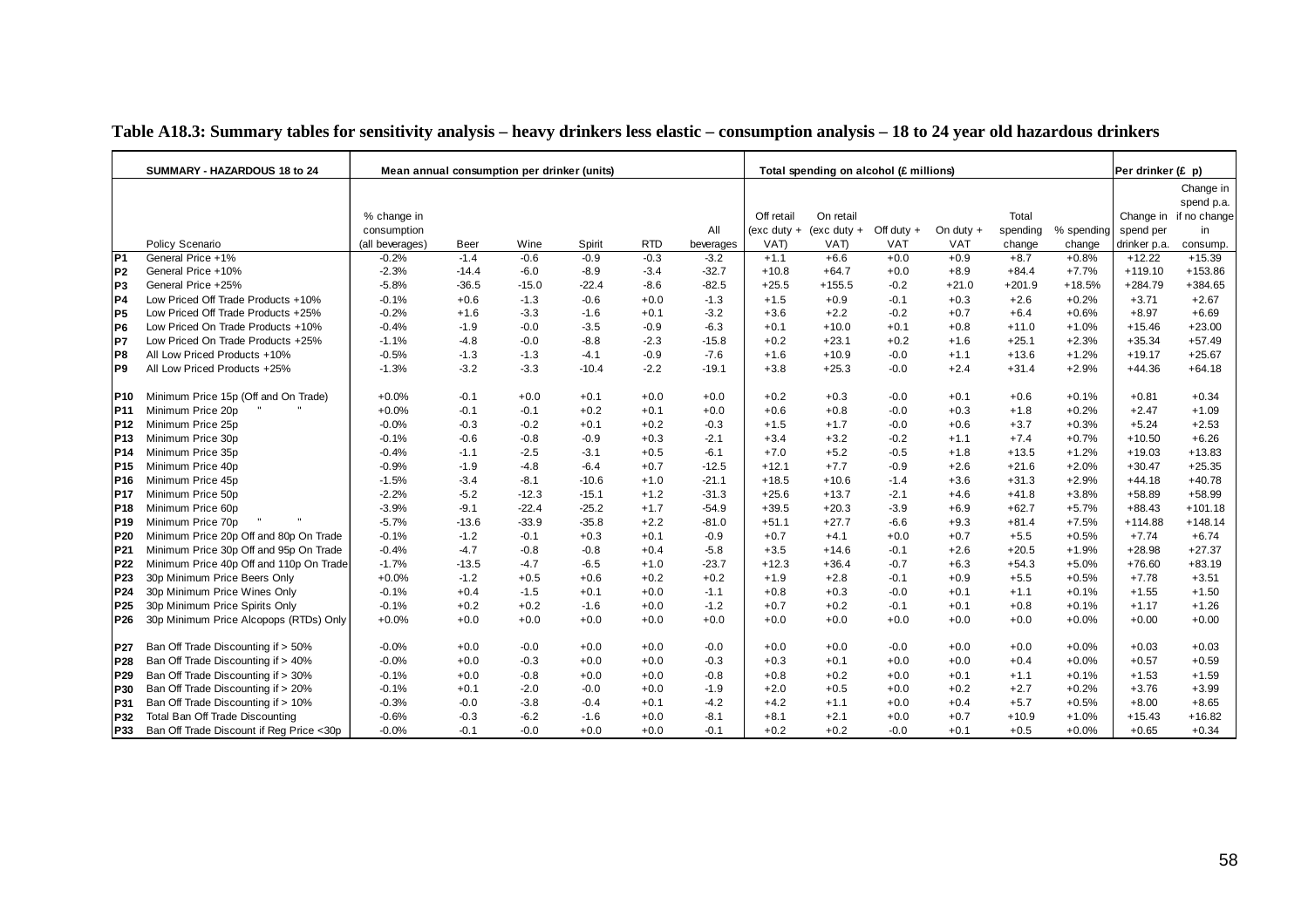|                 | <b>SUMMARY - MODERATE</b>                |                 |        | Mean annual consumption per drinker (units) |         |            |           |            | Total spending on alcohol (£ millions) |              |             |          |            | Per drinker (£ p) |                        |
|-----------------|------------------------------------------|-----------------|--------|---------------------------------------------|---------|------------|-----------|------------|----------------------------------------|--------------|-------------|----------|------------|-------------------|------------------------|
|                 |                                          |                 |        |                                             |         |            |           |            |                                        |              |             |          |            |                   | Change in              |
|                 |                                          |                 |        |                                             |         |            |           |            |                                        |              |             |          |            |                   | spend p.a.             |
|                 |                                          | % change in     |        |                                             |         |            |           | Off retail | On retail                              |              |             | Total    |            |                   | Change in if no change |
|                 |                                          | consumption     |        |                                             |         |            | All       |            | (exc duty + (exc duty +                | Off duty $+$ | On duty $+$ | spending | % spending | spend per         | in                     |
|                 | Policy Scenario                          | (all beverages) | Beer   | Wine                                        | Spirit  | <b>RTD</b> | beverages | VAT)       | VAT)                                   | VAT          | <b>VAT</b>  | change   | change     | drinker p.a.      | consump.               |
| P <sub>1</sub>  | General Price +1%                        | $-0.3%$         | $-0.3$ | $-0.5$                                      | $-0.2$  | $-0.0$     | $-1.0$    | $+9.6$     | $+25.1$                                | $-0.7$       | $+3.2$      | $+37.2$  | $+0.7%$    | $+1.93$           | $+2.76$                |
| P <sub>2</sub>  | General Price +10%                       | $-3.5%$         | $-3.5$ | $-4.7$                                      | $-1.8$  | $-0.3$     | $-10.4$   | $+91.4$    | $+242.1$                               | $-7.5$       | $+30.4$     | $+356.4$ | $+6.7%$    | $+18.45$          | $+27.57$               |
| P <sub>3</sub>  | General Price +25%                       | $-8.8%$         | $-9.1$ | $-12.0$                                     | $-4.6$  | $-0.7$     | $-26.3$   | $+208.1$   | $+568.1$                               | $-23.0$      | $+68.8$     | $+821.9$ | $+15.4%$   | $+42.55$          | $+68.91$               |
| P <sub>4</sub>  | Low Priced Off Trade Products +10%       | $-0.2%$         | $+0.4$ | $-0.8$                                      | $-0.2$  | $-0.0$     | $-0.6$    | $+13.8$    | $+7.8$                                 | $-1.4$       | $+2.6$      | $+22.7$  | $+0.4%$    | $+1.18$           | $+0.90$                |
| P <sub>5</sub>  | Low Priced Off Trade Products +25%       | $-0.5%$         | $+0.9$ | $-2.0$                                      | $-0.5$  | $-0.0$     | $-1.6$    | $+32.0$    | $+19.5$                                | $-4.0$       | $+6.6$      | $+54.0$  | $+1.0%$    | $+2.80$           | $+2.24$                |
| P <sub>6</sub>  | Low Priced On Trade Products +10%        | $-0.2%$         | $-0.4$ | $-0.0$                                      | $-0.2$  | $-0.0$     | $-0.7$    | $+1.1$     | $+32.6$                                | $+0.9$       | $+2.5$      | $+37.1$  | $+0.7%$    | $+1.92$           | $+2.73$                |
| P7              | Low Priced On Trade Products +25%        | $-0.6%$         | $-1.1$ | $-0.0$                                      | $-0.6$  | $-0.1$     | $-1.8$    | $+2.7$     | $+74.0$                                | $+2.2$       | $+4.9$      | $+83.8$  | $+1.6%$    | $+4.34$           | $+6.82$                |
| P8              | All Low Priced Products +10%             | $-0.5%$         | $-0.1$ | $-0.8$                                      | $-0.4$  | $-0.1$     | $-1.4$    | $+14.8$    | $+40.5$                                | $-0.5$       | $+5.1$      | $+59.9$  | $+1.1%$    | $+3.10$           | $+3.63$                |
| P <sub>9</sub>  | All Low Priced Products +25%             | $-1.1%$         | $-0.2$ | $-2.0$                                      | $-1.1$  | $-0.1$     | $-3.4$    | $+34.7$    | $+93.7$                                | $-1.8$       | $+11.5$     | $+138.2$ | $+2.6%$    | $+7.15$           | $+9.06$                |
| P10             | Minimum Price 15p (Off and On Trade)     | $-0.0%$         | $-0.0$ | $+0.0$                                      | $-0.0$  | $+0.0$     | $-0.0$    | $+1.4$     | $+1.3$                                 | $-0.0$       | $+0.4$      | $+3.1$   | $+0.1%$    | $+0.16$           | $+0.07$                |
| P11             | Minimum Price 20p                        | $+0.0%$         | $+0.0$ | $+0.0$                                      | $-0.0$  | $+0.0$     | $+0.0$    | $+3.7$     | $+4.4$                                 | $-0.0$       | $+1.5$      | $+9.5$   | $+0.2%$    | $+0.49$           | $+0.19$                |
| P <sub>12</sub> | Minimum Price 25p                        | $+0.0%$         | $+0.1$ | $+0.1$                                      | $-0.1$  | $+0.0$     | $+0.1$    | $+8.2$     | $+10.0$                                | $-0.1$       | $+3.4$      | $+21.6$  | $+0.4%$    | $+1.12$           | $+0.44$                |
| P <sub>13</sub> | Minimum Price 30p                        | $-0.1%$         | $+0.2$ | $-0.0$                                      | $-0.4$  | $+0.0$     | $-0.2$    | $+20.5$    | $+21.3$                                | $-1.1$       | $+7.2$      | $+47.9$  | $+0.9%$    | $+2.48$           | $+1.24$                |
| P <sub>14</sub> | Minimum Price 35p                        | $-0.5%$         | $+0.5$ | $-0.8$                                      | $-1.1$  | $+0.0$     | $-1.4$    | $+42.9$    | $+36.1$                                | $-4.6$       | $+12.2$     | $+86.6$  | $+1.6%$    | $+4.48$           | $+2.98$                |
| P <sub>15</sub> | Minimum Price 40p                        | $-1.2%$         | $+0.6$ | $-2.3$                                      | $-2.0$  | $+0.0$     | $-3.6$    | $+73.1$    | $+53.4$                                | $-10.6$      | $+18.1$     | $+134.0$ | $+2.5%$    | $+6.94$           | $+5.73$                |
| P16             | Minimum Price 45p                        | $-2.3%$         | $+0.6$ | $-4.4$                                      | $-3.2$  | $+0.1$     | $-7.0$    | $+112.5$   | $+72.6$                                | $-19.1$      | $+24.5$     | $+190.5$ | $+3.6%$    | $+9.86$           | $+9.75$                |
| P <sub>17</sub> | Minimum Price 50p                        | $-3.8%$         | $+0.4$ | $-7.2$                                      | $-4.6$  | $+0.1$     | $-11.3$   | $+157.8$   | $+93.3$                                | $-30.4$      | $+31.5$     | $+252.3$ | $+4.7%$    | $+13.06$          | $+14.91$               |
| P <sub>18</sub> | Minimum Price 60p                        | $-7.4%$         | $-0.0$ | $-14.7$                                     | $-7.6$  | $+0.1$     | $-22.3$   | $+250.4$   | $+139.0$                               | $-61.7$      | $+46.9$     | $+374.6$ | $+7.0%$    | $+19.39$          | $+28.03$               |
| P <sub>19</sub> | Minimum Price 70p                        | $-11.5%$        | $-0.4$ | $-23.4$                                     | $-10.9$ | $+0.1$     | $-34.6$   | $+315.6$   | $+188.6$                               | $-102.7$     | $+63.4$     | $+464.8$ | $+8.7%$    | $+24.06$          | $+42.87$               |
| P20             | Minimum Price 20p Off and 80p On Trade   | $-0.0%$         | $-0.1$ | $+0.0$                                      | $-0.0$  | $+0.0$     | $-0.0$    | $+3.9$     | $+10.0$                                | $+0.1$       | $+2.2$      | $+16.1$  | $+0.3%$    | $+0.84$           | $+0.57$                |
| P21             | Minimum Price 30p Off and 95p On Trade   | $-0.3%$         | $-0.5$ | $+0.0$                                      | $-0.4$  | $+0.0$     | $-0.8$    | $+21.5$    | $+56.9$                                | $-0.3$       | $+11.1$     | $+89.1$  | $+1.7%$    | $+4.61$           | $+3.88$                |
| P22             | Minimum Price 40p Off and 110p On Trade  | $-2.0%$         | $-2.0$ | $-2.2$                                      | $-1.9$  | $+0.1$     | $-6.1$    | $+75.7$    | $+161.9$                               | $-8.6$       | $+28.7$     | $+257.7$ | $+4.8%$    | $+13.34$          | $+14.79$               |
| P23             | 30p Minimum Price Beers Only             | $+0.1%$         | $-0.3$ | $+0.4$                                      | $+0.1$  | $+0.0$     | $+0.2$    | $+8.8$     | $+13.8$                                | $+0.4$       | $+4.7$      | $+27.7$  | $+0.5%$    | $+1.43$           | $+0.52$                |
| P <sub>24</sub> | 30p Minimum Price Wines Only             | $-0.2%$         | $+0.1$ | $-0.6$                                      | $+0.0$  | $+0.0$     | $-0.5$    | $+6.0$     | $+1.8$                                 | $-1.0$       | $+0.6$      | $+7.4$   | $+0.1%$    | $+0.38$           | $+0.45$                |
| P <sub>25</sub> | 30p Minimum Price Spirits Only           | $+0.0%$         | $+0.4$ | $+0.2$                                      | $-0.5$  | $+0.0$     | $+0.1$    | $+5.6$     | $+5.7$                                 | $-0.5$       | $+2.0$      | $+12.8$  | $+0.2%$    | $+0.66$           | $+0.27$                |
| P <sub>26</sub> | 30p Minimum Price Alcopops (RTDs) Only   | $+0.0%$         | $+0.0$ | $+0.0$                                      | $+0.0$  | $-0.0$     | $+0.0$    | $+0.0$     | $+0.0$                                 | $+0.0$       | $+0.0$      | $+0.0$   | $+0.0%$    | $+0.00$           | $+0.00$                |
| <b>P27</b>      | Ban Off Trade Discounting if > 50%       | $-0.0%$         | $+0.0$ | $-0.0$                                      | $+0.0$  | $-0.0$     | $-0.0$    | $+0.1$     | $+0.0$                                 | $-0.0$       | $+0.0$      | $+0.2$   | $+0.0%$    | $+0.01$           | $+0.01$                |
| P28             | Ban Off Trade Discounting if > 40%       | $-0.1%$         | $+0.0$ | $-0.3$                                      | $+0.0$  | $+0.0$     | $-0.2$    | $+3.4$     | $+0.5$                                 | $-0.3$       | $+0.2$      | $+3.8$   | $+0.1%$    | $+0.19$           | $+0.29$                |
| P29             | Ban Off Trade Discounting if > 30%       | $-0.2%$         | $+0.0$ | $-0.7$                                      | $+0.0$  | $-0.0$     | $-0.6$    | $+9.0$     | $+1.4$                                 | $-0.8$       | $+0.5$      | $+10.0$  | $+0.2%$    | $+0.52$           | $+0.77$                |
| P30             | Ban Off Trade Discounting if > 20%       | $-0.5%$         | $+0.0$ | $-1.6$                                      | $-0.0$  | $-0.0$     | $-1.6$    | $+21.7$    | $+3.2$                                 | $-2.0$       | $+1.1$      | $+24.0$  | $+0.5%$    | $+1.24$           | $+1.87$                |
| P31             | Ban Off Trade Discounting if > 10%       | $-1.1%$         | $+0.0$ | $-3.1$                                      | $-0.1$  | $-0.0$     | $-3.2$    | $+43.8$    | $+6.7$                                 | $-4.3$       | $+2.3$      | $+48.5$  | $+0.9%$    | $+2.51$           | $+3.87$                |
| P32             | Total Ban Off Trade Discounting          | $-1.9%$         | $-0.0$ | $-5.1$                                      | $-0.5$  | $-0.0$     | $-5.7$    | $+77.7$    | $+13.2$                                | $-8.2$       | $+4.4$      | $+87.2$  | $+1.6%$    | $+4.52$           | $+7.01$                |
| P33             | Ban Off Trade Discount if Reg Price <30p | $-0.0%$         | $-0.0$ | $-0.0$                                      | $-0.0$  | $+0.0$     | $-0.0$    | $+1.3$     | $+1.3$                                 | $-0.0$       | $+0.4$      | $+3.1$   | $+0.1%$    | $+0.16$           | $+0.07$                |

### **Table A18.4: Summary tables for sensitivity analysis – heavy drinkers less elastic – consumption analysis – moderate drinkers**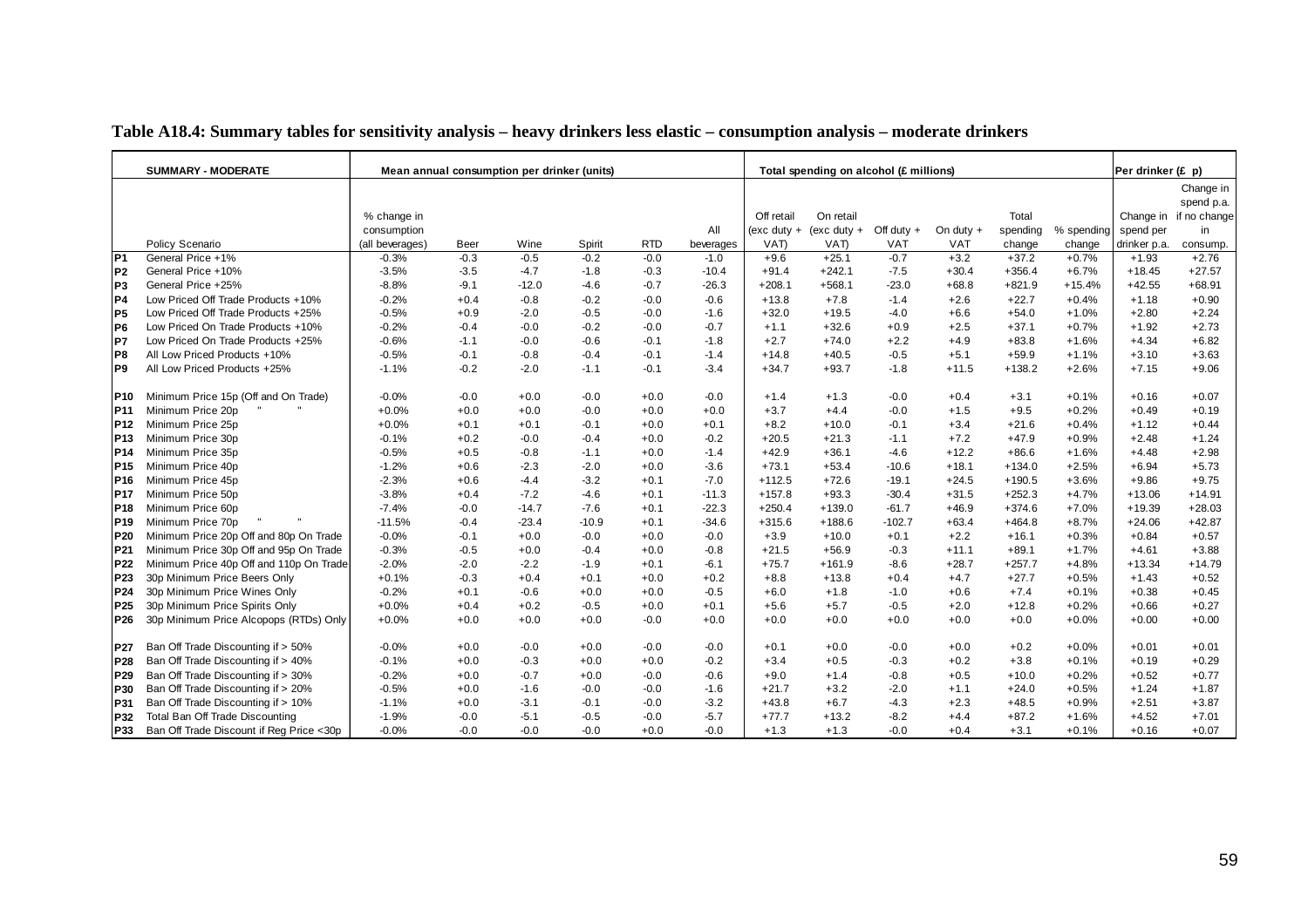|                 | <b>SUMMARY - HAZARDOUS</b>               | Mean annual consumption per drinker (units) |         |         |         |            |           |            | Total spending on alcohol (£ millions) |              |             |           |            | Per drinker (£ p) |                        |
|-----------------|------------------------------------------|---------------------------------------------|---------|---------|---------|------------|-----------|------------|----------------------------------------|--------------|-------------|-----------|------------|-------------------|------------------------|
|                 |                                          |                                             |         |         |         |            |           |            |                                        |              |             |           |            |                   | Change in              |
|                 |                                          |                                             |         |         |         |            |           |            |                                        |              |             |           |            |                   | spend p.a.             |
|                 |                                          | % change in                                 |         |         |         |            |           | Off retail | On retail                              |              |             | Total     |            |                   | Change in if no change |
|                 |                                          | consumption                                 |         |         |         |            | All       |            | (exc duty + (exc duty +                | Off duty $+$ | On duty $+$ | spending  | % spending | spend per         | in                     |
|                 | Policy Scenario                          | (all beverages)                             | Beer    | Wine    | Spirit  | <b>RTD</b> | beverages | VAT)       | VAT)                                   | VAT          | <b>VAT</b>  | change    | change     | drinker p.a.      | consump.               |
| P <sub>1</sub>  | General Price +1%                        | $-0.2%$                                     | $-1.2$  | $-1.6$  | $-0.5$  | $-0.1$     | $-3.4$    | $+19.1$    | $+31.5$                                | $+0.5$       | $+4.4$      | $+55.5$   | $+0.8%$    | $+8.38$           | $+10.70$               |
| P <sub>2</sub>  | General Price +10%                       | $-2.4%$                                     | $-11.7$ | $-16.4$ | $-5.4$  | $-0.8$     | $-34.3$   | $+185.7$   | $+308.4$                               | $+3.5$       | $+42.9$     | $+540.5$  | $+7.6%$    | $+81.51$          | $+107.04$              |
| P <sub>3</sub>  | General Price +25%                       | $-6.1%$                                     | $-29.6$ | $-41.2$ | $-13.5$ | $-2.1$     | $-86.5$   | $+440.6$   | $+741.3$                               | $+4.2$       | $+101.7$    | $+1287.8$ | $+18.1%$   | $+194.22$         | $+267.59$              |
| <b>P4</b>       | Low Priced Off Trade Products +10%       | $-0.2%$                                     | $+0.5$  | $-3.0$  | $-0.9$  | $-0.0$     | $-3.4$    | $+28.8$    | $+6.4$                                 | $-0.4$       | $+2.2$      | $+37.1$   | $+0.5%$    | $+5.59$           | $+5.42$                |
| P <sub>5</sub>  | Low Priced Off Trade Products +25%       | $-0.6%$                                     | $+1.2$  | $-7.5$  | $-2.2$  | $-0.1$     | $-8.5$    | $+68.8$    | $+16.0$                                | $-1.5$       | $+5.6$      | $+88.8$   | $+1.3%$    | $+13.39$          | $+13.54$               |
| P <sub>6</sub>  | Low Priced On Trade Products +10%        | $-0.2%$                                     | $-1.6$  | $+0.3$  | $-0.8$  | $-0.2$     | $-2.4$    | $+1.2$     | $+55.4$                                | $+1.1$       | $+6.0$      | $+63.6$   | $+0.9%$    | $+9.59$           | $+12.40$               |
| P7              | Low Priced On Trade Products +25%        | $-0.4%$                                     | $-4.1$  | $+0.7$  | $-2.0$  | $-0.6$     | $-6.0$    | $+3.1$     | $+130.2$                               | $+2.7$       | $+13.4$     | $+149.5$  | $+2.1%$    | $+22.54$          | $+31.01$               |
| P <sub>8</sub>  | All Low Priced Products +10%             | $-0.4%$                                     | $-1.2$  | $-2.7$  | $-1.7$  | $-0.3$     | $-5.8$    | $+30.1$    | $+61.8$                                | $+0.7$       | $+8.2$      | $+100.8$  | $+1.4%$    | $+15.20$          | $+17.82$               |
| P <sub>9</sub>  | All Low Priced Products +25%             | $-1.0%$                                     | $-2.9$  | $-6.8$  | $-4.2$  | $-0.6$     | $-14.5$   | $+71.9$    | $+146.5$                               | $+1.1$       | $+19.1$     | $+238.6$  | $+3.4%$    | $+35.99$          | $+44.55$               |
| P10             | Minimum Price 15p (Off and On Trade)     | $-0.0%$                                     | $-0.1$  | $+0.1$  | $-0.1$  | $+0.0$     | $-0.1$    | $+2.7$     | $+1.4$                                 | $+0.0$       | $+0.5$      | $+4.6$    | $+0.1%$    | $+0.70$           | $+0.45$                |
| P11             | Minimum Price 20p                        | $-0.0%$                                     | $-0.5$  | $+0.2$  | $-0.3$  | $+0.0$     | $-0.6$    | $+8.1$     | $+3.8$                                 | $+0.1$       | $+1.3$      | $+13.4$   | $+0.2%$    | $+2.02$           | $+1.37$                |
| P <sub>12</sub> | Minimum Price 25p                        | $-0.1%$                                     | $-1.4$  | $+0.4$  | $-0.6$  | $+0.0$     | $-1.6$    | $+19.7$    | $+9.0$                                 | $+0.1$       | $+3.1$      | $+31.9$   | $+0.4%$    | $+4.81$           | $+3.45$                |
| P <sub>13</sub> | Minimum Price 30p                        | $-0.3%$                                     | $-2.6$  | $+0.3$  | $-2.0$  | $+0.1$     | $-4.2$    | $+45.7$    | $+18.5$                                | $-0.4$       | $+6.4$      | $+70.2$   | $+1.0%$    | $+10.59$          | $+8.51$                |
| P <sub>14</sub> | Minimum Price 35p                        | $-0.8%$                                     | $-4.1$  | $-2.2$  | $-4.7$  | $+0.1$     | $-10.9$   | $+96.1$    | $+31.3$                                | $-2.2$       | $+10.9$     | $+136.0$  | $+1.9%$    | $+20.51$          | $+19.22$               |
| P <sub>15</sub> | Minimum Price 40p                        | $-1.5%$                                     | $-6.2$  | $-7.3$  | $-8.7$  | $+0.1$     | $-22.1$   | $+171.5$   | $+46.9$                                | $-5.8$       | $+16.3$     | $+229.0$  | $+3.2%$    | $+34.53$          | $+36.64$               |
| P <sub>16</sub> | Minimum Price 45p                        | $-2.7%$                                     | $-9.1$  | $-15.4$ | $-13.6$ | $+0.2$     | $-38.0$   | $+273.3$   | $+64.5$                                | $-10.6$      | $+22.4$     | $+349.6$  | $+4.9%$    | $+52.72$          | $+61.71$               |
| P <sub>17</sub> | Minimum Price 50p                        | $-4.1%$                                     | $-12.6$ | $-26.6$ | $-18.9$ | $+0.2$     | $-57.8$   | $+393.5$   | $+83.4$                                | $-17.1$      | $+29.0$     | $+488.8$  | $+6.9%$    | $+73.71$          | $+93.27$               |
| <b>P18</b>      | Minimum Price 60p                        | $-7.4%$                                     | $-20.3$ | $-55.8$ | $-30.2$ | $+0.3$     | $-106.0$  | $+652.4$   | $+124.4$                               | $-37.3$      | $+43.2$     | $+782.7$  | $+11.0%$   | $+118.04$         | $+170.20$              |
| P <sub>19</sub> | Minimum Price 70p                        | $-11.2%$                                    | $-28.8$ | $-88.8$ | $-42.0$ | $+0.3$     | $-159.3$  | $+876.7$   | $+169.6$                               | $-69.8$      | $+58.4$     | $+1035.0$ | $+14.6%$   | $+156.08$         | $+254.99$              |
| P20             | Minimum Price 20p Off and 80p On Trade   | $-0.1%$                                     | $-1.1$  | $+0.3$  | $-0.2$  | $+0.0$     | $-1.0$    | $+8.4$     | $+17.9$                                | $+0.3$       | $+3.2$      | $+29.8$   | $+0.4%$    | $+4.49$           | $+4.16$                |
| P21             | Minimum Price 30p Off and 95p On Trade   | $-0.5%$                                     | $-5.6$  | $+0.7$  | $-1.9$  | $+0.1$     | $-6.7$    | $+47.0$    | $+86.0$                                | $+0.7$       | $+15.0$     | $+148.6$  | $+2.1%$    | $+22.42$          | $+22.64$               |
| P22             | Minimum Price 40p Off and 110p On Trade  | $-2.1%$                                     | $-15.5$ | $-6.4$  | $-8.6$  | $+0.2$     | $-30.3$   | $+174.8$   | $+242.0$                               | $-3.1$       | $+40.4$     | $+454.1$  | $+6.4%$    | $+68.47$          | $+80.07$               |
| P23             | 30p Minimum Price Beers Only             | $-0.2%$                                     | $-4.1$  | $+1.4$  | $+0.2$  | $+0.0$     | $-2.4$    | $+24.8$    | $+12.4$                                | $+0.2$       | $+4.3$      | $+41.7$   | $+0.6%$    | $+6.29$           | $+4.81$                |
| P <sub>24</sub> | 30p Minimum Price Wines Only             | $-0.1%$                                     | $+0.2$  | $-2.0$  | $+0.0$  | $+0.0$     | $-1.7$    | $+10.2$    | $+0.9$                                 | $-0.4$       | $+0.3$      | $+11.1$   | $+0.2%$    | $+1.67$           | $+2.06$                |
| P <sub>25</sub> | 30p Minimum Price Spirits Only           | $-0.0%$                                     | $+1.2$  | $+0.9$  | $-2.3$  | $+0.0$     | $-0.1$    | $+10.7$    | $+5.2$                                 | $-0.2$       | $+1.8$      | $+17.4$   | $+0.2%$    | $+2.63$           | $+1.65$                |
| P <sub>26</sub> | 30p Minimum Price Alcopops (RTDs) Only   | $+0.0%$                                     | $+0.0$  | $+0.0$  | $+0.0$  | $-0.0$     | $+0.0$    | $+0.0$     | $+0.0$                                 | $+0.0$       | $+0.0$      | $+0.0$    | $+0.0%$    | $+0.00$           | $+0.00$                |
| <b>P27</b>      | Ban Off Trade Discounting if > 50%       | $-0.0%$                                     | $+0.0$  | $-0.0$  | $-0.0$  | $+0.0$     | $-0.0$    | $+0.3$     | $+0.0$                                 | $-0.0$       | $+0.0$      | $+0.3$    | $+0.0%$    | $+0.05$           | $+0.06$                |
| P28             | Ban Off Trade Discounting if > 40%       | $-0.1%$                                     | $-0.0$  | $-1.1$  | $+0.0$  | $+0.0$     | $-1.1$    | $+8.1$     | $+0.4$                                 | $+0.1$       | $+0.1$      | $+8.8$    | $+0.1%$    | $+1.33$           | $+1.77$                |
| P29             | Ban Off Trade Discounting if > 30%       | $-0.2%$                                     | $-0.1$  | $-2.7$  | $-0.0$  | $+0.0$     | $-2.8$    | $+21.1$    | $+1.2$                                 | $+0.3$       | $+0.4$      | $+23.0$   | $+0.3%$    | $+3.48$           | $+4.61$                |
| P30             | Ban Off Trade Discounting if > 20%       | $-0.5%$                                     | $-0.3$  | $-6.3$  | $-0.1$  | $+0.0$     | $-6.7$    | $+50.5$    | $+2.8$                                 | $+0.7$       | $+1.0$      | $+55.0$   | $+0.8%$    | $+8.29$           | $+11.12$               |
| P31             | Ban Off Trade Discounting if > 10%       | $-0.9%$                                     | $-0.7$  | $-12.2$ | $-0.5$  | $-0.0$     | $-13.5$   | $+101.7$   | $+5.9$                                 | $+1.1$       | $+2.1$      | $+110.9$  | $+1.6%$    | $+16.72$          | $+22.67$               |
| P32             | Total Ban Off Trade Discounting          | $-1.7%$                                     | $-1.7$  | $-20.1$ | $-1.7$  | $-0.0$     | $-23.6$   | $+176.9$   | $+11.5$                                | $+1.5$       | $+4.0$      | $+193.9$  | $+2.7%$    | $+29.25$          | $+39.90$               |
| P33             | Ban Off Trade Discount if Reg Price <30p | $-0.0%$                                     | $-0.3$  | $+0.0$  | $-0.0$  | $+0.0$     | $-0.3$    | $+3.1$     | $+1.1$                                 | $+0.0$       | $+0.4$      | $+4.6$    | $+0.1%$    | $+0.70$           | $+0.54$                |

### **Table A18.5: Summary tables for sensitivity analysis – heavy drinkers less elastic – consumption analysis – hazardous drinkers**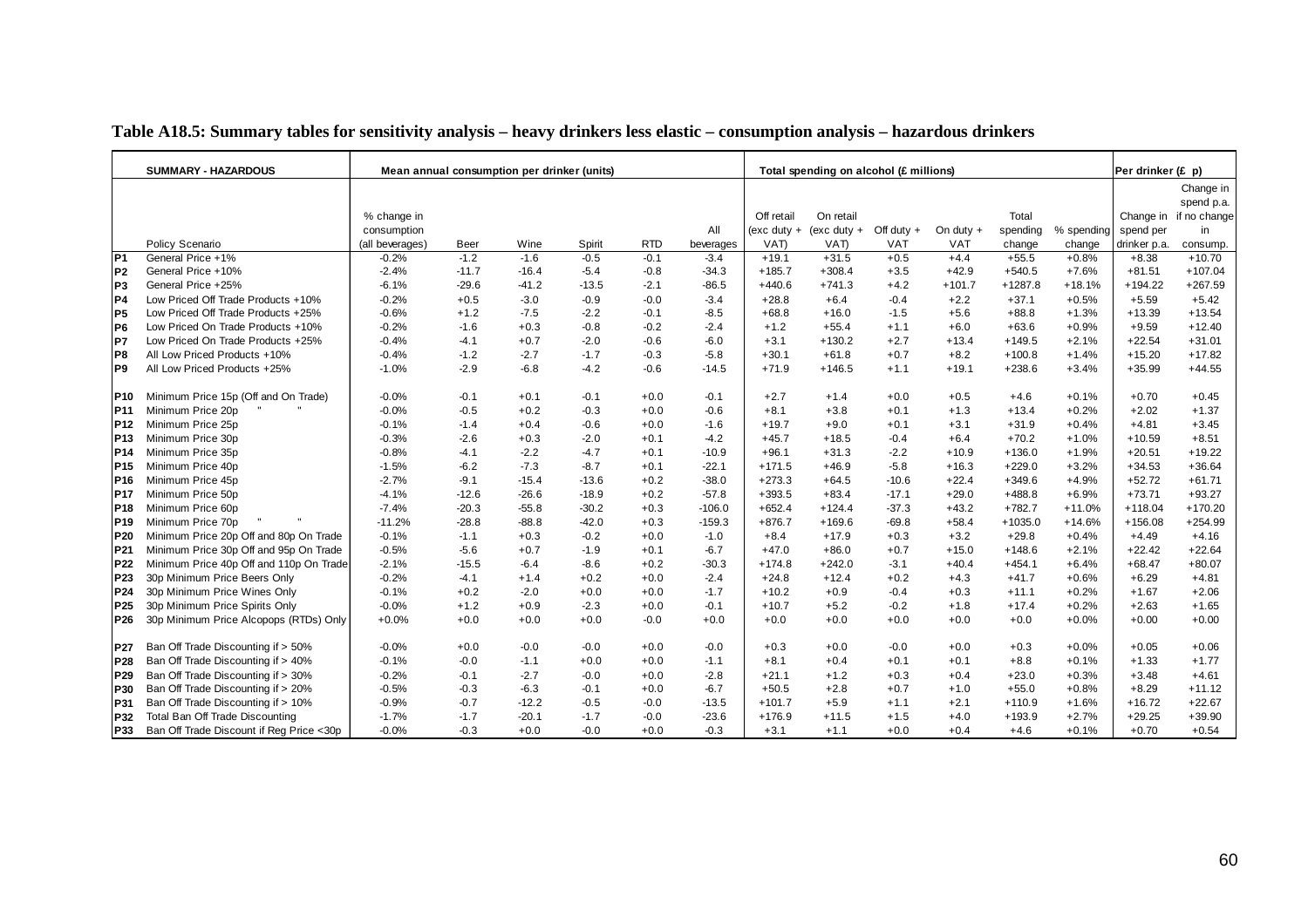|                 | <b>SUMMARY - HARMFUL</b>                 | Mean annual consumption per drinker (units) |             |          |          |            |           |            | Total spending on alcohol (£ millions) |              |             |           |            | Per drinker (£ p) |                        |
|-----------------|------------------------------------------|---------------------------------------------|-------------|----------|----------|------------|-----------|------------|----------------------------------------|--------------|-------------|-----------|------------|-------------------|------------------------|
|                 |                                          |                                             |             |          |          |            |           |            |                                        |              |             |           |            |                   | Change in              |
|                 |                                          |                                             |             |          |          |            |           |            |                                        |              |             |           |            |                   | spend p.a.             |
|                 |                                          | % change in                                 |             |          |          |            |           | Off retail | On retail                              |              |             | Total     |            |                   | Change in if no change |
|                 |                                          | consumption                                 |             |          |          |            | All       |            | (exc duty + (exc duty +                | Off duty $+$ | On duty $+$ | spending  | % spending | spend per         | in                     |
|                 | Policy Scenario                          | (all beverages)                             | <b>Beer</b> | Wine     | Spirit   | <b>RTD</b> | beverages | VAT)       | VAT)                                   | VAT          | <b>VAT</b>  | change    | change     | drinker p.a.      | consump.               |
| P <sub>1</sub>  | General Price +1%                        | $-0.2%$                                     | $-3.5$      | $-3.5$   | $-1.3$   | $-0.3$     | $-8.7$    | $+17.7$    | $+24.1$                                | $+0.4$       | $+3.3$      | $+45.5$   | $+0.8%$    | $+19.07$          | $+24.48$               |
| P <sub>2</sub>  | General Price +10%                       | $-2.4%$                                     | $-35.4$     | $-35.5$  | $-13.5$  | $-3.1$     | $-87.5$   | $+172.4$   | $+235.7$                               | $+2.5$       | $+32.3$     | $+442.9$  | $+7.6%$    | $+185.46$         | $+244.78$              |
| P <sub>3</sub>  | General Price +25%                       | $-6.1%$                                     | $-90.0$     | $-89.3$  | $-33.9$  | $-7.8$     | $-221.0$  | $+409.7$   | $+565.9$                               | $+2.1$       | $+76.3$     | $+1053.9$ | $+18.0%$   | $+441.31$         | $+611.95$              |
| <b>P4</b>       | Low Priced Off Trade Products +10%       | $-0.4%$                                     | $-1.6$      | $-8.1$   | $-3.2$   | $-0.2$     | $-13.2$   | $+33.3$    | $+5.9$                                 | $-1.1$       | $+2.1$      | $+40.2$   | $+0.7%$    | $+16.85$          | $+17.49$               |
| P <sub>5</sub>  | Low Priced Off Trade Products +25%       | $-0.9%$                                     | $-4.1$      | $-20.3$  | $-8.1$   | $-0.5$     | $-33.0$   | $+79.4$    | $+14.8$                                | $-3.3$       | $+5.2$      | $+96.1$   | $+1.6%$    | $+40.24$          | $+43.73$               |
| P <sub>6</sub>  | Low Priced On Trade Products +10%        | $-0.2%$                                     | $-4.2$      | $+0.8$   | $-1.3$   | $-0.7$     | $-5.5$    | $+1.1$     | $+48.9$                                | $+1.0$       | $+5.5$      | $+56.5$   | $+1.0%$    | $+23.65$          | $+29.97$               |
| P7              | Low Priced On Trade Products +25%        | $-0.4%$                                     | $-10.6$     | $+2.0$   | $-3.3$   | $-1.9$     | $-13.8$   | $+2.7$     | $+115.6$                               | $+2.4$       | $+12.4$     | $+133.3$  | $+2.3%$    | $+55.81$          | $+74.94$               |
| P8              | All Low Priced Products +10%             | $-0.5%$                                     | $-5.9$      | $-7.3$   | $-4.5$   | $-1.0$     | $-18.7$   | $+34.4$    | $+54.9$                                | $-0.1$       | $+7.5$      | $+96.8$   | $+1.7%$    | $+40.52$          | $+47.47$               |
| P <sub>9</sub>  | All Low Priced Products +25%             | $-1.3%$                                     | $-14.8$     | $-18.4$  | $-11.3$  | $-2.4$     | $-46.8$   | $+82.2$    | $+130.7$                               | $-0.9$       | $+17.7$     | $+229.7$  | $+3.9%$    | $+96.20$          | $+118.66$              |
|                 |                                          |                                             |             |          |          |            |           |            |                                        |              |             |           |            |                   |                        |
| P10             | Minimum Price 15p (Off and On Trade)     | $-0.0%$                                     | $-0.4$      | $-0.4$   | $-0.8$   | $+0.0$     | $-1.5$    | $+4.3$     | $+1.8$                                 | $-0.3$       | $+0.6$      | $+6.5$    | $+0.1%$    | $+2.71$           | $+2.01$                |
| P11             | Minimum Price 20p                        | $-0.2%$                                     | $-3.5$      | $-0.6$   | $-1.6$   | $+0.1$     | $-5.6$    | $+13.6$    | $+4.5$                                 | $-0.8$       | $+1.6$      | $+19.0$   | $+0.3%$    | $+7.96$           | $+6.74$                |
| P <sub>12</sub> | Minimum Price 25p                        | $-0.4%$                                     | $-10.8$     | $-0.8$   | $-3.4$   | $+0.1$     | $-14.8$   | $+32.6$    | $+9.5$                                 | $-2.0$       | $+3.3$      | $+43.5$   | $+0.7%$    | $+18.21$          | $+16.95$               |
| P <sub>13</sub> | Minimum Price 30p                        | $-0.9%$                                     | $-22.1$     | $-1.8$   | $-8.8$   | $+0.3$     | $-32.5$   | $+69.4$    | $+18.7$                                | $-4.6$       | $+6.6$      | $+90.1$   | $+1.5%$    | $+37.71$          | $+38.38$               |
| P <sub>14</sub> | Minimum Price 35p                        | $-1.7%$                                     | $-35.6$     | $-9.3$   | $-18.8$  | $+0.4$     | $-63.3$   | $+132.5$   | $+31.4$                                | $-9.2$       | $+11.1$     | $+165.7$  | $+2.8%$    | $+69.40$          | $+77.85$               |
| P <sub>15</sub> | Minimum Price 40p                        | $-3.0%$                                     | $-52.5$     | $-23.9$  | $-31.7$  | $+0.5$     | $-107.6$  | $+218.8$   | $+46.4$                                | $-15.9$      | $+16.4$     | $+265.7$  | $+4.5%$    | $+111.26$         | $+136.28$              |
| P <sub>16</sub> | Minimum Price 45p                        | $-4.5%$                                     | $-72.4$     | $-44.7$  | $-46.9$  | $+0.6$     | $-163.3$  | $+323.7$   | $+63.3$                                | $-24.5$      | $+22.2$     | $+384.7$  | $+6.6%$    | $+161.11$         | $+212.89$              |
| <b>P17</b>      | Minimum Price 50p                        | $-6.3%$                                     | $-94.1$     | $-71.5$  | $-63.1$  | $+0.7$     | $-228.0$  | $+438.4$   | $+81.5$                                | $-35.4$      | $+28.5$     | $+513.0$  | $+8.8%$    | $+214.82$         | $+303.84$              |
| P <sub>18</sub> | Minimum Price 60p                        | $-10.3%$                                    | $-140.1$    | $-137.6$ | $-97.4$  | $+0.7$     | $-374.4$  | $+663.8$   | $+120.9$                               | $-65.3$      | $+42.1$     | $+761.4$  | $+13.0%$   | $+318.82$         | $+513.15$              |
| P <sub>19</sub> | Minimum Price 70p                        | $-14.6%$                                    | $-188.0$    | $-211.6$ | $-132.0$ | $+0.3$     | $-531.3$  | $+847.1$   | $+164.2$                               | $-107.2$     | $+56.4$     | $+960.5$  | $+16.4%$   | $+402.20$         | $+741.07$              |
| P20             | Minimum Price 20p Off and 80p On Trade   | $-0.2%$                                     | $-5.6$      | $-0.4$   | $-1.6$   | $+0.1$     | $-7.5$    | $+13.9$    | $+22.2$                                | $-0.5$       | $+3.8$      | $+39.4$   | $+0.7%$    | $+16.48$          | $+16.57$               |
| P21             | Minimum Price 30p Off and 95p On Trade   | $-1.1%$                                     | $-31.1$     | $-0.9$   | $-8.6$   | $+0.4$     | $-40.3$   | $+70.5$    | $+86.7$                                | $-3.6$       | $+14.9$     | $+168.6$  | $+2.9%$    | $+70.60$          | $+78.58$               |
| P22             | Minimum Price 40p Off and 110p On Trade  | $-3.6%$                                     | $-78.0$     | $-21.8$  | $-31.4$  | $+0.7$     | $-130.6$  | $+221.8$   | $+229.8$                               | $-13.5$      | $+38.5$     | $+476.6$  | $+8.2%$    | $+199.58$         | $+250.88$              |
| P23             | 30p Minimum Price Beers Only             | $-0.7%$                                     | $-28.3$     | $+3.1$   | $+0.5$   | $+0.1$     | $-24.5$   | $+44.4$    | $+9.2$                                 | $-2.4$       | $+3.3$      | $+54.4$   | $+0.9%$    | $+22.77$          | $+25.62$               |
| P24             | 30p Minimum Price Wines Only             | $-0.1%$                                     | $+2.2$      | $-6.9$   | $+0.2$   | $+0.1$     | $-4.4$    | $+11.3$    | $+3.9$                                 | $-0.6$       | $+1.4$      | $+16.0$   | $+0.3%$    | $+6.71$           | $+6.37$                |
| P <sub>25</sub> | 30p Minimum Price Spirits Only           | $-0.1%$                                     | $+3.9$      | $+1.9$   | $-9.5$   | $+0.1$     | $-3.5$    | $+13.6$    | $+5.6$                                 | $-1.5$       | $+2.0$      | $+19.6$   | $+0.3%$    | $+8.21$           | $+6.38$                |
| P <sub>26</sub> | 30p Minimum Price Alcopops (RTDs) Only   | $+0.0%$                                     | $+0.0$      | $+0.0$   | $+0.0$   | $-0.0$     | $+0.0$    | $+0.0$     | $+0.0$                                 | $+0.0$       | $+0.0$      | $+0.0$    | $+0.0%$    | $+0.00$           | $+0.00$                |
|                 |                                          |                                             |             |          |          |            |           |            |                                        |              |             |           |            |                   |                        |
| <b>P27</b>      | Ban Off Trade Discounting if > 50%       | $-0.0%$                                     | $-0.0$      | $-0.1$   | $-0.0$   | $-0.0$     | $-0.1$    | $+0.3$     | $+0.0$                                 | $-0.0$       | $+0.0$      | $+0.4$    | $+0.0%$    | $+0.15$           | $+0.17$                |
| P28             | Ban Off Trade Discounting if > 40%       | $-0.1%$                                     | $-0.3$      | $-2.3$   | $+0.0$   | $+0.0$     | $-2.6$    | $+6.7$     | $+0.4$                                 | $+0.1$       | $+0.1$      | $+7.3$    | $+0.1%$    | $+3.05$           | $+4.00$                |
| P29             | Ban Off Trade Discounting if > 30%       | $-0.2%$                                     | $-1.1$      | $-5.7$   | $-0.0$   | $-0.0$     | $-6.8$    | $+17.7$    | $+1.0$                                 | $+0.1$       | $+0.4$      | $+19.3$   | $+0.3%$    | $+8.07$           | $+10.57$               |
| P30             | Ban Off Trade Discounting if > 20%       | $-0.5%$                                     | $-2.6$      | $-13.6$  | $-0.3$   | $-0.0$     | $-16.5$   | $+43.0$    | $+2.5$                                 | $+0.4$       | $+0.9$      | $+46.7$   | $+0.8%$    | $+19.57$          | $+25.93$               |
| P31             | Ban Off Trade Discounting if > 10%       | $-0.9%$                                     | $-5.9$      | $-26.2$  | $-1.5$   | $-0.1$     | $-33.7$   | $+87.4$    | $+5.2$                                 | $+0.5$       | $+1.8$      | $+95.0$   | $+1.6%$    | $+39.80$          | $+53.36$               |
| P32             | Total Ban Off Trade Discounting          | $-1.7%$                                     | $-11.9$     | $-43.4$  | $-4.5$   | $-0.4$     | $-60.2$   | $+156.3$   | $+10.2$                                | $+0.6$       | $+3.6$      | $+170.7$  | $+2.9%$    | $+71.47$          | $+96.49$               |
| P33             | Ban Off Trade Discount if Reg Price <30p | $-0.1%$                                     | $-2.2$      | $-0.0$   | $-0.1$   | $+0.0$     | $-2.4$    | $+5.1$     | $+1.0$                                 | $-0.2$       | $+0.3$      | $+6.3$    | $+0.1%$    | $+2.62$           | $+2.59$                |

### **Table A18.6: Summary tables for sensitivity analysis – heavy drinkers less elastic – consumption analysis – harmful drinkers**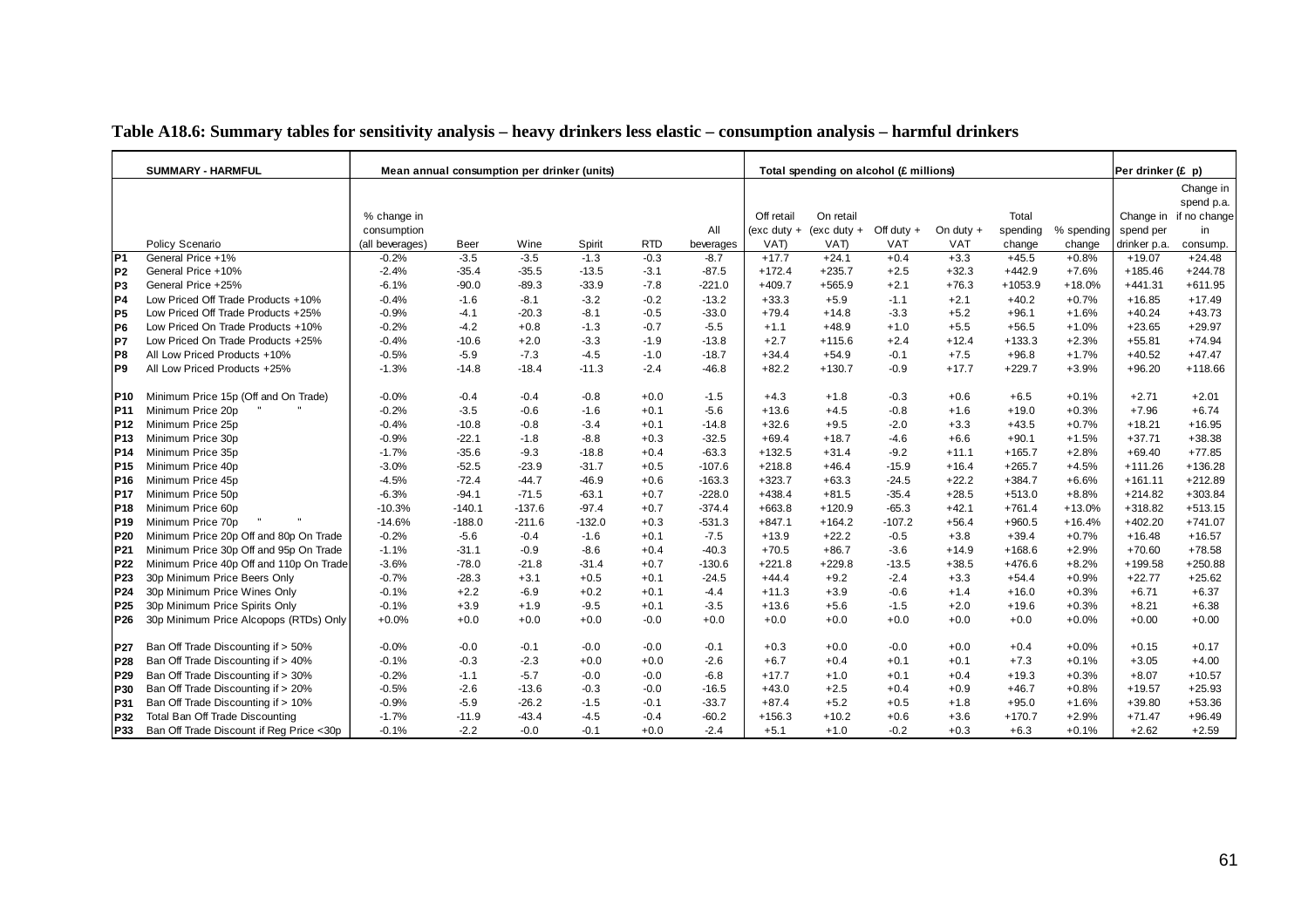|  | Table A18.7: Summary tables for sensitivity analysis – heavy drinkers less elastic – harm analysis – overall population |  |
|--|-------------------------------------------------------------------------------------------------------------------------|--|
|  |                                                                                                                         |  |

|                 | <b>SUMMARY - TOTAL</b>                   |        |         |         | Health outcomes p.a. (first year) |        |         |         |         | Health outcomes p.a. (full effect) |            |         | Crime outcomes p.a. |         |          |          |           | Workplace harm p.a. |
|-----------------|------------------------------------------|--------|---------|---------|-----------------------------------|--------|---------|---------|---------|------------------------------------|------------|---------|---------------------|---------|----------|----------|-----------|---------------------|
|                 |                                          |        |         |         |                                   |        |         |         |         |                                    | Cum.       |         |                     |         |          |          |           |                     |
|                 |                                          |        |         |         |                                   |        |         |         |         |                                    | dicounted  |         |                     |         |          | QALYs of | Days      |                     |
|                 |                                          |        | Chronic | Acute   | Hospital                          | QALYs  |         | Chronic | Acute   | Hospital                           | QALYs      | Violent | Criminal            | Other   | Total    | crime    | Absence   | Unemploye           |
|                 |                                          |        | illness | illness | admission                         | saved  |         | illness | illness | admission                          | Years 1-   | crime   | damage              | crime   | crimes   | victims  | (000s     | d ('000s            |
|                 | Policy Scenario                          | Deaths | (000s)  | (000s)  | s ('000s)                         | (000s) | Deaths  | (000s)  | (000s)  | s ('000s)                          | 10 ('000s) | (000s)  | (000s)              | ('000s  | (000s)   | (000s)   | days)     | people              |
| P1              | General Price +1%                        | $-20$  | $-0.1$  | $-0.6$  | $-0.8$                            | $-0.2$ | $-91$   | $-1.3$  | $-0.6$  | $-3.2$                             | $-3.6$     | $-1.4$  | $-2.4$              | $-2.5$  | $-6.4$   | $-0.1$   | $-31.7$   | $-0.7$              |
| IP <sub>2</sub> | General Price +10%                       | $-197$ | $-1.1$  | $-5.9$  | $-8.6$                            | $-2.1$ | $-896$  | $-12.5$ | $-6.5$  | $-32.1$                            | $-36.8$    | $-14.2$ | $-24.5$             | $-25.4$ | $-64.1$  | $-1.1$   | $-319.3$  | $-6.6$              |
| lР3             | General Price +25%                       | $-476$ | $-2.8$  | $-14.3$ | -21.2                             | $-5.2$ | $-2194$ | $-31.1$ | -15.7   | $-79.2$                            | $-90.7$    | $-35.8$ | $-61.8$             | $-63.9$ | $-161.5$ | $-2.7$   | $-804.3$  | $-16.5$             |
| IP4             | Low Priced Off Trade Products +10%       | -28    | $-0.2$  | $-0.7$  | $-1.1$                            | $-0.2$ | $-145$  | $-1.9$  | $-0.8$  | $-4.6$                             | $-4.8$     | $-0.2$  | $-0.1$              | $-0.5$  | $-0.7$   | $-0.0$   | $-15.1$   | $-0.9$              |
| P <sub>5</sub>  | Low Priced Off Trade Products +25%       | -69    | $-0.5$  | $-1.7$  | $-2.7$                            | $-0.6$ | $-359$  | $-4.7$  | $-2.0$  | $-11.6$                            | $-12.0$    | $-0.5$  | $-0.2$              | $-1.2$  | $-1.8$   | $-0.0$   | $-37.7$   | $-2.3$              |
| IP6             | Low Priced On Trade Products +10%        | $-12$  | $-0.1$  | $-0.4$  | $-0.6$                            | $-0.2$ | $-52$   | $-0.8$  | $-0.4$  | $-2.2$                             | $-2.5$     | $-2.2$  | $-4.8$              | $-7.3$  | $-14.3$  | $-0.2$   | $-29.1$   | $-0.4$              |
| P7              | Low Priced On Trade Products +25%        | $-31$  | $-0.2$  | $-1.0$  | $-1.6$                            | $-0.4$ | $-131$  | $-2.1$  | $-1.1$  | $-5.4$                             | $-6.4$     | $-5.6$  | $-12.0$             | $-18.2$ | $-35.8$  | $-0.5$   | $-73.0$   | $-0.9$              |
| IP8             | All Low Priced Products +10%             | $-40$  | $-0.3$  | $-1.1$  | $-1.7$                            | $-0.4$ | $-197$  | $-2.7$  | $-1.3$  | $-6.8$                             | $-7.4$     | $-2.4$  | $-4.9$              | $-7.7$  | $-15.0$  | $-0.2$   | $-44.3$   | $-1.3$              |
| P <sub>9</sub>  | All Low Priced Products +25%             | $-100$ | $-0.7$  | $-2.9$  | $-4.4$                            | $-1.0$ | $-491$  | $-6.8$  | $-3.3$  | $-17.2$                            | $-18.8$    | $-6.1$  | -12.2               | $-19.3$ | $-37.6$  | $-0.5$   | $-111.0$  | $-3.2$              |
| P10             | Minimum Price 15p (Off and On Trade)     | -1     | $-0.0$  | $-0.0$  | $-0.0$                            | $-0.0$ | -8      | $-0.1$  | $-0.0$  | $-0.3$                             | $-0.2$     | $+0.0$  | $+0.1$              | $-0.0$  | $+0.1$   | $+0.0$   | $-0.5$    | $-0.1$              |
| P <sub>11</sub> | Minimum Price 20p                        | -4     | $-0.0$  | $-0.1$  | $-0.2$                            | $-0.0$ | $-31$   | $-0.5$  | $-0.1$  | $-1.1$                             | $-0.9$     | $+0.1$  | $+0.2$              | $-0.1$  | $+0.2$   | $+0.0$   | $-2.1$    | $-0.4$              |
| P <sub>12</sub> | Minimum Price 25p                        | -12    | $-0.1$  | $-0.2$  | $-0.5$                            | $-0.1$ | $-83$   | $-1.3$  | $-0.2$  | $-2.9$                             | $-2.4$     | $+0.1$  | $+0.2$              | $-0.3$  | $-0.0$   | $+0.0$   | $-7.1$    | $-1.2$              |
| P <sub>13</sub> | Minimum Price 30p                        | $-33$  | $-0.3$  | $-0.7$  | $-1.3$                            | $-0.3$ | $-208$  | $-3.1$  | $-0.8$  | $-7.1$                             | $-6.4$     | $-0.3$  | $-0.1$              | $-1.0$  | $-1.4$   | $-0.0$   | $-22.0$   | $-2.5$              |
| P <sub>14</sub> | Minimum Price 35p                        | $-85$  | $-0.6$  | $-2.0$  | $-3.4$                            | $-0.7$ | $-485$  | $-6.8$  | $-2.3$  | $-16.3$                            | $-15.8$    | $-1.3$  | $-1.5$              | $-2.7$  | $-5.5$   | $-0.1$   | $-61.3$   | $-4.8$              |
| P <sub>15</sub> | Minimum Price 40p                        | $-162$ | $-1.2$  | $-4.2$  | $-6.7$                            | $-1.5$ | $-904$  | $-12.5$ | $-4.9$  | $-30.4$                            | $-30.7$    | $-3.2$  | $-4.1$              | $-5.5$  | $-12.8$  | $-0.2$   | $-128.4$  | $-8.0$              |
| P16             | Minimum Price 45p                        | -261   | $-1.9$  | $-7.0$  | $-11.0$                           | $-2.4$ | $-1435$ | $-19.8$ | $-8.1$  | $-48.5$                            | $-49.7$    | $-6.0$  | $-8.1$              | $-9.5$  | $-23.6$  | $-0.4$   | $-225.8$  | $-12.0$             |
| <b>P17</b>      | Minimum Price 50p                        | $-378$ | $-2.7$  | $-9.9$  | $-15.7$                           | $-3.5$ | $-2054$ | $-28.4$ | $-11.4$ | $-69.1$                            | $-71.2$    | $-9.6$  | -13.2               | $-14.7$ | $-37.6$  | $-0.7$   | $-350.6$  | $-16.5$             |
| P <sub>18</sub> | Minimum Price 60p                        | $-643$ | $-4.4$  | $-16.7$ | $-26.4$                           | $-5.9$ | $-3432$ | $-47.7$ | $-18.9$ | $-115.6$                           | $-120.2$   | $-18.6$ | $-25.7$             | $-27.3$ | $-71.6$  | $-1.4$   | $-662.6$  | $-26.6$             |
| P <sub>19</sub> | Minimum Price 70p                        | $-917$ | $-6.3$  | $-23.7$ | $-37.6$                           | $-8.5$ | $-4855$ | $-68.0$ | -26.6   | $-164.0$                           | $-171.6$   | $-28.6$ | -39.7               | $-41.5$ | $-109.8$ | $-2.1$   | $-1009.4$ | $-36.5$             |
| P20             | Minimum Price 20p Off and 80p On Trade   | -6     | $-0.1$  | $-0.1$  | $-0.3$                            | $-0.1$ | $-39$   | $-0.6$  | $-0.2$  | $-1.4$                             | $-1.3$     | $-0.5$  | $-1.2$              | $-2.0$  | $-3.8$   | $-0.0$   | $-8.0$    | $-0.6$              |
| P21             | Minimum Price 30p Off and 95p On Trade   | -48    | $-0.4$  | $-1.1$  | $-2.0$                            | $-0.4$ | $-279$  | $-4.1$  | $-1.2$  | $-9.8$                             | $-9.3$     | $-2.4$  | $-5.0$              | $-7.8$  | $-15.2$  | $-0.2$   | $-47.9$   | $-3.1$              |
| P22             | Minimum Price 40p Off and 110p On Trade  | $-213$ | $-1.5$  | $-5.8$  | $-9.1$                            | $-2.0$ | $-1134$ | $-15.9$ | $-6.6$  | $-39.3$                            | $-40.5$    | $-8.9$  | $-16.5$             | $-20.9$ | $-46.2$  | $-0.7$   | $-211.8$  | $-9.6$              |
| P <sub>23</sub> | 30p Minimum Price Beers Only             | $-16$  | $-0.2$  | $-0.3$  | $-0.6$                            | $-0.1$ | $-120$  | $-1.9$  | $-0.3$  | $-4.2$                             | $-3.4$     | $-0.1$  | $-0.2$              | $-0.4$  | $-0.8$   | $-0.0$   | $-14.0$   | $-2.1$              |
| P24             | 30p Minimum Price Wines Only             | -13    | $-0.1$  | $-0.4$  | $-0.5$                            | $-0.1$ | -61     | $-0.8$  | $-0.4$  | $-2.0$                             | $-2.2$     | $-0.2$  | $-0.0$              | $-0.3$  | $-0.5$   | $-0.0$   | $-10.9$   | $-0.3$              |
| P <sub>25</sub> | 30p Minimum Price Spirits Only           | $-4$   | -0.0    | $-0.1$  | $-0.2$                            | $-0.0$ | $-26$   | $-0.4$  | $-0.1$  | $-0.9$                             | $-0.8$     | $+0.1$  | $+0.1$              | $-0.4$  | $-0.2$   | $+0.0$   | $+2.9$    | $-0.2$              |
| P26             | 30p Minimum Price Alcopops (RTDs) Only   | $+0$   | $+0.0$  | $+0.0$  | $+0.0$                            | +0.0   | $+0$    | $+0.0$  | $+0.0$  | $+0.0$                             | $+0.0$     | $+0.0$  | $+0.0$              | $+0.0$  | $+0.0$   | $+0.0$   | $+0.0$    | $+0.0$              |
| P27             | Ban Off Trade Discounting if > 50%       | $-0$   | $-0.0$  | $-0.0$  | $-0.0$                            | $-0.0$ | $-1$    | $-0.0$  | $-0.0$  | $-0.0$                             | $-0.1$     | -0.0    | $-0.0$              | $-0.0$  | $-0.0$   | $-0.0$   | $-0.2$    | $-0.0$              |
| P28             | Ban Off Trade Discounting if > 40%       | -6     | $-0.0$  | $-0.2$  | $-0.3$                            | $-0.1$ | $-30$   | $-0.4$  | $-0.2$  | $-1.0$                             | $-1.1$     | $-0.1$  | $-0.2$              | $-0.2$  | $-0.5$   | $-0.0$   | $-6.6$    | $-0.2$              |
| P <sub>29</sub> | Ban Off Trade Discounting if > 30%       | $-16$  | $-0.1$  | $-0.4$  | $-0.7$                            | $-0.2$ | $-80$   | $-1.1$  | $-0.5$  | $-2.6$                             | $-2.9$     | $-0.4$  | $-0.5$              | $-0.5$  | $-1.4$   | $-0.0$   | $-17.2$   | $-0.5$              |
| P30             | Ban Off Trade Discounting if > 20%       | $-39$  | $-0.2$  | $-1.1$  | $-1.6$                            | $-0.4$ | $-192$  | $-2.5$  | $-1.2$  | $-6.3$                             | $-7.0$     | $-1.0$  | $-1.3$              | $-1.3$  | $-3.6$   | $-0.1$   | $-42.1$   | $-1.2$              |
| P31             | Ban Off Trade Discounting if > 10%       | $-79$  | $-0.5$  | $-2.2$  | $-3.2$                            | $-0.8$ | $-384$  | $-5.1$  | $-2.4$  | $-12.8$                            | $-14.3$    | $-2.2$  | $-2.8$              | $-2.9$  | $-7.8$   | $-0.2$   | $-87.2$   | $-2.5$              |
| P32             | <b>Total Ban Off Trade Discounting</b>   | $-136$ | $-0.8$  | $-3.8$  | $-5.6$                            | $-1.3$ | $-669$  | $-9.1$  | $-4.3$  | $-22.6$                            | $-25.0$    | -4.0    | $-5.3$              | $-5.4$  | $-14.8$  | $-0.3$   | $-156.1$  | $-4.4$              |
| P33             | Ban Off Trade Discount if Reg Price <30p | $-2$   | $-0.0$  | $-0.0$  | $-0.1$                            | $-0.0$ | $-14$   | $-0.2$  | $-0.0$  | $-0.5$                             | $-0.4$     | $-0.0$  | $-0.0$              | $-0.1$  | $-0.2$   | $-0.0$   | $-1.8$    | $-0.2$              |

┑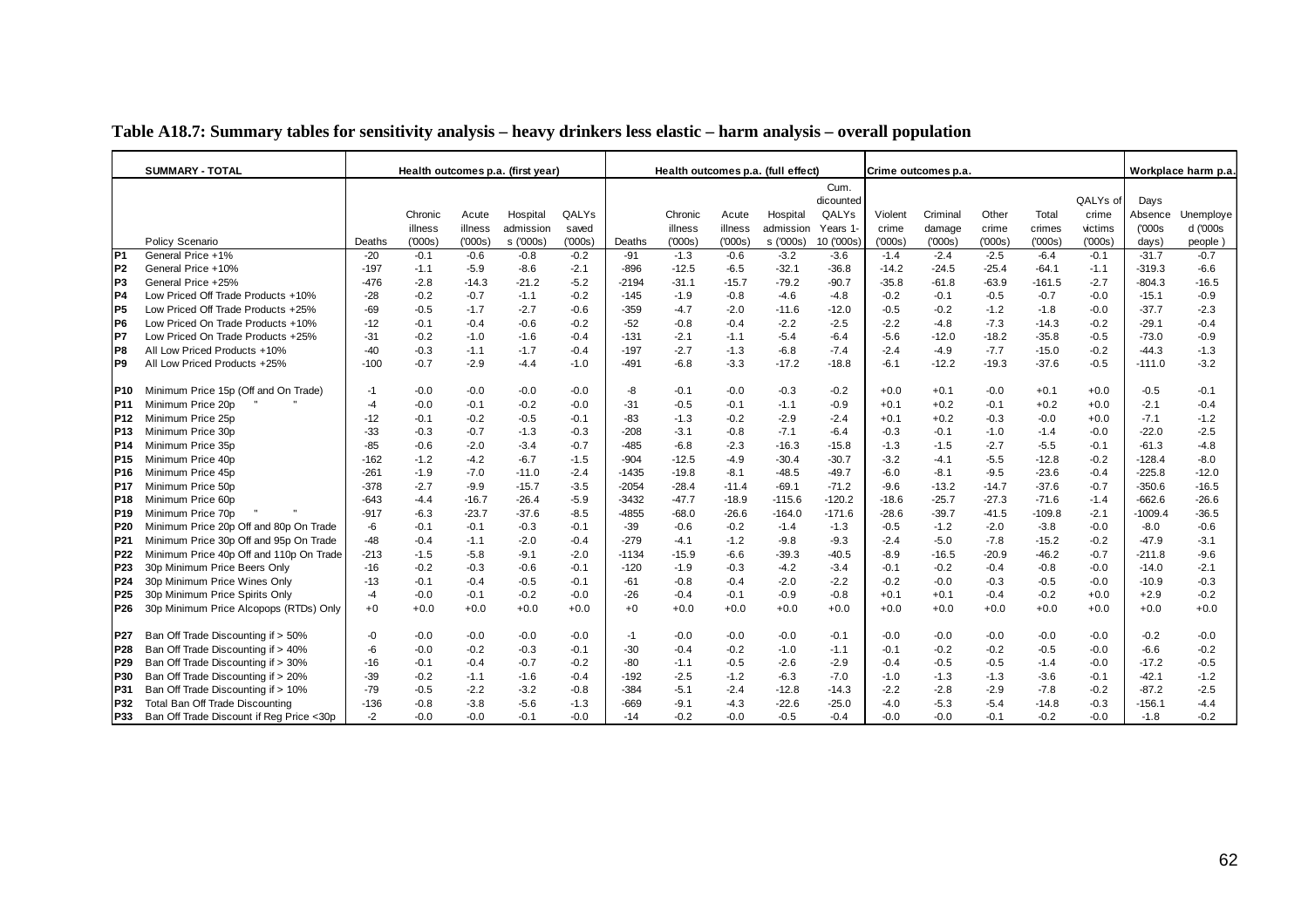|                 | <b>SUMMARY - 11 TO 17</b>                |        |                    |                  | Health outcomes p.a. (first year) |                 |        | Health outcomes p.a. (full effect) |                  |                        |                  |                 | Crime outcomes p.a. |                 |                  |                   |                 | Workplace harm p.a.           |
|-----------------|------------------------------------------|--------|--------------------|------------------|-----------------------------------|-----------------|--------|------------------------------------|------------------|------------------------|------------------|-----------------|---------------------|-----------------|------------------|-------------------|-----------------|-------------------------------|
|                 |                                          |        |                    |                  |                                   |                 |        |                                    |                  |                        | Cum.             |                 |                     |                 |                  |                   |                 |                               |
|                 |                                          |        |                    |                  |                                   |                 |        |                                    |                  |                        | dicounted        |                 |                     |                 |                  | QALYs of          | Days            |                               |
|                 |                                          |        | Chronic<br>illness | Acute<br>illness | Hospital<br>admission             | QALYs           |        | Chronic                            | Acute<br>illness | Hospital               | QALYs<br>Years 1 | Violent         | Criminal            | Other           | Total            | crime             | Absence         |                               |
|                 | Policy Scenario                          | Deaths | (000s)             | (000s)           | s ('000s)                         | saved<br>(000s) | Deaths | illness<br>(000s)                  | (000s)           | admission<br>s ('000s) | 10 ('000s)       | crime<br>(000s) | damage<br>(000s)    | crime<br>(000s) | crimes<br>(000s) | victims<br>(000s) | (000s)<br>days) | Unemployed<br>$(000s$ people) |
| P <sub>1</sub>  | General Price +1%                        | -0     | $-0.0$             | $-0.0$           | $-0.0$                            | $-0.0$          | -0     | $-0.0$                             | $-0.0$           | $-0.0$                 | $-0.1$           | $-0.2$          | $-0.6$              | $-1.5$          | $-2.2$           | $-0.0$            | $-1.4$          | $-0.0$                        |
| P <sub>2</sub>  | General Price +10%                       | $-2$   | $-0.0$             | $-0.3$           | $-0.3$                            | $-0.1$          | $-2$   | $-0.1$                             | $-0.2$           | $-0.4$                 | $-1.0$           | $-1.9$          | $-6.0$              | $-14.6$         | $-22.5$          | $-0.2$            | $-14.5$         | $-0.1$                        |
| P <sub>3</sub>  | General Price +25%                       | -6     | $-0.0$             | $-0.7$           | $-0.8$                            | $-0.3$          | -6     | $-0.1$                             | $-0.6$           | $-1.0$                 | $-2.5$           | $-4.7$          | $-15.1$             | $-36.6$         | $-56.4$          | $-0.5$            | $-36.3$         | $-0.3$                        |
| <b>P4</b>       | Low Priced Off Trade Products +10%       | -0     | $-0.0$             | $-0.0$           | $-0.0$                            | $-0.0$          | -0     | $-0.0$                             | $-0.0$           | -0.0                   | $-0.0$           | $-0.0$          | $-0.1$              | $-0.2$          | $-0.3$           | $-0.0$            | $-0.3$          | $-0.0$                        |
| P <sub>5</sub>  | Low Priced Off Trade Products +25%       | -0     | $-0.0$             | $-0.0$           | $-0.0$                            | $-0.0$          | -0     | $-0.0$                             | $-0.0$           | $-0.0$                 | $-0.0$           | $-0.1$          | $-0.3$              | $-0.4$          | $-0.8$           | $-0.0$            | $-0.8$          | $-0.0$                        |
| P <sub>6</sub>  | Low Priced On Trade Products +10%        | $-1$   | $-0.0$             | $-0.1$           | $-0.1$                            | $-0.0$          | $-1$   | $-0.0$                             | $-0.1$           | $-0.2$                 | $-0.4$           | $-0.7$          | $-2.3$              | $-5.9$          | $-9.0$           | $-0.1$            | $-5.4$          | $-0.0$                        |
| P7              | Low Priced On Trade Products +25%        | $-2$   | $-0.0$             | $-0.3$           | $-0.3$                            | $-0.1$          | $-2$   | $-0.1$                             | $-0.2$           | $-0.4$                 | $-1.0$           | $-1.7$          | $-5.9$              | $-14.8$         | $-22.4$          | $-0.2$            | $-13.5$         | $-0.1$                        |
| P8              | All Low Priced Products +10%             | $-1$   | $-0.0$             | $-0.1$           | $-0.1$                            | $-0.0$          | $-1$   | $-0.0$                             | $-0.1$           | $-0.2$                 | $-0.4$           | $-0.7$          | $-2.5$              | $-6.1$          | $-9.3$           | $-0.1$            | $-5.7$          | $-0.1$                        |
| P <sub>9</sub>  | All Low Priced Products +25%             | $-2$   | $-0.0$             | $-0.3$           | $-0.4$                            | $-0.1$          | $-2$   | $-0.1$                             | $-0.3$           | $-0.4$                 | $-1.1$           | $-1.8$          | $-6.1$              | $-15.3$         | $-23.3$          | $-0.2$            | $-14.3$         | $-0.1$                        |
|                 |                                          |        |                    |                  |                                   |                 |        |                                    |                  |                        |                  |                 |                     |                 |                  |                   |                 |                               |
| P10             | Minimum Price 15p (Off and On Trade)     | -0     | $-0.0$             | $-0.0$           | $-0.0$                            | $-0.0$          | -0     | $-0.0$                             | $-0.0$           | -0.0                   | $-0.0$           | $-0.0$          | $-0.0$              | $-0.0$          | $-0.1$           | $-0.0$            | $-0.0$          | $-0.0$                        |
| P11             | Minimum Price 20p                        | -0     | $-0.0$             | $-0.0$           | $-0.0$                            | $-0.0$          | -0     | $-0.0$                             | $-0.0$           | $-0.0$                 | $-0.0$           | $-0.0$          | $-0.1$              | $-0.1$          | $-0.2$           | $-0.0$            | $-0.2$          | $-0.0$                        |
| P12             | Minimum Price 25p                        | -0     | $-0.0$             | $-0.0$           | $-0.0$                            | $-0.0$          | -0     | $-0.0$                             | $-0.0$           | $-0.0$                 | $-0.0$           | $-0.1$          | $-0.2$              | $-0.3$          | $-0.6$           | $-0.0$            | $-0.5$          | $-0.0$                        |
| P <sub>13</sub> | Minimum Price 30p                        | -0     | $-0.0$             | $-0.0$           | $-0.0$                            | $-0.0$          | -0     | $-0.0$                             | $-0.0$           | -0.0                   | $-0.1$           | $-0.2$          | $-0.4$              | $-0.7$          | $-1.3$           | $-0.0$            | $-1.3$          | $-0.0$                        |
| P14             | Minimum Price 35p                        | -0     | $-0.0$             | $-0.0$           | $-0.0$                            | $-0.0$          | -0     | $-0.0$                             | $-0.0$           | $-0.0$                 | $-0.1$           | $-0.3$          | $-0.8$              | $-1.4$          | $-2.5$           | $-0.0$            | $-2.3$          | $-0.1$                        |
| P <sub>15</sub> | Minimum Price 40p                        | -1     | $-0.0$             | $-0.1$           | $-0.1$                            | $-0.0$          | $-1$   | $-0.0$                             | $-0.0$           | $-0.1$                 | $-0.2$           | $-0.5$          | $-1.3$              | $-2.4$          | $-4.1$           | $-0.0$            | $-3.5$          | $-0.1$                        |
| P <sub>16</sub> | Minimum Price 45p                        | $-1$   | $-0.0$             | $-0.1$           | $-0.1$                            | $-0.0$          | -1     | $-0.0$                             | $-0.1$           | $-0.1$                 | $-0.3$           | $-0.7$          | $-2.0$              | $-3.9$          | $-6.6$           | $-0.1$            | $-5.4$          | $-0.1$                        |
| <b>P17</b>      | Minimum Price 50p                        | $-1$   | $-0.0$             | $-0.1$           | $-0.2$                            | $-0.1$          | $-1$   | $-0.0$                             | $-0.1$           | $-0.2$                 | $-0.4$           | $-1.0$          | $-2.9$              | $-5.8$          | $-9.7$           | $-0.1$            | $-7.8$          | $-0.2$                        |
| P <sub>18</sub> | Minimum Price 60p                        | $-2$   | $-0.0$             | $-0.2$           | $-0.3$                            | $-0.1$          | $-2$   | $-0.0$                             | $-0.2$           | $-0.3$                 | $-0.8$           | $-1.7$          | $-4.9$              | $-10.3$         | $-16.9$          | $-0.2$            | $-13.4$         | $-0.2$                        |
| P <sub>19</sub> | Minimum Price 70p                        | $-3$   | $-0.0$             | $-0.3$           | $-0.4$                            | $-0.1$          | $-3$   | $-0.1$                             | $-0.3$           | $-0.4$                 | $-1.1$           | $-2.5$          | $-7.2$              | $-15.5$         | $-25.2$          | $-0.2$            | $-19.7$         | $-0.3$                        |
| P <sub>20</sub> | Minimum Price 20p Off and 80p On Trade   | -0     | $-0.0$             | $-0.0$           | $-0.0$                            | $-0.0$          | -0     | $-0.0$                             | $-0.0$           | -0.0                   | $-0.1$           | $-0.3$          | $-0.9$              | $-1.8$          | $-3.0$           | $-0.0$            | $-2.1$          | $-0.0$                        |
| P21             | Minimum Price 30p Off and 95p On Trade   | $-1$   | $-0.0$             | $-0.1$           | $-0.2$                            | $-0.1$          | $-1$   | $-0.0$                             | $-0.1$           | $-0.2$                 | $-0.4$           | $-1.0$          | $-3.1$              | $-6.6$          | $-10.7$          | $-0.1$            | $-7.4$          | $-0.1$                        |
| P22             | Minimum Price 40p Off and 110p On Trade  | -3     | $-0.0$             | $-0.3$           | $-0.3$                            | $-0.1$          | -3     | $-0.0$                             | $-0.3$           | $-0.4$                 | $-1.0$           | $-2.2$          | $-6.9$              | $-14.9$         | $-24.1$          | $-0.2$            | $-16.3$         | $-0.2$                        |
| P23             | 30p Minimum Price Beers Only             | -0     | $-0.0$             | $-0.0$           | $-0.0$                            | $-0.0$          | -0     | $-0.0$                             | $-0.0$           | $-0.0$                 | $-0.0$           | $-0.1$          | $-0.3$              | $-0.4$          | $-0.8$           | $-0.0$            | $-0.9$          | $-0.0$                        |
| P <sub>24</sub> | 30p Minimum Price Wines Only             | $+0$   | $+0.0$             | $+0.0$           | $+0.0$                            | $+0.0$          | $+0$   | $+0.0$                             | $+0.0$           | $+0.0$                 | $+0.0$           | $+0.0$          | $+0.0$              | $+0.0$          | $+0.0$           | $+0.0$            | $+0.0$          | $+0.0$                        |
| P <sub>25</sub> | 30p Minimum Price Spirits Only           | -0     | $-0.0$             | $-0.0$           | $-0.0$                            | $-0.0$          | -0     | $-0.0$                             | $-0.0$           | $-0.0$                 | $-0.0$           | $-0.0$          | $-0.1$              | $-0.3$          | $-0.5$           | $-0.0$            | $-0.4$          | $-0.0$                        |
| P <sub>26</sub> | 30p Minimum Price Alcopops (RTDs) Only   | $+0$   | $+0.0$             | $+0.0$           | $+0.0$                            | $+0.0$          | $+0$   | $+0.0$                             | $+0.0$           | $+0.0$                 | $+0.0$           | $+0.0$          | $+0.0$              | $+0.0$          | $+0.0$           | $+0.0$            | $+0.0$          | $+0.0$                        |
|                 |                                          |        |                    |                  |                                   |                 |        |                                    |                  |                        |                  |                 |                     |                 |                  |                   |                 |                               |
| <b>P27</b>      | Ban Off Trade Discounting if > 50%       | -0     | $-0.0$             | $-0.0$           | $-0.0$                            | $-0.0$          | -0     | $-0.0$                             | $-0.0$           | -0.0                   | $-0.0$           | $-0.0$          | $-0.0$              | $-0.0$          | $-0.0$           | $-0.0$            | $-0.0$          | $-0.0$                        |
| P28             | Ban Off Trade Discounting if > 40%       | -0     | $-0.0$             | $-0.0$           | $-0.0$                            | $-0.0$          | -0     | $-0.0$                             | $-0.0$           | $-0.0$                 | $-0.0$           | $-0.0$          | $-0.0$              | $-0.1$          | $-0.1$           | $-0.0$            | $-0.1$          | $-0.0$                        |
| P <sub>29</sub> | Ban Off Trade Discounting if > 30%       | -0     | $-0.0$             | $-0.0$           | $-0.0$                            | $-0.0$          | -0     | $-0.0$                             | $-0.0$           | $-0.0$                 | $-0.0$           | $-0.0$          | $-0.1$              | $-0.1$          | $-0.2$           | $-0.0$            | $-0.2$          | $-0.0$                        |
| P30             | Ban Off Trade Discounting if > 20%       | -0     | $-0.0$             | $-0.0$           | $-0.0$                            | $-0.0$          | -0     | $-0.0$                             | $-0.0$           | $-0.0$                 | $-0.0$           | $-0.1$          | $-0.2$              | $-0.3$          | $-0.6$           | $-0.0$            | $-0.6$          | $-0.0$                        |
| P31             | Ban Off Trade Discounting if > 10%       | -0     | $-0.0$             | $-0.0$           | $-0.0$                            | $-0.0$          | -0     | $-0.0$                             | $-0.0$           | $-0.0$                 | $-0.1$           | -0.1            | $-0.4$              | $-0.8$          | $-1.3$           | $-0.0$            | $-1.2$          | $-0.0$                        |
| P32             | Total Ban Off Trade Discounting          | -0     | $-0.0$             | $-0.0$           | $-0.0$                            | $-0.0$          | -0     | $-0.0$                             | $-0.0$           | $-0.1$                 | $-0.1$           | $-0.3$          | $-0.7$              | $-1.7$          | $-2.6$           | $-0.0$            | $-2.2$          | $-0.0$                        |
| P33             | Ban Off Trade Discount if Reg Price <30p | -0     | $-0.0$             | $-0.0$           | $-0.0$                            | $-0.0$          | -0     | $-0.0$                             | $-0.0$           | $-0.0$                 | $-0.0$           | $-0.0$          | $-0.0$              | $-0.1$          | $-0.1$           | $-0.0$            | $-0.1$          | $-0.0$                        |

**Table A18.8: Summary tables for sensitivity analysis – heavy drinkers less elastic – harm analysis – 11 to 17 year old drinkers**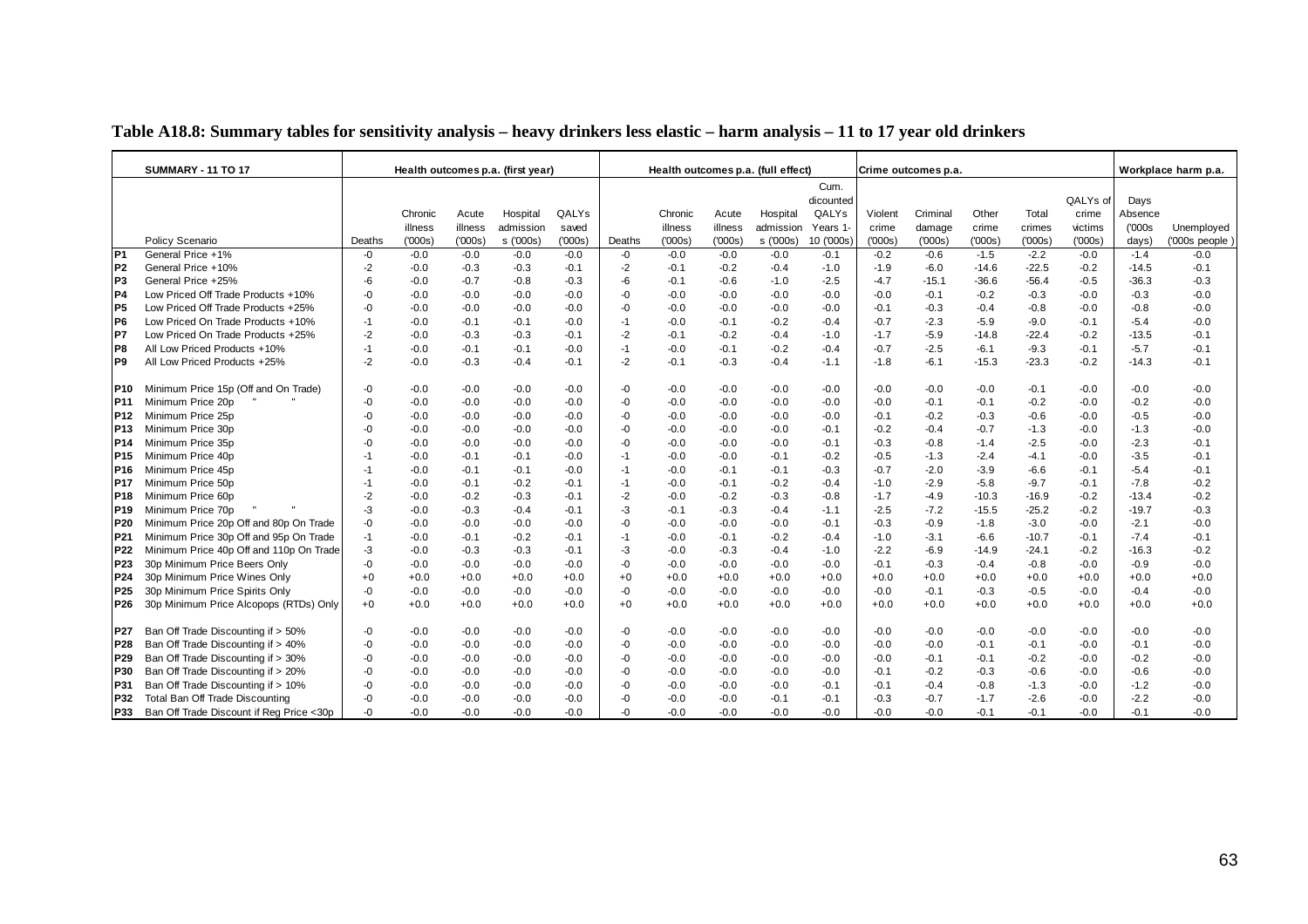|                 | SUMMARY - HAZARDOUS 18 to 24             |        |         |         | Health outcomes p.a. (first year) |        |        |         |         | Health outcomes p.a. (full effect) |            |         | Crime outcomes p.a. |        |         |          |         | Workplace harm p.a |
|-----------------|------------------------------------------|--------|---------|---------|-----------------------------------|--------|--------|---------|---------|------------------------------------|------------|---------|---------------------|--------|---------|----------|---------|--------------------|
|                 |                                          |        |         |         |                                   |        |        |         |         |                                    | Cum.       |         |                     |        |         |          |         |                    |
|                 |                                          |        |         |         |                                   |        |        |         |         |                                    | dicounted  |         |                     |        |         | QALYs of | Days    |                    |
|                 |                                          |        | Chronic | Acute   | Hospital                          | QALYs  |        | Chronic | Acute   | Hospital                           | QALYs      | Violent | Criminal            | Other  | Total   | crime    | Absence | Unemploye          |
|                 |                                          |        | illness | illness | admission                         | saved  |        | illness | illness | admission                          | Years 1    | crime   | damage              | crime  | crimes  | victims  | (000s   | d ('000s           |
|                 | Policy Scenario                          | Deaths | (000s)  | (000s)  | s ('000s)                         | (000s) | Deaths | (000s)  | (000s)  | s ('000s)                          | 10 ('000s) | (000s)  | (000s)              | (000s) | (000s)  | (000s)   | days)   | people             |
| P <sub>1</sub>  | General Price +1%                        | -0     | $-0.0$  | $-0.0$  | $-0.0$                            | $-0.0$ | -0     | $-0.0$  | $-0.0$  | $-0.0$                             | $-0.1$     | $-0.2$  | $-0.4$              | $-0.2$ | $-0.9$  | $-0.0$   | $-2.7$  | $+0.0$             |
| P <sub>2</sub>  | General Price +10%                       | -3     | $-0.0$  | $-0.1$  | $-0.2$                            | $-0.1$ | -3     | $-0.0$  | $-0.1$  | $-0.2$                             | $-0.6$     | $-2.5$  | $-4.2$              | $-2.1$ | $-8.9$  | $-0.2$   | $-27.0$ | $+0.0$             |
| P3              | General Price +25%                       | $-7$   | $-0.0$  | $-0.4$  | $-0.5$                            | $-0.1$ | -8     | $-0.1$  | $-0.3$  | $-0.6$                             | $-1.5$     | $-6.3$  | $-10.6$             | $-5.4$ | $-22.4$ | $-0.4$   | $-68.0$ | $+0.0$             |
| P4              | Low Priced Off Trade Products +10%       | -0     | $-0.0$  | $-0.0$  | $-0.0$                            | $-0.0$ | -0     | $-0.0$  | $-0.0$  | $-0.0$                             | $-0.0$     | $-0.0$  | $+0.0$              | $-0.1$ | $-0.1$  | $-0.0$   | $-0.9$  | $+0.0$             |
| P <sub>5</sub>  | Low Priced Off Trade Products +25%       | -0     | -0.0    | $-0.0$  | $-0.0$                            | $-0.0$ | -0     | $-0.0$  | $-0.0$  | $-0.0$                             | $-0.1$     | $-0.1$  | $+0.0$              | $-0.1$ | $-0.2$  | $-0.0$   | $-2.3$  | $+0.0$             |
| P <sub>6</sub>  | Low Priced On Trade Products +10%        | $-1$   | -0.0    | $-0.0$  | $-0.0$                            | $-0.0$ | -1     | $-0.0$  | $-0.0$  | $-0.1$                             | $-0.1$     | $-0.5$  | $-0.8$              | $-0.4$ | $-1.7$  | -0.0     | $-5.2$  | $+0.0$             |
| P7              | Low Priced On Trade Products +25%        | $-1$   | $-0.0$  | $-0.1$  | $-0.1$                            | $-0.0$ | $-2$   | $-0.0$  | $-0.1$  | $-0.1$                             | $-0.3$     | $-1.2$  | $-2.1$              | $-1.0$ | $-4.4$  | $-0.1$   | $-13.1$ | $+0.0$             |
| P8              | All Low Priced Products +10%             | $-1$   | $-0.0$  | $-0.0$  | $-0.0$                            | $-0.0$ | $-1$   | $-0.0$  | $-0.0$  | $-0.1$                             | $-0.1$     | $-0.5$  | $-0.8$              | $-0.5$ | $-1.8$  | -0.0     | $-6.1$  | $+0.0$             |
| P9              | All Low Priced Products +25%             | $-1$   | $-0.0$  | $-0.1$  | $-0.1$                            | $-0.0$ | $-2$   | $-0.0$  | $-0.1$  | $-0.2$                             | $-0.4$     | $-1.3$  | $-2.1$              | $-1.2$ | $-4.6$  | $-0.1$   | $-15.4$ | $+0.0$             |
| P10             | Minimum Price 15p (Off and On Trade)     | $+0$   | $-0.0$  | $+0.0$  | $+0.0$                            | $+0.0$ | $+0$   | $-0.0$  | $+0.0$  | $+0.0$                             | $+0.0$     | $+0.0$  | $+0.0$              | $+0.0$ | $+0.0$  | $+0.0$   | $+0.0$  | $+0.0$             |
| P <sub>11</sub> | Minimum Price 20p                        | +0     | $-0.0$  | $+0.0$  | $+0.0$                            | $+0.0$ | $+0$   | $-0.0$  | $+0.0$  | $-0.0$                             | $+0.0$     | $+0.0$  | $+0.0$              | $+0.0$ | $+0.1$  | $+0.0$   | $+0.0$  | $+0.0$             |
| P <sub>12</sub> | Minimum Price 25p                        | $+0$   | $-0.0$  | $-0.0$  | $-0.0$                            | $-0.0$ | $+0$   | $-0.0$  | $-0.0$  | $-0.0$                             | $-0.0$     | $+0.0$  | $+0.1$              | $-0.0$ | $+0.1$  | $+0.0$   | $-0.1$  | $+0.0$             |
| P <sub>13</sub> | Minimum Price 30p                        | -0     | -0.0    | $-0.0$  | $-0.0$                            | $-0.0$ | -0     | $-0.0$  | $-0.0$  | $-0.0$                             | $-0.0$     | -0.0    | $+0.0$              | $-0.1$ | $-0.1$  | $-0.0$   | $-1.4$  | $+0.0$             |
| P <sub>14</sub> | Minimum Price 35p                        | -0     | -0.0    | $-0.0$  | $-0.0$                            | $-0.0$ | -0     | $-0.0$  | $-0.0$  | $-0.0$                             | $-0.1$     | $-0.2$  | $-0.2$              | $-0.3$ | $-0.8$  | $-0.0$   | $-4.5$  | $+0.0$             |
| P <sub>15</sub> | Minimum Price 40p                        | $-1$   | $-0.0$  | $-0.0$  | $-0.1$                            | $-0.0$ | $-1$   | $-0.0$  | $-0.0$  | $-0.1$                             | $-0.2$     | $-0.6$  | $-0.7$              | $-0.7$ | $-2.0$  | $-0.0$   | $-9.5$  | $+0.0$             |
| P16             | Minimum Price 45p                        | $-1$   | -0.0    | $-0.1$  | $-0.1$                            | $-0.0$ | $-1$   | $-0.0$  | $-0.1$  | $-0.1$                             | $-0.3$     | $-1.1$  | $-1.4$              | $-1.2$ | $-3.7$  | -0.1     | $-16.2$ | $+0.0$             |
| P <sub>17</sub> | Minimum Price 50p                        | $-2$   | -0.0    | $-0.1$  | $-0.2$                            | $-0.1$ | -2     | $-0.0$  | $-0.1$  | $-0.2$                             | $-0.5$     | $-1.7$  | $-2.3$              | $-1.8$ | $-5.7$  | $-0.1$   | $-24.2$ | $+0.0$             |
| P <sub>18</sub> | Minimum Price 60p                        | -3     | $-0.0$  | $-0.2$  | $-0.3$                            | $-0.1$ | $-4$   | $-0.1$  | $-0.2$  | $-0.4$                             | $-0.9$     | $-3.1$  | $-4.3$              | $-3.1$ | $-10.5$ | $-0.2$   | $-42.6$ | $+0.0$             |
| P <sub>19</sub> | Minimum Price 70p                        | -5     | $-0.0$  | $-0.3$  | $-0.4$                            | $-0.1$ | -5     | $-0.1$  | $-0.3$  | $-0.5$                             | $-1.4$     | -4.6    | $-6.6$              | $-4.7$ | $-15.8$ | $-0.3$   | $-63.0$ | $+0.0$             |
| P20             | Minimum Price 20p Off and 80p On Trade   | $-0$   | $-0.0$  | $-0.0$  | $-0.0$                            | $-0.0$ | -0     | $-0.0$  | $-0.0$  | $-0.0$                             | $-0.0$     | $-0.1$  | $-0.1$              | $-0.1$ | $-0.2$  | $-0.0$   | $-0.7$  | $+0.0$             |
| P21             | Minimum Price 30p Off and 95p On Trade   | $-0$   | $-0.0$  | $-0.0$  | $-0.0$                            | $-0.0$ | $-1$   | $-0.0$  | $-0.0$  | $-0.1$                             | $-0.1$     | $-0.4$  | $-0.6$              | $-0.4$ | $-1.4$  | $-0.0$   | $-4.6$  | $+0.0$             |
| P22             | Minimum Price 40p Off and 110p On Trade  | $-2$   | -0.0    | $-0.1$  | $-0.1$                            | $-0.0$ | $-2$   | $-0.0$  | $-0.1$  | $-0.2$                             | $-0.4$     | $-1.7$  | $-2.7$              | $-1.5$ | $-5.8$  | $-0.1$   | $-19.2$ | $+0.0$             |
| P <sub>23</sub> | 30p Minimum Price Beers Only             | +0     | $+0.0$  | $+0.0$  | $+0.0$                            | $+0.0$ | -0     | $-0.0$  | $+0.0$  | $-0.0$                             | $-0.0$     | $+0.0$  | $+0.1$              | $+0.0$ | $+0.1$  | $+0.0$   | $+0.2$  | $+0.0$             |
| P <sub>24</sub> | 30p Minimum Price Wines Only             | -0     | $-0.0$  | $-0.0$  | $-0.0$                            | $-0.0$ | -0     | $-0.0$  | $-0.0$  | $-0.0$                             | $-0.0$     | $-0.0$  | $-0.0$              | $-0.1$ | $-0.1$  | $-0.0$   | $-0.8$  | $+0.0$             |
| P <sub>25</sub> | 30p Minimum Price Spirits Only           | -0     | $-0.0$  | $-0.0$  | $-0.0$                            | $-0.0$ | -0     | $-0.0$  | $-0.0$  | $-0.0$                             | $-0.0$     | $-0.0$  | $-0.0$              | $-0.1$ | $-0.1$  | $-0.0$   | $-0.9$  | $+0.0$             |
| P <sub>26</sub> | 30p Minimum Price Alcopops (RTDs) Only   | $+0$   | $+0.0$  | $+0.0$  | $+0.0$                            | $+0.0$ | $+0$   | $+0.0$  | $+0.0$  | $+0.0$                             | $+0.0$     | $+0.0$  | $+0.0$              | $+0.0$ | $+0.0$  | $+0.0$   | $+0.0$  | $+0.0$             |
| P27             | Ban Off Trade Discounting if > 50%       | -0     | $-0.0$  | $-0.0$  | $-0.0$                            | $-0.0$ | -0     | $-0.0$  | $-0.0$  | $-0.0$                             | $-0.0$     | $-0.0$  | $-0.0$              | $-0.0$ | $-0.0$  | $-0.0$   | $-0.0$  | $+0.0$             |
| P <sub>28</sub> | Ban Off Trade Discounting if > 40%       | -0     | -0.0    | $-0.0$  | $-0.0$                            | $-0.0$ | -0     | $-0.0$  | $-0.0$  | $-0.0$                             | $-0.0$     | -0.0    | $-0.0$              | $-0.0$ | $-0.0$  | $-0.0$   | $-0.2$  | $+0.0$             |
| P <sub>29</sub> | Ban Off Trade Discounting if > 30%       | -0     | $-0.0$  | $-0.0$  | $-0.0$                            | $-0.0$ | -0     | $-0.0$  | $-0.0$  | $-0.0$                             | $-0.0$     | $-0.0$  | $-0.0$              | $-0.0$ | $-0.1$  | $-0.0$   | $-0.6$  | $+0.0$             |
| P30             | Ban Off Trade Discounting if > 20%       | -0     | $-0.0$  | $-0.0$  | $-0.0$                            | $-0.0$ | $-0$   | $-0.0$  | $-0.0$  | $-0.0$                             | $-0.0$     | $-0.1$  | $-0.1$              | $-0.1$ | $-0.3$  | $-0.0$   | $-1.5$  | $+0.0$             |
| P31             | Ban Off Trade Discounting if > 10%       | -0     | $-0.0$  | $-0.0$  | $-0.0$                            | $-0.0$ | -0     | $-0.0$  | $-0.0$  | $-0.0$                             | $-0.1$     | $-0.2$  | $-0.3$              | $-0.2$ | $-0.8$  | $-0.0$   | $-3.2$  | $+0.0$             |
| P32             | Total Ban Off Trade Discounting          | -0     | $-0.0$  | $-0.0$  | $-0.0$                            | $-0.0$ | $-1$   | $-0.0$  | $-0.0$  | $-0.1$                             | $-0.1$     | $-0.5$  | $-0.6$              | $-0.5$ | $-1.6$  | $-0.0$   | $-6.3$  | $+0.0$             |
| P33             | Ban Off Trade Discount if Reg Price <30p | $-0$   | $-0.0$  | $-0.0$  | $-0.0$                            | $-0.0$ | -0     | $-0.0$  | $-0.0$  | $-0.0$                             | $-0.0$     | $-0.0$  | $+0.0$              | $-0.0$ | $-0.0$  | $-0.0$   | $-0.1$  | $+0.0$             |

### **Table A18.9: Summary tables for sensitivity analysis – heavy drinkers less elastic – harm analysis – 18 to 24 year old hazardous drinkers**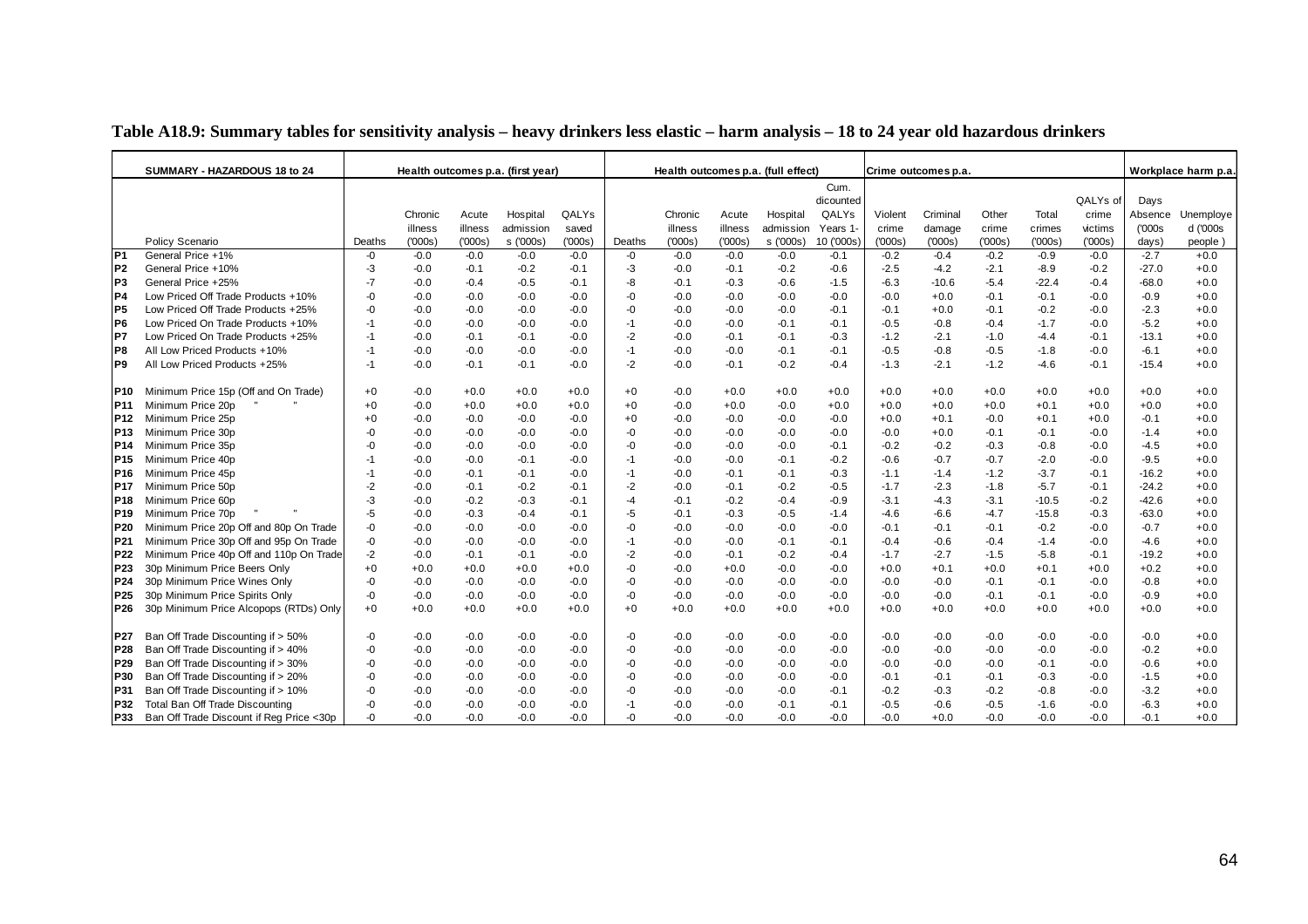|                 | <b>SUMMARY - MODERATE</b>                |        |         |         | Health outcomes p.a. (first year) |        |        |         |         | Health outcomes p.a. (full effect) |            |         | Crime outcomes p.a. |         |         |          |          | Workplace harm p.a. |
|-----------------|------------------------------------------|--------|---------|---------|-----------------------------------|--------|--------|---------|---------|------------------------------------|------------|---------|---------------------|---------|---------|----------|----------|---------------------|
|                 |                                          |        |         |         |                                   |        |        |         |         |                                    | Cum.       |         |                     |         |         |          |          |                     |
|                 |                                          |        |         |         |                                   |        |        |         |         |                                    | dicounted  |         |                     |         |         | QALYs of | Days     |                     |
|                 |                                          |        | Chronic | Acute   | Hospital                          | QALYs  |        | Chronic | Acute   | Hospital                           | QALYs      | Violent | Criminal            | Other   | Total   | crime    | Absence  | Unemploye           |
|                 |                                          |        | illness | illness | admission                         | saved  |        | illness | illness | admission                          | Years 1    | crime   | damage              | crime   | crimes  | victims  | (000s)   | d ('000s            |
|                 | Policy Scenario                          | Deaths | (000s)  | (000s)  | s ('000s)                         | (000s) | Deaths | (000s)  | (000s)  | s ('000s)                          | 10 ('000s) | (000s)  | (000s)              | ('000s) | (000s)  | (000s)   | days)    | people)             |
| P <sub>1</sub>  | General Price +1%                        | $-7$   | $-0.0$  | $-0.3$  | $-0.3$                            | $-0.1$ | $-10$  | $-0.3$  | $-0.3$  | $-0.8$                             | $-1.3$     | $-0.6$  | $-0.9$              | $-0.5$  | $-2.0$  | $-0.0$   | $-15.4$  | $+0.0$              |
| P <sub>2</sub>  | General Price +10%                       | $-66$  | $-0.3$  | $-2.8$  | $-3.5$                            | $-0.9$ | $-99$  | $-3.0$  | $-3.0$  | $-8.7$                             | $-13.2$    | $-5.9$  | $-8.6$              | $-5.4$  | $-19.9$ | $-0.4$   | $-155.0$ | $+0.0$              |
| P <sub>3</sub>  | General Price +25%                       | $-161$ | $-0.7$  | $-7.1$  | $-8.8$                            | $-2.4$ | $-234$ | $-7.5$  | $-7.6$  | $-22.0$                            | $-32.9$    | $-15.0$ | $-21.9$             | $-13.5$ | $-50.4$ | $-1.0$   | $-390.0$ | $+0.0$              |
| P <sub>4</sub>  | Low Priced Off Trade Products +10%       | -6     | $-0.0$  | $-0.2$  | $-0.3$                            | $-0.1$ | -9     | $-0.4$  | $-0.3$  | $-0.9$                             | $-1.2$     | $+0.1$  | $+0.3$              | $+0.0$  | $+0.4$  | $+0.0$   | $-2.7$   | $+0.0$              |
| P <sub>5</sub>  | Low Priced Off Trade Products +25%       | $-14$  | $-0.1$  | $-0.6$  | $-0.8$                            | $-0.2$ | $-23$  | $-0.9$  | $-0.7$  | $-2.3$                             | $-3.0$     | $+0.3$  | $+0.7$              | $+0.0$  | $+1.1$  | $+0.0$   | $-6.7$   | $+0.0$              |
| P <sub>6</sub>  | Low Priced On Trade Products +10%        | $-5$   | $-0.0$  | $-0.2$  | $-0.2$                            | $-0.1$ | $-7$   | $-0.2$  | $-0.2$  | $-0.6$                             | $-0.9$     | $-0.7$  | $-1.1$              | $-0.7$  | $-2.5$  | $-0.0$   | $-12.5$  | $+0.0$              |
| <b>P7</b>       | Low Priced On Trade Products +25%        | $-11$  | $-0.0$  | $-0.5$  | $-0.6$                            | $-0.2$ | $-17$  | $-0.6$  | $-0.5$  | $-1.6$                             | $-2.3$     | $-1.8$  | $-2.7$              | $-1.7$  | $-6.2$  | $-0.1$   | $-31.5$  | $+0.0$              |
| IP8             | All Low Priced Products +10%             | $-10$  | $-0.1$  | $-0.4$  | $-0.5$                            | $-0.1$ | $-16$  | $-0.6$  | $-0.5$  | $-1.6$                             | $-2.1$     | $-0.6$  | $-0.8$              | $-0.6$  | $-2.0$  | $-0.0$   | $-15.3$  | $+0.0$              |
| P <sub>9</sub>  | All Low Priced Products +25%             | $-25$  | $-0.1$  | $-1.1$  | $-1.3$                            | $-0.3$ | $-39$  | $-1.5$  | $-1.2$  | $-3.9$                             | $-5.2$     | $-1.5$  | $-2.0$              | $-1.6$  | $-5.1$  | $-0.1$   | $-38.4$  | $+0.0$              |
|                 |                                          |        |         |         |                                   |        |        |         |         |                                    |            |         |                     |         |         |          |          |                     |
| <b>P10</b>      | Minimum Price 15p (Off and On Trade)     | -0     | $-0.0$  | $-0.0$  | $-0.0$                            | $-0.0$ | -0     | $-0.0$  | $-0.0$  | $-0.0$                             | $-0.0$     | $+0.0$  | $+0.0$              | $+0.0$  | $+0.1$  | $+0.0$   | $+0.6$   | $+0.0$              |
| P <sub>11</sub> | Minimum Price 20p                        | -0     | $-0.0$  | $-0.0$  | $-0.0$                            | $+0.0$ | -0     | $-0.0$  | $-0.0$  | $-0.1$                             | $-0.1$     | $+0.2$  | $+0.3$              | $+0.1$  | $+0.5$  | $+0.0$   | $+2.5$   | $+0.0$              |
| P <sub>12</sub> | Minimum Price 25p                        | $-1$   | $-0.0$  | $-0.0$  | $-0.0$                            | $+0.0$ | -0     | $-0.1$  | -0.0    | $-0.1$                             | $-0.2$     | $+0.3$  | $+0.6$              | $+0.3$  | $+1.2$  | $+0.0$   | $+5.4$   | $+0.0$              |
| P <sub>13</sub> | Minimum Price 30p                        | -4     | $-0.0$  | $-0.2$  | $-0.2$                            | $-0.0$ | -5     | $-0.3$  | $-0.2$  | $-0.7$                             | $-1.0$     | $+0.6$  | $+1.0$              | $+0.4$  | $+1.9$  | $+0.0$   | $+7.2$   | $+0.0$              |
| P <sub>14</sub> | Minimum Price 35p                        | $-15$  | $-0.1$  | $-0.6$  | $-0.8$                            | $-0.2$ | $-22$  | $-1.0$  | $-0.7$  | $-2.4$                             | $-3.2$     | $+0.6$  | $+1.1$              | $+0.3$  | $+2.0$  | $+0.0$   | $+0.3$   | $+0.0$              |
| P <sub>15</sub> | Minimum Price 40p                        | -33    | $-0.2$  | $-1.6$  | $-1.9$                            | $-0.5$ | $-49$  | $-2.0$  | $-1.8$  | $-5.4$                             | $-7.5$     | $+0.3$  | $+0.9$              | $-0.0$  | $+1.2$  | $+0.0$   | $-17.2$  | $+0.0$              |
| P <sub>16</sub> | Minimum Price 45p                        | $-57$  | $-0.3$  | $-2.8$  | $-3.5$                            | $-0.9$ | $-85$  | $-3.4$  | $-3.2$  | $-9.4$                             | $-13.2$    | $-0.3$  | $+0.3$              | $-0.7$  | $-0.8$  | $-0.0$   | $-47.4$  | $+0.0$              |
| P <sub>17</sub> | Minimum Price 50p                        | $-86$  | $-0.5$  | $-4.0$  | $-5.0$                            | $-1.2$ | $-127$ | $-5.1$  | $-4.5$  | $-13.9$                            | $-19.2$    | $-1.3$  | $-0.7$              | $-1.7$  | $-3.7$  | $-0.1$   | $-89.8$  | $+0.0$              |
| P18             | Minimum Price 60p                        | $-155$ | $-0.9$  | $-7.0$  | $-8.8$                            | $-2.2$ | $-222$ | $-9.3$  | $-7.7$  | $-24.9$                            | $-34.0$    | $-3.9$  | $-3.7$              | $-4.5$  | $-12.0$ | $-0.3$   | $-205.9$ | $+0.0$              |
| P <sub>19</sub> | Minimum Price 70p                        | $-225$ | $-1.3$  | $-10.0$ | $-12.8$                           | $-3.2$ | $-307$ | $-13.9$ | $-11.0$ | $-36.7$                            | $-49.5$    | $-6.9$  | $-7.2$              | $-7.7$  | $-21.8$ | $-0.5$   | $-338.0$ | $+0.0$              |
| P <sub>20</sub> | Minimum Price 20p Off and 80p On Trade   | $-1$   | $-0.0$  | $-0.0$  | $-0.0$                            | $-0.0$ | $-1$   | $-0.1$  | $-0.0$  | $-0.1$                             | $-0.2$     | $+0.1$  | $+0.2$              | $+0.1$  | $+0.3$  | $+0.0$   | $+1.5$   | $+0.0$              |
| P21             | Minimum Price 30p Off and 95p On Trade   | -8     | $-0.1$  | $-0.3$  | $-0.4$                            | $-0.1$ | $-12$  | $-0.5$  | $-0.4$  | $-1.3$                             | $-1.8$     | $+0.2$  | $+0.3$              | $+0.1$  | $+0.6$  | $+0.0$   | $-0.5$   | $+0.0$              |
| P <sub>22</sub> | Minimum Price 40p Off and 110p On Trade  | $-49$  | $-0.3$  | $-2.3$  | $-2.8$                            | $-0.7$ | $-72$  | $-2.7$  | $-2.6$  | $-7.7$                             | $-10.9$    | $-1.3$  | $-1.7$              | $-1.2$  | $-4.1$  | $-0.1$   | $-49.6$  | $+0.0$              |
| P23             | 30p Minimum Price Beers Only             | +0     | $-0.0$  | $+0.0$  | $+0.0$                            | $+0.0$ | $+2$   | $-0.0$  | $-0.0$  | $+0.0$                             | $-0.2$     | $+0.5$  | $+0.9$              | $+0.4$  | $+1.9$  | $+0.0$   | $+7.7$   | $+0.0$              |
| P <sub>24</sub> | 30p Minimum Price Wines Only             | $-4$   | $-0.0$  | $-0.2$  | $-0.2$                            | $-0.0$ | -6     | $-0.2$  | $-0.2$  | $-0.6$                             | $-0.7$     | $-0.1$  | $-0.1$              | $-0.1$  | $-0.4$  | $-0.0$   | $-5.5$   | $+0.0$              |
| P <sub>25</sub> | 30p Minimum Price Spirits Only           | -0     | $-0.0$  | $-0.0$  | $-0.0$                            | $-0.0$ | $-1$   | $-0.1$  | -0.0    | $-0.2$                             | $-0.1$     | $+0.1$  | $+0.2$              | $+0.1$  | $+0.5$  | $+0.0$   | $+4.9$   | $+0.0$              |
| P <sub>26</sub> | 30p Minimum Price Alcopops (RTDs) Only   | $+0$   | $+0.0$  | $+0.0$  | $+0.0$                            | $+0.0$ | $+0$   | $+0.0$  | $+0.0$  | $+0.0$                             | $+0.0$     | $+0.0$  | $+0.0$              | $+0.0$  | $+0.0$  | $+0.0$   | $+0.0$   | $+0.0$              |
|                 |                                          |        |         |         |                                   |        |        |         |         |                                    |            |         |                     |         |         |          |          |                     |
| P27             | Ban Off Trade Discounting if > 50%       | -0     | $-0.0$  | $-0.0$  | $-0.0$                            | $-0.0$ | -0     | $-0.0$  | $-0.0$  | $-0.0$                             | $-0.0$     | $-0.0$  | $-0.0$              | $-0.0$  | $-0.0$  | $-0.0$   | $-0.1$   | $+0.0$              |
| P28             | Ban Off Trade Discounting if > 40%       | $-2$   | $-0.0$  | $-0.1$  | $-0.1$                            | $-0.0$ | -3     | $-0.1$  | -0.1    | $-0.2$                             | $-0.3$     | $-0.1$  | $-0.1$              | $-0.1$  | $-0.2$  | $-0.0$   | $-2.8$   | $+0.0$              |
| P29             | Ban Off Trade Discounting if > 30%       | $-4$   | $-0.0$  | $-0.2$  | $-0.2$                            | $-0.1$ | $-7$   | $-0.2$  | $-0.2$  | $-0.6$                             | $-0.9$     | $-0.1$  | $-0.2$              | $-0.2$  | $-0.5$  | $-0.0$   | $-7.4$   | $+0.0$              |
| P30             | Ban Off Trade Discounting if > 20%       | $-10$  | $-0.0$  | $-0.4$  | $-0.5$                            | $-0.1$ | $-16$  | $-0.5$  | $-0.5$  | $-1.5$                             | $-2.1$     | $-0.4$  | $-0.4$              | $-0.4$  | $-1.2$  | $-0.0$   | $-18.2$  | $+0.0$              |
| P31             | Ban Off Trade Discounting if > 10%       | $-21$  | $-0.1$  | $-0.9$  | $-1.1$                            | $-0.3$ | $-33$  | $-1.1$  | $-1.0$  | $-3.0$                             | $-4.4$     | $-0.8$  | $-0.9$              | $-0.9$  | $-2.6$  | $-0.1$   | $-37.8$  | $+0.0$              |
| P32             | Total Ban Off Trade Discounting          | $-38$  | $-0.2$  | $-1.6$  | $-2.0$                            | $-0.5$ | $-59$  | $-1.9$  | $-1.7$  | $-5.3$                             | $-7.7$     | $-1.5$  | $-1.7$              | $-1.6$  | $-4.8$  | $-0.1$   | $-67.7$  | $+0.0$              |
| P33             | Ban Off Trade Discount if Reg Price <30p | -0     | $-0.0$  | $-0.0$  | $-0.0$                            | $-0.0$ | $-0$   | $-0.0$  | $-0.0$  | $-0.0$                             | $-0.0$     | $+0.0$  | $+0.1$              | $+0.0$  | $+0.1$  | $+0.0$   | $+0.4$   | $+0.0$              |

### **Table A18.10: Summary tables for sensitivity analysis – heavy drinkers less elastic – harm analysis – moderate drinkers**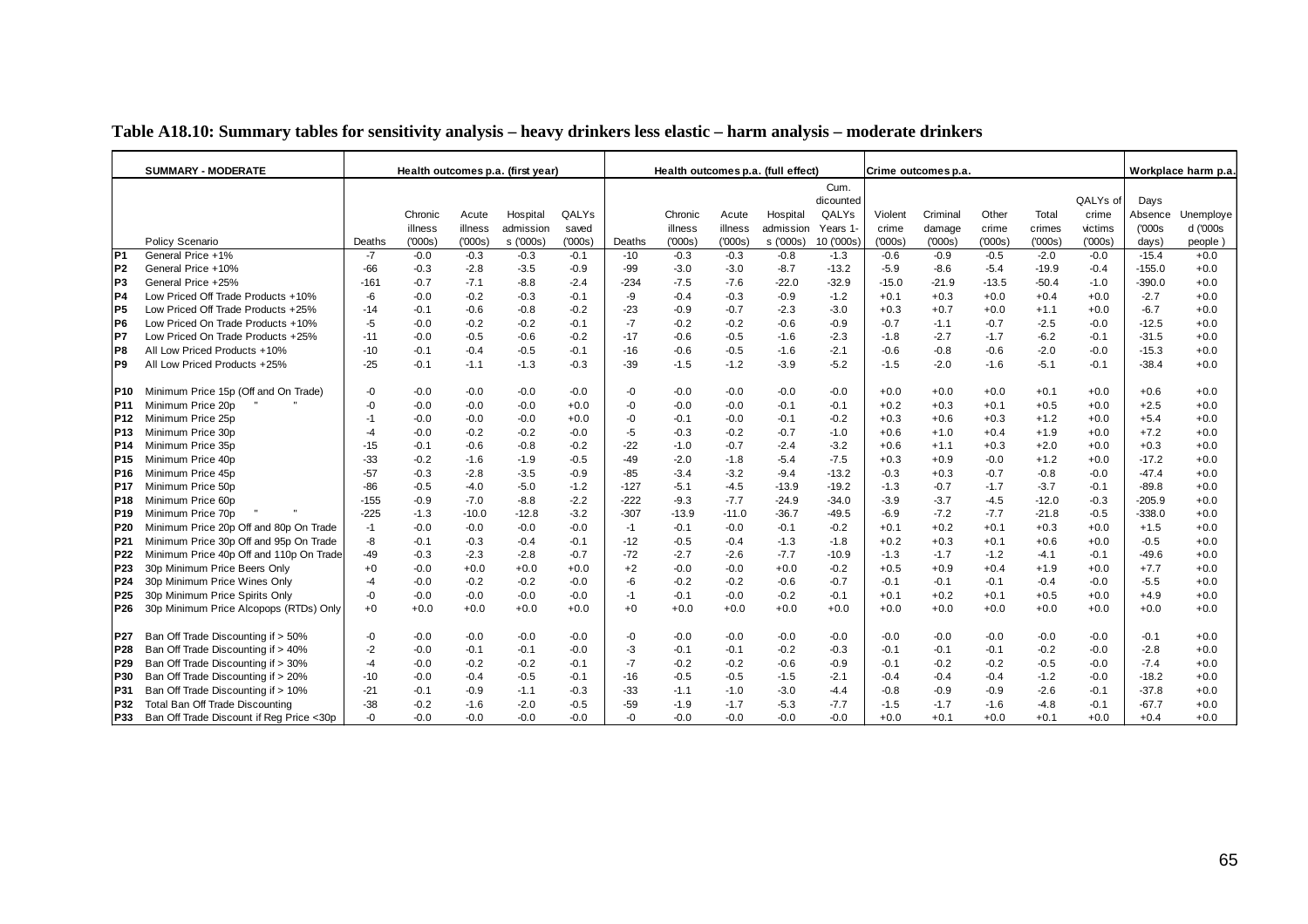|                 | <b>SUMMARY - HAZARDOUS</b>               |        |         |         | Health outcomes p.a. (first year) |        |         |         |         | Health outcomes p.a. (full effect) |            |         | Crime outcomes p.a. |         |         |          |          | Workplace harm p.a |
|-----------------|------------------------------------------|--------|---------|---------|-----------------------------------|--------|---------|---------|---------|------------------------------------|------------|---------|---------------------|---------|---------|----------|----------|--------------------|
|                 |                                          |        |         |         |                                   |        |         |         |         |                                    | Cum.       |         |                     |         |         |          |          |                    |
|                 |                                          |        |         |         |                                   |        |         |         |         |                                    | dicounted  |         |                     |         |         | QALYs of | Days     |                    |
|                 |                                          |        | Chronic | Acute   | Hospital                          | QALYs  |         | Chronic | Acute   | Hospital                           | QALYs      | Violent | Criminal            | Other   | Total   | crime    | Absence  | Unemploye          |
|                 |                                          |        | illness | illness | admission                         | saved  |         | illness | illness | admission                          | Years 1    | crime   | damage              | crime   | crimes  | victims  | (000s    | d ('000s           |
|                 | Policy Scenario                          | Deaths | (000s)  | (000s)  | s ('000s)                         | (000s) | Deaths  | (000s)  | (000s)  | s ('000s)                          | 10 ('000s) | (000s)  | (000s)              | (000s)  | (000s)  | (000s)   | days)    | people)            |
| P <sub>1</sub>  | General Price +1%                        | $-7$   | $-0.0$  | $-0.2$  | $-0.3$                            | $-0.1$ | $-38$   | $-0.4$  | $-0.2$  | $-0.9$                             | $-1.2$     | $-0.5$  | $-0.8$              | $-0.7$  | $-1.9$  | $-0.0$   | $-10.6$  | $+0.0$             |
| P <sub>2</sub>  | General Price +10%                       | $-69$  | $-0.3$  | $-1.9$  | $-2.6$                            | $-0.7$ | $-368$  | $-3.6$  | $-2.2$  | $-9.3$                             | $-12.1$    | $-4.9$  | $-8.1$              | $-6.7$  | $-19.6$ | $-0.4$   | $-106.0$ | $+0.0$             |
| P <sub>3</sub>  | General Price +25%                       | $-169$ | $-0.8$  | $-4.7$  | $-6.6$                            | $-1.7$ | $-898$  | $-9.0$  | $-5.5$  | $-23.3$                            | $-30.1$    | $-12.3$ | $-20.4$             | $-16.8$ | $-49.5$ | $-0.9$   | $-267.5$ | $+0.0$             |
| P4              | Low Priced Off Trade Products +10%       | $-10$  | $-0.1$  | $-0.2$  | $-0.3$                            | $-0.1$ | $-59$   | $-0.6$  | $-0.3$  | $-1.4$                             | $-1.6$     | $-0.1$  | $-0.1$              | $-0.2$  | $-0.5$  | $-0.0$   | $-6.5$   | $+0.0$             |
| P5              | Low Priced Off Trade Products +25%       | $-24$  | $-0.1$  | $-0.6$  | $-0.8$                            | $-0.2$ | $-143$  | $-1.4$  | $-0.7$  | $-3.4$                             | $-4.0$     | $-0.3$  | $-0.3$              | $-0.6$  | $-1.3$  | $-0.0$   | $-16.3$  | $+0.0$             |
| P <sub>6</sub>  | Low Priced On Trade Products +10%        | $-4$   | $-0.0$  | $-0.1$  | $-0.2$                            | $-0.0$ | $-20$   | $-0.2$  | $-0.1$  | $-0.5$                             | $-0.8$     | $-0.8$  | $-1.5$              | $-1.8$  | $-4.1$  | $-0.1$   | $-9.5$   | $+0.0$             |
| <b>P7</b>       | Low Priced On Trade Products +25%        | $-10$  | $-0.0$  | $-0.3$  | $-0.4$                            | $-0.1$ | $-50$   | $-0.5$  | $-0.3$  | $-1.4$                             | $-1.9$     | $-1.9$  | $-3.8$              | $-4.5$  | $-10.1$ | $-0.1$   | $-23.7$  | $+0.0$             |
| P8              | All Low Priced Products +10%             | -14    | $-0.1$  | $-0.3$  | $-0.5$                            | $-0.1$ | $-78$   | $-0.8$  | $-0.4$  | $-1.9$                             | $-2.4$     | $-0.9$  | $-1.6$              | $-2.0$  | $-4.6$  | $-0.1$   | $-16.0$  | $+0.0$             |
| P <sub>9</sub>  | All Low Priced Products +25%             | $-34$  | $-0.2$  | $-1.0$  | $-1.4$                            | $-0.3$ | $-192$  | $-1.9$  | $-1.2$  | $-4.9$                             | $-6.2$     | $-2.2$  | $-4.1$              | $-5.1$  | $-11.4$ | $-0.2$   | $-40.1$  | $+0.0$             |
|                 |                                          |        |         |         |                                   |        |         |         |         |                                    |            |         |                     |         |         |          |          |                    |
| P <sub>10</sub> | Minimum Price 15p (Off and On Trade)     | -0     | $-0.0$  | $-0.0$  | $-0.0$                            | $-0.0$ | $-2$    | $-0.0$  | $-0.0$  | $-0.1$                             | $-0.1$     | $+0.0$  | $+0.0$              | $-0.0$  | $+0.0$  | $+0.0$   | $-0.2$   | $+0.0$             |
| P <sub>11</sub> | Minimum Price 20p                        | $-1$   | $-0.0$  | $-0.0$  | $-0.0$                            | $-0.0$ | -6      | $-0.1$  | $-0.0$  | $-0.2$                             | $-0.2$     | $-0.0$  | $-0.0$              | $-0.1$  | $-0.1$  | $-0.0$   | $-1.5$   | $+0.0$             |
| <b>P12</b>      | Minimum Price 25p                        | -3     | $-0.0$  | $-0.1$  | $-0.1$                            | $-0.0$ | $-18$   | $-0.2$  | $-0.1$  | $-0.4$                             | $-0.6$     | $-0.1$  | $-0.1$              | $-0.2$  | $-0.4$  | $-0.0$   | $-4.3$   | $+0.0$             |
| P <sub>13</sub> | Minimum Price 30p                        | -9     | $-0.0$  | $-0.2$  | $-0.3$                            | $-0.1$ | $-52$   | $-0.5$  | $-0.3$  | $-1.2$                             | $-1.6$     | $-0.3$  | $-0.3$              | $-0.6$  | $-1.2$  | $-0.0$   | $-11.4$  | $+0.0$             |
| P <sub>14</sub> | Minimum Price 35p                        | $-26$  | $-0.1$  | $-0.7$  | $-0.9$                            | $-0.2$ | $-147$  | $-1.4$  | $-0.8$  | $-3.5$                             | $-4.5$     | $-0.7$  | $-1.0$              | $-1.2$  | $-2.9$  | $-0.1$   | $-27.6$  | $+0.0$             |
| P <sub>15</sub> | Minimum Price 40p                        | $-54$  | $-0.3$  | $-1.5$  | $-2.0$                            | $-0.5$ | $-304$  | $-2.9$  | $-1.8$  | $-7.6$                             | $-9.6$     | $-1.5$  | $-2.1$              | $-2.3$  | $-5.9$  | $-0.1$   | $-54.5$  | $+0.0$             |
| P <sub>16</sub> | Minimum Price 45p                        | $-92$  | $-0.4$  | $-2.5$  | $-3.5$                            | $-0.8$ | $-514$  | $-5.1$  | $-3.1$  | $-13.0$                            | $-16.2$    | $-2.7$  | $-3.8$              | $-3.9$  | $-10.4$ | $-0.2$   | $-93.1$  | $+0.0$             |
| P <sub>17</sub> | Minimum Price 50p                        | $-137$ | $-0.7$  | $-3.7$  | $-5.2$                            | $-1.2$ | $-766$  | $-7.6$  | $-4.6$  | $-19.5$                            | $-24.0$    | $-4.3$  | $-5.9$              | $-5.8$  | $-16.0$ | $-0.3$   | $-142.0$ | $+0.0$             |
| P18             | Minimum Price 60p                        | -241   | $-1.2$  | $-6.3$  | $-8.9$                            | $-2.2$ | $-1339$ | $-13.7$ | $-7.6$  | $-34.4$                            | $-41.7$    | $-7.9$  | $-11.1$             | $-10.4$ | $-29.5$ | $-0.6$   | $-262.2$ | $+0.0$             |
| P <sub>19</sub> | Minimum Price 70p                        | $-348$ | $-1.8$  | $-9.0$  | $-12.9$                           | $-3.1$ | $-1933$ | $-20.4$ | -10.9   | $-50.5$                            | $-60.6$    | $-12.1$ | $-17.0$             | $-15.5$ | $-44.6$ | $-0.9$   | $-396.6$ | $+0.0$             |
| P20             | Minimum Price 20p Off and 80p On Trade   | $-2$   | $-0.0$  | $-0.1$  | $-0.1$                            | $-0.0$ | -8      | $-0.1$  | $-0.1$  | $-0.2$                             | $-0.3$     | $-0.2$  | $-0.4$              | $-0.5$  | $-1.1$  | $-0.0$   | $-3.5$   | $+0.0$             |
| P21             | Minimum Price 30p Off and 95p On Trade   | $-14$  | $-0.1$  | $-0.4$  | $-0.5$                            | $-0.1$ | $-77$   | $-0.7$  | $-0.4$  | $-1.8$                             | $-2.4$     | -0.9    | $-1.7$              | $-2.0$  | $-4.7$  | $-0.1$   | $-20.0$  | $+0.0$             |
| P22             | Minimum Price 40p Off and 110p On Trade  | -70    | $-0.3$  | $-1.9$  | $-2.7$                            | $-0.7$ | $-388$  | $-3.7$  | $-2.3$  | $-9.7$                             | $-12.4$    | -3.4    | $-5.8$              | $-5.7$  | $-14.9$ | $-0.3$   | $-82.2$  | $+0.0$             |
| P23             | 30p Minimum Price Beers Only             | -3     | $-0.0$  | $-0.1$  | $-0.1$                            | $-0.0$ | $-16$   | $-0.2$  | $-0.1$  | $-0.4$                             | $-0.6$     | $-0.2$  | $-0.4$              | $-0.4$  | $-1.0$  | $-0.0$   | $-7.7$   | $+0.0$             |
| P24             | 30p Minimum Price Wines Only             | $-5$   | $-0.0$  | $-0.1$  | $-0.2$                            | $-0.0$ | $-29$   | $-0.3$  | $-0.1$  | $-0.7$                             | $-0.8$     | $-0.1$  | $-0.1$              | $-0.1$  | $-0.3$  | $-0.0$   | $-4.0$   | $+0.0$             |
| P <sub>25</sub> | 30p Minimum Price Spirits Only           | $-1$   | $-0.0$  | $-0.0$  | $-0.0$                            | $-0.0$ | -6      | $-0.1$  | $-0.0$  | $-0.1$                             | $-0.2$     | $+0.0$  | $+0.1$              | $-0.0$  | $+0.1$  | $+0.0$   | $+0.3$   | $+0.0$             |
| P <sub>26</sub> | 30p Minimum Price Alcopops (RTDs) Only   | $+0$   | $+0.0$  | $+0.0$  | $+0.0$                            | $+0.0$ | $+0$    | $+0.0$  | $+0.0$  | $+0.0$                             | $+0.0$     | $+0.0$  | $+0.0$              | $+0.0$  | $+0.0$  | $+0.0$   | $+0.0$   | $+0.0$             |
|                 |                                          |        |         |         |                                   |        |         |         |         |                                    |            |         |                     |         |         |          |          |                    |
| P27             | Ban Off Trade Discounting if > 50%       | -0     | $-0.0$  | $-0.0$  | $-0.0$                            | $-0.0$ | $-1$    | $-0.0$  | $-0.0$  | $-0.0$                             | $-0.0$     | -0.0    | $-0.0$              | $-0.0$  | $-0.0$  | $-0.0$   | $-0.1$   | $+0.0$             |
| P28             | Ban Off Trade Discounting if > 40%       | $-2$   | $-0.0$  | $-0.1$  | $-0.1$                            | $-0.0$ | $-14$   | $-0.1$  | $-0.1$  | $-0.3$                             | $-0.4$     | $-0.1$  | $-0.1$              | $-0.1$  | $-0.2$  | $-0.0$   | $-2.5$   | $+0.0$             |
| P29             | Ban Off Trade Discounting if > 30%       | -6     | $-0.0$  | $-0.2$  | $-0.2$                            | $-0.1$ | $-37$   | $-0.4$  | $-0.2$  | $-0.9$                             | $-1.1$     | $-0.2$  | $-0.2$              | $-0.2$  | $-0.6$  | $-0.0$   | $-6.6$   | $+0.0$             |
| P30             | Ban Off Trade Discounting if > 20%       | $-15$  | $-0.1$  | $-0.4$  | $-0.5$                            | $-0.1$ | $-89$   | $-0.9$  | $-0.4$  | $-2.1$                             | $-2.6$     | $-0.4$  | $-0.5$              | $-0.5$  | $-1.4$  | $-0.0$   | $-16.0$  | $+0.0$             |
| P31             | Ban Off Trade Discounting if > 10%       | $-31$  | $-0.1$  | $-0.7$  | $-1.1$                            | $-0.3$ | $-174$  | $-1.7$  | $-0.9$  | $-4.2$                             | $-5.1$     | $-0.8$  | $-1.1$              | $-1.0$  | $-3.0$  | $-0.1$   | $-33.0$  | $+0.0$             |
| P32             | Total Ban Off Trade Discounting          | $-52$  | $-0.3$  | $-1.4$  | $-2.0$                            | $-0.5$ | $-296$  | $-2.9$  | $-1.7$  | $-7.4$                             | $-9.2$     | $-1.6$  | $-2.1$              | $-1.9$  | $-5.7$  | $-0.1$   | $-58.5$  | $+0.0$             |
| P33             | Ban Off Trade Discount if Reg Price <30p | $-1$   | $-0.0$  | $-0.0$  | $-0.0$                            | $-0.0$ | $-3$    | $-0.0$  | $-0.0$  | $-0.1$                             | $-0.1$     | $-0.0$  | $-0.0$              | $-0.1$  | $-0.1$  | $-0.0$   | $-0.9$   | $+0.0$             |

### **Table A18.11: Summary tables for sensitivity analysis – heavy drinkers less elastic – harm analysis – hazardous drinkers**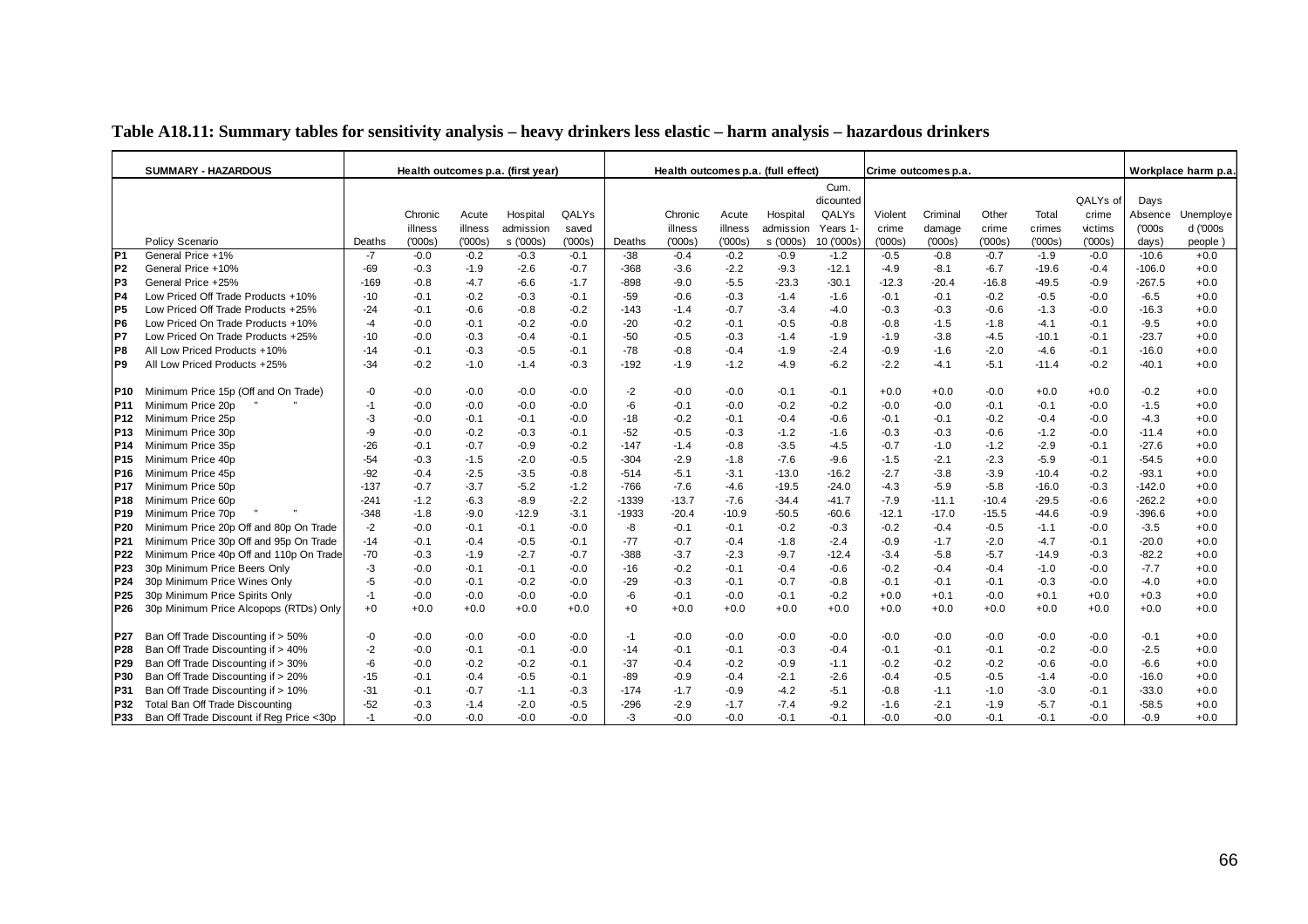|                 | <b>SUMMARY - HARMFUL</b>                 |        |         |         | Health outcomes p.a. (first year) |        |         |         |         | Health outcomes p.a. (full effect) |            |         | Crime outcomes p.a. |         |         |          |          | Workplace harm p.a |
|-----------------|------------------------------------------|--------|---------|---------|-----------------------------------|--------|---------|---------|---------|------------------------------------|------------|---------|---------------------|---------|---------|----------|----------|--------------------|
|                 |                                          |        |         |         |                                   |        |         |         |         |                                    | Cum.       |         |                     |         |         |          |          |                    |
|                 |                                          |        |         |         |                                   |        |         |         |         |                                    | dicounted  |         |                     |         |         | QALYs of | Days     |                    |
|                 |                                          |        | Chronic | Acute   | Hospital                          | QALYs  |         | Chronic | Acute   | Hospital                           | QALYs      | Violent | Criminal            | Other   | Total   | crime    | Absence  | Unemploye          |
|                 |                                          |        | illness | illness | admission                         | saved  |         | illness | illness | admission                          | Years 1    | crime   | damage              | crime   | crimes  | victims  | (000s    | d ('000s           |
|                 | Policy Scenario                          | Deaths | (000s)  | (000s)  | s ('000s)                         | (000s) | Deaths  | (000s)  | (000s)  | s ('000s)                          | 10 ('000s) | (000s)  | (000s)              | (000s)  | (000s)  | (000s)   | days)    | people)            |
| P <sub>1</sub>  | General Price +1%                        | -6     | $-0.1$  | $-0.1$  | $-0.2$                            | $-0.0$ | $-43$   | $-0.6$  | $-0.1$  | $-1.4$                             | $-1.1$     | $-0.2$  | $-0.4$              | $-0.3$  | $-0.9$  | $-0.0$   | $-4.9$   | $-0.7$             |
| P <sub>2</sub>  | General Price +10%                       | $-60$  | $-0.6$  | $-1.0$  | $-2.2$                            | $-0.4$ | $-427$  | $-6.0$  | $-1.0$  | $-13.8$                            | $-10.9$    | $-2.3$  | $-3.7$              | $-2.8$  | $-8.7$  | $-0.2$   | $-49.8$  | $-6.6$             |
| P <sub>3</sub>  | General Price +25%                       | $-142$ | $-1.4$  | $-2.1$  | $-5.2$                            | $-0.9$ | $-1058$ | $-14.5$ | $-2.2$  | $-33.3$                            | $-26.1$    | $-5.7$  | $-9.4$              | $-7.0$  | $-22.1$ | $-0.4$   | $-126.0$ | $-16.5$            |
| P4              | Low Priced Off Trade Products +10%       | $-12$  | $-0.1$  | $-0.2$  | $-0.4$                            | $-0.1$ | $-78$   | $-1.0$  | $-0.3$  | $-2.4$                             | $-2.0$     | $-0.2$  | $-0.2$              | $-0.2$  | $-0.6$  | $-0.0$   | $-5.9$   | $-0.9$             |
| P5              | Low Priced Off Trade Products +25%       | $-30$  | $-0.3$  | $-0.6$  | $-1.1$                            | $-0.2$ | $-194$  | $-2.5$  | $-0.6$  | $-5.9$                             | $-5.0$     | $-0.4$  | $-0.6$              | $-0.6$  | $-1.6$  | $-0.0$   | $-14.7$  | $-2.3$             |
| P <sub>6</sub>  | Low Priced On Trade Products +10%        | -3     | $-0.0$  | $-0.0$  | $-0.1$                            | $-0.0$ | $-25$   | $-0.4$  | $-0.0$  | $-0.9$                             | $-0.7$     | $-0.4$  | $-0.7$              | $-0.7$  | $-1.7$  | $-0.0$   | $-4.2$   | $-0.4$             |
| P7              | Low Priced On Trade Products +25%        | -8     | $-0.1$  | $-0.1$  | $-0.4$                            | $-0.1$ | $-63$   | $-1.0$  | $-0.1$  | $-2.3$                             | $-1.6$     | $-0.9$  | $-1.7$              | $-1.7$  | $-4.3$  | $-0.1$   | $-10.4$  | $-0.9$             |
| P8              | All Low Priced Products +10%             | $-16$  | $-0.1$  | $-0.3$  | $-0.6$                            | $-0.1$ | $-103$  | $-1.4$  | $-0.3$  | $-3.3$                             | $-2.7$     | $-0.5$  | $-0.9$              | $-0.9$  | $-2.3$  | $-0.0$   | $-10.1$  | $-1.3$             |
| P <sub>9</sub>  | All Low Priced Products +25%             | $-39$  | $-0.4$  | $-0.7$  | $-1.4$                            | $-0.3$ | $-259$  | $-3.5$  | $-0.7$  | $-8.1$                             | $-6.7$     | $-1.3$  | $-2.3$              | $-2.3$  | $-5.9$  | $-0.1$   | $-25.2$  | $-3.2$             |
|                 |                                          |        |         |         |                                   |        |         |         |         |                                    |            |         |                     |         |         |          |          |                    |
| P <sub>10</sub> | Minimum Price 15p (Off and On Trade)     | -1     | $-0.0$  | $-0.0$  | $-0.0$                            | $-0.0$ | -6      | $-0.1$  | $-0.0$  | $-0.2$                             | $-0.2$     | -0.0    | $+0.0$              | $-0.1$  | $-0.1$  | $-0.0$   | $-0.8$   | $-0.1$             |
| P <sub>11</sub> | Minimum Price 20p                        | -3     | $-0.0$  | $-0.0$  | $-0.1$                            | $-0.0$ | $-25$   | $-0.4$  | $-0.0$  | $-0.9$                             | $-0.6$     | $-0.1$  | $-0.1$              | $-0.2$  | $-0.3$  | $-0.0$   | $-3.1$   | $-0.4$             |
| <b>P12</b>      | Minimum Price 25p                        | -8     | $-0.1$  | $-0.1$  | $-0.3$                            | $-0.1$ | $-65$   | $-1.0$  | $-0.1$  | $-2.3$                             | $-1.6$     | $-0.2$  | $-0.3$              | $-0.4$  | $-0.9$  | $-0.0$   | $-8.2$   | $-1.2$             |
| P <sub>13</sub> | Minimum Price 30p                        | $-20$  | $-0.2$  | $-0.3$  | $-0.8$                            | $-0.1$ | $-150$  | $-2.3$  | $-0.3$  | $-5.2$                             | $-3.8$     | $-0.5$  | -0.8                | $-0.8$  | $-2.1$  | $-0.0$   | $-17.8$  | $-2.5$             |
| P <sub>14</sub> | Minimum Price 35p                        | $-44$  | $-0.4$  | $-0.7$  | $-1.7$                            | $-0.3$ | $-315$  | $-4.5$  | $-0.8$  | $-10.4$                            | $-8.0$     | $-1.1$  | $-1.6$              | $-1.5$  | $-4.2$  | $-0.1$   | $-33.8$  | $-4.8$             |
| P <sub>15</sub> | Minimum Price 40p                        | $-75$  | $-0.7$  | $-1.2$  | $-2.8$                            | $-0.5$ | $-551$  | $-7.6$  | $-1.2$  | $-17.5$                            | $-13.6$    | $-1.8$  | $-2.7$              | $-2.4$  | $-7.0$  | $-0.1$   | $-56.2$  | $-8.0$             |
| P <sub>16</sub> | Minimum Price 45p                        | $-112$ | $-1.1$  | $-1.6$  | $-4.1$                            | $-0.7$ | $-836$  | $-11.4$ | $-1.7$  | $-26.0$                            | $-20.3$    | $-2.8$  | $-4.1$              | $-3.5$  | $-10.4$ | $-0.2$   | $-84.3$  | $-12.0$            |
| P <sub>17</sub> | Minimum Price 50p                        | $-154$ | $-1.5$  | $-2.2$  | $-5.5$                            | $-1.0$ | -1161   | $-15.6$ | $-2.2$  | -35.6                              | $-27.8$    | $-3.9$  | $-5.6$              | $-4.7$  | $-14.2$ | $-0.3$   | $-117.0$ | $-16.5$            |
| P18             | Minimum Price 60p                        | $-246$ | $-2.4$  | $-3.3$  | $-8.6$                            | $-1.5$ | $-1870$ | $-24.7$ | $-3.4$  | $-56.1$                            | $-44.1$    | $-6.3$  | $-9.1$              | $-7.5$  | $-22.9$ | $-0.5$   | $-190.6$ | $-26.6$            |
| P <sub>19</sub> | Minimum Price 70p                        | $-342$ | $-3.2$  | $-4.5$  | -11.7                             | $-2.1$ | $-2614$ | $-33.8$ | -4.7    | $-76.6$                            | $-61.0$    | $-8.7$  | $-12.6$             | $-10.3$ | $-31.7$ | $-0.6$   | $-268.4$ | $-36.5$            |
| P <sub>20</sub> | Minimum Price 20p Off and 80p On Trade   | -4     | $-0.0$  | $-0.1$  | $-0.2$                            | $-0.0$ | $-29$   | $-0.5$  | $-0.1$  | $-1.0$                             | $-0.8$     | -0.3    | $-0.5$              | $-0.4$  | $-1.1$  | $-0.0$   | $-5.0$   | $-0.6$             |
| P21             | Minimum Price 30p Off and 95p On Trade   | $-25$  | $-0.3$  | $-0.4$  | $-1.0$                            | $-0.2$ | $-189$  | $-2.9$  | $-0.4$  | $-6.6$                             | -4.8       | $-1.0$  | $-1.8$              | $-1.5$  | $-4.3$  | $-0.1$   | $-23.6$  | $-3.1$             |
| P22             | Minimum Price 40p Off and 110p On Trade  | $-91$  | $-0.9$  | $-1.4$  | $-3.4$                            | $-0.6$ | $-673$  | $-9.4$  | $-1.5$  | $-21.7$                            | $-16.7$    | $-2.9$  | $-4.8$              | $-4.0$  | $-11.7$ | $-0.2$   | $-71.4$  | $-9.6$             |
| P <sub>23</sub> | 30p Minimum Price Beers Only             | $-13$  | $-0.1$  | $-0.2$  | $-0.5$                            | $-0.1$ | $-106$  | $-1.7$  | $-0.2$  | $-3.8$                             | $-2.6$     | $-0.5$  | $-0.7$              | $-0.4$  | $-1.6$  | $-0.0$   | $-14.0$  | $-2.1$             |
| P24             | 30p Minimum Price Wines Only             | -4     | $-0.0$  | $-0.1$  | $-0.2$                            | $-0.0$ | $-26$   | $-0.3$  | $-0.1$  | $-0.8$                             | $-0.7$     | $+0.0$  | $+0.1$              | $+0.0$  | $+0.2$  | $+0.0$   | $-1.4$   | $-0.3$             |
| P <sub>25</sub> | 30p Minimum Price Spirits Only           | -3     | $-0.0$  | $-0.1$  | $-0.1$                            | $-0.0$ | $-19$   | $-0.3$  | $-0.1$  | $-0.6$                             | $-0.5$     | $-0.1$  | $-0.2$              | $-0.4$  | $-0.7$  | $-0.0$   | $-2.3$   | $-0.2$             |
| P <sub>26</sub> | 30p Minimum Price Alcopops (RTDs) Only   | $+0$   | $+0.0$  | $+0.0$  | $+0.0$                            | $+0.0$ | $+0$    | $+0.0$  | $+0.0$  | $+0.0$                             | $+0.0$     | $+0.0$  | $+0.0$              | $+0.0$  | $+0.0$  | $+0.0$   | $+0.0$   | $+0.0$             |
|                 |                                          |        |         |         |                                   |        |         |         |         |                                    |            |         |                     |         |         |          |          |                    |
| P27             | Ban Off Trade Discounting if > 50%       | -0     | $-0.0$  | $-0.0$  | $-0.0$                            | $-0.0$ | $-1$    | $-0.0$  | $-0.0$  | $-0.0$                             | $-0.0$     | $-0.0$  | $-0.0$              | $-0.0$  | $-0.0$  | $-0.0$   | $-0.0$   | $-0.0$             |
| P28             | Ban Off Trade Discounting if > 40%       | $-2$   | $-0.0$  | $-0.0$  | $-0.1$                            | $-0.0$ | $-14$   | $-0.2$  | $-0.0$  | $-0.4$                             | $-0.4$     | $-0.0$  | $-0.0$              | $-0.0$  | $-0.1$  | $-0.0$   | $-1.2$   | $-0.2$             |
| P29             | Ban Off Trade Discounting if > 30%       | $-5$   | $-0.0$  | $-0.1$  | $-0.2$                            | $-0.0$ | $-35$   | $-0.5$  | $-0.1$  | $-1.1$                             | $-0.9$     | -0.1    | $-0.1$              | $-0.1$  | $-0.3$  | $-0.0$   | $-3.1$   | $-0.5$             |
| P30             | Ban Off Trade Discounting if > 20%       | $-13$  | $-0.1$  | $-0.3$  | $-0.5$                            | $-0.1$ | $-86$   | $-1.2$  | $-0.3$  | $-2.7$                             | $-2.3$     | $-0.2$  | $-0.3$              | $-0.2$  | $-0.7$  | $-0.0$   | $-7.7$   | $-1.2$             |
| P31             | Ban Off Trade Discounting if > 10%       | $-27$  | $-0.2$  | $-0.5$  | $-1.0$                            | $-0.2$ | $-176$  | $-2.4$  | $-0.6$  | $-5.6$                             | $-4.7$     | $-0.4$  | $-0.6$              | $-0.5$  | $-1.5$  | $-0.0$   | $-16.0$  | $-2.5$             |
| P32             | Total Ban Off Trade Discounting          | $-45$  | $-0.4$  | $-0.8$  | $-1.6$                            | $-0.3$ | $-314$  | $-4.2$  | $-0.8$  | $-9.9$                             | $-8.0$     | $-0.8$  | $-1.1$              | $-0.9$  | $-2.9$  | $-0.1$   | $-28.9$  | $-4.4$             |
| P33             | Ban Off Trade Discount if Reg Price <30p | $-1$   | $-0.0$  | $-0.0$  | $-0.1$                            | $-0.0$ | $-11$   | $-0.2$  | $-0.0$  | $-0.4$                             | $-0.3$     | $-0.0$  | $-0.1$              | $-0.0$  | $-0.2$  | $-0.0$   | $-1.3$   | $-0.2$             |

### **Table A18.12: Summary tables for sensitivity analysis – heavy drinkers less elastic – harm analysis – harmful drinkers**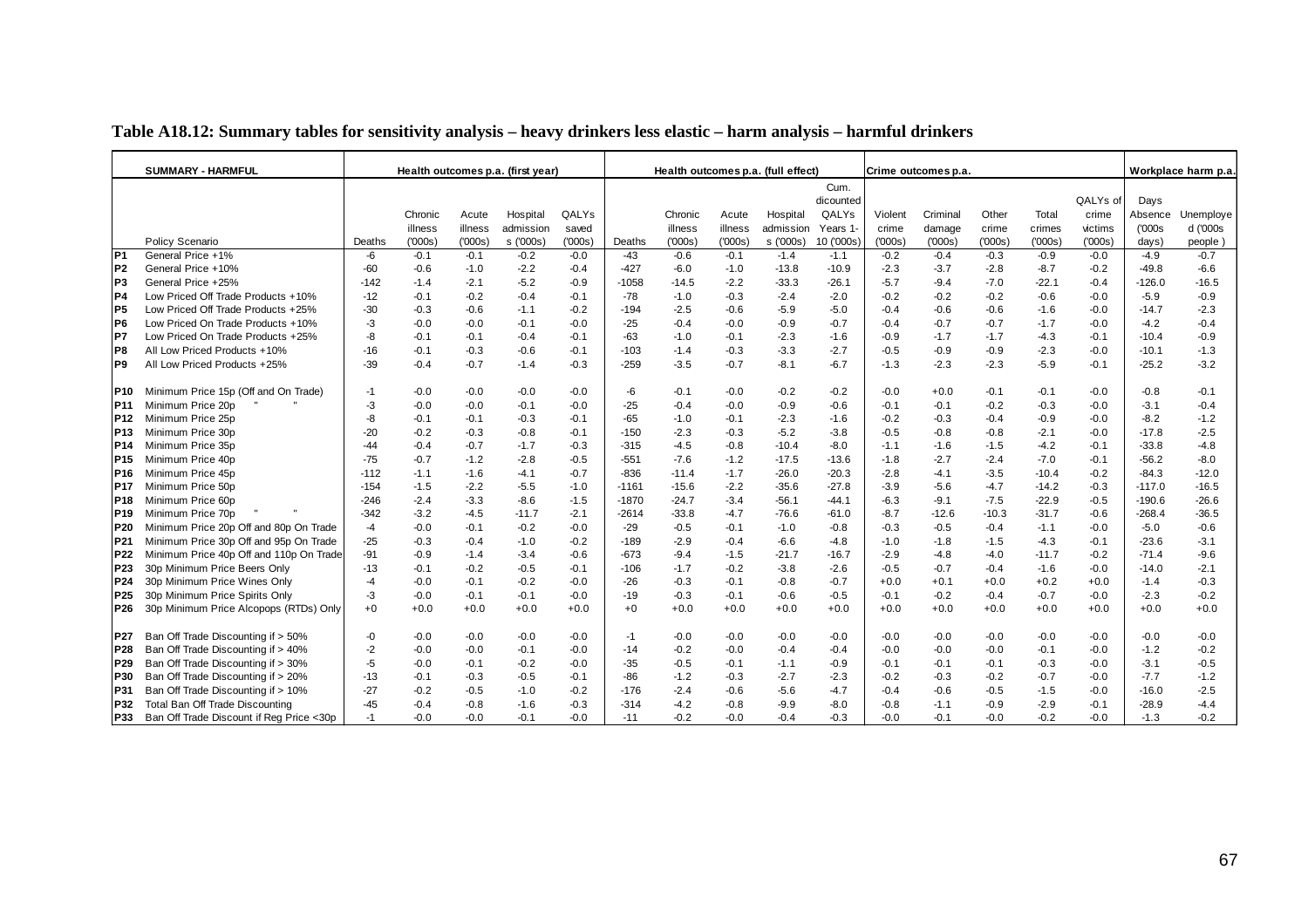|                 | <b>SUMMARY - TOTAL</b>                   |            |          | Value of harm reduction in year 1 (£ millions) |          |            |          |         |                |            |                          |         |                                                        | Cumulative discounted value of harm reduction over 10 years (£m) |          |                          |                |
|-----------------|------------------------------------------|------------|----------|------------------------------------------------|----------|------------|----------|---------|----------------|------------|--------------------------|---------|--------------------------------------------------------|------------------------------------------------------------------|----------|--------------------------|----------------|
|                 |                                          |            |          |                                                |          |            |          |         | Total value of |            |                          |         |                                                        |                                                                  |          |                          | Total value of |
|                 |                                          |            |          |                                                | Unemploy | Total      |          |         | harm           |            |                          |         |                                                        |                                                                  |          |                          | harm           |
|                 |                                          | Healthcare | Crime    | Absence                                        | ment     | direct     | Health   | Crime   | reduction      | Healthcare | Crime                    | Absence |                                                        | Unemploy Total direct                                            | Health   | Crime                    | reduction      |
|                 |                                          | costs      | costs    | costs                                          | costs    | costs      | QALY     | QALY    | incl. QALYs    | costs      | costs                    | costs   | ment costs                                             | costs                                                            | QALY     | QALY                     | incl. QALYs    |
|                 | Policy Scenario                          | Year 1     | Year 1   | Year 1                                         | Year 1   | Year 1     | value    | value   | Year 1         |            |                          |         | Years 1-10 Years 1-10 Years 1-10 Years 1-10 Years 1-10 |                                                                  | value    | value                    | Year 1-10      |
| $\overline{P1}$ | General Price +1%                        | $-3.7$     | $-6.4$   | $-3.0$                                         | $-15.8$  | $-29.0$    | $-4.0$   | $-2.1$  | $-35.1$        | $-58$      | $-53$                    | $-25$   | $-132$                                                 | $-268$                                                           | $-73$    | $-18$                    | $-358$         |
| P <sub>2</sub>  | General Price +10%                       | $-38.4$    | $-64.6$  | $-30.6$                                        | $-157.4$ | $-291.0$   | $-41.8$  | $-21.2$ | $-354.0$       | $-591$     | $-537$                   | $-255$  | $-1,309$                                               | $-2,692$                                                         | $-737$   | $-177$                   | $-3,605$       |
| P <sub>3</sub>  | General Price +25%                       | $-94.4$    | $-162.8$ | $-77.1$                                        | $-391.0$ | $-725.2$   | $-103.2$ | $-53.5$ | $-882.0$       | $-1,460$   | $-1,354$                 | $-642$  | $-3,251$                                               | $-6,707$                                                         | $-1,815$ | $-445$                   | $-8,967$       |
| P <sub>4</sub>  | Low Priced Off Trade Products +10%       | $-4.5$     | $-1.0$   | $-1.4$                                         | $-20.4$  | $-27.3$    | $-4.5$   | $-.3$   | $-32.1$        | $-79$      | -9                       | $-12$   | $-170$                                                 | $-269$                                                           | $-96$    | $-2$                     | $-367$         |
| IP <sub>5</sub> | Low Priced Off Trade Products +25%       | $-11.4$    | $-2.6$   | $-3.5$                                         | $-50.9$  | $-68.2$    | $-11.3$  | $-7$    | $-80.2$        | $-199$     | $-21$                    | $-29$   | $-423$                                                 | $-672$                                                           | $-240$   | -5                       | $-918$         |
| IP <sub>6</sub> | Low Priced On Trade Products +10%        | $-2.7$     | $-12.2$  | $-2.1$                                         | $-7.1$   | $-24.1$    | $-3.1$   | $-3.6$  | $-30.9$        | $-40$      | $-102$                   | $-18$   | $-59$                                                  | $-219$                                                           | $-50$    | $-30$                    | $-299$         |
| P7              | Low Priced On Trade Products +25%        | $-6.9$     | $-30.5$  | $-5.3$                                         | $-17.8$  | $-60.6$    | $-8.1$   | $-9.0$  | $-77.7$        | $-102$     | $-254$                   | $-44$   | $-148$                                                 | $-549$                                                           | $-128$   | $-75$                    | $-752$         |
| P8              | All Low Priced Products +10%             | $-7.3$     | $-13.2$  | $-3.5$                                         | $-27.6$  | $-51.6$    | $-7.8$   | $-3.9$  | $-63.3$        | $-121$     | $-110$                   | $-29$   | $-229$                                                 | $-490$                                                           | $-148$   | $-32$                    | $-670$         |
| P <sub>9</sub>  | All Low Priced Products +25%             | $-18.9$    | $-33.2$  | $-8.8$                                         | $-68.8$  | $-129.7$   | $-20.1$  | $-9.7$  | $-159.5$       | $-309$     | $-276$                   | $-73$   | $-572$                                                 | $-1,230$                                                         | $-375$   | $-81$                    | $-1,687$       |
|                 |                                          |            |          |                                                |          |            |          |         |                |            |                          |         |                                                        |                                                                  |          |                          |                |
| P10             | Minimum Price 15p (Off and On Trade)     | $-0.2$     | $+.1$    | $-0$                                           | $-2.6$   | $-2.8$     | $-.2$    | $+.0$   | $-2.9$         | $-4$       | $\ddot{}$                | $\sim$  | $-22$                                                  | -26                                                              | -5       | $^{+}$                   | $-31$          |
| P <sub>11</sub> | Minimum Price 20p                        | $-0.6$     | $+.2$    | $-.2$                                          | $-10.9$  | $-11.5$    | $-6$     | $+.1$   | $-12.1$        | $-15$      | $+1$                     | $-2$    | $-90$                                                  | $-105$                                                           | $-18$    | $+1$                     | $-122$         |
| P <sub>12</sub> | Minimum Price 25p                        | $-1.7$     | $-.1$    | $-.7$                                          | $-29.4$  | $-31.9$    | $-1.7$   | $+.0$   | $-33.5$        | $-39$      | $-1$                     | -6      | $-244$                                                 | $-290$                                                           | $-48$    | $\ddot{}$                | $-337$         |
| P <sub>13</sub> | Minimum Price 30p                        | $-5.2$     | $-1.7$   | $-2.2$                                         | $-62.8$  | $-71.8$    | $-5.2$   | $-4$    | $-77.4$        | $-105$     | $-14$                    | $-18$   | $-522$                                                 | $-659$                                                           | $-128$   | -3                       | $-791$         |
| P14             | Minimum Price 35p                        | $-14.0$    | $-6.4$   | $-5.9$                                         | $-117.2$ | $-143.5$   | $-14.0$  | $-1.9$  | $-159.5$       | $-260$     | $-53$                    | $-49$   | $-975$                                                 | $-1,337$                                                         | -315     | $-16$                    | $-1,668$       |
| P <sub>15</sub> | Minimum Price 40p                        | $-28.7$    | $-14.7$  | $-12.5$                                        | $-192.9$ | $-248.8$   | $-29.1$  | $-4.6$  | $-282.5$       | $-508$     | $-122$                   | $-104$  | $-1,604$                                               | $-2,338$                                                         | $-614$   | $-39$                    | $-2,990$       |
| P <sub>16</sub> | Minimum Price 45p                        | $-47.5$    | $-27.1$  | $-22.1$                                        | $-287.1$ | $-383.8$   | $-48.4$  | $-8.7$  | $-440.9$       | $-824$     | $-226$                   | $-184$  | $-2,388$                                               | $-3,621$                                                         | $-995$   | $-73$                    | $-4,688$       |
| P <sub>17</sub> | Minimum Price 50p                        | $-67.4$    | $-43.1$  | $-34.5$                                        | $-395.4$ | $-540.4$   | $-69.2$  | $-14.0$ | $-623.7$       | $-1,175$   | $-358$                   | $-287$  | $-3,288$                                               | $-5,108$                                                         | $-1,424$ | $-117$                   | $-6,649$       |
| P <sub>18</sub> | Minimum Price 60p                        | $-113.6$   | $-82.3$  | $-65.7$                                        | $-634.3$ | $-895.8$   | $-117.9$ | $-27.0$ | $-1,040.7$     | $-1,977$   | $-684$                   | $-546$  | $-5,275$                                               | $-8,482$                                                         | $-2,403$ | $-225$                   | -11,110        |
| P <sub>19</sub> | Minimum Price 70p                        | $-162.2$   | $-126.0$ | $-100.4$                                       | $-869.4$ | $-1,257.9$ | $-169.6$ | $-41.5$ | $-1,469.0$     | $-2,821$   | $-1,048$                 | $-835$  | $-7,230$                                               | $-11,934$                                                        | $-3,432$ | $-345$                   | $-15,710$      |
| P <sub>20</sub> | Minimum Price 20p Off and 80p On Trade   | $-1.1$     | $-2.9$   | $-6$                                           | $-13.6$  | $-18.2$    | $-1.2$   | $-9$    | $-20.3$        | $-21$      | $-24$                    | -5      | $-113$                                                 | $-164$                                                           | $-26$    | $-7$                     | $-197$         |
| P21             | Minimum Price 30p Off and 95p On Trade   | $-8.1$     | $-12.6$  | $-4.3$                                         | $-74.7$  | $-99.6$    | $-8.4$   | $-3.9$  | $-111.9$       | $-151$     | $-105$                   | $-36$   | $-621$                                                 | $-913$                                                           | -185     | $-33$                    | $-1,131$       |
| P <sub>22</sub> | Minimum Price 40p Off and 110p On Trade  | $-39.3$    | $-42.7$  | $-20.1$                                        | $-232.5$ | $-334.6$   | $-40.5$  | $-13.8$ | $-388.9$       | $-670$     | $-355$                   | $-167$  | $-1,933$                                               | $-3,125$                                                         | $-811$   | $-115$                   | $-4,051$       |
| P23             | 30p Minimum Price Beers Only             | $-2.3$     | $-.7$    | $-1.8$                                         | $-55.1$  | $-59.9$    | $-2.3$   | $-3$    | $-62.6$        | $-54$      | -6                       | $-15$   | $-459$                                                 | $-533$                                                           | -68      | $-2$                     | $-603$         |
| P24             | 30p Minimum Price Wines Only             | $-2.2$     | $-0.8$   | $-1.0$                                         | $-6.4$   | $-10.4$    | $-2.3$   | $-2$    | $-13.0$        | $-36$      | $-7$                     | -9      | $-53$                                                  | $-105$                                                           | $-45$    | $-2$                     | $-151$         |
| P <sub>25</sub> | 30p Minimum Price Spirits Only           | $-0.7$     | $-.1$    | $+.6$                                          | $-1.3$   | $-1.5$     | $-6$     | $+.1$   | $-1.9$         | $-15$      | $-1$                     | $+5$    | $-11$                                                  | $-21$                                                            | $-16$    | $+1$                     | $-36$          |
| P <sub>26</sub> | 30p Minimum Price Alcopops (RTDs) Only   | $+0.0$     | $+.0$    | $+.0$                                          | $+.0$    | $+.0$      | $+.0$    | $+.0$   | $+.0$          | $+.0$      | $+.0$                    | $+.0$   | $+.0$                                                  | $+.1$                                                            | $+.0$    | $+.0$                    | $+.1$          |
| P27             | Ban Off Trade Discounting if > 50%       | $-0.0$     | $-.0$    | $-.0$                                          | $-.2$    | $-.3$      | $-0$     | $-0$    | $-.3$          | $-1$       | $\overline{\phantom{a}}$ |         | $-2$                                                   | -3                                                               | $-1$     | $\overline{\phantom{a}}$ | $-4$           |
| P28             | Ban Off Trade Discounting if > 40%       | $-1.1$     | $-.7$    | $-7$                                           | $-4.4$   | $-6.8$     | $-1.2$   | $-2$    | $-8.2$         | $-18$      | -6                       | -6      | $-36$                                                  | $-66$                                                            | $-23$    | $-2$                     | $-90$          |
| P <sub>29</sub> | Ban Off Trade Discounting if > 30%       | $-2.9$     | $-1.8$   | $-1.7$                                         | $-11.6$  | $-18.0$    | $-3.0$   | $-6$    | $-21.6$        | $-47$      | $-15$                    | $-14$   | $-97$                                                  | $-173$                                                           | $-58$    | $-5$                     | $-236$         |
| P30             | Ban Off Trade Discounting if > 20%       | $-6.9$     | $-4.4$   | $-4.3$                                         | $-28.2$  | $-43.8$    | $-7.3$   | $-1.5$  | $-52.6$        | $-112$     | $-37$                    | $-36$   | $-235$                                                 | $-420$                                                           | $-140$   | $-12$                    | $-572$         |
| P31             | Ban Off Trade Discounting if > 10%       | $-14.2$    | $-9.5$   | $-8.9$                                         | $-58.0$  | $-90.5$    | $-15.0$  | $-3.1$  | $-108.7$       | $-230$     | $-79$                    | $-74$   | $-482$                                                 | $-865$                                                           | $-285$   | $-26$                    | $-1,176$       |
| P32             | Total Ban Off Trade Discounting          | $-24.8$    | $-17.7$  | $-15.8$                                        | $-103.9$ | $-162.1$   | $-26.2$  | $-5.8$  | $-194.2$       | $-403$     | $-147$                   | $-132$  | $-864$                                                 | $-1,546$                                                         | $-499$   | $-49$                    | $-2,094$       |
| P33             | Ban Off Trade Discount if Reg Price <30p | $-0.3$     | $-.2$    | $-.2$                                          | $-5.0$   | $-5.7$     | $-.3$    | $-1$    | $-6.0$         | $-7$       | $-1$                     | $-2$    | $-41$                                                  | $-51$                                                            | -8       |                          | -60            |

### **Table A18.13: Summary tables for sensitivity analysis – heavy drinkers less elastic – financial value – overall population**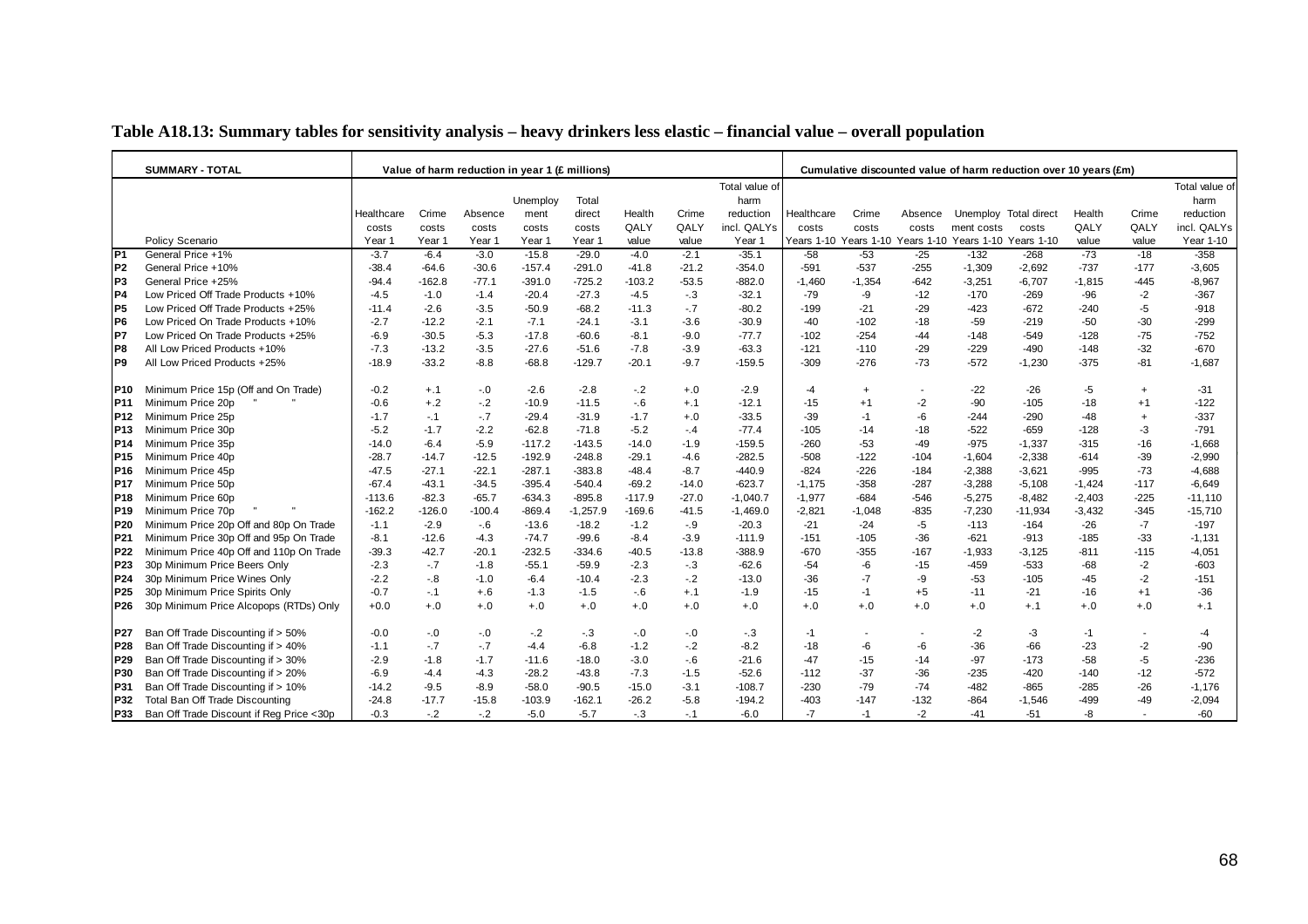|  | Table A18.14: Summary tables for sensitivity analysis – heavy drinkers less elastic – financial value – 11 to 17 year old drinkers |  |
|--|------------------------------------------------------------------------------------------------------------------------------------|--|
|  |                                                                                                                                    |  |

|                 | <b>SUMMARY - 11 TO 17</b>                |            |         | Value of harm reduction in year 1 (£ millions) |          |         |        |        |                |                          |           |           |                                             | Cumulative discounted value of harm reduction over 10 years (£m) |                |           |                |
|-----------------|------------------------------------------|------------|---------|------------------------------------------------|----------|---------|--------|--------|----------------|--------------------------|-----------|-----------|---------------------------------------------|------------------------------------------------------------------|----------------|-----------|----------------|
|                 |                                          |            |         |                                                |          |         |        |        | Total value of |                          |           |           |                                             |                                                                  |                |           | Total value of |
|                 |                                          |            |         |                                                | Unemploy | Total   |        |        | harm           |                          |           |           |                                             |                                                                  |                |           | harm           |
|                 |                                          | Healthcare | Crime   | Absence                                        | ment     | direct  | Health | Crime  | reduction      | Healthcare               | Crime     | Absence   | Unemploy Total direct                       |                                                                  | Health         | Crime     | reduction      |
|                 |                                          | costs      | costs   | costs                                          | costs    | costs   | QALY   | QALY   | incl. QALYs    | costs                    | costs     | costs     | ment costs                                  | costs                                                            | QALY           | QALY      | incl. QALYs    |
|                 | Policy Scenario                          | Year 1     | Year 1  | Year 1                                         | Year 1   | Year 1  | value  | value  | Year 1         | Years 1-10               |           |           | Years 1-10 Years 1-10 Years 1-10 Years 1-10 |                                                                  | value          | value     | Year 1-10      |
| P <sub>1</sub>  | General Price +1%                        | $-0.2$     | $-1.5$  | $-0$                                           | $-.1$    | $-1.8$  | $-.2$  | $-.4$  | $-2.4$         | $-1$                     | $-13$     |           |                                             | $-15$                                                            | $-2$           | $-3$      | $-20$          |
| IP <sub>2</sub> | General Price +10%                       | $-1.5$     | $-15.2$ | $-.5$                                          | $-5$     | $-17.7$ | $-2.3$ | $-4.0$ | $-23.9$        | $-14$                    | $-126$    | $-4$      | $-4$                                        | $-148$                                                           | $-20$          | $-33$     | $-201$         |
| P <sub>3</sub>  | General Price +25%                       | $-3.8$     | $-38.0$ | $-1.1$                                         | $-1.3$   | $-44.2$ | $-5.7$ | $-9.9$ | $-59.9$        | $-35$                    | $-316$    | -9        | $-10$                                       | $-371$                                                           | $-50$          | $-83$     | $-504$         |
| P4              | Low Priced Off Trade Products +10%       | $-0.0$     | $-.2$   | $-.0$                                          | $-0.0$   | $-3$    | $-0.0$ | $-1$   | $-4$           |                          | $-2$      |           |                                             | $-3$                                                             |                | $-1$      | -4             |
| P5              | Low Priced Off Trade Products +25%       | $-0.1$     | $-6$    | $-0$                                           | $-.1$    | $-8$    | $-.1$  | $-2$   | $-1.1$         | -1                       | $-5$      |           | $-1$                                        | $-7$                                                             | -1             | $-2$      | -9             |
| P6              | Low Priced On Trade Products +10%        | $-0.6$     | $-6.1$  | $-2$                                           | $-2$     | $-7.1$  | $-9$   | $-1.5$ | $-9.5$         | $-6$                     | $-51$     | -1        | $-2$                                        | $-59$                                                            | -8             | $-13$     | $-80$          |
| <b>P7</b>       | Low Priced On Trade Products +25%        | $-1.5$     | $-15.3$ | $-.4$                                          | $-5$     | $-17.7$ | $-2.3$ | $-3.8$ | $-23.8$        | $-14$                    | $-127$    | $-3$      | $-4$                                        | $-148$                                                           | $-20$          | $-32$     | $-201$         |
| IP8             | All Low Priced Products +10%             | $-0.6$     | $-6.4$  | $-2$                                           | $-2$     | $-7.4$  | $-1.0$ | $-1.6$ | $-10.0$        | $-6$                     | $-53$     | $-1$      | $-2$                                        | $-62$                                                            | -9             | $-13$     | $-84$          |
| P9              | All Low Priced Products +25%             | $-1.6$     | $-15.9$ | $-.4$                                          | $-6$     | $-18.5$ | $-2.4$ | $-4.0$ | $-24.9$        | $-15$                    | $-132$    | -4        | $-5$                                        | $-155$                                                           | $-21$          | $-33$     | $-210$         |
| P10             | Minimum Price 15p (Off and On Trade)     | $-0.0$     | $-.0$   | $-.0$                                          | $-0.0$   | $-1$    | $-0.0$ | $-0.0$ | $-1$           |                          |           |           |                                             |                                                                  |                |           | $-1$           |
| P11             | Minimum Price 20p                        | $-0.0$     | $-.2$   | $-.0$                                          | $-0.0$   | $-2$    | $-0.0$ | $-0.0$ | $-3$           |                          | $-1$      |           |                                             | $-2$                                                             |                |           | -3             |
| P <sub>12</sub> | Minimum Price 25p                        | $-0.0$     | $-.4$   | $-.0$                                          | $-.1$    | $-6$    | -. 1   | $-1$   | $-8$           |                          | -4        |           | $-1$                                        | -5                                                               | -1             | $-1$      | -6             |
| P13             | Minimum Price 30p                        | $-0.1$     | $-1.0$  | $-0$                                           | $-2$     | $-1.3$  | -. 1   | $-3$   | $-1.8$         | $-1$                     | -8        |           | $-1$                                        | $-11$                                                            | $-1$           | -2        | $-15$          |
| P14             | Minimum Price 35p                        | $-0.2$     | $-1.8$  | $-.1$                                          | $-3$     | $-2.3$  | $-3$   | $-5$   | $-3.2$         | $-2$                     | $-15$     | -1        | $-2$                                        | $-20$                                                            | $-2$           | -4        | $-26$          |
| P <sub>15</sub> | Minimum Price 40p                        | $-0.3$     | $-3.0$  | $-.1$                                          | $-.4$    | $-3.8$  | $-.4$  | $-9$   | $-5.1$         | -3                       | $-25$     | -1        | -3                                          | $-31$                                                            | $-4$           | $-7$      | $-42$          |
| P16             | Minimum Price 45p                        | $-0.5$     | $-4.6$  | $-.2$                                          | $-5$     | $-5.8$  | $-7$   | $-1.3$ | $-7.8$         | -4                       | $-39$     | $-1$      | -4                                          | -48                                                              | -6             | $-11$     | $-65$          |
| P17             | Minimum Price 50p                        | $-0.7$     | $-6.8$  | $-.2$                                          | $-.7$    | $-8.4$  | $-1.0$ | $-1.9$ | $-11.4$        | -6                       | $-57$     | $-2$      | -6                                          | $-70$                                                            | -9             | $-16$     | $-95$          |
| P18             | Minimum Price 60p                        | $-1.2$     | $-11.8$ | $-4$                                           | $-1.0$   | $-14.5$ | $-1.8$ | $-3.3$ | $-19.6$        | $-11$                    | $-98$     | -4        | -8                                          | $-121$                                                           | $-15$          | $-28$     | $-164$         |
| P19             | Minimum Price 70p                        | $-1.8$     | $-17.5$ | $-6$                                           | $-1.4$   | $-21.3$ | $-2.6$ | $-4.9$ | $-28.9$        | $-16$                    | $-146$    | -5        | $-12$                                       | $-178$                                                           | $-23$          | $-41$     | $-242$         |
| P20             | Minimum Price 20p Off and 80p On Trade   | $-0.2$     | $-2.0$  | $-1$                                           | $-.1$    | $-2.4$  | $-3$   | $-6$   | $-3.3$         | $-2$                     | $-17$     | $-1$      | $-1$                                        | $-20$                                                            | $-3$           | $-5$      | $-27$          |
| P21             | Minimum Price 30p Off and 95p On Trade   | $-0.7$     | $-7.1$  | $-2$                                           | $-.4$    | $-8.4$  | $-1.0$ | $-2.0$ | $-11.5$        | $-6$                     | $-59$     | $-2$      | -3                                          | $-70$                                                            | -9             | $-17$     | $-96$          |
| P22             | Minimum Price 40p Off and 110p On Trade  | $-1.6$     | $-15.9$ | $-.5$                                          | $-8$     | $-18.8$ | $-2.3$ | $-4.5$ | $-25.6$        | $-14$                    | $-132$    | -4        | $-7$                                        | $-157$                                                           | $-20$          | $-38$     | $-215$         |
| P <sub>23</sub> | 30p Minimum Price Beers Only             | $-0.1$     | $-6$    | $-.0$                                          | $-1$     | $-8$    | $-1$   | $-2$   | $-1.1$         | $-1$                     | $-5$      |           | $-1$                                        | $-7$                                                             | $-1$           | $-2$      | -9             |
| P24             | 30p Minimum Price Wines Only             | $+0.0$     | $+.0$   | $+.0$                                          | $+.0$    | $+.0$   | $+.0$  | $+.0$  | $+.0$          | $\ddot{}$                | $\ddot{}$ | $\ddot{}$ |                                             |                                                                  | $\overline{+}$ | $\ddot{}$ | $\ddot{}$      |
| P <sub>25</sub> | 30p Minimum Price Spirits Only           | $-0.0$     | $-.4$   | $-.0$                                          | $-.1$    | $-.5$   | $-.1$  | $-1$   | $-6$           | $\overline{\phantom{a}}$ | -3        | $\sim$    | $-1$                                        | -4                                                               | $-1$           | $-1$      | -5             |
| P26             | 30p Minimum Price Alcopops (RTDs) Only   | $+0.0$     | $+.0$   | $+.0$                                          | $+.0$    | $+.0$   | $+.0$  | $+.0$  | $+.0$          | $+.0$                    | $+.0$     | $+.0$     | $+.0$                                       | $+.0$                                                            | $+.0$          | $+.0$     | $+.0$          |
| P27             | Ban Off Trade Discounting if > 50%       | $-0.0$     | $-.0$   | $-0$                                           | $-0.0$   | $-0.0$  | $-0.$  | $-0$   | $-0$           |                          |           |           |                                             |                                                                  |                |           |                |
| P <sub>28</sub> | Ban Off Trade Discounting if > 40%       | $-0.0$     | $-1$    | $-0$                                           | $-0.0$   | $-.1$   | $-0.0$ | $-0$   | $-.1$          |                          | $-1$      |           |                                             | $-1$                                                             |                |           | -1             |
| P <sub>29</sub> | Ban Off Trade Discounting if > 30%       | $-0.0$     | $-.2$   | $-0$                                           | $-0.0$   | $-2$    | $-0.0$ | $-0$   | $-3$           |                          | $-2$      |           |                                             | -2                                                               |                |           | -3             |
| P30             | Ban Off Trade Discounting if > 20%       | $-0.0$     | $-.4$   | $-0$                                           | $-0.0$   | $-5$    | -. 1   | $-.1$  | $-7$           |                          | -4        |           |                                             | -5                                                               | -1             | $-1$      | -6             |
| P31             | Ban Off Trade Discounting if > 10%       | $-0.1$     | $-1.0$  | $-0$                                           | $-.1$    | $-1.2$  | $-2$   | $-3$   | $-1.6$         | -1                       | -8        |           | $-1$                                        | $-10$                                                            | $-1$           | -2        | $-14$          |
| P32             | Total Ban Off Trade Discounting          | $-0.2$     | $-1.9$  | $-.1$                                          | $-.1$    | $-2.3$  | $-3$   | $-5$   | $-3.1$         | $-2$                     | $-16$     | -1        | $-1$                                        | $-19$                                                            | -3             | -4        | $-26$          |
| P33             | Ban Off Trade Discount if Reg Price <30p | $-0.0$     | $-.1$   | $-0$                                           | $-0.0$   | $-.1$   | $-0.0$ | $-0$   | $-.1$          | $\overline{\phantom{a}}$ | -1        | $\sim$    | $\sim$                                      | -1                                                               |                |           | $-1$           |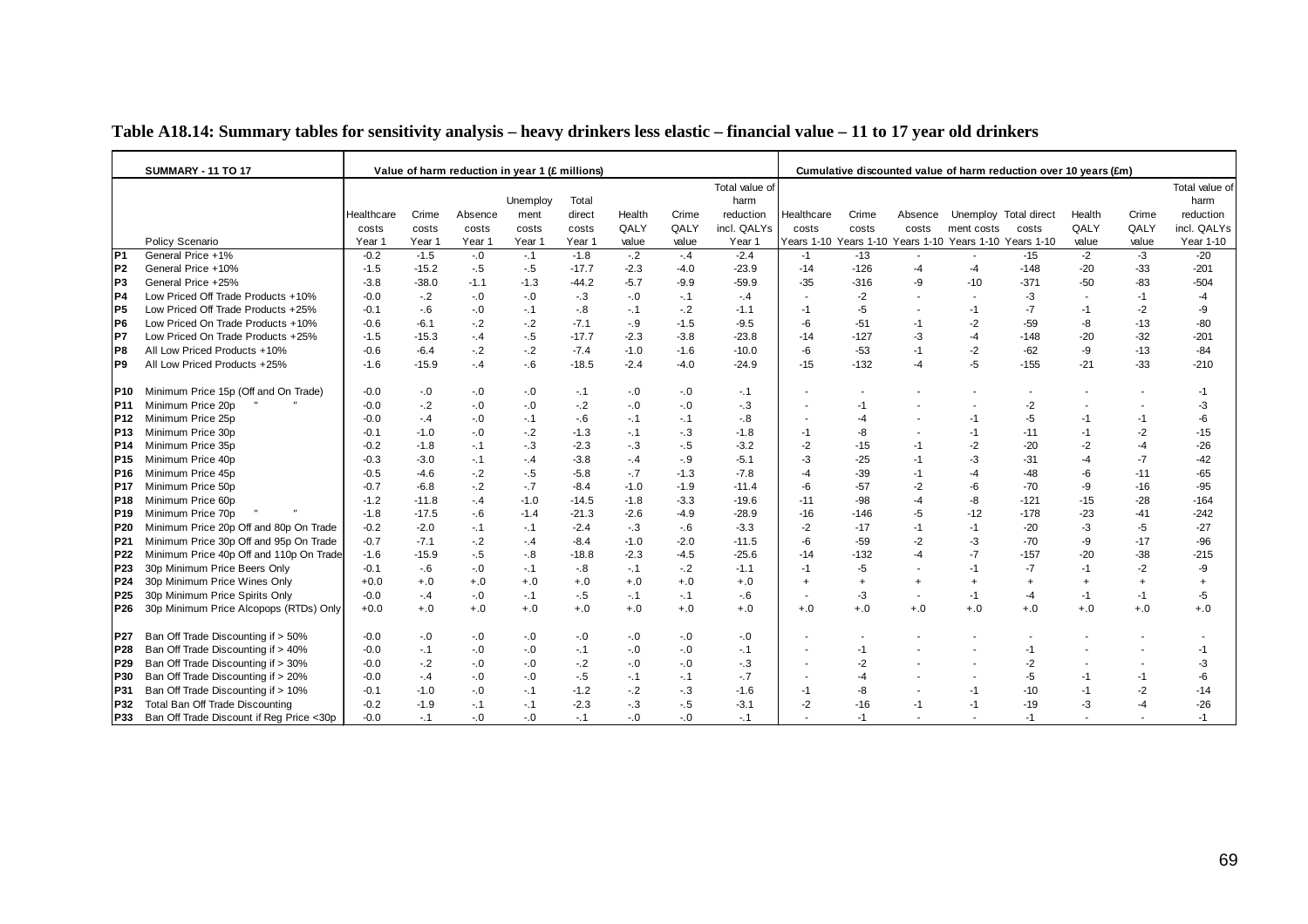|                        | SUMMARY - HAZARDOUS 18 to 24                             |            |                 | Value of harm reduction in year 1 (£ millions) |                |                  |                  |                |                   |                                  |                        |             |                                                        | Cumulative discounted value of harm reduction over 10 years (£m) |            |                          |                                          |
|------------------------|----------------------------------------------------------|------------|-----------------|------------------------------------------------|----------------|------------------|------------------|----------------|-------------------|----------------------------------|------------------------|-------------|--------------------------------------------------------|------------------------------------------------------------------|------------|--------------------------|------------------------------------------|
|                        |                                                          |            |                 |                                                |                |                  |                  |                |                   |                                  |                        |             |                                                        |                                                                  |            |                          |                                          |
|                        |                                                          |            |                 |                                                |                |                  |                  |                | Total value of    |                                  |                        |             |                                                        |                                                                  |            |                          | Total value of                           |
|                        |                                                          |            |                 |                                                | Unemploy       | Total            |                  |                | harm              |                                  |                        |             |                                                        |                                                                  |            |                          | harm                                     |
|                        |                                                          | Healthcare | Crime           | Absence                                        | ment           | direct           | Health           | Crime          | reduction         | Healthcare                       | Crime                  | Absence     | Unemploy Total direct                                  |                                                                  | Health     | Crime                    | reduction                                |
|                        |                                                          | costs      | costs           | costs                                          | costs          | costs            | QALY             | QALY           | incl. QALYs       | costs                            | costs                  | costs       | ment costs                                             | costs                                                            | QALY       | QALY                     | incl. QALYs                              |
| P <sub>1</sub>         | Policy Scenario<br>General Price +1%                     | Year 1     | Year 1          | Year 1                                         | Year 1         | Year 1           | value            | value          | Year 1            |                                  |                        |             | Years 1-10 Years 1-10 Years 1-10 Years 1-10 Years 1-10 |                                                                  | value      | value                    | Year 1-10                                |
|                        |                                                          | $-0.1$     | $-1.0$          | $-.2$                                          | $+.0$          | $-1.2$           | $-.1$            | $-3$           | $-1.7$            | $-1$                             | -8                     | $-1$        | $\ddot{}$                                              | -10                                                              | $-1$       | $-3$                     | $-14$                                    |
| P <sub>2</sub>         | General Price +10%                                       | $-0.8$     | $-9.8$          | $-1.7$                                         | $+.0$          | $-12.3$          | $-1.2$           | $-3.3$         | $-16.8$           | -8                               | $-82$                  | $-14$       | $\ddot{}$                                              | $-104$                                                           | $-12$      | $-28$                    | $-143$                                   |
| P <sub>3</sub><br>IP4  | General Price +25%<br>Low Priced Off Trade Products +10% | $-2.1$     | $-24.8$         | $-4.2$                                         | $+.0$          | $-31.1$          | $-2.9$<br>$-0.0$ | $-8.4$         | $-42.5$           | $-20$                            | $-206$                 | $-35$       |                                                        | $-261$                                                           | $-29$      | -70                      | $-361$                                   |
|                        |                                                          | $-0.0$     | $-.1$           | $-.1$                                          | $^{+.0}$       | $-2$             |                  | $-0.0$         | $-3$              | $\overline{\phantom{a}}$         | $-1$                   |             |                                                        | $-2$                                                             |            |                          | -3                                       |
| P5                     | Low Priced Off Trade Products +25%                       | -0.1       | $-.4$           | $-.1$                                          | $+.0$          | $-6$             | $-.1$            | -. 1           | $-8$              | $-1$                             | -3                     | -1          |                                                        | -5                                                               | -1         | -1                       | -6                                       |
| P6                     | Low Priced On Trade Products +10%                        | $-0.2$     | $-1.9$          | $-.3$                                          | $+.0$          | $-2.4$           | $-2$             | $-7$           | $-3.3$            | $-2$                             | $-16$                  | -3          |                                                        | $-20$                                                            | $-2$       | $-5$                     | $-28$                                    |
| P7                     | Low Priced On Trade Products +25%                        | -0.4       | $-4.8$          | $-8$                                           | $+.0$          | $-6.0$           | $-6$             | $-1.6$         | $-8.2$            | -4                               | $-40$                  | $-7$        |                                                        | $-51$                                                            | -6         | $-14$                    | $-71$                                    |
| P8                     | All Low Priced Products +10%                             | $-0.2$     | $-2.1$          | $-4$                                           | $+.0$          | $-2.6$           | $-3$             | $-7$           | $-3.6$            | $-2$                             | $-17$                  | $-3$        |                                                        | $-22$                                                            | -3         | -6                       | $-31$                                    |
| P9                     | All Low Priced Products +25%                             | $-0.5$     | $-5.2$          | $-9$                                           | $+.0$          | $-6.6$           | $-7$             | $-1.7$         | $-9.0$            | $-5$                             | $-43$                  | -8          |                                                        | $-56$                                                            | $-7$       | $-14$                    | $-77$                                    |
| P <sub>10</sub>        | Minimum Price 15p (Off and On Trade)                     | $+0.0$     | $+.0$           | $+.0$                                          |                |                  | $+.0$            |                |                   | $\ddot{}$                        |                        |             |                                                        |                                                                  |            | $\ddot{}$                |                                          |
| P <sub>11</sub>        | Minimum Price 20p                                        | $+0.0$     | $+.1$           | $+.0$                                          | $+.0$<br>$+.0$ | $+.0$<br>$+.1$   | $+.0$            | $+.0$<br>$+.0$ | $+.0$<br>$+.1$    | $\ddot{}$                        | $\ddot{}$<br>$\ddot{}$ |             |                                                        |                                                                  |            |                          | $\begin{array}{c} + \end{array}$<br>$+1$ |
|                        | Minimum Price 25p                                        | $-0.0$     | $+.1$           | $-.0$                                          | $^{+.0}$       | $+.0$            | $-0.0$           | $+.0$          |                   |                                  |                        |             |                                                        |                                                                  |            |                          |                                          |
| P12<br>P <sub>13</sub> | Minimum Price 30p                                        | $-0.0$     | $-.2$           |                                                |                |                  |                  | $-0.0$         | $+.1$             |                                  |                        | -1          |                                                        | -3                                                               |            |                          | $-4$                                     |
| P <sub>14</sub>        | Minimum Price 35p                                        | $-0.1$     | $-1.1$          | $-1$<br>$-3$                                   | $+.0$          | $-3$<br>$-1.4$   | $-.1$            | $-.3$          | $-4$<br>$-2.0$    | $\overline{\phantom{a}}$<br>$-1$ | -2<br>-9               | $-2$        |                                                        | $-12$                                                            | -1<br>$-2$ | -3                       | $-17$                                    |
| P <sub>15</sub>        | Minimum Price 40p                                        | $-0.3$     | $-2.5$          |                                                | $+.0$          |                  | $-2$             | $-7$           |                   |                                  |                        |             |                                                        |                                                                  |            | -6                       | $-38$                                    |
| P <sub>16</sub>        | Minimum Price 45p                                        | $-0.5$     | $-4.5$          | $-6$<br>$-1.0$                                 | $+.0$          | $-3.3$<br>$-5.9$ | -.4<br>$-.7$     | $-1.4$         | $-4.5$            | -3<br>$-5$                       | $-21$<br>$-37$         | $-5$        |                                                        | $-28$<br>$-50$                                                   | -4<br>$-7$ | $-12$                    | $-69$                                    |
| P <sub>17</sub>        | Minimum Price 50p                                        | $-0.7$     | $-6.9$          | $-1.5$                                         | $+.0$          | $-9.1$           | $-1.1$           | $-2.2$         | $-8.1$<br>$-12.4$ | $-7$                             | $-58$                  | -8<br>$-12$ |                                                        | $-77$                                                            | $-10$      | $-18$                    | $-105$                                   |
|                        |                                                          |            |                 | $-2.6$                                         | $+.0$          |                  |                  |                |                   | $-12$                            |                        |             |                                                        |                                                                  |            |                          |                                          |
| P18                    | Minimum Price 60p                                        | $-1.3$     | $-12.6$         |                                                | $+.0$          | $-16.4$          | $-1.9$           | $-4.0$         | $-22.3$           |                                  | $-104$                 | $-21$       |                                                        | $-138$                                                           | $-18$      | $-33$                    | $-190$                                   |
| P <sub>19</sub>        | Minimum Price 70p                                        | $-1.9$     | $-18.8$         | $-3.8$                                         | $+.0$          | $-24.5$          | $-2.8$           | $-6.0$         | $-33.3$           | $-18$                            | $-157$                 | $-32$       |                                                        | $-206$                                                           | $-27$      | $-50$                    | $-283$                                   |
| P <sub>20</sub>        | Minimum Price 20p Off and 80p On Trade                   | $-0.0$     | $-.3$<br>$-1.5$ | $-.0$                                          | $+.0$          | $-3$             | $-0.0$           | $-1$           | $-5$              | $\overline{\phantom{a}}$         | $-2$                   |             |                                                        | -3                                                               |            | $-1$                     | -4                                       |
| P21                    | Minimum Price 30p Off and 95p On Trade                   | $-0.1$     |                 | $-3$                                           | $+.0$          | $-2.0$           | $-2$             | $-5$           | $-2.7$            | $-2$<br>$-6$                     | $-13$                  | -2          |                                                        | $-17$<br>$-70$                                                   | $-2$<br>-9 | -4                       | $-23$                                    |
| P22                    | Minimum Price 40p Off and 110p On Trade                  | $-0.6$     | $-6.6$          | $-1.2$                                         | $+.0$          | $-8.3$           | $-8$             | $-2.2$         | $-11.4$           |                                  | $-55$                  | $-10$       |                                                        |                                                                  |            | -18                      | $-97$                                    |
| P23                    | 30p Minimum Price Beers Only                             | $+0.0$     | $+.1$           | $+.0$                                          | $+.0$          | $+.2$            | $+.0$            | $+.0$          | $+.2$             |                                  | $+1$                   | $\ddot{}$   |                                                        | $+1$                                                             |            | $+$                      | $+2$                                     |
| P24                    | 30p Minimum Price Wines Only                             | $-0.0$     | $-.1$           | $-.0$                                          | $+.0$          | $-2$             | $-0.0$           | $-0.0$         | $-.3$             | $\blacksquare$                   | $-1$                   |             |                                                        | $-2$                                                             |            |                          | $-2$                                     |
| P <sub>25</sub>        | 30p Minimum Price Spirits Only                           | $-0.0$     | $-2$            | $-.1$                                          | $^{+.0}$       | $-.3$            | $-0.0$           | $-1$           | $-.4$             | $\overline{\phantom{a}}$         | $-2$                   |             |                                                        | $-2$                                                             |            | $\overline{\phantom{a}}$ | $-3$                                     |
| P <sub>26</sub>        | 30p Minimum Price Alcopops (RTDs) Only                   | $+0.0$     | $+.0$           | $+.0$                                          | $^{+.0}$       | $+.0$            | $+.0$            | $+.0$          | $+.0$             | $+.0$                            | $+.0$                  | $+.0$       | $+.0$                                                  | $^{+.0}$                                                         | $+.0$      | $+.0$                    | $+.0$                                    |
| P27                    | Ban Off Trade Discounting if > 50%                       | $-0.0$     |                 |                                                |                |                  |                  |                |                   |                                  |                        |             |                                                        |                                                                  |            |                          |                                          |
|                        | Ban Off Trade Discounting if > 40%                       |            | $-.0$           | $-0$                                           | $+.0$          | $-0.0$           | $-0$             | $-0$           | $-0.0$            |                                  |                        |             |                                                        | -1                                                               |            |                          |                                          |
| P28                    |                                                          | $-0.0$     | $-.1$           | $-0$                                           | $+.0$          | $-1$             | $-0.0$           | $-0.0$         | $-.1$             |                                  |                        |             |                                                        |                                                                  |            |                          | -1                                       |
| P29                    | Ban Off Trade Discounting if > 30%                       | $-0.0$     | $-2$            | $-.0$                                          | $+.0$          | $-2$             | $-0.0$           | $-0.0$         | $-3$              |                                  | -1                     |             |                                                        | $-2$                                                             |            |                          | -2                                       |
| P30                    | Ban Off Trade Discounting if > 20%                       | $-0.0$     | $-.4$           | $-1$                                           | $+.0$          | $-5$             | $-.1$            | -. 1           | $-7$              | $\blacksquare$                   | -3                     | -1          |                                                        | -4                                                               | -1         | $-1$                     | -6                                       |
| P31                    | Ban Off Trade Discounting if > 10%                       | $-0.1$     | $-.9$           | $-2$                                           | $+.0$          | $-1.2$           | $-.1$            | $-3$           | $-1.6$            | $-1$                             | -8                     | $-2$        |                                                        | $-10$                                                            | -1         | $-2$                     | $-14$                                    |
| P32                    | Total Ban Off Trade Discounting                          | $-0.2$     | $-1.9$          | $-4$                                           | $+.0$          | $-2.4$           | $-3$             | $-6$           | $-3.3$            | -2                               | $-16$                  | -3          |                                                        | $-20$                                                            | $-3$       | -5                       | $-28$                                    |
| P33                    | Ban Off Trade Discount if Reg Price <30p                 | $-0.0$     | $-0$            | $-0$                                           | $+.0$          | $-0.0$           | $-0.0$           | $-0.1$         | $-0.0$            |                                  |                        |             |                                                        |                                                                  |            |                          |                                          |

### **Table A18.15: Summary tables for sensitivity analysis – heavy drinkers less elastic – financial value – 18 to 24 year old hazardous drinkers**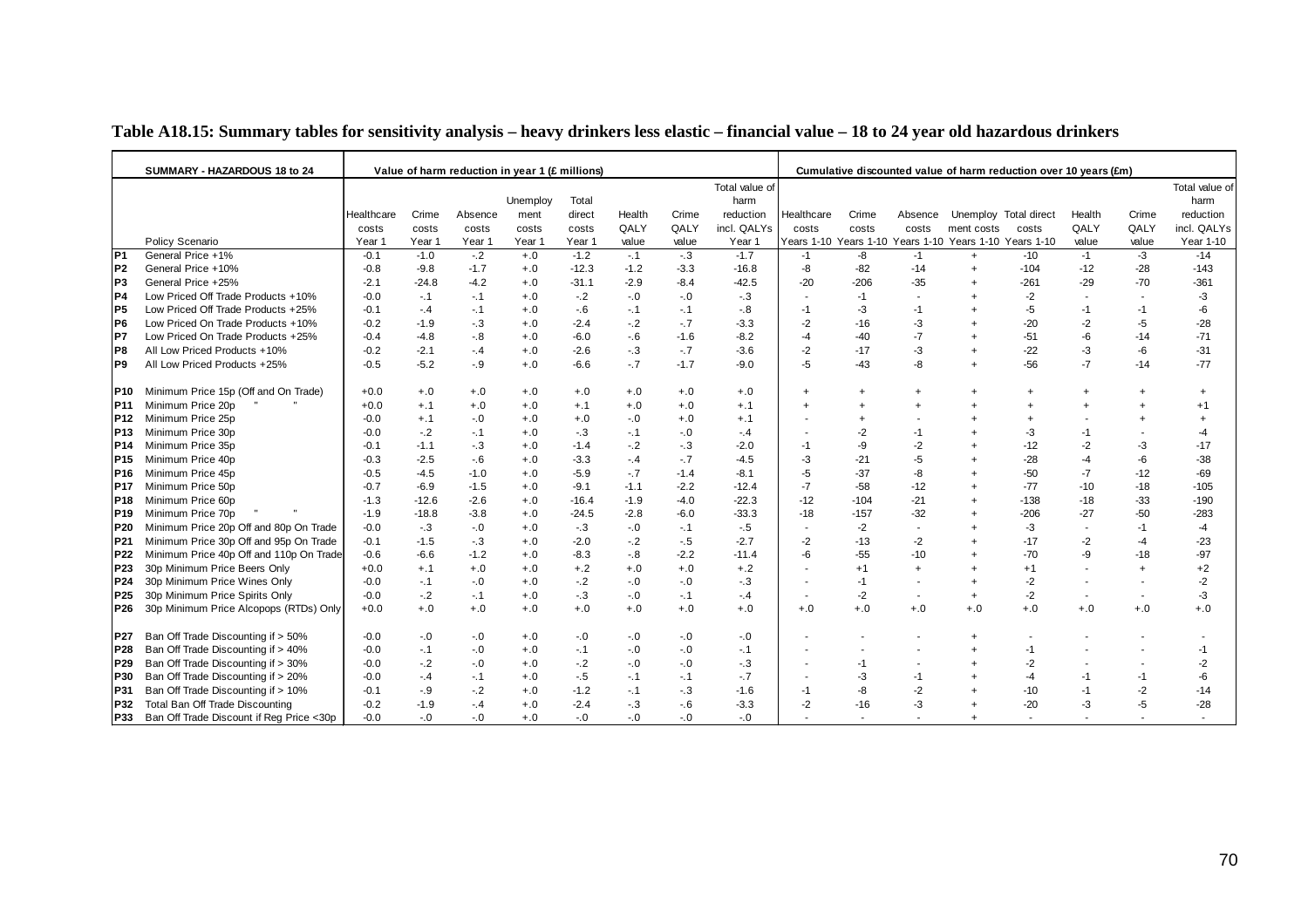| Table A18.16: Summary tables for sensitivity analysis - heavy drinkers less elastic - financial value - moderate drinkers |
|---------------------------------------------------------------------------------------------------------------------------|
|---------------------------------------------------------------------------------------------------------------------------|

|                 | <b>SUMMARY - MODERATE</b>                | Value of harm reduction in year 1 (£ millions) |          |         |          |          |         |         |                  |                          | Cumulative discounted value of harm reduction over 10 years (£m) |         |                                                        |                  |        |           |             |  |  |
|-----------------|------------------------------------------|------------------------------------------------|----------|---------|----------|----------|---------|---------|------------------|--------------------------|------------------------------------------------------------------|---------|--------------------------------------------------------|------------------|--------|-----------|-------------|--|--|
|                 |                                          | Total value of                                 |          |         |          |          |         |         |                  | Total value of           |                                                                  |         |                                                        |                  |        |           |             |  |  |
|                 |                                          |                                                |          |         | Unemploy | Total    |         |         | harm             |                          |                                                                  |         |                                                        |                  |        |           | harm        |  |  |
|                 |                                          | Healthcare                                     | Crime    | Absence | ment     | direct   | Health  | Crime   | reduction        | Healthcare               | Crime                                                            | Absence | Unemploy Total direct                                  |                  | Health | Crime     | reduction   |  |  |
|                 |                                          | costs                                          | costs    | costs   | costs    | costs    | QALY    | QALY    | incl. QALYs      | costs                    | costs                                                            | costs   | ment costs                                             | costs            | QALY   | QALY      | incl. QALYs |  |  |
|                 | Policy Scenario                          | Year 1                                         | Year 1   | Year 1  | Year 1   | Year 1   | value   | value   | Year 1           |                          |                                                                  |         | Years 1-10 Years 1-10 Years 1-10 Years 1-10 Years 1-10 |                  | value  | value     | Year 1-10   |  |  |
| P <sub>1</sub>  | General Price +1%                        | $-1.6$                                         | $-2.4$   | $-1.5$  | $+.0$    | $-5.5$   | $-1.8$  | $-.8$   | $-8.1$           | $-20$                    | $-20$                                                            | $-13$   | $\ddot{+}$                                             | $-53$            | $-25$  | $-7$      | $-85$       |  |  |
| P <sub>2</sub>  | General Price +10%                       | $-17.1$                                        | $-24.0$  | $-15.4$ | $+.0$    | $-56.4$  | $-18.8$ | $-8.3$  | $-83.6$          | $-215$                   | $-199$                                                           | $-128$  | $+$                                                    | $-543$           | $-263$ | -69       | $-876$      |  |  |
| P3              | General Price +25%                       | $-42.8$                                        | $-60.6$  | $-38.7$ | $+.0$    | $-142.1$ | $-47.3$ | $-21.0$ | $-210.4$         | $-542$                   | $-504$                                                           | $-322$  |                                                        | $-1,368$         | $-658$ | $-174$    | $-2,200$    |  |  |
| P <sub>4</sub>  | Low Priced Off Trade Products +10%       | $-1.4$                                         | $+.4$    | $-2$    | $+.0$    | $-1.2$   | $-1.4$  | $+.2$   | $-2.4$           | $-21$                    | $+3$                                                             | $-2$    |                                                        | $-19$            | $-23$  | $+1$      | $-41$       |  |  |
| P5              | Low Priced Off Trade Products +25%       | -3.6                                           | $+.9$    | $-5$    | $+.0$    | $-3.3$   | $-3.6$  | $+.4$   | $-6.5$           | $-53$                    | $+7$                                                             | -5      |                                                        | $-50$            | $-60$  | $+4$      | $-107$      |  |  |
| IP6             | Low Priced On Trade Products +10%        | $-1.0$                                         | $-2.9$   | $-1.0$  | $+.0$    | $-5.0$   | $-1.2$  | $-1.0$  | $-7.1$           | $-14$                    | $-24$                                                            | -9      |                                                        | $-47$            | $-17$  | -8        | $-72$       |  |  |
| <b>P7</b>       | Low Priced On Trade Products +25%        | $-2.8$                                         | $-7.2$   | $-2.6$  | $+.0$    | $-12.7$  | $-3.2$  | $-2.4$  | $-18.3$          | $-37$                    | $-60$                                                            | $-22$   |                                                        | $-119$           | -45    | $-20$     | $-184$      |  |  |
| P8              | All Low Priced Products +10%             | $-2.6$                                         | $-2.5$   | $-1.3$  | $+.0$    | $-6.4$   | $-2.7$  | $-8$    | $-9.9$           | $-36$                    | $-21$                                                            | $-11$   | $\overline{+}$                                         | $-68$            | $-42$  | $-7$      | $-117$      |  |  |
| P9              | All Low Priced Products +25%             | $-6.4$                                         | $-6.3$   | $-3.2$  | $+.0$    | $-15.9$  | $-6.7$  | $-2.0$  | $-24.7$          | $-90$                    | $-53$                                                            | $-27$   | $\overline{+}$                                         | $-169$           | $-105$ | $-17$     | $-291$      |  |  |
|                 |                                          |                                                |          |         |          |          |         |         |                  |                          |                                                                  |         |                                                        |                  |        |           |             |  |  |
| P10.            | Minimum Price 15p (Off and On Trade)     | $-0.0$                                         | $+.1$    | $+.1$   | $+.0$    | $+.1$    | $-.0$   | $+.0$   | $+.2$            | -1                       | $+1$                                                             | $+1$    | $\overline{+}$                                         | $+1$             | $-1$   | $\ddot{}$ | $\ddot{}$   |  |  |
| P11             | Minimum Price 20p                        | $-0.0$                                         | $+.6$    | $+.3$   | $+.0$    | $+.8$    | $+.0$   | $+.2$   | $+1.1$           | $-1$                     | $+5$                                                             | $+2$    |                                                        | $+6$             | $-1$   | $+2$      | $+6$        |  |  |
| P12             | Minimum Price 25p                        | $-0.0$                                         | $+1.3$   | $+.5$   | $+.0$    | $+1.8$   | $+.0$   | $+.5$   | $+2.3$           | $-2$                     | $+11$                                                            | $+4$    |                                                        | $+13$            | $-4$   | $+4$      | $+14$       |  |  |
| P13             | Minimum Price 30p                        | $-1.0$                                         | $+2.1$   | $+.8$   | $+.0$    | $+1.9$   | $-.8$   | $+.8$   | $+1.9$           | $-16$                    | $+18$                                                            | $+6$    |                                                        | $+8$             | -20    | $+6$      | -6          |  |  |
| P14             | Minimum Price 35p                        | -3.6                                           | $+2.0$   | $+.1$   | $+.0$    | $-1.4$   | $-3.4$  | $+.8$   | $-4.0$           | $-55$                    | $+17$                                                            | $+1$    |                                                        | $-37$            | $-64$  | $+7$      | $-94$       |  |  |
| P15             | Minimum Price 40p                        | $-9.3$                                         | $+.8$    | $-1.6$  | $+.0$    | $-10.1$  | $-9.2$  | $+.4$   | $-18.9$          | $-129$                   | $+6$                                                             | $-13$   | $\overline{+}$                                         | $-136$           | $-149$ | $+3$      | $-282$      |  |  |
| P16             | Minimum Price 45p                        | $-16.9$                                        | $-1.9$   | $-4.6$  | $+.0$    | $-23.4$  | $-17.0$ | $-.4$   | $-40.8$          | $-229$                   | $-15$                                                            | $-38$   | $\overline{+}$                                         | $-283$           | $-263$ | $-4$      | $-550$      |  |  |
| P17             | Minimum Price 50p                        | $-24.2$                                        | $-5.8$   | $-8.9$  | $+.0$    | $-38.8$  | $-24.7$ | $-1.7$  | $-65.3$          | $-333$                   | -48                                                              | $-74$   | $\overline{+}$                                         | $-454$           | $-384$ | $-14$     | $-853$      |  |  |
| P18             | Minimum Price 60p                        | $-42.3$                                        | $-16.8$  | $-20.6$ | $+.0$    | $-79.7$  | $-44.0$ | $-5.4$  | $-129.1$         | $-587$                   | $-140$                                                           | $-171$  | $\overline{+}$                                         | -898             | $-680$ | $-45$     | $-1,623$    |  |  |
| P19             | Minimum Price 70p                        | $-61.2$                                        | $-29.7$  | $-34.0$ | $+.0$    | $-124.9$ | $-64.3$ | $-9.7$  | $-198.8$         | $-856$                   | $-247$                                                           | $-283$  | $\overline{+}$                                         | $-1,386$         | $-990$ | $-81$     | $-2,456$    |  |  |
| P20             | Minimum Price 20p Off and 80p On Trade   | $-0.1$                                         | $+.4$    | $+.1$   | $+.0$    | $+.4$    | $-.1$   | $+.1$   | $+.5$            | $-3$                     | $+3$                                                             | $+1$    |                                                        | $+2$             | -3     | $+1$      | ٠           |  |  |
| P21             | Minimum Price 30p Off and 95p On Trade   | $-1.9$                                         | $+.6$    | $-0$    | $+.0$    | $-1.4$   | $-1.8$  | $+.2$   | $-3.0$           | $-29$                    | $+5$                                                             |         |                                                        | $-25$            | $-36$  | $+2$      | $-59$       |  |  |
| P22             | Minimum Price 40p Off and 110p On Trade  | $-13.9$                                        | $-5.2$   | $-5.0$  | $+.0$    | $-24.1$  | $-14.0$ | $-1.8$  | $-39.9$          | $-187$                   | $-43$                                                            | $-42$   |                                                        | $-272$           | $-217$ | $-15$     | $-504$      |  |  |
| P23             | 30p Minimum Price Beers Only             | $+0.0$                                         | $+2.1$   | $+.7$   | $+.0$    | $+2.8$   | $+.2$   | $+.7$   | $+3.7$           | $\overline{\phantom{a}}$ | $+18$                                                            | $+5$    | $\overline{+}$                                         | $+23$            | -3     | $+6$      | $+26$       |  |  |
| P24             | 30p Minimum Price Wines Only             | $-0.9$                                         | $-5$     | $-.5$   | $+.0$    | $-2.0$   | $-1.0$  | $-2$    | $-3.1$           | $-13$                    | $-5$                                                             | $-4$    |                                                        | $-22$            | $-15$  | $-1$      | $-38$       |  |  |
| P <sub>25</sub> | 30p Minimum Price Spirits Only           | $-0.1$                                         | $+.6$    | $+.6$   | $+.0$    | $+1.1$   | $-0.0$  | $+.2$   | $+1.3$           | $-3$                     | $+5$                                                             | $+5$    | $+$                                                    | $+6$             | $-2$   | $+2$      | $+6$        |  |  |
| P26             | 30p Minimum Price Alcopops (RTDs) Only   | $+0.0$                                         | $^{+.0}$ | $+.0$   | $+.0$    | $+.0$    | $+.0$   | $+.0$   | $+.0$            | $+.0$                    | $+.0$                                                            | $+.0$   | $+.0$                                                  | $+.0$            | $+.0$  | $+.0$     | $+.1$       |  |  |
|                 |                                          |                                                |          |         |          |          |         |         |                  |                          |                                                                  |         |                                                        |                  |        |           |             |  |  |
| P27             | Ban Off Trade Discounting if > 50%       | $-0.0$                                         | $-.0$    | $-.0$   | $+.0$    | -.0      | $-.0$   | $-0$    | $-.1$            |                          |                                                                  |         |                                                        |                  |        |           | $-1$        |  |  |
| P28             | Ban Off Trade Discounting if > 40%       | $-0.4$                                         | $-.2$    | $-3$    | $+.0$    | $-1.0$   | $-5$    | $-.1$   | $-1.5$           | -6                       | $-2$                                                             | $-2$    |                                                        | $-10$            | $-7$   | $-1$      | $-18$       |  |  |
| P <sub>29</sub> | Ban Off Trade Discounting if > 30%       | $-1.1$                                         | $-6$     | $-7$    | $+.0$    | $-2.5$   | $-1.2$  | $-.2$   | $-3.9$           | $-14$                    | $-5$                                                             | -6      |                                                        | $-26$            | $-18$  | $-2$      | $-45$       |  |  |
| P30             | Ban Off Trade Discounting if > 20%       | $-2.6$                                         | $-1.6$   | $-1.9$  | $+.0$    | $-6.1$   | $-2.8$  | $-5$    | $-9.4$           | $-34$                    | $-14$                                                            | $-15$   | $\overline{+}$                                         | $-63$            | $-42$  | $-4$      | $-110$      |  |  |
| P31             | Ban Off Trade Discounting if > 10%       | $-5.5$<br>$-9.6$                               | $-3.5$   | $-3.9$  | $+.0$    | $-12.8$  | $-6.0$  | $-1.1$  | $-20.0$          | $-72$                    | $-29$                                                            | $-32$   |                                                        | $-133$<br>$-238$ | $-88$  | $-10$     | $-231$      |  |  |
| P32             | Total Ban Off Trade Discounting          |                                                | $-6.4$   | $-6.9$  | $+.0$    | $-22.9$  | $-10.4$ | $-2.1$  | $-35.5$<br>$+.2$ | $-127$                   | $-53$                                                            | $-58$   |                                                        |                  | $-155$ | $-18$     | $-411$      |  |  |
| <b>P33</b>      | Ban Off Trade Discount if Reg Price <30p | $-0.0$                                         | $+.1$    | $+.0$   | $+.0$    | $+.1$    | $-0$    | $+.1$   |                  | $-1$                     | $+1$                                                             | $+$     | $\ddot{}$                                              | $+1$             | $-1$   | $+$       | $\ddot{}$   |  |  |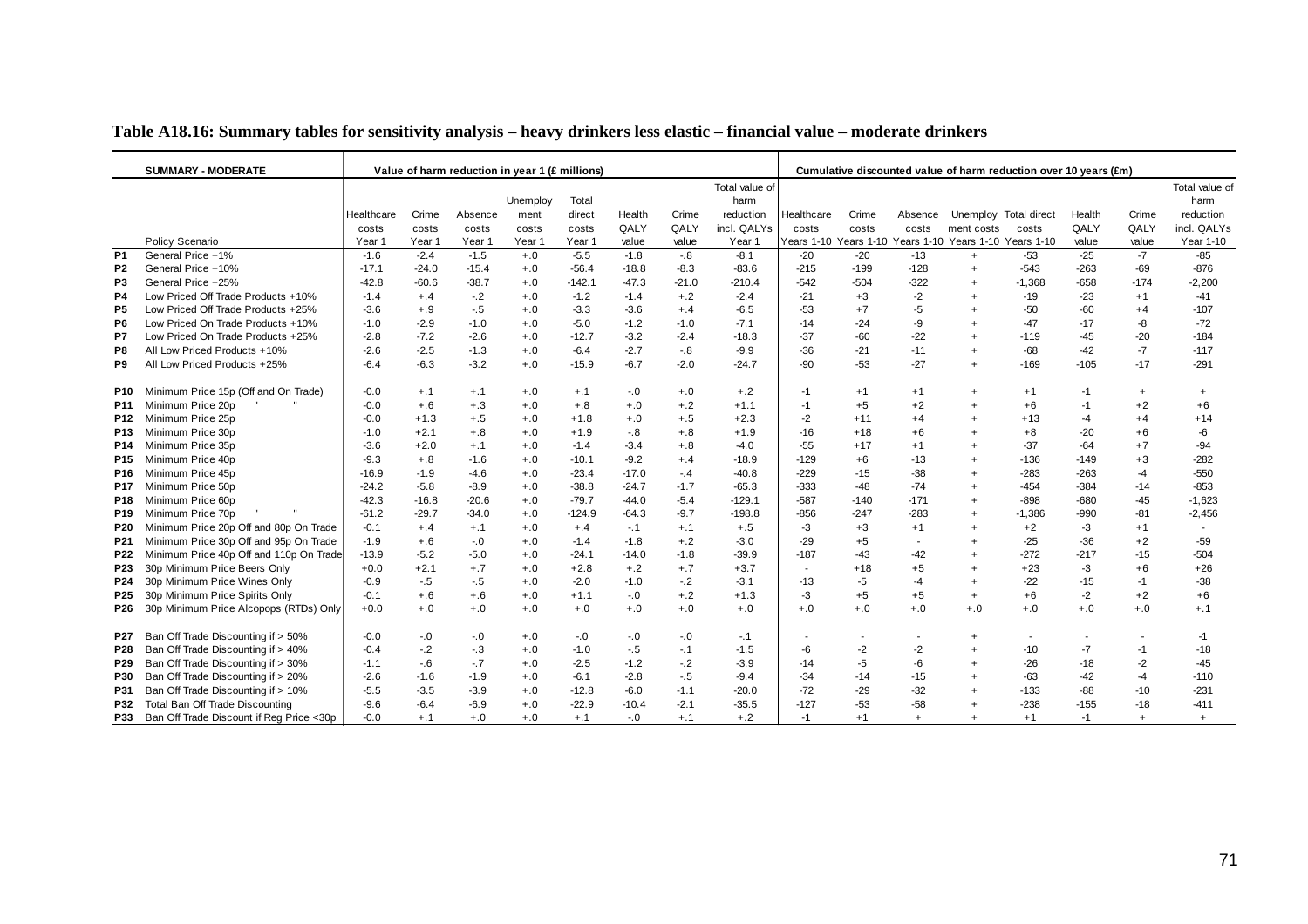|                 | <b>SUMMARY - HAZARDOUS</b>              | Value of harm reduction in year 1 (£ millions) |         |         |          |          |         |         |                | Cumulative discounted value of harm reduction over 10 years (£m) |                          |         |                                                        |                       |          |           |                |  |
|-----------------|-----------------------------------------|------------------------------------------------|---------|---------|----------|----------|---------|---------|----------------|------------------------------------------------------------------|--------------------------|---------|--------------------------------------------------------|-----------------------|----------|-----------|----------------|--|
|                 |                                         |                                                |         |         |          |          |         |         | Total value of |                                                                  |                          |         |                                                        |                       |          |           | Total value of |  |
|                 |                                         |                                                |         |         | Unemploy | Total    |         |         | harm           |                                                                  |                          |         |                                                        |                       |          |           | harm           |  |
|                 |                                         | Healthcare                                     | Crime   | Absence | ment     | direct   | Health  | Crime   | reduction      | Healthcare                                                       | Crime                    | Absence |                                                        | Unemploy Total direct | Health   | Crime     | reduction      |  |
|                 |                                         | costs                                          | costs   | costs   | costs    | costs    | QALY    | QALY    | incl. QALYs    | costs                                                            | costs                    | costs   | ment costs                                             | costs                 | QALY     | QALY      | incl. QALYs    |  |
|                 | Policy Scenario                         | Year 1                                         | Year 1  | Year 1  | Year 1   | Year 1   | value   | value   | Year 1         |                                                                  |                          |         | Years 1-10 Years 1-10 Years 1-10 Years 1-10 Years 1-10 |                       | value    | value     | Year 1-10      |  |
| P <sub>1</sub>  | General Price +1%                       | $-1.1$                                         | $-2.1$  | $-1.0$  | $+.0$    | $-4.2$   | $-1.3$  | $-7$    | $-6.2$         | $-18$                                                            | $-17$                    | -8      | $+$                                                    | $-44$                 | $-24$    | -6        | $-73$          |  |
| P <sub>2</sub>  | General Price +10%                      | $-12.2$                                        | $-21.0$ | $-10.2$ | $+.0$    | $-43.4$  | $-13.4$ | $-7.1$  | $-63.9$        | $-185$                                                           | $-175$                   | -85     | $+$                                                    | $-445$                | $-243$   | $-59$     | $-746$         |  |
| P <sub>3</sub>  | General Price +25%                      | $-30.5$                                        | $-53.0$ | $-25.7$ | $+.0$    | $-109.1$ | $-33.5$ | $-17.8$ | $-160.5$       | $-463$                                                           | $-441$                   | $-214$  |                                                        | $-1,118$              | $-602$   | $-148$    | $-1,867$       |  |
| P4              | Low Priced Off Trade Products +10%      | $-1.5$                                         | $-6$    | $-6$    | $+.0$    | $-2.7$   | $-1.5$  | $-2$    | $-4.4$         | $-25$                                                            | $-5$                     | $-5$    |                                                        | $-36$                 | $-32$    | $-2$      | $-69$          |  |
| P <sub>5</sub>  | Low Priced Off Trade Products +25%      | $-3.6$                                         | $-1.6$  | $-1.5$  | $+.0$    | $-6.7$   | $-3.8$  | $-5$    | $-10.9$        | $-63$                                                            | $-13$                    | $-12$   |                                                        | $-89$                 | $-80$    | $-4$      | $-172$         |  |
| IP6             | Low Priced On Trade Products +10%       | $-0.8$                                         | $-3.8$  | $-7$    | $+.0$    | $-5.3$   | $-9$    | $-1.2$  | $-7.4$         | $-11$                                                            | $-32$                    | -6      |                                                        | -49                   | $-15$    | $-10$     | $-73$          |  |
| IP7             | Low Priced On Trade Products +25%       | $-1.9$                                         | $-9.6$  | $-1.7$  | $+.0$    | $-13.3$  | $-2.3$  | $-2.9$  | $-18.5$        | $-28$                                                            | $-80$                    | $-14$   |                                                        | $-122$                | $-38$    | $-24$     | $-184$         |  |
| IP8             | All Low Priced Products +10%            | $-2.2$                                         | $-4.5$  | $-1.3$  | $+.0$    | $-8.0$   | $-2.4$  | $-1.3$  | $-11.7$        | $-36$                                                            | $-37$                    | $-11$   |                                                        | $-84$                 | $-47$    | $-11$     | $-143$         |  |
| P9              | All Low Priced Products +25%            | $-6.2$                                         | $-11.2$ | $-3.2$  | $+.0$    | $-20.7$  | $-6.7$  | $-3.4$  | $-30.8$        | $-98$                                                            | $-93$                    | $-27$   | $+$                                                    | $-218$                | $-125$   | $-28$     | $-371$         |  |
| P10             | Minimum Price 15p (Off and On Trade)    | $-0.1$                                         | $+.0$   | $-0.0$  | $+.0$    | $-.1$    | $-.1$   | $+.0$   | $-.1$          | $-1$                                                             | $\ddot{}$                |         |                                                        | -1                    | -1       | $\ddot{}$ | $-2$           |  |
| P <sub>11</sub> | Minimum Price 20p                       | $-0.2$                                         | -.1     | $-2$    | $+.0$    | $-.4$    | $-2$    | $-0.0$  | $-.7$          | -3                                                               | $-1$                     | $-1$    |                                                        | $-5$                  | $-4$     |           | -9             |  |
| P <sub>12</sub> | Minimum Price 25p                       | $-0.5$                                         | $-.4$   | $-.4$   | $+.0$    | $-1.3$   | $-6$    | $-1$    | $-2.0$         | -8                                                               | -3                       | $-4$    |                                                        | $-15$                 | $-11$    | $-1$      | $-27$          |  |
| P <sub>13</sub> | Minimum Price 30p                       | $-1.5$                                         | $-1.3$  | $-1.1$  | $+.0$    | $-3.9$   | $-1.6$  | $-.4$   | $-5.8$         | $-23$                                                            | $-11$                    | -9      |                                                        | -43                   | $-32$    | -3        | $-79$          |  |
| P <sub>14</sub> | Minimum Price 35p                       | $-4.3$                                         | $-3.3$  | $-2.7$  | $+.0$    | $-10.3$  | $-4.6$  | $-1.1$  | $-15.9$        | $-69$                                                            | $-28$                    | $-22$   |                                                        | $-119$                | $-90$    | -9        | $-218$         |  |
| P <sub>15</sub> | Minimum Price 40p                       | $-9.4$                                         | $-6.8$  | $-5.3$  | $+.0$    | $-21.4$  | $-9.9$  | $-2.2$  | $-33.5$        | $-149$                                                           | $-57$                    | -44     |                                                        | $-250$                | -191     | $-18$     | $-459$         |  |
| P16             | Minimum Price 45p                       | $-15.9$                                        | $-12.0$ | $-9.1$  | $+.0$    | $-37.0$  | $-16.8$ | $-3.9$  | $-57.7$        | $-255$                                                           | $-99$                    | $-75$   |                                                        | $-430$                | $-324$   | $-33$     | $-786$         |  |
| P <sub>17</sub> | Minimum Price 50p                       | $-23.6$                                        | $-18.4$ | $-13.9$ | $+.0$    | $-55.9$  | $-24.9$ | $-6.1$  | $-87.0$        | $-380$                                                           | $-153$                   | $-116$  |                                                        | $-649$                | $-481$   | $-51$     | $-1,181$       |  |
| P <sub>18</sub> | Minimum Price 60p                       | $-40.6$                                        | $-34.1$ | $-25.9$ | $+.0$    | $-100.6$ | $-43.0$ | $-11.4$ | $-155.0$       | $-662$                                                           | $-284$                   | $-215$  |                                                        | $-1,161$              | $-835$   | $-95$     | $-2,091$       |  |
| P19             | Minimum Price 70p                       | $-58.7$                                        | $-51.7$ | $-39.3$ | $+.0$    | $-149.7$ | $-62.5$ | $-17.3$ | $-229.6$       | $-966$                                                           | $-430$                   | $-327$  |                                                        | $-1,723$              | $-1,212$ | $-144$    | $-3,079$       |  |
| P <sub>20</sub> | Minimum Price 20p Off and 80p On Trade  | $-0.3$                                         | $-1.0$  | $-3$    | $+.0$    | $-1.6$   | $-.4$   | $-.3$   | $-2.3$         | $-5$                                                             | -8                       | $-3$    |                                                        | $-15$                 | -6       | -3        | $-24$          |  |
| P21             | Minimum Price 30p Off and 95p On Trade  | $-2.3$                                         | $-4.4$  | $-1.9$  | $+.0$    | $-8.6$   | $-2.5$  | $-1.4$  | $-12.6$        | $-36$                                                            | $-37$                    | $-15$   |                                                        | $-88$                 | $-49$    | $-12$     | $-149$         |  |
| P <sub>22</sub> | Minimum Price 40p Off and 110p On Trade | $-12.2$                                        | $-15.3$ | $-7.8$  | $+.0$    | $-35.4$  | $-13.0$ | $-5.1$  | $-53.5$        | $-192$                                                           | $-127$                   | -65     |                                                        | $-385$                | $-247$   | $-42$     | $-674$         |  |
| P <sub>23</sub> | 30p Minimum Price Beers Only            | $-0.6$                                         | $-1.0$  | $-9$    | $+.0$    | $-2.5$   | $-.7$   | $-3$    | $-3.5$         | -8                                                               | -8                       | $-7$    |                                                        | $-24$                 | $-12$    | -3        | $-39$          |  |
| P <sub>24</sub> | 30p Minimum Price Wines Only            | $-0.7$                                         | $-.4$   | $-.4$   | $+.0$    | $-1.5$   | $-.8$   | $-1$    | $-2.4$         | $-13$                                                            | -3                       | $-3$    |                                                        | $-19$                 | $-16$    | -1        | $-36$          |  |
| P <sub>25</sub> | 30p Minimum Price Spirits Only          | $-0.1$                                         | $+.1$   | $+.1$   | $+.0$    | $+.1$    | $-.1$   | $+.1$   | $+.1$          | -3                                                               | $+1$                     | $+1$    | $+$                                                    | $-1$                  | $-3$     | $+1$      | -3             |  |
| P26             | 30p Minimum Price Alcopops (RTDs) Only  | $+0.0$                                         | $+.0$   | $+.0$   | $+.0$    | $+.0$    | $+.0$   | $+.0$   | $+.0$          | $+.0$                                                            | $+.0$                    | $+.0$   | $+.0$                                                  | $+.0$                 | $+.0$    | $+.0$     | $+.0$          |  |
| P27             | Ban Off Trade Discounting if > 50%      | $-0.0$                                         | $-0.0$  | $-0.0$  | $+.0$    | $-0$     | $-.0$   | $-0.0$  | $-.1$          | ٠                                                                | $\overline{\phantom{a}}$ |         |                                                        |                       |          |           | -1             |  |
| P28             | Ban Off Trade Discounting if > 40%      | $-0.4$                                         | $-3$    | $-3$    | $+.0$    | -.9      | $-.4$   | $-.1$   | $-1.4$         | $-7$                                                             | -2                       | -2      |                                                        | $-11$                 | -8       | -1        | $-20$          |  |
| P <sub>29</sub> | Ban Off Trade Discounting if > 30%      | $-1.0$                                         | $-7$    | $-7$    | $+.0$    | $-2.4$   | $-1.1$  | $-2$    | $-3.7$         | $-17$                                                            | -6                       | -6      |                                                        | -28                   | $-22$    | -2        | $-52$          |  |
| P30             | Ban Off Trade Discounting if > 20%      | $-2.4$                                         | $-1.7$  | $-1.6$  | $+.0$    | $-5.7$   | $-2.6$  | $-6$    | $-8.9$         | $-40$                                                            | $-14$                    | $-14$   | $\ddot{}$                                              | $-67$                 | $-52$    | $-5$      | $-124$         |  |

**P31** Ban Off Trade Discounting if > 10% -4.8 -3.7 -3.4 +.0 -11.9 -5.2 -1.2 -18.3 -79 -30 -28 <sup>+</sup> -138 -103 -10 -251 **P32** Total Ban Off Trade Discounting -9.0 -6.8 -6.0 +.0 -21.8 -9.7 -2.3 -33.8 -144 -57 -50 <sup>+</sup> -250 -184 -19 -453 **P33** Ban Off Trade Discount if Reg Price <30p | -0.1 -.1 -.1 +.0 -.3 -.1 -.0 -.4 | -1 -1 -1 -1 + -3 -2 - - -5

## **Table A18.17: Summary tables for sensitivity analysis – heavy drinkers less elastic – financial value – hazardous drinkers**

 $\Gamma$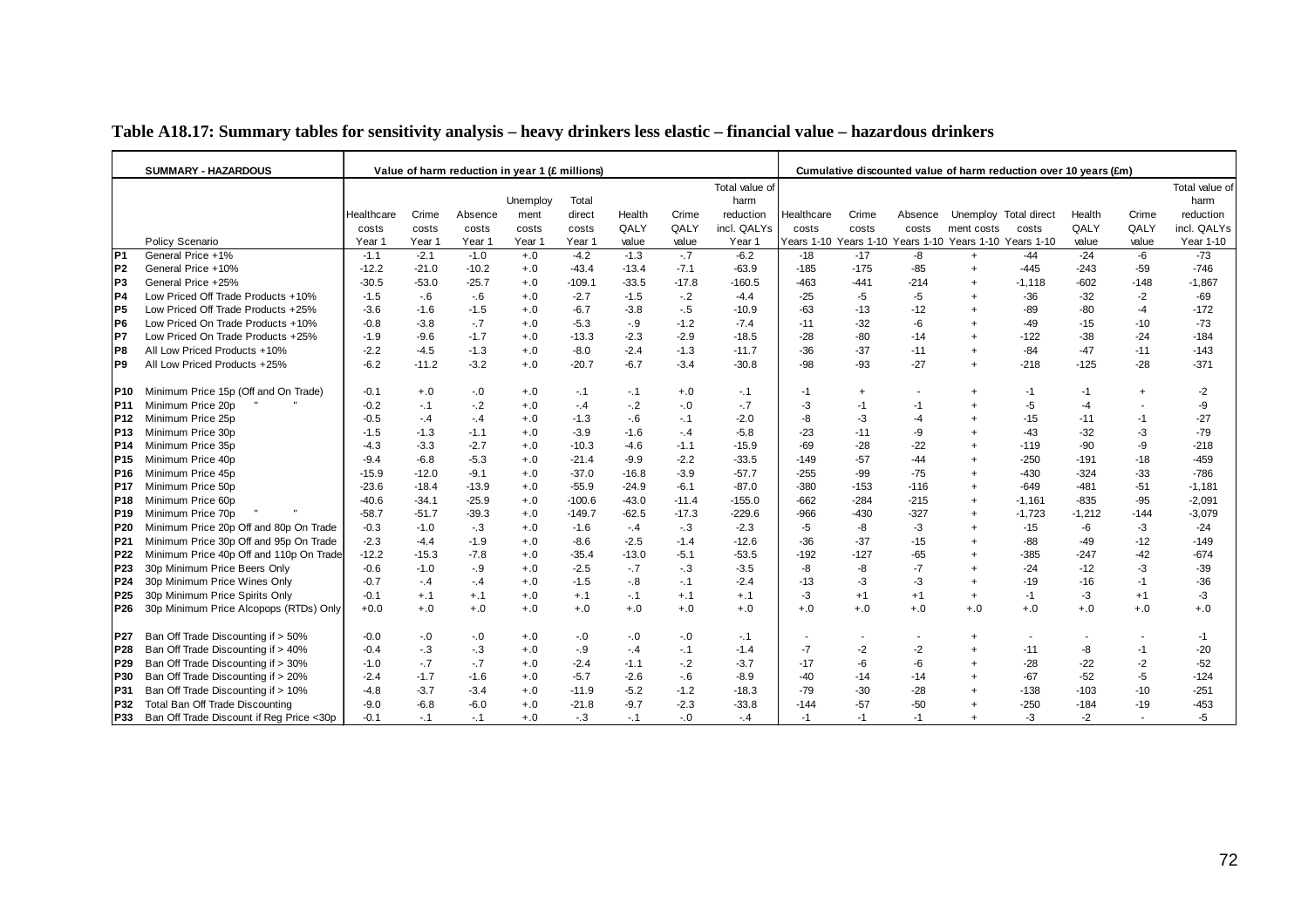| Table A18.18: Summary tables for sensitivity analysis – heavy drinkers less elastic – financial value – harmful drinkers |  |  |  |  |  |
|--------------------------------------------------------------------------------------------------------------------------|--|--|--|--|--|
|--------------------------------------------------------------------------------------------------------------------------|--|--|--|--|--|

|                 | <b>SUMMARY - HARMFUL</b>                 |            |         | Value of harm reduction in year 1 (£ millions) |          |          |         |         |                |            |                       |         |            | Cumulative discounted value of harm reduction over 10 years (£m) |          |                          |                |
|-----------------|------------------------------------------|------------|---------|------------------------------------------------|----------|----------|---------|---------|----------------|------------|-----------------------|---------|------------|------------------------------------------------------------------|----------|--------------------------|----------------|
|                 |                                          |            |         |                                                |          |          |         |         | Total value of |            |                       |         |            |                                                                  |          |                          | Total value of |
|                 |                                          |            |         |                                                | Unemploy | Total    |         |         | harm           |            |                       |         |            |                                                                  |          |                          | harm           |
|                 |                                          | Healthcare | Crime   | Absence                                        | ment     | direct   | Health  | Crime   | reduction      | Healthcare | Crime                 | Absence |            | Unemploy Total direct                                            | Health   | Crime                    | reduction      |
|                 |                                          | costs      | costs   | costs                                          | costs    | costs    | QALY    | QALY    | incl. QALYs    | costs      | costs                 | costs   | ment costs | costs                                                            | QALY     | QALY                     | incl. QALYs    |
|                 | Policy Scenario                          | Year 1     | Year 1  | Year *                                         | Year 1   | Year 1   | value   | value   | Year 1         | Years 1-10 | Years 1-10 Years 1-10 |         | Years 1-10 | Years 1-10                                                       | value    | value                    | Year 1-10      |
| P <sub>1</sub>  | General Price +1%                        | $-0.9$     | $-1.0$  | $-.5$                                          | $-15.8$  | $-18.1$  | $-.9$   | $-.3$   | $-19.3$        | $-19$      | -8                    | $-4$    | $-132$     | $-162$                                                           | $-22$    | $-3$                     | $-187$         |
| P <sub>2</sub>  | General Price +10%                       | $-8.1$     | $-9.7$  | $-4.8$                                         | $-157.4$ | $-179.9$ | $-8.1$  | $-3.3$  | $-191.3$       | $-181$     | $-80$                 | $-40$   | $-1,309$   | $-1,610$                                                         | $-218$   | $-27$                    | $-1,855$       |
| P <sub>3</sub>  | General Price +25%                       | $-18.6$    | $-24.4$ | $-12.1$                                        | $-391.0$ | $-446.1$ | $-18.7$ | $-8.2$  | $-473.0$       | $-432$     | $-203$                | $-100$  | $-3,251$   | $-3,987$                                                         | $-523$   | $-68$                    | $-4,578$       |
| P <sub>4</sub>  | Low Priced Off Trade Products +10%       | $-1.7$     | $-.7$   | $-6$                                           | $-20.4$  | $-23.4$  | $-1.6$  | $-2$    | $-25.2$        | $-33$      | -6                    | -5      | $-170$     | $-214$                                                           | $-40$    | $-2$                     | $-257$         |
| P5              | Low Priced Off Trade Products +25%       | $-4.1$     | $-1.9$  | $-1.4$                                         | $-50.9$  | $-58.2$  | $-3.9$  | $-6$    | $-62.8$        | $-83$      | -16                   | $-12$   | -423       | -533                                                             | $-100$   | $-5$                     | $-638$         |
| P <sub>6</sub>  | Low Priced On Trade Products +10%        | $-0.5$     | $-1.7$  | $-3$                                           | $-7.1$   | $-9.6$   | $-5$    | $-5$    | $-10.6$        | $-12$      | $-14$                 | $-2$    | $-59$      | $-87$                                                            | $-13$    | $-4$                     | $-105$         |
| P7              | Low Priced On Trade Products +25%        | $-1.2$     | $-4.2$  | $-7$                                           | $-17.8$  | $-24.0$  | $-1.2$  | $-1.3$  | $-26.5$        | -29        | $-35$                 | $-6$    | $-148$     | $-218$                                                           | -33      | $-11$                    | $-262$         |
| P8              | All Low Priced Products +10%             | $-2.1$     | $-2.4$  | $-9$                                           | $-27.6$  | $-33.0$  | $-2.1$  | $-8$    | $-35.8$        | $-45$      | $-20$                 | $-7$    | $-229$     | $-302$                                                           | $-53$    | -6                       | $-361$         |
| P9              | All Low Priced Products +25%             | $-5.3$     | $-6.1$  | $-2.2$                                         | $-68.8$  | $-82.4$  | $-5.2$  | $-1.9$  | $-89.5$        | $-112$     | $-51$                 | $-18$   | $-572$     | $-753$                                                           | $-134$   | $-16$                    | $-903$         |
| P10             | Minimum Price 15p (Off and On Trade)     | $-0.1$     | $-1$    | $-.1$                                          | $-2.6$   | $-2.9$   | $-.1$   | $-.0$   | $-3.0$         | -2         | $-1$                  | $-1$    | $-22$      | $-25$                                                            | $-3$     | $\blacksquare$           | $-29$          |
| P11             | Minimum Price 20p                        | $-0.4$     | $-.4$   | $-3$                                           | $-10.9$  | $-12.0$  | $-.4$   | $-1$    | $-12.5$        | $-11$      | $-3$                  | -3      | -90        | $-106$                                                           | $-12$    | $-1$                     | $-120$         |
| P12             | Minimum Price 25p                        | $-1.1$     | $-1.0$  | $-8$                                           | $-29.4$  | $-32.4$  | $-1.2$  | $-3$    | $-33.8$        | $-28$      | -9                    | $-7$    | $-244$     | $-288$                                                           | -33      | $-3$                     | $-324$         |
| P13             | Minimum Price 30p                        | $-2.8$     | $-2.5$  | $-1.8$                                         | $-62.8$  | $-69.8$  | $-2.8$  | $-.8$   | $-73.4$        | $-65$      | $-21$                 | $-15$   | $-522$     | $-623$                                                           | $-76$    | $-7$                     | $-706$         |
| P14             | Minimum Price 35p                        | $-6.1$     | $-4.9$  | $-3.4$                                         | $-117.2$ | $-131.6$ | $-6.0$  | $-1.6$  | $-139.2$       | $-136$     | $-40$                 | $-28$   | $-975$     | $-1.179$                                                         | $-161$   | $-13$                    | $-1,353$       |
| P <sub>15</sub> | Minimum Price 40p                        | $-10.0$    | $-8.1$  | $-5.6$                                         | $-192.9$ | $-216.6$ | $-9.9$  | $-2.7$  | $-229.1$       | $-228$     | $-67$                 | $-47$   | $-1.604$   | $-1,946$                                                         | $-273$   | $-22$                    | $-2,241$       |
| P16             | Minimum Price 45p                        | $-14.5$    | $-12.1$ | $-8.4$                                         | $-287.1$ | $-322.1$ | $-14.4$ | $-4.0$  | $-340.5$       | $-338$     | $-101$                | $-70$   | $-2,388$   | $-2,897$                                                         | $-406$   | $-33$                    | $-3,336$       |
| <b>P17</b>      | Minimum Price 50p                        | $-19.4$    | $-16.7$ | $-11.7$                                        | $-395.4$ | $-443.2$ | $-19.3$ | $-5.6$  | $-468.0$       | $-460$     | $-139$                | $-97$   | $-3.288$   | $-3.984$                                                         | -556     | $-46$                    | $-4,587$       |
| P18             | Minimum Price 60p                        | $-30.2$    | $-26.9$ | $-19.0$                                        | $-634.3$ | $-710.5$ | $-30.3$ | $-9.0$  | $-749.8$       | $-723$     | $-224$                | $-158$  | $-5,275$   | $-6,381$                                                         | $-883$   | $-75$                    | $-7,339$       |
| P19             | Minimum Price 70p                        | $-41.5$    | $-37.4$ | $-26.9$                                        | $-869.4$ | $-975.2$ | $-41.8$ | $-12.6$ | $-1,029.6$     | $-993$     | $-311$                | $-224$  | $-7,230$   | $-8,758$                                                         | $-1,220$ | $-104$                   | $-10,083$      |
| P <sub>20</sub> | Minimum Price 20p Off and 80p On Trade   | $-0.5$     | $-1.2$  | $-.4$                                          | $-13.6$  | $-15.7$  | $-6$    | $-.4$   | $-16.7$        | $-13$      | $-10$                 | $-4$    | $-113$     | $-139$                                                           | $-15$    | $-3$                     | $-158$         |
| P <sub>21</sub> | Minimum Price 30p Off and 95p On Trade   | $-3.4$     | $-4.7$  | $-2.3$                                         | $-74.7$  | $-85.1$  | $-3.4$  | $-1.5$  | $-90.0$        | $-82$      | $-39$                 | $-19$   | $-621$     | $-761$                                                           | $-96$    | $-13$                    | $-870$         |
| P22             | Minimum Price 40p Off and 110p On Trade  | $-12.3$    | $-12.9$ | $-7.0$                                         | $-232.5$ | $-264.6$ | $-12.1$ | $-4.3$  | $-281.0$       | $-282$     | $-107$                | $-58$   | $-1,933$   | $-2,381$                                                         | $-335$   | $-36$                    | $-2,751$       |
| P <sub>23</sub> | 30p Minimum Price Beers Only             | $-1.7$     | $-1.9$  | $-1.5$                                         | $-55.1$  | $-60.3$  | $-1.7$  | $-.7$   | $-62.7$        | $-45$      | $-15$                 | $-13$   | $-459$     | $-532$                                                           | $-52$    | $-6$                     | $-590$         |
| P <sub>24</sub> | 30p Minimum Price Wines Only             | $-0.6$     | $+.1$   | $-.1$                                          | $-6.4$   | $-7.0$   | $-6$    | $+.1$   | $-7.5$         | $-11$      | $+1$                  | $-1$    | $-53$      | $-64$                                                            | $-14$    | $+1$                     | $-77$          |
| P <sub>25</sub> | 30p Minimum Price Spirits Only           | $-0.5$     | $-8$    | $-.1$                                          | $-1.3$   | $-2.6$   | $-5$    | $-2$    | $-3.3$         | -9         | -6                    | $-1$    | $-11$      | $-27$                                                            | $-11$    | $-1$                     | $-39$          |
| P <sub>26</sub> | 30p Minimum Price Alcopops (RTDs) Only   | $+0.0$     | $+.0$   | $+.0$                                          | $+.0$    | $+.0$    | $+.0$   | $+.0$   | $+.0$          | $+.0$      | $+.0$                 | $+.0$   | $+.0$      | $+.0$                                                            | $+.0$    | $+.0$                    | $+.1$          |
| P27             | Ban Off Trade Discounting if > 50%       | $-0.0$     | $-0$    | $-0$                                           | $-2$     | $-2$     | $-0$    | $-0.5$  | $-2$           |            |                       |         | $-2$       | $-2$                                                             |          | $\overline{\phantom{a}}$ | $-2$           |
| P28             | Ban Off Trade Discounting if > 40%       | $-0.3$     | $-.1$   | $-.1$                                          | $-4.4$   | $-4.9$   | $-.3$   | $-0.5$  | $-5.2$         | -6         | $-1$                  | $-1$    | $-36$      | $-44$                                                            | $-7$     | $\sim$                   | $-52$          |
| P <sub>29</sub> | Ban Off Trade Discounting if > 30%       | $-0.8$     | $-.4$   | $-3$                                           | $-11.6$  | $-13.0$  | $-8$    | $-.1$   | $-13.9$        | $-16$      | -3                    | -3      | $-97$      | $-118$                                                           | $-19$    | $-1$                     | $-138$         |
| P30             | Ban Off Trade Discounting if > 20%       | $-1.9$     | $-9$    | $-8$                                           | $-28.2$  | $-31.8$  | $-1.8$  | $-3$    | $-33.9$        | -38        | $-7$                  | -6      | -235       | -287                                                             | -46      | $-2$                     | $-335$         |
| P31             | Ban Off Trade Discounting if > 10%       | $-3.8$     | $-1.9$  | $-1.6$                                         | $-58.0$  | $-65.3$  | $-3.7$  | $-6$    | $-69.6$        | $-78$      | $-16$                 | $-13$   | $-482$     | -589                                                             | $-93$    | $-5$                     | $-688$         |
| P32             | Total Ban Off Trade Discounting          | $-6.0$     | $-3.5$  | $-2.9$                                         | $-103.9$ | $-116.3$ | $-5.9$  | $-1.2$  | $-123.5$       | $-132$     | $-30$                 | $-24$   | $-864$     | $-1,049$                                                         | $-159$   | $-10$                    | $-1,218$       |
| <b>P33</b>      | Ban Off Trade Discount if Reg Price <30p | $-0.2$     | $-2$    | $-.1$                                          | $-5.0$   | $-5.5$   | $-2$    | $-.1$   | $-5.8$         | $-5$       | $-2$                  | $-1$    | $-41$      | $-49$                                                            | -5       | $-1$                     | $-55$          |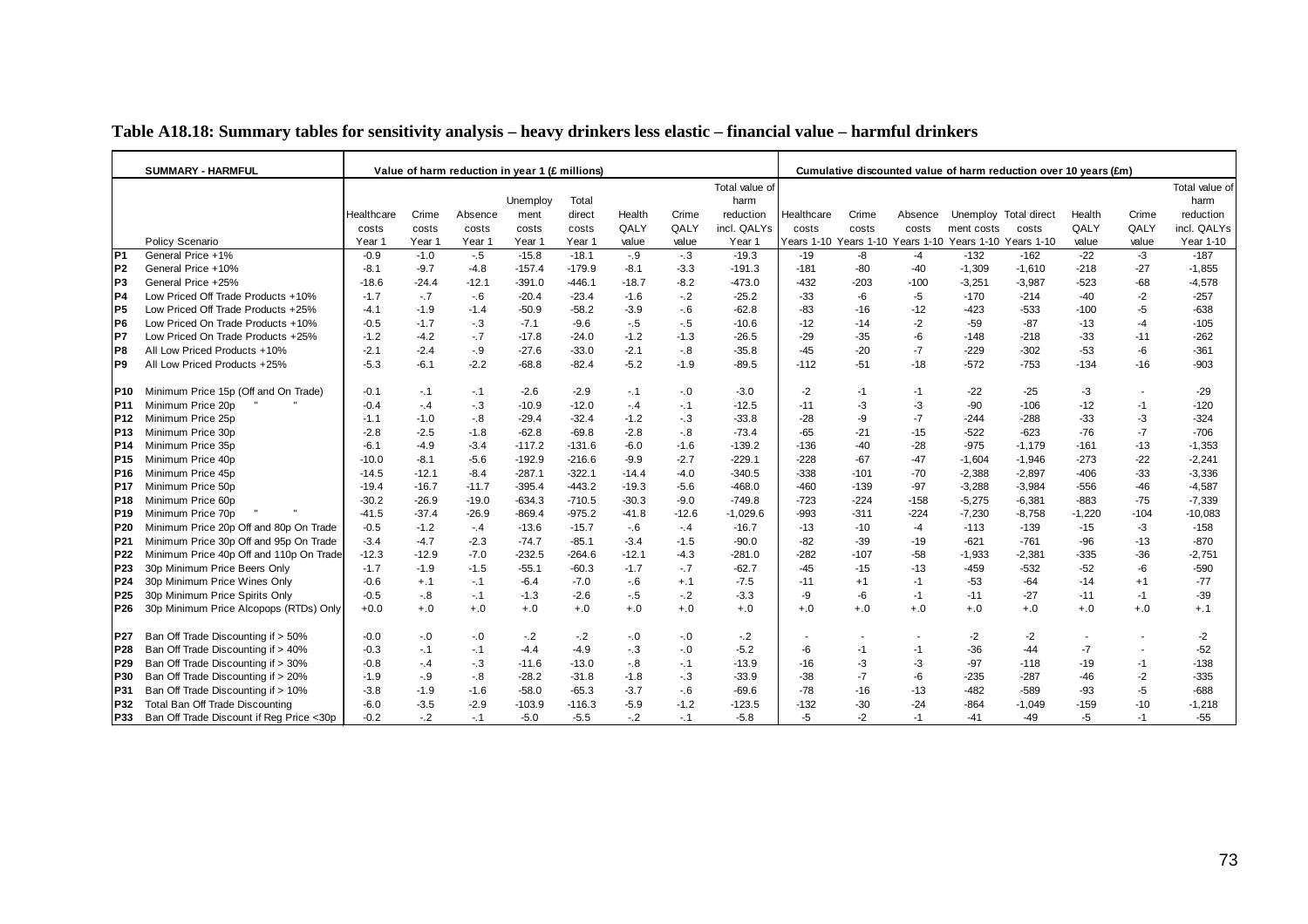# **Appendix 19: Summary tables for sensitivity analysis – Long-run elasticity**

# **Table A19.1: Summary tables for sensitivity analysis – long-run elasticity – consumption analysis – overall population**

|                 | <b>SUMMARY - TOTAL</b>                   |                 |         |         | Mean annual consumption per drinker (units) |            |           |               | Total spending on alcohol (£ millions) |              |             |           |            | Per drinker (£ p) |              |
|-----------------|------------------------------------------|-----------------|---------|---------|---------------------------------------------|------------|-----------|---------------|----------------------------------------|--------------|-------------|-----------|------------|-------------------|--------------|
|                 |                                          |                 |         |         |                                             |            |           |               |                                        |              |             |           |            |                   | Change in    |
|                 |                                          |                 |         |         |                                             |            |           |               |                                        |              |             |           |            |                   | spend p.a.   |
|                 |                                          | % change in     |         |         |                                             |            |           | Off retail    | On retail                              |              |             | Total     |            | Change in         | if no change |
|                 |                                          | consumption     |         |         |                                             |            | All       | $(exc duty +$ | (exc duty $+$                          | Off duty $+$ | On duty $+$ | spending  | % spending | spend per         | in           |
|                 | Policy Scenario                          | (all beverages) | Beer    | Wine    | Spirit                                      | <b>RTD</b> | beverages | VAT)          | VAT)                                   | <b>VAT</b>   | <b>VAT</b>  | change    | change     | drinker p.a.      | consump.     |
| P <sub>1</sub>  | General Price +1%                        | $-0.9%$         | $-2.8$  | $-2.8$  | $-1.6$                                      | $-0.4$     | $-7.6$    | $+23.0$       | $+26.7$                                | $-24.6$      | $-7.0$      | $+18.1$   | $+0.1%$    | $+0.61$           | $+6.34$      |
| P <sub>2</sub>  | General Price +10%                       | $-9.1%$         | $-28.1$ | $-27.9$ | $-15.3$                                     | $-3.8$     | $-75.1$   | $+184.7$      | $+200.4$                               | $-248.7$     | $-80.5$     | $+56.0$   | $+0.3%$    | $+1.90$           | $+63.38$     |
| P <sub>3</sub>  | General Price +25%                       | $-22.2%$        | $-68.6$ | $-67.5$ | $-37.3$                                     | $-9.5$     | $-182.9$  | $+284.5$      | $+233.6$                               | $-632.3$     | $-243.3$    | $-357.4$  | $-1.9%$    | $-12.14$          | $+158.44$    |
| P <sub>4</sub>  | Low Priced Off Trade Products +10%       | $-0.7%$         | $-2.9$  | $-0.9$  | $-1.7$                                      | $-0.2$     | $-5.8$    | $+74.0$       | $+21.3$                                | $-21.1$      | $+6.9$      | $+81.2$   | $+0.4%$    | $+2.76$           | $+3.23$      |
| P <sub>5</sub>  | Low Priced Off Trade Products +25%       | $-1.8%$         | $-7.3$  | $-2.2$  | $-4.4$                                      | $-0.6$     | $-14.5$   | $+167.3$      | $+53.2$                                | $-56.3$      | $+17.3$     | $+181.5$  | $+1.0%$    | $+6.17$           | $+8.07$      |
| P <sub>6</sub>  | Low Priced On Trade Products +10%        | $-1.7%$         | $-3.7$  | $-6.6$  | $-2.7$                                      | $-0.9$     | $-13.9$   | $-47.3$       | $-2.6$                                 | $-46.4$      | $-36.9$     | $-133.2$  | $-0.7%$    | $-4.53$           | $+7.30$      |
| P7              | Low Priced On Trade Products +25%        | $-4.2%$         | $-9.3$  | $-16.5$ | $-6.7$                                      | $-2.2$     | $-34.7$   | $-118.2$      | $-55.1$                                | $-116.0$     | $-100.1$    | $-389.4$  | $-2.1%$    | $-13.23$          | $+18.26$     |
| P8              | All Low Priced Products +10%             | $-2.4%$         | $-6.7$  | $-7.4$  | $-4.4$                                      | $-1.1$     | $-19.6$   | $+25.8$       | $+18.8$                                | $-67.1$      | $-30.1$     | $-52.6$   | $-0.3%$    | $-1.79$           | $+10.53$     |
| P <sub>9</sub>  | All Low Priced Products +25%             | $-5.9%$         | $-16.6$ | $-18.4$ | $-10.9$                                     | $-2.8$     | $-48.7$   | $+43.6$       | $-1.5$                                 | $-170.0$     | $-83.1$     | $-211.0$  | $-1.1%$    | $-7.17$           | $+26.33$     |
|                 |                                          |                 |         |         |                                             |            |           |               |                                        |              |             |           |            |                   |              |
| P10             | Minimum Price 15p (Off and On Trade)     | $-0.1%$         | $-0.8$  | $+0.5$  | $-0.3$                                      | $-0.0$     | $-0.6$    | $+10.7$       | $+8.2$                                 | $-2.3$       | $+2.7$      | $+19.3$   | $+0.1%$    | $+0.66$           | $+0.31$      |
| P <sub>11</sub> | Minimum Price 20p                        | $-0.2%$         | $-2.7$  | $+1.8$  | $-0.4$                                      | $-0.0$     | $-1.3$    | $+33.4$       | $+34.4$                                | $-5.1$       | $+11.5$     | $+74.3$   | $+0.4%$    | $+2.52$           | $+0.98$      |
| P <sub>12</sub> | Minimum Price 25p                        | $-0.4%$         | $-6.8$  | $+4.6$  | $-0.7$                                      | $-0.0$     | $-3.0$    | $+74.4$       | $+89.8$                                | $-13.3$      | $+30.1$     | $+181.1$  | $+1.0%$    | $+6.15$           | $+2.44$      |
| P <sub>13</sub> | Minimum Price 30p                        | $-0.9%$         | $-13.2$ | $+9.0$  | $-3.1$                                      | $-0.0$     | $-7.3$    | $+142.3$      | $+191.0$                               | $-39.6$      | $+64.2$     | $+358.0$  | $+1.9%$    | $+12.16$          | $+5.85$      |
| P <sub>14</sub> | Minimum Price 35p                        | $-1.7%$         | $-20.6$ | $+14.6$ | $-7.8$                                      | $-0.0$     | $-13.8$   | $+252.1$      | $+349.2$                               | $-82.2$      | $+117.7$    | $+636.8$  | $+3.4%$    | $+21.64$          | $+12.62$     |
| P <sub>15</sub> | Minimum Price 40p                        | $-2.2%$         | $-26.3$ | $+22.0$ | $-14.1$                                     | $-0.1$     | $-18.5$   | $+419.0$      | $+577.8$                               | $-121.0$     | $+194.8$    | $+1070.6$ | $+5.7%$    | $+36.38$          | $+23.11$     |
| P <sub>16</sub> | Minimum Price 45p                        | $-2.3%$         | $-28.6$ | $+30.6$ | $-20.9$                                     | $-0.1$     | $-19.1$   | $+666.5$      | $+867.0$                               | $-137.1$     | $+292.0$    | $+1688.4$ | $+9.1%$    | $+57.37$          | $+37.64$     |
| P <sub>17</sub> | Minimum Price 50p                        | $-2.2%$         | $-31.0$ | $+39.1$ | $-25.8$                                     | $-0.2$     | $-17.9$   | $+971.2$      | $+1198.4$                              | $-137.8$     | $+403.0$    | $+2434.7$ | $+13.1%$   | $+82.72$          | $+55.57$     |
| P <sub>18</sub> | Minimum Price 60p                        | $-2.9%$         | $-36.9$ | $+53.1$ | $-39.5$                                     | $-0.6$     | $-23.9$   | $+1586.0$     | $+1923.5$                              | $-195.2$     | $+644.9$    | $+3959.1$ | $+21.2%$   | $+134.52$         | $+98.61$     |
| P <sub>19</sub> | Minimum Price 70p                        | $-4.8%$         | $-43.0$ | $+62.1$ | $-57.7$                                     | $-1.3$     | $-39.9$   | $+2023.2$     | $+2687.5$                              | $-346.4$     | $+897.5$    | $+5261.8$ | $+28.2%$   | $+178.78$         | $+146.09$    |
| P <sub>20</sub> | Minimum Price 20p Off and 80p On Trade   | $-0.6%$         | $-3.7$  | $+0.3$  | $-1.1$                                      | $-0.0$     | $-4.6$    | $+21.9$       | $+41.5$                                | $-16.8$      | $+5.3$      | $+51.9$   | $+0.3%$    | $+1.76$           | $+2.75$      |
| P21             | Minimum Price 30p Off and 95p On Trade   | $-2.9%$         | $-18.1$ | $+0.7$  | $-6.4$                                      | $-0.0$     | $-23.8$   | $+77.5$       | $+219.5$                               | $-103.1$     | $+34.7$     | $+228.7$  | $+1.2%$    | $+7.77$           | $+14.34$     |
| P <sub>22</sub> | Minimum Price 40p Off and 110p On Trade  | $-8.0%$         | $-40.2$ | $-3.5$  | $-22.4$                                     | $-0.1$     | $-66.2$   | $+207.4$      | $+660.3$                               | $-307.7$     | $+110.9$    | $+671.0$  | $+3.6%$    | $+22.80$          | $+48.85$     |
| P23             | 30p Minimum Price Beers Only             | $+0.2%$         | $-12.1$ | $+11.4$ | $+2.8$                                      | $+0.0$     | $+2.0$    | $+105.3$      | $+211.8$                               | $+7.0$       | $+71.5$     | $+395.5$  | $+2.1%$    | $+13.44$          | $+3.51$      |
| P <sub>24</sub> | 30p Minimum Price Wines Only             | $-0.2%$         | $-0.6$  | $-1.4$  | $+0.2$                                      | $+0.0$     | $-1.8$    | $+27.0$       | $-10.4$                                | $-2.0$       | $-3.8$      | $+10.8$   | $+0.1%$    | $+0.37$           | $+1.27$      |
| P <sub>25</sub> | 30p Minimum Price Spirits Only           | $-0.9%$         | $-0.6$  | $-0.8$  | $-5.9$                                      | $+0.0$     | $-7.3$    | $+8.7$        | $-10.4$                                | $-43.6$      | $-3.5$      | $-48.7$   | $-0.3%$    | $-1.65$           | $+1.07$      |
| P <sub>26</sub> | 30p Minimum Price Alcopops (RTDs) Only   | $-0.0%$         | $+0.0$  | $+0.0$  | $+0.0$                                      | $-0.0$     | $-0.0$    | $+0.0$        | $+0.0$                                 | $-0.0$       | $+0.0$      | $-0.0$    | $-0.0%$    | $-0.00$           | $+0.00$      |
|                 |                                          |                 |         |         |                                             |            |           |               |                                        |              |             |           |            |                   |              |
| P27             | Ban Off Trade Discounting if > 50%       | $-0.0%$         | $-0.0$  | $-0.0$  | $+0.0$                                      | $-0.0$     | $-0.0$    | $+0.8$        | $+0.0$                                 | $-0.0$       | $+0.0$      | $+0.8$    | $+0.0%$    | $+0.03$           | $+0.03$      |
| P <sub>28</sub> | Ban Off Trade Discounting if > 40%       | $-0.1%$         | $-0.4$  | $-0.3$  | $+0.1$                                      | $-0.0$     | $-0.5$    | $+20.1$       | $+1.9$                                 | $+1.3$       | $+0.5$      | $+23.8$   | $+0.1%$    | $+0.81$           | $+0.92$      |
| P29             | Ban Off Trade Discounting if > 30%       | $-0.1%$         | $-1.0$  | $-0.6$  | $+0.4$                                      | $-0.0$     | $-1.2$    | $+53.1$       | $+7.4$                                 | $+3.4$       | $+2.2$      | $+66.2$   | $+0.4%$    | $+2.25$           | $+2.40$      |
| P30             | Ban Off Trade Discounting if > 20%       | $-0.4%$         | $-2.5$  | $-1.2$  | $+0.8$                                      | $-0.0$     | $-2.9$    | $+128.1$      | $+20.0$                                | $+8.0$       | $+6.1$      | $+162.2$  | $+0.9%$    | $+5.51$           | $+5.85$      |
| P31             | Ban Off Trade Discounting if > 10%       | $-0.7%$         | $-5.1$  | $-1.6$  | $+1.0$                                      | $-0.1$     | $-5.8$    | $+259.4$      | $+55.8$                                | $+13.0$      | $+17.6$     | $+345.8$  | $+1.9%$    | $+11.75$          | $+12.00$     |
| P32             | Total Ban Off Trade Discounting          | $-1.1%$         | $-9.1$  | $-0.4$  | $+0.5$                                      | $-0.5$     | $-9.4$    | $+457.1$      | $+145.1$                               | $+16.5$      | $+46.8$     | $+665.5$  | $+3.6%$    | $+22.61$          | $+21.48$     |
| P33             | Ban Off Trade Discount if Reg Price <30p | $-0.0%$         | $-1.0$  | $+0.8$  | $+0.1$                                      | $-0.0$     | $-0.1$    | $+13.7$       | $+16.7$                                | $+0.1$       | $+5.6$      | $+36.2$   | $+0.2%$    | $+1.23$           | $+0.38$      |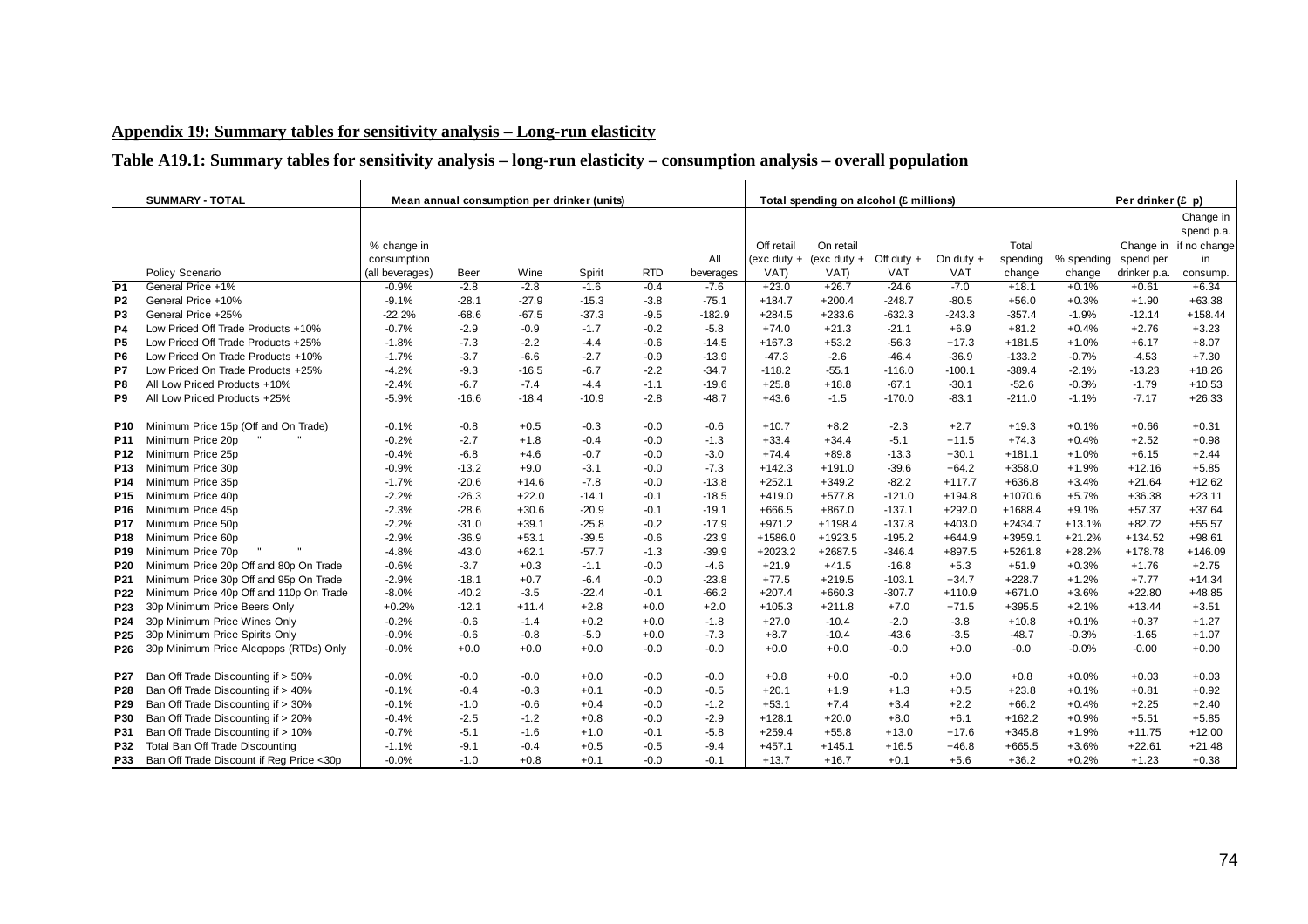|                 | <b>SUMMARY - 11 TO 17</b>                | Mean annual consumption per drinker (units) |         |         |         |            |           |            | Total spending on alcohol (£ millions) |              |             |          |            | Per drinker (£ p) |                        |
|-----------------|------------------------------------------|---------------------------------------------|---------|---------|---------|------------|-----------|------------|----------------------------------------|--------------|-------------|----------|------------|-------------------|------------------------|
|                 |                                          |                                             |         |         |         |            |           |            |                                        |              |             |          |            |                   | Change in              |
|                 |                                          |                                             |         |         |         |            |           |            |                                        |              |             |          |            |                   | spend p.a.             |
|                 |                                          | % change in                                 |         |         |         |            |           | Off retail | On retail                              |              |             | Total    |            |                   | Change in if no change |
|                 |                                          | consumption                                 |         |         |         |            | All       |            | (exc duty + (exc duty +                | Off duty $+$ | On duty $+$ | spending | % spending | spend per         | in                     |
|                 | Policy Scenario                          | (all beverages)                             | Beer    | Wine    | Spirit  | <b>RTD</b> | beverages | VAT)       | VAT)                                   | VAT          | <b>VAT</b>  | change   | change     | drinker p.a.      | consump.               |
| P <sub>1</sub>  | General Price +1%                        | $-1.0%$                                     | $-1.9$  | $-1.0$  | $-1.8$  | $-1.7$     | $-6.4$    | $+0.2$     | $+0.7$                                 | $-0.4$       | $-1.2$      | $-0.7$   | $-0.1%$    | $-0.48$           | $+7.51$                |
| P <sub>2</sub>  | General Price +10%                       | $-9.7%$                                     | $-18.7$ | $-9.8$  | $-17.9$ | $-16.6$    | $-63.1$   | $+1.3$     | $+0.7$                                 | $-4.5$       | $-12.6$     | $-15.1$  | $-1.4%$    | $-10.83$          | $+75.07$               |
| P <sub>3</sub>  | General Price +25%                       | $-23.7%$                                    | $-46.5$ | $-23.6$ | $-42.6$ | $-41.6$    | $-154.4$  | $+0.3$     | $-24.7$                                | $-11.3$      | $-35.5$     | $-71.1$  | $-6.8%$    | $-51.06$          | $+187.67$              |
| P4              | Low Priced Off Trade Products +10%       | $-0.4%$                                     | $-1.5$  | $+0.0$  | $-0.9$  | $+0.0$     | $-2.4$    | $+0.5$     | $+0.7$                                 | $-0.6$       | $+0.2$      | $+0.8$   | $+0.1%$    | $+0.55$           | $+0.58$                |
| P <sub>5</sub>  | Low Priced Off Trade Products +25%       | $-0.9%$                                     | $-3.8$  | $+0.1$  | $-2.4$  | $+0.0$     | $-6.1$    | $+0.9$     | $+1.7$                                 | $-1.7$       | $+0.6$      | $+1.6$   | $+0.2%$    | $+1.14$           | $+1.45$                |
| P <sub>6</sub>  | Low Priced On Trade Products +10%        | $-3.4%$                                     | $-5.6$  | $-1.9$  | $-6.8$  | $-8.0$     | $-22.3$   | $-0.5$     | $-2.1$                                 | $-0.5$       | $-6.3$      | $-9.4$   | $-0.9%$    | $-6.74$           | $+21.57$               |
| P7              | Low Priced On Trade Products +25%        | $-8.5%$                                     | $-14.0$ | $-4.8$  | $-16.6$ | $-19.9$    | $-55.3$   | $-1.2$     | $-14.5$                                | $-1.3$       | $-17.2$     | $-34.2$  | $-3.3%$    | $-24.55$          | $+53.94$               |
| P <sub>8</sub>  | All Low Priced Products +10%             | $-3.8%$                                     | $-7.1$  | $-1.9$  | $-7.7$  | $-8.0$     | $-24.7$   | $+0.0$     | $-1.4$                                 | $-1.2$       | $-6.0$      | $-8.6$   | $-0.8%$    | $-6.19$           | $+22.15$               |
| P <sub>9</sub>  | All Low Priced Products +25%             | $-9.4%$                                     | $-17.8$ | $-4.6$  | $-18.9$ | $-19.9$    | $-61.2$   | $-0.2$     | $-12.8$                                | $-3.0$       | $-16.6$     | $-32.6$  | $-3.1%$    | $-23.39$          | $+55.39$               |
| P10             | Minimum Price 15p (Off and On Trade)     | $-0.1%$                                     | $-0.1$  | $-0.0$  | $-0.4$  | $+0.0$     | $-0.5$    | $+0.1$     | $+0.0$                                 | $-0.1$       | $+0.0$      | $-0.0$   | $-0.0%$    | $-0.01$           | $+0.09$                |
| P11             | Minimum Price 20p                        | $-0.3%$                                     | $-0.6$  | $-0.0$  | $-1.3$  | $+0.0$     | $-2.0$    | $+0.4$     | $+0.2$                                 | $-0.5$       | $+0.1$      | $+0.2$   | $+0.0%$    | $+0.12$           | $+0.38$                |
| P <sub>12</sub> | Minimum Price 25p                        | $-0.7%$                                     | $-2.1$  | $+0.0$  | $-2.5$  | $+0.0$     | $-4.6$    | $+0.8$     | $+0.9$                                 | $-1.3$       | $+0.3$      | $+0.7$   | $+0.1%$    | $+0.54$           | $+0.99$                |
| P <sub>13</sub> | Minimum Price 30p                        | $-1.5%$                                     | $-5.5$  | $+0.2$  | $-4.5$  | $+0.0$     | $-9.8$    | $+1.1$     | $+2.6$                                 | $-2.8$       | $+0.9$      | $+1.8$   | $+0.2%$    | $+1.30$           | $+2.30$                |
| P <sub>14</sub> | Minimum Price 35p                        | $-1.9%$                                     | $-7.4$  | $+1.5$  | $-6.2$  | $+0.0$     | $-12.1$   | $+1.1$     | $+8.3$                                 | $-4.5$       | $+2.9$      | $+7.8$   | $+0.8%$    | $+5.63$           | $+4.06$                |
| P <sub>15</sub> | Minimum Price 40p                        | $-1.5%$                                     | $-8.3$  | $+3.9$  | $-5.3$  | $+0.0$     | $-9.7$    | $+1.2$     | $+19.6$                                | $-5.7$       | $+6.9$      | $+21.9$  | $+2.1%$    | $+15.74$          | $+6.65$                |
| P <sub>16</sub> | Minimum Price 45p                        | $-0.9%$                                     | $-7.2$  | $+6.3$  | $-5.0$  | $+0.0$     | $-5.8$    | $+1.9$     | $+33.8$                                | $-7.1$       | $+11.8$     | $+40.4$  | $+3.9%$    | $+29.00$          | $+10.54$               |
| P <sub>17</sub> | Minimum Price 50p                        | $+0.2%$                                     | $-2.6$  | $+8.5$  | $-4.4$  | $+0.0$     | $+1.5$    | $+3.8$     | $+50.8$                                | $-8.0$       | $+17.7$     | $+64.2$  | $+6.1%$    | $+46.08$          | $+15.56$               |
| <b>P18</b>      | Minimum Price 60p                        | $+2.7%$                                     | $+7.9$  | $+13.6$ | $-3.8$  | $+0.0$     | $+17.7$   | $+6.3$     | $+91.1$                                | $-10.8$      | $+31.6$     | $+118.2$ | $+11.3%$   | $+84.82$          | $+27.32$               |
| P <sub>19</sub> | Minimum Price 70p                        | $+4.6%$                                     | $+17.4$ | $+18.1$ | $-5.4$  | $-0.1$     | $+30.0$   | $+4.9$     | $+133.3$                               | $-15.2$      | $+45.7$     | $+168.6$ | $+16.1%$   | $+121.04$         | $+41.43$               |
| P20             | Minimum Price 20p Off and 80p On Trade   | $-1.4%$                                     | $-4.9$  | $-0.9$  | $-3.0$  | $+0.0$     | $-8.9$    | $+0.1$     | $+1.8$                                 | $-0.9$       | $-1.0$      | $+0.0$   | $+0.0%$    | $+0.00$           | $+7.23$                |
| P21             | Minimum Price 30p Off and 95p On Trade   | $-4.8%$                                     | $-18.5$ | $-3.0$  | $-9.6$  | $+0.0$     | $-31.1$   | $+0.2$     | $+5.0$                                 | $-3.8$       | $-2.9$      | $-1.5$   | $-0.1%$    | $-1.09$           | $+23.11$               |
| P22             | Minimum Price 40p Off and 110p On Trade  | $-8.8%$                                     | $-35.4$ | $-4.5$  | $-17.5$ | $-0.1$     | $-57.5$   | $-1.1$     | $+18.7$                                | $-8.1$       | $-3.0$      | $+6.5$   | $+0.6%$    | $+4.69$           | $+51.90$               |
| P23             | 30p Minimum Price Beers Only             | $-0.7%$                                     | $-5.4$  | $+0.3$  | $+0.5$  | $+0.0$     | $-4.6$    | $+0.6$     | $+2.8$                                 | $-1.3$       | $+1.0$      | $+3.1$   | $+0.3%$    | $+2.22$           | $+1.52$                |
| P <sub>24</sub> | 30p Minimum Price Wines Only             | $+0.0%$                                     | $+0.0$  | $+0.0$  | $+0.0$  | $+0.0$     | $+0.0$    | $+0.0$     | $+0.0$                                 | $+0.0$       | $+0.0$      | $+0.0$   | $+0.0%$    | $+0.00$           | $+0.00$                |
| P <sub>25</sub> | 30p Minimum Price Spirits Only           | $-0.8%$                                     | $-0.1$  | $-0.1$  | $-5.0$  | $+0.0$     | $-5.2$    | $+0.5$     | $-0.1$                                 | $-1.6$       | $-0.0$      | $-1.3$   | $-0.1%$    | $-0.92$           | $+0.78$                |
| P <sub>26</sub> | 30p Minimum Price Alcopops (RTDs) Only   | $+0.0%$                                     | $+0.0$  | $+0.0$  | $+0.0$  | $+0.0$     | $+0.0$    | $+0.0$     | $+0.0$                                 | $+0.0$       | $+0.0$      | $+0.0$   | $+0.0%$    | $+0.00$           | $+0.00$                |
| P27             | Ban Off Trade Discounting if > 50%       | $-0.0%$                                     | $-0.0$  | $-0.0$  | $-0.0$  | $+0.0$     | $-0.0$    | $+0.0$     | $+0.0$                                 | $-0.0$       | $+0.0$      | $+0.0$   | $+0.0%$    | $+0.01$           | $+0.00$                |
| P28             | Ban Off Trade Discounting if > 40%       | $-0.0%$                                     | $-0.1$  | $-0.0$  | $+0.1$  | $+0.0$     | $-0.1$    | $+0.2$     | $+0.2$                                 | $-0.0$       | $+0.1$      | $+0.5$   | $+0.0%$    | $+0.33$           | $+0.18$                |
| P29             | Ban Off Trade Discounting if > 30%       | $-0.0%$                                     | $-0.3$  | $-0.1$  | $+0.2$  | $+0.0$     | $-0.2$    | $+0.5$     | $+0.7$                                 | $-0.0$       | $+0.2$      | $+1.3$   | $+0.1%$    | $+0.96$           | $+0.50$                |
| P30             | Ban Off Trade Discounting if > 20%       | $-0.0%$                                     | $-0.7$  | $-0.1$  | $+0.6$  | $+0.0$     | $-0.3$    | $+1.1$     | $+1.8$                                 | $-0.1$       | $+0.6$      | $+3.4$   | $+0.3%$    | $+2.44$           | $+1.18$                |
| P31             | Ban Off Trade Discounting if > 10%       | $-0.1%$                                     | $-1.2$  | $-0.1$  | $+1.0$  | $-0.0$     | $-0.3$    | $+2.2$     | $+4.5$                                 | $-0.3$       | $+1.5$      | $+7.9$   | $+0.8%$    | $+5.68$           | $+2.59$                |
| P32             | Total Ban Off Trade Discounting          | $+0.0%$                                     | $-1.3$  | $+0.3$  | $+1.5$  | $-0.3$     | $+0.1$    | $+4.0$     | $+10.4$                                | $-0.9$       | $+3.6$      | $+17.1$  | $+1.6%$    | $+12.25$          | $+5.18$                |
| P33             | Ban Off Trade Discount if Reg Price <30p | $-0.1%$                                     | $-0.6$  | $+0.1$  | $-0.0$  | $+0.0$     | $-0.5$    | $+0.2$     | $+0.4$                                 | $-0.2$       | $+0.1$      | $+0.5$   | $+0.0%$    | $+0.37$           | $+0.19$                |

### **Table A19.2: Summary tables for sensitivity analysis – long-run elasticity – consumption analysis – 11 to 17 year old drinkers**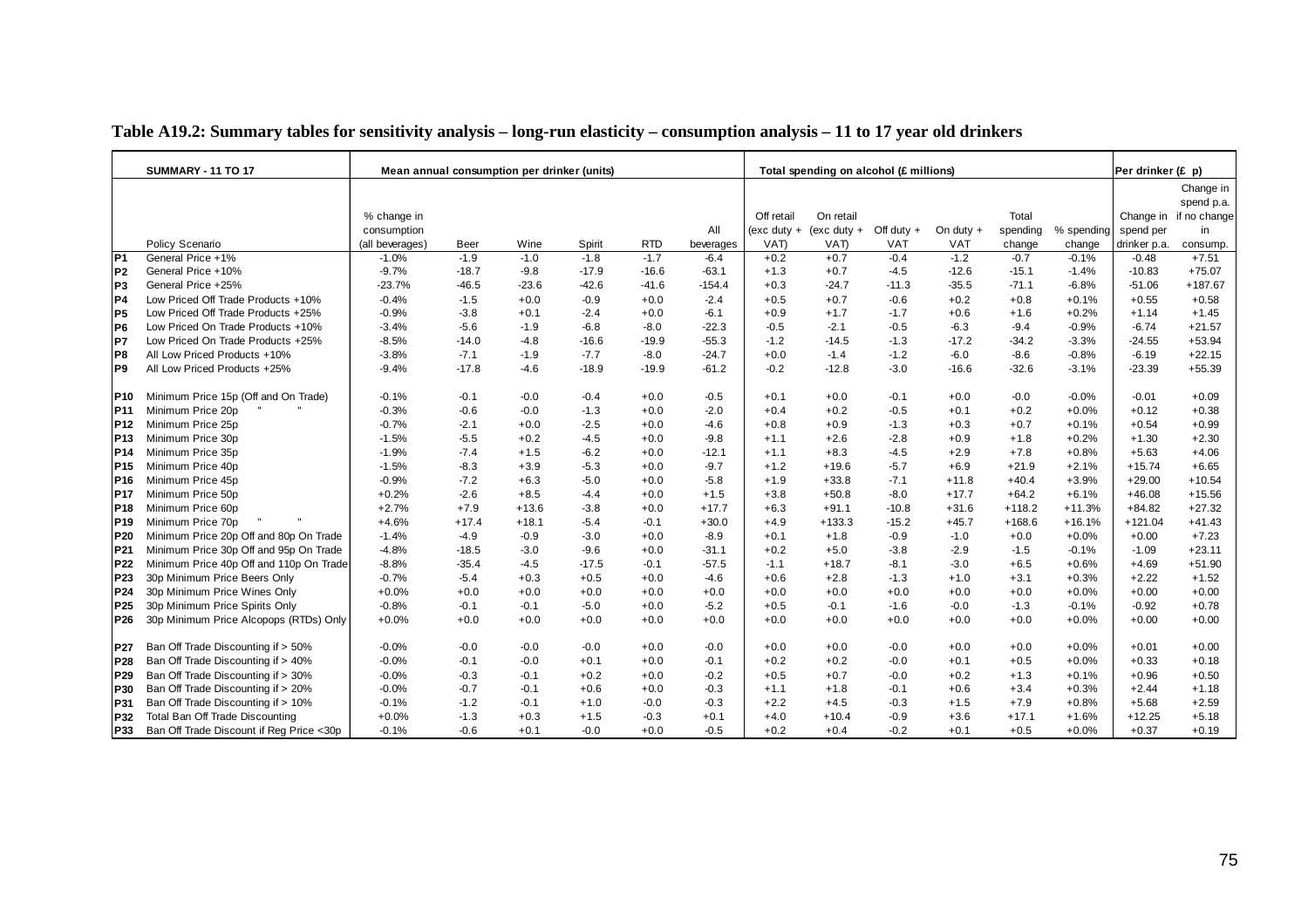|                 | SUMMARY - HAZARDOUS 18 to 24             | Mean annual consumption per drinker (units) |             |         |          |            |           |            | Total spending on alcohol (£ millions) |              |             |          |            | Per drinker (£ p) |                        |
|-----------------|------------------------------------------|---------------------------------------------|-------------|---------|----------|------------|-----------|------------|----------------------------------------|--------------|-------------|----------|------------|-------------------|------------------------|
|                 |                                          |                                             |             |         |          |            |           |            |                                        |              |             |          |            |                   | Change in              |
|                 |                                          |                                             |             |         |          |            |           |            |                                        |              |             |          |            |                   | spend p.a.             |
|                 |                                          | % change in                                 |             |         |          |            |           | Off retail | On retail                              |              |             | Total    |            |                   | Change in if no change |
|                 |                                          | consumption                                 |             |         |          |            | All       |            | (exc duty + (exc duty +                | Off duty $+$ | On duty $+$ | spending | % spending | spend per         | in                     |
|                 | Policy Scenario                          | (all beverages)                             | <b>Beer</b> | Wine    | Spirit   | <b>RTD</b> | beverages | VAT)       | VAT)                                   | <b>VAT</b>   | <b>VAT</b>  | change   | change     | drinker p.a.      | consump.               |
| P <sub>1</sub>  | General Price +1%                        | $-1.0%$                                     | $-4.9$      | $-2.1$  | $-4.5$   | $-2.2$     | $-13.7$   | $+0.5$     | $+1.1$                                 | $-0.7$       | $-0.9$      | $-0.0$   | $-0.0%$    | $-0.01$           | $+15.39$               |
| P <sub>2</sub>  | General Price +10%                       | $-9.6%$                                     | $-48.4$     | $-20.8$ | $-44.4$  | $-22.1$    | $-135.7$  | $+3.4$     | $+5.1$                                 | $-7.2$       | $-9.9$      | $-8.6$   | $-0.8%$    | $-12.12$          | $+153.86$              |
| P3              | General Price +25%                       | $-23.5%$                                    | $-118.9$    | $-50.1$ | $-108.3$ | $-55.3$    | $-332.6$  | $+3.7$     | $-12.6$                                | $-18.3$      | $-28.8$     | $-56.0$  | $-5.1%$    | $-79.05$          | $+384.65$              |
| P4              | Low Priced Off Trade Products +10%       | $-0.3%$                                     | $-1.7$      | $-0.6$  | $-1.2$   | $-0.4$     | $-3.9$    | $+1.5$     | $+1.9$                                 | $-0.6$       | $+0.6$      | $+3.5$   | $+0.3%$    | $+4.94$           | $+2.67$                |
| P <sub>5</sub>  | Low Priced Off Trade Products +25%       | $-0.7%$                                     | $-4.3$      | $-1.5$  | $-3.1$   | $-0.9$     | $-9.7$    | $+3.3$     | $+4.8$                                 | $-1.5$       | $+1.6$      | $+8.2$   | $+0.8%$    | $+11.63$          | $+6.69$                |
| P <sub>6</sub>  | Low Priced On Trade Products +10%        | $-2.2%$                                     | $-8.0$      | $-5.1$  | $-12.0$  | $-5.6$     | $-30.7$   | $-0.9$     | $-3.1$                                 | $-1.0$       | $-4.0$      | $-9.0$   | $-0.8%$    | $-12.74$          | $+23.00$               |
| P7              | Low Priced On Trade Products +25%        | $-5.4%$                                     | $-19.9$     | $-12.7$ | $-29.5$  | $-14.1$    | $-76.2$   | $-2.3$     | $-12.4$                                | $-2.6$       | $-10.8$     | $-28.1$  | $-2.6%$    | $-39.60$          | $+57.49$               |
| P8              | All Low Priced Products +10%             | $-2.4%$                                     | $-9.7$      | $-5.6$  | $-13.1$  | $-6.0$     | $-34.5$   | $+0.5$     | $-1.1$                                 | $-1.6$       | $-3.4$      | $-5.5$   | $-0.5%$    | $-7.82$           | $+25.67$               |
| P9              | All Low Priced Products +25%             | $-6.1%$                                     | $-24.2$     | $-14.0$ | $-32.4$  | $-15.0$    | $-85.7$   | $+0.9$     | $-7.6$                                 | $-4.0$       | $-9.2$      | $-19.9$  | $-1.8%$    | $-28.13$          | $+64.18$               |
|                 |                                          |                                             |             |         |          |            |           |            |                                        |              |             |          |            |                   |                        |
| P10             | Minimum Price 15p (Off and On Trade)     | $+0.1%$                                     | $-0.3$      | $+0.7$  | $+0.8$   | $+0.0$     | $+1.3$    | $+0.3$     | $+1.5$                                 | $+0.0$       | $+0.5$      | $+2.3$   | $+0.2%$    | $+3.26$           | $+0.34$                |
| P11             | Minimum Price 20p                        | $+0.2%$                                     | $-0.8$      | $+1.9$  | $+2.4$   | $+0.0$     | $+3.5$    | $+0.9$     | $+4.3$                                 | $-0.0$       | $+1.5$      | $+6.7$   | $+0.6%$    | $+9.41$           | $+1.09$                |
| P12             | Minimum Price 25p                        | $+0.4%$                                     | $-2.0$      | $+4.1$  | $+4.1$   | $+0.0$     | $+6.2$    | $+1.8$     | $+8.9$                                 | $-0.2$       | $+3.0$      | $+13.5$  | $+1.2%$    | $+19.10$          | $+2.53$                |
| P <sub>13</sub> | Minimum Price 30p                        | $+0.5%$                                     | $-2.8$      | $+6.6$  | $+3.4$   | $+0.0$     | $+7.2$    | $+3.3$     | $+17.1$                                | $-1.1$       | $+5.8$      | $+25.1$  | $+2.3%$    | $+35.38$          | $+6.26$                |
| <b>P14</b>      | Minimum Price 35p                        | $+0.6%$                                     | $-3.0$      | $+10.5$ | $+1.2$   | $+0.0$     | $+8.7$    | $+5.7$     | $+30.7$                                | $-2.8$       | $+10.3$     | $+43.9$  | $+4.0%$    | $+61.93$          | $+13.83$               |
| P15             | Minimum Price 40p                        | $+1.2%$                                     | $+3.2$      | $+16.5$ | $-3.1$   | $+0.0$     | $+16.6$   | $+9.5$     | $+49.6$                                | $-4.5$       | $+16.7$     | $+71.3$  | $+6.5%$    | $+100.62$         | $+25.35$               |
| P <sub>16</sub> | Minimum Price 45p                        | $+1.9%$                                     | $+10.9$     | $+23.6$ | $-7.9$   | $+0.0$     | $+26.6$   | $+13.8$    | $+73.8$                                | $-6.7$       | $+24.8$     | $+105.8$ | $+9.7%$    | $+149.18$         | $+40.78$               |
| P <sub>17</sub> | Minimum Price 50p                        | $+3.0%$                                     | $+18.7$     | $+30.9$ | $-7.8$   | $+0.0$     | $+41.8$   | $+18.7$    | $+101.2$                               | $-8.4$       | $+33.9$     | $+145.4$ | $+13.3%$   | $+205.09$         | $+58.99$               |
| P <sub>18</sub> | Minimum Price 60p                        | $+4.3%$                                     | $+32.5$     | $+43.2$ | $-14.9$  | $-0.4$     | $+60.5$   | $+24.8$    | $+159.3$                               | $-14.8$      | $+53.4$     | $+222.6$ | $+20.4%$   | $+313.99$         | $+101.18$              |
| P <sub>19</sub> | Minimum Price 70p                        | $+4.6%$                                     | $+45.5$     | $+51.9$ | $-31.5$  | $-1.3$     | $+64.6$   | $+21.9$    | $+220.2$                               | $-25.3$      | $+73.6$     | $+290.4$ | $+26.6%$   | $+409.63$         | $+148.14$              |
| P <sub>20</sub> | Minimum Price 20p Off and 80p On Trade   | $-0.4%$                                     | $-4.4$      | $-0.3$  | $-0.9$   | $+0.0$     | $-5.6$    | $+0.4$     | $+3.8$                                 | $-0.5$       | $+0.6$      | $+4.3$   | $+0.4%$    | $+6.11$           | $+6.74$                |
| P21             | Minimum Price 30p Off and 95p On Trade   | $-1.8%$                                     | $-16.1$     | $-1.1$  | $-8.6$   | $+0.0$     | $-25.8$   | $+1.7$     | $+14.8$                                | $-3.0$       | $+2.6$      | $+16.2$  | $+1.5%$    | $+22.79$          | $+27.37$               |
| P22             | Minimum Price 40p Off and 110p On Trade  | $-4.5%$                                     | $-30.2$     | $-2.0$  | $-30.9$  | $-0.1$     | $-63.3$   | $+5.2$     | $+44.9$                                | $-8.6$       | $+8.9$      | $+50.3$  | $+4.6%$    | $+70.99$          | $+83.19$               |
| P <sub>23</sub> | 30p Minimum Price Beers Only             | $+1.2%$                                     | $-1.8$      | $+8.8$  | $+9.4$   | $+0.0$     | $+16.3$   | $+2.1$     | $+17.4$                                | $-0.0$       | $+5.9$      | $+25.3$  | $+2.3%$    | $+35.75$          | $+3.51$                |
| P24             | 30p Minimum Price Wines Only             | $-0.1%$                                     | $-0.8$      | $-1.7$  | $+0.5$   | $+0.0$     | $-2.0$    | $+0.8$     | $-0.2$                                 | $-0.0$       | $-0.1$      | $+0.5$   | $+0.0%$    | $+0.73$           | $+1.50$                |
| P <sub>25</sub> | 30p Minimum Price Spirits Only           | $-0.5%$                                     | $-0.2$      | $-0.4$  | $-6.3$   | $+0.0$     | $-6.9$    | $+0.4$     | $-0.1$                                 | $-1.0$       | $-0.0$      | $-0.8$   | $-0.1%$    | $-1.11$           | $+1.26$                |
| P26             | 30p Minimum Price Alcopops (RTDs) Only   | $+0.0%$                                     | $+0.0$      | $+0.0$  | $+0.0$   | $+0.0$     | $+0.0$    | $+0.0$     | $+0.0$                                 | $+0.0$       | $+0.0$      | $+0.0$   | $+0.0%$    | $+0.00$           | $+0.00$                |
|                 |                                          |                                             |             |         |          |            |           |            |                                        |              |             |          |            |                   |                        |
| P27             | Ban Off Trade Discounting if > 50%       | $-0.0%$                                     | $-0.0$      | $-0.0$  | $+0.0$   | $+0.0$     | $-0.0$    | $+0.0$     | $+0.0$                                 | $+0.0$       | $+0.0$      | $+0.0$   | $+0.0%$    | $+0.04$           | $+0.03$                |
| P28             | Ban Off Trade Discounting if > 40%       | $-0.0%$                                     | $-0.4$      | $-0.2$  | $+0.5$   | $+0.0$     | $-0.1$    | $+0.3$     | $+0.3$                                 | $+0.0$       | $+0.1$      | $+0.7$   | $+0.1%$    | $+0.98$           | $+0.59$                |
| P29             | Ban Off Trade Discounting if > 30%       | $-0.0%$                                     | $-1.0$      | $-0.3$  | $+1.2$   | $-0.0$     | $-0.1$    | $+0.9$     | $+0.8$                                 | $+0.1$       | $+0.3$      | $+2.0$   | $+0.2%$    | $+2.87$           | $+1.59$                |
| P30             | Ban Off Trade Discounting if > 20%       | $-0.0%$                                     | $-2.5$      | $-0.5$  | $+2.8$   | $-0.1$     | $-0.3$    | $+2.1$     | $+2.2$                                 | $+0.1$       | $+0.7$      | $+5.2$   | $+0.5%$    | $+7.33$           | $+3.99$                |
| P31             | Ban Off Trade Discounting if > 10%       | $-0.0%$                                     | $-4.8$      | $-0.4$  | $+4.8$   | $-0.2$     | $-0.6$    | $+4.3$     | $+5.6$                                 | $+0.1$       | $+1.8$      | $+11.8$  | $+1.1%$    | $+16.69$          | $+8.65$                |
| P32             | Total Ban Off Trade Discounting          | $-0.1%$                                     | $-7.4$      | $+1.0$  | $+6.4$   | $-0.9$     | $-0.9$    | $+7.9$     | $+12.9$                                | $-0.4$       | $+4.2$      | $+24.6$  | $+2.3%$    | $+34.70$          | $+16.82$               |
| P33             | Ban Off Trade Discount if Reg Price <30p | $+0.1%$                                     | $-0.2$      | $+0.5$  | $+0.5$   | $+0.0$     | $+0.9$    | $+0.3$     | $+1.2$                                 | $-0.0$       | $+0.4$      | $+1.8$   | $+0.2%$    | $+2.57$           | $+0.34$                |

### **Table A19.3: Summary tables for sensitivity analysis – long-run elasticity – consumption analysis – 18 to 24 year old hazardous drinkers**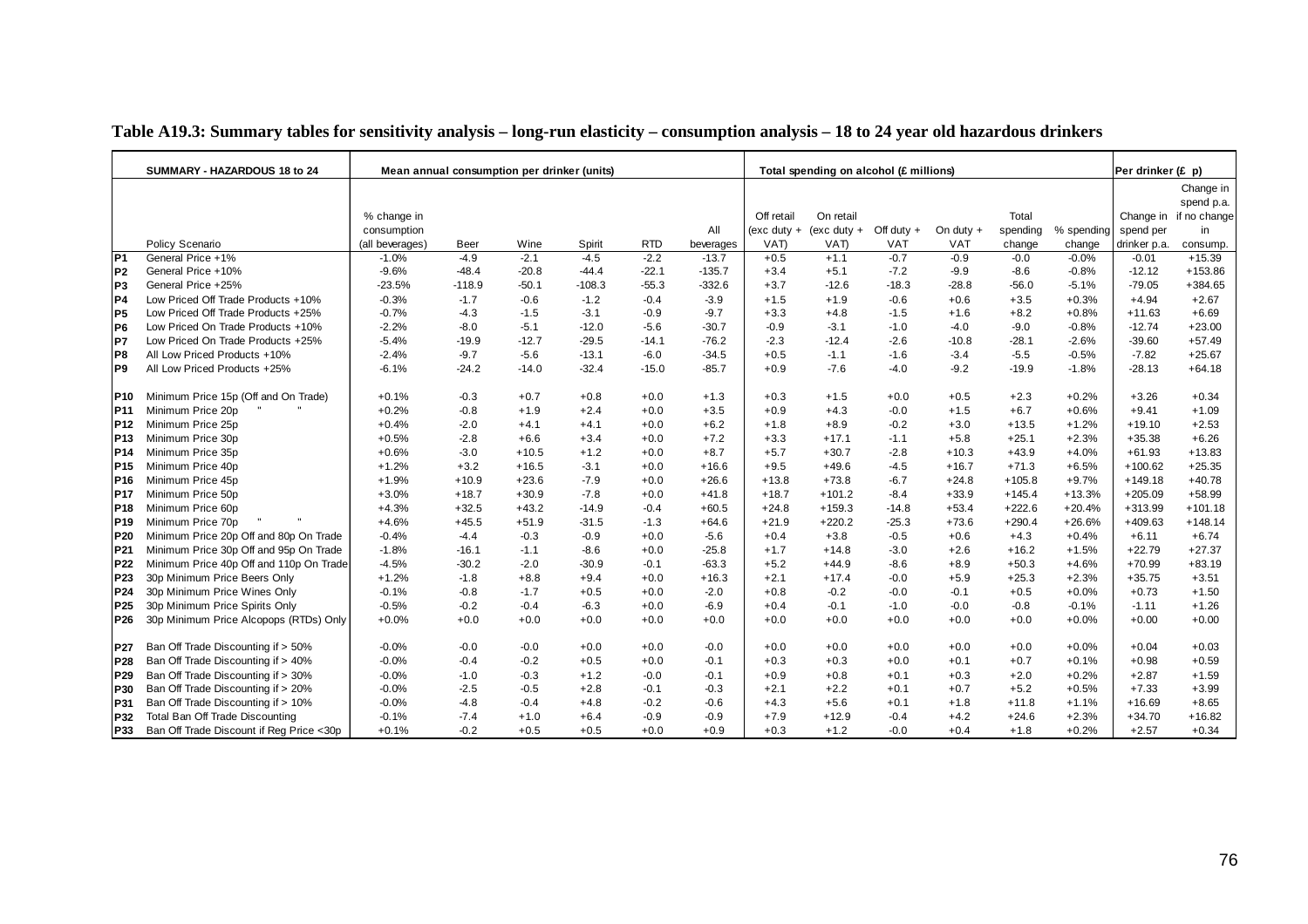|                 | <b>SUMMARY - MODERATE</b>                |                 |             | Mean annual consumption per drinker (units) |         |            |           |               | Total spending on alcohol (£ millions) |              |             |           |            | Per drinker (£ p) |                        |
|-----------------|------------------------------------------|-----------------|-------------|---------------------------------------------|---------|------------|-----------|---------------|----------------------------------------|--------------|-------------|-----------|------------|-------------------|------------------------|
|                 |                                          |                 |             |                                             |         |            |           |               |                                        |              |             |           |            |                   | Change in              |
|                 |                                          |                 |             |                                             |         |            |           |               |                                        |              |             |           |            |                   | spend p.a.             |
|                 |                                          | % change in     |             |                                             |         |            |           | Off retail    | On retail                              |              |             | Total     |            |                   | Change in if no change |
|                 |                                          | consumption     |             |                                             |         |            | All       | $(exc duty +$ | (exc duty $+$                          | Off duty $+$ | On duty $+$ | spending  | % spending | spend per         | in                     |
|                 | Policy Scenario                          | (all beverages) | <b>Beer</b> | Wine                                        | Spirit  | <b>RTD</b> | beverages | VAT)          | VAT)                                   | <b>VAT</b>   | VAT         | change    | change     | drinker p.a.      | consump.               |
| P <sub>1</sub>  | General Price +1%                        | $-0.9%$         | $-0.9$      | $-1.1$                                      | $-0.7$  | $-0.1$     | $-2.8$    | $+4.8$        | $+5.9$                                 | $-5.2$       | $-2.6$      | $+2.9$    | $+0.1%$    | $+0.15$           | $+2.76$                |
| P <sub>2</sub>  | General Price +10%                       | $-9.1%$         | $-8.7$      | $-10.9$                                     | $-6.5$  | $-1.2$     | $-27.3$   | $+38.4$       | $+36.8$                                | $-53.1$      | $-29.9$     | $-7.9$    | $-0.1%$    | $-0.41$           | $+27.57$               |
| P <sub>3</sub>  | General Price +25%                       | $-22.2%$        | $-21.2$     | $-26.4$                                     | $-15.9$ | $-3.0$     | $-66.5$   | $+56.0$       | $+2.6$                                 | $-135.4$     | $-88.6$     | $-165.5$  | $-3.1%$    | $-8.57$           | $+68.91$               |
| P4              | Low Priced Off Trade Products +10%       | $-0.3%$         | $-0.3$      | $-0.2$                                      | $-0.4$  | $-0.1$     | $-1.0$    | $+14.4$       | $+8.7$                                 | $-2.3$       | $+2.7$      | $+23.6$   | $+0.4%$    | $+1.22$           | $+0.90$                |
| P <sub>5</sub>  | Low Priced Off Trade Products +25%       | $-0.8%$         | $-0.8$      | $-0.5$                                      | $-0.9$  | $-0.2$     | $-2.5$    | $+33.2$       | $+21.7$                                | $-6.2$       | $+6.7$      | $+55.4$   | $+1.0%$    | $+2.87$           | $+2.24$                |
| P <sub>6</sub>  | Low Priced On Trade Products +10%        | $-1.8%$         | $-1.3$      | $-2.7$                                      | $-1.1$  | $-0.2$     | $-5.3$    | $-11.4$       | $-11.1$                                | $-10.7$      | $-11.8$     | $-44.9$   | $-0.8%$    | $-2.33$           | $+2.73$                |
| P7              | Low Priced On Trade Products +25%        | $-4.4%$         | $-3.2$      | $-6.7$                                      | $-2.8$  | $-0.4$     | $-13.1$   | $-28.5$       | $-39.4$                                | $-26.7$      | $-31.3$     | $-125.9$  | $-2.4%$    | $-6.51$           | $+6.82$                |
| P8              | All Low Priced Products +10%             | $-2.1%$         | $-1.6$      | $-2.9$                                      | $-1.5$  | $-0.3$     | $-6.2$    | $+2.8$        | $-2.4$                                 | $-12.9$      | $-9.1$      | $-21.5$   | $-0.4%$    | $-1.11$           | $+3.63$                |
| P9              | All Low Priced Products +25%             | $-5.2%$         | $-4.1$      | $-7.1$                                      | $-3.6$  | $-0.6$     | $-15.5$   | $+3.6$        | $-17.6$                                | $-32.5$      | $-24.7$     | $-71.2$   | $-1.3%$    | $-3.68$           | $+9.06$                |
|                 |                                          |                 |             |                                             |         |            |           |               |                                        |              |             |           |            |                   |                        |
| P10             | Minimum Price 15p (Off and On Trade)     | $+0.0%$         | $-0.1$      | $+0.2$                                      | $+0.0$  | $-0.0$     | $+0.1$    | $+2.2$        | $+3.8$                                 | $+0.4$       | $+1.2$      | $+7.6$    | $+0.1%$    | $+0.39$           | $+0.07$                |
| P11             | Minimum Price 20p                        | $+0.2%$         | $-0.2$      | $+0.8$                                      | $+0.1$  | $-0.0$     | $+0.7$    | $+6.4$        | $+14.2$                                | $+1.5$       | $+4.6$      | $+26.7$   | $+0.5%$    | $+1.38$           | $+0.19$                |
| P12             | Minimum Price 25p                        | $+0.6%$         | $-0.4$      | $+1.9$                                      | $+0.2$  | $-0.0$     | $+1.7$    | $+14.3$       | $+35.0$                                | $+3.5$       | $+11.2$     | $+64.0$   | $+1.2%$    | $+3.31$           | $+0.44$                |
| P <sub>13</sub> | Minimum Price 30p                        | $+0.8%$         | $-0.8$      | $+3.4$                                      | $-0.2$  | $-0.0$     | $+2.4$    | $+29.7$       | $+69.1$                                | $+3.3$       | $+22.2$     | $+124.2$  | $+2.3%$    | $+6.43$           | $+1.24$                |
| P <sub>14</sub> | Minimum Price 35p                        | $+0.9%$         | $-1.2$      | $+5.1$                                      | $-1.3$  | $-0.0$     | $+2.6$    | $+54.5$       | $+116.4$                               | $+0.5$       | $+37.3$     | $+208.7$  | $+3.9%$    | $+10.81$          | $+2.98$                |
| P <sub>15</sub> | Minimum Price 40p                        | $+1.1%$         | $-1.3$      | $+7.2$                                      | $-2.7$  | $-0.0$     | $+3.2$    | $+90.0$       | $+182.8$                               | $-2.3$       | $+58.5$     | $+329.0$  | $+6.2%$    | $+17.03$          | $+5.73$                |
| P <sub>16</sub> | Minimum Price 45p                        | $+1.5%$         | $-1.0$      | $+9.9$                                      | $-4.2$  | $-0.0$     | $+4.6$    | $+141.1$      | $+269.5$                               | $-2.9$       | $+86.1$     | $+493.8$  | $+9.3%$    | $+25.56$          | $+9.75$                |
| P <sub>17</sub> | Minimum Price 50p                        | $+2.3%$         | $-0.7$      | $+12.9$                                     | $-5.1$  | $-0.1$     | $+6.9$    | $+206.8$      | $+374.0$                               | $+0.1$       | $+119.3$    | $+700.2$  | $+13.1%$   | $+36.24$          | $+14.91$               |
| P <sub>18</sub> | Minimum Price 60p                        | $+3.0%$         | $-0.5$      | $+18.1$                                     | $-8.3$  | $-0.2$     | $+9.1$    | $+351.6$      | $+609.7$                               | $-4.4$       | $+194.0$    | $+1150.8$ | $+21.6%$   | $+59.57$          | $+28.03$               |
| <b>P19</b>      | Minimum Price 70p                        | $+2.6%$         | $-0.4$      | $+22.3$                                     | $-13.6$ | $-0.4$     | $+7.9$    | $+463.9$      | $+867.5$                               | $-31.1$      | $+275.3$    | $+1575.6$ | $+29.6%$   | $+81.56$          | $+42.87$               |
| P20             | Minimum Price 20p Off and 80p On Trade   | $-0.1%$         | $-0.4$      | $+0.3$                                      | $-0.1$  | $-0.0$     | $-0.2$    | $+4.4$        | $+12.9$                                | $-0.5$       | $+3.1$      | $+19.8$   | $+0.4%$    | $+1.02$           | $+0.57$                |
| P <sub>21</sub> | Minimum Price 30p Off and 95p On Trade   | $-1.1%$         | $-2.2$      | $+0.5$                                      | $-1.4$  | $-0.0$     | $-3.2$    | $+15.3$       | $+60.4$                                | $-10.2$      | $+12.0$     | $+77.5$   | $+1.5%$    | $+4.01$           | $+3.88$                |
| P <sub>22</sub> | Minimum Price 40p Off and 110p On Trade  | $-4.7%$         | $-5.8$      | $-2.0$                                      | $-6.2$  | $-0.0$     | $-14.0$   | $+42.4$       | $+160.0$                               | $-43.4$      | $+27.6$     | $+186.6$  | $+3.5%$    | $+9.66$           | $+14.79$               |
| P23             | 30p Minimum Price Beers Only             | $+1.7%$         | $-0.5$      | $+4.2$                                      | $+1.2$  | $+0.0$     | $+5.0$    | $+21.9$       | $+74.1$                                | $+11.2$      | $+23.9$     | $+131.1$  | $+2.5%$    | $+6.79$           | $+0.52$                |
| P <sub>24</sub> | 30p Minimum Price Wines Only             | $-0.2%$         | $-0.2$      | $-0.5$                                      | $+0.1$  | $+0.0$     | $-0.6$    | $+6.3$        | $-1.6$                                 | $-0.4$       | $-0.6$      | $+3.6$    | $+0.1%$    | $+0.19$           | $+0.45$                |
| P <sub>25</sub> | 30p Minimum Price Spirits Only           | $-0.6%$         | $-0.2$      | $-0.3$                                      | $-1.5$  | $+0.0$     | $-1.9$    | $+1.2$        | $-3.4$                                 | $-7.3$       | $-1.1$      | $-10.6$   | $-0.2%$    | $-0.55$           | $+0.27$                |
| P <sub>26</sub> | 30p Minimum Price Alcopops (RTDs) Only   | $-0.0%$         | $+0.0$      | $+0.0$                                      | $+0.0$  | $-0.0$     | $-0.0$    | $+0.0$        | $+0.0$                                 | $-0.0$       | $+0.0$      | $-0.0$    | $-0.0%$    | $-0.00$           | $+0.00$                |
|                 |                                          |                 |             |                                             |         |            |           |               |                                        |              |             |           |            |                   |                        |
| P27             | Ban Off Trade Discounting if > 50%       | $-0.0%$         | $-0.0$      | $-0.0$                                      | $+0.0$  | $-0.0$     | $-0.0$    | $+0.2$        | $+0.0$                                 | $+0.0$       | $+0.0$      | $+0.2$    | $+0.0%$    | $+0.01$           | $+0.01$                |
| P28             | Ban Off Trade Discounting if > 40%       | $-0.0%$         | $-0.1$      | $-0.1$                                      | $+0.1$  | $-0.0$     | $-0.1$    | $+4.2$        | $+0.9$                                 | $+0.4$       | $+0.2$      | $+5.7$    | $+0.1%$    | $+0.29$           | $+0.29$                |
| P29             | Ban Off Trade Discounting if > 30%       | $-0.1%$         | $-0.2$      | $-0.2$                                      | $+0.2$  | $-0.0$     | $-0.2$    | $+11.2$       | $+2.9$                                 | $+1.1$       | $+0.8$      | $+16.0$   | $+0.3%$    | $+0.83$           | $+0.77$                |
| P30             | Ban Off Trade Discounting if > 20%       | $-0.2%$         | $-0.5$      | $-0.4$                                      | $+0.3$  | $-0.0$     | $-0.6$    | $+27.0$       | $+7.6$                                 | $+2.4$       | $+2.2$      | $+39.3$   | $+0.7%$    | $+2.03$           | $+1.87$                |
| P31             | Ban Off Trade Discounting if > 10%       | $-0.4%$         | $-1.0$      | $-0.5$                                      | $+0.5$  | $-0.0$     | $-1.1$    | $+55.2$       | $+20.8$                                | $+4.5$       | $+6.2$      | $+86.7$   | $+1.6%$    | $+4.49$           | $+3.87$                |
| P32             | Total Ban Off Trade Discounting          | $-0.5%$         | $-1.7$      | $-0.1$                                      | $+0.4$  | $-0.2$     | $-1.5$    | $+98.4$       | $+52.4$                                | $+6.5$       | $+16.0$     | $+173.3$  | $+3.3%$    | $+8.97$           | $+7.01$                |
| P33             | Ban Off Trade Discount if Reg Price <30p | $+0.1%$         | $-0.0$      | $+0.3$                                      | $+0.1$  | $-0.0$     | $+0.3$    | $+2.5$        | $+5.9$                                 | $+0.8$       | $+1.9$      | $+11.0$   | $+0.2%$    | $+0.57$           | $+0.07$                |

#### **Table A19.4: Summary tables for sensitivity analysis – long-run elasticity – consumption analysis – moderate drinkers**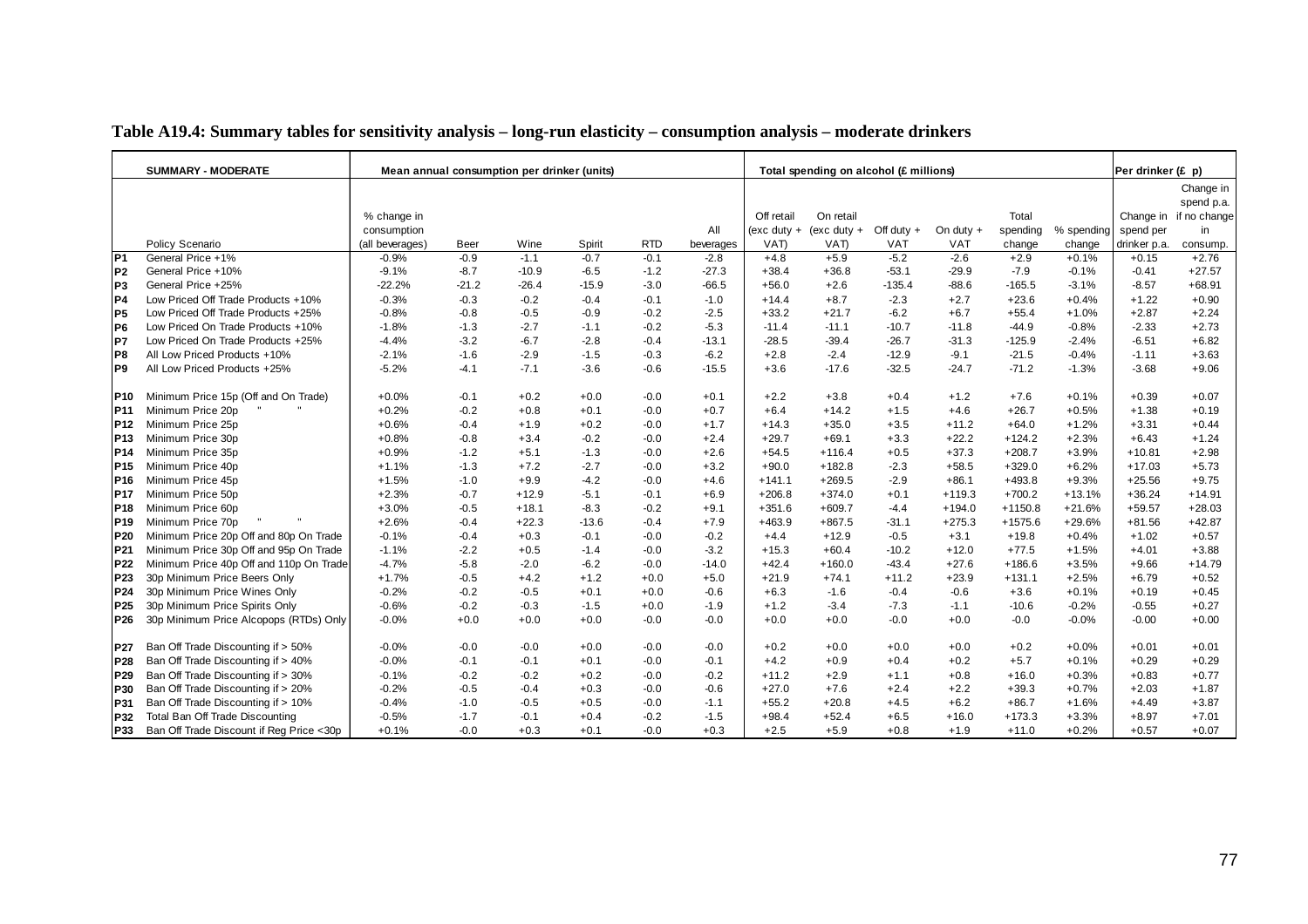|                 | <b>SUMMARY - HAZARDOUS</b>               |                 |             | Mean annual consumption per drinker (units) |          |            |           |               | Total spending on alcohol (£ millions) |              |             |           |            | Per drinker (£ p) |                        |
|-----------------|------------------------------------------|-----------------|-------------|---------------------------------------------|----------|------------|-----------|---------------|----------------------------------------|--------------|-------------|-----------|------------|-------------------|------------------------|
|                 |                                          |                 |             |                                             |          |            |           |               |                                        |              |             |           |            |                   | Change in              |
|                 |                                          |                 |             |                                             |          |            |           |               |                                        |              |             |           |            |                   | spend p.a.             |
|                 |                                          | % change in     |             |                                             |          |            |           | Off retail    | On retail                              |              |             | Total     |            |                   | Change in if no change |
|                 |                                          | consumption     |             |                                             |          |            | All       | $(exc duty +$ | (exc duty $+$                          | Off duty $+$ | On duty $+$ | spending  | % spending | spend per         | in                     |
|                 | Policy Scenario                          | (all beverages) | <b>Beer</b> | Wine                                        | Spirit   | <b>RTD</b> | beverages | VAT)          | VAT)                                   | VAT          | VAT         | change    | change     | drinker p.a.      | consump.               |
| P1              | General Price +1%                        | $-0.9%$         | $-4.6$      | $-5.3$                                      | $-2.6$   | $-0.5$     | $-13.0$   | $+9.5$        | $+10.1$                                | $-9.5$       | $-2.6$      | $+7.5$    | $+0.1%$    | $+1.13$           | $+10.70$               |
| P <sub>2</sub>  | General Price +10%                       | $-9.0%$         | $-45.2$     | $-52.3$                                     | $-25.6$  | $-5.3$     | $-128.4$  | $+77.1$       | $+76.7$                                | $-95.8$      | $-29.8$     | $+28.3$   | $+0.4%$    | $+4.26$           | $+107.04$              |
| P3              | General Price +25%                       | $-21.9%$        | $-110.5$    | $-126.5$                                    | $-62.4$  | $-13.2$    | $-312.6$  | $+123.6$      | $+94.4$                                | $-243.6$     | $-89.6$     | $-115.2$  | $-1.6%$    | $-17.37$          | $+267.59$              |
| P4              | Low Priced Off Trade Products +10%       | $-0.6%$         | $-3.8$      | $-1.4$                                      | $-2.7$   | $-0.2$     | $-8.2$    | $+28.9$       | $+8.0$                                 | $-6.1$       | $+2.6$      | $+33.4$   | $+0.5%$    | $+5.04$           | $+5.42$                |
| P <sub>5</sub>  | Low Priced Off Trade Products +25%       | $-1.4%$         | $-9.4$      | $-3.7$                                      | $-6.8$   | $-0.6$     | $-20.5$   | $+66.0$       | $+19.9$                                | $-16.5$      | $+6.6$      | $+76.0$   | $+1.1%$    | $+11.46$          | $+13.54$               |
| P <sub>6</sub>  | Low Priced On Trade Products +10%        | $-1.7%$         | $-6.3$      | $-12.2$                                     | $-4.7$   | $-1.4$     | $-24.5$   | $-19.7$       | $+0.4$                                 | $-19.1$      | $-13.8$     | $-52.2$   | $-0.7%$    | $-7.88$           | $+12.40$               |
| lP7             | Low Priced On Trade Products +25%        | $-4.3%$         | $-15.7$     | $-30.3$                                     | $-11.6$  | $-3.5$     | $-61.1$   | $-49.3$       | $-17.6$                                | $-47.8$      | $-37.5$     | $-152.2$  | $-2.1%$    | $-22.95$          | $+31.01$               |
| P8              | All Low Priced Products +10%             | $-2.3%$         | $-10.1$     | $-13.5$                                     | $-7.3$   | $-1.6$     | $-32.6$   | $+8.8$        | $+8.4$                                 | $-25.1$      | $-11.2$     | $-19.1$   | $-0.3%$    | $-2.88$           | $+17.82$               |
| P9              | All Low Priced Products +25%             | $-5.7%$         | $-25.1$     | $-33.6$                                     | $-18.1$  | $-4.1$     | $-80.9$   | $+14.6$       | $+2.6$                                 | $-63.5$      | $-31.0$     | $-77.4$   | $-1.1%$    | $-11.68$          | $+44.55$               |
| P10             | Minimum Price 15p (Off and On Trade)     | $-0.0%$         | $-0.9$      | $+0.9$                                      | $-0.3$   | $+0.0$     | $-0.4$    | $+3.7$        | $+4.5$                                 | $-0.5$       | $+1.5$      | $+9.2$    | $+0.1%$    | $+1.38$           | $+0.45$                |
| P <sub>11</sub> | Minimum Price 20p                        | $-0.0%$         | $-3.2$      | $+3.4$                                      | $-0.3$   | $+0.0$     | $-0.1$    | $+11.8$       | $+15.7$                                | $-0.3$       | $+5.3$      | $+32.5$   | $+0.5%$    | $+4.90$           | $+1.37$                |
| P <sub>12</sub> | Minimum Price 25p                        | $-0.0%$         | $-8.1$      | $+8.7$                                      | $-0.7$   | $+0.0$     | $-0.1$    | $+27.3$       | $+38.1$                                | $-0.7$       | $+13.0$     | $+77.6$   | $+1.1%$    | $+11.70$          | $+3.45$                |
| P <sub>13</sub> | Minimum Price 30p                        | $-0.2%$         | $-15.7$     | $+17.2$                                     | $-4.4$   | $-0.0$     | $-2.9$    | $+54.3$       | $+77.1$                                | $-5.9$       | $+26.2$     | $+151.8$  | $+2.1%$    | $+22.89$          | $+8.51$                |
| P <sub>14</sub> | Minimum Price 35p                        | $-0.6%$         | $-24.9$     | $+28.0$                                     | $-12.0$  | $-0.0$     | $-9.0$    | $+100.1$      | $+137.1$                               | $-16.2$      | $+46.6$     | $+267.6$  | $+3.8%$    | $+40.36$          | $+19.22$               |
| P <sub>15</sub> | Minimum Price 40p                        | $-0.9%$         | $-31.3$     | $+42.3$                                     | $-23.1$  | $-0.0$     | $-12.2$   | $+172.3$      | $+222.9$                               | $-24.6$      | $+75.7$     | $+446.3$  | $+6.3%$    | $+67.30$          | $+36.64$               |
| P <sub>16</sub> | Minimum Price 45p                        | $-0.7%$         | $-33.8$     | $+58.7$                                     | $-34.9$  | $-0.1$     | $-10.1$   | $+279.5$      | $+331.2$                               | $-25.1$      | $+112.3$    | $+697.9$  | $+9.8%$    | $+105.25$         | $+61.71$               |
| <b>P17</b>      | Minimum Price 50p                        | $-0.4%$         | $-37.1$     | $+74.8$                                     | $-44.0$  | $-0.1$     | $-6.4$    | $+412.3$      | $+454.6$                               | $-20.5$      | $+153.8$    | $+1000.2$ | $+14.1%$   | $+150.84$         | $+93.27$               |
| <b>P18</b>      | Minimum Price 60p                        | $-1.0%$         | $-45.6$     | $+101.3$                                    | $-68.9$  | $-0.5$     | $-13.7$   | $+691.3$      | $+724.4$                               | $-31.8$      | $+244.5$    | $+1628.4$ | $+22.9%$   | $+245.58$         | $+170.20$              |
| P <sub>19</sub> | Minimum Price 70p                        | $-2.9%$         | $-54.4$     | $+117.6$                                    | $-102.7$ | $-1.1$     | $-40.6$   | $+901.7$      | $+1005.8$                              | $-82.1$      | $+338.3$    | $+2163.7$ | $+30.5%$   | $+326.30$         | $+254.99$              |
| P <sub>20</sub> | Minimum Price 20p Off and 80p On Trade   | $-0.4%$         | $-4.8$      | $+0.4$                                      | $-1.6$   | $+0.0$     | $-6.0$    | $+6.6$        | $+17.3$                                | $-5.5$       | $+2.9$      | $+21.3$   | $+0.3%$    | $+3.21$           | $+4.16$                |
| P21             | Minimum Price 30p Off and 95p On Trade   | $-2.3%$         | $-23.8$     | $+0.9$                                      | $-10.1$  | $-0.0$     | $-33.0$   | $+26.1$       | $+87.9$                                | $-33.3$      | $+15.0$     | $+95.7$   | $+1.3%$    | $+14.43$          | $+22.64$               |
| P22             | Minimum Price 40p Off and 110p On Trade  | $-7.0%$         | $-54.9$     | $-7.0$                                      | $-37.3$  | $-0.0$     | $-99.3$   | $+81.3$       | $+256.7$                               | $-104.9$     | $+44.0$     | $+277.2$  | $+3.9%$    | $+41.80$          | $+80.07$               |
| P23             | 30p Minimum Price Beers Only             | $+0.8%$         | $-14.5$     | $+21.1$                                     | $+4.6$   | $+0.0$     | $+11.2$   | $+41.4$       | $+82.5$                                | $+10.4$      | $+28.1$     | $+162.3$  | $+2.3%$    | $+24.48$          | $+4.81$                |
| P24             | 30p Minimum Price Wines Only             | $-0.2%$         | $-0.4$      | $-2.2$                                      | $+0.2$   | $+0.0$     | $-2.4$    | $+9.9$        | $-1.6$                                 | $-0.6$       | $-0.6$      | $+7.1$    | $+0.1%$    | $+1.07$           | $+2.06$                |
| P <sub>25</sub> | 30p Minimum Price Spirits Only           | $-0.8%$         | $-0.9$      | $-1.6$                                      | $-8.9$   | $+0.0$     | $-11.4$   | $+2.6$        | $-3.8$                                 | $-15.3$      | $-1.3$      | $-17.8$   | $-0.3%$    | $-2.68$           | $+1.65$                |
| P <sub>26</sub> | 30p Minimum Price Alcopops (RTDs) Only   | $-0.0%$         | $+0.0$      | $+0.0$                                      | $+0.0$   | $-0.0$     | $-0.0$    | $+0.0$        | $+0.0$                                 | $-0.0$       | $+0.0$      | $-0.0$    | $-0.0%$    | $-0.00$           | $+0.00$                |
| P27             | Ban Off Trade Discounting if > 50%       | $-0.0%$         | $-0.0$      | $-0.0$                                      | $+0.0$   | $-0.0$     | $-0.0$    | $+0.3$        | $+0.0$                                 | $+0.0$       | $+0.0$      | $+0.3$    | $+0.0%$    | $+0.05$           | $+0.06$                |
| P28             | Ban Off Trade Discounting if > 40%       | $-0.1%$         | $-0.5$      | $-0.6$                                      | $+0.3$   | $-0.0$     | $-0.9$    | $+8.8$        | $+0.6$                                 | $+0.6$       | $+0.2$      | $+10.1$   | $+0.1%$    | $+1.53$           | $+1.77$                |
| P <sub>29</sub> | Ban Off Trade Discounting if > 30%       | $-0.1%$         | $-1.5$      | $-1.2$                                      | $+0.7$   | $-0.0$     | $-2.1$    | $+23.0$       | $+2.4$                                 | $+1.8$       | $+0.7$      | $+27.9$   | $+0.4%$    | $+4.21$           | $+4.61$                |
| P30             | Ban Off Trade Discounting if > 20%       | $-0.3%$         | $-3.6$      | $-2.5$                                      | $+1.4$   | $-0.0$     | $-4.8$    | $+55.1$       | $+6.7$                                 | $+4.2$       | $+2.0$      | $+68.2$   | $+1.0%$    | $+10.28$          | $+11.12$               |
| P31             | Ban Off Trade Discounting if > 10%       | $-0.7%$         | $-7.5$      | $-3.5$                                      | $+1.6$   | $-0.1$     | $-9.5$    | $+111.3$      | $+19.3$                                | $+7.5$       | $+6.1$      | $+144.1$  | $+2.0%$    | $+21.73$          | $+22.67$               |
| P32             | Total Ban Off Trade Discounting          | $-1.0%$         | $-13.5$     | $-1.5$                                      | $+0.6$   | $-0.5$     | $-14.8$   | $+194.8$      | $+51.4$                                | $+11.4$      | $+16.7$     | $+274.2$  | $+3.9%$    | $+41.36$          | $+39.90$               |
| P33             | Ban Off Trade Discount if Reg Price <30p | $+0.0%$         | $-1.2$      | $+1.6$                                      | $+0.2$   | $-0.0$     | $+0.6$    | $+5.1$        | $+6.3$                                 | $+0.7$       | $+2.2$      | $+14.3$   | $+0.2%$    | $+2.16$           | $+0.54$                |

#### **Table A19.5: Summary tables for sensitivity analysis – long-run elasticity – consumption analysis – hazardous drinkers**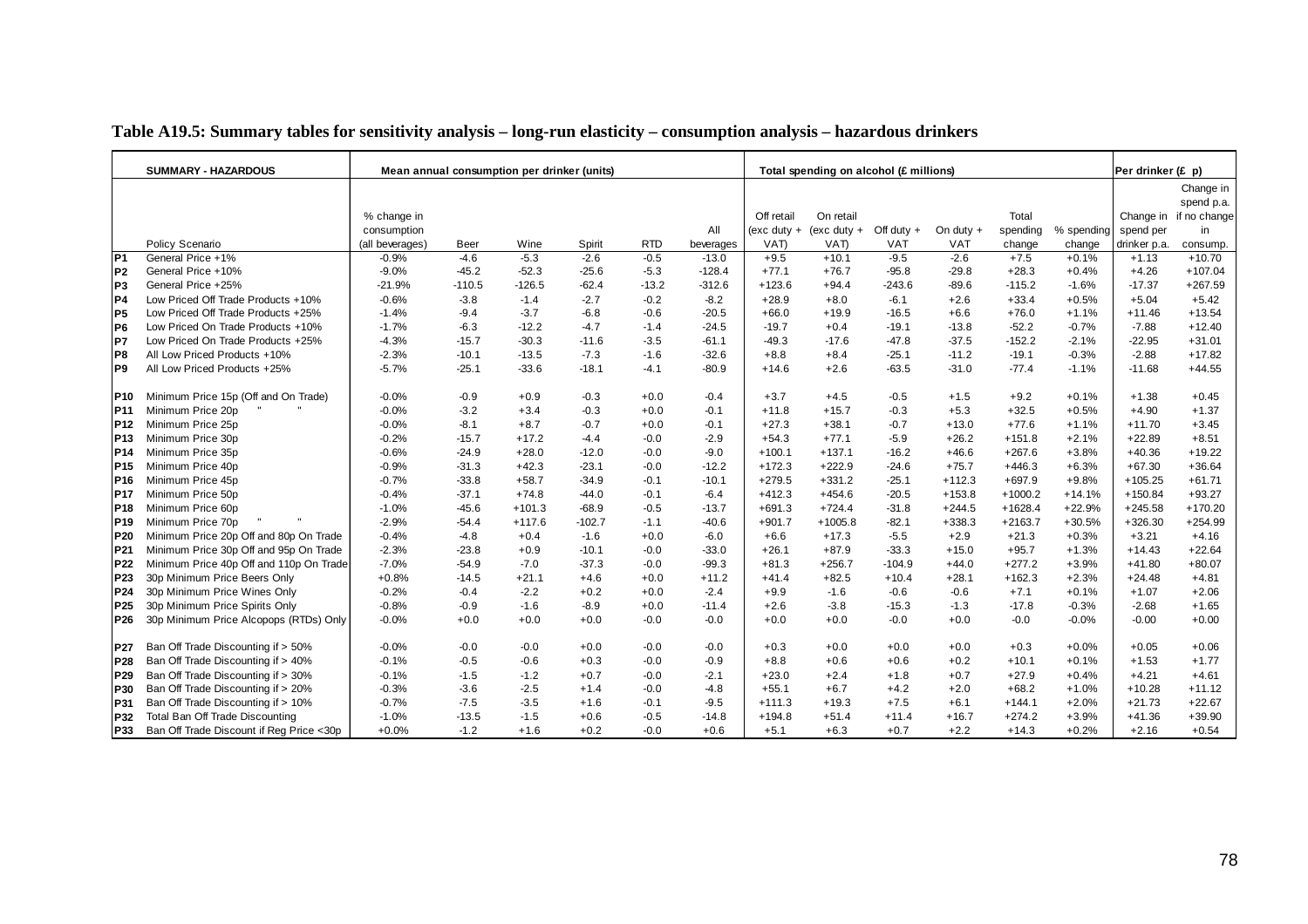|                 | <b>SUMMARY - HARMFUL</b>                 |                 |          | Mean annual consumption per drinker (units) |          |            |           |            | Total spending on alcohol (£ millions) |              |             |           |            | Per drinker (£ p) |                        |
|-----------------|------------------------------------------|-----------------|----------|---------------------------------------------|----------|------------|-----------|------------|----------------------------------------|--------------|-------------|-----------|------------|-------------------|------------------------|
|                 |                                          |                 |          |                                             |          |            |           |            |                                        |              |             |           |            |                   | Change in              |
|                 |                                          |                 |          |                                             |          |            |           |            |                                        |              |             |           |            |                   | spend p.a.             |
|                 |                                          | % change in     |          |                                             |          |            |           | Off retail | On retail                              |              |             | Total     |            |                   | Change in if no change |
|                 |                                          | consumption     |          |                                             |          |            | All       |            | (exc duty + (exc duty +                | Off duty $+$ | On duty $+$ | spending  | % spending | spend per         | in                     |
|                 | Policy Scenario                          | (all beverages) | Beer     | Wine                                        | Spirit   | <b>RTD</b> | beverages | VAT)       | VAT)                                   | VAT          | <b>VAT</b>  | change    | change     | drinker p.a.      | consump.               |
| P <sub>1</sub>  | General Price +1%                        | $-0.9%$         | $-14.9$  | $-11.1$                                     | $-6.2$   | $-1.9$     | $-34.2$   | $+8.6$     | $+10.4$                                | $-9.8$       | $-1.4$      | $+7.9$    | $+0.1%$    | $+3.30$           | $+24.48$               |
| P <sub>2</sub>  | General Price +10%                       | $-9.3%$         | $-147.2$ | $-108.7$                                    | $-61.3$  | $-19.5$    | $-336.6$  | $+69.0$    | $+86.7$                                | $-98.7$      | $-16.5$     | $+40.6$   | $+0.7%$    | $+16.98$          | $+244.78$              |
| P <sub>3</sub>  | General Price +25%                       | $-22.6%$        | $-358.7$ | $-263.4$                                    | $-149.2$ | $-48.7$    | $-820.0$  | $+105.1$   | $+146.1$                               | $-250.5$     | $-52.7$     | $-51.9$   | $-0.9%$    | $-21.75$          | $+611.95$              |
| P4              | Low Priced Off Trade Products +10%       | $-1.1%$         | $-23.0$  | $-5.1$                                      | $-10.9$  | $-1.7$     | $-40.7$   | $+30.7$    | $+4.6$                                 | $-12.7$      | $+1.6$      | $+24.2$   | $+0.4%$    | $+10.14$          | $+17.49$               |
| P <sub>5</sub>  | Low Priced Off Trade Products +25%       | $-2.8%$         | $-57.3$  | $-12.9$                                     | $-27.6$  | $-4.1$     | $-102.0$  | $+68.1$    | $+11.5$                                | $-33.5$      | $+4.0$      | $+50.1$   | $+0.9%$    | $+20.98$          | $+43.73$               |
| P <sub>6</sub>  | Low Priced On Trade Products +10%        | $-1.6%$         | $-17.0$  | $-25.4$                                     | $-10.1$  | $-4.5$     | $-57.2$   | $-16.1$    | $+9.0$                                 | $-16.5$      | $-9.5$      | $-33.1$   | $-0.6%$    | $-13.86$          | $+29.97$               |
| P7              | Low Priced On Trade Products +25%        | $-3.9%$         | $-42.4$  | $-63.5$                                     | $-25.2$  | $-11.4$    | $-142.5$  | $-40.2$    | $+6.4$                                 | $-41.2$      | $-26.4$     | $-101.4$  | $-1.7%$    | $-42.46$          | $+74.94$               |
| P <sub>8</sub>  | All Low Priced Products +10%             | $-2.7%$         | $-40.0$  | $-30.4$                                     | $-20.8$  | $-6.2$     | $-97.4$   | $+14.3$    | $+13.6$                                | $-29.0$      | $-7.9$      | $-9.1$    | $-0.2%$    | $-3.81$           | $+47.47$               |
| P <sub>9</sub>  | All Low Priced Products +25%             | $-6.7%$         | $-99.5$  | $-75.3$                                     | $-51.4$  | $-15.5$    | $-241.7$  | $+25.7$    | $+18.1$                                | $-73.7$      | $-22.5$     | $-52.3$   | $-0.9%$    | $-21.92$          | $+118.66$              |
|                 |                                          |                 |          |                                             |          |            |           |            |                                        |              |             |           |            |                   |                        |
| P10             | Minimum Price 15p (Off and On Trade)     | $-0.2%$         | $-6.3$   | $+1.3$                                      | $-2.4$   | $+0.0$     | $-7.4$    | $+4.8$     | $-0.0$                                 | $-2.2$       | $-0.0$      | $+2.6$    | $+0.0%$    | $+1.07$           | $+2.01$                |
| P11             | Minimum Price 20p                        | $-0.6%$         | $-22.8$  | $+6.2$                                      | $-4.5$   | $+0.0$     | $-21.0$   | $+15.2$    | $+4.5$                                 | $-6.2$       | $+1.6$      | $+15.1$   | $+0.3%$    | $+6.33$           | $+6.74$                |
| P <sub>12</sub> | Minimum Price 25p                        | $-1.4%$         | $-58.0$  | $+16.8$                                     | $-8.8$   | $+0.0$     | $-50.0$   | $+32.8$    | $+16.8$                                | $-16.1$      | $+5.9$      | $+39.5$   | $+0.7%$    | $+16.53$          | $+16.95$               |
| P <sub>13</sub> | Minimum Price 30p                        | $-2.8%$         | $-112.7$ | $+35.9$                                     | $-24.4$  | $-0.0$     | $-101.2$  | $+58.3$    | $+44.6$                                | $-36.9$      | $+15.8$     | $+81.8$   | $+1.4%$    | $+34.24$          | $+38.38$               |
| P <sub>14</sub> | Minimum Price 35p                        | $-4.6%$         | $-175.5$ | $+61.4$                                     | $-52.4$  | $-0.1$     | $-166.5$  | $+97.4$    | $+94.2$                                | $-66.4$      | $+33.3$     | $+158.5$  | $+2.7%$    | $+66.35$          | $+77.85$               |
| P <sub>15</sub> | Minimum Price 40p                        | $-6.1%$         | $-227.6$ | $+94.8$                                     | $-88.7$  | $-0.5$     | $-222.0$  | $+156.4$   | $+166.1$                               | $-94.0$      | $+58.6$     | $+287.2$  | $+4.9%$    | $+120.26$         | $+136.28$              |
| P <sub>16</sub> | Minimum Price 45p                        | $-6.8%$         | $-252.2$ | $+132.5$                                    | $-127.3$ | $-1.3$     | $-248.2$  | $+245.3$   | $+254.4$                               | $-108.9$     | $+89.7$     | $+480.5$  | $+8.2%$    | $+201.20$         | $+212.89$              |
| <b>P17</b>      | Minimum Price 50p                        | $-7.3%$         | $-275.5$ | $+168.1$                                    | $-155.7$ | $-2.1$     | $-265.2$  | $+351.0$   | $+350.5$                               | $-117.0$     | $+123.3$    | $+707.8$  | $+12.1%$   | $+296.38$         | $+303.84$              |
| P <sub>18</sub> | Minimum Price 60p                        | $-9.4%$         | $-328.6$ | $+223.5$                                    | $-231.6$ | $-4.7$     | $-341.4$  | $+541.7$   | $+551.7$                               | $-158.1$     | $+193.6$    | $+1128.9$ | $+19.3%$   | $+472.73$         | $+513.15$              |
| P <sub>19</sub> | Minimum Price 70p                        | $-12.6%$        | $-382.3$ | $+253.1$                                    | $-320.3$ | $-9.3$     | $-458.7$  | $+656.8$   | $+757.1$                               | $-231.2$     | $+264.6$    | $+1447.3$ | $+24.8%$   | $+606.02$         | $+741.07$              |
| P20             | Minimum Price 20p Off and 80p On Trade   | $-1.0%$         | $-28.6$  | $-0.3$                                      | $-8.0$   | $+0.0$     | $-36.9$   | $+11.0$    | $+11.3$                                | $-10.8$      | $-0.1$      | $+11.4$   | $+0.2%$    | $+4.78$           | $+16.57$               |
| P21             | Minimum Price 30p Off and 95p On Trade   | $-4.7%$         | $-136.2$ | $+2.6$                                      | $-38.1$  | $-0.0$     | $-171.7$  | $+36.3$    | $+71.7$                                | $-59.3$      | $+9.2$      | $+57.9$   | $+1.0%$    | $+24.26$          | $+78.58$               |
| P22             | Minimum Price 40p Off and 110p On Trade  | $-11.5%$        | $-292.0$ | $-6.6$                                      | $-119.8$ | $-0.6$     | $-419.1$  | $+83.8$    | $+240.8$                               | $-158.7$     | $+41.3$     | $+207.2$  | $+3.5%$    | $+86.76$          | $+250.88$              |
| P23             | 30p Minimum Price Beers Only             | $-1.3%$         | $-105.1$ | $+47.4$                                     | $+11.4$  | $+0.0$     | $-46.4$   | $+42.0$    | $+55.1$                                | $-14.6$      | $+19.5$     | $+101.9$  | $+1.7%$    | $+42.69$          | $+25.62$               |
| P24             | 30p Minimum Price Wines Only             | $-0.3%$         | $-4.8$   | $-7.7$                                      | $+1.3$   | $+0.0$     | $-11.2$   | $+10.8$    | $-7.2$                                 | $-0.9$       | $-2.6$      | $+0.0$    | $+0.0%$    | $+0.02$           | $+6.37$                |
| P <sub>25</sub> | 30p Minimum Price Spirits Only           | $-1.2%$         | $-3.2$   | $-3.5$                                      | $-36.0$  | $+0.0$     | $-42.8$   | $+5.0$     | $-3.2$                                 | $-21.0$      | $-1.1$      | $-20.3$   | $-0.3%$    | $-8.50$           | $+6.38$                |
| P <sub>26</sub> | 30p Minimum Price Alcopops (RTDs) Only   | $-0.0%$         | $+0.0$   | $+0.0$                                      | $+0.0$   | $-0.0$     | $-0.0$    | $+0.0$     | $+0.0$                                 | $-0.0$       | $+0.0$      | $-0.0$    | $-0.0%$    | $-0.00$           | $+0.00$                |
| P27             | Ban Off Trade Discounting if > 50%       | $-0.0%$         | $-0.1$   | $-0.1$                                      | $+0.0$   | $-0.0$     | $-0.2$    | $+0.3$     | $-0.0$                                 | $-0.0$       | $-0.0$      | $+0.3$    | $+0.0%$    | $+0.11$           | $+0.17$                |
| P28             | Ban Off Trade Discounting if > 40%       | $-0.1%$         | $-2.3$   | $-1.1$                                      | $+0.6$   | $-0.0$     | $-2.8$    | $+7.1$     | $+0.4$                                 | $+0.2$       | $+0.1$      | $+7.8$    | $+0.1%$    | $+3.28$           | $+4.00$                |
| P29             | Ban Off Trade Discounting if > 30%       | $-0.2%$         | $-6.7$   | $-2.1$                                      | $+1.6$   | $-0.1$     | $-7.3$    | $+18.9$    | $+1.7$                                 | $+0.6$       | $+0.6$      | $+21.8$   | $+0.4%$    | $+9.11$           | $+10.57$               |
| P30             | Ban Off Trade Discounting if > 20%       | $-0.5%$         | $-16.2$  | $-4.4$                                      | $+3.3$   | $-0.3$     | $-17.5$   | $+45.8$    | $+4.9$                                 | $+1.3$       | $+1.6$      | $+53.5$   | $+0.9%$    | $+22.41$          | $+25.93$               |
| P31             | Ban Off Trade Discounting if > 10%       | $-1.0%$         | $-33.7$  | $-5.7$                                      | $+3.8$   | $-0.7$     | $-36.3$   | $+92.5$    | $+13.7$                                | $+1.1$       | $+4.6$      | $+112.0$  | $+1.9%$    | $+46.91$          | $+53.36$               |
| P32             | Total Ban Off Trade Discounting          | $-1.8%$         | $-61.7$  | $-0.4$                                      | $+0.8$   | $-3.0$     | $-64.3$   | $+163.2$   | $+36.7$                                | $-1.3$       | $+12.6$     | $+211.2$  | $+3.6%$    | $+88.46$          | $+96.49$               |
| P33             | Ban Off Trade Discount if Reg Price <30p | $-0.1%$         | $-8.9$   | $+3.4$                                      | $+0.3$   | $-0.0$     | $-5.2$    | $+6.1$     | $+4.5$                                 | $-1.4$       | $+1.6$      | $+10.8$   | $+0.2%$    | $+4.53$           | $+2.59$                |
|                 |                                          |                 |          |                                             |          |            |           |            |                                        |              |             |           |            |                   |                        |

#### **Table A19.6: Summary tables for sensitivity analysis – long-run elasticity – consumption analysis – harmful drinkers**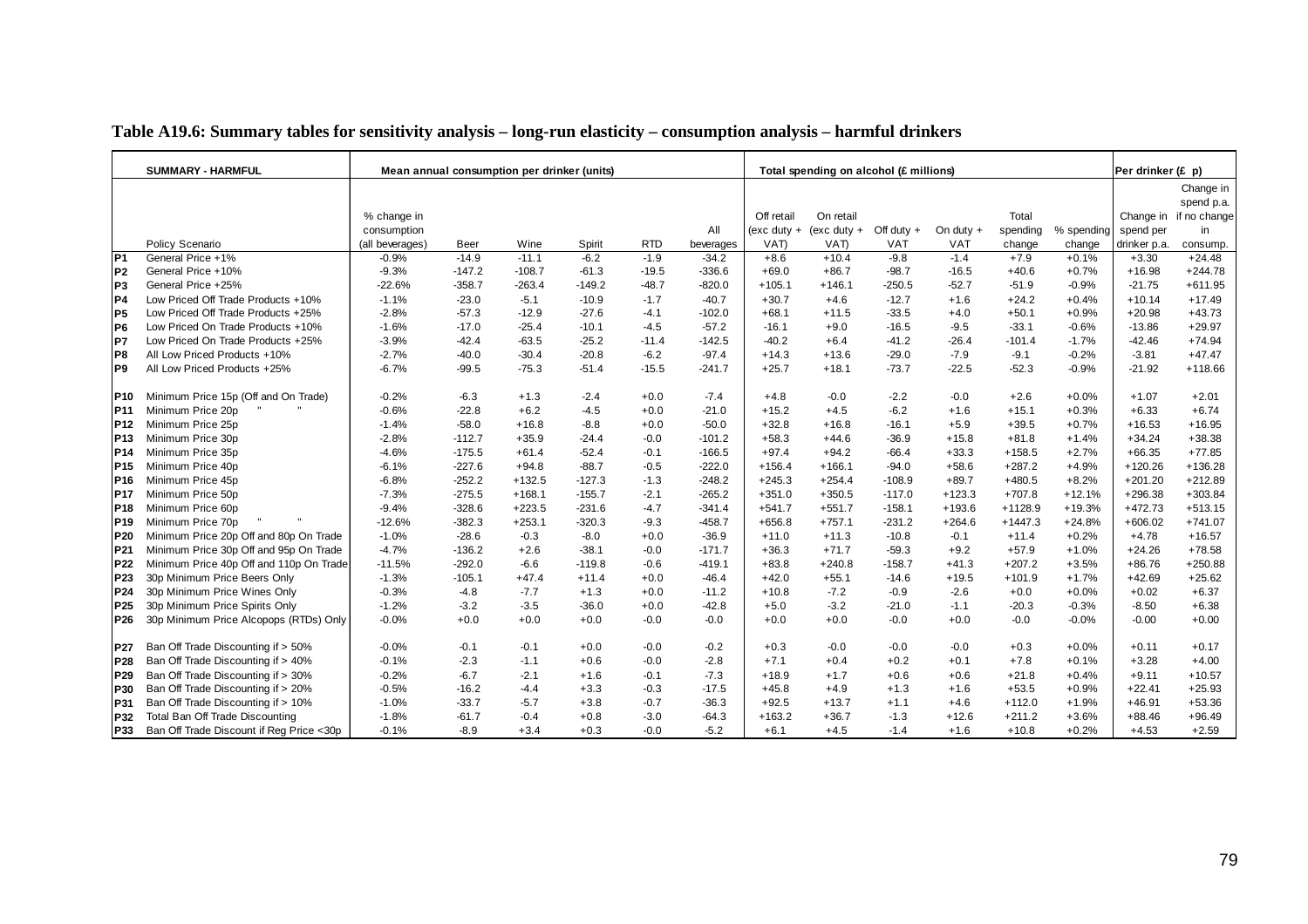| Table A19.7: Summary tables for sensitivity analysis - long-run elasticity - harm analysis - overall population |  |  |  |
|-----------------------------------------------------------------------------------------------------------------|--|--|--|
|                                                                                                                 |  |  |  |

|                 | <b>SUMMARY - TOTAL</b>                   |         |         |         | Health outcomes p.a. (first year) |         |         |         |         | Health outcomes p.a. (full effect) |            |          | Crime outcomes p.a. |          |          |          |           | Workplace harm p.a. |
|-----------------|------------------------------------------|---------|---------|---------|-----------------------------------|---------|---------|---------|---------|------------------------------------|------------|----------|---------------------|----------|----------|----------|-----------|---------------------|
|                 |                                          |         |         |         |                                   |         |         |         |         |                                    | Cum.       |          |                     |          |          |          |           |                     |
|                 |                                          |         |         |         |                                   |         |         |         |         |                                    | dicounted  |          |                     |          |          | QALYs of | Days      |                     |
|                 |                                          |         | Chronic | Acute   | Hospital                          | QALYs   |         | Chronic | Acute   | Hospital                           | QALYs      | Violent  | Criminal            | Other    | Total    | crime    | Absence   | Unemploye           |
|                 |                                          |         | illness | illness | admission                         | saved   |         | illness | illness | admission                          | Years 1-   | crime    | damage              | crime    | crimes   | victims  | (000s     | d ('000s            |
|                 | Policy Scenario                          | Deaths  | (000s)  | (000s)  | s ('000s)                         | (000s)  | Deaths  | (000s)  | (000s)  | s ('000s)                          | 10 ('000s) | (000s)   | (000s)              | (000s)   | (000s)   | (000s)   | days)     | people)             |
| P <sub>1</sub>  | General Price +1%                        | $-66$   | $-0.4$  | $-1.8$  | $-2.8$                            | $-0.7$  | $-324$  | $-4.4$  | $-2.0$  | $-11.0$                            | $-12.3$    | $-4.8$   | $-8.1$              | $-8.1$   | $-21.0$  | $-0.4$   | $-107.5$  | $-2.6$              |
| IP <sub>2</sub> | General Price +10%                       | $-608$  | $-3.7$  | $-17.4$ | $-26.4$                           | $-6.4$  | $-3018$ | $-41.2$ | $-18.9$ | $-103.5$                           | $-116.7$   | $-47.2$  | $-79.1$             | $-79.8$  | $-206.1$ | $-3.5$   | $-1050.9$ | $-25.0$             |
| lP3             | General Price +25%                       | $-1402$ | $-8.5$  | $-39.4$ | $-60.2$                           | $-14.6$ | $-6884$ | $-94.7$ | $-42.5$ | $-235.4$                           | $-267.5$   | $-114.4$ | $-191.9$            | $-193.2$ | $-499.5$ | $-8.4$   | $-2542.4$ | $-55.2$             |
| IP4             | Low Priced Off Trade Products +10%       | $-55$   | $-0.4$  | $-1.3$  | $-2.1$                            | $-0.5$  | $-318$  | $-4.3$  | $-1.4$  | $-10.2$                            | $-10.1$    | $-1.5$   | $-2.2$              | $-1.9$   | $-5.6$   | $-0.1$   | $-51.4$   | $-3.1$              |
| P <sub>5</sub>  | Low Priced Off Trade Products +25%       | -137    | $-1.0$  | $-3.1$  | $-5.3$                            | $-1.1$  | $-791$  | $-10.6$ | $-3.5$  | $-25.4$                            | $-25.3$    | $-3.8$   | $-5.5$              | $-4.9$   | $-14.2$  | $-0.3$   | $-129.3$  | $-7.7$              |
| IP <sub>6</sub> | Low Priced On Trade Products +10%        | $-122$  | $-0.7$  | $-3.6$  | $-5.3$                            | $-1.3$  | $-581$  | $-8.0$  | $-3.9$  | $-20.3$                            | $-23.2$    | $-10.0$  | $-17.9$             | $-21.9$  | $-49.8$  | $-0.8$   | $-200.2$  | $-4.2$              |
| IP7             | Low Priced On Trade Products +25%        | $-294$  | $-1.8$  | $-8.9$  | $-13.3$                           | $-3.2$  | $-1420$ | $-19.6$ | $-9.8$  | $-50.0$                            | $-57.3$    | $-24.7$  | -44.4               | $-54.2$  | $-123.4$ | $-1.9$   | -496.7    | $-10.2$             |
| P8              | All Low Priced Products +10%             | $-174$  | $-1.1$  | $-4.8$  | $-7.4$                            | $-1.7$  | $-886$  | $-12.1$ | $-5.3$  | $-30.1$                            | $-32.9$    | $-11.5$  | $-20.1$             | $-23.8$  | $-55.4$  | $-0.9$   | $-250.9$  | $-7.2$              |
| P <sub>9</sub>  | All Low Priced Products +25%             | $-414$  | $-2.7$  | $-11.7$ | $-18.1$                           | $-4.3$  | $-2143$ | $-29.3$ | $-13.0$ | $-73.3$                            | $-80.5$    | $-28.5$  | $-49.8$             | $-59.0$  | $-137.2$ | $-2.1$   | $-621.5$  | $-17.5$             |
|                 |                                          |         |         |         |                                   |         |         |         |         |                                    |            |          |                     |          |          |          |           |                     |
| P10             | Minimum Price 15p (Off and On Trade)     | $+2$    | -0.0    | $+0.0$  | $+0.0$                            | $-0.0$  | $-1$    | $-0.1$  | $+0.1$  | $-0.2$                             | $-0.1$     | -0.3     | $-0.5$              | $-0.4$   | $-1.3$   | $-0.0$   | $-6.8$    | $-0.7$              |
| P <sub>11</sub> | Minimum Price 20p                        | $+4$    | $-0.0$  | $+0.2$  | $+0.1$                            | $+0.0$  | $-15$   | $-0.5$  | $+0.2$  | $-1.0$                             | $-0.1$     | $-0.3$   | $-0.6$              | $-0.7$   | $-1.6$   | $-0.0$   | $-8.4$    | $-1.9$              |
| P <sub>12</sub> | Minimum Price 25p                        | $+4$    | $-0.1$  | $+0.4$  | $+0.0$                            | $+0.0$  | $-75$   | $-1.8$  | $+0.5$  | $-3.5$                             | $-1.1$     | $-0.5$   | $-0.9$              | $-1.4$   | $-2.7$   | $-0.0$   | $-13.5$   | $-4.4$              |
| P <sub>13</sub> | Minimum Price 30p                        | $-21$   | $-0.4$  | $+0.0$  | $-1.0$                            | $-0.1$  | $-280$  | $-5.1$  | $+0.2$  | $-10.9$                            | $-6.6$     | $-1.0$   | $-1.9$              | $-2.9$   | $-5.8$   | $-0.1$   | $-38.5$   | $-8.5$              |
| P <sub>14</sub> | Minimum Price 35p                        | $-79$   | $-0.9$  | $-1.1$  | $-3.1$                            | $-0.5$  | $-661$  | $-10.4$ | $-1.0$  | $-23.3$                            | $-17.5$    | $-1.5$   | $-2.3$              | $-2.9$   | $-6.7$   | $-0.1$   | $-76.1$   | $-13.5$             |
| P <sub>15</sub> | Minimum Price 40p                        | $-136$  | $-1.4$  | $-2.1$  | $-5.1$                            | $-0.9$  | $-1029$ | $-15.1$ | $-2.3$  | $-34.2$                            | $-27.3$    | $-0.4$   | $+0.5$              | $+1.0$   | $+1.1$   | $-0.0$   | $-78.6$   | $-17.6$             |
| P <sub>16</sub> | Minimum Price 45p                        | $-173$  | $-1.7$  | $-2.8$  | $-6.2$                            | $-1.0$  | $-1277$ | $-17.8$ | $-3.4$  | $-40.6$                            | $-33.0$    | $+3.3$   | $+7.3$              | $+7.7$   | $+18.3$  | $+0.2$   | $-23.7$   | $-19.2$             |
| <b>P17</b>      | Minimum Price 50p                        | $-185$  | $-1.8$  | $-2.6$  | $-6.1$                            | $-0.9$  | $-1418$ | $-19.0$ | $-3.3$  | $-43.0$                            | $-33.9$    | $+8.3$   | $+16.6$             | $+17.2$  | $+42.1$  | $+0.6$   | $+52.2$   | $-20.3$             |
| P18             | Minimum Price 60p                        | $-279$  | $-2.6$  | $-4.2$  | $-9.0$                            | $-1.3$  | $-2039$ | $-26.3$ | $-5.5$  | $-59.7$                            | $-48.8$    | $+15.8$  | $+32.0$             | $+35.7$  | $+83.4$  | $+1.2$   | $+117.2$  | $-25.5$             |
| P <sub>19</sub> | Minimum Price 70p                        | $-433$  | $-3.7$  | $-7.5$  | $-14.5$                           | $-2.4$  | $-2953$ | $-38.5$ | $-9.5$  | $-87.9$                            | $-75.9$    | $+19.2$  | $+41.3$             | $+48.2$  | $+108.8$ | $+1.4$   | $+67.5$   | $-33.9$             |
| P20             | Minimum Price 20p Off and 80p On Trade   | $-19$   | $-0.1$  | $-0.6$  | $-1.0$                            | $-0.2$  | $-112$  | $-1.8$  | $-0.6$  | $-4.4$                             | $-4.5$     | $-3.5$   | $-6.7$              | $-7.6$   | $-17.8$  | $-0.3$   | $-60.4$   | $-3.2$              |
| P21             | Minimum Price 30p Off and 95p On Trade   | $-173$  | $-1.3$  | $-4.4$  | $-7.5$                            | $-1.7$  | $-989$  | $-14.4$ | $-4.8$  | $-34.8$                            | $-34.6$    | $-12.6$  | $-23.0$             | $-26.6$  | $-62.3$  | $-1.0$   | $-266.0$  | $-13.6$             |
| P22             | Minimum Price 40p Off and 110p On Trade  | -569    | -4.0    | $-14.1$ | -23.2                             | $-5.2$  | $-3184$ | $-43.4$ | $-15.7$ | -105.1                             | $-107.8$   | $-28.6$  | -50.1               | $-54.3$  | $-133.0$ | $-2.2$   | $-688.4$  | $-30.6$             |
| P <sub>23</sub> | 30p Minimum Price Beers Only             | $+62$   | $+0.1$  | $+2.3$  | $+2.4$                            | $+0.7$  | $+125$  | $+0.4$  | $+2.7$  | $+2.9$                             | $+8.2$     | $+3.4$   | $+4.6$              | $+2.6$   | $+10.6$  | $+0.2$   | $+70.9$   | $-4.4$              |
| P <sub>24</sub> | 30p Minimum Price Wines Only             | $-17$   | $-0.1$  | $-0.5$  | $-0.7$                            | $-0.2$  | $-79$   | $-1.0$  | $-0.5$  | $-2.5$                             | $-2.9$     | $-1.4$   | $-2.4$              | $-1.2$   | $-5.0$   | $-0.1$   | -25.0     | $-1.0$              |
| P <sub>25</sub> | 30p Minimum Price Spirits Only           | $-64$   | $-0.4$  | $-1.7$  | $-2.7$                            | $-0.6$  | $-326$  | $-4.5$  | $-1.9$  | $-11.2$                            | $-11.8$    | $-2.9$   | $-4.0$              | $-4.2$   | $-11.1$  | $-0.2$   | $-82.3$   | $-3.1$              |
| P26             | 30p Minimum Price Alcopops (RTDs) Only   | -0      | $-0.0$  | $-0.0$  | $-0.0$                            | $-0.0$  | $-0$    | $-0.0$  | $-0.0$  | $-0.0$                             | $-0.0$     | $-0.0$   | $-0.0$              | $-0.0$   | $-0.0$   | $-0.0$   | $-0.1$    | $-0.0$              |
|                 |                                          |         |         |         |                                   |         |         |         |         |                                    |            |          |                     |          |          |          |           |                     |
| P27             | Ban Off Trade Discounting if > 50%       | -0      | $-0.0$  | $-0.0$  | $-0.0$                            | $-0.0$  | $-2$    | $-0.0$  | $-0.0$  | $-0.1$                             | $-0.1$     | $-0.0$   | $-0.0$              | $-0.0$   | $-0.0$   | $-0.0$   | $-0.3$    | $-0.0$              |
| P28             | Ban Off Trade Discounting if > 40%       | $-4$    | $-0.0$  | $-0.1$  | $-0.2$                            | $-0.0$  | $-22$   | $-0.3$  | $-0.1$  | $-0.7$                             | $-0.8$     | $-0.2$   | $-0.2$              | $-0.1$   | $-0.5$   | $-0.0$   | $-5.2$    | $-0.2$              |
| P29             | Ban Off Trade Discounting if > 30%       | -10     | $-0.1$  | $-0.2$  | $-0.4$                            | $-0.1$  | $-55$   | $-0.8$  | $-0.3$  | $-1.8$                             | $-1.9$     | $-0.4$   | $-0.5$              | $-0.2$   | $-1.1$   | $-0.0$   | $-12.8$   | $-0.6$              |
| P30             | Ban Off Trade Discounting if > 20%       | $-24$   | $-0.2$  | $-0.6$  | $-0.9$                            | $-0.2$  | $-134$  | $-1.8$  | $-0.6$  | $-4.3$                             | $-4.4$     | $-0.9$   | $-1.2$              | $-0.4$   | $-2.5$   | $-0.1$   | $-30.8$   | $-1.5$              |
| P31             | Ban Off Trade Discounting if > 10%       | $-47$   | $-0.3$  | $-1.1$  | $-1.8$                            | $-0.4$  | $-270$  | $-3.6$  | $-1.2$  | $-8.7$                             | $-8.8$     | $-1.6$   | $-2.3$              | $-0.6$   | $-4.4$   | $-0.1$   | $-59.2$   | $-3.0$              |
| P32             | Total Ban Off Trade Discounting          | $-76$   | $-0.5$  | $-1.7$  | $-2.9$                            | $-0.6$  | $-448$  | $-6.1$  | $-1.8$  | $-14.5$                            | $-14.3$    | $-2.3$   | $-3.1$              | $-0.2$   | $-5.6$   | $-0.2$   | $-92.5$   | $-5.3$              |
| P33             | Ban Off Trade Discount if Reg Price <30p | $+2$    | $-0.0$  | $+0.1$  | $+0.1$                            | $+0.0$  | -3      | $-0.1$  | $+0.1$  | $-0.2$                             | $+0.2$     | $+0.1$   | $+0.2$              | $+0.1$   | $+0.4$   | $+0.0$   | $+3.0$    | $-0.5$              |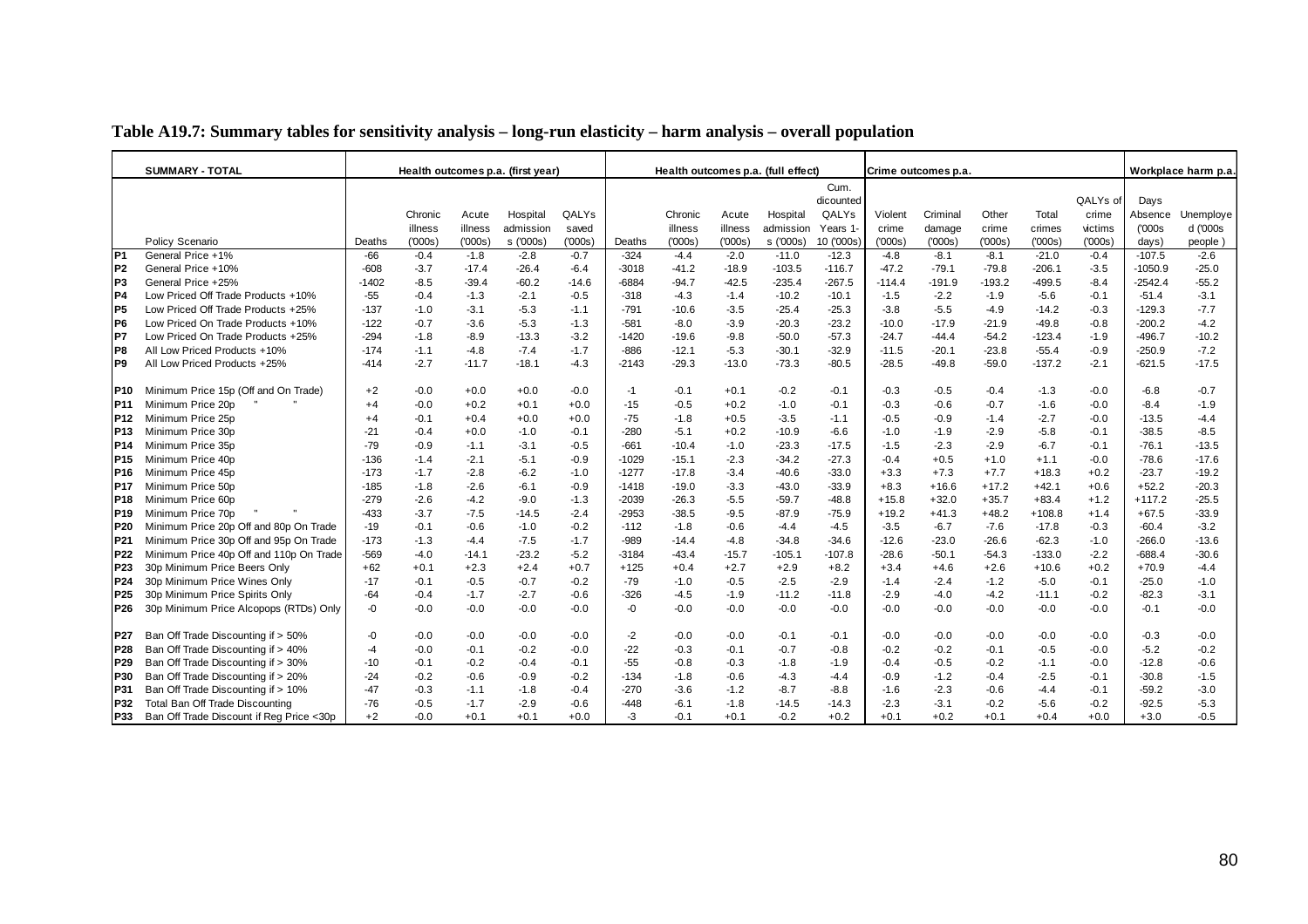| Table A19.8: Summary tables for sensitivity analysis – long-run elasticity – harm analysis – 11 to 17 year old drinkers |  |  |  |
|-------------------------------------------------------------------------------------------------------------------------|--|--|--|
|                                                                                                                         |  |  |  |

|                 | <b>SUMMARY - 11 TO 17</b>                |        |         |         | Health outcomes p.a. (first year) |        |        | Health outcomes p.a. (full effect) |         |           |                   |         | Crime outcomes p.a. |          |          |          |          | Workplace harm p.a. |
|-----------------|------------------------------------------|--------|---------|---------|-----------------------------------|--------|--------|------------------------------------|---------|-----------|-------------------|---------|---------------------|----------|----------|----------|----------|---------------------|
|                 |                                          |        |         |         |                                   |        |        |                                    |         |           | Cum.<br>dicounted |         |                     |          |          | QALYs of | Days     |                     |
|                 |                                          |        | Chronic | Acute   | Hospital                          | QALYs  |        | Chronic                            | Acute   | Hospital  | QALYs             | Violent | Criminal            | Other    | Total    | crime    | Absence  |                     |
|                 |                                          |        | illness | illness | admission                         | saved  |        | illness                            | illness | admission | Years 1           | crime   | damage              | crime    | crimes   | victims  | (000s    | Unemployed          |
|                 | Policy Scenario                          | Deaths | (000s)  | (000s)  | s ('000s)                         | (000s) | Deaths | (000s)                             | (000s)  | s ('000s) | 10 ('000s)        | (000s)  | (000s)              | (000s)   | (000s)   | (000s)   | days)    | ('000s people )     |
| P <sub>1</sub>  | General Price +1%                        | -1     | $-0.0$  | $-0.1$  | $-0.1$                            | $-0.0$ | -1     | $-0.0$                             | $-0.1$  | $-0.1$    | $-0.3$            | $-0.6$  | $-1.8$              | $-4.3$   | $-6.7$   | $-0.1$   | $-4.5$   | $-0.0$              |
| P <sub>2</sub>  | General Price +10%                       | -6     | $-0.0$  | $-0.8$  | $-1.0$                            | $-0.4$ | -6     | $-0.2$                             | $-0.7$  | $-1.2$    | $-3.1$            | $-5.5$  | $-17.4$             | $-42.6$  | $-65.4$  | $-0.6$   | $-44.0$  | -0.4                |
| P <sub>3</sub>  | General Price +25%                       | -15    | $-0.1$  | $-1.9$  | $-2.5$                            | $-0.8$ | $-16$  | $-0.4$                             | $-1.8$  | $-2.9$    | $-7.6$            | $-13.3$ | $-42.1$             | $-102.9$ | $-158.3$ | $-1.4$   | $-106.9$ | $-1.0$              |
| <b>P4</b>       | Low Priced Off Trade Products +10%       | $-0$   | $-0.0$  | $-0.0$  | $-0.0$                            | $-0.0$ | -0     | $-0.0$                             | $-0.0$  | $-0.0$    | $-0.1$            | $-0.2$  | $-0.4$              | $-0.6$   | $-1.2$   | $-0.0$   | $-1.2$   | $-0.0$              |
| P <sub>5</sub>  | Low Priced Off Trade Products +25%       | -0     | $-0.0$  | $-0.0$  | $-0.1$                            | $-0.0$ | -0     | $-0.0$                             | $-0.0$  | $-0.1$    | $-0.1$            | $-0.4$  | $-1.0$              | $-1.6$   | $-3.0$   | $-0.0$   | $-3.1$   | $-0.1$              |
| P <sub>6</sub>  | Low Priced On Trade Products +10%        | -2     | $-0.0$  | $-0.3$  | $-0.4$                            | $-0.1$ | $-2$   | $-0.1$                             | $-0.3$  | $-0.4$    | $-1.1$            | $-1.9$  | $-5.9$              | $-14.6$  | $-22.3$  | $-0.2$   | $-15.1$  | $-0.2$              |
| P7              | Low Priced On Trade Products +25%        | -5     | $-0.0$  | $-0.7$  | $-0.9$                            | $-0.3$ | -5     | $-0.1$                             | $-0.6$  | $-1.0$    | $-2.7$            | $-4.6$  | $-14.5$             | $-36.0$  | $-55.1$  | $-0.5$   | $-37.5$  | $-0.4$              |
| P <sub>8</sub>  | All Low Priced Products +10%             | $-2$   | $-0.0$  | $-0.3$  | $-0.4$                            | $-0.1$ | $-2$   | $-0.1$                             | $-0.3$  | $-0.4$    | $-1.1$            | $-2.0$  | $-6.3$              | $-15.2$  | $-23.5$  | $-0.2$   | $-16.4$  | $-0.2$              |
| P <sub>9</sub>  | All Low Priced Products +25%             | -5     | $-0.0$  | $-0.7$  | $-0.9$                            | $-0.3$ | -6     | $-0.1$                             | $-0.7$  | $-1.1$    | $-2.8$            | $-5.0$  | $-15.5$             | $-37.6$  | $-58.1$  | $-0.5$   | $-40.6$  | $-0.5$              |
| P10             | Minimum Price 15p (Off and On Trade)     | -0     | $-0.0$  | $-0.0$  | $-0.0$                            | $-0.0$ | -0     | $-0.0$                             | $-0.0$  | $-0.0$    | $-0.0$            | $-0.0$  | $-0.1$              | $-0.2$   | $-0.2$   | $-0.0$   | $-0.2$   | $-0.0$              |
| <b>P11</b>      | Minimum Price 20p                        | -0     | $-0.0$  | $-0.0$  | $-0.0$                            | $-0.0$ | -0     | $-0.0$                             | $-0.0$  | $-0.0$    | $-0.0$            | $-0.1$  | $-0.3$              | $-0.6$   | $-0.9$   | $-0.0$   | $-0.9$   | $-0.0$              |
| P12             | Minimum Price 25p                        | -ሰ     | $-0.0$  | $-0.0$  | $-0.0$                            | $-0.0$ | -0     | $-0.0$                             | $-0.0$  | $-0.0$    | $-0.1$            | $-0.3$  | $-0.7$              | $-1.3$   | $-2.2$   | $-0.0$   | $-2.2$   | $-0.1$              |
| P13             | Minimum Price 30p                        | -1     | $-0.0$  | $-0.1$  | $-0.1$                            | $-0.0$ | $-1$   | $-0.0$                             | $-0.1$  | $-0.1$    | $-0.2$            | $-0.6$  | $-1.5$              | $-2.5$   | -4.6     | $-0.1$   | $-4.8$   | $-0.2$              |
| P14             | Minimum Price 35p                        | -1     | $-0.0$  | $-0.1$  | $-0.1$                            | $-0.0$ | -1     | $-0.0$                             | $-0.1$  | $-0.1$    | $-0.2$            | $-0.7$  | $-1.6$              | $-2.2$   | $-4.4$   | $-0.1$   | $-5.4$   | $-0.2$              |
| P <sub>15</sub> | Minimum Price 40p                        | -0     | $+0.0$  | $-0.0$  | $-0.0$                            | $-0.0$ | -0     | $+0.0$                             | $-0.0$  | $-0.0$    | $-0.0$            | $-0.4$  | $-0.6$              | $+0.9$   | $-0.1$   | $-0.0$   | $-3.1$   | $-0.2$              |
| P16             | Minimum Price 45p                        | $+0$   | $+0.0$  | $+0.1$  | $+0.1$                            | $+0.0$ | $+0$   | $+0.0$                             | $+0.1$  | $+0.1$    | $+0.2$            | $+0.0$  | $+0.9$              | $+4.8$   | $+5.7$   | $+0.0$   | $+0.4$   | $-0.2$              |
| P17             | Minimum Price 50p                        | $+1$   | $+0.0$  | $+0.2$  | $+0.2$                            | $+0.1$ | $+1$   | $+0.0$                             | $+0.2$  | $+0.2$    | $+0.6$            | $+0.9$  | $+3.5$              | $+10.6$  | $+15.0$  | $+0.1$   | $+6.6$   | $-0.1$              |
| P18             | Minimum Price 60p                        | $+3$   | $+0.0$  | $+0.4$  | $+0.5$                            | $+0.2$ | $+3$   | $+0.1$                             | $+0.4$  | $+0.6$    | $+1.6$            | $+2.8$  | $+9.6$              | $+24.4$  | $+36.8$  | $+0.3$   | $+20.8$  | $+0.0$              |
| P19             | Minimum Price 70p                        | $+5$   | $+0.0$  | $+0.6$  | $+0.8$                            | $+0.3$ | $+5$   | $+0.1$                             | $+0.6$  | $+0.9$    | $+2.4$            | $+4.4$  | $+14.7$             | $+35.7$  | $+54.8$  | $+0.5$   | $+32.7$  | $+0.1$              |
| P <sub>20</sub> | Minimum Price 20p Off and 80p On Trade   | -1     | $-0.0$  | $-0.1$  | $-0.1$                            | $-0.0$ | $-1$   | $-0.0$                             | $-0.1$  | $-0.1$    | $-0.4$            | $-0.8$  | $-2.4$              | $-5.3$   | $-8.4$   | $-0.1$   | $-6.0$   | $-0.1$              |
| P21             | Minimum Price 30p Off and 95p On Trade   | -3     | $-0.0$  | $-0.3$  | $-0.4$                            | $-0.1$ | -3     | $-0.1$                             | $-0.3$  | $-0.5$    | $-1.3$            | $-2.7$  | $-8.2$              | $-18.0$  | $-29.0$  | $-0.3$   | $-20.7$  | $-0.3$              |
| P22             | Minimum Price 40p Off and 110p On Trade  | -6     | $-0.0$  | $-0.6$  | $-0.8$                            | $-0.3$ | -6     | $-0.1$                             | $-0.6$  | $-0.9$    | $-2.4$            | $-5.0$  | $-15.4$             | $-33.8$  | $-54.2$  | $-0.5$   | $-38.3$  | $-0.5$              |
| P <sub>23</sub> | 30p Minimum Price Beers Only             | $-0$   | $-0.0$  | $-0.0$  | $-0.0$                            | $-0.0$ | -0     | $-0.0$                             | $-0.0$  | $-0.0$    | $-0.1$            | $-0.4$  | $-0.9$              | $-1.0$   | $-2.3$   | $-0.0$   | $-2.8$   | $-0.1$              |
| P24             | 30p Minimum Price Wines Only             | $+0$   | $+0.0$  | $+0.0$  | $+0.0$                            | $+0.0$ | $+0$   | $+0.0$                             | $+0.0$  | $+0.0$    | $+0.0$            | $+0.0$  | $+0.0$              | $+0.0$   | $+0.0$   | $+0.0$   | $+0.0$   | $+0.0$              |
| P <sub>25</sub> | 30p Minimum Price Spirits Only           | -0     | $-0.0$  | $-0.0$  | $-0.0$                            | $-0.0$ | -0     | $-0.0$                             | $-0.0$  | $-0.0$    | $-0.1$            | $-0.2$  | $-0.6$              | $-1.5$   | $-2.3$   | $-0.0$   | $-2.0$   | $-0.1$              |
| P26             | 30p Minimum Price Alcopops (RTDs) Only   | $+0$   | $+0.0$  | $+0.0$  | $+0.0$                            | $+0.0$ | $+0$   | $+0.0$                             | $+0.0$  | $+0.0$    | $+0.0$            | $+0.0$  | $+0.0$              | $+0.0$   | $+0.0$   | $+0.0$   | $+0.0$   | $+0.0$              |
| P27             | Ban Off Trade Discounting if > 50%       | -0     | $-0.0$  | $-0.0$  | $-0.0$                            | $-0.0$ | -0     | $-0.0$                             | $-0.0$  | $-0.0$    | $-0.0$            | $-0.0$  | $-0.0$              | $-0.0$   | $-0.0$   | $-0.0$   | $-0.0$   | $-0.0$              |
| <b>P28</b>      | Ban Off Trade Discounting if > 40%       | $+0$   | $-0.0$  | $-0.0$  | $-0.0$                            | $-0.0$ | $+0$   | $-0.0$                             | $-0.0$  | $-0.0$    | $-0.0$            | $-0.0$  | $+0.0$              | $+0.0$   | $+0.0$   | $+0.0$   | $-0.0$   | $-0.0$              |
| P29             | Ban Off Trade Discounting if > 30%       | $+0$   | $-0.0$  | $+0.0$  | $+0.0$                            | $-0.0$ | $+0$   | $-0.0$                             | $+0.0$  | $-0.0$    | $+0.0$            | $-0.0$  | $+0.0$              | $+0.1$   | $+0.1$   | $+0.0$   | $-0.1$   | $-0.0$              |
| P30             | Ban Off Trade Discounting if > 20%       | $+0$   | $+0.0$  | $+0.0$  | $+0.0$                            | $+0.0$ | $+0$   | $+0.0$                             | $+0.0$  | $+0.0$    | $+0.0$            | $+0.0$  | $+0.1$              | $+0.3$   | $+0.3$   | $+0.0$   | $-0.0$   | $-0.0$              |
| P31             | Ban Off Trade Discounting if > 10%       | $+0$   | $+0.0$  | $+0.0$  | $+0.0$                            | $+0.0$ | $+0$   | $+0.0$                             | $+0.0$  | $+0.0$    | $+0.0$            | $+0.0$  | $+0.2$              | $+0.7$   | $+0.9$   | $+0.0$   | $+0.1$   | $-0.0$              |
| P32             | Total Ban Off Trade Discounting          | $+0$   | $+0.0$  | $+0.0$  | $+0.0$                            | $+0.0$ | $+0$   | $+0.0$                             | $+0.0$  | $+0.0$    | $+0.1$            | $+0.1$  | $+0.6$              | $+1.7$   | $+2.4$   | $+0.0$   | $+0.9$   | $-0.0$              |
| P33             | Ban Off Trade Discount if Reg Price <30p | $-0$   | $-0.0$  | $-0.0$  | $-0.0$                            | $-0.0$ | -0     | $-0.0$                             | $-0.0$  | $-0.0$    | $-0.0$            | $-0.0$  | $-0.1$              | $-0.1$   | $-0.2$   | $-0.0$   | $-0.3$   | $-0.0$              |
|                 |                                          |        |         |         |                                   |        |        |                                    |         |           |                   |         |                     |          |          |          |          |                     |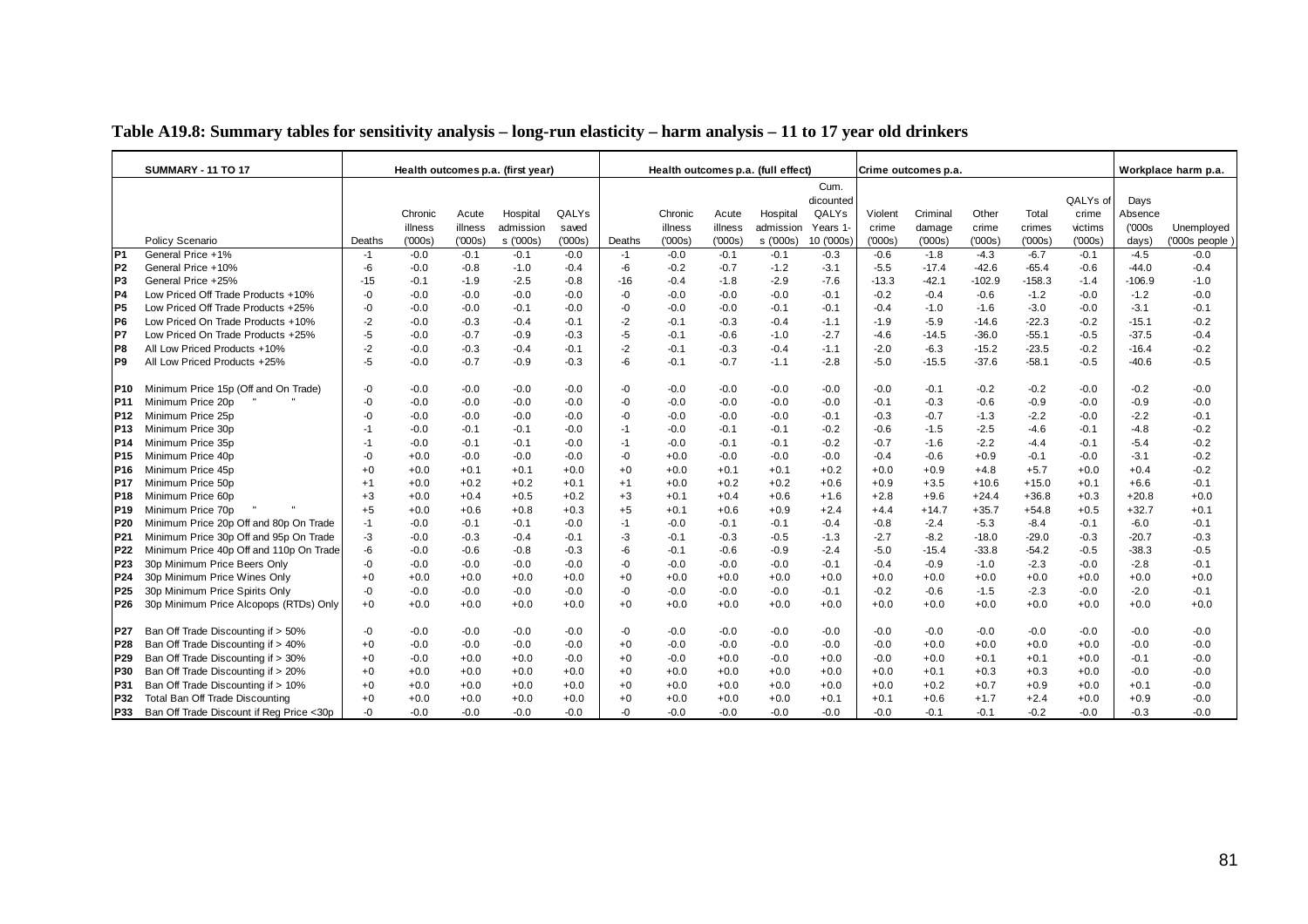|                 | SUMMARY - HAZARDOUS 18 to 24             |        |         |         | Health outcomes p.a. (first year) |        |        |         |         | Health outcomes p.a. (full effect) |           |         | Crime outcomes p.a. |         |         |          |          | Workplace harm p.a |
|-----------------|------------------------------------------|--------|---------|---------|-----------------------------------|--------|--------|---------|---------|------------------------------------|-----------|---------|---------------------|---------|---------|----------|----------|--------------------|
|                 |                                          |        |         |         |                                   |        |        |         |         |                                    | Cum.      |         |                     |         |         |          |          |                    |
|                 |                                          |        |         |         |                                   |        |        |         |         |                                    | dicounted |         |                     |         |         | QALYs of | Days     |                    |
|                 |                                          |        | Chronic | Acute   | Hospital                          | QALYs  |        | Chronic | Acute   | Hospital                           | QALYs     | Violent | Criminal            | Other   | Total   | crime    | Absence  | Unemploye          |
|                 |                                          |        | illness | illness | admission                         | saved  |        | illness | illness | admission                          | Years 1   | crime   | damage              | crime   | crimes  | victims  | (000s    | d ('000s           |
|                 | Policy Scenario                          | Deaths | (000s)  | (000s)  | s ('000s)                         | (000s) | Deaths | (000s)  | (000s)  | s ('000s)                          | 10 ('000s | (000s)  | (000s)              | (000s)  | (000s)  | (000s)   | days)    | people             |
| P <sub>1</sub>  | General Price +1%                        | $-1$   | $-0.0$  | $-0.1$  | $-0.1$                            | $-0.0$ | $-1$   | $-0.0$  | $-0.1$  | $-0.1$                             | $-0.2$    | $-1.0$  | $-1.7$              | $-0.9$  | $-3.6$  | $-0.1$   | $-11.3$  | $+0.0$             |
| P <sub>2</sub>  | General Price +10%                       | $-11$  | $-0.0$  | $-0.6$  | $-0.8$                            | $-0.2$ | $-12$  | $-0.2$  | $-0.5$  | $-1.0$                             | $-2.4$    | $-9.9$  | $-16.4$             | $-8.7$  | $-35.0$ | $-0.7$   | $-110.6$ | $+0.0$             |
| P <sub>3</sub>  | General Price +25%                       | $-26$  | $-0.0$  | $-1.4$  | $-1.9$                            | $-0.6$ | $-29$  | $-0.5$  | $-1.3$  | $-2.4$                             | $-5.8$    | $-24.3$ | $-40.0$             | $-21.2$ | $-85.5$ | $-1.6$   | $-270.1$ | $+0.0$             |
| <b>P4</b>       | Low Priced Off Trade Products +10%       | -0     | $-0.0$  | $-0.0$  | $-0.0$                            | $-0.0$ | -0     | $-0.0$  | $-0.0$  | $-0.0$                             | $-0.1$    | -0.1    | $-0.1$              | $-0.2$  | $-0.4$  | $-0.0$   | $-2.8$   | $+0.0$             |
| P <sub>5</sub>  | Low Priced Off Trade Products +25%       | -0     | $-0.0$  | $-0.0$  | $-0.0$                            | $-0.0$ | -0     | $-0.0$  | $-0.0$  | $-0.1$                             | $-0.2$    | -0.3    | $-0.3$              | $-0.5$  | $-1.1$  | $-0.0$   | $-7.1$   | $+0.0$             |
| P <sub>6</sub>  | Low Priced On Trade Products +10%        | $-2$   | $-0.0$  | $-0.1$  | $-0.2$                            | $-0.1$ | -3     | $-0.1$  | $-0.1$  | $-0.2$                             | $-0.6$    | $-2.2$  | $-3.7$              | $-2.0$  | $-7.9$  | $-0.1$   | $-25.1$  | $+0.0$             |
| P7              | Low Priced On Trade Products +25%        | -6     | $-0.0$  | $-0.3$  | $-0.4$                            | $-0.1$ | $-7$   | $-0.1$  | $-0.3$  | $-0.6$                             | $-1.4$    | $-5.5$  | $-9.1$              | $-4.9$  | $-19.4$ | $-0.4$   | $-62.1$  | $+0.0$             |
| P8              | All Low Priced Products +10%             | -3     | $-0.0$  | $-0.1$  | $-0.2$                            | $-0.1$ | -3     | $-0.1$  | $-0.1$  | $-0.3$                             | $-0.6$    | $-2.4$  | $-3.8$              | $-2.1$  | $-8.3$  | $-0.2$   | $-27.9$  | $+0.0$             |
| P <sub>9</sub>  | All Low Priced Products +25%             | -6     | $-0.0$  | $-0.4$  | $-0.5$                            | $-0.2$ | $-7$   | $-0.1$  | $-0.3$  | $-0.7$                             | $-1.5$    | $-5.9$  | $-9.4$              | $-5.3$  | $-20.5$ | $-0.4$   | $-69.0$  | $+0.0$             |
| <b>P10</b>      | Minimum Price 15p (Off and On Trade)     | $+0$   | $+0.0$  | $+0.0$  | $+0.0$                            | $+0.0$ | $+0$   | $+0.0$  | $+0.0$  | $+0.0$                             | $+0.0$    | $+0.1$  | $+0.2$              | $+0.1$  | $+0.3$  | $+0.0$   | $+1.0$   | $+0.0$             |
| P <sub>11</sub> | Minimum Price 20p                        | $+0$   | $+0.0$  | $+0.0$  | $+0.0$                            | $+0.0$ | $+0$   | $+0.0$  | $+0.0$  | $+0.0$                             | $+0.1$    | $+0.3$  | $+0.4$              | $+0.2$  | $+0.9$  | $+0.0$   | $+2.9$   | $+0.0$             |
| P <sub>12</sub> | Minimum Price 25p                        | $+1$   | $+0.0$  | $+0.0$  | $+0.0$                            | $+0.0$ | $+0$   | $-0.0$  | $+0.0$  | $+0.0$                             | $+0.1$    | $+0.5$  | $+0.9$              | $+0.4$  | $+1.8$  | $+0.0$   | $+5.2$   | $+0.0$             |
| P <sub>13</sub> | Minimum Price 30p                        | $+1$   | $+0.0$  | $+0.0$  | $+0.0$                            | $+0.0$ | $+1$   | $-0.0$  | $+0.0$  | $+0.0$                             | $+0.1$    | $+0.9$  | $+1.7$              | $+0.6$  | $+3.1$  | $+0.1$   | $+6.7$   | $+0.0$             |
| <b>P14</b>      | Minimum Price 35p                        | $+2$   | $+0.0$  | $+0.0$  | $+0.1$                            | $+0.0$ | $+1$   | $-0.0$  | $+0.0$  | $+0.0$                             | $+0.1$    | $+1.3$  | $+2.7$              | $+0.8$  | $+4.9$  | $+0.1$   | $+8.7$   | $+0.0$             |
| P <sub>15</sub> | Minimum Price 40p                        | +3     | $+0.0$  | $+0.1$  | $+0.1$                            | $+0.0$ | $+2$   | $-0.0$  | $+0.1$  | $+0.1$                             | $+0.3$    | $+2.3$  | $+4.6$              | $+1.5$  | $+8.4$  | $+0.2$   | $+16.1$  | $+0.0$             |
| P <sub>16</sub> | Minimum Price 45p                        | $+4$   | $+0.0$  | $+0.1$  | $+0.2$                            | $+0.0$ | $+4$   | $-0.0$  | $+0.1$  | $+0.1$                             | $+0.5$    | $+3.4$  | $+6.7$              | $+2.3$  | $+12.4$ | $+0.2$   | $+25.3$  | $+0.0$             |
| P <sub>17</sub> | Minimum Price 50p                        | $+5$   | $+0.0$  | $+0.2$  | $+0.3$                            | $+0.1$ | $+5$   | $+0.0$  | $+0.2$  | $+0.2$                             | $+0.7$    | $+4.7$  | $+9.0$              | $+3.3$  | $+17.1$ | $+0.3$   | $+38.2$  | $+0.0$             |
| P <sub>18</sub> | Minimum Price 60p                        | $+8$   | $+0.0$  | $+0.3$  | $+0.4$                            | $+0.1$ | $+7$   | $+0.0$  | $+0.3$  | $+0.4$                             | $+1.1$    | $+6.6$  | $+12.5$             | $+4.7$  | $+23.9$ | $+0.4$   | $+54.7$  | $+0.1$             |
| P <sub>19</sub> | Minimum Price 70p                        | $+9$   | $+0.0$  | $+0.3$  | $+0.4$                            | $+0.1$ | $+8$   | $+0.0$  | $+0.3$  | $+0.4$                             | $+1.2$    | $+7.5$  | $+14.4$             | $+5.2$  | $+27.2$ | $+0.5$   | $+59.6$  | $+0.1$             |
| P20             | Minimum Price 20p Off and 80p On Trade   | -0     | $-0.0$  | $-0.0$  | $-0.0$                            | $-0.0$ | $-1$   | $-0.0$  | $-0.0$  | $-0.1$                             | $-0.1$    | -0.4    | $-0.7$              | $-0.4$  | $-1.4$  | $-0.0$   | $-4.6$   | $+0.0$             |
| P21             | Minimum Price 30p Off and 95p On Trade   | $-2$   | $-0.0$  | $-0.1$  | $-0.1$                            | $-0.0$ | $-2$   | $-0.1$  | $-0.1$  | $-0.2$                             | $-0.5$    | $-1.6$  | $-2.5$              | $-1.6$  | $-5.7$  | $-0.1$   | $-20.5$  | $+0.0$             |
| P <sub>22</sub> | Minimum Price 40p Off and 110p On Trade  | $-4$   | $-0.0$  | $-0.3$  | $-0.3$                            | $-0.1$ | $-5$   | $-0.1$  | $-0.2$  | $-0.5$                             | $-1.2$    | $-3.9$  | $-5.9$              | $-3.8$  | $-13.5$ | $-0.3$   | $-50.0$  | $+0.0$             |
| P23             | 30p Minimum Price Beers Only             | $+1$   | $+0.0$  | $+0.1$  | $+0.1$                            | $+0.0$ | $+1$   | $-0.0$  | $+0.1$  | $+0.1$                             | $+0.3$    | $+1.2$  | $+2.1$              | $+1.1$  | $+4.4$  | $+0.1$   | $+13.5$  | $+0.0$             |
| P24             | 30p Minimum Price Wines Only             | -0     | $-0.0$  | $-0.0$  | $-0.0$                            | $-0.0$ | -0     | $-0.0$  | $-0.0$  | $-0.0$                             | $-0.0$    | -0.1    | $-0.2$              | $-0.1$  | $-0.4$  | $-0.0$   | $-1.6$   | $+0.0$             |
| P <sub>25</sub> | 30p Minimum Price Spirits Only           | -0     | $-0.0$  | $-0.0$  | $-0.0$                            | $-0.0$ | -0     | $-0.0$  | $-0.0$  | $-0.0$                             | $-0.1$    | $-0.3$  | $-0.2$              | $-0.3$  | $-0.8$  | $-0.0$   | $-5.1$   | $+0.0$             |
| P <sub>26</sub> | 30p Minimum Price Alcopops (RTDs) Only   | $+0$   | $+0.0$  | $+0.0$  | $+0.0$                            | $+0.0$ | $+0$   | $+0.0$  | $+0.0$  | $+0.0$                             | $+0.0$    | $+0.0$  | $+0.0$              | $+0.0$  | $+0.0$  | $+0.0$   | $+0.0$   | $+0.0$             |
| P27             | Ban Off Trade Discounting if > 50%       | -0     | $-0.0$  | $-0.0$  | $-0.0$                            | $-0.0$ | -0     | $-0.0$  | $-0.0$  | $-0.0$                             | $-0.0$    | -0.0    | $-0.0$              | $-0.0$  | $-0.0$  | $-0.0$   | $-0.0$   | $+0.0$             |
| P28             | Ban Off Trade Discounting if > 40%       | -0     | $-0.0$  | $-0.0$  | $-0.0$                            | $-0.0$ | -0     | $-0.0$  | $-0.0$  | $-0.0$                             | $-0.0$    | -0.0    | $-0.0$              | $-0.0$  | $-0.0$  | $-0.0$   | $-0.1$   | $+0.0$             |
| P29             | Ban Off Trade Discounting if > 30%       | -0     | $-0.0$  | $-0.0$  | $-0.0$                            | $-0.0$ | -0     | $-0.0$  | $-0.0$  | $-0.0$                             | $-0.0$    | $-0.0$  | $-0.0$              | $-0.0$  | $-0.1$  | $-0.0$   | $-0.1$   | $+0.0$             |
| P30             | Ban Off Trade Discounting if > 20%       | -0     | $-0.0$  | $-0.0$  | $-0.0$                            | $-0.0$ | -0     | $-0.0$  | $-0.0$  | $-0.0$                             | $-0.0$    | -0.0    | -0.1                | $-0.0$  | $-0.1$  | $-0.0$   | $-0.3$   | $+0.0$             |
| P31             | Ban Off Trade Discounting if > 10%       | -0     | $-0.0$  | $-0.0$  | $-0.0$                            | $-0.0$ | -0     | $-0.0$  | $-0.0$  | $-0.0$                             | $-0.0$    | $-0.1$  | $-0.1$              | $-0.1$  | $-0.3$  | $-0.0$   | $-0.6$   | $+0.0$             |
| P32             | Total Ban Off Trade Discounting          | $-0$   | $-0.0$  | $-0.0$  | $-0.0$                            | $-0.0$ | -0     | $-0.0$  | $-0.0$  | $-0.0$                             | $-0.0$    | $-0.1$  | $-0.2$              | $-0.1$  | $-0.4$  | $-0.0$   | $-0.8$   | $+0.0$             |
| P33             | Ban Off Trade Discount if Reg Price <30p | $+0$   | $+0.0$  | $+0.0$  | $+0.0$                            | $+0.0$ | $+0$   | $-0.0$  | $+0.0$  | $+0.0$                             | $+0.0$    | $+0.1$  | $+0.1$              | $+0.1$  | $+0.3$  | $+0.0$   | $+0.7$   | $+0.0$             |

### **Table A19.9: Summary tables for sensitivity analysis – long-run elasticity – harm analysis – 18 to 24 year old hazardous drinkers**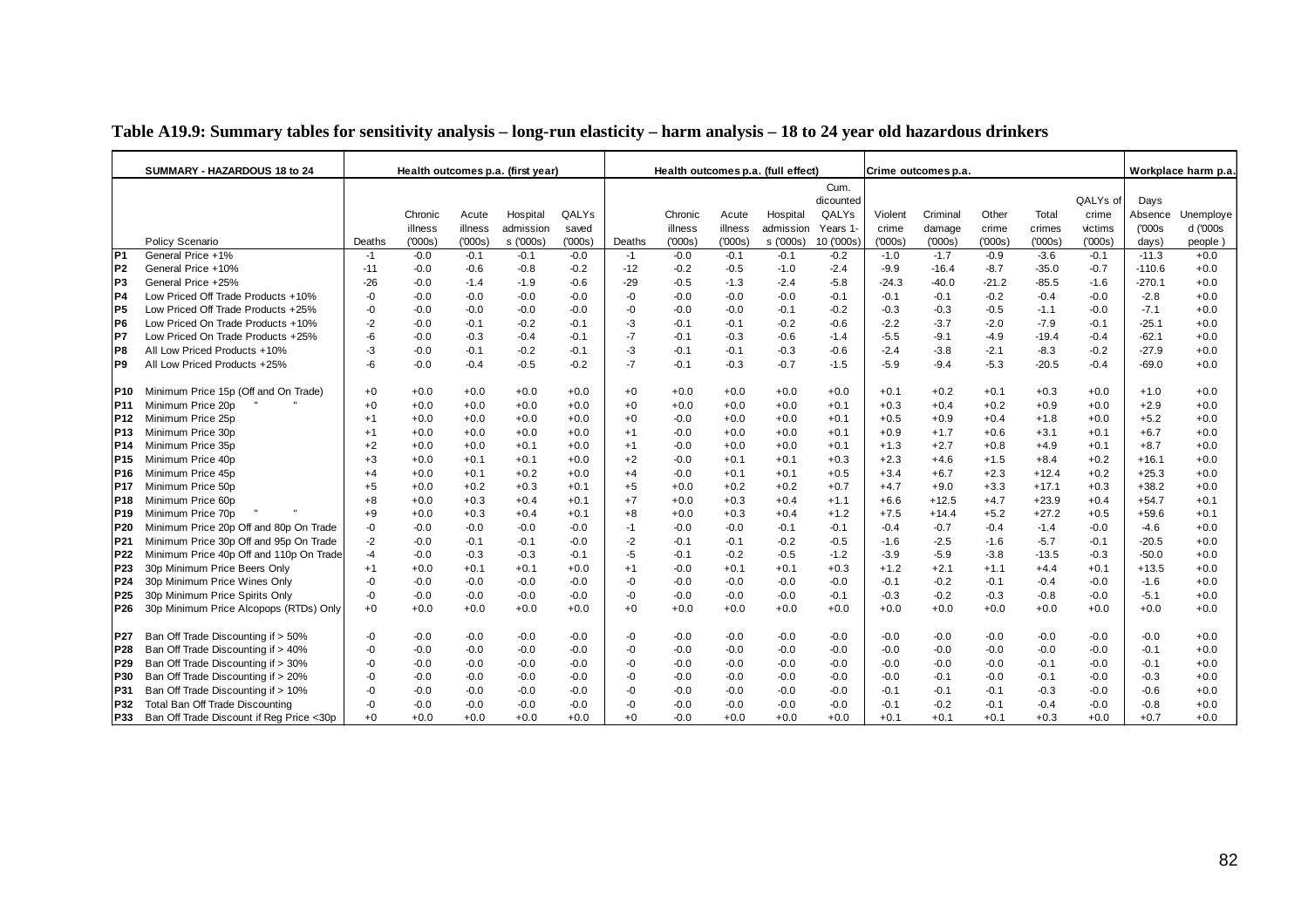|                 | <b>SUMMARY - MODERATE</b>                |        |         |         | Health outcomes p.a. (first year) |        |        |         |         | Health outcomes p.a. (full effect) |            |         | Crime outcomes p.a. |         |          |          |           | Workplace harm p.a. |
|-----------------|------------------------------------------|--------|---------|---------|-----------------------------------|--------|--------|---------|---------|------------------------------------|------------|---------|---------------------|---------|----------|----------|-----------|---------------------|
|                 |                                          |        |         |         |                                   |        |        |         |         |                                    | Cum.       |         |                     |         |          |          |           |                     |
|                 |                                          |        |         |         |                                   |        |        |         |         |                                    | dicounted  |         |                     |         |          | QALYs of | Days      |                     |
|                 |                                          |        | Chronic | Acute   | Hospital                          | QALYs  |        | Chronic | Acute   | Hospital                           | QALYs      | Violent | Criminal            | Other   | Total    | crime    | Absence   | Unemploye           |
|                 |                                          |        | illness | illness | admission                         | saved  |        | illness | illness | admission                          | Years 1    | crime   | damage              | crime   | crimes   | victims  | (000s)    | d ('000s            |
|                 | Policy Scenario                          | Deaths | ('000s) | (000s)  | s ('000s)                         | (000s) | Deaths | (000s)  | (000s)  | s ('000s)                          | 10 ('000s) | (000s)  | (000s)              | (000s)  | (000s)   | (000s)   | days)     | people)             |
| P <sub>1</sub>  | General Price +1%                        | $-17$  | $-0.1$  | $-0.7$  | $-0.9$                            | $-0.2$ | $-25$  | $-0.8$  | $-0.8$  | $-2.2$                             | $-3.6$     | $-1.7$  | $-2.4$              | $-1.6$  | $-5.7$   | $-0.1$   | $-43.6$   | $+0.0$              |
| P <sub>2</sub>  | General Price +10%                       | $-163$ | $-0.7$  | $-7.2$  | $-9.1$                            | $-2.4$ | $-229$ | $-7.5$  | $-7.8$  | $-22.1$                            | $-35.0$    | $-16.5$ | $-23.4$             | $-15.5$ | $-55.4$  | $-1.1$   | $-423.3$  | $+0.0$              |
| P <sub>3</sub>  | General Price +25%                       | $-372$ | $-1.6$  | $-16.1$ | $-20.5$                           | $-5.5$ | $-479$ | $-18.2$ | $-17.1$ | $-51.9$                            | $-79.8$    | $-39.7$ | $-56.3$             | $-37.3$ | $-133.2$ | $-2.8$   | $-1017.1$ | $+0.0$              |
| P <sub>4</sub>  | Low Priced Off Trade Products +10%       | -8     | $-0.0$  | $-0.3$  | $-0.4$                            | $-0.1$ | $-11$  | $-0.4$  | $-0.4$  | $-1.1$                             | $-1.9$     | $-0.1$  | $-0.0$              | $-0.1$  | $-0.2$   | $-0.0$   | $-7.6$    | $+0.0$              |
| P <sub>5</sub>  | Low Priced Off Trade Products +25%       | $-20$  | $-0.1$  | $-0.8$  | $-1.0$                            | $-0.2$ | $-27$  | $-1.0$  | $-0.9$  | $-2.8$                             | $-4.5$     | $-0.2$  | $-0.1$              | $-0.2$  | $-0.4$   | $-0.0$   | $-19.2$   | $+0.0$              |
| P <sub>6</sub>  | Low Priced On Trade Products +10%        | $-33$  | $-0.1$  | $-1.4$  | $-1.7$                            | $-0.5$ | $-49$  | $-1.6$  | $-1.5$  | $-4.4$                             | $-6.8$     | $-3.3$  | $-4.6$              | $-3.1$  | $-11.0$  | $-0.2$   | $-81.0$   | $+0.0$              |
| P7              | Low Priced On Trade Products +25%        | $-81$  | $-0.3$  | $-3.7$  | $-4.6$                            | $-1.2$ | $-119$ | $-3.9$  | $-4.0$  | $-11.4$                            | $-17.6$    | $-8.1$  | $-11.5$             | $-7.7$  | $-27.3$  | $-0.6$   | $-200.7$  | $+0.0$              |
| P8              | All Low Priced Products +10%             | $-41$  | $-0.2$  | $-1.7$  | $-2.1$                            | $-0.6$ | $-59$  | $-2.0$  | $-1.8$  | $-5.5$                             | $-8.6$     | $-3.3$  | $-4.7$              | $-3.2$  | $-11.2$  | $-0.2$   | $-88.4$   | $+0.0$              |
| P <sub>9</sub>  | All Low Priced Products +25%             | $-99$  | $-0.4$  | $-4.6$  | $-5.7$                            | $-1.5$ | $-141$ | $-4.8$  | $-5.0$  | $-14.2$                            | $-22.2$    | $-8.3$  | $-11.6$             | $-7.9$  | $-27.7$  | $-0.6$   | $-218.6$  | $+0.0$              |
|                 |                                          |        |         |         |                                   |        |        |         |         |                                    |            |         |                     |         |          |          |           |                     |
| <b>P10</b>      | Minimum Price 15p (Off and On Trade)     | $+1$   | $+0.0$  | $+0.0$  | $+0.0$                            | $+0.0$ | $+2$   | $+0.1$  | $+0.0$  | $+0.2$                             | $+0.1$     | $+0.1$  | $+0.2$              | $+0.1$  | $+0.4$   | $+0.0$   | $+1.9$    | $+0.0$              |
| P11             | Minimum Price 20p                        | $+4$   | $+0.0$  | $+0.2$  | $+0.2$                            | $+0.1$ | $+7$   | $+0.2$  | $+0.2$  | $+0.6$                             | $+0.6$     | $+0.6$  | $+0.9$              | $+0.6$  | $+2.2$   | $+0.0$   | +11.3     | $+0.0$              |
| P12             | Minimum Price 25p                        | $+9$   | $+0.0$  | $+0.4$  | $+0.5$                            | $+0.1$ | $+17$  | $+0.4$  | $+0.4$  | $+1.3$                             | $+1.5$     | $+1.4$  | $+2.1$              | $+1.4$  | $+4.9$   | $+0.1$   | $+29.4$   | $+0.0$              |
| P <sub>13</sub> | Minimum Price 30p                        | $+11$  | $+0.0$  | $+0.5$  | $+0.6$                            | $+0.2$ | $+22$  | $+0.5$  | $+0.5$  | $+1.5$                             | $+1.6$     | $+2.5$  | $+3.7$              | $+2.3$  | $+8.5$   | $+0.2$   | $+48.5$   | $+0.0$              |
| P14             | Minimum Price 35p                        | $+7$   | $-0.0$  | $+0.3$  | $+0.5$                            | $+0.2$ | $+19$  | $+0.3$  | $+0.3$  | $+1.0$                             | $+0.6$     | $+3.4$  | $+5.1$              | $+3.2$  | $+11.8$  | $+0.2$   | $+64.3$   | $+0.0$              |
| P <sub>15</sub> | Minimum Price 40p                        | $+4$   | $-0.0$  | $+0.3$  | $+0.4$                            | $+0.2$ | $+19$  | $+0.1$  | $+0.2$  | $+0.6$                             | $+0.0$     | $+4.8$  | $+7.2$              | $+4.6$  | $+16.6$  | $+0.3$   | +91.1     | $+0.0$              |
| P <sub>16</sub> | Minimum Price 45p                        | $+5$   | $-0.1$  | $+0.2$  | $+0.4$                            | $+0.2$ | $+24$  | $-0.0$  | $+0.1$  | $+0.5$                             | $+0.2$     | $+6.9$  | $+10.3$             | $+6.5$  | $+23.6$  | $+0.5$   | $+132.2$  | $+0.0$              |
| P <sub>17</sub> | Minimum Price 50p                        | $+14$  | $-0.1$  | $+0.6$  | $+0.8$                            | $+0.4$ | $+39$  | $+0.2$  | $+0.4$  | $+1.3$                             | $+1.8$     | $+9.5$  | $+14.2$             | $+8.9$  | $+32.6$  | $+0.6$   | $+185.7$  | $+0.0$              |
| P18             | Minimum Price 60p                        | $+14$  | $-0.2$  | $+0.3$  | $+0.6$                            | $+0.4$ | $+47$  | $-0.3$  | $+0.0$  | $+0.3$                             | $+1.0$     | $+14.4$ | $+21.6$             | $+13.4$ | $+49.4$  | $+1.0$   | $+269.7$  | $+0.0$              |
| P <sub>19</sub> | Minimum Price 70p                        | -8     | $-0.4$  | $-0.5$  | $-0.4$                            | $+0.2$ | $+22$  | $-2.1$  | $-0.9$  | $-4.0$                             | $-3.4$     | $+18.2$ | $+27.6$             | $+17.0$ | $+62.9$  | $+1.2$   | $+320.7$  | $+0.0$              |
| P <sub>20</sub> | Minimum Price 20p Off and 80p On Trade   | -1     | $-0.0$  | $-0.0$  | $-0.1$                            | $-0.0$ | $-1$   | $-0.0$  | $-0.0$  | $-0.1$                             | $-0.4$     | $+0.0$  | $+0.0$              | $+0.1$  | $+0.1$   | $-0.0$   | $-2.0$    | $+0.0$              |
| P <sub>21</sub> | Minimum Price 30p Off and 95p On Trade   | $-26$  | $-0.1$  | $-1.0$  | $-1.3$                            | $-0.3$ | $-33$  | $-1.3$  | $-1.1$  | $-3.5$                             | $-6.0$     | $-0.7$  | $-1.0$              | $-0.6$  | $-2.3$   | $-0.1$   | $-31.4$   | $+0.0$              |
| P <sub>22</sub> | Minimum Price 40p Off and 110p On Trade  | $-105$ | $-0.5$  | $-4.6$  | $-5.7$                            | $-1.4$ | $-137$ | $-5.5$  | $-5.1$  | $-15.3$                            | $-23.7$    | $-3.9$  | $-5.4$              | $-3.3$  | $-12.7$  | $-0.3$   | $-141.2$  | $+0.0$              |
| P23             | 30p Minimum Price Beers Only             | $+31$  | $+0.1$  | $+1.3$  | $+1.6$                            | $+0.4$ | $+52$  | $+1.5$  | $+1.4$  | $+4.2$                             | $+5.5$     | $+3.2$  | $+4.7$              | $+3.0$  | $+10.9$  | $+0.2$   | +75.9     | $+0.0$              |
| P <sub>24</sub> | 30p Minimum Price Wines Only             | $-4$   | $-0.0$  | $-0.2$  | $-0.2$                            | $-0.1$ | -6     | $-0.2$  | $-0.2$  | $-0.5$                             | $-0.8$     | $-0.4$  | $-0.6$              | $-0.3$  | $-1.3$   | $-0.0$   | $-8.6$    | $+0.0$              |
| P25             | 30p Minimum Price Spirits Only           | $-15$  | $-0.1$  | $-0.6$  | $-0.7$                            | $-0.2$ | $-22$  | $-0.8$  | $-0.7$  | $-2.1$                             | $-3.0$     | $-0.3$  | $-0.4$              | $-0.3$  | $-1.1$   | $-0.0$   | $-18.3$   | $+0.0$              |
| P <sub>26</sub> | 30p Minimum Price Alcopops (RTDs) Only   | -0     | $-0.0$  | $-0.0$  | $-0.0$                            | $-0.0$ | -0     | $-0.0$  | $-0.0$  | $-0.0$                             | $-0.0$     | $-0.0$  | $+0.0$              | $-0.0$  | $-0.0$   | $-0.0$   | $-0.1$    | $+0.0$              |
|                 |                                          |        |         |         |                                   |        |        |         |         |                                    |            |         |                     |         |          |          |           |                     |
| P27             | Ban Off Trade Discounting if > 50%       | -0     | $-0.0$  | $-0.0$  | $-0.0$                            | $-0.0$ | -0     | $-0.0$  | $-0.0$  | $-0.0$                             | $-0.0$     | $-0.0$  | $-0.0$              | $-0.0$  | $-0.0$   | $-0.0$   | $-0.1$    | $+0.0$              |
| P28             | Ban Off Trade Discounting if > 40%       | $-1$   | $-0.0$  | $-0.0$  | $-0.0$                            | $-0.0$ | $-1$   | $-0.0$  | $-0.0$  | $-0.1$                             | $-0.2$     | $-0.0$  | $-0.1$              | $-0.0$  | $-0.1$   | $-0.0$   | $-1.4$    | $+0.0$              |
| P <sub>29</sub> | Ban Off Trade Discounting if > 30%       | $-2$   | $-0.0$  | $-0.1$  | $-0.1$                            | $-0.0$ | $-2$   | $-0.1$  | $-0.1$  | $-0.2$                             | $-0.4$     | $-0.1$  | $-0.1$              | $-0.1$  | $-0.2$   | $-0.0$   | $-3.2$    | $+0.0$              |
| P30             | Ban Off Trade Discounting if > 20%       | $-4$   | $-0.0$  | $-0.2$  | $-0.2$                            | $-0.1$ | $-5$   | $-0.2$  | $-0.2$  | $-0.5$                             | $-0.9$     | $-0.2$  | $-0.3$              | $-0.1$  | $-0.7$   | $-0.0$   | $-7.9$    | $+0.0$              |
| P31             | Ban Off Trade Discounting if > 10%       | -8     | $-0.0$  | $-0.3$  | $-0.4$                            | $-0.1$ | $-10$  | $-0.3$  | $-0.3$  | $-0.9$                             | $-1.7$     | $-0.3$  | $-0.5$              | $-0.2$  | $-0.9$   | $-0.0$   | $-13.1$   | $+0.0$              |
| P32             | Total Ban Off Trade Discounting          | $-11$  | $-0.0$  | $-0.5$  | $-0.6$                            | $-0.1$ | $-14$  | $-0.4$  | $-0.5$  | $-1.3$                             | $-2.6$     | $-0.2$  | $-0.3$              | $-0.0$  | $-0.6$   | $-0.0$   | $-15.8$   | $+0.0$              |
| P33             | Ban Off Trade Discount if Reg Price <30p | $+2$   | $+0.0$  | $+0.1$  | $+0.1$                            | $+0.0$ | $+3$   | $+0.1$  | $+0.1$  | $+0.3$                             | $+0.3$     | $+0.2$  | $+0.3$              | $+0.2$  | $+0.8$   | $+0.0$   | $+5.4$    | $+0.0$              |

**Table A19.10: Summary tables for sensitivity analysis – long-run elasticity – harm analysis – moderate drinkers**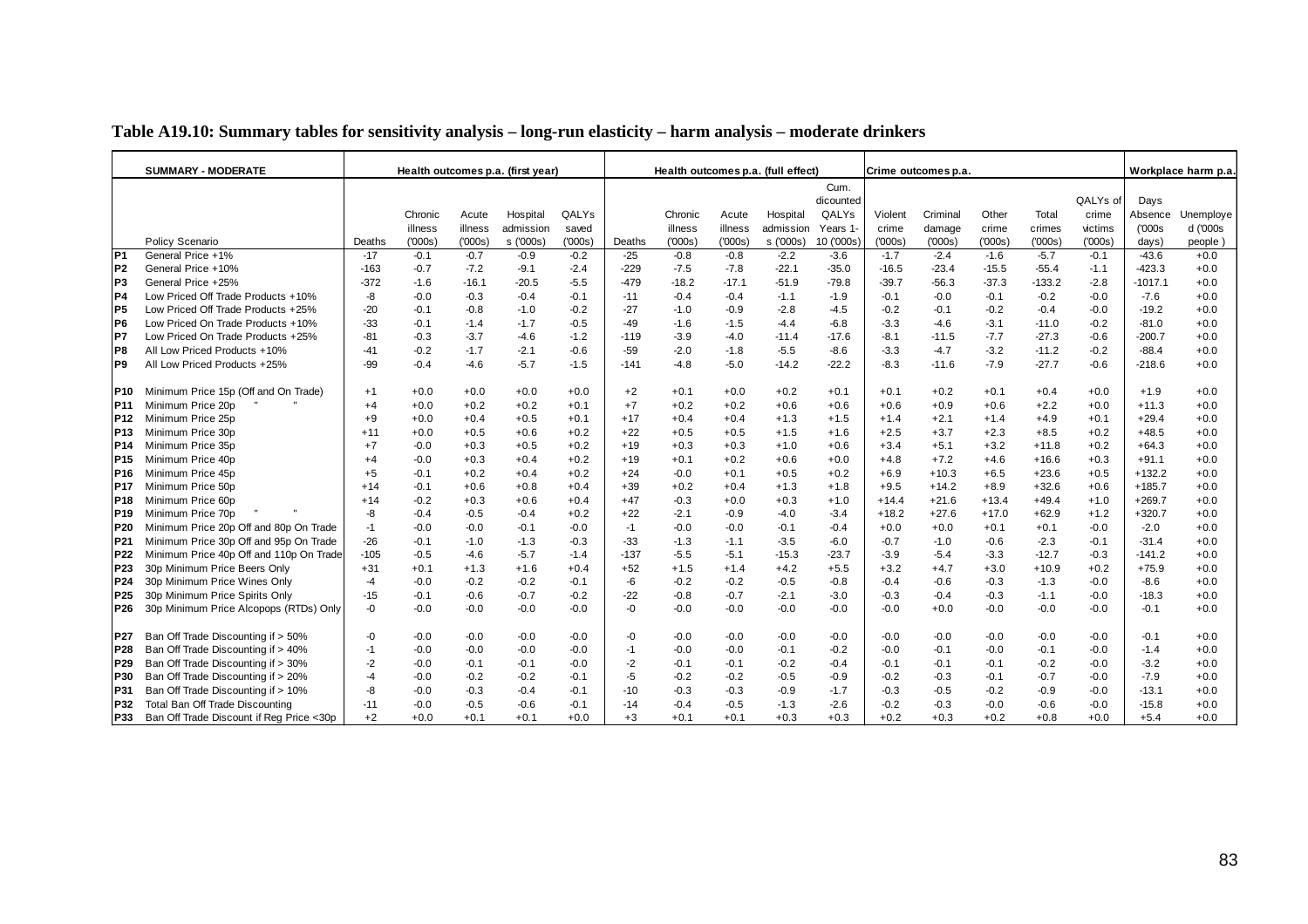|                 | <b>SUMMARY - HAZARDOUS</b>               |        |         |         | Health outcomes p.a. (first year) |        |         |         |         | Health outcomes p.a. (full effect) |            |         | Crime outcomes p.a. |         |          |          |          | Workplace harm p.a |
|-----------------|------------------------------------------|--------|---------|---------|-----------------------------------|--------|---------|---------|---------|------------------------------------|------------|---------|---------------------|---------|----------|----------|----------|--------------------|
|                 |                                          |        |         |         |                                   |        |         |         |         |                                    | Cum.       |         |                     |         |          |          |          |                    |
|                 |                                          |        |         |         |                                   |        |         |         |         |                                    | dicounted  |         |                     |         |          | QALYs of | Days     |                    |
|                 |                                          |        | Chronic | Acute   | Hospital                          | QALYs  |         | Chronic | Acute   | Hospital                           | QALYs      | Violent | Criminal            | Other   | Total    | crime    | Absence  | Unemploye          |
|                 |                                          |        | illness | illness | admission                         | saved  |         | illness | illness | admission                          | Years 1    | crime   | damage              | crime   | crimes   | victims  | (000s    | d ('000s           |
|                 | Policy Scenario                          | Deaths | (000s)  | (000s)  | s ('000s)                         | (000s) | Deaths  | (000s)  | (000s)  | s ('000s)                          | 10 ('000s) | (000s)  | (000s)              | (000s)  | (000s)   | (000s)   | days)    | people             |
| P <sub>1</sub>  | General Price +1%                        | $-26$  | $-0.1$  | $-0.7$  | $-0.9$                            | $-0.2$ | $-138$  | $-1.3$  | $-0.7$  | $-3.3$                             | $-4.4$     | $-1.9$  | $-3.2$              | $-2.7$  | $-7.8$   | $-0.1$   | $-41.9$  | $+0.0$             |
| P <sub>2</sub>  | General Price +10%                       | -238   | $-1.1$  | $-6.7$  | $-9.4$                            | $-2.4$ | $-1253$ | $-12.7$ | $-7.7$  | $-32.7$                            | $-42.4$    | $-19.0$ | $-31.4$             | $-26.7$ | $-77.1$  | $-1.4$   | $-410.5$ | $+0.0$             |
| P <sub>3</sub>  | General Price +25%                       | $-554$ | $-2.6$  | $-15.4$ | -21.9                             | $-5.6$ | $-2858$ | $-30.5$ | $-17.5$ | $-77.6$                            | $-98.6$    | $-46.3$ | $-76.6$             | $-65.0$ | $-187.9$ | $-3.4$   | $-996.4$ | $+0.0$             |
| P4              | Low Priced Off Trade Products +10%       | $-19$  | $-0.1$  | $-0.4$  | $-0.6$                            | $-0.2$ | $-104$  | $-1.0$  | $-0.5$  | $-2.4$                             | $-3.1$     | -0.6    | $-0.8$              | $-0.8$  | $-2.2$   | $-0.0$   | $-21.7$  | $+0.0$             |
| P5              | Low Priced Off Trade Products +25%       | -46    | $-0.2$  | $-1.2$  | $-1.7$                            | $-0.4$ | $-255$  | $-2.4$  | $-1.5$  | $-6.3$                             | $-8.1$     | $-1.5$  | $-2.0$              | $-2.1$  | $-5.6$   | $-0.1$   | $-54.6$  | $+0.0$             |
| P6              | Low Priced On Trade Products +10%        | $-47$  | $-0.2$  | $-1.4$  | $-1.9$                            | $-0.5$ | $-255$  | $-2.5$  | $-1.6$  | $-6.6$                             | -8.6       | -4.0    | $-7.0$              | $-7.2$  | $-18.2$  | $-0.3$   | $-78.7$  | $+0.0$             |
| P7              | Low Priced On Trade Products +25%        | $-115$ | $-0.5$  | $-3.3$  | $-4.6$                            | $-1.2$ | $-618$  | $-6.2$  | $-3.8$  | $-16.1$                            | $-20.9$    | $-10.0$ | $-17.4$             | $-17.9$ | $-45.3$  | $-0.7$   | $-195.4$ | $+0.0$             |
| P <sub>8</sub>  | All Low Priced Products +10%             | $-65$  | $-0.3$  | $-1.9$  | $-2.6$                            | $-0.7$ | $-350$  | $-3.4$  | $-2.2$  | $-9.0$                             | $-11.7$    | $-4.6$  | $-7.8$              | $-8.0$  | $-20.5$  | $-0.3$   | $-100.1$ | $+0.0$             |
| P <sub>9</sub>  | All Low Priced Products +25%             | $-157$ | $-0.7$  | $-4.5$  | $-6.3$                            | $-1.6$ | $-846$  | $-8.5$  | $-5.3$  | $-22.1$                            | $-28.5$    | $-11.5$ | $-19.4$             | $-19.9$ | $-50.8$  | $-0.8$   | $-248.0$ | $+0.0$             |
| P <sub>10</sub> | Minimum Price 15p (Off and On Trade)     | -0     | $+0.0$  | $-0.0$  | $-0.0$                            | $-0.0$ | $+0$    | $+0.0$  | $-0.0$  | $+0.0$                             | $-0.0$     | $-0.0$  | $+0.0$              | $-0.0$  | $-0.0$   | $-0.0$   | $-1.6$   | $+0.0$             |
| P <sub>11</sub> | Minimum Price 20p                        | $+2$   | $+0.0$  | $+0.0$  | $+0.0$                            | $+0.0$ | $+12$   | $+0.1$  | $+0.0$  | $+0.3$                             | $+0.2$     | $+0.1$  | $+0.1$              | $-0.1$  | $+0.1$   | $+0.0$   | $-1.9$   | $+0.0$             |
| P <sub>12</sub> | Minimum Price 25p                        | $+4$   | $+0.0$  | $+0.1$  | $+0.1$                            | $+0.0$ | $+31$   | $+0.3$  | $+0.1$  | $+0.8$                             | $+0.6$     | $+0.0$  | $+0.1$              | $-0.3$  | $-0.2$   | $-0.0$   | $-4.8$   | $+0.0$             |
| P <sub>13</sub> | Minimum Price 30p                        | $+2$   | $+0.0$  | $-0.0$  | $+0.0$                            | $-0.0$ | $+23$   | $+0.3$  | $+0.1$  | $+0.6$                             | $+0.1$     | -0.2    | $-0.1$              | $-1.1$  | $-1.3$   | $-0.0$   | $-16.8$  | $+0.0$             |
| P <sub>14</sub> | Minimum Price 35p                        | $-11$  | $-0.0$  | $-0.3$  | $-0.4$                            | $-0.1$ | $-44$   | $-0.3$  | $-0.3$  | $-0.9$                             | $-2.1$     | -0.3    | $+0.1$              | $-1.7$  | $-1.9$   | $-0.0$   | $-34.1$  | $+0.0$             |
| P <sub>15</sub> | Minimum Price 40p                        | $-26$  | $-0.1$  | $-0.8$  | $-1.0$                            | $-0.3$ | $-126$  | $-1.0$  | $-1.0$  | $-2.9$                             | -4.8       | $+0.5$  | $+1.6$              | $-1.5$  | $+0.6$   | $+0.0$   | $-34.8$  | $+0.0$             |
| P <sub>16</sub> | Minimum Price 45p                        | $-38$  | $-0.2$  | $-1.1$  | $-1.4$                            | $-0.3$ | $-198$  | $-1.6$  | $-1.5$  | $-4.6$                             | $-6.7$     | $+2.0$  | $+4.3$              | $-0.5$  | $+5.8$   | $+0.1$   | $-12.5$  | $+0.0$             |
| P <sub>17</sub> | Minimum Price 50p                        | -45    | $-0.2$  | $-1.1$  | $-1.5$                            | $-0.3$ | $-245$  | $-2.0$  | $-1.7$  | $-5.4$                             | $-7.4$     | $+3.8$  | $+7.4$              | $+1.3$  | $+12.5$  | $+0.2$   | $+13.2$  | $+0.1$             |
| P18             | Minimum Price 60p                        | $-87$  | $-0.4$  | $-2.0$  | $-2.7$                            | $-0.5$ | $-485$  | -4.4    | $-2.9$  | $-11.0$                            | $-13.4$    | $+6.0$  | $+11.4$             | $+3.0$  | $+20.4$  | $+0.4$   | $+22.8$  | $+0.1$             |
| P <sub>19</sub> | Minimum Price 70p                        | $-161$ | $-0.8$  | $-3.8$  | $-5.3$                            | $-1.1$ | $-908$  | $-8.9$  | $-5.1$  | $-21.9$                            | $-25.8$    | $+6.1$  | $+12.5$             | $+2.2$  | $+20.8$  | $+0.4$   | $-21.9$  | $+0.1$             |
| P <sub>20</sub> | Minimum Price 20p Off and 80p On Trade   | -6     | $-0.0$  | $-0.2$  | $-0.3$                            | $-0.1$ | $-26$   | $-0.2$  | $-0.2$  | $-0.7$                             | $-1.3$     | $-1.3$  | $-2.2$              | $-2.3$  | $-5.7$   | $-0.1$   | $-25.4$  | $+0.0$             |
| P21             | Minimum Price 30p Off and 95p On Trade   | $-56$  | $-0.2$  | $-1.7$  | $-2.3$                            | $-0.6$ | $-289$  | $-2.8$  | $-1.9$  | $-7.4$                             | $-10.4$    | $-4.9$  | $-8.2$              | $-8.5$  | $-21.6$  | $-0.4$   | $-112.5$ | $+0.0$             |
| P22             | Minimum Price 40p Off and 110p On Trade  | $-205$ | $-1.0$  | $-5.5$  | $-7.7$                            | $-1.9$ | $-1104$ | $-11.0$ | $-6.5$  | $-28.2$                            | $-35.9$    | $-11.3$ | $-18.4$             | $-18.9$ | $-48.5$  | $-0.8$   | $-285.3$ | $+0.0$             |
| P <sub>23</sub> | 30p Minimum Price Beers Only             | $+30$  | $+0.2$  | $+0.7$  | $+1.0$                            | $+0.2$ | $+174$  | $+1.8$  | $+0.9$  | $+4.4$                             | $+4.8$     | $+1.2$  | $+1.6$              | $+0.3$  | $+3.1$   | $+0.1$   | $+26.0$  | $+0.0$             |
| P24             | 30p Minimum Price Wines Only             | $-7$   | $-0.0$  | $-0.2$  | $-0.2$                            | $-0.1$ | $-36$   | $-0.3$  | $-0.2$  | $-0.8$                             | $-1.0$     | $-0.2$  | $-0.3$              | $-0.2$  | $-0.7$   | $-0.0$   | $-6.6$   | $+0.0$             |
| P <sub>25</sub> | 30p Minimum Price Spirits Only           | $-22$  | $-0.1$  | $-0.6$  | $-0.8$                            | $-0.2$ | $-120$  | $-1.1$  | $-0.6$  | $-2.9$                             | $-3.7$     | $-1.1$  | $-1.3$              | $-1.1$  | $-3.6$   | $-0.1$   | $-35.4$  | $+0.0$             |
| P <sub>26</sub> | 30p Minimum Price Alcopops (RTDs) Only   | $-0$   | $-0.0$  | $-0.0$  | $-0.0$                            | $-0.0$ | -0      | $-0.0$  | $-0.0$  | $-0.0$                             | $-0.0$     | $-0.0$  | $+0.0$              | $-0.0$  | $-0.0$   | $-0.0$   | $+0.0$   | $+0.0$             |
| P27             | Ban Off Trade Discounting if > 50%       | -0     | $-0.0$  | $-0.0$  | $-0.0$                            | $-0.0$ | $-1$    | $-0.0$  | $-0.0$  | $-0.0$                             | $-0.0$     | -0.0    | $-0.0$              | $-0.0$  | $-0.0$   | $-0.0$   | $-0.1$   | $+0.0$             |
| <b>P28</b>      | Ban Off Trade Discounting if > 40%       | $-2$   | $-0.0$  | $-0.0$  | $-0.1$                            | $-0.0$ | -9      | $-0.1$  | $-0.0$  | $-0.2$                             | $-0.3$     | $-0.1$  | $-0.1$              | $-0.1$  | $-0.2$   | $-0.0$   | $-2.3$   | $+0.0$             |
| P29             | Ban Off Trade Discounting if > 30%       | $-4$   | $-0.0$  | $-0.1$  | $-0.1$                            | $-0.0$ | $-22$   | $-0.2$  | $-0.1$  | $-0.5$                             | $-0.7$     | $-0.2$  | $-0.2$              | $-0.2$  | $-0.6$   | $-0.0$   | $-5.7$   | $+0.0$             |
| P30             | Ban Off Trade Discounting if > 20%       | $-10$  | $-0.0$  | $-0.2$  | $-0.3$                            | $-0.1$ | $-53$   | $-0.5$  | $-0.3$  | $-1.2$                             | $-1.6$     | $-0.4$  | $-0.6$              | $-0.4$  | $-1.4$   | $-0.0$   | $-13.5$  | $+0.0$             |
| P31             | Ban Off Trade Discounting if > 10%       | $-19$  | $-0.1$  | $-0.5$  | $-0.7$                            | $-0.2$ | $-102$  | $-1.0$  | $-0.5$  | $-2.4$                             | $-3.2$     | $-0.7$  | $-1.1$              | $-0.9$  | $-2.8$   | $-0.1$   | $-26.7$  | $+0.0$             |
| P32             | Total Ban Off Trade Discounting          | $-29$  | $-0.1$  | $-0.7$  | $-1.0$                            | $-0.3$ | $-155$  | $-1.4$  | $-0.8$  | $-3.7$                             | $-4.9$     | $-1.2$  | $-1.9$              | $-1.6$  | $-4.6$   | $-0.1$   | $-42.5$  | $+0.0$             |
| P33             | Ban Off Trade Discount if Reg Price <30p | $+2$   | $+0.0$  | $+0.0$  | $+0.1$                            | $+0.0$ | $+11$   | $+0.1$  | $+0.1$  | $+0.3$                             | $+0.3$     | $+0.0$  | $+0.0$              | $-0.0$  | $+0.1$   | $+0.0$   | $+0.9$   | $+0.0$             |

**Table A19.11: Summary tables for sensitivity analysis – long-run elasticity – harm analysis – hazardous drinkers**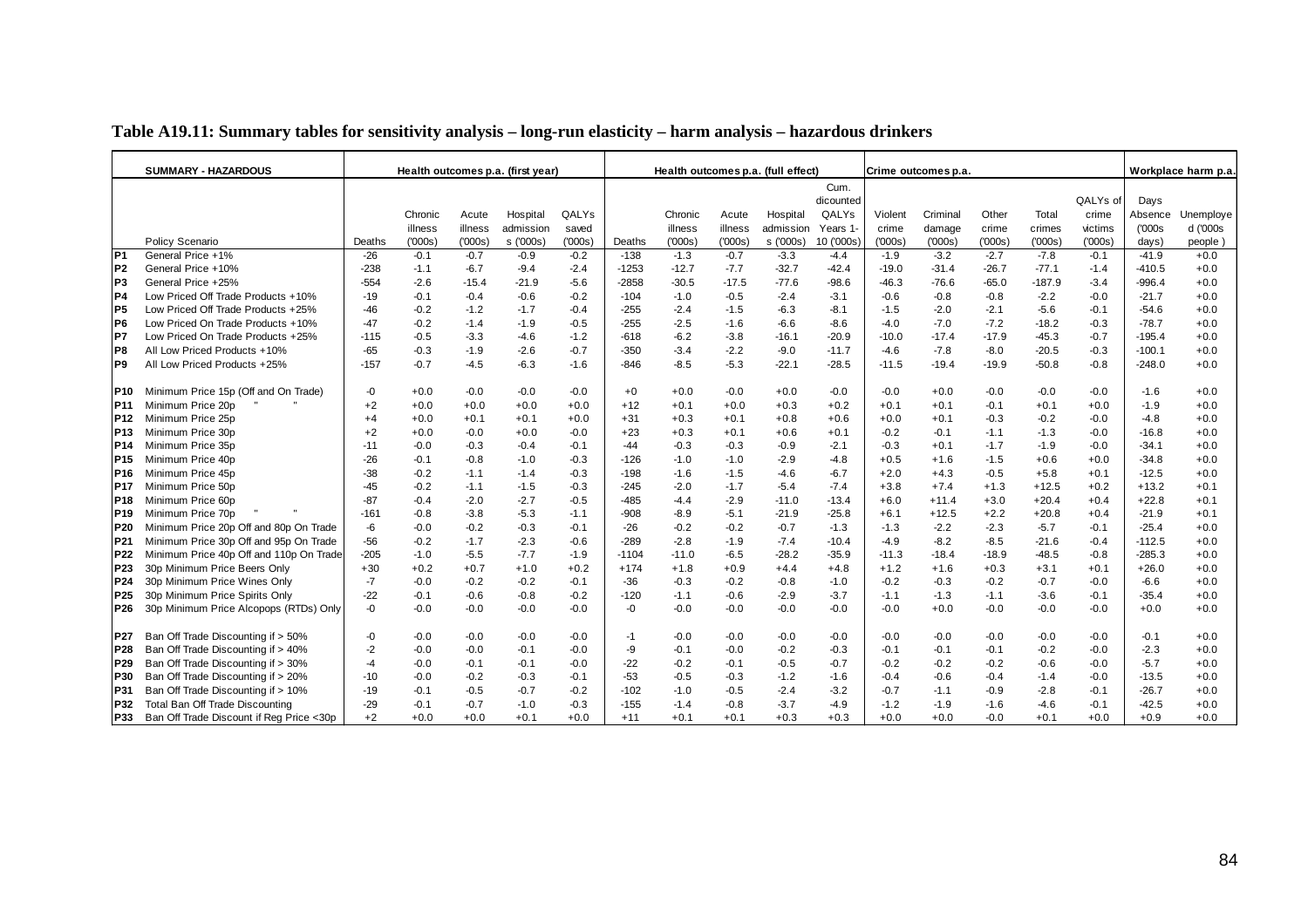|                 | <b>SUMMARY - HARMFUL</b>                 |        |         |         | Health outcomes p.a. (first year) |        |         |         |         | Health outcomes p.a. (full effect) |            |         | Crime outcomes p.a. |         |         |          |          | Workplace harm p.a. |
|-----------------|------------------------------------------|--------|---------|---------|-----------------------------------|--------|---------|---------|---------|------------------------------------|------------|---------|---------------------|---------|---------|----------|----------|---------------------|
|                 |                                          |        |         |         |                                   |        |         |         |         |                                    | Cum.       |         |                     |         |         |          |          |                     |
|                 |                                          |        |         |         |                                   |        |         |         |         |                                    | dicounted  |         |                     |         |         | QALYs of | Days     |                     |
|                 |                                          |        | Chronic | Acute   | Hospital                          | QALYs  |         | Chronic | Acute   | Hospital                           | QALYs      | Violent | Criminal            | Other   | Total   | crime    | Absence  | Unemploye           |
|                 |                                          |        | illness | illness | admission                         | saved  |         | illness | illness | admission                          | Years 1    | crime   | damage              | crime   | crimes  | victims  | (000s)   | d ('000s            |
|                 | Policy Scenario                          | Deaths | ('000s) | (000s)  | s ('000s)                         | (000s) | Deaths  | (000s)  | (000s)  | s ('000s)                          | 10 ('000s) | (000s)  | (000s)              | (000s)  | (000s)  | (000s)   | days)    | people)             |
| $\overline{P1}$ | General Price +1%                        | $-23$  | $-0.2$  | $-0.4$  | $-0.9$                            | $-0.2$ | $-161$  | $-2.3$  | $-0.4$  | $-5.3$                             | $-4.2$     | $-0.9$  | $-1.5$              | $-1.1$  | $-3.5$  | $-0.1$   | $-19.9$  | $-2.6$              |
| P <sub>2</sub>  | General Price +10%                       | $-204$ | $-2.0$  | $-3.0$  | $-7.4$                            | $-1.4$ | $-1532$ | $-21.0$ | $-3.1$  | $-48.0$                            | $-37.7$    | $-9.0$  | $-14.4$             | $-10.8$ | $-34.2$ | $-0.6$   | $-196.8$ | $-25.0$             |
| P <sub>3</sub>  | General Price +25%                       | -469   | $-4.2$  | $-6.8$  | $-16.5$                           | $-3.1$ | $-3538$ | $-45.8$ | $-6.9$  | $-104.5$                           | $-85.0$    | $-21.9$ | $-35.3$             | $-26.4$ | $-83.5$ | $-1.6$   | $-479.8$ | $-55.2$             |
| P <sub>4</sub>  | Low Priced Off Trade Products +10%       | $-29$  | $-0.3$  | $-0.5$  | $-1.1$                            | $-0.2$ | $-203$  | $-2.9$  | $-0.5$  | $-6.7$                             | $-5.2$     | $-0.9$  | $-1.3$              | $-1.0$  | $-3.2$  | $-0.1$   | $-22.1$  | $-3.1$              |
| P <sub>5</sub>  | Low Priced Off Trade Products +25%       | $-70$  | $-0.7$  | $-1.1$  | $-2.6$                            | $-0.5$ | $-509$  | $-7.1$  | $-1.1$  | $-16.3$                            | $-12.7$    | $-2.1$  | $-3.4$              | $-2.6$  | $-8.1$  | $-0.2$   | $-55.5$  | $-7.7$              |
| P <sub>6</sub>  | Low Priced On Trade Products +10%        | $-40$  | $-0.4$  | $-0.7$  | $-1.5$                            | $-0.3$ | $-276$  | $-3.9$  | $-0.7$  | $-9.1$                             | $-7.2$     | $-1.8$  | $-3.0$              | $-2.8$  | $-7.6$  | $-0.1$   | $-33.8$  | $-4.2$              |
| P7              | Low Priced On Trade Products +25%        | $-94$  | $-0.9$  | $-1.5$  | $-3.6$                            | $-0.7$ | $-681$  | $-9.5$  | $-1.6$  | $-22.0$                            | $-17.4$    | $-4.4$  | $-7.5$              | $-6.9$  | $-18.8$ | $-0.3$   | $-84.3$  | $-10.2$             |
| P8              | All Low Priced Products +10%             | $-67$  | $-0.6$  | $-1.1$  | $-2.5$                            | $-0.5$ | $-475$  | $-6.7$  | $-1.1$  | $-15.4$                            | $-12.1$    | $-2.6$  | $-4.4$              | $-3.8$  | $-10.8$ | $-0.2$   | $-55.8$  | $-7.2$              |
| P <sub>9</sub>  | All Low Priced Products +25%             | $-155$ | $-1.5$  | $-2.3$  | $-5.7$                            | $-1.0$ | $-1154$ | $-15.9$ | $-2.4$  | $-36.5$                            | $-28.5$    | $-6.5$  | $-10.8$             | $-9.4$  | $-26.7$ | $-0.5$   | $-138.5$ | $-17.5$             |
|                 |                                          |        |         |         |                                   |        |         |         |         |                                    |            |         |                     |         |         |          |          |                     |
| <b>P10</b>      | Minimum Price 15p (Off and On Trade)     | $+1$   | $-0.0$  | $+0.0$  | $-0.0$                            | $-0.0$ | -3      | $-0.2$  | $+0.0$  | $-0.4$                             | $-0.2$     | $-0.5$  | $-0.7$              | $-0.5$  | $-1.7$  | $-0.0$   | $-7.1$   | $-0.7$              |
| P11             | Minimum Price 20p                        | -1     | $-0.1$  | $-0.0$  | $-0.2$                            | $-0.0$ | $-34$   | $-0.9$  | $+0.0$  | $-1.8$                             | $-1.0$     | $-1.0$  | $-1.6$              | $-1.3$  | $-3.9$  | $-0.1$   | $-17.7$  | $-1.9$              |
| P12             | Minimum Price 25p                        | $-10$  | $-0.2$  | $-0.1$  | $-0.6$                            | $-0.1$ | $-123$  | $-2.6$  | $-0.1$  | $-5.6$                             | $-3.2$     | $-1.9$  | $-3.1$              | $-2.4$  | $-7.5$  | $-0.1$   | $-38.0$  | -4.4                |
| P <sub>13</sub> | Minimum Price 30p                        | $-34$  | $-0.5$  | $-0.5$  | $-1.6$                            | $-0.3$ | $-325$  | $-5.9$  | $-0.4$  | $-13.0$                            | $-8.3$     | $-3.4$  | $-5.5$              | $-4.3$  | $-13.2$ | $-0.2$   | $-70.3$  | $-8.5$              |
| P14             | Minimum Price 35p                        | $-75$  | $-0.9$  | $-1.1$  | $-3.2$                            | $-0.6$ | $-636$  | $-10.4$ | $-1.0$  | $-23.4$                            | $-16.0$    | $-4.8$  | $-8.0$              | $-5.8$  | $-18.6$ | $-0.4$   | $-107.4$ | $-13.5$             |
| P <sub>15</sub> | Minimum Price 40p                        | $-115$ | $-1.3$  | $-1.6$  | $-4.6$                            | $-0.8$ | $-923$  | $-14.2$ | $-1.6$  | $-32.0$                            | $-22.8$    | $-6.2$  | $-10.1$             | $-6.5$  | $-22.9$ | $-0.4$   | $-138.8$ | $-17.6$             |
| P <sub>16</sub> | Minimum Price 45p                        | $-141$ | $-1.5$  | $-2.1$  | $-5.4$                            | $-1.0$ | $-1104$ | $-16.1$ | $-2.1$  | $-36.7$                            | $-27.0$    | $-6.6$  | $-10.6$             | $-6.5$  | $-23.6$ | $-0.5$   | $-150.7$ | $-19.2$             |
| P <sub>17</sub> | Minimum Price 50p                        | $-156$ | $-1.6$  | $-2.2$  | $-5.8$                            | $-1.0$ | $-1215$ | $-17.3$ | $-2.2$  | $-39.2$                            | $-29.2$    | $-6.6$  | $-10.4$             | $-6.2$  | $-23.2$ | $-0.5$   | $-158.5$ | $-20.4$             |
| P <sub>18</sub> | Minimum Price 60p                        | $-209$ | $-2.0$  | $-3.0$  | $-7.5$                            | $-1.3$ | $-1604$ | $-21.8$ | $-3.1$  | $-49.6$                            | $-38.0$    | $-7.7$  | $-11.6$             | $-6.4$  | $-25.6$ | $-0.5$   | $-198.2$ | $-25.7$             |
| P <sub>19</sub> | Minimum Price 70p                        | $-270$ | $-2.5$  | $-3.9$  | $-9.6$                            | $-1.8$ | $-2073$ | $-27.6$ | $-4.0$  | $-63.0$                            | $-49.2$    | $-9.6$  | $-13.9$             | $-7.7$  | $-31.3$ | $-0.7$   | $-264.6$ | $-34.0$             |
| P <sub>20</sub> | Minimum Price 20p Off and 80p On Trade   | $-11$  | $-0.1$  | $-0.3$  | $-0.6$                            | $-0.1$ | $-85$   | $-1.5$  | $-0.3$  | $-3.5$                             | $-2.6$     | $-1.9$  | $-3.3$              | $-2.3$  | $-7.5$  | $-0.1$   | $-30.6$  | $-3.2$              |
| P21             | Minimum Price 30p Off and 95p On Trade   | $-89$  | $-0.9$  | $-1.6$  | $-3.7$                            | $-0.7$ | $-666$  | $-10.3$ | $-1.6$  | $-23.7$                            | $-17.6$    | $-5.8$  | $-9.8$              | $-7.3$  | $-23.0$ | $-0.4$   | $-114.0$ | $-13.6$             |
| P <sub>22</sub> | Minimum Price 40p Off and 110p On Trade  | $-256$ | $-2.5$  | $-3.7$  | $-9.4$                            | $-1.7$ | $-1940$ | $-26.8$ | $-3.8$  | $-61.2$                            | $-47.1$    | $-11.5$ | $-19.1$             | $-13.3$ | $-43.9$ | $-0.8$   | $-247.8$ | $-30.6$             |
| P23             | 30p Minimum Price Beers Only             | $+1$   | $-0.2$  | $+0.2$  | $-0.2$                            | $-0.0$ | $-101$  | $-2.8$  | $+0.3$  | $-5.7$                             | $-2.1$     | $-1.0$  | $-1.8$              | $-0.8$  | $-3.6$  | $-0.1$   | $-31.2$  | $-4.5$              |
| P <sub>24</sub> | 30p Minimum Price Wines Only             | -6     | $-0.0$  | $-0.1$  | $-0.3$                            | $-0.1$ | $-37$   | $-0.5$  | $-0.2$  | $-1.2$                             | $-1.1$     | $-0.8$  | $-1.5$              | $-0.6$  | $-3.0$  | $-0.1$   | $-9.8$   | $-1.0$              |
| P25             | 30p Minimum Price Spirits Only           | $-28$  | $-0.3$  | $-0.5$  | $-1.1$                            | $-0.2$ | $-184$  | $-2.6$  | $-0.6$  | $-6.2$                             | $-5.1$     | $-1.4$  | $-2.2$              | $-2.8$  | $-6.5$  | $-0.1$   | $-28.7$  | $-3.1$              |
| P <sub>26</sub> | 30p Minimum Price Alcopops (RTDs) Only   | -0     | $-0.0$  | $-0.0$  | $-0.0$                            | $-0.0$ | -0      | $-0.0$  | $-0.0$  | $-0.0$                             | $-0.0$     | $-0.0$  | $-0.0$              | $-0.0$  | $-0.0$  | $-0.0$   | -0.0     | $-0.0$              |
|                 |                                          |        |         |         |                                   |        |         |         |         |                                    |            |         |                     |         |         |          |          |                     |
| P27             | Ban Off Trade Discounting if > 50%       | -0     | $-0.0$  | $-0.0$  | $-0.0$                            | $-0.0$ | $-1$    | $-0.0$  | $-0.0$  | $-0.0$                             | $-0.0$     | $-0.0$  | $-0.0$              | $-0.0$  | $-0.0$  | $-0.0$   | $-0.1$   | $-0.0$              |
| P28             | Ban Off Trade Discounting if > 40%       | $-2$   | $-0.0$  | $-0.0$  | $-0.1$                            | $-0.0$ | $-12$   | $-0.2$  | $-0.0$  | $-0.4$                             | $-0.3$     | $-0.1$  | $-0.1$              | $-0.0$  | $-0.2$  | $-0.0$   | $-1.5$   | $-0.2$              |
| P <sub>29</sub> | Ban Off Trade Discounting if > 30%       | $-4$   | $-0.0$  | $-0.1$  | $-0.2$                            | $-0.0$ | $-31$   | $-0.5$  | $-0.1$  | $-1.1$                             | $-0.8$     | $-0.1$  | $-0.2$              | $-0.1$  | $-0.5$  | $-0.0$   | $-4.1$   | $-0.6$              |
| P30             | Ban Off Trade Discounting if > 20%       | $-10$  | $-0.1$  | $-0.2$  | $-0.4$                            | $-0.1$ | $-76$   | $-1.1$  | $-0.2$  | $-2.6$                             | $-2.0$     | $-0.3$  | $-0.5$              | $-0.2$  | $-1.1$  | $-0.0$   | $-9.7$   | $-1.5$              |
| P31             | Ban Off Trade Discounting if > 10%       | $-21$  | $-0.2$  | $-0.3$  | $-0.8$                            | $-0.1$ | $-159$  | $-2.4$  | $-0.4$  | $-5.5$                             | $-4.1$     | $-0.7$  | $-1.0$              | $-0.5$  | $-2.2$  | $-0.0$   | $-20.2$  | $-3.0$              |
| P32             | Total Ban Off Trade Discounting          | -36    | $-0.4$  | $-0.6$  | $-1.4$                            | $-0.3$ | $-279$  | $-4.2$  | $-0.6$  | $-9.6$                             | $-7.0$     | $-1.2$  | $-1.8$              | $-0.9$  | $-3.9$  | $-0.1$   | $-36.2$  | $-5.3$              |
| P33             | Ban Off Trade Discount if Reg Price <30p | $-2$   | $-0.0$  | $-0.0$  | $-0.1$                            | $-0.0$ | $-17$   | $-0.3$  | $-0.0$  | $-0.7$                             | $-0.4$     | $-0.1$  | $-0.2$              | $-0.1$  | $-0.5$  | $-0.0$   | $-3.4$   | $-0.5$              |

**Table A19.12: Summary tables for sensitivity analysis – long-run elasticity – harm analysis – harmful drinkers**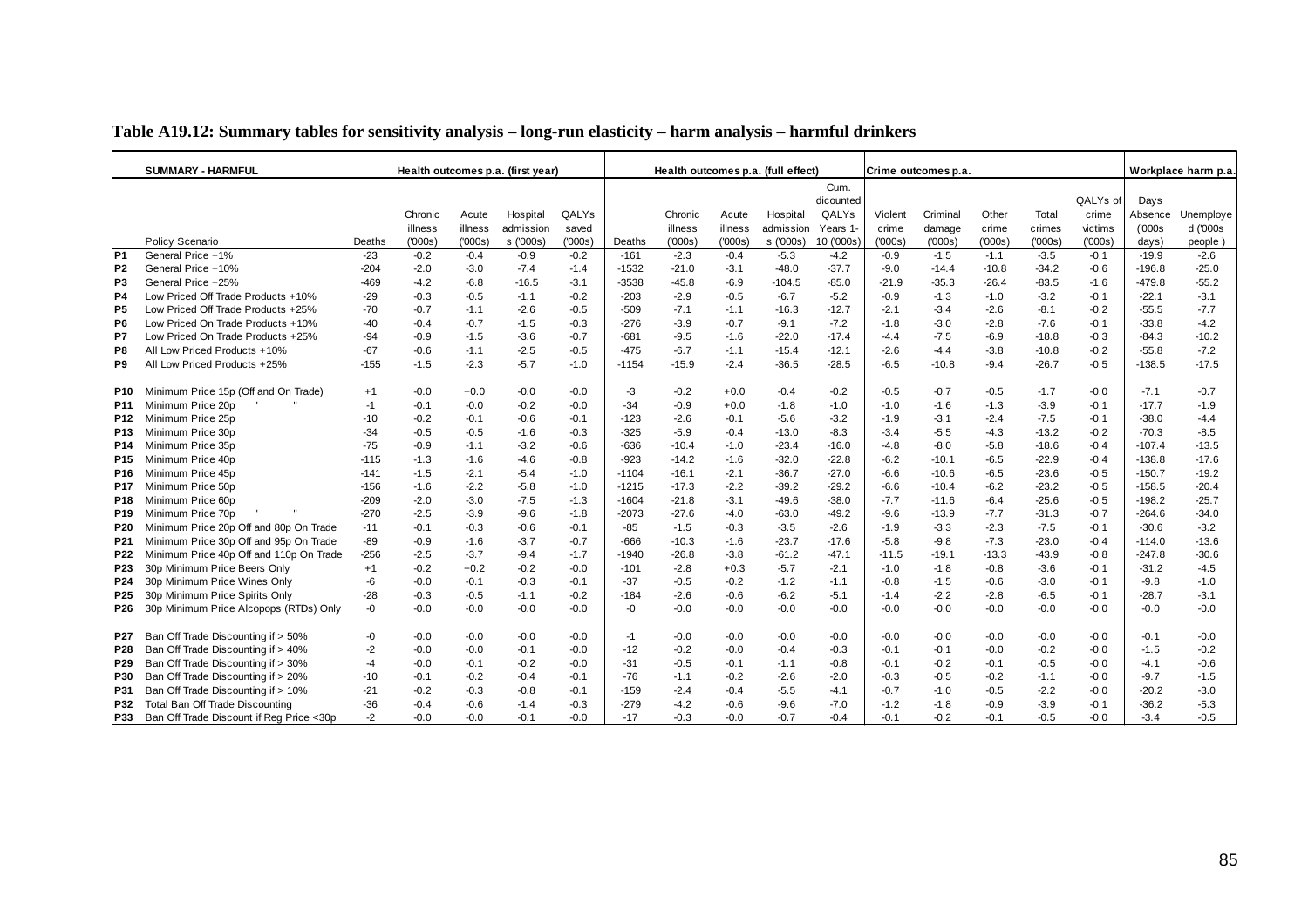|  |  | Table A19.13: Summary tables for sensitivity analysis – long-run elasticity – financial value – overall population |
|--|--|--------------------------------------------------------------------------------------------------------------------|
|  |  |                                                                                                                    |

|                 | <b>SUMMARY - TOTAL</b>                   |            |          | Value of harm reduction in year 1 (£ millions) |            |            |          |          |                |            |                                  |          |                       | Cumulative discounted value of harm reduction over 10 years (£m) |          |          |                |
|-----------------|------------------------------------------|------------|----------|------------------------------------------------|------------|------------|----------|----------|----------------|------------|----------------------------------|----------|-----------------------|------------------------------------------------------------------|----------|----------|----------------|
|                 |                                          |            |          |                                                |            |            |          |          | Total value of |            |                                  |          |                       |                                                                  |          |          | Total value of |
|                 |                                          |            |          |                                                | Unemploy   | Total      |          |          | harm           |            |                                  |          |                       |                                                                  |          |          | harm           |
|                 |                                          | Healthcare | Crime    | Absence                                        | ment       | direct     | Health   | Crime    | reduction      | Healthcare | Crime                            | Absence  |                       | Unemploy Total direct                                            | Health   | Crime    | reduction      |
|                 |                                          | costs      | costs    | costs                                          | costs      | costs      | QALY     | QALY     | incl. QALYs    | costs      | costs                            | costs    | ment costs            | costs                                                            | QALY     | QALY     | incl. QALYs    |
|                 | Policy Scenario                          | Year 1     | Year 1   | Year 1                                         | Year 1     | Year 1     | value    | value    | Year 1         |            | Years 1-10 Years 1-10 Years 1-10 |          | Years 1-10 Years 1-10 |                                                                  | value    | value    | Year 1-10      |
| P <sub>1</sub>  | General Price +1%                        | $-12.1$    | $-21.7$  | $-10.2$                                        | $-63.0$    | $-107.1$   | $-13.3$  | $-7.1$   | $-127.6$       | $-194$     | $-181$                           | $-85$    | $-524$                | $-984$                                                           | $-247$   | $-59$    | $-1,290$       |
| P <sub>2</sub>  | General Price +10%                       | $-115.9$   | $-213.1$ | $-99.6$                                        | $-596.2$   | $-1,024.9$ | $-127.6$ | $-69.7$  | $-1,222.2$     | $-1,845$   | $-1,772$                         | $-829$   | $-4,959$              | $-9,405$                                                         | $-2,335$ | $-579$   | $-12,319$      |
| P <sub>3</sub>  | General Price +25%                       | $-264.1$   | $-516.5$ | $-240.8$                                       | $-1,316.3$ | $-2,337.7$ | $-293.0$ | $-168.9$ | $-2,799.6$     | $-4,226$   | $-4,296$                         | $-2,003$ | $-10,947$             | $-21,472$                                                        | $-5,350$ | $-1,404$ | $-28,226$      |
| P <sub>4</sub>  | Low Priced Off Trade Products +10%       | $-8.8$     | $-6.6$   | $-5.3$                                         | $-75.7$    | $-96.4$    | $-9.0$   | $-2.2$   | $-107.7$       | $-162$     | $-55$                            | $-44$    | $-629$                | $-890$                                                           | $-203$   | $-19$    | $-1,111$       |
| P <sub>5</sub>  | Low Priced Off Trade Products +25%       | $-22.0$    | $-16.5$  | $-13.3$                                        | $-187.6$   | $-239.4$   | $-22.6$  | $-5.6$   | $-267.6$       | $-404$     | $-138$                           | $-110$   | $-1,560$              | $-2,212$                                                         | $-505$   | $-47$    | $-2,764$       |
| P <sub>6</sub>  | Low Priced On Trade Products +10%        | $-23.4$    | $-48.4$  | $-17.9$                                        | $-93.4$    | $-183.2$   | $-25.9$  | $-15.1$  | $-224.1$       | $-368$     | $-403$                           | $-149$   | $-777$                | $-1,696$                                                         | $-463$   | $-126$   | $-2,285$       |
| P7              | Low Priced On Trade Products +25%        | $-58.5$    | $-120.0$ | $-44.4$                                        | $-230.0$   | $-452.8$   | $-64.6$  | $-37.5$  | $-554.9$       | $-912$     | $-998$                           | $-370$   | $-1,912$              | $-4,192$                                                         | $-1,145$ | $-312$   | $-5,648$       |
| IP8             | All Low Priced Products +10%             | $-31.9$    | $-54.9$  | $-23.1$                                        | $-167.2$   | $-277.2$   | $-34.6$  | $-17.3$  | $-329.1$       | $-524$     | $-457$                           | $-192$   | $-1,390$              | $-2,563$                                                         | $-658$   | $-144$   | $-3,366$       |
| P <sub>9</sub>  | All Low Priced Products +25%             | $-78.9$    | $-136.1$ | $-57.2$                                        | $-407.8$   | $-680.0$   | $-85.7$  | $-42.9$  | $-808.7$       | $-1,285$   | $-1,132$                         | $-476$   | $-3,391$              | $-6,284$                                                         | $-1,610$ | $-357$   | $-8,251$       |
| <b>P10</b>      | Minimum Price 15p (Off and On Trade)     | $+0.1$     | $-1.5$   | $-7$                                           | $-14.1$    | $-16.2$    | -.1      | $-.5$    | $-16.8$        | $\sim$     | $-12$                            | -6       | $-118$                | $-136$                                                           | $-1$     | -4       | $-141$         |
| P11             | Minimum Price 20p                        | $+0.6$     | $-1.7$   | $-1.0$                                         | $-44.2$    | $-46.2$    | $+.5$    | $-.5$    | $-46.3$        | $\sim$     | $-14$                            | -8       | $-368$                | $-390$                                                           | $-2$     | $-4$     | $-397$         |
| P <sub>12</sub> | Minimum Price 25p                        | $+1.1$     | $-2.6$   | $-1.8$                                         | $-107.5$   | $-110.8$   | $+.9$    | $-9$     | $-110.7$       | $-15$      | $-21$                            | $-15$    | $-894$                | $-946$                                                           | -22      | $-7$     | $-975$         |
| P13             | Minimum Price 30p                        | $-2.4$     | $-5.7$   | $-4.7$                                         | $-212.7$   | $-225.4$   | $-2.5$   | $-1.9$   | $-229.8$       | $-105$     | $-47$                            | $-39$    | $-1,769$              | $-1,959$                                                         | $-133$   | $-16$    | $-2,108$       |
| P14             | Minimum Price 35p                        | $-10.8$    | $-7.7$   | $-9.3$                                         | $-344.5$   | $-372.3$   | $-10.6$  | $-2.7$   | $-385.6$       | $-281$     | $-64$                            | $-77$    | $-2,865$              | $-3,288$                                                         | $-350$   | $-22$    | $-3,661$       |
| P <sub>15</sub> | Minimum Price 40p                        | $-18.5$    | $-1.3$   | $-10.6$                                        | $-449.9$   | $-480.3$   | $-17.2$  | $-9$     | $-498.4$       | $-445$     | $-11$                            | $-88$    | $-3,742$              | $-4,286$                                                         | $-546$   | -8       | $-4,840$       |
| P16             | Minimum Price 45p                        | $-23.3$    | $+15.8$  | $-6.1$                                         | $-491.4$   | $-505.1$   | $-20.3$  | $+4.5$   | $-520.8$       | $-550$     | $+131$                           | $-51$    | $-4,087$              | $-4,557$                                                         | $-660$   | $+37$    | $-5,180$       |
| P <sub>17</sub> | Minimum Price 50p                        | $-22.4$    | $+38.6$  | $+.1$                                          | $-521.2$   | $-504.9$   | $-17.6$  | $+11.9$  | $-510.6$       | $-573$     | $+321$                           | $+1$     | $-4,335$              | $-4,586$                                                         | $-678$   | $+99$    | $-5,165$       |
| P18             | Minimum Price 60p                        | $-34.1$    | $+75.2$  | $+3.6$                                         | $-648.8$   | $-604.1$   | $-26.3$  | $+23.3$  | $-607.1$       | $-834$     | $+625$                           | $+30$    | $-5,396$              | $-5,575$                                                         | $-976$   | $+194$   | $-6,357$       |
| P <sub>19</sub> | Minimum Price 70p                        | $-57.3$    | $+94.3$  | $-4.0$                                         | $-848.5$   | $-815.5$   | -48.1    | $+28.9$  | $-834.6$       | $-1,295$   | $+785$                           | -33      | $-7,056$              | $-7,600$                                                         | $-1,517$ | $+240$   | $-8,877$       |
| P <sub>20</sub> | Minimum Price 20p Off and 80p On Trade   | $-4.1$     | $-16.7$  | $-5.4$                                         | $-71.0$    | $-97.1$    | $-5.0$   | $-5.4$   | $-107.5$       | $-67$      | $-139$                           | $-45$    | $-590$                | $-840$                                                           | -89      | $-45$    | $-975$         |
| P21             | Minimum Price 30p Off and 95p On Trade   | $-31.2$    | $-59.6$  | $-25.4$                                        | $-327.6$   | $-443.7$   | $-33.7$  | $-19.4$  | $-496.8$       | $-548$     | $-496$                           | $-211$   | $-2,724$              | $-3,979$                                                         | $-692$   | -161     | $-4,832$       |
| P22             | Minimum Price 40p Off and 110p On Trade  | $-98.6$    | $-132.1$ | $-68.1$                                        | $-754.2$   | $-1,053.0$ | $-103.5$ | $-43.6$  | $-1,200.2$     | $-1,732$   | $-1,099$                         | $-566$   | $-6,272$              | $-9,669$                                                         | $-2,156$ | $-363$   | $-12,188$      |
| P <sub>23</sub> | 30p Minimum Price Beers Only             | $+12.3$    | $+13.4$  | $+5.6$                                         | $-130.8$   | $-99.5$    | $+13.0$  | $+4.4$   | $-82.1$        | $+135$     | $+112$                           | $+46$    | $-1,088$              | $-795$                                                           | $+165$   | $+36$    | $-593$         |
| P24             | 30p Minimum Price Wines Only             | $-2.9$     | $-5.7$   | $-2.2$                                         | $-18.1$    | $-28.8$    | $-3.1$   | $-2.0$   | $-33.9$        | $-46$      | $-47$                            | $-18$    | $-150$                | $-261$                                                           | $-58$    | $-16$    | $-336$         |
| P <sub>25</sub> | 30p Minimum Price Spirits Only           | $-11.3$    | $-13.1$  | $-7.9$                                         | $-63.9$    | $-96.2$    | $-12.0$  | $-4.2$   | $-112.4$       | $-190$     | $-109$                           | $-66$    | $-531$                | $-897$                                                           | $-236$   | $-35$    | $-1,167$       |
| P26             | 30p Minimum Price Alcopops (RTDs) Only   | $-0.0$     | $-.0$    | $-0.1$                                         | $-0.1$     | $-.0$      | $-0$     | $-0$     | $-.0$          | $-.1$      | $-0.1$                           | $-.1$    | $-.1$                 | $-.3$                                                            | $-2$     | $-0.0$   | $-.5$          |
| P27             | Ban Off Trade Discounting if > 50%       | $-0.0$     | $-.1$    | $-0.0$                                         | $-.4$      | $-.5$      | -.0      | $-.0$    | $-6$           | $-1$       | $\overline{\phantom{a}}$         |          | -3                    | -5                                                               | $-1$     |          | -6             |
| P <sub>28</sub> | Ban Off Trade Discounting if > 40%       | $-0.7$     | $-6$     | $-6$                                           | $-5.8$     | $-7.7$     | $-8$     | $-2$     | $-8.6$         | $-12$      | -5                               | -5       | $-48$                 | $-70$                                                            | $-15$    | $-2$     | $-87$          |
| <b>P29</b>      | Ban Off Trade Discounting if > 30%       | $-1.7$     | $-1.4$   | $-1.4$                                         | $-15.7$    | $-20.1$    | $-1.8$   | $-.5$    | $-22.4$        | $-29$      | $-11$                            | $-12$    | $-130$                | $-182$                                                           | $-37$    | $-4$     | $-224$         |
| <b>P30</b>      | Ban Off Trade Discounting if > 20%       | $-3.9$     | $-3.3$   | $-3.4$                                         | $-37.8$    | $-48.5$    | $-4.2$   | $-1.2$   | $-53.9$        | $-69$      | $-27$                            | $-29$    | $-315$                | $-439$                                                           | -89      | $-10$    | $-539$         |
| P31             | Ban Off Trade Discounting if > 10%       | $-7.7$     | $-6.0$   | $-6.7$                                         | $-78.0$    | $-98.4$    | $-8.1$   | $-2.3$   | $-108.8$       | $-137$     | $-50$                            | $-56$    | $-649$                | $-891$                                                           | $-176$   | $-19$    | $-1,087$       |
| P32             | Total Ban Off Trade Discounting          | $-12.2$    | $-8.3$   | $-10.7$                                        | $-138.1$   | $-169.3$   | $-12.8$  | $-3.3$   | $-185.4$       | $-223$     | $-69$                            | $-89$    | $-1,148$              | $-1,529$                                                         | $-286$   | $-28$    | $-1,843$       |
| P33             | Ban Off Trade Discount if Reg Price <30p | $+0.5$     | $+.6$    | $+.2$                                          | $-13.1$    | $-11.8$    | $+.6$    | $+.2$    | $-11.1$        | $+3$       | $+5$                             | $+2$     | $-109$                | $-99$                                                            | $+4$     | $+1$     | $-94$          |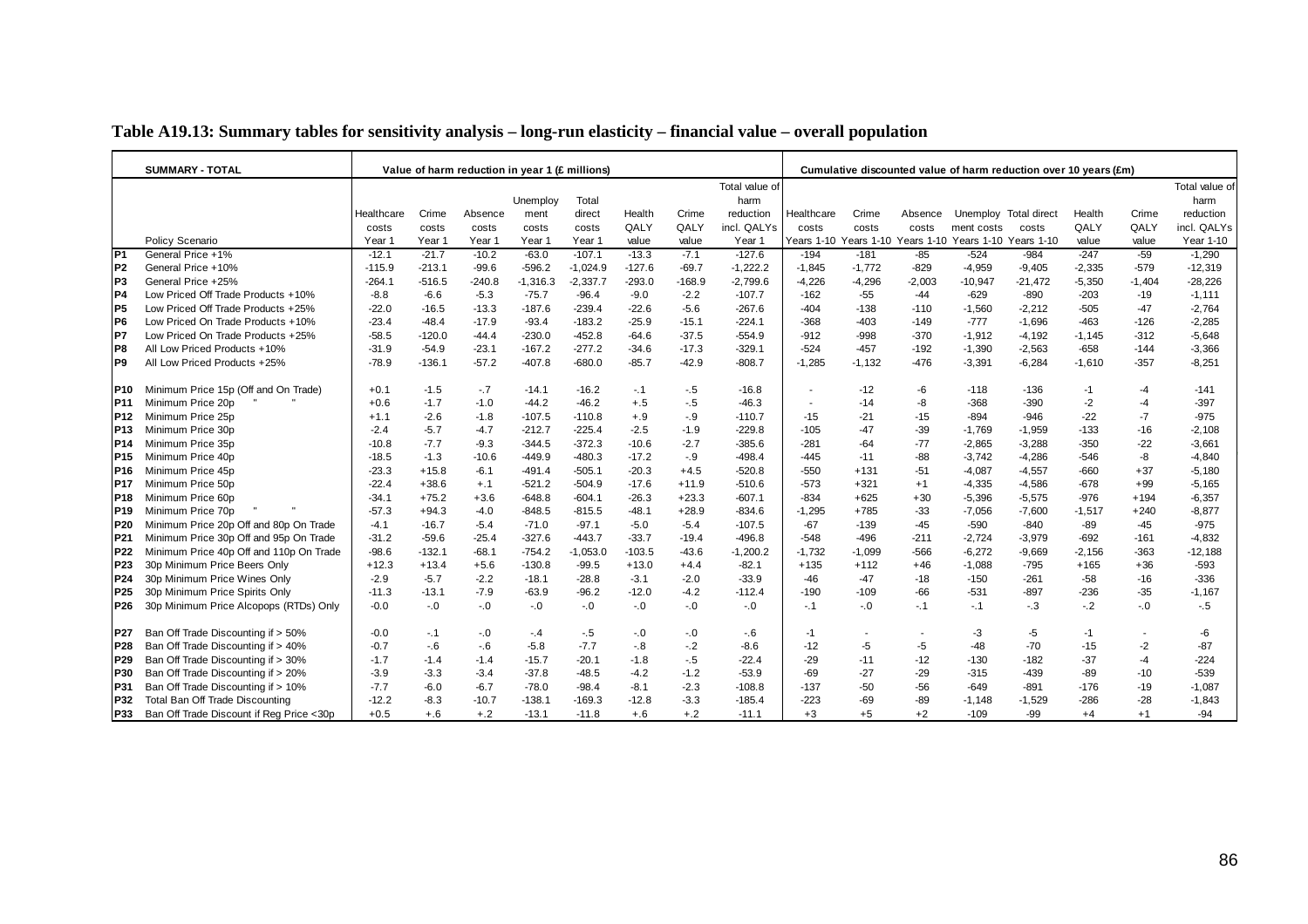| Table A19.14: Summary tables for sensitivity analysis – long-run elasticity – financial value – 11 to 17 year old drinkers |  |  |  |
|----------------------------------------------------------------------------------------------------------------------------|--|--|--|
|                                                                                                                            |  |  |  |

|                 | <b>SUMMARY - 11 TO 17</b>                |            |          |         | Value of harm reduction in year 1 (£ millions) |          |         |         |                |            |           |           |                                             | Cumulative discounted value of harm reduction over 10 years (£m) |           |           |                |
|-----------------|------------------------------------------|------------|----------|---------|------------------------------------------------|----------|---------|---------|----------------|------------|-----------|-----------|---------------------------------------------|------------------------------------------------------------------|-----------|-----------|----------------|
|                 |                                          |            |          |         |                                                |          |         |         | Total value of |            |           |           |                                             |                                                                  |           |           | Total value of |
|                 |                                          |            |          |         | Unemploy                                       | Total    |         |         | harm           |            |           |           |                                             |                                                                  |           |           | harm           |
|                 |                                          | Healthcare | Crime    | Absence | ment                                           | direct   | Health  | Crime   | reduction      | Healthcare | Crime     | Absence   | Unemploy Total direct                       |                                                                  | Health    | Crime     | reduction      |
|                 |                                          | costs      | costs    | costs   | costs                                          | costs    | QALY    | QALY    | incl. QALYs    | costs      | costs     | costs     | ment costs                                  | costs                                                            | QALY      | QALY      | incl. QALYs    |
|                 | Policy Scenario                          | Year 1     | Year 1   | Year 1  | Year 1                                         | Year 1   | value   | value   | Year 1         | Years 1-10 |           |           | Years 1-10 Years 1-10 Years 1-10 Years 1-10 |                                                                  | value     | value     | Year 1-10      |
| P1              | General Price +1%                        | $-0.5$     | $-4.6$   | $-.1$   | $-2$                                           | $-5.4$   | $-.7$   | $-1.2$  | $-7.3$         | -4         | $-39$     | $-1$      | $-2$                                        | $-46$                                                            | $-6$      | $-10$     | $-62$          |
| P <sub>2</sub>  | General Price +10%                       | $-4.7$     | $-45.5$  | $-1.3$  | $-1.7$                                         | $-53.2$  | $-7.0$  | $-11.5$ | $-71.8$        | $-43$      | $-378$    | $-11$     | $-14$                                       | $-446$                                                           | $-62$     | $-96$     | $-605$         |
| P <sub>3</sub>  | General Price +25%                       | $-11.3$    | $-110.0$ | $-3.3$  | $-3.8$                                         | $-128.3$ | $-17.0$ | $-28.0$ | $-173.3$       | $-104$     | $-915$    | $-27$     | $-32$                                       | $-1.078$                                                         | $-151$    | $-233$    | $-1,462$       |
| P <sub>4</sub>  | Low Priced Off Trade Products +10%       | $-0.1$     | $-1.0$   | $-0$    | $-2$                                           | $-1.3$   | $-1$    | $-.3$   | $-1.7$         | $-1$       | -8        |           | $-1$                                        | $-10$                                                            | $-1$      | $-2$      | $-14$          |
| P5              | Low Priced Off Trade Products +25%       | $-0.2$     | $-2.4$   | $-.1$   | $-.4$                                          | $-3.1$   | $-.4$   | $-.7$   | $-4.2$         | $-2$       | $-20$     | $-1$      | -3                                          | $-26$                                                            | -3        | -6        | $-35$          |
| IP6             | Low Priced On Trade Products +10%        | $-1.6$     | $-15.7$  | $-5$    | $-6$                                           | $-18.4$  | $-2.4$  | $-3.9$  | $-24.8$        | $-15$      | -131      | $-4$      | $-5$                                        | $-155$                                                           | -22       | $-32$     | $-209$         |
| <b>P7</b>       | Low Priced On Trade Products +25%        | -4.0       | $-39.0$  | $-1.1$  | $-1.6$                                         | $-45.6$  | $-6.1$  | $-9.7$  | $-61.4$        | -36        | $-324$    | -9        | $-13$                                       | -383                                                             | $-54$     | $-80$     | $-517$         |
| P8              | All Low Priced Products +10%             | $-1.7$     | $-16.7$  | $-5$    | $-8$                                           | $-19.7$  | $-2.6$  | $-4.2$  | $-26.5$        | $-15$      | $-139$    | $-4$      | $-7$                                        | $-165$                                                           | $-23$     | $-35$     | $-223$         |
| P9              | All Low Priced Products +25%             | $-4.2$     | $-41.3$  | $-1.2$  | $-1.9$                                         | $-48.7$  | $-6.4$  | $-10.3$ | $-65.4$        | $-39$      | $-344$    | $-10$     | $-16$                                       | $-408$                                                           | $-57$     | $-86$     | $-551$         |
| P10.            | Minimum Price 15p (Off and On Trade)     | $-0.0$     | $-.2$    | $-0$    | $-0.0$                                         | $-.3$    | $-.0$   | $-.0$   | $-.3$          |            | $-2$      |           |                                             | $-2$                                                             |           |           | -3             |
| P11             | Minimum Price 20p                        | $-0.1$     | $-8$     | $-0$    | $-.1$                                          | $-1.0$   | $-.1$   | $-.2$   | $-1.3$         | $-1$       | -6        |           | $-1$                                        | -8                                                               | -1        | $-2$      | $-11$          |
| P12             | Minimum Price 25p                        | $-0.2$     | $-1.8$   | $-.1$   | $-3$                                           | $-2.3$   | $-3$    | $-5$    | $-3.1$         | $-1$       | $-15$     | $-1$      | -3                                          | $-19$                                                            | $-2$      | $-4$      | $-26$          |
| P13             | Minimum Price 30p                        | $-0.4$     | $-3.8$   | $-1$    | $-.7$                                          | $-4.9$   | $-6$    | $-1.0$  | $-6.6$         | -3         | $-31$     | $-1$      | -6                                          | $-41$                                                            | -5        | -9        | $-55$          |
| P14             | Minimum Price 35p                        | $-0.4$     | $-4.0$   | $-.2$   | $-9$                                           | $-5.4$   | $-6$    | $-1.1$  | $-7.1$         | -3         | $-33$     | $-1$      | $-7$                                        | $-45$                                                            | $-5$      | -9        | $-59$          |
| P15             | Minimum Price 40p                        | $-0.1$     | $-1.0$   | $-.1$   | $-9$                                           | $-2.1$   | $-.1$   | $-.4$   | $-2.6$         | $-1$       | -8        |           | -8                                          | $-17$                                                            | $-1$      | $-4$      | $-21$          |
| P16             | Minimum Price 45p                        | $+0.3$     | $+3.1$   | $+.0$   | $-8$                                           | $+2.6$   | $+.5$   | $+.5$   | $+3.6$         | $+3$       | $+26$     | $\ddot{}$ | $-7$                                        | $+22$                                                            | $+5$      | $+4$      | $+31$          |
| P17             | Minimum Price 50p                        | $+1.0$     | $+9.4$   | $+.2$   | $-6$                                           | $+10.0$  | $+1.5$  | $+2.2$  | $+13.7$        | $+9$       | $+78$     | +2        | $-5$                                        | $+84$                                                            | $+13$     | $+19$     | $+115$         |
| P18             | Minimum Price 60p                        | $+2.4$     | $+24.2$  | $+.6$   | $-0.0$                                         | $+27.3$  | $+3.6$  | $+6.2$  | $+37.1$        | $+22$      | $+202$    | $+5$      | $\sim$                                      | $+229$                                                           | $+32$     | $+51$     | $+312$         |
| P19             | Minimum Price 70p                        | $+3.7$     | $+36.7$  | $+1.0$  | $+.4$                                          | $+41.8$  | $+5.5$  | $+9.5$  | $+56.7$        | $+33$      | $+306$    | $+8$      | $+3$                                        | $+350$                                                           | $+48$     | $+79$     | $+477$         |
| P <sub>20</sub> | Minimum Price 20p Off and 80p On Trade   | $-0.6$     | $-5.8$   | $-2$    | $-4$                                           | $-6.9$   | $-9$    | $-1.6$  | $-9.4$         | $-5$       | -48       | $-2$      | -3                                          | $-58$                                                            | -8        | $-13$     | $-79$          |
| P <sub>21</sub> | Minimum Price 30p Off and 95p On Trade   | $-2.0$     | $-20.0$  | $-7$    | $-1.3$                                         | $-24.0$  | $-3.0$  | $-5.5$  | $-32.4$        | $-18$      | $-166$    | -5        | $-11$                                       | -201                                                             | -26       | $-45$     | $-272$         |
| P22             | Minimum Price 40p Off and 110p On Trade  | $-3.8$     | $-37.4$  | $-1.2$  | $-2.2$                                         | $-44.6$  | $-5.5$  | $-10.2$ | $-60.3$        | $-34$      | $-311$    | $-10$     | $-18$                                       | $-374$                                                           | $-49$     | $-84$     | $-507$         |
| P23             | 30p Minimum Price Beers Only             | $-0.2$     | $-1.8$   | $-.1$   | $-3$                                           | $-2.5$   | $-2$    | $-6$    | $-3.3$         | $-2$       | $-15$     | $-1$      | -3                                          | $-20$                                                            | $-2$      | $-5$      | $-28$          |
| P24             | 30p Minimum Price Wines Only             | $+0.0$     | $^{+.0}$ | $+.0$   | $+.0$                                          | $+.0$    | $+.0$   | $+.0$   | $+.0$          | $+$        | $\ddot{}$ | $+$       | $\overline{+}$                              | $\overline{+}$                                                   | $\ddot{}$ | $\ddot{}$ | $+$            |
| P <sub>25</sub> | 30p Minimum Price Spirits Only           | $-0.2$     | $-1.9$   | $-.1$   | $-3$                                           | $-2.5$   | $-3$    | $-.4$   | $-3.2$         | $-2$       | $-16$     | $\sim$    | -3                                          | $-21$                                                            | -3        | $-3$      | $-27$          |
| P26             | 30p Minimum Price Alcopops (RTDs) Only   | $+0.0$     | $+.0$    | $+.0$   | $+.0$                                          | $+.0$    | $+.0$   | $+.0$   | $+.0$          | $+.0$      | $+.0$     | $+.0$     | $+.0$                                       | $+.0$                                                            | $+.0$     | $+.0$     | $+.0$          |
| P27             | Ban Off Trade Discounting if > 50%       | $-0.0$     | $-.0$    | $-0$    | $-0.0$                                         | $-0$     | $-0$    | $-0$    | $-0.0$         |            |           |           |                                             |                                                                  |           |           |                |
| P28             | Ban Off Trade Discounting if > 40%       | $-0.0$     | $+.0$    | $-0$    | $-0.0$                                         | $-.0$    | $-0.0$  | $+.0$   | $-0.0$         |            |           |           |                                             |                                                                  |           |           |                |
| P <sub>29</sub> | Ban Off Trade Discounting if > 30%       | $+0.0$     | $+.0$    | $-0$    | $-0.0$                                         | $+.0$    | $-0$    | $+.0$   | $+.0$          | $\ddot{}$  | $\ddot{}$ |           |                                             |                                                                  | $\ddot{}$ | $\ddot{}$ | $+$            |
| P30             | Ban Off Trade Discounting if > 20%       | $+0.0$     | $+.1$    | $-0$    | $-0.0$                                         | $+.1$    | $+.0$   | $+.0$   | $+.1$          | $+$        | $+1$      |           |                                             | $+1$                                                             | $\ddot{}$ | $\ddot{}$ | $+1$           |
| P31             | Ban Off Trade Discounting if > 10%       | $+0.0$     | $+.4$    | $+.0$   | $-.1$                                          | $+, 4$   | $+.1$   | $+.1$   | $+.6$          | $\ddot{}$  | $+4$      |           |                                             | $+4$                                                             | $+1$      | $+1$      | $+5$           |
| P32             | Total Ban Off Trade Discounting          | $+0.1$     | $+1.4$   | $+.0$   | $-.1$                                          | $+1.5$   | $+.2$   | $+.3$   | $+2.1$         | $+1$       | $+12$     |           | $-1$                                        | $+13$                                                            | $+2$      | $+3$      | $+17$          |
| P33             | Ban Off Trade Discount if Reg Price <30p | $-0.0$     | $-2$     | $-0$    | $-0$                                           | $-3$     | $-0$    | $-.1$   | $-.4$          | $\sim$     | $-2$      |           | $\sim$                                      | $-2$                                                             |           | $-1$      | -3             |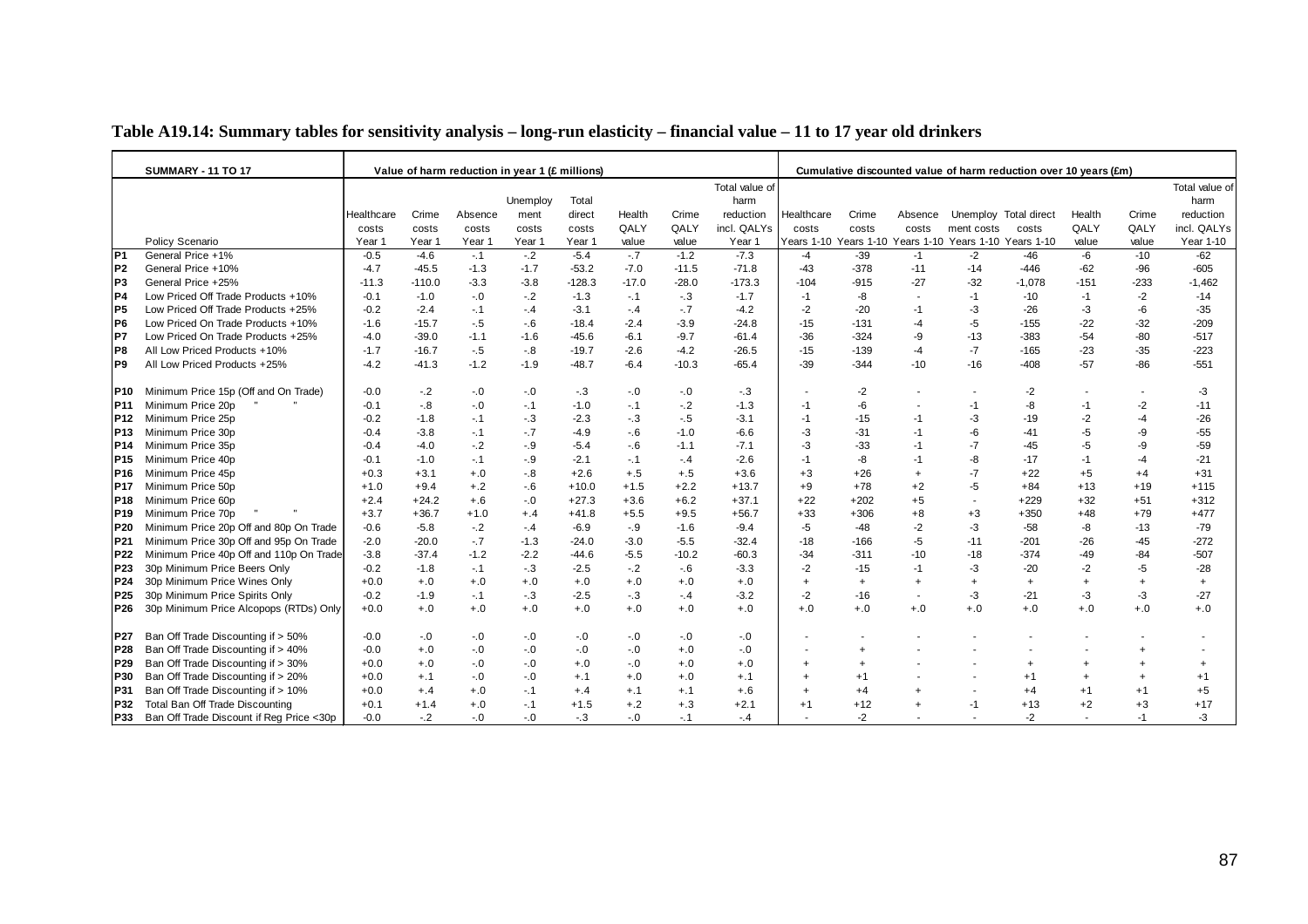|  |  | Table A19.15: Summary tables for sensitivity analysis – long-run elasticity – financial value – 18 to 24 year old hazardous drinkers |
|--|--|--------------------------------------------------------------------------------------------------------------------------------------|
|  |  |                                                                                                                                      |

|                 | SUMMARY - HAZARDOUS 18 to 24             |            |                   |         | Value of harm reduction in year 1 (£ millions) |          |         |         |                   |            |        |         |                                                        | Cumulative discounted value of harm reduction over 10 years (£m) |           |        |                |
|-----------------|------------------------------------------|------------|-------------------|---------|------------------------------------------------|----------|---------|---------|-------------------|------------|--------|---------|--------------------------------------------------------|------------------------------------------------------------------|-----------|--------|----------------|
|                 |                                          |            |                   |         |                                                |          |         |         | Total value of    |            |        |         |                                                        |                                                                  |           |        | Total value of |
|                 |                                          |            |                   |         | Unemploy                                       | Total    |         |         | harm              |            |        |         |                                                        |                                                                  |           |        | harm           |
|                 |                                          | Healthcare | Crime             | Absence | ment                                           | direct   | Health  | Crime   | reduction         | Healthcare | Crime  | Absence | Unemploy Total direct                                  |                                                                  | Health    | Crime  | reduction      |
|                 |                                          | costs      | costs             | costs   | costs                                          | costs    | QALY    | QALY    | incl. QALYs       | costs      | costs  | costs   | ment costs                                             | costs                                                            | QALY      | QALY   | incl. QALYs    |
|                 | Policy Scenario                          | Year 1     | Year <sub>1</sub> | Year 1  | Year 1                                         | Year 1   | value   | value   | Year <sub>1</sub> |            |        |         | Years 1-10 Years 1-10 Years 1-10 Years 1-10 Years 1-10 |                                                                  | value     | value  | Year 1-10      |
| P1              | General Price +1%                        | $-0.4$     | $-4.0$            | $-.7$   | $+.0$                                          | $-5.0$   | $-.5$   | $-1.3$  | $-6.9$            | -3         | $-33$  | $-6$    | $\ddot{}$                                              | $-42$                                                            | $-5$      | $-11$  | $-58$          |
| P <sub>2</sub>  | General Price +10%                       | $-3.4$     | $-39.1$           | $-6.8$  | $+.0$                                          | $-49.4$  | $-4.8$  | $-13.2$ | $-67.4$           | $-33$      | $-325$ | $-57$   | $\overline{+}$                                         | $-415$                                                           | $-47$     | $-110$ | $-572$         |
| P <sub>3</sub>  | General Price +25%                       | $-8.4$     | $-95.6$           | $-16.6$ | $+.0$                                          | $-120.7$ | $-11.6$ | $-32.3$ | $-164.6$          | $-81$      | $-795$ | $-138$  | $\ddot{}$                                              | $-1,015$                                                         | $-116$    | $-268$ | $-1,399$       |
| P <sub>4</sub>  | Low Priced Off Trade Products +10%       | $-0.1$     | $-6$              | $-.2$   | $+.0$                                          | $-9$     | $-.1$   | $-2$    | $-1.1$            | $-1$       | $-5$   | $-1$    | $\overline{1}$                                         | $-7$                                                             | $-1$      | $-1$   | $-10$          |
| P5              | Low Priced Off Trade Products +25%       | $-0.2$     | $-1.5$            | $-.4$   | $+.0$                                          | $-2.2$   | $-3$    | $-.4$   | $-2.9$            | $-2$       | $-13$  | $-3$    |                                                        | $-18$                                                            | -3        | -4     | $-25$          |
| IP6             | Low Priced On Trade Products +10%        | $-0.8$     | $-8.8$            | $-1.5$  | $+.0$                                          | $-11.1$  | $-1.1$  | $-3.0$  | $-15.2$           | -8         | $-73$  | -13     | $\overline{1}$                                         | $-94$                                                            | $-11$     | $-25$  | $-130$         |
| P7              | Low Priced On Trade Products +25%        | $-1.9$     | $-21.8$           | $-3.8$  | $+.0$                                          | $-27.6$  | $-2.7$  | $-7.4$  | $-37.6$           | $-19$      | $-181$ | $-32$   |                                                        | -232                                                             | $-28$     | $-61$  | $-321$         |
| P8              | All Low Priced Products +10%             | $-0.9$     | $-9.4$            | $-1.7$  | $+.0$                                          | $-12.0$  | $-1.2$  | $-3.1$  | $-16.3$           | -8         | $-78$  | $-14$   | $\ddot{}$                                              | $-101$                                                           | $-12$     | $-26$  | $-139$         |
| P9              | All Low Priced Products +25%             | $-2.1$     | $-23.3$           | $-4.2$  | $+.0$                                          | $-29.7$  | $-3.0$  | $-7.8$  | $-40.5$           | $-21$      | $-194$ | $-35$   | $\overline{+}$                                         | $-250$                                                           | $-31$     | $-65$  | $-346$         |
| P10.            | Minimum Price 15p (Off and On Trade)     | $+0.0$     | $+.4$             | $+.1$   | $+.0$                                          | $+.5$    | $+.0$   | $+.1$   | $+.7$             | $\ddot{}$  | $+3$   | $+1$    | $\overline{+}$                                         | $+4$                                                             | $\ddot{}$ | $+1$   | $+5$           |
| P11             | Minimum Price 20p                        | $+0.1$     | $+1.1$            | $+.2$   | $+.0$                                          | $+1.3$   | $+.1$   | $+.4$   | $+1.8$            | $+1$       | $+9$   | $+1$    | $\overline{+}$                                         | $+11$                                                            | $+1$      | $+3$   | $+15$          |
| P12             | Minimum Price 25p                        | $+0.2$     | $+2.0$            | $+.3$   | $+.0$                                          | $+2.5$   | $+.2$   | $+.7$   | $+3.4$            | $+1$       | $+16$  | $+3$    | $\overline{1}$                                         | $+20$                                                            | $+2$      | $+6$   | $+28$          |
| P13             | Minimum Price 30p                        | $+0.2$     | $+3.2$            | $+.4$   | $+.0$                                          | $+3.9$   | $+.3$   | $+1.2$  | $+5.3$            | $+2$       | $+27$  | $+4$    | $\overline{1}$                                         | $+32$                                                            | $+2$      | $+10$  | $+44$          |
| P14             | Minimum Price 35p                        | $+0.3$     | $+4.9$            | $+.6$   | $+.0$                                          | $+5.8$   | $+.3$   | $+1.8$  | $+7.9$            | $+2$       | $+40$  | $+5$    | $\ddot{}$                                              | $+48$                                                            | $+3$      | $+15$  | $+66$          |
| P <sub>15</sub> | Minimum Price 40p                        | $+0.6$     | $+8.5$            | $+1.1$  | $+.1$                                          | $+10.2$  | $+.6$   | $+3.1$  | $+14.0$           | $+4$       | $+71$  | $+9$    | $+1$                                                   | $+85$                                                            | $+6$      | $+26$  | $+116$         |
| P16             | Minimum Price 45p                        | $+0.9$     | $+12.7$           | $+1.6$  | $+.3$                                          | $+15.5$  | $+1.0$  | $+4.6$  | $+21.1$           | $+7$       | $+106$ | $+14$   | $+2$                                                   | $+129$                                                           | $+9$      | $+39$  | $+176$         |
| P17             | Minimum Price 50p                        | $+1.3$     | $+17.8$           | $+2.4$  | $+.6$                                          | $+22.1$  | $+1.5$  | $+6.4$  | $+30.0$           | $+11$      | $+148$ | $+20$   | $+5$                                                   | $+183$                                                           | $+14$     | $+53$  | $+251$         |
| P18             | Minimum Price 60p                        | $+1.8$     | $+24.9$           | $+3.5$  | $+1.1$                                         | $+31.3$  | $+2.2$  | $+8.9$  | $+42.5$           | $+15$      | $+207$ | $+29$   | $+9$                                                   | $+261$                                                           | $+21$     | $+74$  | $+356$         |
| P19             | Minimum Price 70p                        | $+2.0$     | $+28.2$           | $+3.8$  | $+1.5$                                         | $+35.5$  | $+2.4$  | $+10.2$ | $+48.1$           | $+17$      | $+234$ | $+32$   | $+13$                                                  | $+295$                                                           | $+23$     | $+85$  | $+403$         |
| P20             | Minimum Price 20p Off and 80p On Trade   | $-0.1$     | $-1.6$            | $-.3$   | $+.0$                                          | $-2.0$   | $-2$    | $-5$    | $-2.8$            | $-2$       | $-13$  | $-2$    | $\ddot{}$                                              | $-17$                                                            | $-2$      | -5     | $-24$          |
| P <sub>21</sub> | Minimum Price 30p Off and 95p On Trade   | $-0.6$     | -6.6              | $-1.2$  | $+.0$                                          | $-8.5$   | $-9$    | $-2.2$  | $-11.6$           | $-7$       | $-55$  | -10     | $\ddot{}$                                              | $-72$                                                            | $-10$     | $-18$  | $-100$         |
| P22             | Minimum Price 40p Off and 110p On Trade  | $-1.5$     | $-15.7$           | $-3.0$  | $+.0$                                          | $-20.3$  | $-2.2$  | $-5.1$  | $-27.6$           | $-16$      | $-131$ | $-25$   | $\overline{+}$                                         | $-172$                                                           | $-23$     | $-43$  | $-238$         |
| P <sub>23</sub> | 30p Minimum Price Beers Only             | $+0.4$     | $+4.9$            | $+.8$   | $+.1$                                          | $+6.2$   | $+.6$   | $+1.7$  | $+8.4$            | $+3$       | $+41$  | $+7$    | $+1$                                                   | $+51$                                                            | $+5$      | $+14$  | $+70$          |
| P24             | 30p Minimum Price Wines Only             | $-0.0$     | $-5$              | $-.1$   | $+.0$                                          | $-6$     | $-.1$   | $-2$    | $-8$              |            | $-4$   | $-1$    | $\ddot{}$                                              | -5                                                               | -1        | $-1$   | $-7$           |
| P25             | 30p Minimum Price Spirits Only           | $-0.1$     | $-1.1$            | $-.3$   | $+.0$                                          | $-1.6$   | $-2$    | $-3$    | $-2.1$            | $-1$       | $-10$  | $-2$    | $^{+}$                                                 | $-13$                                                            | $-2$      | -3     | $-18$          |
| P26             | 30p Minimum Price Alcopops (RTDs) Only   | $+0.0$     | $+.0$             | $+.0$   | $+.0$                                          | $+.0$    | $+.0$   | $+.0$   | $+.0$             | $+.0$      | $+.0$  | $+.0$   | $+.0$                                                  | $+.0$                                                            | $+.0$     | $+.0$  | $+.0$          |
| P27             | Ban Off Trade Discounting if > 50%       | $-0.0$     | $-0$              | $-0$    | $+.0$                                          | $-0$     | $-0.0$  | $-0$    | $-0$              |            |        |         | $\overline{+}$                                         |                                                                  |           |        |                |
| P28             | Ban Off Trade Discounting if > 40%       | $-0.0$     | $-0$              | $-0$    | $+.0$                                          | $-.0$    | $-0.0$  | $-0$    | $-.1$             |            |        |         |                                                        |                                                                  |           |        |                |
| P29             | Ban Off Trade Discounting if > 30%       | $-0.0$     | $-.1$             | $-.0$   | $+.0$                                          | $-.1$    | $-0.0$  | $-0$    | $-.1$             |            |        |         |                                                        | $-1$                                                             |           |        | -1             |
| P30             | Ban Off Trade Discounting if > 20%       | $-0.0$     | $-1$              | $-0$    | $+.0$                                          | $-.1$    | $-0.0$  | $-0$    | $-2$              |            | $-1$   |         |                                                        | $-1$                                                             |           |        | -2             |
| P31             | Ban Off Trade Discounting if > 10%       | $-0.0$     | $-3$              | $-0$    | $+.0$                                          | $-3$     | $-0.0$  | $-.1$   | $-5$              |            | $-2$   |         |                                                        | -3                                                               |           | $-1$   | -4             |
| P32             | Total Ban Off Trade Discounting          | $-0.0$     | $-4$              | $-.1$   | $+.0$                                          | $-.5$    | $-0.0$  | $-.1$   | $-6$              |            | -3     |         |                                                        | $-4$                                                             |           | $-1$   | -6             |
| P33             | Ban Off Trade Discount if Reg Price <30p | $+0.0$     | $+.3$             | $+.0$   | $+.0$                                          | $+.4$    | $+.0$   | $+.1$   | $+.5$             | $+$        | $+2$   | $+$     | $\ddot{}$                                              | $+3$                                                             | $+$       | $+1$   | $+4$           |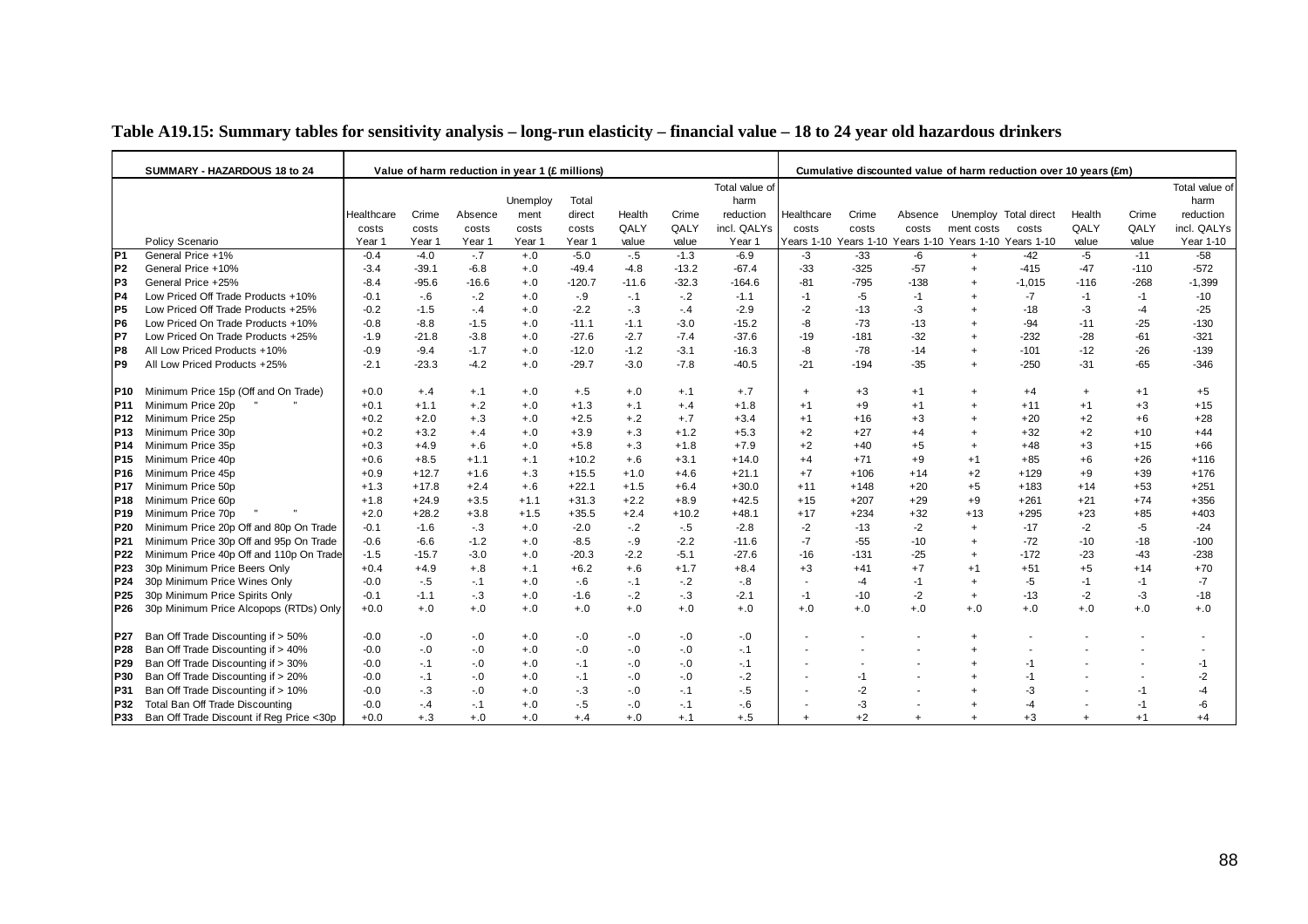|  |  | Table A19.16: Summary tables for sensitivity analysis – long-run elasticity – financial value – moderate drinkers |
|--|--|-------------------------------------------------------------------------------------------------------------------|
|  |  |                                                                                                                   |

|                 | <b>SUMMARY - MODERATE</b>                |            |          |         | Value of harm reduction in year 1 (£ millions) |          |          |         |                |            |          |         | Cumulative discounted value of harm reduction over 10 years (£m) |          |           |        |                |
|-----------------|------------------------------------------|------------|----------|---------|------------------------------------------------|----------|----------|---------|----------------|------------|----------|---------|------------------------------------------------------------------|----------|-----------|--------|----------------|
|                 |                                          |            |          |         |                                                |          |          |         | Total value of |            |          |         |                                                                  |          |           |        | Total value of |
|                 |                                          |            |          |         | Unemploy                                       | Total    |          |         | harm           |            |          |         |                                                                  |          |           |        | harm           |
|                 |                                          | Healthcare | Crime    | Absence | ment                                           | direct   | Health   | Crime   | reduction      | Healthcare | Crime    | Absence | Unemploy Total direct                                            |          | Health    | Crime  | reduction      |
|                 |                                          | costs      | costs    | costs   | costs                                          | costs    | QALY     | QALY    | incl. QALYs    | costs      | costs    | costs   | ment costs                                                       | costs    | QALY      | QALY   | incl. QALYs    |
|                 | Policy Scenario                          | Year 1     | Year 1   | Year 1  | Year 1                                         | Year 1   | value    | value   | Year 1         |            |          |         | Years 1-10 Years 1-10 Years 1-10 Years 1-10 Years 1-10           |          | value     | value  | Year 1-10      |
| P <sub>1</sub>  | General Price +1%                        | $-4.4$     | $-6.9$   | $-4.2$  | $+0$                                           | $-15.6$  | $-4.9$   | $-2.4$  | $-22.9$        | $-56$      | $-57$    | $-35$   | $+$                                                              | $-148$   | $-72$     | $-20$  | $-240$         |
| P <sub>2</sub>  | General Price +10%                       | $-43.8$    | $-67.2$  | $-41.1$ | $+.0$                                          | $-152.1$ | $-48.9$  | $-23.0$ | $-224.0$       | $-551$     | $-559$   | $-342$  | $\overline{+}$                                                   | $-1,452$ | $-701$    | $-191$ | $-2,344$       |
| P <sub>3</sub>  | General Price +25%                       | $-98.2$    | $-161.7$ | $-98.7$ | $+.0$                                          | $-358.5$ | $-110.2$ | $-55.1$ | $-523.9$       | $-1,265$   | $-1,345$ | $-821$  | $\overline{+}$                                                   | $-3,430$ | $-1,597$  | $-459$ | $-5,486$       |
| P4              | Low Priced Off Trade Products +10%       | $-2.0$     | $-.3$    | $-9$    | $+.0$                                          | $-3.2$   | $-2.1$   | $-1$    | $-5.3$         | $-28$      | $-2$     | $-7$    |                                                                  | $-37$    | $-37$     | $-1$   | $-75$          |
| IP <sub>5</sub> | Low Priced Off Trade Products +25%       | $-4.9$     | $-.7$    | $-2.2$  | $+.0$                                          | $-7.7$   | $-4.9$   | $-.3$   | $-12.9$        | $-67$      | $-6$     | $-18$   |                                                                  | $-91$    | $-91$     | $-2$   | $-184$         |
| P <sub>6</sub>  | Low Priced On Trade Products +10%        | $-8.3$     | $-13.4$  | $-7.6$  | $+.0$                                          | $-29.3$  | $-9.2$   | $-4.5$  | $-43.0$        | $-107$     | $-111$   | $-64$   | $\overline{+}$                                                   | $-282$   | $-136$    | $-38$  | $-455$         |
| P7              | Low Priced On Trade Products +25%        | $-22.2$    | $-33.1$  | $-18.9$ | $+.0$                                          | $-74.3$  | $-24.6$  | $-11.2$ | $-110.1$       | $-282$     | $-276$   | $-157$  | $\overline{+}$                                                   | $-715$   | $-352$    | $-93$  | $-1,159$       |
| IP8             | All Low Priced Products +10%             | $-10.2$    | $-13.6$  | $-8.5$  | $+.0$                                          | $-32.4$  | $-11.2$  | $-4.6$  | $-48.2$        | $-134$     | $-113$   | $-71$   |                                                                  | $-318$   | $-171$    | $-38$  | $-528$         |
| P <sub>9</sub>  | All Low Priced Products +25%             | $-27.6$    | $-33.8$  | $-21.0$ | $+.0$                                          | $-82.4$  | $-30.1$  | $-11.4$ | $-123.9$       | $-353$     | $-281$   | $-174$  | $\overline{+}$                                                   | $-808$   | $-443$    | $-95$  | $-1,347$       |
|                 |                                          |            |          |         |                                                |          |          |         |                |            |          |         |                                                                  |          |           |        |                |
| P10             | Minimum Price 15p (Off and On Trade)     | $+0.2$     | $+.5$    | $+.1$   | $+.0$                                          | $+.8$    | $+.2$    | $+.2$   | $+1.2$         | $+3$       | $+4$     | $+1$    | $\overline{+}$                                                   | $+8$     | $+3$      | $+1$   | $+13$          |
| <b>P11</b>      | Minimum Price 20p                        | $+1.0$     | $+2.5$   | $+.9$   | $+.0$                                          | $+4.4$   | $+1.1$   | $+.8$   | $+6.4$         | $+13$      | $+21$    | $+7$    |                                                                  | $+41$    | $+13$     | $+7$   | $+61$          |
| P <sub>12</sub> | Minimum Price 25p                        | $+2.4$     | $+5.8$   | $+2.5$  | $+.0$                                          | $+10.8$  | $+2.9$   | $+1.9$  | $+15.6$        | $+31$      | $+48$    | $+21$   | $\overline{+}$                                                   | $+100$   | $+31$     | $+16$  | $+147$         |
| P <sub>13</sub> | Minimum Price 30p                        | $+3.0$     | $+10.0$  | $+4.2$  | $+.0$                                          | $+17.2$  | $+3.8$   | $+3.4$  | $+24.3$        | $+36$      | $+83$    | $+35$   | $\overline{+}$                                                   | $+154$   | $+32$     | $+28$  | $+214$         |
| P <sub>14</sub> | Minimum Price 35p                        | $+2.1$     | $+13.8$  | $+5.5$  | $+.0$                                          | $+21.4$  | $+3.2$   | $+4.6$  | $+29.2$        | $+22$      | $+115$   | $+45$   | $\overline{+}$                                                   | $+182$   | $+11$     | $+38$  | $+232$         |
| P <sub>15</sub> | Minimum Price 40p                        | $+1.7$     | $+19.5$  | $+7.8$  | $+.0$                                          | $+29.1$  | $+3.5$   | $+6.5$  | $+39.1$        | $+12$      | $+163$   | $+65$   | $\ddot{}$                                                        | $+239$   | $\ddot{}$ | $+54$  | $+294$         |
| P16             | Minimum Price 45p                        | $+1.8$     | $+27.9$  | $+11.5$ | $+.0$                                          | $+41.2$  | $+4.4$   | $+9.3$  | $+54.9$        | $+8$       | $+232$   | $+96$   | $\ddot{}$                                                        | $+336$   | $+4$      | $+78$  | $+417$         |
| P <sub>17</sub> | Minimum Price 50p                        | $+3.8$     | $+38.5$  | $+16.4$ | $+.0$                                          | $+58.7$  | $+7.3$   | $+13.0$ | $+78.9$        | $+28$      | $+320$   | $+136$  | $\overline{+}$                                                   | $+485$   | $+36$     | $+108$ | $+629$         |
| P <sub>18</sub> | Minimum Price 60p                        | $+2.4$     | $+58.2$  | $+23.6$ | $+.0$                                          | $+84.1$  | $+7.6$   | $+19.6$ | $+111.3$       | $+$        | $+484$   | $+196$  | $\overline{+}$                                                   | $+680$   | $+20$     | $+163$ | $+862$         |
| P <sub>19</sub> | Minimum Price 70p                        | $-2.6$     | $+73.7$  | $+27.4$ | $+.0$                                          | $+98.6$  | $+4.1$   | $+24.8$ | $+127.4$       | $-91$      | $+613$   | $+228$  | $\overline{+}$                                                   | +751     | $-68$     | $+206$ | $+889$         |
| P20             | Minimum Price 20p Off and 80p On Trade   | $-0.3$     | $+.1$    | $-4$    | $+.0$                                          | $-5$     | $-.3$    | $-.0$   | $-8$           | $-3$       | $+1$     | $-3$    |                                                                  | -5       | -8        | $\sim$ | $-14$          |
| P21             | Minimum Price 30p Off and 95p On Trade   | $-6.2$     | $-2.9$   | $-3.6$  | $+.0$                                          | $-12.7$  | $-6.4$   | $-1.1$  | $-20.2$        | $-85$      | $-24$    | $-30$   | $\overline{+}$                                                   | $-139$   | $-119$    | -9     | $-267$         |
| P22             | Minimum Price 40p Off and 110p On Trade  | $-28.1$    | $-15.7$  | $-15.2$ | $+.0$                                          | $-59.0$  | $-28.8$  | $-5.7$  | $-93.4$        | $-375$     | $-131$   | $-126$  | $\overline{+}$                                                   | $-632$   | $-474$    | $-47$  | $-1,153$       |
| P <sub>23</sub> | 30p Minimum Price Beers Only             | $+7.8$     | $+13.0$  | $+7.1$  | $+.0$                                          | $+28.0$  | $+8.8$   | $+4.4$  | $+41.2$        | $+100$     | $+108$   | $+59$   | $\overline{+}$                                                   | $+268$   | $+111$    | $+37$  | $+415$         |
| P <sub>24</sub> | 30p Minimum Price Wines Only             | $-0.9$     | $-1.5$   | $-8$    | $+.0$                                          | $-3.3$   | $-1.0$   | $-.5$   | $-4.8$         | $-12$      | $-13$    | $-7$    | $\ddot{}$                                                        | $-31$    | $-15$     | $-4$   | $-51$          |
| P <sub>25</sub> | 30p Minimum Price Spirits Only           | $-3.6$     | $-1.4$   | $-2.1$  | $+.0$                                          | $-7.1$   | $-3.7$   | $-5$    | $-11.4$        | $-49$      | $-12$    | $-17$   | $+$                                                              | $-78$    | $-60$     | $-4$   | $-142$         |
| P26             | 30p Minimum Price Alcopops (RTDs) Only   | $-0.0$     | $-.0$    | $-0$    | $+.0$                                          | $-0.0$   | $-0$     | $-0.5$  | $-0.0$         | $-.1$      | $-0.0$   | $-0.0$  | $+.0$                                                            | $-.2$    | $-2$      | $-.0$  | $-3$           |
|                 |                                          |            |          |         |                                                |          |          |         |                |            |          |         |                                                                  |          |           |        |                |
| P <sub>27</sub> | Ban Off Trade Discounting if > 50%       | $-0.0$     | $-0$     | $-0$    | $+.0$                                          | $-.0$    | $-0.0$   | $-0$    | $-0.0$         |            |          |         |                                                                  |          |           |        | $-1$           |
| P28             | Ban Off Trade Discounting if > 40%       | $-0.2$     | $-1$     | $-2$    | $+.0$                                          | $-.5$    | $-2$     | $-1$    | $-7$           | $-2$       | $-1$     | $-1$    |                                                                  | $-5$     | -3        |        | -9             |
| P29             | Ban Off Trade Discounting if > 30%       | $-0.4$     | $-.3$    | $-.4$   | $+.0$                                          | $-1.1$   | $-.4$    | $-.1$   | $-1.6$         | $-5$       | $-2$     | -3      |                                                                  | $-10$    | $-7$      | $-1$   | $-19$          |
| P30             | Ban Off Trade Discounting if > 20%       | $-1.0$     | $-8$     | $-9$    | $+.0$                                          | $-2.6$   | $-1.0$   | $-.3$   | $-4.0$         | $-12$      | -6       | -8      | $\overline{+}$                                                   | $-26$    | $-18$     | $-2$   | $-46$          |
| P31             | Ban Off Trade Discounting if > 10%       | $-1.8$     | $-1.1$   | $-1.6$  | $+.0$                                          | $-4.4$   | $-1.9$   | $-.4$   | $-6.7$         | $-22$      | -9       | $-13$   |                                                                  | -44      | $-33$     | $-4$   | $-81$          |
| P32             | Total Ban Off Trade Discounting          | $-2.7$     | $-.7$    | $-2.1$  | $+.0$                                          | $-5.4$   | $-2.8$   | $-3$    | $-8.6$         | $-34$      | $-5$     | $-17$   |                                                                  | $-56$    | $-51$     | -3     | $-110$         |
| P33             | Ban Off Trade Discount if Reg Price <30p | $+0.5$     | $+.9$    | $+.5$   | $+.0$                                          | $+1.9$   | $+.6$    | $+.3$   | $+2.8$         | $+6$       | $+8$     | $+4$    | $\overline{+}$                                                   | $+18$    | $+6$      | $+3$   | $+27$          |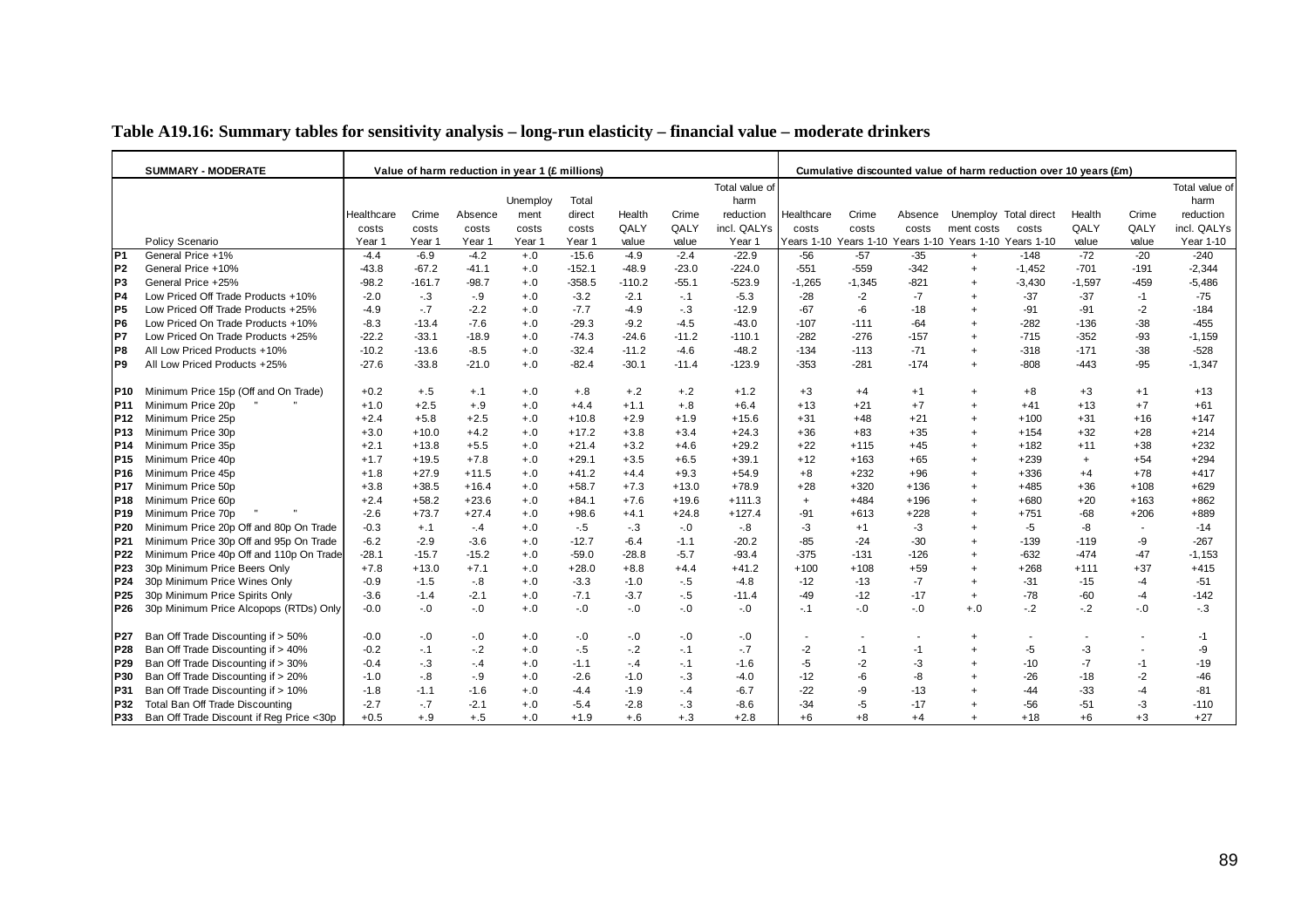| Table A19.17: Summary tables for sensitivity analysis – long-run elasticity – financial value – hazardous drinkers |  |  |  |
|--------------------------------------------------------------------------------------------------------------------|--|--|--|
|                                                                                                                    |  |  |  |

|                 | <b>SUMMARY - HAZARDOUS</b>               |            |          | Value of harm reduction in year 1 (£ millions) |          |          |          |         |                |            |          |         |                                             | Cumulative discounted value of harm reduction over 10 years (£m) |          |                          |                |
|-----------------|------------------------------------------|------------|----------|------------------------------------------------|----------|----------|----------|---------|----------------|------------|----------|---------|---------------------------------------------|------------------------------------------------------------------|----------|--------------------------|----------------|
|                 |                                          |            |          |                                                |          |          |          |         | Total value of |            |          |         |                                             |                                                                  |          |                          | Total value of |
|                 |                                          |            |          |                                                | Unemploy | Total    |          |         | harm           |            |          |         |                                             |                                                                  |          |                          | harm           |
|                 |                                          | Healthcare | Crime    | Absence                                        | ment     | direct   | Health   | Crime   | reduction      | Healthcare | Crime    | Absence | Unemploy Total direct                       |                                                                  | Health   | Crime                    | reduction      |
|                 |                                          | costs      | costs    | costs                                          | costs    | costs    | QALY     | QALY    | incl. QALYs    | costs      | costs    | costs   | ment costs                                  | costs                                                            | QALY     | QALY                     | incl. QALYs    |
|                 | Policy Scenario                          | Year 1     | Year 1   | Year 1                                         | Year 1   | Year 1   | value    | value   | Year 1         |            |          |         | Years 1-10 Years 1-10 Years 1-10 Years 1-10 | Years 1-10                                                       | value    | value                    | Year 1-10      |
| P1              | General Price +1%                        | $-4.2$     | $-8.4$   | $-4.0$                                         | $+.0$    | $-16.7$  | $-4.8$   | $-2.8$  | $-24.2$        | $-65$      | $-70$    | $-33$   | $\ddot{}$                                   | $-168$                                                           | $-87$    | $-23$                    | $-279$         |
| P <sub>2</sub>  | General Price +10%                       | $-42.9$    | $-82.7$  | $-39.1$                                        | $+.0$    | $-164.7$ | $-47.9$  | $-27.6$ | $-240.1$       | $-650$     | $-688$   | $-325$  | $+$                                         | $-1,663$                                                         | $-847$   | $-229$                   | $-2,739$       |
| P <sub>3</sub>  | General Price +25%                       | $-100.0$   | $-201.4$ | $-94.7$                                        | $+.0$    | $-396.1$ | $-111.8$ | $-67.2$ | $-575.1$       | $-1,533$   | $-1,675$ | $-788$  | $\overline{+}$                              | $-3.996$                                                         | $-1,973$ | $-559$                   | $-6,527$       |
| P <sub>4</sub>  | Low Priced Off Trade Products +10%       | $-2.9$     | $-2.6$   | $-2.2$                                         | $+.0$    | $-7.7$   | $-3.1$   | $-9$    | $-11.7$        | $-46$      | $-22$    | $-18$   | $\overline{+}$                              | $-87$                                                            | $-62$    | $-7$                     | $-156$         |
| P5              | Low Priced Off Trade Products +25%       | $-7.9$     | $-6.7$   | $-5.5$                                         | $+.0$    | $-20.1$  | $-8.5$   | $-2.2$  | $-30.8$        | $-124$     | $-55$    | $-46$   |                                             | $-225$                                                           | $-161$   | $-19$                    | $-405$         |
| IP6             | Low Priced On Trade Products +10%        | -8.8       | $-18.7$  | $-7.1$                                         | $+.0$    | $-34.6$  | $-9.8$   | $-5.9$  | $-50.3$        | $-132$     | $-156$   | -59     | $\overline{1}$                              | -346                                                             | $-172$   | -49                      | $-568$         |
| <b>P7</b>       | Low Priced On Trade Products +25%        | $-21.2$    | $-46.4$  | $-17.6$                                        | $+.0$    | $-85.3$  | $-23.8$  | $-14.7$ | $-123.8$       | $-321$     | $-386$   | $-146$  |                                             | $-854$                                                           | $-418$   | $-123$                   | $-1,395$       |
| P8              | All Low Priced Products +10%             | $-11.9$    | $-21.4$  | $-9.2$                                         | $+.0$    | $-42.5$  | $-13.2$  | $-6.8$  | $-62.5$        | $-180$     | $-178$   | $-77$   | $\overline{+}$                              | $-435$                                                           | $-235$   | $-57$                    | $-726$         |
| P9              | All Low Priced Products +25%             | $-28.8$    | $-53.0$  | $-22.9$                                        | $+.0$    | $-104.7$ | $-32.0$  | $-16.9$ | $-153.6$       | $-439$     | $-440$   | $-191$  | $+$                                         | $-1,071$                                                         | $-569$   | $-141$                   | $-1,781$       |
| P10.            | Minimum Price 15p (Off and On Trade)     | $-0.1$     | $-.1$    | $-2$                                           | $+.0$    | $-3$     | $-.1$    | $-.0$   | $-.4$          |            |          | $-2$    | $\overline{+}$                              | $-2$                                                             | $-1$     | $\blacksquare$           | -4             |
| P11             | Minimum Price 20p                        | $+0.2$     | $+.1$    | $-4$                                           | $+.0$    | $+.0$    | $+.1$    | $+.0$   | $+.2$          | $+5$       | $+1$     | -3      | $\overline{+}$                              | $+3$                                                             | $+4$     | $\ddot{}$                | $+8$           |
| P12             | Minimum Price 25p                        | $+0.6$     | $-.1$    | $-8$                                           | $+.1$    | $-3$     | $+.4$    | $-.1$   | $+.1$          | $+13$      | $-1$     | -6      | $+1$                                        | $+6$                                                             | $+12$    | $\overline{\phantom{a}}$ | $+18$          |
| P13             | Minimum Price 30p                        | $+0.1$     | $-1.3$   | $-2.1$                                         | $+.1$    | $-3.2$   | $-3$     | $-.4$   | $-3.9$         | $+8$       | $-10$    | $-18$   | $+1$                                        | $-20$                                                            | $+1$     | -3                       | $-22$          |
| P14             | Minimum Price 35p                        | $-1.9$     | $-2.2$   | $-4.1$                                         | $+.1$    | $-8.1$   | $-2.5$   | $-7$    | $-11.2$        | $-23$      | $-18$    | $-34$   | $+1$                                        | $-74$                                                            | $-42$    | -6                       | $-122$         |
| P15             | Minimum Price 40p                        | $-4.7$     | $+.4$    | $-4.5$                                         | $+.2$    | $-8.5$   | $-5.1$   | $+.3$   | $-13.4$        | $-67$      | $+3$     | $-37$   | $+2$                                        | -99                                                              | -96      | $+2$                     | $-193$         |
| P16             | Minimum Price 45p                        | $-6.6$     | $+6.3$   | $-2.5$                                         | $+.6$    | $-2.2$   | $-6.5$   | $+2.4$  | $-6.2$         | $-103$     | $+53$    | $-21$   | $+5$                                        | $-66$                                                            | $-135$   | $+20$                    | $-180$         |
| P17             | Minimum Price 50p                        | $-6.9$     | $+13.5$  | $-.4$                                          | $+1.3$   | $+7.5$   | $-6.2$   | $+4.9$  | $+6.2$         | $-117$     | $+112$   | -3      | $+11$                                       | $+3$                                                             | $-147$   | $+41$                    | $-103$         |
| P18             | Minimum Price 60p                        | $-12.1$    | $+21.5$  | $-.2$                                          | $+2.5$   | $+11.8$  | $-10.9$  | $+7.9$  | $+8.7$         | $-220$     | $+179$   | $-1$    | $+21$                                       | $-21$                                                            | $-269$   | $+65$                    | $-225$         |
| P19             | Minimum Price 70p                        | -23.8      | $+21.1$  | $-5.2$                                         | $+2.7$   | $-5.1$   | $-22.7$  | $+7.9$  | $-19.8$        | $-425$     | $+176$   | -43     | $+23$                                       | -269                                                             | $-515$   | $+66$                    | $-719$         |
| P <sub>20</sub> | Minimum Price 20p Off and 80p On Trade   | $-1.4$     | $-5.7$   | $-2.4$                                         | $+.0$    | $-9.5$   | $-1.8$   | $-1.9$  | $-13.2$        | $-17$      | $-47$    | $-20$   | $\overline{+}$                              | $-84$                                                            | $-26$    | $-16$                    | $-126$         |
| P <sub>21</sub> | Minimum Price 30p Off and 95p On Trade   | $-10.6$    | $-22.2$  | $-10.9$                                        | $+.0$    | $-43.6$  | $-12.1$  | $-7.4$  | $-63.1$        | $-153$     | $-184$   | $-90$   | $\overline{+}$                              | $-428$                                                           | $-207$   | $-61$                    | $-696$         |
| P22             | Minimum Price 40p Off and 110p On Trade  | $-35.4$    | $-50.8$  | $-28.2$                                        | $+.0$    | $-114.5$ | $-38.5$  | $-16.9$ | $-169.9$       | $-555$     | $-423$   | $-234$  | $+$                                         | $-1,212$                                                         | $-718$   | $-140$                   | $-2,070$       |
| P23             | 30p Minimum Price Beers Only             | $+4.7$     | $+4.4$   | $+2.1$                                         | $+.5$    | $+11.7$  | $+4.8$   | $+1.5$  | $+18.0$        | $+80$      | $+37$    | $+18$   | $+4$                                        | $+139$                                                           | $+97$    | $+12$                    | $+248$         |
| P24             | 30p Minimum Price Wines Only             | $-1.0$     | $-9$     | $-6$                                           | $+.0$    | $-2.5$   | $-1.0$   | $-.3$   | $-3.8$         | $-16$      | -8       | -5      | $\overline{+}$                              | $-29$                                                            | $-21$    | $-3$                     | $-52$          |
| P <sub>25</sub> | 30p Minimum Price Spirits Only           | $-3.6$     | $-4.6$   | $-3.5$                                         | $+.0$    | $-11.7$  | $-4.0$   | $-1.6$  | $-17.3$        | $-56$      | $-39$    | $-29$   | $+$                                         | $-124$                                                           | $-75$    | $-13$                    | $-212$         |
| P26             | 30p Minimum Price Alcopops (RTDs) Only   | $-0.0$     | $-0$     | $+.0$                                          | $+.0$    | $-0.1$   | $-0.0$   | $-.0$   | $-0.0$         | $-0.1$     | $-0.0$   | $+.0$   | $+.0$                                       | $-.0$                                                            | $-0$     | $-0$                     | $-0$           |
|                 |                                          |            |          |                                                |          |          |          |         |                |            |          |         |                                             |                                                                  |          |                          |                |
| P27             | Ban Off Trade Discounting if > 50%       | $-0.0$     | $-0$     | $-0$                                           | $+.0$    | $-0$     | $-0$     | $-0$    | $-1$           |            |          |         |                                             |                                                                  |          | $\overline{\phantom{a}}$ | $-1$           |
| P28             | Ban Off Trade Discounting if > 40%       | $-0.3$     | $-3$     | $-3$                                           | $+.0$    | $-8$     | $-3$     | $-.1$   | $-1.2$         | -4         | $-2$     | -2      |                                             | -9                                                               | -6       | $-1$                     | $-16$          |
| P29             | Ban Off Trade Discounting if > 30%       | $-0.7$     | $-.7$    | $-6$                                           | $+.0$    | $-2.0$   | $-.7$    | $-.2$   | $-2.9$         | $-10$      | -6       | -5      |                                             | $-21$                                                            | $-14$    | $-2$                     | $-37$          |
| P30             | Ban Off Trade Discounting if > 20%       | $-1.6$     | $-1.6$   | $-1.5$                                         | $+.0$    | -4.6     | $-1.7$   | $-6$    | $-6.9$         | $-24$      | $-13$    | $-12$   |                                             | $-49$                                                            | -32      | $-5$                     | $-87$          |
| P31             | Ban Off Trade Discounting if > 10%       | $-3.0$     | $-3.2$   | $-3.0$                                         | $+.0$    | $-9.2$   | $-3.4$   | $-1.1$  | $-13.7$        | $-47$      | $-27$    | $-25$   |                                             | $-98$                                                            | $-63$    | -9                       | $-171$         |
| P32             | Total Ban Off Trade Discounting          | $-4.7$     | $-5.2$   | $-4.7$                                         | $+.0$    | $-14.6$  | $-5.3$   | $-1.8$  | $-21.7$        | $-72$      | -43      | $-39$   |                                             | $-154$                                                           | $-98$    | $-15$                    | $-267$         |
| P33             | Ban Off Trade Discount if Reg Price <30p | $+0.3$     | $+.1$    | $+.1$                                          | $+.0$    | $+.5$    | $+.3$    | $+.0$   | $+.8$          | $+5$       | $+1$     | $+1$    | $\ddot{}$                                   | $+7$                                                             | $+6$     | $+$                      | $+13$          |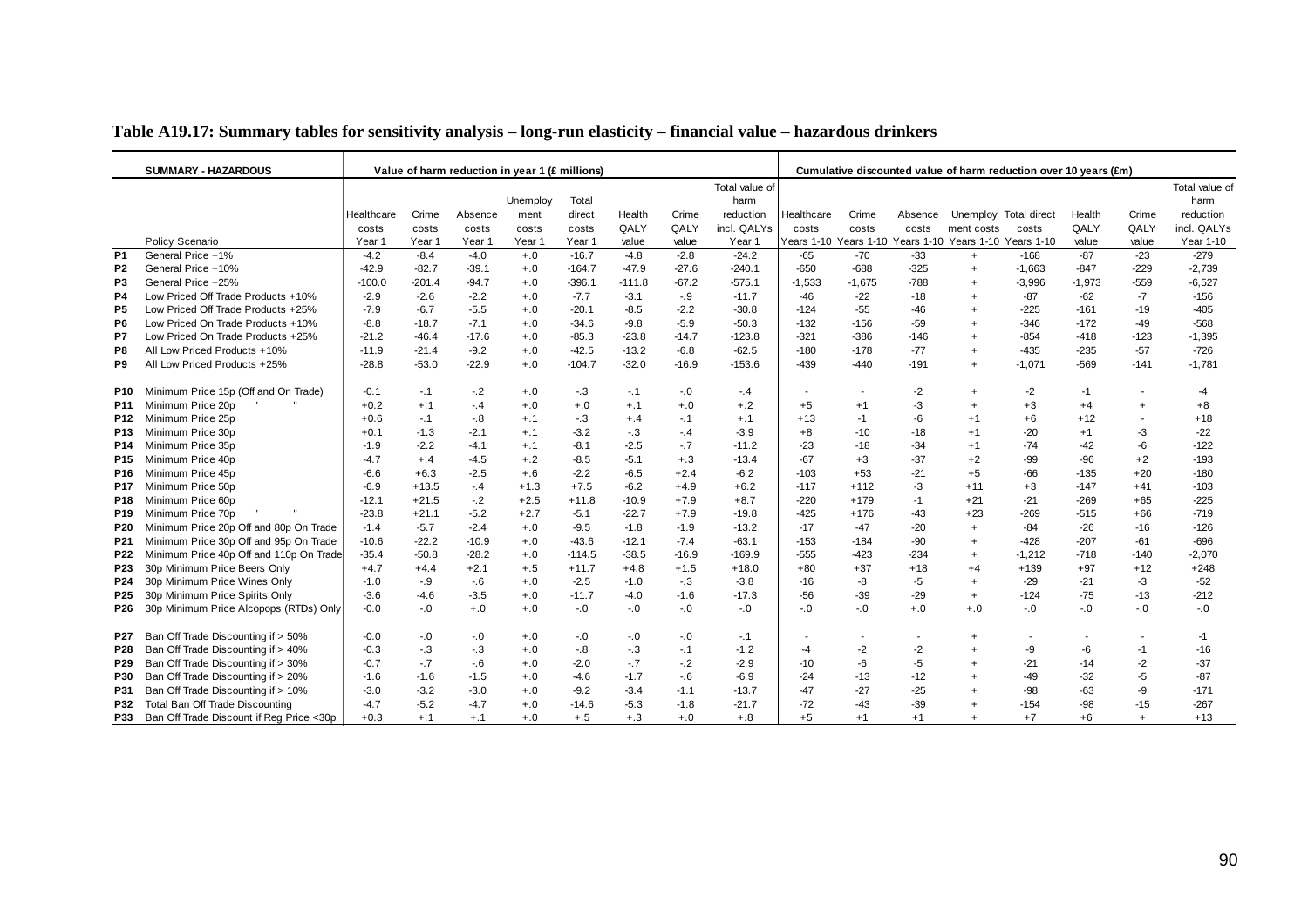|  |  | Table A19.18: Summary tables for sensitivity analysis - long-run elasticity - financial value - harmful drinkers |
|--|--|------------------------------------------------------------------------------------------------------------------|
|  |  |                                                                                                                  |

|                 | <b>SUMMARY - HARMFUL</b>                 |            |         | Value of harm reduction in year 1 (£ millions) |            |            |         |         |                |            |        |         |                                                        | Cumulative discounted value of harm reduction over 10 years (£m) |          |        |                |
|-----------------|------------------------------------------|------------|---------|------------------------------------------------|------------|------------|---------|---------|----------------|------------|--------|---------|--------------------------------------------------------|------------------------------------------------------------------|----------|--------|----------------|
|                 |                                          |            |         |                                                |            |            |         |         | Total value of |            |        |         |                                                        |                                                                  |          |        | Total value of |
|                 |                                          |            |         |                                                | Unemploy   | Total      |         |         | harm           |            |        |         |                                                        |                                                                  |          |        | harm           |
|                 |                                          | Healthcare | Crime   | Absence                                        | ment       | direct     | Health  | Crime   | reduction      | Healthcare | Crime  | Absence |                                                        | Unemploy Total direct                                            | Health   | Crime  | reduction      |
|                 |                                          | costs      | costs   | costs                                          | costs      | costs      | QALY    | QALY    | incl. QALYs    | costs      | costs  | costs   | ment costs                                             | costs                                                            | QALY     | QALY   | incl. QALYs    |
|                 | Policy Scenario                          | Year 1     | Year 1  | Year *                                         | Year 1     | Year 1     | value   | value   | Year 1         |            |        |         | Years 1-10 Years 1-10 Years 1-10 Years 1-10 Years 1-10 |                                                                  | value    | value  | Year 1-10      |
| P1              | General Price +1%                        | $-3.2$     | $-3.9$  | $-1.9$                                         | $-63.0$    | $-72.0$    | $-3.2$  | $-1.3$  | $-76.5$        | $-70$      | $-32$  | $-16$   | $-524$                                                 | $-643$                                                           | $-84$    | $-11$  | $-738$         |
| P <sub>2</sub>  | General Price +10%                       | $-26.7$    | $-38.1$ | $-18.8$                                        | $-596.2$   | $-679.8$   | $-27.1$ | $-12.8$ | $-719.8$       | $-620$     | $-317$ | $-157$  | $-4,959$                                               | $-6,052$                                                         | $-753$   | $-107$ | $-6,912$       |
| P <sub>3</sub>  | General Price +25%                       | $-59.9$    | $-93.0$ | $-45.9$                                        | $-1,316.3$ | $-1,515.1$ | $-61.8$ | $-31.3$ | $-1,608.3$     | $-1,372$   | $-774$ | -381    | $-10,947$                                              | $-13,475$                                                        | $-1,699$ | $-261$ | $-15,435$      |
| P <sub>4</sub>  | Low Priced Off Trade Products +10%       | $-3.9$     | $-3.7$  | $-2.2$                                         | $-75.7$    | $-85.5$    | $-3.9$  | $-1.2$  | $-90.6$        | $-88$      | $-30$  | $-18$   | $-629$                                                 | $-766$                                                           | $-104$   | $-10$  | $-880$         |
| P5              | Low Priced Off Trade Products +25%       | $-9.3$     | $-9.2$  | $-5.5$                                         | $-187.6$   | $-211.6$   | $-9.2$  | $-3.1$  | $-223.9$       | $-213$     | $-76$  | $-46$   | $-1,560$                                               | $-1,895$                                                         | $-253$   | $-26$  | $-2,174$       |
| P <sub>6</sub>  | Low Priced On Trade Products +10%        | $-5.6$     | $-8.0$  | $-3.0$                                         | $-93.4$    | $-110.0$   | $-5.6$  | $-2.6$  | $-118.2$       | $-121$     | $-67$  | $-25$   | $-777$                                                 | $-990$                                                           | $-145$   | $-21$  | $-1,156$       |
| P7              | Low Priced On Trade Products +25%        | $-13.0$    | $-20.0$ | $-7.4$                                         | $-230.0$   | $-270.3$   | $-13.1$ | $-6.4$  | $-289.9$       | $-290$     | $-166$ | $-62$   | $-1,912$                                               | $-2,431$                                                         | $-348$   | $-53$  | $-2,832$       |
| P8              | All Low Priced Products +10%             | $-9.0$     | $-11.7$ | $-5.2$                                         | $-167.2$   | $-193.0$   | $-9.0$  | $-3.8$  | $-205.8$       | $-202$     | $-97$  | $-43$   | $-1,390$                                               | $-1,733$                                                         | $-241$   | $-32$  | $-2,006$       |
| P9              | All Low Priced Products +25%             | $-20.4$    | $-29.0$ | $-12.8$                                        | $-407.8$   | $-470.0$   | $-20.7$ | $-9.4$  | $-500.1$       | $-474$     | $-241$ | $-107$  | $-3,391$                                               | $-4,213$                                                         | $-571$   | $-78$  | $-4,862$       |
|                 |                                          |            |         |                                                |            |            |         |         |                |            |        |         |                                                        |                                                                  |          |        |                |
| IP10.           | Minimum Price 15p (Off and On Trade)     | $-0.1$     | $-1.9$  | $-6$                                           | $-14.2$    | $-16.7$    | $-.2$   | $-6$    | $-17.6$        | -3         | $-16$  | -5      | $-118$                                                 | $-142$                                                           | -3       | $-5$   | $-150$         |
| <b>P11</b>      | Minimum Price 20p                        | $-0.5$     | $-4.3$  | $-1.5$                                         | $-44.2$    | $-50.6$    | $-8$    | $-1.4$  | $-52.8$        | $-18$      | $-36$  | $-13$   | $-368$                                                 | $-434$                                                           | $-19$    | $-12$  | $-466$         |
| P12             | Minimum Price 25p                        | $-1.9$     | $-8.3$  | $-3.5$                                         | $-107.6$   | $-121.3$   | $-2.3$  | $-2.7$  | $-126.4$       | $-59$      | $-69$  | $-29$   | $-895$                                                 | $-1.052$                                                         | $-65$    | $-23$  | $-1,139$       |
| P <sub>13</sub> | Minimum Price 30p                        | $-5.5$     | $-14.5$ | $-6.8$                                         | $-212.7$   | $-239.5$   | $-6.0$  | $-4.9$  | $-250.4$       | $-148$     | $-121$ | $-56$   | $-1.769$                                               | $-2.095$                                                         | $-167$   | $-40$  | $-2,302$       |
| P14             | Minimum Price 35p                        | $-11.0$    | $-20.6$ | $-10.7$                                        | $-344.6$   | $-387.0$   | $-11.5$ | $-7.0$  | $-405.6$       | $-281$     | $-171$ | $-89$   | $-2,866$                                               | $-3,407$                                                         | $-321$   | $-58$  | $-3,787$       |
| P <sub>15</sub> | Minimum Price 40p                        | $-16.0$    | $-25.6$ | $-14.1$                                        | $-450.2$   | $-505.8$   | $-16.3$ | $-8.9$  | $-531.0$       | $-394$     | $-213$ | $-117$  | $-3.744$                                               | $-4,468$                                                         | $-456$   | $-74$  | $-4,998$       |
| P16             | Minimum Price 45p                        | $-19.3$    | $-26.9$ | $-15.4$                                        | $-492.0$   | $-553.5$   | $-19.4$ | $-9.4$  | $-582.4$       | $-463$     | $-223$ | $-128$  | $-4,092$                                               | $-4,906$                                                         | $-541$   | $-78$  | $-5,525$       |
| P17             | Minimum Price 50p                        | $-20.6$    | $-26.9$ | $-16.3$                                        | $-522.5$   | $-586.3$   | $-20.6$ | $-9.5$  | $-616.4$       | $-497$     | $-223$ | $-136$  | $-4,346$                                               | $-5,201$                                                         | $-585$   | $-79$  | $-5,865$       |
| P18             | Minimum Price 60p                        | $-26.9$    | $-30.7$ | $-20.5$                                        | $-651.3$   | $-729.4$   | $-26.9$ | $-10.9$ | $-767.2$       | $-638$     | $-255$ | $-171$  | $-5,417$                                               | $-6,480$                                                         | $-761$   | $-91$  | $-7,332$       |
| P19             | Minimum Price 70p                        | $-34.7$    | $-38.4$ | $-27.3$                                        | $-851.2$   | $-951.7$   | $-35.1$ | $-13.6$ | $-1,000.3$     | $-814$     | $-320$ | $-227$  | $-7,079$                                               | $-8,440$                                                         | $-983$   | $-113$ | $-9,536$       |
| P20             | Minimum Price 20p Off and 80p On Trade   | $-2.1$     | $-8.2$  | $-2.6$                                         | $-71.0$    | $-83.8$    | $-2.4$  | $-2.7$  | $-89.0$        | $-44$      | $-68$  | $-21$   | $-590$                                                 | $-723$                                                           | $-52$    | $-23$  | $-798$         |
| P21             | Minimum Price 30p Off and 95p On Trade   | $-13.4$    | $-25.0$ | $-10.7$                                        | $-327.6$   | $-376.6$   | $-13.8$ | $-8.4$  | $-398.8$       | $-302$     | $-208$ | $-89$   | $-2,724$                                               | $-3,323$                                                         | $-353$   | $-70$  | $-3,745$       |
| P22             | Minimum Price 40p Off and 110p On Trade  | $-33.4$    | $-48.4$ | $-24.3$                                        | $-754.2$   | $-860.3$   | $-33.7$ | $-16.6$ | $-910.5$       | $-787$     | $-403$ | -202    | $-6,272$                                               | $-7,664$                                                         | $-942$   | $-138$ | $-8,743$       |
| P23             | 30p Minimum Price Beers Only             | $-0.2$     | $-4.1$  | $-3.7$                                         | $-131.4$   | $-139.4$   | $-6$    | $-1.6$  | $-141.6$       | -45        | $-34$  | $-30$   | $-1,092$                                               | $-1,202$                                                         | $-42$    | $-13$  | $-1,258$       |
| P24             | 30p Minimum Price Wines Only             | $-1.0$     | $-3.2$  | $-7$                                           | $-18.1$    | $-23.0$    | $-1.0$  | $-1.1$  | $-25.2$        | $-18$      | $-27$  | -6      | $-150$                                                 | $-201$                                                           | $-22$    | -9     | $-232$         |
| P25             | 30p Minimum Price Spirits Only           | $-4.1$     | $-7.0$  | $-2.3$                                         | $-63.9$    | $-77.4$    | $-4.3$  | $-2.1$  | $-83.7$        | $-85$      | $-59$  | $-19$   | $-531$                                                 | $-695$                                                           | $-101$   | $-17$  | $-813$         |
| P26             | 30p Minimum Price Alcopops (RTDs) Only   | $-0.0$     | $-0$    | $-0$                                           | $-0.0$     | $-0$       | $-0.0$  | $-.0$   | $-0.0$         | $-0$       | $-0.0$ | $-.0$   | $-.1$                                                  | $-.1$                                                            | $-0$     | $-0$   | $-.2$          |
|                 |                                          |            |         |                                                |            |            |         |         |                |            |        |         |                                                        |                                                                  |          |        |                |
| P27             | Ban Off Trade Discounting if > 50%       | $-0.0$     | $-.0$   | $-.0$                                          | $-.4$      | $-5$       | $-0$    | $-0$    | $-.5$          |            |        |         | -3                                                     | -4                                                               |          |        | -5             |
| P28             | Ban Off Trade Discounting if > 40%       | $-0.2$     | $-2$    | $-.2$                                          | $-5.8$     | $-6.4$     | $-2$    | $-1$    | $-6.8$         | $-5$       | $-2$   | $-1$    | $-48$                                                  | $-57$                                                            | -6       | $-1$   | $-64$          |
| P29             | Ban Off Trade Discounting if > 30%       | $-0.6$     | $-6$    | $-4$                                           | $-15.7$    | $-17.2$    | $-6$    | $-2$    | $-18.1$        | $-14$      | $-5$   | $-4$    | $-130$                                                 | $-152$                                                           | $-16$    | $-2$   | $-170$         |
| P30             | Ban Off Trade Discounting if > 20%       | $-1.5$     | $-1.3$  | $-1.0$                                         | $-37.8$    | $-41.6$    | $-1.5$  | $-.5$   | $-43.6$        | $-33$      | $-11$  | -9      | $-315$                                                 | $-368$                                                           | $-39$    | -4     | $-411$         |
| P31             | Ban Off Trade Discounting if > 10%       | $-3.0$     | $-2.7$  | $-2.2$                                         | $-78.0$    | $-85.9$    | $-3.0$  | $-1.0$  | $-89.8$        | $-69$      | $-22$  | $-18$   | $-649$                                                 | $-758$                                                           | $-81$    | -8     | $-848$         |
| P32             | Total Ban Off Trade Discounting          | $-5.0$     | $-4.8$  | $-3.9$                                         | $-138.1$   | $-151.7$   | $-5.0$  | $-1.8$  | $-158.5$       | $-119$     | $-40$  | $-33$   | $-1,148$                                               | $-1,340$                                                         | $-140$   | $-15$  | $-1,495$       |
| <b>P33</b>      | Ban Off Trade Discount if Reg Price <30p | $-0.2$     | $-.5$   | $-.4$                                          | $-13.1$    | $-14.3$    | $-2$    | $-2$    | $-14.7$        | -8         | -5     | -3      | $-109$                                                 | $-124$                                                           | -8       | $-2$   | $-134$         |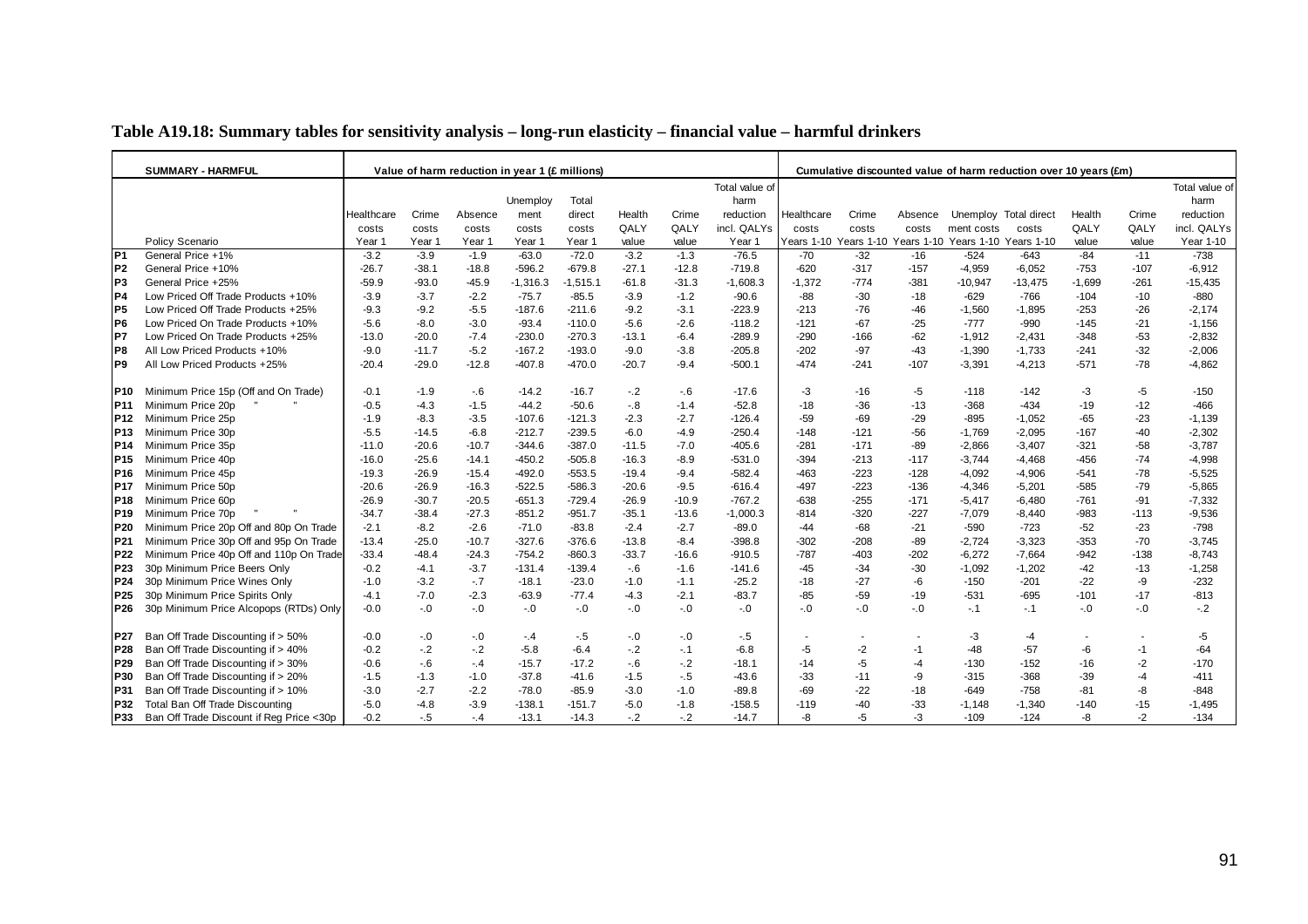### **Appendix 20: Summary tables for sensitivity analysis – aggregation and revised elasticity**

### **Table A20.1: Summary tables for sensitivity analysis – aggregation and revised elasticity – consumption analysis – overall population**

|                 | <b>SUMMARY - TOTAL</b>                   |                 | Mean annual consumption per drinker (units) |         |         | Total spending on alcohol (£ millions) |           |               |               |              | Per drinker (£ p) |           |            |              |              |
|-----------------|------------------------------------------|-----------------|---------------------------------------------|---------|---------|----------------------------------------|-----------|---------------|---------------|--------------|-------------------|-----------|------------|--------------|--------------|
|                 |                                          |                 |                                             |         |         |                                        |           |               |               |              |                   |           |            |              | Change in    |
|                 |                                          |                 |                                             |         |         |                                        |           |               |               |              |                   |           |            |              | spend p.a.   |
|                 |                                          | % change in     |                                             |         |         |                                        |           | Off retail    | On retail     |              |                   | Total     |            | Change in    | if no change |
|                 |                                          | consumption     |                                             |         |         |                                        | All       | $(exc duty +$ | (exc duty $+$ | Off duty $+$ | On duty $+$       | spending  | % spending | spend per    | in           |
|                 | Policy Scenario                          | (all beverages) | Beer                                        | Wine    | Spirit  | <b>RTD</b>                             | beverages | VAT)          | VAT)          | <b>VAT</b>   | <b>VAT</b>        | change    | change     | drinker p.a. | consump.     |
| P <sub>1</sub>  | General Price +1%                        | $-0.4%$         | $-1.2$                                      | $-1.3$  | $-0.6$  | $-0.1$                                 | $-3.2$    | $+44.9$       | $+68.6$       | $-4.2$       | $+7.6$            | $+116.8$  | $+0.7%$    | $+3.97$      | $+6.08$      |
| P <sub>2</sub>  | General Price +10%                       | $-4.0%$         | $-12.9$                                     | $-13.2$ | $-5.6$  | $-1.1$                                 | $-32.9$   | $+421.3$      | $+648.3$      | $-50.8$      | $+67.3$           | $+1086.0$ | $+6.1%$    | $+36.90$     | $+60.81$     |
| P <sub>3</sub>  | General Price +25%                       | $-10.4%$        | $-34.0$                                     | $-34.6$ | $-14.2$ | $-2.8$                                 | $-85.5$   | $+939.6$      | $+1468.0$     | $-156.9$     | $+136.0$          | $+2386.7$ | $+13.3%$   | $+81.09$     | $+152.03$    |
| P <sub>4</sub>  | Low Priced Off Trade Products +10%       | $-0.4%$         | $+0.4$                                      | $-2.3$  | $-1.0$  | $-0.1$                                 | $-2.9$    | $+83.1$       | $+47.3$       | $-10.6$      | $+16.4$           | $+136.1$  | $+0.8%$    | $+4.63$      | $+3.39$      |
| P5              | Low Priced Off Trade Products +25%       | $-0.9%$         | $+1.1$                                      | $-5.9$  | $-2.5$  | $-0.2$                                 | $-7.5$    | $+190.1$      | $+117.7$      | $-30.1$      | $+40.7$           | $+318.4$  | $+1.8%$    | $+10.82$     | $+8.48$      |
| P <sub>6</sub>  | Low Priced On Trade Products +10%        | $-0.1%$         | $-1.4$                                      | $+1.2$  | $-0.6$  | $-0.3$                                 | $-1.1$    | $+15.0$       | $+105.8$      | $+12.8$      | $+2.5$            | $+136.1$  | $+0.8%$    | $+4.62$      | $+6.57$      |
| P7              | Low Priced On Trade Products +25%        | $-0.3%$         | $-3.6$                                      | $+3.0$  | $-1.5$  | $-0.6$                                 | $-2.7$    | $+37.2$       | $+226.4$      | $+31.8$      | $-0.5$            | $+294.8$  | $+1.6%$    | $+10.02$     | $+16.43$     |
| P8              | All Low Priced Products +10%             | $-0.5%$         | $-1.0$                                      | $-1.2$  | $-1.6$  | $-0.3$                                 | $-4.1$    | $+98.0$       | $+152.9$      | $+2.0$       | $+18.7$           | $+271.6$  | $+1.5%$    | $+9.23$      | $+9.96$      |
| P9              | All Low Priced Products +25%             | $-1.3%$         | $-2.6$                                      | $-3.0$  | $-4.0$  | $-0.8$                                 | $-10.3$   | $+227.7$      | $+344.6$      | $+1.3$       | $+39.9$           | $+613.4$  | $+3.4%$    | $+20.84$     | $+24.91$     |
|                 |                                          |                 |                                             |         |         |                                        |           |               |               |              |                   |           |            |              |              |
| P10             | Minimum Price 15p (Off and On Trade)     | $-0.0%$         | $-0.0$                                      | $+0.1$  | $-0.1$  | $+0.0$                                 | $-0.0$    | $+10.3$       | $+11.6$       | $-0.3$       | $+4.0$            | $+25.6$   | $+0.1%$    | $+0.87$      | $+0.33$      |
| P <sub>11</sub> | Minimum Price 20p                        | $-0.0%$         | $-0.6$                                      | $+0.5$  | $-0.2$  | $+0.0$                                 | $-0.3$    | $+32.9$       | $+35.6$       | $-1.9$       | $+12.3$           | $+78.9$   | $+0.4%$    | $+2.68$      | $+1.11$      |
| P <sub>12</sub> | Minimum Price 25p                        | $-0.1%$         | $-1.8$                                      | $+1.2$  | $-0.6$  | $+0.0$                                 | $-1.1$    | $+76.3$       | $+84.0$       | $-6.5$       | $+29.1$           | $+182.8$  | $+1.0%$    | $+6.21$      | $+2.80$      |
| P <sub>13</sub> | Minimum Price 30p                        | $-0.5%$         | $-3.5$                                      | $+1.9$  | $-2.2$  | $+0.0$                                 | $-3.7$    | $+157.8$      | $+166.6$      | $-21.0$      | $+57.7$           | $+361.1$  | $+2.0%$    | $+12.27$     | $+6.62$      |
| <b>P14</b>      | Minimum Price 35p                        | $-1.3%$         | $-5.5$                                      | $+0.2$  | $-5.3$  | $+0.1$                                 | $-10.6$   | $+288.0$      | $+273.5$      | $-55.5$      | $+94.7$           | $+600.7$  | $+3.4%$    | $+20.41$     | $+14.07$     |
| P <sub>15</sub> | Minimum Price 40p                        | $-2.7%$         | $-8.6$                                      | $-3.9$  | $-9.8$  | $+0.1$                                 | $-22.3$   | $+450.8$      | $+399.0$      | $-113.6$     | $+138.2$          | $+874.4$  | $+4.9%$    | $+29.71$     | $+25.52$     |
| P <sub>16</sub> | Minimum Price 45p                        | $-4.7%$         | $-12.9$                                     | $-11.1$ | $-15.1$ | $+0.1$                                 | $-39.0$   | $+633.3$      | $+536.5$      | $-196.4$     | $+185.8$          | $+1159.2$ | $+6.5%$    | $+39.39$     | $+41.17$     |
| <b>P17</b>      | Minimum Price 50p                        | $-7.3%$         | $-18.0$                                     | $-21.3$ | $-20.9$ | $+0.1$                                 | $-60.0$   | $+809.1$      | $+683.2$      | $-304.2$     | $+236.5$          | $+1424.6$ | $+8.0%$    | $+48.40$     | $+60.29$     |
| P <sub>18</sub> | Minimum Price 60p                        | $-12.9%$        | $-23.1$                                     | $-49.7$ | $-33.3$ | $+0.1$                                 | $-106.1$  | $+1117.9$     | $+996.7$      | $-555.7$     | $+344.6$          | $+1903.4$ | $+10.6%$   | $+64.67$     | $+106.43$    |
| P <sub>19</sub> | Minimum Price 70p                        | $-18.7%$        | $-26.4$                                     | $-82.8$ | $-44.9$ | $-0.0$                                 | $-154.2$  | $+1208.6$     | $+1326.1$     | $-857.0$     | $+456.7$          | $+2134.5$ | $+11.9%$   | $+72.52$     | $+156.59$    |
| P <sub>20</sub> | Minimum Price 20p Off and 80p On Trade   | $-0.1%$         | $-1.1$                                      | $+0.7$  | $-0.2$  | $+0.0$                                 | $-0.6$    | $+36.2$       | $+69.0$       | $+1.0$       | $+14.9$           | $+121.1$  | $+0.7%$    | $+4.11$      | $+2.74$      |
| P21             | Minimum Price 30p Off and 95p On Trade   | $-0.6%$         | $-6.4$                                      | $+3.3$  | $-2.0$  | $+0.1$                                 | $-5.1$    | $+174.5$      | $+305.4$      | $-6.8$       | $+65.9$           | $+539.1$  | $+3.0%$    | $+18.32$     | $+14.42$     |
| P <sub>22</sub> | Minimum Price 40p Off and 110p On Trade  | $-3.5%$         | $-18.3$                                     | $-0.7$  | $-9.5$  | $+0.1$                                 | $-28.4$   | $+492.7$      | $+747.4$      | $-80.2$      | $+148.6$          | $+1308.4$ | $+7.3%$    | $+44.46$     | $+48.94$     |
| P <sub>23</sub> | 30p Minimum Price Beers Only             | $-0.2%$         | $-5.5$                                      | $+3.3$  | $+0.2$  | $+0.0$                                 | $-2.0$    | $+99.9$       | $+127.0$      | $-10.3$      | $+44.0$           | $+260.6$  | $+1.5%$    | $+8.85$      | $+4.32$      |
| P24             | 30p Minimum Price Wines Only             | $-0.2%$         | $+0.9$                                      | $-2.3$  | $+0.1$  | $+0.0$                                 | $-1.4$    | $+26.2$       | $+17.0$       | $-5.8$       | $+5.9$            | $+43.4$   | $+0.2%$    | $+1.47$      | $+1.27$      |
| P <sub>25</sub> | 30p Minimum Price Spirits Only           | $-0.0%$         | $+1.3$                                      | $+0.9$  | $-2.4$  | $+0.0$                                 | $-0.2$    | $+31.8$       | $+23.2$       | $-4.4$       | $+8.0$            | $+58.5$   | $+0.3%$    | $+1.99$      | $+1.03$      |
| P <sub>26</sub> | 30p Minimum Price Alcopops (RTDs) Only   | $+0.0%$         | $+0.0$                                      | $+0.0$  | $+0.0$  | $-0.0$                                 | $+0.0$    | $+0.2$        | $+0.3$        | $+0.2$       | $+0.1$            | $+0.9$    | $+0.0%$    | $+0.03$      | $+0.00$      |
|                 |                                          |                 |                                             |         |         |                                        |           |               |               |              |                   |           |            |              |              |
| P27             | Ban Off Trade Discounting if > 50%       | $-0.0%$         | $+0.0$                                      | $-0.0$  | $+0.0$  | $-0.0$                                 | $+0.0$    | $+0.9$        | $+0.6$        | $+0.1$       | $+0.2$            | $+1.8$    | $+0.0%$    | $+0.06$      | $+0.04$      |
| P28             | Ban Off Trade Discounting if > 40%       | $-0.1%$         | $+0.0$                                      | $-1.0$  | $+0.0$  | $+0.0$                                 | $-1.0$    | $+15.9$       | $+3.9$        | $-2.8$       | $+1.4$            | $+18.4$   | $+0.1%$    | $+0.62$      | $+0.93$      |
| P29             | Ban Off Trade Discounting if > 30%       | $-0.3%$         | $-0.1$                                      | $-2.5$  | $+0.0$  | $-0.0$                                 | $-2.6$    | $+41.5$       | $+10.3$       | $-7.6$       | $+3.6$            | $+47.8$   | $+0.3%$    | $+1.62$      | $+2.45$      |
| P30             | Ban Off Trade Discounting if > 20%       | $-0.8%$         | $-0.3$                                      | $-5.9$  | $-0.1$  | $-0.0$                                 | $-6.3$    | $+98.3$       | $+23.8$       | $-18.9$      | $+8.3$            | $+111.4$  | $+0.6%$    | $+3.79$      | $+5.97$      |
| P31             | Ban Off Trade Discounting if > 10%       | $-1.6%$         | $-0.9$                                      | $-11.5$ | $-0.6$  | $-0.0$                                 | $-12.9$   | $+196.7$      | $+48.6$       | $-40.2$      | $+16.9$           | $+221.9$  | $+1.2%$    | $+7.54$      | $+12.29$     |
| P32             | Total Ban Off Trade Discounting          | $-2.8%$         | $-2.2$                                      | $-18.8$ | $-1.8$  | $-0.1$                                 | $-23.0$   | $+344.4$      | $+90.9$       | $-74.3$      | $+31.5$           | $+392.4$  | $+2.2%$    | $+13.33$     | $+22.09$     |
| P33             | Ban Off Trade Discount if Reg Price <30p | $-0.0%$         | $-0.4$                                      | $+0.2$  | $-0.0$  | $+0.0$                                 | $-0.2$    | $+12.7$       | $+11.7$       | $-0.7$       | $+4.1$            | $+27.7$   | $+0.2%$    | $+0.94$      | $+0.44$      |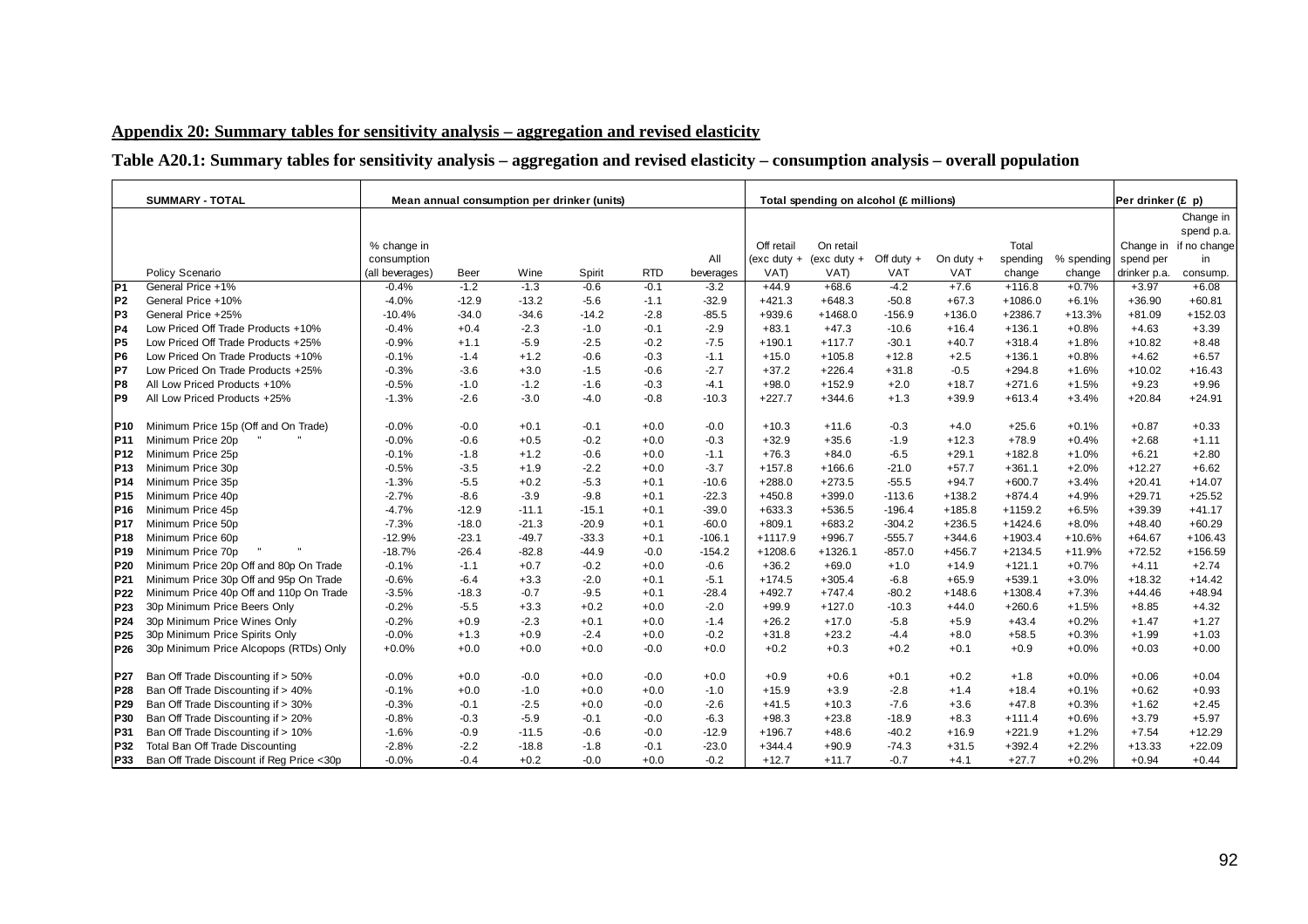|                 | <b>SUMMARY - 11 TO 17</b>                | Mean annual consumption per drinker (units) |         |         |         |            |           |                 | Total spending on alcohol (£ millions) |              |             |          |            | Per drinker (£ p) |                        |
|-----------------|------------------------------------------|---------------------------------------------|---------|---------|---------|------------|-----------|-----------------|----------------------------------------|--------------|-------------|----------|------------|-------------------|------------------------|
|                 |                                          |                                             |         |         |         |            |           |                 |                                        |              |             |          |            |                   | Change in              |
|                 |                                          |                                             |         |         |         |            |           |                 |                                        |              |             |          |            |                   | spend p.a.             |
|                 |                                          | % change in                                 |         |         |         |            |           | Off retail      | On retail                              |              |             | Total    |            |                   | Change in if no change |
|                 |                                          | consumption                                 |         |         |         |            | All       | $(exc$ duty $+$ | $(exc duty +$                          | Off duty $+$ | On duty $+$ | spending | % spending | spend per         | in                     |
|                 | Policy Scenario                          | (all beverages)                             | Beer    | Wine    | Spirit  | <b>RTD</b> | beverages | VAT)            | VAT)                                   | <b>VAT</b>   | <b>VAT</b>  | change   | change     | drinker p.a.      | consump.               |
| P <sub>1</sub>  | General Price +1%                        | $-0.4%$                                     | $-1.3$  | $-0.4$  | $-0.7$  | $-0.5$     | $-2.9$    | $+0.8$          | $+4.6$                                 | $-0.1$       | $+0.3$      | $+5.6$   | $+0.6%$    | $+4.03$           | $+6.85$                |
| P <sub>2</sub>  | General Price +10%                       | $-4.5%$                                     | $-13.6$ | $-3.8$  | $-6.9$  | $-4.9$     | $-29.2$   | $+7.3$          | $+43.6$                                | $-1.5$       | $+2.8$      | $+52.3$  | $+5.5%$    | $+37.51$          | $+68.53$               |
| P <sub>3</sub>  | General Price +25%                       | $-11.4%$                                    | $-34.9$ | $-9.7$  | $-17.2$ | $-12.3$    | $-74.2$   | $+16.1$         | $+97.1$                                | $-4.1$       | $+4.8$      | $+113.9$ | $+11.9%$   | $+81.74$          | $+171.31$              |
| P <sub>4</sub>  | Low Priced Off Trade Products +10%       | $-0.3%$                                     | $-0.2$  | $-0.7$  | $-1.1$  | $+0.0$     | $-2.0$    | $+1.4$          | $+1.1$                                 | $-0.5$       | $+0.4$      | $+2.3$   | $+0.2%$    | $+1.65$           | $+1.34$                |
| P <sub>5</sub>  | Low Priced Off Trade Products +25%       | $-0.8%$                                     | $-0.6$  | $-1.8$  | $-2.7$  | $+0.1$     | $-5.0$    | $+3.1$          | $+2.7$                                 | $-1.3$       | $+1.0$      | $+5.3$   | $+0.6%$    | $+3.83$           | $+3.35$                |
| P <sub>6</sub>  | Low Priced On Trade Products +10%        | $-1.4%$                                     | $-4.7$  | $+0.2$  | $-2.4$  | $-2.5$     | $-9.4$    | $+0.2$          | $+11.1$                                | $+0.1$       | $-0.7$      | $+10.8$  | $+1.1%$    | $+7.74$           | $+18.47$               |
| P7              | Low Priced On Trade Products +25%        | $-3.6%$                                     | $-11.9$ | $+0.6$  | $-6.0$  | $-6.2$     | $-23.5$   | $+0.4$          | $+22.9$                                | $+0.4$       | $-2.5$      | $+21.2$  | $+2.2%$    | $+15.22$          | $+46.18$               |
| IP8             | All Low Priced Products +10%             | $-1.8%$                                     | $-5.0$  | $-0.5$  | $-3.5$  | $-2.5$     | $-11.4$   | $+1.5$          | $+12.2$                                | $-0.4$       | $-0.3$      | $+13.1$  | $+1.4%$    | $+9.40$           | $+19.81$               |
| lP9             | All Low Priced Products +25%             | $-4.4%$                                     | $-12.6$ | $-1.2$  | $-8.7$  | $-6.2$     | $-28.6$   | $+3.5$          | $+25.6$                                | $-1.0$       | $-1.6$      | $+26.6$  | $+2.8%$    | $+19.06$          | $+49.53$               |
| P10             | Minimum Price 15p (Off and On Trade)     | $-0.0%$                                     | $-0.0$  | $-0.0$  | $-0.0$  | $+0.0$     | $-0.1$    | $+0.1$          | $+0.0$                                 | $-0.0$       | $+0.0$      | $+0.1$   | $+0.0%$    | $+0.07$           | $+0.05$                |
| IP11            | Minimum Price 20p                        | $-0.1%$                                     | $-0.4$  | $-0.1$  | $-0.1$  | $+0.0$     | $-0.6$    | $+0.4$          | $+0.4$                                 | $-0.1$       | $+0.1$      | $+0.8$   | $+0.1%$    | $+0.54$           | $+0.38$                |
| P <sub>12</sub> | Minimum Price 25p                        | $-0.3%$                                     | $-1.1$  | $-0.3$  | $-0.2$  | $+0.0$     | $-1.7$    | $+1.1$          | $+1.1$                                 | $-0.4$       | $+0.4$      | $+2.1$   | $+0.2%$    | $+1.51$           | $+1.09$                |
| P <sub>13</sub> | Minimum Price 30p                        | $-0.7%$                                     | $-2.3$  | $-0.7$  | $-1.8$  | $+0.0$     | $-4.8$    | $+2.8$          | $+2.9$                                 | $-1.2$       | $+1.0$      | $+5.5$   | $+0.6%$    | $+3.93$           | $+3.18$                |
| P <sub>14</sub> | Minimum Price 35p                        | $-1.4%$                                     | $-3.7$  | $-1.7$  | $-4.1$  | $+0.1$     | $-9.4$    | $+4.9$          | $+5.3$                                 | $-2.6$       | $+1.9$      | $+9.6$   | $+1.0%$    | $+6.89$           | $+6.48$                |
| P <sub>15</sub> | Minimum Price 40p                        | $-2.4%$                                     | $-5.3$  | $-3.1$  | $-7.3$  | $+0.1$     | $-15.5$   | $+7.3$          | $+8.2$                                 | $-4.3$       | $+2.9$      | $+14.1$  | $+1.5%$    | $+10.11$          | $+11.17$               |
| P <sub>16</sub> | Minimum Price 45p                        | $-3.6%$                                     | $-7.2$  | $-5.1$  | $-11.3$ | $+0.2$     | $-23.4$   | $+10.0$         | $+11.5$                                | $-6.6$       | $+4.1$      | $+18.9$  | $+2.0%$    | $+13.56$          | $+17.51$               |
| <b>P17</b>      | Minimum Price 50p                        | $-4.9%$                                     | $-9.3$  | $-7.5$  | $-15.6$ | $+0.3$     | $-32.2$   | $+12.0$         | $+15.0$                                | $-9.3$       | $+5.3$      | $+23.1$  | $+2.4%$    | $+16.56$          | $+24.78$               |
| P <sub>18</sub> | Minimum Price 60p                        | $-7.9%$                                     | $-13.6$ | $-13.4$ | $-25.0$ | $+0.4$     | $-51.5$   | $+13.5$         | $+22.6$                                | $-15.7$      | $+8.0$      | $+28.5$  | $+3.0%$    | $+20.43$          | $+41.44$               |
| P <sub>19</sub> | Minimum Price 70p                        | $-10.4%$                                    | $-13.7$ | $-19.8$ | $-34.6$ | $+0.6$     | $-67.5$   | $+13.6$         | $+31.7$                                | $-21.4$      | $+10.8$     | $+34.7$  | $+3.6%$    | $+24.91$          | $+61.11$               |
| P <sub>20</sub> | Minimum Price 20p Off and 80p On Trade   | $-0.6%$                                     | $-4.2$  | $-0.0$  | $-0.0$  | $+0.0$     | $-4.2$    | $+0.5$          | $+5.3$                                 | $-0.0$       | $+0.2$      | $+6.0$   | $+0.6%$    | $+4.28$           | $+6.81$                |
| P21             | Minimum Price 30p Off and 95p On Trade   | $-2.5%$                                     | $-14.1$ | $-0.4$  | $-1.7$  | $+0.1$     | $-16.0$   | $+3.1$          | $+16.0$                                | $-1.0$       | $+0.8$      | $+18.8$  | $+2.0%$    | $+13.52$          | $+23.02$               |
| P <sub>22</sub> | Minimum Price 40p Off and 110p On Trade  | $-6.1%$                                     | $-30.2$ | $-2.4$  | $-7.2$  | $+0.3$     | $-39.6$   | $+8.0$          | $+31.9$                                | $-3.8$       | $+1.7$      | $+37.7$  | $+3.9%$    | $+27.04$          | $+54.51$               |
| P23             | 30p Minimum Price Beers Only             | $-0.4%$                                     | $-3.0$  | $+0.0$  | $+0.0$  | $+0.0$     | $-2.9$    | $+1.5$          | $+2.2$                                 | $-0.7$       | $+0.8$      | $+3.7$   | $+0.4%$    | $+2.67$           | $+1.95$                |
| P24             | 30p Minimum Price Wines Only             | $-0.1%$                                     | $+0.2$  | $-0.9$  | $+0.0$  | $+0.0$     | $-0.6$    | $+0.4$          | $+0.3$                                 | $-0.1$       | $+0.1$      | $+0.6$   | $+0.1%$    | $+0.45$           | $+0.44$                |
| P <sub>25</sub> | 30p Minimum Price Spirits Only           | $-0.2%$                                     | $+0.4$  | $+0.2$  | $-1.8$  | $+0.0$     | $-1.2$    | $+0.9$          | $+0.5$                                 | $-0.4$       | $+0.2$      | $+1.1$   | $+0.1%$    | $+0.81$           | $+0.79$                |
| P26             | 30p Minimum Price Alcopops (RTDs) Only   | $+0.0%$                                     | $+0.0$  | $+0.0$  | $+0.0$  | $+0.0$     | $+0.0$    | $+0.0$          | $+0.0$                                 | $+0.0$       | $+0.0$      | $+0.0$   | $+0.0%$    | $+0.00$           | $+0.00$                |
| P27             | Ban Off Trade Discounting if > 50%       | $-0.0%$                                     | $-0.0$  | $-0.0$  | $-0.0$  | $+0.0$     | $-0.0$    | $+0.0$          | $+0.0$                                 | $-0.0$       | $+0.0$      | $+0.0$   | $+0.0%$    | $+0.01$           | $+0.01$                |
| P28             | Ban Off Trade Discounting if > 40%       | $-0.0%$                                     | $-0.0$  | $-0.2$  | $+0.0$  | $+0.0$     | $-0.2$    | $+0.2$          | $+0.1$                                 | $-0.0$       | $+0.0$      | $+0.2$   | $+0.0%$    | $+0.16$           | $+0.20$                |
| P29             | Ban Off Trade Discounting if > 30%       | $-0.1%$                                     | $-0.1$  | $-0.4$  | $-0.0$  | $+0.0$     | $-0.6$    | $+0.4$          | $+0.2$                                 | $-0.1$       | $+0.1$      | $+0.6$   | $+0.1%$    | $+0.44$           | $+0.55$                |
| P30             | Ban Off Trade Discounting if > 20%       | $-0.2%$                                     | $-0.3$  | $-1.1$  | $-0.1$  | $+0.0$     | $-1.5$    | $+1.1$          | $+0.5$                                 | $-0.3$       | $+0.2$      | $+1.5$   | $+0.2%$    | $+1.08$           | $+1.38$                |
| P31             | Ban Off Trade Discounting if > 10%       | $-0.5%$                                     | $-0.7$  | $-2.1$  | $-0.5$  | $+0.0$     | $-3.3$    | $+2.4$          | $+1.1$                                 | $-0.6$       | $+0.4$      | $+3.3$   | $+0.3%$    | $+2.36$           | $+3.13$                |
| <b>P32</b>      | Total Ban Off Trade Discounting          | $-1.0%$                                     | $-1.3$  | $-3.6$  | $-1.5$  | $-0.0$     | $-6.5$    | $+4.8$          | $+2.2$                                 | $-1.2$       | $+0.8$      | $+6.6$   | $+0.7%$    | $+4.74$           | $+6.48$                |
| P33             | Ban Off Trade Discount if Reg Price <30p | $-0.1%$                                     | $-0.3$  | $-0.0$  | $-0.0$  | $+0.0$     | $-0.3$    | $+0.2$          | $+0.2$                                 | $-0.1$       | $+0.1$      | $+0.5$   | $+0.1%$    | $+0.35$           | $+0.24$                |

#### **Table A20.2: Summary tables for sensitivity analysis – aggregation and revised elasticity – consumption analysis – 11 to 17 year old drinkers**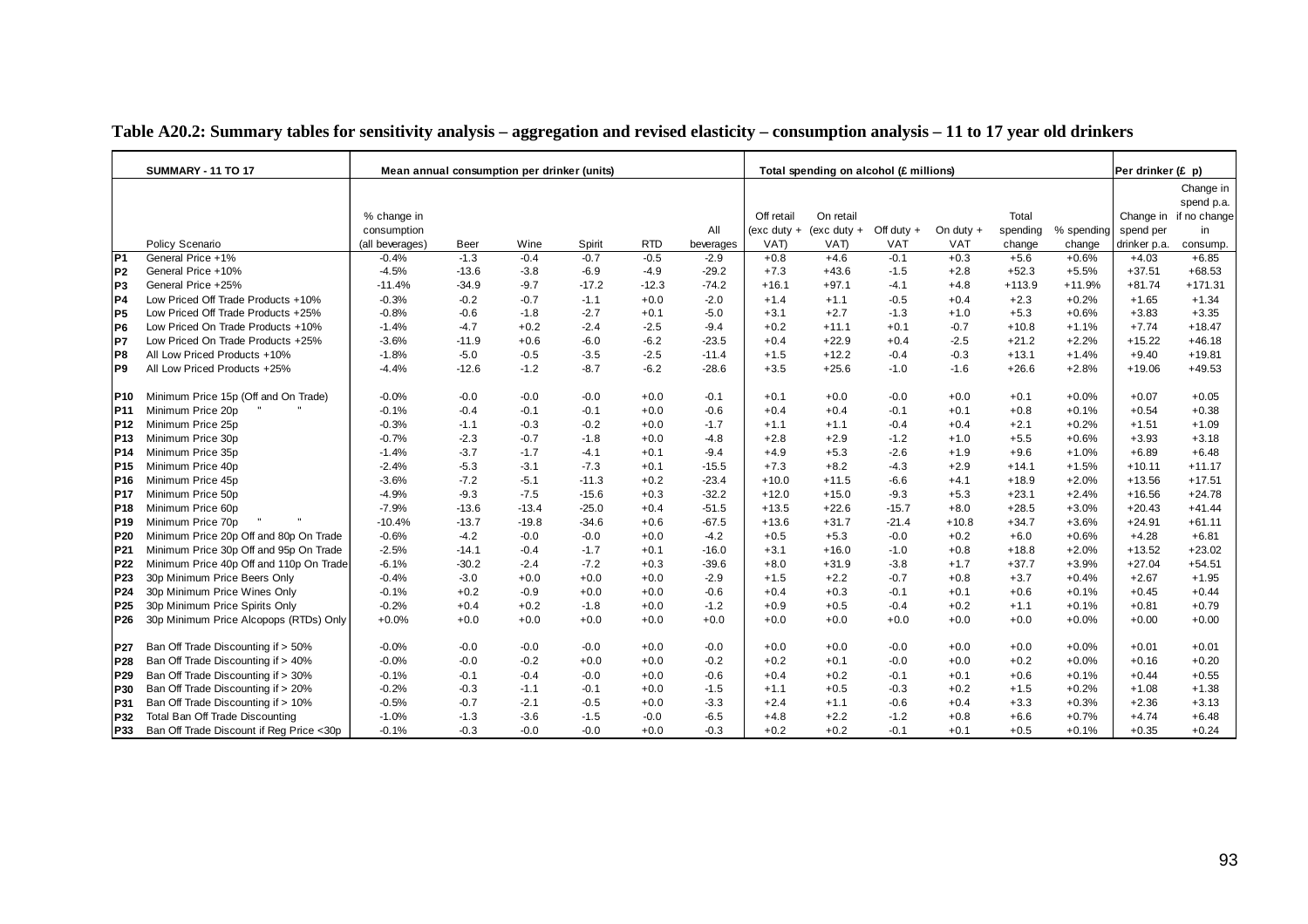|                 | SUMMARY - HAZARDOUS 18 to 24             | Mean annual consumption per drinker (units) |         |         |          |            |           |            | Total spending on alcohol (£ millions) |              |            |          |            | Per drinker (£ p) |                        |
|-----------------|------------------------------------------|---------------------------------------------|---------|---------|----------|------------|-----------|------------|----------------------------------------|--------------|------------|----------|------------|-------------------|------------------------|
|                 |                                          |                                             |         |         |          |            |           |            |                                        |              |            |          |            |                   | Change in              |
|                 |                                          |                                             |         |         |          |            |           |            |                                        |              |            |          |            |                   | spend p.a.             |
|                 |                                          | % change in                                 |         |         |          |            |           | Off retail | On retail                              |              |            | Total    |            |                   | Change in if no change |
|                 |                                          | consumption                                 |         |         |          |            | All       |            | (exc duty + (exc duty +                | Off duty $+$ | On duty +  | spending | % spending | spend per         | in                     |
|                 | Policy Scenario                          | (all beverages)                             | Beer    | Wine    | Spirit   | <b>RTD</b> | beverages | VAT)       | VAT)                                   | <b>VAT</b>   | <b>VAT</b> | change   | change     | drinker p.a.      | consump.               |
| P <sub>1</sub>  | General Price +1%                        | $-0.4%$                                     | $-2.5$  | $-0.9$  | $-1.9$   | $-0.7$     | $-6.1$    | $+1.2$     | $+4.4$                                 | $-0.2$       | $+0.4$     | $+5.8$   | $+0.6%$    | $+8.19$           | $+13.63$               |
| P <sub>2</sub>  | General Price +10%                       | $-4.4%$                                     | $-26.3$ | $-9.7$  | $-19.5$  | $-6.8$     | $-62.3$   | $+11.1$    | $+41.5$                                | $-2.2$       | $+3.1$     | $+53.5$  | $+5.5%$    | $+75.53$          | $+136.26$              |
| P <sub>3</sub>  | General Price +25%                       | $-11.4%$                                    | $-70.1$ | $-25.5$ | $-49.0$  | $-17.1$    | $-161.7$  | $+24.6$    | $+90.7$                                | $-6.3$       | $+5.1$     | $+114.1$ | $+11.8%$   | $+160.89$         | $+340.64$              |
| P <sub>4</sub>  | Low Priced Off Trade Products +10%       | $-0.0%$                                     | $+4.0$  | $-2.2$  | $-2.3$   | $-0.0$     | $-0.5$    | $+2.0$     | $+3.4$                                 | $-0.4$       | $+1.1$     | $+6.1$   | $+0.6%$    | $+8.57$           | $+3.30$                |
| P <sub>5</sub>  | Low Priced Off Trade Products +25%       | $-0.1%$                                     | $+10.0$ | $-5.4$  | $-5.8$   | $-0.1$     | $-1.3$    | $+4.5$     | $+8.4$                                 | $-1.1$       | $+2.9$     | $+14.7$  | $+1.5%$    | $+20.71$          | $+8.25$                |
| P <sub>6</sub>  | Low Priced On Trade Products +10%        | $-0.7%$                                     | $-3.5$  | $+0.9$  | $-5.2$   | $-1.7$     | $-9.5$    | $+0.4$     | $+5.3$                                 | $+0.3$       | $-0.7$     | $+5.3$   | $+0.5%$    | $+7.49$           | $+19.09$               |
| P7              | Low Priced On Trade Products +25%        | $-1.7%$                                     | $-8.9$  | $+2.4$  | $-12.9$  | $-4.2$     | $-23.7$   | $+0.9$     | $+9.8$                                 | $+0.9$       | $-2.4$     | $+9.1$   | $+0.9%$    | $+12.87$          | $+47.73$               |
| P <sub>8</sub>  | All Low Priced Products +10%             | $-0.7%$                                     | $+0.4$  | $-1.2$  | $-7.5$   | $-1.7$     | $-10.1$   | $+2.3$     | $+8.7$                                 | $-0.1$       | $+0.4$     | $+11.4$  | $+1.2%$    | $+16.07$          | $+22.39$               |
| P <sub>9</sub>  | All Low Priced Products +25%             | $-1.8%$                                     | $+1.0$  | $-3.1$  | $-18.7$  | $-4.4$     | $-25.3$   | $+5.4$     | $+18.3$                                | $-0.3$       | $+0.4$     | $+23.8$  | $+2.5%$    | $+33.61$          | $+55.98$               |
| P10             | Minimum Price 15p (Off and On Trade)     | $+0.0%$                                     | $+1.1$  | $+0.1$  | $-0.8$   | $+0.0$     | $+0.4$    | $+0.4$     | $+1.1$                                 | $-0.1$       | $+0.4$     | $+1.8$   | $+0.2%$    | $+2.53$           | $+0.62$                |
| P <sub>11</sub> | Minimum Price 20p                        | $+0.1%$                                     | $+3.1$  | $+0.1$  | $-2.1$   | $+0.0$     | $+1.1$    | $+1.3$     | $+3.5$                                 | $-0.3$       | $+1.2$     | $+5.6$   | $+0.6%$    | $+7.93$           | $+2.02$                |
| P <sub>12</sub> | Minimum Price 25p                        | $+0.1%$                                     | $+6.0$  | $-0.0$  | $-4.1$   | $+0.1$     | $+2.1$    | $+2.6$     | $+7.2$                                 | $-0.7$       | $+2.4$     | $+11.4$  | $+1.2%$    | $+16.14$          | $+4.26$                |
| P <sub>13</sub> | Minimum Price 30p                        | $+0.1%$                                     | $+10.4$ | $-0.7$  | $-8.5$   | $+0.2$     | $+1.4$    | $+4.7$     | $+13.1$                                | $-1.6$       | $+4.4$     | $+20.6$  | $+2.1%$    | $+29.04$          | $+9.12$                |
| P <sub>14</sub> | Minimum Price 35p                        | $-0.3%$                                     | $+15.5$ | $-3.2$  | $-16.7$  | $+0.3$     | $-4.1$    | $+8.4$     | $+21.0$                                | $-3.3$       | $+7.1$     | $+33.0$  | $+3.4%$    | $+46.62$          | $+18.96$               |
| P <sub>15</sub> | Minimum Price 40p                        | $-1.1%$                                     | $+20.7$ | $-7.4$  | $-28.8$  | $+0.5$     | $-15.0$   | $+13.0$    | $+30.4$                                | $-6.0$       | $+10.3$    | $+47.7$  | $+4.9%$    | $+67.28$          | $+34.14$               |
| P <sub>16</sub> | Minimum Price 45p                        | $-2.2%$                                     | $+24.7$ | $-13.6$ | $-43.3$  | $+0.7$     | $-31.6$   | $+17.9$    | $+40.7$                                | $-9.5$       | $+13.8$    | $+63.0$  | $+6.5%$    | $+88.81$          | $+54.18$               |
| P <sub>17</sub> | Minimum Price 50p                        | $-3.7%$                                     | $+27.8$ | $-21.9$ | $-58.9$  | $+0.9$     | $-52.0$   | $+22.0$    | $+51.8$                                | $-13.7$      | $+17.5$    | $+77.5$  | $+8.0%$    | $+109.37$         | $+77.52$               |
| P18             | Minimum Price 60p                        | $-6.5%$                                     | $+42.2$ | $-44.1$ | $-90.9$  | $+1.3$     | $-91.5$   | $+28.0$    | $+75.4$                                | $-22.9$      | $+25.5$    | $+106.0$ | $+11.0%$   | $+149.59$         | $+131.55$              |
| P <sub>19</sub> | Minimum Price 70p                        | $-9.0%$                                     | $+55.1$ | $-69.3$ | $-115.0$ | $+1.5$     | $-127.6$  | $+28.2$    | $+100.4$                               | $-32.4$      | $+33.8$    | $+130.0$ | $+13.5%$   | $+183.37$         | $+190.50$              |
| P20             | Minimum Price 20p Off and 80p On Trade   | $-0.0%$                                     | $+1.0$  | $+0.5$  | $-1.9$   | $+0.1$     | $-0.4$    | $+1.5$     | $+6.4$                                 | $-0.2$       | $+1.4$     | $+9.1$   | $+0.9%$    | $+12.85$          | $+7.50$                |
| P21             | Minimum Price 30p Off and 95p On Trade   | $-0.3%$                                     | $+2.3$  | $+0.7$  | $-8.0$   | $+0.3$     | $-4.6$    | $+5.3$     | $+22.4$                                | $-1.1$       | $+5.1$     | $+31.6$  | $+3.3%$    | $+44.64$          | $+29.29$               |
| P22             | Minimum Price 40p Off and 110p On Trade  | $-2.6%$                                     | $-3.8$  | $-4.6$  | $-28.6$  | $+0.8$     | $-36.2$   | $+14.2$    | $+50.0$                                | $-5.0$       | $+10.7$    | $+69.9$  | $+7.2%$    | $+98.63$          | $+88.79$               |
| P23             | 30p Minimum Price Beers Only             | $+0.4%$                                     | $+4.6$  | $+0.8$  | $+0.4$   | $+0.1$     | $+5.9$    | $+2.0$     | $+9.8$                                 | $-0.6$       | $+3.3$     | $+14.5$  | $+1.5%$    | $+20.44$          | $+4.28$                |
| P24             | 30p Minimum Price Wines Only             | $-0.1%$                                     | $+1.3$  | $-2.6$  | $+0.1$   | $+0.0$     | $-1.1$    | $+0.7$     | $+0.8$                                 | $-0.2$       | $+0.3$     | $+1.6$   | $+0.2%$    | $+2.21$           | $+1.37$                |
| P <sub>25</sub> | 30p Minimum Price Spirits Only           | $-0.2%$                                     | $+4.6$  | $+1.1$  | $-9.1$   | $+0.0$     | $-3.4$    | $+2.1$     | $+2.5$                                 | $-0.9$       | $+0.8$     | $+4.5$   | $+0.5%$    | $+6.39$           | $+3.47$                |
| P26             | 30p Minimum Price Alcopops (RTDs) Only   | $+0.0%$                                     | $+0.0$  | $+0.0$  | $+0.0$   | $+0.0$     | $+0.0$    | $+0.0$     | $+0.0$                                 | $+0.0$       | $+0.0$     | $+0.0$   | $+0.0%$    | $+0.00$           | $+0.00$                |
| P27             | Ban Off Trade Discounting if > 50%       | $-0.0%$                                     | $+0.0$  | $-0.0$  | $-0.0$   | $+0.0$     | $-0.0$    | $+0.0$     | $+0.0$                                 | $-0.0$       | $+0.0$     | $+0.0$   | $+0.0%$    | $+0.06$           | $+0.03$                |
| P28             | Ban Off Trade Discounting if > 40%       | $-0.0%$                                     | $+0.2$  | $-0.8$  | $+0.0$   | $+0.0$     | $-0.5$    | $+0.3$     | $+0.3$                                 | $-0.1$       | $+0.1$     | $+0.6$   | $+0.1%$    | $+0.82$           | $+0.69$                |
| P29             | Ban Off Trade Discounting if > 30%       | $-0.1%$                                     | $+0.6$  | $-1.9$  | $-0.0$   | $+0.0$     | $-1.3$    | $+0.7$     | $+0.7$                                 | $-0.2$       | $+0.3$     | $+1.6$   | $+0.2%$    | $+2.22$           | $+1.83$                |
| P30             | Ban Off Trade Discounting if > 20%       | $-0.2%$                                     | $+1.3$  | $-4.4$  | $-0.2$   | $+0.0$     | $-3.3$    | $+1.8$     | $+1.8$                                 | $-0.4$       | $+0.6$     | $+3.7$   | $+0.4%$    | $+5.28$           | $+4.57$                |
| P31             | Ban Off Trade Discounting if > 10%       | $-0.5%$                                     | $+2.3$  | $-8.5$  | $-1.6$   | $+0.0$     | $-7.7$    | $+3.9$     | $+3.6$                                 | $-1.0$       | $+1.2$     | $+7.8$   | $+0.8%$    | $+11.01$          | $+10.13$               |
| <b>P32</b>      | Total Ban Off Trade Discounting          | $-1.1%$                                     | $+3.4$  | $-13.8$ | $-5.1$   | $-0.1$     | $-15.7$   | $+7.5$     | $+6.8$                                 | $-2.0$       | $+2.3$     | $+14.7$  | $+1.5%$    | $+20.70$          | $+19.92$               |
| P33             | Ban Off Trade Discount if Reg Price <30p | $+0.0%$                                     | $+0.4$  | $-0.0$  | $-0.1$   | $+0.0$     | $+0.3$    | $+0.3$     | $+0.8$                                 | $-0.1$       | $+0.3$     | $+1.3$   | $+0.1%$    | $+1.78$           | $+0.45$                |

#### **Table A20.3: Summary tables for sensitivity analysis – aggregation and revised elasticity – consumption analysis – 18 to 24 year old hazardous drinkers**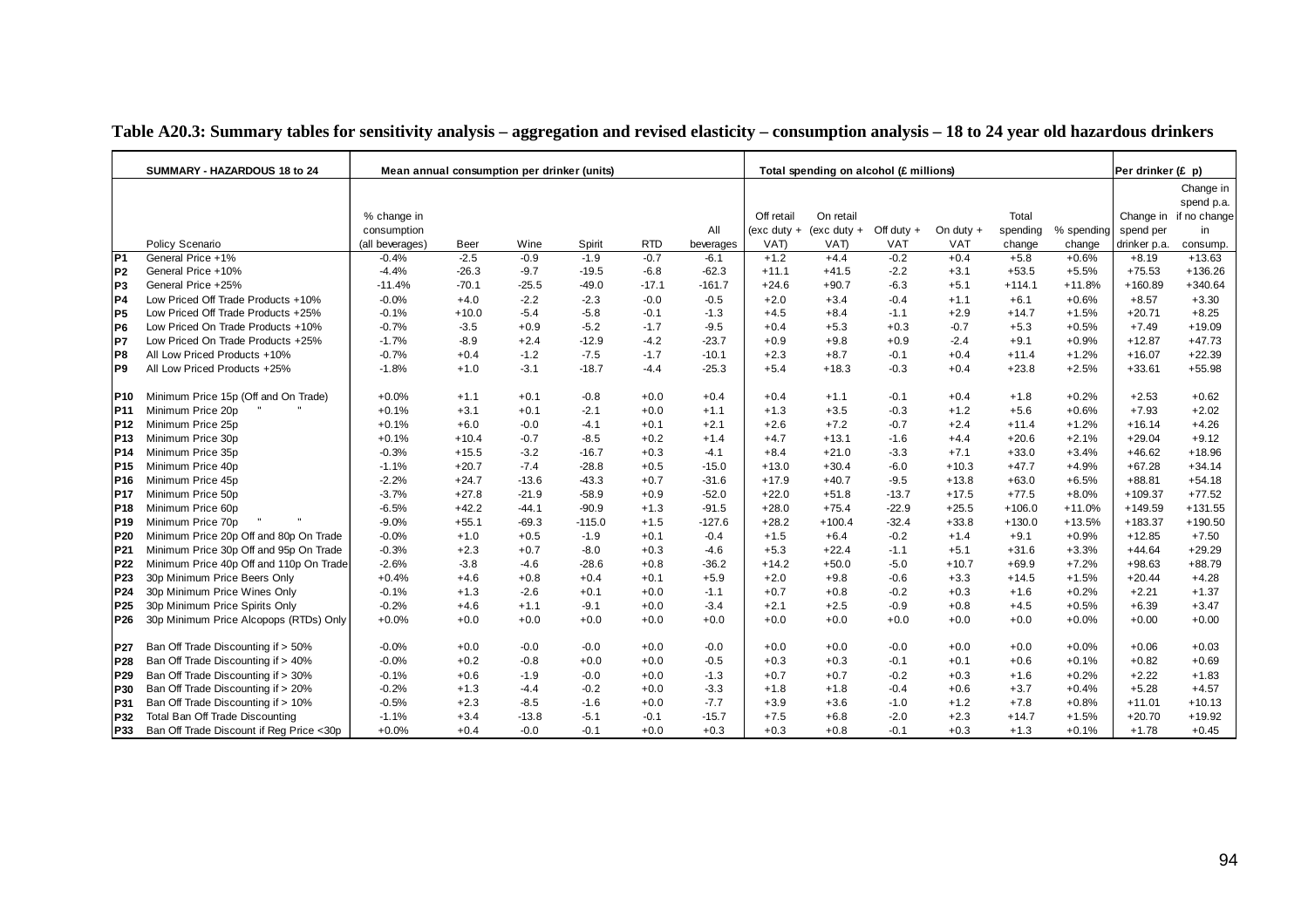|                 | <b>SUMMARY - MODERATE</b>                | Mean annual consumption per drinker (units) |        |         |         |            |           |            | Total spending on alcohol (£ millions) |              |             |          |            | Per drinker (£ p) |                        |
|-----------------|------------------------------------------|---------------------------------------------|--------|---------|---------|------------|-----------|------------|----------------------------------------|--------------|-------------|----------|------------|-------------------|------------------------|
|                 |                                          |                                             |        |         |         |            |           |            |                                        |              |             |          |            |                   | Change in              |
|                 |                                          |                                             |        |         |         |            |           |            |                                        |              |             |          |            |                   | spend p.a.             |
|                 |                                          | % change in                                 |        |         |         |            |           | Off retail | On retail                              |              |             | Total    |            |                   | Change in if no change |
|                 |                                          | consumption                                 |        |         |         |            | All       |            | (exc duty + (exc duty +                | Off duty $+$ | On duty $+$ | spending | % spending | spend per         | in                     |
|                 | Policy Scenario                          | (all beverages)                             | Beer   | Wine    | Spirit  | <b>RTD</b> | beverages | VAT)       | VAT)                                   | VAT          | <b>VAT</b>  | change   | change     | drinker p.a.      | consump.               |
| P <sub>1</sub>  | General Price +1%                        | $-0.3%$                                     | $-0.3$ | $-0.4$  | $-0.2$  | $-0.0$     | $-0.9$    | $+10.0$    | $+25.7$                                | $-0.5$       | $+3.5$      | $+38.8$  | $+0.7%$    | $+2.01$           | $+2.73$                |
| P <sub>2</sub>  | General Price +10%                       | $-3.3%$                                     | $-3.1$ | $-4.7$  | $-1.8$  | $-0.3$     | $-9.8$    | $+93.4$    | $+246.5$                               | $-7.2$       | $+32.8$     | $+365.5$ | $+6.9%$    | $+18.92$          | $+27.31$               |
| P <sub>3</sub>  | General Price +25%                       | $-8.4%$                                     | $-8.0$ | $-11.9$ | $-4.6$  | $-0.7$     | $-25.1$   | $+212.6$   | $+582.0$                               | $-22.5$      | $+75.1$     | $+847.3$ | $+16.1%$   | $+43.86$          | $+68.28$               |
| P <sub>4</sub>  | Low Priced Off Trade Products +10%       | $-0.2%$                                     | $+0.5$ | $-0.8$  | $-0.2$  | $-0.0$     | $-0.5$    | $+13.7$    | $+10.1$                                | $-1.3$       | $+3.4$      | $+25.9$  | $+0.5%$    | $+1.34$           | $+0.89$                |
| P <sub>5</sub>  | Low Priced Off Trade Products +25%       | $-0.5%$                                     | $+1.2$ | $-2.0$  | $-0.4$  | $-0.0$     | $-1.3$    | $+31.7$    | $+24.6$                                | $-3.9$       | $+8.3$      | $+60.7$  | $+1.2%$    | $+3.14$           | $+2.23$                |
| P <sub>6</sub>  | Low Priced On Trade Products +10%        | $-0.2%$                                     | $-0.3$ | $+0.1$  | $-0.2$  | $-0.0$     | $-0.5$    | $+1.5$     | $+33.9$                                | $+1.2$       | $+3.1$      | $+39.7$  | $+0.8%$    | $+2.06$           | $+2.69$                |
| P7              | Low Priced On Trade Products +25%        | $-0.5%$                                     | $-0.8$ | $+0.1$  | $-0.6$  | $-0.1$     | $-1.4$    | $+3.4$     | $+77.1$                                | $+2.8$       | $+6.3$      | $+89.7$  | $+1.7%$    | $+4.64$           | $+6.71$                |
| P8              | All Low Priced Products +10%             | $-0.4%$                                     | $+0.2$ | $-0.8$  | $-0.4$  | $-0.1$     | $-1.1$    | $+15.0$    | $+43.7$                                | $-0.2$       | $+6.4$      | $+64.9$  | $+1.2%$    | $+3.36$           | $+3.58$                |
| P <sub>9</sub>  | All Low Priced Products +25%             | $-0.9%$                                     | $+0.3$ | $-1.9$  | $-1.0$  | $-0.1$     | $-2.8$    | $+35.0$    | $+101.7$                               | $-1.3$       | $+14.6$     | $+149.9$ | $+2.8%$    | $+7.76$           | $+8.94$                |
| P10             | Minimum Price 15p (Off and On Trade)     | $+0.0%$                                     | $+0.0$ | $+0.0$  | $+0.0$  | $+0.0$     | $+0.1$    | $+1.4$     | $+2.0$                                 | $+0.1$       | $+0.7$      | $+4.2$   | $+0.1%$    | $+0.22$           | $+0.07$                |
| P11             | Minimum Price 20p                        | $+0.0%$                                     | $+0.1$ | $+0.0$  | $-0.0$  | $+0.0$     | $+0.1$    | $+3.7$     | $+5.8$                                 | $+0.1$       | $+2.0$      | $+11.7$  | $+0.2%$    | $+0.60$           | $+0.19$                |
| P <sub>12</sub> | Minimum Price 25p                        | $+0.1%$                                     | $+0.2$ | $+0.1$  | $-0.1$  | $+0.0$     | $+0.2$    | $+8.3$     | $+13.5$                                | $-0.1$       | $+4.6$      | $+26.2$  | $+0.5%$    | $+1.36$           | $+0.46$                |
| P <sub>13</sub> | Minimum Price 30p                        | $+0.0%$                                     | $+0.6$ | $-0.1$  | $-0.3$  | $+0.0$     | $+0.1$    | $+20.3$    | $+28.6$                                | $-1.3$       | $+9.7$      | $+57.3$  | $+1.1%$    | $+2.97$           | $+1.27$                |
| P <sub>14</sub> | Minimum Price 35p                        | $-0.3%$                                     | $+1.1$ | $-1.0$  | $-0.9$  | $+0.0$     | $-0.9$    | $+42.3$    | $+48.0$                                | $-4.9$       | $+16.3$     | $+101.7$ | $+1.9%$    | $+5.26$           | $+3.01$                |
| P <sub>15</sub> | Minimum Price 40p                        | $-1.0%$                                     | $+1.5$ | $-2.6$  | $-1.8$  | $+0.0$     | $-2.9$    | $+72.8$    | $+70.1$                                | $-11.0$      | $+23.7$     | $+155.6$ | $+2.9%$    | $+8.05$           | $+5.81$                |
| P16             | Minimum Price 45p                        | $-2.0%$                                     | $+1.7$ | $-4.8$  | $-3.0$  | $+0.0$     | $-6.0$    | $+112.9$   | $+94.2$                                | $-19.7$      | $+31.9$     | $+219.3$ | $+4.2%$    | $+11.35$          | $+9.92$                |
| <b>P17</b>      | Minimum Price 50p                        | $-3.4%$                                     | $+1.8$ | $-7.7$  | $-4.3$  | $+0.1$     | $-10.1$   | $+159.2$   | $+120.1$                               | $-31.1$      | $+40.7$     | $+288.8$ | $+5.5%$    | $+14.95$          | $+15.19$               |
| P <sub>18</sub> | Minimum Price 60p                        | $-7.0%$                                     | $+1.8$ | $-15.5$ | $-7.3$  | $+0.1$     | $-21.0$   | $+255.4$   | $+176.9$                               | $-63.2$      | $+59.8$     | $+428.9$ | $+8.1%$    | $+22.20$          | $+28.78$               |
| P <sub>19</sub> | Minimum Price 70p                        | $-11.0%$                                    | $+1.9$ | $-24.3$ | $-10.6$ | $+0.1$     | $-33.0$   | $+321.1$   | $+237.5$                               | $-105.2$     | $+80.1$     | $+533.6$ | $+10.1%$   | $+27.62$          | $+43.93$               |
| P20             | Minimum Price 20p Off and 80p On Trade   | $+0.0%$                                     | $+0.0$ | $+0.0$  | $+0.0$  | $+0.0$     | $+0.1$    | $+3.9$     | $+11.4$                                | $+0.2$       | $+2.7$      | $+18.3$  | $+0.3%$    | $+0.95$           | $+0.57$                |
| P21             | Minimum Price 30p Off and 95p On Trade   | $-0.2%$                                     | $-0.1$ | $-0.1$  | $-0.3$  | $+0.0$     | $-0.5$    | $+21.2$    | $+63.9$                                | $-0.5$       | $+13.6$     | $+98.2$  | $+1.9%$    | $+5.08$           | $+3.86$                |
| P22             | Minimum Price 40p Off and 110p On Trade  | $-1.7%$                                     | $-1.0$ | $-2.4$  | $-1.8$  | $+0.1$     | $-5.1$    | $+75.4$    | $+177.8$                               | $-9.0$       | $+34.6$     | $+278.8$ | $+5.3%$    | $+14.43$          | $+14.64$               |
| P23             | 30p Minimum Price Beers Only             | $+0.1%$                                     | $+0.0$ | $+0.4$  | $+0.1$  | $+0.0$     | $+0.5$    | $+9.6$     | $+20.3$                                | $+0.1$       | $+6.9$      | $+36.9$  | $+0.7%$    | $+1.91$           | $+0.59$                |
| P <sub>24</sub> | 30p Minimum Price Wines Only             | $-0.2%$                                     | $+0.1$ | $-0.6$  | $+0.0$  | $+0.0$     | $-0.5$    | $+6.2$     | $+1.9$                                 | $-0.8$       | $+0.7$      | $+8.0$   | $+0.2%$    | $+0.41$           | $+0.44$                |
| P <sub>25</sub> | 30p Minimum Price Spirits Only           | $+0.1%$                                     | $+0.5$ | $+0.2$  | $-0.4$  | $+0.0$     | $+0.2$    | $+4.8$     | $+7.0$                                 | $-0.3$       | $+2.4$      | $+14.0$  | $+0.3%$    | $+0.72$           | $+0.23$                |
| P <sub>26</sub> | 30p Minimum Price Alcopops (RTDs) Only   | $+0.0%$                                     | $+0.0$ | $+0.0$  | $+0.0$  | $-0.0$     | $+0.1$    | $+0.2$     | $+0.3$                                 | $+0.2$       | $+0.1$      | $+0.8$   | $+0.0%$    | $+0.04$           | $+0.00$                |
| P27             | Ban Off Trade Discounting if > 50%       | $-0.0%$                                     | $+0.0$ | $+0.0$  | $+0.0$  | $-0.0$     | $+0.1$    | $+0.3$     | $+0.4$                                 | $+0.2$       | $+0.1$      | $+1.0$   | $+0.0%$    | $+0.05$           | $+0.01$                |
| P28             | Ban Off Trade Discounting if > 40%       | $-0.1%$                                     | $+0.0$ | $-0.2$  | $+0.0$  | $+0.0$     | $-0.2$    | $+3.6$     | $+0.9$                                 | $-0.1$       | $+0.3$      | $+4.7$   | $+0.1%$    | $+0.24$           | $+0.29$                |
| P29             | Ban Off Trade Discounting if > 30%       | $-0.2%$                                     | $+0.1$ | $-0.6$  | $+0.0$  | $-0.0$     | $-0.6$    | $+9.2$     | $+1.9$                                 | $-0.6$       | $+0.6$      | $+11.1$  | $+0.2%$    | $+0.58$           | $+0.77$                |
| P30             | Ban Off Trade Discounting if > 20%       | $-0.5%$                                     | $+0.1$ | $-1.6$  | $-0.0$  | $-0.0$     | $-1.5$    | $+22.0$    | $+3.9$                                 | $-1.8$       | $+1.3$      | $+25.5$  | $+0.5%$    | $+1.32$           | $+1.88$                |
| P31             | Ban Off Trade Discounting if > 10%       | $-1.1%$                                     | $+0.1$ | $-3.1$  | $-0.1$  | $-0.0$     | $-3.1$    | $+44.4$    | $+7.9$                                 | $-4.2$       | $+2.7$      | $+50.9$  | $+1.0%$    | $+2.63$           | $+3.90$                |
| P32             | Total Ban Off Trade Discounting          | $-1.9%$                                     | $+0.0$ | $-5.1$  | $-0.5$  | $-0.0$     | $-5.6$    | $+78.9$    | $+15.3$                                | $-8.1$       | $+5.2$      | $+91.2$  | $+1.7%$    | $+4.72$           | $+7.08$                |
| P33             | Ban Off Trade Discount if Reg Price <30p | $+0.0%$                                     | $+0.0$ | $+0.0$  | $+0.0$  | $+0.0$     | $+0.1$    | $+1.5$     | $+2.1$                                 | $+0.1$       | $+0.7$      | $+4.5$   | $+0.1%$    | $+0.23$           | $+0.08$                |

#### **Table A20.4: Summary tables for sensitivity analysis – aggregation and revised elasticity – consumption analysis – moderate drinkers**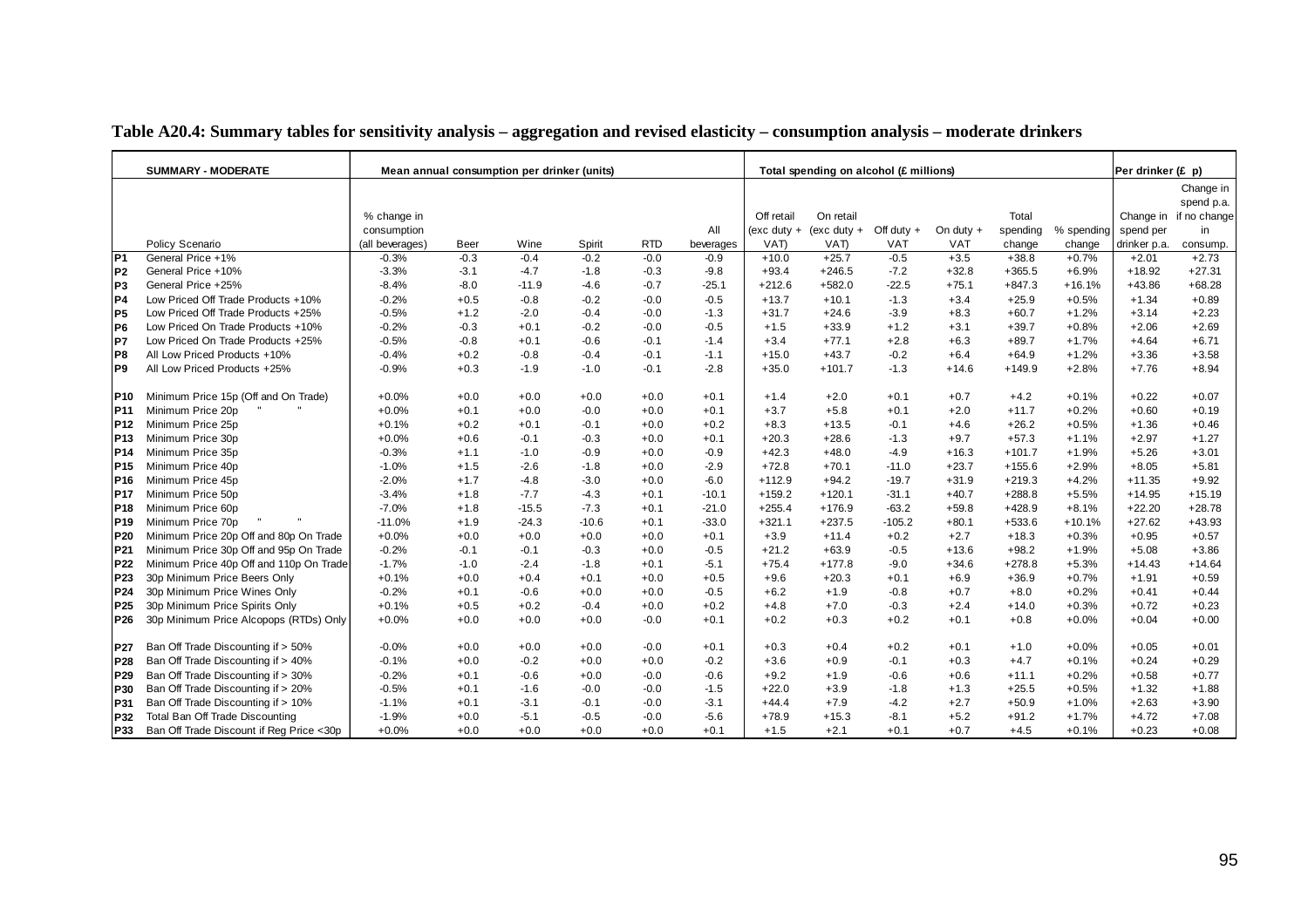|                 | <b>SUMMARY - HAZARDOUS</b>               | Mean annual consumption per drinker (units) |             |          |         |            |           |                 | Total spending on alcohol (£ millions) |              |             |          |            | Per drinker $(E, p)$ |                        |
|-----------------|------------------------------------------|---------------------------------------------|-------------|----------|---------|------------|-----------|-----------------|----------------------------------------|--------------|-------------|----------|------------|----------------------|------------------------|
|                 |                                          |                                             |             |          |         |            |           |                 |                                        |              |             |          |            |                      | Change in              |
|                 |                                          |                                             |             |          |         |            |           |                 |                                        |              |             |          |            |                      | spend p.a.             |
|                 |                                          | % change in                                 |             |          |         |            |           | Off retail      | On retail                              |              |             | Total    |            |                      | Change in if no change |
|                 |                                          | consumption                                 |             |          |         |            | All       | $(exc$ duty $+$ | $(exc$ duty $+$                        | Off duty $+$ | On duty $+$ | spending | % spending | spend per            | in                     |
|                 | Policy Scenario                          | (all beverages)                             | <b>Beer</b> | Wine     | Spirit  | <b>RTD</b> | beverages | VAT)            | VAT)                                   | <b>VAT</b>   | <b>VAT</b>  | change   | change     | drinker p.a.         | consump.               |
| P <sub>1</sub>  | General Price +1%                        | $-0.4%$                                     | $-2.2$      | $-2.4$   | $-1.0$  | $-0.2$     | $-5.8$    | $+17.8$         | $+23.8$                                | $-1.8$       | $+2.2$      | $+42.1$  | $+0.6%$    | $+6.34$              | $+10.26$               |
| P <sub>2</sub>  | General Price +10%                       | $-4.2%$                                     | $-22.5$     | $-25.3$  | $-10.4$ | $-1.7$     | $-59.9$   | $+167.4$        | $+222.8$                               | $-20.9$      | $+19.1$     | $+388.4$ | $+5.7%$    | $+58.58$             | $+102.60$              |
| P3              | General Price +25%                       | $-11.0%$                                    | $-59.5$     | $-66.7$  | $-26.2$ | $-4.2$     | $-156.6$  | $+370.7$        | $+490.5$                               | $-65.5$      | $+33.7$     | $+829.4$ | $+12.2%$   | $+125.07$            | $+256.49$              |
| P4              | Low Priced Off Trade Products +10%       | $-0.3%$                                     | $+1.9$      | $-3.9$   | $-1.7$  | $-0.1$     | $-3.7$    | $+32.6$         | $+20.7$                                | $-3.1$       | $+7.2$      | $+57.4$  | $+0.8%$    | $+8.65$              | $+5.66$                |
| P <sub>5</sub>  | Low Priced Off Trade Products +25%       | $-0.7%$                                     | $+4.8$      | $-9.7$   | $-4.3$  | $-0.2$     | $-9.4$    | $+74.5$         | $+51.7$                                | $-9.0$       | $+17.9$     | $+135.2$ | $+2.0%$    | $+20.39$             | $+14.16$               |
| P <sub>6</sub>  | Low Priced On Trade Products +10%        | $-0.1%$                                     | $-2.9$      | $+2.8$   | $-1.3$  | $-0.4$     | $-1.9$    | $+7.3$          | $+36.2$                                | $+6.1$       | $-0.9$      | $+48.7$  | $+0.7%$    | $+7.34$              | $+11.15$               |
| P7              | Low Priced On Trade Products +25%        | $-0.3%$                                     | $-7.4$      | $+7.1$   | $-3.3$  | $-1.1$     | $-4.7$    | $+18.2$         | $+73.6$                                | $+15.4$      | $-5.2$      | $+102.0$ | $+1.5%$    | $+15.39$             | $+27.89$               |
| P8              | All Low Priced Products +10%             | $-0.4%$                                     | $-1.0$      | $-1.1$   | $-3.0$  | $-0.5$     | $-5.6$    | $+39.9$         | $+56.9$                                | $+3.1$       | $+6.2$      | $+106.1$ | $+1.6%$    | $+16.00$             | $+16.82$               |
| P9              | All Low Priced Products +25%             | $-1.0%$                                     | $-2.7$      | $-2.8$   | $-7.6$  | $-1.2$     | $-14.3$   | $+93.0$         | $+125.7$                               | $+6.3$       | $+12.6$     | $+237.6$ | $+3.5%$    | $+35.83$             | $+42.05$               |
|                 |                                          |                                             |             |          |         |            |           |                 |                                        |              |             |          |            |                      |                        |
| P10             | Minimum Price 15p (Off and On Trade)     | $+0.0%$                                     | $+0.1$      | $+0.4$   | $-0.2$  | $+0.0$     | $+0.3$    | $+3.7$          | $+4.4$                                 | $+0.1$       | $+1.5$      | $+9.7$   | $+0.1%$    | $+1.47$              | $+0.47$                |
| P11             | Minimum Price 20p                        | $+0.1%$                                     | $+0.0$      | $+1.5$   | $-0.5$  | $+0.0$     | $+1.0$    | $+11.9$         | $+14.8$                                | $+0.6$       | $+5.1$      | $+32.4$  | $+0.5%$    | $+4.88$              | $+1.53$                |
| P12             | Minimum Price 25p                        | $+0.2%$                                     | $-0.1$      | $+3.6$   | $-1.2$  | $+0.0$     | $+2.4$    | $+28.1$         | $+36.6$                                | $+1.0$       | $+12.6$     | $+78.3$  | $+1.2%$    | $+11.81$             | $+3.88$                |
| P <sub>13</sub> | Minimum Price 30p                        | $+0.1%$                                     | $+0.1$      | $+6.0$   | $-4.0$  | $+0.0$     | $+2.1$    | $+59.2$         | $+72.9$                                | $-1.2$       | $+25.2$     | $+156.2$ | $+2.3%$    | $+23.55$             | $+9.50$                |
| <b>P14</b>      | Minimum Price 35p                        | $-0.4%$                                     | $+0.1$      | $+4.2$   | $-9.7$  | $+0.1$     | $-5.3$    | $+110.2$        | $+120.0$                               | $-10.9$      | $+41.5$     | $+260.8$ | $+3.8%$    | $+39.33$             | $+21.26$               |
| P15             | Minimum Price 40p                        | $-1.5%$                                     | $-1.3$      | $-2.5$   | $-17.8$ | $+0.1$     | $-21.5$   | $+175.5$        | $+175.8$                               | $-30.5$      | $+60.8$     | $+381.7$ | $+5.6%$    | $+57.56$             | $+40.11$               |
| P <sub>16</sub> | Minimum Price 45p                        | $-3.3%$                                     | $-4.5$      | $-15.4$  | $-27.6$ | $+0.1$     | $-47.3$   | $+250.7$        | $+237.2$                               | $-60.8$      | $+82.1$     | $+509.1$ | $+7.5%$    | $+76.78$             | $+66.84$               |
| <b>P17</b>      | Minimum Price 50p                        | $-5.7%$                                     | $-9.0$      | $-35.0$  | $-38.1$ | $+0.2$     | $-82.0$   | $+325.1$        | $+302.7$                               | $-102.0$     | $+104.8$    | $+630.5$ | $+9.3%$    | $+95.09$             | $+100.17$              |
| P <sub>18</sub> | Minimum Price 60p                        | $-11.5%$                                    | $-11.2$     | $-91.9$  | $-60.7$ | $+0.2$     | $-163.6$  | $+453.4$        | $+442.4$                               | $-205.4$     | $+153.1$    | $+843.5$ | $+12.4%$   | $+127.21$            | $+182.08$              |
| P <sub>19</sub> | Minimum Price 70p                        | $-17.7%$                                    | $-12.1$     | $-158.9$ | $-80.9$ | $+0.1$     | $-251.8$  | $+482.7$        | $+589.0$                               | $-333.4$     | $+203.1$    | $+941.3$ | $+13.8%$   | $+141.96$            | $+271.03$              |
| P <sub>20</sub> | Minimum Price 20p Off and 80p On Trade   | $+0.0%$                                     | $-1.0$      | $+2.2$   | $-0.4$  | $+0.0$     | $+0.7$    | $+13.5$         | $+27.3$                                | $+1.9$       | $+6.0$      | $+48.7$  | $+0.7%$    | $+7.35$              | $+4.26$                |
| P21             | Minimum Price 30p Off and 95p On Trade   | $+0.0%$                                     | $-5.4$      | $+9.3$   | $-3.8$  | $+0.1$     | $+0.3$    | $+67.6$         | $+125.1$                               | $+5.8$       | $+27.6$     | $+226.2$ | $+3.3%$    | $+34.11$             | $+22.89$               |
| P22             | Minimum Price 40p Off and 110p On Trade  | $-2.2%$                                     | $-19.9$     | $+5.3$   | $-17.4$ | $+0.2$     | $-31.8$   | $+196.4$        | $+301.4$                               | $-13.9$      | $+61.0$     | $+544.9$ | $+8.0%$    | $+82.17$             | $+80.53$               |
| P <sub>23</sub> | 30p Minimum Price Beers Only             | $+0.4%$                                     | $-2.9$      | $+7.7$   | $+0.4$  | $+0.0$     | $+5.1$    | $+36.3$         | $+59.4$                                | $+2.7$       | $+20.6$     | $+119.0$ | $+1.7%$    | $+17.95$             | $+5.60$                |
| P24             | 30p Minimum Price Wines Only             | $-0.2%$                                     | $+0.8$      | $-3.7$   | $+0.1$  | $+0.0$     | $-2.9$    | $+9.5$          | $+3.5$                                 | $-2.4$       | $+1.2$      | $+11.8$  | $+0.2%$    | $+1.78$              | $+2.07$                |
| P <sub>25</sub> | 30p Minimum Price Spirits Only           | $-0.0%$                                     | $+2.3$      | $+2.1$   | $-4.4$  | $+0.0$     | $-0.1$    | $+13.4$         | $+10.0$                                | $-1.4$       | $+3.4$      | $+25.3$  | $+0.4%$    | $+3.82$              | $+1.83$                |
| P26             | 30p Minimum Price Alcopops (RTDs) Only   | $+0.0%$                                     | $-0.0$      | $+0.0$   | $+0.0$  | $-0.0$     | $+0.0$    | $+0.0$          | $-0.0$                                 | $+0.0$       | $-0.0$      | $+0.0$   | $+0.0%$    | $+0.00$              | $+0.00$                |
|                 |                                          |                                             |             |          |         |            |           |                 |                                        |              |             |          |            |                      |                        |
| <b>P27</b>      | Ban Off Trade Discounting if > 50%       | $-0.0%$                                     | $+0.0$      | $-0.1$   | $-0.0$  | $+0.0$     | $-0.1$    | $+0.3$          | $+0.1$                                 | $-0.1$       | $+0.0$      | $+0.4$   | $+0.0%$    | $+0.06$              | $+0.06$                |
| P28             | Ban Off Trade Discounting if > 40%       | $-0.1%$                                     | $+0.1$      | $-2.1$   | $+0.0$  | $+0.0$     | $-2.0$    | $+6.5$          | $+1.7$                                 | $-1.4$       | $+0.6$      | $+7.4$   | $+0.1%$    | $+1.11$              | $+1.79$                |
| P29             | Ban Off Trade Discounting if > 30%       | $-0.4%$                                     | $+0.2$      | $-5.2$   | $-0.0$  | $-0.0$     | $-5.0$    | $+17.1$         | $+4.6$                                 | $-3.6$       | $+1.6$      | $+19.7$  | $+0.3%$    | $+2.97$              | $+4.67$                |
| P30             | Ban Off Trade Discounting if > 20%       | $-0.9%$                                     | $+0.2$      | $-12.2$  | $-0.1$  | $-0.0$     | $-12.1$   | $+40.2$         | $+10.9$                                | $-8.9$       | $+3.8$      | $+46.0$  | $+0.7%$    | $+6.93$              | $+11.27$               |
| P31             | Ban Off Trade Discounting if > 10%       | $-1.7%$                                     | $+0.0$      | $-23.7$  | $-1.1$  | $-0.0$     | $-24.8$   | $+79.7$         | $+22.5$                                | $-18.8$      | $+7.8$      | $+91.1$  | $+1.3%$    | $+13.75$             | $+23.05$               |
| <b>P32</b>      | Total Ban Off Trade Discounting          | $-3.0%$                                     | $-1.1$      | $-38.6$  | $-3.4$  | $-0.1$     | $-43.3$   | $+137.0$        | $+41.7$                                | $-34.1$      | $+14.5$     | $+159.1$ | $+2.3%$    | $+24.00$             | $+40.77$               |
| P33             | Ban Off Trade Discount if Reg Price <30p | $+0.0%$                                     | $-0.2$      | $+0.4$   | $-0.1$  | $+0.0$     | $+0.2$    | $+4.4$          | $+5.2$                                 | $+0.1$       | $+1.8$      | $+11.5$  | $+0.2%$    | $+1.74$              | $+0.61$                |

### **Table A20.5: Summary tables for sensitivity analysis – aggregation and revised elasticity – consumption analysis – hazardous drinkers**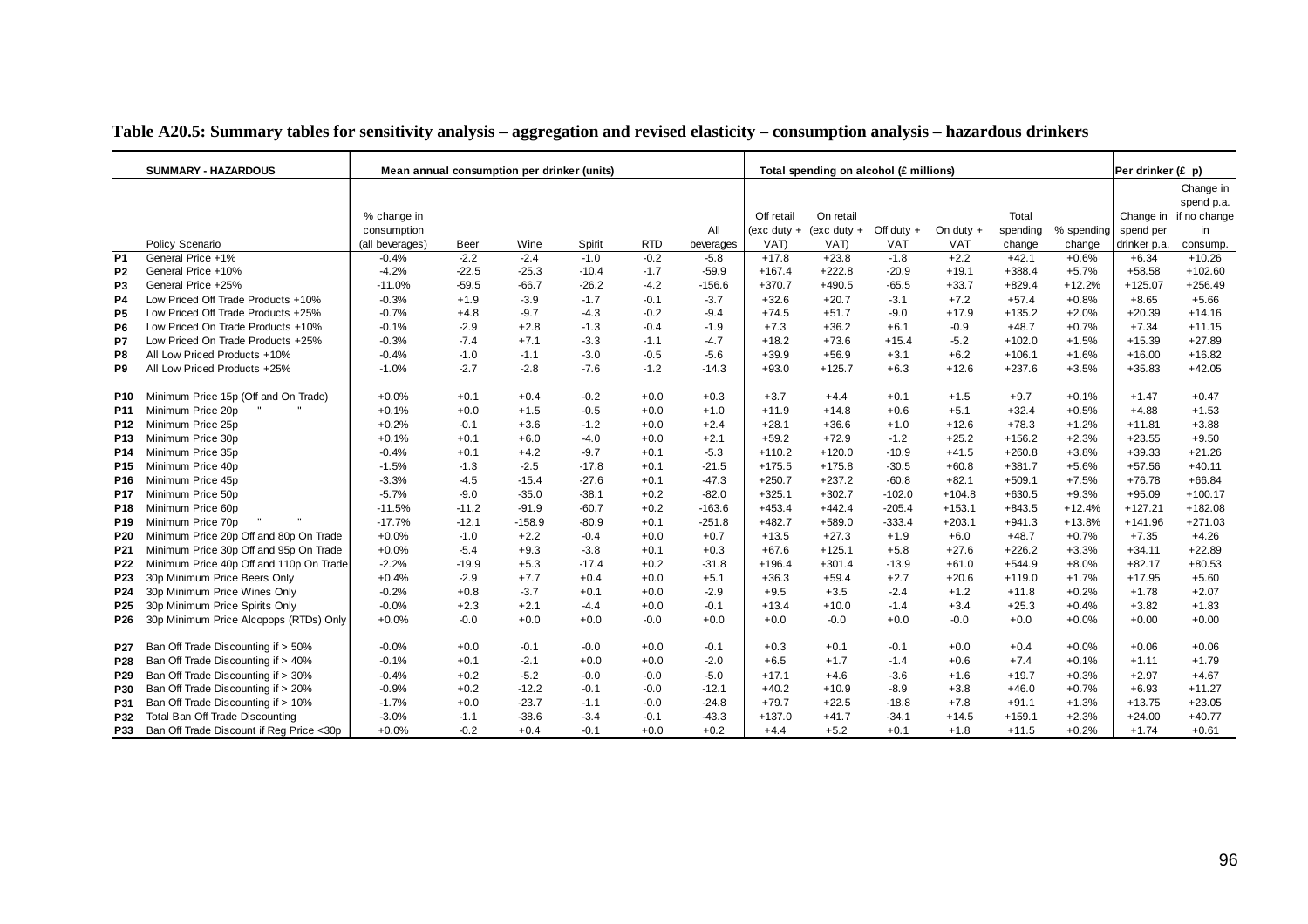|                 | <b>SUMMARY - HARMFUL</b>                 | Mean annual consumption per drinker (units) |             |          |          |            |           |            | Total spending on alcohol (£ millions) |              |             |          |            | Per drinker (£ p) |                        |
|-----------------|------------------------------------------|---------------------------------------------|-------------|----------|----------|------------|-----------|------------|----------------------------------------|--------------|-------------|----------|------------|-------------------|------------------------|
|                 |                                          |                                             |             |          |          |            |           |            |                                        |              |             |          |            |                   | Change in              |
|                 |                                          |                                             |             |          |          |            |           |            |                                        |              |             |          |            |                   | spend p.a.             |
|                 |                                          | % change in                                 |             |          |          |            |           | Off retail | On retail                              |              |             | Total    |            |                   | Change in if no change |
|                 |                                          | consumption                                 |             |          |          |            | All       |            | (exc duty + (exc duty +                | Off duty $+$ | On duty $+$ | spending | % spending | spend per         | in                     |
|                 | Policy Scenario                          | (all beverages)                             | <b>Beer</b> | Wine     | Spirit   | <b>RTD</b> | beverages | VAT)       | VAT)                                   | VAT          | <b>VAT</b>  | change   | change     | drinker p.a.      | consump.               |
| P <sub>1</sub>  | General Price +1%                        | $-0.4%$                                     | $-6.8$      | $-5.3$   | $-2.5$   | $-0.6$     | $-15.1$   | $+16.9$    | $+16.9$                                | $-2.0$       | $+1.6$      | $+33.3$  | $+0.6%$    | $+13.96$          | $+22.77$               |
| P <sub>2</sub>  | General Price +10%                       | $-4.3%$                                     | $-70.0$     | $-54.5$  | $-24.7$  | $-6.1$     | $-155.4$  | $+158.5$   | $+158.1$                               | $-22.5$      | $+13.2$     | $+307.2$ | $+5.7%$    | $+128.65$         | $+227.65$              |
| P <sub>3</sub>  | General Price +25%                       | $-11.1%$                                    | $-183.5$    | $-143.7$ | $-62.3$  | $-15.4$    | $-404.8$  | $+351.8$   | $+347.1$                               | $-68.4$      | $+22.4$     | $+652.9$ | $+12.0%$   | $+273.38$         | $+569.13$              |
| <b>P4</b>       | Low Priced Off Trade Products +10%       | $-0.6%$                                     | $-3.8$      | $-11.8$  | $-6.0$   | $-0.5$     | $-22.1$   | $+36.8$    | $+16.5$                                | $-6.3$       | $+5.8$      | $+52.9$  | $+1.0%$    | $+22.14$          | $+18.87$               |
| P <sub>5</sub>  | Low Priced Off Trade Products +25%       | $-1.5%$                                     | $-9.7$      | $-29.6$  | $-15.0$  | $-1.2$     | $-55.5$   | $+83.9$    | $+41.3$                                | $-17.2$      | $+14.5$     | $+122.5$ | $+2.3%$    | $+51.28$          | $+47.17$               |
| P <sub>6</sub>  | Low Priced On Trade Products +10%        | $-0.1%$                                     | $-6.3$      | $+6.7$   | $-1.2$   | $-1.4$     | $-2.3$    | $+6.2$     | $+31.8$                                | $+5.4$       | $+0.3$      | $+43.6$  | $+0.8%$    | $+18.27$          | $+25.04$               |
| P7              | Low Priced On Trade Products +25%        | $-0.2%$                                     | $-15.8$     | $+16.7$  | $-3.1$   | $-3.5$     | $-5.7$    | $+15.5$    | $+67.0$                                | $+13.5$      | $-1.5$      | $+94.5$  | $+1.7%$    | $+39.56$          | $+62.60$               |
| P8              | All Low Priced Products +10%             | $-0.7%$                                     | $-10.2$     | $-5.2$   | $-7.2$   | $-1.9$     | $-24.5$   | $+43.1$    | $+48.3$                                | $-0.9$       | $+6.0$      | $+96.6$  | $+1.8%$    | $+40.44$          | $+43.91$               |
| P <sub>9</sub>  | All Low Priced Products +25%             | $-1.7%$                                     | $-26.0$     | $-13.2$  | $-18.1$  | $-4.7$     | $-62.0$   | $+99.7$    | $+108.5$                               | $-3.8$       | $+12.9$     | $+217.2$ | $+4.0%$    | $+90.97$          | $+109.77$              |
| P10             | Minimum Price 15p (Off and On Trade)     | $-0.0%$                                     | $-0.9$      | $-0.1$   | $-0.5$   | $+0.0$     | $-1.5$    | $+5.1$     | $+5.3$                                 | $-0.6$       | $+1.8$      | $+11.6$  | $+0.2%$    | $+4.86$           | $+2.17$                |
| P11             | Minimum Price 20p                        | $-0.2%$                                     | $-7.9$      | $+1.0$   | $-1.2$   | $+0.1$     | $-7.9$    | $+17.2$    | $+15.0$                                | $-2.6$       | $+5.2$      | $+34.8$  | $+0.6%$    | $+14.59$          | $+7.84$                |
| P <sub>12</sub> | Minimum Price 25p                        | $-0.6%$                                     | $-23.7$     | $+4.2$   | $-3.1$   | $+0.1$     | $-22.5$   | $+39.9$    | $+33.9$                                | $-7.4$       | $+11.9$     | $+78.3$  | $+1.4%$    | $+32.80$          | $+19.97$               |
| P <sub>13</sub> | Minimum Price 30p                        | $-1.4%$                                     | $-47.8$     | $+7.8$   | $-12.6$  | $+0.2$     | $-52.3$   | $+78.3$    | $+65.0$                                | $-18.5$      | $+22.8$     | $+147.6$ | $+2.7%$    | $+61.82$          | $+44.97$               |
| P <sub>14</sub> | Minimum Price 35p                        | $-3.0%$                                     | $-77.0$     | $-0.3$   | $-31.2$  | $+0.4$     | $-108.1$  | $+135.2$   | $+105.5$                               | $-39.6$      | $+36.9$     | $+237.9$ | $+4.4%$    | $+99.64$          | $+89.90$               |
| P <sub>15</sub> | Minimum Price 40p                        | $-5.3%$                                     | $-114.4$    | $-21.1$  | $-56.1$  | $+0.4$     | $-191.1$  | $+201.9$   | $+152.9$                               | $-72.0$      | $+53.6$     | $+336.4$ | $+6.2%$    | $+140.86$         | $+155.65$              |
| P16             | Minimum Price 45p                        | $-8.2%$                                     | $-159.7$    | $-55.0$  | $-85.1$  | $+0.3$     | $-299.5$  | $+268.5$   | $+204.7$                               | $-115.8$     | $+71.7$     | $+429.1$ | $+7.9%$    | $+179.66$         | $+240.70$              |
| <b>P17</b>      | Minimum Price 50p                        | $-11.8%$                                    | $-210.2$    | $-102.6$ | $-116.2$ | $+0.3$     | $-428.8$  | $+322.7$   | $+259.6$                               | $-170.8$     | $+90.8$     | $+502.3$ | $+9.2%$    | $+210.35$         | $+340.45$              |
| P <sub>18</sub> | Minimum Price 60p                        | $-18.7%$                                    | $-267.1$    | $-230.9$ | $-182.2$ | $-0.2$     | $-680.3$  | $+405.1$   | $+375.8$                               | $-286.5$     | $+131.1$    | $+625.6$ | $+11.5%$   | $+261.94$         | $+569.83$              |
| P <sub>19</sub> | Minimum Price 70p                        | $-25.6%$                                    | $-305.6$    | $-381.9$ | $-241.2$ | $-1.2$     | $-930.0$  | $+399.3$   | $+496.9$                               | $-417.2$     | $+172.6$    | $+651.6$ | $+12.0%$   | $+272.86$         | $+816.25$              |
| P20             | Minimum Price 20p Off and 80p On Trade   | $-0.3%$                                     | $-10.9$     | $+2.4$   | $-1.0$   | $+0.1$     | $-9.3$    | $+18.8$    | $+28.5$                                | $-1.2$       | $+6.1$      | $+52.1$  | $+1.0%$    | $+21.83$          | $+16.21$               |
| P21             | Minimum Price 30p Off and 95p On Trade   | $-1.6%$                                     | $-61.2$     | $+15.0$  | $-11.9$  | $+0.3$     | $-57.8$   | $+85.6$    | $+111.1$                               | $-12.1$      | $+24.3$     | $+208.9$ | $+3.8%$    | $+87.46$          | $+79.03$               |
| P22             | Minimum Price 40p Off and 110p On Trade  | $-6.0%$                                     | $-158.5$    | $-4.1$   | $-54.7$  | $+0.6$     | $-216.6$  | $+220.3$   | $+257.2$                               | $-57.3$      | $+52.3$     | $+472.5$ | $+8.7%$    | $+197.84$         | $+252.03$              |
| P23             | 30p Minimum Price Beers Only             | $-1.2%$                                     | $-60.1$     | $+16.7$  | $+0.9$   | $+0.1$     | $-42.4$   | $+53.9$    | $+47.3$                                | $-13.1$      | $+16.6$     | $+104.7$ | $+1.9%$    | $+43.84$          | $+32.83$               |
| P <sub>24</sub> | 30p Minimum Price Wines Only             | $-0.1%$                                     | $+7.5$      | $-13.0$  | $+0.3$   | $+0.1$     | $-5.1$    | $+10.6$    | $+11.6$                                | $-2.6$       | $+4.0$      | $+23.6$  | $+0.4%$    | $+9.89$           | $+6.33$                |
| P <sub>25</sub> | 30p Minimum Price Spirits Only           | $-0.1%$                                     | $+5.0$      | $+4.2$   | $-13.8$  | $+0.0$     | $-4.6$    | $+13.6$    | $+6.2$                                 | $-2.7$       | $+2.2$      | $+19.2$  | $+0.4%$    | $+8.06$           | $+5.81$                |
| P <sub>26</sub> | 30p Minimum Price Alcopops (RTDs) Only   | $+0.0%$                                     | $-0.0$      | $+0.0$   | $+0.0$   | $-0.0$     | $+0.0$    | $+0.0$     | $-0.0$                                 | $+0.0$       | $-0.0$      | $+0.0$   | $+0.0%$    | $+0.01$           | $+0.00$                |
| <b>P27</b>      | Ban Off Trade Discounting if > 50%       | $-0.0%$                                     | $+0.0$      | $-0.2$   | $-0.0$   | $-0.0$     | $-0.2$    | $+0.3$     | $+0.1$                                 | $-0.1$       | $+0.0$      | $+0.4$   | $+0.0%$    | $+0.17$           | $+0.18$                |
| P28             | Ban Off Trade Discounting if > 40%       | $-0.1%$                                     | $-0.5$      | $-4.5$   | $+0.0$   | $-0.0$     | $-4.9$    | $+5.7$     | $+1.4$                                 | $-1.3$       | $+0.5$      | $+6.3$   | $+0.1%$    | $+2.64$           | $+4.15$                |
| P29             | Ban Off Trade Discounting if > 30%       | $-0.4%$                                     | $-1.8$      | $-11.0$  | $-0.0$   | $-0.0$     | $-12.9$   | $+15.1$    | $+3.8$                                 | $-3.3$       | $+1.3$      | $+16.9$  | $+0.3%$    | $+7.06$           | $+10.97$               |
| P30             | Ban Off Trade Discounting if > 20%       | $-0.9%$                                     | $-4.8$      | $-26.2$  | $-0.5$   | $-0.1$     | $-31.5$   | $+35.9$    | $+8.9$                                 | $-8.1$       | $+3.1$      | $+39.7$  | $+0.7%$    | $+16.64$          | $+26.88$               |
| P31             | Ban Off Trade Discounting if > 10%       | $-1.8%$                                     | $-11.3$     | $-50.6$  | $-2.9$   | $-0.2$     | $-64.9$   | $+72.0$    | $+18.1$                                | $-17.3$      | $+6.3$      | $+79.2$  | $+1.5%$    | $+33.15$          | $+55.51$               |
| P32             | Total Ban Off Trade Discounting          | $-3.2%$                                     | $-24.0$     | $-83.2$  | $-8.9$   | $-0.9$     | $-117.0$  | $+127.3$   | $+33.5$                                | $-32.1$      | $+11.8$     | $+140.5$ | $+2.6%$    | $+58.84$          | $+100.93$              |
|                 |                                          |                                             |             |          |          |            |           |            |                                        |              |             |          |            |                   |                        |
| P33             | Ban Off Trade Discount if Reg Price <30p | $-0.1%$                                     | $-4.6$      | $+0.8$   | $-0.2$   | $+0.0$     | $-4.0$    | $+6.8$     | $+4.4$                                 | $-1.0$       | $+1.5$      | $+11.7$  | $+0.2%$    | $+4.88$           | $+3.16$                |

#### **Table A20.6: Summary tables for sensitivity analysis – aggregation and revised elasticity – consumption analysis – harmful drinkers**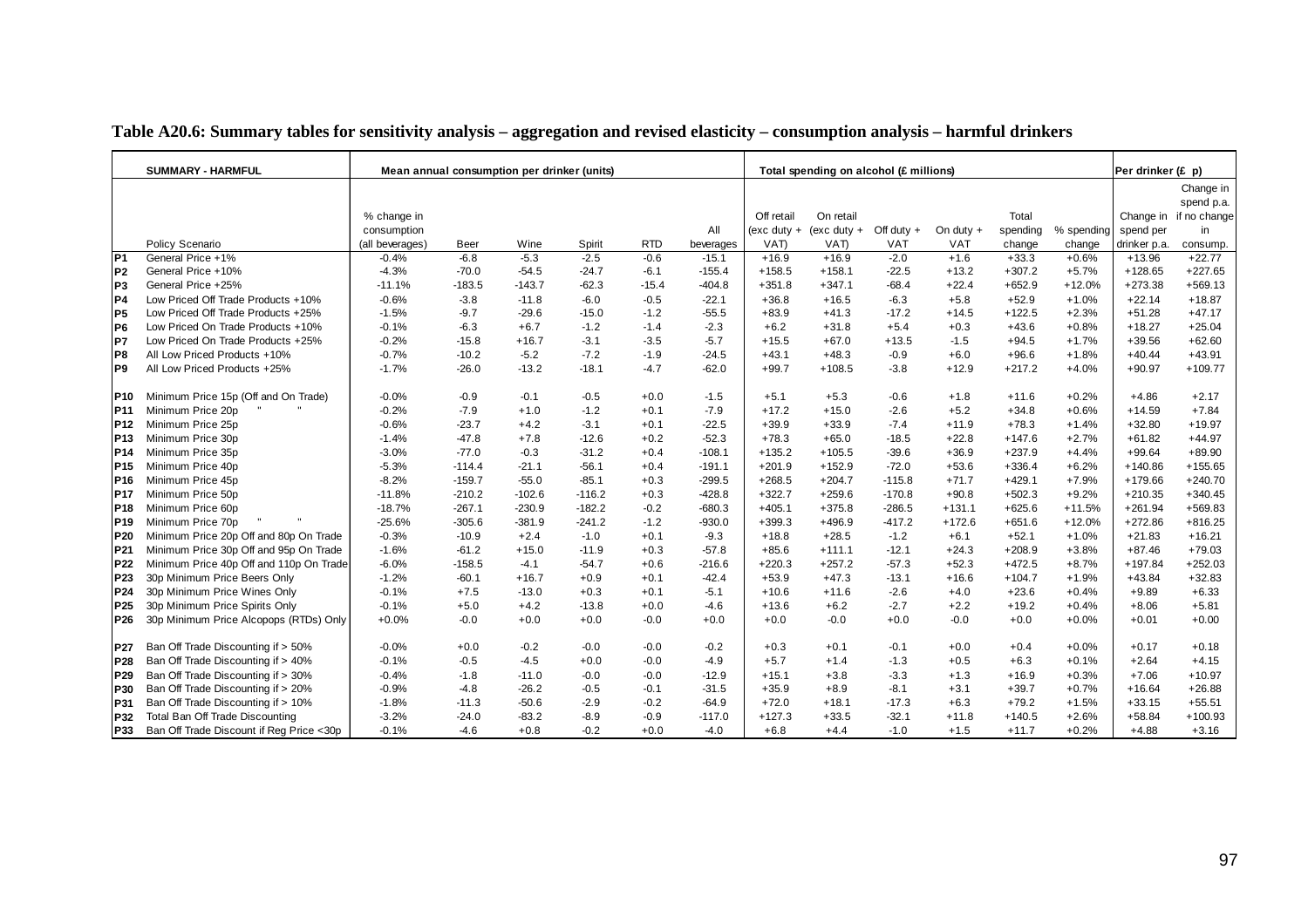|                 | <b>SUMMARY - TOTAL</b>                   |         |         |         | Health outcomes p.a. (first year) |        |         |          |         | Health outcomes p.a. (full effect) |            |         | Crime outcomes p.a. |         |          |          |           | Workplace harm p.a. |
|-----------------|------------------------------------------|---------|---------|---------|-----------------------------------|--------|---------|----------|---------|------------------------------------|------------|---------|---------------------|---------|----------|----------|-----------|---------------------|
|                 |                                          |         |         |         |                                   |        |         |          |         |                                    | Cum.       |         |                     |         |          |          |           |                     |
|                 |                                          |         |         |         |                                   |        |         |          |         |                                    | dicounted  |         |                     |         |          | QALYs of | Days      |                     |
|                 |                                          |         | Chronic | Acute   | Hospital                          | QALYs  |         | Chronic  | Acute   | Hospital                           | QALYs      | Violent | Criminal            | Other   | Total    | crime    | Absence   | Unemploye           |
|                 |                                          |         | illness | illness | admission                         | saved  |         | illness  | illness | admission                          | Years 1    | crime   | damage              | crime   | crimes   | victims  | (000s     | d ('000s            |
|                 | Policy Scenario                          | Deaths  | (000s)  | (000s)  | s ('000s)                         | (000s) | Deaths  | (000s)   | (000s)  | s ('000s)                          | 10 ('000s) | (000s)  | (000s)              | ('000s) | (000s)   | (000s)   | days)     | people)             |
| $\overline{P1}$ | General Price +1%                        | $-29$   | $-0.2$  | $-0.8$  | $-1.2$                            | $-0.3$ | $-148$  | $-1.9$   | $-0.8$  | $-4.8$                             | $-5.3$     | $-2.0$  | $-3.3$              | $-3.3$  | $-8.6$   | $-0.1$   | $-42.6$   | $-1.2$              |
| P <sub>2</sub>  | General Price +10%                       | $-286$  | $-1.8$  | $-7.8$  | $-12.0$                           | $-2.8$ | $-1469$ | $-19.5$  | $-8.6$  | $-48.6$                            | $-53.9$    | $-19.9$ | $-34.1$             | $-33.2$ | $-87.2$  | $-1.5$   | $-434.1$  | $-11.7$             |
| P <sub>3</sub>  | General Price +25%                       | $-708$  | $-4.4$  | $-19.0$ | $-29.6$                           | $-7.0$ | $-3671$ | $-48.7$  | $-20.8$ | $-120.8$                           | $-133.9$   | $-51.3$ | $-87.7$             | $-84.6$ | $-223.6$ | $-3.8$   | $-1118.4$ | $-29.6$             |
| <b>P4</b>       | Low Priced Off Trade Products +10%       | $-40$   | $-0.3$  | $-0.9$  | $-1.5$                            | $-0.3$ | $-227$  | $-2.8$   | $-1.1$  | $-6.8$                             | $-6.9$     | $-0.1$  | $+0.1$              | $-0.8$  | $-0.8$   | $-0.0$   | $-15.5$   | $-1.5$              |
| P <sub>5</sub>  | Low Priced Off Trade Products +25%       | $-96$   | $-0.7$  | $-2.2$  | $-3.6$                            | $-0.7$ | $-559$  | $-7.0$   | $-2.6$  | $-16.9$                            | $-16.9$    | $-0.3$  | $+0.2$              | $-1.9$  | $-2.0$   | $-0.0$   | $-39.1$   | $-3.8$              |
| P <sub>6</sub>  | Low Priced On Trade Products +10%        | $-7$    | $-0.1$  | $-0.3$  | $-0.4$                            | $-0.1$ | $-23$   | $-0.5$   | $-0.3$  | $-1.3$                             | $-1.6$     | $-2.3$  | $-5.1$              | $-7.5$  | $-14.9$  | $-0.2$   | $-24.4$   | $-0.1$              |
| P7              | Low Priced On Trade Products +25%        | $-18$   | $-0.1$  | $-0.7$  | $-1.1$                            | $-0.3$ | $-58$   | $-1.2$   | $-0.8$  | $-3.3$                             | $-4.1$     | $-5.8$  | $-12.7$             | $-18.7$ | $-37.3$  | $-0.5$   | $-61.2$   | $-0.1$              |
| P <sub>8</sub>  | All Low Priced Products +10%             | $-47$   | $-0.3$  | $-1.2$  | $-1.9$                            | $-0.4$ | $-249$  | $-3.3$   | $-1.4$  | $-8.2$                             | $-8.6$     | $-2.5$  | $-5.0$              | $-8.3$  | $-15.8$  | $-0.2$   | $-40.2$   | $-1.6$              |
| P9              | All Low Priced Products +25%             | $-116$  | $-0.8$  | $-3.0$  | $-4.8$                            | $-1.1$ | $-625$  | $-8.3$   | $-3.5$  | $-20.5$                            | $-21.5$    | $-6.2$  | $-12.7$             | $-20.7$ | $-39.6$  | $-0.5$   | $-101.9$  | $-4.1$              |
|                 |                                          |         |         |         |                                   |        |         |          |         |                                    |            |         |                     |         |          |          |           |                     |
| <b>P10</b>      | Minimum Price 15p (Off and On Trade)     | $-1$    | $-0.0$  | $-0.0$  | $-0.0$                            | $-0.0$ | $-10$   | $-0.2$   | $-0.0$  | $-0.4$                             | $-0.2$     | $+0.2$  | $+0.4$              | $+0.1$  | $+0.8$   | $+0.0$   | $+1.7$    | $-0.1$              |
| P11             | Minimum Price 20p                        | $-4$    | $-0.1$  | $-0.0$  | $-0.2$                            | $-0.0$ | $-37$   | $-0.7$   | $-0.0$  | $-1.4$                             | $-0.9$     | $+0.4$  | $+0.8$              | $+0.2$  | $+1.4$   | $+0.0$   | $+2.8$    | $-0.6$              |
| P <sub>12</sub> | Minimum Price 25p                        | $-12$   | $-0.2$  | $-0.1$  | $-0.4$                            | $-0.1$ | $-104$  | $-1.8$   | $-0.1$  | $-3.9$                             | $-2.6$     | $+0.6$  | $+1.1$              | $+0.1$  | $+1.9$   | $+0.0$   | $+3.0$    | $-1.8$              |
| P <sub>13</sub> | Minimum Price 30p                        | $-40$   | $-0.4$  | $-0.7$  | $-1.5$                            | $-0.2$ | $-282$  | $-4.4$   | $-0.8$  | $-10.0$                            | $-7.8$     | $+0.4$  | $+0.8$              | $-0.9$  | $+0.2$   | $+0.0$   | $-9.0$    | $-4.1$              |
| P <sub>14</sub> | Minimum Price 35p                        | $-114$  | $-1.0$  | $-2.3$  | $-4.3$                            | $-0.8$ | $-727$  | $-10.2$  | $-2.6$  | $-23.9$                            | $-21.2$    | $-1.3$  | $-1.7$              | $-3.7$  | $-6.6$   | $-0.1$   | $-59.1$   | $-8.3$              |
| P <sub>15</sub> | Minimum Price 40p                        | $-232$  | $-1.8$  | $-5.1$  | $-9.0$                            | $-1.8$ | $-1436$ | $-19.4$  | $-6.0$  | $-46.2$                            | $-43.7$    | $-4.4$  | $-6.3$              | $-8.5$  | $-19.2$  | $-0.3$   | $-154.7$  | $-14.2$             |
| P16             | Minimum Price 45p                        | $-390$  | $-2.9$  | $-8.8$  | $-15.2$                           | $-3.2$ | $-2366$ | $-31.4$  | $-10.3$ | $-75.0$                            | $-73.2$    | $-9.4$  | $-13.8$             | $-15.6$ | $-38.7$  | $-0.7$   | $-302.1$  | $-21.9$             |
| P <sub>17</sub> | Minimum Price 50p                        | $-578$  | $-4.2$  | $-13.0$ | $-22.2$                           | $-4.7$ | $-3463$ | $-45.5$  | $-14.9$ | $-108.4$                           | $-107.5$   | $-15.8$ | $-23.3$             | $-24.4$ | $-63.6$  | $-1.2$   | -496.3    | $-30.7$             |
| P18             | Minimum Price 60p                        | $-974$  | $-6.9$  | $-22.2$ | $-37.3$                           | $-8.1$ | $-5700$ | $-74.4$  | $-25.2$ | $-176.9$                           | $-180.1$   | $-29.0$ | $-42.0$             | $-44.0$ | $-114.9$ | $-2.1$   | $-934.0$  | $-45.8$             |
| P <sub>19</sub> | Minimum Price 70p                        | $-1364$ | $-9.5$  | $-31.8$ | $-52.8$                           | -11.7  | $-7878$ | $-103.5$ | $-36.1$ | $-245.8$                           | $-253.9$   | $-41.6$ | $-59.4$             | $-63.3$ | $-164.4$ | $-3.0$   | $-1388.2$ | $-58.2$             |
| P <sub>20</sub> | Minimum Price 20p Off and 80p On Trade   | -5      | $-0.1$  | $-0.1$  | $-0.2$                            | $-0.0$ | $-40$   | $-0.7$   | $-0.1$  | $-1.7$                             | $-1.2$     | $-0.3$  | $-0.9$              | $-2.2$  | $-3.4$   | $-0.0$   | $-2.7$    | $-0.7$              |
| P21             | Minimum Price 30p Off and 95p On Trade   | $-50$   | $-0.5$  | $-0.9$  | $-2.0$                            | $-0.4$ | $-328$  | $-5.2$   | $-1.0$  | $-12.0$                            | $-9.9$     | $-2.1$  | $-5.1$              | $-9.2$  | $-16.4$  | $-0.2$   | $-32.5$   | $-4.4$              |
| P22             | Minimum Price 40p Off and 110p On Trade  | $-283$  | $-2.2$  | $-6.7$  | $-11.4$                           | $-2.4$ | $-1666$ | $-22.9$  | $-7.7$  | $-55.1$                            | $-53.8$    | $-11.8$ | $-22.3$             | $-28.0$ | $-62.1$  | $-0.9$   | $-251.0$  | $-15.9$             |
| P <sub>23</sub> | 30p Minimum Price Beers Only             | $-15$   | $-0.2$  | $-0.1$  | $-0.6$                            | $-0.1$ | $-146$  | $-2.7$   | $-0.1$  | $-6.0$                             | $-3.5$     | $+0.1$  | $-0.1$              | $-0.1$  | $-0.1$   | $+0.0$   | $-0.4$    | $-3.6$              |
| P <sub>24</sub> | 30p Minimum Price Wines Only             | $-20$   | $-0.1$  | $-0.5$  | $-0.7$                            | $-0.2$ | $-104$  | $-1.2$   | $-0.6$  | $-3.0$                             | $-3.4$     | $+0.3$  | $+0.9$              | $-0.1$  | $+1.1$   | $+0.0$   | $-9.8$    | $-0.2$              |
| P <sub>25</sub> | 30p Minimum Price Spirits Only           | $-5$    | $-0.1$  | $-0.1$  | $-0.2$                            | $-0.0$ | $-35$   | $-0.5$   | $-0.1$  | $-1.1$                             | $-0.9$     | $-0.1$  | $-0.0$              | $-0.6$  | $-0.7$   | $-0.0$   | $+1.7$    | $-0.2$              |
| P26             | 30p Minimum Price Alcopops (RTDs) Only   | $+0$    | $+0.0$  | $+0.0$  | $+0.0$                            | $+0.0$ | $+0$    | $+0.0$   | $+0.0$  | $+0.0$                             | $+0.0$     | $+0.0$  | $+0.0$              | $+0.0$  | $+0.0$   | $+0.0$   | $+0.0$    | $+0.0$              |
|                 |                                          |         |         |         |                                   |        |         |          |         |                                    |            |         |                     |         |          |          |           |                     |
| P27             | Ban Off Trade Discounting if > 50%       | $-0$    | $-0.0$  | $-0.0$  | $-0.0$                            | $-0.0$ | $-2$    | $-0.0$   | $-0.0$  | $-0.1$                             | $-0.1$     | $-0.0$  | $-0.0$              | $-0.0$  | $-0.0$   | $-0.0$   | $-0.3$    | $-0.0$              |
| P <sub>28</sub> | Ban Off Trade Discounting if > 40%       | $-11$   | $-0.1$  | $-0.3$  | $-0.4$                            | $-0.1$ | $-57$   | $-0.7$   | $-0.3$  | $-1.7$                             | $-1.9$     | $-0.2$  | $-0.2$              | $-0.3$  | $-0.7$   | $-0.0$   | $-9.6$    | $-0.4$              |
| P29             | Ban Off Trade Discounting if > 30%       | $-27$   | $-0.2$  | $-0.7$  | $-1.0$                            | $-0.2$ | $-146$  | $-1.8$   | $-0.8$  | $-4.5$                             | $-4.8$     | $-0.6$  | $-0.7$              | $-0.8$  | $-2.0$   | $-0.0$   | $-24.9$   | $-1.0$              |
| P30             | Ban Off Trade Discounting if > 20%       | $-65$   | $-0.4$  | $-1.6$  | $-2.5$                            | $-0.6$ | $-348$  | $-4.4$   | $-1.8$  | $-10.7$                            | $-11.6$    | $-1.5$  | $-1.8$              | $-1.9$  | $-5.2$   | $-0.1$   | $-61.6$   | $-2.3$              |
| P31             | Ban Off Trade Discounting if > 10%       | $-127$  | $-0.8$  | $-3.2$  | $-5.0$                            | $-1.1$ | $-697$  | $-8.9$   | $-3.7$  | $-21.8$                            | $-23.5$    | $-3.3$  | -4.3                | $-4.3$  | $-11.8$  | $-0.2$   | $-128.5$  | $-4.8$              |
| P32             | Total Ban Off Trade Discounting          | $-220$  | $-1.5$  | $-5.4$  | $-8.7$                            | $-1.9$ | $-1218$ | $-15.7$  | $-6.2$  | $-38.3$                            | $-40.7$    | $-6.3$  | $-8.6$              | $-8.5$  | $-23.4$  | $-0.5$   | $-231.9$  | $-8.6$              |
| P33             | Ban Off Trade Discount if Reg Price <30p | $-3$    | $-0.0$  | $-0.0$  | $-0.1$                            | $-0.0$ | $-19$   | $-0.3$   | $-0.0$  | $-0.7$                             | $-0.5$     | $-0.0$  | $-0.0$              | $-0.1$  | $-0.1$   | $-0.0$   | $-0.8$    | $-0.3$              |

#### **Table A20.7: Summary tables for sensitivity analysis – aggregation and revised elasticity – harm analysis – overall population**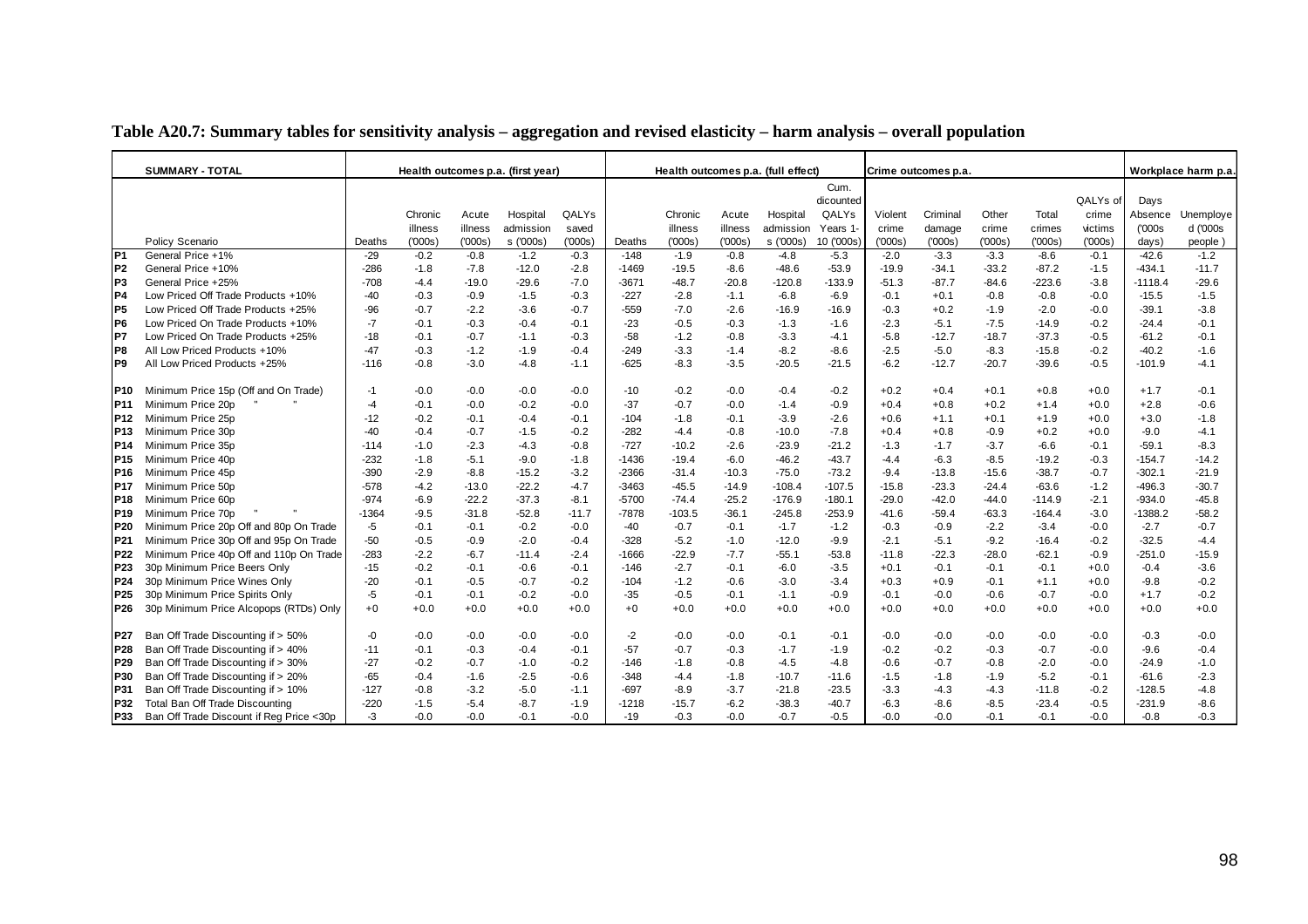|                 | <b>SUMMARY - 11 TO 17</b><br>Health outcomes p.a. (first year) |        |         |         |           |        |        | Health outcomes p.a. (full effect) |         |           |                   |         | Crime outcomes p.a. |         |         |          |         | Workplace harm p.a. |
|-----------------|----------------------------------------------------------------|--------|---------|---------|-----------|--------|--------|------------------------------------|---------|-----------|-------------------|---------|---------------------|---------|---------|----------|---------|---------------------|
|                 |                                                                |        |         |         |           |        |        |                                    |         |           | Cum.<br>dicounted |         |                     |         |         | QALYs of | Days    |                     |
|                 |                                                                |        | Chronic | Acute   | Hospital  | QALYs  |        | Chronic                            | Acute   | Hospital  | QALYs             | Violent | Criminal            | Other   | Total   | crime    | Absence |                     |
|                 |                                                                |        | illness | illness | admission | saved  |        | illness                            | illness | admission | Years 1           | crime   | damage              | crime   | crimes  | victims  | (000s   | Unemployed          |
|                 | Policy Scenario                                                | Deaths | (000s)  | (000s)  | s ('000s) | (000s) | Deaths | (000s)                             | (000s)  | s ('000s) | 10 ('000s)        | (000s)  | (000s)              | (000s)  | (000s)  | (000s)   | days)   | $(000s$ people)     |
| P <sub>1</sub>  | General Price +1%                                              | -0     | $-0.0$  | $-0.0$  | $-0.0$    | $-0.0$ | -0     | $-0.0$                             | $-0.0$  | $-0.0$    | $-0.1$            | $-0.3$  | $-0.8$              | $-1.8$  | $-2.8$  | $-0.0$   | $-2.0$  | $-0.0$              |
| P <sub>2</sub>  | General Price +10%                                             | -3     | $-0.0$  | $-0.3$  | $-0.4$    | $-0.2$ | $-3$   | $-0.1$                             | $-0.3$  | $-0.5$    | $-1.3$            | $-2.6$  | $-7.9$              | $-18.1$ | $-28.5$ | $-0.3$   | $-20.2$ | $-0.2$              |
| P <sub>3</sub>  | General Price +25%                                             | -7     | $-0.1$  | $-0.9$  | $-1.1$    | $-0.4$ | -8     | $-0.2$                             | $-0.8$  | $-1.3$    | $-3.4$            | $-6.5$  | $-19.9$             | $-45.7$ | $-72.0$ | $-0.7$   | $-51.0$ | $-0.6$              |
| P4              | Low Priced Off Trade Products +10%                             | -0     | $-0.0$  | $-0.0$  | $-0.0$    | $-0.0$ | -0     | $-0.0$                             | $-0.0$  | $-0.0$    | $-0.1$            | $-0.1$  | $-0.3$              | $-0.6$  | $-1.0$  | $-0.0$   | $-1.1$  | $-0.0$              |
| P <sub>5</sub>  | Low Priced Off Trade Products +25%                             | -0     | $-0.0$  | $-0.0$  | $-0.0$    | $-0.0$ | $-0$   | $-0.0$                             | $-0.0$  | $-0.1$    | $-0.1$            | $-0.3$  | $-0.8$              | $-1.4$  | $-2.5$  | $-0.0$   | $-2.8$  | $-0.1$              |
| IP <sub>6</sub> | Low Priced On Trade Products +10%                              | -1     | $-0.0$  | $-0.1$  | $-0.1$    | $-0.1$ | $-1$   | $-0.0$                             | $-0.1$  | $-0.2$    | $-0.4$            | $-0.8$  | $-2.5$              | $-6.2$  | $-9.5$  | $-0.1$   | $-6.2$  | $-0.1$              |
| P7              | Low Priced On Trade Products +25%                              | $-2$   | $-0.0$  | $-0.3$  | $-0.4$    | $-0.1$ | $-2$   | $-0.1$                             | $-0.3$  | $-0.4$    | $-1.1$            | $-2.0$  | $-6.3$              | $-15.4$ | $-23.7$ | $-0.2$   | $-15.5$ | $-0.2$              |
| IP8             | All Low Priced Products +10%                                   | -1     | $-0.0$  | $-0.1$  | $-0.2$    | $-0.1$ | $-1$   | $-0.0$                             | $-0.1$  | $-0.2$    | $-0.5$            | $-0.9$  | $-2.9$              | $-6.7$  | $-10.5$ | $-0.1$   | $-7.3$  | $-0.1$              |
| P <sub>9</sub>  | All Low Priced Products +25%                                   | -3     | $-0.0$  | $-0.3$  | $-0.4$    | $-0.1$ | -3     | $-0.1$                             | $-0.3$  | $-0.5$    | $-1.3$            | $-2.3$  | $-7.1$              | $-16.8$ | $-26.3$ | $-0.2$   | $-18.3$ | $-0.2$              |
|                 |                                                                |        |         |         |           |        |        |                                    |         |           |                   |         |                     |         |         |          |         |                     |
| P10             | Minimum Price 15p (Off and On Trade)                           | -0     | $-0.0$  | $-0.0$  | $-0.0$    | $-0.0$ | -0     | $-0.0$                             | $-0.0$  | $-0.0$    | $-0.0$            | $-0.0$  | $-0.0$              | $-0.0$  | $-0.0$  | $-0.0$   | $-0.0$  | $-0.0$              |
| <b>P11</b>      | Minimum Price 20p                                              | -0     | $-0.0$  | $-0.0$  | $-0.0$    | $-0.0$ | -0     | $-0.0$                             | $-0.0$  | $-0.0$    | $-0.0$            | $-0.0$  | $-0.1$              | $-0.1$  | $-0.3$  | $-0.0$   | $-0.3$  | $-0.0$              |
| P <sub>12</sub> | Minimum Price 25p                                              | $-0$   | $-0.0$  | $-0.0$  | $-0.0$    | $-0.0$ | -0     | $-0.0$                             | $-0.0$  | $-0.0$    | $-0.0$            | $-0.1$  | $-0.3$              | $-0.4$  | $-0.8$  | $-0.0$   | $-0.9$  | $-0.0$              |
| P <sub>13</sub> | Minimum Price 30p                                              | $-0$   | $-0.0$  | $-0.0$  | $-0.0$    | $-0.0$ | -0     | $-0.0$                             | $-0.0$  | $-0.0$    | $-0.1$            | $-0.3$  | $-0.8$              | $-1.2$  | $-2.4$  | $-0.0$   | $-2.6$  | $-0.1$              |
| P <sub>14</sub> | Minimum Price 35p                                              | -1     | $-0.0$  | $-0.1$  | $-0.1$    | $-0.0$ | $-1$   | $-0.0$                             | $-0.1$  | $-0.1$    | $-0.3$            | $-0.7$  | $-1.7$              | $-2.7$  | $-5.0$  | $-0.1$   | $-5.2$  | $-0.1$              |
| P <sub>15</sub> | Minimum Price 40p                                              | -1     | $-0.0$  | $-0.1$  | $-0.2$    | $-0.1$ | $-1$   | $-0.0$                             | $-0.1$  | $-0.2$    | $-0.4$            | $-1.1$  | $-2.8$              | $-4.8$  | $-8.8$  | $-0.1$   | $-8.8$  | $-0.2$              |
| P <sub>16</sub> | Minimum Price 45p                                              | $-2$   | $-0.0$  | $-0.2$  | $-0.2$    | $-0.1$ | $-2$   | $-0.0$                             | $-0.2$  | $-0.3$    | $-0.7$            | $-1.7$  | $-4.3$              | $-7.8$  | $-13.8$ | $-0.2$   | $-13.4$ | $-0.3$              |
| P <sub>17</sub> | Minimum Price 50p                                              | -3     | $-0.0$  | $-0.3$  | $-0.3$    | $-0.1$ | -3     | $-0.0$                             | $-0.2$  | $-0.4$    | $-1.0$            | $-2.3$  | $-6.1$              | $-11.3$ | $-19.7$ | $-0.2$   | $-18.7$ | $-0.4$              |
| P <sub>18</sub> | Minimum Price 60p                                              | $-4$   | $-0.0$  | -0.4    | $-0.6$    | $-0.2$ | $-4$   | $-0.1$                             | $-0.4$  | $-0.6$    | $-1.7$            | $-3.8$  | $-10.0$             | $-19.3$ | $-33.1$ | $-0.3$   | $-30.5$ | $-0.6$              |
| P <sub>19</sub> | Minimum Price 70p                                              | -5     | $-0.0$  | $-0.6$  | $-0.8$    | $-0.3$ | $-5$   | $-0.1$                             | $-0.6$  | $-0.9$    | $-2.3$            | $-4.9$  | $-13.3$             | $-27.3$ | $-45.5$ | $-0.5$   | $-40.5$ | $-0.7$              |
| P20             | Minimum Price 20p Off and 80p On Trade                         | -0     | $-0.0$  | $-0.0$  | $-0.1$    | $-0.0$ | $-0$   | $-0.0$                             | $-0.0$  | $-0.1$    | $-0.2$            | $-0.4$  | $-1.2$              | $-2.3$  | $-3.9$  | $-0.0$   | $-3.0$  | $-0.0$              |
| P21             | Minimum Price 30p Off and 95p On Trade                         | $-2$   | $-0.0$  | $-0.2$  | $-0.2$    | $-0.1$ | $-2$   | $-0.0$                             | $-0.2$  | $-0.2$    | $-0.6$            | $-1.5$  | $-4.3$              | $-8.6$  | $-14.3$ | $-0.1$   | $-10.8$ | $-0.2$              |
| P22             | Minimum Price 40p Off and 110p On Trade                        | -4     | $-0.0$  | -0.4    | $-0.5$    | $-0.2$ | $-4$   | $-0.1$                             | $-0.4$  | $-0.6$    | $-1.5$            | $-3.5$  | $-10.1$             | $-20.6$ | $-34.2$ | $-0.3$   | $-26.1$ | $-0.4$              |
| P <sub>23</sub> | 30p Minimum Price Beers Only                                   | -0     | $-0.0$  | -0.0    | $-0.0$    | $-0.0$ | -0     | $-0.0$                             | $-0.0$  | $-0.0$    | $-0.1$            | $-0.2$  | $-0.6$              | $-0.6$  | $-1.4$  | $-0.0$   | $-1.6$  | $-0.1$              |
| P24             | 30p Minimum Price Wines Only                                   | -0     | $-0.0$  | $-0.0$  | $-0.0$    | $-0.0$ | -0     | $-0.0$                             | $-0.0$  | $-0.0$    | $-0.0$            | $-0.0$  | $-0.1$              | $-0.1$  | $-0.2$  | $-0.0$   | $-0.4$  | $-0.0$              |
| P <sub>25</sub> | 30p Minimum Price Spirits Only                                 | -0     | $-0.0$  | -0.0    | $-0.0$    | $-0.0$ | $-0$   | $-0.0$                             | $-0.0$  | $-0.0$    | $-0.0$            | $-0.1$  | $-0.2$              | $-0.5$  | $-0.8$  | $-0.0$   | $-0.6$  | $-0.0$              |
| P26             | 30p Minimum Price Alcopops (RTDs) Only                         | $+0$   | $+0.0$  | $+0.0$  | $+0.0$    | $+0.0$ | $+0$   | $+0.0$                             | $+0.0$  | $+0.0$    | $+0.0$            | $+0.0$  | $+0.0$              | $+0.0$  | $+0.0$  | $+0.0$   | $+0.0$  | $+0.0$              |
|                 |                                                                |        |         |         |           |        |        |                                    |         |           |                   |         |                     |         |         |          |         |                     |
| P27             | Ban Off Trade Discounting if > 50%                             | -0     | $-0.0$  | $-0.0$  | $-0.0$    | $-0.0$ | -0     | $-0.0$                             | $-0.0$  | $-0.0$    | $-0.0$            | $-0.0$  | $-0.0$              | $-0.0$  | $-0.0$  | $-0.0$   | $-0.0$  | $-0.0$              |
| P28             | Ban Off Trade Discounting if > 40%                             | $-0$   | $-0.0$  | $-0.0$  | $-0.0$    | $-0.0$ | -0     | $-0.0$                             | $-0.0$  | $-0.0$    | $-0.0$            | $-0.0$  | $-0.0$              | $-0.1$  | $-0.1$  | $-0.0$   | $-0.1$  | $-0.0$              |
| P <sub>29</sub> | Ban Off Trade Discounting if > 30%                             | $-0$   | $-0.0$  | $-0.0$  | $-0.0$    | $-0.0$ | -0     | $-0.0$                             | $-0.0$  | $-0.0$    | $-0.0$            | $-0.0$  | $-0.1$              | $-0.2$  | $-0.3$  | $-0.0$   | $-0.4$  | $-0.0$              |
| P30             | Ban Off Trade Discounting if > 20%                             | $-0$   | $-0.0$  | -0.0    | $-0.0$    | $-0.0$ | -0     | $-0.0$                             | $-0.0$  | $-0.0$    | $-0.1$            | $-0.1$  | $-0.2$              | $-0.5$  | $-0.9$  | $-0.0$   | $-0.9$  | $-0.0$              |
| P31             | Ban Off Trade Discounting if > 10%                             | -0     | $-0.0$  | $-0.0$  | $-0.0$    | $-0.0$ | -0     | $-0.0$                             | $-0.0$  | $-0.0$    | $-0.1$            | $-0.2$  | $-0.6$              | $-1.3$  | $-2.1$  | $-0.0$   | -2.1    | $-0.0$              |
| P32             | Total Ban Off Trade Discounting                                | -0     | $-0.0$  | $-0.1$  | $-0.1$    | $-0.0$ | -0     | $-0.0$                             | $-0.1$  | $-0.1$    | $-0.2$            | $-0.5$  | $-1.2$              | $-2.8$  | $-4.5$  | $-0.0$   | $-4.2$  | $-0.1$              |
| P33             | Ban Off Trade Discount if Reg Price <30p                       | -0     | $-0.0$  | $-0.0$  | $-0.0$    | $-0.0$ | -0     | $-0.0$                             | $-0.0$  | $-0.0$    | $-0.0$            | $-0.0$  | $-0.1$              | $-0.1$  | $-0.2$  | $-0.0$   | $-0.2$  | $-0.0$              |

**Table A20.8: Summary tables for sensitivity analysis – aggregation and revised elasticity – harm analysis – 11 to 17 year old drinkers**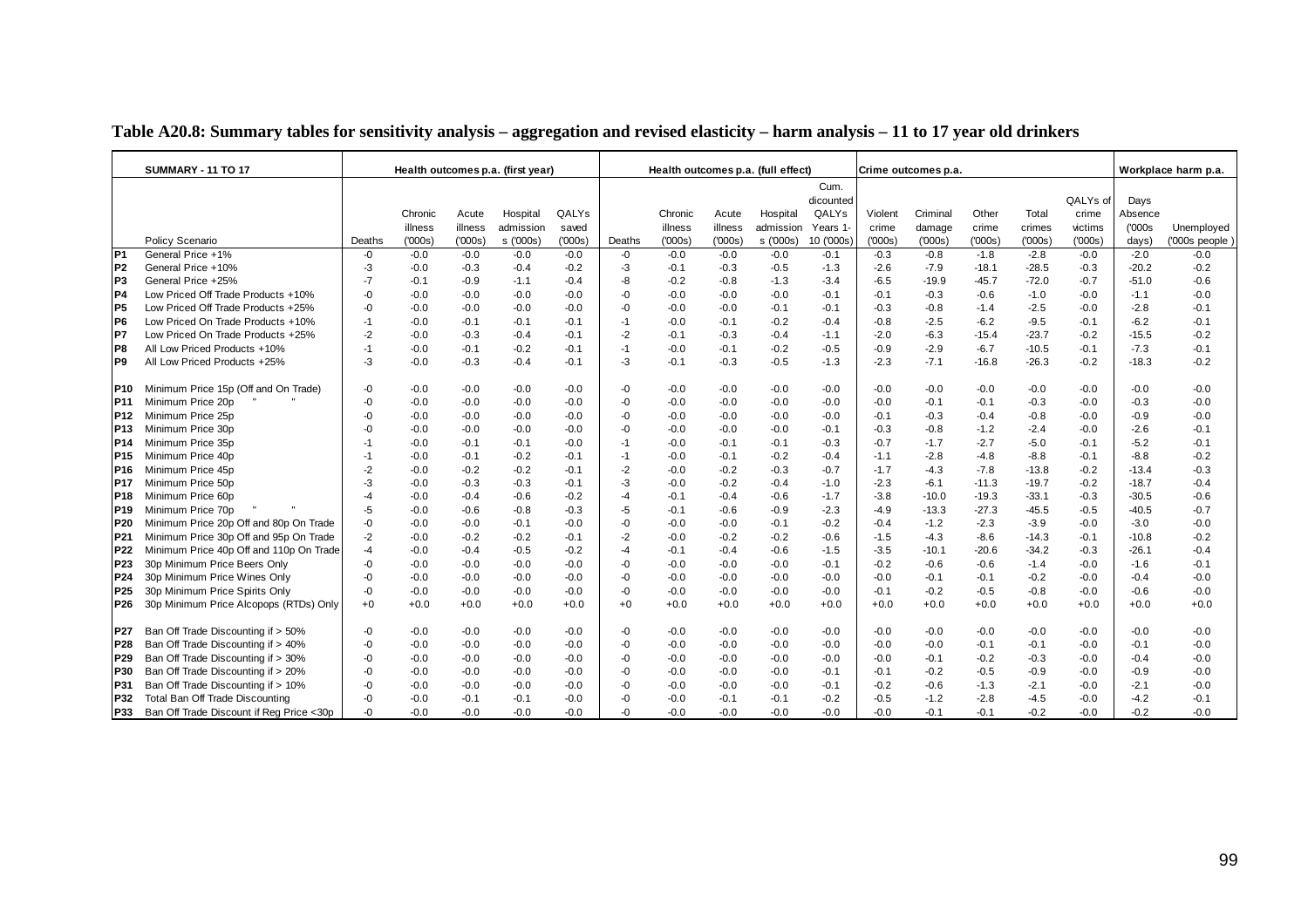|                 | SUMMARY - HAZARDOUS 18 to 24             |        |         |         | Health outcomes p.a. (first year) |        |        |         |         | Health outcomes p.a. (full effect) |            |         | Crime outcomes p.a. |         |         |          |          | Workplace harm p.a |
|-----------------|------------------------------------------|--------|---------|---------|-----------------------------------|--------|--------|---------|---------|------------------------------------|------------|---------|---------------------|---------|---------|----------|----------|--------------------|
|                 |                                          |        |         |         |                                   |        |        |         |         |                                    | Cum.       |         |                     |         |         |          |          |                    |
|                 |                                          |        |         |         |                                   |        |        |         |         |                                    | dicounted  |         |                     |         |         | QALYs of | Days     |                    |
|                 |                                          |        | Chronic | Acute   | Hospital                          | QALYs  |        | Chronic | Acute   | Hospital                           | QALYs      | Violent | Criminal            | Other   | Total   | crime    | Absence  | Unemploye          |
|                 |                                          |        | illness | illness | admission                         | saved  |        | illness | illness | admission                          | Years 1-   | crime   | damage              | crime   | crimes  | victims  | (000s)   | d ('000s           |
|                 | Policy Scenario                          | Deaths | (000s)  | (000s)  | s ('000s)                         | (000s) | Deaths | (000s)  | (000s)  | s ('000s)                          | 10 ('000s) | (000s)  | (000s)              | (000s)  | (000s)  | (000s)   | days)    | people             |
| IP <sub>1</sub> | General Price +1%                        | -1     | $-0.0$  | $-0.0$  | $-0.0$                            | $-0.0$ | $-1$   | $-0.0$  | $-0.0$  | $-0.0$                             | $-0.1$     | $-0.5$  | $-0.8$              | $-0.4$  | $-1.6$  | $-0.0$   | $-5.0$   | $+0.0$             |
| P <sub>2</sub>  | General Price +10%                       | -5     | $-0.0$  | $-0.3$  | $-0.4$                            | $-0.1$ | -6     | $-0.1$  | $-0.3$  | $-0.5$                             | $-1.1$     | $-4.8$  | $-8.0$              | $-4.1$  | $-16.8$ | $-0.3$   | $-51.4$  | $+0.0$             |
| P <sub>3</sub>  | General Price +25%                       | -13    | $-0.0$  | $-0.7$  | $-0.9$                            | $-0.3$ | $-15$  | $-0.2$  | $-0.7$  | $-1.2$                             | $-2.8$     | $-12.3$ | -20.7               | $-10.5$ | $-43.5$ | $-0.8$   | $-132.8$ | $+0.0$             |
| P4              | Low Priced Off Trade Products +10%       | $+0$   | $-0.0$  | $+0.0$  | $+0.0$                            | $-0.0$ | $+0$   | $-0.0$  | $+0.0$  | $-0.0$                             | $-0.0$     | $+0.1$  | $+0.4$              | $+0.0$  | $+0.5$  | $+0.0$   | $-0.0$   | $+0.0$             |
| P5              | Low Priced Off Trade Products +25%       | $+0$   | $-0.0$  | $+0.0$  | $+0.0$                            | $-0.0$ | $+0$   | $-0.0$  | $+0.0$  | $-0.0$                             | $-0.0$     | $+0.3$  | $+0.9$              | $+0.1$  | $+1.3$  | $+0.0$   | $-0.1$   | $+0.0$             |
| P <sub>6</sub>  | Low Priced On Trade Products +10%        | $-1$   | $-0.0$  | $-0.0$  | $-0.1$                            | $-0.0$ | $-1$   | $-0.0$  | $-0.0$  | $-0.1$                             | $-0.2$     | $-0.8$  | $-1.3$              | $-0.6$  | $-2.8$  | $-0.1$   | $-8.0$   | $+0.0$             |
| P7              | Low Priced On Trade Products +25%        | $-2$   | $-0.0$  | $-0.1$  | $-0.1$                            | $-0.0$ | -3     | $-0.1$  | $-0.1$  | $-0.2$                             | $-0.5$     | $-1.9$  | $-3.3$              | $-1.6$  | $-6.9$  | $-0.1$   | $-19.8$  | $+0.0$             |
| P <sub>8</sub>  | All Low Priced Products +10%             | $-1$   | $-0.0$  | $-0.0$  | $-0.1$                            | $-0.0$ | $-1$   | $-0.0$  | $-0.0$  | $-0.1$                             | $-0.2$     | $-0.6$  | $-1.0$              | $-0.6$  | $-2.3$  | $-0.0$   | $-8.0$   | $+0.0$             |
| P <sub>9</sub>  | All Low Priced Products +25%             | $-2$   | $-0.0$  | $-0.1$  | $-0.1$                            | $-0.0$ | $-2$   | $-0.1$  | $-0.1$  | $-0.2$                             | $-0.5$     | $-1.6$  | $-2.5$              | $-1.5$  | $-5.7$  | $-0.1$   | $-20.1$  | $+0.0$             |
|                 |                                          |        |         |         |                                   |        |        |         |         |                                    |            |         |                     |         |         |          |          |                    |
| P <sub>10</sub> | Minimum Price 15p (Off and On Trade)     | $+0$   | $+0.0$  | $+0.0$  | $+0.0$                            | $+0.0$ | $+0$   | $+0.0$  | $+0.0$  | $+0.0$                             | $+0.0$     | $+0.1$  | $+0.1$              | $+0.0$  | $+0.2$  | $+0.0$   | $+0.4$   | $+0.0$             |
| P <sub>11</sub> | Minimum Price 20p                        | $+0$   | $+0.0$  | $+0.0$  | $+0.0$                            | $+0.0$ | $+0$   | $-0.0$  | $+0.0$  | $+0.0$                             | $+0.0$     | $+0.2$  | $+0.4$              | $+0.1$  | $+0.6$  | $+0.0$   | $+1.1$   | $+0.0$             |
| P <sub>12</sub> | Minimum Price 25p                        | $+0$   | $+0.0$  | $+0.0$  | $+0.0$                            | $+0.0$ | $+0$   | $-0.0$  | $+0.0$  | $+0.0$                             | $+0.0$     | $+0.4$  | $+0.8$              | $+0.2$  | $+1.4$  | $+0.0$   | $+2.2$   | $+0.0$             |
| P <sub>13</sub> | Minimum Price 30p                        | $+1$   | $-0.0$  | $+0.0$  | $+0.0$                            | $+0.0$ | $+0$   | $-0.0$  | $+0.0$  | $+0.0$                             | $+0.0$     | $+0.5$  | $+1.2$              | $+0.2$  | $+2.0$  | $+0.0$   | $+2.1$   | $+0.0$             |
| P <sub>14</sub> | Minimum Price 35p                        | $+1$   | $-0.0$  | $-0.0$  | $-0.0$                            | $-0.0$ | $+0$   | $-0.0$  | $-0.0$  | $-0.0$                             | $-0.1$     | $+0.4$  | $+1.2$              | $+0.0$  | $+1.6$  | $+0.0$   | $-1.7$   | $+0.0$             |
| P <sub>15</sub> | Minimum Price 40p                        | $+0$   | $-0.0$  | $-0.0$  | $-0.1$                            | $-0.0$ | -0     | $-0.0$  | $-0.0$  | $-0.1$                             | $-0.3$     | $-0.1$  | $+0.6$              | $-0.6$  | $-0.0$  | $-0.0$   | $-9.9$   | $+0.0$             |
| P <sub>16</sub> | Minimum Price 45p                        | $-1$   | $-0.0$  | $-0.1$  | $-0.2$                            | $-0.1$ | $-1$   | $-0.1$  | $-0.1$  | $-0.2$                             | $-0.5$     | $-0.9$  | $-0.6$              | $-1.5$  | $-3.0$  | $-0.1$   | $-22.6$  | $+0.0$             |
| P <sub>17</sub> | Minimum Price 50p                        | $-2$   | $-0.0$  | $-0.2$  | $-0.3$                            | $-0.1$ | -3     | $-0.1$  | $-0.2$  | $-0.4$                             | -0.9       | $-2.1$  | $-2.1$              | $-2.7$  | $-6.8$  | $-0.1$   | $-38.4$  | $+0.0$             |
| P <sub>18</sub> | Minimum Price 60p                        | -4     | $-0.0$  | $-0.3$  | $-0.5$                            | $-0.2$ | -5     | $-0.1$  | $-0.3$  | $-0.6$                             | $-1.5$     | $-3.8$  | $-4.1$              | $-4.7$  | $-12.7$ | $-0.2$   | $-67.7$  | $+0.0$             |
| P <sub>19</sub> | Minimum Price 70p                        | $-5$   | $-0.0$  | $-0.5$  | $-0.6$                            | $-0.2$ | $-7$   | $-0.2$  | $-0.4$  | $-0.9$                             | $-2.1$     | $-5.4$  | $-6.0$              | $-6.6$  | $-18.0$ | $-0.3$   | $-94.6$  | $+0.0$             |
| P20             | Minimum Price 20p Off and 80p On Trade   | $+0$   | $-0.0$  | $-0.0$  | $-0.0$                            | $-0.0$ | -0     | $-0.0$  | $-0.0$  | $-0.0$                             | $-0.0$     | $+0.0$  | $+0.1$              | $+0.0$  | $+0.2$  | $+0.0$   | $-0.1$   | $+0.0$             |
| P21             | Minimum Price 30p Off and 95p On Trade   | $+0$   | $-0.0$  | $-0.0$  | $-0.0$                            | $-0.0$ | -0     | $-0.0$  | $-0.0$  | $-0.1$                             | $-0.1$     | $-0.0$  | $+0.2$              | $-0.2$  | $+0.0$  | $-0.0$   | $-3.0$   | $+0.0$             |
| P22             | Minimum Price 40p Off and 110p On Trade  | $-2$   | $-0.0$  | $-0.1$  | $-0.2$                            | $-0.1$ | -3     | $-0.1$  | $-0.1$  | $-0.3$                             | $-0.7$     | $-2.1$  | $-3.0$              | $-2.1$  | $-7.1$  | $-0.1$   | $-28.3$  | $+0.0$             |
| P23             | 30p Minimum Price Beers Only             | $+1$   | $+0.0$  | $+0.0$  | $+0.0$                            | $+0.0$ | $+1$   | $-0.0$  | $+0.0$  | $+0.0$                             | $+0.1$     | $+0.6$  | $+1.2$              | $+0.4$  | $+2.2$  | $+0.0$   | $+5.3$   | $+0.0$             |
| P <sub>24</sub> | 30p Minimum Price Wines Only             | $+0$   | $-0.0$  | $-0.0$  | $-0.0$                            | $-0.0$ | -0     | $-0.0$  | $-0.0$  | $-0.0$                             | -0.0       | $+0.0$  | $+0.1$              | $-0.0$  | $+0.0$  | $+0.0$   | $-0.7$   | $+0.0$             |
| P <sub>25</sub> | 30p Minimum Price Spirits Only           | -0     | $-0.0$  | $-0.0$  | $-0.0$                            | $-0.0$ | -0     | $-0.0$  | $-0.0$  | $-0.0$                             | $-0.1$     | $-0.1$  | $-0.0$              | $-0.2$  | $-0.3$  | $-0.0$   | $-2.4$   | $+0.0$             |
| P <sub>26</sub> | 30p Minimum Price Alcopops (RTDs) Only   | $+0$   | $+0.0$  | $+0.0$  | $+0.0$                            | $+0.0$ | $+0$   | $+0.0$  | $+0.0$  | $+0.0$                             | $+0.0$     | $+0.0$  | $+0.0$              | $+0.0$  | $+0.0$  | $+0.0$   | $+0.0$   | $+0.0$             |
|                 |                                          |        |         |         |                                   |        |        |         |         |                                    |            |         |                     |         |         |          |          |                    |
| P27             | Ban Off Trade Discounting if > 50%       | $+0$   | $-0.0$  | $-0.0$  | $-0.0$                            | $-0.0$ | $+0$   | $-0.0$  | $-0.0$  | $-0.0$                             | -0.0       | $+0.0$  | $+0.0$              | $-0.0$  | $+0.0$  | $+0.0$   | $-0.0$   | $+0.0$             |
| P28             | Ban Off Trade Discounting if > 40%       | -0     | $-0.0$  | $-0.0$  | $-0.0$                            | $-0.0$ | -0     | $-0.0$  | $-0.0$  | $-0.0$                             | $-0.0$     | $-0.0$  | $-0.0$              | $-0.0$  | $-0.0$  | $-0.0$   | $-0.3$   | $+0.0$             |
| P29             | Ban Off Trade Discounting if > 30%       | -0     | $-0.0$  | $-0.0$  | $-0.0$                            | $-0.0$ | -0     | $-0.0$  | $-0.0$  | $-0.0$                             | $-0.0$     | $-0.0$  | $-0.0$              | $-0.1$  | $-0.1$  | $-0.0$   | $-0.9$   | $+0.0$             |
| P30             | Ban Off Trade Discounting if > 20%       | -0     | $-0.0$  | $-0.0$  | $-0.0$                            | $-0.0$ | -0     | $-0.0$  | $-0.0$  | $-0.0$                             | $-0.1$     | $-0.1$  | $-0.1$              | $-0.2$  | $-0.4$  | $-0.0$   | $-2.4$   | $+0.0$             |
| P31             | Ban Off Trade Discounting if > 10%       | -0     | $-0.0$  | $-0.0$  | $-0.0$                            | $-0.0$ | -0     | $-0.0$  | $-0.0$  | $-0.0$                             | $-0.1$     | $-0.3$  | $-0.4$              | $-0.4$  | $-1.1$  | $-0.0$   | $-5.8$   | $+0.0$             |
| P32             | Total Ban Off Trade Discounting          | -1     | $-0.0$  | $-0.1$  | $-0.1$                            | $-0.0$ | -1     | $-0.0$  | $-0.1$  | $-0.1$                             | $-0.3$     | $-0.8$  | $-1.0$              | $-0.9$  | $-2.6$  | $-0.0$   | $-11.9$  | $+0.0$             |
| P33             | Ban Off Trade Discount if Reg Price <30p | $+0$   | $+0.0$  | $+0.0$  | $+0.0$                            | $+0.0$ | $+0$   | $-0.0$  | $+0.0$  | $+0.0$                             | $+0.0$     | $+0.0$  | $+0.1$              | $+0.0$  | $+0.2$  | $+0.0$   | $+0.3$   | $+0.0$             |

#### **Table A20.9: Summary tables for sensitivity analysis – aggregation and revised elasticity – harm analysis – 18 to 24 year old hazardous drinkers**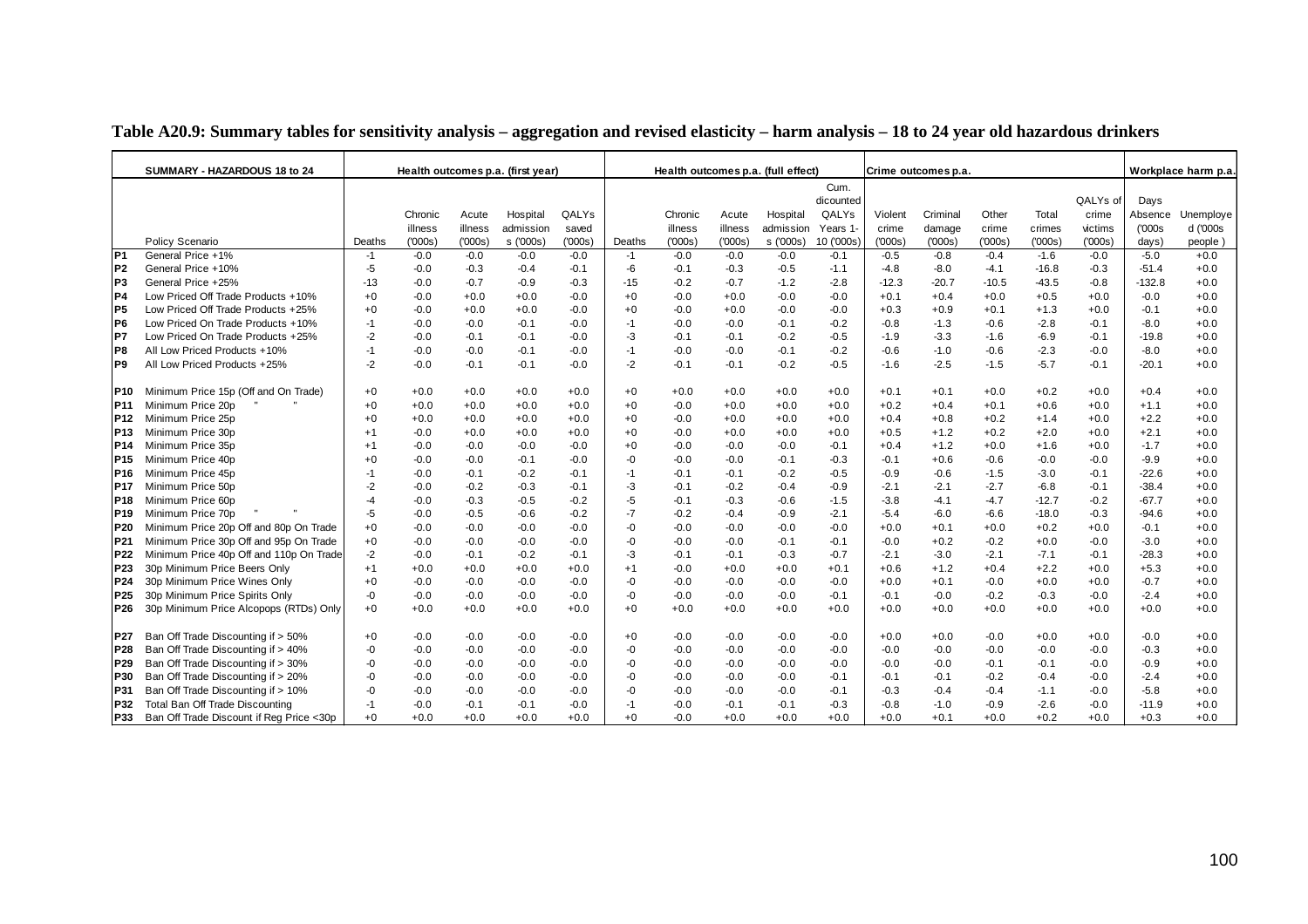|                 | <b>SUMMARY - MODERATE</b>                |        |         |         | Health outcomes p.a. (first year) |        |        |         |         | Health outcomes p.a. (full effect) |            |         | Crime outcomes p.a. |         |         |          |          | Workplace harm p.a. |
|-----------------|------------------------------------------|--------|---------|---------|-----------------------------------|--------|--------|---------|---------|------------------------------------|------------|---------|---------------------|---------|---------|----------|----------|---------------------|
|                 |                                          |        |         |         |                                   |        |        |         |         |                                    | Cum.       |         |                     |         |         |          |          |                     |
|                 |                                          |        |         |         |                                   |        |        |         |         |                                    | dicounted  |         |                     |         |         | QALYs of | Days     |                     |
|                 |                                          |        | Chronic | Acute   | Hospital                          | QALYs  |        | Chronic | Acute   | Hospital                           | QALYs      | Violent | Criminal            | Other   | Total   | crime    | Absence  | Unemploye           |
|                 |                                          |        | illness | illness | admission                         | saved  |        | illness | illness | admission                          | Years 1    | crime   | damage              | crime   | crimes  | victims  | (000s)   | d ('000s            |
|                 | Policy Scenario                          | Deaths | (000s)  | (000s)  | s ('000s)                         | (000s) | Deaths | (000s)  | (000s)  | s ('000s)                          | 10 ('000s) | (000s)  | (000s)              | (000s)  | (000s)  | (000s)   | days)    | people)             |
| $\overline{P1}$ | General Price +1%                        | -6     | $-0.0$  | $-0.3$  | $-0.3$                            | $-0.1$ | -9     | $-0.3$  | $-0.3$  | $-0.8$                             | $-1.3$     | $-0.5$  | $-0.8$              | $-0.5$  | $-1.8$  | $-0.0$   | $-14.6$  | $+0.0$              |
| P <sub>2</sub>  | General Price +10%                       | $-63$  | $-0.3$  | $-2.7$  | $-3.4$                            | $-0.9$ | $-89$  | $-2.8$  | $-2.9$  | $-8.3$                             | $-13.7$    | $-5.5$  | $-8.0$              | $-5.1$  | $-18.6$ | $-0.4$   | $-147.0$ | $+0.0$              |
| P <sub>3</sub>  | General Price +25%                       | $-155$ | $-0.6$  | $-6.8$  | $-8.5$                            | $-2.3$ | $-212$ | $-7.2$  | $-7.4$  | $-21.1$                            | $-34.3$    | $-14.1$ | $-20.3$             | $-12.9$ | $-47.3$ | $-1.0$   | $-371.0$ | $+0.0$              |
| P <sub>4</sub>  | Low Priced Off Trade Products +10%       | $-5$   | $-0.0$  | $-0.2$  | $-0.2$                            | $-0.1$ | $-7$   | $-0.3$  | $-0.2$  | $-0.8$                             | $-1.1$     | $+0.2$  | $+0.4$              | $+0.1$  | $+0.6$  | $+0.0$   | $-1.6$   | $+0.0$              |
| P <sub>5</sub>  | Low Priced Off Trade Products +25%       | $-12$  | $-0.1$  | $-0.5$  | $-0.6$                            | $-0.2$ | $-17$  | $-0.8$  | $-0.6$  | $-2.0$                             | $-2.8$     | $+0.4$  | $+1.0$              | $+0.1$  | $+1.5$  | $+0.0$   | $-3.9$   | $+0.0$              |
| P <sub>6</sub>  | Low Priced On Trade Products +10%        | $-4$   | $-0.0$  | $-0.1$  | $-0.2$                            | $-0.0$ | -6     | $-0.2$  | $-0.2$  | $-0.5$                             | $-0.7$     | $-0.5$  | $-0.7$              | $-0.5$  | $-1.6$  | $-0.0$   | $-8.9$   | $+0.0$              |
| P7              | Low Priced On Trade Products +25%        | -9     | $-0.0$  | $-0.4$  | $-0.5$                            | $-0.1$ | $-14$  | $-0.5$  | $-0.4$  | $-1.4$                             | $-1.8$     | $-1.2$  | $-1.7$              | $-1.2$  | $-4.1$  | $-0.1$   | $-22.4$  | $+0.0$              |
| P8              | All Low Priced Products +10%             | -8     | $-0.0$  | $-0.4$  | $-0.5$                            | $-0.1$ | $-13$  | $-0.5$  | $-0.4$  | $-1.4$                             | $-1.9$     | $-0.3$  | $-0.3$              | $-0.4$  | $-1.0$  | $-0.0$   | $-10.5$  | $+0.0$              |
| <b>P9</b>       | All Low Priced Products +25%             | $-21$  | $-0.1$  | $-0.9$  | $-1.1$                            | $-0.3$ | $-31$  | $-1.3$  | $-1.0$  | $-3.4$                             | $-4.6$     | $-0.8$  | $-0.8$              | $-1.0$  | $-2.6$  | $-0.1$   | $-26.5$  | $+0.0$              |
|                 |                                          |        |         |         |                                   |        |        |         |         |                                    |            |         |                     |         |         |          |          |                     |
| P <sub>10</sub> | Minimum Price 15p (Off and On Trade)     | -0     | $-0.0$  | $-0.0$  | $-0.0$                            | $-0.0$ | -0     | $-0.0$  | $-0.0$  | $-0.0$                             | $-0.0$     | $+0.0$  | $+0.1$              | $+0.0$  | $+0.1$  | $+0.0$   | $+0.6$   | $+0.0$              |
| P <sub>11</sub> | Minimum Price 20p                        | -0     | $-0.0$  | $+0.0$  | $+0.0$                            | $+0.0$ | $+0$   | $-0.0$  | $-0.0$  | $-0.0$                             | $-0.0$     | $+0.2$  | $+0.3$              | $+0.1$  | $+0.5$  | $+0.0$   | $+2.6$   | $+0.0$              |
| P <sub>12</sub> | Minimum Price 25p                        | -0     | $-0.0$  | $+0.0$  | $+0.0$                            | $+0.0$ | $+1$   | $-0.0$  | $+0.0$  | $-0.0$                             | $-0.1$     | $+0.4$  | $+0.6$              | $+0.3$  | $+1.3$  | $+0.0$   | $+6.0$   | $+0.0$              |
| P <sub>13</sub> | Minimum Price 30p                        | $-2$   | $-0.0$  | $-0.1$  | $-0.1$                            | $-0.0$ | $-2$   | $-0.2$  | $-0.1$  | $-0.5$                             | $-0.7$     | $+0.7$  | $+1.2$              | $+0.5$  | $+2.3$  | $+0.0$   | $+9.8$   | $+0.0$              |
| P <sub>14</sub> | Minimum Price 35p                        | $-12$  | $-0.1$  | $-0.4$  | $-0.6$                            | $-0.1$ | $-14$  | $-0.8$  | $-0.5$  | $-1.9$                             | $-2.8$     | $+0.7$  | $+1.5$              | $+0.4$  | $+2.7$  | $+0.1$   | $+5.0$   | $+0.0$              |
| P <sub>15</sub> | Minimum Price 40p                        | $-28$  | $-0.2$  | $-1.3$  | $-1.6$                            | $-0.4$ | $-35$  | $-1.7$  | $-1.5$  | $-4.5$                             | $-7.1$     | $+0.5$  | $+1.3$              | $+0.1$  | $+1.9$  | $+0.0$   | $-10.9$  | $+0.0$              |
| P <sub>16</sub> | Minimum Price 45p                        | $-51$  | $-0.3$  | $-2.5$  | $-3.1$                            | $-0.8$ | $-65$  | $-3.0$  | $-2.9$  | $-8.3$                             | $-13.3$    | $-0.2$  | $+0.6$              | $-0.6$  | $-0.2$  | $-0.0$   | $-40.2$  | $+0.0$              |
| P <sub>17</sub> | Minimum Price 50p                        | -80    | $-0.4$  | $-3.7$  | $-4.6$                            | $-1.1$ | $-101$ | $-4.6$  | $-4.2$  | $-12.5$                            | $-19.9$    | $-1.2$  | $-0.5$              | $-1.7$  | $-3.4$  | $-0.1$   | $-82.5$  | $+0.0$              |
| P18             | Minimum Price 60p                        | $-149$ | $-0.8$  | $-6.6$  | $-8.3$                            | $-2.1$ | $-187$ | $-8.6$  | $-7.3$  | $-23.1$                            | $-35.6$    | $-4.2$  | -4.1                | $-4.7$  | $-13.0$ | $-0.3$   | $-201.5$ | $+0.0$              |
| P <sub>19</sub> | Minimum Price 70p                        | $-220$ | $-1.2$  | $-9.6$  | $-12.2$                           | $-3.1$ | $-267$ | $-12.9$ | $-10.5$ | $-34.4$                            | $-52.0$    | $-7.5$  | $-7.9$              | $-8.1$  | $-23.6$ | $-0.5$   | -334.6   | $+0.0$              |
| P20             | Minimum Price 20p Off and 80p On Trade   | $-1$   | $-0.0$  | $-0.0$  | $-0.0$                            | $-0.0$ | $-1$   | $-0.0$  | $-0.0$  | $-0.1$                             | $-0.1$     | $+0.1$  | $+0.2$              | $+0.1$  | $+0.4$  | $+0.0$   | $+1.6$   | $+0.0$              |
| P21             | Minimum Price 30p Off and 95p On Trade   | -6     | $-0.0$  | $-0.2$  | $-0.3$                            | $-0.1$ | -8     | $-0.4$  | $-0.3$  | $-1.0$                             | $-1.5$     | $+0.3$  | $+0.6$              | $+0.2$  | $+1.1$  | $+0.0$   | $+2.6$   | $+0.0$              |
| P <sub>22</sub> | Minimum Price 40p Off and 110p On Trade  | $-43$  | $-0.2$  | $-2.0$  | $-2.4$                            | $-0.6$ | $-56$  | $-2.4$  | $-2.3$  | $-6.7$                             | $-10.4$    | $-0.9$  | $-1.0$              | $-1.0$  | $-2.9$  | $-0.1$   | $-41.1$  | $+0.0$              |
| P23             | 30p Minimum Price Beers Only             | $+1$   | $-0.0$  | $+0.0$  | $+0.0$                            | $+0.0$ | $+3$   | $+0.0$  | $+0.0$  | $+0.1$                             | $-0.0$     | $+0.6$  | $+1.0$              | $+0.5$  | $+2.0$  | $+0.0$   | $+10.0$  | $+0.0$              |
| P24             | 30p Minimum Price Wines Only             | -3     | $-0.0$  | $-0.2$  | $-0.2$                            | $-0.0$ | $-5$   | $-0.2$  | $-0.2$  | $-0.5$                             | $-0.8$     | $-0.1$  | $-0.1$              | $-0.2$  | $-0.4$  | $-0.0$   | $-5.7$   | $+0.0$              |
| P <sub>25</sub> | 30p Minimum Price Spirits Only           | $+1$   | $-0.0$  | $+0.0$  | $+0.0$                            | $+0.0$ | $+1$   | $-0.0$  | $+0.0$  | $-0.0$                             | $+0.1$     | $+0.2$  | $+0.4$              | $+0.2$  | $+0.8$  | $+0.0$   | $+5.4$   | $+0.0$              |
| P <sub>26</sub> | 30p Minimum Price Alcopops (RTDs) Only   | $+0$   | $+0.0$  | $+0.0$  | $+0.0$                            | $+0.0$ | $+0$   | $+0.0$  | $+0.0$  | $+0.0$                             | $+0.0$     | $+0.0$  | $+0.0$              | $+0.0$  | $+0.0$  | $+0.0$   | $+0.0$   | $+0.0$              |
|                 |                                          |        |         |         |                                   |        |        |         |         |                                    |            |         |                     |         |         |          |          |                     |
| P27             | Ban Off Trade Discounting if > 50%       | -0     | $-0.0$  | $-0.0$  | $-0.0$                            | $-0.0$ | -0     | $-0.0$  | $-0.0$  | $-0.0$                             | $-0.0$     | $-0.0$  | $-0.0$              | $-0.0$  | $-0.0$  | $-0.0$   | $-0.1$   | $+0.0$              |
| P28             | Ban Off Trade Discounting if > 40%       | -2     | $-0.0$  | $-0.1$  | $-0.1$                            | $-0.0$ | $-2$   | $-0.1$  | $-0.1$  | $-0.2$                             | $-0.4$     | $-0.1$  | $-0.1$              | $-0.1$  | $-0.2$  | $-0.0$   | $-2.9$   | $+0.0$              |
| P29             | Ban Off Trade Discounting if > 30%       | $-4$   | $-0.0$  | $-0.2$  | $-0.2$                            | $-0.1$ | -6     | $-0.2$  | $-0.2$  | $-0.6$                             | $-1.0$     | $-0.2$  | $-0.2$              | $-0.2$  | $-0.5$  | $-0.0$   | $-7.5$   | $+0.0$              |
| P30             | Ban Off Trade Discounting if > 20%       | $-10$  | $-0.0$  | $-0.4$  | $-0.5$                            | $-0.1$ | $-15$  | $-0.5$  | $-0.5$  | $-1.4$                             | $-2.3$     | $-0.4$  | $-0.5$              | $-0.5$  | $-1.3$  | $-0.0$   | $-18.5$  | $+0.0$              |
| P31             | Ban Off Trade Discounting if > 10%       | $-21$  | $-0.1$  | $-0.9$  | $-1.1$                            | $-0.3$ | $-30$  | $-1.0$  | $-1.0$  | $-2.9$                             | $-4.9$     | $-0.9$  | $-1.0$              | $-0.9$  | $-2.8$  | $-0.1$   | $-38.5$  | $+0.0$              |
| P32             | Total Ban Off Trade Discounting          | $-38$  | $-0.2$  | $-1.6$  | $-2.0$                            | $-0.5$ | $-54$  | $-1.9$  | $-1.7$  | $-5.2$                             | $-8.6$     | $-1.7$  | $-2.0$              | $-1.8$  | $-5.4$  | $-0.1$   | $-69.2$  | $+0.0$              |
| P33             | Ban Off Trade Discount if Reg Price <30p | -0     | $-0.0$  | $-0.0$  | $-0.0$                            | $+0.0$ | -0     | $-0.0$  | $-0.0$  | $-0.0$                             | $-0.0$     | $+0.0$  | $+0.1$              | $+0.0$  | $+0.1$  | $+0.0$   | $+0.6$   | $+0.0$              |

# **Table A20.10: Summary tables for sensitivity analysis – aggregation and revised elasticity – harm analysis – moderate drinkers**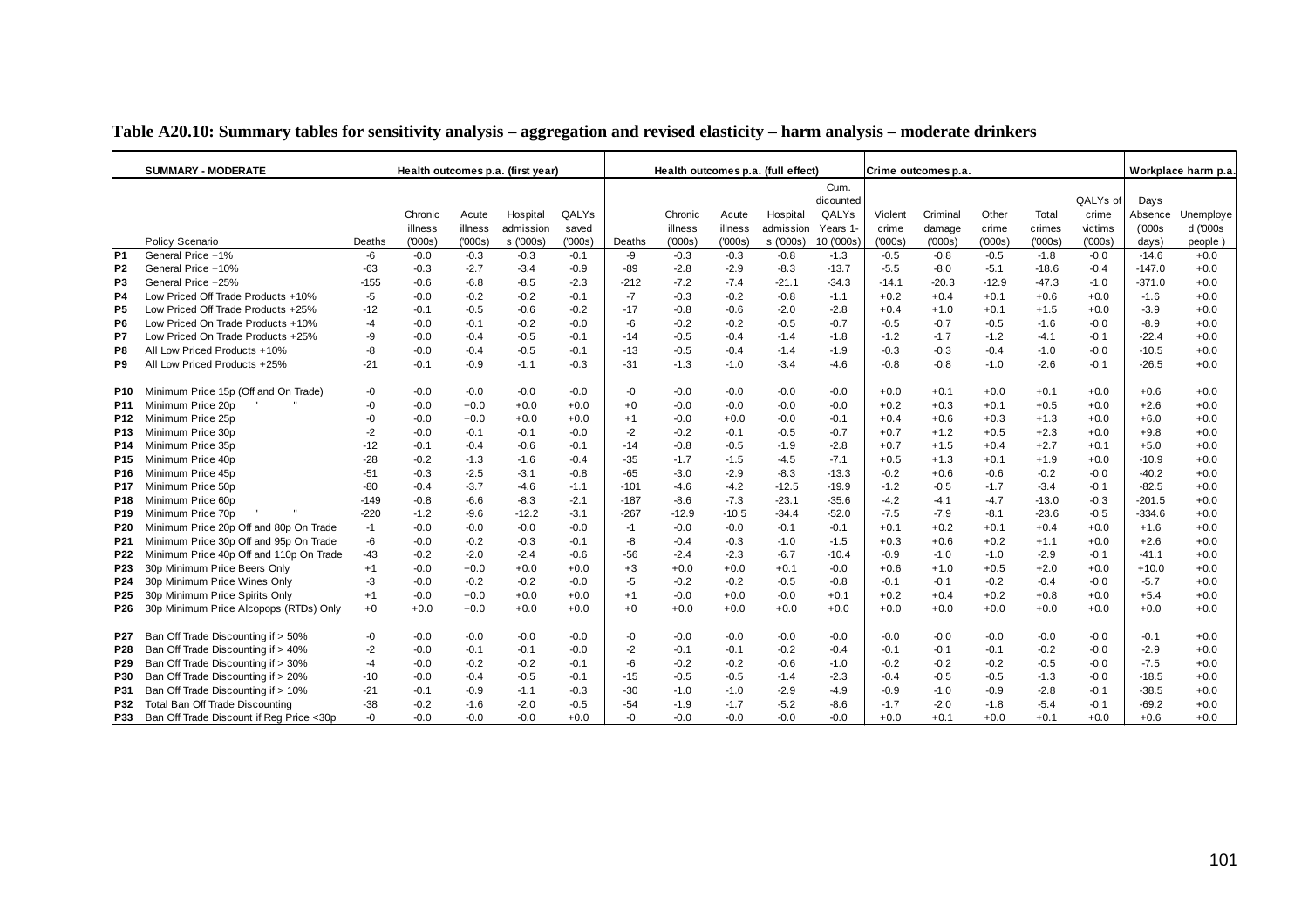|                 | <b>SUMMARY - HAZARDOUS</b>               |        |         |         | Health outcomes p.a. (first year) |        |         |         |         | Health outcomes p.a. (full effect) |            |         | Crime outcomes p.a. |         |         |          |          | Workplace harm p.a |
|-----------------|------------------------------------------|--------|---------|---------|-----------------------------------|--------|---------|---------|---------|------------------------------------|------------|---------|---------------------|---------|---------|----------|----------|--------------------|
|                 |                                          |        |         |         |                                   |        |         |         |         |                                    | Cum.       |         |                     |         |         |          |          |                    |
|                 |                                          |        |         |         |                                   |        |         |         |         |                                    | dicounted  |         |                     |         |         | QALYs of | Days     |                    |
|                 |                                          |        | Chronic | Acute   | Hospital                          | QALYs  |         | Chronic | Acute   | Hospital                           | QALYs      | Violent | Criminal            | Other   | Total   | crime    | Absence  | Unemploye          |
|                 |                                          |        | illness | illness | admission                         | saved  |         | illness | illness | admission                          | Years 1    | crime   | damage              | crime   | crimes  | victims  | (000s    | d ('000s           |
|                 | Policy Scenario                          | Deaths | (000s)  | (000s)  | s ('000s)                         | (000s) | Deaths  | (000s)  | (000s)  | s ('000s)                          | 10 ('000s) | (000s)  | (000s)              | (000s)  | (000s)  | (000s)   | days)    | people             |
| P <sub>1</sub>  | General Price +1%                        | $-12$  | $-0.1$  | $-0.3$  | $-0.4$                            | $-0.1$ | $-64$   | $-0.6$  | $-0.3$  | $-1.6$                             | $-2.0$     | $-0.9$  | $-1.5$              | $-1.2$  | $-3.6$  | $-0.1$   | $-18.4$  | $+0.0$             |
| P <sub>2</sub>  | General Price +10%                       | $-118$ | $-0.5$  | $-3.3$  | $-4.6$                            | $-1.2$ | $-628$  | $-6.2$  | $-3.8$  | $-16.1$                            | $-20.8$    | $-9.0$  | $-15.1$             | $-12.4$ | $-36.4$ | $-0.7$   | $-188.6$ | $+0.0$             |
| P <sub>3</sub>  | General Price +25%                       | $-298$ | $-1.4$  | $-8.2$  | $-11.5$                           | $-2.9$ | $-1570$ | $-16.0$ | $-9.4$  | $-41.0$                            | $-52.2$    | $-23.3$ | $-39.1$             | $-32.0$ | $-94.4$ | $-1.7$   | $-491.6$ | $+0.0$             |
| P4              | Low Priced Off Trade Products +10%       | $-14$  | $-0.1$  | $-0.3$  | $-0.5$                            | $-0.1$ | $-86$   | $-0.8$  | $-0.4$  | $-2.0$                             | $-2.3$     | $+0.1$  | $+0.3$              | $-0.4$  | $-0.0$  | $+0.0$   | $-3.6$   | $+0.0$             |
| P5              | Low Priced Off Trade Products +25%       | -35    | $-0.2$  | $-0.9$  | $-1.2$                            | $-0.3$ | $-207$  | $-2.0$  | $-1.2$  | $-5.1$                             | $-6.0$     | $+0.2$  | $+0.6$              | $-1.0$  | $-0.1$  | $+0.0$   | $-9.0$   | $+0.0$             |
| P6              | Low Priced On Trade Products +10%        | $-2$   | $-0.0$  | $-0.1$  | $-0.1$                            | $-0.0$ | $-10$   | $-0.1$  | $-0.1$  | $-0.3$                             | $-0.5$     | $-1.1$  | $-2.2$              | $-2.6$  | $-5.9$  | $-0.1$   | $-9.8$   | $+0.0$             |
| P7              | Low Priced On Trade Products +25%        | -6     | $-0.0$  | $-0.2$  | $-0.3$                            | $-0.1$ | $-26$   | $-0.3$  | $-0.2$  | $-0.8$                             | $-1.3$     | $-2.7$  | $-5.5$              | $-6.4$  | $-14.6$ | $-0.2$   | $-24.6$  | $+0.0$             |
| P <sub>8</sub>  | All Low Priced Products +10%             | $-16$  | $-0.1$  | $-0.4$  | $-0.6$                            | $-0.1$ | $-94$   | $-0.9$  | $-0.5$  | $-2.3$                             | $-2.8$     | $-1.0$  | $-2.0$              | $-3.0$  | $-5.9$  | $-0.1$   | $-13.5$  | $+0.0$             |
| P <sub>9</sub>  | All Low Priced Products +25%             | $-41$  | $-0.2$  | $-1.2$  | $-1.6$                            | $-0.4$ | $-235$  | $-2.3$  | $-1.6$  | $-6.1$                             | $-7.5$     | $-2.5$  | $-5.0$              | $-7.4$  | $-14.9$ | $-0.2$   | $-34.4$  | $+0.0$             |
| P <sub>10</sub> | Minimum Price 15p (Off and On Trade)     | +0     | $+0.0$  | $+0.0$  | $+0.0$                            | $+0.0$ | $+1$    | $+0.0$  | $+0.0$  | $+0.0$                             | $+0.0$     | $+0.1$  | $+0.1$              | $+0.0$  | $+0.2$  | $+0.0$   | $+1.1$   | $+0.0$             |
| P <sub>11</sub> | Minimum Price 20p                        | $+1$   | $+0.0$  | $+0.0$  | $+0.1$                            | $+0.0$ | $+6$    | $+0.1$  | $+0.0$  | $+0.2$                             | $+0.2$     | $+0.2$  | $+0.4$              | $+0.1$  | $+0.8$  | $+0.0$   | $+3.6$   | $+0.0$             |
| P <sub>12</sub> | Minimum Price 25p                        | +2     | $+0.0$  | $+0.1$  | $+0.1$                            | $+0.0$ | $+12$   | $+0.2$  | $+0.1$  | $+0.4$                             | $+0.4$     | $+0.5$  | $+0.9$              | $+0.2$  | $+1.6$  | $+0.0$   | $+8.5$   | $+0.0$             |
| P <sub>13</sub> | Minimum Price 30p                        | $-2$   | $-0.0$  | $-0.0$  | $+0.0$                            | $+0.0$ | $-10$   | $-0.0$  | $-0.1$  | $-0.1$                             | $-0.2$     | $+0.7$  | $+1.3$              | $-0.3$  | $+1.7$  | $+0.0$   | $+10.1$  | $+0.0$             |
| P <sub>14</sub> | Minimum Price 35p                        | $-25$  | $-0.1$  | $-0.7$  | $-0.9$                            | $-0.2$ | $-142$  | $-1.3$  | $-0.9$  | $-3.3$                             | $-4.3$     | $+0.4$  | $+0.8$              | $-1.5$  | $-0.4$  | $+0.0$   | $-4.7$   | $+0.0$             |
| P <sub>15</sub> | Minimum Price 40p                        | $-70$  | $-0.3$  | $-1.9$  | $-2.6$                            | $-0.6$ | $-393$  | $-3.7$  | $-2.5$  | $-9.7$                             | $-12.3$    | $-0.8$  | $-0.9$              | $-3.6$  | $-5.2$  | $-0.1$   | $-40.2$  | $+0.0$             |
| P <sub>16</sub> | Minimum Price 45p                        | $-134$ | $-0.7$  | $-3.5$  | $-4.9$                            | $-1.1$ | $-755$  | $-7.4$  | $-4.5$  | $-18.9$                            | $-23.1$    | $-2.7$  | $-3.8$              | $-6.8$  | $-13.4$ | $-0.2$   | $-100.7$ | $+0.0$             |
| P <sub>17</sub> | Minimum Price 50p                        | -214   | $-1.1$  | $-5.5$  | $-7.7$                            | $-1.8$ | $-1199$ | $-12.1$ | $-6.8$  | $-30.4$                            | $-36.6$    | $-5.4$  | $-7.8$              | $-10.8$ | $-24.0$ | $-0.4$   | $-184.0$ | $+0.0$             |
| P18             | Minimum Price 60p                        | $-386$ | $-2.0$  | $-9.7$  | $-14.1$                           | $-3.3$ | $-2170$ | $-23.3$ | $-11.9$ | $-57.0$                            | $-66.8$    | $-10.8$ | $-15.2$             | $-19.4$ | $-45.5$ | $-0.8$   | $-374.4$ | $+0.0$             |
| P <sub>19</sub> | Minimum Price 70p                        | $-554$ | $-3.1$  | $-14.3$ | $-20.9$                           | $-5.0$ | $-3122$ | $-35.3$ | $-17.4$ | $-85.7$                            | $-98.5$    | $-16.0$ | $-22.2$             | $-27.3$ | $-65.5$ | $-1.2$   | $-573.6$ | $+0.0$             |
| P20             | Minimum Price 20p Off and 80p On Trade   | $+1$   | $+0.0$  | $+0.0$  | $+0.0$                            | $+0.0$ | $+6$    | $+0.1$  | $+0.0$  | $+0.1$                             | $+0.1$     | $-0.0$  | $-0.2$              | $-0.8$  | $-1.0$  | $-0.0$   | $+1.8$   | $+0.0$             |
| P21             | Minimum Price 30p Off and 95p On Trade   | $-5$   | $-0.0$  | $-0.1$  | $-0.1$                            | $-0.0$ | $-25$   | $-0.2$  | $-0.2$  | $-0.5$                             | $-0.8$     | $-0.2$  | $-0.9$              | $-3.0$  | $-4.1$  | $-0.0$   | $+2.5$   | $+0.0$             |
| P22             | Minimum Price 40p Off and 110p On Trade  | $-87$  | $-0.4$  | $-2.4$  | $-3.3$                            | $-0.8$ | $-482$  | $-4.6$  | $-3.1$  | $-12.2$                            | $-15.5$    | $-4.0$  | $-7.5$              | $-10.3$ | $-21.8$ | $-0.3$   | $-79.2$  | $+0.0$             |
| P23             | 30p Minimum Price Beers Only             | $+8$   | $+0.0$  | $+0.2$  | $+0.3$                            | $+0.1$ | $+45$   | $+0.5$  | $+0.2$  | $+1.3$                             | $+1.4$     | $+0.9$  | $+1.3$              | $+0.4$  | $+2.6$  | $+0.1$   | $+16.3$  | $+0.0$             |
| P24             | 30p Minimum Price Wines Only             | -9     | $-0.0$  | $-0.2$  | $-0.3$                            | $-0.1$ | $-54$   | $-0.5$  | $-0.3$  | $-1.2$                             | $-1.5$     | $-0.1$  | $-0.0$              | $-0.3$  | $-0.4$  | $-0.0$   | $-5.7$   | $+0.0$             |
| P <sub>25</sub> | 30p Minimum Price Spirits Only           | $-1$   | $-0.0$  | $-0.0$  | $-0.0$                            | $-0.0$ | $-5$    | $-0.1$  | $-0.0$  | $-0.1$                             | $-0.1$     | $-0.1$  | $-0.1$              | $-0.4$  | $-0.6$  | $-0.0$   | $-0.5$   | $+0.0$             |
| P <sub>26</sub> | 30p Minimum Price Alcopops (RTDs) Only   | $+0$   | $+0.0$  | $+0.0$  | $+0.0$                            | $+0.0$ | $+0$    | $+0.0$  | $+0.0$  | $+0.0$                             | $+0.0$     | $+0.0$  | $+0.0$              | $+0.0$  | $+0.0$  | $+0.0$   | $+0.0$   | $+0.0$             |
| P27             | Ban Off Trade Discounting if > 50%       | -0     | $-0.0$  | $-0.0$  | $-0.0$                            | $-0.0$ | $-1$    | $-0.0$  | $-0.0$  | $-0.0$                             | $-0.0$     | -0.0    | $-0.0$              | $-0.0$  | $-0.0$  | $-0.0$   | $-0.1$   | $+0.0$             |
| <b>P28</b>      | Ban Off Trade Discounting if > 40%       | $-5$   | $-0.0$  | $-0.1$  | $-0.2$                            | $-0.0$ | $-29$   | $-0.3$  | $-0.1$  | $-0.7$                             | $-0.8$     | $-0.1$  | $-0.1$              | $-0.1$  | $-0.3$  | $-0.0$   | $-4.4$   | $+0.0$             |
| P29             | Ban Off Trade Discounting if > 30%       | $-12$  | $-0.1$  | $-0.3$  | $-0.4$                            | $-0.1$ | $-70$   | $-0.7$  | $-0.3$  | $-1.7$                             | $-2.0$     | $-0.2$  | $-0.3$              | $-0.3$  | $-0.8$  | $-0.0$   | $-11.4$  | $+0.0$             |
| P30             | Ban Off Trade Discounting if > 20%       | $-29$  | $-0.1$  | $-0.7$  | $-1.0$                            | $-0.2$ | $-164$  | $-1.6$  | $-0.8$  | $-3.9$                             | $-4.8$     | $-0.6$  | $-0.7$              | $-0.8$  | $-2.2$  | $-0.0$   | $-28.0$  | $+0.0$             |
| P31             | Ban Off Trade Discounting if > 10%       | $-57$  | $-0.3$  | $-1.5$  | $-2.1$                            | $-0.5$ | $-322$  | $-3.2$  | $-1.8$  | $-8.1$                             | $-9.9$     | $-1.4$  | $-1.8$              | $-1.9$  | $-5.0$  | $-0.1$   | $-58.5$  | $+0.0$             |
| P32             | Total Ban Off Trade Discounting          | $-97$  | $-0.5$  | $-2.6$  | $-3.7$                            | $-0.9$ | $-548$  | $-5.5$  | $-3.2$  | $-13.9$                            | $-17.1$    | $-2.7$  | $-3.6$              | $-3.6$  | $-9.9$  | $-0.2$   | $-104.8$ | $+0.0$             |
| P33             | Ban Off Trade Discount if Reg Price <30p | $+0$   | $+0.0$  | $+0.0$  | $+0.0$                            | $+0.0$ | $+1$    | $+0.0$  | $+0.0$  | $+0.0$                             | $+0.0$     | $+0.1$  | $+0.1$              | $+0.0$  | $+0.1$  | $+0.0$   | $+0.9$   | $+0.0$             |

# **Table A20.11: Summary tables for sensitivity analysis – aggregation and revised elasticity – harm analysis – hazardous drinkers**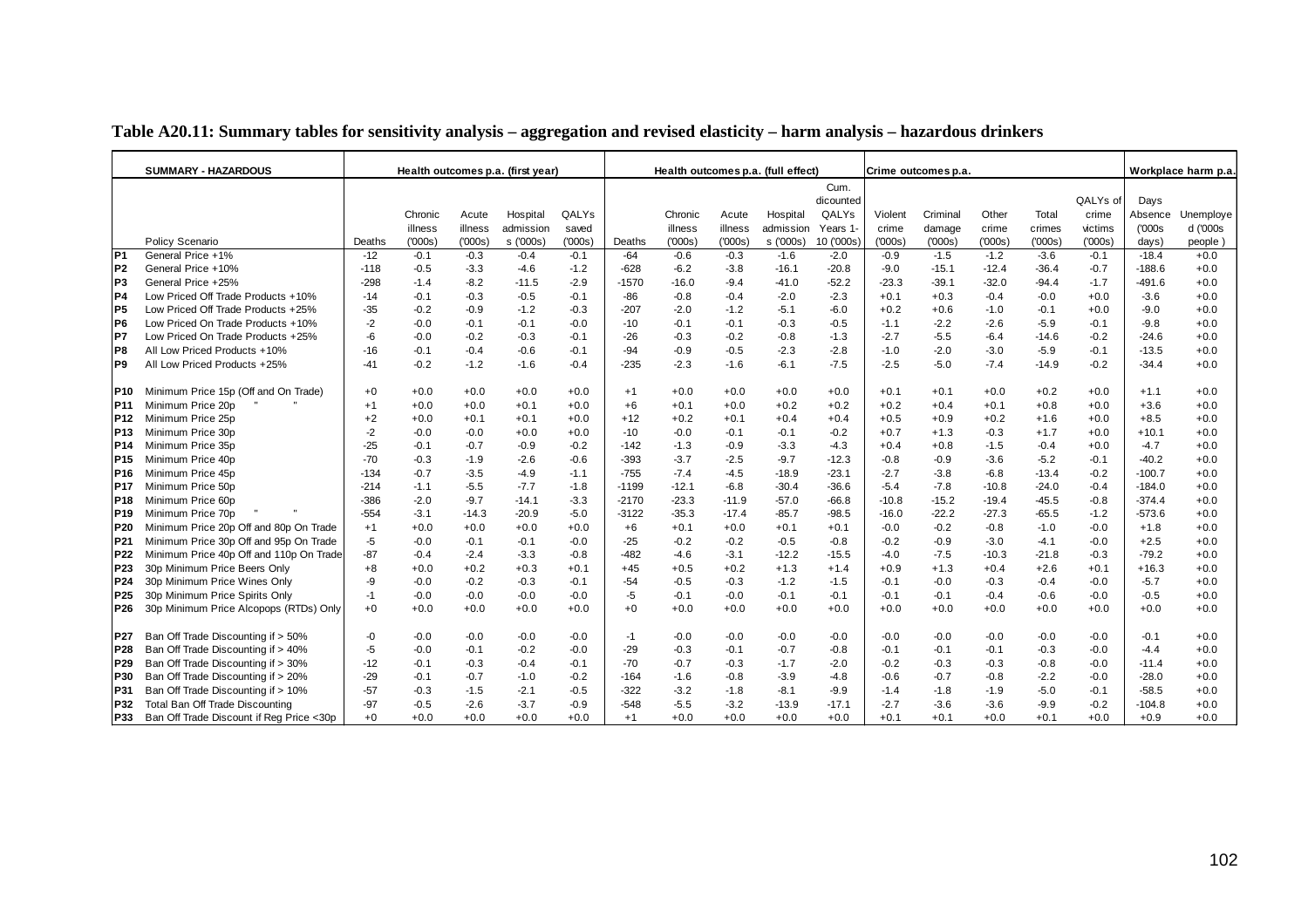|                                    | <b>SUMMARY - HARMFUL</b>                 |                  |                  |                  | Health outcomes p.a. (first year) |                  |                    |                    |                  | Health outcomes p.a. (full effect) |                    |                  | Crime outcomes p.a. |                   |                    |                  |                      | Workplace harm p.a |
|------------------------------------|------------------------------------------|------------------|------------------|------------------|-----------------------------------|------------------|--------------------|--------------------|------------------|------------------------------------|--------------------|------------------|---------------------|-------------------|--------------------|------------------|----------------------|--------------------|
|                                    |                                          |                  |                  |                  |                                   |                  |                    |                    |                  |                                    | Cum.               |                  |                     |                   |                    |                  |                      |                    |
|                                    |                                          |                  |                  |                  |                                   |                  |                    |                    |                  |                                    | dicounted          |                  |                     |                   |                    | QALYs of         | Days                 |                    |
|                                    |                                          |                  | Chronic          | Acute            | Hospital                          | QALYs            |                    | Chronic            | Acute            | Hospital                           | QALYs              | Violent          | Criminal            | Other             | Total              | crime            | Absence              | Unemploye          |
|                                    |                                          |                  | illness          | illness          | admission                         | saved            |                    | illness            | illness          | admission                          | Years 1            | crime            | damage              | crime             | crimes             | victims          | (000s                | d ('000s           |
|                                    | Policy Scenario                          | Deaths           | (000s)           | (000s)           | s ('000s)                         | (000s)           | Deaths             | (000s)             | (000s)           | s ('000s)                          | 10 ('000s)         | (000s)           | (000s)              | (000s)            | (000s)             | (000s)           | days)                | people)            |
| P <sub>1</sub>                     | General Price +1%                        | $-11$            | $-0.1$           | $-0.2$           | $-0.4$                            | $-0.1$           | $-74$              | $-1.1$             | $-0.2$           | $-2.5$                             | $-1.9$             | $-0.4$           | $-0.7$              | $-0.5$            | $-1.6$             | $-0.0$           | $-8.8$               | $-1.2$             |
| P <sub>2</sub>                     | General Price +10%                       | $-103$           | $-1.0$           | $-1.6$           | $-3.8$                            | $-0.7$           | $-750$             | $-10.4$            | $-1.7$           | -24.0                              | $-18.8$            | -4.3             | $-7.0$              | $-5.2$            | $-16.5$            | $-0.3$           | $-90.1$              | $-11.7$            |
| P <sub>3</sub>                     | General Price +25%                       | -251             | $-2.4$           | $-3.6$           | $-9.0$                            | $-1.6$           | $-1885$            | $-25.4$            | $-3.7$           | $-58.1$                            | $-45.7$            | $-11.0$          | $-18.2$             | $-13.4$           | $-42.7$            | $-0.8$           | $-234.7$             | $-29.6$            |
| P4                                 | Low Priced Off Trade Products +10%       | $-21$            | $-0.2$           | $-0.4$           | $-0.8$                            | $-0.1$           | $-134$             | $-1.7$             | $-0.4$           | $-4.0$                             | $-3.5$             | $-0.4$           | $-0.6$              | $-0.4$            | $-1.4$             | $-0.0$           | $-10.4$              | $-1.5$             |
| P5                                 | Low Priced Off Trade Products +25%       | -49              | $-0.4$           | $-0.7$           | $-1.7$                            | $-0.3$           | $-335$             | $-4.2$             | $-0.8$           | $-9.8$                             | $-8.1$             | -0.9             | $-1.4$              | $-1.1$            | $-3.4$             | $-0.1$           | $-26.2$              | $-3.8$             |
| P6                                 | Low Priced On Trade Products +10%        | $-1$             | $-0.0$           | $+0.0$           | $-0.0$                            | $-0.0$           | $-7$               | $-0.2$             | $+0.0$           | $-0.4$                             | $-0.2$             | -0.4             | $-0.9$              | $-1.0$            | $-2.3$             | $-0.0$           | $-3.2$               | $-0.1$             |
| P7                                 | Low Priced On Trade Products +25%        | $-1$             | $-0.0$           | $+0.0$           | $-0.1$                            | $-0.0$           | $-17$              | $-0.4$             | $+0.0$           | $-0.9$                             | $-0.5$             | $-1.1$           | $-2.2$              | $-2.5$            | $-5.8$             | $-0.1$           | $-8.1$               | $-0.1$             |
| P <sub>8</sub>                     | All Low Priced Products +10%             | $-22$            | $-0.2$           | $-0.4$           | $-0.8$                            | $-0.1$           | $-142$             | $-1.9$             | $-0.4$           | $-4.4$                             | $-3.7$             | $-0.8$           | $-1.5$              | $-1.4$            | $-3.7$             | $-0.1$           | $-13.7$              | $-1.6$             |
| P <sub>9</sub>                     | All Low Priced Products +25%             | $-53$            | $-0.5$           | $-0.8$           | $-1.9$                            | $-0.3$           | $-358$             | $-4.7$             | $-0.9$           | $-10.9$                            | $-8.9$             | $-2.0$           | $-3.7$              | $-3.6$            | $-9.3$             | $-0.1$           | $-34.8$              | $-4.1$             |
|                                    |                                          |                  |                  |                  |                                   |                  |                    |                    |                  |                                    |                    |                  |                     |                   |                    |                  |                      |                    |
| P <sub>10</sub>                    | Minimum Price 15p (Off and On Trade)     | -1               | $-0.0$           | $-0.0$           | $-0.0$                            | $-0.0$           | -11                | $-0.2$             | $-0.0$           | $-0.4$                             | $-0.2$             | $+0.1$           | $+0.2$              | $+0.1$            | $+0.4$             | $+0.0$           | -0.0                 | $-0.1$             |
| P <sub>11</sub>                    | Minimum Price 20p                        | $-5$             | $-0.1$           | $-0.1$           | $-0.2$                            | $-0.0$           | $-44$              | $-0.7$             | $-0.1$           | $-1.6$                             | $-1.1$             | $+0.0$           | $+0.1$              | $-0.0$            | $+0.1$             | $+0.0$           | $-3.4$               | $-0.6$             |
| P <sub>12</sub>                    | Minimum Price 25p                        | $-15$            | $-0.2$           | $-0.2$           | $-0.6$                            | $-0.1$           | $-117$<br>$-270$   | $-1.9$             | $-0.2$           | $-4.3$                             | $-2.9$             | -0.3             | $-0.4$              | $-0.3$            | $-1.0$             | $-0.0$           | $-11.5$              | $-1.8$             |
| P <sub>13</sub>                    | Minimum Price 30p<br>Minimum Price 35p   | -36              | $-0.4$           | $-0.6$           | $-1.4$                            | $-0.2$           | $-571$             | -4.1               | $-0.6$           | $-9.5$                             | $-6.8$             | $-1.0$           | $-1.7$              | $-1.0$            | $-3.7$             | $-0.1$           | $-28.7$              | -4.1               |
| P <sub>14</sub>                    |                                          | $-78$            | $-0.8$           | $-1.2$           | $-2.8$                            | $-0.5$           |                    | $-8.2$             | $-1.2$           | $-18.7$                            | $-14.1$            | -2.4             | $-3.8$              | $-2.4$            | $-8.5$             | $-0.2$           | $-59.3$              | $-8.3$             |
| P <sub>15</sub><br>P <sub>16</sub> | Minimum Price 40p<br>Minimum Price 45p   | $-135$<br>$-204$ | $-1.3$<br>$-2.0$ | $-1.9$<br>$-2.8$ | $-4.8$<br>$-7.2$                  | $-0.8$<br>$-1.3$ | $-1008$<br>$-1546$ | $-14.0$<br>$-21.0$ | $-2.0$<br>$-2.9$ | $-31.9$<br>$-47.7$                 | $-24.3$<br>$-36.7$ | $-4.1$<br>$-6.3$ | $-6.5$<br>$-10.0$   | $-4.2$<br>$-6.5$  | $-14.8$            | $-0.3$<br>$-0.5$ | $-103.0$<br>$-160.0$ | $-14.2$<br>$-21.9$ |
| P <sub>17</sub>                    | Minimum Price 50p                        | $-284$           | $-2.7$           | $-3.8$           | $-9.9$                            | $-1.7$           | $-2163$            | $-28.8$            |                  | $-65.5$                            | $-50.8$            | $-8.9$           |                     |                   | $-22.8$<br>$-32.0$ |                  | $-227.6$             | $-30.7$            |
| P18                                | Minimum Price 60p                        | $-439$           | $-4.0$           | $-5.8$           |                                   | $-2.7$           | $-3342$            | $-42.6$            | $-3.9$           | $-96.8$                            | $-77.3$            | $-13.3$          | $-14.0$             | $-9.1$<br>$-14.1$ | $-48.1$            | $-0.6$           | $-353.4$             | $-45.8$            |
| P <sub>19</sub>                    | Minimum Price 70p                        | $-589$           | $-5.2$           | $-7.8$           | $-14.9$<br>$-19.6$                | $-3.6$           | $-4488$            | $-55.3$            | $-5.9$<br>$-8.0$ | $-125.5$                           | $-102.7$           | $-17.1$          | $-20.6$<br>$-25.9$  | $-18.4$           | $-61.4$            | $-1.0$<br>$-1.2$ | $-472.5$             | $-58.2$            |
| P20                                | Minimum Price 20p Off and 80p On Trade   | -5               | $-0.1$           | $-0.1$           | $-0.2$                            | $-0.0$           | $-45$              | $-0.8$             | $-0.1$           | $-1.7$                             | $-1.1$             | $-0.2$           | $-0.4$              | $-0.4$            | $-1.0$             | $-0.0$           | $-5.2$               | $-0.7$             |
| P21                                | Minimum Price 30p Off and 95p On Trade   | $-38$            | $-0.4$           | $-0.5$           | $-1.5$                            | $-0.3$           | $-294$             | $-4.6$             | $-0.6$           | $-10.4$                            | $-7.3$             | $-1.7$           | $-3.0$              | $-2.3$            | $-6.9$             | $-0.1$           | $-34.0$              | -4.4               |
| P22                                | Minimum Price 40p Off and 110p On Trade  | $-150$           | $-1.5$           | $-2.1$           | $-5.5$                            | $-1.0$           | $-1127$            | $-15.8$            | $-2.2$           | $-36.1$                            | $-27.4$            | $-5.7$           | $-9.9$              | $-7.2$            | $-22.8$            | $-0.4$           | $-122.6$             | $-15.9$            |
| P <sub>23</sub>                    | 30p Minimum Price Beers Only             | $-24$            | $-0.3$           | $-0.3$           | $-1.0$                            | $-0.2$           | $-195$             | $-3.3$             | $-0.3$           | $-7.3$                             | $-4.9$             | $-1.3$           | $-2.4$              | $-1.0$            | $-4.7$             | $-0.1$           | $-26.8$              | $-3.7$             |
| P24                                | 30p Minimum Price Wines Only             | $-7$             | $-0.1$           | $-0.1$           | $-0.2$                            | $-0.0$           | $-44$              | $-0.5$             | $-0.2$           | $-1.3$                             | $-1.1$             | $+0.5$           | $+1.1$              | $+0.3$            | $+1.9$             | $+0.0$           | $+1.6$               | $-0.2$             |
| P <sub>25</sub>                    | 30p Minimum Price Spirits Only           | $-5$             | $-0.0$           | $-0.1$           | $-0.2$                            | $-0.0$           | $-31$              | $-0.4$             | $-0.1$           | $-0.9$                             | $-0.8$             | $-0.2$           | $-0.3$              | $-0.4$            | $-0.9$             | $-0.0$           | $-3.3$               | $-0.2$             |
| P <sub>26</sub>                    | 30p Minimum Price Alcopops (RTDs) Only   | $+0$             | $+0.0$           | $+0.0$           | $+0.0$                            | $+0.0$           | $+0$               | $+0.0$             | $+0.0$           | $+0.0$                             | $+0.0$             | $+0.0$           | $+0.0$              | $+0.0$            | $+0.0$             | $+0.0$           | $+0.0$               | $+0.0$             |
|                                    |                                          |                  |                  |                  |                                   |                  |                    |                    |                  |                                    |                    |                  |                     |                   |                    |                  |                      |                    |
| P27                                | Ban Off Trade Discounting if > 50%       | -0               | $-0.0$           | $-0.0$           | $-0.0$                            | $-0.0$           | $-1$               | $-0.0$             | $-0.0$           | $-0.0$                             | $-0.0$             | $+0.0$           | $+0.0$              | $-0.0$            | $+0.0$             | $+0.0$           | $-0.1$               | $-0.0$             |
| <b>P28</b>                         | Ban Off Trade Discounting if > 40%       | $-4$             | $-0.0$           | $-0.1$           | $-0.2$                            | $-0.0$           | $-26$              | $-0.3$             | $-0.1$           | $-0.8$                             | $-0.7$             | $-0.1$           | $-0.1$              | $-0.1$            | $-0.2$             | $-0.0$           | $-2.2$               | $-0.4$             |
| P29                                | Ban Off Trade Discounting if > 30%       | $-11$            | $-0.1$           | $-0.2$           | $-0.4$                            | $-0.1$           | $-69$              | $-0.9$             | $-0.2$           | $-2.2$                             | $-1.8$             | $-0.2$           | $-0.2$              | $-0.2$            | $-0.5$             | $-0.0$           | $-6.0$               | $-1.0$             |
| P30                                | Ban Off Trade Discounting if > 20%       | $-26$            | $-0.2$           | $-0.5$           | $-1.0$                            | $-0.2$           | $-169$             | $-2.3$             | $-0.6$           | $-5.4$                             | -4.5               | $-0.4$           | $-0.6$              | $-0.4$            | $-1.4$             | $-0.0$           | $-14.7$              | $-2.3$             |
| P31                                | Ban Off Trade Discounting if > 10%       | $-49$            | $-0.5$           | $-0.8$           | $-1.8$                            | $-0.3$           | $-344$             | $-4.7$             | $-0.8$           | $-10.8$                            | $-8.6$             | $-0.9$           | $-1.3$              | $-1.0$            | $-3.2$             | $-0.1$           | $-30.9$              | $-4.8$             |
| P32                                | Total Ban Off Trade Discounting          | $-84$            | $-0.8$           | $-1.2$           | $-3.0$                            | $-0.5$           | $-617$             | $-8.4$             | $-1.3$           | $-19.2$                            | $-15.0$            | $-1.8$           | $-2.5$              | $-1.9$            | $-6.2$             | $-0.1$           | $-56.8$              | $-8.6$             |
| P33                                | Ban Off Trade Discount if Reg Price <30p | $-3$             | $-0.0$           | $-0.0$           | $-0.1$                            | $-0.0$           | $-20$              | $-0.3$             | $-0.0$           | $-0.7$                             | $-0.5$             | $-0.1$           | $-0.2$              | $-0.1$            | $-0.4$             | $-0.0$           | $-2.4$               | $-0.3$             |

# **Table A20.12: Summary tables for sensitivity analysis – aggregation and revised elasticity – harm analysis – harmful drinkers**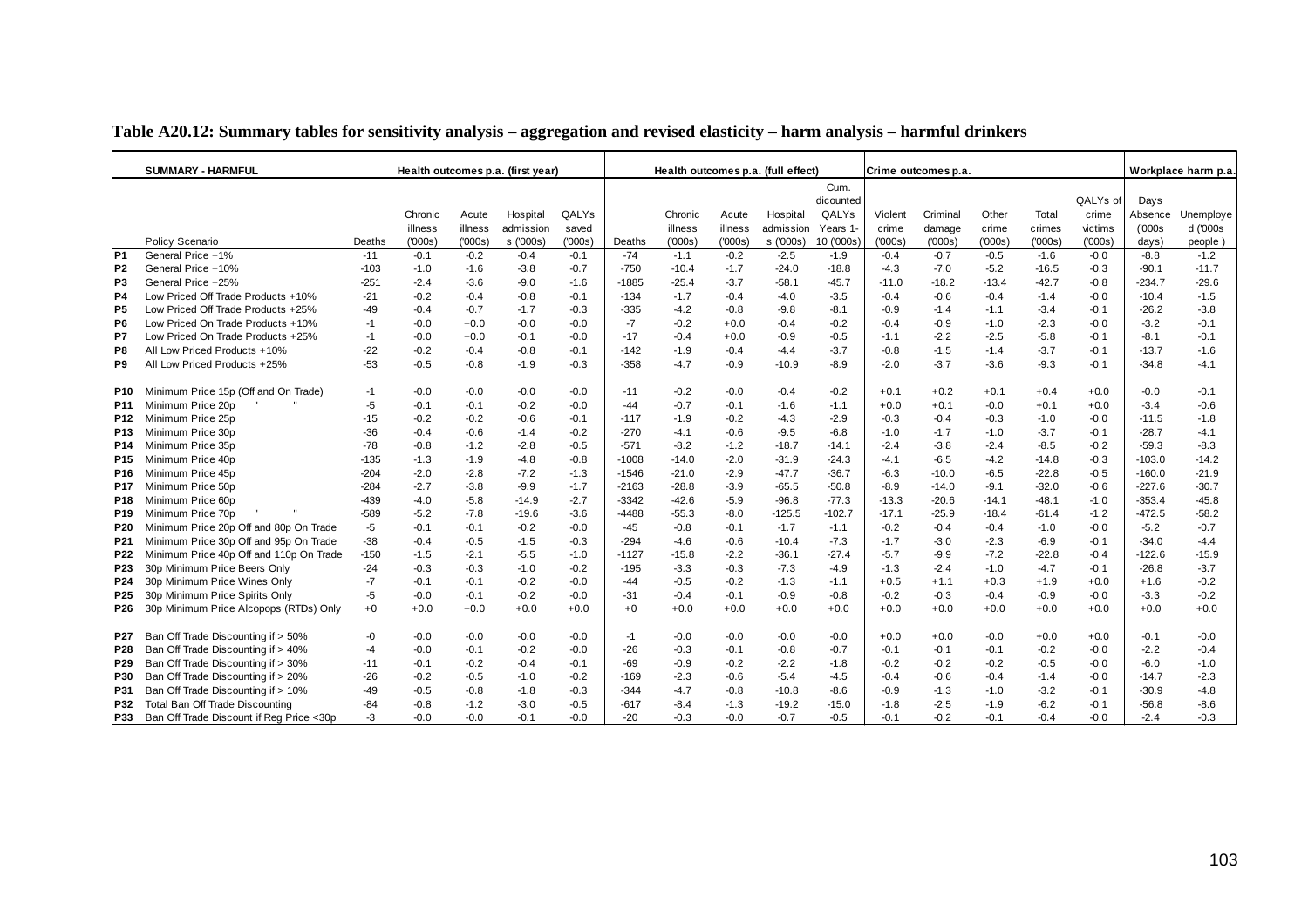|                        | <b>SUMMARY - TOTAL</b>                                                  |                   |               | Value of harm reduction in year 1 (£ millions) |                      |                       |                 |                  |                      |                  |                   |                 |                    | Cumulative discounted value of harm reduction over 10 years (£m) |                    |             |                    |
|------------------------|-------------------------------------------------------------------------|-------------------|---------------|------------------------------------------------|----------------------|-----------------------|-----------------|------------------|----------------------|------------------|-------------------|-----------------|--------------------|------------------------------------------------------------------|--------------------|-------------|--------------------|
|                        |                                                                         |                   |               |                                                |                      |                       |                 |                  | Total value of       |                  |                   |                 |                    |                                                                  |                    |             | Total value of     |
|                        |                                                                         |                   |               |                                                | Unemploy             | Total                 |                 |                  | harm                 |                  |                   |                 |                    |                                                                  |                    |             | harm               |
|                        |                                                                         | Healthcare        | Crime         | Absence                                        | ment                 | direct                | Health          | Crime            | reduction            | Healthcare       | Crime             | Absence         |                    | Unemploy Total direct                                            | Health             | Crime       | reduction          |
|                        |                                                                         | costs             | costs         | costs                                          | costs                | costs                 | QALY            | QALY             | incl. QALYs          | costs            | costs             | costs           | ment costs         | costs                                                            | QALY               | QALY        | incl. QALYs        |
|                        | Policy Scenario                                                         | Year 1            | Year 1        | Year 1                                         | Year 1               | Year 1                | value           | value            | Year 1               |                  |                   |                 |                    | Years 1-10 Years 1-10 Years 1-10 Years 1-10 Years 1-10           | value              | value       | Year 1-10          |
| P <sub>1</sub>         | General Price +1%                                                       | $-5.1$            | $-8.8$        | $-4.1$                                         | $-27.7$              | $-45.7$               | $-5.5$          | $-2.9$           | $-54.1$              | $-84$            | $-73$             | $-34$           | $-231$             | -421                                                             | $-107$             | $-24$       | $-552$             |
| P <sub>2</sub>         | General Price +10%                                                      | $-52.2$           | $-89.3$       | $-41.4$                                        | $-278.9$             | $-461.8$              | $-56.5$         | $-29.5$          | $-547.8$             | $-850$           | $-742$            | $-344$          | $-2,319$           | $-4,256$                                                         | $-1,077$           | $-245$      | $-5,579$           |
| P <sub>3</sub>         | General Price +25%                                                      | $-128.7$          | $-229.3$      | $-106.8$                                       | $-707.3$             | $-1, 172.1$           | $-140.1$        | $-75.9$          | $-1,388.1$           | $-2.108$         | $-1,907$          | $-888$          | $-5,882$           | $-10,786$                                                        | $-2,677$           | $-631$      | $-14,094$          |
| <b>P4</b>              | Low Priced Off Trade Products +10%                                      | $-6.1$            | $-1.0$        | $-1.4$                                         | $-35.0$              | $-43.4$               | $-5.9$          | $-2$             | $-49.5$              | $-112$           | -8                | $-11$           | $-291$             | $-423$                                                           | $-138$             | $-1$        | $-562$             |
| P <sub>5</sub>         | Low Priced Off Trade Products +25%                                      | $-14.8$           | $-2.5$        | $-3.5$                                         | $-87.5$              | $-108.2$              | $-14.5$         | $-.5$            | $-123.2$             | $-277$           | $-21$             | $-29$           | $-728$             | $-1,055$                                                         | $-339$             | -4          | $-1,397$           |
| P <sub>6</sub>         | Low Priced On Trade Products +10%                                       | $-1.9$            | $-12.8$       | $-1.4$                                         | $+1.2$               | $-14.8$               | $-2.4$          | $-3.7$           | $-21.0$              | $-27$            | $-106$            | $-12$           | $+10$              | $-134$                                                           | $-33$              | $-31$       | $-198$             |
| P7                     | Low Priced On Trade Products +25%                                       | $-4.9$            | $-31.8$       | $-3.6$                                         | $+3.0$               | $-37.3$               | $-6.0$          | $-9.3$           | $-52.7$              | $-68$            | $-265$            | $-30$           | $+25$              | $-338$                                                           | $-82$              | $-78$       | $-498$             |
| P8                     | All Low Priced Products +10%                                            | $-8.2$            | $-13.8$       | $-2.8$                                         | $-34.1$              | $-58.8$               | $-8.5$          | $-3.9$           | $-71.2$              | $-141$           | $-115$            | $-24$           | $-283$             | $-562$                                                           | $-171$             | $-33$       | $-766$             |
| P <sub>9</sub>         | All Low Priced Products +25%                                            | $-20.3$           | $-34.6$       | $-7.2$                                         | $-86.1$              | $-148.3$              | $-21.2$         | $-9.9$           | $-179.4$             | $-354$           | $-288$            | $-60$           | $-716$             | $-1,418$                                                         | $-431$             | $-82$       | $-1,931$           |
|                        |                                                                         |                   |               |                                                |                      |                       |                 |                  |                      |                  |                   |                 |                    |                                                                  |                    |             |                    |
| P10                    | Minimum Price 15p (Off and On Trade)                                    | $-0.1$            | $+.8$         | $+.1$                                          | $-3.9$               | $-3.2$                | $-.1$           | $+.3$            | $-2.9$               | -4               | $+7$              | $+1$            | $-33$              | $-30$                                                            | $-4$               | $+2$        | $-32$              |
| P <sub>11</sub>        | Minimum Price 20p                                                       | $-0.5$            | $+1.5$        | $+.1$                                          | $-18.9$              | $-17.8$               | $-.3$           | $+.5$            | $-17.6$              | $-16$            | $+12$             | $+1$            | $-157$             | $-160$                                                           | $-18$              | $+5$        | $-174$             |
| P12                    | Minimum Price 25p                                                       | $-1.4$            | $+2.1$        | $+.0$                                          | $-51.8$              | $-51.1$               | $-1.1$          | $+.8$            | $-51.4$              | $-45$            | $+17$             | $\ddot{}$       | -431               | $-458$                                                           | $-51$              | $+7$        | $-503$             |
| P13                    | Minimum Price 30p                                                       | $-5.5$            | $+.5$         | $-1.1$                                         | $-112.9$             | $-119.0$              | $-4.9$          | $+.3$            | $-123.7$             | $-131$           | $+4$              | $-10$           | $-939$             | $-1,076$                                                         | $-155$             | $+3$        | $-1,228$           |
| P <sub>14</sub>        | Minimum Price 35p                                                       | $-16.9$           | $-7.0$        | $-5.9$                                         | $-215.1$             | $-244.9$              | $-16.3$         | $-2.1$           | $-263.2$             | $-350$           | $-58$             | $-49$           | $-1,789$           | $-2,247$                                                         | $-425$             | $-17$       | $-2,689$           |
| P <sub>15</sub>        | Minimum Price 40p                                                       | $-37.0$           | $-21.0$       | $-15.3$                                        | $-361.7$             | $-435.0$              | $-36.6$         | $-6.7$           | $-478.3$             | $-715$           | $-175$            | $-127$          | $-3,008$           | $-4,026$                                                         | $-875$             | $-56$       | $-4,956$           |
| P16                    | Minimum Price 45p                                                       | $-63.1$           | $-42.8$       | $-29.9$                                        | $-548.4$             | $-684.2$              | $-63.4$         | $-13.9$          | $-761.5$             | $-1,189$         | $-356$            | $-248$          | $-4,561$           | $-6,354$                                                         | $-1,464$           | $-116$      | $-7,933$           |
| <b>P17</b>             | Minimum Price 50p                                                       | $-92.7$           | $-70.7$       | $-49.2$                                        | $-760.7$             | $-973.3$              | $-94.2$         | $-23.3$          | $-1,090.8$           | $-1,735$         | $-588$            | $-409$          | $-6,327$           | $-9,059$                                                         | $-2.151$           | $-194$      | $-11,403$          |
| <b>P18</b>             | Minimum Price 60p                                                       | $-157.2$          | $-129.3$      | $-92.7$                                        | $-1.113.8$           | $-1,493.0$            | $-162.2$        | $-42.5$          | $-1,697.6$           | $-2,897$         | $-1,075$          | $-771$          | $-9,263$           | $-14,007$                                                        | $-3,602$           | $-354$      | $-17,962$          |
| P <sub>19</sub>        | Minimum Price 70p                                                       | $-224.6$          | $-186.0$      | $-138.2$                                       | $-1,408.9$           | $-1,957.8$<br>$-22.4$ | $-233.5$        | $-61.0$          | $-2,252.3$           | $-4,099$         | $-1,547$<br>$-19$ | $-1,149$        | $-11,718$          | $-18,513$                                                        | $-5,077$           | $-507$      | $-24,098$          |
| P <sub>20</sub>        | Minimum Price 20p Off and 80p On Trade                                  | $-0.8$            | $-2.2$        | $-.2$                                          | $-19.3$              |                       | $-8$            | $-6$             | $-23.8$              | $-21$            |                   | $-1$            | $-160$             | $-201$                                                           | $-24$              | -5          | $-229$             |
| P <sub>21</sub>        | Minimum Price 30p Off and 95p On Trade                                  | $-7.6$<br>$-47.7$ | $-12.6$       | $-2.7$                                         | $-116.0$<br>$-399.7$ | $-138.9$<br>$-528.4$  | $-7.4$          | $-3.7$           | $-150.1$<br>$-595.3$ | $-167$<br>$-879$ | $-105$<br>$-479$  | $-22$<br>$-195$ | $-965$             | $-1,258$                                                         | $-197$<br>$-1,076$ | $-31$       | $-1,487$           |
| P <sub>22</sub><br>P23 | Minimum Price 40p Off and 110p On Trade<br>30p Minimum Price Beers Only | $-1.7$            | $-57.5$       | $-23.4$                                        | $-103.4$             | $-105.3$              | $-48.4$         | $-18.4$<br>$+.0$ | $-106.5$             | $-62$            |                   |                 | $-3,324$<br>$-860$ | $-4,877$<br>$-924$                                               | $-71$              | $-153$      | $-6,106$<br>$-995$ |
| P24                    | 30p Minimum Price Wines Only                                            | $-3.2$            | $+.4$         | $-7$<br>$-1.0$                                 | $-6.3$               | $-9.7$                | $-1.2$          |                  | $-12.5$              | $-54$            | $+3$<br>$+7$      | -6<br>-9        | $-53$              | $-108$                                                           | $-67$              | $+$<br>$+3$ | $-172$             |
|                        | 30p Minimum Price Spirits Only                                          | $-0.6$            | $+.8$<br>$-6$ | $+.6$                                          | $-2.7$               | $-3.4$                | $-3.2$<br>$-.5$ | $+.4$<br>$-.1$   | $-3.9$               | $-15$            | $-5$              | $+5$            | $-22$              | $-38$                                                            | $-18$              | $\sim$      | $-56$              |
| P <sub>25</sub>        | 30p Minimum Price Alcopops (RTDs) Only                                  | $+0.0$            | $+.0$         |                                                |                      | $+.0$                 | $+.0$           |                  |                      |                  |                   |                 | $+.3$              |                                                                  |                    |             |                    |
| P <sub>26</sub>        |                                                                         |                   |               | $+.0$                                          | $+.0$                |                       |                 | $+.0$            | $+.1$                | $+.0$            | $+.0$             | $+.0$           |                    | $+.4$                                                            | $+.1$              | $+.0$       | $+.5$              |
| <b>P27</b>             | Ban Off Trade Discounting if > 50%                                      | $-0.1$            | $-.0$         | $-0.0$                                         | $-.3$                | $-.4$                 | $-.1$           | $-0.0$           | $-.5$                | -1               |                   |                 | $-3$               | $-4$                                                             | $-2$               |             | -6                 |
| P28                    | Ban Off Trade Discounting if > 40%                                      | $-1.8$            | $-9$          | $-1.0$                                         | $-8.3$               | $-12.0$               | $-1.8$          | $-.3$            | $-14.1$              | $-30$            | -8                | -8              | $-69$              | $-115$                                                           | $-38$              | -3          | $-155$             |
| P <sub>29</sub>        | Ban Off Trade Discounting if > 30%                                      | $-4.5$            | $-2.5$        | $-2.5$                                         | $-22.1$              | $-31.7$               | $-4.7$          | $-8$             | $-37.1$              | $-76$            | $-21$             | $-21$           | $-184$             | $-302$                                                           | $-97$              | $-7$        | $-406$             |
| P30                    | Ban Off Trade Discounting if > 20%                                      | $-10.8$           | $-6.5$        | $-6.2$                                         | $-54.1$              | $-77.7$               | $-11.2$         | $-2.1$           | $-91.0$              | $-183$           | $-54$             | $-52$           | $-450$             | $-739$                                                           | $-233$             | $-18$       | $-990$             |
| P31                    | Ban Off Trade Discounting if > 10%                                      | $-21.7$           | $-14.4$       | $-13.0$                                        | $-112.1$             | $-161.2$              | $-22.7$         | $-4.7$           | $-188.6$             | $-371$           | $-120$            | $-108$          | $-932$             | $-1,531$                                                         | $-469$             | $-39$       | $-2,040$           |
| P32                    | Total Ban Off Trade Discounting                                         | $-37.1$           | $-27.7$       | $-23.5$                                        | $-202.5$             | $-290.8$              | $-39.0$         | $-9.2$           | $-339.0$             | $-644$           | $-231$            | $-195$          | $-1,684$           | $-2,755$                                                         | $-814$             | $-76$       | $-3,645$           |
| P33                    | Ban Off Trade Discount if Reg Price <30p                                | $-0.3$            | $-.1$         | $-.1$                                          | $-9.2$               | $-9.7$                | $-3$            | $-0.0$           | $-10.0$              | -9               | $-1$              | $-1$            | $-76$              | $-87$                                                            | $-10$              |             | $-97$              |

# **Table A20.13: Summary tables for sensitivity analysis – aggregation and revised elasticity – financial value – overall population**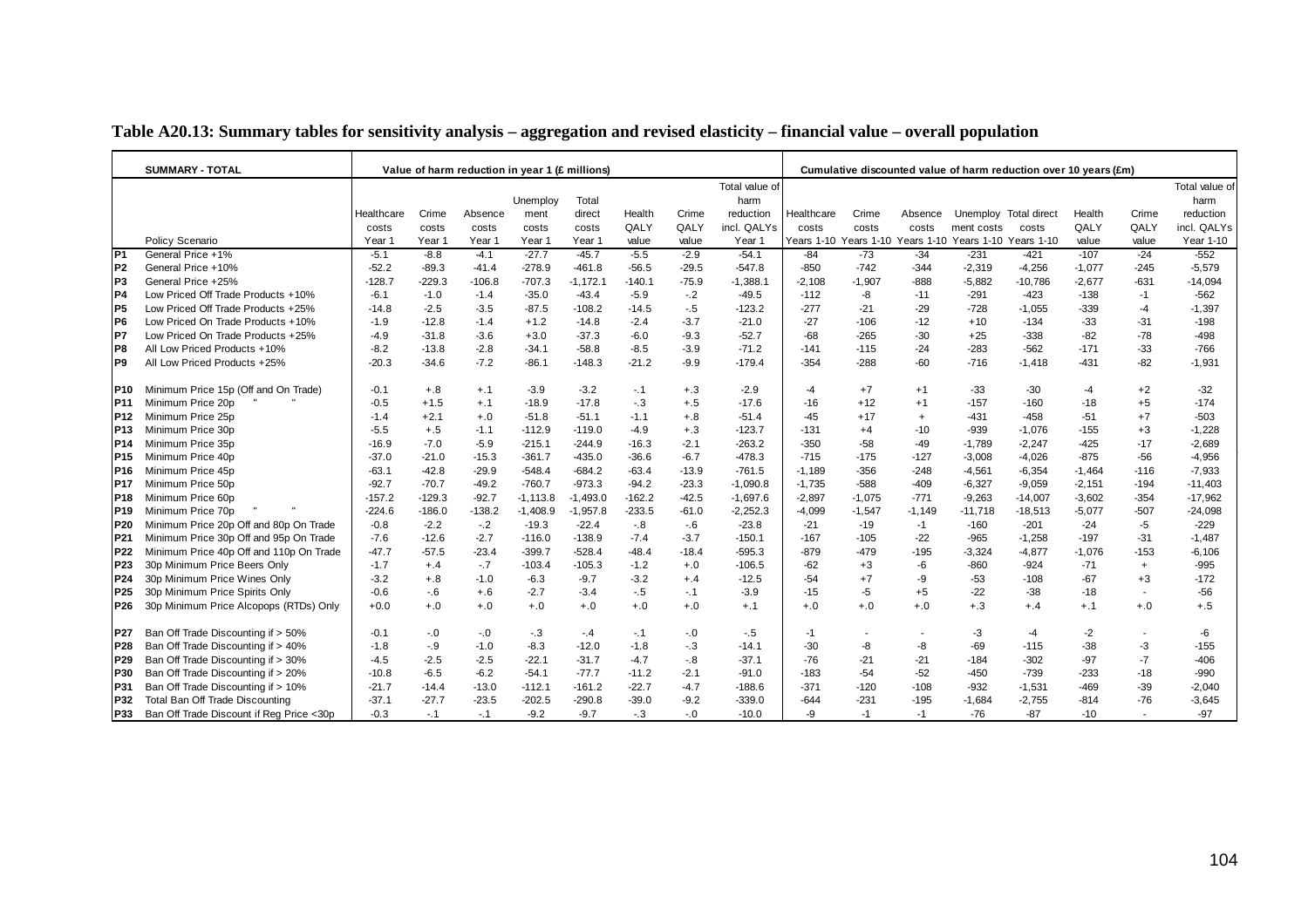| Table A20.14: Summary tables for sensitivity analysis – aggregation and revised elasticity – financial value – 11 to 17 year old drinkers |  |  |  |  |
|-------------------------------------------------------------------------------------------------------------------------------------------|--|--|--|--|
|                                                                                                                                           |  |  |  |  |

|                 | <b>SUMMARY - 11 TO 17</b>                |            |              | Value of harm reduction in year 1 (£ millions) |          |             |                 |                 |                |            |        |                          |                                                        | Cumulative discounted value of harm reduction over 10 years (£m) |        |        |                |
|-----------------|------------------------------------------|------------|--------------|------------------------------------------------|----------|-------------|-----------------|-----------------|----------------|------------|--------|--------------------------|--------------------------------------------------------|------------------------------------------------------------------|--------|--------|----------------|
|                 |                                          |            |              |                                                |          |             |                 |                 | Total value of |            |        |                          |                                                        |                                                                  |        |        | Total value of |
|                 |                                          |            |              |                                                | Unemploy | Total       |                 |                 | harm           |            |        |                          |                                                        |                                                                  |        |        | harm           |
|                 |                                          | Healthcare | Crime        | Absence                                        | ment     | direct      | Health          | Crime           | reduction      | Healthcare | Crime  | Absence                  | Unemploy Total direct                                  |                                                                  | Health | Crime  | reduction      |
|                 |                                          | costs      | costs        | costs                                          | costs    | costs       | QALY            | QALY            | incl. QALYs    | costs      | costs  | costs                    | ment costs                                             | costs                                                            | QALY   | QALY   | incl. QALYs    |
|                 | Policy Scenario                          | Year 1     | Year 1       | Year 1                                         | Year 1   | Year 1      | value           | value           | Year 1         |            |        |                          | Years 1-10 Years 1-10 Years 1-10 Years 1-10 Years 1-10 |                                                                  | value  | value  | Year 1-10      |
| P1              | General Price +1%                        | $-0.2$     | $-2.0$       | $-.1$                                          | $-.1$    | $-2.3$      | $-.3$           | $-.5$           | $-3.2$         | $-2$       | $-16$  | $-1$                     | $-1$                                                   | $-20$                                                            | $-3$   | $-4$   | $-27$          |
| P <sub>2</sub>  | General Price +10%                       | $-2.0$     | $-19.9$      | $-6$                                           | $-1.0$   | $-23.5$     | $-3.0$          | $-5.2$          | $-31.8$        | $-18$      | $-166$ | $-5$                     | -8                                                     | $-197$                                                           | $-27$  | $-44$  | $-267$         |
| P <sub>3</sub>  | General Price +25%                       | $-5.1$     | $-50.2$      | $-1.6$                                         | $-2.4$   | $-59.3$     | $-7.6$          | $-13.2$         | $-80.1$        | $-47$      | $-418$ | $-13$                    | $-20$                                                  | $-497$                                                           | $-67$  | $-110$ | $-674$         |
| P <sub>4</sub>  | Low Priced Off Trade Products +10%       | $-0.1$     | $-8$         | $-0$                                           | $-.1$    | $-1.0$      | $-.1$           | $-.2$           | $-1.4$         | $-1$       | $-7$   |                          | $-1$                                                   | -9                                                               | $-1$   | $-2$   | $-12$          |
| P5              | Low Priced Off Trade Products +25%       | $-0.2$     | $-2.0$       | $-.1$                                          | $-3$     | $-2.6$      | $-3$            | $-6$            | $-3.5$         | $-2$       | $-17$  | $-1$                     | -3                                                     | $-22$                                                            | -3     | -5     | $-29$          |
| IP6             | Low Priced On Trade Products +10%        | $-0.7$     | $-6.6$       | $-2$                                           | $-3$     | $-7.8$      | $-1.0$          | $-1.7$          | $-10.5$        | $-6$       | $-55$  | -2                       | $-2$                                                   | -65                                                              | -9     | $-14$  | -88            |
| P7              | Low Priced On Trade Products +25%        | $-1.7$     | $-16.6$      | $-.5$                                          | $-7$     | $-19.4$     | $-2.5$          | $-4.1$          | $-26.1$        | $-15$      | $-138$ | -4                       | -6                                                     | -163                                                             | $-22$  | $-34$  | $-220$         |
| P8              | All Low Priced Products +10%             | $-0.8$     | $-7.4$       | $-2$                                           | $-.4$    | $-8.8$      | $-1.1$          | $-1.9$          | $-11.9$        | $-7$       | $-62$  | $-2$                     | -3                                                     | $-74$                                                            | $-10$  | $-16$  | $-100$         |
| P9              | All Low Priced Products +25%             | $-1.9$     | $-18.6$      | $-6$                                           | $-1.0$   | $-22.1$     | $-2.8$          | $-4.7$          | $-29.6$        | $-17$      | $-155$ | -5                       | -8                                                     | $-185$                                                           | $-25$  | $-39$  | $-249$         |
|                 | Minimum Price 15p (Off and On Trade)     | $-0.0$     |              | $-0$                                           | $-0.0$   |             |                 |                 |                |            |        |                          |                                                        |                                                                  |        |        |                |
| P10.<br>P11     | Minimum Price 20p                        | $-0.0$     | $-0$<br>$-2$ | $-.0$                                          | $-0.0$   | -.0<br>$-3$ | $-.0$<br>$-0.0$ | $-0.0$<br>$-.1$ | $-1$<br>$-.4$  |            | $-2$   |                          |                                                        | $-2$                                                             |        | $-1$   | -3             |
| P12             | Minimum Price 25p                        | $-0.1$     | $-6$         | $-.0$                                          | $-.1$    | $-8$        | $-.1$           | $-2$            | $-1.1$         | -1         | $-5$   |                          | -1                                                     | $-7$                                                             | -1     | $-2$   | -9             |
| P13             | Minimum Price 30p                        | $-0.2$     | $-1.9$       | $-.1$                                          | $-3$     | $-2.5$      | $-3$            | $-6$            | $-3.4$         | $-2$       | $-16$  | -1                       | -3                                                     | $-21$                                                            | $-2$   | $-5$   | $-28$          |
| P14             | Minimum Price 35p                        | $-0.4$     | $-3.9$       | $-.2$                                          | $-6$     | $-5.1$      | $-6$            | $-1.2$          | $-6.8$         | -4         | $-32$  | $-1$                     | -5                                                     | $-43$                                                            | $-5$   | $-10$  | $-57$          |
| P <sub>15</sub> | Minimum Price 40p                        | $-0.7$     | $-6.7$       | $-.3$                                          | $-1.0$   | $-8.7$      | $-1.0$          | $-2.0$          | $-11.7$        | $-6$       | $-56$  | $-2$                     | -8                                                     | $-73$                                                            | -9     | $-16$  | $-98$          |
| P16             | Minimum Price 45p                        | $-1.1$     | $-10.5$      | $-.4$                                          | $-1.4$   | $-13.4$     | $-1.6$          | $-3.0$          | $-18.0$        | $-10$      | $-87$  | $-3$                     | $-12$                                                  | $-112$                                                           | $-14$  | $-25$  | $-151$         |
| P <sub>17</sub> | Minimum Price 50p                        | $-1.6$     | $-14.9$      | $-6$                                           | $-1.8$   | $-18.8$     | $-2.3$          | $-4.2$          | $-25.3$        | $-14$      | $-124$ | -5                       | $-15$                                                  | $-157$                                                           | $-20$  | $-35$  | $-212$         |
| P18             | Minimum Price 60p                        | $-2.6$     | $-24.8$      | $-.9$                                          | $-2.6$   | $-30.9$     | $-3.8$          | $-6.9$          | $-41.6$        | $-23$      | $-206$ | -8                       | $-21$                                                  | $-259$                                                           | $-33$  | $-58$  | $-350$         |
| P19             | Minimum Price 70p                        | $-3.5$     | $-33.8$      | $-1.2$                                         | $-3.1$   | $-41.6$     | $-5.3$          | $-9.2$          | $-56.2$        | $-32$      | $-281$ | -10                      | -25                                                    | -349                                                             | $-46$  | $-77$  | $-472$         |
| P20             | Minimum Price 20p Off and 80p On Trade   | $-0.3$     | $-2.7$       | $-1$                                           | $-2$     | $-3.2$      | -.4             | $-8$            | $-4.4$         | $-2$       | $-22$  | $-1$                     | $-1$                                                   | $-27$                                                            | -3     | -6     | $-37$          |
| P <sub>21</sub> | Minimum Price 30p Off and 95p On Trade   | $-1.0$     | $-9.9$       | $-.3$                                          | $-7$     | $-12.0$     | $-1.4$          | $-2.8$          | $-16.3$        | -9         | $-83$  | -3                       | -6                                                     | $-100$                                                           | $-13$  | $-24$  | $-137$         |
| P <sub>22</sub> | Minimum Price 40p Off and 110p On Trade  | $-2.4$     | $-23.9$      | $-8$                                           | $-1.7$   | $-28.9$     | $-3.5$          | $-6.7$          | $-39.1$        | $-22$      | $-199$ | $-7$                     | $-14$                                                  | $-242$                                                           | $-31$  | $-56$  | $-328$         |
| P <sub>23</sub> | 30p Minimum Price Beers Only             | $-0.1$     | $-1.1$       | $-.1$                                          | $-3$     | $-1.5$      | $-1$            | $-.4$           | $-2.0$         | $-1$       | -9     |                          | $-2$                                                   | $-13$                                                            | $-1$   | $-3$   | $-17$          |
| P24             | 30p Minimum Price Wines Only             | $-0.0$     | $-2$         | $-.0$                                          | $-0.0$   | $-3$        | $-0.0$          | $-.1$           | - 4            |            | $-2$   |                          |                                                        | $-2$                                                             |        |        | -3             |
| P <sub>25</sub> | 30p Minimum Price Spirits Only           | $-0.1$     | $-6$         | $-.0$                                          | $-.1$    | $-.7$       | $-.1$           | $-.1$           | $-1.0$         | $-1$       | $-5$   | $\overline{\phantom{a}}$ | $\sim$                                                 | -6                                                               | $-1$   | $-1$   | -8             |
| P26             | 30p Minimum Price Alcopops (RTDs) Only   | $+0.0$     | $+.0$        | $+.0$                                          | $+0.0$   | $+.0$       | $+.0$           | $+.0$           | $+.0$          | $+.0$      | $+.0$  | $+.0$                    | $+.0$                                                  | $+.0$                                                            | $+.0$  | $+.0$  | $+.0$          |
|                 |                                          |            |              |                                                |          |             |                 |                 |                |            |        |                          |                                                        |                                                                  |        |        |                |
| P27             | Ban Off Trade Discounting if > 50%       | $-0.0$     | $-.0$        | $-0$                                           | $-0.0$   | $-.0$       | $-0.0$          | $-0$            | $-0$           |            |        |                          |                                                        |                                                                  |        |        |                |
| P28             | Ban Off Trade Discounting if > 40%       | $-0.0$     | $-.1$        | $-0$                                           | $-0.0$   | $-1$        | $-0.0$          | $-0$            | $-.2$          |            | $-1$   |                          |                                                        | -1                                                               |        |        | -1             |
| P <sub>29</sub> | Ban Off Trade Discounting if > 30%       | $-0.0$     | $-.3$        | $-0$                                           | $-0.0$   | $-.4$       | $-0$            | $-.1$           | $-5$           |            | $-2$   |                          |                                                        | -3                                                               |        | $-1$   | -4             |
| P30             | Ban Off Trade Discounting if > 20%       | -0.1       | $-7$         | $-0$                                           | $-.1$    | $-9$        | -. 1            | $-2$            | $-1.2$         | -1         | -6     |                          | $-1$                                                   | $-7$                                                             | -1     | -2     | $-10$          |
| P31             | Ban Off Trade Discounting if > 10%       | $-0.2$     | $-1.7$       | $-.1$                                          | $-2$     | $-2.1$      | $-3$            | $-4$            | $-2.8$         | $-2$       | $-14$  | $-1$                     | $-1$                                                   | $-17$                                                            | $-2$   | $-4$   | $-23$          |
| P32             | Total Ban Off Trade Discounting          | $-0.4$     | $-3.5$       | $-.1$                                          | $-.3$    | $-4.3$      | $-6$            | $-9$            | $-5.7$         | -3         | $-29$  | $-1$                     | -3                                                     | $-36$                                                            | $-5$   | $-7$   | $-48$          |
| P33             | Ban Off Trade Discount if Reg Price <30p | $-0.0$     | $-.1$        | $-.0$                                          | $-0.0$   | $-2$        | $-0.0$          | $-0.1$          | $-.2$          |            | -1     |                          |                                                        | -2                                                               |        |        | -2             |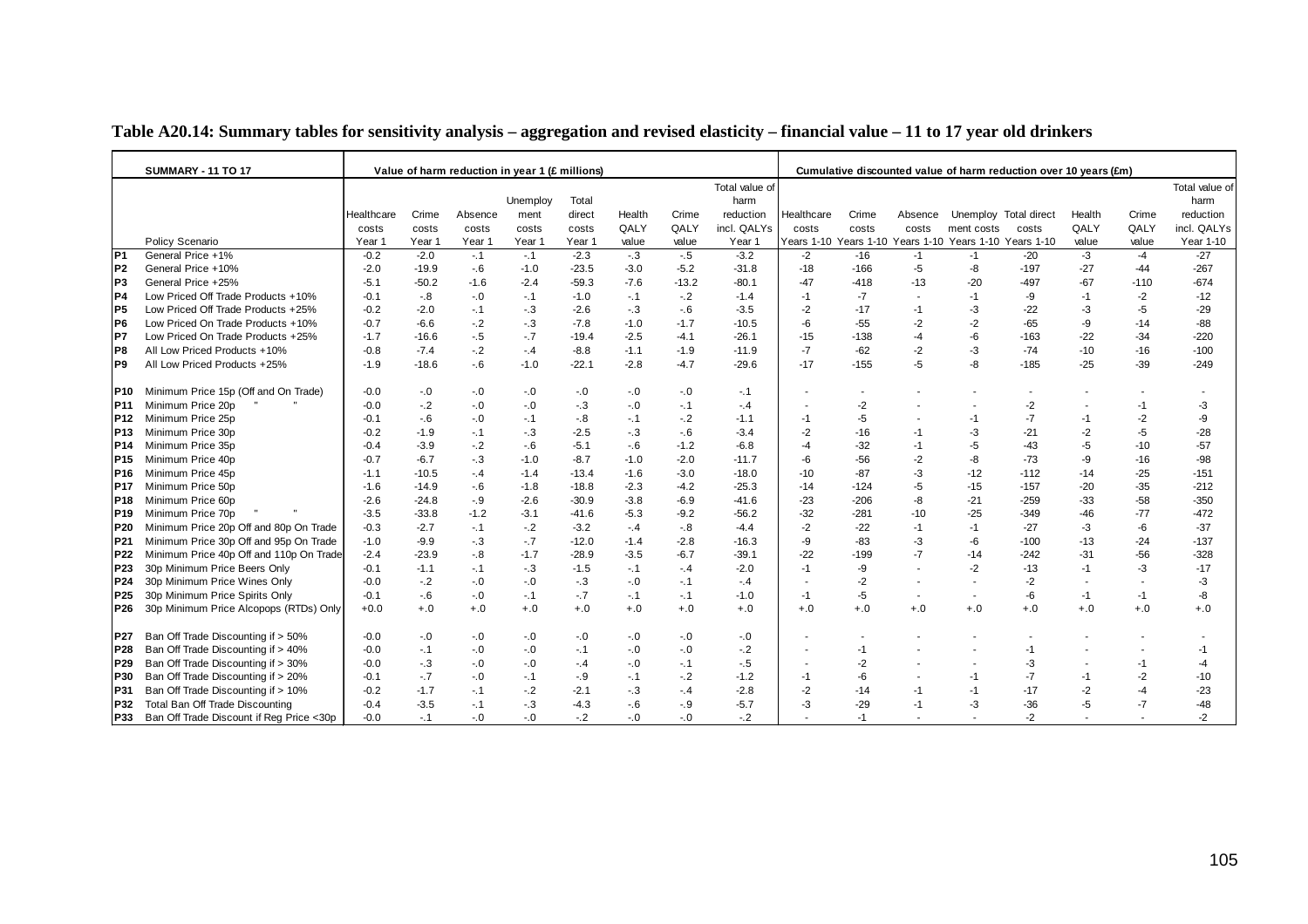|                 | SUMMARY - HAZARDOUS 18 to 24             |            |         | Value of harm reduction in year 1 (£ millions) |          |         |        |         |                |                          |        |           |                                                        | Cumulative discounted value of harm reduction over 10 years (£m) |                |                          |                |
|-----------------|------------------------------------------|------------|---------|------------------------------------------------|----------|---------|--------|---------|----------------|--------------------------|--------|-----------|--------------------------------------------------------|------------------------------------------------------------------|----------------|--------------------------|----------------|
|                 |                                          |            |         |                                                |          |         |        |         | Total value of |                          |        |           |                                                        |                                                                  |                |                          | Total value of |
|                 |                                          |            |         |                                                | Unemploy | Total   |        |         | harm           |                          |        |           |                                                        |                                                                  |                |                          | harm           |
|                 |                                          | Healthcare | Crime   | Absence                                        | ment     | direct  | Health | Crime   | reduction      | Healthcare               | Crime  | Absence   | Unemploy Total direct                                  |                                                                  | Health         | Crime                    | reduction      |
|                 |                                          | costs      | costs   | costs                                          | costs    | costs   | QALY   | QALY    | incl. QALYs    | costs                    | costs  | costs     | ment costs                                             | costs                                                            | QALY           | QALY                     | incl. QALYs    |
|                 | Policy Scenario                          | Year 1     | Year 1  | Year 1                                         | Year '   | Year 1  | value  | value   | Year 1         |                          |        |           | Years 1-10 Years 1-10 Years 1-10 Years 1-10 Years 1-10 |                                                                  | value          | value                    | Year 1-10      |
| $\overline{P1}$ | General Price +1%                        | $-0.2$     | $-1.8$  | $-3$                                           | $+.0$    | $-2.3$  | $-.2$  | $-6$    | $-3.1$         | $-1$                     | $-15$  | $-3$      | $+$                                                    | -19                                                              | $-2$           | $-5$                     | $-26$          |
| P <sub>2</sub>  | General Price +10%                       | $-1.6$     | $-18.6$ | $-3.2$                                         | $+.0$    | $-23.4$ | $-2.2$ | $-6.3$  | $-31.9$        | $-15$                    | $-155$ | $-26$     | $\ddot{}$                                              | $-197$                                                           | $-22$          | $-53$                    | $-271$         |
| P <sub>3</sub>  | General Price +25%                       | $-4.2$     | $-48.3$ | $-8.2$                                         | $+.0$    | $-60.6$ | $-5.7$ | $-16.4$ | $-82.7$        | $-40$                    | $-402$ | $-68$     |                                                        | $-509$                                                           | $-57$          | $-137$                   | $-703$         |
| P <sub>4</sub>  | Low Priced Off Trade Products +10%       | $+0.0$     | $+, 4$  | $+.0$                                          | $+.0$    | $+.5$   | $-0.0$ | $+.2$   | $+.6$          | $\blacksquare$           | $+4$   | $+$       |                                                        | $+4$                                                             |                | $+2$                     | $+5$           |
| P <sub>5</sub>  | Low Priced Off Trade Products +25%       | $+0.0$     | $+1.1$  | $+.0$                                          | $+.0$    | $+1.1$  | $-0.0$ | $+.5$   | $+1.6$         | $\overline{\phantom{a}}$ | $+9$   | $\ddot{}$ |                                                        | $+9$                                                             |                | $+4$                     | $+13$          |
| P <sub>6</sub>  | Low Priced On Trade Products +10%        | $-0.3$     | $-3.0$  | $-.5$                                          | $+.0$    | $-3.8$  | $-.3$  | $-1.0$  | $-5.2$         | -3                       | $-25$  | -4        |                                                        | $-32$                                                            | -4             | -9                       | -44            |
| P7              | Low Priced On Trade Products +25%        | $-0.6$     | $-7.5$  | $-1.2$                                         | $+.0$    | $-9.4$  | $-8$   | $-2.6$  | $-12.8$        | -6                       | $-63$  | $-10$     |                                                        | $-79$                                                            | -9             | $-22$                    | $-110$         |
| P8              | All Low Priced Products +10%             | $-0.2$     | $-2.6$  | $-5$                                           | $+.0$    | $-3.3$  | $-4$   | $-9$    | $-4.5$         | -3                       | $-22$  | $-4$      |                                                        | $-28$                                                            | $-4$           | $-7$                     | $-39$          |
| P9              | All Low Priced Products +25%             | $-0.6$     | $-6.5$  | $-1.2$                                         | $+.0$    | $-8.4$  | $-9$   | $-2.1$  | $-11.4$        | $-7$                     | $-54$  | $-10$     |                                                        | $-71$                                                            | $-10$          | $-18$                    | $-99$          |
|                 |                                          |            |         |                                                |          |         |        |         |                |                          |        |           |                                                        |                                                                  |                |                          |                |
| P10             | Minimum Price 15p (Off and On Trade)     | $+0.0$     | $+.2$   | $+.0$                                          | $+.0$    | $+.2$   | $+.0$  | $+.1$   | $+.3$          | $+$                      | $+2$   | $\ddot{}$ |                                                        | $+2$                                                             | $\overline{1}$ | $+1$                     | $+3$           |
| P <sub>11</sub> | Minimum Price 20p                        | $+0.0$     | $+.6$   | $+.1$                                          | $+.0$    | $+.8$   | $+.0$  | $+.2$   | $+1.0$         | $\ddot{}$                | $+5$   | $+1$      |                                                        | $+6$                                                             | $\ddot{}$      | $+2$                     | $+9$           |
| P <sub>12</sub> | Minimum Price 25p                        | $+0.1$     | $+1.3$  | $+.1$                                          | $+0.0$   | $+1.6$  | $+, 1$ | $+.5$   | $+2.2$         | $+1$                     | $+11$  | $+1$      |                                                        | $+13$                                                            | $+1$           | $+4$                     | $+18$          |
| P <sub>13</sub> | Minimum Price 30p                        | $+0.1$     | $+1.8$  | $+.2$                                          | $+.0$    | $+2.1$  | $+.1$  | $+.7$   | $+2.9$         | $+1$                     | $+15$  | $+1$      |                                                        | $+17$                                                            | $\ddot{}$      | $+6$                     | $+24$          |
| P14             | Minimum Price 35p                        | $-0.0$     | $+1.2$  | $-1$                                           | $+0.0$   | $+1.1$  | $-1$   | $+.6$   | $+1.6$         | $-1$                     | $+10$  | -1        |                                                        | $+9$                                                             | $-1$           | $+5$                     | $+12$          |
| P <sub>15</sub> | Minimum Price 40p                        | $-0.3$     | $-9$    | $-6$                                           | $+.0$    | $-1.7$  | $-5$   | $-1$    | $-2.3$         | -3                       | $-7$   | -5        |                                                        | $-15$                                                            | $-5$           | $\blacksquare$           | $-21$          |
| P <sub>16</sub> | Minimum Price 45p                        | $-0.6$     | $-4.5$  | $-1.3$                                         | $+.0$    | $-6.4$  | $-1.1$ | $-1.2$  | $-8.7$         | $-7$                     | $-37$  | $-11$     |                                                        | $-55$                                                            | $-11$          | $-10$                    | $-75$          |
| P <sub>17</sub> | Minimum Price 50p                        | $-1.1$     | $-9.1$  | $-2.3$                                         | $+.0$    | $-12.5$ | $-1.8$ | $-2.6$  | $-16.9$        | $-11$                    | $-76$  | $-19$     |                                                        | $-106$                                                           | $-17$          | $-22$                    | $-145$         |
| P <sub>18</sub> | Minimum Price 60p                        | $-2.0$     | $-16.6$ | $-4.0$                                         | $+.0$    | $-22.5$ | $-3.1$ | $-4.9$  | $-30.5$        | $-20$                    | $-138$ | $-33$     |                                                        | $-191$                                                           | -31            | $-41$                    | $-262$         |
| P <sub>19</sub> | Minimum Price 70p                        | $-2.7$     | $-23.4$ | $-5.6$                                         | $+.0$    | $-31.7$ | $-4.3$ | $-6.9$  | $-43.0$        | $-28$                    | $-194$ | $-47$     |                                                        | $-269$                                                           | $-43$          | $-58$                    | $-369$         |
| P <sub>20</sub> | Minimum Price 20p Off and 80p On Trade   | $+0.0$     | $+.1$   | $-.0$                                          | $+.0$    | $+.1$   | $-0.0$ | $+.1$   | $+.2$          | ۰                        | $+1$   |           |                                                        | $+1$                                                             |                | $+1$                     | $+1$           |
| P21             | Minimum Price 30p Off and 95p On Trade   | $-0.1$     | $-3$    | $-2$                                           | $+.0$    | $-5$    | $-2$   | $-0.0$  | $-7$           | $-1$                     | $-2$   | -1        |                                                        | -5                                                               | $-2$           | $\sim$                   | $-7$           |
| P <sub>22</sub> | Minimum Price 40p Off and 110p On Trade  | $-0.8$     | $-8.5$  | $-1.7$                                         | $+.0$    | $-11.0$ | $-1.3$ | $-2.7$  | $-15.0$        | -9                       | $-70$  | -14       |                                                        | -94                                                              | -13            | $-23$                    | $-130$         |
| P23             | 30p Minimum Price Beers Only             | $+0.2$     | $+2.3$  | $+.3$                                          | $+.0$    | $+2.8$  | $+.2$  | $+.8$   | $+3.9$         | $+1$                     | $+19$  | $+3$      |                                                        | $+24$                                                            | $+2$           | $+7$                     | $+32$          |
| P24             | 30p Minimum Price Wines Only             | $-0.0$     | $-0$    | $-0$                                           | $+.0$    | -.1     | $-0.0$ | $+.0$   | $-1$           | $\blacksquare$           |        |           |                                                        | -1                                                               | $\blacksquare$ | $+$                      | $-1$           |
| P <sub>25</sub> | 30p Minimum Price Spirits Only           | $-0.1$     | $-.4$   | $-1$                                           | $+.0$    | $-6$    | $-.1$  | $-.1$   | $-9$           | $-1$                     | $-4$   | $-1$      | $\ddot{}$                                              | -6                                                               | $-1$           | $-1$                     | -8             |
| P26             | 30p Minimum Price Alcopops (RTDs) Only   | $+0.0$     | $+.0$   | $+.0$                                          | $+.0$    | $+.0$   | $+.0$  | $+.0$   | $+.0$          | $+.0$                    | $+.0$  | $+.0$     | $^{+.0}$                                               | $+.0$                                                            | $+.0$          | $+.0$                    | $+.0$          |
|                 |                                          |            |         |                                                |          |         |        |         |                |                          |        |           |                                                        |                                                                  |                |                          |                |
| P27             | Ban Off Trade Discounting if > 50%       | $-0.0$     | $+.0$   | $-.0$                                          | $+.0$    | $+.0$   | $-0.0$ | $+.0$   | $+.0$          |                          |        |           |                                                        | $\ddot{}$                                                        |                | $\ddot{}$                | $\ddot{}$      |
| P28             | Ban Off Trade Discounting if > 40%       | $-0.0$     | $-1$    | $-.0$                                          | $+.0$    | $-1$    | $-0.0$ | $-0.0$  | $-.1$          | $\blacksquare$           | $-1$   |           |                                                        | $-1$                                                             |                | $\overline{\phantom{a}}$ | $-1$           |
| P29             | Ban Off Trade Discounting if > 30%       | $-0.0$     | $-2$    | $-1$                                           | $+.0$    | $-3$    | $-0.0$ | $-0.0$  | $-.3$          | $\blacksquare$           | -1     |           |                                                        | -2                                                               |                |                          | -3             |
| P30             | Ban Off Trade Discounting if > 20%       | $-0.1$     | $-.5$   | $-.1$                                          | $+.0$    | $-.7$   | -. 1   | $-.1$   | $-1.0$         | $-1$                     | -4     | -1        |                                                        | -6                                                               | -1             | $-1$                     | -8             |
| P31             | Ban Off Trade Discounting if > 10%       | $-0.2$     | $-1.4$  | $-.3$                                          | $+.0$    | $-1.9$  | $-.3$  | $-.4$   | $-2.6$         | $-2$                     | $-12$  | -3        |                                                        | $-16$                                                            | -3             | -3                       | $-22$          |
| P32             | Total Ban Off Trade Discounting          | $-0.3$     | $-3.2$  | $-.7$                                          | $+.0$    | $-4.3$  | $-5$   | $-1.0$  | $-5.8$         | -3                       | $-27$  | -6        |                                                        | $-36$                                                            | -5             | -8                       | $-49$          |
| P33             | Ban Off Trade Discount if Reg Price <30p | $+0.0$     | $+.2$   | $+.0$                                          | $+.0$    | $+.2$   | $+.0$  | $+.1$   | $+.2$          | $\ddot{}$                | $+1$   | $\ddot{}$ |                                                        | $+1$                                                             | $\ddot{}$      | $\ddot{}$                | $+2$           |

#### **Table A20.15: Summary tables for sensitivity analysis – aggregation and revised elasticity – financial value – 18 to 24 year old hazardous drinkers**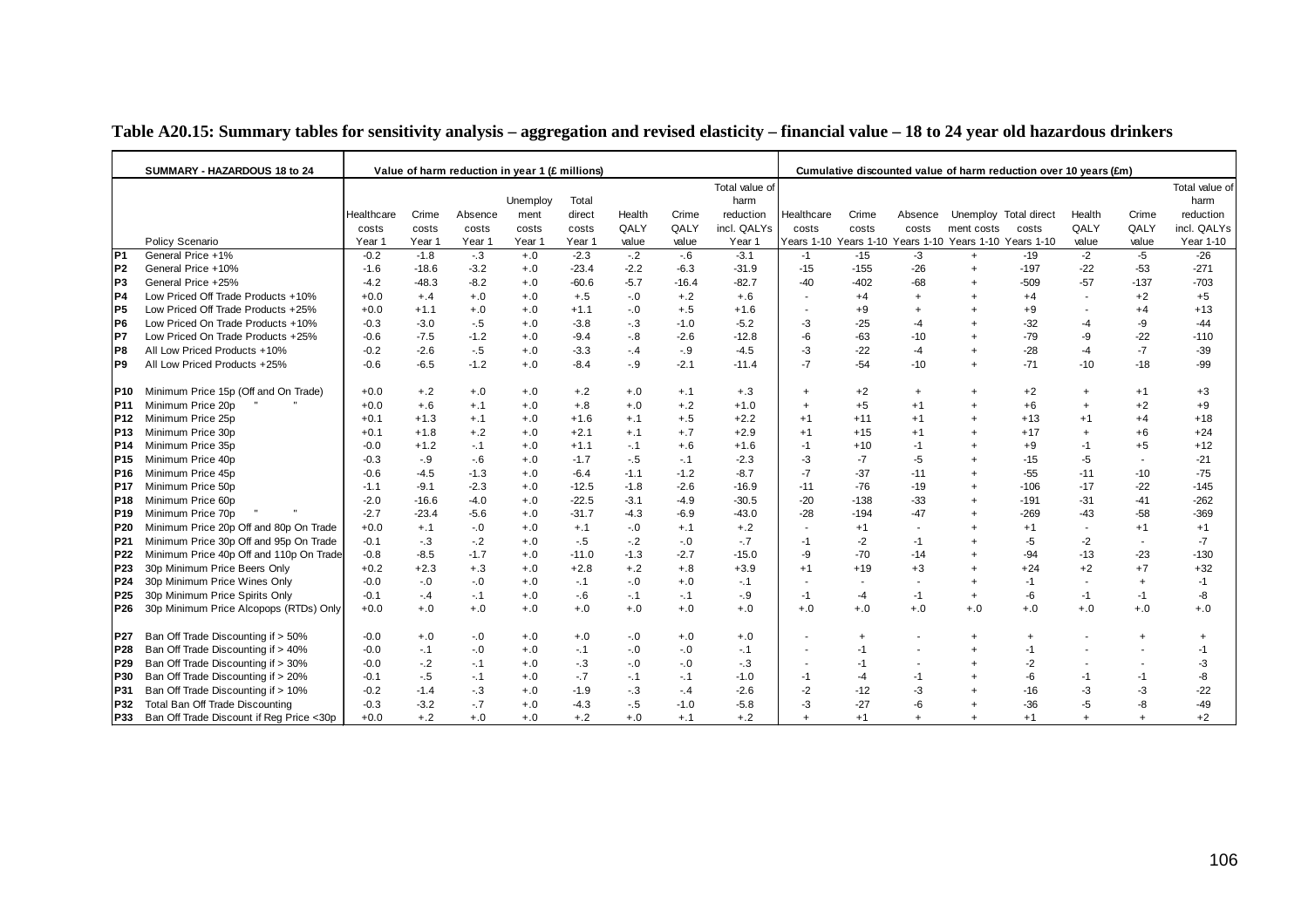| Table A20.16: Summary tables for sensitivity analysis – aggregation and revised elasticity – financial value – moderate drinkers |  |  |  |  |
|----------------------------------------------------------------------------------------------------------------------------------|--|--|--|--|
|                                                                                                                                  |  |  |  |  |

|                 | <b>SUMMARY - MODERATE</b>                |            |         | Value of harm reduction in year 1 (£ millions) |          |          |         |         |                |                          |                       |           |                       | Cumulative discounted value of harm reduction over 10 years (£m) |          |           |                |
|-----------------|------------------------------------------|------------|---------|------------------------------------------------|----------|----------|---------|---------|----------------|--------------------------|-----------------------|-----------|-----------------------|------------------------------------------------------------------|----------|-----------|----------------|
|                 |                                          |            |         |                                                |          |          |         |         | Total value of |                          |                       |           |                       |                                                                  |          |           | Total value of |
|                 |                                          |            |         |                                                | Unemploy | Total    |         |         | harm           |                          |                       |           |                       |                                                                  |          |           | harm           |
|                 |                                          | Healthcare | Crime   | Absence                                        | ment     | direct   | Health  | Crime   | reduction      | Healthcare               | Crime                 | Absence   | Unemploy Total direct |                                                                  | Health   | Crime     | reduction      |
|                 |                                          | costs      | costs   | costs                                          | costs    | costs    | QALY    | QALY    | incl. QALYs    | costs                    | costs                 | costs     | ment costs            | costs                                                            | QALY     | QALY      | incl. QALYs    |
|                 | Policy Scenario                          | Year 1     | Year 1  | Year 1                                         | Year 1   | Year 1   | value   | value   | Year 1         | Years 1-10               | Years 1-10 Years 1-10 |           | Years 1-10 Years 1-10 |                                                                  | value    | value     | Year 1-10      |
| P <sub>1</sub>  | General Price +1%                        | $-1.5$     | $-2.2$  | $-1.4$                                         | $+.0$    | $-5.2$   | $-1.7$  | $-.8$   | $-7.6$         | $-20$                    | $-19$                 | $-12$     | $+$                   | $-50$                                                            | $-26$    | -6        | $-83$          |
| P <sub>2</sub>  | General Price +10%                       | $-16.4$    | $-22.5$ | $-14.6$                                        | $+.0$    | $-53.5$  | $-18.1$ | $-7.8$  | $-79.4$        | $-208$                   | $-187$                | $-121$    | $^{+}$                | $-516$                                                           | $-273$   | $-65$     | $-854$         |
| P <sub>3</sub>  | General Price +25%                       | $-41.4$    | $-57.1$ | $-36.7$                                        | $+.0$    | $-135.2$ | $-45.7$ | $-19.7$ | $-200.5$       | $-525$                   | $-475$                | $-305$    | $\ddot{}$             | $-1,305$                                                         | $-686$   | $-164$    | $-2,155$       |
| P <sub>4</sub>  | Low Priced Off Trade Products +10%       | $-1.1$     | $+.6$   | $-.1$                                          | $+.0$    | $-.7$    | $-1.1$  | $+.2$   | $-1.6$         | $-18$                    | $+5$                  | $-1$      | $\ddot{}$             | $-14$                                                            | $-22$    | $+2$      | $-34$          |
| P5              | Low Priced Off Trade Products +25%       | $-3.1$     | $+1.4$  | $-.3$                                          | $+.0$    | $-1.9$   | $-3.0$  | $+.6$   | $-4.4$         | $-46$                    | $+12$                 | $-2$      |                       | $-37$                                                            | $-57$    | $+5$      | $-88$          |
| P <sub>6</sub>  | Low Priced On Trade Products +10%        | $-0.9$     | $-2.0$  | $-.7$                                          | $+.0$    | $-3.5$   | $-1.0$  | $-6$    | $-5.2$         | $-12$                    | $-16$                 | -6        | $\overline{1}$        | $-34$                                                            | $-14$    | $-5$      | $-54$          |
| P7              | Low Priced On Trade Products +25%        | $-2.4$     | $-4.9$  | $-1.8$                                         | $+.0$    | $-9.1$   | $-2.6$  | $-1.6$  | $-13.4$        | $-33$                    | $-41$                 | $-15$     |                       | $-88$                                                            | $-37$    | $-13$     | $-139$         |
| P8              | All Low Priced Products +10%             | $-2.2$     | $-1.4$  | $-.8$                                          | $+0.0$   | $-4.4$   | $-2.3$  | $-.4$   | $-7.1$         | $-32$                    | $-12$                 | $-7$      | $\overline{+}$        | $-50$                                                            | $-38$    | $-3$      | $-91$          |
| P9              | All Low Priced Products +25%             | $-5.3$     | $-3.5$  | $-2.1$                                         | $+.0$    | $-10.9$  | $-5.5$  | $-1.0$  | $-17.4$        | $-77$                    | $-30$                 | $-17$     | $\ddot{}$             | -123                                                             | $-92$    | -8        | $-224$         |
| P10             | Minimum Price 15p (Off and On Trade)     | $-0.0$     | $+.1$   | $+.1$                                          | $+.0$    | $+.1$    | $-0$    | $+.0$   | $+.2$          | -1                       | $+1$                  | $^{+}$    | $\ddot{}$             | $+1$                                                             | $-1$     | $\ddot{}$ | $+1$           |
| P11             | Minimum Price 20p                        | $+0.0$     | $+.6$   | $+.2$                                          | $+.0$    | $+.8$    | $+.1$   | $+.2$   | $+1.1$         | $\overline{\phantom{a}}$ | $+5$                  | $+2$      | $\ddot{}$             | $+6$                                                             | $-1$     | $+2$      | $+7$           |
| P12             | Minimum Price 25p                        | $+0.1$     | $+1.4$  | $+.6$                                          | $+.0$    | $+2.0$   | $+.2$   | $+.5$   | $+2.8$         | $\sim$                   | $+11$                 | $+5$      | $\ddot{}$             | $+16$                                                            | $-2$     | $+4$      | $+18$          |
| P13             | Minimum Price 30p                        | $-0.5$     | $+2.5$  | $+1.0$                                         | $+.0$    | $+3.0$   | $-.3$   | $+.9$   | $+3.6$         | $-10$                    | $+21$                 | $+8$      | $\overline{1}$        | $+19$                                                            | $-15$    | $+8$      | $+12$          |
| P14             | Minimum Price 35p                        | $-2.7$     | $+2.7$  | $+.6$                                          | $+.0$    | $+.6$    | $-2.4$  | $+1.0$  | $-8$           | $-42$                    | $+22$                 | $+5$      | $\ddot{}$             | $-15$                                                            | $-57$    | $+9$      | $-63$          |
| P15             | Minimum Price 40p                        | $-7.8$     | $+1.5$  | $-1.0$                                         | $+.0$    | $-7.3$   | $-7.6$  | $+.7$   | $-14.3$        | $-110$                   | $+13$                 | -8        | $\ddot{}$             | $-106$                                                           | $-143$   | $+6$      | $-243$         |
| P16             | Minimum Price 45p                        | $-15.3$    | $-1.3$  | $-4.0$                                         | $+.0$    | $-20.5$  | $-15.3$ | $-2$    | $-36.0$        | $-207$                   | $-11$                 | $-33$     | $\overline{1}$        | $-251$                                                           | $-266$   | $-2$      | $-518$         |
| P17             | Minimum Price 50p                        | $-22.3$    | $-5.6$  | $-8.2$                                         | $+.0$    | $-36.2$  | $-22.7$ | $-1.7$  | $-60.5$        | $-306$                   | $-47$                 | -69       | $\ddot{}$             | $-421$                                                           | $-398$   | $-14$     | $-833$         |
| P18             | Minimum Price 60p                        | $-39.9$    | $-18.1$ | $-20.3$                                        | $+.0$    | $-78.4$  | $-41.5$ | $-5.9$  | $-125.7$       | $-552$                   | $-150$                | $-169$    | $\ddot{}$             | $-872$                                                           | $-712$   | -49       | $-1,633$       |
| P19             | Minimum Price 70p                        | $-58.5$    | $-32.0$ | $-33.9$                                        | $+.0$    | -124.4   | $-61.5$ | $-10.5$ | $-196.4$       | $-814$                   | $-266$                | $-282$    | $\ddot{}$             | $-1,362$                                                         | $-1,040$ | $-87$     | $-2,490$       |
| P20             | Minimum Price 20p Off and 80p On Trade   | $-0.1$     | $+.4$   | $+.1$                                          | $+.0$    | $+.5$    | $-0.0$  | $+.1$   | $+.6$          | $-2$                     | $+3$                  | $+1$      | $\overline{1}$        | $+3$                                                             | $-2$     | $+1$      | $+1$           |
| P <sub>21</sub> | Minimum Price 30p Off and 95p On Trade   | $-1.4$     | $+1.1$  | $+.3$                                          | $+.0$    | $-0$     | $-1.3$  | $+.4$   | $-9$           | $-23$                    | $+10$                 | $+2$      |                       | $-11$                                                            | $-30$    | $+4$      | $-38$          |
| P22             | Minimum Price 40p Off and 110p On Trade  | $-12.0$    | $-3.9$  | $-4.2$                                         | $+0.0$   | $-20.1$  | $-12.1$ | $-1.3$  | $-33.5$        | $-164$                   | $-32$                 | $-35$     | $\overline{1}$        | $-231$                                                           | $-208$   | $-11$     | $-449$         |
| P <sub>23</sub> | 30p Minimum Price Beers Only             | $+0.2$     | $+2.2$  | $+.9$                                          | $+0.0$   | $+3.3$   | $+.4$   | $+.8$   | $+4.5$         | $+2$                     | $+19$                 | $+7$      | $\div$                | $+28$                                                            | -1       | $+7$      | $+33$          |
| P <sub>24</sub> | 30p Minimum Price Wines Only             | $-0.9$     | $-6$    | $-5$                                           | $+.0$    | $-2.0$   | $-1.0$  | $-2$    | $-3.2$         | $-13$                    | $-5$                  | -4        | $\overline{+}$        | $-22$                                                            | $-15$    | $-2$      | $-39$          |
| P <sub>25</sub> | 30p Minimum Price Spirits Only           | $+0.1$     | $+.9$   | $+.6$                                          | $+.0$    | $+1.7$   | $+.2$   | $+.3$   | $+2.2$         | $+$                      | $+7$                  | $+5$      | $^{+}$                | $+13$                                                            | $+1$     | $+3$      | $+17$          |
| P26             | 30p Minimum Price Alcopops (RTDs) Only   | $+0.0$     | $+.0$   | $+.0$                                          | $+.0$    | $+.0$    | $+.0$   | $+.0$   | $+.0$          | $+.0$                    | $+.0$                 | $+.0$     | $+.0$                 | $+.0$                                                            | $+.0$    | $+.0$     | $+, 1$         |
| P27             | Ban Off Trade Discounting if > 50%       | $-0.0$     | $-.0$   | $-0$                                           | $+.0$    | $-0.0$   | $-0$    | $-0$    | $-1$           |                          |                       |           |                       |                                                                  |          |           | $-1$           |
| P28             | Ban Off Trade Discounting if > 40%       | $-0.4$     | $-3$    | $-.3$                                          | $+.0$    | $-1.0$   | $-.5$   | $-1$    | $-1.5$         | -6                       | $-2$                  | -2        |                       | $-10$                                                            | -8       | $-1$      | $-19$          |
| P <sub>29</sub> | Ban Off Trade Discounting if > 30%       | $-1.1$     | $-.7$   | $-.8$                                          | $+.0$    | $-2.5$   | $-1.2$  | $-2$    | $-3.9$         | $-14$                    | -6                    | -6        |                       | $-26$                                                            | $-20$    | $-2$      | $-48$          |
| P30             | Ban Off Trade Discounting if > 20%       | $-2.6$     | $-1.7$  | $-1.9$                                         | $+.0$    | $-6.2$   | $-2.8$  | $-6$    | $-9.6$         | $-34$                    | $-15$                 | $-16$     |                       | -64                                                              | $-47$    | -5        | $-116$         |
| P31             | Ban Off Trade Discounting if > 10%       | $-5.5$     | $-3.8$  | $-3.9$                                         | $+.0$    | $-13.2$  | $-6.0$  | $-1.2$  | $-20.4$        | $-72$                    | $-31$                 | $-32$     |                       | -136                                                             | -98      | $-10$     | $-244$         |
| P32             | Total Ban Off Trade Discounting          | $-9.6$     | $-7.1$  | $-7.0$                                         | $+.0$    | $-23.7$  | $-10.4$ | $-2.4$  | $-36.5$        | $-127$                   | $-59$                 | $-58$     |                       | $-244$                                                           | $-171$   | $-20$     | $-435$         |
| P33             | Ban Off Trade Discount if Reg Price <30p | -0.0       | $+.2$   | $+.1$                                          | $+.0$    | $+.2$    | $+.0$   | $+.1$   | $+.3$          | $\sim$                   | $+1$                  | $\ddot{}$ | $\ddot{}$             | $+1$                                                             | $-1$     | $+$       | $+1$           |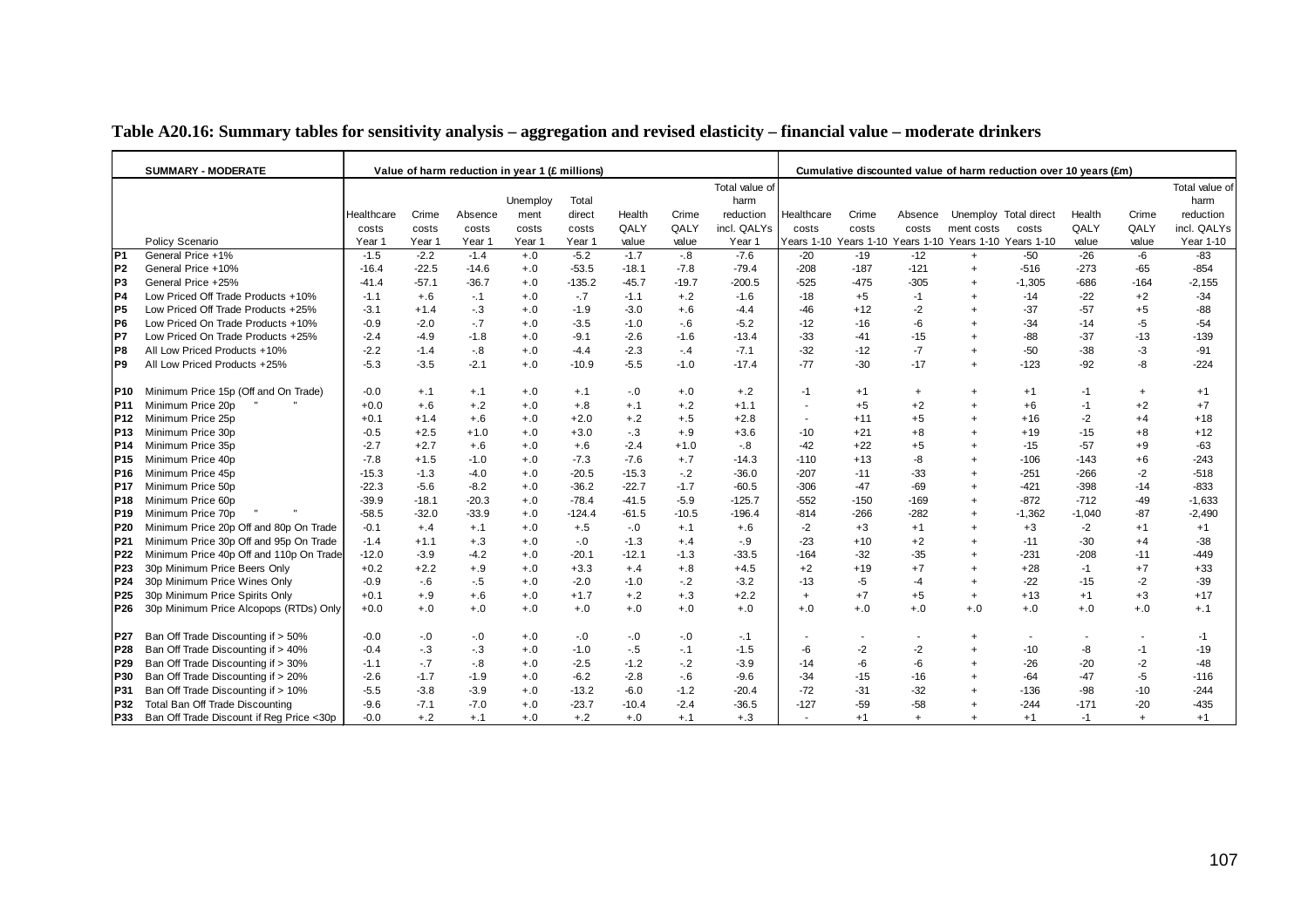| Table A20.17: Summary tables for sensitivity analysis – aggregation and revised elasticity – financial value – hazardous drinkers |  |
|-----------------------------------------------------------------------------------------------------------------------------------|--|
|-----------------------------------------------------------------------------------------------------------------------------------|--|

|                 | <b>SUMMARY - HAZARDOUS</b>               |            |          | Value of harm reduction in year 1 (£ millions) |          |          |         |         |                |            |           |         | Cumulative discounted value of harm reduction over 10 years (£m) |           |          |                          |                |
|-----------------|------------------------------------------|------------|----------|------------------------------------------------|----------|----------|---------|---------|----------------|------------|-----------|---------|------------------------------------------------------------------|-----------|----------|--------------------------|----------------|
|                 |                                          |            |          |                                                |          |          |         |         | Total value of |            |           |         |                                                                  |           |          |                          | Total value of |
|                 |                                          |            |          |                                                | Unemploy | Total    |         |         | harm           |            |           |         |                                                                  |           |          |                          | harm           |
|                 |                                          | Healthcare | Crime    | Absence                                        | ment     | direct   | Health  | Crime   | reduction      | Healthcare | Crime     | Absence | Unemploy Total direct                                            |           | Health   | Crime                    | reduction      |
|                 |                                          | costs      | costs    | costs                                          | costs    | costs    | QALY    | QALY    | incl. QALYs    | costs      | costs     | costs   | ment costs                                                       | costs     | QALY     | QALY                     | incl. QALYs    |
|                 | Policy Scenario                          | Year 1     | Year 1   | Year 1                                         | Year 1   | Year 1   | value   | value   | Year 1         | Years 1-10 |           |         | Years 1-10 Years 1-10 Years 1-10 Years 1-10                      |           | value    | value                    | Year 1-10      |
| P <sub>1</sub>  | General Price +1%                        | $-2.0$     | $-3.8$   | $-1.8$                                         | $+.0$    | $-7.5$   | $-2.2$  | $-1.3$  | $-11.0$        | $-30$      | $-31$     | $-15$   | $\ddot{}$                                                        | $-76$     | $-40$    | $-11$                    | $-127$         |
| IP <sub>2</sub> | General Price +10%                       | $-21.0$    | $-38.8$  | $-18.0$                                        | $+.0$    | $-77.8$  | $-23.2$ | $-13.0$ | $-114.0$       | $-320$     | $-322$    | $-150$  | $+$                                                              | $-792$    | $-415$   | $-108$                   | $-1,315$       |
| lP3             | General Price +25%                       | $-52.7$    | $-100.6$ | $-47.0$                                        | $+.0$    | $-200.2$ | $-58.2$ | $-33.9$ | $-292.3$       | $-809$     | $-836$    | $-391$  |                                                                  | $-2,035$  | $-1,044$ | $-282$                   | $-3,362$       |
| P4              | Low Priced Off Trade Products +10%       | $-2.0$     | $+.0$    | $-3$                                           | $+.0$    | $-2.2$   | $-2.0$  | $+.1$   | $-4.1$         | $-37$      | $\ddot{}$ | $-2$    |                                                                  | $-38$     | $-46$    | $+1$                     | $-83$          |
| IP <sub>5</sub> | Low Priced Off Trade Products +25%       | $-5.7$     | $+.1$    | $-7$                                           | $+.0$    | $-6.2$   | $-5.6$  | $+.3$   | $-11.5$        | $-98$      | $+1$      | -5      |                                                                  | $-103$    | $-120$   | $+2$                     | $-220$         |
| IP6             | Low Priced On Trade Products +10%        | $-0.6$     | $-5.4$   | $-5$                                           | $+.0$    | -6.5     | $-8$    | $-1.6$  | $-9.0$         | -8         | -45       | $-4$    |                                                                  | $-57$     | $-11$    | $-14$                    | $-81$          |
| lP7             | Low Priced On Trade Products +25%        | $-1.4$     | $-13.5$  | $-1.3$                                         | $+.1$    | $-16.2$  | $-1.9$  | $-4.1$  | $-22.2$        | $-19$      | $-112$    | $-11$   |                                                                  | $-142$    | $-26$    | $-34$                    | $-201$         |
| P8              | All Low Priced Products +10%             | $-2.6$     | $-5.4$   | $-8$                                           | $+.0$    | $-8.8$   | $-2.7$  | $-1.5$  | $-13.1$        | $-44$      | $-45$     | $-7$    |                                                                  | $-96$     | $-56$    | $-13$                    | $-164$         |
| P9              | All Low Priced Products +25%             | $-7.5$     | $-13.6$  | $-2.1$                                         | $+.0$    | $-23.2$  | $-7.9$  | $-3.9$  | $-34.9$        | $-122$     | $-113$    | $-17$   | $\overline{+}$                                                   | $-252$    | $-150$   | $-32$                    | $-435$         |
| <b>P10</b>      | Minimum Price 15p (Off and On Trade)     | $+0.1$     | $+.3$    | $+.1$                                          | $+.0$    | $+.4$    | $+.1$   | $+.1$   | $+.6$          | $+1$       | $+2$      | $+1$    | $\overline{+}$                                                   | $+4$      | $+1$     | $+1$                     | $+5$           |
| P <sub>11</sub> | Minimum Price 20p                        | $+0.2$     | $+.8$    | $+.3$                                          | $+.0$    | $+1.4$   | $+.3$   | $+.3$   | $+2.0$         | $+3$       | $+7$      | $+3$    | $\overline{+}$                                                   | $+13$     | $+4$     | $+3$                     | $+20$          |
| P <sub>12</sub> | Minimum Price 25p                        | $+0.5$     | $+1.9$   | $+.8$                                          | $+.1$    | $+3.3$   | $+.6$   | $+.7$   | $+4.6$         | $+7$       | $+16$     | $+7$    | $+1$                                                             | $+30$     | $+8$     | $+6$                     | $+44$          |
| P <sub>13</sub> | Minimum Price 30p                        | $+0.0$     | $+2.2$   | $+1.0$                                         | $+.1$    | $+3.4$   | $+.2$   | $+.9$   | $+4.6$         | $-2$       | $+18$     | $+9$    | $+1$                                                             | +26       | $-4$     | $+8$                     | $+29$          |
| P <sub>14</sub> | Minimum Price 35p                        | $-4.0$     | $+.2$    | $-3$                                           | $+.0$    | $-4.1$   | $-3.9$  | $+.4$   | $-7.7$         | $-68$      | $+1$      | $-2$    | $\overline{+}$                                                   | $-69$     | $-87$    | $+3$                     | $-153$         |
| P <sub>15</sub> | Minimum Price 40p                        | $-11.9$    | $-5.1$   | $-3.6$                                         | $+.0$    | $-20.6$  | $-12.0$ | $-1.3$  | $-33.9$        | $-195$     | $-42$     | $-30$   |                                                                  | $-268$    | $-245$   | $-11$                    | $-524$         |
| P <sub>16</sub> | Minimum Price 45p                        | $-22.2$    | $-14.0$  | $-9.5$                                         | $+.0$    | $-45.8$  | $-22.8$ | $-4.2$  | $-72.7$        | $-369$     | $-117$    | $-79$   | $\ddot{}$                                                        | $-565$    | $-462$   | $-35$                    | $-1,062$       |
| P <sub>17</sub> | Minimum Price 50p                        | $-35.1$    | $-25.9$  | $-17.8$                                        | $+.0$    | $-78.8$  | $-36.4$ | $-8.1$  | $-123.2$       | $-586$     | $-216$    | $-148$  | $\overline{+}$                                                   | -949      | $-733$   | $-67$                    | $-1,749$       |
| P <sub>18</sub> | Minimum Price 60p                        | $-63.7$    | $-50.5$  | $-36.6$                                        | $+.0$    | $-150.8$ | $-66.7$ | $-16.1$ | $-233.5$       | $-1.080$   | $-420$    | $-304$  | $\overline{+}$                                                   | $-1,804$  | $-1,336$ | $-133$                   | $-3,273$       |
| P <sub>19</sub> | Minimum Price 70p                        | $-94.8$    | $-74.0$  | $-56.6$                                        | $+.0$    | $-225.4$ | $-99.7$ | $-23.6$ | $-348.7$       | $-1,622$   | $-615$    | -470    | $\overline{+}$                                                   | $-2,707$  | $-1,971$ | $-197$                   | $-4,875$       |
| P20             | Minimum Price 20p Off and 80p On Trade   | $+0.1$     | $-.5$    | $+.3$                                          | $+.0$    | $-1$     | $+.1$   | $-.1$   | $-.1$          | $+2$       | $-4$      | $+2$    | $\overline{+}$                                                   | $\ddot{}$ | $+2$     | $-1$                     | $+2$           |
| P21             | Minimum Price 30p Off and 95p On Trade   | $-0.6$     | $-2.6$   | $+.6$                                          | $+.1$    | $-2.5$   | $-5$    | $-6$    | $-3.6$         | $-11$      | $-22$     | $+5$    | $+1$                                                             | $-27$     | $-16$    | -5                       | $-48$          |
| P <sub>22</sub> | Minimum Price 40p Off and 110p On Trade  | $-15.3$    | $-20.2$  | $-6.9$                                         | $+.0$    | $-42.3$  | $-15.9$ | $-6.2$  | $-64.5$        | $-244$     | $-168$    | $-57$   | $\overline{+}$                                                   | -469      | $-310$   | $-52$                    | $-830$         |
| P23             | 30p Minimum Price Beers Only             | $+1.5$     | $+3.3$   | $+1.4$                                         | $+.2$    | $+6.3$   | $+1.7$  | $+1.2$  | $+9.2$         | $+23$      | $+27$     | $+12$   | $+2$                                                             | $+64$     | $+27$    | $+10$                    | $+100$         |
| P24             | 30p Minimum Price Wines Only             | $-1.3$     | $-.5$    | $-.5$                                          | $+.0$    | $-2.3$   | $-1.4$  | $-.1$   | $-3.8$         | $-23$      | $-4$      | $-4$    |                                                                  | $-32$     | $-29$    | $-1$                     | $-62$          |
| P <sub>25</sub> | 30p Minimum Price Spirits Only           | $-0.1$     | $-.5$    | $+.2$                                          | $+.0$    | $-5$     | $-.1$   | $-.1$   | $-7$           | $-2$       | $-4$      | $+1$    | $^{+}$                                                           | -5        | -3       | $-1$                     | -9             |
| P <sub>26</sub> | 30p Minimum Price Alcopops (RTDs) Only   | $+0.0$     | $+.0$    | $+.0$                                          | $+.0$    | $+.0$    | $+.0$   | $+.0$   | $+.0$          | $+.0$      | $+.0$     | $+.0$   | $+.0$                                                            | $+.0$     | $+.0$    | $+.0$                    | $+.0$          |
| P27             | Ban Off Trade Discounting if > 50%       | $-0.0$     | $-.0$    | $-0$                                           | $+.0$    | $-0$     | $-0.0$  | $-0$    | $-.1$          | $-1$       |           |         |                                                                  | -1        | $-1$     | $\overline{\phantom{a}}$ | $-1$           |
| P28             | Ban Off Trade Discounting if > 40%       | $-0.7$     | $-.4$    | $-.4$                                          | $+.0$    | $-1.6$   | $-8$    | $-.1$   | $-2.5$         | $-12$      | -3        | -4      |                                                                  | $-20$     | $-16$    | $-1$                     | $-37$          |
| P <sub>29</sub> | Ban Off Trade Discounting if > 30%       | $-1.9$     | $-1.1$   | $-1.2$                                         | $+.0$    | $-4.1$   | $-2.0$  | $-3$    | $-6.5$         | $-31$      | $-9$      | $-10$   |                                                                  | $-50$     | $-41$    | $-3$                     | $-93$          |
| P30             | Ban Off Trade Discounting if > 20%       | $-4.5$     | $-2.7$   | $-2.9$                                         | $+.0$    | $-10.1$  | $-4.8$  | $-9$    | $-15.8$        | $-74$      | $-23$     | $-24$   |                                                                  | $-121$    | -96      | $-7$                     | $-224$         |
| P31             | Ban Off Trade Discounting if > 10%       | $-9.6$     | $-6.2$   | $-6.0$                                         | $+.0$    | $-21.8$  | $-10.3$ | $-2.0$  | $-34.1$        | $-155$     | $-51$     | $-50$   |                                                                  | $-256$    | $-198$   | $-17$                    | $-471$         |
| P32             | Total Ban Off Trade Discounting          | $-16.8$    | $-11.9$  | $-10.7$                                        | $+.0$    | $-39.4$  | $-17.9$ | $-4.0$  | $-61.3$        | $-268$     | -99       | -89     |                                                                  | $-457$    | $-341$   | $-33$                    | $-831$         |
| P33             | Ban Off Trade Discount if Reg Price <30p | $+0.0$     | $+.2$    | $+.1$                                          | $+.0$    | $+.3$    | $+.1$   | $+.1$   | $+.4$          | $+$        | $+2$      | $+1$    | $\ddot{}$                                                        | $+3$      | $+$      | $+1$                     | $+4$           |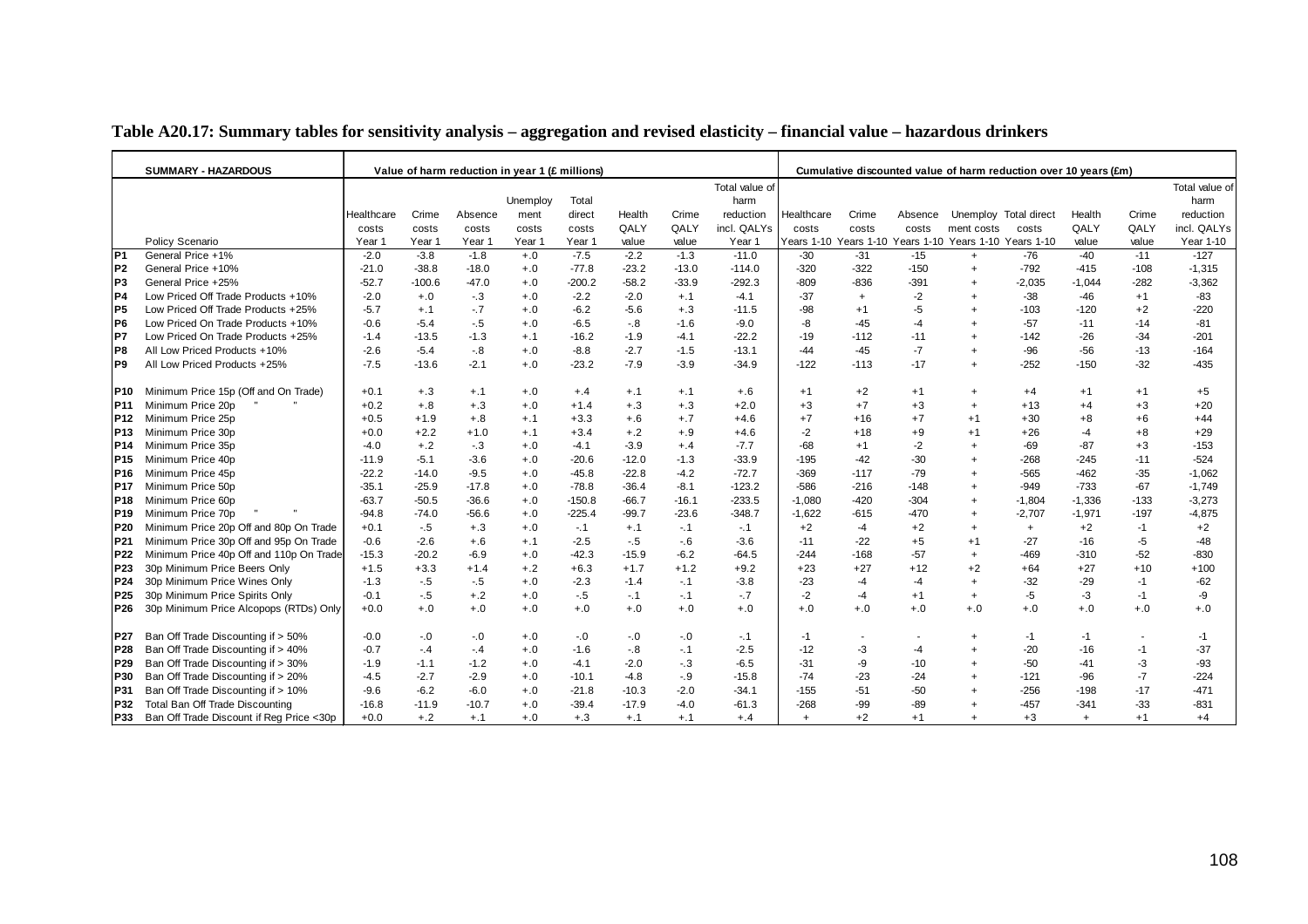| Table A20.18: Summary tables for sensitivity analysis – aggregation and revised elasticity – financial value – harmful drinkers |  |  |  |  |
|---------------------------------------------------------------------------------------------------------------------------------|--|--|--|--|
|                                                                                                                                 |  |  |  |  |

|                 | <b>SUMMARY - HARMFUL</b>                                                 |                  |                | Value of harm reduction in year 1 (£ millions) |                   |                   |                |              |                    |                |            |              |                                                        | Cumulative discounted value of harm reduction over 10 years (£m) |                |              |                        |
|-----------------|--------------------------------------------------------------------------|------------------|----------------|------------------------------------------------|-------------------|-------------------|----------------|--------------|--------------------|----------------|------------|--------------|--------------------------------------------------------|------------------------------------------------------------------|----------------|--------------|------------------------|
|                 |                                                                          |                  |                |                                                |                   |                   |                |              | Total value of     |                |            |              |                                                        |                                                                  |                |              |                        |
|                 |                                                                          |                  |                |                                                |                   | Total             |                |              | harm               |                |            |              |                                                        |                                                                  |                |              | Total value of<br>harm |
|                 |                                                                          | Healthcare       | Crime          | Absence                                        | Unemploy<br>ment  | direct            | Health         | Crime        | reduction          | Healthcare     | Crime      | Absence      | Unemploy Total direct                                  |                                                                  | Health         | Crime        | reduction              |
|                 |                                                                          | costs            | costs          | costs                                          | costs             | costs             | QALY           | QALY         | incl. QALYs        | costs          | costs      | costs        | ment costs                                             | costs                                                            | QALY           | QALY         | incl. QALYs            |
|                 | Policy Scenario                                                          | Year 1           | Year 1         | Year 1                                         | Year 1            | Year 1            | value          | value        | Year 1             |                |            |              | Years 1-10 Years 1-10 Years 1-10 Years 1-10 Years 1-10 |                                                                  | value          | value        | Year 1-10              |
| IP <sub>1</sub> | General Price +1%                                                        | $-1.5$           | $-1.8$         | $-8$                                           | $-27.7$           | $-31.8$           | $-1.5$         | $-6$         | $-33.9$            | $-33$          | $-15$      | $-7$         | $-231$                                                 | $-285$                                                           | $-39$          | $-5$         | $-329$                 |
| P <sub>2</sub>  | General Price +10%                                                       | $-13.7$          | $-18.1$        | $-8.6$                                         | $-278.9$          | $-319.3$          | $-13.7$        | $-6.1$       | $-339.2$           | $-313$         | $-151$     | $-72$        | $-2,319$                                               | $-2,855$                                                         | $-376$         | $-51$        | $-3,282$               |
| P <sub>3</sub>  | General Price +25%                                                       | $-32.1$          | $-46.9$        | $-22.5$                                        | $-707.3$          | $-808.8$          | $-32.5$        | $-15.9$      | $-857.2$           | $-751$         | $-390$     | $-187$       | $-5,882$                                               | $-7,211$                                                         | $-915$         | $-132$       | $-8,258$               |
| P <sub>4</sub>  | Low Priced Off Trade Products +10%                                       | $-2.9$           | $-1.6$         | $-1.0$                                         | $-35.0$           | $-40.5$           | $-2.8$         | $-.5$        | $-43.8$            | $-58$          | $-13$      | -8           | $-291$                                                 | $-371$                                                           | $-70$          | $-4$         | $-445$                 |
| P5              | Low Priced Off Trade Products +25%                                       | $-6.1$           | $-4.0$         | $-2.5$                                         | $-87.5$           | $-100.1$          | $-5.8$         | $-1.3$       | $-107.2$           | $-134$         | $-33$      | $-21$        | $-728$                                                 | $-916$                                                           | $-162$         | $-11$        | $-1,089$               |
| IP6             | Low Priced On Trade Products +10%                                        | -0.1             | $-2.2$         | $-.1$                                          | $+1.2$            | $-1.2$            | $-2$           | $-6$         | $-2.0$             | -4             | -18        | $-1$         | $+10$                                                  | $-13$                                                            | -4             | -5           | $-22$                  |
| P7              | Low Priced On Trade Products +25%                                        | $-0.3$           | $-5.4$         | $-.3$                                          | $+3.0$            | $-3.0$            | $-.4$          | $-1.6$       | $-5.0$             | $-10$          | $-45$      | $-2$         | $+25$                                                  | $-33$                                                            | $-10$          | $-13$        | $-55$                  |
| P8              | All Low Priced Products +10%                                             | $-3.0$           | $-3.8$         | $-1.1$                                         | $-34.1$           | $-42.0$           | $-2.9$         | $-1.2$       | $-46.1$            | $-62$          | $-31$      | -9           | $-283$                                                 | $-386$                                                           | $-74$          | $-10$        | $-470$                 |
| P9              | All Low Priced Products +25%                                             | $-6.8$           | $-9.5$         | $-2.9$                                         | $-86.1$           | $-105.3$          | $-6.7$         | $-3.0$       | $-114.9$           | $-148$         | $-79$      | $-24$        | $-716$                                                 | -967                                                             | $-178$         | $-25$        | $-1,170$               |
|                 |                                                                          |                  |                |                                                |                   |                   |                |              |                    |                |            |              |                                                        |                                                                  |                |              |                        |
| P10.            | Minimum Price 15p (Off and On Trade)                                     | $-0.1$           | $+.4$          | $-.1$                                          | $-3.9$            | $-3.7$            | $-.1$          | $+.1$        | $-3.7$             | -4             | $+3$       |              | -33                                                    | $-34$                                                            | -5             | $+1$         | $-38$                  |
| P11             | Minimum Price 20p                                                        | $-0.7$           | $+.1$          | $-.5$                                          | $-18.9$           | $-20.1$           | $-.7$          | $+.0$        | $-20.7$            | $-19$          | $+1$       | $-4$         | $-158$                                                 | $-180$                                                           | $-21$          | $\ddot{}$    | $-201$                 |
| P12             | Minimum Price 25p                                                        | $-2.0$           | $-1.2$         | $-1.4$                                         | $-51.9$           | $-56.4$           | $-1.9$         | $-.4$        | $-58.8$            | $-52$          | $-10$      | $-11$        | $-432$                                                 | $-504$                                                           | $-58$          | -4           | $-566$                 |
| P13             | Minimum Price 30p                                                        | $-5.0$           | $-4.2$         | $-3.2$                                         | $-113.0$          | $-125.4$          | $-4.8$         | $-1.5$       | $-131.7$           | $-119$         | $-35$      | -26          | $-940$                                                 | $-1,120$                                                         | $-136$         | $-13$        | $-1,269$               |
| P14             | Minimum Price 35p                                                        | $-10.2$          | $-9.7$         | $-6.2$                                         | $-215.1$          | $-241.1$          | $-9.9$         | $-3.4$       | $-254.5$           | $-240$         | $-80$      | $-52$        | $-1,789$                                               | $-2,161$                                                         | -281           | $-29$        | $-2,470$               |
| P <sub>15</sub> | Minimum Price 40p                                                        | $-17.2$          | $-16.8$        | $-10.6$                                        | $-361.7$          | $-406.3$          | $-16.8$        | $-5.9$       | $-429.1$           | $-409$         | $-140$     | $-88$        | $-3,008$                                               | $-3,645$                                                         | $-486$         | $-49$        | $-4,180$               |
| P16             | Minimum Price 45p                                                        | $-25.5$          | $-26.0$        | $-16.4$                                        | $-548.4$          | $-616.3$          | $-25.1$        | $-9.1$       | $-650.5$           | $-612$         | $-216$     | $-136$       | $-4,561$                                               | $-5,525$                                                         | $-734$         | $-76$        | $-6,335$               |
| P17             | Minimum Price 50p                                                        | $-35.0$          | $-36.6$        | $-23.1$                                        | $-760.7$          | $-855.5$          | $-34.8$        | $-12.8$      | $-903.1$           | $-841$         | $-305$     | $-193$       | $-6,327$                                               | $-7.665$                                                         | $-1.017$       | $-106$       | $-8,788$               |
| P18             | Minimum Price 60p                                                        | $-53.0$          | $-55.5$        | $-35.6$                                        | $-1.113.8$        | $-1,257.9$        | $-53.2$        | $-19.2$      | $-1,330.3$         | $-1,260$       | $-461$     | $-296$       | $-9,263$                                               | $-11,281$                                                        | $-1,547$       | $-160$       | $-12,988$              |
| P19             | Minimum Price 70p                                                        | -70.4            | $-71.4$        | $-47.5$                                        | $-1,408.9$        | $-1,598.3$        | $-71.1$        | $-24.6$      | $-1,693.9$         | $-1,656$       | $-594$     | $-395$       | $-11,718$                                              | $-14,363$                                                        | $-2,055$       | $-204$       | $-16,622$              |
| P20             | Minimum Price 20p Off and 80p On Trade                                   | $-0.7$           | $-1.0$         | $-.5$                                          | $-19.3$           | $-21.5$           | $-7$           | $-3$         | $-22.6$            | $-20$          | -8         | $-4$         | $-160$                                                 | $-193$                                                           | $-22$          | -3           | $-218$                 |
| P <sub>21</sub> | Minimum Price 30p Off and 95p On Trade                                   | $-5.2$           | $-7.2$         | $-3.4$                                         | $-116.1$          | $-132.0$          | $-5.1$         | $-2.5$       | $-139.6$           | $-129$         | -60        | -29          | -966                                                   | $-1,184$                                                         | $-147$         | $-21$        | $-1,351$               |
| P22             | Minimum Price 40p Off and 110p On Trade                                  | $-19.5$          | $-24.6$        | $-12.1$                                        | $-399.7$          | $-455.9$          | $-19.2$        | $-8.4$       | $-483.5$           | $-463$         | $-205$     | $-101$       | $-3,324$                                               | $-4,093$                                                         | $-548$         | $-70$        | $-4,710$               |
| P <sub>23</sub> | 30p Minimum Price Beers Only                                             | $-3.4$           | $-5.1$         | $-3.0$                                         | -103.6            | $-115.0$          | $-3.3$         | $-1.9$       | $-120.2$           | $-87$          | $-42$      | $-25$        | $-862$                                                 | -1,016                                                           | $-97$          | $-16$        | $-1,129$               |
| P24             | 30p Minimum Price Wines Only                                             | $-0.9$           | $+2.0$         | $+.0$                                          | $-6.3$            | $-5.3$            | $-9$           | $+.7$        | $-5.4$             | $-18$          | $+16$      | $\ddot{}$    | $-53$                                                  | $-55$                                                            | $-23$          | $+6$         | $-71$                  |
| P25             | 30p Minimum Price Spirits Only                                           | $-0.7$           | $-1.0$         | $-.2$                                          | $-2.7$            | $-4.6$            | $-6$           | $-3$         | $-5.5$             | $-13$          | -8         | $-2$         | $-22$                                                  | $-46$                                                            | $-16$          | $-2$         | $-64$                  |
| P26             | 30p Minimum Price Alcopops (RTDs) Only                                   | $+0.0$           | $+.0$          | $+.0$                                          | $+.0$             | $+.0$             | $+.0$          | $+.0$        | $+.0$              | $+.0$          | $+.0$      | $+.0$        | $+.3$                                                  | $+, 4$                                                           | $+.0$          | $+.0$        | $+.4$                  |
|                 |                                                                          | $-0.0$           |                |                                                |                   |                   |                |              |                    |                |            |              |                                                        |                                                                  |                |              |                        |
| P27             | Ban Off Trade Discounting if > 50%                                       |                  | $-0$           | $-0$                                           | $-3$              | $-4$              | $-0.0$         | $+.0$        | - 4                | -1             |            |              | $-3$                                                   | $-3$                                                             | $-1$           | $\ddot{}$    | -4                     |
| <b>P28</b>      | Ban Off Trade Discounting if > 40%<br>Ban Off Trade Discounting if > 30% | $-0.6$<br>$-1.5$ | $-.2$<br>$-.7$ | $-2$<br>$-6$                                   | $-8.3$<br>$-22.1$ | $-9.3$<br>$-24.9$ | $-6$<br>$-1.5$ | $-1$<br>$-2$ | $-10.0$<br>$-26.6$ | $-12$<br>$-31$ | $-2$<br>-6 | $-2$<br>$-5$ | -69<br>$-184$                                          | $-84$<br>$-225$                                                  | $-14$<br>$-37$ | $-1$<br>$-2$ | $-99$<br>$-264$        |
| P29             | Ban Off Trade Discounting if > 20%                                       | $-3.7$           | $-1.7$         | $-1.5$                                         | $-54.1$           | $-61.1$           | $-3.6$         | $-6$         | $-65.3$            | $-75$          | $-15$      | $-12$        | $-450$                                                 | $-552$                                                           | $-90$          | -5           | $-647$                 |
| P30<br>P31      | Ban Off Trade Discounting if > 10%                                       | $-6.5$           | $-3.8$         | $-3.1$                                         | $-112.1$          | $-125.5$          | $-6.3$         | $-1.3$       | $-133.2$           | $-143$         | $-32$      | $-26$        | -932                                                   | $-1,134$                                                         | $-173$         | $-11$        | $-1,317$               |
| P32             | Total Ban Off Trade Discounting                                          | $-10.6$          | $-7.4$         | $-5.7$                                         | $-202.5$          | $-226.3$          | $-10.4$        | $-2.5$       | $-239.3$           | $-248$         | $-62$      | $-48$        | $-1,684$                                               | $-2,042$                                                         | $-300$         | $-21$        | $-2,363$               |
| P33             | Ban Off Trade Discount if Reg Price <30p                                 | $-0.4$           | $-.4$          | $-.3$                                          | $-9.2$            | $-10.2$           | $-.4$          | $-2$         | $-10.7$            | -9             | -4         | $-2$         | $-76$                                                  | -91                                                              | $-10$          | $-1$         | $-102$                 |
|                 |                                                                          |                  |                |                                                |                   |                   |                |              |                    |                |            |              |                                                        |                                                                  |                |              |                        |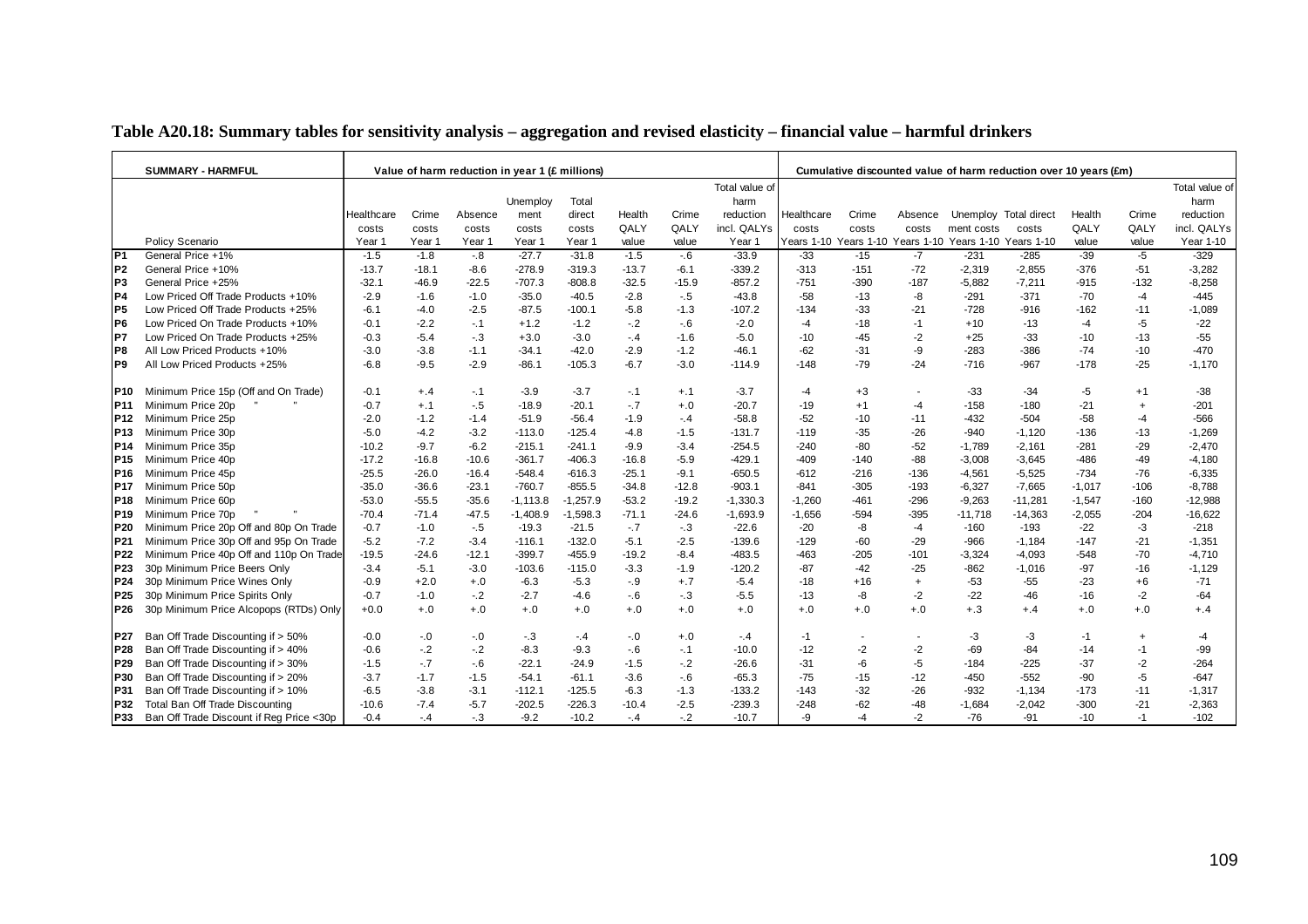#### **Appendix 21: Summary tables for sensitivity analysis – aggregation and revised elasticity with cross-price adjustment**

**Table A21.1: Summary tables for sensitivity analysis – aggregation and revised elasticity with cross-price adjustment – consumption analysis – overall population** 

|                 | <b>SUMMARY - TOTAL</b>                   |                 |         |         | Mean annual consumption per drinker (units) |            |           |                 | Total spending on alcohol (£ millions) |          |             |           |            | Per drinker (£ p) |              |
|-----------------|------------------------------------------|-----------------|---------|---------|---------------------------------------------|------------|-----------|-----------------|----------------------------------------|----------|-------------|-----------|------------|-------------------|--------------|
|                 |                                          |                 |         |         |                                             |            |           |                 |                                        |          |             |           |            |                   | Change in    |
|                 |                                          |                 |         |         |                                             |            |           |                 |                                        |          |             |           |            |                   | spend p.a.   |
|                 |                                          | % change in     |         |         |                                             |            |           | Off retail      | On retail                              |          |             | Total     |            | Change in         | if no change |
|                 |                                          | consumption     |         |         |                                             |            | All       |                 | (exc duty + (exc duty + $Off$ duty +   |          | On duty $+$ | spending  | % spending | spend per         | in           |
|                 | Policy Scenario                          | (all beverages) | Beer    | Wine    | Spirit                                      | <b>RTD</b> | beverages | VA <sub>T</sub> | VAT)                                   | VAT      | VAT         | change    | change     | drinker p.a.      | consump.     |
| P <sub>1</sub>  | General Price +1%                        | $-0.4%$         | $-1.1$  | $-1.3$  | $-0.6$                                      | $-0.1$     | $-3.1$    | $+45.0$         | $+70.6$                                | $-4.1$   | $+8.3$      | $+119.8$  | $+0.7%$    | $+4.07$           | $+6.08$      |
| P <sub>2</sub>  | General Price +10%                       | $-3.9%$         | $-11.9$ | $-13.3$ | $-5.6$                                      | $-1.1$     | $-31.9$   | $+422.6$        | $+670.0$                               | $-49.4$  | $+74.6$     | $+1117.8$ | $+6.2%$    | $+37.98$          | $+60.81$     |
| P <sub>3</sub>  | General Price +25%                       | $-10.1%$        | $-31.6$ | $-34.7$ | $-14.1$                                     | $-2.7$     | $-83.1$   | $+943.5$        | $+1526.6$                              | $-153.6$ | $+154.4$    | $+2471.0$ | $+13.8%$   | $+83.96$          | $+152.03$    |
| P <sub>4</sub>  | Low Priced Off Trade Products +10%       | $-0.2%$         | $+1.0$  | $-1.7$  | $-0.9$                                      | $-0.1$     | $-1.7$    | $+89.0$         | $+57.5$                                | $-5.5$   | $+19.9$     | $+160.9$  | $+0.9%$    | $+5.47$           | $+3.39$      |
| P <sub>5</sub>  | Low Priced Off Trade Products +25%       | $-0.5%$         | $+2.5$  | $-4.4$  | $-2.4$                                      | $-0.1$     | $-4.5$    | $+204.9$        | $+143.2$                               | $-17.2$  | $+49.6$     | $+380.5$  | $+2.1%$    | $+12.93$          | $+8.48$      |
| P <sub>6</sub>  | Low Priced On Trade Products +10%        | $-0.1%$         | $-1.2$  | $+0.9$  | $-0.6$                                      | $-0.2$     | $-1.1$    | $+12.8$         | $+110.1$                               | $+11.1$  | $+4.0$      | $+138.0$  | $+0.8%$    | $+4.69$           | $+6.57$      |
| P7              | Low Priced On Trade Products +25%        | $-0.3%$         | $-3.0$  | $+2.2$  | $-1.5$                                      | $-0.6$     | $-2.8$    | $+31.9$         | $+238.6$                               | $+27.4$  | $+3.9$      | $+301.8$  | $+1.7%$    | $+10.25$          | $+16.43$     |
| P8              | All Low Priced Products +10%             | $-0.4%$         | $-0.2$  | $-0.8$  | $-1.6$                                      | $-0.3$     | $-2.9$    | $+101.8$        | $+167.5$                               | $+5.4$   | $+23.8$     | $+298.4$  | $+1.7%$    | $+10.14$          | $+9.96$      |
| P <sub>9</sub>  | All Low Priced Products +25%             | $-0.9%$         | $-0.6$  | $-2.2$  | $-3.9$                                      | $-0.7$     | $-7.5$    | $+237.1$        | $+382.6$                               | $+9.8$   | $+53.3$     | $+682.7$  | $+3.8%$    | $+23.20$          | $+24.91$     |
|                 |                                          |                 |         |         |                                             |            |           |                 |                                        |          |             |           |            |                   |              |
| P10             | Minimum Price 15p (Off and On Trade)     | $+0.0%$         | $+0.1$  | $+0.1$  | $-0.1$                                      | $+0.0$     | $+0.1$    | $+10.6$         | $+13.2$                                | $-0.1$   | $+4.6$      | $+28.2$   | $+0.2%$    | $+0.96$           | $+0.33$      |
| <b>P11</b>      | Minimum Price 20p                        | $+0.0%$         | $+0.1$  | $+0.5$  | $-0.2$                                      | $+0.0$     | $+0.4$    | $+34.5$         | $+47.2$                                | $-0.6$   | $+16.4$     | $+97.5$   | $+0.5%$    | $+3.31$           | $+1.11$      |
| P12             | Minimum Price 25p                        | $+0.1%$         | $+0.1$  | $+1.3$  | $-0.5$                                      | $+0.0$     | $+0.9$    | $+81.3$         | $+118.6$                               | $-2.4$   | $+41.2$     | $+238.8$  | $+1.3%$    | $+8.11$           | $+2.80$      |
| <b>P13</b>      | Minimum Price 30p                        | $+0.1%$         | $+0.4$  | $+2.2$  | $-2.1$                                      | $+0.0$     | $+0.6$    | $+168.6$        | $+237.7$                               | $-12.2$  | $+82.5$     | $+476.6$  | $+2.7%$    | $+16.19$          | $+6.62$      |
| P14             | Minimum Price 35p                        | $-0.5%$         | $+0.2$  | $+0.9$  | $-5.3$                                      | $+0.1$     | $-4.1$    | $+305.0$        | $+380.2$                               | $-42.0$  | $+132.0$    | $+775.2$  | $+4.3%$    | $+26.34$          | $+14.07$     |
| P15             | Minimum Price 40p                        | $-1.7%$         | $-1.2$  | $-2.9$  | $-9.7$                                      | $+0.1$     | $-13.7$   | $+475.5$        | $+541.2$                               | $-94.9$  | $+188.0$    | $+1109.8$ | $+6.2%$    | $+37.71$          | $+25.52$     |
| P <sub>16</sub> | Minimum Price 45p                        | $-3.4%$         | $-3.7$  | $-9.5$  | $-14.9$                                     | $+0.1$     | $-28.1$   | $+667.2$        | $+716.3$                               | $-172.2$ | $+248.7$    | $+1460.0$ | $+8.2%$    | $+49.61$          | $+41.17$     |
| <b>P17</b>      | Minimum Price 50p                        | $-5.7%$         | $-7.1$  | $-19.3$ | $-20.7$                                     | $+0.1$     | $-46.9$   | $+852.9$        | $+901.5$                               | $-274.9$ | $+312.9$    | $+1792.3$ | $+10.0%$   | $+60.90$          | $+60.29$     |
| <b>P18</b>      | Minimum Price 60p                        | $-10.8%$        | $-9.0$  | $-46.8$ | $-33.1$                                     | $+0.1$     | $-88.8$   | $+1183.8$       | $+1292.2$                              | $-516.8$ | $+447.9$    | $+2407.1$ | $+13.4%$   | $+81.79$          | $+106.43$    |
| <b>P19</b>      | Minimum Price 70p                        | $-16.2%$        | $-9.4$  | $-79.2$ | $-44.6$                                     | $-0.0$     | $-133.2$  | $+1296.4$       | $+1699.6$                              | $-810.6$ | $+587.2$    | $+2772.6$ | $+15.5%$   | $+94.20$          | $+156.59$    |
| P20             | Minimum Price 20p Off and 80p On Trade   | $+0.0%$         | $-0.4$  | $+0.7$  | $-0.2$                                      | $+0.0$     | $+0.2$    | $+37.6$         | $+84.0$                                | $+2.1$   | $+20.1$     | $+143.9$  | $+0.8%$    | $+4.89$           | $+2.74$      |
| P21             | Minimum Price 30p Off and 95p On Trade   | $-0.1%$         | $-2.0$  | $+3.4$  | $-2.0$                                      | $+0.1$     | $-0.5$    | $+184.2$        | $+388.4$                               | $+1.0$   | $+94.7$     | $+668.3$  | $+3.7%$    | $+22.71$          | $+14.42$     |
| <b>P22</b>      | Minimum Price 40p Off and 110p On Trade  | $-2.4%$         | $-10.0$ | $-0.3$  | $-9.4$                                      | $+0.1$     | $-19.6$   | $+514.6$        | $+915.9$                               | $-63.9$  | $+205.7$    | $+1572.4$ | $+8.8%$    | $+53.42$          | $+48.94$     |
| P23             | 30p Minimum Price Beers Only             | $+0.3%$         | $-1.2$  | $+3.6$  | $+0.3$                                      | $+0.0$     | $+2.6$    | $+110.4$        | $+207.2$                               | $-1.6$   | $+72.0$     | $+388.0$  | $+2.2%$    | $+13.18$          | $+4.32$      |
| P <sub>24</sub> | 30p Minimum Price Wines Only             | $-0.2%$         | $+0.3$  | $-2.3$  | $+0.0$                                      | $+0.0$     | $-1.9$    | $+25.6$         | $+6.5$                                 | $-6.4$   | $+2.3$      | $+28.0$   | $+0.2%$    | $+0.95$           | $+1.27$      |
| P <sub>25</sub> | 30p Minimum Price Spirits Only           | $-0.0%$         | $+1.3$  | $+1.0$  | $-2.4$                                      | $+0.0$     | $-0.1$    | $+32.6$         | $+24.6$                                | $-3.8$   | $+8.5$      | $+61.9$   | $+0.3%$    | $+2.10$           | $+1.03$      |
| P <sub>26</sub> | 30p Minimum Price Alcopops (RTDs) Only   | $+0.0%$         | $+0.0$  | $+0.0$  | $+0.0$                                      | $-0.0$     | $+0.0$    | $+0.2$          | $+0.4$                                 | $+0.2$   | $+0.1$      | $+0.9$    | $+0.0%$    | $+0.03$           | $+0.00$      |
|                 |                                          |                 |         |         |                                             |            |           |                 |                                        |          |             |           |            |                   |              |
| P27             | Ban Off Trade Discounting if > 50%       | $-0.0%$         | $+0.0$  | $-0.0$  | $+0.0$                                      | $-0.0$     | $+0.0$    | $+0.9$          | $+0.6$                                 | $+0.1$   | $+0.2$      | $+1.8$    | $+0.0%$    | $+0.06$           | $+0.04$      |
| P28             | Ban Off Trade Discounting if > 40%       | $-0.1%$         | $+0.0$  | $-1.0$  | $+0.0$                                      | $-0.0$     | $-0.9$    | $+16.0$         | $+4.3$                                 | $-2.7$   | $+1.5$      | $+19.1$   | $+0.1%$    | $+0.65$           | $+0.93$      |
| P29             | Ban Off Trade Discounting if > 30%       | $-0.3%$         | $+0.0$  | $-2.4$  | $+0.0$                                      | $-0.0$     | $-2.4$    | $+42.0$         | $+11.9$                                | $-7.1$   | $+4.1$      | $+50.9$   | $+0.3%$    | $+1.73$           | $+2.45$      |
| P30             | Ban Off Trade Discounting if > 20%       | $-0.7%$         | $-0.1$  | $-5.8$  | $-0.1$                                      | $-0.0$     | $-5.9$    | $+99.6$         | $+27.8$                                | $-17.8$  | $+9.7$      | $+119.3$  | $+0.7%$    | $+4.05$           | $+5.97$      |
| P31             | Ban Off Trade Discounting if > 10%       | $-1.5%$         | $-0.4$  | $-11.3$ | $-0.5$                                      | $-0.0$     | $-12.2$   | $+199.3$        | $+57.4$                                | $-38.2$  | $+19.9$     | $+238.4$  | $+1.3%$    | $+8.10$           | $+12.29$     |
| P32             | Total Ban Off Trade Discounting          | $-2.6%$         | $-1.4$  | $-18.5$ | $-1.8$                                      | $-0.1$     | $-21.7$   | $+349.3$        | $+107.7$                               | $-70.6$  | $+37.3$     | $+423.7$  | $+2.4%$    | $+14.40$          | $+22.09$     |
| P33             | Ban Off Trade Discount if Reg Price <30p | $+0.0%$         | $-0.0$  | $+0.2$  | $-0.0$                                      | $+0.0$     | $+0.1$    | $+13.6$         | $+18.1$                                | $+0.0$   | $+6.3$      | $+38.0$   | $+0.2%$    | $+1.29$           | $+0.44$      |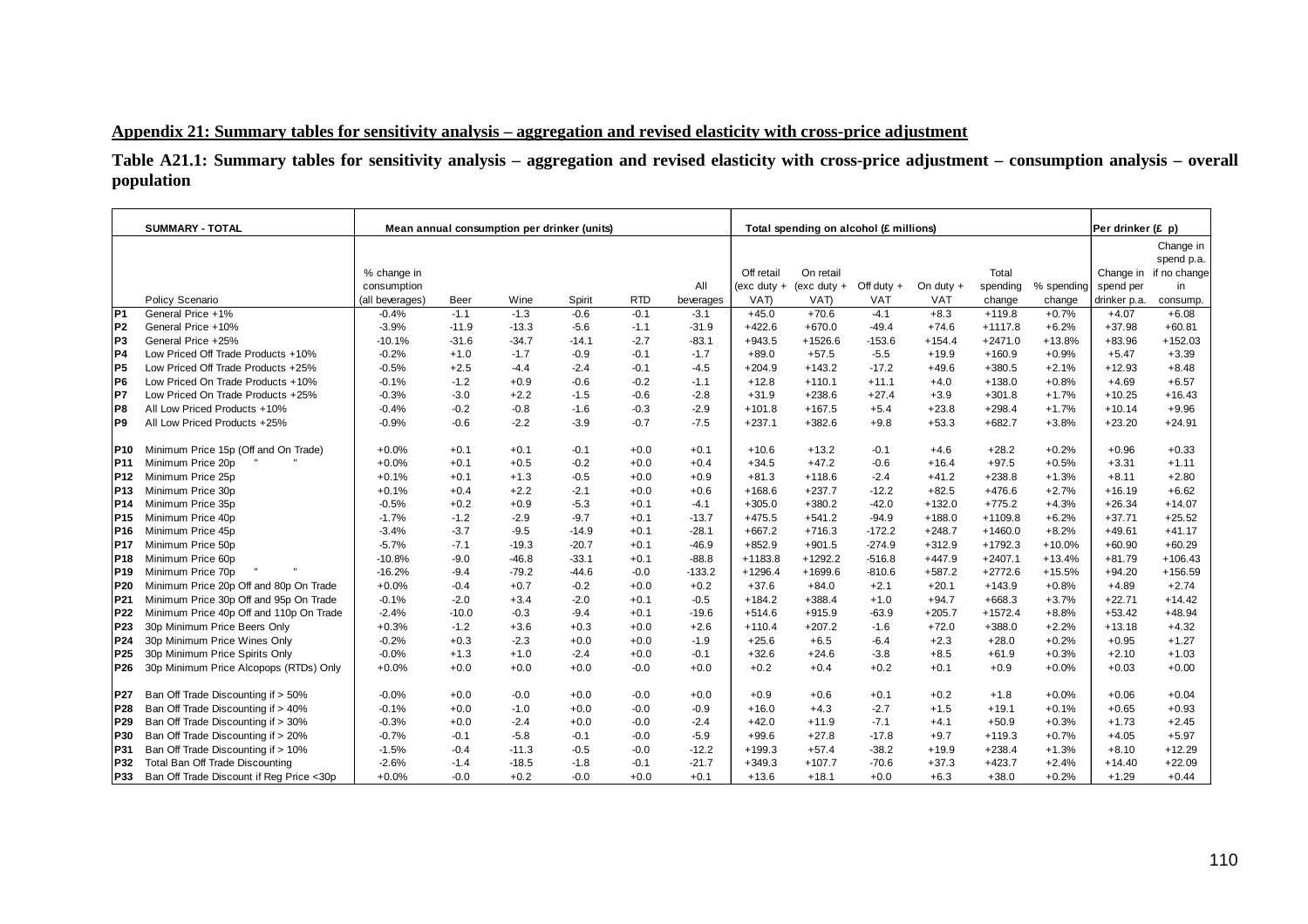## **Table A21.2: Summary tables for sensitivity analysis – aggregation and revised elasticity with cross-price adjustment – consumption analysis – 11 to 17 year old drinkers**

|                 | <b>SUMMARY - 11 TO 17</b>                |                            |                | Mean annual consumption per drinker (units) |                  |                      |                     |                | Total spending on alcohol (£ millions) |                      |               |                  |                   | Per drinker (£ p)       |                                      |
|-----------------|------------------------------------------|----------------------------|----------------|---------------------------------------------|------------------|----------------------|---------------------|----------------|----------------------------------------|----------------------|---------------|------------------|-------------------|-------------------------|--------------------------------------|
|                 |                                          |                            |                |                                             |                  |                      |                     |                |                                        |                      |               |                  |                   |                         |                                      |
|                 |                                          |                            |                |                                             |                  |                      |                     |                |                                        |                      |               |                  |                   |                         | Change in                            |
|                 |                                          |                            |                |                                             |                  |                      |                     | Off retail     | On retail                              |                      |               | Total            |                   |                         | spend p.a.<br>Change in if no change |
|                 |                                          | % change in                |                |                                             |                  |                      |                     |                |                                        |                      |               |                  |                   |                         |                                      |
|                 |                                          | consumption                |                |                                             |                  |                      | All                 | $(exc duty +$  | (exc duty $+$                          | Off duty $+$         | On duty $+$   | spending         | % spending        | spend per               | in                                   |
| P <sub>1</sub>  | Policy Scenario<br>General Price +1%     | (all beverages)<br>$-0.4%$ | Beer<br>$-0.8$ | Wine<br>$-0.3$                              | Spirit<br>$-0.8$ | <b>RTD</b><br>$-0.4$ | beverages<br>$-2.3$ | VAT)<br>$+0.8$ | VAT)<br>$+5.1$                         | <b>VAT</b><br>$-0.1$ | VAT<br>$+0.5$ | change<br>$+6.4$ | change<br>$+0.7%$ | drinker p.a.<br>$+4.61$ | consump.<br>$+6.85$                  |
| P <sub>2</sub>  | General Price +10%                       | $-3.6%$                    | $-8.5$         | $-2.8$                                      | $-7.5$           | $-4.4$               | $-23.3$             | $+8.0$         | $+49.1$                                | $-0.9$               | $+4.6$        | $+60.8$          | $+6.4%$           | $+43.67$                | $+68.53$                             |
| P <sub>3</sub>  | General Price +25%                       | $-9.2%$                    | $-23.4$        | $-7.5$                                      | $-18.0$          | $-11.2$              | $-60.2$             | $+18.1$        | $+112.9$                               | $-2.8$               | $+9.6$        | $+137.7$         | $+14.4%$          | $+98.87$                | $+171.31$                            |
| P <sub>4</sub>  | Low Priced Off Trade Products +10%       | $-0.1%$                    | $+0.7$         | $-0.7$                                      | $-1.1$           | $+0.0$               | $-1.0$              | $+1.4$         | $+2.1$                                 | $-0.5$               | $+0.7$        | $+3.8$           | $+0.4%$           | $+2.71$                 | $+1.34$                              |
| P <sub>5</sub>  | Low Priced Off Trade Products +25%       | $-0.4%$                    | $+1.9$         | $-1.7$                                      | $-2.6$           | $+0.1$               | $-2.4$              | $+3.2$         | $+5.2$                                 | $-1.2$               | $+1.8$        | $+9.0$           | $+0.9%$           | $+6.47$                 | $+3.35$                              |
| P <sub>6</sub>  | Low Priced On Trade Products +10%        | $-0.9%$                    | $-1.3$         | $+0.9$                                      | $-3.3$           | $-2.1$               | $-5.8$              | $+0.6$         | $+14.2$                                | $+0.4$               | $+0.4$        | $+15.6$          | $+1.6%$           | $+11.21$                | $+18.47$                             |
| P7              | Low Priced On Trade Products +25%        | $-2.1%$                    | $-3.5$         | $+2.2$                                      | $-7.1$           | $-5.2$               | $-13.6$             | $+1.4$         | $+31.9$                                | $+1.1$               | $+0.6$        | $+35.0$          | $+3.7%$           | $+25.11$                | $+46.18$                             |
| P8              | All Low Priced Products +10%             | $-1.0%$                    | $-0.6$         | $+0.2$                                      | $-4.3$           | $-2.0$               | $-6.8$              | $+2.0$         | $+16.3$                                | $-0.0$               | $+1.1$        | $+19.4$          | $+2.0%$           | $+13.92$                | $+19.81$                             |
| P <sub>9</sub>  | All Low Priced Products +25%             | $-2.5%$                    | $-1.8$         | $+0.4$                                      | $-9.8$           | $-5.1$               | $-16.2$             | $+4.6$         | $+37.1$                                | $-0.1$               | $+2.4$        | $+44.0$          | $+4.6%$           | $+31.60$                | $+49.53$                             |
|                 |                                          |                            |                |                                             |                  |                      |                     |                |                                        |                      |               |                  |                   |                         |                                      |
| P10             | Minimum Price 15p (Off and On Trade)     | $-0.0%$                    | $+0.0$         | $-0.0$                                      | $-0.0$           | $+0.0$               | $-0.0$              | $+0.1$         | $+0.1$                                 | $-0.0$               | $+0.0$        | $+0.2$           | $+0.0%$           | $+0.13$                 | $+0.05$                              |
| P <sub>11</sub> | Minimum Price 20p                        | $-0.0%$                    | $+0.1$         | $-0.1$                                      | $-0.1$           | $+0.0$               | $-0.1$              | $+0.4$         | $+0.9$                                 | $-0.1$               | $+0.3$        | $+1.5$           | $+0.2%$           | $+1.07$                 | $+0.38$                              |
| P <sub>12</sub> | Minimum Price 25p                        | $-0.0%$                    | $+0.3$         | $-0.3$                                      | $-0.2$           | $+0.0$               | $-0.2$              | $+1.1$         | $+2.5$                                 | $-0.3$               | $+0.9$        | $+4.2$           | $+0.4%$           | $+3.05$                 | $+1.09$                              |
| P <sub>13</sub> | Minimum Price 30p                        | $-0.2%$                    | $+1.3$         | $-0.7$                                      | $-1.7$           | $+0.1$               | $-1.0$              | $+3.0$         | $+6.6$                                 | $-1.1$               | $+2.3$        | $+10.9$          | $+1.1%$           | $+7.81$                 | $+3.18$                              |
| <b>P14</b>      | Minimum Price 35p                        | $-0.5%$                    | $+2.2$         | $-1.6$                                      | $-4.0$           | $+0.1$               | $-3.2$              | $+5.3$         | $+11.4$                                | $-2.2$               | $+4.0$        | $+18.5$          | $+1.9%$           | $+13.28$                | $+6.48$                              |
| P <sub>15</sub> | Minimum Price 40p                        | $-1.1%$                    | $+2.9$         | $-2.9$                                      | $-7.2$           | $+0.2$               | $-7.0$              | $+7.9$         | $+16.7$                                | $-3.9$               | $+5.9$        | $+26.5$          | $+2.8%$           | $+19.02$                | $+11.17$                             |
| P <sub>16</sub> | Minimum Price 45p                        | $-1.9%$                    | $+3.2$         | $-4.9$                                      | $-11.2$          | $+0.3$               | $-12.6$             | $+10.7$        | $+22.3$                                | $-6.1$               | $+7.9$        | $+34.8$          | $+3.6%$           | $+24.98$                | $+17.51$                             |
| <b>P17</b>      | Minimum Price 50p                        | $-2.9%$                    | $+3.2$         | $-7.2$                                      | $-15.5$          | $+0.4$               | $-19.2$             | $+13.0$        | $+28.2$                                | $-8.7$               | $+10.0$       | $+42.5$          | $+4.5%$           | $+30.52$                | $+24.78$                             |
| P <sub>18</sub> | Minimum Price 60p                        | $-5.3%$                    | $+3.0$         | $-13.0$                                     | $-24.9$          | $+0.5$               | $-34.3$             | $+14.9$        | $+40.7$                                | $-14.9$              | $+14.3$       | $+54.9$          | $+5.8%$           | $+39.43$                | $+41.44$                             |
| <b>P19</b>      | Minimum Price 70p                        | $-7.0%$                    | $+7.1$         | $-19.3$                                     | $-34.4$          | $+0.7$               | $-45.9$             | $+15.3$        | $+55.1$                                | $-20.6$              | $+18.9$       | $+68.8$          | $+7.2%$           | $+49.36$                | $+61.11$                             |
| P <sub>20</sub> | Minimum Price 20p Off and 80p On Trade   | $-0.2%$                    | $-1.9$         | $+0.1$                                      | $+0.1$           | $+0.1$               | $-1.6$              | $+0.7$         | $+7.9$                                 | $+0.1$               | $+1.1$        | $+9.7$           | $+1.0%$           | $+6.99$                 | $+6.81$                              |
| P21             | Minimum Price 30p Off and 95p On Trade   | $-1.0%$                    | $-5.6$         | $+0.2$                                      | $-1.3$           | $+0.3$               | $-6.4$              | $+3.8$         | $+25.5$                                | $-0.4$               | $+4.1$        | $+32.9$          | $+3.5%$           | $+23.65$                | $+23.02$                             |
| P22             | Minimum Price 40p Off and 110p On Trade  | $-3.3%$                    | $-14.0$        | $-1.3$                                      | $-6.5$           | $+0.6$               | $-21.2$             | $+9.4$         | $+51.1$                                | $-2.7$               | $+8.1$        | $+65.9$          | $+6.9%$           | $+47.32$                | $+54.51$                             |
| P23             | 30p Minimum Price Beers Only             | $+0.1%$                    | $+0.4$         | $+0.0$                                      | $+0.1$           | $+0.0$               | $+0.5$              | $+1.7$         | $+5.7$                                 | $-0.6$               | $+2.0$        | $+8.8$           | $+0.9%$           | $+6.28$                 | $+1.95$                              |
| P24             | 30p Minimum Price Wines Only             | $-0.1%$                    | $+0.1$         | $-0.9$                                      | $+0.0$           | $+0.0$               | $-0.8$              | $+0.4$         | $+0.2$                                 | $-0.1$               | $+0.1$        | $+0.5$           | $+0.0%$           | $+0.33$                 | $+0.44$                              |
| P <sub>25</sub> | 30p Minimum Price Spirits Only           | $-0.1%$                    | $+0.8$         | $+0.2$                                      | $-1.8$           | $+0.0$               | $-0.8$              | $+0.9$         | $+0.8$                                 | $-0.4$               | $+0.3$        | $+1.7$           | $+0.2%$           | $+1.20$                 | $+0.79$                              |
| P26             | 30p Minimum Price Alcopops (RTDs) Only   | $+0.0%$                    | $+0.0$         | $+0.0$                                      | $+0.0$           | $+0.0$               | $+0.0$              | $+0.0$         | $+0.0$                                 | $+0.0$               | $+0.0$        | $+0.0$           | $+0.0%$           | $+0.00$                 | $+0.00$                              |
|                 |                                          |                            |                |                                             |                  |                      |                     |                |                                        |                      |               |                  |                   |                         |                                      |
| <b>P27</b>      | Ban Off Trade Discounting if > 50%       | $-0.0%$                    | $+0.0$         | $-0.0$                                      | $-0.0$           | $+0.0$               | $-0.0$              | $+0.0$         | $+0.0$                                 | $-0.0$               | $+0.0$        | $+0.0$           | $+0.0%$           | $+0.01$                 | $+0.01$                              |
| P28             | Ban Off Trade Discounting if > 40%       | $-0.0%$                    | $+0.0$         | $-0.2$                                      | $+0.0$           | $+0.0$               | $-0.2$              | $+0.2$         | $+0.1$                                 | $-0.0$               | $+0.0$        | $+0.3$           | $+0.0%$           | $+0.20$                 | $+0.20$                              |
| P29             | Ban Off Trade Discounting if > 30%       | $-0.1%$                    | $+0.0$         | $-0.4$                                      | $-0.0$           | $+0.0$               | $-0.5$              | $+0.4$         | $+0.3$                                 | $-0.1$               | $+0.1$        | $+0.8$           | $+0.1%$           | $+0.58$                 | $+0.55$                              |
| P30             | Ban Off Trade Discounting if > 20%       | $-0.2%$                    | $+0.0$         | $-1.1$                                      | $-0.1$           | $+0.0$               | $-1.1$              | $+1.1$         | $+0.8$                                 | $-0.2$               | $+0.3$        | $+2.0$           | $+0.2%$           | $+1.43$                 | $+1.38$                              |
| P31             | Ban Off Trade Discounting if > 10%       | $-0.4%$                    | $-0.0$         | $-2.1$                                      | $-0.5$           | $+0.0$               | $-2.6$              | $+2.4$         | $+1.8$                                 | $-0.6$               | $+0.6$        | $+4.3$           | $+0.4%$           | $+3.08$                 | $+3.13$                              |
| P32             | Total Ban Off Trade Discounting          | $-0.8%$                    | $-0.1$         | $-3.6$                                      | $-1.5$           | $-0.0$               | $-5.3$              | $+4.9$         | $+3.5$                                 | $-1.2$               | $+1.2$        | $+8.5$           | $+0.9%$           | $+6.07$                 | $+6.48$                              |
| P33             | Ban Off Trade Discount if Reg Price <30p | $-0.0%$                    | $+0.1$         | $-0.0$                                      | $-0.0$           | $+0.0$               | $-0.0$              | $+0.3$         | $+0.6$                                 | $-0.1$               | $+0.2$        | $+1.0$           | $+0.1%$           | $+0.71$                 | $+0.24$                              |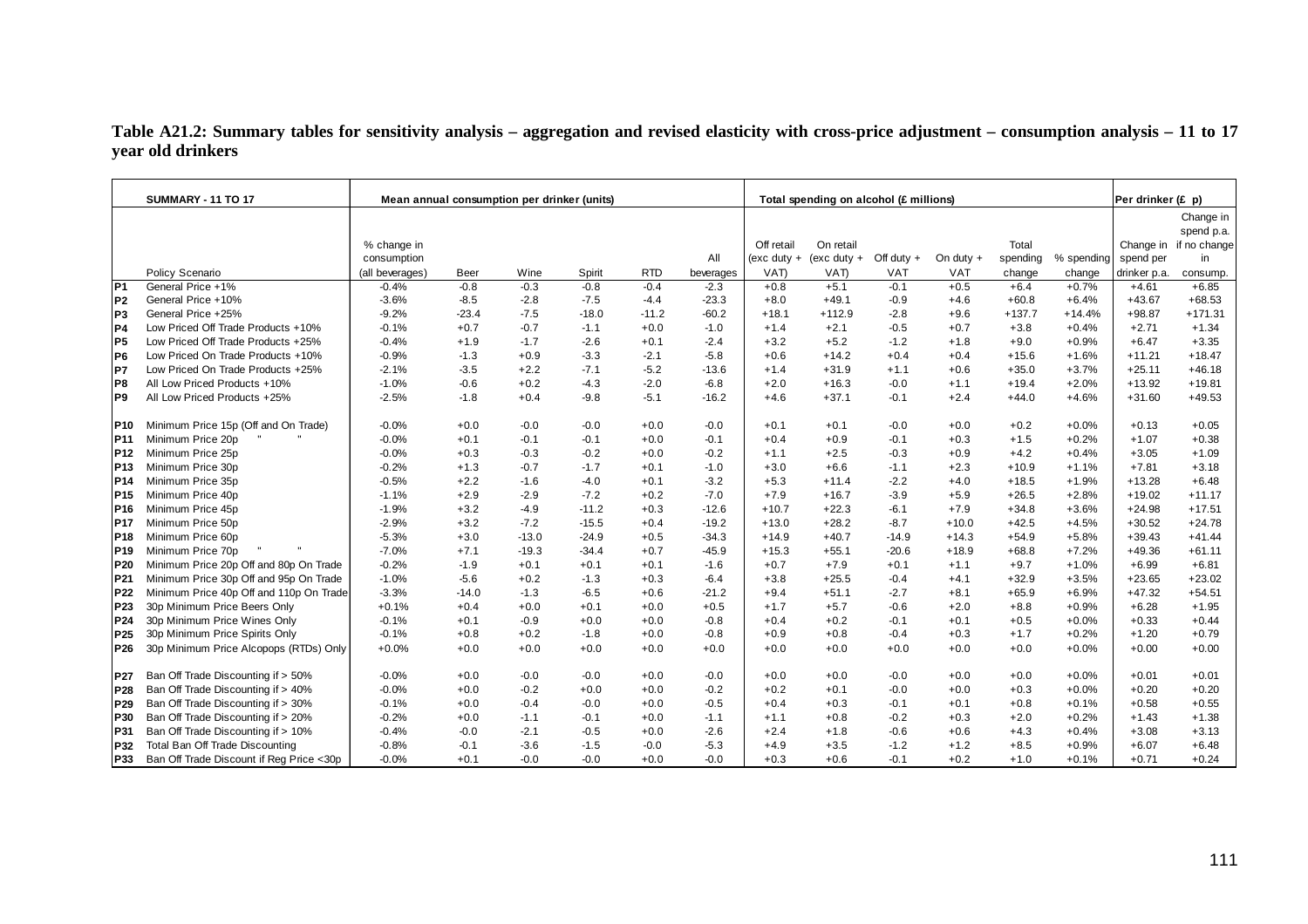## **Table A21.3: Summary tables for sensitivity analysis – aggregation and revised elasticity with cross-price adjustment – consumption analysis – 18 to 24 year old hazardous drinkers**

|                 | SUMMARY - HAZARDOUS 18 to 24             | Mean annual consumption per drinker (units) |         |         |          |            |           |               | Total spending on alcohol (£ millions) |              |            |          |            | Per drinker (£ p) |                         |
|-----------------|------------------------------------------|---------------------------------------------|---------|---------|----------|------------|-----------|---------------|----------------------------------------|--------------|------------|----------|------------|-------------------|-------------------------|
|                 |                                          |                                             |         |         |          |            |           |               |                                        |              |            |          |            |                   | Change in<br>spend p.a. |
|                 |                                          | % change in                                 |         |         |          |            |           | Off retail    | On retail                              |              |            | Total    |            |                   | Change in if no change  |
|                 |                                          | consumption                                 |         |         |          |            | All       | $(exc duty +$ | (exc duty $+$                          | Off duty $+$ | On duty +  | spending | % spending | spend per         | in                      |
|                 | Policy Scenario                          | (all beverages)                             | Beer    | Wine    | Spirit   | <b>RTD</b> | beverages | VAT)          | VAT)                                   | <b>VAT</b>   | <b>VAT</b> | change   | change     | drinker p.a.      | consump.                |
| P <sub>1</sub>  | General Price +1%                        | $-0.4%$                                     | $-2.6$  | $-0.5$  | $-2.0$   | $-0.7$     | $-5.8$    | $+1.3$        | $+4.4$                                 | $-0.1$       | $+0.3$     | $+5.8$   | $+0.6%$    | $+8.24$           | $+13.63$                |
| P <sub>2</sub>  | General Price +10%                       | $-4.2%$                                     | $-27.3$ | $-5.9$  | $-19.6$  | $-6.7$     | $-59.4$   | $+12.0$       | $+40.6$                                | $-1.5$       | $+2.8$     | $+54.0$  | $+5.6%$    | $+76.15$          | $+136.26$               |
| P <sub>3</sub>  | General Price +25%                       | $-11.0%$                                    | $-72.2$ | $-16.8$ | $-49.0$  | $-16.7$    | $-154.8$  | $+27.0$       | $+88.8$                                | $-4.7$       | $+4.5$     | $+115.6$ | $+12.0%$   | $+163.00$         | $+340.64$               |
| P4              | Low Priced Off Trade Products +10%       | $-0.1%$                                     | $+2.2$  | $-1.6$  | $-2.3$   | $-0.1$     | $-1.9$    | $+2.0$        | $+2.3$                                 | $-0.4$       | $+0.8$     | $+4.8$   | $+0.5%$    | $+6.75$           | $+3.30$                 |
| IP <sub>5</sub> | Low Priced Off Trade Products +25%       | $-0.3%$                                     | $+5.4$  | $-4.2$  | $-5.8$   | $-0.2$     | $-4.7$    | $+4.7$        | $+5.9$                                 | $-1.0$       | $+2.0$     | $+11.5$  | $+1.2%$    | $+16.16$          | $+8.25$                 |
| P <sub>6</sub>  | Low Priced On Trade Products +10%        | $-0.5%$                                     | $-2.7$  | $+2.2$  | $-5.7$   | $-1.5$     | $-7.7$    | $+0.7$        | $+5.5$                                 | $+0.6$       | $-0.7$     | $+6.1$   | $+0.6%$    | $+8.56$           | $+19.09$                |
| P7              | Low Priced On Trade Products +25%        | $-1.3%$                                     | $-6.7$  | $+5.4$  | $-13.7$  | $-3.6$     | $-18.6$   | $+1.8$        | $+10.4$                                | $+1.5$       | $-2.3$     | $+11.4$  | $+1.2%$    | $+16.13$          | $+47.73$                |
| P8              | All Low Priced Products +10%             | $-0.7%$                                     | $-0.5$  | $+0.5$  | $-8.0$   | $-1.5$     | $-9.6$    | $+2.7$        | $+7.8$                                 | $+0.2$       | $+0.1$     | $+10.9$  | $+1.1%$    | $+15.33$          | $+22.39$                |
| P <sub>9</sub>  | All Low Priced Products +25%             | $-1.7%$                                     | $-1.4$  | $+1.2$  | $-19.5$  | $-3.8$     | $-23.5$   | $+6.4$        | $+16.3$                                | $+0.5$       | $-0.3$     | $+23.0$  | $+2.4%$    | $+32.40$          | $+55.98$                |
| P10             | Minimum Price 15p (Off and On Trade)     | $+0.0%$                                     | $+0.8$  | $+0.1$  | $-0.8$   | $+0.0$     | $+0.1$    | $+0.4$        | $+0.9$                                 | $-0.1$       | $+0.3$     | $+1.6$   | $+0.2%$    | $+2.22$           | $+0.62$                 |
| P <sub>11</sub> | Minimum Price 20p                        | $+0.0%$                                     | $+2.3$  | $+0.1$  | $-2.1$   | $+0.0$     | $+0.3$    | $+1.3$        | $+3.0$                                 | $-0.3$       | $+1.0$     | $+5.0$   | $+0.5%$    | $+7.01$           | $+2.02$                 |
| P <sub>12</sub> | Minimum Price 25p                        | $+0.0%$                                     | $+4.4$  | $+0.2$  | $-4.1$   | $+0.1$     | $+0.6$    | $+2.5$        | $+6.3$                                 | $-0.7$       | $+2.1$     | $+10.2$  | $+1.1%$    | $+14.39$          | $+4.26$                 |
| P <sub>13</sub> | Minimum Price 30p                        | $-0.1%$                                     | $+7.6$  | $-0.2$  | $-8.6$   | $+0.2$     | $-1.0$    | $+4.8$        | $+11.6$                                | $-1.6$       | $+3.9$     | $+18.6$  | $+1.9%$    | $+26.21$          | $+9.12$                 |
| P <sub>14</sub> | Minimum Price 35p                        | $-0.6%$                                     | $+10.6$ | $-2.4$  | $-16.9$  | $+0.3$     | $-8.3$    | $+8.4$        | $+18.3$                                | $-3.4$       | $+6.2$     | $+29.5$  | $+3.0%$    | $+41.54$          | $+18.96$                |
| P <sub>15</sub> | Minimum Price 40p                        | $-1.6%$                                     | $+13.0$ | $-6.3$  | $-29.1$  | $+0.4$     | $-22.0$   | $+13.0$       | $+26.1$                                | $-6.0$       | $+8.8$     | $+41.8$  | $+4.3%$    | $+58.98$          | $+34.14$                |
| P <sub>16</sub> | Minimum Price 45p                        | $-2.9%$                                     | $+14.0$ | $-12.3$ | $-43.8$  | $+0.6$     | $-41.5$   | $+17.8$       | $+34.7$                                | $-9.6$       | $+11.7$    | $+54.6$  | $+5.7%$    | $+77.05$          | $+54.18$                |
| <b>P17</b>      | Minimum Price 50p                        | $-4.6%$                                     | $+14.1$ | $-20.4$ | $-59.5$  | $+0.8$     | $-65.1$   | $+21.8$       | $+43.9$                                | $-13.9$      | $+14.8$    | $+66.5$  | $+6.9%$    | $+93.86$          | $+77.52$                |
| <b>P18</b>      | Minimum Price 60p                        | $-7.9%$                                     | $+21.5$ | $-42.2$ | $-91.8$  | $+1.0$     | $-111.5$  | $+27.6$       | $+63.1$                                | $-23.1$      | $+21.3$    | $+89.0$  | $+9.2%$    | $+125.50$         | $+131.55$               |
| P <sub>19</sub> | Minimum Price 70p                        | $-10.9%$                                    | $+27.7$ | $-66.9$ | $-116.0$ | $+1.1$     | $-154.2$  | $+27.8$       | $+83.6$                                | $-32.5$      | $+28.0$    | $+106.9$ | $+11.1%$   | $+150.77$         | $+190.50$               |
| P20             | Minimum Price 20p Off and 80p On Trade   | $+0.0%$                                     | $+1.3$  | $+0.6$  | $-1.9$   | $+0.1$     | $+0.1$    | $+1.5$        | $+6.6$                                 | $-0.2$       | $+1.5$     | $+9.4$   | $+1.0%$    | $+13.28$          | $+7.50$                 |
| P21             | Minimum Price 30p Off and 95p On Trade   | $-0.2%$                                     | $+3.7$  | $+1.5$  | $-8.0$   | $+0.4$     | $-2.4$    | $+5.5$        | $+23.3$                                | $-1.0$       | $+5.3$     | $+33.1$  | $+3.4%$    | $+46.69$          | $+29.29$                |
| P22             | Minimum Price 40p Off and 110p On Trade  | $-2.4%$                                     | $-3.6$  | $-2.9$  | $-28.7$  | $+0.8$     | $-34.4$   | $+14.6$       | $+50.0$                                | $-4.7$       | $+10.7$    | $+70.6$  | $+7.3%$    | $+99.54$          | $+88.79$                |
| P23             | 30p Minimum Price Beers Only             | $+0.3%$                                     | $+3.0$  | $+0.8$  | $+0.4$   | $+0.1$     | $+4.2$    | $+1.9$        | $+8.9$                                 | $-0.6$       | $+3.0$     | $+13.2$  | $+1.4%$    | $+18.62$          | $+4.28$                 |
| P24             | 30p Minimum Price Wines Only             | $-0.2%$                                     | $+0.4$  | $-2.7$  | $+0.1$   | $+0.0$     | $-2.2$    | $+0.6$        | $+0.3$                                 | $-0.2$       | $+0.1$     | $+0.8$   | $+0.1%$    | $+1.11$           | $+1.37$                 |
| P <sub>25</sub> | 30p Minimum Price Spirits Only           | $-0.2%$                                     | $+4.2$  | $+1.8$  | $-9.0$   | $+0.0$     | $-3.0$    | $+2.2$        | $+2.4$                                 | $-0.8$       | $+0.8$     | $+4.6$   | $+0.5%$    | $+6.48$           | $+3.47$                 |
| P <sub>26</sub> | 30p Minimum Price Alcopops (RTDs) Only   | $+0.0%$                                     | $+0.0$  | $+0.0$  | $+0.0$   | $+0.0$     | $+0.0$    | $+0.0$        | $+0.0$                                 | $+0.0$       | $+0.0$     | $+0.0$   | $+0.0%$    | $+0.00$           | $+0.00$                 |
| <b>P27</b>      | Ban Off Trade Discounting if > 50%       | $-0.0%$                                     | $+0.0$  | $-0.0$  | $-0.0$   | $+0.0$     | $-0.0$    | $+0.0$        | $+0.0$                                 | $-0.0$       | $+0.0$     | $+0.0$   | $+0.0%$    | $+0.04$           | $+0.03$                 |
| P28             | Ban Off Trade Discounting if > 40%       | $-0.1%$                                     | $+0.0$  | $-0.8$  | $-0.0$   | $+0.0$     | $-0.7$    | $+0.3$        | $+0.1$                                 | $-0.1$       | $+0.1$     | $+0.4$   | $+0.0%$    | $+0.56$           | $+0.69$                 |
| P29             | Ban Off Trade Discounting if > 30%       | $-0.1%$                                     | $+0.1$  | $-1.9$  | $-0.0$   | $+0.0$     | $-1.8$    | $+0.7$        | $+0.4$                                 | $-0.2$       | $+0.1$     | $+1.1$   | $+0.1%$    | $+1.59$           | $+1.83$                 |
| P30             | Ban Off Trade Discounting if > 20%       | $-0.3%$                                     | $+0.1$  | $-4.4$  | $-0.3$   | $+0.0$     | $-4.5$    | $+1.8$        | $+1.0$                                 | $-0.4$       | $+0.4$     | $+2.7$   | $+0.3%$    | $+3.87$           | $+4.57$                 |
| P31             | Ban Off Trade Discounting if > 10%       | $-0.7%$                                     | $+0.0$  | $-8.4$  | $-1.7$   | $-0.0$     | $-10.0$   | $+3.8$        | $+2.3$                                 | $-1.0$       | $+0.8$     | $+5.9$   | $+0.6%$    | $+8.38$           | $+10.13$                |
| P32             | Total Ban Off Trade Discounting          | $-1.4%$                                     | $-0.4$  | $-13.5$ | $-5.3$   | $-0.2$     | $-19.4$   | $+7.4$        | $+4.7$                                 | $-2.0$       | $+1.6$     | $+11.6$  | $+1.2%$    | $+16.42$          | $+19.92$                |
| P33             | Ban Off Trade Discount if Reg Price <30p | $+0.0%$                                     | $+0.3$  | $-0.0$  | $-0.1$   | $+0.0$     | $+0.1$    | $+0.3$        | $+0.7$                                 | $-0.1$       | $+0.2$     | $+1.1$   | $+0.1%$    | $+1.61$           | $+0.45$                 |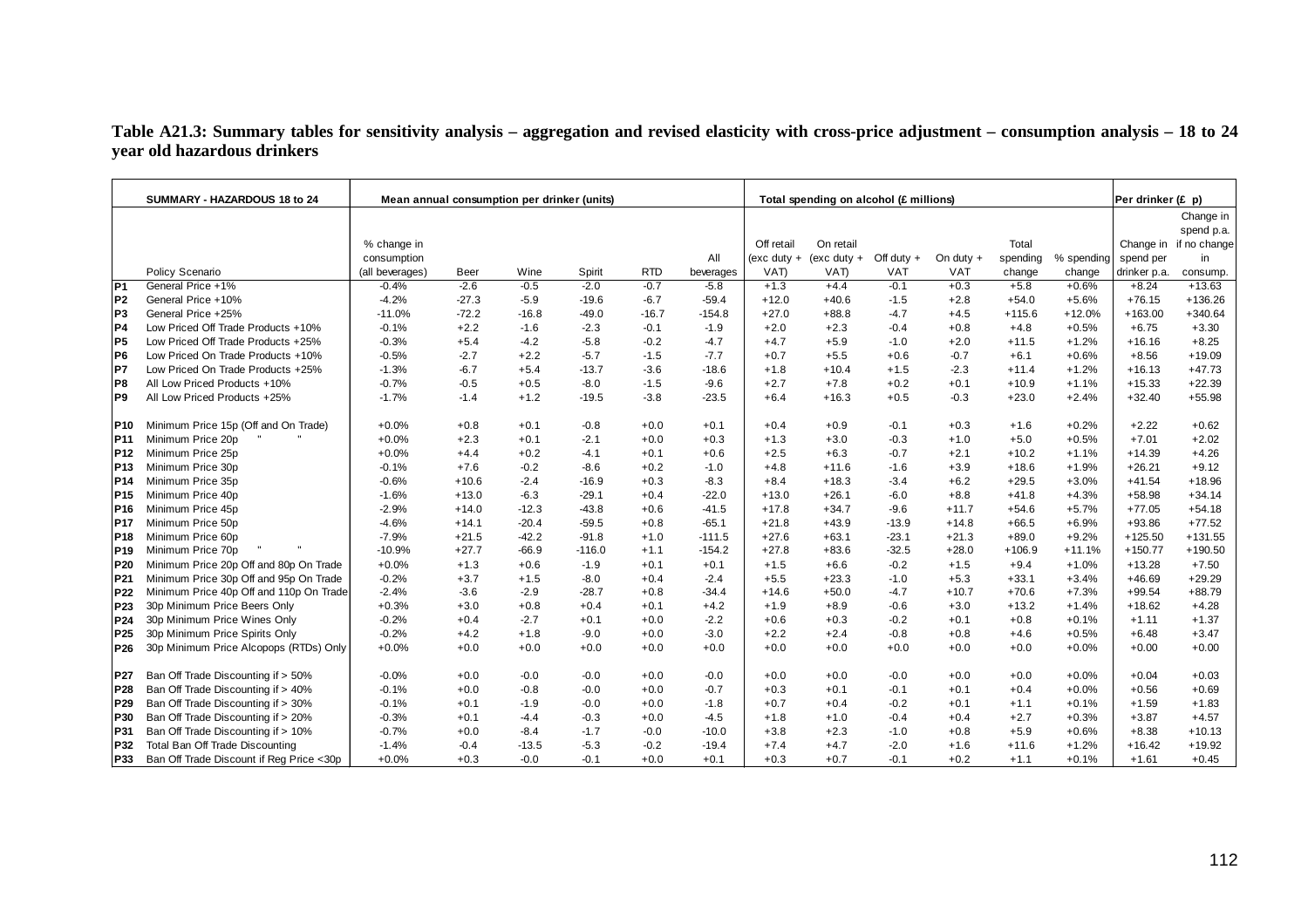## **Table A21.4: Summary tables for sensitivity analysis – aggregation and revised elasticity with cross-price adjustment – consumption analysis – moderate drinkers**

|                 | <b>SUMMARY - MODERATE</b>                |                 |        | Mean annual consumption per drinker (units) |         |            |           |               | Total spending on alcohol (£ millions) |              |            |          |            | Per drinker (£ p) |                        |
|-----------------|------------------------------------------|-----------------|--------|---------------------------------------------|---------|------------|-----------|---------------|----------------------------------------|--------------|------------|----------|------------|-------------------|------------------------|
|                 |                                          |                 |        |                                             |         |            |           |               |                                        |              |            |          |            |                   | Change in              |
|                 |                                          |                 |        |                                             |         |            |           |               |                                        |              |            |          |            |                   | spend p.a.             |
|                 |                                          | % change in     |        |                                             |         |            |           | Off retail    | On retail                              |              |            | Total    |            |                   | Change in if no change |
|                 |                                          | consumption     |        |                                             |         |            | All       | $(exc duty +$ | (exc duty $+$                          | Off duty $+$ | On duty +  | spending | % spending | spend per         | in                     |
|                 | Policy Scenario                          | (all beverages) | Beer   | Wine                                        | Spirit  | <b>RTD</b> | beverages | VAT)          | VAT)                                   | <b>VAT</b>   | <b>VAT</b> | change   | change     | drinker p.a.      | consump.               |
| P <sub>1</sub>  | General Price +1%                        | $-0.3%$         | $-0.3$ | $-0.4$                                      | $-0.2$  | $-0.0$     | $-0.9$    | $+10.0$       | $+26.2$                                | $-0.4$       | $+3.7$     | $+39.4$  | $+0.7%$    | $+2.04$           | $+2.73$                |
| P <sub>2</sub>  | General Price +10%                       | $-3.2%$         | $-2.8$ | $-4.7$                                      | $-1.8$  | $-0.3$     | $-9.5$    | $+93.6$       | $+251.2$                               | $-7.0$       | $+34.3$    | $+372.1$ | $+7.1%$    | $+19.26$          | $+27.31$               |
| P <sub>3</sub>  | General Price +25%                       | $-8.2%$         | $-7.4$ | $-11.8$                                     | $-4.6$  | $-0.7$     | $-24.4$   | $+213.3$      | $+594.5$                               | $-22.1$      | $+79.1$    | $+864.9$ | $+16.4%$   | $+44.77$          | $+68.28$               |
| P <sub>4</sub>  | Low Priced Off Trade Products +10%       | $-0.1%$         | $+0.7$ | $-0.7$                                      | $-0.2$  | $-0.0$     | $-0.2$    | $+14.4$       | $+13.3$                                | $-0.7$       | $+4.5$     | $+31.5$  | $+0.6%$    | $+1.63$           | $+0.89$                |
| P <sub>5</sub>  | Low Priced Off Trade Products +25%       | $-0.2%$         | $+1.7$ | $-1.8$                                      | $-0.4$  | $-0.0$     | $-0.5$    | $+33.4$       | $+32.7$                                | $-2.5$       | $+11.1$    | $+74.7$  | $+1.4%$    | $+3.87$           | $+2.23$                |
| P <sub>6</sub>  | Low Priced On Trade Products +10%        | $-0.2%$         | $-0.3$ | $+0.0$                                      | $-0.2$  | $-0.0$     | $-0.6$    | $+1.1$        | $+33.4$                                | $+1.0$       | $+3.0$     | $+38.6$  | $+0.7%$    | $+2.00$           | $+2.69$                |
| P7              | Low Priced On Trade Products +25%        | $-0.5%$         | $-0.8$ | $-0.0$                                      | $-0.6$  | $-0.1$     | $-1.5$    | $+2.6$        | $+75.9$                                | $+2.2$       | $+6.0$     | $+86.7$  | $+1.6%$    | $+4.49$           | $+6.71$                |
| P8              | All Low Priced Products +10%             | $-0.3%$         | $+0.4$ | $-0.7$                                      | $-0.4$  | $-0.0$     | $-0.8$    | $+15.4$       | $+46.4$                                | $+0.1$       | $+7.4$     | $+69.3$  | $+1.3%$    | $+3.59$           | $+3.58$                |
| P <sub>9</sub>  | All Low Priced Products +25%             | $-0.7%$         | $+0.8$ | $-1.9$                                      | $-1.0$  | $-0.1$     | $-2.1$    | $+35.9$       | $+108.7$                               | $-0.5$       | $+17.1$    | $+161.1$ | $+3.1%$    | $+8.34$           | $+8.94$                |
|                 |                                          |                 |        |                                             |         |            |           |               |                                        |              |            |          |            |                   |                        |
| P <sub>10</sub> | Minimum Price 15p (Off and On Trade)     | $+0.0%$         | $+0.1$ | $+0.0$                                      | $+0.0$  | $+0.0$     | $+0.2$    | $+1.6$        | $+3.1$                                 | $+0.3$       | $+1.1$     | $+5.9$   | $+0.1%$    | $+0.31$           | $+0.07$                |
| P <sub>11</sub> | Minimum Price 20p                        | $+0.1%$         | $+0.3$ | $+0.1$                                      | $+0.0$  | $+0.0$     | $+0.4$    | $+4.1$        | $+9.1$                                 | $+0.4$       | $+3.1$     | $+16.7$  | $+0.3%$    | $+0.87$           | $+0.19$                |
| P <sub>12</sub> | Minimum Price 25p                        | $+0.3%$         | $+0.8$ | $+0.1$                                      | $-0.0$  | $+0.0$     | $+0.9$    | $+9.1$        | $+21.6$                                | $+0.6$       | $+7.4$     | $+38.7$  | $+0.7%$    | $+2.00$           | $+0.46$                |
| P <sub>13</sub> | Minimum Price 30p                        | $+0.5%$         | $+1.7$ | $+0.0$                                      | $-0.3$  | $+0.0$     | $+1.5$    | $+22.4$       | $+45.1$                                | $+0.4$       | $+15.4$    | $+83.2$  | $+1.6%$    | $+4.31$           | $+1.27$                |
| P <sub>14</sub> | Minimum Price 35p                        | $+0.4%$         | $+2.8$ | $-0.7$                                      | $-0.9$  | $+0.0$     | $+1.3$    | $+45.8$       | $+73.2$                                | $-2.1$       | $+25.0$    | $+141.9$ | $+2.7%$    | $+7.35$           | $+3.01$                |
| P <sub>15</sub> | Minimum Price 40p                        | $-0.0%$         | $+3.8$ | $-2.1$                                      | $-1.7$  | $+0.0$     | $+0.0$    | $+77.8$       | $+104.2$                               | $-7.2$       | $+35.6$    | $+210.5$ | $+4.0%$    | $+10.89$          | $+5.81$                |
| P <sub>16</sub> | Minimum Price 45p                        | $-0.8%$         | $+4.7$ | $-4.1$                                      | $-2.9$  | $+0.0$     | $-2.3$    | $+119.6$      | $+137.9$                               | $-14.8$      | $+47.1$    | $+289.8$ | $+5.5%$    | $+15.00$          | $+9.92$                |
| <b>P17</b>      | Minimum Price 50p                        | $-1.9%$         | $+5.4$ | $-6.9$                                      | $-4.1$  | $+0.1$     | $-5.6$    | $+167.8$      | $+173.7$                               | $-25.1$      | $+59.3$    | $+375.7$ | $+7.1%$    | $+19.45$          | $+15.19$               |
| P <sub>18</sub> | Minimum Price 60p                        | $-5.0%$         | $+6.7$ | $-14.6$                                     | $-7.1$  | $+0.1$     | $-14.9$   | $+268.5$      | $+250.8$                               | $-55.2$      | $+85.4$    | $+549.5$ | $+10.4%$   | $+28.45$          | $+28.78$               |
| <b>P19</b>      | Minimum Price 70p                        | $-8.5%$         | $+8.0$ | $-23.2$                                     | $-10.4$ | $+0.0$     | $-25.5$   | $+339.0$      | $+332.0$                               | $-95.5$      | $+112.8$   | $+688.3$ | $+13.0%$   | $+35.63$          | $+43.93$               |
| P20             | Minimum Price 20p Off and 80p On Trade   | $+0.1%$         | $+0.2$ | $+0.1$                                      | $+0.0$  | $+0.0$     | $+0.3$    | $+4.2$        | $+14.6$                                | $+0.5$       | $+3.8$     | $+23.2$  | $+0.4%$    | $+1.20$           | $+0.57$                |
| P21             | Minimum Price 30p Off and 95p On Trade   | $+0.3%$         | $+1.1$ | $+0.1$                                      | $-0.3$  | $+0.0$     | $+0.9$    | $+23.2$       | $+80.4$                                | $+1.1$       | $+19.4$    | $+124.0$ | $+2.4%$    | $+6.42$           | $+3.86$                |
| P22             | Minimum Price 40p Off and 110p On Trade  | $-0.8%$         | $+1.3$ | $-2.0$                                      | $-1.7$  | $+0.0$     | $-2.3$    | $+80.2$       | $+213.5$                               | $-5.3$       | $+46.7$    | $+335.0$ | $+6.3%$    | $+17.34$          | $+14.64$               |
| P23             | 30p Minimum Price Beers Only             | $+0.5%$         | $+1.0$ | $+0.5$                                      | $+0.1$  | $+0.0$     | $+1.6$    | $+10.9$       | $+34.9$                                | $+1.1$       | $+11.9$    | $+58.8$  | $+1.1%$    | $+3.04$           | $+0.59$                |
| P24             | 30p Minimum Price Wines Only             | $-0.2%$         | $+0.1$ | $-0.6$                                      | $+0.0$  | $+0.0$     | $-0.5$    | $+6.1$        | $+1.3$                                 | $-0.8$       | $+0.4$     | $+7.0$   | $+0.1%$    | $+0.36$           | $+0.44$                |
| P <sub>25</sub> | 30p Minimum Price Spirits Only           | $+0.2%$         | $+0.7$ | $+0.3$                                      | $-0.4$  | $+0.0$     | $+0.5$    | $+5.6$        | $+9.6$                                 | $+0.4$       | $+3.3$     | $+18.9$  | $+0.4%$    | $+0.98$           | $+0.23$                |
| P26             | 30p Minimum Price Alcopops (RTDs) Only   | $+0.0%$         | $+0.0$ | $+0.0$                                      | $+0.0$  | $-0.0$     | $+0.1$    | $+0.2$        | $+0.4$                                 | $+0.2$       | $+0.1$     | $+0.9$   | $+0.0%$    | $+0.05$           | $+0.00$                |
|                 |                                          |                 |        |                                             |         |            |           |               |                                        |              |            |          |            |                   |                        |
| <b>P27</b>      | Ban Off Trade Discounting if > 50%       | $-0.0%$         | $+0.0$ | $+0.0$                                      | $+0.0$  | $-0.0$     | $+0.1$    | $+0.3$        | $+0.4$                                 | $+0.2$       | $+0.1$     | $+1.0$   | $+0.0%$    | $+0.05$           | $+0.01$                |
| P28             | Ban Off Trade Discounting if > 40%       | $-0.1%$         | $+0.0$ | $-0.2$                                      | $+0.0$  | $+0.0$     | $-0.2$    | $+3.6$        | $+1.0$                                 | $-0.1$       | $+0.3$     | $+4.8$   | $+0.1%$    | $+0.25$           | $+0.29$                |
| P29             | Ban Off Trade Discounting if > 30%       | $-0.2%$         | $+0.1$ | $-0.6$                                      | $+0.0$  | $-0.0$     | $-0.5$    | $+9.3$        | $+2.3$                                 | $-0.6$       | $+0.8$     | $+11.8$  | $+0.2%$    | $+0.61$           | $+0.77$                |
| P30             | Ban Off Trade Discounting if > 20%       | $-0.5%$         | $+0.1$ | $-1.5$                                      | $-0.0$  | $-0.0$     | $-1.4$    | $+22.1$       | $+5.0$                                 | $-1.7$       | $+1.7$     | $+27.1$  | $+0.5%$    | $+1.40$           | $+1.88$                |
| P31             | Ban Off Trade Discounting if > 10%       | $-1.0%$         | $+0.2$ | $-3.0$                                      | $-0.1$  | $-0.0$     | $-2.9$    | $+44.7$       | $+10.2$                                | $-4.0$       | $+3.4$     | $+54.4$  | $+1.0%$    | $+2.81$           | $+3.90$                |
| P32             | Total Ban Off Trade Discounting          | $-1.8%$         | $+0.3$ | $-5.1$                                      | $-0.5$  | $-0.0$     | $-5.3$    | $+79.3$       | $+19.4$                                | $-7.7$       | $+6.6$     | $+97.6$  | $+1.9%$    | $+5.05$           | $+7.08$                |
| P33             | Ban Off Trade Discount if Reg Price <30p | $+0.0%$         | $+0.1$ | $+0.0$                                      | $+0.0$  | $+0.0$     | $+0.2$    | $+1.6$        | $+3.4$                                 | $+0.2$       | $+1.1$     | $+6.4$   | $+0.1%$    | $+0.33$           | $+0.08$                |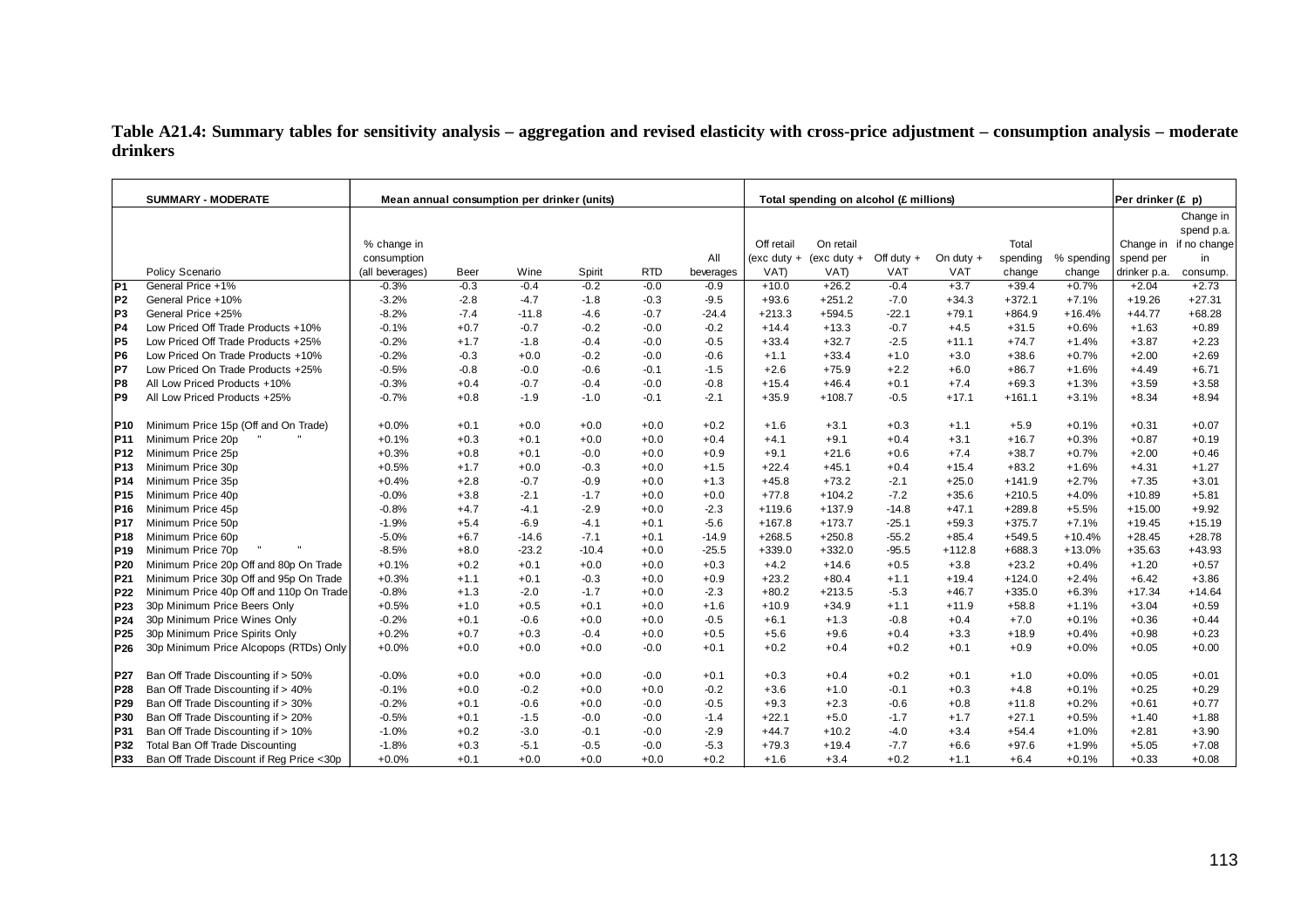## **Table A21.5: Summary tables for sensitivity analysis – aggregation and revised elasticity with cross-price adjustment – consumption analysis – hazardous drinkers**

|                 | <b>SUMMARY - HAZARDOUS</b>               |                 |         | Mean annual consumption per drinker (units) |         |            |           |               | Total spending on alcohol (£ millions) |              |            |          |            | Per drinker (£ p) |                        |
|-----------------|------------------------------------------|-----------------|---------|---------------------------------------------|---------|------------|-----------|---------------|----------------------------------------|--------------|------------|----------|------------|-------------------|------------------------|
|                 |                                          |                 |         |                                             |         |            |           |               |                                        |              |            |          |            |                   | Change in              |
|                 |                                          |                 |         |                                             |         |            |           |               |                                        |              |            |          |            |                   | spend p.a.             |
|                 |                                          | % change in     |         |                                             |         |            |           | Off retail    | On retail                              |              |            | Total    |            |                   | Change in if no change |
|                 |                                          | consumption     |         |                                             |         |            | All       | $(exc duty +$ | ( $exc$ duty $+$                       | Off duty $+$ | On duty +  | spending | % spending | spend per         | in                     |
|                 | Policy Scenario                          | (all beverages) | Beer    | Wine                                        | Spirit  | <b>RTD</b> | beverages | VAT)          | VAT)                                   | <b>VAT</b>   | <b>VAT</b> | change   | change     | drinker p.a.      | consump.               |
| P <sub>1</sub>  | General Price +1%                        | $-0.4%$         | $-2.2$  | $-2.6$                                      | $-1.0$  | $-0.2$     | $-5.9$    | $+17.6$       | $+23.6$                                | $-1.9$       | $+2.2$     | $+41.5$  | $+0.6%$    | $+6.26$           | $+10.26$               |
| P <sub>2</sub>  | General Price +10%                       | $-4.3%$         | $-22.3$ | $-26.6$                                     | $-10.5$ | $-1.6$     | $-61.0$   | $+165.5$      | $+221.3$                               | $-22.3$      | $+18.7$    | $+383.1$ | $+5.6%$    | $+57.78$          | $+102.60$              |
| P <sub>3</sub>  | General Price +25%                       | $-11.1%$        | $-59.1$ | $-69.5$                                     | $-26.3$ | $-4.0$     | $-158.9$  | $+365.4$      | $+487.7$                               | $-68.9$      | $+32.9$    | $+817.2$ | $+12.0%$   | $+123.24$         | $+256.49$              |
| P4              | Low Priced Off Trade Products +10%       | $-0.3%$         | $+1.3$  | $-4.1$                                      | $-1.7$  | $-0.1$     | $-4.6$    | $+31.9$       | $+17.8$                                | $-3.6$       | $+6.2$     | $+52.3$  | $+0.8%$    | $+7.88$           | $+5.66$                |
| P <sub>5</sub>  | Low Priced Off Trade Products +25%       | $-0.8%$         | $+3.3$  | $-10.3$                                     | $-4.3$  | $-0.2$     | $-11.5$   | $+72.8$       | $+44.5$                                | $-10.3$      | $+15.4$    | $+122.4$ | $+1.8%$    | $+18.47$          | $+14.16$               |
| P <sub>6</sub>  | Low Priced On Trade Products +10%        | $-0.1%$         | $-2.4$  | $+2.6$                                      | $-1.4$  | $-0.4$     | $-1.6$    | $+7.2$        | $+38.0$                                | $+6.1$       | $-0.3$     | $+50.9$  | $+0.7%$    | $+7.67$           | $+11.15$               |
| P7              | Low Priced On Trade Products +25%        | $-0.3%$         | $-5.9$  | $+6.5$                                      | $-3.4$  | $-0.9$     | $-3.8$    | $+17.9$       | $+79.1$                                | $+15.2$      | $-3.2$     | $+109.0$ | $+1.6%$    | $+16.43$          | $+27.89$               |
| P8              | All Low Priced Products +10%             | $-0.4%$         | $-1.1$  | $-1.5$                                      | $-3.2$  | $-0.4$     | $-6.2$    | $+39.1$       | $+55.8$                                | $+2.4$       | $+5.9$     | $+103.2$ | $+1.5%$    | $+15.57$          | $+16.82$               |
| P <sub>9</sub>  | All Low Priced Products +25%             | $-1.1%$         | $-2.8$  | $-3.9$                                      | $-7.7$  | $-1.1$     | $-15.5$   | $+90.9$       | $+124.0$                               | $+4.8$       | $+12.1$    | $+231.8$ | $+3.4%$    | $+34.96$          | $+42.05$               |
|                 |                                          |                 |         |                                             |         |            |           |               |                                        |              |            |          |            |                   |                        |
| P <sub>10</sub> | Minimum Price 15p (Off and On Trade)     | $+0.0%$         | $+0.0$  | $+0.3$                                      | $-0.2$  | $+0.0$     | $+0.1$    | $+3.4$        | $+4.2$                                 | $-0.1$       | $+1.4$     | $+8.9$   | $+0.1%$    | $+1.34$           | $+0.47$                |
| P <sub>11</sub> | Minimum Price 20p                        | $+0.0%$         | $-0.1$  | $+0.9$                                      | $-0.5$  | $+0.0$     | $+0.3$    | $+10.8$       | $+14.4$                                | $-0.3$       | $+5.0$     | $+29.8$  | $+0.4%$    | $+4.50$           | $+1.53$                |
| P <sub>12</sub> | Minimum Price 25p                        | $+0.1%$         | $-0.2$  | $+2.3$                                      | $-1.2$  | $+0.0$     | $+0.8$    | $+25.6$       | $+35.8$                                | $-1.1$       | $+12.4$    | $+72.6$  | $+1.1%$    | $+10.96$          | $+3.88$                |
| P <sub>13</sub> | Minimum Price 30p                        | $-0.1%$         | $-0.3$  | $+3.6$                                      | $-4.1$  | $+0.0$     | $-0.8$    | $+54.6$       | $+71.4$                                | $-5.0$       | $+24.7$    | $+145.7$ | $+2.1%$    | $+21.97$          | $+9.50$                |
| P <sub>14</sub> | Minimum Price 35p                        | $-0.7%$         | $-0.9$  | $+0.7$                                      | $-9.8$  | $+0.1$     | $-10.0$   | $+103.2$      | $+115.8$                               | $-16.7$      | $+40.0$    | $+242.3$ | $+3.6%$    | $+36.54$          | $+21.26$               |
| P <sub>15</sub> | Minimum Price 40p                        | $-2.0%$         | $-3.1$  | $-7.1$                                      | $-18.0$ | $+0.1$     | $-28.1$   | $+165.7$      | $+167.9$                               | $-38.3$      | $+58.1$    | $+353.4$ | $+5.2%$    | $+53.30$          | $+40.11$               |
| P <sub>16</sub> | Minimum Price 45p                        | $-3.9%$         | $-7.1$  | $-21.1$                                     | $-27.8$ | $+0.1$     | $-55.8$   | $+237.7$      | $+225.8$                               | $-70.6$      | $+78.2$    | $+471.1$ | $+6.9%$    | $+71.05$          | $+66.84$               |
| <b>P17</b>      | Minimum Price 50p                        | $-6.5%$         | $-12.3$ | $-41.6$                                     | $-38.3$ | $+0.1$     | $-92.1$   | $+308.7$      | $+288.0$                               | $-113.6$     | $+99.7$    | $+582.8$ | $+8.6%$    | $+87.90$          | $+100.17$              |
| P <sub>18</sub> | Minimum Price 60p                        | $-12.4%$        | $-15.9$ | $-99.6$                                     | $-60.9$ | $+0.1$     | $-176.3$  | $+429.7$      | $+420.8$                               | $-219.9$     | $+145.6$   | $+776.2$ | $+11.4%$   | $+117.06$         | $+182.08$              |
| <b>P19</b>      | Minimum Price 70p                        | $-18.7%$        | $-17.9$ | $-167.1$                                    | $-81.1$ | $+0.0$     | $-266.2$  | $+452.2$      | $+560.5$                               | $-349.8$     | $+193.3$   | $+856.2$ | $+12.6%$   | $+129.13$         | $+271.03$              |
| P <sub>20</sub> | Minimum Price 20p Off and 80p On Trade   | $+0.0%$         | $-0.8$  | $+1.4$                                      | $-0.4$  | $+0.0$     | $+0.2$    | $+12.3$       | $+28.6$                                | $+0.9$       | $+6.4$     | $+48.2$  | $+0.7%$    | $+7.27$           | $+4.26$                |
| P21             | Minimum Price 30p Off and 95p On Trade   | $-0.1%$         | $-4.4$  | $+6.4$                                      | $-3.8$  | $+0.1$     | $-1.8$    | $+62.5$       | $+130.1$                               | $+1.6$       | $+29.4$    | $+223.6$ | $+3.3%$    | $+33.72$          | $+22.89$               |
| P22             | Minimum Price 40p Off and 110p On Trade  | $-2.6%$         | $-19.1$ | $-0.4$                                      | $-17.4$ | $+0.2$     | $-36.7$   | $+185.6$      | $+306.5$                               | $-22.5$      | $+62.8$    | $+532.4$ | $+7.8%$    | $+80.29$          | $+80.53$               |
| P23             | 30p Minimum Price Beers Only             | $+0.2%$         | $-2.5$  | $+5.3$                                      | $+0.3$  | $+0.0$     | $+3.2$    | $+32.4$       | $+61.4$                                | $-0.7$       | $+21.2$    | $+114.3$ | $+1.7%$    | $+17.23$          | $+5.60$                |
| P24             | 30p Minimum Price Wines Only             | $-0.2%$         | $+0.5$  | $-3.7$                                      | $+0.1$  | $+0.0$     | $-3.1$    | $+9.5$        | $+2.1$                                 | $-2.4$       | $+0.7$     | $+10.0$  | $+0.1%$    | $+1.50$           | $+2.07$                |
| P <sub>25</sub> | 30p Minimum Price Spirits Only           | $-0.1%$         | $+1.7$  | $+1.9$                                      | $-4.4$  | $+0.0$     | $-0.8$    | $+12.7$       | $+7.9$                                 | $-1.9$       | $+2.7$     | $+21.4$  | $+0.3%$    | $+3.23$           | $+1.83$                |
| P26             | 30p Minimum Price Alcopops (RTDs) Only   | $+0.0%$         | $-0.0$  | $+0.0$                                      | $+0.0$  | $-0.0$     | $+0.0$    | $+0.0$        | $-0.0$                                 | $+0.0$       | $-0.0$     | $+0.0$   | $+0.0%$    | $+0.00$           | $+0.00$                |
|                 |                                          |                 |         |                                             |         |            |           |               |                                        |              |            |          |            |                   |                        |
| <b>P27</b>      | Ban Off Trade Discounting if > 50%       | $-0.0%$         | $+0.0$  | $-0.1$                                      | $-0.0$  | $+0.0$     | $-0.1$    | $+0.3$        | $+0.1$                                 | $-0.1$       | $+0.0$     | $+0.3$   | $+0.0%$    | $+0.05$           | $+0.06$                |
| P28             | Ban Off Trade Discounting if > 40%       | $-0.1%$         | $+0.0$  | $-2.1$                                      | $+0.0$  | $+0.0$     | $-2.0$    | $+6.5$        | $+1.5$                                 | $-1.5$       | $+0.5$     | $+7.0$   | $+0.1%$    | $+1.06$           | $+1.79$                |
| P29             | Ban Off Trade Discounting if > 30%       | $-0.4%$         | $+0.1$  | $-5.2$                                      | $-0.0$  | $-0.0$     | $-5.2$    | $+17.0$       | $+4.1$                                 | $-3.7$       | $+1.4$     | $+18.8$  | $+0.3%$    | $+2.84$           | $+4.67$                |
| P30             | Ban Off Trade Discounting if > 20%       | $-0.9%$         | $+0.0$  | $-12.3$                                     | $-0.1$  | $-0.0$     | $-12.5$   | $+39.9$       | $+9.8$                                 | $-9.1$       | $+3.4$     | $+44.0$  | $+0.6%$    | $+6.64$           | $+11.27$               |
| P31             | Ban Off Trade Discounting if > 10%       | $-1.8%$         | $-0.4$  | $-23.9$                                     | $-1.1$  | $-0.0$     | $-25.4$   | $+79.1$       | $+20.5$                                | $-19.2$      | $+7.1$     | $+87.5$  | $+1.3%$    | $+13.20$          | $+23.05$               |
| P32             | Total Ban Off Trade Discounting          | $-3.1%$         | $-1.8$  | $-39.1$                                     | $-3.4$  | $-0.1$     | $-44.4$   | $+135.7$      | $+38.6$                                | $-35.0$      | $+13.4$    | $+152.7$ | $+2.2%$    | $+23.03$          | $+40.77$               |
| P33             | Ban Off Trade Discount if Reg Price <30p | $+0.0%$         | $-0.1$  | $+0.3$                                      | $-0.1$  | $+0.0$     | $+0.1$    | $+4.1$        | $+5.2$                                 | $-0.1$       | $+1.8$     | $+11.1$  | $+0.2%$    | $+1.67$           | $+0.61$                |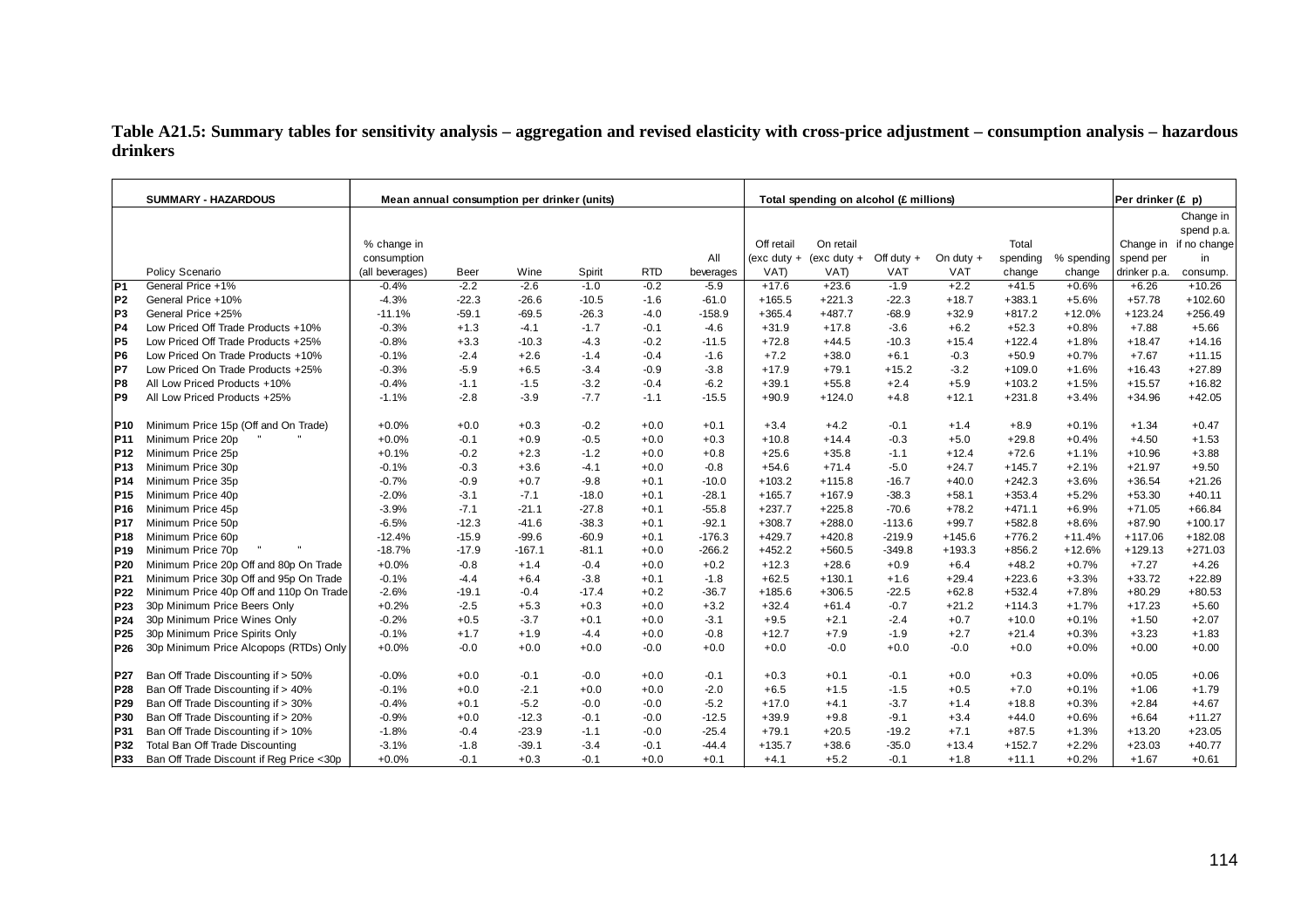## **Table A21.6: Summary tables for sensitivity analysis – aggregation and revised elasticity with cross-price adjustment – consumption analysis – harmful drinkers**

|                 | <b>SUMMARY - HARMFUL</b>                 |                 |          | Mean annual consumption per drinker (units) |          |            |           |               | Total spending on alcohol (£ millions) |              |             |           |            | Per drinker (£ p) |                        |
|-----------------|------------------------------------------|-----------------|----------|---------------------------------------------|----------|------------|-----------|---------------|----------------------------------------|--------------|-------------|-----------|------------|-------------------|------------------------|
|                 |                                          |                 |          |                                             |          |            |           |               |                                        |              |             |           |            |                   | Change in              |
|                 |                                          |                 |          |                                             |          |            |           |               |                                        |              |             |           |            |                   | spend p.a.             |
|                 |                                          | % change in     |          |                                             |          |            |           | Off retail    | On retail                              |              |             | Total     |            |                   | Change in if no change |
|                 |                                          | consumption     |          |                                             |          |            | All       | $(exc duty +$ | (exc duty $+$                          | Off duty $+$ | On duty $+$ | spending  | % spending | spend per         | in                     |
|                 | Policy Scenario                          | (all beverages) | Beer     | Wine                                        | Spirit   | <b>RTD</b> | beverages | VAT)          | VAT)                                   | <b>VAT</b>   | <b>VAT</b>  | change    | change     | drinker p.a.      | consump.               |
| P <sub>1</sub>  | General Price +1%                        | $-0.4%$         | $-5.8$   | $-5.0$                                      | $-2.5$   | $-0.6$     | $-13.8$   | $+17.1$       | $+18.6$                                | $-1.7$       | $+2.1$      | $+36.2$   | $+0.7%$    | $+15.14$          | $+22.77$               |
| <b>P2</b>       | General Price +10%                       | $-3.9%$         | $-60.4$  | $-51.6$                                     | $-24.6$  | $-5.9$     | $-142.6$  | $+161.5$      | $+175.8$                               | $-19.9$      | $+19.0$     | $+336.4$  | $+6.2%$    | $+140.86$         | $+227.65$              |
| P <sub>3</sub>  | General Price +25%                       | $-10.3%$        | $-161.8$ | $-137.3$                                    | $-61.9$  | $-14.9$    | $-375.8$  | $+360.1$      | $+393.5$                               | $-62.3$      | $+36.8$     | $+728.1$  | $+13.4%$   | $+304.88$         | $+569.13$              |
| P <sub>4</sub>  | Low Priced Off Trade Products +10%       | $-0.2%$         | $+3.0$   | $-4.1$                                      | $-5.6$   | $-0.5$     | $-7.3$    | $+42.7$       | $+26.4$                                | $-1.1$       | $+9.2$      | $+77.2$   | $+1.4%$    | $+32.32$          | $+18.87$               |
| P <sub>5</sub>  | Low Priced Off Trade Products +25%       | $-0.5%$         | $+7.3$   | $-10.8$                                     | $-14.1$  | $-1.1$     | $-18.7$   | $+98.7$       | $+66.0$                                | $-4.5$       | $+23.1$     | $+183.3$  | $+3.4%$    | $+76.76$          | $+47.17$               |
| P <sub>6</sub>  | Low Priced On Trade Products +10%        | $-0.1%$         | $-5.0$   | $+3.8$                                      | $-1.5$   | $-1.2$     | $-3.9$    | $+4.5$        | $+34.1$                                | $+4.0$       | $+1.1$      | $+43.6$   | $+0.8%$    | $+18.25$          | $+25.04$               |
| IP7             | Low Priced On Trade Products +25%        | $-0.3%$         | $-12.5$  | $+9.6$                                      | $-3.6$   | $-3.0$     | $-9.6$    | $+11.2$       | $+73.2$                                | $+9.9$       | $+0.7$      | $+95.0$   | $+1.7%$    | $+39.78$          | $+62.60$               |
| P <sub>8</sub>  | All Low Priced Products +10%             | $-0.3%$         | $-2.1$   | $-0.3$                                      | $-7.2$   | $-1.7$     | $-11.3$   | $+47.2$       | $+60.6$                                | $+2.8$       | $+10.3$     | $+120.9$  | $+2.2%$    | $+50.61$          | $+43.91$               |
| P <sub>9</sub>  | All Low Priced Products +25%             | $-0.8%$         | $-5.9$   | $-1.4$                                      | $-17.6$  | $-4.2$     | $-29.1$   | $+110.1$      | $+139.6$                               | $+5.3$       | $+23.7$     | $+278.7$  | $+5.1%$    | $+116.71$         | $+109.77$              |
| P <sub>10</sub> | Minimum Price 15p (Off and On Trade)     | $-0.0%$         | $-0.3$   | $+0.3$                                      | $-0.5$   | $+0.0$     | $-0.4$    | $+5.6$        | $+6.0$                                 | $-0.3$       | $+2.1$      | $+13.4$   | $+0.2%$    | $+5.61$           | $+2.17$                |
| P <sub>11</sub> | Minimum Price 20p                        | $+0.0%$         | $-1.6$   | $+2.9$                                      | $-1.1$   | $+0.0$     | $+0.3$    | $+19.7$       | $+23.7$                                | $-0.7$       | $+8.3$      | $+51.0$   | $+0.9%$    | $+21.35$          | $+7.84$                |
| P <sub>12</sub> | Minimum Price 25p                        | $+0.1%$         | $-4.2$   | $+9.1$                                      | $-2.9$   | $+0.1$     | $+2.0$    | $+46.6$       | $+61.2$                                | $-1.9$       | $+21.4$     | $+127.4$  | $+2.3%$    | $+53.36$          | $+19.97$               |
| P <sub>13</sub> | Minimum Price 30p                        | $-0.1%$         | $-8.6$   | $+17.4$                                     | $-12.1$  | $+0.2$     | $-3.0$    | $+91.6$       | $+121.2$                               | $-7.6$       | $+42.4$     | $+247.6$  | $+4.6%$    | $+103.68$         | $+44.97$               |
| P <sub>14</sub> | Minimum Price 35p                        | $-0.9%$         | $-18.2$  | $+14.8$                                     | $-30.5$  | $+0.4$     | $-33.5$   | $+155.9$      | $+191.0$                               | $-23.2$      | $+66.9$     | $+390.6$  | $+7.2%$    | $+163.58$         | $+89.90$               |
| P <sub>15</sub> | Minimum Price 40p                        | $-2.5%$         | $-36.7$  | $+0.8$                                      | $-55.0$  | $+0.5$     | $-90.3$   | $+231.5$      | $+268.8$                               | $-49.4$      | $+94.2$     | $+545.0$  | $+10.0%$   | $+228.21$         | $+155.65$              |
| P <sub>16</sub> | Minimum Price 45p                        | $-4.7%$         | $-63.5$  | $-25.3$                                     | $-83.7$  | $+0.4$     | $-172.0$  | $+308.6$      | $+352.0$                               | $-86.7$      | $+123.3$    | $+697.2$  | $+12.8%$   | $+291.93$         | $+240.70$              |
| <b>P17</b>      | Minimum Price 50p                        | $-7.6%$         | $-96.1$  | $-65.9$                                     | $-114.6$ | $+0.4$     | $-276.3$  | $+374.2$      | $+438.8$                               | $-135.9$     | $+153.6$    | $+830.7$  | $+15.3%$   | $+347.84$         | $+340.45$              |
| <b>P18</b>      | Minimum Price 60p                        | $-13.3%$        | $-120.2$ | $-181.5$                                    | $-180.3$ | $+0.0$     | $-482.0$  | $+481.7$      | $+618.7$                               | $-241.0$     | $+216.2$    | $+1075.4$ | $+19.8%$   | $+450.33$         | $+569.83$              |
| P <sub>19</sub> | Minimum Price 70p                        | $-19.1%$        | $-129.3$ | $-323.3$                                    | $-239.2$ | $-1.0$     | $-692.7$  | $+499.6$      | $+803.8$                               | $-364.2$     | $+280.0$    | $+1219.2$ | $+22.4%$   | $+510.53$         | $+816.25$              |
| <b>P20</b>      | Minimum Price 20p Off and 80p On Trade   | $-0.0%$         | $-3.7$   | $+4.0$                                      | $-0.9$   | $+0.1$     | $-0.5$    | $+21.1$       | $+38.6$                                | $+0.7$       | $+9.6$      | $+70.0$   | $+1.3%$    | $+29.33$          | $+16.21$               |
| P21             | Minimum Price 30p Off and 95p On Trade   | $-0.2%$         | $-19.8$  | $+23.1$                                     | $-11.4$  | $+0.4$     | $-7.6$    | $+98.4$       | $+171.3$                               | $-1.7$       | $+45.3$     | $+313.3$  | $+5.8%$    | $+131.18$         | $+79.03$               |
| P22             | Minimum Price 40p Off and 110p On Trade  | $-3.2%$         | $-78.9$  | $+14.0$                                     | $-53.6$  | $+0.7$     | $-117.8$  | $+248.1$      | $+382.8$                               | $-36.2$      | $+94.9$     | $+689.6$  | $+12.7%$   | $+288.78$         | $+252.03$              |
| P <sub>23</sub> | 30p Minimum Price Beers Only             | $+0.3%$         | $-16.1$  | $+25.3$                                     | $+1.6$   | $+0.2$     | $+11.0$   | $+67.2$       | $+111.0$                               | $-2.0$       | $+38.9$     | $+215.0$  | $+4.0%$    | $+90.02$          | $+32.83$               |
| P24             | 30p Minimum Price Wines Only             | $-0.3%$         | $+2.2$   | $-12.9$                                     | $+0.1$   | $+0.0$     | $-10.6$   | $+10.0$       | $+3.1$                                 | $-3.3$       | $+1.1$      | $+11.0$   | $+0.2%$    | $+4.59$           | $+6.33$                |
| P <sub>25</sub> | 30p Minimum Price Spirits Only           | $-0.1%$         | $+5.5$   | $+5.1$                                      | $-13.8$  | $+0.0$     | $-3.2$    | $+14.2$       | $+7.1$                                 | $-2.2$       | $+2.5$      | $+21.6$   | $+0.4%$    | $+9.03$           | $+5.81$                |
| P26             | 30p Minimum Price Alcopops (RTDs) Only   | $+0.0%$         | $-0.0$   | $+0.0$                                      | $+0.0$   | $-0.0$     | $+0.0$    | $+0.0$        | $-0.0$                                 | $+0.0$       | $-0.0$      | $+0.0$    | $+0.0%$    | $+0.02$           | $+0.00$                |
| <b>P27</b>      | Ban Off Trade Discounting if > 50%       | $-0.0%$         | $+0.0$   | $-0.2$                                      | $-0.0$   | $-0.0$     | $-0.2$    | $+0.3$        | $+0.1$                                 | $-0.0$       | $+0.0$      | $+0.4$    | $+0.0%$    | $+0.18$           | $+0.18$                |
| P28             | Ban Off Trade Discounting if > 40%       | $-0.1%$         | $-0.2$   | $-4.3$                                      | $+0.0$   | $-0.0$     | $-4.4$    | $+5.9$        | $+1.8$                                 | $-1.1$       | $+0.6$      | $+7.2$    | $+0.1%$    | $+3.02$           | $+4.15$                |
| P29             | Ban Off Trade Discounting if > 30%       | $-0.3%$         | $-0.7$   | $-10.3$                                     | $+0.0$   | $-0.0$     | $-11.1$   | $+15.7$       | $+5.4$                                 | $-2.8$       | $+1.9$      | $+20.2$   | $+0.4%$    | $+8.48$           | $+10.97$               |
| <b>P30</b>      | Ban Off Trade Discounting if > 20%       | $-0.7%$         | $-2.1$   | $-24.6$                                     | $-0.4$   | $-0.1$     | $-27.2$   | $+37.4$       | $+12.9$                                | $-6.9$       | $+4.5$      | $+47.9$   | $+0.9%$    | $+20.04$          | $+26.88$               |
| P31             | Ban Off Trade Discounting if > 10%       | $-1.5%$         | $-5.8$   | $-47.7$                                     | $-2.7$   | $-0.2$     | $-56.3$   | $+74.9$       | $+26.5$                                | $-14.9$      | $+9.3$      | $+95.8$   | $+1.8%$    | $+40.13$          | $+55.51$               |
| P32             | Total Ban Off Trade Discounting          | $-2.8%$         | $-14.0$  | $-77.6$                                     | $-8.6$   | $-0.9$     | $-101.1$  | $+133.0$      | $+49.2$                                | $-27.7$      | $+17.2$     | $+171.7$  | $+3.2%$    | $+71.92$          | $+100.93$              |
| P33             | Ban Off Trade Discount if Reg Price <30p | $+0.0%$         | $-1.0$   | $+1.5$                                      | $-0.2$   | $+0.0$     | $+0.4$    | $+7.9$        | $+9.5$                                 | $-0.1$       | $+3.3$      | $+20.6$   | $+0.4%$    | $+8.62$           | $+3.16$                |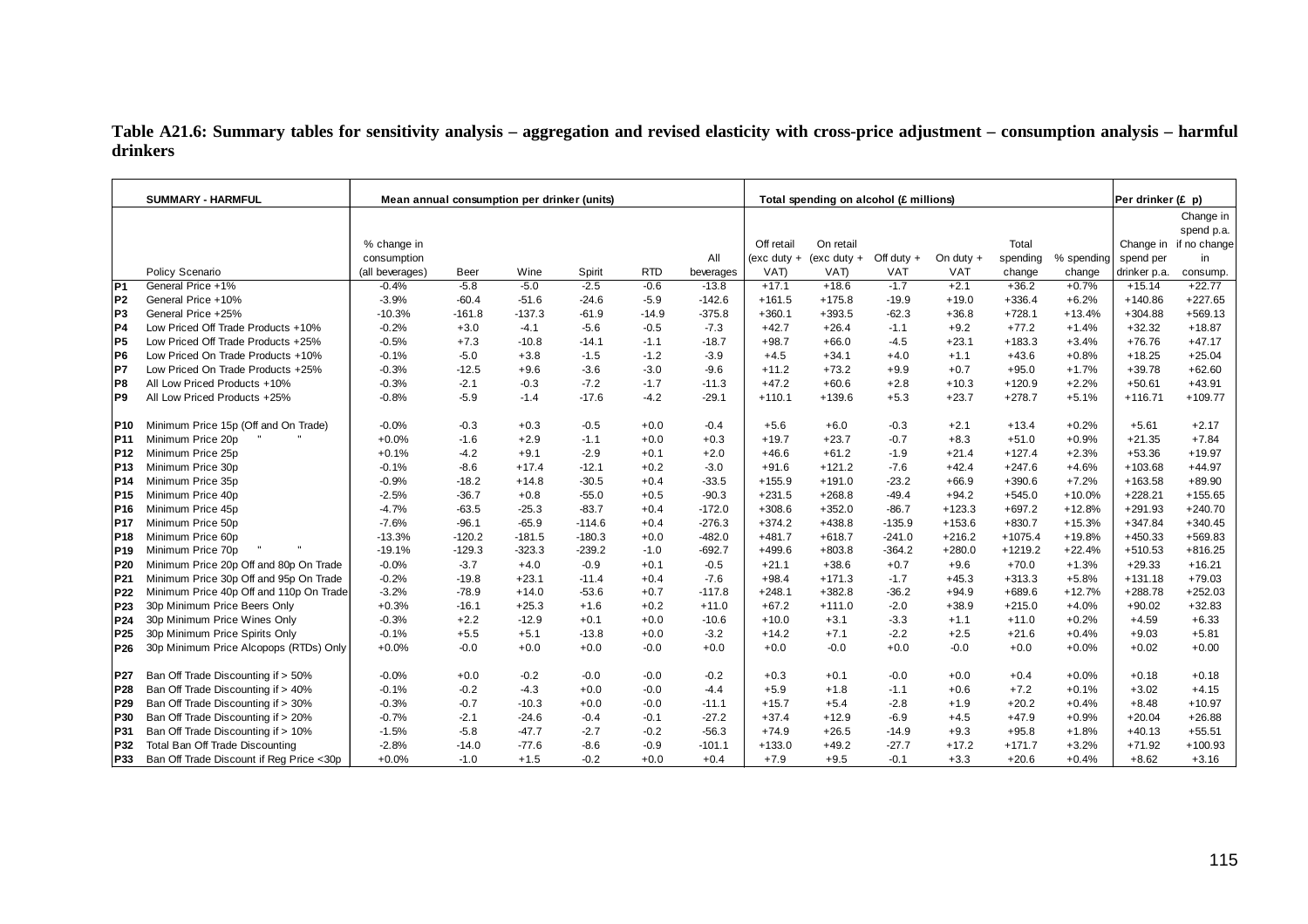|                 | <b>SUMMARY - TOTAL</b>                   |         |         |         | Health outcomes p.a. (first year) |         |         |         |         | Health outcomes p.a. (full effect) |            |         | Crime outcomes p.a. |         |          |          |           | Workplace harm p.a |
|-----------------|------------------------------------------|---------|---------|---------|-----------------------------------|---------|---------|---------|---------|------------------------------------|------------|---------|---------------------|---------|----------|----------|-----------|--------------------|
|                 |                                          |         |         |         |                                   |         |         |         |         |                                    | Cum.       |         |                     |         |          |          |           |                    |
|                 |                                          |         |         |         |                                   |         |         |         |         |                                    | dicounted  |         |                     |         |          | QALYs of | Days      |                    |
|                 |                                          |         | Chronic | Acute   | Hospital                          | QALYs   |         | Chronic | Acute   | Hospital                           | QALYs      | Violent | Criminal            | Other   | Total    | crime    | Absence   | Unemploye          |
|                 |                                          |         | illness | illness | admission                         | saved   |         | illness | illness | admission                          | Years 1-   | crime   | damage              | crime   | crimes   | victims  | (000s)    | d ('000s           |
|                 | Policy Scenario                          | Deaths  | (000s)  | ('000s) | s ('000s)                         | (000s)  | Deaths  | (000s)  | (′000s) | s ('000s)                          | 10 ('000s) | (000s)  | (000s)              | (000s)  | (000s)   | (000s)   | days)     | people)            |
| P <sub>1</sub>  | General Price +1%                        | $-29$   | $-0.2$  | $-0.8$  | $-1.2$                            | $-0.3$  | $-147$  | $-1.9$  | $-0.8$  | $-4.7$                             | $-5.3$     | $-1.8$  | $-3.1$              | $-2.9$  | $-7.9$   | $-0.1$   | $-41.0$   | $-1.0$             |
| P <sub>2</sub>  | General Price +10%                       | $-282$  | $-1.7$  | $-7.7$  | $-11.8$                           | $-2.8$  | $-1453$ | $-19.0$ | $-8.5$  | $-47.5$                            | $-53.0$    | $-18.8$ | $-31.8$             | $-29.9$ | $-80.5$  | $-1.4$   | $-419.3$  | $-10.6$            |
| P <sub>3</sub>  | General Price +25%                       | $-700$  | $-4.3$  | $-18.8$ | $-29.1$                           | $-6.9$  | $-3635$ | $-47.8$ | $-20.6$ | $-118.6$                           | $-131.9$   | $-48.7$ | $-82.3$             | $-76.9$ | $-207.9$ | $-3.6$   | $-1084.4$ | $-27.4$            |
| P <sub>4</sub>  | Low Priced Off Trade Products +10%       | $-30$   | $-0.2$  | $-0.7$  | $-1.1$                            | $-0.2$  | $-166$  | $-1.9$  | $-0.8$  | $-4.6$                             | $-5.0$     | $+0.1$  | $+0.3$              | $-0.4$  | $-0.0$   | $+0.0$   | $-7.6$    | $-0.3$             |
| P <sub>5</sub>  | Low Priced Off Trade Products +25%       | $-72$   | $-0.5$  | $-1.7$  | $-2.6$                            | $-0.5$  | $-411$  | $-4.7$  | $-2.1$  | $-11.5$                            | $-12.3$    | $+0.1$  | $+0.8$              | $-1.1$  | $-0.2$   | $+0.0$   | $-19.6$   | $-0.8$             |
| P <sub>6</sub>  | Low Priced On Trade Products +10%        | -8      | $-0.0$  | $-0.3$  | $-0.5$                            | $-0.1$  | $-28$   | $-0.5$  | $-0.3$  | $-1.3$                             | $-1.7$     | $-1.9$  | $-3.9$              | $-5.6$  | $-11.4$  | $-0.1$   | $-24.1$   | $-0.3$             |
| P7              | Low Priced On Trade Products +25%        | $-21$   | $-0.1$  | $-0.8$  | $-1.2$                            | $-0.3$  | $-70$   | $-1.2$  | $-0.9$  | $-3.3$                             | $-4.4$     | $-4.6$  | $-9.6$              | $-13.5$ | $-27.7$  | $-0.4$   | $-59.4$   | $-0.6$             |
| P8              | All Low Priced Products +10%             | $-39$   | $-0.2$  | $-1.0$  | $-1.5$                            | $-0.3$  | $-195$  | $-2.4$  | $-1.2$  | $-5.9$                             | $-6.7$     | $-1.8$  | $-3.6$              | $-6.0$  | $-11.5$  | $-0.1$   | $-31.9$   | $-0.6$             |
| P <sub>9</sub>  | All Low Priced Products +25%             | $-94$   | $-0.6$  | $-2.5$  | $-3.8$                            | $-0.9$  | $-488$  | $-6.0$  | $-3.0$  | $-15.0$                            | $-16.9$    | $-4.6$  | $-8.9$              | $-14.7$ | $-28.2$  | $-0.4$   | $-80.2$   | $-1.4$             |
| <b>P10</b>      | Minimum Price 15p (Off and On Trade)     | $+1$    | $+0.0$  | $+0.0$  | $+0.0$                            | $+0.0$  | $-1$    | $+0.0$  | $+0.0$  | $+0.0$                             | $+0.1$     | $+0.0$  | $+0.0$              | $-0.0$  | $+0.0$   | $+0.0$   | $+1.4$    | $-0.0$             |
| P11             | Minimum Price 20p                        | $+2$    | $+0.0$  | $+0.1$  | $+0.1$                            | $+0.0$  | $+1$    | $+0.1$  | $+0.1$  | $+0.2$                             | $+0.3$     | $+0.4$  | $+0.6$              | $+0.2$  | $+1.2$   | $+0.0$   | $+8.0$    | $+0.1$             |
| P12             | Minimum Price 25p                        | $+5$    | $+0.0$  | $+0.2$  | $+0.2$                            | $+0.1$  | $+1$    | $+0.2$  | $+0.2$  | $+0.6$                             | $+0.9$     | $+1.1$  | $+1.9$              | $+0.6$  | $+3.6$   | $+0.1$   | $+21.7$   | $+0.3$             |
| P13             | Minimum Price 30p                        | $-5$    | $-0.1$  | $+0.1$  | $-0.1$                            | $+0.0$  | $-75$   | $-0.6$  | $-0.0$  | $-1.1$                             | $-0.8$     | $+1.8$  | $+3.3$              | $+0.5$  | $+5.7$   | $+0.1$   | $+31.4$   | $+0.1$             |
| P14             | Minimum Price 35p                        | $-60$   | $-0.5$  | $-1.2$  | $-2.2$                            | $-0.4$  | $-407$  | -4.6    | $-1.6$  | $-10.8$                            | $-10.9$    | $+0.9$  | $+2.4$              | $-1.3$  | $+2.0$   | $+0.1$   | $-0.1$    | $-1.9$             |
| P <sub>15</sub> | Minimum Price 40p                        | $-159$  | $-1.2$  | $-3.5$  | $-6.0$                            | $-1.2$  | $-1002$ | $-12.0$ | $-4.3$  | $-28.8$                            | $-29.3$    | $-1.5$  | $-1.0$              | $-5.3$  | $-7.9$   | $-0.1$   | $-78.6$   | $-5.8$             |
| P <sub>16</sub> | Minimum Price 45p                        | $-298$  | $-2.2$  | $-6.6$  | $-11.3$                           | $-2.4$  | $-1829$ | $-22.6$ | $-7.9$  | $-54.0$                            | $-54.9$    | $-5.8$  | $-7.1$              | $-11.6$ | $-24.5$  | $-0.4$   | $-207.7$  | $-11.5$            |
| P17             | Minimum Price 50p                        | $-471$  | $-3.4$  | $-10.6$ | $-17.9$                           | $-3.8$  | $-2837$ | $-35.6$ | $-12.4$ | $-85.0$                            | $-87.0$    | $-11.5$ | $-15.3$             | $-19.6$ | $-46.5$  | $-0.8$   | $-383.7$  | $-18.7$            |
| P <sub>18</sub> | Minimum Price 60p                        | $-841$  | $-5.9$  | $-19.6$ | $-32.6$                           | $-7.1$  | $-4929$ | $-62.8$ | $-22.5$ | $-149.9$                           | $-156.1$   | $-23.5$ | $-31.8$             | $-37.7$ | $-92.9$  | $-1.7$   | $-786.8$  | $-31.5$            |
| P <sub>19</sub> | Minimum Price 70p                        | $-1211$ | $-8.5$  | $-28.6$ | $-47.2$                           | $-10.5$ | $-7011$ | $-90.8$ | $-32.6$ | $-215.9$                           | $-226.0$   | $-34.9$ | $-47.1$             | $-55.4$ | $-137.4$ | $-2.5$   | $-1208.4$ | $-42.5$            |
| P <sub>20</sub> | Minimum Price 20p Off and 80p On Trade   | $+1$    | $-0.0$  | $+0.0$  | $+0.0$                            | $+0.0$  | $-3$    | $+0.0$  | $+0.0$  | $+0.1$                             | $+0.1$     | $+0.1$  | $+0.0$              | $-1.1$  | $-0.9$   | $+0.0$   | $+5.1$    | $+0.0$             |
| P <sub>21</sub> | Minimum Price 30p Off and 95p On Trade   | $-15$   | $-0.2$  | $-0.2$  | $-0.5$                            | $-0.1$  | $-116$  | $-1.2$  | $-0.3$  | $-2.8$                             | $-2.7$     | $+0.7$  | $+0.7$              | $-4.2$  | $-2.8$   | $+0.0$   | $+15.5$   | $-0.2$             |
| P22             | Minimum Price 40p Off and 110p On Trade  | $-209$  | $-1.5$  | $-5.0$  | $-8.2$                            | $-1.8$  | $-1241$ | $-15.5$ | $-5.9$  | $-37.7$                            | $-39.0$    | $-6.6$  | $-11.4$             | $-18.6$ | $-36.6$  | $-0.5$   | $-162.7$  | $-7.8$             |
| P23             | 30p Minimum Price Beers Only             | $+16$   | $+0.0$  | $+0.6$  | $+0.7$                            | $+0.2$  | $+50$   | $+0.8$  | $+0.6$  | $+2.3$                             | $+3.0$     | $+2.7$  | $+4.6$              | $+2.0$  | $+9.3$   | $+0.2$   | $+51.4$   | $+1.2$             |
| P <sub>24</sub> | 30p Minimum Price Wines Only             | $-20$   | $-0.1$  | $-0.5$  | $-0.8$                            | $-0.2$  | $-103$  | $-1.2$  | $-0.6$  | $-3.1$                             | $-3.5$     | $-0.9$  | $-1.3$              | $-1.1$  | $-3.3$   | $-0.1$   | $-21.3$   | $-0.8$             |
| P <sub>25</sub> | 30p Minimum Price Spirits Only           | $-1$    | $-0.0$  | $+0.0$  | $-0.0$                            | $+0.0$  | $-18$   | $-0.1$  | $+0.0$  | $-0.3$                             | $-0.2$     | $+0.0$  | $+0.1$              | $-0.4$  | $-0.3$   | $+0.0$   | $+1.6$    | $-0.2$             |
| P <sub>26</sub> | 30p Minimum Price Alcopops (RTDs) Only   | $+0$    | $+0.0$  | $+0.0$  | $+0.0$                            | $+0.0$  | $+0$    | $+0.0$  | $+0.0$  | $+0.0$                             | $+0.0$     | $+0.0$  | $+0.0$              | $+0.0$  | $+0.0$   | $+0.0$   | $+0.1$    | $+0.0$             |
| P27             | Ban Off Trade Discounting if > 50%       | $-0$    | $-0.0$  | $-0.0$  | $-0.0$                            | $-0.0$  | $-2$    | $-0.0$  | $-0.0$  | $-0.1$                             | $-0.1$     | $-0.0$  | $-0.0$              | $-0.0$  | $-0.0$   | $-0.0$   | $-0.3$    | $-0.0$             |
| P28             | Ban Off Trade Discounting if > 40%       | $-10$   | $-0.1$  | $-0.3$  | $-0.4$                            | $-0.1$  | $-55$   | $-0.7$  | $-0.3$  | $-1.6$                             | $-1.8$     | $-0.2$  | $-0.3$              | $-0.3$  | $-0.8$   | $-0.0$   | $-9.6$    | $-0.3$             |
| P <sub>29</sub> | Ban Off Trade Discounting if > 30%       | $-26$   | $-0.2$  | $-0.7$  | $-1.0$                            | $-0.2$  | $-138$  | $-1.7$  | $-0.7$  | $-4.2$                             | $-4.6$     | $-0.6$  | $-0.7$              | $-0.8$  | $-2.1$   | $-0.0$   | $-24.3$   | $-0.8$             |
| P30             | Ban Off Trade Discounting if > 20%       | $-62$   | $-0.4$  | $-1.6$  | $-2.4$                            | $-0.5$  | $-331$  | $-4.1$  | $-1.8$  | $-10.1$                            | $-11.1$    | $-1.5$  | $-1.9$              | $-2.0$  | $-5.4$   | $-0.1$   | $-59.9$   | $-2.0$             |
| P31             | Ban Off Trade Discounting if > 10%       | $-122$  | $-0.8$  | $-3.1$  | $-4.8$                            | $-1.1$  | $-663$  | $-8.3$  | $-3.6$  | $-20.5$                            | $-22.4$    | $-3.3$  | $-4.3$              | $-4.3$  | $-12.0$  | $-0.2$   | $-124.6$  | $-4.0$             |
| P32             | Total Ban Off Trade Discounting          | $-211$  | $-1.4$  | $-5.3$  | $-8.3$                            | $-1.9$  | $-1157$ | $-14.7$ | $-6.0$  | $-36.0$                            | $-38.9$    | $-6.3$  | $-8.6$              | $-8.4$  | $-23.3$  | $-0.5$   | $-223.9$  | $-7.2$             |
| P33             | Ban Off Trade Discount if Reg Price <30p | $+0$    | $-0.0$  | $+0.0$  | $+0.0$                            | $+0.0$  | $-2$    | $-0.0$  | $+0.0$  | $+0.0$                             | $+0.0$     | $+0.2$  | $+0.3$              | $+0.1$  | $+0.6$   | $+0.0$   | $+3.2$    | $+0.1$             |

**Table A21.7: Summary tables for sensitivity analysis – aggregation and revised elasticity with cross-price adjustment – harm analysis – overall population**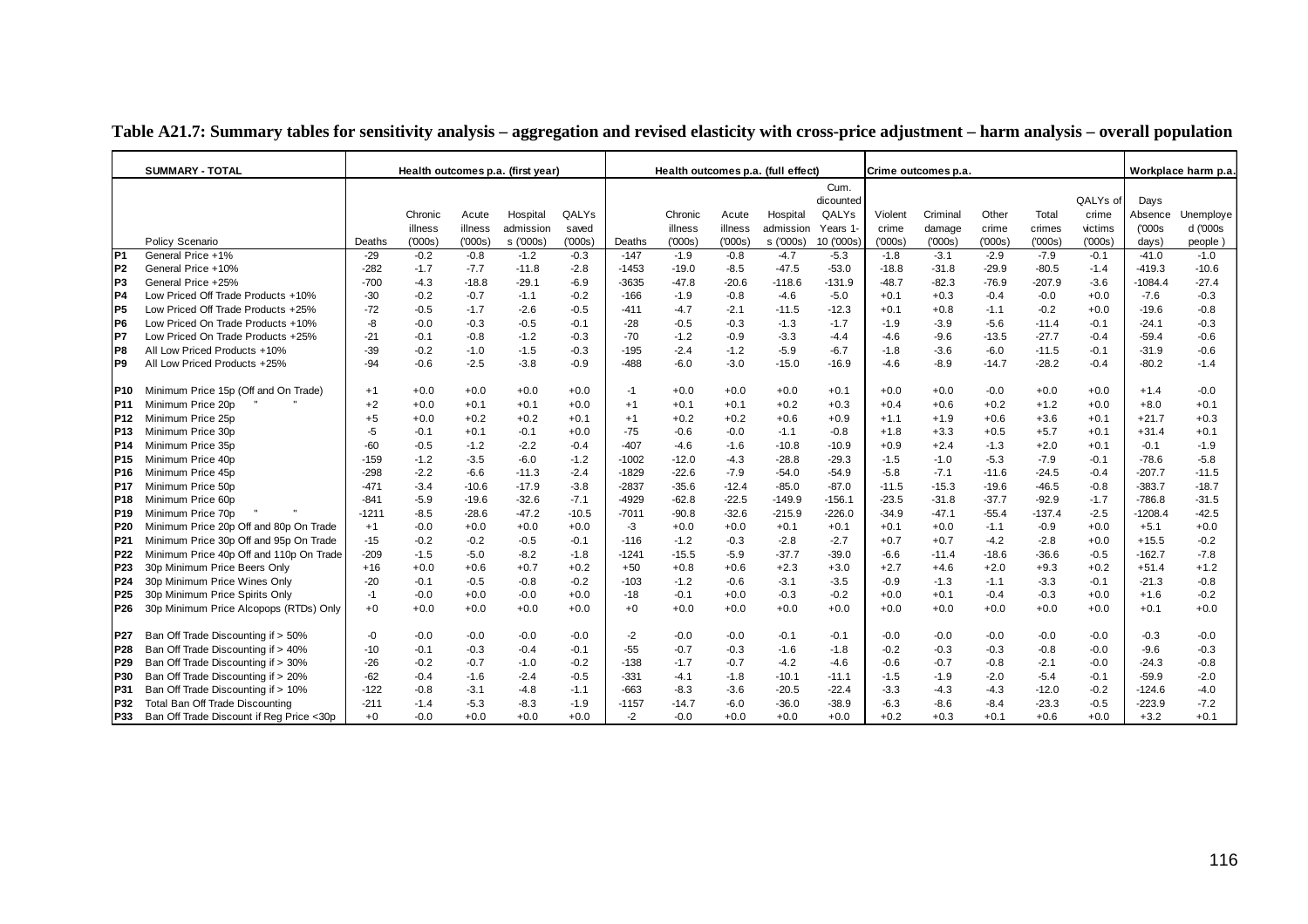**Table A21.8: Summary tables for sensitivity analysis – aggregation and revised elasticity with cross-price adjustment – harm analysis – 11 to 17 year olddrinkers** 

|                 | <b>SUMMARY - 11 TO 17</b>                |        |         |         | Health outcomes p.a. (first year) |        |        | Health outcomes p.a. (full effect) |         |           |                   |         | Crime outcomes p.a. |         |         |          |         | Workplace harm p.a. |
|-----------------|------------------------------------------|--------|---------|---------|-----------------------------------|--------|--------|------------------------------------|---------|-----------|-------------------|---------|---------------------|---------|---------|----------|---------|---------------------|
|                 |                                          |        |         |         |                                   |        |        |                                    |         |           | Cum.<br>dicounted |         |                     |         |         | QALYs of | Days    |                     |
|                 |                                          |        | Chronic | Acute   | Hospital                          | QALYs  |        | Chronic                            | Acute   | Hospital  | QALYs             | Violent | Criminal            | Other   | Total   | crime    | Absence |                     |
|                 |                                          |        | illness | illness | admission                         | saved  |        | illness                            | illness | admission | Years 1-          | crime   | damage              | crime   | crimes  | victims  | (000s   | Unemployed          |
|                 | Policy Scenario                          | Deaths | (000s)  | (000s)  | s ('000s)                         | (000s) | Deaths | (000s)                             | (000s)  | s ('000s) | 10 ('000s)        | (000s)  | (000s)              | (000s)  | (000s)  | (000s)   | days)   | $(000s$ people      |
| P <sub>1</sub>  | General Price +1%                        | -0     | $-0.0$  | $-0.0$  | $-0.0$                            | $-0.0$ | -0     | $-0.0$                             | $-0.0$  | $-0.0$    | $-0.1$            | $-0.2$  | $-0.6$              | $-1.5$  | $-2.4$  | $-0.0$   | $-1.6$  | $-0.0$              |
| P <sub>2</sub>  | General Price +10%                       | $-2$   | $-0.0$  | $-0.3$  | $-0.4$                            | $-0.1$ | $-2$   | $-0.1$                             | $-0.3$  | $-0.4$    | $-1.1$            | $-2.0$  | $-6.4$              | $-15.4$ | $-23.8$ | $-0.2$   | $-16.1$ | $-0.2$              |
| P <sub>3</sub>  | General Price +25%                       | $-6$   | $-0.0$  | $-0.7$  | $-1.0$                            | $-0.3$ | -6     | $-0.2$                             | $-0.7$  | $-1.1$    | $-2.8$            | $-5.2$  | $-16.5$             | $-39.2$ | $-61.0$ | $-0.5$   | $-41.3$ | $-0.4$              |
| P4              | Low Priced Off Trade Products +10%       | -0     | $-0.0$  | $-0.0$  | $-0.0$                            | $-0.0$ | -0     | $-0.0$                             | $-0.0$  | $-0.0$    | $-0.0$            | $-0.0$  | $-0.1$              | $-0.3$  | $-0.5$  | $-0.0$   | $-0.5$  | $-0.0$              |
| P <sub>5</sub>  | Low Priced Off Trade Products +25%       | -0     | $-0.0$  | $-0.0$  | $-0.0$                            | $-0.0$ | -0     | $-0.0$                             | $-0.0$  | $-0.0$    | $-0.1$            | $-0.1$  | -0.3                | $-0.8$  | $-1.2$  | $-0.0$   | $-1.2$  | $-0.0$              |
| P <sub>6</sub>  | Low Priced On Trade Products +10%        | $-0$   | $-0.0$  | $-0.1$  | $-0.1$                            | $-0.0$ | $-1$   | $-0.0$                             | $-0.1$  | $-0.1$    | $-0.3$            | $-0.4$  | $-1.6$              | $-4.3$  | $-6.3$  | $-0.1$   | $-3.6$  | $-0.0$              |
| P7              | Low Priced On Trade Products +25%        | $-1$   | $-0.0$  | $-0.2$  | $-0.2$                            | $-0.1$ | $-1$   | $-0.0$                             | $-0.2$  | $-0.3$    | $-0.7$            | $-1.1$  | $-3.8$              | $-10.4$ | $-15.3$ | $-0.1$   | $-8.5$  | $-0.1$              |
| P8              | All Low Priced Products +10%             | $-1$   | $-0.0$  | $-0.1$  | $-0.1$                            | $-0.0$ | $-1$   | $-0.0$                             | $-0.1$  | $-0.1$    | $-0.3$            | $-0.5$  | $-1.7$              | $-4.6$  | $-6.8$  | $-0.1$   | $-4.1$  | $-0.1$              |
| P9              | All Low Priced Products +25%             | $-1$   | $-0.0$  | $-0.2$  | $-0.3$                            | $-0.1$ | $-1$   | $-0.0$                             | $-0.2$  | $-0.3$    | $-0.8$            | $-1.2$  | $-4.1$              | $-11.3$ | $-16.6$ | $-0.1$   | $-9.8$  | $-0.1$              |
| P10             | Minimum Price 15p (Off and On Trade)     | -0     | $-0.0$  | $-0.0$  | $-0.0$                            | $-0.0$ | -0     | $-0.0$                             | $-0.0$  | $-0.0$    | $-0.0$            | $-0.0$  | $-0.0$              | $-0.0$  | $-0.0$  | $-0.0$   | $-0.0$  | $-0.0$              |
| <b>P11</b>      | Minimum Price 20p                        | $+0$   | $-0.0$  | $-0.0$  | $-0.0$                            | $-0.0$ | $+0$   | $-0.0$                             | $-0.0$  | $-0.0$    | $-0.0$            | $+0.0$  | $+0.0$              | $-0.0$  | $-0.0$  | $-0.0$   | $-0.0$  | $-0.0$              |
| P12             | Minimum Price 25p                        | $+0$   | $-0.0$  | $-0.0$  | $-0.0$                            | $-0.0$ | $+0$   | $-0.0$                             | $-0.0$  | $-0.0$    | $-0.0$            | $+0.0$  | $+0.0$              | $-0.1$  | $-0.1$  | $-0.0$   | $-0.0$  | $-0.0$              |
| P13             | Minimum Price 30p                        | -0     | $-0.0$  | $-0.0$  | $-0.0$                            | $-0.0$ | -0     | $-0.0$                             | $-0.0$  | $-0.0$    | $-0.0$            | $-0.0$  | $-0.1$              | $-0.5$  | $-0.6$  | $-0.0$   | $-0.4$  | $-0.0$              |
| P14             | Minimum Price 35p                        | -0     | $-0.0$  | $-0.0$  | $-0.0$                            | $-0.0$ | -0     | $-0.0$                             | $-0.0$  | $-0.0$    | $-0.1$            | $-0.2$  | $-0.5$              | $-1.4$  | $-2.0$  | $-0.0$   | $-1.6$  | $-0.0$              |
| P <sub>15</sub> | Minimum Price 40p                        | $-0$   | $-0.0$  | $-0.1$  | $-0.1$                            | $-0.0$ | $-0$   | $-0.0$                             | $-0.1$  | $-0.1$    | $-0.2$            | $-0.4$  | $-1.1$              | $-3.0$  | $-4.5$  | $-0.0$   | $-3.7$  | $-0.1$              |
| P16             | Minimum Price 45p                        | -1     | $-0.0$  | $-0.1$  | $-0.1$                            | $-0.1$ | $-1$   | $-0.0$                             | $-0.1$  | $-0.2$    | $-0.4$            | $-0.8$  | $-2.2$              | $-5.4$  | $-8.4$  | $-0.1$   | $-6.9$  | $-0.1$              |
| <b>P17</b>      | Minimum Price 50p                        | $-1$   | $-0.0$  | $-0.2$  | $-0.2$                            | $-0.1$ | $-1$   | $-0.0$                             | $-0.2$  | $-0.3$    | $-0.7$            | $-1.2$  | $-3.4$              | $-8.4$  | $-13.1$ | $-0.1$   | $-10.8$ | $-0.2$              |
| P18             | Minimum Price 60p                        | $-2$   | $-0.0$  | $-0.3$  | $-0.4$                            | $-0.1$ | $-2$   | $-0.1$                             | $-0.3$  | $-0.5$    | $-1.3$            | $-2.3$  | $-6.4$              | $-15.3$ | $-24.0$ | $-0.2$   | $-20.0$ | $-0.4$              |
| P <sub>19</sub> | Minimum Price 70p                        | $-3$   | $-0.0$  | $-0.5$  | $-0.6$                            | $-0.2$ | $-3$   | $-0.1$                             | $-0.4$  | $-0.7$    | $-1.8$            | $-3.1$  | $-8.8$              | $-22.1$ | $-33.9$ | $-0.3$   | $-27.3$ | $-0.4$              |
| P <sub>20</sub> | Minimum Price 20p Off and 80p On Trade   | -0     | $-0.0$  | $-0.0$  | $-0.0$                            | $-0.0$ | -0     | $-0.0$                             | $-0.0$  | $-0.0$    | $-0.1$            | $-0.2$  | $-0.5$              | $-1.2$  | $-1.9$  | $-0.0$   | $-1.2$  | $-0.0$              |
| P21             | Minimum Price 30p Off and 95p On Trade   | $-1$   | $-0.0$  | $-0.1$  | $-0.1$                            | $-0.0$ | $-1$   | $-0.0$                             | $-0.1$  | $-0.1$    | $-0.3$            | $-0.6$  | $-1.9$              | $-4.7$  | $-7.2$  | $-0.1$   | $-4.5$  | $-0.0$              |
| P <sub>22</sub> | Minimum Price 40p Off and 110p On Trade  | -2     | $-0.0$  | $-0.2$  | $-0.3$                            | $-0.1$ | $-2$   | $-0.0$                             | $-0.2$  | $-0.4$    | $-0.9$            | $-1.8$  | $-5.6$              | $-13.3$ | $-20.7$ | $-0.2$   | $-14.0$ | $-0.2$              |
| P <sub>23</sub> | 30p Minimum Price Beers Only             | $+0$   | $+0.0$  | $+0.0$  | $+0.0$                            | $+0.0$ | $+0$   | $+0.0$                             | $+0.0$  | $+0.0$    | $+0.0$            | $+0.1$  | $+0.1$              | $+0.1$  | $+0.2$  | $+0.0$   | $+0.4$  | $+0.0$              |
| P <sub>24</sub> | 30p Minimum Price Wines Only             | -0     | $-0.0$  | $-0.0$  | $-0.0$                            | $-0.0$ | -0     | $-0.0$                             | $-0.0$  | $-0.0$    | $-0.0$            | $-0.0$  | $-0.1$              | $-0.2$  | $-0.4$  | $-0.0$   | $-0.4$  | $-0.0$              |
| P <sub>25</sub> | 30p Minimum Price Spirits Only           | -0     | $-0.0$  | $-0.0$  | $-0.0$                            | $-0.0$ | $-0$   | $-0.0$                             | $-0.0$  | $-0.0$    | $-0.0$            | $-0.0$  | $-0.1$              | $-0.3$  | $-0.5$  | $-0.0$   | $-0.4$  | $-0.0$              |
| P26             | 30p Minimum Price Alcopops (RTDs) Only   | $+0$   | $+0.0$  | $+0.0$  | $+0.0$                            | $+0.0$ | $+0$   | $+0.0$                             | $+0.0$  | $+0.0$    | $+0.0$            | $+0.0$  | $+0.0$              | $+0.0$  | $+0.0$  | $+0.0$   | $+0.0$  | $+0.0$              |
|                 |                                          |        |         |         |                                   |        |        |                                    |         |           |                   |         |                     |         |         |          |         |                     |
| P27             | Ban Off Trade Discounting if > 50%       | -0     | $-0.0$  | $-0.0$  | $-0.0$                            | $-0.0$ | -0     | $-0.0$                             | $-0.0$  | $-0.0$    | $-0.0$            | $-0.0$  | $-0.0$              | $-0.0$  | $-0.0$  | $-0.0$   | $-0.0$  | $-0.0$              |
| P28             | Ban Off Trade Discounting if > 40%       | -0     | $-0.0$  | $-0.0$  | $-0.0$                            | $-0.0$ | -0     | $-0.0$                             | $-0.0$  | $-0.0$    | $-0.0$            | $-0.0$  | $-0.0$              | $-0.1$  | $-0.1$  | $-0.0$   | $-0.1$  | $-0.0$              |
| P <sub>29</sub> | Ban Off Trade Discounting if > 30%       | -0     | $-0.0$  | $-0.0$  | $-0.0$                            | $-0.0$ | -0     | $-0.0$                             | $-0.0$  | $-0.0$    | $-0.0$            | $-0.0$  | $-0.1$              | $-0.2$  | $-0.3$  | $-0.0$   | $-0.3$  | $-0.0$              |
| P30             | Ban Off Trade Discounting if > 20%       | $-0$   | $-0.0$  | $-0.0$  | $-0.0$                            | $-0.0$ | -0     | $-0.0$                             | $-0.0$  | $-0.0$    | $-0.0$            | $-0.1$  | $-0.2$              | $-0.5$  | $-0.7$  | $-0.0$   | $-0.7$  | $-0.0$              |
| P31             | Ban Off Trade Discounting if > 10%       | -0     | $-0.0$  | $-0.0$  | $-0.0$                            | $-0.0$ | -0     | $-0.0$                             | $-0.0$  | $-0.0$    | $-0.1$            | $-0.2$  | $-0.5$              | $-1.2$  | $-1.8$  | $-0.0$   | $-1.7$  | $-0.0$              |
| P32             | Total Ban Off Trade Discounting          | -0     | $-0.0$  | $-0.1$  | $-0.1$                            | $-0.0$ | -0     | $-0.0$                             | $-0.1$  | $-0.1$    | $-0.2$            | $-0.4$  | $-1.0$              | $-2.6$  | $-3.9$  | $-0.0$   | $-3.4$  | $-0.1$              |
| P33             | Ban Off Trade Discount if Reg Price <30p | $+0$   | $-0.0$  | $-0.0$  | $-0.0$                            | $-0.0$ | $+0$   | $-0.0$                             | $-0.0$  | $-0.0$    | $-0.0$            | $+0.0$  | $+0.0$              | $-0.0$  | $-0.0$  | $+0.0$   | $+0.0$  | $+0.0$              |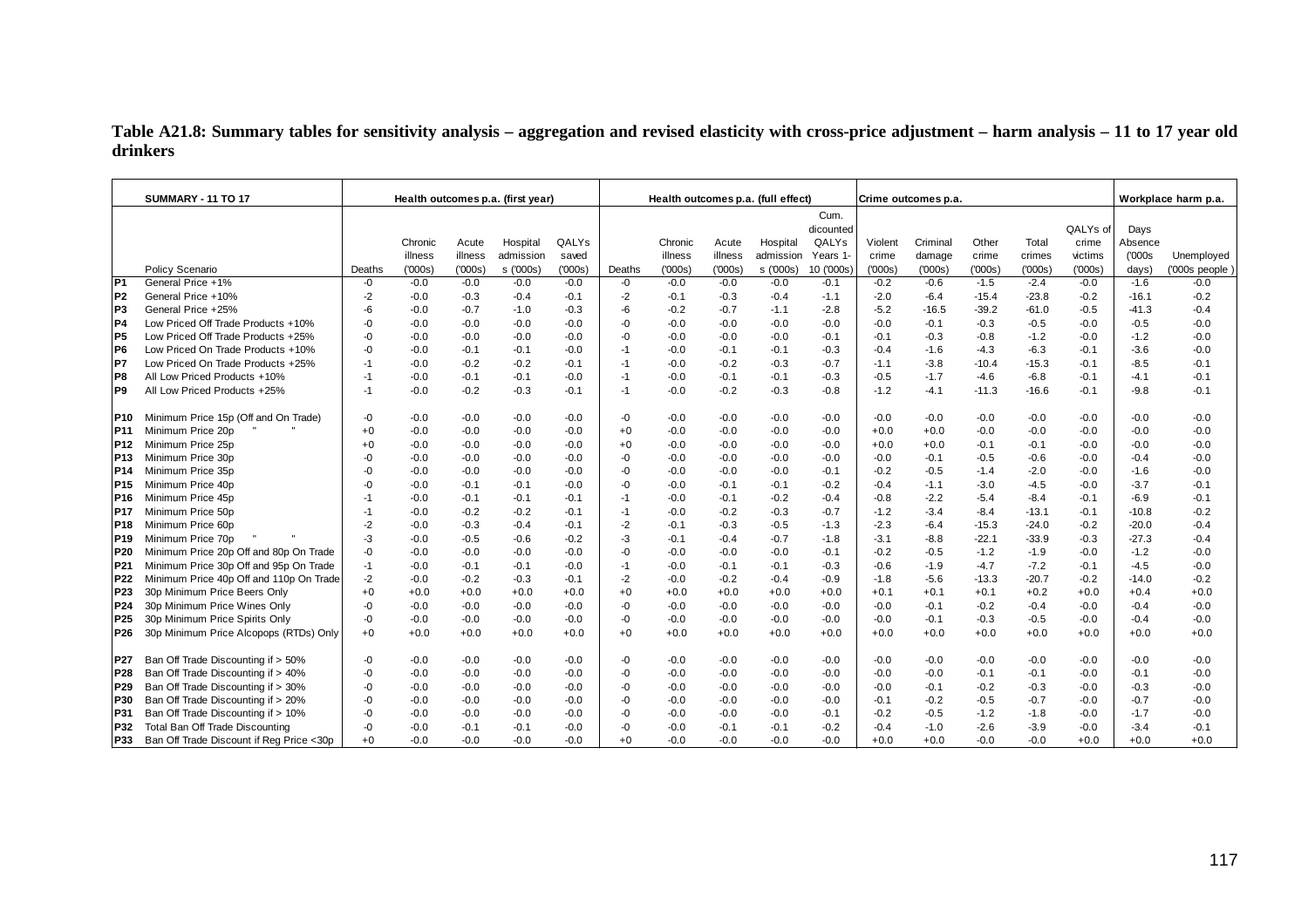## **Table A21.9: Summary tables for sensitivity analysis – aggregation and revised elasticity with cross-price adjustment – harm analysis – 18 to 24 year oldhazardous drinkers**

|                 | SUMMARY - HAZARDOUS 18 to 24             |        |         |         | Health outcomes p.a. (first year) |        |        |         |         | Health outcomes p.a. (full effect) |            |         | Crime outcomes p.a. |         |         |          |          | Workplace harm p.a |
|-----------------|------------------------------------------|--------|---------|---------|-----------------------------------|--------|--------|---------|---------|------------------------------------|------------|---------|---------------------|---------|---------|----------|----------|--------------------|
|                 |                                          |        |         |         |                                   |        |        |         |         |                                    | Cum.       |         |                     |         |         |          |          |                    |
|                 |                                          |        |         |         |                                   |        |        |         |         |                                    | dicounted  |         |                     |         |         | QALYs of | Days     |                    |
|                 |                                          |        | Chronic | Acute   | Hospital                          | QALYs  |        | Chronic | Acute   | Hospital                           | QALYs      | Violent | Criminal            | Other   | Total   | crime    | Absence  | Unemploye          |
|                 |                                          |        | illness | illness | admission                         | saved  |        | illness | illness | admission                          | Years 1    | crime   | damage              | crime   | crimes  | victims  | (000s    | d ('000s           |
|                 | Policy Scenario                          | Deaths | (000s)  | (000s)  | s ('000s)                         | (000s) | Deaths | (000s)  | (000s)  | s ('000s)                          | 10 ('000s) | (000s)  | (000s)              | (000s)  | (000s)  | (000s)   | days)    | people)            |
| P <sub>1</sub>  | General Price +1%                        | $-0$   | $-0.0$  | $-0.0$  | $-0.0$                            | $-0.0$ | $-1$   | $-0.0$  | $-0.0$  | $-0.0$                             | $-0.1$     | $-0.5$  | $-0.8$              | $-0.4$  | $-1.6$  | $-0.0$   | $-4.8$   | $+0.0$             |
| P <sub>2</sub>  | General Price +10%                       | $-5$   | $-0.0$  | $-0.3$  | $-0.3$                            | $-0.1$ | $-5$   | $-0.1$  | $-0.2$  | $-0.4$                             | $-1.0$     | $-4.7$  | $-8.0$              | $-3.9$  | $-16.6$ | $-0.3$   | $-49.3$  | $+0.0$             |
| P <sub>3</sub>  | General Price +25%                       | $-13$  | $-0.0$  | $-0.7$  | $-0.9$                            | $-0.3$ | $-14$  | $-0.2$  | $-0.6$  | $-1.1$                             | $-2.7$     | $-12.2$ | $-20.6$             | $-10.2$ | $-43.0$ | $-0.8$   | $-128.0$ | $+0.0$             |
| P <sub>4</sub>  | Low Priced Off Trade Products +10%       | -0     | $-0.0$  | $-0.0$  | $-0.0$                            | $-0.0$ | -0     | $-0.0$  | $-0.0$  | $-0.0$                             | $-0.0$     | $-0.1$  | $-0.0$              | $-0.1$  | $-0.2$  | $-0.0$   | $-1.4$   | $+0.0$             |
| P <sub>5</sub>  | Low Priced Off Trade Products +25%       | -0     | $-0.0$  | $-0.0$  | $-0.0$                            | $-0.0$ | -0     | $-0.0$  | $-0.0$  | $-0.0$                             | $-0.1$     | $-0.1$  | $-0.1$              | $-0.2$  | $-0.5$  | $-0.0$   | $-3.4$   | $+0.0$             |
| P <sub>6</sub>  | Low Priced On Trade Products +10%        | $-1$   | $-0.0$  | $-0.0$  | $-0.0$                            | $-0.0$ | $-1$   | $-0.0$  | $-0.0$  | $-0.1$                             | $-0.1$     | $-0.6$  | $-1.1$              | $-0.5$  | $-2.3$  | $-0.0$   | $-6.5$   | $+0.0$             |
| P7              | Low Priced On Trade Products +25%        | $-2$   | $-0.0$  | $-0.1$  | $-0.1$                            | $-0.0$ | $-2$   | $-0.0$  | $-0.1$  | $-0.2$                             | $-0.3$     | $-1.6$  | $-2.7$              | $-1.3$  | $-5.5$  | $-0.1$   | $-15.7$  | $+0.0$             |
| P8              | All Low Priced Products +10%             | $-1$   | $-0.0$  | $-0.0$  | $-0.1$                            | $-0.0$ | $-1$   | $-0.0$  | $-0.0$  | $-0.1$                             | $-0.2$     | $-0.7$  | $-1.1$              | $-0.6$  | $-2.5$  | $-0.0$   | $-7.8$   | $+0.0$             |
| P <sub>9</sub>  | All Low Priced Products +25%             | $-2$   | $-0.0$  | $-0.1$  | $-0.1$                            | $-0.0$ | $-2$   | $-0.0$  | $-0.1$  | $-0.2$                             | $-0.4$     | $-1.7$  | $-2.8$              | $-1.5$  | $-6.1$  | $-0.1$   | $-19.2$  | $+0.0$             |
| <b>P10</b>      | Minimum Price 15p (Off and On Trade)     | $+0$   | $+0.0$  | $+0.0$  | $+0.0$                            | $+0.0$ | $+0$   | $-0.0$  | $+0.0$  | $+0.0$                             | $+0.0$     | $+0.0$  | $+0.0$              | $+0.0$  | $+0.1$  | $+0.0$   | $+0.1$   | $+0.0$             |
| <b>P11</b>      | Minimum Price 20p                        | $+0$   | $+0.0$  | $+0.0$  | $+0.0$                            | $+0.0$ | $+0$   | $-0.0$  | $+0.0$  | $+0.0$                             | $+0.0$     | $+0.1$  | $+0.2$              | $+0.0$  | $+0.3$  | $+0.0$   | $+0.4$   | $+0.0$             |
| P <sub>12</sub> | Minimum Price 25p                        | $+0$   | $-0.0$  | $+0.0$  | $+0.0$                            | $+0.0$ | $+0$   | $-0.0$  | $+0.0$  | $+0.0$                             | $+0.0$     | $+0.2$  | $+0.4$              | $+0.1$  | $+0.6$  | $+0.0$   | $+0.8$   | $+0.0$             |
| <b>P13</b>      | Minimum Price 30p                        | $+0$   | $-0.0$  | $+0.0$  | $-0.0$                            | $-0.0$ | $+0$   | $-0.0$  | $+0.0$  | $-0.0$                             | $-0.0$     | $+0.2$  | $+0.5$              | $+0.0$  | $+0.7$  | $+0.0$   | $-0.2$   | $+0.0$             |
| P <sub>14</sub> | Minimum Price 35p                        | -0     | $-0.0$  | $-0.0$  | $-0.0$                            | $-0.0$ | -0     | $-0.0$  | $-0.0$  | $-0.1$                             | $-0.1$     | $-0.2$  | $+0.0$              | $-0.4$  | $-0.6$  | $-0.0$   | $-5.8$   | $+0.0$             |
| P <sub>15</sub> | Minimum Price 40p                        | $-1$   | $-0.0$  | $-0.1$  | $-0.1$                            | $-0.0$ | $-1$   | $-0.0$  | $-0.1$  | $-0.1$                             | $-0.4$     | $-1.0$  | $-1.2$              | $-1.2$  | $-3.4$  | $-0.1$   | $-16.6$  | $+0.0$             |
| P <sub>16</sub> | Minimum Price 45p                        | $-2$   | $-0.0$  | $-0.2$  | $-0.2$                            | $-0.1$ | -3     | $-0.0$  | $-0.2$  | $-0.3$                             | $-0.7$     | $-2.2$  | $-3.0$              | $-2.3$  | $-7.6$  | $-0.1$   | $-32.0$  | $+0.0$             |
| <b>P17</b>      | Minimum Price 50p                        | $-4$   | $-0.0$  | $-0.3$  | $-0.3$                            | $-0.1$ | -4     | $-0.1$  | $-0.2$  | $-0.4$                             | $-1.1$     | $-3.7$  | $-5.2$              | $-3.7$  | $-12.6$ | $-0.2$   | $-50.6$  | $+0.0$             |
| P <sub>18</sub> | Minimum Price 60p                        | -6     | $-0.0$  | $-0.5$  | $-0.6$                            | $-0.2$ | $-7$   | $-0.1$  | $-0.4$  | $-0.7$                             | $-1.8$     | $-6.2$  | $-8.7$              | $-6.3$  | $-21.2$ | $-0.4$   | $-86.1$  | $+0.0$             |
| P <sub>19</sub> | Minimum Price 70p                        | -9     | $-0.0$  | $-0.6$  | $-0.8$                            | $-0.3$ | $-10$  | $-0.2$  | $-0.6$  | $-1.0$                             | $-2.5$     | $-8.4$  | $-11.8$             | $-8.7$  | $-29.0$ | $-0.6$   | $-118.8$ | $+0.0$             |
| P <sub>20</sub> | Minimum Price 20p Off and 80p On Trade   | $+0$   | $-0.0$  | $+0.0$  | $+0.0$                            | $+0.0$ | $+0$   | $-0.0$  | $+0.0$  | $-0.0$                             | $-0.0$     | $+0.1$  | $+0.2$              | $+0.0$  | $+0.3$  | $+0.0$   | $+0.2$   | $+0.0$             |
| P21             | Minimum Price 30p Off and 95p On Trade   | $+0$   | $-0.0$  | $-0.0$  | $-0.0$                            | $-0.0$ | $+0$   | $-0.0$  | $-0.0$  | $-0.0$                             | $-0.0$     | $+0.1$  | $+0.5$              | $-0.0$  | $+0.6$  | $+0.0$   | $-1.2$   | $+0.0$             |
| P <sub>22</sub> | Minimum Price 40p Off and 110p On Trade  | $-2$   | $-0.0$  | $-0.1$  | $-0.2$                            | $-0.1$ | -3     | $-0.1$  | $-0.1$  | $-0.3$                             | $-0.6$     | $-2.0$  | $-3.0$              | $-2.0$  | $-7.0$  | $-0.1$   | $-27.0$  | $+0.0$             |
| P23             | 30p Minimum Price Beers Only             | $+0$   | $+0.0$  | $+0.0$  | $+0.0$                            | $+0.0$ | $+0$   | $+0.0$  | $+0.0$  | $+0.0$                             | $+0.1$     | $+0.4$  | $+0.8$              | $+0.3$  | $+1.6$  | $+0.0$   | $+3.8$   | $+0.0$             |
| P <sub>24</sub> | 30p Minimum Price Wines Only             | -0     | $-0.0$  | $-0.0$  | $-0.0$                            | $-0.0$ | -0     | $-0.0$  | $-0.0$  | $-0.0$                             | $-0.0$     | $-0.1$  | $-0.1$              | $-0.1$  | $-0.3$  | $-0.0$   | $-1.6$   | $+0.0$             |
| P <sub>25</sub> | 30p Minimum Price Spirits Only           | -0     | $-0.0$  | $-0.0$  | $-0.0$                            | $-0.0$ | -0     | $-0.0$  | $-0.0$  | $-0.0$                             | $-0.0$     | $-0.2$  | $-0.2$              | $-0.2$  | $-0.5$  | $-0.0$   | $-2.3$   | $+0.0$             |
| P <sub>26</sub> | 30p Minimum Price Alcopops (RTDs) Only   | $+0$   | $+0.0$  | $+0.0$  | $+0.0$                            | $+0.0$ | $+0$   | $+0.0$  | $+0.0$  | $+0.0$                             | $+0.0$     | $+0.0$  | $+0.0$              | $+0.0$  | $+0.0$  | $+0.0$   | $+0.0$   | $+0.0$             |
| P27             | Ban Off Trade Discounting if > 50%       | -0     | $-0.0$  | $-0.0$  | $-0.0$                            | $-0.0$ | $-0$   | $-0.0$  | $-0.0$  | $-0.0$                             | $-0.0$     | $-0.0$  | -0.0                | $-0.0$  | $-0.0$  | $-0.0$   | $-0.0$   | $+0.0$             |
| P28             | Ban Off Trade Discounting if > 40%       | -0     | $-0.0$  | $-0.0$  | $-0.0$                            | $-0.0$ | -0     | $-0.0$  | $-0.0$  | $-0.0$                             | $-0.0$     | $-0.0$  | $-0.0$              | $-0.0$  | $-0.1$  | $-0.0$   | $-0.6$   | $+0.0$             |
| P29             | Ban Off Trade Discounting if > 30%       | -0     | $-0.0$  | $-0.0$  | $-0.0$                            | $-0.0$ | -0     | $-0.0$  | $-0.0$  | $-0.0$                             | $-0.0$     | $-0.1$  | $-0.1$              | $-0.1$  | $-0.3$  | $-0.0$   | $-1.4$   | $+0.0$             |
| P30             | Ban Off Trade Discounting if > 20%       | $-0$   | $-0.0$  | $-0.0$  | $-0.0$                            | $-0.0$ | -0     | $-0.0$  | $-0.0$  | $-0.0$                             | $-0.1$     | $-0.2$  | $-0.3$              | $-0.3$  | $-0.8$  | $-0.0$   | $-3.5$   | $+0.0$             |
| P31             | Ban Off Trade Discounting if > 10%       | $-1$   | $-0.0$  | $-0.0$  | $-0.1$                            | $-0.0$ | $-1$   | $-0.0$  | $-0.0$  | $-0.1$                             | $-0.2$     | $-0.6$  | $-0.8$              | $-0.6$  | $-1.9$  | $-0.0$   | $-7.8$   | $+0.0$             |
| P32             | Total Ban Off Trade Discounting          | $-1$   | $-0.0$  | $-0.1$  | $-0.1$                            | $-0.0$ | $-1$   | $-0.0$  | $-0.1$  | $-0.1$                             | $-0.3$     | $-1.1$  | $-1.7$              | $-1.1$  | $-4.0$  | $-0.1$   | $-15.2$  | $+0.0$             |
| P33             | Ban Off Trade Discount if Reg Price <30p | $+0$   | $+0.0$  | $+0.0$  | $+0.0$                            | $+0.0$ | $+0$   | $+0.0$  | $+0.0$  | $+0.0$                             | $+0.0$     | $+0.0$  | $+0.0$              | $+0.0$  | $+0.1$  | $+0.0$   | $+0.1$   | $+0.0$             |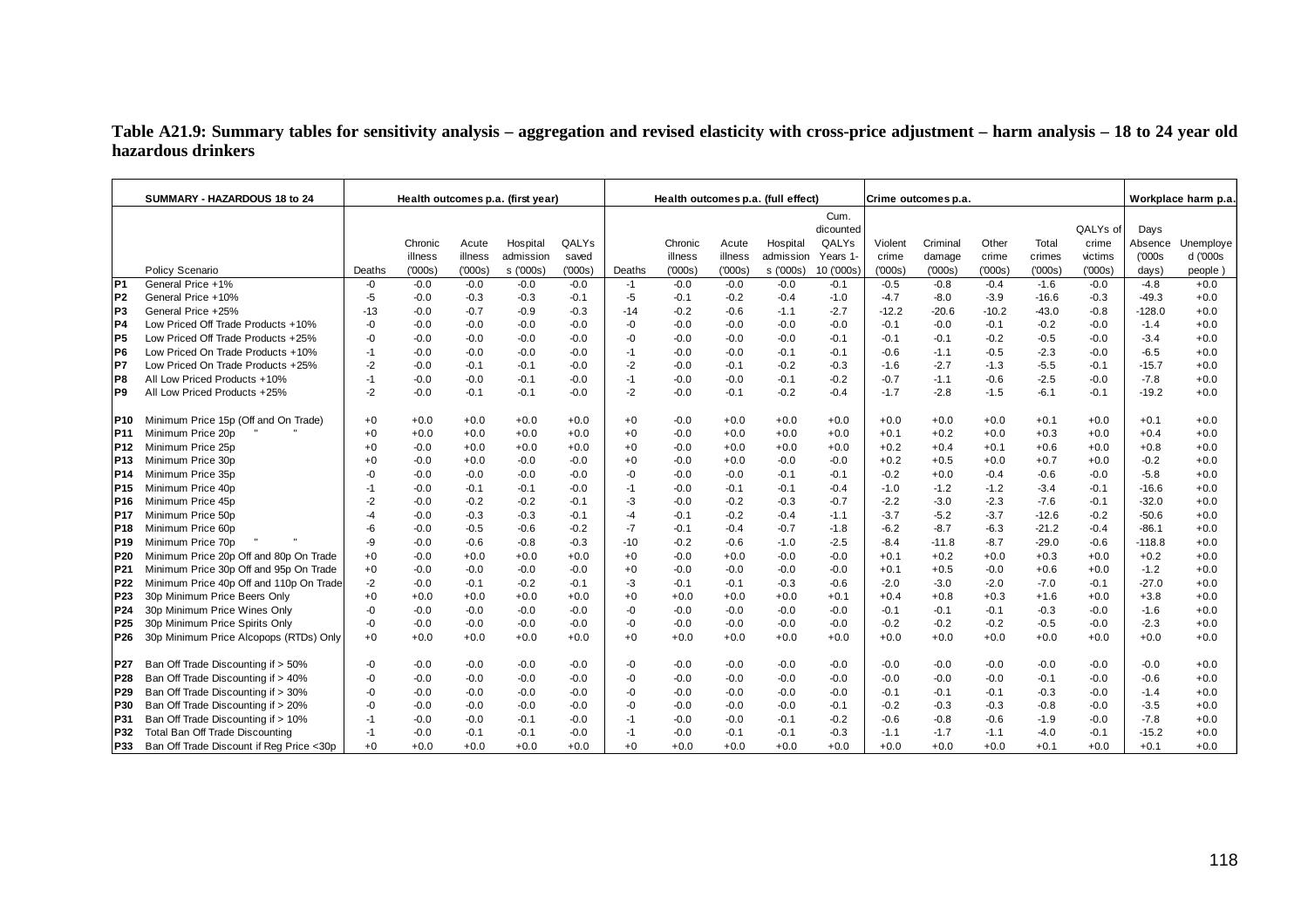**Table A21.10: Summary tables for sensitivity analysis – aggregation and revised elasticity with cross-price adjustment – harm analysis – moderate drinkers** 

|                 | <b>SUMMARY - MODERATE</b>                |        |         |         | Health outcomes p.a. (first year) |        |        |         |         | Health outcomes p.a. (full effect) |            |         | Crime outcomes p.a. |         |         |          |          | Workplace harm p.a |
|-----------------|------------------------------------------|--------|---------|---------|-----------------------------------|--------|--------|---------|---------|------------------------------------|------------|---------|---------------------|---------|---------|----------|----------|--------------------|
|                 |                                          |        |         |         |                                   |        |        |         |         |                                    | Cum.       |         |                     |         |         |          |          |                    |
|                 |                                          |        |         |         |                                   |        |        |         |         |                                    | dicounted  |         |                     |         |         | QALYs of | Days     |                    |
|                 |                                          |        | Chronic | Acute   | Hospital                          | QALYs  |        | Chronic | Acute   | Hospital                           | QALYs      | Violent | Criminal            | Other   | Total   | crime    | Absence  | Unemploye          |
|                 |                                          |        | illness | illness | admission                         | saved  |        | illness | illness | admission                          | Years 1    | crime   | damage              | crime   | crimes  | victims  | (000s)   | d ('000s           |
|                 | Policy Scenario                          | Deaths | (000s)  | (000s)  | s ('000s)                         | (000s) | Deaths | (000s)  | (000s)  | s ('000s)                          | 10 ('000s) | (000s)  | (000s)              | (000s)  | (000s)  | (000s)   | days)    | people)            |
| P <sub>1</sub>  | General Price +1%                        | -6     | $-0.0$  | $-0.2$  | $-0.3$                            | $-0.1$ | -9     | $-0.3$  | $-0.3$  | $-0.8$                             | $-1.3$     | $-0.5$  | $-0.8$              | $-0.5$  | $-1.8$  | $-0.0$   | $-14.2$  | $+0.0$             |
| P <sub>2</sub>  | General Price +10%                       | -61    | $-0.2$  | $-2.7$  | $-3.3$                            | $-0.9$ | $-86$  | $-2.7$  | $-2.9$  | $-8.0$                             | $-13.3$    | $-5.4$  | $-7.8$              | $-5.0$  | $-18.2$ | $-0.4$   | $-143.7$ | $+0.0$             |
| P <sub>3</sub>  | General Price +25%                       | $-150$ | $-0.6$  | $-6.7$  | $-8.3$                            | $-2.2$ | $-206$ | $-6.9$  | $-7.2$  | $-20.4$                            | $-33.5$    | $-13.8$ | $-19.9$             | $-12.7$ | $-46.4$ | $-1.0$   | $-363.8$ | $+0.0$             |
| P <sub>4</sub>  | Low Priced Off Trade Products +10%       | $-2$   | $-0.0$  | $-0.1$  | $-0.1$                            | $-0.0$ | $-3$   | $-0.2$  | $-0.1$  | $-0.5$                             | $-0.7$     | $+0.3$  | $+0.6$              | $+0.2$  | $+1.0$  | $+0.0$   | $+2.0$   | $+0.0$             |
| P5              | Low Priced Off Trade Products +25%       | -6     | $-0.0$  | $-0.3$  | $-0.3$                            | $-0.1$ | -8     | $-0.5$  | $-0.3$  | $-1.2$                             | $-1.6$     | $+0.7$  | $+1.4$              | $+0.4$  | $+2.5$  | $+0.1$   | $+5.0$   | $+0.0$             |
| P <sub>6</sub>  | Low Priced On Trade Products +10%        | $-4$   | $-0.0$  | $-0.2$  | $-0.2$                            | $-0.1$ | $-6$   | $-0.2$  | $-0.2$  | $-0.5$                             | $-0.7$     | $-0.6$  | $-0.8$              | $-0.5$  | $-1.9$  | $-0.0$   | $-11.1$  | $+0.0$             |
| P7              | Low Priced On Trade Products +25%        | $-10$  | $-0.0$  | $-0.4$  | $-0.5$                            | $-0.1$ | $-15$  | $-0.5$  | $-0.5$  | $-1.4$                             | $-2.0$     | $-1.4$  | $-2.0$              | $-1.4$  | $-4.8$  | $-0.1$   | $-27.9$  | $+0.0$             |
| P8              | All Low Priced Products +10%             | -6     | $-0.0$  | $-0.3$  | $-0.3$                            | $-0.1$ | -9     | $-0.4$  | $-0.3$  | $-1.0$                             | $-1.4$     | $-0.3$  | $-0.2$              | -0.4    | $-0.9$  | $-0.0$   | $-9.1$   | $+0.0$             |
| P9              | All Low Priced Products +25%             | $-16$  | $-0.1$  | $-0.7$  | $-0.9$                            | $-0.2$ | $-24$  | $-1.0$  | $-0.8$  | $-2.6$                             | $-3.6$     | $-0.7$  | $-0.6$              | $-1.0$  | $-2.2$  | $-0.0$   | $-23.0$  | $+0.0$             |
|                 |                                          |        |         |         |                                   |        |        |         |         |                                    |            |         |                     |         |         |          |          |                    |
| IP10.           | Minimum Price 15p (Off and On Trade)     | $+1$   | $+0.0$  | $+0.0$  | $+0.0$                            | $+0.0$ | $+1$   | $+0.0$  | $+0.0$  | $+0.1$                             | $+0.1$     | $+0.1$  | $+0.1$              | $+0.0$  | $+0.2$  | $+0.0$   | $+1.5$   | $+0.0$             |
| P <sub>11</sub> | Minimum Price 20p                        | $+3$   | $+0.0$  | $+0.1$  | $+0.1$                            | $+0.0$ | $+4$   | $+0.1$  | $+0.1$  | $+0.2$                             | $+0.4$     | $+0.3$  | $+0.5$              | $+0.2$  | $+1.0$  | $+0.0$   | $+5.9$   | $+0.0$             |
| P12             | Minimum Price 25p                        | $+6$   | $+0.0$  | $+0.2$  | $+0.3$                            | $+0.1$ | $+9$   | $+0.2$  | $+0.2$  | $+0.6$                             | $+0.9$     | $+0.7$  | $+1.3$              | $+0.5$  | $+2.5$  | $+0.1$   | $+14.7$  | $+0.0$             |
| P13             | Minimum Price 30p                        | $+10$  | $+0.0$  | $+0.3$  | $+0.4$                            | $+0.1$ | $+15$  | $+0.2$  | $+0.4$  | $+0.9$                             | $+1.3$     | $+1.4$  | $+2.5$              | $+1.0$  | $+4.9$  | $+0.1$   | $+27.5$  | $+0.0$             |
| P14             | Minimum Price 35p                        | $+7$   | $-0.0$  | $+0.2$  | $+0.2$                            | $+0.1$ | $+11$  | $-0.0$  | $+0.2$  | $+0.2$                             | $+0.3$     | $+1.9$  | $+3.4$              | $+1.2$  | $+6.4$  | $+0.1$   | $+31.8$  | $+0.0$             |
| P15             | Minimum Price 40p                        | -3     | $-0.1$  | $-0.3$  | $-0.3$                            | $-0.1$ | $-1$   | $-0.7$  | $-0.3$  | $-1.4$                             | $-2.4$     | $+2.0$  | $+3.9$              | $+1.0$  | $+6.9$  | $+0.1$   | $+24.6$  | $+0.0$             |
| P16             | Minimum Price 45p                        | $-20$  | $-0.2$  | $-1.0$  | $-1.3$                            | $-0.3$ | $-24$  | $-1.7$  | $-1.2$  | $-4.1$                             | $-6.8$     | $+1.7$  | $+3.8$              | $+0.6$  | $+6.1$  | $+0.1$   | $+4.6$   | $+0.0$             |
| P17             | Minimum Price 50p                        | $-43$  | $-0.3$  | $-2.2$  | $-2.7$                            | $-0.7$ | $-54$  | $-3.0$  | $-2.4$  | $-7.8$                             | $-12.9$    | $+1.0$  | $+3.3$              | $-0.3$  | $+4.1$  | $+0.1$   | $-28.2$  | $+0.0$             |
| P18             | Minimum Price 60p                        | $-104$ | $-0.6$  | $-5.1$  | $-6.3$                            | $-1.6$ | $-134$ | $-6.5$  | $-5.6$  | $-17.5$                            | $-28.0$    | $-1.2$  | $+1.1$              | $-2.8$  | $-2.9$  | $-0.1$   | $-128.7$ | $+0.0$             |
| P19             | Minimum Price 70p                        | $-167$ | $-1.0$  | $-7.8$  | $-9.9$                            | $-2.5$ | $-210$ | $-10.3$ | -8.6    | $-27.7$                            | $-43.0$    | $-3.8$  | $-1.6$              | $-5.7$  | $-11.1$ | $-0.2$   | $-244.4$ | $+0.0$             |
| P20             | Minimum Price 20p Off and 80p On Trade   | $+2$   | $+0.0$  | $+0.1$  | $+0.1$                            | $+0.0$ | $+3$   | $+0.1$  | $+0.1$  | $+0.2$                             | $+0.3$     | $+0.2$  | $+0.4$              | $+0.2$  | $+0.8$  | $+0.0$   | $+4.6$   | $+0.0$             |
| P21             | Minimum Price 30p Off and 95p On Trade   | $+6$   | $+0.0$  | $+0.2$  | $+0.2$                            | $+0.1$ | $+8$   | $+0.0$  | $+0.2$  | $+0.3$                             | $+0.6$     | $+1.1$  | $+1.9$              | $+0.7$  | $+3.6$  | $+0.1$   | $+19.4$  | $+0.0$             |
| P22             | Minimum Price 40p Off and 110p On Trade  | $-19$  | $-0.1$  | $-0.9$  | $-1.1$                            | $-0.3$ | $-24$  | $-1.4$  | $-1.0$  | $-3.4$                             | $-5.4$     | $+0.5$  | $+1.6$              | $-0.1$  | $+2.1$  | $+0.0$   | $-8.3$   | $+0.0$             |
| P <sub>23</sub> | 30p Minimum Price Beers Only             | $+10$  | $+0.0$  | $+0.4$  | $+0.5$                            | $+0.1$ | $+15$  | $+0.3$  | $+0.4$  | $+1.0$                             | $+1.7$     | $+1.3$  | $+2.2$              | $+1.0$  | $+4.5$  | $+0.1$   | $+27.4$  | $+0.0$             |
| P <sub>24</sub> | 30p Minimum Price Wines Only             | $-4$   | $-0.0$  | $-0.2$  | $-0.2$                            | $-0.1$ | $-6$   | $-0.2$  | $-0.2$  | $-0.5$                             | $-0.8$     | $-0.2$  | $-0.3$              | $-0.2$  | $-0.8$  | $-0.0$   | $-7.1$   | $+0.0$             |
| P <sub>25</sub> | 30p Minimum Price Spirits Only           | $+3$   | $+0.0$  | $+0.1$  | $+0.1$                            | $+0.0$ | $+5$   | $+0.1$  | $+0.1$  | $+0.4$                             | $+0.5$     | $+0.3$  | $+0.6$              | $+0.2$  | $+1.1$  | $+0.0$   | $+7.1$   | $+0.0$             |
| P26             | 30p Minimum Price Alcopops (RTDs) Only   | $+0$   | $+0.0$  | $+0.0$  | $+0.0$                            | $+0.0$ | +0     | $+0.0$  | $+0.0$  | $+0.0$                             | $+0.0$     | $+0.0$  | $+0.0$              | $+0.0$  | $+0.0$  | $+0.0$   | $+0.1$   | $+0.0$             |
|                 |                                          |        |         |         |                                   |        |        |         |         |                                    |            |         |                     |         |         |          |          |                    |
| P27             | Ban Off Trade Discounting if > 50%       | -0     | -0.0    | $-0.0$  | $-0.0$                            | $-0.0$ | -0     | $-0.0$  | $-0.0$  | $-0.0$                             | $-0.0$     | $-0.0$  | $-0.0$              | $-0.0$  | $-0.0$  | $-0.0$   | $-0.1$   | $+0.0$             |
| P28             | Ban Off Trade Discounting if > 40%       | $-2$   | $-0.0$  | $-0.1$  | $-0.1$                            | $-0.0$ | $-2$   | $-0.1$  | $-0.1$  | $-0.2$                             | $-0.4$     | $-0.1$  | -0.1                | $-0.1$  | $-0.2$  | $-0.0$   | $-2.8$   | $+0.0$             |
| P29             | Ban Off Trade Discounting if > 30%       | $-4$   | $-0.0$  | $-0.2$  | $-0.2$                            | $-0.1$ | -6     | $-0.2$  | $-0.2$  | $-0.6$                             | $-0.9$     | $-0.2$  | $-0.2$              | $-0.2$  | $-0.5$  | $-0.0$   | $-7.1$   | $+0.0$             |
| P30             | Ban Off Trade Discounting if > 20%       | $-10$  | $-0.0$  | $-0.4$  | $-0.5$                            | $-0.1$ | $-14$  | $-0.5$  | $-0.4$  | $-1.3$                             | $-2.2$     | $-0.4$  | $-0.4$              | $-0.4$  | $-1.3$  | $-0.0$   | $-17.5$  | $+0.0$             |
| P31             | Ban Off Trade Discounting if > 10%       | $-20$  | $-0.1$  | $-0.9$  | $-1.1$                            | $-0.3$ | $-28$  | $-1.0$  | $-0.9$  | $-2.8$                             | $-4.6$     | $-0.8$  | $-0.9$              | $-0.9$  | $-2.7$  | $-0.1$   | $-36.2$  | $+0.0$             |
| P32             | Total Ban Off Trade Discounting          | $-36$  | $-0.2$  | $-1.5$  | $-1.9$                            | $-0.5$ | $-51$  | $-1.8$  | $-1.6$  | $-5.0$                             | $-8.1$     | $-1.6$  | $-1.8$              | $-1.7$  | $-5.1$  | $-0.1$   | $-64.9$  | $+0.0$             |
| P33             | Ban Off Trade Discount if Reg Price <30p | $+1$   | $+0.0$  | $+0.0$  | $+0.0$                            | $+0.0$ | $+1$   | $+0.0$  | $+0.0$  | $+0.0$                             | $+0.1$     | $+0.1$  | $+0.2$              | $+0.1$  | $+0.3$  | $+0.0$   | $+2.0$   | $+0.0$             |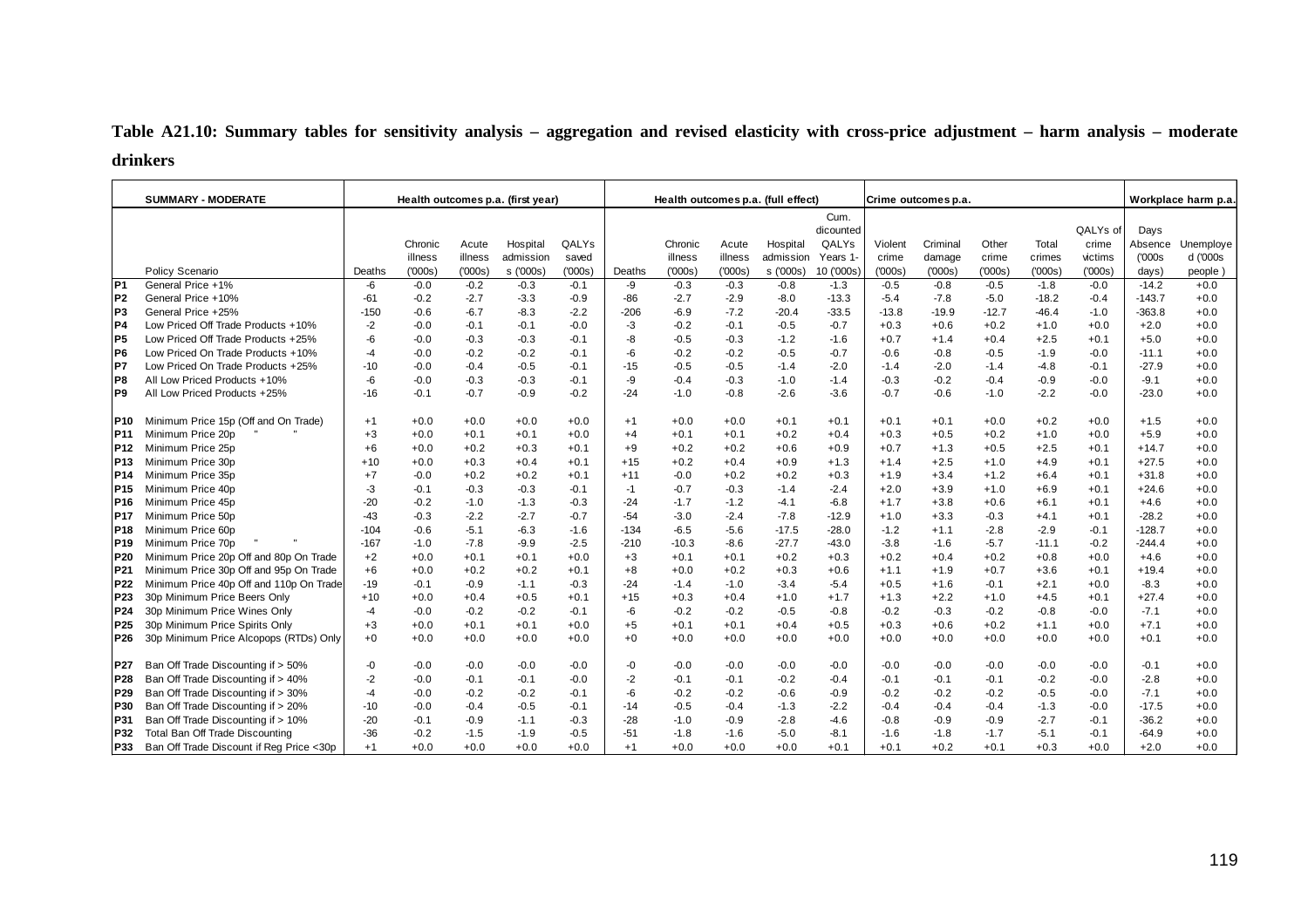# **Table A21.11: Summary tables for sensitivity analysis – aggregation and revised elasticity with cross-price adjustment – harm analysis – hazardous drinkers**

|                 | <b>SUMMARY - HAZARDOUS</b>               |        |         |         | Health outcomes p.a. (first year) |        |         |         |         | Health outcomes p.a. (full effect) |            |         | Crime outcomes p.a. |         |         |          |          | Workplace harm p.a |
|-----------------|------------------------------------------|--------|---------|---------|-----------------------------------|--------|---------|---------|---------|------------------------------------|------------|---------|---------------------|---------|---------|----------|----------|--------------------|
|                 |                                          |        |         |         |                                   |        |         |         |         |                                    | Cum.       |         |                     |         |         |          |          |                    |
|                 |                                          |        |         |         |                                   |        |         |         |         |                                    | dicounted  |         |                     |         |         | QALYs of | Days     |                    |
|                 |                                          |        | Chronic | Acute   | Hospital                          | QALYs  |         | Chronic | Acute   | Hospital                           | QALYs      | Violent | Criminal            | Other   | Total   | crime    | Absence  | Unemploye          |
|                 |                                          |        | illness | illness | admission                         | saved  |         | illness | illness | admission                          | Years 1    | crime   | damage              | crime   | crimes  | victims  | (000s    | d ('000s           |
|                 | Policy Scenario                          | Deaths | (000s)  | (000s)  | s ('000s)                         | (000s) | Deaths  | (000s)  | (000s)  | s ('000s)                          | 10 ('000s) | (000s)  | (000s)              | (000s)  | (000s)  | (000s)   | days)    | people)            |
| P <sub>1</sub>  | General Price +1%                        | $-12$  | $-0.1$  | $-0.3$  | $-0.4$                            | $-0.1$ | $-68$   | $-0.6$  | $-0.4$  | $-1.6$                             | $-2.1$     | $-0.8$  | $-1.4$              | $-1.1$  | $-3.4$  | $-0.1$   | $-18.3$  | $+0.0$             |
| P <sub>2</sub>  | General Price +10%                       | $-122$ | $-0.6$  | $-3.4$  | $-4.7$                            | $-1.2$ | $-652$  | $-6.5$  | $-3.9$  | $-16.7$                            | $-21.3$    | $-8.7$  | $-14.5$             | $-11.2$ | $-34.4$ | $-0.6$   | $-187.9$ | $+0.0$             |
| P <sub>3</sub>  | General Price +25%                       | $-306$ | $-1.4$  | $-8.3$  | $-11.7$                           | $-3.0$ | $-1620$ | $-16.6$ | $-9.6$  | $-42.3$                            | $-53.4$    | $-22.7$ | $-37.7$             | $-29.0$ | $-89.4$ | $-1.6$   | $-489.5$ | $+0.0$             |
| P <sub>4</sub>  | Low Priced Off Trade Products +10%       | $-15$  | $-0.1$  | $-0.3$  | $-0.5$                            | $-0.1$ | $-89$   | $-0.8$  | $-0.4$  | $-2.1$                             | $-2.4$     | $-0.2$  | $-0.2$              | $-0.4$  | $-0.8$  | $-0.0$   | $-7.5$   | $+0.0$             |
| P5              | Low Priced Off Trade Products +25%       | $-37$  | $-0.2$  | $-1.0$  | $-1.3$                            | $-0.3$ | $-216$  | $-2.1$  | $-1.3$  | $-5.3$                             | $-6.3$     | $-0.4$  | $-0.5$              | $-1.0$  | $-2.0$  | $-0.0$   | $-18.9$  | $+0.0$             |
| P <sub>6</sub>  | Low Priced On Trade Products +10%        | $-2$   | $-0.0$  | $-0.1$  | $-0.1$                            | $-0.0$ | -8      | $-0.1$  | $-0.1$  | $-0.3$                             | $-0.4$     | $-0.8$  | $-1.6$              | $-1.8$  | $-4.2$  | $-0.1$   | $-8.3$   | $+0.0$             |
| P7              | Low Priced On Trade Products +25%        | -5     | $-0.0$  | $-0.2$  | $-0.3$                            | $-0.1$ | $-20$   | $-0.2$  | $-0.2$  | $-0.7$                             | $-1.1$     | $-2.0$  | $-3.9$              | $-4.1$  | $-9.9$  | $-0.1$   | $-19.9$  | $+0.0$             |
| IP8             | All Low Priced Products +10%             | $-17$  | $-0.1$  | $-0.4$  | $-0.6$                            | $-0.1$ | $-97$   | $-0.9$  | $-0.5$  | $-2.3$                             | $-2.8$     | $-1.0$  | $-1.8$              | $-2.2$  | $-5.0$  | $-0.1$   | $-15.9$  | $+0.0$             |
| IP9             | All Low Priced Products +25%             | $-42$  | $-0.2$  | $-1.2$  | $-1.6$                            | $-0.4$ | $-239$  | $-2.4$  | $-1.5$  | $-6.1$                             | $-7.4$     | $-2.4$  | $-4.4$              | $-5.2$  | $-12.1$ | $-0.2$   | $-39.5$  | $+0.0$             |
| P <sub>10</sub> | Minimum Price 15p (Off and On Trade)     | -0     | $-0.0$  | $-0.0$  | $-0.0$                            | $-0.0$ | $-1$    | $-0.0$  | -0.0    | $-0.0$                             | $-0.0$     | $+0.0$  | $+0.1$              | $+0.0$  | $+0.1$  | $+0.0$   | $+0.6$   | $+0.0$             |
| <b>P11</b>      | Minimum Price 20p                        | -0     | $-0.0$  | $+0.0$  | $+0.0$                            | $+0.0$ | $-2$    | $-0.0$  | -0.0    | $-0.0$                             | $-0.0$     | $+0.1$  | $+0.3$              | $+0.1$  | $+0.5$  | $+0.0$   | $+2.1$   | $+0.0$             |
| <b>P12</b>      | Minimum Price 25p                        | $-1$   | $-0.0$  | $+0.0$  | $-0.0$                            | $+0.0$ | $-7$    | $-0.1$  | $-0.0$  | $-0.1$                             | $-0.1$     | $+0.3$  | $+0.7$              | $+0.1$  | $+1.1$  | $+0.0$   | $+5.2$   | $+0.0$             |
| <b>P13</b>      | Minimum Price 30p                        | -7     | $-0.0$  | $-0.1$  | $-0.2$                            | $-0.0$ | $-47$   | $-0.4$  | $-0.2$  | $-1.0$                             | $-1.1$     | $+0.4$  | $+0.9$              | $-0.1$  | $+1.1$  | $+0.0$   | $+3.7$   | $+0.0$             |
| P <sub>14</sub> | Minimum Price 35p                        | $-32$  | $-0.2$  | $-0.8$  | $-1.2$                            | $-0.3$ | $-189$  | $-1.8$  | $-1.1$  | $-4.6$                             | $-5.5$     | $-0.3$  | $-0.0$              | $-1.3$  | $-1.6$  | $-0.0$   | $-17.1$  | $+0.0$             |
| P <sub>15</sub> | Minimum Price 40p                        | $-78$  | $-0.4$  | $-2.1$  | $-2.9$                            | $-0.7$ | $-446$  | $-4.4$  | $-2.7$  | $-11.3$                            | $-13.6$    | $-1.8$  | $-2.3$              | $-3.4$  | $-7.5$  | $-0.1$   | $-60.4$  | $+0.0$             |
| P <sub>16</sub> | Minimum Price 45p                        | $-144$ | $-0.7$  | $-3.8$  | $-5.3$                            | $-1.3$ | $-815$  | $-8.2$  | $-4.8$  | $-20.7$                            | $-24.8$    | $-4.2$  | $-5.8$              | $-6.6$  | $-16.6$ | $-0.3$   | $-128.1$ | $+0.0$             |
| P <sub>17</sub> | Minimum Price 50p                        | $-225$ | $-1.1$  | $-5.8$  | $-8.2$                            | $-2.0$ | $-1264$ | $-13.0$ | $-7.2$  | $-32.4$                            | $-38.5$    | $-7.3$  | $-10.4$             | $-10.6$ | $-28.3$ | $-0.5$   | $-218.2$ | $+0.0$             |
| P18             | Minimum Price 60p                        | -399   | $-2.1$  | $-10.2$ | $-14.8$                           | $-3.5$ | $-2242$ | $-24.2$ | $-12.4$ | $-59.4$                            | $-69.2$    | $-13.5$ | $-19.2$             | $-19.3$ | $-52.0$ | $-1.0$   | -420.5   | $+0.0$             |
| P <sub>19</sub> | Minimum Price 70p                        | $-569$ | $-3.1$  | $-14.7$ | $-21.5$                           | $-5.2$ | $-3201$ | $-36.3$ | $-17.7$ | $-88.1$                            | $-100.7$   | $-19.4$ | $-27.2$             | $-27.2$ | $-73.8$ | $-1.4$   | $-628.8$ | $+0.0$             |
| P20             | Minimum Price 20p Off and 80p On Trade   | $-0$   | $-0.0$  | $-0.0$  | $-0.0$                            | $-0.0$ | $-2$    | $-0.0$  | $-0.0$  | $-0.1$                             | $-0.0$     | $+0.1$  | $+0.2$              | $-0.2$  | $+0.0$  | $+0.0$   | $+1.8$   | $+0.0$             |
| P21             | Minimum Price 30p Off and 95p On Trade   | -9     | $-0.1$  | $-0.2$  | $-0.3$                            | $-0.1$ | -59     | $-0.6$  | $-0.3$  | $-1.4$                             | $-1.5$     | $+0.2$  | $+0.4$              | $-1.2$  | $-0.6$  | $+0.0$   | $+1.3$   | $+0.0$             |
| P22             | Minimum Price 40p Off and 110p On Trade  | -94    | $-0.5$  | $-2.6$  | $-3.6$                            | $-0.9$ | $-530$  | $-5.3$  | $-3.3$  | $-13.6$                            | $-16.7$    | $-3.6$  | $-5.8$              | $-7.2$  | $-16.6$ | $-0.3$   | $-88.8$  | $+0.0$             |
| P <sub>23</sub> | 30p Minimum Price Beers Only             | $+4$   | $+0.0$  | $+0.1$  | $+0.2$                            | $+0.0$ | $+13$   | $+0.1$  | $+0.1$  | $+0.3$                             | $+0.7$     | $+0.8$  | $+1.5$              | $+0.7$  | $+3.0$  | $+0.1$   | $+14.6$  | $+0.0$             |
| P <sub>24</sub> | 30p Minimum Price Wines Only             | -9     | $-0.0$  | $-0.2$  | $-0.3$                            | $-0.1$ | -50     | $-0.5$  | $-0.3$  | $-1.2$                             | $-1.4$     | $-0.2$  | $-0.3$              | $-0.4$  | $-0.9$  | $-0.0$   | $-7.5$   | $+0.0$             |
| P <sub>25</sub> | 30p Minimum Price Spirits Only           | $-1$   | $-0.0$  | $-0.0$  | $-0.1$                            | $-0.0$ | -8      | $-0.1$  | $-0.0$  | $-0.2$                             | $-0.3$     | $-0.2$  | $-0.3$              | $-0.4$  | $-0.9$  | $-0.0$   | $-3.3$   | $+0.0$             |
| P26             | 30p Minimum Price Alcopops (RTDs) Only   | $+0$   | $+0.0$  | $+0.0$  | $+0.0$                            | $+0.0$ | $+0$    | $+0.0$  | $+0.0$  | $+0.0$                             | $+0.0$     | $+0.0$  | $+0.0$              | $+0.0$  | $+0.0$  | $+0.0$   | $+0.0$   | $+0.0$             |
| P27             | Ban Off Trade Discounting if > 50%       | -0     | $-0.0$  | $-0.0$  | $-0.0$                            | $-0.0$ | $-1$    | $-0.0$  | $-0.0$  | $-0.0$                             | $-0.0$     | $-0.0$  | $-0.0$              | $-0.0$  | $-0.0$  | $-0.0$   | $-0.1$   | $+0.0$             |
| P28             | Ban Off Trade Discounting if > 40%       | -5     | $-0.0$  | $-0.1$  | $-0.2$                            | $-0.0$ | $-29$   | $-0.3$  | $-0.1$  | $-0.7$                             | $-0.8$     | $-0.1$  | $-0.2$              | $-0.1$  | $-0.4$  | $-0.0$   | $-4.8$   | $+0.0$             |
| P <sub>29</sub> | Ban Off Trade Discounting if > 30%       | $-12$  | $-0.1$  | $-0.3$  | $-0.4$                            | $-0.1$ | $-71$   | $-0.7$  | $-0.3$  | $-1.7$                             | $-2.0$     | $-0.3$  | $-0.4$              | $-0.4$  | $-1.1$  | $-0.0$   | $-12.2$  | $+0.0$             |
| <b>P30</b>      | Ban Off Trade Discounting if > 20%       | $-29$  | $-0.1$  | $-0.7$  | $-1.0$                            | $-0.2$ | $-166$  | $-1.6$  | $-0.8$  | $-4.0$                             | $-4.8$     | $-0.8$  | $-1.0$              | $-0.9$  | $-2.7$  | $-0.1$   | $-29.8$  | $+0.0$             |
| P31             | Ban Off Trade Discounting if > 10%       | $-57$  | $-0.3$  | $-1.5$  | $-2.1$                            | $-0.5$ | $-325$  | $-3.2$  | -1.8    | $-8.2$                             | -10.0      | $-1.7$  | -2.2                | $-2.0$  | $-5.9$  | $-0.1$   | $-61.8$  | $+0.0$             |
| P32             | Total Ban Off Trade Discounting          | -99    | $-0.5$  | $-2.6$  | $-3.7$                            | $-0.9$ | $-554$  | $-5.6$  | $-3.2$  | $-14.1$                            | $-17.3$    | $-3.2$  | $-4.4$              | $-3.8$  | $-11.4$ | $-0.2$   | $-110.3$ | $+0.0$             |
| P33             | Ban Off Trade Discount if Reg Price <30p | -0     | $-0.0$  | $-0.0$  | $-0.0$                            | $-0.0$ | $-2$    | $-0.0$  | -0.0    | -0.0                               | $-0.0$     | $+0.0$  | $+0.1$              | $+0.0$  | $+0.2$  | $+0.0$   | $+0.7$   | $+0.0$             |
|                 |                                          |        |         |         |                                   |        |         |         |         |                                    |            |         |                     |         |         |          |          |                    |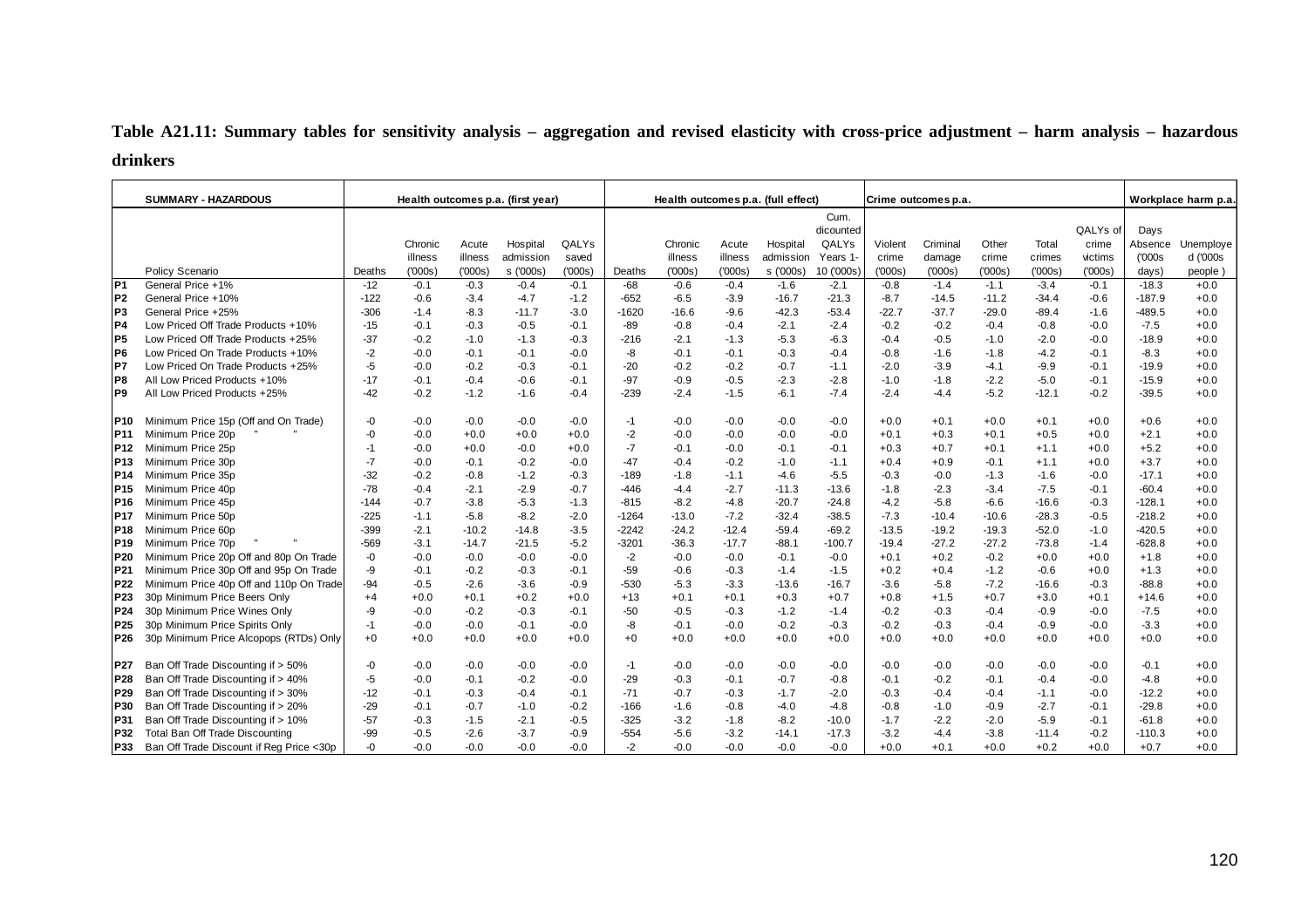|                 | <b>SUMMARY - HARMFUL</b>                 |        | Health outcomes p.a. (full effect) |         |                                   |        |         |         | Crime outcomes p.a. |           |            |         |          | Workplace harm p.a |         |          |          |           |
|-----------------|------------------------------------------|--------|------------------------------------|---------|-----------------------------------|--------|---------|---------|---------------------|-----------|------------|---------|----------|--------------------|---------|----------|----------|-----------|
|                 |                                          |        |                                    |         | Health outcomes p.a. (first year) |        |         |         |                     |           | Cum.       |         |          |                    |         |          |          |           |
|                 |                                          |        |                                    |         |                                   |        |         |         |                     |           | dicounted  |         |          |                    |         | QALYs of | Days     |           |
|                 |                                          |        | Chronic                            | Acute   | Hospital                          | QALYs  |         | Chronic | Acute               | Hospital  | QALYs      | Violent | Criminal | Other              | Total   | crime    | Absence  | Unemploye |
|                 |                                          |        | illness                            | illness | admission                         | saved  |         | illness | illness             | admission | Years 1    | crime   | damage   | crime              | crimes  | victims  | (000s)   | d ('000s  |
|                 | Policy Scenario                          | Deaths | (000s)                             | (000s)  | s ('000s)                         | (000s) | Deaths  | (000s)  | (000s)              | s ('000s) | 10 ('000s) | (000s)  | (000s)   | (000s)             | (000s)  | (000s)   | days)    | people)   |
| P <sub>1</sub>  | General Price +1%                        | $-11$  | $-0.1$                             | $-0.2$  | $-0.4$                            | $-0.1$ | $-70$   | $-1.0$  | $-0.2$              | $-2.3$    | $-1.9$     | $-0.4$  | $-0.6$   | $-0.4$             | $-1.4$  | $-0.0$   | $-7.8$   | $-1.0$    |
| P <sub>2</sub>  | General Price +10%                       | $-98$  | $-0.9$                             | $-1.5$  | $-3.6$                            | $-0.6$ | $-714$  | $-9.8$  | $-1.6$              | $-22.6$   | $-17.8$    | $-3.7$  | $-6.0$   | $-4.3$             | $-14.0$ | $-0.3$   | $-80.6$  | $-10.6$   |
| P <sub>3</sub>  | General Price +25%                       | -241   | $-2.3$                             | $-3.3$  | $-8.5$                            | $-1.5$ | $-1806$ | $-24.2$ | $-3.4$              | $-55.3$   | $-43.5$    | $-9.7$  | $-15.8$  | -11.4              | $-37.0$ | $-0.7$   | $-213.1$ | $-27.4$   |
| P <sub>4</sub>  | Low Priced Off Trade Products +10%       | $-13$  | $-0.1$                             | $-0.2$  | $-0.4$                            | $-0.1$ | $-74$   | $-0.8$  | $-0.3$              | $-2.0$    | $-1.9$     | $-0.1$  | $-0.1$   | $-0.2$             | $-0.3$  | $-0.0$   | $-2.1$   | $-0.3$    |
| P <sub>5</sub>  | Low Priced Off Trade Products +25%       | -30    | -0.2                               | $-0.5$  | $-1.0$                            | $-0.2$ | -186    | $-2.1$  | $-0.5$              | -4.9      | $-4.4$     | $-0.1$  | $-0.1$   | $-0.4$             | $-0.7$  | $-0.0$   | -5.6     | -0.8      |
| P <sub>6</sub>  | Low Priced On Trade Products +10%        | $-2$   | -0.0                               | $-0.0$  | $-0.1$                            | $-0.0$ | $-14$   | $-0.2$  | $-0.0$              | $-0.5$    | $-0.4$     | $-0.3$  | $-0.6$   | $-0.6$             | $-1.5$  | $-0.0$   | $-3.2$   | $-0.3$    |
| P7              | Low Priced On Trade Products +25%        | $-5$   | -0.1                               | $-0.1$  | $-0.2$                            | $-0.0$ | $-34$   | $-0.5$  | -0.1                | $-1.2$    | $-1.0$     | $-0.7$  | $-1.4$   | $-1.3$             | $-3.5$  | $-0.1$   | $-7.9$   | $-0.6$    |
| P <sub>8</sub>  | All Low Priced Products +10%             | $-15$  | $-0.1$                             | $-0.3$  | $-0.5$                            | $-0.1$ | $-88$   | $-1.0$  | $-0.3$              | $-2.5$    | $-2.3$     | $-0.4$  | $-0.6$   | $-0.7$             | $-1.7$  | $-0.0$   | $-5.4$   | $-0.6$    |
| P <sub>9</sub>  | All Low Priced Products +25%             | -35    | $-0.3$                             | $-0.6$  | $-1.2$                            | $-0.2$ | $-225$  | $-2.6$  | -0.6                | $-6.2$    | $-5.5$     | $-0.9$  | $-1.6$   | $-1.8$             | $-4.3$  | $-0.1$   | $-13.9$  | $-1.4$    |
| P <sub>10</sub> | Minimum Price 15p (Off and On Trade)     | -0     | $-0.0$                             | $-0.0$  | $-0.0$                            | $-0.0$ | $-1$    | $-0.0$  | $-0.0$              | $-0.0$    | $-0.0$     | $-0.1$  | $-0.1$   | $-0.1$             | $-0.3$  | $-0.0$   | $-0.6$   | $-0.0$    |
| P11             | Minimum Price 20p                        | $-1$   | $-0.0$                             | $-0.0$  | $-0.0$                            | $-0.0$ | $-1$    | $+0.0$  | $-0.0$              | $+0.1$    | $-0.0$     | $-0.1$  | $-0.1$   | $-0.1$             | $-0.3$  | $-0.0$   | -0.0     | $+0.1$    |
| P <sub>12</sub> | Minimum Price 25p                        | $-1$   | $-0.0$                             | $-0.0$  | $-0.0$                            | $-0.0$ | -0      | $+0.1$  | $-0.0$              | $+0.2$    | $+0.0$     | $+0.0$  | $+0.0$   | $-0.1$             | $-0.1$  | $+0.0$   | $+1.7$   | $+0.3$    |
| P <sub>13</sub> | Minimum Price 30p                        | -8     | $-0.1$                             | $-0.1$  | $-0.3$                            | $-0.0$ | $-42$   | $-0.4$  | $-0.2$              | $-1.0$    | $-1.1$     | $-0.0$  | $-0.0$   | $-0.3$             | $-0.3$  | $-0.0$   | $+0.3$   | $+0.1$    |
| P <sub>14</sub> | Minimum Price 35p                        | $-36$  | $-0.3$                             | $-0.6$  | $-1.2$                            | $-0.2$ | $-229$  | $-2.7$  | -0.6                | $-6.4$    | $-5.6$     | $-0.6$  | $-0.9$   | $-1.0$             | $-2.5$  | $-0.0$   | $-14.6$  | $-1.9$    |
| P <sub>15</sub> | Minimum Price 40p                        | $-78$  | $-0.7$                             | $-1.1$  | $-2.7$                            | $-0.5$ | $-555$  | $-6.9$  | $-1.2$              | $-16.1$   | $-13.2$    | $-1.6$  | $-2.4$   | $-2.3$             | $-6.3$  | $-0.1$   | $-42.3$  | $-5.8$    |
| P <sub>16</sub> | Minimum Price 45p                        | $-135$ | $-1.3$                             | $-1.8$  | $-4.6$                            | $-0.8$ | $-990$  | $-12.7$ | $-1.9$              | -29.1     | $-23.2$    | $-3.1$  | $-4.6$   | $-4.1$             | $-11.8$ | $-0.2$   | $-83.1$  | $-11.5$   |
| P <sub>17</sub> | Minimum Price 50p                        | -203   | $-2.0$                             | $-2.6$  | $-7.0$                            | $-1.2$ | -1518   | $-19.6$ | $-2.7$              | $-44.7$   | $-35.4$    | -5.0    | $-7.3$   | $-6.2$             | -18.6   | $-0.4$   | $-135.4$ | $-18.7$   |
| P <sub>18</sub> | Minimum Price 60p                        | $-337$ | $-3.2$                             | $-4.3$  | $-11.3$                           | $-2.0$ | $-2552$ | $-32.1$ | $-4.4$              | $-72.9$   | $-58.6$    | $-8.2$  | $-11.8$  | $-10.3$            | $-30.4$ | $-0.6$   | $-233.4$ | $-31.5$   |
| P <sub>19</sub> | Minimum Price 70p                        | -474   | $-4.3$                             | $-6.0$  | $-15.6$                           | $-2.8$ | $-3599$ | $-44.1$ | $-6.2$              | $-100.0$  | $-81.8$    | $-10.9$ | $-15.2$  | $-13.8$            | $-39.8$ | $-0.8$   | -328.3   | $-42.5$   |
| P20             | Minimum Price 20p Off and 80p On Trade   | $-1$   | $-0.0$                             | $-0.0$  | $-0.0$                            | $-0.0$ | -3      | $+0.0$  | $-0.0$              | $-0.0$    | $-0.1$     | $-0.1$  | $-0.3$   | $-0.2$             | $-0.7$  | $-0.0$   | $-0.7$   | $+0.0$    |
| P21             | Minimum Price 30p Off and 95p On Trade   | $-11$  | $-0.1$                             | $-0.2$  | $-0.4$                            | $-0.1$ | $-64$   | $-0.7$  | $-0.2$              | $-1.7$    | $-1.6$     | $-0.3$  | $-0.5$   | $-0.8$             | $-1.6$  | $-0.0$   | $-3.0$   | $-0.2$    |
| P <sub>22</sub> | Minimum Price 40p Off and 110p On Trade  | $-95$  | $-0.9$                             | $-1.4$  | $-3.4$                            | $-0.6$ | $-685$  | $-8.9$  | $-1.5$              | $-20.5$   | $-16.5$    | $-2.7$  | -4.4     | $-4.1$             | -11.3   | $-0.2$   | $-60.1$  | $-7.8$    |
| P23             | 30p Minimum Price Beers Only             | $+2$   | $+0.0$                             | $+0.1$  | $+0.1$                            | $+0.0$ | $+22$   | $+0.4$  | $+0.1$              | $+1.0$    | $+0.7$     | $+0.5$  | $+0.9$   | $+0.3$             | $+1.8$  | $+0.0$   | $+9.4$   | $+1.2$    |
| P <sub>24</sub> | 30p Minimum Price Wines Only             | -8     | $-0.1$                             | $-0.2$  | $-0.3$                            | $-0.1$ | $-47$   | $-0.6$  | $-0.2$              | $-1.4$    | $-1.3$     | $-0.4$  | $-0.7$   | $-0.4$             | $-1.5$  | $-0.0$   | $-6.7$   | $-0.8$    |
| P <sub>25</sub> | 30p Minimum Price Spirits Only           | -3     | $-0.0$                             | $-0.0$  | $-0.1$                            | $-0.0$ | $-16$   | $-0.2$  | $-0.0$              | $-0.5$    | $-0.4$     | $-0.1$  | $-0.2$   | $-0.2$             | $-0.6$  | $-0.0$   | $-2.2$   | $-0.2$    |
| P <sub>26</sub> | 30p Minimum Price Alcopops (RTDs) Only   | $+0$   | $+0.0$                             | $+0.0$  | $+0.0$                            | $+0.0$ | $+0$    | $+0.0$  | $+0.0$              | $+0.0$    | $+0.0$     | $+0.0$  | $+0.0$   | $+0.0$             | $+0.0$  | $+0.0$   | $+0.0$   | $+0.0$    |
| P27             | Ban Off Trade Discounting if > 50%       | -0     | $-0.0$                             | $-0.0$  | $-0.0$                            | $-0.0$ | $-1$    | $-0.0$  | $-0.0$              | $-0.0$    | $-0.0$     | $-0.0$  | $-0.0$   | $-0.0$             | $-0.0$  | $-0.0$   | $-0.1$   | $-0.0$    |
| P28             | Ban Off Trade Discounting if > 40%       | $-4$   | -0.0                               | $-0.1$  | $-0.1$                            | $-0.0$ | $-24$   | $-0.3$  | $-0.1$              | $-0.7$    | $-0.6$     | $-0.1$  | $-0.1$   | $-0.1$             | $-0.2$  | $-0.0$   | -2.0     | $-0.3$    |
| P29             | Ban Off Trade Discounting if > 30%       | $-10$  | $-0.1$                             | $-0.2$  | $-0.4$                            | $-0.1$ | $-61$   | $-0.8$  | $-0.2$              | $-1.9$    | $-1.6$     | $-0.1$  | $-0.2$   | $-0.2$             | $-0.5$  | $-0.0$   | -5.0     | $-0.8$    |
| P30             | Ban Off Trade Discounting if > 20%       | $-24$  | $-0.2$                             | $-0.5$  | $-0.9$                            | $-0.2$ | $-151$  | $-2.0$  | $-0.5$              | $-4.7$    | $-4.0$     | $-0.3$  | $-0.4$   | $-0.4$             | $-1.1$  | $-0.0$   | $-12.3$  | $-2.0$    |
| P31             | Ban Off Trade Discounting if > 10%       | $-45$  | $-0.4$                             | $-0.7$  | $-1.6$                            | $-0.3$ | $-309$  | $-4.1$  | -0.8                | $-9.5$    | $-7.8$     | $-0.7$  | $-0.9$   | $-0.9$             | $-2.5$  | $-0.1$   | $-26.0$  | $-4.0$    |
| P32             | Total Ban Off Trade Discounting          | $-76$  | $-0.7$                             | $-1.1$  | $-2.7$                            | $-0.5$ | $-553$  | $-7.4$  | $-1.1$              | $-16.9$   | $-13.4$    | $-1.4$  | $-1.9$   | $-1.6$             | $-5.0$  | $-0.1$   | $-47.6$  | $-7.2$    |
| P33             | Ban Off Trade Discount if Reg Price <30p | -0     | $-0.0$                             | $-0.0$  | $-0.0$                            | $-0.0$ | $-1$    | $-0.0$  | $-0.0$              | $-0.0$    | $-0.0$     | $+0.0$  | $+0.1$   | $+0.0$             | $+0.1$  | $+0.0$   | $+0.5$   | $+0.1$    |

**Table A21.12: Summary tables for sensitivity analysis – aggregation and revised elasticity with cross-price adjustment – harm analysis – harmful drinkers**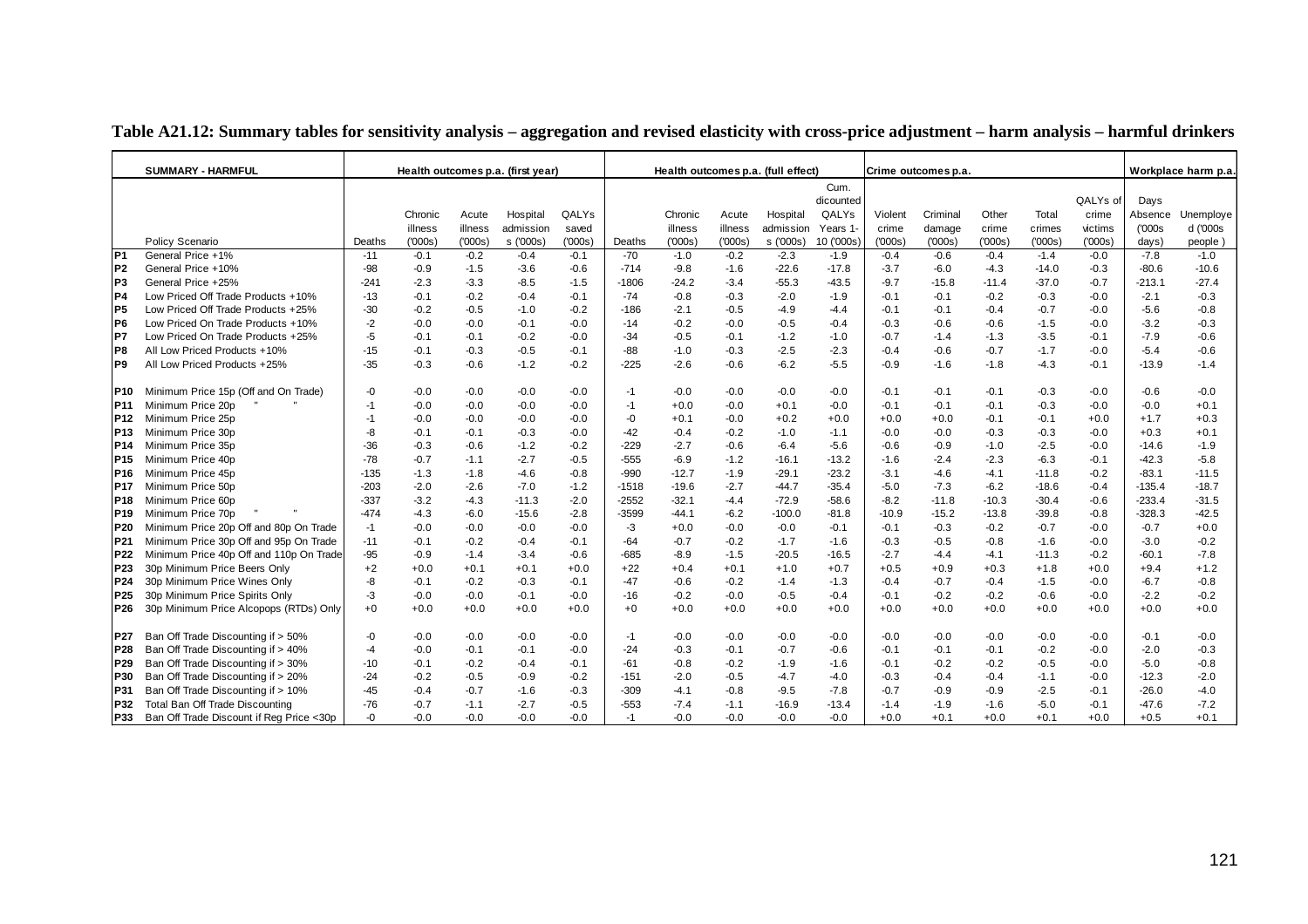# **Table A21.13: Summary tables for sensitivity analysis – aggregation and revised elasticity with cross-price adjustment – financial value – overall population**

|                 | <b>SUMMARY - TOTAL</b>                   | Value of harm reduction in year 1 (£ millions) |          |          |          |            |          |         |                |                                  |           |                                                        | Cumulative discounted value of harm reduction over 10 years (£m) |                       |          |                          |                |  |  |  |
|-----------------|------------------------------------------|------------------------------------------------|----------|----------|----------|------------|----------|---------|----------------|----------------------------------|-----------|--------------------------------------------------------|------------------------------------------------------------------|-----------------------|----------|--------------------------|----------------|--|--|--|
|                 |                                          |                                                |          |          |          |            |          |         | Total value of |                                  |           |                                                        |                                                                  |                       |          |                          | Total value of |  |  |  |
|                 |                                          |                                                |          |          | Unemploy | Total      |          |         | harm           |                                  |           |                                                        |                                                                  |                       |          |                          | harm           |  |  |  |
|                 |                                          | Healthcare                                     | Crime    | Absence  | ment     | direct     | Health   | Crime   | reduction      | Healthcare                       | Crime     | Absence                                                |                                                                  | Unemploy Total direct | Health   | Crime                    | reduction      |  |  |  |
|                 |                                          | costs                                          | costs    | costs    | costs    | costs      | QALY     | QALY    | incl. QALYs    | costs                            | costs     | costs                                                  | ment costs                                                       | costs                 | QALY     | QALY                     | incl. QALYs    |  |  |  |
|                 | Policy Scenario                          | Year 1                                         | Year 1   | Year 1   | Year 1   | Year 1     | value    | value   | Year 1         |                                  |           | Years 1-10 Years 1-10 Years 1-10 Years 1-10 Years 1-10 |                                                                  |                       | value    | value                    | Year 1-10      |  |  |  |
| P <sub>1</sub>  | General Price +1%                        | $-5.1$                                         | $-8.2$   | $-3.9$   | $-25.1$  | $-42.3$    | $-5.4$   | $-2.7$  | $-50.4$        | $-82$                            | $-68$     | $-33$                                                  | $-209$                                                           | $-392$                | $-105$   | $-22$                    | $-520$         |  |  |  |
| P <sub>2</sub>  | General Price +10%                       | $-51.3$                                        | $-83.5$  | $-40.3$  | $-255.0$ | $-430.1$   | $-55.5$  | $-27.7$ | $-513.2$       | $-835$                           | $-694$    | $-335$                                                 | $-2,120$                                                         | $-3,985$              | $-1,060$ | $-230$                   | $-5,274$       |  |  |  |
| P <sub>3</sub>  | General Price +25%                       | $-126.8$                                       | $-215.8$ | $-104.3$ | $-657.3$ | $-1,104.2$ | $-137.7$ | $-71.7$ | $-1,313.6$     | $-2,076$                         | $-1,795$  | $-867$                                                 | $-5,467$                                                         | $-10,205$             | $-2,639$ | $-596$                   | $-13,440$      |  |  |  |
| P <sub>4</sub>  | Low Priced Off Trade Products +10%       | $-4.5$                                         | $-.2$    | $-6$     | $-5.9$   | $-11.3$    | $-4.4$   | $+.1$   | $-15.6$        | $-81$                            | $-2$      | $-5$                                                   | $-49$                                                            | $-137$                | $-99$    | $+1$                     | $-235$         |  |  |  |
| IP <sub>5</sub> | Low Priced Off Trade Products +25%       | $-11.2$                                        | $-6$     | $-1.6$   | $-15.7$  | $-29.0$    | $-10.9$  | $+.2$   | $-39.7$        | $-202$                           | -5        | -13                                                    | $-130$                                                           | $-350$                | $-247$   | $+1$                     | $-596$         |  |  |  |
| IP <sub>6</sub> | Low Priced On Trade Products +10%        | $-2.0$                                         | $-10.1$  | $-1.7$   | $-3.9$   | $-17.7$    | $-2.4$   | $-3.0$  | $-23.1$        | $-28$                            | $-84$     | $-14$                                                  | $-33$                                                            | $-158$                | $-35$    | $-25$                    | $-217$         |  |  |  |
| IP7             | Low Priced On Trade Products +25%        | $-5.2$                                         | $-24.6$  | $-4.1$   | $-9.7$   | $-43.6$    | $-6.2$   | $-7.3$  | $-57.1$        | $-70$                            | $-205$    | $-34$                                                  | $-81$                                                            | $-390$                | $-87$    | $-60$                    | $-538$         |  |  |  |
| P <sub>8</sub>  | All Low Priced Products +10%             | $-6.5$                                         | $-10.4$  | $-2.3$   | $-10.1$  | $-29.3$    | $-6.8$   | $-2.9$  | $-39.0$        | $-109$                           | $-86$     | $-19$                                                  | $-84$                                                            | $-298$                | $-134$   | $-24$                    | $-456$         |  |  |  |
| P <sub>9</sub>  | All Low Priced Products +25%             | $-16.5$                                        | $-25.5$  | $-5.8$   | $-26.8$  | $-74.6$    | $-17.2$  | $-7.2$  | $-99.0$        | $-275$                           | $-212$    | $-49$                                                  | $-223$                                                           | $-759$                | $-338$   | $-60$                    | $-1,157$       |  |  |  |
| P <sub>10</sub> | Minimum Price 15p (Off and On Trade)     | $+0.1$                                         | $+.1$    | $+.2$    | $+.5$    | $+.8$      | $+.1$    | $+.0$   | $+1.0$         | $+1$                             | $\ddot{}$ | $+2$                                                   | $+4$                                                             | $+7$                  | $+1$     | $+$                      | $+9$           |  |  |  |
| P11             | Minimum Price 20p                        | $+0.5$                                         | $+1.3$   | $+1.0$   | $+4.8$   | $+7.5$     | $+.5$    | $+.5$   | $+8.6$         | $+5$                             | $+11$     | $+8$                                                   | $+40$                                                            | $+64$                 | $+6$     | $+4$                     | $+75$          |  |  |  |
| P <sub>12</sub> | Minimum Price 25p                        | $+1.3$                                         | $+4.0$   | $+2.6$   | $+14.2$  | $+22.2$    | $+1.5$   | $+1.6$  | $+25.3$        | $+14$                            | $+33$     | $+22$                                                  | $+118$                                                           | $+187$                | $+17$    | $+13$                    | $+218$         |  |  |  |
| P <sub>13</sub> | Minimum Price 30p                        | $+0.3$                                         | $+6.3$   | $+4.1$   | $+14.4$  | $+25.0$    | $+.6$    | $+2.6$  | $+28.3$        | $-12$                            | $+52$     | $+34$                                                  | $+120$                                                           | $+193$                | $-16$    | $+22$                    | $+199$         |  |  |  |
| P <sub>14</sub> | Minimum Price 35p                        | $-8.5$                                         | $+2.0$   | $+1.5$   | $-29.5$  | $-34.5$    | $-8.2$   | $+1.5$  | $-41.1$        | $-174$                           | $+17$     | $+12$                                                  | $-245$                                                           | $-390$                | $-218$   | $+12$                    | $-595$         |  |  |  |
| P <sub>15</sub> | Minimum Price 40p                        | $-24.5$                                        | $-9.3$   | $-5.8$   | $-118.9$ | $-158.4$   | $-24.5$  | $-2.1$  | $-185.0$       | $-470$                           | $-77$     | $-48$                                                  | $-989$                                                           | $-1,583$              | $-586$   | $-17$                    | $-2,186$       |  |  |  |
| P <sub>16</sub> | Minimum Price 45p                        | $-46.6$                                        | $-28.1$  | $-18.1$  | $-251.6$ | $-344.4$   | $-47.2$  | $-8.2$  | $-399.8$       | $-879$                           | $-234$    | $-151$                                                 | $-2,092$                                                         | $-3,356$              | $-1.099$ | $-68$                    | $-4,523$       |  |  |  |
| <b>P17</b>      | Minimum Price 50p                        | $-74.7$                                        | $-53.3$  | $-35.3$  | $-420.8$ | $-584.1$   | $-76.5$  | $-16.4$ | $-677.0$       | $-1,391$                         | $-443$    | $-293$                                                 | $-3,500$                                                         | $-5,627$              | $-1.740$ | $-136$                   | $-7,503$       |  |  |  |
| P <sub>18</sub> | Minimum Price 60p                        | $-137.5$                                       | $-107.0$ | $-74.6$  | $-715.2$ | $-1,034.2$ | $-142.6$ | $-33.7$ | $-1,210.5$     | $-2,506$                         | $-890$    | $-620$                                                 | $-5,948$                                                         | $-9,964$              | $-3,122$ | $-280$                   | $-13,366$      |  |  |  |
| <b>P19</b>      | Minimum Price 70p                        | $-200.7$                                       | $-158.9$ | $-116.2$ | $-974.1$ | $-1,449.8$ | $-209.4$ | $-50.3$ | $-1,709.5$     | $-3,646$                         | $-1,321$  | $-966$                                                 | $-8,101$                                                         | $-14,035$             | $-4,520$ | $-419$                   | $-18,974$      |  |  |  |
| P20             | Minimum Price 20p Off and 80p On Trade   | $+0.2$                                         | $-.2$    | $+.8$    | $+4.2$   | $+4.9$     | $+.2$    | $+.1$   | $+5.2$         | $+1$                             | $-2$      | $+7$                                                   | $+35$                                                            | $+41$                 | $+1$     | $+1$                     | $+43$          |  |  |  |
| P21             | Minimum Price 30p Off and 95p On Trade   | $-1.7$                                         | $-.3$    | $+2.8$   | $+9.2$   | $+10.0$    | $-1.6$   | $+.7$   | $+9.1$         | $-43$                            | $-2$      | $+24$                                                  | $+76$                                                            | $+54$                 | $-54$    | $+6$                     | $+6$           |  |  |  |
| P22             | Minimum Price 40p Off and 110p On Trade  | $-34.3$                                        | $-34.3$  | $-13.4$  | $-166.4$ | $-248.5$   | $-35.2$  | $-10.1$ | $-293.8$       | $-626$                           | $-285$    | $-111$                                                 | $-1,384$                                                         | $-2,407$              | $-779$   | $-84$                    | $-3,270$       |  |  |  |
| P23             | 30p Minimum Price Beers Only             | $+3.6$                                         | $+10.4$  | $+5.6$   | $+34.4$  | $+54.0$    | $+4.1$   | $+3.9$  | $+62.0$        | $+46$                            | $+86$     | $+46$                                                  | $+286$                                                           | $+465$                | $+60$    | $+32$                    | $+557$         |  |  |  |
| P24             | 30p Minimum Price Wines Only             | $-3.4$                                         | -3.8     | $-1.9$   | $-15.9$  | $-25.0$    | $-3.6$   | $-1.2$  | $-29.8$        | $-56$                            | $-32$     | $-16$                                                  | $-132$                                                           | $-235$                | $-71$    | $-10$                    | $-317$         |  |  |  |
| P <sub>25</sub> | 30p Minimum Price Spirits Only           | $+0.1$                                         | $-.3$    | $+.4$    | $-3.8$   | $-3.5$     | $+.1$    | $+.0$   | $-3.4$         | $-2$                             | $-2$      | $+3$                                                   | $-31$                                                            | $-32$                 | -4       | $+$                      | $-36$          |  |  |  |
| P <sub>26</sub> | 30p Minimum Price Alcopops (RTDs) Only   | $+0.0$                                         | $+.0$    | $^{+.0}$ | $+.1$    | $+.1$      | $+.0$    | $+.0$   | $+.1$          | $+.1$                            | $+.0$     | $+.1$                                                  | $+.5$                                                            | $+.7$                 | $+.2$    | $+.0$                    | $+.9$          |  |  |  |
|                 |                                          |                                                |          |          |          |            |          |         |                |                                  |           |                                                        |                                                                  |                       |          |                          |                |  |  |  |
| P27             | Ban Off Trade Discounting if > 50%       | $-0.1$                                         | $-.0$    | $-0$     | $-3$     | $-.4$      | $-.1$    | $-.0$   | $-.5$          | $-1$                             |           |                                                        | $-2$                                                             | $-4$                  | $-1$     | $\overline{\phantom{a}}$ | $-6$           |  |  |  |
| P28             | Ban Off Trade Discounting if > 40%       | $-1.7$                                         | $-1.1$   | $-1.0$   | $-7.1$   | $-10.8$    | $-1.8$   | $-3$    | $-12.9$        | $-29$                            | -9        | -8                                                     | $-59$                                                            | $-104$                | $-37$    | -3                       | $-144$         |  |  |  |
| P29             | Ban Off Trade Discounting if > 30%       | $-4.3$                                         | $-2.7$   | $-2.4$   | $-17.9$  | $-27.3$    | $-4.5$   | $-9$    | $-32.6$        | $-73$                            | $-22$     | $-20$                                                  | $-149$                                                           | $-263$                | $-92$    | $-7$                     | $-363$         |  |  |  |
| P30             | Ban Off Trade Discounting if > 20%       | $-10.4$                                        | $-6.7$   | $-6.0$   | $-44.1$  | $-67.2$    | $-10.9$  | $-2.2$  | $-80.2$        | $-175$                           | $-56$     | $-50$                                                  | $-367$                                                           | $-647$                | $-222$   | $-18$                    | $-887$         |  |  |  |
| P31             | Ban Off Trade Discounting if > 10%       | $-20.9$                                        | $-14.5$  | $-12.5$  | $-92.1$  | $-140.0$   | $-22.0$  | $-4.7$  | $-166.7$       | $-354$                           | $-121$    | $-104$                                                 | $-766$                                                           | $-1,345$              | -448     | $-39$                    | $-1,833$       |  |  |  |
| P32             | Total Ban Off Trade Discounting          | $-35.8$                                        | $-27.6$  | $-22.4$  | $-167.2$ | $-253.0$   | $-37.7$  | $-9.1$  | $-299.7$       | $-615$                           | $-230$    | $-186$                                                 | $-1,391$                                                         | $-2,421$              | $-778$   | $-75$                    | $-3,274$       |  |  |  |
| P33             | Ban Off Trade Discount if Reg Price <30p | $+0.1$                                         | $+.7$    | $+.4$    | $+2.1$   | $+3.2$     | $+.1$    | $+.3$   | $+3.6$         | $\begin{array}{c} + \end{array}$ | $+6$      | $+3$                                                   | $+17$                                                            | $+26$                 | $+1$     | $+2$                     | $+29$          |  |  |  |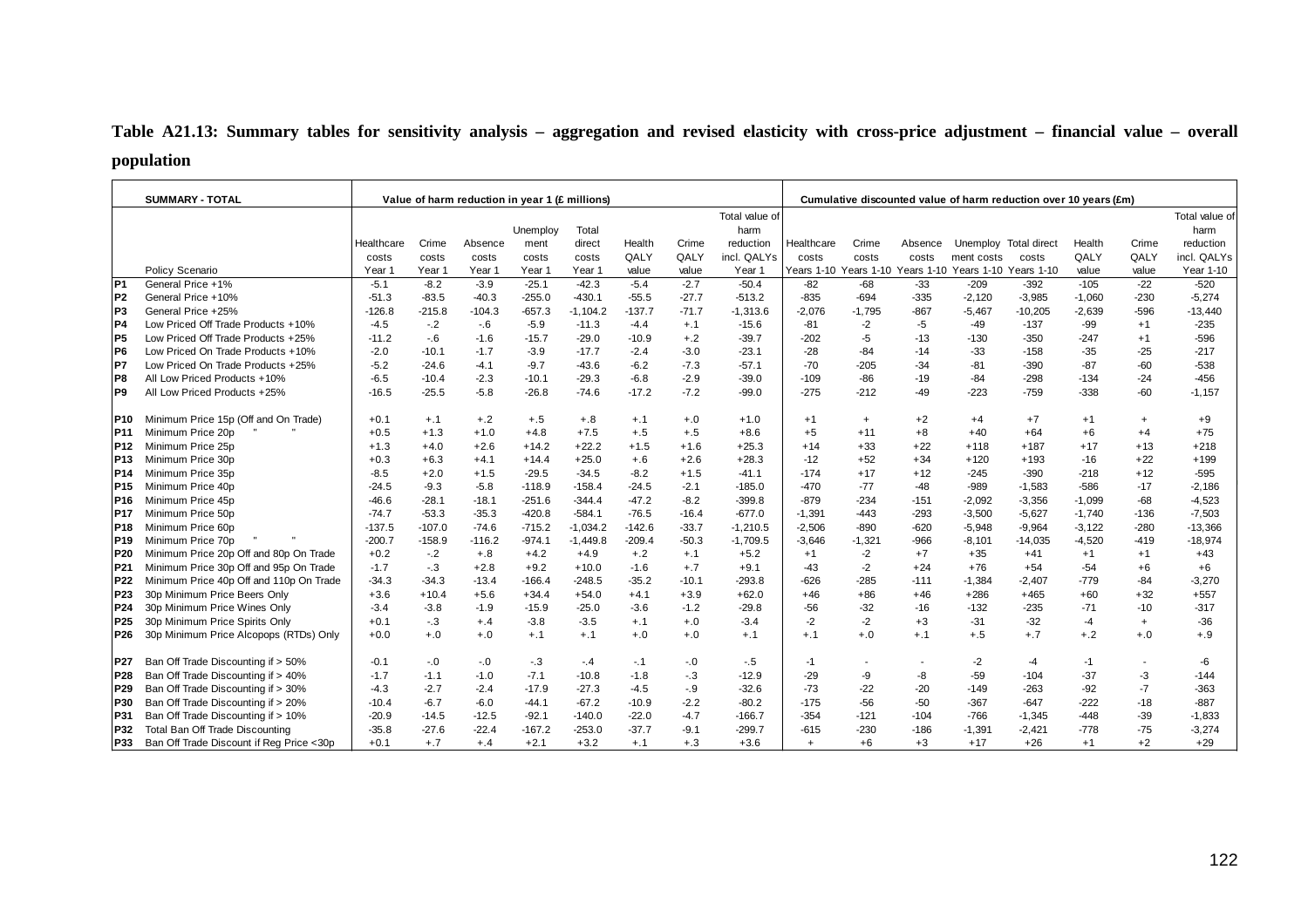## **Table A21.14: Summary tables for sensitivity analysis – aggregation and revised elasticity with cross-price adjustment – financial value – 11 to 17 year old drinkers**

|                 | <b>SUMMARY - 11 TO 17</b>                |            |         | Value of harm reduction in year 1 (£ millions) |          |         |        |         |                |                          |        |           |                                                        | Cumulative discounted value of harm reduction over 10 years (£m) |                |       |                |
|-----------------|------------------------------------------|------------|---------|------------------------------------------------|----------|---------|--------|---------|----------------|--------------------------|--------|-----------|--------------------------------------------------------|------------------------------------------------------------------|----------------|-------|----------------|
|                 |                                          |            |         |                                                |          |         |        |         | Total value of |                          |        |           |                                                        |                                                                  |                |       | Total value of |
|                 |                                          |            |         |                                                | Unemploy | Total   |        |         | harm           |                          |        |           |                                                        |                                                                  |                |       | harm           |
|                 |                                          | Healthcare | Crime   | Absence                                        | ment     | direct  | Health | Crime   | reduction      | Healthcare               | Crime  | Absence   | Unemploy Total direct                                  |                                                                  | Health         | Crime | reduction      |
|                 |                                          | costs      | costs   | costs                                          | costs    | costs   | QALY   | QALY    | incl. QALYs    | costs                    | costs  | costs     | ment costs                                             | costs                                                            | QALY           | QALY  | incl. QALYs    |
|                 | Policy Scenario                          | Year 1     | Year 1  | Year 1                                         | Year 1   | Year 1  | value  | value   | Year 1         |                          |        |           | Years 1-10 Years 1-10 Years 1-10 Years 1-10 Years 1-10 |                                                                  | value          | value | Year 1-10      |
| IP <sub>1</sub> | General Price +1%                        | $-0.2$     | $-1.6$  | $-0$                                           | $-1$     | $-1.9$  | $-2$   | $-4$    | $-2.6$         | $-1$                     | $-14$  |           | $-1$                                                   | $-16$                                                            | $-2$           | $-3$  | $-22$          |
| P <sub>2</sub>  | General Price +10%                       | $-1.7$     | $-16.5$ | $-.5$                                          | $-7$     | $-19.4$ | $-2.5$ | $-4.2$  | $-26.2$        | $-15$                    | $-137$ | $-4$      | $-6$                                                   | $-163$                                                           | $-22$          | $-35$ | $-220$         |
| P <sub>3</sub>  | General Price +25%                       | $-4.3$     | $-42.2$ | $-1.3$                                         | $-1.8$   | $-49.6$ | $-6.4$ | $-10.9$ | $-67.0$        | $-39$                    | $-351$ | $-11$     | $-15$                                                  | $-416$                                                           | $-57$          | $-91$ | $-564$         |
| P4              | Low Priced Off Trade Products +10%       | $-0.0$     | $-.4$   | $-0$                                           | $-0$     | $-5$    | $-1$   | $-1$    | $-7$           | $\overline{\phantom{a}}$ | $-3$   |           |                                                        | $-4$                                                             | $-1$           | $-1$  | -6             |
| IP <sub>5</sub> | Low Priced Off Trade Products +25%       | $-0.1$     | $-1.0$  | $-0$                                           | $-.1$    | $-1.2$  | $-2$   | $-2$    | $-1.7$         | $-1$                     | -8     |           | -1                                                     | $-10$                                                            | $-2$           | $-2$  | $-14$          |
| IP <sub>6</sub> | Low Priced On Trade Products +10%        | $-0.4$     | $-4.4$  | $-.1$                                          | $-2$     | $-5.1$  | $-7$   | $-1.0$  | $-6.8$         | $-4$                     | $-36$  | -1        | $-1$                                                   | $-43$                                                            | -6             | -8    | $-57$          |
| P7              | Low Priced On Trade Products +25%        | $-1.0$     | $-10.5$ | $-3$                                           | $-4$     | $-12.1$ | $-1.6$ | $-2.4$  | $-16.2$        | $-10$                    | $-87$  | $-2$      | $-3$                                                   | $-102$                                                           | $-14$          | $-20$ | $-137$         |
| P8              | All Low Priced Products +10%             | $-0.5$     | -4.8    | $-.1$                                          | $-2$     | $-5.6$  | $-8$   | $-1.1$  | $-7.5$         | $-4$                     | $-40$  | $-1$      | $-2$                                                   | $-47$                                                            | $-7$           | -9    | $-63$          |
| IP <sub>9</sub> | All Low Priced Products +25%             | $-1.2$     | $-11.6$ | $-.3$                                          | $-5$     | $-13.5$ | $-1.8$ | $-2.7$  | $-18.0$        | $-11$                    | $-96$  | $-2$      | -4                                                     | $-113$                                                           | $-16$          | $-22$ | $-152$         |
| P10             | Minimum Price 15p (Off and On Trade)     | $-0.0$     | $-.0$   | $-0$                                           | $-.0$    | $-.0$   | $-0.0$ | $-0.1$  | $-0$           |                          |        |           |                                                        |                                                                  |                |       |                |
| P11             | Minimum Price 20p                        | $-0.0$     | $-0.1$  | $-0$                                           | $+.0$    | $-.0$   | $-0.0$ | $-0.1$  | $-0$           |                          |        |           |                                                        |                                                                  |                |       |                |
| P <sub>12</sub> | Minimum Price 25p                        | $-0.0$     | $-1$    | $-.0$                                          | $+.0$    | $-1$    | $-0.0$ | $-0.0$  | $-.1$          |                          | $-1$   |           |                                                        | -1                                                               |                |       | $-1$           |
| P <sub>13</sub> | Minimum Price 30p                        | $-0.1$     | $-.5$   | $-0$                                           | $-0$     | $-6$    | -.1    | $-1$    | $-7$           | $\overline{\phantom{a}}$ | -4     |           |                                                        | -5                                                               | $-1$           | $-1$  | -6             |
| P <sub>14</sub> | Minimum Price 35p                        | $-0.2$     | $-1.5$  | $-0$                                           | $-.1$    | $-1.8$  | $-3$   | $-.3$   | $-2.4$         | $-1$                     | $-12$  |           | -1                                                     | -15                                                              | $-2$           | $-3$  | $-20$          |
| P <sub>15</sub> | Minimum Price 40p                        | $-0.4$     | $-3.4$  | $-.1$                                          | $-3$     | $-4.1$  | $-6$   | $-8$    | $-5.5$         | $-3$                     | $-28$  | $-1$      | $-2$                                                   | $-34$                                                            | $-5$           | $-7$  | $-46$          |
| P <sub>16</sub> | Minimum Price 45p                        | $-0.7$     | $-6.2$  | $-2$                                           | $-5$     | $-7.6$  | $-1.0$ | $-1.5$  | $-10.1$        | -6                       | $-52$  | -2        | -4                                                     | $-64$                                                            | -9             | $-13$ | $-85$          |
| P <sub>17</sub> | Minimum Price 50p                        | $-1.0$     | $-9.7$  | $-3$                                           | $-8$     | $-11.8$ | $-1.6$ | $-2.4$  | $-15.8$        | -9                       | $-81$  | -3        | $-7$                                                   | -99                                                              | $-14$          | $-20$ | $-133$         |
| P <sub>18</sub> | Minimum Price 60p                        | $-1.9$     | $-17.8$ | $-6$                                           | $-1.4$   | $-21.6$ | $-2.9$ | $-4.5$  | $-29.0$        | $-17$                    | $-148$ | -5        | $-11$                                                  | $-181$                                                           | $-25$          | $-37$ | $-244$         |
| P <sub>19</sub> | Minimum Price 70p                        | $-2.6$     | $-24.9$ | $-8$                                           | $-1.6$   | $-30.0$ | $-4.1$ | $-6.2$  | $-40.2$        | $-24$                    | $-207$ | $-7$      | $-14$                                                  | $-251$                                                           | -36            | $-51$ | $-338$         |
| P <sub>20</sub> | Minimum Price 20p Off and 80p On Trade   | $-0.1$     | $-1.2$  | $-0$                                           | $-0$     | $-1.4$  | $-2$   | $-3$    | $-2.0$         | $-1$                     | $-10$  |           |                                                        | $-12$                                                            | $-2$           | $-3$  | $-16$          |
| P21             | Minimum Price 30p Off and 95p On Trade   | $-0.5$     | $-4.7$  | $-.1$                                          | $-2$     | $-5.5$  | $-.7$  | $-1.2$  | $-7.5$         | $-4$                     | $-39$  | $-1$      | $-1$                                                   | $-46$                                                            | -6             | $-10$ | $-63$          |
| P <sub>22</sub> | Minimum Price 40p Off and 110p On Trade  | $-1.4$     | $-14.1$ | $-.4$                                          | $-7$     | $-16.6$ | $-2.1$ | $-3.7$  | $-22.4$        | $-13$                    | $-117$ | -4        | -6                                                     | $-139$                                                           | $-19$          | $-31$ | $-189$         |
| P23             | 30p Minimum Price Beers Only             | $+0.0$     | $+.2$   | $+.0$                                          | $+.1$    | $+.3$   | $+.0$  | $+.1$   | $+.4$          | $\ddot{}$                | $+2$   | $\ddot{}$ |                                                        | $+3$                                                             | $\overline{+}$ | $+1$  | $+4$           |
| P <sub>24</sub> | 30p Minimum Price Wines Only             | $-0.0$     | $-3$    | $-0$                                           | $-0$     | $-.4$   | $-.1$  | $-.1$   | $-5$           | $\overline{\phantom{a}}$ | $-3$   |           |                                                        | -3                                                               | $-1$           | $-1$  | $-4$           |
| P <sub>25</sub> | 30p Minimum Price Spirits Only           | $-0.0$     | $-.4$   | $-0$                                           | $-0$     | $-5$    | $-.1$  | $-.1$   | $-6$           | $\overline{\phantom{a}}$ | $-3$   |           |                                                        | -4                                                               | $-1$           | $-1$  | $-5$           |
| P <sub>26</sub> | 30p Minimum Price Alcopops (RTDs) Only   | $+0.0$     | $+.0$   | $+.0$                                          | $+.0$    | $+.0$   | $+.0$  | $+.0$   | $+.0$          | $+.0$                    | $+.0$  | $+.0$     | $+0.0$                                                 | $+.0$                                                            | $+.0$          | $+.0$ | $+.0$          |
| P27             | Ban Off Trade Discounting if > 50%       | $-0.0$     | $-0$    | $-.0$                                          | $-0$     | $-0$    | $-.0$  | $-0.0$  | $-0.0$         | $\blacksquare$           |        |           |                                                        |                                                                  |                |       |                |
| P28             | Ban Off Trade Discounting if > 40%       | $-0.0$     | $-1$    | $-0$                                           | $-0$     | $-1$    | $-0.0$ | $-0.0$  | $-.1$          | $\blacksquare$           | -1     |           |                                                        | -1                                                               |                |       | $-1$           |
| P29             | Ban Off Trade Discounting if > 30%       | $-0.0$     | $-2$    | $-.0$                                          | $-0$     | $-3$    | $-0.0$ | $-1$    | $-4$           | $\overline{\phantom{a}}$ | $-2$   |           |                                                        | -2                                                               |                |       | $-3$           |
| P30             | Ban Off Trade Discounting if > 20%       | $-0.1$     | $-6$    | $-0$                                           | $-0$     | $-7$    | -. 1   | $-1$    | $-1.0$         | $-1$                     | $-5$   |           |                                                        | -6                                                               | $-1$           | $-1$  | -8             |
| P31             | Ban Off Trade Discounting if > 10%       | $-0.2$     | $-1.4$  | $-.0$                                          | $-.1$    | $-1.7$  | $-2$   | $-.3$   | $-2.3$         | $-1$                     | $-12$  |           | $-1$                                                   | $-14$                                                            | $-2$           | -3    | $-19$          |
| P32             | Total Ban Off Trade Discounting          | $-0.3$     | $-3.0$  | $-1$                                           | $-2$     | $-3.6$  | $-5$   | $-7$    | $-4.8$         | -3                       | $-25$  | -1        | $-2$                                                   | $-30$                                                            | $-4$           | -6    | $-41$          |
| P33             | Ban Off Trade Discount if Reg Price <30p | $-0.0$     | $-0.1$  | $+.0$                                          | $+.0$    | $-0.5$  | $-0.0$ | $+.0$   | $-0$           | $\overline{\phantom{a}}$ |        | $+$       | $\ddot{}$                                              |                                                                  |                |       |                |
|                 |                                          |            |         |                                                |          |         |        |         |                |                          |        |           |                                                        |                                                                  |                |       |                |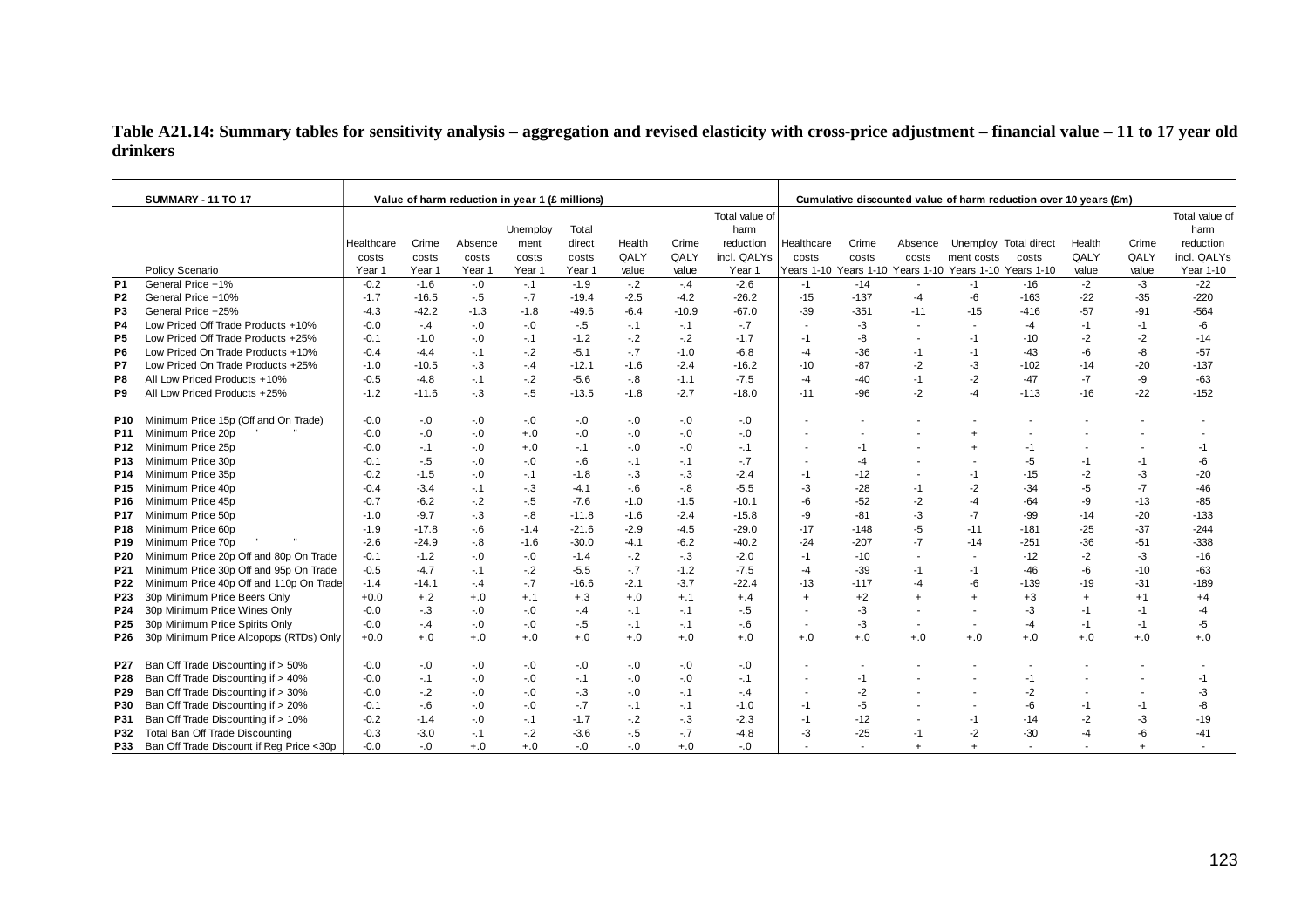## **Table A21.15: Summary tables for sensitivity analysis – aggregation and revised elasticity with cross-price adjustment – financial value – 18 to 24 year old hazardous drinkers**

|                        | SUMMARY - HAZARDOUS 18 to 24             |                  |                    |                  | Value of harm reduction in year 1 (£ millions) |                    |                |                   |                    |                          |                  |                |                                                        | Cumulative discounted value of harm reduction over 10 years (£m) |                |                |                 |
|------------------------|------------------------------------------|------------------|--------------------|------------------|------------------------------------------------|--------------------|----------------|-------------------|--------------------|--------------------------|------------------|----------------|--------------------------------------------------------|------------------------------------------------------------------|----------------|----------------|-----------------|
|                        |                                          |                  |                    |                  |                                                |                    |                |                   | Total value of     |                          |                  |                |                                                        |                                                                  |                |                | Total value of  |
|                        |                                          |                  |                    |                  | Unemploy                                       | Total              |                |                   | harm               |                          |                  |                |                                                        |                                                                  |                |                | harm            |
|                        |                                          | Healthcare       | Crime              | Absence          | ment                                           | direct             | Health         | Crime             | reduction          | Healthcare               | Crime            | Absence        | Unemploy Total direct                                  |                                                                  | Health         | Crime          | reduction       |
|                        |                                          | costs            | costs              | costs            | costs                                          | costs              | QALY           | QALY              | incl. QALYs        | costs                    | costs            | costs          | ment costs                                             | costs                                                            | QALY           | QALY           | incl. QALYs     |
|                        | Policy Scenario                          | Year 1           | Year 1             | Year 1           | Year 1                                         | Year 1             | value          | value             | Year 1             |                          |                  |                | Years 1-10 Years 1-10 Years 1-10 Years 1-10 Years 1-10 |                                                                  | value          | value          | Year 1-10       |
| P1                     | General Price +1%                        | $-0.2$           | $-1.8$             | $-.3$            | $+.0$                                          | $-2.2$             | $-2$           | $-6$              | $-3.0$             | $-1$                     | $-15$            | $-2$           | $+$                                                    | $-19$                                                            | $-2$           | $-5$           | $-26$           |
| P <sub>2</sub>         | General Price +10%                       | $-1.6$           | $-18.3$            | $-3.1$           | $+.0$                                          | $-22.9$            | $-2.1$         | $-6.2$            | $-31.2$            | $-15$                    | $-152$           | $-25$          | $\ddot{}$                                              | $-192$                                                           | $-21$          | $-52$          | $-265$          |
| P3                     | General Price +25%                       | $-4.0$           | $-47.4$            | $-7.9$           | $+.0$                                          | $-59.4$            | $-5.5$         | $-16.2$           | $-81.1$            | $-38$                    | $-395$           | $-66$          |                                                        | $-498$                                                           | $-54$          | $-135$         | $-687$          |
| P4                     | Low Priced Off Trade Products +10%       | $-0.0$           | $-3$               | $-.1$            | $+.0$                                          | $-4$               | $-.1$          | $-1$              | $-.5$              | $\blacksquare$           | $-2$             | $-1$           |                                                        | -3                                                               | $-1$           | $-1$           | $-5$            |
| IP <sub>5</sub>        | Low Priced Off Trade Products +25%       | $-0.1$           | $-7$               | $-2$             | $+.0$                                          | $-1.0$             | $-.2$          | $-2$              | $-1.3$             | $-1$                     | $-6$             | $-2$           |                                                        | -8                                                               | $-2$           | $-2$           | $-11$           |
| P <sub>6</sub>         | Low Priced On Trade Products +10%        | $-0.2$           | $-2.5$             | $-.4$            | $+.0$                                          | $-3.1$             | $-.3$          | $-8$              | $-4.2$             | $-2$                     | $-21$            | -3             |                                                        | $-26$                                                            | -3             | $-7$           | $-36$           |
| P7                     | Low Priced On Trade Products +25%        | $-0.5$           | $-6.0$             | $-1.0$           | $+.0$                                          | $-7.5$             | $-7$           | $-2.1$            | $-10.2$            | -5                       | $-50$            | -8             |                                                        | $-63$                                                            | $-7$           | $-17$          | $-87$           |
| P8                     | All Low Priced Products +10%             | $-0.2$           | $-2.8$             | $-.5$            | $+.0$                                          | $-3.5$             | $-3$           | $-9$              | $-4.7$             | $-2$                     | $-23$            | $-4$           |                                                        | $-29$                                                            | $-3$           | -8             | $-40$           |
| P9                     | All Low Priced Products +25%             | $-0.6$           | $-6.8$             | $-1.2$           | $+.0$                                          | $-8.6$             | $-8$           | $-2.3$            | $-11.7$            | -6                       | $-56$            | $-10$          |                                                        | $-72$                                                            | -8             | $-19$          | $-100$          |
|                        |                                          |                  |                    |                  |                                                |                    |                |                   |                    |                          |                  |                |                                                        |                                                                  |                |                |                 |
| P10.                   | Minimum Price 15p (Off and On Trade)     | $+0.0$           | $+.1$              | $+.0$            | $+.0$                                          | $+.1$              | $+.0$<br>$+.0$ | $+.0$             | $+.1$              | $\ddot{}$                | $+1$<br>$+2$     | $\ddot{}$      |                                                        | $+1$<br>$+3$                                                     | $^{+}$         | $+$            | $+1$            |
| IP 11                  | Minimum Price 20p                        | $+0.0$           | $+.3$              | $+.0$            | $+.0$                                          | $+.3$              |                | $+.1$             | $+.4$              | $\ddot{}$                |                  |                |                                                        |                                                                  | $\overline{+}$ | $+1$           | $+4$            |
| P12                    | Minimum Price 25p                        | $+0.0$           | $+.6$              | $+.1$            | $+.0$                                          | $+.7$              | $+.0$          | $+.2$             | $+1.0$             | $\ddot{}$                | $+5$             |                |                                                        | $+6$                                                             | $\overline{+}$ | $+2$           | $+8$            |
| P13                    | Minimum Price 30p                        | $+0.0$<br>$-0.2$ | $+.6$<br>$-1.0$    | $+.0$<br>$-.3$   | $+.0$                                          | $+.6$              | $-0.0$         | $+.3$             | $+.9$<br>$-2.0$    | $\overline{\phantom{a}}$ | $+5$             | -3             |                                                        | $+5$<br>$-12$                                                    |                | $+2$           | $+7$<br>$-17$   |
| P14                    | Minimum Price 35p                        |                  |                    |                  | $+.0$                                          | $-1.5$             | $-3$           | $-2$              |                    | $-2$                     | -8               |                |                                                        |                                                                  | $-3$           | $-2$<br>$-11$  |                 |
| P <sub>15</sub>        | Minimum Price 40p<br>Minimum Price 45p   | $-0.5$<br>$-1.0$ | $-4.3$<br>$-9.2$   | $-1.0$<br>$-1.9$ | $+.0$<br>$+.0$                                 | $-5.8$<br>$-12.0$  | $-8$<br>$-1.4$ | $-1.3$<br>$-2.9$  | $-7.8$<br>$-16.3$  | $-5$<br>-9               | $-36$<br>$-76$   | -8<br>$-16$    |                                                        | -49<br>$-101$                                                    | $-7$<br>$-14$  | $-24$          | $-67$<br>$-139$ |
| P16                    | Minimum Price 50p                        | $-1.5$           | $-15.1$            | $-3.0$           | $+.0$                                          | $-19.6$            | $-2.3$         | $-4.8$            | $-26.7$            | $-14$                    | $-125$           | $-25$          |                                                        | $-165$                                                           | $-22$          | $-40$          | $-227$          |
| P17                    | Minimum Price 60p                        |                  |                    | $-5.2$           |                                                |                    | $-3.9$         |                   |                    | $-25$                    |                  |                |                                                        |                                                                  | $-37$          |                | $-382$          |
| P18<br>P <sub>19</sub> | Minimum Price 70p                        | $-2.6$<br>$-3.6$ | $-25.3$<br>$-34.8$ | $-7.1$           | $+.0$<br>$+.0$                                 | $-33.1$<br>$-45.5$ | $-5.3$         | $-8.1$<br>$-11.0$ | $-45.0$<br>$-61.9$ | $-34$                    | $-211$<br>$-289$ | $-43$<br>$-59$ |                                                        | $-278$<br>$-383$                                                 | $-51$          | $-67$<br>$-92$ | $-526$          |
| P <sub>20</sub>        | Minimum Price 20p Off and 80p On Trade   | $+0.0$           | $+.3$              | $+.0$            | $+.0$                                          | $+.3$              | $+.0$          | $+.1$             | $+.4$              | $+$                      | $+2$             | $+$            |                                                        | $+3$                                                             |                | $+1$           | $+3$            |
| P21                    | Minimum Price 30p Off and 95p On Trade   | $-0.0$           | $+.4$              | $-.1$            | $+.0$                                          | $+.3$              | $-1$           | $+.2$             |                    | $\overline{\phantom{a}}$ | $+3$             |                |                                                        | $+2$                                                             | $-1$           | $+2$           | $+3$            |
| P22                    | Minimum Price 40p Off and 110p On Trade  | $-0.8$           | $-8.3$             | $-1.6$           | $+.0$                                          | $-10.7$            | $-1.2$         | $-2.7$            | $+.4$<br>$-14.6$   | -8                       | $-69$            | $-14$          |                                                        | -90                                                              | $-12$          | $-22$          | $-125$          |
| P23                    | 30p Minimum Price Beers Only             | $+0.1$           | $+1.7$             | $+.2$            | $+.0$                                          | $+2.0$             | $+.2$          | $+.6$             | $+2.8$             | $+1$                     | $+14$            | $+2$           |                                                        | $+17$                                                            | $+1$           | $+5$           | $+24$           |
| P24                    | 30p Minimum Price Wines Only             | $-0.0$           | $-4$               | $-.1$            | $+.0$                                          | $-6$               | $-.1$          | $-1$              | $-.8$              | $\overline{\phantom{a}}$ | $-3$             | $-1$           |                                                        | -5                                                               | $-1$           | $-1$           | -6              |
| P <sub>25</sub>        | 30p Minimum Price Spirits Only           | $-0.1$           | $-6$               | $-.1$            | $+.0$                                          | $-8$               | $-.1$          | $-2$              | $-1.1$             | $-1$                     | $-5$             | $-1$           | $\ddot{}$                                              | $-7$                                                             | $-1$           | $-2$           | $-10$           |
| P <sub>26</sub>        | 30p Minimum Price Alcopops (RTDs) Only   | $+0.0$           | $+.0$              | $+.0$            | $+.0$                                          | $+.0$              | $+.0$          | $+.0$             | $+.0$              | $+.0$                    | $+.0$            | $+.0$          | $+0.0$                                                 | $+.0$                                                            | $+.0$          | $+.0$          | $+.0$           |
|                        |                                          |                  |                    |                  |                                                |                    |                |                   |                    |                          |                  |                |                                                        |                                                                  |                |                |                 |
| P27                    | Ban Off Trade Discounting if > 50%       | $-0.0$           | $-0$               | $-0$             | $+.0$                                          | $-0.0$             | $-0.0$         | $-0.0$            | $-.0$              | $\overline{\phantom{a}}$ |                  |                |                                                        |                                                                  |                |                |                 |
| P28                    | Ban Off Trade Discounting if > 40%       | $-0.0$           | $-2$               | $-0$             | $+.0$                                          | $-2$               | $-0.0$         | $-0.0$            | $-3$               | $\overline{\phantom{a}}$ | $-1$             |                |                                                        | $-2$                                                             |                |                | $-2$            |
| P29                    | Ban Off Trade Discounting if > 30%       | $-0.0$           | $-.4$              | $-.1$            | $+.0$                                          | $-5$               | $-.1$          | $-.1$             | $-.7$              | $\overline{\phantom{a}}$ | -3               | -1             |                                                        | -4                                                               | -1             | $-1$           | -6              |
| P30                    | Ban Off Trade Discounting if > 20%       | $-0.1$           | $-1.0$             | $-.2$            | $+.0$                                          | $-1.3$             | $-.2$          | $-3$              | $-1.8$             | $-1$                     | -8               | $-2$           |                                                        | $-11$                                                            | $-1$           | $-3$           | $-15$           |
| P31                    | Ban Off Trade Discounting if > 10%       | $-0.2$           | $-2.3$             | $-5$             | $+.0$                                          | $-3.0$             | $-.3$          | $-7$              | $-4.1$             | $-2$                     | $-19$            | $-4$           |                                                        | $-25$                                                            | $-3$           | $-6$           | $-35$           |
| P32                    | Total Ban Off Trade Discounting          | $-0.5$           | $-4.7$             | $-9$             | $+.0$                                          | $-6.1$             | $-7$           | $-1.5$            | $-8.2$             | $-4$                     | $-39$            | -8             |                                                        | $-51$                                                            | -6             | $-13$          | $-70$           |
| P33                    | Ban Off Trade Discount if Reg Price <30p | $+0.0$           | $+.1$              | $+.0$            | $+.0$                                          | $+.1$              | $+.0$          | $+.0$             | $+.1$              | $\ddot{}$                | $+1$             | $\ddot{}$      |                                                        | $+1$                                                             | $\ddot{}$      | $+$            | $+1$            |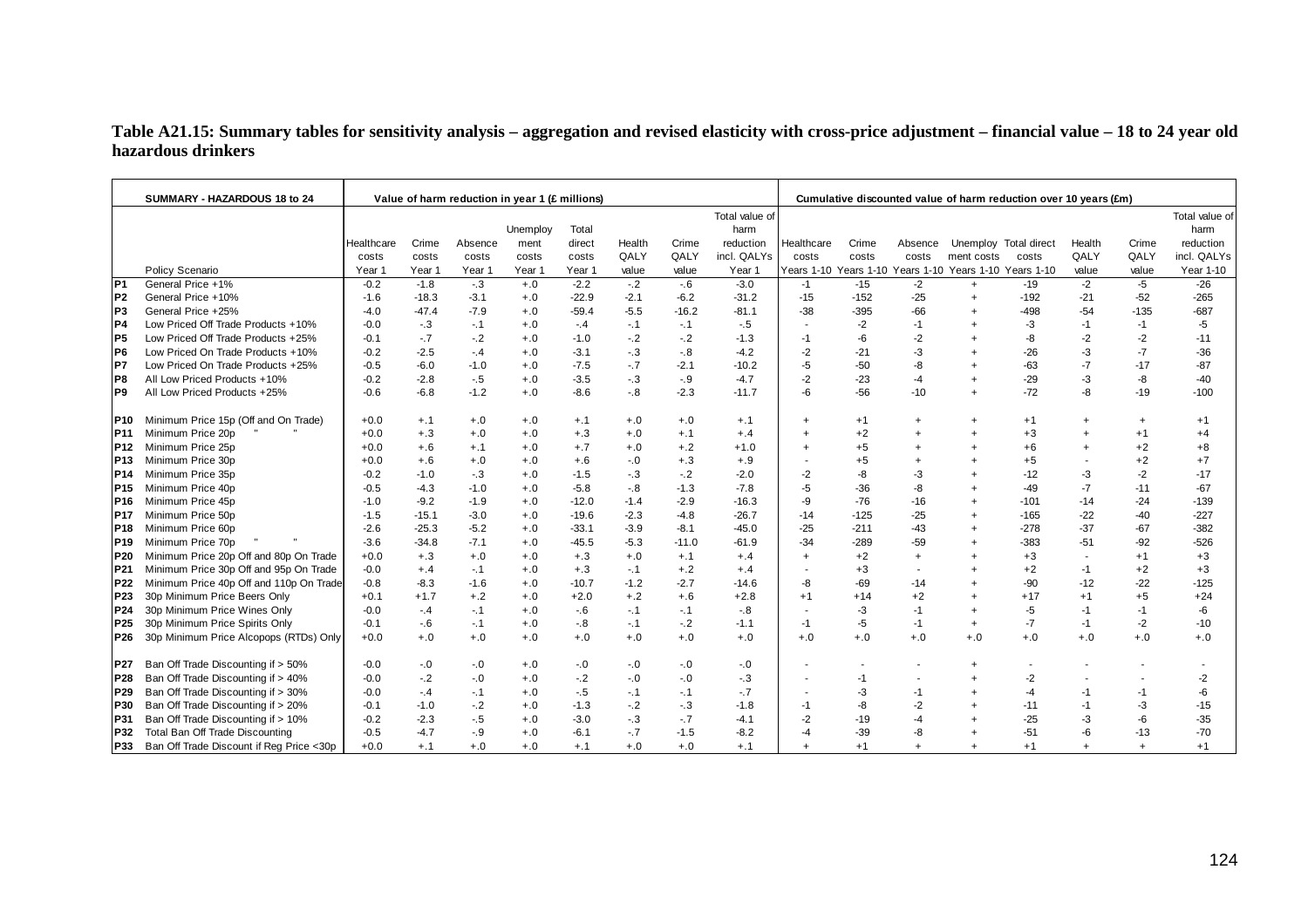# **Table A21.16: Summary tables for sensitivity analysis – aggregation and revised elasticity with cross-price adjustment – financial value – moderate drinkers**

|                 | <b>SUMMARY - MODERATE</b>                |            |         | Value of harm reduction in year 1 (£ millions) |          |          |         |         |                | Cumulative discounted value of harm reduction over 10 years (£m) |                                  |         |                       |                       |        |        |                |  |
|-----------------|------------------------------------------|------------|---------|------------------------------------------------|----------|----------|---------|---------|----------------|------------------------------------------------------------------|----------------------------------|---------|-----------------------|-----------------------|--------|--------|----------------|--|
|                 |                                          |            |         |                                                |          |          |         |         | Total value of |                                                                  |                                  |         |                       |                       |        |        | Total value of |  |
|                 |                                          |            |         |                                                | Unemploy | Total    |         |         | harm           |                                                                  |                                  |         |                       |                       |        |        | harm           |  |
|                 |                                          | Healthcare | Crime   | Absence                                        | ment     | direct   | Health  | Crime   | reduction      | Healthcare                                                       | Crime                            | Absence |                       | Unemploy Total direct | Health | Crime  | reduction      |  |
|                 |                                          | costs      | costs   | costs                                          | costs    | costs    | QALY    | QALY    | incl. QALYs    | costs                                                            | costs                            | costs   | ment costs            | costs                 | QALY   | QALY   | incl. QALYs    |  |
|                 | Policy Scenario                          | Year 1     | Year 1  | Year 1                                         | Year 1   | Year 1   | value   | value   | Year 1         |                                                                  | Years 1-10 Years 1-10 Years 1-10 |         | Years 1-10 Years 1-10 |                       | value  | value  | Year 1-10      |  |
| P <sub>1</sub>  | General Price +1%                        | $-1.5$     | $-2.2$  | $-1.4$                                         | $+.0$    | $-5.1$   | $-1.6$  | $-7$    | $-7.4$         | $-19$                                                            | $-18$                            | $-12$   | $\ddot{}$             | $-49$                 | $-25$  | $-6$   | $-80$          |  |
| P <sub>2</sub>  | General Price +10%                       | $-16.0$    | $-22.0$ | $-14.2$                                        | $+.0$    | $-52.3$  | $-17.7$ | $-7.6$  | $-77.5$        | $-202$                                                           | $-183$                           | $-118$  | $\ddot{}$             | $-503$                | $-266$ | $-63$  | $-832$         |  |
| P <sub>3</sub>  | General Price +25%                       | $-40.5$    | $-56.0$ | $-35.9$                                        | $+.0$    | $-132.4$ | $-44.8$ | $-19.3$ | $-196.5$       | $-511$                                                           | $-466$                           | $-299$  |                       | $-1,276$              | $-671$ | $-161$ | $-2,107$       |  |
| IP4             | Low Priced Off Trade Products +10%       | $-0.6$     | $+1.0$  | $+.3$                                          | $+.0$    | $+.6$    | $-6$    | $+.4$   | $+.4$          | $-11$                                                            | $+9$                             | $+2$    |                       | $\ddot{}$             | $-13$  | $+3$   | $-10$          |  |
| IP <sub>5</sub> | Low Priced Off Trade Products +25%       | $-1.6$     | $+2.6$  | $+.6$                                          | $+.0$    | $+1.6$   | $-1.5$  | $+1.0$  | $+1.1$         | $-26$                                                            | $+21$                            | $+5$    |                       | $\ddot{}$             | $-33$  | $+8$   | $-24$          |  |
| IP6             | Low Priced On Trade Products +10%        | $-1.0$     | $-2.3$  | $-9$                                           | $+.0$    | $-4.2$   | $-1.1$  | $-8$    | $-6.0$         | $-13$                                                            | $-19$                            | -8      |                       | $-39$                 | $-15$  | -6     | $-60$          |  |
| IP7             | Low Priced On Trade Products +25%        | $-2.6$     | $-5.7$  | $-2.4$                                         | $+.0$    | $-10.6$  | $-2.9$  | $-1.9$  | $-15.5$        | $-33$                                                            | $-47$                            | $-20$   |                       | $-100$                | $-39$  | $-16$  | $-155$         |  |
| P <sub>8</sub>  | All Low Priced Products +10%             | $-1.6$     | $-1.2$  | $-7$                                           | $+.0$    | $-3.5$   | $-1.7$  | $-.3$   | $-5.6$         | $-23$                                                            | $-10$                            | -6      |                       | $-39$                 | $-28$  | -3     | $-70$          |  |
| IP <sub>9</sub> | All Low Priced Products +25%             | $-4.3$     | $-3.1$  | $-1.7$                                         | $+.0$    | $-9.1$   | $-4.5$  | $-9$    | $-14.5$        | $-60$                                                            | $-26$                            | $-14$   |                       | $-101$                | $-73$  | $-7$   | $-181$         |  |
| P <sub>10</sub> | Minimum Price 15p (Off and On Trade)     | $+0.2$     | $+.2$   | $+.2$                                          | $+.0$    | $+.6$    | $+.2$   | $+.1$   | $+.8$          | $+2$                                                             | $+2$                             | $+1$    |                       | $+6$                  | $+2$   | $+1$   | $+9$           |  |
| P <sub>11</sub> | Minimum Price 20p                        | $+0.5$     | $+1.1$  | $+.6$                                          | $+.0$    | $+2.3$   | $+.5$   | $+.4$   | $+3.2$         | $+6$                                                             | $+9$                             | $+5$    |                       | $+21$                 | $+7$   | $+4$   | $+31$          |  |
| P <sub>12</sub> | Minimum Price 25p                        | $+1.4$     | $+2.8$  | $+1.6$                                         | $+.0$    | $+5.8$   | $+1.5$  | $+1.1$  | $+8.4$         | $+16$                                                            | $+24$                            | $+14$   |                       | $+53$                 | $+19$  | $+9$   | $+80$          |  |
| P <sub>13</sub> | Minimum Price 30p                        | $+2.1$     | $+5.4$  | $+3.1$                                         | $+.0$    | $+10.6$  | $+2.3$  | $+2.1$  | $+15.0$        | $+23$                                                            | $+45$                            | $+26$   |                       | $+94$                 | $+27$  | $+17$  | $+138$         |  |
| P14             | Minimum Price 35p                        | $+1.3$     | $+7.0$  | $+3.8$                                         | $+.0$    | $+12.0$  | $+1.6$  | $+2.7$  | $+16.3$        | $+9$                                                             | $+58$                            | $+31$   |                       | $+98$                 | $+6$   | $+23$  | $+127$         |  |
| P <sub>15</sub> | Minimum Price 40p                        | $-1.5$     | $+7.1$  | $+3.2$                                         | $+.0$    | $+8.9$   | $-1.2$  | $+2.9$  | $+10.6$        | $-30$                                                            | $+59$                            | $+27$   |                       | $+56$                 | $-48$  | $+24$  | $+31$          |  |
| P16             | Minimum Price 45p                        | $-6.0$     | $+5.8$  | $+1.4$                                         | $+.0$    | $+1.1$   | $-5.9$  | $+2.5$  | $-2.3$         | $-94$                                                            | $+48$                            | $+11$   |                       | $-35$                 | $-136$ | $+21$  | $-150$         |  |
| P <sub>17</sub> | Minimum Price 50p                        | $-12.9$    | $+2.9$  | $-1.8$                                         | $+.0$    | $-11.7$  | $-13.1$ | $+1.7$  | $-23.2$        | $-186$                                                           | $+24$                            | $-15$   |                       | $-177$                | $-258$ | $+14$  | $-421$         |  |
| P <sub>18</sub> | Minimum Price 60p                        | $-30.5$    | $-6.7$  | $-11.7$                                        | $+.0$    | $-48.9$  | $-31.9$ | $-1.4$  | $-82.2$        | $-423$                                                           | $-55$                            | $-97$   |                       | $-576$                | $-560$ | -12    | $-1,147$       |  |
| P <sub>19</sub> | Minimum Price 70p                        | $-47.3$    | $-17.8$ | $-23.2$                                        | $+.0$    | $-88.4$  | $-50.0$ | $-5.0$  | $-143.4$       | $-659$                                                           | $-148$                           | $-193$  |                       | $-1,000$              | $-860$ | $-42$  | $-1,902$       |  |
| P <sub>20</sub> | Minimum Price 20p Off and 80p On Trade   | $+0.4$     | $+.9$   | $+.5$                                          | $+.0$    | $+1.8$   | $+.4$   | $+.3$   | $+2.6$         | $+4$                                                             | $+8$                             | $+4$    |                       | $+16$                 | $+5$   | $+3$   | $+24$          |  |
| P21             | Minimum Price 30p Off and 95p On Trade   | $+1.2$     | $+4.0$  | $+2.3$                                         | $+.0$    | $+7.4$   | $+1.3$  | $+1.6$  | $+10.3$        | $+11$                                                            | $+33$                            | $+19$   |                       | $+63$                 | $+12$  | $+13$  | $+88$          |  |
| P22             | Minimum Price 40p Off and 110p On Trade  | $-5.2$     | $+1.6$  | $-2$                                           | $+.0$    | $-3.8$   | $-5.2$  | $+.9$   | $-8.1$         | $-79$                                                            | $+13$                            | $-2$    |                       | $-67$                 | $-108$ | $+7$   | $-168$         |  |
| P <sub>23</sub> | 30p Minimum Price Beers Only             | $+2.3$     | $+5.1$  | $+3.0$                                         | $+.0$    | $+10.4$  | $+2.6$  | $+1.9$  | $+14.9$        | $+27$                                                            | $+43$                            | $+25$   |                       | $+94$                 | $+33$  | $+16$  | $+144$         |  |
| P <sub>24</sub> | 30p Minimum Price Wines Only             | $-0.9$     | $-1.0$  | $-.7$                                          | $+.0$    | $-2.6$   | $-1.0$  | $-3$    | $-4.0$         | $-13$                                                            | -9                               | $-5$    |                       | $-27$                 | $-16$  | $-3$   | $-46$          |  |
| P <sub>25</sub> | 30p Minimum Price Spirits Only           | $+0.7$     | $+1.3$  | $+.8$                                          | $+.0$    | $+2.8$   | $+.8$   | $+.5$   | $+4.0$         | $+9$                                                             | $+11$                            | $+6$    | $\ddot{}$             | $+26$                 | $+10$  | $+4$   | $+40$          |  |
| P <sub>26</sub> | 30p Minimum Price Alcopops (RTDs) Only   | $+0.0$     | $+.0$   | $+.0$                                          | $+.0$    | $+.0$    | $+.0$   | $+.0$   | $+.0$          | $+, 1$                                                           | $+.0$                            | $+.0$   | $+.0$                 | $+.1$                 | $+.1$  | $+.0$  | $+.3$          |  |
| P27             | Ban Off Trade Discounting if > 50%       | $-0.0$     | $-0.0$  | $-0.0$                                         | $+.0$    | $-0$     | $-0$    | $-0.0$  | $-0$           | $\blacksquare$                                                   |                                  |         |                       |                       |        |        | $-1$           |  |
| P28             | Ban Off Trade Discounting if > 40%       | $-0.4$     | $-3$    | $-3$                                           | $+.0$    | $-1.0$   | $-.4$   | $-1$    | $-1.5$         | $-5$                                                             | $-2$                             | $-2$    |                       | $-10$                 | $-7$   | $-1$   | $-18$          |  |
| <b>P29</b>      | Ban Off Trade Discounting if > 30%       | $-1.0$     | $-7$    | $-7$                                           | $+.0$    | $-2.4$   | $-1.1$  | $-2$    | $-3.7$         | $-14$                                                            | -6                               | -6      |                       | $-25$                 | $-19$  | -2     | $-45$          |  |
| P30             | Ban Off Trade Discounting if > 20%       | $-2.4$     | $-1.7$  | $-1.7$                                         | $+.0$    | $-5.9$   | $-2.7$  | $-.5$   | $-9.1$         | $-32$                                                            | $-14$                            | $-14$   |                       | $-61$                 | $-44$  | -5     | $-110$         |  |
| P31             | Ban Off Trade Discounting if > 10%       | $-5.2$     | $-3.6$  | $-3.6$                                         | $+.0$    | $-12.4$  | $-5.7$  | $-1.2$  | $-19.3$        | $-68$                                                            | $-30$                            | $-30$   |                       | $-128$                | -93    | $-10$  | $-231$         |  |
| P32             | Total Ban Off Trade Discounting          | $-9.1$     | $-6.7$  | $-6.5$                                         | $+.0$    | $-22.3$  | $-9.9$  | $-2.2$  | $-34.4$        | $-120$                                                           | $-55$                            | $-54$   |                       | $-230$                | $-163$ | $-18$  | $-411$         |  |
| <b>P33</b>      | Ban Off Trade Discount if Reg Price <30p | $+0.1$     | $+.4$   | $+.2$                                          | $+.0$    | $+.7$    | $+.1$   | $+.1$   | $+1.0$         | $+1$                                                             | $+3$                             | $+2$    |                       | $+6$                  | $+2$   | $+1$   | $+9$           |  |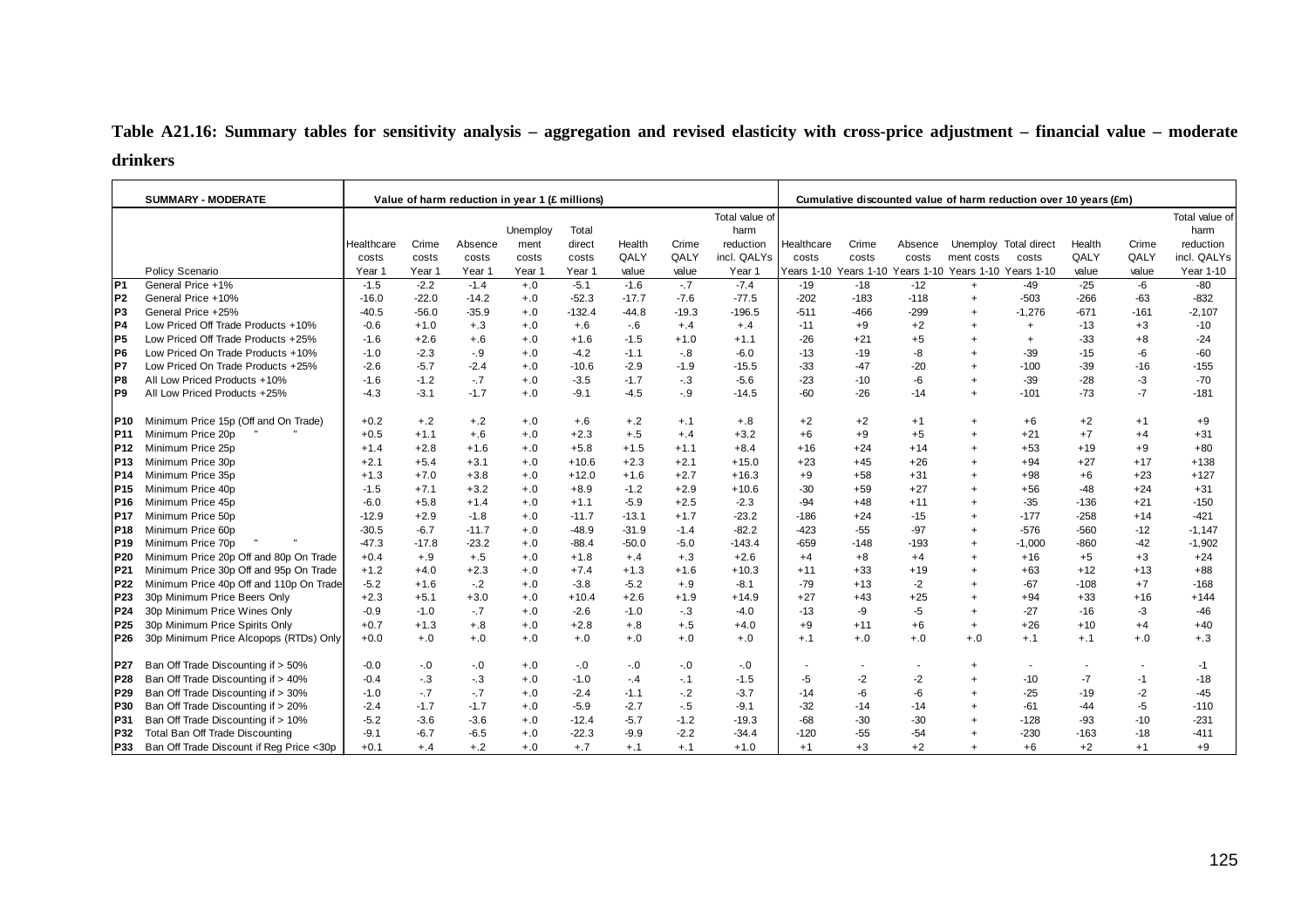# **Table A21.17: Summary tables for sensitivity analysis – aggregation and revised elasticity with cross-price adjustment – financial value – hazardous drinkers**

|                 | <b>SUMMARY - HAZARDOUS</b>               |            |         | Value of harm reduction in year 1 (£ millions) |          |          |          |         |                |                |        |         |                                                        | Cumulative discounted value of harm reduction over 10 years (£m) |          |        |                |
|-----------------|------------------------------------------|------------|---------|------------------------------------------------|----------|----------|----------|---------|----------------|----------------|--------|---------|--------------------------------------------------------|------------------------------------------------------------------|----------|--------|----------------|
|                 |                                          |            |         |                                                |          |          |          |         | Total value of |                |        |         |                                                        |                                                                  |          |        | Total value of |
|                 |                                          |            |         |                                                | Unemploy | Total    |          |         | harm           |                |        |         |                                                        |                                                                  |          |        | harm           |
|                 |                                          | Healthcare | Crime   | Absence                                        | ment     | direct   | Health   | Crime   | reduction      | Healthcare     | Crime  | Absence |                                                        | Unemploy Total direct                                            | Health   | Crime  | reduction      |
|                 |                                          | costs      | costs   | costs                                          | costs    | costs    | QALY     | QALY    | incl. QALYs    | costs          | costs  | costs   | ment costs                                             | costs                                                            | QALY     | QALY   | incl. QALYs    |
|                 | Policy Scenario                          | Year 1     | Year 1  | Year 1                                         | Year 1   | Year 1   | value    | value   | Year 1         |                |        |         | Years 1-10 Years 1-10 Years 1-10 Years 1-10 Years 1-10 |                                                                  | value    | value  | Year 1-10      |
| P <sub>1</sub>  | General Price +1%                        | $-2.0$     | $-3.6$  | $-1.8$                                         | $+.0$    | $-7.4$   | $-2.2$   | $-1.2$  | $-10.9$        | $-31$          | $-30$  | $-15$   | $+$                                                    | $-76$                                                            | $-42$    | $-10$  | $-128$         |
| P <sub>2</sub>  | General Price +10%                       | $-21.6$    | $-37.1$ | $-18.1$                                        | $+.0$    | $-76.8$  | $-23.7$  | $-12.6$ | $-113.0$       | $-330$         | $-309$ | $-150$  | $\ddot{}$                                              | $-789$                                                           | $-427$   | $-105$ | $-1,321$       |
| P <sub>3</sub>  | General Price +25%                       | $-53.8$    | $-96.5$ | $-47.2$                                        | $+.0$    | $-197.5$ | $-59.2$  | $-32.8$ | $-289.5$       | $-831$         | $-803$ | $-392$  |                                                        | $-2,026$                                                         | $-1,068$ | $-273$ | $-3,367$       |
| P4              | Low Priced Off Trade Products +10%       | $-2.2$     | $-9$    | $-7$                                           | $+.0$    | $-3.8$   | $-2.2$   | $-2$    | $-6.2$         | $-38$          | $-7$   | $-6$    |                                                        | $-52$                                                            | $-48$    | $-2$   | $-102$         |
| IP <sub>5</sub> | Low Priced Off Trade Products +25%       | $-6.1$     | $-2.3$  | $-1.7$                                         | $+.0$    | $-10.0$  | $-6.1$   | $-6$    | $-16.8$        | $-103$         | $-19$  | -14     |                                                        | $-136$                                                           | $-125$   | $-5$   | $-266$         |
| IP <sub>6</sub> | Low Priced On Trade Products +10%        | $-0.5$     | $-4.1$  | $-5$                                           | $+.0$    | $-5.1$   | $-.7$    | $-1.2$  | $-6.9$         | -6             | $-34$  | $-4$    |                                                        | -44                                                              | -9       | $-10$  | $-63$          |
| P7              | Low Priced On Trade Products +25%        | $-1.2$     | $-9.6$  | $-1.2$                                         | $+.0$    | $-12.0$  | $-1.5$   | $-2.9$  | $-16.5$        | $-16$          | $-80$  | $-10$   |                                                        | $-105$                                                           | $-21$    | $-24$  | $-151$         |
| P <sub>8</sub>  | All Low Priced Products +10%             | $-2.7$     | $-5.0$  | $-1.2$                                         | $+.0$    | $-8.9$   | $-2.9$   | $-1.5$  | $-13.2$        | $-45$          | $-42$  | $-10$   |                                                        | $-96$                                                            | $-57$    | $-12$  | $-166$         |
| IP <sub>9</sub> | All Low Priced Products +25%             | $-7.3$     | $-12.0$ | $-3.0$                                         | $+.0$    | $-22.3$  | $-7.7$   | $-3.6$  | $-33.6$        | $-119$         | $-100$ | $-25$   |                                                        | $-244$                                                           | $-148$   | $-30$  | $-422$         |
| P10             | Minimum Price 15p (Off and On Trade)     | $-0.0$     | $+.1$   | $+.1$                                          | $+.0$    | $+.2$    | $-0$     | $+.0$   | $+.2$          | $\blacksquare$ | $+1$   | $+1$    |                                                        | $+1$                                                             |          | $+$    | $+1$           |
| <b>P11</b>      | Minimum Price 20p                        | $+0.0$     | $+.5$   | $+.3$                                          | $+.0$    | $+.8$    | $+.0$    | $+.2$   | $+1.0$         | $-1$           | $+4$   | $+2$    |                                                        | $+6$                                                             |          | $+2$   | $+7$           |
| P <sub>12</sub> | Minimum Price 25p                        | $+0.0$     | $+1.2$  | $+.6$                                          | $+.0$    | $+1.9$   | $+.1$    | $+.5$   | $+2.4$         | $-2$           | $+10$  | $+5$    |                                                        | $+13$                                                            | $-1$     | $+4$   | $+16$          |
| P <sub>13</sub> | Minimum Price 30p                        | $-0.8$     | $+1.2$  | $+.6$                                          | $+.0$    | $+1.0$   | $-8$     | $+.6$   | $+.8$          | $-18$          | $+10$  | $+5$    |                                                        | $-3$                                                             | $-22$    | $+5$   | $-20$          |
| P <sub>14</sub> | Minimum Price 35p                        | $-5.3$     | $-1.9$  | $-1.2$                                         | $+.0$    | $-8.4$   | $-5.4$   | $-.3$   | $-14.2$        | $-90$          | $-16$  | $-10$   |                                                        | $-116$                                                           | $-111$   | -3     | $-230$         |
| P <sub>15</sub> | Minimum Price 40p                        | $-13.4$    | $-8.6$  | $-5.3$                                         | $+.0$    | $-27.3$  | $-13.8$  | $-2.5$  | $-43.7$        | $-220$         | $-72$  | -44     |                                                        | $-336$                                                           | $-272$   | $-21$  | $-629$         |
| P <sub>16</sub> | Minimum Price 45p                        | $-24.3$    | $-19.0$ | $-11.8$                                        | $+.0$    | $-55.1$  | $-25.3$  | $-6.0$  | $-86.3$        | $-401$         | $-158$ | $-98$   |                                                        | $-657$                                                           | $-497$   | $-50$  | $-1,203$       |
| P <sub>17</sub> | Minimum Price 50p                        | $-37.3$    | $-32.4$ | $-20.6$                                        | $+.0$    | $-90.3$  | $-39.2$  | $-10.4$ | $-139.9$       | $-621$         | $-269$ | $-172$  |                                                        | $-1,061$                                                         | $-771$   | $-86$  | $-1,918$       |
| P <sub>18</sub> | Minimum Price 60p                        | $-66.8$    | $-59.9$ | $-40.5$                                        | $+.0$    | $-167.1$ | $-70.5$  | $-19.4$ | $-257.1$       | $-1,125$       | $-498$ | $-337$  |                                                        | $-1,959$                                                         | $-1,384$ | $-161$ | $-3,504$       |
| P <sub>19</sub> | Minimum Price 70p                        | $-97.4$    | $-85.9$ | $-61.2$                                        | $+.0$    | $-244.5$ | $-103.1$ | $-27.9$ | $-375.4$       | $-1,661$       | $-714$ | $-509$  |                                                        | $-2,884$                                                         | $-2,014$ | $-232$ | $-5,130$       |
| P20             | Minimum Price 20p Off and 80p On Trade   | $-0.0$     | $+.2$   | $+.3$                                          | $+.0$    | $+.4$    | $-0$     | $+.1$   | $+.6$          | $-1$           | $+2$   | $+2$    |                                                        | $+3$                                                             | $-1$     | $+1$   | $+3$           |
| P21             | Minimum Price 30p Off and 95p On Trade   | $-1.2$     | $-.1$   | $+.5$                                          | $+.0$    | $-8$     | $-1.2$   | $+.3$   | $-1.8$         | $-25$          | $-1$   | $+4$    |                                                        | $-21$                                                            | $-30$    | $+2$   | $-49$          |
| P22             | Minimum Price 40p Off and 110p On Trade  | $-16.6$    | $-17.1$ | $-7.8$                                         | $+.0$    | $-41.5$  | $-17.4$  | $-5.3$  | $-64.2$        | $-268$         | $-143$ | $-65$   |                                                        | $-475$                                                           | $-333$   | $-44$  | $-852$         |
| P23             | 30p Minimum Price Beers Only             | $+0.8$     | $+3.2$  | $+1.6$                                         | $+.0$    | $+5.6$   | $+.9$    | $+1.2$  | $+7.7$         | $+8$           | $+27$  | $+13$   |                                                        | $+48$                                                            | $+13$    | $+10$  | $+72$          |
| P <sub>24</sub> | 30p Minimum Price Wines Only             | $-1.3$     | $-1.1$  | $-.7$                                          | $+.0$    | $-3.1$   | $-1.4$   | $-3$    | $-4.8$         | $-22$          | -9     | -6      |                                                        | $-37$                                                            | $-29$    | $-3$   | $-69$          |
| P <sub>25</sub> | 30p Minimum Price Spirits Only           | $-0.3$     | $-9$    | $-2$                                           | $+.0$    | $-1.4$   | $-3$     | $-3$    | $-2.0$         | $-4$           | -8     | $-2$    | $\ddot{}$                                              | $-14$                                                            | -5       | $-2$   | $-21$          |
| P <sub>26</sub> | 30p Minimum Price Alcopops (RTDs) Only   | $+0.0$     | $+.0$   | $+.0$                                          | $+.0$    | $+.0$    | $+.0$    | $+.0$   | $+.0$          | $+.0$          | $+.0$  | $+.0$   | $+.0$                                                  | $+.0$                                                            | $^{+.0}$ | $+.0$  | $+.0$          |
| P27             | Ban Off Trade Discounting if > 50%       | $-0.0$     | $-0.0$  | $-0$                                           | $+.0$    | $-.1$    | $-.0$    | $-0.0$  | $-.1$          | $-1$           | ٠      |         |                                                        | -1                                                               | $-1$     |        | $-1$           |
| P <sub>28</sub> | Ban Off Trade Discounting if > 40%       | $-0.8$     | $-.5$   | $-5$                                           | $+.0$    | $-1.8$   | $-8$     | $-2$    | $-2.7$         | $-13$          | -4     | $-4$    |                                                        | $-21$                                                            | $-16$    | $-1$   | $-39$          |
| P <sub>29</sub> | Ban Off Trade Discounting if > 30%       | $-1.9$     | $-1.3$  | $-1.2$                                         | $+.0$    | $-4.5$   | $-2.0$   | $-.4$   | $-7.0$         | $-32$          | $-11$  | $-10$   |                                                        | $-53$                                                            | $-41$    | -4     | $-98$          |
| P30             | Ban Off Trade Discounting if > 20%       | $-4.5$     | $-3.3$  | $-3.0$                                         | $+.0$    | $-10.9$  | $-4.9$   | $-1.1$  | $-16.9$        | $-75$          | $-28$  | $-25$   |                                                        | $-128$                                                           | $-97$    | -9     | $-234$         |
| P31             | Ban Off Trade Discounting if > 10%       | $-9.8$     | $-7.2$  | $-6.2$                                         | $+.0$    | $-23.3$  | $-10.5$  | $-2.4$  | $-36.2$        | $-157$         | $-60$  | $-52$   |                                                        | $-269$                                                           | $-200$   | $-20$  | $-489$         |
| P32             | Total Ban Off Trade Discounting          | $-17.1$    | $-13.7$ | $-11.1$                                        | $+.0$    | $-41.8$  | $-18.3$  | $-4.6$  | $-64.7$        | $-272$         | $-114$ | $-93$   |                                                        | $-478$                                                           | $-345$   | $-38$  | $-862$         |
| P33             | Ban Off Trade Discount if Reg Price <30p | $-0.0$     | $+.2$   | $+.1$                                          | $+.0$    | $+.2$    | $-0$     | $+.1$   | $+.3$          | $-1$           | $+1$   | $+1$    |                                                        | $+1$                                                             | $-1$     | $+1$   | $+1$           |